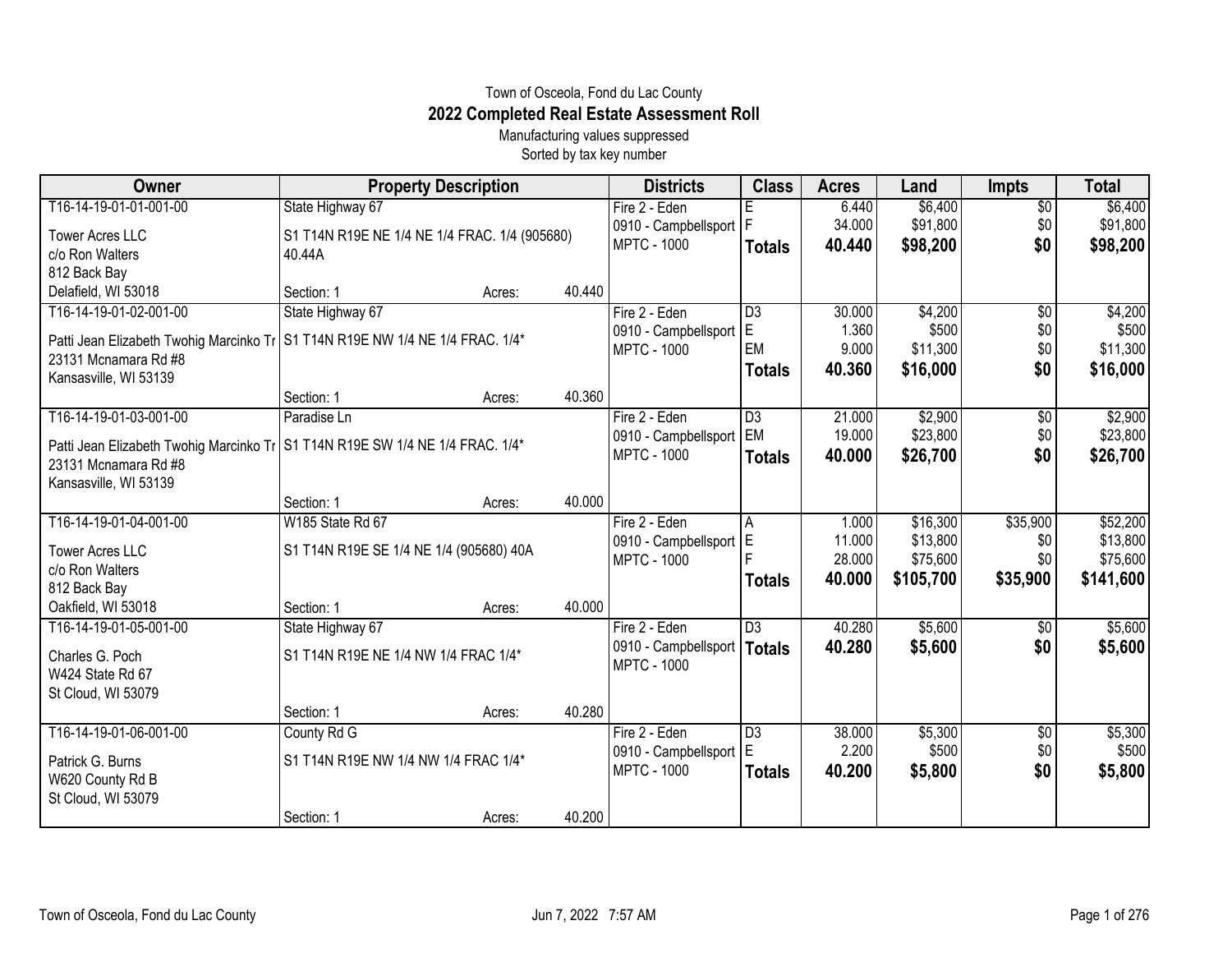| <b>Owner</b>                                                  |                                                                                                                   | <b>Property Description</b> |       |                                                     | <b>Class</b>                   | <b>Acres</b>   | Land                 | <b>Impts</b>           | <b>Total</b>           |
|---------------------------------------------------------------|-------------------------------------------------------------------------------------------------------------------|-----------------------------|-------|-----------------------------------------------------|--------------------------------|----------------|----------------------|------------------------|------------------------|
| T16-14-19-01-07-003-00                                        | W447 State Rd 67                                                                                                  |                             |       | Fire 2 - Eden                                       |                                | 0.460          | \$19,200             | \$124,500              | \$143,700              |
| Amanda J. Burns<br>W447 State Rd 67<br>St Cloud, WI 53079     | S1 T14N R19E THE S 200' OF E 100' OF W 806' OF SW<br>1/4 NW 1/4                                                   |                             |       | 0910 - Campbellsport   Totals<br><b>MPTC - 1000</b> |                                | 0.460          | \$19,200             | \$124,500              | \$143,700              |
|                                                               | Section: 1                                                                                                        | Acres:                      | 0.460 |                                                     |                                |                |                      |                        |                        |
| T16-14-19-01-07-004-00                                        | W439 State Rd 67                                                                                                  |                             |       | Fire 2 - Eden<br>0910 - Campbellsport   Totals      |                                | 0.460<br>0.460 | \$19,200<br>\$19,200 | \$94,300<br>\$94,300   | \$113,500<br>\$113,500 |
| Terrell G. Guell<br>W439 State Rd 67<br>St Cloud, WI 53079    | S1 T14N R19E PT OF THE SW 1/4 NW 1/4 COM AT A<br>PT 806' E OF THE SW COR TH E 100' N 200' W 100' S<br>200' TO POB |                             |       | <b>MPTC - 1000</b>                                  |                                |                |                      |                        |                        |
|                                                               | Section: 1                                                                                                        | Acres:                      | 0.460 |                                                     |                                |                |                      |                        |                        |
| T16-14-19-01-07-005-00                                        | W429 State Rd 67                                                                                                  |                             |       | Fire 2 - Eden                                       | l B                            | 0.380          | \$4,800              | \$0                    | \$4,800                |
| Michael R. Hornburg<br>W423 State Rd 67<br>St Cloud, WI 53079 | S1 T14N R19E LOT OF CSM #1358-8-83 LOC IN SW<br>1/4 NW 1/4                                                        |                             |       | 0910 - Campbellsport   Totals<br><b>MPTC - 1000</b> |                                | 0.380          | \$4,800              | \$0                    | \$4,800                |
|                                                               | Section: 1                                                                                                        | Acres:                      | 0.380 |                                                     |                                |                |                      |                        |                        |
| T16-14-19-01-07-007-00                                        | W487 State Rd 67                                                                                                  |                             |       | Fire 2 - Eden                                       | l A                            | 6.060          | \$54,600             | \$133,500              | \$188,100              |
| Richard F. Burns<br>W487 State Rd 67<br>St Cloud, WI 53079    | S1 T14N R19E LOT 1 CSM #3494-19-53 LOC IN SW<br>1/4 NW 1/4 (V995-573) 6.06A                                       |                             |       | 0910 - Campbellsport   Totals<br><b>MPTC - 1000</b> |                                | 6.060          | \$54,600             | \$133,500              | \$188,100              |
|                                                               | Section: 1                                                                                                        | Acres:                      | 6.060 |                                                     |                                |                |                      |                        |                        |
| T16-14-19-01-07-008-00                                        | State Highway 67                                                                                                  |                             |       | Fire 2 - Eden<br>0910 - Campbellsport               | <sub>B</sub><br>D <sub>2</sub> | 3.000<br>3.260 | \$15,000<br>\$600    | $\overline{50}$<br>\$0 | \$15,000<br>\$600      |
| Michael R. Hornburg<br>W423 State Rd 67                       | S1 T14N R19E PT OF SW 1/4 NW 1/4 FRAC 1/4 COM<br>506' E OF SW COR TH E 200' N 200' E 400' N 50' E TO              |                             |       | <b>MPTC - 1000</b>                                  | <b>Totals</b>                  | 6.260          | \$15,600             | \$0                    | \$15,600               |
| St Cloud, WI 53079                                            | E LI SD 1/4 1/4 TH N 250' M/L W TO E LI CSM<br>Section: 1                                                         | Acres:                      | 6.260 |                                                     |                                |                |                      |                        |                        |
| T16-14-19-01-07-009-00                                        | W423 State Highway 67                                                                                             |                             |       | 0910 - Campbellsport B                              |                                | 1.857          | \$37,400             | \$210,900              | \$248,300              |
| Michael R. Hornburg                                           | S1 T14N R19E THE S 250' OF THE SW 1/4 NW 1/4 EXO                                                                  |                             |       | <b>MPTC - 1000</b>                                  | <b>Totals</b>                  | 1.857          | \$37,400             | \$210,900              | \$248,300              |
| W423 State Rd 67                                              | THE W 1106'; ALSO S 200' OF E 100' OF W 1106' SW                                                                  |                             |       |                                                     |                                |                |                      |                        |                        |
| St Cloud, WI 53079                                            | 1/4 NW 1/4; ALSO PT OF SE 1/4 NW 1/4 ADJ ON E                                                                     |                             |       |                                                     |                                |                |                      |                        |                        |
|                                                               | Section: 1                                                                                                        | Acres:                      | 1.857 |                                                     |                                |                |                      |                        |                        |
| T16-14-19-01-07-010-00                                        | County Rd G                                                                                                       |                             |       | 0910 - Campbellsport E4<br><b>MPTC - 1000</b>       |                                | 1.000<br>1.000 | $\sqrt{$0}$<br>\$0   | $\overline{50}$<br>\$0 | $\overline{50}$<br>\$0 |
| Wisconsin Public Service Coproration<br>700 N Adams St        | S1 T14N R19E Lot 1, CSM 8356-63-70 REC AS DOC<br>1104994 LOC IN SW 1/4 NW 1/4                                     |                             |       |                                                     | <b>Totals</b>                  |                |                      |                        |                        |
| Green Bay, WI 54307                                           | Section: 1                                                                                                        | Acres:                      | 1.000 |                                                     |                                |                |                      |                        |                        |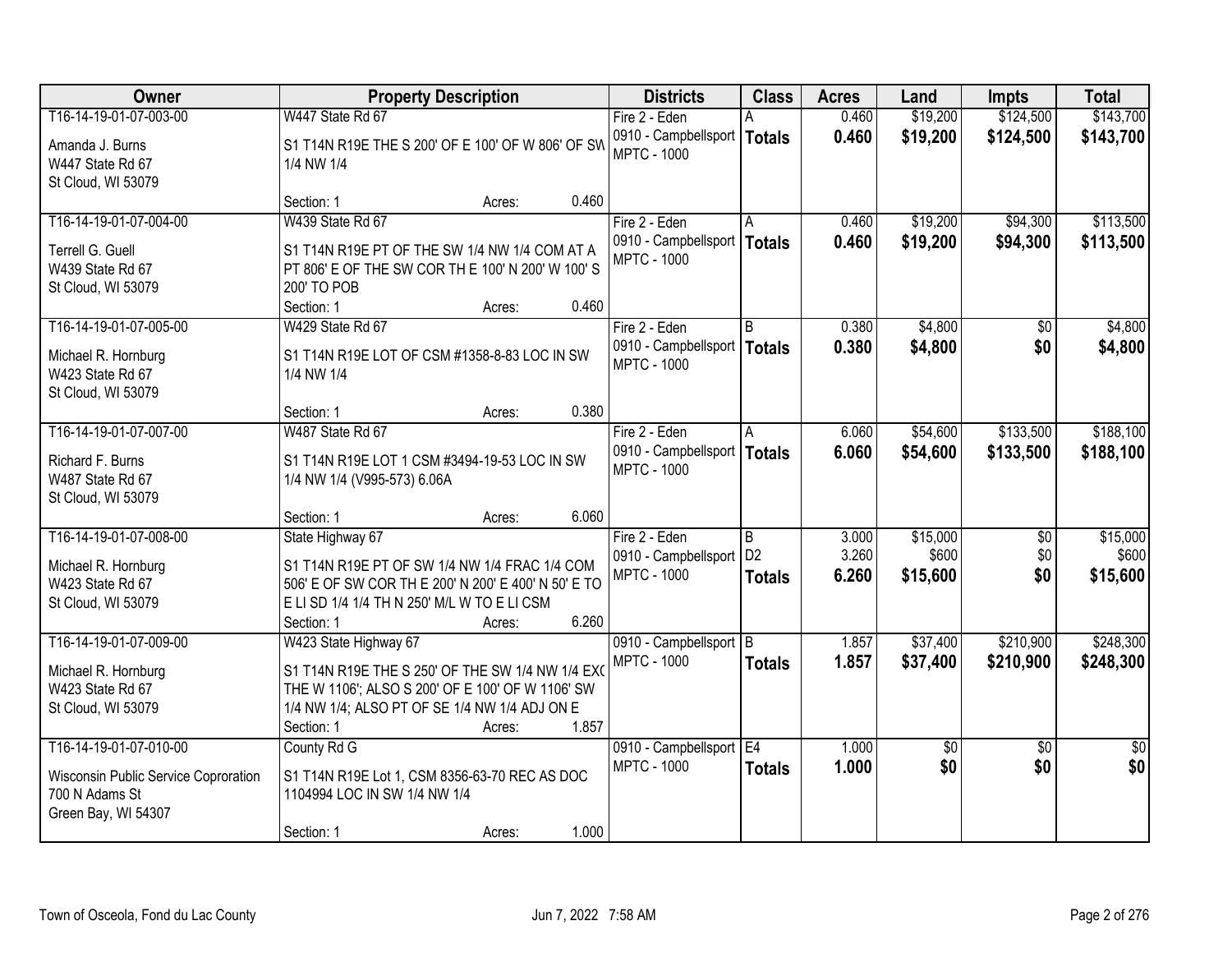| Owner                                   | <b>Property Description</b>                         |                  | <b>Districts</b>                                    | <b>Class</b>    | <b>Acres</b> | Land     | <b>Impts</b>    | <b>Total</b> |
|-----------------------------------------|-----------------------------------------------------|------------------|-----------------------------------------------------|-----------------|--------------|----------|-----------------|--------------|
| T16-14-19-01-07-011-00                  | County Rd G                                         |                  | Fire 2 - Eden                                       | $\overline{D3}$ | 20.628       | \$2,900  | $\sqrt{$0}$     | \$2,900      |
| Patrick G. Burns                        | S1 T14N R19E SW 1/4 NW 1/4 FRAC 1/4 EXC 200' X      |                  | 0910 - Campbellsport E                              |                 | 1.550        | \$500    | \$0             | \$500        |
| W620 County Rd B                        | 400' REC V512-378 & EXC V585-63 V971-819 &          |                  | <b>MPTC - 1000</b>                                  | <b>Totals</b>   | 22.178       | \$3,400  | \$0             | \$3,400      |
| St Cloud, WI 53079                      | V991-129 & EXC CSM #3494-19-53 & EXC CSM            |                  |                                                     |                 |              |          |                 |              |
|                                         | Section: 1                                          | 22.178<br>Acres: |                                                     |                 |              |          |                 |              |
| T16-14-19-01-08-002-00                  | W375 State Rd 67                                    |                  | 0910 - Campbellsport                                | D2              | 3.000        | \$600    | $\overline{50}$ | \$600        |
| Charles G. Poch                         | S1 T14N R19E SE 1/4 NW 1/4 FRAC 1/4 EXC HWY         |                  | <b>MPTC - 1000</b>                                  | D <sub>3</sub>  | 30.380       | \$4,200  | \$0             | \$4,200      |
| W424 State Rd 67                        | V643-335&337 & EXC PARCEL DESC AS COM AT PT         |                  |                                                     | $\mathsf E$     | 2.833        | \$800    | \$0             | \$800        |
| St Cloud, WI 53079                      | 1342.18' E OF W 1/4 COR, TH N 250.09', TH E 31.12', |                  |                                                     | G               | 2.000        | \$35,000 | \$106,600       | \$141,600    |
|                                         | Section: 1                                          | 38.213<br>Acres: |                                                     | <b>Totals</b>   | 38.213       | \$40,600 | \$106,600       | \$147,200    |
| T16-14-19-01-09-001-00                  | State Highway 67                                    |                  | Fire 2 - Eden                                       | E2              | 27.000       | \$0      | $\sqrt[6]{}$    | $\sqrt{50}$  |
| State of Wis Dept Natural Resources     | S1 T14N R19E S 27A OF NE 1/4 SW 1/4 (V385-598)      |                  | 0910 - Campbellsport   Totals                       |                 | 27.000       | \$0      | \$0             | \$0          |
| Lf/6                                    | 27A                                                 |                  | <b>MPTC - 1000</b>                                  |                 |              |          |                 |              |
| PO Box 7921                             |                                                     |                  |                                                     |                 |              |          |                 |              |
| Madison, WI 53707-7921                  | Section: 1                                          | 27.000<br>Acres: |                                                     |                 |              |          |                 |              |
| T16-14-19-01-09-002-00                  | W306 State Rd 67                                    |                  | Fire 2 - Eden                                       | A               | 1.280        | \$31,200 | \$188,900       | \$220,100    |
|                                         |                                                     |                  | 0910 - Campbellsport                                | Totals          | 1.280        | \$31,200 | \$188,900       | \$220,100    |
| Mark R Baker Liv Tr<br>W306 State Rd 67 | S1 T14N R19E CSM #1301-8-26 LOC IN NE 1/4 SW 1/4    |                  | <b>MPTC - 1000</b>                                  |                 |              |          |                 |              |
| St Cloud, WI 53079                      |                                                     |                  |                                                     |                 |              |          |                 |              |
|                                         | Section: 1                                          | 1.280<br>Acres:  |                                                     |                 |              |          |                 |              |
| T16-14-19-01-09-003-00                  | W316 State Rd 67                                    |                  | Fire 2 - Eden                                       | A               | 1.013        | \$27,200 | \$133,000       | \$160,200    |
|                                         |                                                     |                  | 0910 - Campbellsport   Totals                       |                 | 1.013        | \$27,200 | \$133,000       | \$160,200    |
| Linda J Vita Rev Tr                     | S1 T14N R19E LOT 1 CSM #307-3-106 LOC IN NE 1/4     |                  | <b>MPTC - 1000</b>                                  |                 |              |          |                 |              |
| W316 State Rd 67                        | SW 1/4                                              |                  |                                                     |                 |              |          |                 |              |
| St Cloud, WI 53079                      |                                                     |                  |                                                     |                 |              |          |                 |              |
|                                         | Section: 1                                          | 1.013<br>Acres:  |                                                     |                 |              |          |                 |              |
| T16-14-19-01-09-004-00                  | W328 State Rd 67                                    |                  | Fire 2 - Eden                                       | A               | 1.021        | \$27,300 | \$120,500       | \$147,800    |
| George F. Seibel                        | S1 T14N R19E LOT 2 CSM #307-3-106 LOC IN NE 1/4     |                  | 0910 - Campbellsport   Totals<br><b>MPTC - 1000</b> |                 | 1.021        | \$27,300 | \$120,500       | \$147,800    |
| W328 State Rd 67                        | SW 1/4*                                             |                  |                                                     |                 |              |          |                 |              |
| St Cloud, WI 53079                      |                                                     |                  |                                                     |                 |              |          |                 |              |
|                                         | Section: 1                                          | 1.021<br>Acres:  |                                                     |                 |              |          |                 |              |
| T16-14-19-01-09-005-00                  | W336 State Rd 67                                    |                  | Fire 2 - Eden                                       | A               | 1.027        | \$27,400 | \$117,500       | \$144,900    |
| James D. Quick                          | S1 T14N R19E LOT 3 CSM #307-3-106 LOC IN NE 1/4     |                  | 0910 - Campbellsport                                | Totals          | 1.027        | \$27,400 | \$117,500       | \$144,900    |
| W336 State Rd 67                        | SW 1/4 (786301) 1.027A                              |                  | <b>MPTC - 1000</b>                                  |                 |              |          |                 |              |
| St Cloud, WI 53079                      |                                                     |                  |                                                     |                 |              |          |                 |              |
|                                         | Section: 1                                          | 1.027<br>Acres:  |                                                     |                 |              |          |                 |              |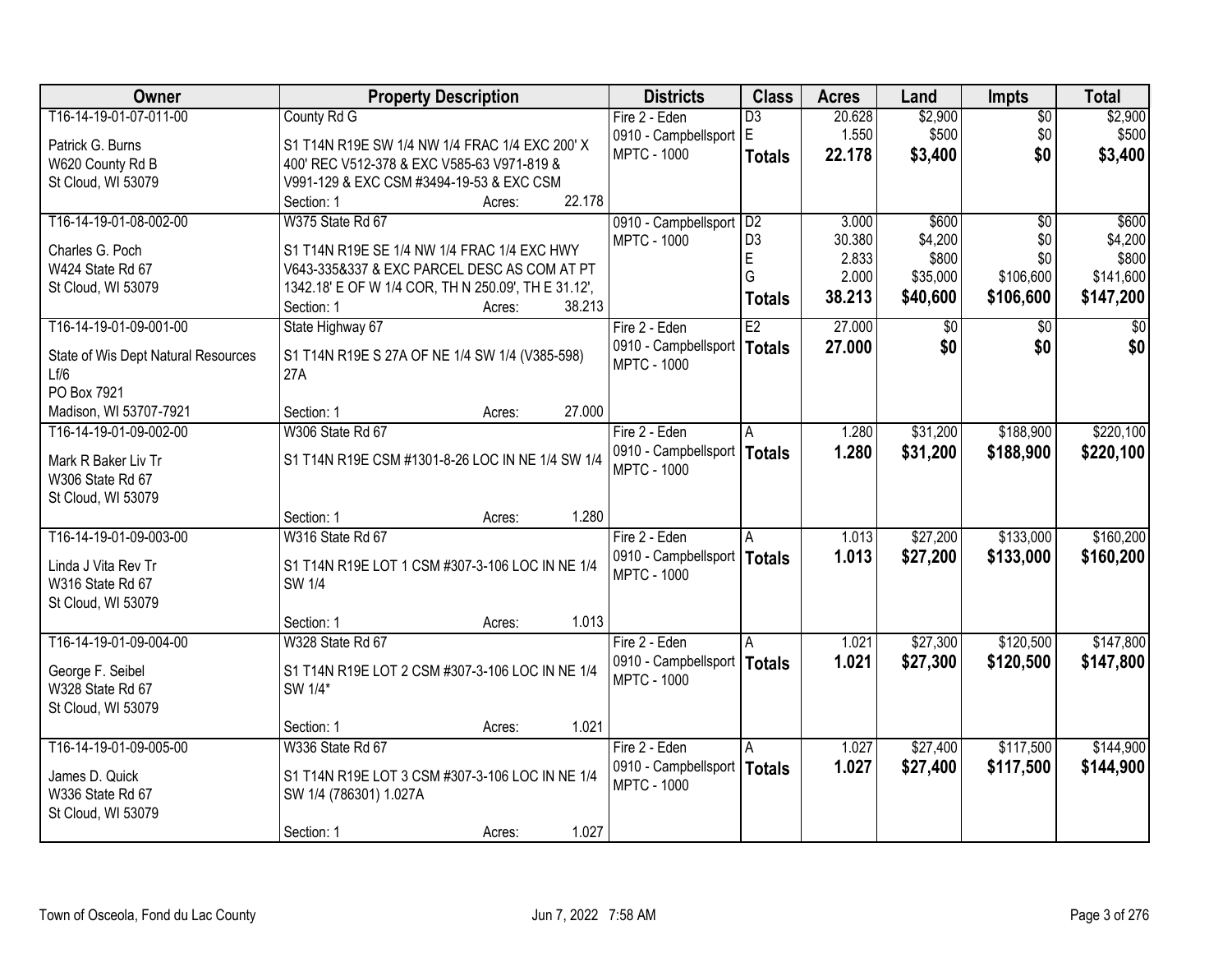| Owner                                                                               |                                                                                                                  | <b>Property Description</b> |       | <b>Districts</b>                                                     | <b>Class</b>                     | <b>Acres</b>   | Land                 | <b>Impts</b>           | <b>Total</b>           |
|-------------------------------------------------------------------------------------|------------------------------------------------------------------------------------------------------------------|-----------------------------|-------|----------------------------------------------------------------------|----------------------------------|----------------|----------------------|------------------------|------------------------|
| T16-14-19-01-09-006-00                                                              | W346 State Rd 67                                                                                                 |                             |       | Fire 2 - Eden                                                        |                                  | 1.030          | \$27,500             | \$121,900              | \$149,400              |
| Dennis C. Jandre<br>W346 State Rd 67<br>St Cloud, WI 53079                          | S1 T14N R19E LOT 4 CSM #307-3-106 LOC IN NE 1/4<br>SW 1/4 (V1268-411) 1.030A                                     |                             |       | 0910 - Campbellsport<br><b>MPTC - 1000</b>                           | <b>Totals</b>                    | 1.030          | \$27,500             | \$121,900              | \$149,400              |
|                                                                                     | Section: 1                                                                                                       | Acres:                      | 1.030 |                                                                      |                                  |                |                      |                        |                        |
| T16-14-19-01-09-007-00<br>Charles G. Poch<br>W424 State Rd 67<br>St Cloud, WI 53079 | S1 T14N R19E THE W 125' OF CSM #1300-8-25 LOC<br>IN N 1/2 SW 1/4*                                                |                             |       | Fire 2 - Eden<br>0910 - Campbellsport<br><b>MPTC - 1000</b>          | $\overline{D3}$<br><b>Totals</b> | 1.070<br>1.070 | \$100<br>\$100       | \$0<br>\$0             | \$100<br>\$100         |
|                                                                                     | Section: 1                                                                                                       | Acres:                      | 1.070 |                                                                      |                                  |                |                      |                        |                        |
| T16-14-19-01-09-008-00<br>Charles G. Poch<br>W424 State Rd 67<br>St Cloud, WI 53079 | S1 T14N R19E THE E 125' OF CSM #1300-8-25 LOC<br>IN N 1/2 SW 1/4*                                                |                             |       | Fire 2 - Eden<br>0910 - Campbellsport<br><b>MPTC - 1000</b>          | $\overline{D3}$<br><b>Totals</b> | 1.050<br>1.050 | \$100<br>\$100       | $\overline{50}$<br>\$0 | \$100<br>\$100         |
|                                                                                     | Section: 1                                                                                                       | Acres:                      | 1.050 |                                                                      |                                  |                |                      |                        |                        |
| T16-14-19-01-09-009-00                                                              | W386 State Rd 67                                                                                                 |                             |       | Fire 2 - Eden                                                        | l A                              | 1.050          | \$27,800             | \$143,500              | \$171,300              |
| Ervin E. Helms<br>W386 State Rd 67<br>St Cloud, WI 53079-1707                       | S1 T14N R19E PARCEL 1 CSM #1654-9-154 LOC IN<br>NE 1/4 SW 1/4                                                    |                             |       | 0910 - Campbellsport<br><b>MPTC - 1000</b>                           | Totals                           | 1.050          | \$27,800             | \$143,500              | \$171,300              |
|                                                                                     | Section: 1                                                                                                       | Acres:                      | 1.050 |                                                                      |                                  |                |                      |                        |                        |
| T16-14-19-01-09-010-00<br>Donna M. Yench<br>W374 State Rd 67<br>St Cloud, WI 53079  | W374 State Rd 67<br>S1 T14N R19E PARCEL 2 CSM #1654-9-154 LOC IN<br>NE 1/4 SW 1/4 (V976-834 773940) 1.04A        |                             |       | Fire 2 - Eden<br>0910 - Campbellsport   Totals<br><b>MPTC - 1000</b> | A                                | 1.040<br>1.040 | \$27,600<br>\$27,600 | \$121,500<br>\$121,500 | \$149,100<br>\$149,100 |
|                                                                                     | Section: 1                                                                                                       | Acres:                      | 1.040 |                                                                      |                                  |                |                      |                        |                        |
| T16-14-19-01-09-011-00<br>David J. Jandre<br>W362 State Rd 67<br>St Cloud, WI 53079 | W362 State Rd 67<br>S1 T14N R19E PARCEL 3 CSM #1654-9-154 LOC IN<br>NE 1/4 SW 1/4 (V1197-286) 1.04A              |                             |       | Fire 2 - Eden<br>0910 - Campbellsport   Totals<br><b>MPTC - 1000</b> | A                                | 1.040<br>1.040 | \$27,600<br>\$27,600 | \$134,900<br>\$134,900 | \$162,500<br>\$162,500 |
|                                                                                     | Section: 1                                                                                                       | Acres:                      | 1.040 |                                                                      |                                  |                |                      |                        |                        |
| T16-14-19-01-09-012-00<br>Henry N. Wagner<br>W352 State Rd 67<br>St Cloud, WI 53079 | W352 State Rd 67<br>S1 T14N R19E PARCEL 4 CSM #1654-9-154 LOC IN<br>NE 1/4 SW 1/4 (V766-380) 1.03A<br>Section: 1 | Acres:                      | 1.030 | Fire 2 - Eden<br>0910 - Campbellsport   Totals<br><b>MPTC - 1000</b> | A                                | 1.030<br>1.030 | \$27,500<br>\$27,500 | \$115,200<br>\$115,200 | \$142,700<br>\$142,700 |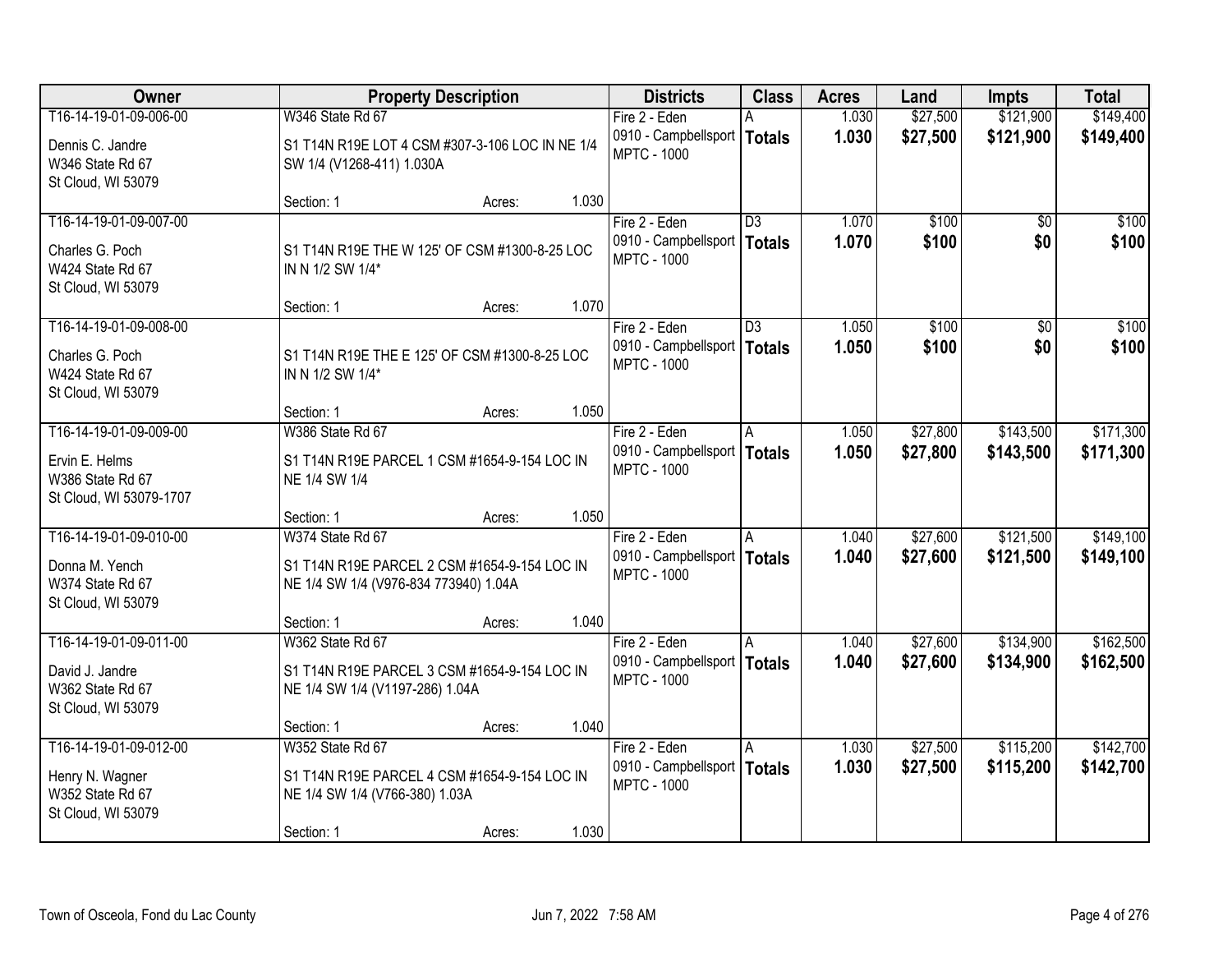| Owner                                                                 | <b>Property Description</b>                                                              |        |        | <b>Districts</b>                                                     | <b>Class</b>        | <b>Acres</b>     | Land               | <b>Impts</b>      | <b>Total</b>       |
|-----------------------------------------------------------------------|------------------------------------------------------------------------------------------|--------|--------|----------------------------------------------------------------------|---------------------|------------------|--------------------|-------------------|--------------------|
| T16-14-19-01-10-001-00                                                | W424 State Rd 67                                                                         |        |        | Fire 2 - Eden                                                        |                     | 11.120           | \$64,700           | \$222,400         | \$287,100          |
| Charles G. Poch<br>W424 State Rd 67<br>St Cloud, WI 53079             | S1 T14N R19E N 13A OF NW 1/4 SW 1/4 EXC CSM<br>#1300-8-25 EXC HWY REC V643-335&337*      |        |        | 0910 - Campbellsport<br><b>MPTC - 1000</b>                           | <b>Totals</b>       | 11.120           | \$64,700           | \$222,400         | \$287,100          |
|                                                                       | Section: 1                                                                               | Acres: | 11.120 |                                                                      |                     |                  |                    |                   |                    |
| T16-14-19-01-10-002-00                                                |                                                                                          |        |        | Fire 2 - Eden                                                        | E2                  | 27.000           | $\overline{50}$    | $\overline{50}$   | $\overline{30}$    |
| State of Wis Dept Natural Resources<br>Lf/6<br>PO Box 7921            | S1 T14N R19E S 27A OF NW 1/4 SW 1/4 (V385-598)<br>27A                                    |        |        | 0910 - Campbellsport<br><b>MPTC - 1000</b>                           | Totals              | 27,000           | \$0                | \$0               | \$0                |
| Madison, WI 53707-7921                                                | Section: 1                                                                               | Acres: | 27.000 |                                                                      |                     |                  |                    |                   |                    |
| T16-14-19-01-11-001-00                                                |                                                                                          |        |        | Fire 2 - Eden                                                        | E2                  | 40.000           | $\overline{50}$    | \$0               | $\overline{50}$    |
| State of Wis Dept Natural Resources<br>Lf/6                           | S1 T14N R19E SW 1/4 SW 1/4 (V385-598) 40A                                                |        |        | 0910 - Campbellsport<br><b>MPTC - 1000</b>                           | <b>Totals</b>       | 40.000           | \$0                | \$0               | \$0                |
| PO Box 7921                                                           |                                                                                          |        |        |                                                                      |                     |                  |                    |                   |                    |
| Madison, WI 53707-7921                                                | Section: 1                                                                               | Acres: | 40.000 |                                                                      |                     |                  |                    |                   |                    |
| T16-14-19-01-12-002-00<br>State of Wis Dept Natural Resources         | S1 T14N R19E SE 1/4 SW 1/4 (V385-598) 40A                                                |        |        | Fire 2 - Eden<br>0910 - Campbellsport<br><b>MPTC - 1000</b>          | E2<br><b>Totals</b> | 40.000<br>40.000 | \$0<br>\$0         | $\sqrt{6}$<br>\$0 | $\sqrt{50}$<br>\$0 |
| Lf/6<br>PO Box 7921                                                   |                                                                                          |        |        |                                                                      |                     |                  |                    |                   |                    |
| Madison, WI 53707-7921                                                | Section: 1                                                                               | Acres: | 40.000 |                                                                      |                     |                  |                    |                   |                    |
| T16-14-19-01-13-001-00                                                |                                                                                          |        |        | Fire 2 - Eden                                                        | E2                  | 39.000           | $\overline{50}$    | $\overline{50}$   | $\sqrt{50}$        |
| State of Wis Dept Natural Resources<br>Lf/6                           | S1 T14N R19E NE 1/4 SE 1/4 EXC W 2 RDS THEREOF<br>(V383-552) 39A                         |        |        | 0910 - Campbellsport   Totals<br><b>MPTC - 1000</b>                  |                     | 39.000           | \$0                | \$0               | \$0                |
| PO Box 7921                                                           |                                                                                          |        |        |                                                                      |                     |                  |                    |                   |                    |
| Madison, WI 53707-7921                                                | Section: 1                                                                               | Acres: | 39.000 |                                                                      |                     |                  |                    |                   |                    |
| T16-14-19-01-13-002-00<br>State of Wis Dept Natural Resources<br>Lf/6 | S1 T14N R19E W 2 RDS OF NE 1/4 SE 1/4 (V722-814)<br>1A                                   |        |        | Fire 2 - Eden<br>0910 - Campbellsport   Totals<br><b>MPTC - 1000</b> | E2                  | 1.000<br>1.000   | $\sqrt{50}$<br>\$0 | \$0<br>\$0        | \$0<br>\$0         |
| PO Box 7921                                                           |                                                                                          |        |        |                                                                      |                     |                  |                    |                   |                    |
| Madison, WI 53707-7921<br>T16-14-19-01-14-001-00                      | Section: 1                                                                               | Acres: | 1.000  | Fire 2 - Eden                                                        | E2                  | 36.260           | $\overline{60}$    | $\overline{30}$   | \$0                |
| State of Wis Dept Natural Resources<br>Lf/6<br>PO Box 7921            | S1 T14N R19E NW 1/4 SE 1/4 EXC E 1 CH 1 LK OF S 7<br>CH 27 LKS THEREOF (V310-501) 39.26A |        |        | 0910 - Campbellsport<br><b>MPTC - 1000</b>                           | <b>Totals</b>       | 36.260           | \$0                | \$0               | \$0                |
| Madison, WI 53707-7921                                                | Section: 1                                                                               | Acres: | 36.260 |                                                                      |                     |                  |                    |                   |                    |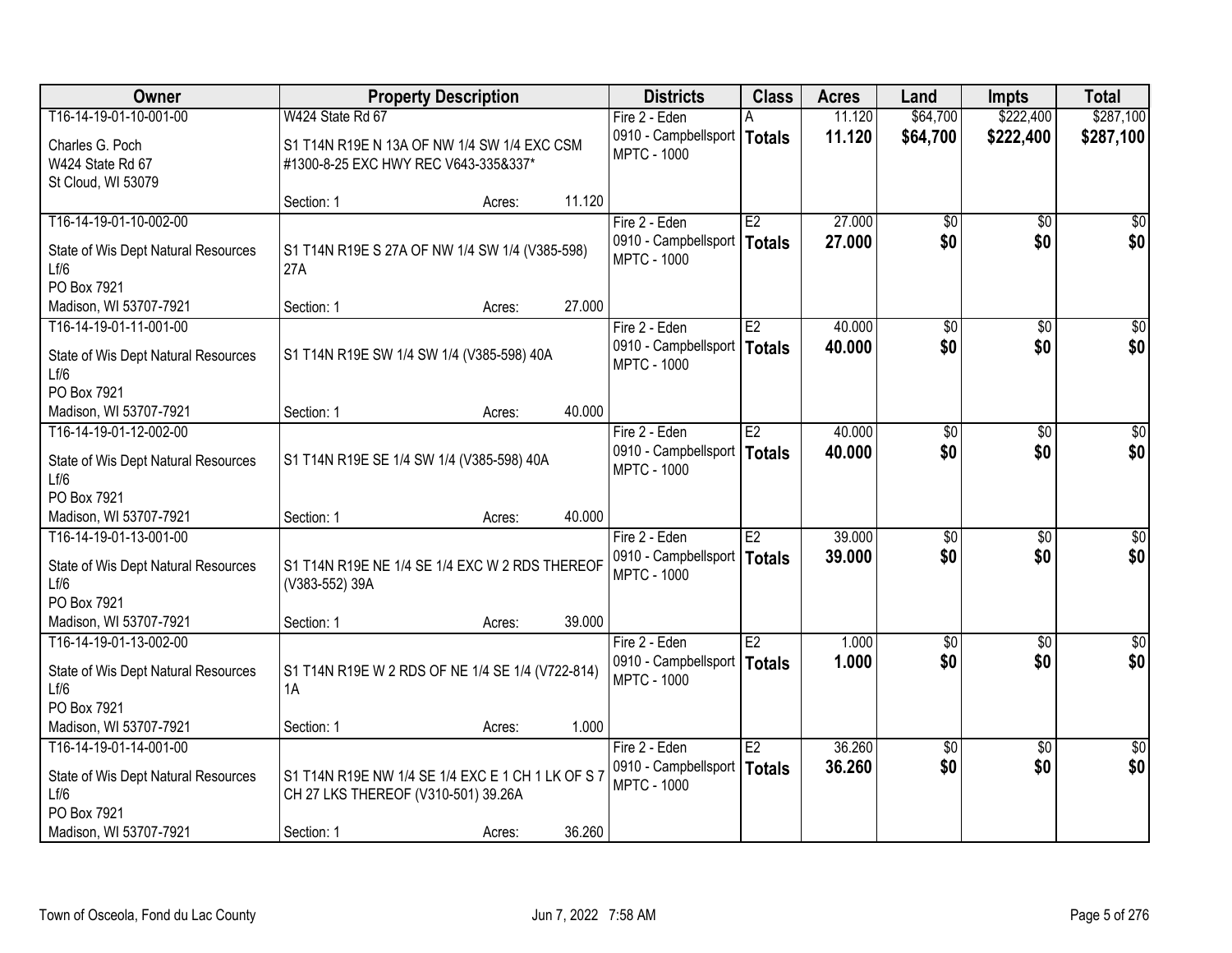| <b>Owner</b>                                                                                  | <b>Property Description</b>                                                                |        |        | <b>Districts</b>                           | <b>Class</b>                      | <b>Acres</b>     | Land             | <b>Impts</b>           | <b>Total</b>     |
|-----------------------------------------------------------------------------------------------|--------------------------------------------------------------------------------------------|--------|--------|--------------------------------------------|-----------------------------------|------------------|------------------|------------------------|------------------|
| T16-14-19-01-14-002-00                                                                        |                                                                                            |        |        | Fire 2 - Eden                              | E2                                | 0.735            | $\overline{50}$  | $\overline{50}$        | \$0              |
| State of Wis Dept Natural Resources<br>Lf/6                                                   | S1 T14N R19E E 1 CH 1 LK OF S 7 CH 27 LKS OF THE<br>NW 1/4 SE 1/4 AS REC IN V722-814 .735A |        |        | 0910 - Campbellsport<br><b>MPTC - 1000</b> | <b>Totals</b>                     | 0.735            | \$0              | \$0                    | \$0              |
| PO Box 7921                                                                                   |                                                                                            |        | 0.735  |                                            |                                   |                  |                  |                        |                  |
| Madison, WI 53707-7921                                                                        | Section: 1                                                                                 | Acres: |        |                                            | E2                                |                  |                  |                        |                  |
| T16-14-19-01-15-001-00                                                                        |                                                                                            |        |        | Fire 2 - Eden<br>0910 - Campbellsport      |                                   | 38.730<br>38.730 | \$0<br>\$0       | $\overline{50}$<br>\$0 | \$0              |
| State of Wis Dept Natural Resources                                                           | S1 T14N R19E SW 1/4 SE 1/4 EXC N 4 CH 52 LKS OF                                            |        |        | <b>MPTC - 1000</b>                         | Totals                            |                  |                  |                        | \$0              |
| Lf/6                                                                                          | THE E 2 CHS 80 LKS THEREOF (V310-501) 38.73A                                               |        |        |                                            |                                   |                  |                  |                        |                  |
| PO Box 7921                                                                                   |                                                                                            |        |        |                                            |                                   |                  |                  |                        |                  |
| Madison, WI 53707-7921                                                                        | Section: 1                                                                                 | Acres: | 38.730 |                                            |                                   |                  |                  |                        |                  |
| T16-14-19-01-15-002-00                                                                        |                                                                                            |        |        | Fire 2 - Eden                              | E2                                | 1.260            | \$0              | \$0                    | $\overline{50}$  |
| State of Wis Dept Natural Resources                                                           | S1 T14N R19E N 4 CH 52 LKS OF THE E 2 CH 80 LKS                                            |        |        | 0910 - Campbellsport                       | Totals                            | 1.260            | \$0              | \$0                    | \$0              |
| Lf/6                                                                                          | OF SW 1/4 SE 1/4 AS REC IN V722-814 1.26A                                                  |        |        | <b>MPTC - 1000</b>                         |                                   |                  |                  |                        |                  |
| PO Box 7921                                                                                   |                                                                                            |        |        |                                            |                                   |                  |                  |                        |                  |
| Madison, WI 53707-7921                                                                        | Section: 1                                                                                 | Acres: | 1.260  |                                            |                                   |                  |                  |                        |                  |
| T16-14-19-01-16-001-00                                                                        |                                                                                            |        |        | Fire 2 - Eden                              | E2                                | 40.000           | \$0              | $\sqrt{6}$             | $\sqrt{50}$      |
| State of Wis Dept Natural Resources                                                           | S1 T14N R19E SE 1/4 SE 1/4 (V383-552 & V722-814)                                           |        |        | 0910 - Campbellsport                       | <b>Totals</b>                     | 40.000           | \$0              | \$0                    | \$0              |
| Lf/6                                                                                          | 40A                                                                                        |        |        | <b>MPTC - 1000</b>                         |                                   |                  |                  |                        |                  |
| PO Box 7921                                                                                   |                                                                                            |        |        |                                            |                                   |                  |                  |                        |                  |
| Madison, WI 53707-7921                                                                        | Section: 1                                                                                 | Acres: | 40.000 |                                            |                                   |                  |                  |                        |                  |
| T16-14-19-02-01-001-00                                                                        | County Rd G                                                                                |        |        | Fire 2 - Eden                              | $\overline{D2}$                   | 18.000           | \$3,300          | \$0                    | \$3,300          |
|                                                                                               |                                                                                            |        |        | 0910 - Campbellsport                       | D <sub>3</sub>                    | 22.000           | \$3,000          | \$0                    | \$3,000          |
| Patti Jean Elizabeth Twohig Marcinko Tr   S2 T14N R19E NE 1/4 NE 1/4*<br>23131 Mcnamara Rd #8 |                                                                                            |        |        | <b>MPTC - 1000</b>                         | <b>Totals</b>                     | 40.000           | \$6,300          | \$0                    | \$6,300          |
| Kansasville, WI 53139                                                                         |                                                                                            |        |        |                                            |                                   |                  |                  |                        |                  |
|                                                                                               | Section: 2                                                                                 | Acres: | 40.000 |                                            |                                   |                  |                  |                        |                  |
| T16-14-19-02-02-001-00                                                                        | Church Rd                                                                                  |        |        | Fire 2 - Eden                              | $\overline{D2}$                   | 8.000            | \$1,500          | $\overline{50}$        | \$1,500          |
|                                                                                               |                                                                                            |        |        | 0910 - Campbellsport                       | D <sub>3</sub>                    | 2.000            | \$300            | \$0                    | \$300            |
| Patti Jean Elizabeth Twohig Marcinko Tr   S2 T14N R19E NW 1/4 NE 1/4*                         |                                                                                            |        |        | <b>MPTC - 1000</b>                         | EM                                | 30.000           | \$37,500         | \$0                    | \$37,500         |
| 23131 Mcnamara Rd #8                                                                          |                                                                                            |        |        |                                            | <b>Totals</b>                     | 40.000           | \$39,300         | \$0                    | \$39,300         |
| Kansasville, WI 53139                                                                         |                                                                                            |        |        |                                            |                                   |                  |                  |                        |                  |
|                                                                                               | Section: 2                                                                                 | Acres: | 40.000 |                                            |                                   |                  |                  |                        |                  |
| T16-14-19-02-03-001-00                                                                        | County Rd B                                                                                |        |        | Fire 2 - Eden                              | $\overline{D2}$<br>D <sub>3</sub> | 2.000<br>38.000  | \$400<br>\$5,300 | $\overline{60}$<br>\$0 | \$400<br>\$5,300 |
| Patti Jean Elizabeth Twohig Marcinko Tr   S2 T14N R19E SW 1/4 NE 1/4*                         |                                                                                            |        |        | 0910 - Campbellsport<br><b>MPTC - 1000</b> |                                   |                  |                  | \$0                    |                  |
| 23131 Mcnamara Rd #8                                                                          |                                                                                            |        |        |                                            | <b>Totals</b>                     | 40.000           | \$5,700          |                        | \$5,700          |
| Kansasville, WI 53139                                                                         |                                                                                            |        |        |                                            |                                   |                  |                  |                        |                  |
|                                                                                               | Section: 2                                                                                 | Acres: | 40.000 |                                            |                                   |                  |                  |                        |                  |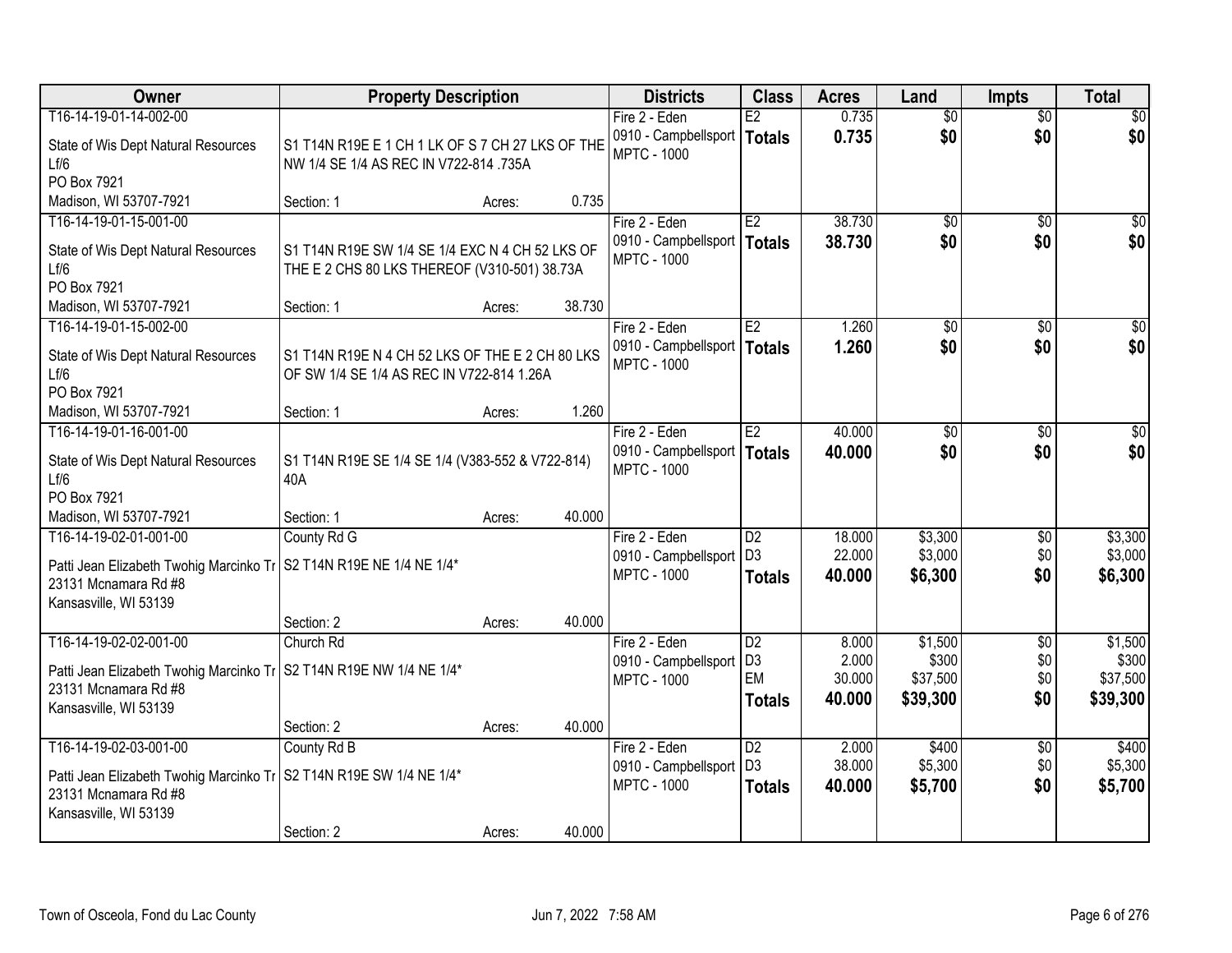| <b>Owner</b>                            | <b>Property Description</b>                       |        |        | <b>Districts</b>              | <b>Class</b>    | <b>Acres</b> | Land     | <b>Impts</b>    | <b>Total</b> |
|-----------------------------------------|---------------------------------------------------|--------|--------|-------------------------------|-----------------|--------------|----------|-----------------|--------------|
| T16-14-19-02-04-001-00                  | N4732 County Rd G                                 |        |        | Fire 2 - Eden                 | $\overline{D2}$ | 31.310       | \$5,800  | $\overline{50}$ | \$5,800      |
| Patti Jean Elizabeth Twohig Marcinko Tr | S2 T14N R19E SE 1/4 NE 1/4 EXC A PARCEL IN SE     |        |        | 0910 - Campbellsport          | D <sub>3</sub>  | 6.000        | \$800    | \$0             | \$800        |
| 23131 Mcnamara Rd #8                    | PART 160' N & S BY 189' E & W AS REC IN V463-11*  |        |        | <b>MPTC - 1000</b>            | G               | 2.000        | \$35,000 | \$41,100        | \$76,100     |
| Kansasville, WI 53139                   |                                                   |        |        |                               | <b>Totals</b>   | 39.310       | \$41,600 | \$41,100        | \$82,700     |
|                                         | Section: 2                                        | Acres: | 39.310 |                               |                 |              |          |                 |              |
| T16-14-19-02-04-002-00                  | N4724 County Rd G                                 |        |        | Fire 2 - Eden                 | A               | 0.690        | \$23,400 | \$166,900       | \$190,300    |
| Patti Jean Elizabeth Twohig Marcinko Tr | S2 T14N R19E PART OF THE SE 1/4 NE 1/4 COM AT /   |        |        | 0910 - Campbellsport          | Totals          | 0.690        | \$23,400 | \$166,900       | \$190,300    |
| 23131 Mcnamara Rd #8                    | PT 258' N OF THE SE COR TH N 160' W 189' S 160' E |        |        | <b>MPTC - 1000</b>            |                 |              |          |                 |              |
| Kansasville, WI 53139                   | 189' TO BEG AS REC IN V463-111*                   |        |        |                               |                 |              |          |                 |              |
|                                         | Section: 2                                        | Acres: | 0.690  |                               |                 |              |          |                 |              |
| T16-14-19-02-05-001-00                  | Church Rd                                         |        |        | Fire 2 - Eden                 | D3              | 10.000       | \$1,400  | $\sqrt[6]{30}$  | \$1,400      |
| Patti Jean Elizabeth Twohig Marcinko Tr | S2 T14N R19E NE 1/4 NW 1/4*                       |        |        | 0910 - Campbellsport          | <b>EM</b>       | 30.000       | \$37,500 | \$0             | \$37,500     |
| 23131 Mcnamara Rd #8                    |                                                   |        |        | <b>MPTC - 1000</b>            | <b>Totals</b>   | 40.000       | \$38,900 | \$0             | \$38,900     |
| Kansasville, WI 53139                   |                                                   |        |        |                               |                 |              |          |                 |              |
|                                         | Section: 2                                        | Acres: | 40.000 |                               |                 |              |          |                 |              |
| T16-14-19-02-06-001-00                  | Church Rd                                         |        |        | Fire 2 - Eden                 | D <sub>2</sub>  | 10.000       | \$1,800  | \$0             | \$1,800      |
| Anthony A. Lefeber                      | S2 T14N R19E NW 1/4 NW 1/4 FRAC 1/4 (739673)      |        |        | 0910 - Campbellsport          | D <sub>3</sub>  | 28.000       | \$3,900  | \$0             | \$3,900      |
| N4911 Chruch Rd                         | 40.50A                                            |        |        | <b>MPTC - 1000</b>            | E               | 2.500        | \$700    | \$0             | \$700        |
| St Cloud, WI 53079                      |                                                   |        |        |                               | <b>Totals</b>   | 40.500       | \$6,400  | \$0             | \$6,400      |
|                                         | Section: 2                                        | Acres: | 40.500 |                               |                 |              |          |                 |              |
| T16-14-19-02-07-001-00                  | Church Rd                                         |        |        | Fire 2 - Eden                 | $\overline{D2}$ | 4.000        | \$700    | $\overline{50}$ | \$700        |
| Anthony A. Lefeber                      | S2 T14N R19E N 14 A SW 1/4 NW 1/4 (739673) 14A    |        |        | 0910 - Campbellsport          | D <sub>3</sub>  | 10.000       | \$1,400  | \$0             | \$1,400      |
| N4911 Church Rd                         |                                                   |        |        | <b>MPTC - 1000</b>            | <b>Totals</b>   | 14.000       | \$2,100  | \$0             | \$2,100      |
| St Cloud, WI 53079                      |                                                   |        |        |                               |                 |              |          |                 |              |
|                                         | Section: 2                                        | Acres: | 14.000 |                               |                 |              |          |                 |              |
| T16-14-19-02-07-004-00                  | N4764 Church Rd                                   |        |        | Fire 2 - Eden                 | A               | 1.000        | \$32,500 | \$274,000       | \$306,500    |
| Ottery Rev Tr                           | S2 T14N R19E LOT 1 CSM #4203-23-122 LOC IN SW     |        |        | 0910 - Campbellsport   Totals |                 | 1.000        | \$32,500 | \$274,000       | \$306,500    |
| N4764 Church Rd                         | 1/4 NW 1/4 (911079) 1A                            |        |        | <b>MPTC - 1000</b>            |                 |              |          |                 |              |
| St Cloud, WI 54079                      |                                                   |        |        |                               |                 |              |          |                 |              |
|                                         | Section: 2                                        | Acres: | 1.000  |                               |                 |              |          |                 |              |
| T16-14-19-02-07-005-00                  | W771 Armstrong Rd                                 |        |        | Fire 2 - Eden                 | l B             | 2.070        | \$42,200 | \$159,400       | \$201,600    |
| <b>Burich Enterprises, LLC</b>          | S2 T14N R19E LOT 1 CSM #6783-47-80 LOC IN SW      |        |        | 0910 - Campbellsport          | <b>Totals</b>   | 2.070        | \$42,200 | \$159,400       | \$201,600    |
| N5730 County Rd W                       | 1/4 NW 1/4 & IN NW 1/4 SW 1/4                     |        |        | <b>MPTC - 1000</b>            |                 |              |          |                 |              |
| Mt Calvary, WI 53057                    |                                                   |        |        |                               |                 |              |          |                 |              |
|                                         | Section: 2                                        | Acres: | 2.070  |                               |                 |              |          |                 |              |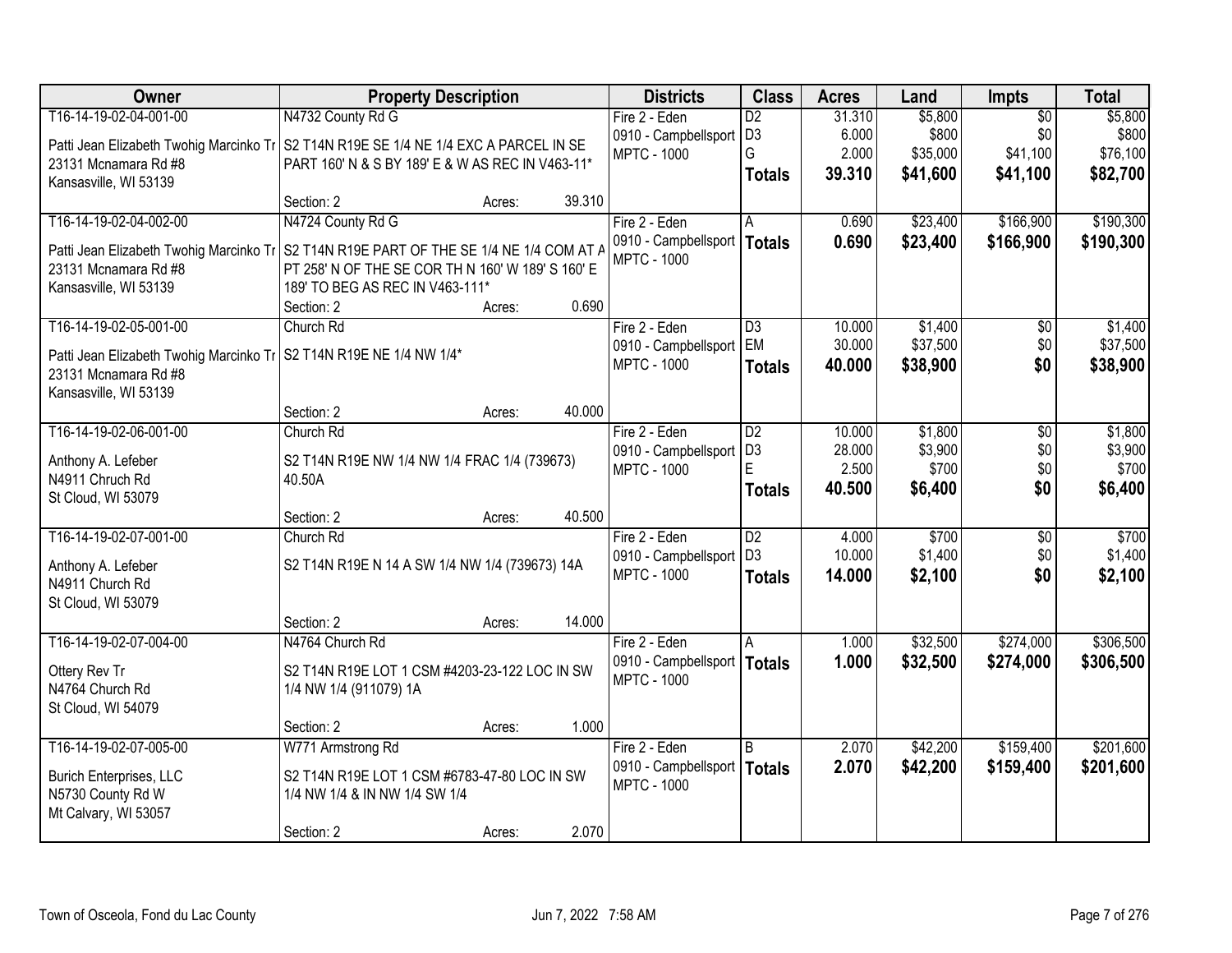| T16-14-19-02-07-006-00<br>W761 Armstrong Rd<br>Fire 2 - Eden<br>E4<br>3.540<br>$\overline{60}$<br>$\overline{50}$<br>\$0<br>\$0<br>3.540<br>\$0<br>\$0<br>0910 - Campbellsport<br><b>Totals</b><br>Congregation of the Good Shepherd<br>S2 T14N R19E LOT 2 CSM #6783-47-80 LOC IN SW<br><b>MPTC - 1000</b><br>W1562 County Rd B<br>1/4 NW 1/4 & IN NW 1/4 SW 1/4 (V10-222 V599-635)<br>3.54A<br>Eden, WI 53019<br>3.540<br>Section: 2<br>Acres:<br>T16-14-19-02-07-007-00<br>N4720 Church Rd<br>Fire 2 - Eden<br>\$31,800<br>\$48,200<br>R<br>1.850<br>0910 - Campbellsport  <br>1.850<br>\$31,800<br>\$48,200<br><b>Totals</b><br>Scott Burich<br>S2 T14N R19E LOT 3 CSM #6783-47-80 LOC IN SW<br><b>MPTC - 1000</b><br>N5730 County Rd W<br>1/4 NW 1/4 & IN NW 1/4 SW 1/4<br>Mt Calvary, WI 53057<br>1.850<br>Section: 2<br>Acres:<br>\$100<br>T16-14-19-02-07-008-00<br>N4750 Church Rd<br>0.330<br>\$0<br>Fire 2 - Eden<br>E<br>0910 - Campbellsport<br>0.330<br>\$100<br>\$0<br><b>Totals</b><br>John W. Shea<br>S2 T14N R19E PT OF SW 1/4 NW 1/4 COM 396' N & 33<br><b>MPTC - 1000</b><br>W OF SE COR TH S83*05' W 301.81' N 21*38'E 74.60' E<br>c/o Brigid Shea<br>272 Perkins Rd<br>272.25' S0*05'E 33' AS REC V599-634<br>0.330<br>Kents Store, VA 23084<br>Section: 2<br>Acres:<br>\$28,900<br>\$132,800<br>T16-14-19-02-08-003-00<br>W737 Armstrong Rd<br>Fire 2 - Eden<br>1.310<br>A<br>0910 - Campbellsport<br>1.310<br>\$28,900<br>\$132,800<br><b>Totals</b><br>Paul A. Scannell<br>S2 T14N R19E THAT PT SE 1/4 NW 1/4 COM 648.40' W<br><b>MPTC - 1000</b><br>Andrea J. Scannell<br>OF SE COR TH S89*50'34"W 95.98', TH N04*06'26"W<br>W737 Armstrong Rd<br>231.96', TH N85*38'19"E 46', TH N02*21'51"W 236.31',<br>St Cloud, WI 53079<br>1.310<br>Section: 2<br>Acres:<br>\$3,700<br>T16-14-19-02-08-004-00<br>27.080<br>$\overline{D3}$<br>\$0<br>Fire 2 - Eden<br>E<br>11.000<br>\$11,000<br>\$0<br>0910 - Campbellsport<br>Patti Jean Elizabeth Twohig Marcinko Tr<br>S2 T14N R19E SE 1/4 NW 1/4 FRAC 1/4 EXC W 4 RDS<br>\$14,700<br>\$0<br><b>MPTC - 1000</b><br>38.080<br><b>Totals</b><br>23131 Mcnamara Rd<br>2 1/2' S 24 RDS THEREOF ALSO EXC AS REC IN<br>V401-639 & DOC 1156562<br>Kansasville, WI 53139<br>38.080<br>Section: 2<br>Acres:<br>\$132,600<br>T16-14-19-02-09-002-00<br>Fire 2 - Eden<br>B<br>0.840<br>\$25,200<br>W750 Armstrong Rd |
|-----------------------------------------------------------------------------------------------------------------------------------------------------------------------------------------------------------------------------------------------------------------------------------------------------------------------------------------------------------------------------------------------------------------------------------------------------------------------------------------------------------------------------------------------------------------------------------------------------------------------------------------------------------------------------------------------------------------------------------------------------------------------------------------------------------------------------------------------------------------------------------------------------------------------------------------------------------------------------------------------------------------------------------------------------------------------------------------------------------------------------------------------------------------------------------------------------------------------------------------------------------------------------------------------------------------------------------------------------------------------------------------------------------------------------------------------------------------------------------------------------------------------------------------------------------------------------------------------------------------------------------------------------------------------------------------------------------------------------------------------------------------------------------------------------------------------------------------------------------------------------------------------------------------------------------------------------------------------------------------------------------------------------------------------------------------------------------------------------------------------------------------------------------------------------------------------------------------------------------------------------------------------------------------------------------------------------------------------------------------------------|
|                                                                                                                                                                                                                                                                                                                                                                                                                                                                                                                                                                                                                                                                                                                                                                                                                                                                                                                                                                                                                                                                                                                                                                                                                                                                                                                                                                                                                                                                                                                                                                                                                                                                                                                                                                                                                                                                                                                                                                                                                                                                                                                                                                                                                                                                                                                                                                             |
|                                                                                                                                                                                                                                                                                                                                                                                                                                                                                                                                                                                                                                                                                                                                                                                                                                                                                                                                                                                                                                                                                                                                                                                                                                                                                                                                                                                                                                                                                                                                                                                                                                                                                                                                                                                                                                                                                                                                                                                                                                                                                                                                                                                                                                                                                                                                                                             |
| \$80,000<br>\$80,000<br>\$100<br>\$100<br>\$161,700<br>\$161,700                                                                                                                                                                                                                                                                                                                                                                                                                                                                                                                                                                                                                                                                                                                                                                                                                                                                                                                                                                                                                                                                                                                                                                                                                                                                                                                                                                                                                                                                                                                                                                                                                                                                                                                                                                                                                                                                                                                                                                                                                                                                                                                                                                                                                                                                                                            |
|                                                                                                                                                                                                                                                                                                                                                                                                                                                                                                                                                                                                                                                                                                                                                                                                                                                                                                                                                                                                                                                                                                                                                                                                                                                                                                                                                                                                                                                                                                                                                                                                                                                                                                                                                                                                                                                                                                                                                                                                                                                                                                                                                                                                                                                                                                                                                                             |
|                                                                                                                                                                                                                                                                                                                                                                                                                                                                                                                                                                                                                                                                                                                                                                                                                                                                                                                                                                                                                                                                                                                                                                                                                                                                                                                                                                                                                                                                                                                                                                                                                                                                                                                                                                                                                                                                                                                                                                                                                                                                                                                                                                                                                                                                                                                                                                             |
|                                                                                                                                                                                                                                                                                                                                                                                                                                                                                                                                                                                                                                                                                                                                                                                                                                                                                                                                                                                                                                                                                                                                                                                                                                                                                                                                                                                                                                                                                                                                                                                                                                                                                                                                                                                                                                                                                                                                                                                                                                                                                                                                                                                                                                                                                                                                                                             |
|                                                                                                                                                                                                                                                                                                                                                                                                                                                                                                                                                                                                                                                                                                                                                                                                                                                                                                                                                                                                                                                                                                                                                                                                                                                                                                                                                                                                                                                                                                                                                                                                                                                                                                                                                                                                                                                                                                                                                                                                                                                                                                                                                                                                                                                                                                                                                                             |
|                                                                                                                                                                                                                                                                                                                                                                                                                                                                                                                                                                                                                                                                                                                                                                                                                                                                                                                                                                                                                                                                                                                                                                                                                                                                                                                                                                                                                                                                                                                                                                                                                                                                                                                                                                                                                                                                                                                                                                                                                                                                                                                                                                                                                                                                                                                                                                             |
|                                                                                                                                                                                                                                                                                                                                                                                                                                                                                                                                                                                                                                                                                                                                                                                                                                                                                                                                                                                                                                                                                                                                                                                                                                                                                                                                                                                                                                                                                                                                                                                                                                                                                                                                                                                                                                                                                                                                                                                                                                                                                                                                                                                                                                                                                                                                                                             |
|                                                                                                                                                                                                                                                                                                                                                                                                                                                                                                                                                                                                                                                                                                                                                                                                                                                                                                                                                                                                                                                                                                                                                                                                                                                                                                                                                                                                                                                                                                                                                                                                                                                                                                                                                                                                                                                                                                                                                                                                                                                                                                                                                                                                                                                                                                                                                                             |
|                                                                                                                                                                                                                                                                                                                                                                                                                                                                                                                                                                                                                                                                                                                                                                                                                                                                                                                                                                                                                                                                                                                                                                                                                                                                                                                                                                                                                                                                                                                                                                                                                                                                                                                                                                                                                                                                                                                                                                                                                                                                                                                                                                                                                                                                                                                                                                             |
|                                                                                                                                                                                                                                                                                                                                                                                                                                                                                                                                                                                                                                                                                                                                                                                                                                                                                                                                                                                                                                                                                                                                                                                                                                                                                                                                                                                                                                                                                                                                                                                                                                                                                                                                                                                                                                                                                                                                                                                                                                                                                                                                                                                                                                                                                                                                                                             |
|                                                                                                                                                                                                                                                                                                                                                                                                                                                                                                                                                                                                                                                                                                                                                                                                                                                                                                                                                                                                                                                                                                                                                                                                                                                                                                                                                                                                                                                                                                                                                                                                                                                                                                                                                                                                                                                                                                                                                                                                                                                                                                                                                                                                                                                                                                                                                                             |
|                                                                                                                                                                                                                                                                                                                                                                                                                                                                                                                                                                                                                                                                                                                                                                                                                                                                                                                                                                                                                                                                                                                                                                                                                                                                                                                                                                                                                                                                                                                                                                                                                                                                                                                                                                                                                                                                                                                                                                                                                                                                                                                                                                                                                                                                                                                                                                             |
|                                                                                                                                                                                                                                                                                                                                                                                                                                                                                                                                                                                                                                                                                                                                                                                                                                                                                                                                                                                                                                                                                                                                                                                                                                                                                                                                                                                                                                                                                                                                                                                                                                                                                                                                                                                                                                                                                                                                                                                                                                                                                                                                                                                                                                                                                                                                                                             |
|                                                                                                                                                                                                                                                                                                                                                                                                                                                                                                                                                                                                                                                                                                                                                                                                                                                                                                                                                                                                                                                                                                                                                                                                                                                                                                                                                                                                                                                                                                                                                                                                                                                                                                                                                                                                                                                                                                                                                                                                                                                                                                                                                                                                                                                                                                                                                                             |
|                                                                                                                                                                                                                                                                                                                                                                                                                                                                                                                                                                                                                                                                                                                                                                                                                                                                                                                                                                                                                                                                                                                                                                                                                                                                                                                                                                                                                                                                                                                                                                                                                                                                                                                                                                                                                                                                                                                                                                                                                                                                                                                                                                                                                                                                                                                                                                             |
|                                                                                                                                                                                                                                                                                                                                                                                                                                                                                                                                                                                                                                                                                                                                                                                                                                                                                                                                                                                                                                                                                                                                                                                                                                                                                                                                                                                                                                                                                                                                                                                                                                                                                                                                                                                                                                                                                                                                                                                                                                                                                                                                                                                                                                                                                                                                                                             |
| \$3,700<br>\$11,000<br>\$14,700<br>\$157,800                                                                                                                                                                                                                                                                                                                                                                                                                                                                                                                                                                                                                                                                                                                                                                                                                                                                                                                                                                                                                                                                                                                                                                                                                                                                                                                                                                                                                                                                                                                                                                                                                                                                                                                                                                                                                                                                                                                                                                                                                                                                                                                                                                                                                                                                                                                                |
|                                                                                                                                                                                                                                                                                                                                                                                                                                                                                                                                                                                                                                                                                                                                                                                                                                                                                                                                                                                                                                                                                                                                                                                                                                                                                                                                                                                                                                                                                                                                                                                                                                                                                                                                                                                                                                                                                                                                                                                                                                                                                                                                                                                                                                                                                                                                                                             |
|                                                                                                                                                                                                                                                                                                                                                                                                                                                                                                                                                                                                                                                                                                                                                                                                                                                                                                                                                                                                                                                                                                                                                                                                                                                                                                                                                                                                                                                                                                                                                                                                                                                                                                                                                                                                                                                                                                                                                                                                                                                                                                                                                                                                                                                                                                                                                                             |
|                                                                                                                                                                                                                                                                                                                                                                                                                                                                                                                                                                                                                                                                                                                                                                                                                                                                                                                                                                                                                                                                                                                                                                                                                                                                                                                                                                                                                                                                                                                                                                                                                                                                                                                                                                                                                                                                                                                                                                                                                                                                                                                                                                                                                                                                                                                                                                             |
|                                                                                                                                                                                                                                                                                                                                                                                                                                                                                                                                                                                                                                                                                                                                                                                                                                                                                                                                                                                                                                                                                                                                                                                                                                                                                                                                                                                                                                                                                                                                                                                                                                                                                                                                                                                                                                                                                                                                                                                                                                                                                                                                                                                                                                                                                                                                                                             |
|                                                                                                                                                                                                                                                                                                                                                                                                                                                                                                                                                                                                                                                                                                                                                                                                                                                                                                                                                                                                                                                                                                                                                                                                                                                                                                                                                                                                                                                                                                                                                                                                                                                                                                                                                                                                                                                                                                                                                                                                                                                                                                                                                                                                                                                                                                                                                                             |
|                                                                                                                                                                                                                                                                                                                                                                                                                                                                                                                                                                                                                                                                                                                                                                                                                                                                                                                                                                                                                                                                                                                                                                                                                                                                                                                                                                                                                                                                                                                                                                                                                                                                                                                                                                                                                                                                                                                                                                                                                                                                                                                                                                                                                                                                                                                                                                             |
|                                                                                                                                                                                                                                                                                                                                                                                                                                                                                                                                                                                                                                                                                                                                                                                                                                                                                                                                                                                                                                                                                                                                                                                                                                                                                                                                                                                                                                                                                                                                                                                                                                                                                                                                                                                                                                                                                                                                                                                                                                                                                                                                                                                                                                                                                                                                                                             |
|                                                                                                                                                                                                                                                                                                                                                                                                                                                                                                                                                                                                                                                                                                                                                                                                                                                                                                                                                                                                                                                                                                                                                                                                                                                                                                                                                                                                                                                                                                                                                                                                                                                                                                                                                                                                                                                                                                                                                                                                                                                                                                                                                                                                                                                                                                                                                                             |
|                                                                                                                                                                                                                                                                                                                                                                                                                                                                                                                                                                                                                                                                                                                                                                                                                                                                                                                                                                                                                                                                                                                                                                                                                                                                                                                                                                                                                                                                                                                                                                                                                                                                                                                                                                                                                                                                                                                                                                                                                                                                                                                                                                                                                                                                                                                                                                             |
| 0.840<br>\$25,200<br>\$132,600<br>0910 - Campbellsport   Totals                                                                                                                                                                                                                                                                                                                                                                                                                                                                                                                                                                                                                                                                                                                                                                                                                                                                                                                                                                                                                                                                                                                                                                                                                                                                                                                                                                                                                                                                                                                                                                                                                                                                                                                                                                                                                                                                                                                                                                                                                                                                                                                                                                                                                                                                                                             |
| \$157,800<br>S2 T14N R19E PT OF NE 1/4 SW 1/4 COM 3439.80' W<br>Ottery Brothers, LLC<br><b>MPTC - 1000</b>                                                                                                                                                                                                                                                                                                                                                                                                                                                                                                                                                                                                                                                                                                                                                                                                                                                                                                                                                                                                                                                                                                                                                                                                                                                                                                                                                                                                                                                                                                                                                                                                                                                                                                                                                                                                                                                                                                                                                                                                                                                                                                                                                                                                                                                                  |
| W736 County Rd B<br>OF E 1/4 POST SEC 2 TH W 245' S 148.50' E 245' N                                                                                                                                                                                                                                                                                                                                                                                                                                                                                                                                                                                                                                                                                                                                                                                                                                                                                                                                                                                                                                                                                                                                                                                                                                                                                                                                                                                                                                                                                                                                                                                                                                                                                                                                                                                                                                                                                                                                                                                                                                                                                                                                                                                                                                                                                                        |
| Campbellsport, WI 53010<br>148.50' AS REC 860508 .84A                                                                                                                                                                                                                                                                                                                                                                                                                                                                                                                                                                                                                                                                                                                                                                                                                                                                                                                                                                                                                                                                                                                                                                                                                                                                                                                                                                                                                                                                                                                                                                                                                                                                                                                                                                                                                                                                                                                                                                                                                                                                                                                                                                                                                                                                                                                       |
| 0.840<br>Section: 2<br>Acres:                                                                                                                                                                                                                                                                                                                                                                                                                                                                                                                                                                                                                                                                                                                                                                                                                                                                                                                                                                                                                                                                                                                                                                                                                                                                                                                                                                                                                                                                                                                                                                                                                                                                                                                                                                                                                                                                                                                                                                                                                                                                                                                                                                                                                                                                                                                                               |
| T16-14-19-02-09-003-00<br>\$4,400<br>\$4,400<br>Fire 2 - Eden<br><sub>R</sub><br>1.600<br>$\overline{50}$<br>Armstrong Rd                                                                                                                                                                                                                                                                                                                                                                                                                                                                                                                                                                                                                                                                                                                                                                                                                                                                                                                                                                                                                                                                                                                                                                                                                                                                                                                                                                                                                                                                                                                                                                                                                                                                                                                                                                                                                                                                                                                                                                                                                                                                                                                                                                                                                                                   |
| 1.600<br>\$0<br>\$4,400<br>\$4,400<br>0910 - Campbellsport<br><b>Totals</b><br>Ottery Brothers, LLC<br>S2 T14N R19E 1.60A PARCEL IN NE 1/4 SW 1/4 AS                                                                                                                                                                                                                                                                                                                                                                                                                                                                                                                                                                                                                                                                                                                                                                                                                                                                                                                                                                                                                                                                                                                                                                                                                                                                                                                                                                                                                                                                                                                                                                                                                                                                                                                                                                                                                                                                                                                                                                                                                                                                                                                                                                                                                        |
| <b>MPTC - 1000</b><br>W736 County Rd B<br><b>DESC 860508</b>                                                                                                                                                                                                                                                                                                                                                                                                                                                                                                                                                                                                                                                                                                                                                                                                                                                                                                                                                                                                                                                                                                                                                                                                                                                                                                                                                                                                                                                                                                                                                                                                                                                                                                                                                                                                                                                                                                                                                                                                                                                                                                                                                                                                                                                                                                                |
| Campbellsport, WI 53010                                                                                                                                                                                                                                                                                                                                                                                                                                                                                                                                                                                                                                                                                                                                                                                                                                                                                                                                                                                                                                                                                                                                                                                                                                                                                                                                                                                                                                                                                                                                                                                                                                                                                                                                                                                                                                                                                                                                                                                                                                                                                                                                                                                                                                                                                                                                                     |
| 1.600<br>Section: 2<br>Acres:                                                                                                                                                                                                                                                                                                                                                                                                                                                                                                                                                                                                                                                                                                                                                                                                                                                                                                                                                                                                                                                                                                                                                                                                                                                                                                                                                                                                                                                                                                                                                                                                                                                                                                                                                                                                                                                                                                                                                                                                                                                                                                                                                                                                                                                                                                                                               |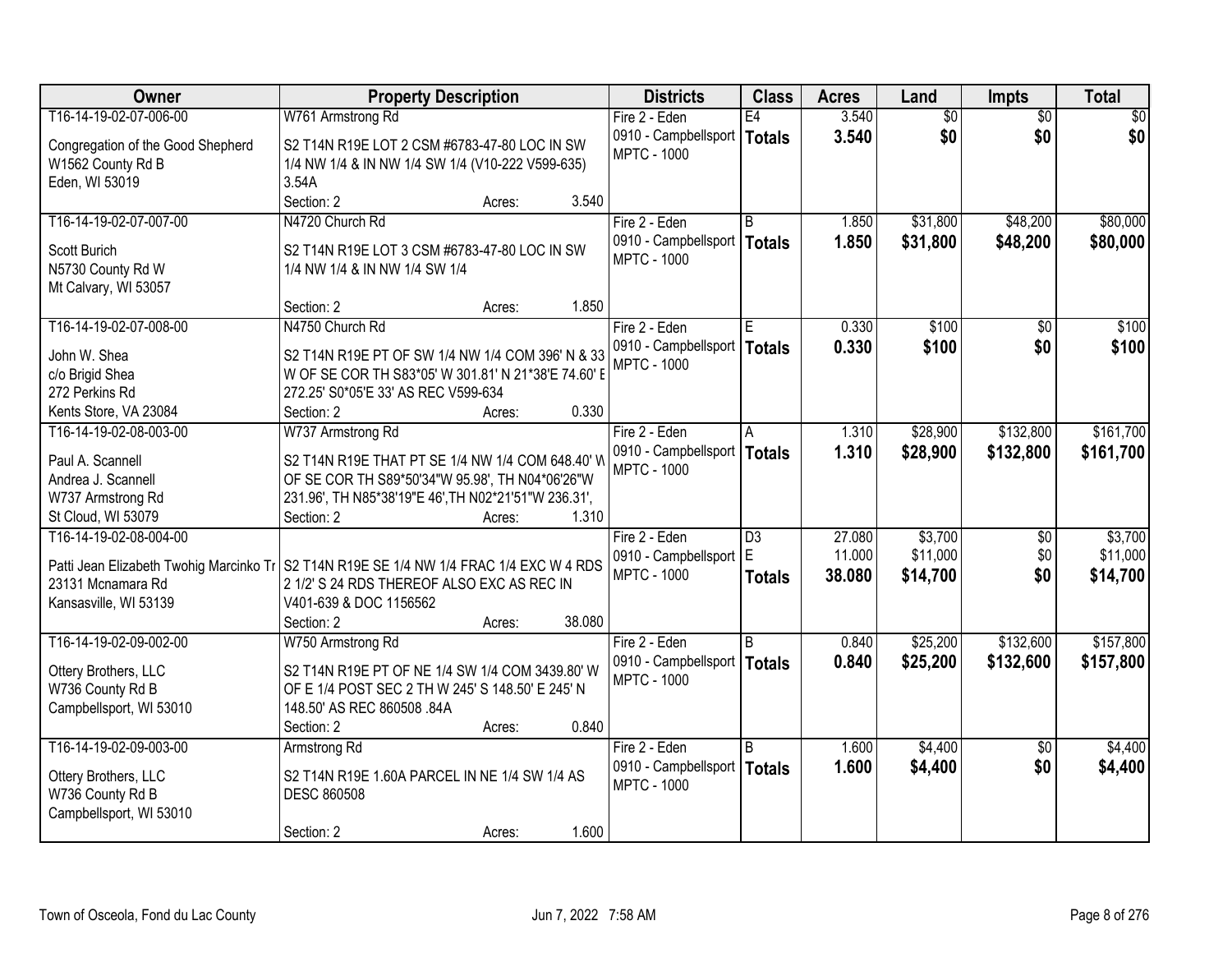| Owner                                                                                               | <b>Property Description</b>                                                                                                            | <b>Districts</b>                                                       | <b>Class</b>       | <b>Acres</b>   | Land                 | <b>Impts</b>           | <b>Total</b>           |
|-----------------------------------------------------------------------------------------------------|----------------------------------------------------------------------------------------------------------------------------------------|------------------------------------------------------------------------|--------------------|----------------|----------------------|------------------------|------------------------|
| T16-14-19-02-09-004-00                                                                              | N4688 Log Cabin Rd                                                                                                                     | Fire 2 - Eden                                                          |                    | 1.710          | \$37,700             | \$106,700              | \$144,400              |
| Guy J. Bellefeuil<br>N4688 Log Cabin Rd<br>St Cloud, WI 53079                                       | S2 T14N R19E LOT 1 CSM #1850-10-89 LOC IN NE 1/4<br>SW 1/4 (786303) 1.71A                                                              | 0910 - Campbellsport<br><b>MPTC - 1000</b>                             | <b>Totals</b>      | 1.710          | \$37,700             | \$106,700              | \$144,400              |
|                                                                                                     | Section: 2<br>Acres:                                                                                                                   | 1.710                                                                  |                    |                |                      |                        |                        |
| T16-14-19-02-09-005-00<br>Daniel J Oconnor 2006 Rev Tr<br>6235 Avenida Trinidad                     | Log Cabin Rd<br>S2 T14N R19E PT OF NE 1/4 SW 1/4 COM 1783.91' N<br>OF S 1/4 POST TH N 420' TH W 520' TH S 420' TH E                    | Fire 2 - Eden<br>0910 - Campbellsport<br><b>MPTC - 1000</b>            | <b>Totals</b>      | 5.010<br>5.010 | \$52,500<br>\$52,500 | $\overline{50}$<br>\$0 | \$52,500<br>\$52,500   |
| San Miguel, CA 93451                                                                                | 520' TO POB (885092) 5.01A<br>Section: 2<br>Acres:                                                                                     | 5.010                                                                  |                    |                |                      |                        |                        |
| T16-14-19-02-09-006-00                                                                              | N4634 Log Cabin Rd                                                                                                                     | Fire 2 - Eden                                                          | l A                | 5.010          | \$52,500             | \$223,200              | \$275,700              |
| Jeffrey R. Oconnor<br>N4634 Log Cabin Rd<br>St Cloud, WI 53079                                      | S2 T14N R19E PT OF NE 1/4 SW 1/4 COM 1363.91' N<br>OF S 1/4 POST TH N 420' TH W 520' TH S 420' TH E<br>520' TO POB (V1302-560) 5.01A   | 0910 - Campbellsport<br><b>MPTC - 1000</b>                             | <b>Totals</b>      | 5.010          | \$52,500             | \$223,200              | \$275,700              |
|                                                                                                     | Section: 2<br>Acres:                                                                                                                   | 5.010                                                                  |                    |                |                      |                        |                        |
| T16-14-19-02-09-007-00                                                                              | W736 County Rd B                                                                                                                       | Fire 2 - Eden                                                          | B                  | 3.010          | \$45,500             | \$984,800              | \$1,030,300            |
| Ottery Brothers, LLC<br>W736 County Rd B<br>Campbellsport, WI 53010                                 | S2 T14N R19E LOT 1 CSM #3218-17-104 LOC IN NE<br>1/4 SW 1/4 (768528 953694) 3.01A                                                      | 0910 - Campbellsport<br><b>MPTC - 1000</b>                             | <b>Totals</b>      | 3.010          | \$45,500             | \$984,800              | \$1,030,300            |
|                                                                                                     | Section: 2<br>Acres:                                                                                                                   | 3.010                                                                  |                    |                |                      |                        |                        |
| T16-14-19-02-09-008-00<br>Ottery Brothers, LLC<br>W736 County Rd B<br>Campbellsport, WI 53010       | County Rd B<br>S2 T14N R19E LOT 2 CSM #3218-17-104 LOC IN NE<br>1/4 SW 1/4                                                             | Fire 2 - Eden<br>0910 - Campbellsport   Totals<br><b>MPTC - 1000</b>   | R.                 | 2.140<br>2.140 | \$10,600<br>\$10,600 | \$0<br>\$0             | \$10,600<br>\$10,600   |
|                                                                                                     | Section: 2<br>Acres:                                                                                                                   | 2.140                                                                  |                    |                |                      |                        |                        |
| T16-14-19-02-09-010-00<br>J & G Twohig Fam Tr<br>N4613 Fuzzy Ln<br>Campbellsport, WI 53010          | N4613 Fuzzy Ln<br>S2 T14N R19E LOT 5 CSM #5840-38-20 LOC IN N 1/2<br>SW 1/4                                                            | Fire 2 - Eden<br>0910 - Campbellsport<br><b>MPTC - 1000</b>            | A<br><b>Totals</b> | 0.710<br>0.710 | \$23,800<br>\$23,800 | \$124,500<br>\$124,500 | \$148,300<br>\$148,300 |
|                                                                                                     | Section: 2<br>Acres:                                                                                                                   | 0.710                                                                  |                    |                |                      |                        |                        |
| T16-14-19-02-09-011-00<br>Clarence G. Blatz<br>6721 Canterbury Dr NE<br>Winter Haven, FL 33881-9578 | Fuzzy Ln<br>S2 T14N R19E LOT 6 CSM #5840-38-20 LOC IN N 1/2<br>SW 1/4 & EXC AS REC IN 755440 (V802-369) 9.209A<br>Section: 2<br>Acres: | Fire 2 - Eden<br>0910 - Campbellsport  <br><b>MPTC - 1000</b><br>9.209 | A<br><b>Totals</b> | 9.209<br>9.209 | \$30,500<br>\$30,500 | $\overline{50}$<br>\$0 | \$30,500<br>\$30,500   |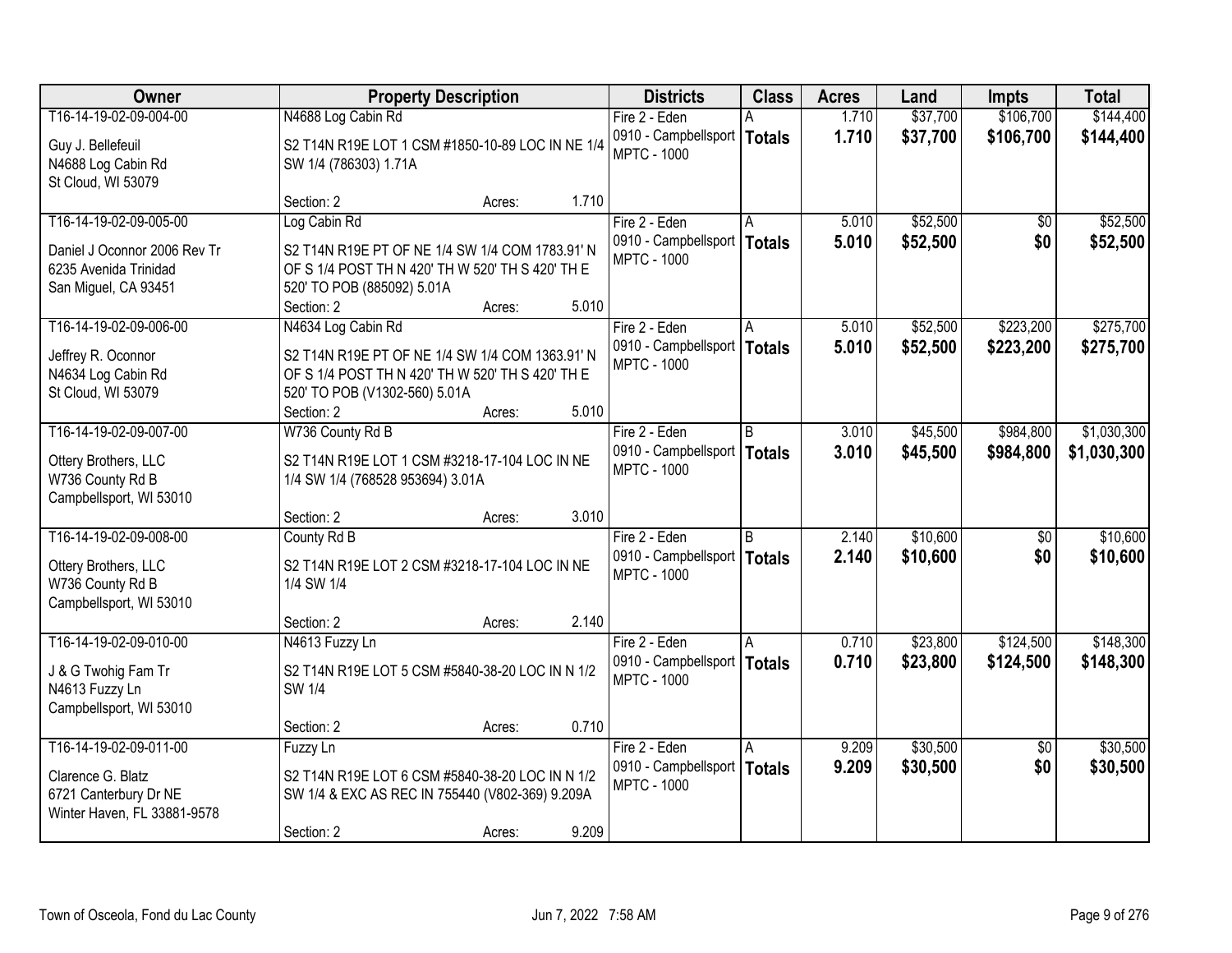| Owner                                    | <b>Property Description</b>                                                                          | <b>Districts</b>         | <b>Class</b>    | <b>Acres</b> | Land     | <b>Impts</b>    | <b>Total</b> |
|------------------------------------------|------------------------------------------------------------------------------------------------------|--------------------------|-----------------|--------------|----------|-----------------|--------------|
| T16-14-19-02-09-012-00                   | W790 County Rd B                                                                                     | Fire 2 - Eden            | R.              | 0.691        | \$22,700 | \$101,300       | \$124,000    |
| Armstrong Mini Storage, LLC              | S2 T14N R19E PT OF LOT 6 CSM #5840-38-20 COM                                                         | 0910 - Campbellsport     | <b>Totals</b>   | 0.691        | \$22,700 | \$101,300       | \$124,000    |
| N4613 Fuzzy Ln                           | AT NE COR LOT 5 SD CSM #5840 TH N56*35'30"W                                                          | <b>MPTC - 1000</b>       |                 |              |          |                 |              |
| Campbellsport, WI 53010                  | 154' TH ALG CURVE OF CTH B TO A PT N53*29'04"E                                                       |                          |                 |              |          |                 |              |
|                                          | 0.691<br>Section: 2<br>Acres:                                                                        |                          |                 |              |          |                 |              |
| T16-14-19-02-09-013-00                   | County Rd B                                                                                          | Fire 2 - Eden            | $\overline{B}$  | 2.000        | \$10,000 | $\overline{60}$ | \$10,000     |
|                                          |                                                                                                      | 0910 - Campbellsport     | E               | 3.190        | \$1,300  | \$0             | \$1,300      |
| Ottery Brothers, LLC<br>W736 County Rd B | S2 T14N R19E PT OF NE 1/4 SW 1/4 COM AT SW COR<br>LOT 1 CSM #3218-17-104 TH W 535.53' N 271.69' TO S | <b>MPTC - 1000</b>       | <b>Totals</b>   | 5.190        | \$11,300 | \$0             | \$11,300     |
| Campbellsport, WI 53010                  | LI HWY TH NELY ALG HWY ROW 603.58' TH S 547.58'                                                      |                          |                 |              |          |                 |              |
|                                          | 5.190<br>Section: 2<br>Acres:                                                                        |                          |                 |              |          |                 |              |
| T16-14-19-02-09-014-00                   | Armstrong Rd                                                                                         | 0910 - Campbellsport   A |                 | 1.240        | \$4,300  | \$2,500         | \$6,800      |
|                                          |                                                                                                      | <b>MPTC - 1000</b>       |                 | 1.240        | \$4,300  | \$2,500         | \$6,800      |
| <b>Burich Enterprises, LLC</b>           | S2 T14N R19E OUTLOT 1, CSM 7510-55-16 LOC IN                                                         |                          | <b>Totals</b>   |              |          |                 |              |
| N5730 County Rd W                        | NW 1/4 SW 1/4 & NE 1/4 SW 1/4                                                                        |                          |                 |              |          |                 |              |
| Mt Calvary, WI 53057                     |                                                                                                      |                          |                 |              |          |                 |              |
|                                          | 1.240<br>Section: 2<br>Acres:                                                                        |                          |                 |              |          |                 |              |
| T16-14-19-02-09-015-00                   | W762 Armstrong Rd                                                                                    | 0910 - Campbellsport   A |                 | 1.920        | \$40,800 | \$102,800       | \$143,600    |
| Michael Weinkoetz                        | S2 T14N R19E LOT 1, CSM 7510-55-16 LOC IN NW 1/4                                                     | <b>MPTC - 1000</b>       | <b>Totals</b>   | 1.920        | \$40,800 | \$102,800       | \$143,600    |
| W762 Armstrong Rd                        | SW 1/4 & NE 1/4 SW 1/4                                                                               |                          |                 |              |          |                 |              |
| Campbellsport, WI 53010                  |                                                                                                      |                          |                 |              |          |                 |              |
|                                          | 1.920<br>Section: 2<br>Acres:                                                                        |                          |                 |              |          |                 |              |
| T16-14-19-02-10-003-00                   | W836 County Rd B                                                                                     | Fire 2 - Eden            | Α               | 0.790        | \$24,800 | \$119,300       | \$144,100    |
|                                          |                                                                                                      | 0910 - Campbellsport     | <b>Totals</b>   | 0.790        | \$24,800 | \$119,300       | \$144,100    |
| Twohig Family Farms, LLC                 | S2 T14N R19E LOT 4 CSM #667-5-87 LOC IN W 1/2                                                        | <b>MPTC - 1000</b>       |                 |              |          |                 |              |
| W836 County Rd B                         | SW 1/4                                                                                               |                          |                 |              |          |                 |              |
| Campbellsport, WI 53010                  |                                                                                                      |                          |                 |              |          |                 |              |
|                                          | 0.790<br>Section: 2<br>Acres:                                                                        |                          |                 |              |          |                 |              |
| T16-14-19-02-10-004-00                   | W828 County Rd B                                                                                     | Fire 2 - Eden            | A               | 0.908        | \$25,700 | \$147,600       | \$173,300    |
| Daniel P. Schwefel                       | S2 T14N R19E LOT 5 CSM #3053-16-139 ALSO PT OF                                                       | 0910 - Campbellsport     | <b>Totals</b>   | 0.908        | \$25,700 | \$147,600       | \$173,300    |
| W828 County Rd B                         | LOT 6 SD CSM COM AT SW COR LOT 6 TH NELY 35'                                                         | <b>MPTC - 1000</b>       |                 |              |          |                 |              |
| Campbellsport, WI 53010                  | ALG W LI TH SELY TO SE COR TH NWLY TO BEG ALL                                                        |                          |                 |              |          |                 |              |
|                                          | 0.908<br>Section: 2<br>Acres:                                                                        |                          |                 |              |          |                 |              |
| T16-14-19-02-10-006-00                   |                                                                                                      | Fire 2 - Eden            | $\overline{D1}$ | 5.440        | \$1,200  | $\overline{50}$ | \$1,200      |
|                                          |                                                                                                      | 0910 - Campbellsport     | <b>Totals</b>   | 5.440        | \$1,200  | \$0             | \$1,200      |
| Chad Fox                                 | S2 T14N R19E PT OF NW 1/4 SW 1/4 COM AT NE COF                                                       | <b>MPTC - 1000</b>       |                 |              |          |                 |              |
| W853 County Rd B                         | LOT 2 CSM #3568-19-127 TH N58*12'W 417.80' N                                                         |                          |                 |              |          |                 |              |
| Campbellsport, WI 53010                  | 334.84' S76*37'58"E 658.80' S21*59'W 464.08' N76*09'V                                                |                          |                 |              |          |                 |              |
|                                          | 5.440<br>Section: 2<br>Acres:                                                                        |                          |                 |              |          |                 |              |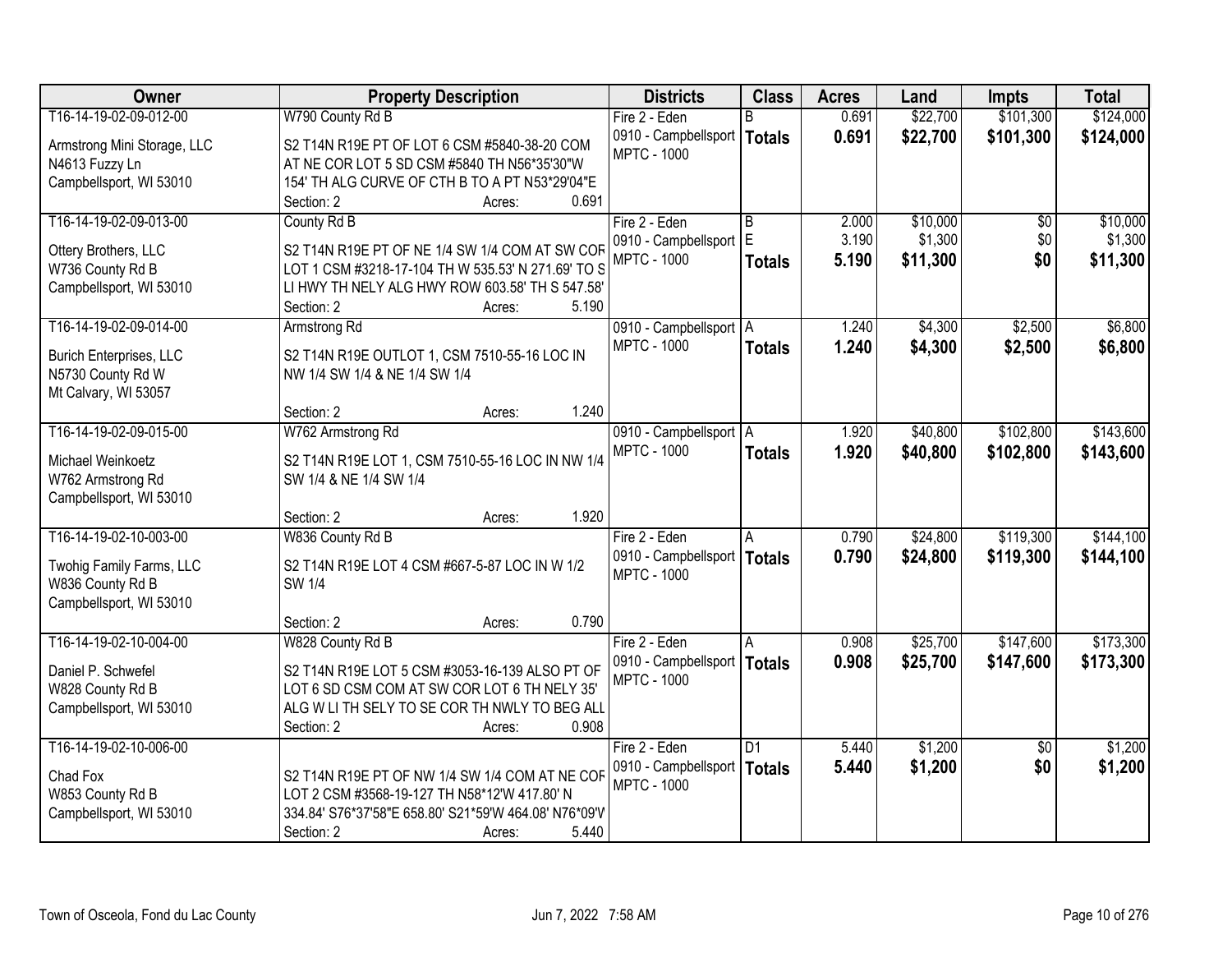| Owner                   | <b>Property Description</b>                       | <b>Districts</b>       | <b>Class</b>            | <b>Acres</b> | Land            | <b>Impts</b>    | <b>Total</b>    |
|-------------------------|---------------------------------------------------|------------------------|-------------------------|--------------|-----------------|-----------------|-----------------|
| T16-14-19-02-10-010-00  | W820 County Rd B                                  | Fire 2 - Eden          |                         | 1.840        | \$39,600        | \$155,500       | \$195,100       |
| Judy L. Birschbach      | S2 T14N R19E PT OF LOTS 6 & 7 CSM #3053-16-139    | 0910 - Campbellsport   | <b>Totals</b>           | 1.840        | \$39,600        | \$155,500       | \$195,100       |
| W820 County Rd B        | LOC IN NW 1/4 SW 1/4 ALSO PT OF NW 1/4 SW 1/4 AS  | <b>MPTC - 1000</b>     |                         |              |                 |                 |                 |
| Campbellsport, WI 53101 | REC V1046-850                                     |                        |                         |              |                 |                 |                 |
|                         | 1.840<br>Section: 2<br>Acres:                     |                        |                         |              |                 |                 |                 |
| T16-14-19-02-10-011-00  | N4591 Fuzzy Ln                                    | Fire 2 - Eden          |                         | 1.730        | \$38,000        | \$191,100       | \$229,100       |
|                         |                                                   | 0910 - Campbellsport   | <b>Totals</b>           | 1.730        | \$38,000        | \$191,100       | \$229,100       |
| Roger J. Lange          | S2 T14N R19E LOT 1 CSM #4154-23-73 LOC IN SW      | <b>MPTC - 1000</b>     |                         |              |                 |                 |                 |
| N4591 Fuzzy Ln          | 1/4 (V1051-353) ALSO PARC 217.80'X146.71' ADJ ON  |                        |                         |              |                 |                 |                 |
| Campbellsport, WI 53010 | N SI AS REC V1150-323 1.73A                       |                        |                         |              |                 |                 |                 |
|                         | 1.730<br>Section: 2<br>Acres:                     |                        |                         |              |                 |                 |                 |
| T16-14-19-02-10-014-00  | W795 Armstrong Rd                                 | Fire 2 - Eden          | $\overline{\mathsf{C}}$ | 0.690        | \$0             | \$0             | \$0             |
| Daniel J. Mayer         | S2 T14N R19E LOT 3 CSM #4725-28-15 EXC SWLY 16'   | 0910 - Campbellsport   | <b>Totals</b>           | 0.690        | \$0             | \$0             | \$0             |
| PO Box 172              | THEREOF LOC IN NW 1/4 SW 1/4                      | <b>MPTC - 1000</b>     |                         |              |                 |                 |                 |
| Eden, WI 53019-0172     |                                                   |                        |                         |              |                 |                 |                 |
|                         | 0.690<br>Section: 2<br>Acres:                     |                        |                         |              |                 |                 |                 |
| T16-14-19-02-10-015-00  | W791 Armstrong Rd                                 | Fire 2 - Eden          | A                       | 1.790        | \$38,900        | \$119,900       | \$158,800       |
|                         |                                                   | 0910 - Campbellsport   | <b>Totals</b>           | 1.790        | \$38,900        | \$119,900       | \$158,800       |
| Maxwell J. Mayer        | S2 T14N R19E LOT 4 CSM #4725-28-15 LOC IN NW      | <b>MPTC - 1000</b>     |                         |              |                 |                 |                 |
| W791 Armstrong Rd       | 1/4 SW 1/4                                        |                        |                         |              |                 |                 |                 |
| Campbellsport, WI 53010 |                                                   |                        |                         |              |                 |                 |                 |
|                         | 1.790<br>Section: 2<br>Acres:                     |                        |                         |              |                 |                 |                 |
| T16-14-19-02-10-016-00  | W835 County Rd B                                  | 0910 - Campbellsport   | $\overline{C}$          | 1.700        | $\overline{50}$ | $\overline{30}$ | $\overline{50}$ |
| Steven S. Stepaniuk     | S2 T14N R19E LOT 1 CSM #3205-17-91 LOC IN NW      | <b>MPTC - 1000</b>     | <b>Totals</b>           | 1.700        | \$0             | \$0             | \$0             |
| W795 Armstrong Rd       | 1/4 SW 1/4 EXC THAT PT REC IN DOC 1007115         |                        |                         |              |                 |                 |                 |
| Campbellsport, WI 53010 |                                                   |                        |                         |              |                 |                 |                 |
|                         | 1.700<br>Section: 2<br>Acres:                     |                        |                         |              |                 |                 |                 |
| T16-14-19-02-10-017-00  | County Rd B                                       | 0910 - Campbellsport B |                         | 0.250        | \$6,800         | $\sqrt{6}$      | \$6,800         |
| Armstrong Apples, LLC   | S2 T14N R19E THAT PART OF LOT 1 CSM               | <b>MPTC - 1000</b>     | <b>Totals</b>           | 0.250        | \$6,800         | \$0             | \$6,800         |
| W853 County Rd B        | #3205-17-91 DESC AS COM AT SW CORNER OF           |                        |                         |              |                 |                 |                 |
| Campbellsport, WI 53010 | CSM, TH N00*23'30"W 110', TH S67*03'00"E 160.81', |                        |                         |              |                 |                 |                 |
|                         | 0.250<br>Section: 2<br>Acres:                     |                        |                         |              |                 |                 |                 |
| T16-14-19-02-10-018-00  | W853 County Rd B                                  | Fire 2 - Eden          | B                       | 1.000        | \$27,000        | \$54,300        | \$81,300        |
|                         |                                                   | 0910 - Campbellsport   | D <sub>2</sub>          | 3.407        | \$600           | \$0             | \$600           |
| Chad Fox                | S2 T14N R19E LOT 1 CSM #5447-34-54 EXC TH PT      | <b>MPTC - 1000</b>     | <b>Totals</b>           | 4.407        | \$27,600        | \$54,300        | \$81,900        |
| W853 County Rd B        | LOT 1 LOC IN SEC 3                                |                        |                         |              |                 |                 |                 |
| Campbellsport, WI 53010 |                                                   |                        |                         |              |                 |                 |                 |
|                         | 4.407<br>Section: 2<br>Acres:                     |                        |                         |              |                 |                 |                 |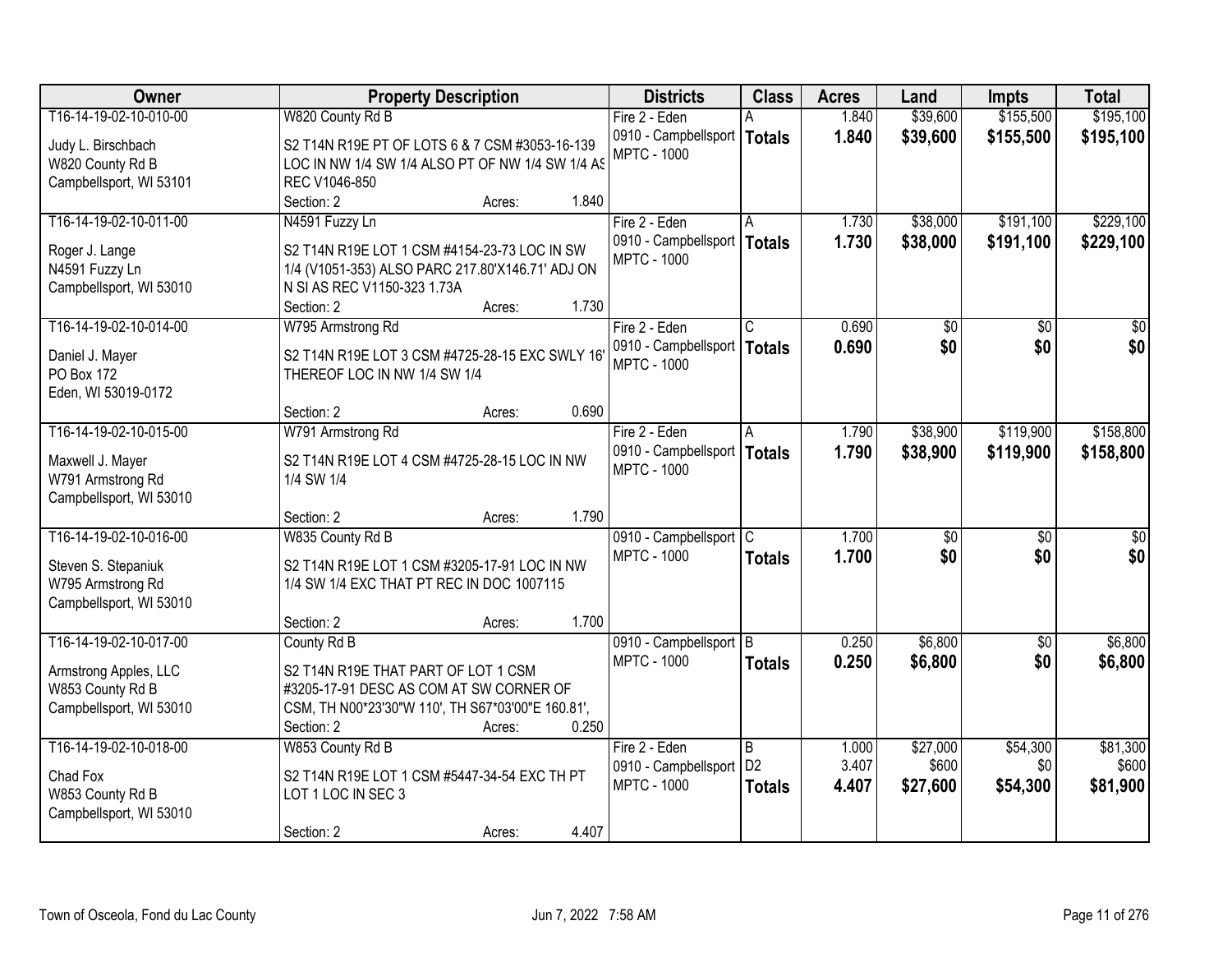| Owner                   |                                                     | <b>Property Description</b> |       |                                            | <b>Class</b>  | <b>Acres</b>   | Land            | <b>Impts</b>    | <b>Total</b>    |
|-------------------------|-----------------------------------------------------|-----------------------------|-------|--------------------------------------------|---------------|----------------|-----------------|-----------------|-----------------|
| T16-14-19-02-10-019-00  | W797 Armstrong Rd                                   |                             |       | 0910 - Campbellsport                       | C             | 2.000          | $\overline{50}$ | $\overline{50}$ | $\overline{50}$ |
| Grahl Realty, LLC       | S2 T14N R19E Lot 1, CSM 8396-64-11 LOC IN NW 1/4    |                             |       | <b>MPTC - 1000</b>                         | <b>Totals</b> | 2.000          | \$0             | \$0             | \$0             |
| W797 Armstrong Rd       | SW 1/4 REC AS DOC 1110069                           |                             |       |                                            |               |                |                 |                 |                 |
| Campbellsport, WI 53010 |                                                     |                             |       |                                            |               |                |                 |                 |                 |
|                         | Section: 2                                          | Acres:                      | 2.000 |                                            |               |                |                 |                 |                 |
| T16-14-19-02-10-020-00  |                                                     |                             |       | Fire 2 - Eden                              | A             | 1.836          | \$13,500        | \$0             | \$13,500        |
| Armstrong Apples, LLC   | S2 T14N R19E COM AT SW COR SW 1/4 TH                |                             |       | 0910 - Campbellsport<br><b>MPTC - 1000</b> | <b>Totals</b> | 1.836          | \$13,500        | \$0             | \$13,500        |
| W853 County Rd B        | N00*23'30"W 2342.73', TH S77*01'35"E 271.74' TO     |                             |       |                                            |               |                |                 |                 |                 |
| Campbellsport, WI 53010 | POB, TH N23*26'10"E 86.76', TH N42*16'58"E 129.18', |                             |       |                                            |               |                |                 |                 |                 |
|                         | Section: 2                                          | Acres:                      | 1.836 |                                            |               |                |                 |                 |                 |
| T16-14-19-02-11-002-00  | N4510 Log Cabin Rd                                  |                             |       | Fire 2 - Eden                              | A             | 2.380          | \$54,900        | \$164,300       | \$219,200       |
| Steve J. Oconnor        | S2 T14N R19E THE ELY PT OF THE S 520' OF THE        |                             |       | 0910 - Campbellsport<br><b>MPTC - 1000</b> | <b>Totals</b> | 2.380          | \$54,900        | \$164,300       | \$219,200       |
| N4510 Log Cabin Rd      | SW 1/4 SW 1/4 AS REC IN V665-590                    |                             |       |                                            |               |                |                 |                 |                 |
| St Cloud, WI 53079      |                                                     |                             |       |                                            |               |                |                 |                 |                 |
|                         | Section: 2                                          | Acres:                      | 2.380 |                                            |               |                |                 |                 |                 |
| T16-14-19-02-11-003-00  | N4519 Vista Dr                                      |                             |       | Fire 2 - Eden                              | A             | 5.010          | \$52,500        | \$162,900       | \$215,400       |
| Michael Oconnor         | S2 T14N R19E PT OF SW 1/4 SW 1/4 COM SW COR TH      |                             |       | 0910 - Campbellsport<br><b>MPTC - 1000</b> | <b>Totals</b> | 5.010          | \$52,500        | \$162,900       | \$215,400       |
| N4519 Vista Dr          | N 420' E 520' S 420' W 520' AS REC V754-345 5.01A   |                             |       |                                            |               |                |                 |                 |                 |
| Campbellsport, WI 53010 |                                                     |                             |       |                                            |               |                |                 |                 |                 |
|                         | Section: 2                                          | Acres:                      | 5.010 |                                            |               |                |                 |                 |                 |
| T16-14-19-02-11-004-00  | W888 County Rd B                                    |                             |       | Fire 2 - Eden                              |               | 0.789          | \$24,800        | $\overline{50}$ | \$24,800        |
| Glen C. Kraus           | S2 T14N R19E LOT 6 CSM #4687-27-85 LOC IN SW        |                             |       | 0910 - Campbellsport<br><b>MPTC - 1000</b> | <b>Totals</b> | 0.789          | \$24,800        | \$0             | \$24,800        |
| W890 County Rd B        | 1/4 SW 1/4 (V862-216) .789A                         |                             |       |                                            |               |                |                 |                 |                 |
| Campbellsport, WI 53010 |                                                     |                             |       |                                            |               |                |                 |                 |                 |
|                         | Section: 2                                          | Acres:                      | 0.789 |                                            |               |                |                 |                 |                 |
| T16-14-19-02-11-004-01  | W890 County Rd B                                    |                             |       | Fire 2 - Eden                              | A             | 1.606          | \$36,100        | \$178,400       | \$214,500       |
| Glen C. Kraus           | S2 T14N R19E LOT 7 CSM #4687-27-85 LOC IN SW        |                             |       | 0910 - Campbellsport<br><b>MPTC - 1000</b> | <b>Totals</b> | 1.606          | \$36,100        | \$178,400       | \$214,500       |
| W890 County Rd B        | 1/4 SW 1/4 (V862-216) 1.606A                        |                             |       |                                            |               |                |                 |                 |                 |
| Campbellsport, WI 53010 |                                                     |                             |       |                                            |               |                |                 |                 |                 |
| T16-14-19-02-11-005-00  | Section: 2                                          | Acres:                      | 1.606 |                                            |               |                |                 |                 |                 |
|                         | W878 County Rd B                                    |                             |       | Fire 2 - Eden<br>0910 - Campbellsport      | A             | 0.830<br>0.830 | \$25,100        | \$47,700        | \$72,800        |
| William H. Peters       | S2 T14N R19E LOT 5 CSM #673-5-93 LOC IN SW 1/4      |                             |       | <b>MPTC - 1000</b>                         | <b>Totals</b> |                | \$25,100        | \$47,700        | \$72,800        |
| W878 County Rd B        | SW 1/4 (V1388-79) .83A                              |                             |       |                                            |               |                |                 |                 |                 |
| Campbellsport, WI 53010 |                                                     |                             |       |                                            |               |                |                 |                 |                 |
|                         | Section: 2                                          | Acres:                      | 0.830 |                                            |               |                |                 |                 |                 |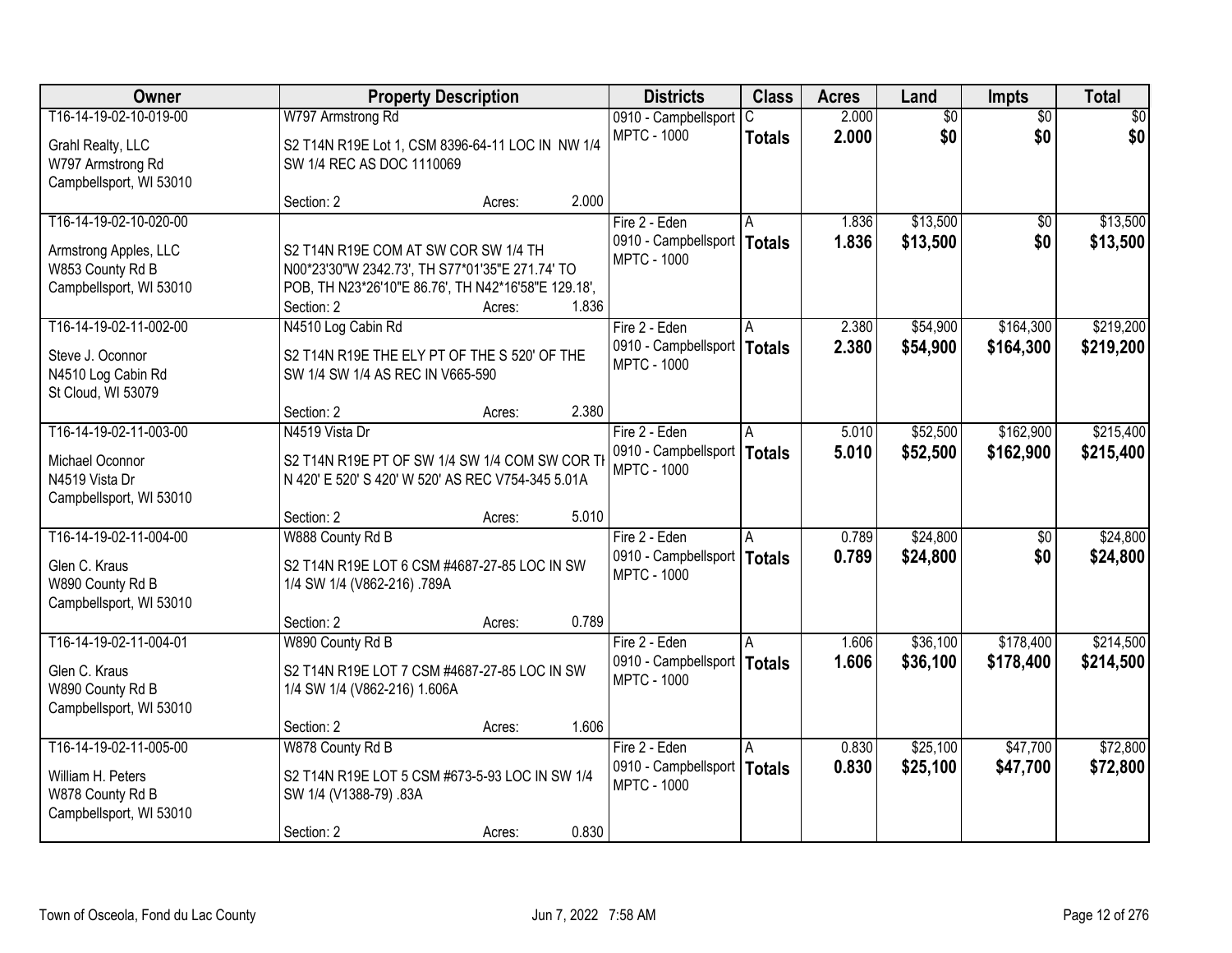| Owner                                                                                           | <b>Property Description</b>                                                                                                                                                   | <b>Districts</b>                                              | <b>Class</b>       | <b>Acres</b>     | Land                 | <b>Impts</b>           | <b>Total</b>            |
|-------------------------------------------------------------------------------------------------|-------------------------------------------------------------------------------------------------------------------------------------------------------------------------------|---------------------------------------------------------------|--------------------|------------------|----------------------|------------------------|-------------------------|
| T16-14-19-02-11-006-00                                                                          | W862 County Rd B                                                                                                                                                              | Fire 2 - Eden                                                 |                    | 1.350            | \$32,300             | \$61,600               | \$93,900                |
| Roger G Hogue Rev Tr<br>W862 County Rd B<br>Campbellsport, WI 53010                             | S2 T14N R19E LOT 1 CSM #666-5-86 LOC IN SW 1/4<br>SW 1/4                                                                                                                      | 0910 - Campbellsport<br><b>MPTC - 1000</b>                    | <b>Totals</b>      | 1.350            | \$32,300             | \$61,600               | \$93,900                |
|                                                                                                 | Section: 2<br>Acres:                                                                                                                                                          | 1.350                                                         |                    |                  |                      |                        |                         |
| T16-14-19-02-11-007-00                                                                          | W858 County Rd B                                                                                                                                                              | Fire 2 - Eden                                                 |                    | 0.830            | \$25,100             | \$131,200              | \$156,300               |
| Kyle W. Kroener<br>W858 County Rd B<br>Campbellsport, WI 53010                                  | S2 T14N R19E LOT 2 CSM #666-5-86 LOC IN W 1/2<br>SW 1/4                                                                                                                       | 0910 - Campbellsport<br><b>MPTC - 1000</b>                    | <b>Totals</b>      | 0.830            | \$25,100             | \$131,200              | \$156,300               |
|                                                                                                 | Section: 2<br>Acres:                                                                                                                                                          | 0.830                                                         |                    |                  |                      |                        |                         |
| T16-14-19-02-11-008-00                                                                          | W846 County Rd B                                                                                                                                                              | Fire 2 - Eden                                                 | A                  | 0.800            | \$24,900             | \$104,900              | \$129,800               |
| Andrew M. Patin<br>W846 County Rd B<br>Campbellsport, WI 53010                                  | S2 T14N R19E LOT 3 CSM #666-5-86 LOC IN W 1/2<br>SW 1/4 (932264) .80A                                                                                                         | 0910 - Campbellsport<br><b>MPTC - 1000</b>                    | <b>Totals</b>      | 0.800            | \$24,900             | \$104,900              | \$129,800               |
|                                                                                                 | Section: 2<br>Acres:                                                                                                                                                          | 0.800                                                         |                    |                  |                      |                        |                         |
| T16-14-19-02-11-010-00                                                                          | W867 County Rd B                                                                                                                                                              | Fire 2 - Eden                                                 | A                  | 1.000            | \$23,000             | \$99,900               | \$122,900               |
| Linda L. Dahlinger<br>W867 County Rd B<br>Campbellsport, WI 53010                               | S2 T14N R19E LOT 2 CSM #3550-19-109 LOC IN SW<br>1/4 SW 1/4                                                                                                                   | 0910 - Campbellsport<br><b>MPTC - 1000</b>                    | <b>Totals</b>      | 1.000            | \$23,000             | \$99,900               | \$122,900               |
|                                                                                                 | Section: 2<br>Acres:                                                                                                                                                          | 1.000                                                         |                    |                  |                      |                        |                         |
| T16-14-19-02-11-012-00<br>James George<br>N4561 Fuzzy Ln<br>Campbellsport, WI 53010             | N4561 Fuzzy Ln<br>S2 T14N R19E PT OF S 1/2 SW 1/4 COM 520' E OF SW<br>COR TH N 420' N35*57'41"E 671.93' N33*56'26"E 53.66<br>E 1172.38' S 295.75' ETC AS REC V1066-126 19.64A | Fire 2 - Eden<br>0910 - Campbellsport  <br><b>MPTC - 1000</b> | A<br><b>Totals</b> | 19.640<br>19.640 | \$61,300<br>\$61,300 | \$142,900<br>\$142,900 | \$204,200<br>\$204,200  |
|                                                                                                 | Section: 2<br>Acres:                                                                                                                                                          | 19.640                                                        |                    |                  |                      |                        |                         |
| T16-14-19-02-11-013-00<br>Christopher S. Capetillo<br>N4584 Fuzzy Ln<br>Campbellsport, WI 53010 | N4584 Fuzzy Ln<br>S2 T14N R19E LOT 1 CSM #4260-24-33 LOC IN W 1/2<br>SW 1/4                                                                                                   | Fire 2 - Eden<br>0910 - Campbellsport  <br><b>MPTC - 1000</b> | A<br><b>Totals</b> | 0.690<br>0.690   | \$23,400<br>\$23,400 | \$109,100<br>\$109,100 | \$132,500<br>\$132,500  |
|                                                                                                 | Section: 2<br>Acres:                                                                                                                                                          | 0.690                                                         |                    |                  |                      |                        |                         |
| T16-14-19-02-11-015-00<br>Gary G. Curreri<br>N4585 Fuzzy Ln<br>Campbellsport, WI 53010          | N4585 Fuzzy Ln<br>S2 T14N R19E LOT 2 CSM #4499-26-17 LOC IN SW<br>1/4 (V1162-30) 3A                                                                                           | Fire 2 - Eden<br>0910 - Campbellsport<br><b>MPTC - 1000</b>   | A<br><b>Totals</b> | 3.000<br>3.000   | \$34,100<br>\$34,100 | \$126,000<br>\$126,000 | \$160, 100<br>\$160,100 |
|                                                                                                 | Section: 2<br>Acres:                                                                                                                                                          | 3.000                                                         |                    |                  |                      |                        |                         |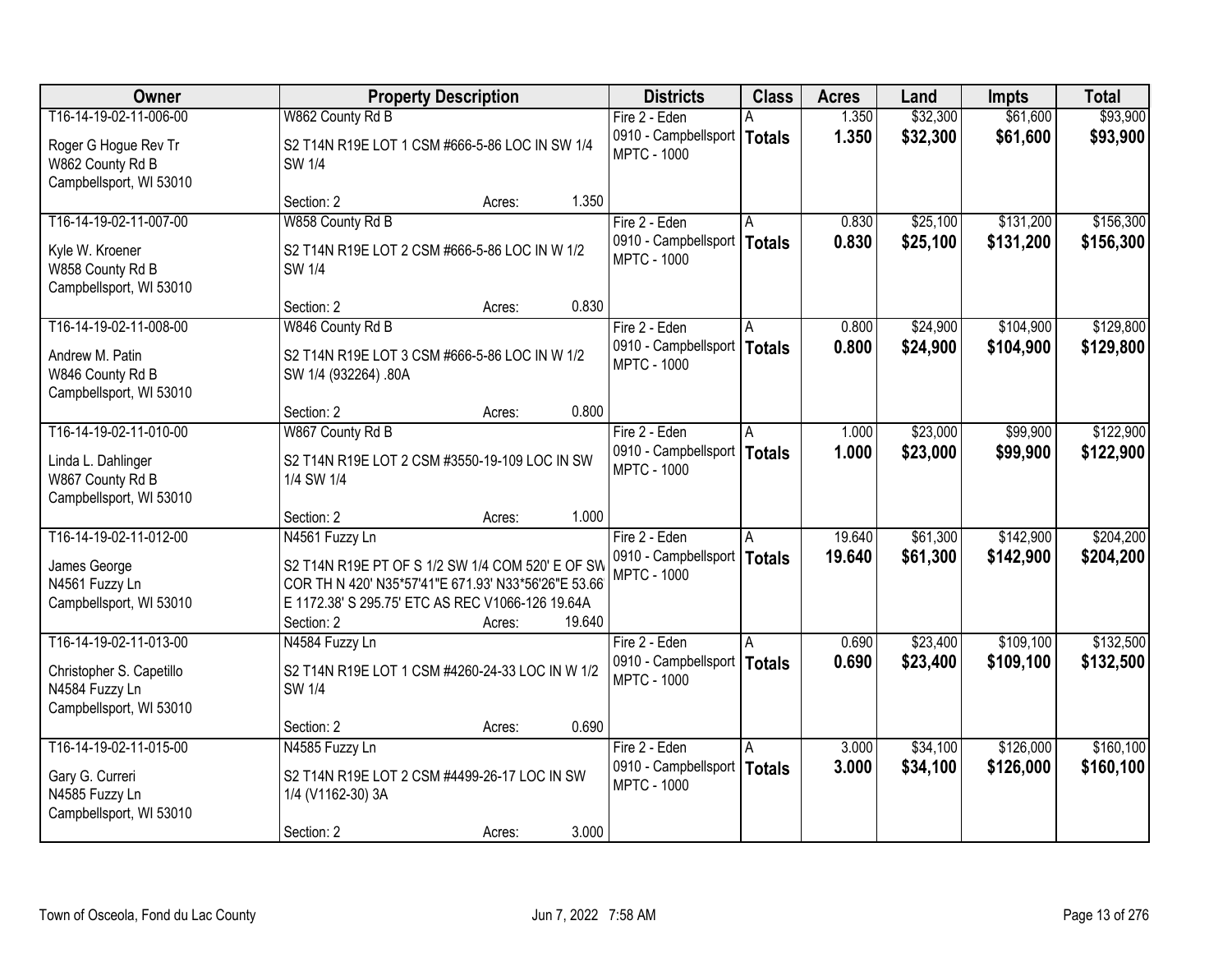| Owner                                                                                        | <b>Property Description</b>                                                                                    | <b>Districts</b>                                                     | <b>Class</b> | <b>Acres</b>   | Land                 | <b>Impts</b>           | <b>Total</b>           |
|----------------------------------------------------------------------------------------------|----------------------------------------------------------------------------------------------------------------|----------------------------------------------------------------------|--------------|----------------|----------------------|------------------------|------------------------|
| T16-14-19-02-11-016-00<br>Luke L. Leider<br>W1006 County Rd B<br>Campbellsport, WI 53010     | Fuzzy Ln<br>S2 T14N R19E LOT 3 CSM #4499-26-17 LOC IN SW<br>1/4                                                | Fire 2 - Eden<br>0910 - Campbellsport   Totals<br><b>MPTC - 1000</b> |              | 2.840<br>2.840 | \$33,700<br>\$33,700 | $\overline{50}$<br>\$0 | \$33,700<br>\$33,700   |
|                                                                                              | 2.840<br>Section: 2<br>Acres:                                                                                  |                                                                      |              |                |                      |                        |                        |
| T16-14-19-02-11-017-00<br>James George<br>N4561 Fuzzy Ln<br>Campbellsport, WI 53010          | N4567 Fuzzy Ln<br>S2 T14N R19E LOT 4 CSM #4499-26-17 LOC IN SW<br>1/4<br>3.040<br>Section: 2<br>Acres:         | Fire 2 - Eden<br>0910 - Campbellsport   Totals<br><b>MPTC - 1000</b> |              | 3.040<br>3.040 | \$34,200<br>\$34,200 | \$75,800<br>\$75,800   | \$110,000<br>\$110,000 |
| T16-14-19-02-11-018-00                                                                       | N4572 Fuzzy Ln                                                                                                 | Fire 2 - Eden                                                        | ΙA           | 0.700          | \$23,600             | \$127,500              | \$151,100              |
| Annette Fleischman<br>N4572 Fuzzy Ln<br>Campbellsport, WI 53010                              | S2 T14N R19E LOT 2 CSM #4659-27-57 LOC IN W 1/2<br>SW 1/4                                                      | 0910 - Campbellsport   Totals<br><b>MPTC - 1000</b>                  |              | 0.700          | \$23,600             | \$127,500              | \$151,100              |
|                                                                                              | 0.700<br>Section: 2<br>Acres:                                                                                  |                                                                      |              |                |                      |                        |                        |
| T16-14-19-02-11-019-00                                                                       | N4568 Fuzzy Ln                                                                                                 | Fire 2 - Eden                                                        | A            | 0.700          | \$23,600             | \$156,000              | \$179,600              |
| Michelle K. Muche<br>N4568 Fuzzy Ln<br>Campbellsport, WI 53010                               | S2 T14N R19E LOT 3 CSM #4659-27-57 LOC IN W 1/2<br>SW 1/4 (698084 720362) .70A                                 | 0910 - Campbellsport   Totals<br><b>MPTC - 1000</b>                  |              | 0.700          | \$23,600             | \$156,000              | \$179,600              |
|                                                                                              | 0.700<br>Section: 2<br>Acres:                                                                                  |                                                                      |              |                |                      |                        |                        |
| T16-14-19-02-11-020-00<br>George V. Huiras<br>N4558 Fuzzy Ln<br>Campbellsport, WI 53010      | N4558 Fuzzy Ln<br>S2 T14N R19E LOT 5 CSM #5146-31-89 LOC IN SW<br>1/4 SW 1/4 (V1364-593 932325) 1.25A          | Fire 2 - Eden<br>0910 - Campbellsport   Totals<br><b>MPTC - 1000</b> | A            | 1.250<br>1.250 | \$30,800<br>\$30,800 | \$130,500<br>\$130,500 | \$161,300<br>\$161,300 |
|                                                                                              | 1.250<br>Section: 2<br>Acres:                                                                                  |                                                                      |              |                |                      |                        |                        |
| T16-14-19-02-11-021-00<br>William R. Leider<br>N4553 Fuzzy Ln<br>Campbellsport, WI 53010     | N4553 Fuzzy Ln<br>S2 T14N R19E LOT 6 CSM #5146-31-89 LOC IN SW<br>1/4 SW 1/4 (V1276-306) 2.30A                 | Fire 2 - Eden<br>0910 - Campbellsport   Totals<br><b>MPTC - 1000</b> | A            | 2.300<br>2.300 | \$43,100<br>\$43,100 | \$124,500<br>\$124,500 | \$167,600<br>\$167,600 |
|                                                                                              | 2.300<br>Section: 2<br>Acres:                                                                                  |                                                                      |              |                |                      |                        |                        |
| T16-14-19-02-11-022-00<br>Grant M. Birschbach<br>W859 County Rd B<br>Campbellsport, WI 53010 | W859 County Rd B<br>S2 T14N R19E LOT 1 CSM #7109-51-14 LOC IN W 1/2<br>SW 1/4<br>1.250<br>Section: 2<br>Acres: | Fire 2 - Eden<br>0910 - Campbellsport   Totals<br><b>MPTC - 1000</b> | A            | 1.250<br>1.250 | \$30,800<br>\$30,800 | \$121,500<br>\$121,500 | \$152,300<br>\$152,300 |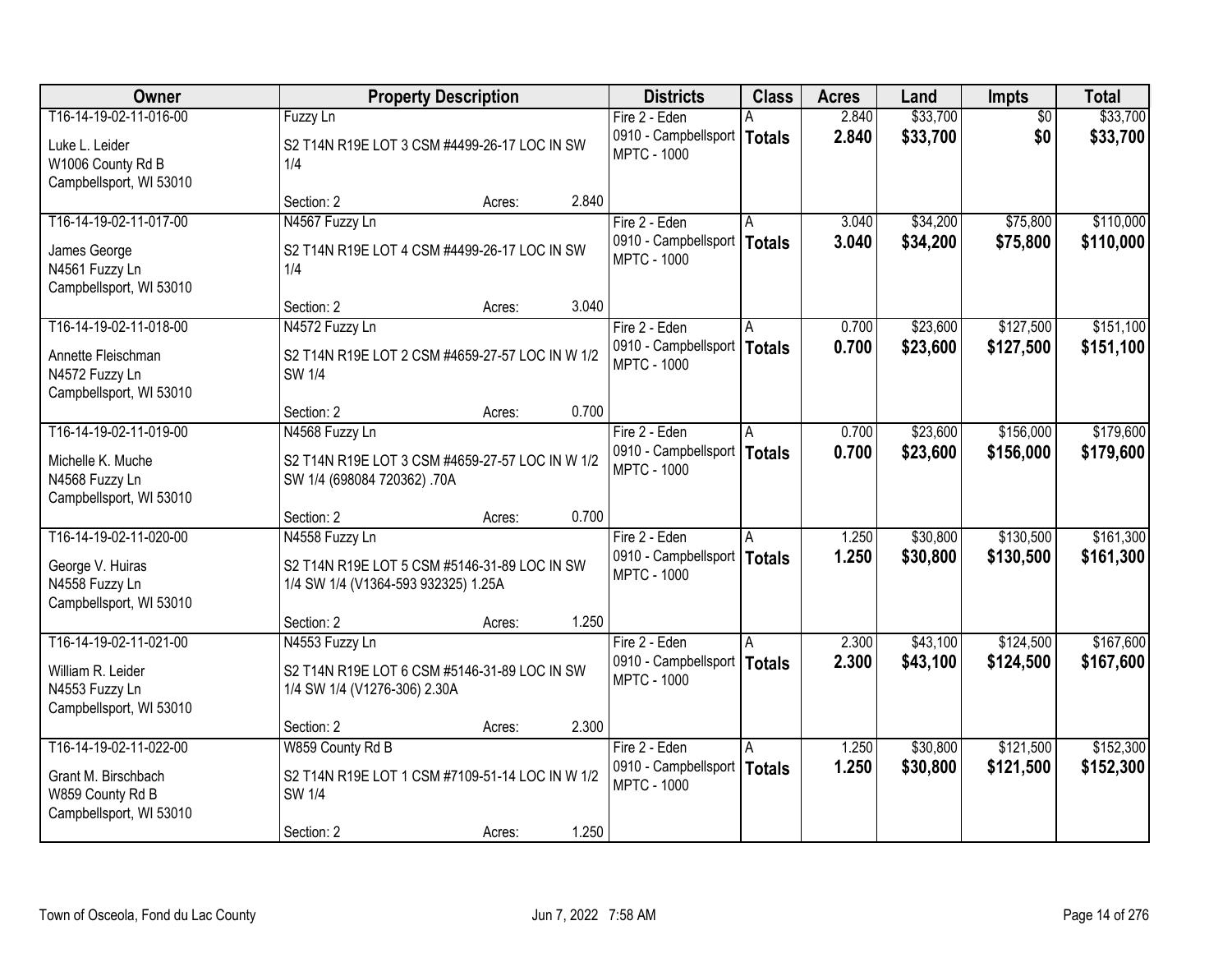| Owner                    |                                                    | <b>Property Description</b> |       | <b>Districts</b>                                    | <b>Class</b> | <b>Acres</b> | Land     | <b>Impts</b>    | <b>Total</b> |
|--------------------------|----------------------------------------------------|-----------------------------|-------|-----------------------------------------------------|--------------|--------------|----------|-----------------|--------------|
| T16-14-19-02-11-023-00   | County Rd B                                        |                             |       | Fire 2 - Eden                                       |              | 1.000        | \$27,000 | $\overline{30}$ | \$27,000     |
| <b>Robert Riedel</b>     | S2 T14N R19E LOT 2 CSM #7109-51-14 LOC IN W 1/2    |                             |       | 0910 - Campbellsport   Totals<br><b>MPTC - 1000</b> |              | 1.000        | \$27,000 | \$0             | \$27,000     |
| 1201 Marcia Ave Unit 202 | SW 1/4 (885404) 1A                                 |                             |       |                                                     |              |              |          |                 |              |
| West Bend, WI 53090      |                                                    |                             |       |                                                     |              |              |          |                 |              |
|                          | Section: 2                                         | Acres:                      | 1.000 |                                                     |              |              |          |                 |              |
| T16-14-19-02-12-001-00   | Log Cabin Rd                                       |                             |       | Fire 2 - Eden                                       | A            | 2.630        | \$22,100 | $\overline{50}$ | \$22,100     |
| Steve J. Oconnor         | S2 T14N R19E THE WLY PT OF THE S 520' OF THE       |                             |       | 0910 - Campbellsport   Totals<br><b>MPTC - 1000</b> |              | 2.630        | \$22,100 | \$0             | \$22,100     |
| N4510 Log Cabin Rd       | SE 1/4 SW 1/4 AS REC IN V665-590                   |                             |       |                                                     |              |              |          |                 |              |
| St Cloud, WI 53079       |                                                    |                             |       |                                                     |              |              |          |                 |              |
|                          | Section: 2                                         | Acres:                      | 2.630 |                                                     |              |              |          |                 |              |
| T16-14-19-02-12-002-00   | N4516 Log Cabin Rd                                 |                             |       | Fire 2 - Eden                                       |              | 5.020        | \$68,100 | \$132,200       | \$200,300    |
| Brian G. Oconnor         | S2 T14N R19E PT OF SE 1/4 SW 1/4 COM 1100' W &     |                             |       | 0910 - Campbellsport   Totals<br><b>MPTC - 1000</b> |              | 5.020        | \$68,100 | \$132,200       | \$200,300    |
| N4516 Log Cabin Rd       | 150' N OF SE COR TH N 520' E 420' S 520' W 420' TO |                             |       |                                                     |              |              |          |                 |              |
| St Cloud, WI 53079       | POB                                                |                             |       |                                                     |              |              |          |                 |              |
|                          | Section: 2                                         | Acres:                      | 5.020 |                                                     |              |              |          |                 |              |
| T16-14-19-02-12-003-00   | Log Cabin Rd                                       |                             |       | Fire 2 - Eden                                       | A            | 3.788        | \$43,400 | $\sqrt{6}$      | \$43,400     |
| Mary O'Connor Mcphearson | S2 T14N R19E PT OF SE 1/4 SW 1/4 COM AT SE COR     |                             |       | 0910 - Campbellsport<br><b>MPTC - 1000</b>          | Totals       | 3.788        | \$43,400 | \$0             | \$43,400     |
| 815 W 9th St             | TH N 150.01' W 1100' S 150' E 1100' TO BEG         |                             |       |                                                     |              |              |          |                 |              |
| Junction City, KS 66441  |                                                    |                             |       |                                                     |              |              |          |                 |              |
|                          | Section: 2                                         | Acres:                      | 3.788 |                                                     |              |              |          |                 |              |
| T16-14-19-02-12-004-00   | N4514 Log Cabin Rd                                 |                             |       | Fire 2 - Eden                                       | A            | 8.090        | \$58,700 | \$176,500       | \$235,200    |
| Terrence Oconnor         | S2 T14N R19E PT OF SE 1/4 SW 1/4 COM 150.01' N     |                             |       | 0910 - Campbellsport   Totals<br><b>MPTC - 1000</b> |              | 8.090        | \$58,700 | \$176,500       | \$235,200    |
| N4514 Log Cabin Rd       | OF SE COR TH N 520' TH W 675.77' M/L TH S 520' TH  |                             |       |                                                     |              |              |          |                 |              |
| St Cloud, WI 53079       | E 680' TO POB AS REC IN V838-48                    |                             |       |                                                     |              |              |          |                 |              |
|                          | Section: 2                                         | Acres:                      | 8.090 |                                                     |              |              |          |                 |              |
| T16-14-19-02-12-005-00   | N4560 Log Cabin Rd                                 |                             |       | Fire 2 - Eden                                       |              | 3.040        | \$45,600 | \$165,500       | \$211,100    |
| Stephen G. Gilles        | S2 T14N R19E LOT 1 CSM #1749-9-249 LOC IN SE 1/4   |                             |       | 0910 - Campbellsport   Totals<br><b>MPTC - 1000</b> |              | 3.040        | \$45,600 | \$165,500       | \$211,100    |
| N4560 Log Cabin Rd       | SW 1/4 (699522) 3.04A                              |                             |       |                                                     |              |              |          |                 |              |
| St Cloud, WI 53079       |                                                    |                             |       |                                                     |              |              |          |                 |              |
|                          | Section: 2                                         | Acres:                      | 3.040 |                                                     |              |              |          |                 |              |
| T16-14-19-02-12-006-00   |                                                    |                             |       | Fire 2 - Eden                                       | A            | 5.010        | \$52,500 | $\overline{50}$ | \$52,500     |
| Ann O'Connor Quackenboss | S2 T14N R19E PT OF E 1/2 SW 1/4 COM 943.91' N OF   |                             |       | 0910 - Campbellsport   Totals<br><b>MPTC - 1000</b> |              | 5.010        | \$52,500 | \$0             | \$52,500     |
| W226 Chickadee Dr        | S 1/4 POST TH N 420' TH W 520' TH S 420' TH E TO   |                             |       |                                                     |              |              |          |                 |              |
| St Cloud, WI 53079       | POB AS REC IN V838-50 5.01A                        |                             |       |                                                     |              |              |          |                 |              |
|                          | Section: 2                                         | Acres:                      | 5.010 |                                                     |              |              |          |                 |              |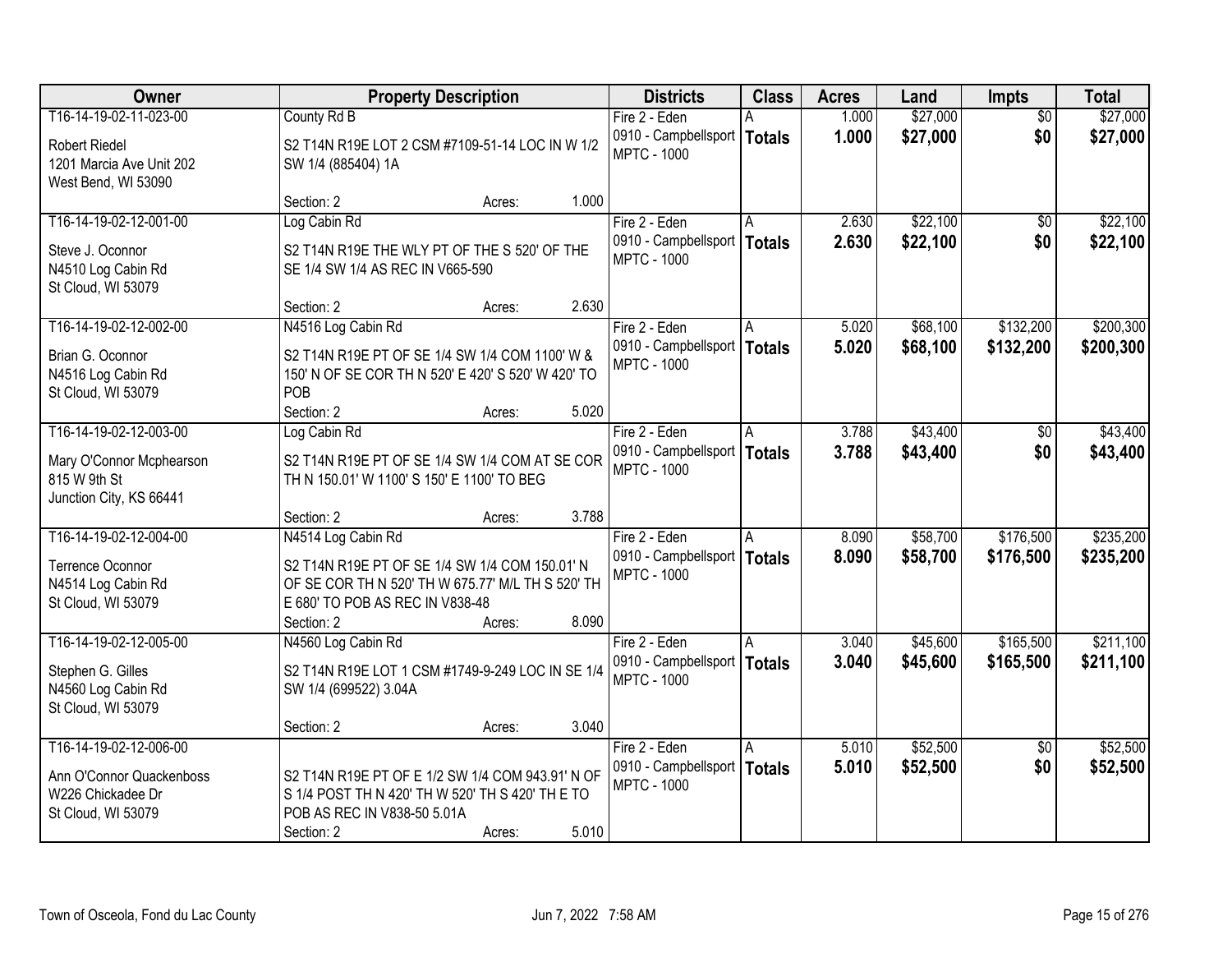| Owner                       | <b>Property Description</b>                       | <b>Districts</b>     | <b>Class</b>            | <b>Acres</b> | Land     | <b>Impts</b>    | <b>Total</b> |
|-----------------------------|---------------------------------------------------|----------------------|-------------------------|--------------|----------|-----------------|--------------|
| T16-14-19-02-13-001-00      | State Highway 67                                  | Fire 2 - Eden        | $\overline{D2}$         | 18.000       | \$3,300  | $\overline{50}$ | \$3,300      |
| <b>Burns Brothers Farms</b> | S2 T14N R19E NE 1/4 SE 1/4 EXC V1332-639 & EXC    | 0910 - Campbellsport | D <sub>3</sub>          | 19.000       | \$2,600  | \$0             | \$2,600      |
| W534 County Rd B            | CSM #5923-38-102                                  | <b>MPTC - 1000</b>   | G                       | 2.000        | \$8,000  | \$171,100       | \$179,100    |
| St Cloud, WI 53079          |                                                   |                      | <b>Totals</b>           | 39.000       | \$13,900 | \$171,100       | \$185,000    |
|                             | 39.000<br>Section: 2<br>Acres:                    |                      |                         |              |          |                 |              |
| T16-14-19-02-13-002-00      | W534 County Rd B                                  | Fire 2 - Eden        | $\overline{\mathsf{G}}$ | 1.000        | \$25,000 | \$114,100       | \$139,100    |
| John T. Burns               | S2 T14N R19E LOT 2 CSM #5923-38-102 LOC IN NE     | 0910 - Campbellsport | <b>Totals</b>           | 1.000        | \$25,000 | \$114,100       | \$139,100    |
| W534 County Rd B            | 1/4 SE 1/4 (700912) 1A                            | <b>MPTC - 1000</b>   |                         |              |          |                 |              |
| St Cloud, WI 53079          |                                                   |                      |                         |              |          |                 |              |
|                             | 1.000<br>Section: 2<br>Acres:                     |                      |                         |              |          |                 |              |
| T16-14-19-02-14-001-00      |                                                   | Fire 2 - Eden        | D2                      | 9.000        | \$1,700  | \$0             | \$1,700      |
| <b>Burns Brothers Farms</b> | S2 T14N R19E NW 1/4 SE 1/4 EXC W 8 RDS OF N 10    | 0910 - Campbellsport | D <sub>3</sub>          | 20.000       | \$2,800  | \$0             | \$2,800      |
| W534 County Rd B            | RDS THEREOF & EXC V1332-639 & EXC CSM             | <b>MPTC - 1000</b>   | EM                      | 8.510        | \$10,600 | \$0             | \$10,600     |
| St Cloud, WI 53079          | #5922-38-101                                      |                      | <b>Totals</b>           | 37.510       | \$15,100 | \$0             | \$15,100     |
|                             | 37.510<br>Section: 2<br>Acres:                    |                      |                         |              |          |                 |              |
| T16-14-19-02-14-002-00      |                                                   | Fire 2 - Eden        | A                       | 0.500        | \$3,000  | \$0             | \$3,000      |
| Narges Properties, LLC      | S2 T14N R19E W 8 RDS OF N 10 RDS NW 1/4 SE 1/4    | 0910 - Campbellsport | <b>Totals</b>           | 0.500        | \$3,000  | \$0             | \$3,000      |
| W407 Helen Ln               | (953680).50A                                      | <b>MPTC - 1000</b>   |                         |              |          |                 |              |
| Campbellsport, WI 53010     |                                                   |                      |                         |              |          |                 |              |
|                             | 0.500<br>Section: 2<br>Acres:                     |                      |                         |              |          |                 |              |
| T16-14-19-02-14-003-00      | W620 County Rd B                                  | Fire 2 - Eden        |                         | 1.000        | \$27,000 | \$119,100       | \$146,100    |
| Patrick G. Burns            | S2 T14N R19E LOT 1 CSM #5922-38-101 LOC IN NW     | 0910 - Campbellsport | <b>Totals</b>           | 1.000        | \$27,000 | \$119,100       | \$146,100    |
| W620 County Rd B            | 1/4 SE 1/4*                                       | <b>MPTC - 1000</b>   |                         |              |          |                 |              |
| St Cloud, WI 53079          |                                                   |                      |                         |              |          |                 |              |
|                             | 1.000<br>Section: 2<br>Acres:                     |                      |                         |              |          |                 |              |
| T16-14-19-02-15-001-00      | N4539 Log Cabin Rd                                | Fire 2 - Eden        | l A                     | 3.000        | \$58,000 | \$134,300       | \$192,300    |
| Immel Log Cabin Acres, LLC  | S2 T14N R19E SW 1/4 SE 1/4 (V812-781) ALSO PT OF  | 0910 - Campbellsport | E                       | 32.020       | \$19,200 | \$0             | \$19,200     |
| N4577 Log Cabin Rd          | N 1/2 SE 1/4 & SE 1/4 SE 1/4 AS REC V1381-787 EXC | <b>MPTC - 1000</b>   |                         | 3.000        | \$4,500  | \$0             | \$4,500      |
| St Cloud, WI 53079          | CSM #2860-15-119 #2906-15-165 #4599-26-117 ALSO   |                      | <b>Totals</b>           | 38.020       | \$81,700 | \$134,300       | \$216,000    |
|                             | 38.020<br>Section: 2<br>Acres:                    |                      |                         |              |          |                 |              |
| T16-14-19-02-15-002-00      | N4577 Log Cabin Rd                                | Fire 2 - Eden        | A                       | 0.950        | \$31,900 | \$157,800       | \$189,700    |
| Steven D. Immel             | S2 T14N R19E LOT 1 CSM #2860-15-119 LOC IN SW     | 0910 - Campbellsport | <b>Totals</b>           | 0.950        | \$31,900 | \$157,800       | \$189,700    |
| N4577 Log Cabin Rd          | 1/4 SE 1/4 (V1097-804) .95A                       | <b>MPTC - 1000</b>   |                         |              |          |                 |              |
| St Cloud, WI 53079          |                                                   |                      |                         |              |          |                 |              |
|                             | 0.950<br>Section: 2<br>Acres:                     |                      |                         |              |          |                 |              |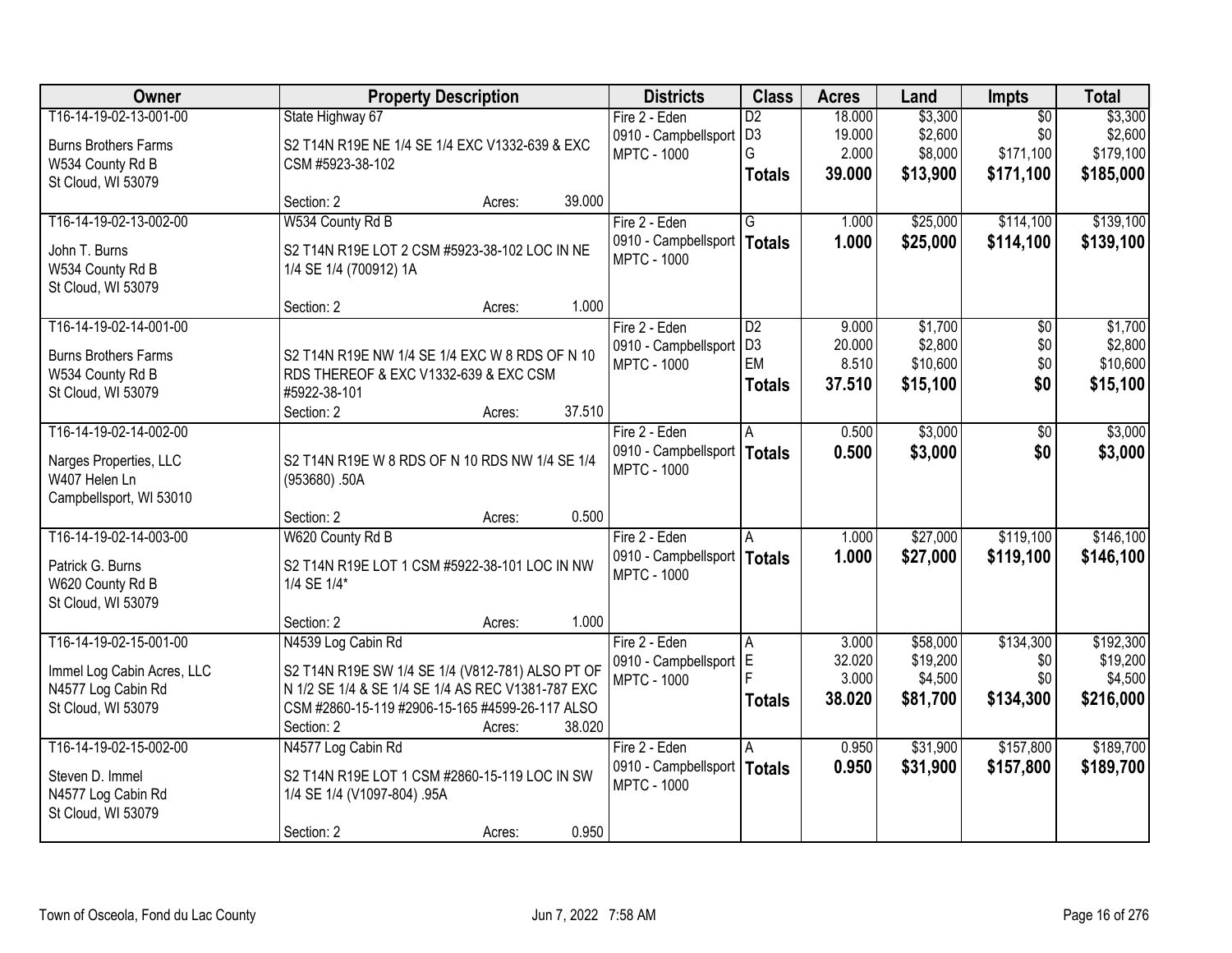| <b>Owner</b>                                                                                 | <b>Property Description</b>                                                                                                                  | <b>Districts</b>                                                     | <b>Class</b>                           | <b>Acres</b>                      | Land                                   | Impts                                          | <b>Total</b>                             |
|----------------------------------------------------------------------------------------------|----------------------------------------------------------------------------------------------------------------------------------------------|----------------------------------------------------------------------|----------------------------------------|-----------------------------------|----------------------------------------|------------------------------------------------|------------------------------------------|
| T16-14-19-02-15-003-00                                                                       | N4519 Log Cabin Rd                                                                                                                           | Fire 2 - Eden                                                        |                                        | 1.230                             | \$37,200                               | \$225,800                                      | \$263,000                                |
| Cynthia A. Braun<br>N4519 Log Cabin Rd<br>St Cloud, WI 53079-1718                            | S2 T14N R19E LOT 1 CSM #2906-15-165 LOC IN SW<br>1/4 SE 1/4 (V1030-622) 1.23A                                                                | 0910 - Campbellsport   Totals<br><b>MPTC - 1000</b>                  |                                        | 1.230                             | \$37,200                               | \$225,800                                      | \$263,000                                |
|                                                                                              | 1.230<br>Section: 2<br>Acres:                                                                                                                |                                                                      |                                        |                                   |                                        |                                                |                                          |
| T16-14-19-02-15-004-00<br>Immel Enterprises, LLC                                             | N4599 Log Cabin Rd<br>S2 T14N R19E PT OF LOT 2 CSM #4599-26-117 & PT                                                                         | Fire 2 - Eden<br>0910 - Campbellsport   Totals<br><b>MPTC - 1000</b> | B                                      | 1.450<br>1.450                    | \$33,800<br>\$33,800                   | \$142,500<br>\$142,500                         | \$176,300<br>\$176,300                   |
| N4599 Log Cabin Rd<br>St Cloud, WI 53079                                                     | OF SW 1/4 SE 1/4 COM AT NE COR SD LOT 2 TH E 30<br>S 173' S86*08'W 225.07' N 82.97' W 217.43' N 105' TH E<br>1.450<br>Section: 2<br>Acres:   |                                                                      |                                        |                                   |                                        |                                                |                                          |
| T16-14-19-02-16-001-00                                                                       |                                                                                                                                              | Fire 2 - Eden                                                        | D <sub>2</sub>                         | 2.350                             | \$400                                  | \$0                                            | \$400                                    |
| <b>Burns Brothers Farms</b><br>W534 County Rd B                                              | S2 T14N R19E SE 1/4 SE 1/4 EXC A PARC 190'X165'<br>IN SE COR & EXC V1332-639                                                                 | 0910 - Campbellsport<br><b>MPTC - 1000</b>                           | D <sub>3</sub><br>E<br>EM              | 32.000<br>1.000<br>3.000          | \$4,400<br>\$100<br>\$3,800            | \$0<br>\$0<br>\$0                              | \$4,400<br>\$100<br>\$3,800              |
| St Cloud, WI 53079                                                                           | 38.350<br>Section: 2<br>Acres:                                                                                                               |                                                                      | <b>Totals</b>                          | 38.350                            | \$8,700                                | \$0                                            | \$8,700                                  |
| T16-14-19-02-16-002-00                                                                       | N4506 State Rd 67                                                                                                                            | Fire 2 - Eden                                                        | A                                      | 0.720                             | \$24,000                               | \$96,000                                       | \$120,000                                |
| Gavin L. Shea<br>N4506 State Rd 67<br>St Cloud, WI 53079                                     | S2 T14N R19E PART OF THE SE 1/4 SE 1/4 COM AT<br>THE SE COR TH W 190' N 10 RDS E 190' S 10 RDS TO<br><b>BEG</b>                              | 0910 - Campbellsport<br><b>MPTC - 1000</b>                           | <b>Totals</b>                          | 0.720                             | \$24,000                               | \$96,000                                       | \$120,000                                |
|                                                                                              | 0.720<br>Section: 2<br>Acres:                                                                                                                |                                                                      |                                        |                                   |                                        |                                                |                                          |
| T16-14-19-03-01-001-00<br>James R. Bramm<br>W4816 Sheehan Lake Ln<br>Campbellsport, WI 53010 | S3 T14N R19E NE 1/4 NE 1/4 FRAC 1/4 (V1170-500)<br>40.35A                                                                                    | Fire 2 - Eden<br>0910 - Campbellsport<br><b>MPTC - 1000</b>          | $\overline{D3}$<br>ΙE<br><b>Totals</b> | 18.000<br>22.350<br>40.350        | \$2,500<br>\$8,900<br>\$11,400         | \$0<br>\$0<br>\$0                              | \$2,500<br>\$8,900<br>\$11,400           |
|                                                                                              | 40.350<br>Section: 3<br>Acres:                                                                                                               |                                                                      |                                        |                                   |                                        |                                                |                                          |
| T16-14-19-03-02-004-00<br>James R. Bramm<br>N4816 Sheehan Lake Ln<br>Campbellsport, WI 53010 | S3 T14N R19E NW 1/4 NE 1/4 FRAC 1/4 EXC CSM<br>#1805-10-44 & EXC V1126-4; INCL 1/2 VAC SHEEHAN<br>LAKE LN ADJ ON S                           | Fire 2 - Eden<br>0910 - Campbellsport<br><b>MPTC - 1000</b>          | D4<br>ΙE<br>G<br><b>Totals</b>         | 7.040<br>5.000<br>1.179<br>13.219 | \$400<br>\$2,000<br>\$5,500<br>\$7,900 | $\overline{50}$<br>\$0<br>\$25,500<br>\$25,500 | \$400<br>\$2,000<br>\$31,000<br>\$33,400 |
| T16-14-19-03-02-005-00                                                                       | 13.219<br>Section: 3<br>Acres:<br>N4816 Sheehan Lake Ln                                                                                      | Fire 2 - Eden                                                        |                                        | 2.223                             | \$54,100                               | \$131,100                                      | \$185,200                                |
| James R. Bramm<br>N4816 Sheehan Lake Ln<br>Campbellsport, WI 53010                           | S3 T14N R19E PARCEL 1 CSM #1805-10-44 LOC IN<br>NW 1/4 NE 1/4 ALSO INCL 1/2 VAC SHEEHAN LAKE<br>LN ADJ ON S<br>2.223<br>Section: 3<br>Acres: | 0910 - Campbellsport   Totals<br><b>MPTC - 1000</b>                  | A                                      | 2.223                             | \$54,100                               | \$131,100                                      | \$185,200                                |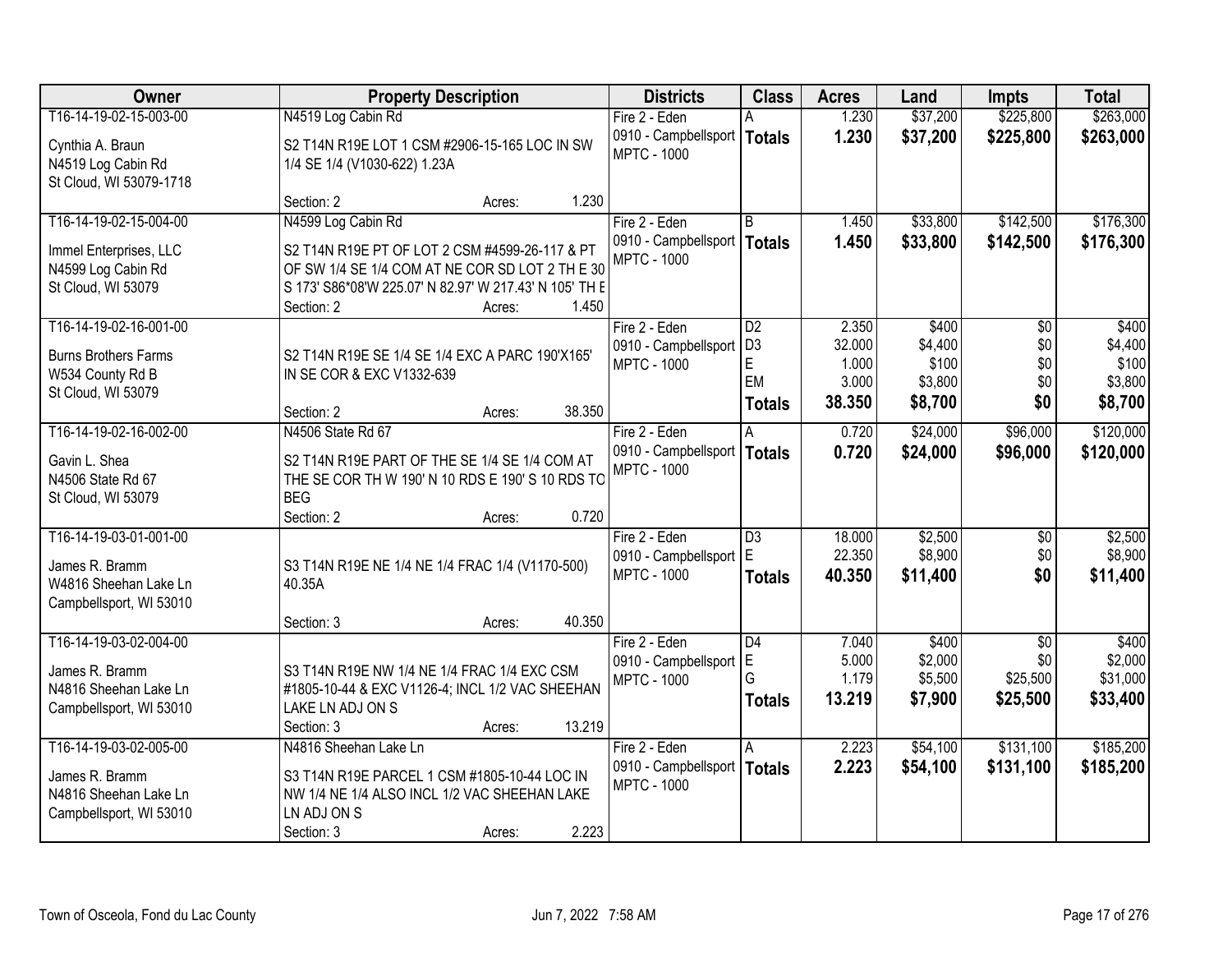| <b>Owner</b>               | <b>Property Description</b>                       |                  | <b>Districts</b>     | <b>Class</b>    | <b>Acres</b> | Land       | <b>Impts</b>    | <b>Total</b>    |
|----------------------------|---------------------------------------------------|------------------|----------------------|-----------------|--------------|------------|-----------------|-----------------|
| T16-14-19-03-02-006-00     |                                                   |                  | Fire 2 - Eden        | $\overline{D2}$ | 12.159       | \$2,200    | $\overline{$0}$ | \$2,200         |
| Walter G Seibel Rev Liv Tr | S3 T14N R19E PT OF NW 1/4 NE 1/4 COM 1257.90' E 8 |                  | 0910 - Campbellsport | D <sub>3</sub>  | 8.150        | \$1,100    | \$0             | \$1,100         |
| N4715 Mulletview Rd        | 1320' M/L N OF SW COR NE 1/4 TH N 219.61'         |                  | <b>MPTC - 1000</b>   | E               | 4.550        | \$1,800    | \$0             | \$1,800         |
| Campbellsport, WI 53010    | S83*11'41"W 459.28' N6*48'19"W 1160' M/L TO N LI  |                  |                      | <b>Totals</b>   | 24.859       | \$5,100    | \$0             | \$5,100         |
|                            | Section: 3                                        | 24.859<br>Acres: |                      |                 |              |            |                 |                 |
| T16-14-19-03-03-002-00     |                                                   |                  | Fire 2 - Eden        | $\overline{D3}$ | 20.891       | \$2,900    | \$0             | \$2,900         |
| Walter G Seibel Rev Liv Tr | S3 T14N R19 SW 1/4 NE 1/4 (INCLUDING VAC          |                  | 0910 - Campbellsport | E               | 18.900       | \$7,600    | \$0             | \$7,600         |
| N4715 Mulletview Rd        | SHEEHAN LAKE LN) EXC ROW DESC IN 1138716          |                  | <b>MPTC - 1000</b>   | <b>Totals</b>   | 39.791       | \$10,500   | \$0             | \$10,500        |
| Campbellsport, WI 53010    |                                                   |                  |                      |                 |              |            |                 |                 |
|                            | Section: 3                                        | 39.791<br>Acres: |                      |                 |              |            |                 |                 |
| T16-14-19-03-03-070-00     |                                                   |                  | Fire 2 - Eden        | E <sub>5</sub>  | 0.365        | \$0        | \$0             | $\overline{30}$ |
| Town of Osceola            | S3 T14N R19E ROW (BULB) DESC IN 1138715 AND       |                  | 0910 - Campbellsport | Totals          | 0.365        | \$0        | \$0             | \$0             |
| W1476 County Rd F          | 1138716                                           |                  | <b>MPTC - 1000</b>   |                 |              |            |                 |                 |
| Campbellsport, WI 53010    |                                                   |                  |                      |                 |              |            |                 |                 |
|                            | Section: 3                                        | 0.365<br>Acres:  |                      |                 |              |            |                 |                 |
| T16-14-19-03-04-002-00     |                                                   |                  | Fire 2 - Eden        | $\overline{D3}$ | 33.110       | \$4,600    | \$0             | \$4,600         |
| John T. Rohlfs             | S3 T14N R19E SE 1/4 NE 1/4 FRAC 1/4 EXC V986-671  |                  | 0910 - Campbellsport | E               | 1.874        | \$800      | \$0             | \$800           |
| W1427 Mulletview Rd        | & EXC 1138715                                     |                  | <b>MPTC - 1000</b>   | <b>Totals</b>   | 34.984       | \$5,400    | \$0             | \$5,400         |
| Eden, WI 53019             |                                                   |                  |                      |                 |              |            |                 |                 |
|                            | Section: 3                                        | 34.984<br>Acres: |                      |                 |              |            |                 |                 |
| T16-14-19-03-05-001-00     | 53 Rd                                             |                  | Fire 2 - Eden        | $\overline{D3}$ | 2.330        | \$300      | \$0             | \$300           |
| Walter G. Seibel           | S3 T14N R19E NE 1/4 NW 1/4 FRAC 1/4               |                  | 0910 - Campbellsport | P <sub>8</sub>  | 38.000       | (\$49,800) | \$0             | \$0             |
| N4715 Mulletview Rd        |                                                   |                  | <b>MPTC - 1000</b>   | <b>Totals</b>   | 40.330       | \$300      | \$0             | \$300           |
| Campbellsport, WI 53010    |                                                   |                  |                      |                 |              |            |                 |                 |
|                            | Section: 3                                        | 40.330<br>Acres: |                      |                 |              |            |                 |                 |
| T16-14-19-03-06-001-00     |                                                   |                  | Fire 2 - Eden        | $\overline{D3}$ | 19.000       | \$2,600    | $\overline{50}$ | \$2,600         |
| Walter G. Seibel           | S3 T14N R19E NW 1/4 NW 1/4 FRAC 1/4               |                  | 0910 - Campbellsport | <b>EM</b>       | 5.320        | \$6,700    | \$0             | \$6,700         |
| N4715 Mulletview Rd        |                                                   |                  | <b>MPTC - 1000</b>   | P <sub>8</sub>  | 16.000       | (\$24,000) | \$0             | \$0             |
| Campbellsport, WI 53010    |                                                   |                  |                      | <b>Totals</b>   | 40.320       | \$9,300    | \$0             | \$9,300         |
|                            | Section: 3                                        | 40.320<br>Acres: |                      |                 |              |            |                 |                 |
| T16-14-19-03-07-001-00     | N4715 Mulletview Rd                               |                  | Fire 2 - Eden        | $\overline{D2}$ | 29.000       | \$5,300    | $\overline{30}$ | \$5,300         |
| Walter G Seibel Rev Liv Tr | S3 T14N R19E SW 1/4 NW 1/4 FRAC 1/4               |                  | 0910 - Campbellsport | D <sub>3</sub>  | 9.000        | \$1,200    | \$0             | \$1,200         |
| N4715 Mulletview Rd        |                                                   |                  | <b>MPTC - 1000</b>   | G               | 2.000        | \$35,000   | \$188,400       | \$223,400       |
| Campbellsport, WI 53010    |                                                   |                  |                      | <b>Totals</b>   | 40.000       | \$41,500   | \$188,400       | \$229,900       |
|                            | Section: 3                                        | 40.000<br>Acres: |                      |                 |              |            |                 |                 |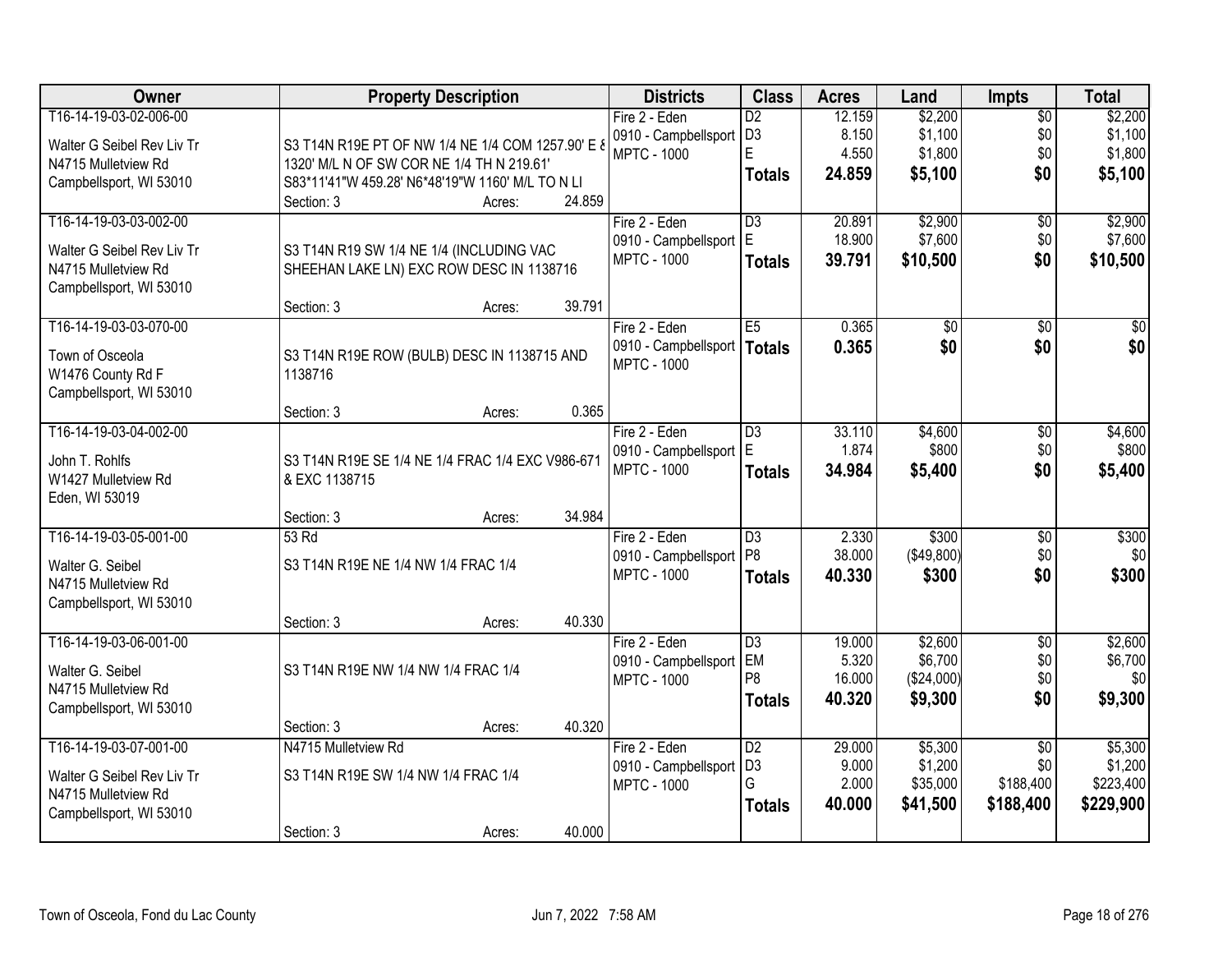| Owner                      | <b>Property Description</b>                     |        |        | <b>Districts</b>              | <b>Class</b>    | <b>Acres</b> | Land     | <b>Impts</b>    | <b>Total</b> |
|----------------------------|-------------------------------------------------|--------|--------|-------------------------------|-----------------|--------------|----------|-----------------|--------------|
| T16-14-19-03-08-001-00     |                                                 |        |        | Fire 2 - Eden                 | $\overline{D2}$ | 10.000       | \$1,800  | $\overline{50}$ | \$1,800      |
| Walter G Seibel Rev Liv Tr | S3 T14N R19E SE 1/4 NW 1/4 FRAC 1/4             |        |        | 0910 - Campbellsport          | D <sub>3</sub>  | 23.000       | \$3,200  | \$0             | \$3,200      |
| N4715 Mulletview Rd        |                                                 |        |        | <b>MPTC - 1000</b>            | E               | 3.000        | \$1,200  | \$0             | \$1,200      |
| Campbellsport, WI 53010    |                                                 |        |        |                               | EM              | 4.000        | \$5,000  | \$0             | \$5,000      |
|                            | Section: 3                                      | Acres: | 40.000 |                               | <b>Totals</b>   | 40.000       | \$11,200 | \$0             | \$11,200     |
| T16-14-19-03-09-001-00     |                                                 |        |        | Fire 2 - Eden                 | $\overline{D2}$ | 40.000       | \$7,400  | $\overline{30}$ | \$7,400      |
| Walter G Seibel Rev Liv Tr | S3 T14N R19E NE 1/4 SW 1/4                      |        |        | 0910 - Campbellsport          | <b>Totals</b>   | 40.000       | \$7,400  | \$0             | \$7,400      |
| N4715 Mulletview Rd        |                                                 |        |        | <b>MPTC - 1000</b>            |                 |              |          |                 |              |
| Campbellsport, WI 53010    |                                                 |        |        |                               |                 |              |          |                 |              |
|                            | Section: 3                                      | Acres: | 40.000 |                               |                 |              |          |                 |              |
| T16-14-19-03-10-001-00     |                                                 |        |        | Fire 2 - Eden                 | $\overline{D2}$ | 13.000       | \$2,400  | \$0             | \$2,400      |
| Walter G Seibel Rev Liv Tr | S3 T14N R19E NW 1/4 SW 1/4                      |        |        | 0910 - Campbellsport          | D <sub>3</sub>  | 26.000       | \$3,600  | \$0             | \$3,600      |
| N4715 Mulletview Rd        |                                                 |        |        | <b>MPTC - 1000</b>            |                 | 1.000        | \$100    | \$0             | \$100        |
| Campbellsport, WI 53010    |                                                 |        |        |                               | <b>Totals</b>   | 40.000       | \$6,100  | \$0             | \$6,100      |
|                            | Section: 3                                      | Acres: | 40.000 |                               |                 |              |          |                 |              |
| T16-14-19-03-11-001-00     | Mulletview Rd                                   |        |        | Fire 2 - Eden                 | D2              | 18.500       | \$3,400  | \$0             | \$3,400      |
| <b>Timothy Narges</b>      | S3 T14N R19E SW 1/4 SW 1/4 EXC 3.39A AS DESC IN |        |        | 0910 - Campbellsport          | D <sub>3</sub>  | 15.460       | \$2,100  | \$0             | \$2,100      |
| W1427 Mulletview Rd        | V578-381 & EXC CSM #5839-38-19                  |        |        | <b>MPTC - 1000</b>            | E               | 1.000        | \$100    | \$0             | \$100        |
| Eden, WI 53019             |                                                 |        |        |                               | <b>Totals</b>   | 34.960       | \$5,600  | \$0             | \$5,600      |
|                            | Section: 3                                      | Acres: | 34.960 |                               |                 |              |          |                 |              |
| T16-14-19-03-11-002-00     | N4539 Mulletview Rd                             |        |        | Fire 2 - Eden                 | A               | 3.390        | \$46,900 | \$117,300       | \$164,200    |
| Kathleen D. Vinup Depies   | S3 T14N R19E PART OF SW 1/4 SW 1/4 COM 468.91'  |        |        | 0910 - Campbellsport   Totals |                 | 3.390        | \$46,900 | \$117,300       | \$164,200    |
| N4539 Mulletview Rd        | OF SW COR TH N 224' E 660' S 224' W 660' AS REC |        |        | <b>MPTC - 1000</b>            |                 |              |          |                 |              |
| Campbellsport, WI 53010    | V986-946 3.39A                                  |        |        |                               |                 |              |          |                 |              |
|                            | Section: 3                                      | Acres: | 3.390  |                               |                 |              |          |                 |              |
| T16-14-19-03-11-003-00     | N4521 Mulletview Rd                             |        |        | Fire 2 - Eden                 | A               | 1.500        | \$34,500 | \$178,100       | \$212,600    |
| Kyle K. Wondra             | S3 T14N R19E LOT 1 CSM #5839-38-19 LOC IN SW    |        |        | 0910 - Campbellsport   Totals |                 | 1.500        | \$34,500 | \$178,100       | \$212,600    |
| N4521 Mulletview Rd        | 1/4 SW 1/4 (687536) 1.50A                       |        |        | <b>MPTC - 1000</b>            |                 |              |          |                 |              |
| Campbellsport, WI 53010    |                                                 |        |        |                               |                 |              |          |                 |              |
|                            | Section: 3                                      | Acres: | 1.500  |                               |                 |              |          |                 |              |
| T16-14-19-03-12-001-00     | Pine Tree Ln                                    |        |        | Fire 2 - Eden                 | $\overline{D2}$ | 20.000       | \$3,700  | $\overline{30}$ | \$3,700      |
| <b>Timothy Narges</b>      | S3 T14N R19E SE 1/4 SW 1/4                      |        |        | 0910 - Campbellsport E        |                 | 20.000       | \$8,000  | \$0             | \$8,000      |
| W1427 Mulletview Rd        |                                                 |        |        | <b>MPTC - 1000</b>            | <b>Totals</b>   | 40.000       | \$11,700 | \$0             | \$11,700     |
| Eden, WI 53019             |                                                 |        |        |                               |                 |              |          |                 |              |
|                            | Section: 3                                      | Acres: | 40.000 |                               |                 |              |          |                 |              |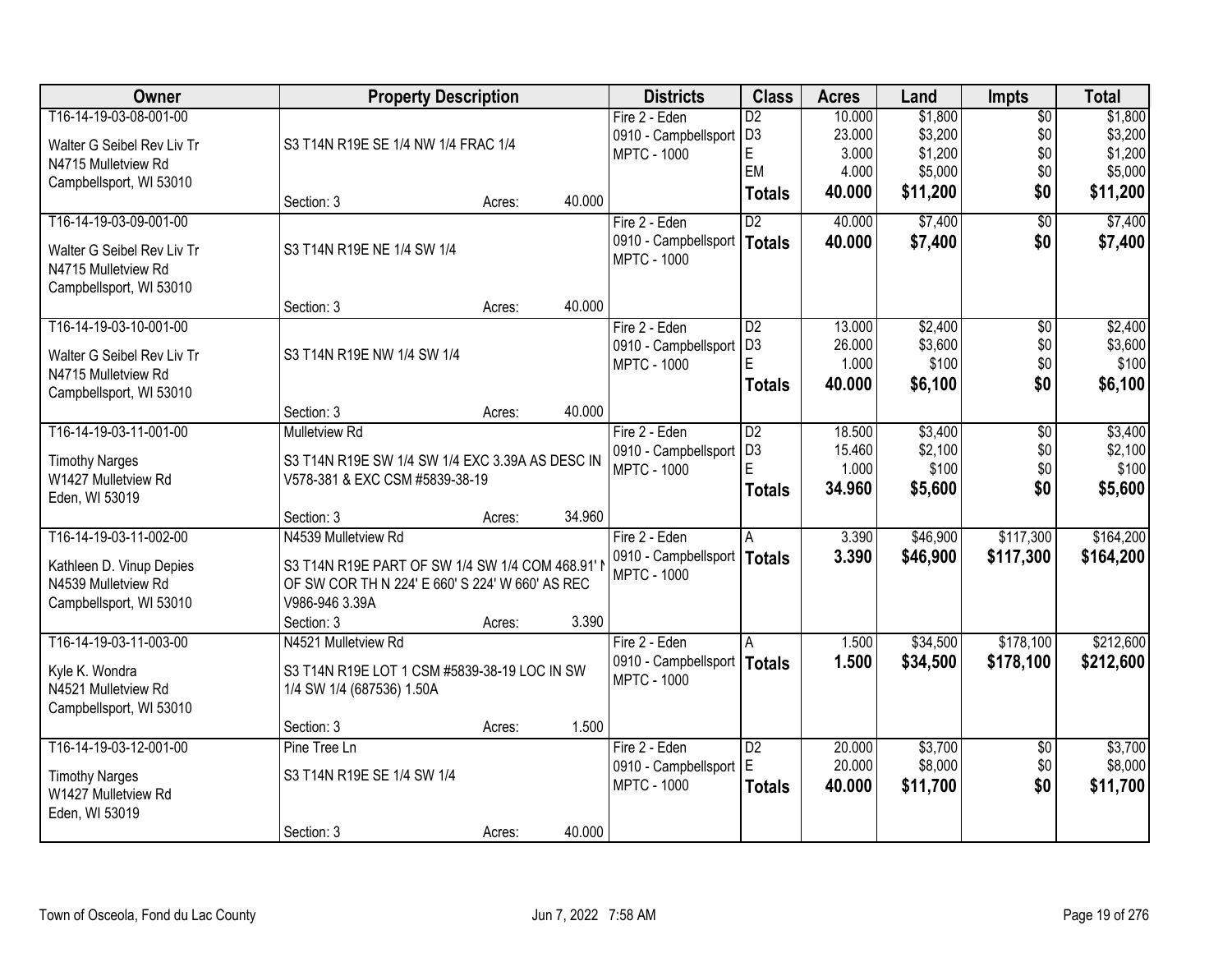| Owner                        | <b>Property Description</b>                        | <b>Districts</b>                             | <b>Class</b>    | <b>Acres</b> | Land      | <b>Impts</b> | <b>Total</b> |
|------------------------------|----------------------------------------------------|----------------------------------------------|-----------------|--------------|-----------|--------------|--------------|
| T16-14-19-03-13-002-00       | N4637 Sheehan Lake Ln                              | Fire 2 - Eden                                |                 | 1.090        | \$34,300  | \$184,700    | \$219,000    |
| Louis A Birschbach Jt Rev Tr | S3 T14N R19E PARC A CSM #1030-6-190 ALSO PARC      | 0910 - Campbellsport                         | <b>Totals</b>   | 1.090        | \$34,300  | \$184,700    | \$219,000    |
| N4637 Sheehan Lake Ln        | COM AT NW COR SD PARC A TH N 61.97' E 175.71' S    | <b>MPTC - 1000</b>                           |                 |              |           |              |              |
| Campbellsport, WI 53010      | 61.97' W 175.71' TO BEG ALL LOC IN NE 1/4 SE 1/4   |                                              |                 |              |           |              |              |
|                              | 1.090<br>Section: 3<br>Acres:                      |                                              |                 |              |           |              |              |
| T16-14-19-03-13-003-00       | N4613 Sheehan Lake Ln                              | Fire 2 - Eden                                | A               | 15.360       | \$47,600  | \$11,500     | \$59,100     |
|                              |                                                    | 0910 - Campbellsport                         | <b>Totals</b>   | 15.360       | \$47,600  | \$11,500     | \$59,100     |
| Jeffrey Czewinski            | S3 T14N R19E PT OF NE 1/4 SE 1/4 COM 1338' N &     | <b>MPTC - 1000</b>                           |                 |              |           |              |              |
| W12739 Callan Rd             | 271.86' W OF SE COR SEC TH W 1062.04' N 456.76' E  |                                              |                 |              |           |              |              |
| Ripon, WI 54971              | 208.24' N 207.76' E 858.13' S 669.75' TO POB       |                                              |                 |              |           |              |              |
|                              | 15.360<br>Section: 3<br>Acres:                     |                                              |                 |              |           |              |              |
| T16-14-19-03-13-005-00       | W847 County Rd B                                   | Fire 2 - Eden                                | A               | 4.483        | \$65,400  | \$209,400    | \$274,800    |
| Chad Fox                     | S2 & 3 T14N R19E LOT 2 CSM #5447-34-54 LOC IN      | 0910 - Campbellsport  <br><b>MPTC - 1000</b> | <b>Totals</b>   | 4.483        | \$65,400  | \$209,400    | \$274,800    |
| W847 County Rd B             | NW 1/4 SW 1/4 SEC 2 & IN NE 1/4 SE 1/4 SEC 3; ALSO |                                              |                 |              |           |              |              |
| Campbellsport, WI 53010      | TH PT OF LOT 1 CSM #5447-34-54 LOC IN SEC 3        |                                              |                 |              |           |              |              |
|                              | 4.483<br>Section: 3<br>Acres:                      |                                              |                 |              |           |              |              |
| T16-14-19-03-13-006-00       | N4699 Sheehan Lake Ln                              | Fire 2 - Eden                                | A               | 2.600        | \$44,100  | \$210,300    | \$254,400    |
| William G. Beck              | S3 T14N R19E LOT 1 CSM 8721 REC AS DOC             | 0910 - Campbellsport E                       |                 | 1.040        | \$1,000   | \$0          | \$1,000      |
| Kelley A. Beck               | 1161842 LOC IN NE 1/4 SE 1/4                       | <b>MPTC - 1000</b>                           | <b>Totals</b>   | 3.640        | \$45,100  | \$210,300    | \$255,400    |
| N4699 Sheehan Lake Ln        |                                                    |                                              |                 |              |           |              |              |
| Campbellsport, WI 53010      | 3.640<br>Section: 3<br>Acres:                      |                                              |                 |              |           |              |              |
| T16-14-19-03-13-007-00       | W793 Armstrong Rd                                  | 0910 - Campbellsport   A                     |                 | 11.514       | \$93,300  | \$86,000     | \$179,300    |
|                              |                                                    |                                              | F               | 9.286        | \$8,000   | \$0          | \$8,000      |
| John Aussem Liv Tr           | S2 & 3 T14N R19E LOT 2 CSM 8721 REC AS DOC         |                                              | <b>Totals</b>   | 20.800       | \$101,300 | \$86,000     | \$187,300    |
| 2120 W Applewood Ln          | 1161842 LOC IN NW 1/4 SW 1/4 SEC 2, SW 1/4 NW 1/4  |                                              |                 |              |           |              |              |
| Glendale, WI 53209           | SEC 2 AND NE 1/4 SE 1/4 SEC 3                      |                                              |                 |              |           |              |              |
|                              | 20.800<br>Section: 3<br>Acres:                     |                                              |                 |              |           |              |              |
| T16-14-19-03-13-008-00       | Sheehan Lake Ln                                    | Fire 2 - Eden                                | $\overline{D3}$ | 9.000        | \$1,200   | $\sqrt{6}$   | \$1,200      |
| John Rohlfs                  | S3 T14N R19E OUTLOT 1 CSM 8721 REC AS DOC          | 0910 - Campbellsport E                       |                 | 2.200        | \$2,200   | \$0          | \$2,200      |
| W1427 Mullet View Rd         | 1161842 LOC IN NE 1/4 SE 1/4                       | <b>MPTC - 1000</b>                           | <b>Totals</b>   | 11.200       | \$3,400   | \$0          | \$3,400      |
| Eden, WI 53019               |                                                    |                                              |                 |              |           |              |              |
|                              | 11.200<br>Section: 3<br>Acres:                     |                                              |                 |              |           |              |              |
| T16-14-19-03-14-003-00       | N4608 Sheehan Lake Ln                              | Fire 2 - Eden                                | A               | 1.582        | \$44,400  | \$78,100     | \$122,500    |
|                              |                                                    | 0910 - Campbellsport                         | <b>Totals</b>   | 1.582        | \$44,400  | \$78,100     | \$122,500    |
| Brett A. Joers               | S3 T14N R19E LOT 1 OF CSM #2253-12-11 LOC IN       | <b>MPTC - 1000</b>                           |                 |              |           |              |              |
| N4608 Sheehan Lake Ln        | NW 1/4 SE 1/4 (886015) 1.582A                      |                                              |                 |              |           |              |              |
| Campbellsport, WI 53010      | 1.582<br>Section: 3                                |                                              |                 |              |           |              |              |
|                              | Acres:                                             |                                              |                 |              |           |              |              |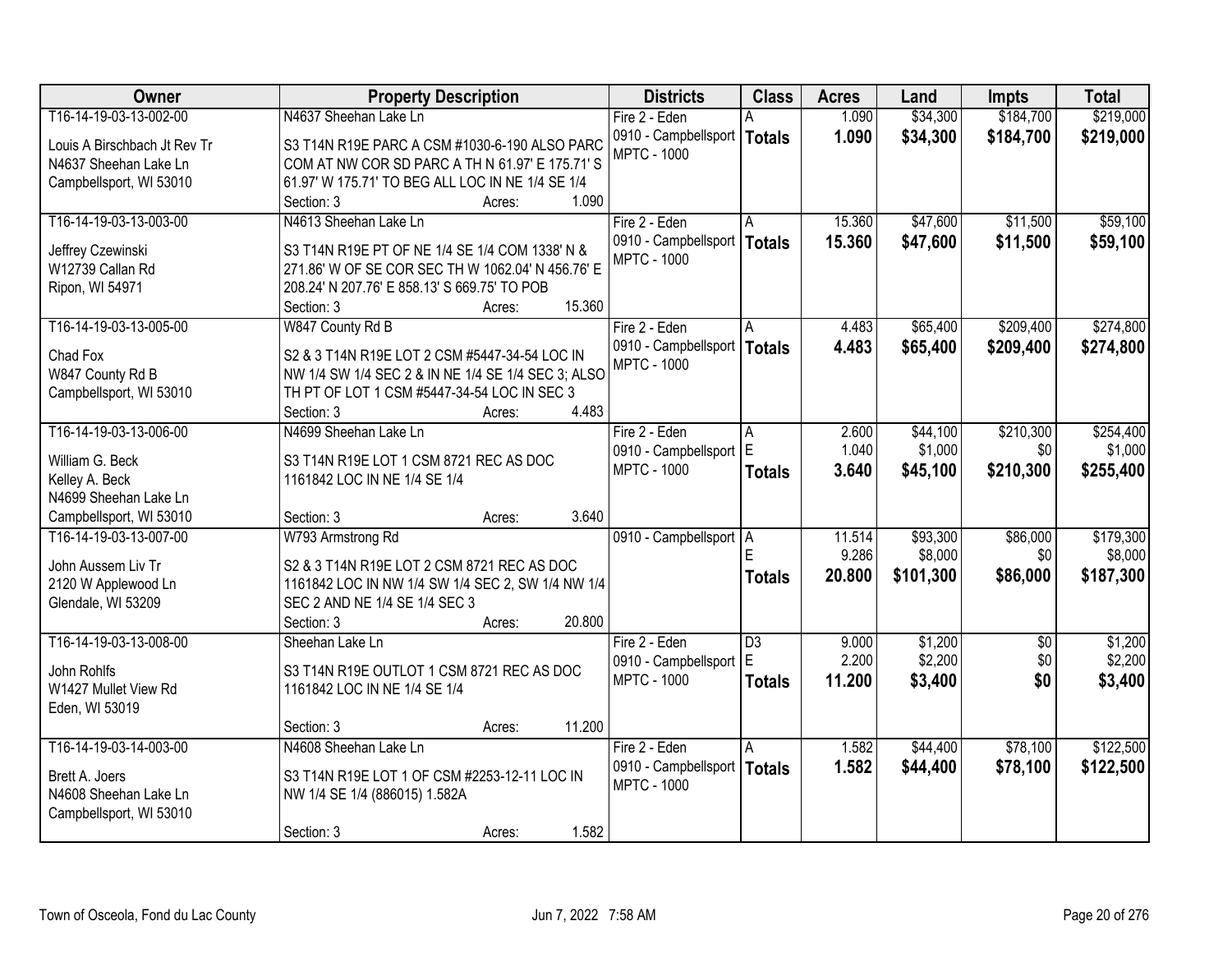| Owner                      | <b>Property Description</b>                         |        | <b>Districts</b>       | <b>Class</b>    | <b>Acres</b> | Land     | <b>Impts</b>    | <b>Total</b> |
|----------------------------|-----------------------------------------------------|--------|------------------------|-----------------|--------------|----------|-----------------|--------------|
| T16-14-19-03-14-004-00     | N4618 Sheehan Lake Ln                               |        | Fire 2 - Eden          |                 | 2.171        | \$53,900 | \$180,500       | \$234,400    |
| Michael A. Burns           | S3 T14N R19E LOT 2 OF CSM #2253-12-11 LOC IN        |        | 0910 - Campbellsport   | <b>Totals</b>   | 2.171        | \$53,900 | \$180,500       | \$234,400    |
| N4618 Sheehan Lake Ln      | NW 1/4 SE 1/4 (843281) 2.171A                       |        | <b>MPTC - 1000</b>     |                 |              |          |                 |              |
| Campbellsport, WI 53010    |                                                     |        |                        |                 |              |          |                 |              |
|                            | Section: 3<br>Acres:                                | 2.171  |                        |                 |              |          |                 |              |
| T16-14-19-03-14-006-00     | N4686 Sheehan Lake Ln                               |        | Fire 2 - Eden          | Α               | 3.000        | \$45,500 | \$140,400       | \$185,900    |
| Peter L. Abhold            | S3 T14N R19E LOT 3 OF CSM #2253-12-11 LOC IN        |        | 0910 - Campbellsport   | F               | 22.081       | \$46,500 | \$0             | \$46,500     |
| N4686 Sheehan Lake Ln      | NW 1/4 SE 1/4; ALSO PARC COM 186.10' E OF NW        |        | <b>MPTC - 1000</b>     | <b>Totals</b>   | 25.081       | \$92,000 | \$140,400       | \$232,400    |
| Campbellsport, WI 53010    | COR SE 1/4 TH E 1137.80' S 584.96' W 1096.56' NWLY  |        |                        |                 |              |          |                 |              |
|                            | Section: 3<br>Acres:                                | 25.279 |                        |                 |              |          |                 |              |
| T16-14-19-03-14-007-00     |                                                     |        | Fire 2 - Eden          | $\overline{D3}$ | 9.989        | \$1,400  | \$0             | \$1,400      |
| Walter G Seibel Rev Liv Tr | S3 T14N R19E PT OF NW 1/4 SE 1/4 DESC IN DOC        |        | 0910 - Campbellsport   | <b>Totals</b>   | 9.989        | \$1,400  | \$0             | \$1,400      |
| N4715 Mulletview Rd        | 1106887 AS BEG 1327.62' N OF SW COR OF SE 1/4,      |        | <b>MPTC - 1000</b>     |                 |              |          |                 |              |
| Campbellsport, WI 53010    | TH N00*31'26"W 1327.51', TH S89*40'43"E 158.59', TH |        |                        |                 |              |          |                 |              |
|                            | Section: 3<br>Acres:                                | 9.989  |                        |                 |              |          |                 |              |
| T16-14-19-03-15-002-00     | N4594 Sheehan Lake Ln                               |        | Fire 2 - Eden          | A               | 2.380        | \$43,300 | \$170,700       | \$214,000    |
| James C. Twohig            | S3 T14N R19E LOT 1 CSM #4290-24-63 LOC IN W 1/2     |        | 0910 - Campbellsport   | <b>Totals</b>   | 2.380        | \$43,300 | \$170,700       | \$214,000    |
| N4594 Sheehan Lake Ln      | SE 1/4 (783543) ALSO PARC COM AT NW COR SD          |        | <b>MPTC - 1000</b>     |                 |              |          |                 |              |
| Campbellsport, WI 53010    | LOT 1 TH S 200' W 229.75' NE 233.55' SE 177' TO BEG |        |                        |                 |              |          |                 |              |
|                            | Section: 3<br>Acres:                                | 2.380  |                        |                 |              |          |                 |              |
| T16-14-19-03-15-003-00     |                                                     |        | Fire 2 - Eden          | A               | 2.750        | \$6,300  | $\overline{50}$ | \$6,300      |
| Mary Heinen                | S3 T14N R19E PT OF SW 1/4 SE 1/4 COM AT SW COR      |        | 0910 - Campbellsport   | <b>Totals</b>   | 2.750        | \$6,300  | \$0             | \$6,300      |
| 3863 Victoria Dr           | SE 1/4 TH N 299.18' TH E 407.82' S TO S SEC LI TH W |        | <b>MPTC - 1000</b>     |                 |              |          |                 |              |
| West Bend, WI 53090        | TO BEG AS REC V1330-986                             |        |                        |                 |              |          |                 |              |
|                            | Section: 3<br>Acres:                                | 2.750  |                        |                 |              |          |                 |              |
| T16-14-19-03-15-005-00     |                                                     |        | 0910 - Campbellsport E |                 | 10.000       | \$4,000  | $\overline{50}$ | \$4,000      |
| James C. Twohig            | S3 T14N R19E Outlot 1, CSM 8421-64-36 REC AS DOC    |        | <b>MPTC - 1000</b>     | <b>Totals</b>   | 10.000       | \$4,000  | \$0             | \$4,000      |
| N4594 Sheehan Lake Ln      | 1113357 LOC IN SW 1/4 SE 1/4                        |        |                        |                 |              |          |                 |              |
| Campbellsport, WI 53010    |                                                     |        |                        |                 |              |          |                 |              |
|                            | Section: 3<br>Acres:                                | 10.000 |                        |                 |              |          |                 |              |
| T16-14-19-03-15-006-00     |                                                     |        | Fire 2 - Eden          | $\overline{D2}$ | 6.256        | \$1,200  | $\overline{50}$ | \$1,200      |
| Barbara Peschong Fam Tr    | S3 T14N R19E Lot 1, CSM 8553 REC AS DOC 1134628     |        | 0910 - Campbellsport   | <b>Totals</b>   | 6.256        | \$1,200  | \$0             | \$1,200      |
| W7279 Forest Ave           | LOC IN SW 1/4 SE 1/4                                |        | <b>MPTC - 1000</b>     |                 |              |          |                 |              |
| Fond Du Lac, WI 54937      |                                                     |        |                        |                 |              |          |                 |              |
|                            | Section: 3<br>Acres:                                | 6.256  |                        |                 |              |          |                 |              |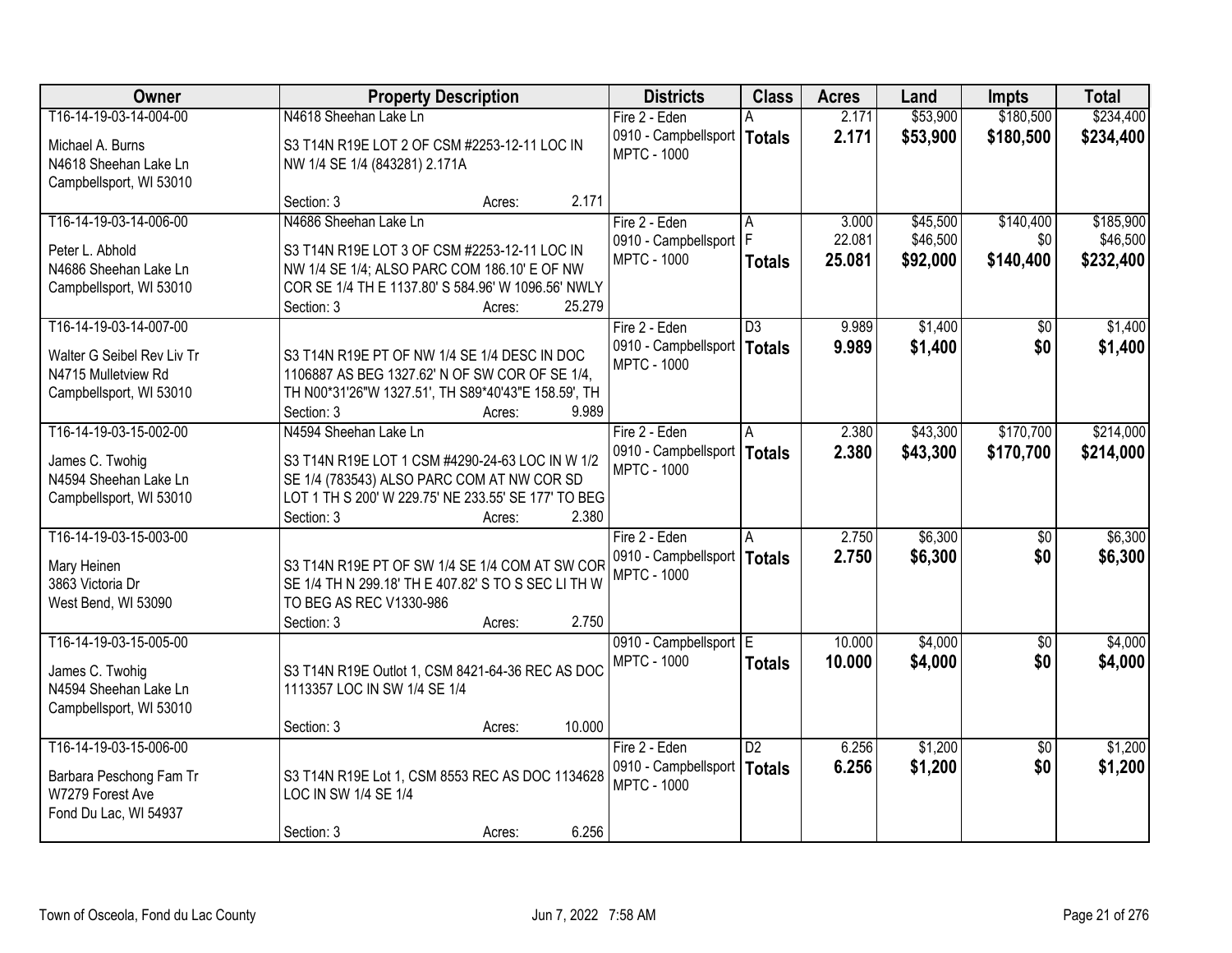| Owner                   | <b>Property Description</b>                      |        |        | <b>Districts</b>              | <b>Class</b>    | <b>Acres</b> | Land     | <b>Impts</b> | <b>Total</b> |
|-------------------------|--------------------------------------------------|--------|--------|-------------------------------|-----------------|--------------|----------|--------------|--------------|
| T16-14-19-03-15-007-00  |                                                  |        |        | Fire 2 - Eden                 | $\overline{D3}$ | 6.144        | \$900    | $\sqrt{$0}$  | \$900        |
| Barbara Peschong Fam Tr | S3 T14N R19E Lot 2, CSM 8553 REC AS DOC 1134628  |        |        | 0910 - Campbellsport E        |                 | 0.091        | \$100    | \$0          | \$100        |
| W7279 Forest Ave        | LOC IN SW 1/4 SE 1/4                             |        |        | <b>MPTC - 1000</b>            | <b>Totals</b>   | 6.235        | \$1,000  | \$0          | \$1,000      |
| Fond Du Lac, WI 54937   |                                                  |        |        |                               |                 |              |          |              |              |
|                         | Section: 3                                       | Acres: | 6.235  |                               |                 |              |          |              |              |
| T16-14-19-03-15-008-00  |                                                  |        |        | Fire 2 - Eden                 | $\overline{D3}$ | 10.916       | \$1,500  | \$0          | \$1,500      |
| Barbara Peschong Fam Tr | S3 & 10 T14N R19E Lot 3, CSM 8553 REC AS DOC     |        |        | 0910 - Campbellsport          | lE.             | 3.745        | \$2,200  | \$0          | \$2,200      |
| W7279 Forest Ave        | 1134628 LOC IN SW 1/4 SE 1/4 SEC 3 AND NW 1/4 NE |        |        | <b>MPTC - 1000</b>            | <b>Totals</b>   | 14.661       | \$3,700  | \$0          | \$3,700      |
| Fond Du Lac, WI 54937   | 1/4 SEC 10                                       |        |        |                               |                 |              |          |              |              |
|                         | Section: 10                                      | Acres: | 14.661 |                               |                 |              |          |              |              |
| T16-14-19-03-16-002-00  | N4510 Vista Dr                                   |        |        | Fire 2 - Eden                 | A               | 1.700        | \$30,000 | \$29,700     | \$59,700     |
| Dawn R. Wassilus        | S3 T14N R19E LOT B CSM #79-2-79 LOC IN SE 1/4 SE |        |        | 0910 - Campbellsport   Totals |                 | 1.700        | \$30,000 | \$29,700     | \$59,700     |
| N4510 Vista Dr          | 1/4                                              |        |        | <b>MPTC - 1000</b>            |                 |              |          |              |              |
| Campbellsport, WI 53010 |                                                  |        |        |                               |                 |              |          |              |              |
|                         | Section: 3                                       | Acres: | 1.700  |                               |                 |              |          |              |              |
| T16-14-19-03-16-003-00  | Sheehan Lake Ln                                  |        |        | Fire 2 - Eden                 | A               | 2.922        | \$45,200 | $\sqrt[6]{}$ | \$45,200     |
| Richard A. Blackmore    | S3 T14N R19E LOT 1 CSM #2756-15-15 LOC IN SE 1/4 |        |        | 0910 - Campbellsport   Totals |                 | 2.922        | \$45,200 | \$0          | \$45,200     |
| W2039 County Rd B       | SE 1/4 (V864-197) 2.922A                         |        |        | <b>MPTC - 1000</b>            |                 |              |          |              |              |
| Eden, WI 53019          |                                                  |        |        |                               |                 |              |          |              |              |
|                         | Section: 3                                       | Acres: | 2.922  |                               |                 |              |          |              |              |
| T16-14-19-03-16-004-00  | W895 County Rd B                                 |        |        | Fire 2 - Eden                 | A               | 4.233        | \$72,400 | \$207,300    | \$279,700    |
| Thomas W. Sawyer        | S3 T14N R19E LOT 2 CSM #2756-15-15 LOC IN SE 1/4 |        |        | 0910 - Campbellsport   Totals |                 | 4.233        | \$72,400 | \$207,300    | \$279,700    |
| W895 County Rd B        | <b>SE 1/4</b>                                    |        |        | <b>MPTC - 1000</b>            |                 |              |          |              |              |
| Campbellsport, WI 53010 |                                                  |        |        |                               |                 |              |          |              |              |
|                         | Section: 3                                       | Acres: | 4.233  |                               |                 |              |          |              |              |
| T16-14-19-03-16-005-00  | W907 County Rd B                                 |        |        | Fire 2 - Eden                 |                 | 1.000        | \$27,000 | \$214,500    | \$241,500    |
| Ralph Apkarian          | S3 T14N R19E LOT 1 CSM #2794-15-53 LOC IN SE 1/4 |        |        | 0910 - Campbellsport   Totals |                 | 1.000        | \$27,000 | \$214,500    | \$241,500    |
| W907 County Rd B        | <b>SE 1/4</b>                                    |        |        | <b>MPTC - 1000</b>            |                 |              |          |              |              |
| Campbellsport, WI 53010 |                                                  |        |        |                               |                 |              |          |              |              |
|                         | Section: 3                                       | Acres: | 1.000  |                               |                 |              |          |              |              |
| T16-14-19-03-16-006-00  | W903 County Rd B                                 |        |        | Fire 2 - Eden                 | A               | 1.330        | \$32,000 | \$205,200    | \$237,200    |
| Timothy J. Hanlon       | S3 T14N R19E LOT 1 CSM #2959-16-45 LOC IN SE 1/4 |        |        | 0910 - Campbellsport   Totals |                 | 1.330        | \$32,000 | \$205,200    | \$237,200    |
| W903 County Rd B        | SE 1/4 (706136) ALSO PARC ADJ ON N & W SI AS REC |        |        | <b>MPTC - 1000</b>            |                 |              |          |              |              |
| Campbellsport, WI 53010 | 858967 1.33A                                     |        |        |                               |                 |              |          |              |              |
|                         | Section: 3                                       | Acres: | 1.330  |                               |                 |              |          |              |              |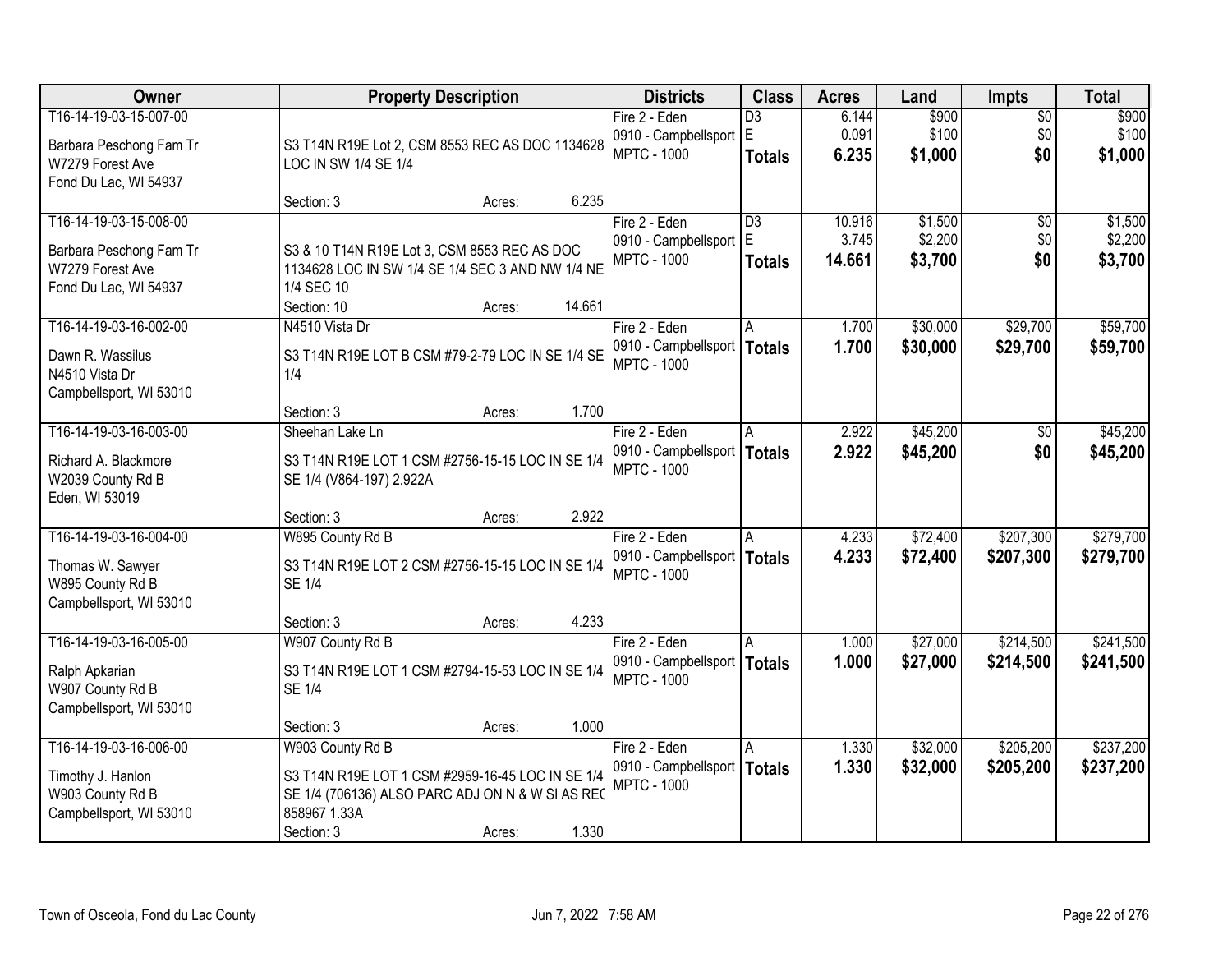| <b>Owner</b>                                                                                       | <b>Property Description</b>                                                                                                  |        |       | <b>Districts</b>                                                     | <b>Class</b>                         | <b>Acres</b>            | Land                    | <b>Impts</b>                  | <b>Total</b>            |
|----------------------------------------------------------------------------------------------------|------------------------------------------------------------------------------------------------------------------------------|--------|-------|----------------------------------------------------------------------|--------------------------------------|-------------------------|-------------------------|-------------------------------|-------------------------|
| T16-14-19-03-16-007-00                                                                             | County Rd B                                                                                                                  |        |       | Fire 2 - Eden                                                        |                                      | 0.800                   | \$3,900                 | $\overline{50}$               | \$3,900                 |
| Thomas W. Sawyer<br>W895 County Rd B<br>Campbellsport, WI 53010                                    | S3 T14N R19E LOT 2 CSM #2959-16-45 LOC IN SE 1/4<br><b>SE 1/4</b>                                                            |        |       | 0910 - Campbellsport   Totals<br><b>MPTC - 1000</b>                  |                                      | 0.800                   | \$3,900                 | \$0                           | \$3,900                 |
|                                                                                                    | Section: 3                                                                                                                   | Acres: | 0.800 |                                                                      |                                      |                         |                         |                               |                         |
| T16-14-19-03-16-008-00                                                                             | N4587 Sheehan Lake Ln                                                                                                        |        |       | Fire 2 - Eden                                                        | A                                    | 1.000                   | \$27,000                | \$83,800                      | \$110,800               |
| Robert G. Crofts<br>N4587 Sheehan Lake Ln<br>Campbellsport, WI 53010                               | S3 T14N R19E LOT 1 CSM #4422-25-65 LOC IN SE 1/4<br><b>SE 1/4</b>                                                            |        |       | 0910 - Campbellsport   Totals<br><b>MPTC - 1000</b>                  |                                      | 1.000                   | \$27,000                | \$83,800                      | \$110,800               |
|                                                                                                    | Section: 3                                                                                                                   | Acres: | 1.000 |                                                                      |                                      |                         |                         |                               |                         |
| T16-14-19-03-16-009-00                                                                             | N4521 Sheehan Lake Ln                                                                                                        |        |       | Fire 2 - Eden                                                        |                                      | 0.840                   | \$25,200                | \$117,300                     | \$142,500               |
| Cheryl A. Muecke<br>N4521 Sheehan Lake Ln<br>Campbellsport, WI 53010                               | S3 T14N R19E LOT 1 CSM #5160-31-103 LOC IN SE<br>1/4 SE 1/4 SEC 3 & IN NE 1/4 NE 1/4 SEC 10 (732759)<br>.84A                 |        |       | 0910 - Campbellsport   Totals<br><b>MPTC - 1000</b>                  |                                      | 0.840                   | \$25,200                | \$117,300                     | \$142,500               |
|                                                                                                    | Section: 3                                                                                                                   | Acres: | 0.840 |                                                                      |                                      |                         |                         |                               |                         |
| T16-14-19-03-16-012-00                                                                             | N4543 Sheehan Lake Ln                                                                                                        |        |       | Fire 2 - Eden                                                        | A                                    | 0.840                   | \$25,200                | \$139,000                     | \$164,200               |
| Hamilton Hollifield Jr<br>N4543 Sheehan Lake Ln<br>Campbellsport, WI 53010                         | S3 T14N R19E LOT 1 CSM #5647-36-35 LOC IN SE 1/4<br>SE 1/4 (806343 869047) .84A                                              |        |       | 0910 - Campbellsport<br><b>MPTC - 1000</b>                           | <b>Totals</b>                        | 0.840                   | \$25,200                | \$139,000                     | \$164,200               |
|                                                                                                    | Section: 3                                                                                                                   | Acres: | 0.840 |                                                                      |                                      |                         |                         |                               |                         |
| T16-14-19-03-16-018-00<br>Michael Anthony Widhammer<br>W931 County Rd B<br>Campbellsport, WI 53010 | W931 County Rd B<br>S3 T14N R19E LOTS 1 & 2 CSM #5799-37-81 LOC IN<br>SE 1/4 SE 1/4                                          |        |       | Fire 2 - Eden<br>0910 - Campbellsport   Totals<br><b>MPTC - 1000</b> | $\overline{A}$                       | 2.221<br>2.221          | \$42,800<br>\$42,800    | \$228,300<br>\$228,300        | \$271,100<br>\$271,100  |
|                                                                                                    | Section: 3                                                                                                                   | Acres: | 2.221 |                                                                      |                                      |                         |                         |                               |                         |
| T16-14-19-03-16-020-00<br>John J. Wendorf<br>W2629 River Edge Dr<br>Oostburg, WI 53070             | S3 T14N R19E LOT 2, CSM 8595 REC AS DOC<br>1140276 LOC IN SE 1/4 SE1/4                                                       |        |       | 0910 - Campbellsport A<br><b>MPTC - 1000</b>                         | <b>Totals</b>                        | 5.225<br>5.225          | \$50,300<br>\$50,300    | $\sqrt{$0}$<br>\$0            | \$50,300<br>\$50,300    |
|                                                                                                    | Section: 3                                                                                                                   | Acres: | 5.225 |                                                                      |                                      |                         |                         |                               |                         |
| T16-14-19-03-16-021-00<br>Zachary Fahrenkrug<br>W1639 Auburn Ashford Dr<br>Campbellsport, WI 53010 | S3 & 10 T14N R19E LOT 3, CSM 8595 REC AS DOC<br>1140276 LOC IN SE 1/4 SE1/4 SEC 3 AND NE 1/4 NE<br>1/4 SEC 10<br>Section: 10 | Acres: | 2.262 | Fire 2 - Eden<br>0910 - Campbellsport<br><b>MPTC - 1000</b>          | A<br>D <sub>3</sub><br><b>Totals</b> | 0.180<br>2.082<br>2.262 | \$500<br>\$300<br>\$800 | $\overline{30}$<br>\$0<br>\$0 | \$500<br>\$300<br>\$800 |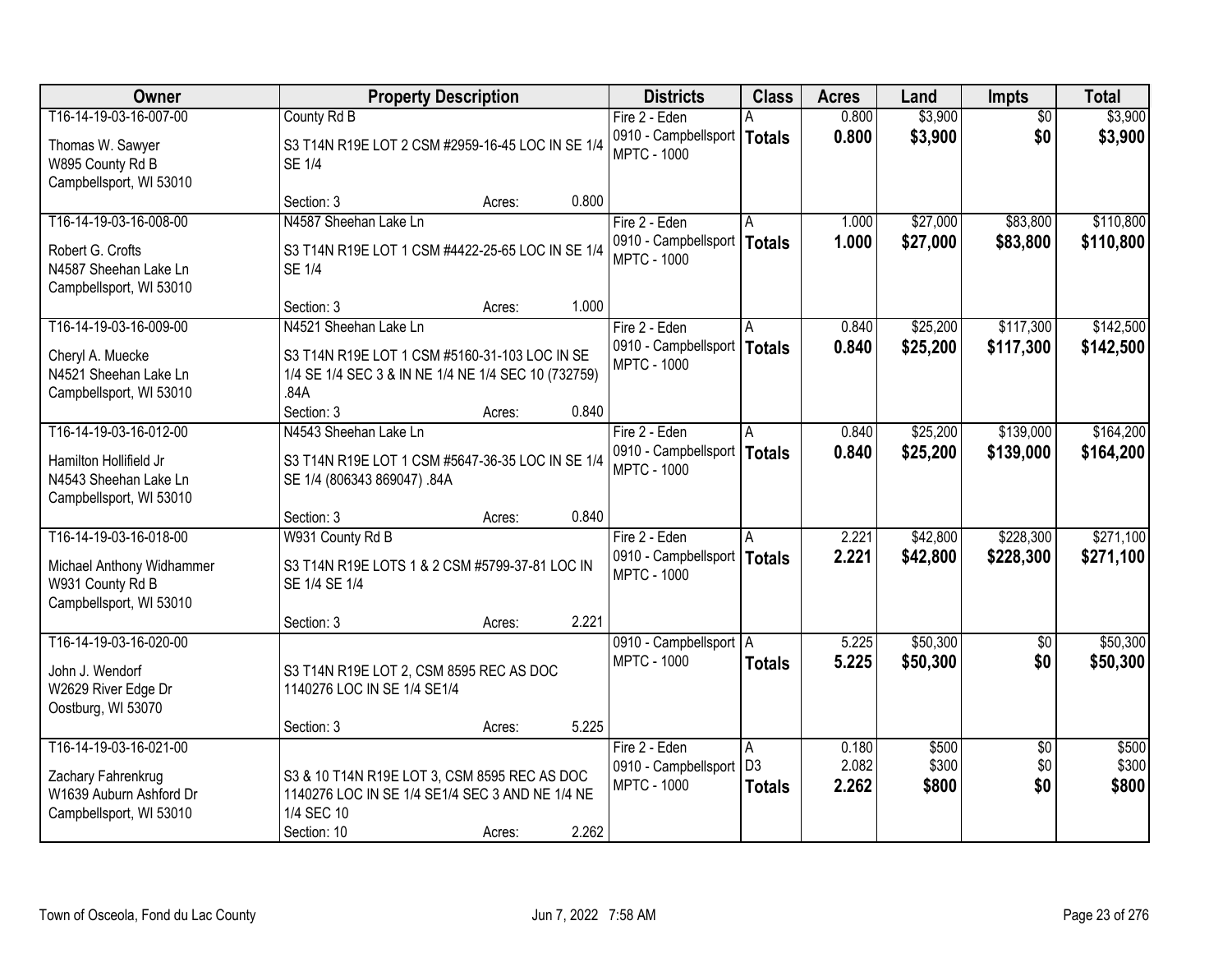| Owner                         | <b>Property Description</b>                           | <b>Districts</b>         | <b>Class</b>    | <b>Acres</b> | Land     | <b>Impts</b>    | <b>Total</b> |
|-------------------------------|-------------------------------------------------------|--------------------------|-----------------|--------------|----------|-----------------|--------------|
| T16-14-19-03-16-022-00        | N4565 Sheehan Lake Ln                                 | 0910 - Campbellsport A   |                 | 0.190        | \$30,100 | \$26,000        | \$56,100     |
| <b>Edward Wendorf</b>         | S3 T14N R19E LOT 1, CSM 8595 REC AS DOC               | <b>MPTC - 1000</b>       | D <sub>3</sub>  | 8.712        | \$1,200  | \$0             | \$1,200      |
| W2629 River Edge Dr           | 1140276 LOC IN SE 1/4 SE 1/4; ALSO LANDS DESC IN      |                          | E               | 1.540        | \$600    | \$0             | \$600        |
| Oostburg, WI 53070            | 1163355; EXC LANDS DESC IN 1163354                    |                          | <b>Totals</b>   | 10.442       | \$31,900 | \$26,000        | \$57,900     |
|                               | 10.442<br>Section: 3<br>Acres:                        |                          |                 |              |          |                 |              |
| T16-14-19-03-16-023-00        | N4571 Sheehan Lake Ln                                 | 0910 - Campbellsport   A |                 | 2.698        | \$44,400 | \$304,400       | \$348,800    |
|                               |                                                       | <b>MPTC - 1000</b>       | <b>Totals</b>   | 2.698        | \$44,400 | \$304,400       | \$348,800    |
| Cori J. Knuth                 | S3 T14N R19E LOT 1 CSM #5436-34-43 LOC IN SE 1/4      |                          |                 |              |          |                 |              |
| Steven D. Knuth               | SE 1/4 & PRCL COM SE COR SAID LOT TH S 75.71          |                          |                 |              |          |                 |              |
| N4571 Sheehan Lake Ln         | NW 298.39 NE 76.90' SE 253.09' TO POB; ALSO TH PT     |                          |                 |              |          |                 |              |
| Campbellsport, WI 53010       | 2.698<br>Section: 3<br>Acres:                         |                          |                 |              |          |                 |              |
| T16-14-19-04-01-001-00        |                                                       | Fire 2 - Eden            | D <sub>2</sub>  | 12.050       | \$2,200  | $\overline{50}$ | \$2,200      |
| <b>Edward Scannell Fam Tr</b> | S4 T14N R19E NE 1/4 NE 1/4 FRAC 1/4 EXC CSM           | 0910 - Campbellsport     | D <sub>3</sub>  | 21.000       | \$2,900  | \$0             | \$2,900      |
| N4747 Mushroom Rd             | #5774-37-56*                                          | <b>MPTC - 1000</b>       | E.              | 8.000        | \$6,100  | \$0             | \$6,100      |
| Eden, WI 53019                |                                                       |                          | <b>Totals</b>   | 41.050       | \$11,200 | \$0             | \$11,200     |
|                               | 41.050<br>Section: 4<br>Acres:                        |                          |                 |              |          |                 |              |
| T16-14-19-04-02-002-00        |                                                       | Fire 2 - Eden            | $\overline{D2}$ | 17.000       | \$3,100  | \$0             | \$3,100      |
|                               |                                                       | 0910 - Campbellsport     | D <sub>3</sub>  | 3.030        | \$400    | \$0             | \$400        |
| <b>Edward Scannell Fam Tr</b> | S4 T14N R19E NW 1/4 NE 1/4 FRAC 1/4 EXC HWY           | <b>MPTC - 1000</b>       | <b>Totals</b>   | 20.030       | \$3,500  | \$0             | \$3,500      |
| N4747 Mushroom Rd             | V683-88 & EXC CSM #5774-37-56*                        |                          |                 |              |          |                 |              |
| Eden, WI 53019                |                                                       |                          |                 |              |          |                 |              |
|                               | 20.030<br>Section: 4<br>Acres:                        |                          |                 |              |          |                 |              |
| T16-14-19-04-02-003-00        | W1424 Mulletview Rd                                   | Fire 2 - Eden            | $\overline{A}$  | 1.245        | \$30,700 | \$176,000       | \$206,700    |
| Timothy D. Narges             | S4 T14N R19E LOT 1 CSM #5774-37-56 LOC IN N 1/2       | 0910 - Campbellsport     | Totals          | 1.245        | \$30,700 | \$176,000       | \$206,700    |
| W1424 Mulletview Rd           | NE 1/4 FRAC 1/4 (V1474-330) 1.245A                    | <b>MPTC - 1000</b>       |                 |              |          |                 |              |
| Eden, WI 53019-1550           |                                                       |                          |                 |              |          |                 |              |
|                               | 1.245<br>Section: 4<br>Acres:                         |                          |                 |              |          |                 |              |
| T16-14-19-04-02-004-00        |                                                       | Fire 2 - Eden            | $\overline{D2}$ | 16.628       | \$3,100  | $\overline{50}$ | \$3,100      |
|                               |                                                       | 0910 - Campbellsport     | E               | 1.500        | \$100    | \$0             | \$100        |
| John T. Rohlfs                | S4 T14N R19E LOT 2 CSM #5774-37-56 LOC IN N 1/2       | <b>MPTC - 1000</b>       | <b>Totals</b>   | 18.128       | \$3,200  | \$0             | \$3,200      |
| W1427 Mulletview Rd           | <b>NE 1/4 FRAC 1/4</b>                                |                          |                 |              |          |                 |              |
| Eden, WI 53019                |                                                       |                          |                 |              |          |                 |              |
|                               | 18.128<br>Section: 4<br>Acres:                        |                          |                 |              |          |                 |              |
| T16-14-19-04-03-003-00        | W1421 Melody Ln                                       | Fire 2 - Eden            | D1              | 6.000        | \$1,400  | $\overline{50}$ | \$1,400      |
| Douglas E. Scannell           | S4 T14N R19E THE PT OF LANDS DESC IN DOC              | 0910 - Campbellsport     | D <sub>2</sub>  | 11.350       | \$2,100  | \$0             | \$2,100      |
| W1970 Happy Hollow Rd         | 1094554 AS COM 2685.77' S & 50' E OF THE N W COR      | <b>MPTC - 1000</b>       | G               | 1.000        | \$11,700 | \$14,400        | \$26,100     |
| Campbellsport, WI 53010       | NE 1/4, TH N00*29'42"W 306.4', TH N02*22'05"E 296.1', |                          | <b>Totals</b>   | 18.350       | \$15,200 | \$14,400        | \$29,600     |
|                               | Section: 4<br>18.350<br>Acres:                        |                          |                 |              |          |                 |              |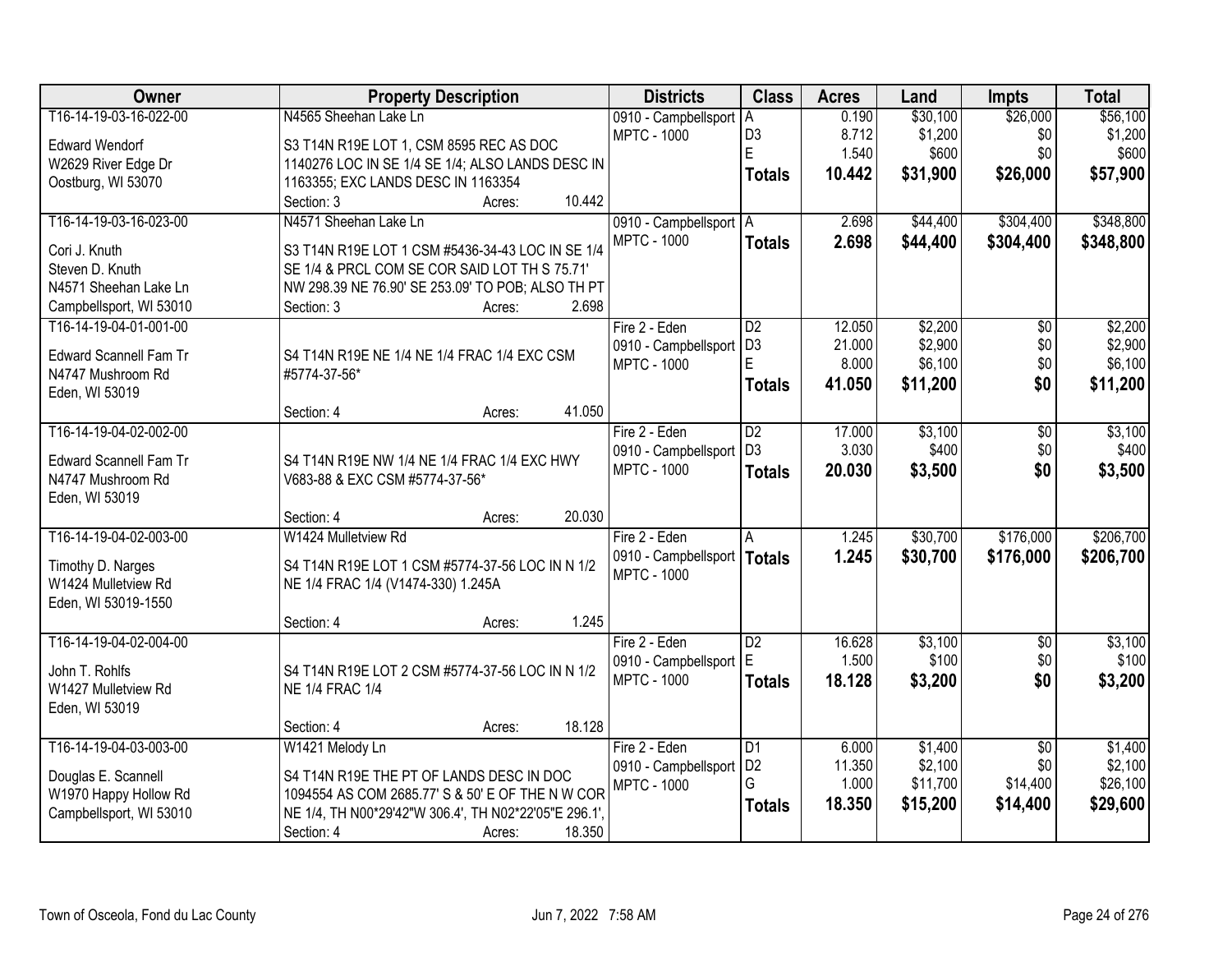| Owner                         | <b>Property Description</b>                           |        | <b>Districts</b>                           | <b>Class</b>    | <b>Acres</b> | Land     | <b>Impts</b>    | <b>Total</b> |
|-------------------------------|-------------------------------------------------------|--------|--------------------------------------------|-----------------|--------------|----------|-----------------|--------------|
| T16-14-19-04-03-004-00        | N4747 Mushroom Rd                                     |        | Fire 2 - Eden                              | $\overline{D2}$ | 8.650        | \$1,600  | $\overline{50}$ | \$1,600      |
| <b>Edward Scannell Fam Tr</b> | S4 T14N R19E SW 1/4 NE 1/4 FRAC 1/4 INCL              |        | 0910 - Campbellsport                       | D <sub>3</sub>  | 9.000        | \$1,200  | \$0             | \$1,200      |
| N4747 Mushroom Rd             | VACATED MELODY LN PER DOC 1092487 EXC HWY             |        | <b>MPTC - 1000</b>                         | G               | 2.003        | \$35,000 | \$142,600       | \$177,600    |
| Eden, WI 53019                | V683-88 & EXC LANDS CONVEYED IN DOC 1094554           |        |                                            | <b>Totals</b>   | 19.653       | \$37,800 | \$142,600       | \$180,400    |
|                               | Section: 4<br>Acres:                                  | 19.653 |                                            |                 |              |          |                 |              |
| T16-14-19-04-04-002-00        | Melody Ln                                             |        | Fire 2 - Eden                              | $\overline{D2}$ | 11.000       | \$2,000  | \$0             | \$2,000      |
|                               |                                                       |        | 0910 - Campbellsport                       | D <sub>3</sub>  | 6.104        | \$800    | \$0             | \$800        |
| Douglas E. Scannell           | S4 T14N R19E THE PT OF LANDS DESC IN DOC              |        | <b>MPTC - 1000</b>                         | <b>Totals</b>   | 17.104       | \$2,800  | \$0             | \$2,800      |
| W1970 Happy Hollow Rd         | 1094554 AS COM 2685.77' S & 50' E OF THE N W COR      |        |                                            |                 |              |          |                 |              |
| Campbellsport, WI 53010       | NE 1/4, TH N00*29'42"W 306.4', TH N02*22'05"E 296.1', |        |                                            |                 |              |          |                 |              |
|                               | Section: 4<br>Acres:                                  | 17.104 |                                            |                 |              |          |                 |              |
| T16-14-19-04-04-003-00        | Melody Ln                                             |        | Fire 2 - Eden                              | $\overline{D3}$ | 17.896       | \$2,500  | \$0             | \$2,500      |
| <b>Edward Scannell Fam Tr</b> | S4 T14N R19E SE 1/4 NE 1/4 FRAC 1/4 EXC LANDS         |        | 0910 - Campbellsport                       | E               | 5.000        | \$4,100  | \$0             | \$4,100      |
| N4747 Mushroom Rd             | CONVEYED IN DOC 1094554                               |        | <b>MPTC - 1000</b>                         | <b>Totals</b>   | 22.896       | \$6,600  | \$0             | \$6,600      |
| Eden, WI 53019                |                                                       |        |                                            |                 |              |          |                 |              |
|                               | Section: 4<br>Acres:                                  | 22.896 |                                            |                 |              |          |                 |              |
| T16-14-19-04-05-001-00        | Mushroom Rd                                           |        | Fire 2 - Eden                              | $\overline{D1}$ | 23.000       | \$5,200  | $\overline{50}$ | \$5,200      |
|                               |                                                       |        | 0910 - Campbellsport                       | D <sub>2</sub>  | 17.250       | \$3,200  | \$0             | \$3,200      |
| Patin Rev Tr                  | S4 T14N R19E NE 1/4 NW 1/4 FRAC 1/4 EXC HWY           |        | <b>MPTC - 1000</b>                         | <b>Totals</b>   | 40.250       | \$8,400  | \$0             | \$8,400      |
| N4896 Mushroom Rd             | V682-144 (884880) 40.25A                              |        |                                            |                 |              |          |                 |              |
| Eden, WI 53019                | Section: 4<br>Acres:                                  | 40.250 |                                            |                 |              |          |                 |              |
| T16-14-19-04-06-001-00        |                                                       |        | Fire 2 - Eden                              | D1              | 2.000        | \$500    | $\overline{50}$ | \$500        |
|                               |                                                       |        |                                            | D <sub>2</sub>  | 18.000       | \$3,300  | \$0             | \$3,300      |
| Patin Rev Tr                  | S4 T14N R19E NW 1/4 NW 1/4 FRAC 1/4 EXC CSM           |        | 0910 - Campbellsport<br><b>MPTC - 1000</b> | D <sub>3</sub>  | 10.480       | \$1,500  | \$0             | \$1,500      |
| N4896 Mushroom Rd             | #1710-9-210 (884880) 41.48A                           |        |                                            | E               | 1.000        | \$100    | \$0             | \$100        |
| Eden, WI 53019                |                                                       |        |                                            | EM              | 10.000       | \$12,500 | \$0             | \$12,500     |
|                               | Section: 4<br>Acres:                                  | 41.480 |                                            | <b>Totals</b>   | 41.480       | \$17,900 | \$0             | \$17,900     |
| T16-14-19-04-06-002-00        | N4896 Mushroom Rd                                     |        | Fire 2 - Eden                              |                 | 0.830        | \$25,100 | \$158,900       | \$184,000    |
|                               |                                                       |        | 0910 - Campbellsport                       |                 |              |          |                 |              |
| Patin Rev Tr                  | S4 T14N R19E LOT 1 CSM #1710-9-210 LOC IN NW          |        | <b>MPTC - 1000</b>                         | <b>Totals</b>   | 0.830        | \$25,100 | \$158,900       | \$184,000    |
| N4896 Mushroom Rd             | 1/4 NW 1/4 (844463) .83A                              |        |                                            |                 |              |          |                 |              |
| Eden, WI 53019                |                                                       |        |                                            |                 |              |          |                 |              |
|                               | Section: 4<br>Acres:                                  | 0.830  |                                            |                 |              |          |                 |              |
| T16-14-19-04-07-001-00        |                                                       |        | Fire 2 - Eden                              | $\overline{D3}$ | 37.000       | \$5,100  | \$0             | \$5,100      |
| <b>Timothy Scannell</b>       | S4 T14N R19E SW 1/4 NW 1/4 FRAC 1/4 (868160) 40A      |        | 0910 - Campbellsport                       | EM              | 3.000        | \$3,800  | \$0             | \$3,800      |
| W1605 Homestead Ln            |                                                       |        | <b>MPTC - 1000</b>                         | <b>Totals</b>   | 40.000       | \$8,900  | \$0             | \$8,900      |
| Eden, WI 53019                |                                                       |        |                                            |                 |              |          |                 |              |
|                               |                                                       |        |                                            |                 |              |          |                 |              |
|                               | Section: 4<br>Acres:                                  | 40.000 |                                            |                 |              |          |                 |              |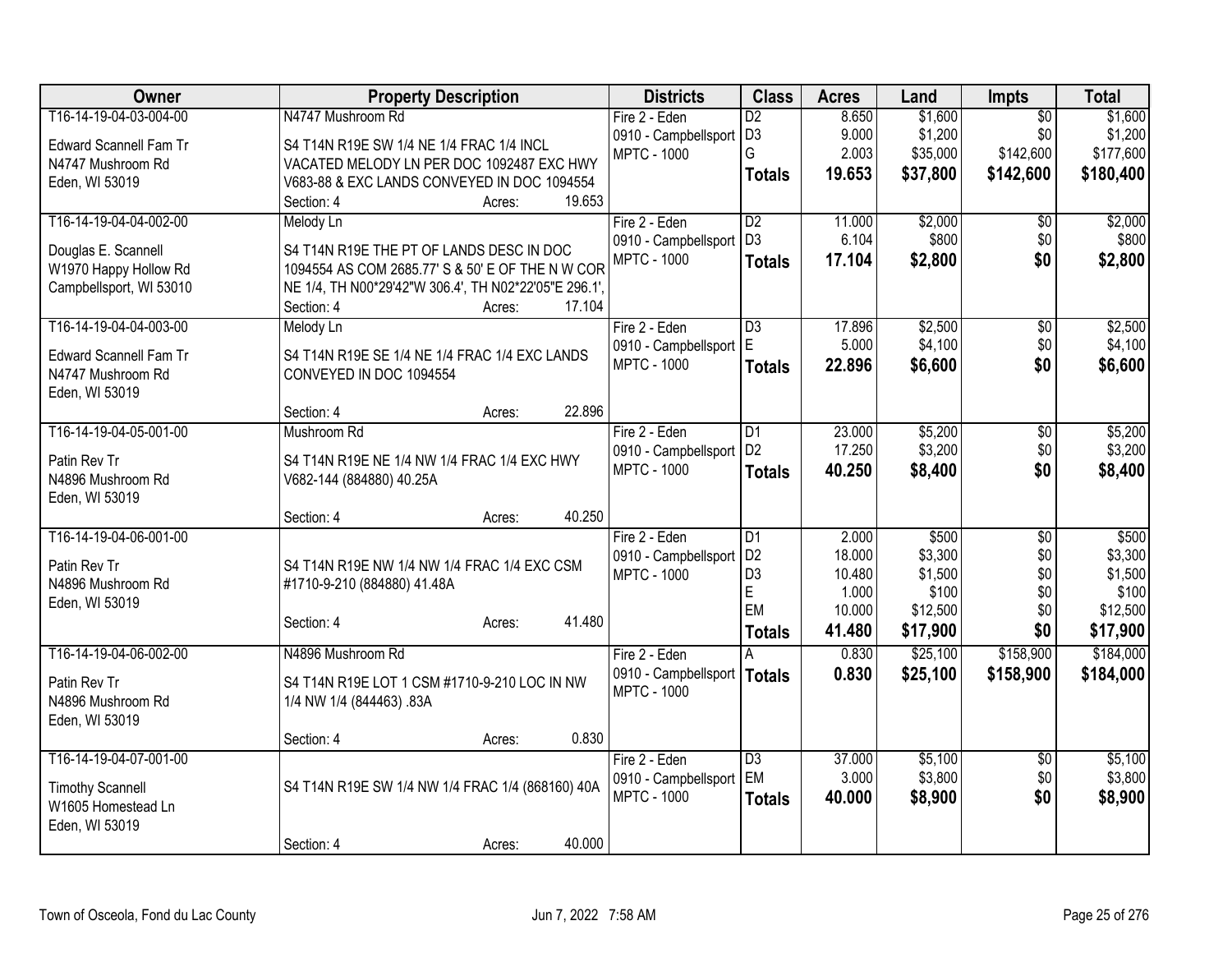| Owner                                         | <b>Property Description</b>                                                                  |        |        | <b>Districts</b>        | <b>Class</b>    | <b>Acres</b> | Land     | <b>Impts</b>    | <b>Total</b> |
|-----------------------------------------------|----------------------------------------------------------------------------------------------|--------|--------|-------------------------|-----------------|--------------|----------|-----------------|--------------|
| T16-14-19-04-08-001-00                        | N4776 Mushroom Rd                                                                            |        |        | Fire 2 - Eden           | $\overline{D2}$ | 26.000       | \$4,800  | $\overline{50}$ | \$4,800      |
| Patin Rev Tr                                  | S4 T14N R19E SE 1/4 NW 1/4 FRAC 1/4 EXC HWY                                                  |        |        | 0910 - Campbellsport    | D <sub>3</sub>  | 10.750       | \$1,500  | \$0             | \$1,500      |
| N4896 Mushroom Rd                             | V682-144 (884880) 38.75A                                                                     |        |        | <b>MPTC - 1000</b>      | G               | 2.000        | \$35,000 | \$145,200       | \$180,200    |
| Eden, WI 53019                                |                                                                                              |        |        |                         | <b>Totals</b>   | 38.750       | \$41,300 | \$145,200       | \$186,500    |
|                                               | Section: 4                                                                                   | Acres: | 38.750 |                         |                 |              |          |                 |              |
| T16-14-19-04-09-001-00                        |                                                                                              |        |        | Fire 2 - Eden           | $\overline{D2}$ | 26.437       | \$4,900  | \$0             | \$4,900      |
| Michael J Scannell Tr                         | S4 T14N R19E NE 1/4 SW 1/4 EXC HWY V683-88 &                                                 |        |        | 0910 - Campbellsport    | D <sub>3</sub>  | 10.190       | \$1,400  | \$0             | \$1,400      |
| N4595 Mushroom Rd                             | EXC CSM #6373-43-72 (V1201-152 V1355-613) EXC                                                |        |        | <b>MPTC - 1000</b>      | <b>Totals</b>   | 36.627       | \$6,300  | \$0             | \$6,300      |
| Eden, WI 53019                                | PARC AS DESC ON EXHIBIT "C" OF 867729 ALSO PT                                                |        |        |                         |                 |              |          |                 |              |
|                                               | Section: 4                                                                                   | Acres: | 36.627 |                         |                 |              |          |                 |              |
| T16-14-19-04-09-002-00                        | W1591 Homestead Ln                                                                           |        |        | Fire 2 - Eden           | A               | 1.312        | \$31,700 | \$140,400       | \$172,100    |
| Brian J. Scannell                             | S4 T14N R19E LOT 1 CSM #6373-43-72 LOC IN NE 1/4                                             |        |        | 0910 - Campbellsport    | <b>Totals</b>   | 1.312        | \$31,700 | \$140,400       | \$172,100    |
| W1591 Homestead Ln                            | SW 1/4 EXC AS DESC ON EXHIBIT "A" OF 867729                                                  |        |        | <b>MPTC - 1000</b>      |                 |              |          |                 |              |
| Eden, WI 53019                                | (833121) 1.406A                                                                              |        |        |                         |                 |              |          |                 |              |
|                                               | Section: 4                                                                                   | Acres: | 1.312  |                         |                 |              |          |                 |              |
| T16-14-19-04-10-001-00                        | W1605 Homestead Ln                                                                           |        |        | Fire 2 - Eden           | $\overline{D3}$ | 23.207       | \$3,200  | \$0             | \$3,200      |
|                                               |                                                                                              |        |        | 0910 - Campbellsport D4 |                 | 15.000       | \$800    | \$0             | \$800        |
| <b>Timothy Scannell</b><br>W1605 Homestead Ln | S4 T14N R19E NW 1/4 SW 1/4 EXC PARC AS DESC<br>ON EXHIBIT "B" OF 867729 ALSO PT OF NE 1/4 SW |        |        | <b>MPTC - 1000</b>      | G               | 2.000        | \$35,000 | \$174,600       | \$209,600    |
| Eden, WI 53019                                | 1/4 AS DESC ON EXHIBIT "C" OF 867729 ALSO PT OF                                              |        |        |                         | <b>Totals</b>   | 40.207       | \$39,000 | \$174,600       | \$213,600    |
|                                               | Section: 4                                                                                   | Acres: | 40.207 |                         |                 |              |          |                 |              |
| T16-14-19-04-11-001-00                        |                                                                                              |        |        | Fire 2 - Eden           | $\overline{D2}$ | 5.000        | \$900    | $\overline{50}$ | \$900        |
|                                               |                                                                                              |        |        | 0910 - Campbellsport    | D <sub>3</sub>  | 20.000       | \$2,800  | \$0             | \$2,800      |
| Anthony J. Goebel                             | S4 T14N R19E SW 1/4 SW 1/4*                                                                  |        |        | <b>MPTC - 1000</b>      | EM              | 15.000       | \$18,800 | \$0             | \$18,800     |
| W1479 County Rd B                             |                                                                                              |        |        |                         | <b>Totals</b>   | 40.000       | \$22,500 | \$0             | \$22,500     |
| Campbellsport, WI 53010                       |                                                                                              |        | 40.000 |                         |                 |              |          |                 |              |
| T16-14-19-04-12-001-00                        | Section: 4                                                                                   | Acres: |        | Fire 2 - Eden           | $\overline{D1}$ | 4.000        | \$900    | $\overline{50}$ | \$900        |
|                                               |                                                                                              |        |        | 0910 - Campbellsport    | D <sub>2</sub>  | 30.800       | \$5,700  | \$0             | \$5,700      |
| Anthony J. Goebel                             | S4 T14N R19E SE 1/4 SW 1/4 EXC HWY V681-573*                                                 |        |        | <b>MPTC - 1000</b>      | D <sub>3</sub>  | 3.000        | \$400    | \$0             | \$400        |
| W1479 County Rd B                             |                                                                                              |        |        |                         | <b>Totals</b>   | 37,800       | \$7,000  | \$0             | \$7,000      |
| Campbellsport, WI 53010                       |                                                                                              |        |        |                         |                 |              |          |                 |              |
|                                               | Section: 4                                                                                   | Acres: | 37.800 |                         |                 |              |          |                 |              |
| T16-14-19-04-13-001-00                        |                                                                                              |        |        | Fire 2 - Eden           | $\overline{D2}$ | 22.000       | \$4,100  | $\overline{50}$ | \$4,100      |
| Walter G Seibel Rev Liv Tr                    | S4 T14N R19E NE 1/4 SE 1/4                                                                   |        |        | 0910 - Campbellsport    | D <sub>3</sub>  | 17.000       | \$2,400  | \$0             | \$2,400      |
| N4715 Mulletview Rd                           |                                                                                              |        |        | <b>MPTC - 1000</b>      | E               | 1.000        | \$100    | \$0             | \$100        |
| Campbellsport, WI 53010                       |                                                                                              |        |        |                         | <b>Totals</b>   | 40.000       | \$6,600  | \$0             | \$6,600      |
|                                               | Section: 4                                                                                   | Acres: | 40.000 |                         |                 |              |          |                 |              |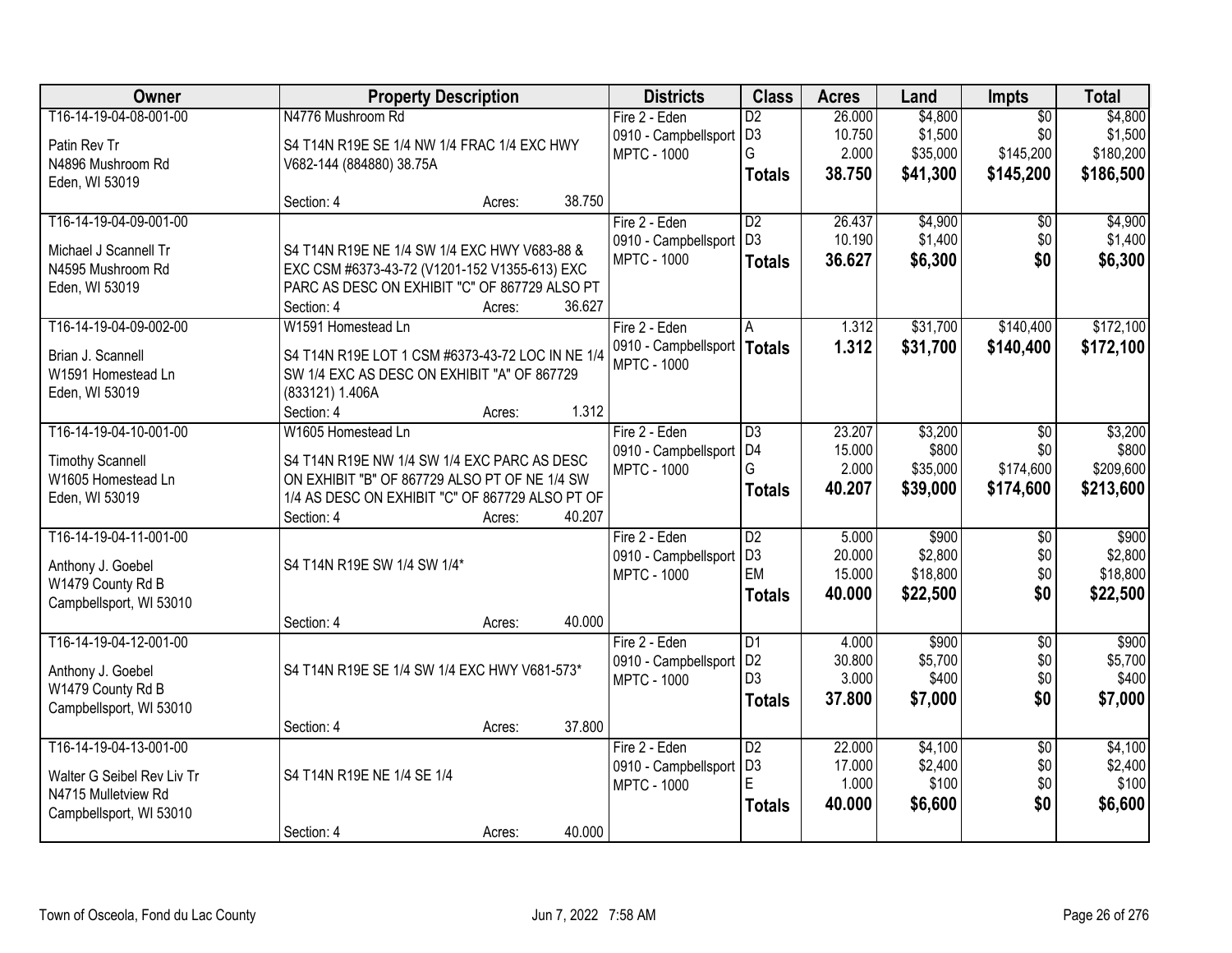| Owner                      | <b>Property Description</b>                          | <b>Districts</b>              | <b>Class</b>    | <b>Acres</b> | Land     | <b>Impts</b>    | <b>Total</b> |
|----------------------------|------------------------------------------------------|-------------------------------|-----------------|--------------|----------|-----------------|--------------|
| T16-14-19-04-14-001-00     |                                                      | Fire 2 - Eden                 | $\overline{D2}$ | 4.000        | \$700    | $\sqrt{$0}$     | \$700        |
| Michael J Scannell Tr      | S4 T14N R19E NW 1/4 SE 1/4 EXC HWY V683-88*          | 0910 - Campbellsport          | D <sub>3</sub>  | 28.500       | \$3,900  | \$0             | \$3,900      |
| N4595 Mushroom Rd          |                                                      | <b>MPTC - 1000</b>            | E               | 6.000        | \$6,000  | \$0             | \$6,000      |
| Eden, WI 53019             |                                                      |                               | <b>Totals</b>   | 38.500       | \$10,600 | \$0             | \$10,600     |
|                            | 38.500<br>Section: 4<br>Acres:                       |                               |                 |              |          |                 |              |
| T16-14-19-04-15-001-00     | N4595 Mushroom Rd                                    | Fire 2 - Eden                 | $\overline{D2}$ | 15.000       | \$2,800  | \$0             | \$2,800      |
| Michael J Scannell Tr      | S4 T14N R19E SW 1/4 SE 1/4 EXC HWY V683-88*          | 0910 - Campbellsport          | D <sub>3</sub>  | 15.000       | \$2,100  | \$0             | \$2,100      |
| N4595 Mushroom Rd          |                                                      | <b>MPTC - 1000</b>            | E               | 6.500        | \$3,900  | \$0             | \$3,900      |
| Eden, WI 53019             |                                                      |                               | G               | 2.000        | \$35,000 | \$190,300       | \$225,300    |
|                            | 38.500<br>Section: 4<br>Acres:                       |                               | <b>Totals</b>   | 38.500       | \$43,800 | \$190,300       | \$234,100    |
| T16-14-19-04-16-002-00     | N4524 Mulletview Rd                                  | Fire 2 - Eden                 | A               | 3.270        | \$46,400 | \$145,000       | \$191,400    |
| Gerald R Ottery Rev Tr     | S4 T14N R19E S 303.24' OF SE 1/4 SE 1/4 ALSO COM     | 0910 - Campbellsport   Totals |                 | 3.270        | \$46,400 | \$145,000       | \$191,400    |
| N4524 Mulletview Rd        | 303.24' N OF SE COR TH N 94.89' W 169.61' S 98.24' E | <b>MPTC - 1000</b>            |                 |              |          |                 |              |
| Campbellsport, WI 53010    | 169.35' AS REC V585-541 EXC THE W 58 RDS             |                               |                 |              |          |                 |              |
|                            | 3.270<br>Section: 4<br>Acres:                        |                               |                 |              |          |                 |              |
| T16-14-19-04-16-003-00     |                                                      | Fire 2 - Eden                 | E               | 6.660        | \$2,700  | $\sqrt[6]{3}$   | \$2,700      |
| Michael J Scannell Tr      | S4 T14N R19E W 58 RDS OF S 303.24' OF SE 1/4 SE      | 0910 - Campbellsport          | <b>Totals</b>   | 6.660        | \$2,700  | \$0             | \$2,700      |
| N4595 Mushroom Rd          | $1/4*$                                               | <b>MPTC - 1000</b>            |                 |              |          |                 |              |
| Eden, WI 53019             |                                                      |                               |                 |              |          |                 |              |
|                            | 6.660<br>Section: 4<br>Acres:                        |                               |                 |              |          |                 |              |
| T16-14-19-04-16-004-00     | N4540 Mulletview Rd                                  | Fire 2 - Eden                 | A               | 2.001        | \$42,000 | \$253,000       | \$295,000    |
| Carl D. Christensen        | S4 T14N R19E LOT 1 CSM #6864-48-61 LOC IN SE 1/4     | 0910 - Campbellsport   Totals |                 | 2.001        | \$42,000 | \$253,000       | \$295,000    |
| N4540 Mulletview Rd        | SE 1/4 (856140) 2.001A                               | <b>MPTC - 1000</b>            |                 |              |          |                 |              |
| Campbellsport, WI 53010    |                                                      |                               |                 |              |          |                 |              |
|                            | 2.001<br>Section: 4<br>Acres:                        |                               |                 |              |          |                 |              |
| T16-14-19-04-16-005-00     |                                                      | 0910 - Campbellsport   D2     |                 | 0.240        | \$100    | \$0             | \$100        |
| Gerald R Ottery Rev Tr     | S4 T14N R19E PT OF SE 1/4 SE 1/4 COM AT SE COR       | <b>MPTC - 1000</b>            | <b>Totals</b>   | 0.240        | \$100    | \$0             | \$100        |
| N4524 Mulletview Rd        | TH N 398.13' TO POB TH W 172.09' S 99.04' W 139.24   |                               |                 |              |          |                 |              |
| Campbellsport, WI 53010    | NE 163.20' E 188.53' S 12.81' TO POB*                |                               |                 |              |          |                 |              |
|                            | 0.240<br>Section: 4<br>Acres:                        |                               |                 |              |          |                 |              |
| T16-14-19-04-16-006-00     |                                                      | 0910 - Campbellsport          | D2              | 20.770       | \$3,800  | $\overline{50}$ | \$3,800      |
| Walter G Seibel Rev Liv Tr | S4 T14N R19E SE 1/4 SE 1/4 EXC 9.93A AS REC          | <b>MPTC - 1000</b>            | D <sub>3</sub>  | 2.797        | \$400    | \$0             | \$400        |
| N4715 Mulletview Rd        | V657-585 & EXC CSM #6864-48-61 & EXC 958920          |                               | E               | 4.060        | \$1,400  | \$0             | \$1,400      |
| Campbellsport, WI 53010    |                                                      |                               | <b>Totals</b>   | 27.627       | \$5,600  | \$0             | \$5,600      |
|                            | 27.627<br>Section: 4<br>Acres:                       |                               |                 |              |          |                 |              |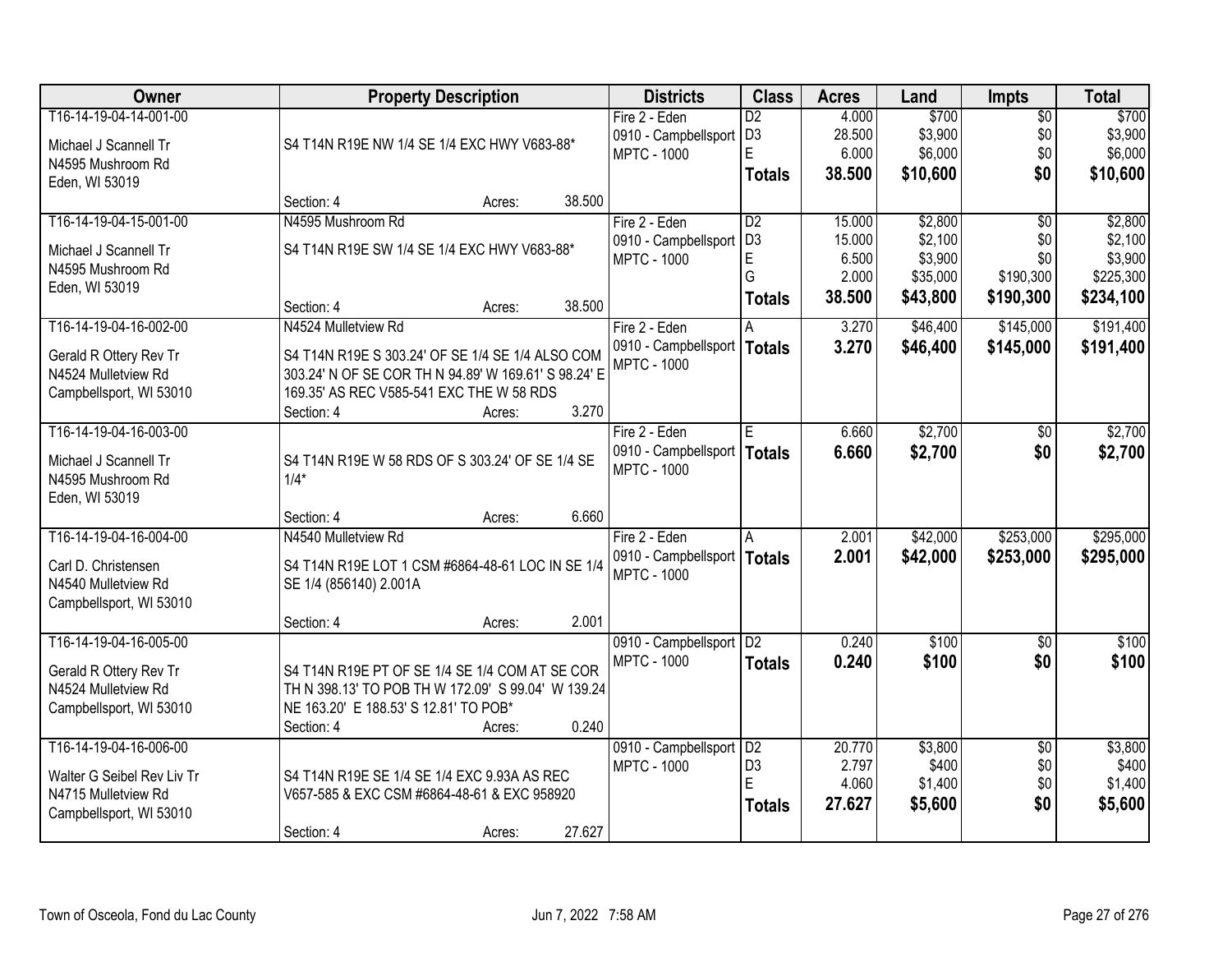| Owner                                           | <b>Property Description</b>                            |        | <b>Districts</b>                           | <b>Class</b>    | <b>Acres</b> | Land     | <b>Impts</b>    | <b>Total</b> |
|-------------------------------------------------|--------------------------------------------------------|--------|--------------------------------------------|-----------------|--------------|----------|-----------------|--------------|
| T16-14-19-05-01-001-00                          |                                                        |        | Fire 2 - Eden                              | $\overline{D3}$ | 26.000       | \$3,600  | $\sqrt{$0}$     | \$3,600      |
| Patin Rev Tr                                    | S5 T14N R19E NE 1/4 NE 1/4 FRAC 1/4 (884880)           |        | 0910 - Campbellsport                       | lE.             | 6.200        | \$2,200  | \$0             | \$2,200      |
| N4896 Mushroom Rd                               | 42.20A                                                 |        | <b>MPTC - 1000</b>                         | EM              | 10.000       | \$12,500 | \$0             | \$12,500     |
| Eden, WI 53019                                  |                                                        |        |                                            | <b>Totals</b>   | 42.200       | \$18,300 | \$0             | \$18,300     |
|                                                 | Section: 5<br>Acres:                                   | 42.200 |                                            |                 |              |          |                 |              |
| T16-14-19-05-02-001-00                          |                                                        |        | Fire 2 - Eden                              | D3              | 7.180        | \$1,000  | \$0             | \$1,000      |
| Baumhardt Business Land Rental, LLP             | S5 T14N R19E NW 1/4 NE 1/4 FRAC 1/4 (736352)           |        | 0910 - Campbellsport                       | E               | 3.000        | \$900    | \$0             | \$900        |
| PO Box 8                                        | 42.18A                                                 |        | <b>MPTC - 1000</b>                         | EM              | 32.000       | \$40,000 | \$0             | \$40,000     |
| Eden, WI 53019                                  |                                                        |        |                                            | <b>Totals</b>   | 42.180       | \$41,900 | \$0             | \$41,900     |
|                                                 | Section: 5<br>Acres:                                   | 42.180 |                                            |                 |              |          |                 |              |
| T16-14-19-05-03-001-00                          |                                                        |        | Fire 2 - Eden                              | l B             | 6.000        | \$12,000 | \$0             | \$12,000     |
| Baumhardt Business Land Rental, LLP             | S5 T14N R19E SW 1/4 NE 1/4 FRAC 1/4 (736352) 40A       |        | 0910 - Campbellsport                       | D3              | 12.000       | \$1,700  | \$0             | \$1,700      |
| PO Box 8                                        |                                                        |        | <b>MPTC - 1000</b>                         | $\mathsf E$     | 10.000       | \$7,600  | \$0             | \$7,600      |
| Eden, WI 53019                                  |                                                        |        |                                            | EM              | 12.000       | \$15,000 | \$0             | \$15,000     |
|                                                 | Section: 5<br>Acres:                                   | 40.000 |                                            | <b>Totals</b>   | 40.000       | \$36,300 | \$0             | \$36,300     |
| T16-14-19-05-04-001-00                          |                                                        |        | Fire 2 - Eden                              | D3              | 19.000       | \$2,600  | $\overline{50}$ | \$2,600      |
| <b>Timothy Scannell</b>                         | S5 T14N R19E SE 1/4 NE 1/4 FRAC 1/4 (868160) 40A       |        | 0910 - Campbellsport                       | D <sub>4</sub>  | 8.000        | \$400    | \$0             | \$400        |
| W1605 Homestead Ln                              |                                                        |        | <b>MPTC - 1000</b>                         | $\mathsf E$     | 8.000        | \$2,900  | \$0             | \$2,900      |
| Eden, WI 53019                                  |                                                        |        |                                            | EM              | 5.000        | \$6,300  | \$0             | \$6,300      |
|                                                 | Section: 5<br>Acres:                                   | 40.000 |                                            | <b>Totals</b>   | 40.000       | \$12,200 | \$0             | \$12,200     |
| T16-14-19-05-05-001-00                          | W1990 Cedar Rd                                         |        | Fire 2 - Eden                              | <sub>R</sub>    | 42.160       | \$84,300 | \$11,700        | \$96,000     |
|                                                 |                                                        |        | 0910 - Campbellsport   Totals              |                 | 42.160       | \$84,300 | \$11,700        | \$96,000     |
| Baumhardt Business Land Rental, LLP<br>PO Box 8 | S5 T14N R19E NE 1/4 NW 1/4 FRAC 1/4 (736352)<br>42.16A |        | <b>MPTC - 1000</b>                         |                 |              |          |                 |              |
| Eden, WI 53019                                  |                                                        |        |                                            |                 |              |          |                 |              |
|                                                 | Section: 5<br>Acres:                                   | 42.160 |                                            |                 |              |          |                 |              |
| T16-14-19-05-06-001-00                          |                                                        |        | Fire 2 - Eden                              | D2              | 15.432       | \$2,800  | $\overline{50}$ | \$2,800      |
|                                                 |                                                        |        | 0910 - Campbellsport                       | D <sub>3</sub>  | 21.500       | \$3,000  | \$0             | \$3,000      |
| Michael A Goebel Rev Liv Tr                     | S5 T14N R19E NW 1/4 NW 1/4 FRAC 1/4 EXC CSM            |        | <b>MPTC - 1000</b>                         | E               | 0.500        | \$100    | \$0             | \$100        |
| N4827 County Rd W                               | 6889-48-86 & EXC CSM #2885-15-144*                     |        |                                            | <b>Totals</b>   | 37.432       | \$5,900  | \$0             | \$5,900      |
| Eden, WI 53019                                  |                                                        |        |                                            |                 |              |          |                 |              |
|                                                 | Section: 5<br>Acres:                                   | 37.432 |                                            |                 |              |          |                 |              |
| T16-14-19-05-06-004-00                          | W2102 Cedar Rd                                         |        | Fire 2 - Eden                              | A               | 1.500        | \$34,500 | \$108,000       | \$142,500    |
| Michael W. Rohlfs                               | S5 T14N R19E LOT 2 CSM #6889-48-86 LOC IN NW           |        | 0910 - Campbellsport<br><b>MPTC - 1000</b> | Totals          | 1.500        | \$34,500 | \$108,000       | \$142,500    |
| W2102 Cedar Rd                                  | 1/4 NW 1/4 FRAC 1/4 (829520 899367) 1.50A              |        |                                            |                 |              |          |                 |              |
| Eden, WI 53019                                  |                                                        |        |                                            |                 |              |          |                 |              |
|                                                 | Section: 5<br>Acres:                                   | 1.500  |                                            |                 |              |          |                 |              |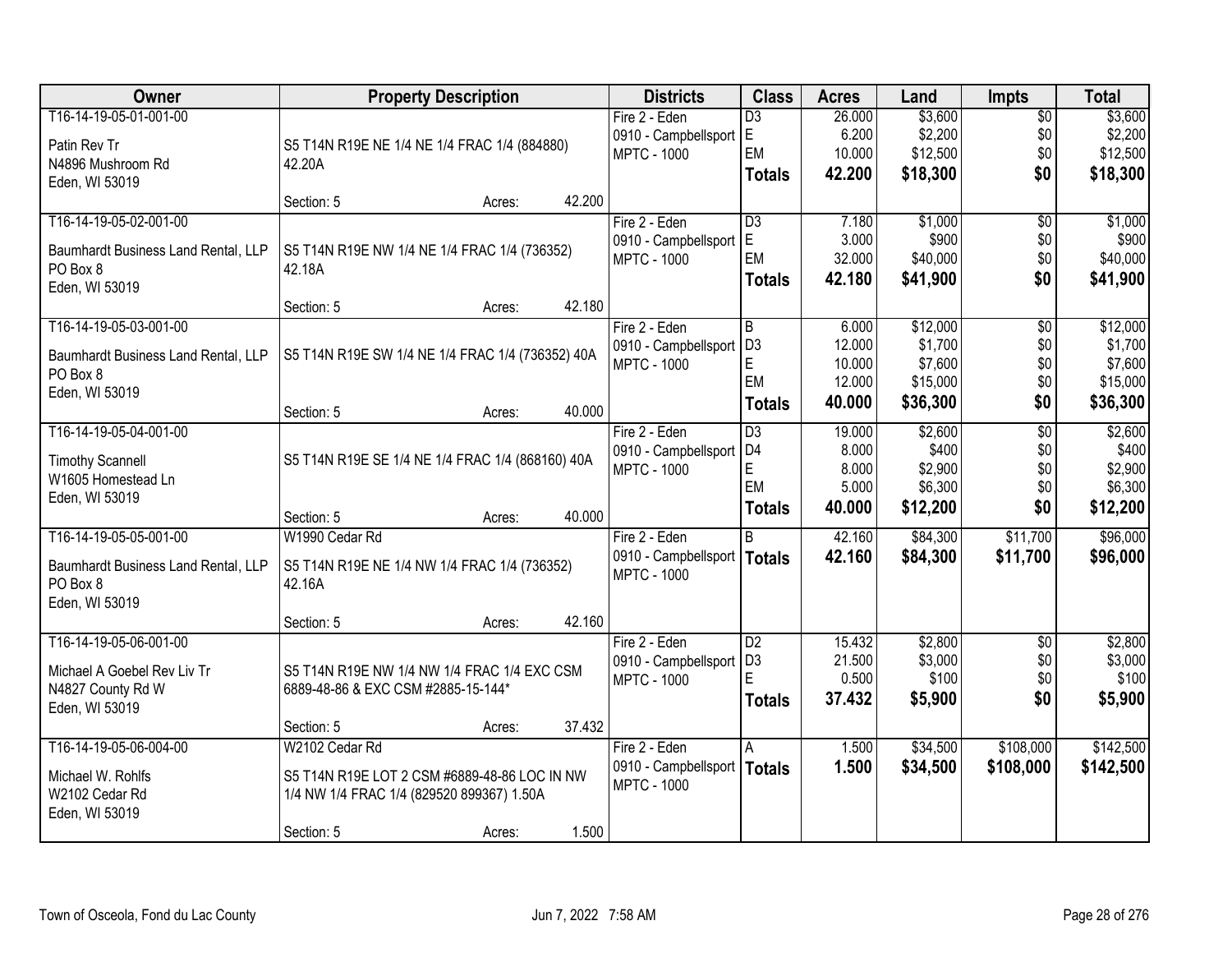| Owner                               | <b>Property Description</b>                      |                  | <b>Districts</b>                           | <b>Class</b>      | <b>Acres</b>   | Land                | <b>Impts</b>    | <b>Total</b>        |
|-------------------------------------|--------------------------------------------------|------------------|--------------------------------------------|-------------------|----------------|---------------------|-----------------|---------------------|
| T16-14-19-05-06-005-00              | W2080 Cedar Rd                                   |                  | Fire 2 - Eden                              | A                 | 2.658          | \$44,300            | \$125,600       | \$169,900           |
| Seth R. Ehlers                      | S5 T14N R19E LOT 3 CSM #6889-48-86 LOC IN NW     |                  | 0910 - Campbellsport   Totals              |                   | 2.658          | \$44,300            | \$125,600       | \$169,900           |
| W2080 Cedar Rd                      | 1/4 NW 1/4 FRAC 1/4                              |                  | <b>MPTC - 1000</b>                         |                   |                |                     |                 |                     |
| Eden, WI 53019                      |                                                  |                  |                                            |                   |                |                     |                 |                     |
|                                     | Section: 5                                       | 2.658<br>Acres:  |                                            |                   |                |                     |                 |                     |
| T16-14-19-05-07-001-00              | Wisconsin                                        |                  | Fire 2 - Eden                              | D1                | 5.000          | \$1,100             | $\overline{50}$ | \$1,100             |
| Second Look Holsteins, LLC          | S5 T14N R19E SW 1/4 NW 1/4 FRAC 1/4 (952484) 40A |                  | 0910 - Campbellsport                       | D <sub>2</sub>    | 17.000         | \$3,100             | \$0             | \$3,100             |
| N3832 County Rd W                   |                                                  |                  | <b>MPTC - 1000</b>                         | D <sub>3</sub>    | 17.000         | \$2,400             | \$0             | \$2,400             |
| Eden, WI 53019                      |                                                  |                  |                                            | E                 | 1.000          | \$100               | \$0             | \$100               |
|                                     | Section: 5                                       | 40.000<br>Acres: |                                            | <b>Totals</b>     | 40.000         | \$6,700             | \$0             | \$6,700             |
| T16-14-19-05-08-001-00              |                                                  |                  | Fire 2 - Eden                              | $\overline{B}$    | 20.000         | \$40,000            | $\overline{50}$ | \$40,000            |
| Baumhardt Business Land Rental, LLP | S5 T14N R19E SE 1/4 NW 1/4 FRAC 1/4 EXC CSM      |                  | 0910 - Campbellsport                       | D <sub>1</sub>    | 2.000          | \$500               | \$0             | \$500               |
| PO Box 8                            | #2443-13-15 #4682-27-80 (736352) 34.65A          |                  | <b>MPTC - 1000</b>                         | D <sub>3</sub>    | 5.650          | \$800               | \$0             | \$800               |
| Eden, WI 53019                      |                                                  |                  |                                            | $\mathsf E$<br>EM | 5.000<br>2.000 | \$4,100<br>\$2,500  | \$0<br>\$0      | \$4,100<br>\$2,500  |
|                                     | Section: 5                                       | 34.650<br>Acres: |                                            | <b>Totals</b>     | 34.650         | \$47,900            | \$0             | \$47,900            |
| T16-14-19-05-08-002-00              | N4701 Northview Rd                               |                  | Fire 2 - Eden                              |                   | 5.000          | \$52,500            | \$81,800        | \$134,300           |
|                                     |                                                  |                  | 0910 - Campbellsport   Totals              |                   | 5.000          | \$52,500            | \$81,800        | \$134,300           |
| Joseph L. Tonn                      | S5 T14N R19E LOT 1 CSM #4682-27-80 LOC IN SE 1/4 |                  | <b>MPTC - 1000</b>                         |                   |                |                     |                 |                     |
| N4701 Northview Rd                  | NW 1/4*                                          |                  |                                            |                   |                |                     |                 |                     |
| Eden, WI 53019                      |                                                  |                  |                                            |                   |                |                     |                 |                     |
| T16-14-19-05-09-001-00              | Section: 5<br>N4685 Northview Rd                 | 5.000<br>Acres:  | Fire 2 - Eden                              |                   |                |                     | \$12,000        |                     |
|                                     |                                                  |                  | 0910 - Campbellsport   D3                  | A                 | 1.000<br>7.240 | \$27,000<br>\$1,000 | \$0             | \$39,000<br>\$1,000 |
| Nicholas J. Gassner                 | S5 T14N R19E NE 1/4 SW 1/4 EXC CSM #3193-17-79 8 |                  | <b>MPTC - 1000</b>                         | $\mathsf E$       | 16.000         | \$9,200             | \$0             | \$9,200             |
| W5176 Maple Ridge Dr                | #6454-44-50                                      |                  |                                            | EM                | 10.000         | \$10,000            | \$0             | \$10,000            |
| Fond Du Lac, WI 54937               |                                                  |                  |                                            | <b>Totals</b>     | 34.240         | \$47,200            | \$12,000        | \$59,200            |
|                                     | Section: 5                                       | 34.240<br>Acres: |                                            |                   |                |                     |                 |                     |
| T16-14-19-05-09-002-00              | N4691 Northview Rd                               |                  | Fire 2 - Eden                              | A                 | 2.616          | \$44,200            | \$206,000       | \$250,200           |
| William A. Lodi                     | S5 T14N R19E LOT 1 CSM #3193-17-79 LOC IN NE 1/4 |                  | 0910 - Campbellsport<br><b>MPTC - 1000</b> | Totals            | 2.616          | \$44,200            | \$206,000       | \$250,200           |
| N4691 Northview Rd                  | SW 1/4                                           |                  |                                            |                   |                |                     |                 |                     |
| Eden, WI 53019                      |                                                  |                  |                                            |                   |                |                     |                 |                     |
|                                     | Section: 5                                       | 2.616<br>Acres:  |                                            |                   |                |                     |                 |                     |
| T16-14-19-05-09-003-00              | N4657 Northview Rd                               |                  | Fire 2 - Eden                              | A                 | 2.730          | \$44,600            | \$192,100       | \$236,700           |
| Charles R. Quackenboss              | S5 T14N R19E LOT 2 CSM #6454-44-50 LOC IN NE 1/4 |                  | 0910 - Campbellsport<br><b>MPTC - 1000</b> | Totals            | 2.730          | \$44,600            | \$192,100       | \$236,700           |
| N4657 Northview Rd                  | SW 1/4                                           |                  |                                            |                   |                |                     |                 |                     |
| Eden, WI 53019                      |                                                  |                  |                                            |                   |                |                     |                 |                     |
|                                     | Section: 5                                       | 2.730<br>Acres:  |                                            |                   |                |                     |                 |                     |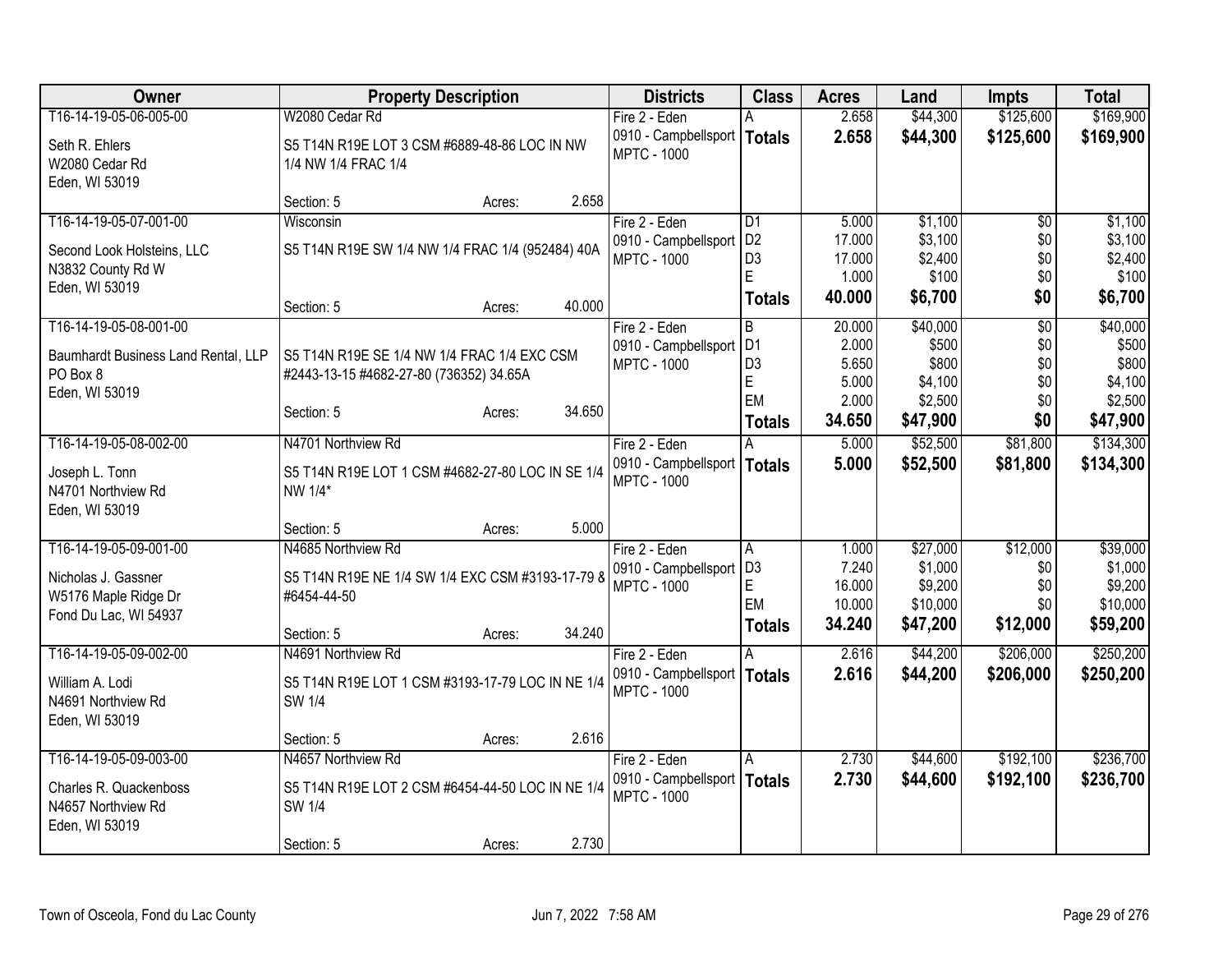| Owner                                | <b>Property Description</b>                                             | <b>Districts</b>                                    | <b>Class</b>    | <b>Acres</b>    | Land               | <b>Impts</b>     | <b>Total</b>       |
|--------------------------------------|-------------------------------------------------------------------------|-----------------------------------------------------|-----------------|-----------------|--------------------|------------------|--------------------|
| T16-14-19-05-10-002-00               | N4614 Northview Rd                                                      | Fire 2 - Eden                                       |                 | 1.236           | \$37,300           | \$125,800        | \$163,100          |
| Michael E. Ward                      | S5 T14N R19E LOT 1 CSM #4865-29-35 LOC IN NW                            | 0910 - Campbellsport   Totals<br><b>MPTC - 1000</b> |                 | 1.236           | \$37,300           | \$125,800        | \$163,100          |
| N4614 Northview Rd                   | 1/4 SW 1/4 (V1231-649) 1.236A                                           |                                                     |                 |                 |                    |                  |                    |
| Eden, WI 53019                       | Section: 5<br>Acres:                                                    | 1.236                                               |                 |                 |                    |                  |                    |
| T16-14-19-05-10-003-00               | N4656 Northview Rd                                                      | Fire 2 - Eden                                       | A               | 3.340           | \$46,700           | \$143,700        | \$190,400          |
| Corey Guell                          | S5 T14N R19E LOT 1 CSM #6102-40-83 LOC IN NW                            | 0910 - Campbellsport   Totals                       |                 | 3.340           | \$46,700           | \$143,700        | \$190,400          |
| N4656 Northview Rd                   | 1/4 SW 1/4                                                              | <b>MPTC - 1000</b>                                  |                 |                 |                    |                  |                    |
| Eden, WI 53019                       |                                                                         |                                                     |                 |                 |                    |                  |                    |
|                                      | Section: 5<br>Acres:                                                    | 3.340                                               |                 |                 |                    |                  |                    |
| T16-14-19-05-10-004-00               | N4652 Northview Rd                                                      | Fire 2 - Eden                                       | A               | 2.790           | \$44,800           | \$162,500        | \$207,300          |
| Travis T. Fryman                     | S5 T14N R19E LOT 2 CSM #7002-50-9 LOC IN NW 1/4                         | 0910 - Campbellsport   Totals<br><b>MPTC - 1000</b> |                 | 2.790           | \$44,800           | \$162,500        | \$207,300          |
| N4652 Northview Rd                   | SW 1/4                                                                  |                                                     |                 |                 |                    |                  |                    |
| Eden, WI 53019                       | Section: 5<br>Acres:                                                    | 2.790                                               |                 |                 |                    |                  |                    |
| T16-14-19-05-10-006-00               | N4694 Northview Rd                                                      | Fire 2 - Eden                                       | G               | 1.015           | \$25,200           | \$7,800          | \$33,000           |
|                                      |                                                                         | 0910 - Campbellsport   Totals                       |                 | 1.015           | \$25,200           | \$7,800          | \$33,000           |
| Caleb J. Guell<br>N4694 Northview Rd | S5 T14N R19E Lot 1, CSM 8534 REC AS DOC 1130106<br>LOC IN NW 1/4 SW 1/4 | <b>MPTC - 1000</b>                                  |                 |                 |                    |                  |                    |
| Eden, WI 53019                       |                                                                         |                                                     |                 |                 |                    |                  |                    |
|                                      | Section: 5<br>Acres:                                                    | 1.015                                               |                 |                 |                    |                  |                    |
| T16-14-19-05-10-007-00               | N4676 Northview Rd                                                      | Fire 2 - Eden                                       | $\overline{D2}$ | 6.985           | \$1,300            | $\overline{50}$  | \$1,300            |
| Charles D. Guell                     | S5 T14N R19E Lot 2, CSM 8534 REC AS DOC 1130106                         | 0910 - Campbellsport                                | D <sub>3</sub>  | 1.960           | \$300              | \$0              | \$300              |
| N4676 Northview Rd                   | LOC IN NW 1/4 SW 1/4                                                    | <b>MPTC - 1000</b>                                  | E<br>EM         | 16.000<br>4.000 | \$6,100<br>\$5,000 | \$0<br>\$0       | \$6,100<br>\$5,000 |
| Eden, WI 53019                       |                                                                         |                                                     | G               | 2.000           | \$35,000           | \$127,200        | \$162,200          |
|                                      | 30.945<br>Section: 5<br>Acres:                                          |                                                     | <b>Totals</b>   | 30.945          | \$47,700           | \$127,200        | \$174,900          |
| T16-14-19-05-11-002-00               | N4592 Northview Rd                                                      | Fire 2 - Eden                                       |                 | 2.000           | \$42,000           | \$258,600        | \$300,600          |
| Joseph R. Potter                     | S5 T14N R19E LOT 2 CSM #7253-52-58 LOC IN SW                            | 0910 - Campbellsport                                | D <sub>3</sub>  | 8.260           | \$1,100            | \$0              | \$1,100            |
| N4592 Northview Rd                   | 1/4 SW 1/4                                                              | <b>MPTC - 1000</b>                                  | <b>Totals</b>   | 10.260          | \$43,100           | \$258,600        | \$301,700          |
| Eden, WI 53019                       |                                                                         |                                                     |                 |                 |                    |                  |                    |
|                                      | 10.260<br>Section: 5<br>Acres:                                          |                                                     |                 |                 |                    |                  |                    |
| T16-14-19-05-11-003-00               | N4514 Northview Rd                                                      | Fire 2 - Eden<br>0910 - Campbellsport   D2          | ΙA              | 4.500<br>1.044  | \$50,800<br>\$200  | \$327,100<br>\$0 | \$377,900<br>\$200 |
| Dean P. Kranig                       | S5 T14N R19E Lot 1, CSM 8323-63-37 REC AS DOC                           | <b>MPTC - 1000</b>                                  | <b>Totals</b>   | 5.544           | \$51,000           | \$327,100        | \$378,100          |
| N4514 Northview Rd                   | 1100275 LOC IN SW 1/4 SW 1/4                                            |                                                     |                 |                 |                    |                  |                    |
| Eden, WI 53019                       | Section: 5<br>Acres:                                                    | 5.544                                               |                 |                 |                    |                  |                    |
|                                      |                                                                         |                                                     |                 |                 |                    |                  |                    |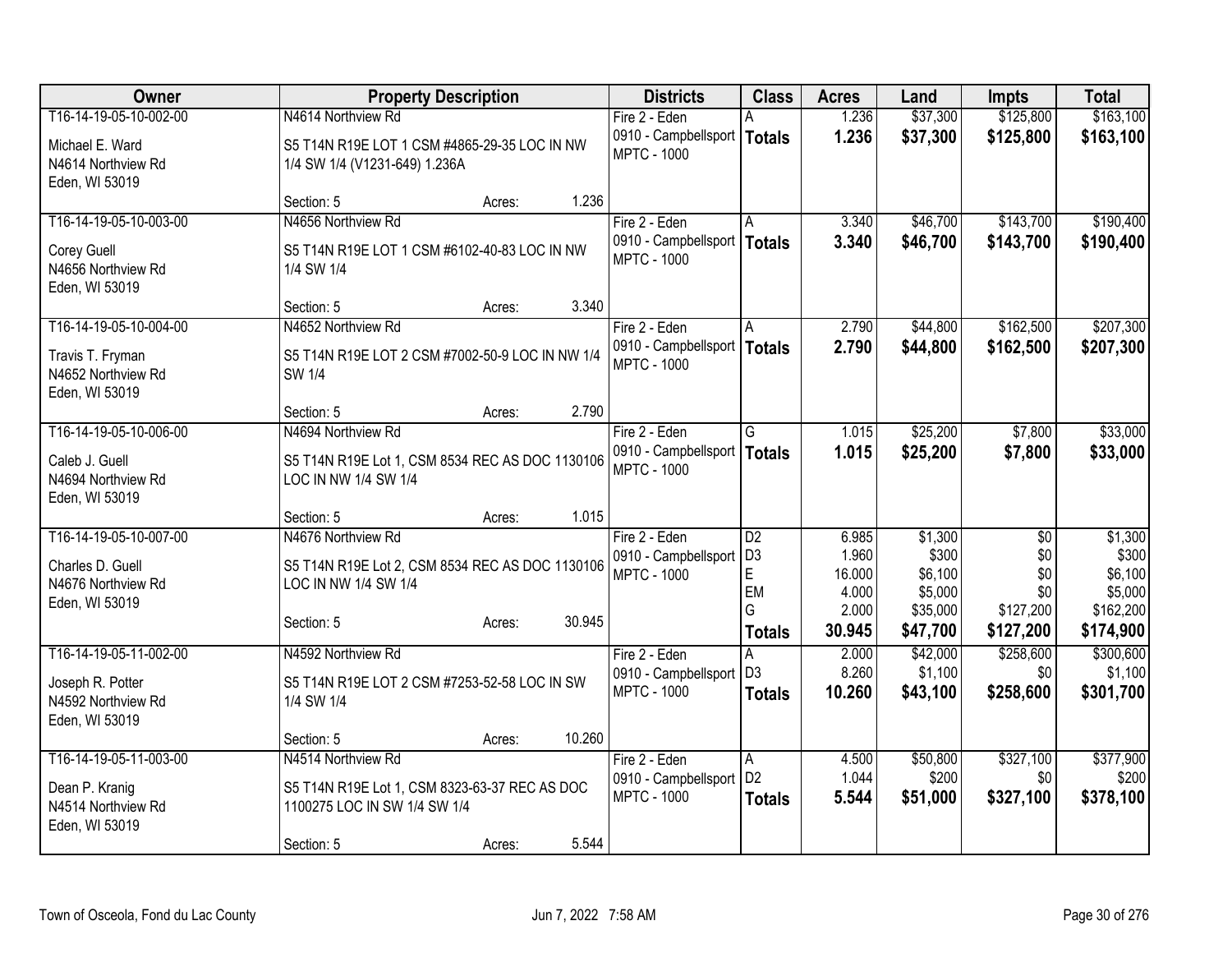| Owner                                          |                                                  | <b>Property Description</b> |        | <b>Districts</b>                           | <b>Class</b>                      | <b>Acres</b>    | Land               | <b>Impts</b>           | <b>Total</b>       |
|------------------------------------------------|--------------------------------------------------|-----------------------------|--------|--------------------------------------------|-----------------------------------|-----------------|--------------------|------------------------|--------------------|
| T16-14-19-05-11-004-00                         |                                                  |                             |        | Fire 2 - Eden                              |                                   | 2.263           | \$42,900           | \$42,500               | \$85,400           |
| Dean P. Kranig                                 | S5 T14N R19E Lot 2, CSM 8323-63-37 REC AS DOC    |                             |        | 0910 - Campbellsport   Totals              |                                   | 2.263           | \$42,900           | \$42,500               | \$85,400           |
| N4514 Northview Rd                             | 1100275 LOC IN SW 1/4 SW 1/4                     |                             |        | <b>MPTC - 1000</b>                         |                                   |                 |                    |                        |                    |
| Eden, WI 53019                                 |                                                  |                             |        |                                            |                                   |                 |                    |                        |                    |
|                                                | Section: 5                                       | Acres:                      | 2.263  |                                            |                                   |                 |                    |                        |                    |
| T16-14-19-05-11-005-00                         |                                                  |                             |        | Fire 2 - Eden                              | D1                                | 12.500          | \$2,800            | \$0                    | \$2,800            |
| Dean P. Kranig                                 | S5 T14N R19E Outlot 1, CSM 8323-63-37 REC AS DOC |                             |        | 0910 - Campbellsport                       | D <sub>2</sub>                    | 0.956           | \$200              | \$0                    | \$200              |
| N4514 Northview Rd                             | 1100275 LOC IN SW 1/4 SW 1/4                     |                             |        | <b>MPTC - 1000</b>                         | D <sub>3</sub><br>$\mathsf E$     | 3.857<br>1.000  | \$500<br>\$100     | \$0<br>\$0             | \$500<br>\$100     |
| Eden, WI 53019                                 |                                                  |                             |        |                                            | EM                                | 3.000           | \$3,800            | \$0                    | \$3,800            |
|                                                | Section: 5                                       | Acres:                      | 21.304 |                                            | <b>Totals</b>                     | 21.313          | \$7,400            | \$0                    | \$7,400            |
| T16-14-19-05-12-001-00                         |                                                  |                             |        | Fire 2 - Eden                              | $\overline{D1}$                   | 16.000          | \$3,600            | $\overline{50}$        | \$3,600            |
|                                                | S5 T14N R19E SE 1/4 SW 1/4*                      |                             |        | 0910 - Campbellsport                       | D <sub>2</sub>                    | 18.000          | \$3,300            | \$0                    | \$3,300            |
| William Maedke Tr Agrmnt<br>N4449 Northview Rd |                                                  |                             |        | <b>MPTC - 1000</b>                         | D <sub>3</sub>                    | 4.000           | \$600              | \$0                    | \$600              |
| Eden, WI 53019                                 |                                                  |                             |        |                                            | E                                 | 2.000           | \$100              | \$0                    | \$100              |
|                                                | Section: 5                                       | Acres:                      | 40.000 |                                            | <b>Totals</b>                     | 40.000          | \$7,600            | \$0                    | \$7,600            |
| T16-14-19-05-13-001-00                         |                                                  |                             |        | Fire 2 - Eden                              | $\overline{D3}$                   | 7.000           | \$1,000            | $\overline{60}$        | \$1,000            |
| <b>Timothy Scannell</b>                        | S5 T14N R19E NE 1/4 SE 1/4 (868160) 40A          |                             |        | 0910 - Campbellsport                       | lE.                               | 5.000           | \$2,000            | \$0                    | \$2,000            |
| W1605 Homestead Ln                             |                                                  |                             |        | <b>MPTC - 1000</b>                         | EM                                | 28.000          | \$35,000           | \$0                    | \$35,000           |
| Eden, WI 53019                                 |                                                  |                             |        |                                            | <b>Totals</b>                     | 40.000          | \$38,000           | \$0                    | \$38,000           |
|                                                | Section: 5                                       | Acres:                      | 40.000 |                                            |                                   |                 |                    |                        |                    |
| T16-14-19-05-14-001-00                         |                                                  |                             |        | Fire 2 - Eden                              | D <sub>2</sub>                    | 7.000           | \$1,300            | $\overline{50}$        | \$1,300            |
| William Maedke Tr Agrmnt                       | S5 T14N R19E W 1/2 NW 1/4 SE 1/4*                |                             |        | 0910 - Campbellsport                       | D <sub>3</sub>                    | 8.000           | \$1,100            | \$0                    | \$1,100            |
| N4449 Northview Rd                             |                                                  |                             |        | <b>MPTC - 1000</b>                         | $\mathsf E$<br>EM                 | 3.000<br>2.000  | \$3,000<br>\$2,500 | \$0<br>\$0             | \$3,000<br>\$2,500 |
| Eden, WI 53019                                 |                                                  |                             |        |                                            | <b>Totals</b>                     | 20.000          | \$7,900            | \$0                    | \$7,900            |
|                                                | Section: 5                                       | Acres:                      | 20.000 |                                            |                                   |                 |                    |                        |                    |
| T16-14-19-05-14-002-00                         |                                                  |                             |        | Fire 2 - Eden                              | D <sub>2</sub>                    | 4.000           | \$700              | $\overline{50}$        | \$700              |
| William Maedke Tr Agrmnt                       | S5 T14N R19E E 1/2 NW 1/4 SE 1/4*                |                             |        | 0910 - Campbellsport<br><b>MPTC - 1000</b> | D <sub>3</sub><br>$\mathsf E$     | 4.000<br>3.000  | \$600<br>\$3,000   | \$0<br>\$0             | \$600<br>\$3,000   |
| N4449 Northview Rd                             |                                                  |                             |        |                                            | EM                                | 9.000           | \$11,300           | \$0                    | \$11,300           |
| Eden, WI 53019                                 |                                                  |                             |        |                                            | <b>Totals</b>                     | 20.000          | \$15,600           | \$0                    | \$15,600           |
|                                                | Section: 5                                       | Acres:                      | 20.000 |                                            |                                   |                 |                    |                        |                    |
| T16-14-19-05-15-001-00                         | N4449 Northview Rd                               |                             |        | Fire 2 - Eden<br>0910 - Campbellsport      | $\overline{D2}$<br>D <sub>3</sub> | 27.000<br>8.000 | \$5,000<br>\$1,100 | $\overline{50}$<br>\$0 | \$5,000<br>\$1,100 |
| William Maedke Tr Agrmnt                       | S5 T14N R19E SW 1/4 SE 1/4*                      |                             |        | <b>MPTC - 1000</b>                         | EM                                | 3.000           | \$3,800            | \$0                    | \$3,800            |
| N4449 Northview Rd                             |                                                  |                             |        |                                            | G                                 | 2.000           | \$35,000           | \$296,100              | \$331,100          |
| Eden, WI 53019                                 |                                                  |                             | 40.000 |                                            | <b>Totals</b>                     | 40.000          | \$44,900           | \$296,100              | \$341,000          |
|                                                | Section: 5                                       | Acres:                      |        |                                            |                                   |                 |                    |                        |                    |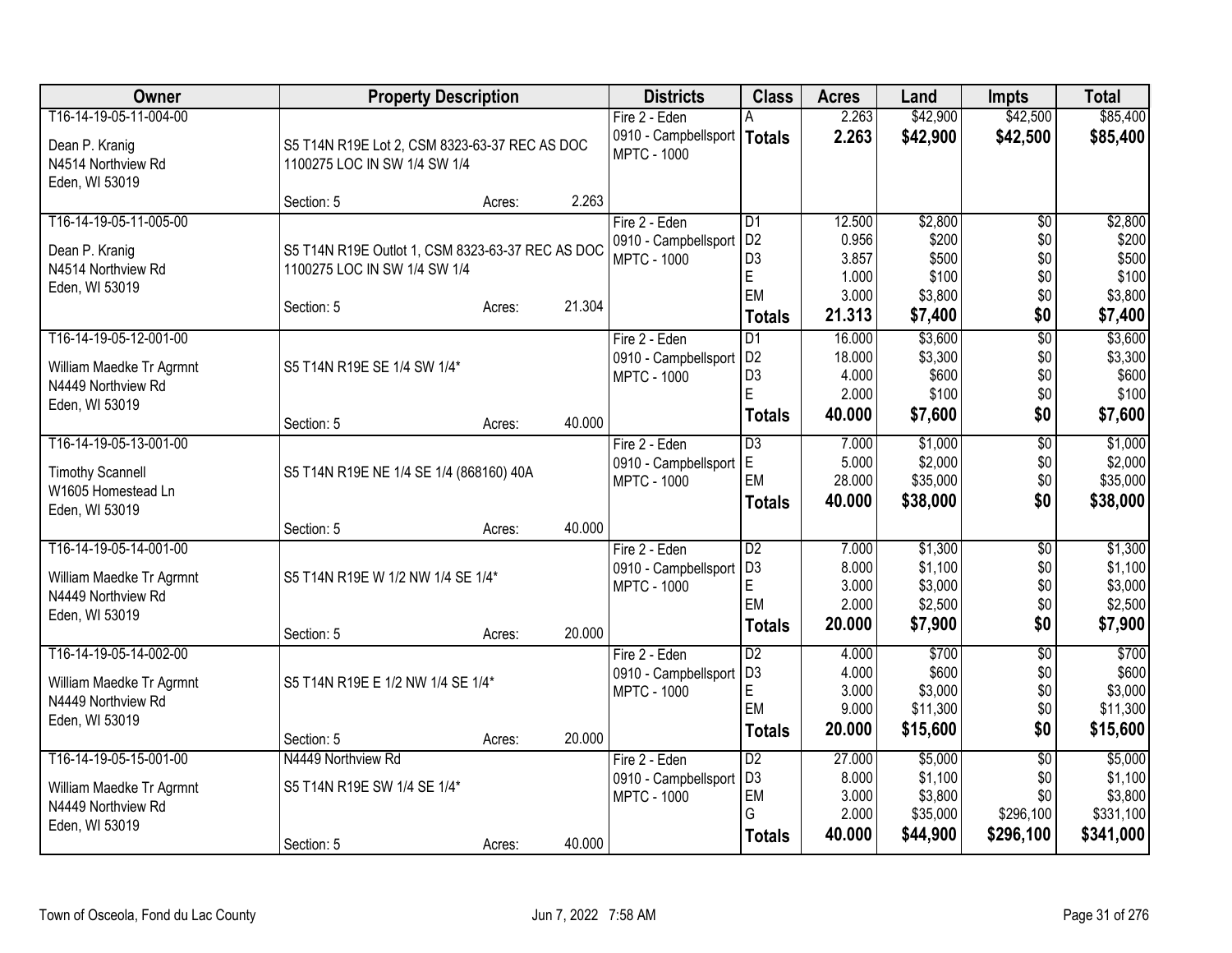| Owner                                                                                        | <b>Property Description</b>                                                                              |                  | <b>Districts</b>                                                     | <b>Class</b>                                            | <b>Acres</b>                        | Land                                   | <b>Impts</b>                  | <b>Total</b>                           |
|----------------------------------------------------------------------------------------------|----------------------------------------------------------------------------------------------------------|------------------|----------------------------------------------------------------------|---------------------------------------------------------|-------------------------------------|----------------------------------------|-------------------------------|----------------------------------------|
| T16-14-19-05-16-001-00<br>Anthony J. Goebel<br>W1479 County Rd B                             | S5 T14N R19E NE 1/4 SE 1/4 SE 1/4*                                                                       |                  | Fire 2 - Eden<br>0910 - Campbellsport   Totals<br><b>MPTC - 1000</b> |                                                         | 10.000<br>10.000                    | \$27,000<br>\$27,000                   | $\overline{50}$<br>\$0        | \$27,000<br>\$27,000                   |
| Campbellsport, WI 53010                                                                      | Section: 5                                                                                               | 10.000<br>Acres: |                                                                      |                                                         |                                     |                                        |                               |                                        |
| T16-14-19-05-16-002-00<br>Joel J. Guell<br>N4426 Northview Rd<br>Eden, WI 53019              | S5 T14N R19E NW 1/4 SE 1/4 SE 1/4 (V1397-112) 10A                                                        |                  | Fire 2 - Eden<br>0910 - Campbellsport   Totals<br><b>MPTC - 1000</b> |                                                         | 10.000<br>10.000                    | \$27,000<br>\$27,000                   | \$0<br>\$0                    | \$27,000<br>\$27,000                   |
|                                                                                              | Section: 5                                                                                               | 10.000<br>Acres: |                                                                      |                                                         |                                     |                                        |                               |                                        |
| T16-14-19-05-16-003-00<br>Michael Welsh<br>W1722 County Rd B<br>Eden, WI 53019               | S5 T14N R19E S 1/2 SE 1/4 SE 1/4*                                                                        |                  | Fire 2 - Eden<br>0910 - Campbellsport<br><b>MPTC - 1000</b>          | D3<br><b>EM</b><br><b>Totals</b>                        | 7.000<br>13.000<br>20.000           | \$1,000<br>\$17,600<br>\$18,600        | $\sqrt[6]{3}$<br>\$0<br>\$0   | \$1,000<br>\$17,600<br>\$18,600        |
|                                                                                              | Section: 5                                                                                               | 20.000<br>Acres: |                                                                      |                                                         |                                     |                                        |                               |                                        |
| T16-14-19-06-01-001-00<br>Michael A Goebel Rev Liv Tr<br>N4827 County Rd W<br>Eden, WI 53019 | S6 T14N R19E NE 1/4 NE 1/4 FRAC 1/4 EXC CSM<br>#1144-7-104*                                              |                  | Fire 2 - Eden<br>0910 - Campbellsport<br><b>MPTC - 1000</b>          | $\overline{D2}$<br>D <sub>3</sub><br>E<br><b>Totals</b> | 28.710<br>10.000<br>2.000<br>40.710 | \$5,300<br>\$1,400<br>\$500<br>\$7,200 | \$0<br>\$0<br>\$0<br>\$0      | \$5,300<br>\$1,400<br>\$500<br>\$7,200 |
|                                                                                              | Section: 6                                                                                               | 40.710<br>Acres: |                                                                      |                                                         |                                     |                                        |                               |                                        |
| T16-14-19-06-01-002-00<br>Julie A. Andrew<br>W2116 Cedar Rd<br>Eden, WI 53019                | W2116 Cedar Rd<br>S6 T14N R19E LOT 1 CSM #1144-7-104 LOC IN NE 1/4<br>NE 1/4*                            |                  | Fire 2 - Eden<br>0910 - Campbellsport   Totals<br><b>MPTC - 1000</b> | A                                                       | 0.650<br>0.650                      | \$22,700<br>\$22,700                   | \$137,200<br>\$137,200        | \$159,900<br>\$159,900                 |
|                                                                                              | Section: 6<br>Acres:                                                                                     | 0.650            |                                                                      |                                                         |                                     |                                        |                               |                                        |
| T16-14-19-06-02-001-00<br>Michael A Goebel Rev Liv Tr<br>N4827 County Rd W<br>Eden, WI 53019 | S6 T14N R19E NW 1/4 NE 1/4 FRAC 1/4 EXC N 8 RDS<br>OF W 10 RDS THEREOF & EXC CSM #6043-40-24*            |                  | Fire 2 - Eden<br>0910 - Campbellsport E<br><b>MPTC - 1000</b>        | $\overline{D2}$<br><b>Totals</b>                        | 31.580<br>2.000<br>33.580           | \$5,800<br>\$100<br>\$5,900            | $\overline{$0}$<br>\$0<br>\$0 | \$5,800<br>\$100<br>\$5,900            |
|                                                                                              | Section: 6                                                                                               | 33.580<br>Acres: |                                                                      |                                                         |                                     |                                        |                               |                                        |
| T16-14-19-06-02-002-00<br>Michael A Goebel Rev Liv Tr<br>N4827 County Rd W<br>Eden, WI 53019 | N4827 County Rd W<br>S6 T14N R19E LOT 1 CSM #6043-40-24 LOC IN NW<br>1/4 NE 1/4*<br>Section: 6<br>Acres: | 5.000            | Fire 2 - Eden<br>0910 - Campbellsport<br><b>MPTC - 1000</b>          | Α<br>D <sub>2</sub><br><b>Totals</b>                    | 2.000<br>3.000<br>5.000             | \$42,000<br>\$600<br>\$42,600          | \$210,300<br>\$0<br>\$210,300 | \$252,300<br>\$600<br>\$252,900        |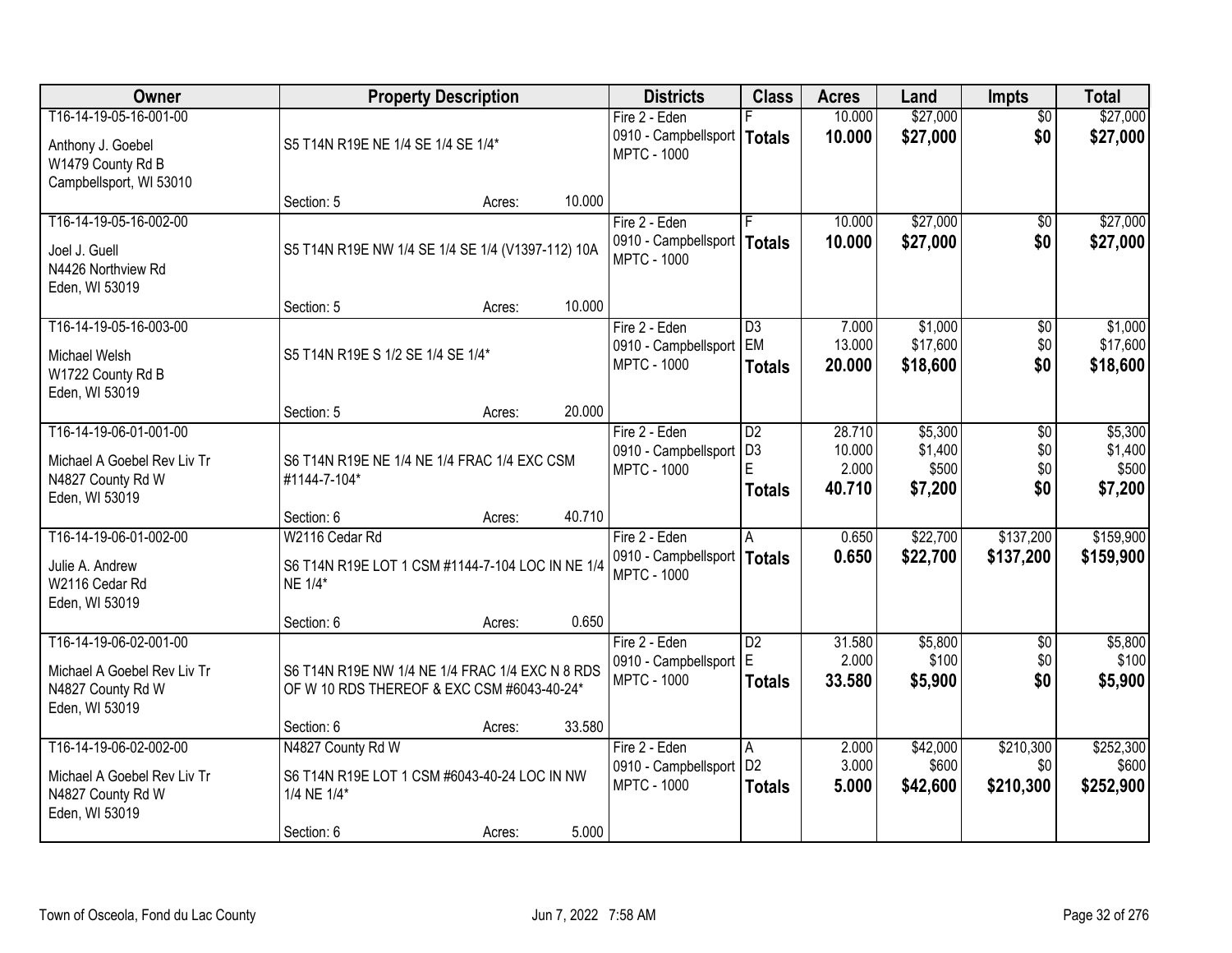| <b>Owner</b>                                    | <b>Property Description</b>                               | <b>Districts</b>     | <b>Class</b>    | <b>Acres</b> | Land     | <b>Impts</b>    | <b>Total</b> |
|-------------------------------------------------|-----------------------------------------------------------|----------------------|-----------------|--------------|----------|-----------------|--------------|
| T16-14-19-06-03-002-00                          | N4749 County Rd W                                         | Fire 2 - Eden        | G               | 1.132        | \$26,300 | \$245,600       | \$271,900    |
| Clint R. Hodorff                                | S6 T14N R19E Lot 1, CSM 8093-61-5 REC AS DOC              | 0910 - Campbellsport | <b>Totals</b>   | 1.132        | \$26,300 | \$245,600       | \$271,900    |
| Erin L. Hodorff                                 | 1067694 LOC IN SW 1/4 NE 1/4                              | <b>MPTC - 1000</b>   |                 |              |          |                 |              |
| N4749 County Rd W                               |                                                           |                      |                 |              |          |                 |              |
| Eden, WI 53016                                  | Section: 6<br>Acres:                                      | 1.132                |                 |              |          |                 |              |
| T16-14-19-06-03-003-00                          | County Rd W                                               | Fire 2 - Eden        | D2              | 28.782       | \$5,300  | $\overline{50}$ | \$5,300      |
| Second Look Holsteins, LLC                      | S6 T14N R19E SW 1/4 NE 1/4 FRAC 1/4 EXC CSM               | 0910 - Campbellsport | D <sub>3</sub>  | 8.000        | \$1,100  | \$0             | \$1,100      |
| N3832 County Rd W                               | 8093-61-5 REC AS DOC 1067694                              | <b>MPTC - 1000</b>   | E               | 1.000        | \$100    | \$0             | \$100        |
| Eden, WI 53019                                  |                                                           |                      | G               | 0.868        | \$21,700 | \$34,000        | \$55,700     |
|                                                 | 38.650<br>Section: 6<br>Acres:                            |                      | <b>Totals</b>   | 38.650       | \$28,200 | \$34,000        | \$62,200     |
| T16-14-19-06-04-001-00                          |                                                           | Fire 2 - Eden        | $\overline{D2}$ | 7.000        | \$1,300  | $\sqrt[6]{}$    | \$1,300      |
| Second Look Holsteins, LLC                      | S6 T14N R19E W 1/2 SE 1/4 NE 1/4 EXC THE N 400'           | 0910 - Campbellsport | D <sub>3</sub>  | 8.000        | \$1,100  | \$0             | \$1,100      |
| N3832 County Rd W                               | OF THE E 545' THEREOF (952484) 15A                        | <b>MPTC - 1000</b>   | <b>Totals</b>   | 15.000       | \$2,400  | \$0             | \$2,400      |
| Eden, WI 53019                                  |                                                           |                      |                 |              |          |                 |              |
|                                                 | 15.000<br>Section: 6<br>Acres:                            |                      |                 |              |          |                 |              |
| T16-14-19-06-04-002-00                          |                                                           | Fire 2 - Eden        | ΙF              | 5.000        | \$13,500 | \$0             | \$13,500     |
| Second Look Holsteins, LLC                      | S6 T14N R19E THE N 400' OF THE E 545' OF THE W            | 0910 - Campbellsport | <b>Totals</b>   | 5.000        | \$13,500 | \$0             | \$13,500     |
| N3832 County Rd W                               | 1/2 SE 1/4 NE 1/4 (952484) 5A                             | <b>MPTC - 1000</b>   |                 |              |          |                 |              |
| Eden, WI 53019                                  |                                                           |                      |                 |              |          |                 |              |
|                                                 | Section: 6<br>Acres:                                      | 5.000                |                 |              |          |                 |              |
| T16-14-19-06-04-003-00                          |                                                           | Fire 2 - Eden        | D <sub>1</sub>  | 10.000       | \$2,300  | \$0             | \$2,300      |
|                                                 |                                                           | 0910 - Campbellsport | D <sub>2</sub>  | 3.000        | \$600    | \$0             | \$600        |
| Second Look Holsteins, LLC<br>N3832 County Rd W | S6 T14N R19E E 1/2 SE 1/4 NE 1/4 FRAC 1/4 (952484)<br>20A | <b>MPTC - 1000</b>   | D <sub>3</sub>  | 6.000        | \$800    | \$0             | \$800        |
| Eden, WI 53019                                  |                                                           |                      | E               | 1.000        | \$400    | \$0             | \$400        |
|                                                 | 20.000<br>Section: 6<br>Acres:                            |                      | <b>Totals</b>   | 20.000       | \$4,100  | \$0             | \$4,100      |
| T16-14-19-06-05-001-00                          |                                                           | Fire 2 - Eden        | D1              | 2.000        | \$500    | $\overline{30}$ | \$500        |
| Brian K. Neitzel                                | S6 T14N R19E NE 1/4 NW 1/4 EXC .56A AS REC                | 0910 - Campbellsport | D <sub>2</sub>  | 28.000       | \$5,200  | \$0             | \$5,200      |
| W2331 Maple Ln                                  | V463-669 & EXC 4.36A AS REC V566-287 & EXC                | <b>MPTC - 1000</b>   | D <sub>3</sub>  | 2.670        | \$400    | \$0             | \$400        |
| Eden, WI 53019                                  | PARCEL 3 AS DESC V468-656 (844060) 33.67A                 |                      | E               | 1.000        | \$100    | \$0             | \$100        |
|                                                 | 33.670<br>Section: 6<br>Acres:                            |                      | <b>Totals</b>   | 33.670       | \$6,200  | \$0             | \$6,200      |
| T16-14-19-06-05-002-00                          | Cedar Rd                                                  | Fire 2 - Eden        | $\overline{D2}$ | 3.360        | \$600    | $\overline{30}$ | \$600        |
| Brian K. Neitzel                                | S6 T14N R19E A 4.36A PARCEL IN NE 1/4 NW 1/4              | 0910 - Campbellsport | G               | 1.000        | \$5,000  | \$17,300        | \$22,300     |
| W2331 Maple Ln                                  | COM AT N 1/4 COR TH W 896' ETC AS REC V566-287            | <b>MPTC - 1000</b>   | <b>Totals</b>   | 4.360        | \$5,600  | \$17,300        | \$22,900     |
| Eden, WI 53019                                  | (844060)                                                  |                      |                 |              |          |                 |              |
|                                                 | Section: 6<br>Acres:                                      | 4.360                |                 |              |          |                 |              |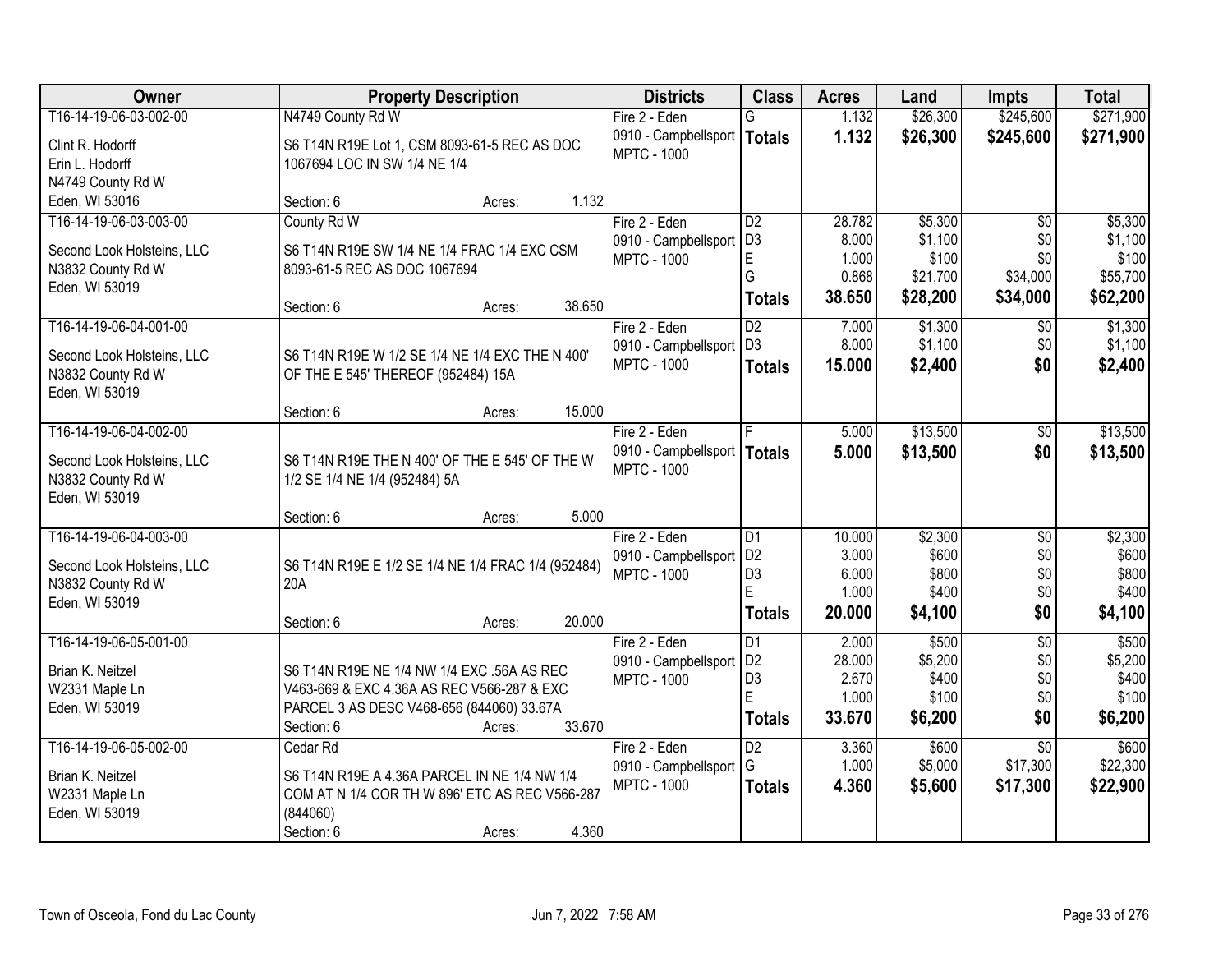| Owner                            | <b>Property Description</b>                                                                          |        |        | <b>Districts</b>                           | <b>Class</b>        | <b>Acres</b>    | Land             | <b>Impts</b>    | <b>Total</b>     |
|----------------------------------|------------------------------------------------------------------------------------------------------|--------|--------|--------------------------------------------|---------------------|-----------------|------------------|-----------------|------------------|
| T16-14-19-06-05-003-00           | W2380 Cedar Rd                                                                                       |        |        | Fire 2 - Eden                              |                     | 0.560           | \$21,100         | \$38,100        | \$59,200         |
| Mark G. Kohlmann                 | S6 T14N R19E PART OF THE NE 1/4 NW 1/4 COM AT                                                        |        |        | 0910 - Campbellsport                       | <b>Totals</b>       | 0.560           | \$21,100         | \$38,100        | \$59,200         |
| W1392 County Rd T                | A PT 896' W OF THE NE COR ETC AS REC IN                                                              |        |        | <b>MPTC - 1000</b>                         |                     |                 |                  |                 |                  |
| St Cloud, WI 53079               | V1105-937 878459                                                                                     |        |        |                                            |                     |                 |                  |                 |                  |
|                                  | Section: 6                                                                                           | Acres: | 0.560  |                                            |                     |                 |                  |                 |                  |
| T16-14-19-06-05-004-00           | W2398 Cedar Rd                                                                                       |        |        | Fire 2 - Eden                              | A                   | 1.100           | \$28,500         | \$181,700       | \$210,200        |
| Robert J. Seibel                 |                                                                                                      |        |        | 0910 - Campbellsport                       | <b>Totals</b>       | 1.100           | \$28,500         | \$181,700       | \$210,200        |
| W2398 Cedar Rd                   | S6 T14N R19E PT OF NE 1/4 NW 1/4 COM 967.5' W OF<br>1/4 COR TH W 211' TH S 223.21' TH E 210.75' TH N |        |        | <b>MPTC - 1000</b>                         |                     |                 |                  |                 |                  |
| Eden, WI 53019                   | 222.95' TO POB *                                                                                     |        |        |                                            |                     |                 |                  |                 |                  |
|                                  | Section: 6                                                                                           | Acres: | 1.100  |                                            |                     |                 |                  |                 |                  |
| T16-14-19-06-05-005-00           | W2412 Cedar Rd                                                                                       |        |        | Fire 2 - Eden                              | A                   | 1.230           | \$30,500         | \$133,100       | \$163,600        |
|                                  |                                                                                                      |        |        | 0910 - Campbellsport                       | <b>Totals</b>       | 1.230           | \$30,500         | \$133,100       | \$163,600        |
| Rick L. Snyder<br>W2412 Cedar Rd | S6 T14N R19E PARCEL DESC AS CSM #297-3-96                                                            |        |        | <b>MPTC - 1000</b>                         |                     |                 |                  |                 |                  |
| Eden, WI 53019                   | LOC IN N 1/2 NW 1/4*                                                                                 |        |        |                                            |                     |                 |                  |                 |                  |
|                                  | Section: 6                                                                                           | Acres: | 1.230  |                                            |                     |                 |                  |                 |                  |
| T16-14-19-06-06-001-00           |                                                                                                      |        |        | Fire 2 - Eden                              | D2                  | 12.000          | \$2,200          | \$0             | \$2,200          |
|                                  |                                                                                                      |        |        | 0910 - Campbellsport                       | D <sub>3</sub>      | 15.880          | \$2,200          | \$0             | \$2,200          |
| Brian K. Neitzel                 | S6 T14N R19E NW 1/4 NW 1/4 EXC CSM #297-3-96                                                         |        |        | <b>MPTC - 1000</b>                         | E                   | 1.000           | \$100            | \$0             | \$100            |
| W2331 Maple Ln                   | (844060) 33.88A                                                                                      |        |        |                                            | EM                  | 5.000           | \$6,300          | \$0             | \$6,300          |
| Eden, WI 53019                   |                                                                                                      |        |        |                                            | <b>Totals</b>       | 33.880          | \$10,800         | \$0             | \$10,800         |
| T16-14-19-06-07-001-00           | Section: 6                                                                                           | Acres: | 33.880 | Fire 2 - Eden                              | $\overline{D2}$     | 24.580          | \$4,500          | $\overline{50}$ | \$4,500          |
|                                  |                                                                                                      |        |        | 0910 - Campbellsport                       | D <sub>3</sub>      | 10.000          | \$1,400          | \$0             | \$1,400          |
| Dale V. Grahl                    | S6 T14N R19E SW 1/4 NW 1/4 FRAC 1/4*                                                                 |        |        | <b>MPTC - 1000</b>                         | <b>Totals</b>       | 34.580          | \$5,900          | \$0             | \$5,900          |
| N4599 Pine Rd                    |                                                                                                      |        |        |                                            |                     |                 |                  |                 |                  |
| Eden, WI 53019                   |                                                                                                      |        |        |                                            |                     |                 |                  |                 |                  |
|                                  | Section: 6                                                                                           | Acres: | 34.580 |                                            |                     |                 |                  |                 |                  |
| T16-14-19-06-08-001-00           |                                                                                                      |        |        | Fire 2 - Eden                              | $\overline{D2}$     | 10.000          | \$1,800          | $\overline{50}$ | \$1,800          |
| Second Look Holsteins, LLC       | S6 T14N R19E SE 1/4 NW 1/4 FRAC 1/4 (952484) 40A                                                     |        |        | 0910 - Campbellsport<br><b>MPTC - 1000</b> | D <sub>3</sub><br>E | 29.000<br>1.000 | \$4,000<br>\$100 | \$0<br>\$0      | \$4,000<br>\$100 |
| N3832 County Rd W                |                                                                                                      |        |        |                                            | <b>Totals</b>       | 40.000          | \$5,900          | \$0             | \$5,900          |
| Eden, WI 53019                   |                                                                                                      |        |        |                                            |                     |                 |                  |                 |                  |
|                                  | Section: 6                                                                                           | Acres: | 40.000 |                                            |                     |                 |                  |                 |                  |
| T16-14-19-06-09-001-00           |                                                                                                      |        |        | Fire 2 - Eden                              | $\overline{D1}$     | 6.000           | \$1,400          | $\overline{50}$ | \$1,400          |
| Douglas R Hodorff Rev Tr         | S6 T14N R19E LOT 2 CSM #7280-52-85 INCL ROAD                                                         |        |        | 0910 - Campbellsport                       | D <sub>2</sub>      | 14.500          | \$2,700          | \$0             | \$2,700          |
| N3557 Us Highway 45              | ROW LOC IN SW 1/4 FRAC 1/4                                                                           |        |        | <b>MPTC - 1000</b>                         | D <sub>3</sub>      | 40.796          | \$5,600          | \$0             | \$5,600          |
| Eden, WI 53019                   |                                                                                                      |        |        |                                            | E                   | 2.500           | \$3,600          | \$0             | \$3,600          |
|                                  | Section: 6                                                                                           | Acres: | 63.796 |                                            | <b>Totals</b>       | 63.796          | \$13,300         | \$0             | \$13,300         |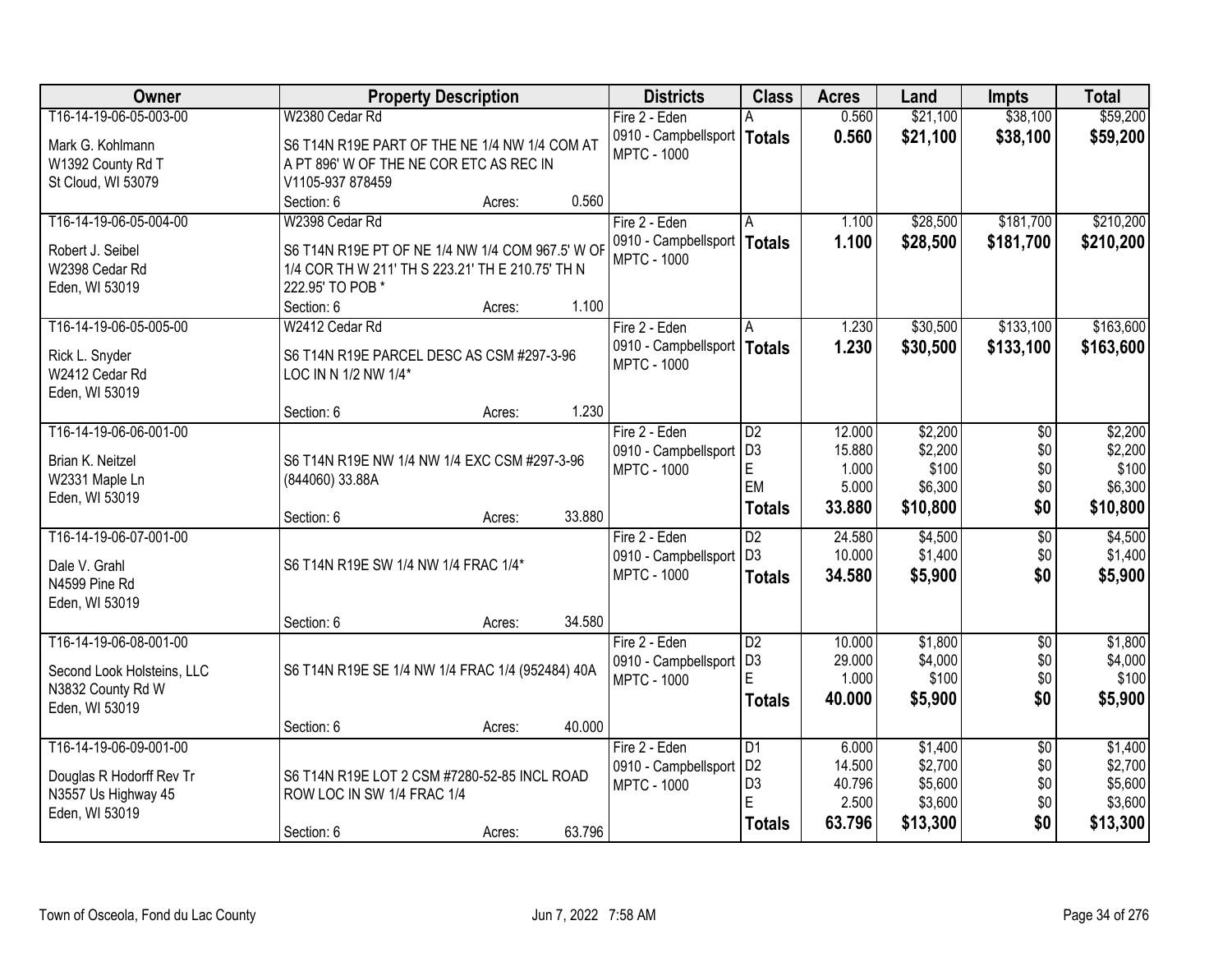| Owner                                  | <b>Property Description</b>                       |        |        | <b>Districts</b>              | <b>Class</b>     | <b>Acres</b> | Land     | <b>Impts</b>    | <b>Total</b>       |
|----------------------------------------|---------------------------------------------------|--------|--------|-------------------------------|------------------|--------------|----------|-----------------|--------------------|
| T16-14-19-06-09-002-00                 |                                                   |        |        | Fire 2 - Eden                 | D <sub>1</sub>   | 5.000        | \$1,100  | $\overline{50}$ | \$1,100            |
| Brian K. Neitzel                       | S6 T14N R19E S 17 A NE 1/4 SW 1/4 FRAC. 1/4       |        |        | 0910 - Campbellsport   D2     |                  | 10.500       | \$1,900  | \$0             | \$1,900            |
| W2331 Maple Ln                         | (689462) 17A                                      |        |        | <b>MPTC - 1000</b>            | D <sub>3</sub>   | 1.000        | \$100    | \$0             | \$100              |
| Eden, WI 53019                         |                                                   |        |        |                               | E                | 0.500        | \$100    | \$0             | \$100              |
|                                        | Section: 6                                        | Acres: | 17.000 |                               | Totals           | 17.000       | \$3,200  | \$0             | \$3,200            |
| T16-14-19-06-10-001-00                 | W2414 Grandview Ln                                |        |        | Fire 2 - Eden                 | D <sub>2</sub>   | 10.000       | \$1,800  | $\overline{50}$ | \$1,800            |
|                                        |                                                   |        |        | 0910 - Campbellsport          | D <sub>3</sub>   | 23.091       | \$3,200  | \$0             | \$3,200            |
| Maureen H. Abler<br>W2414 Grandview Ln | S6 T14N R19E LOT 1 CSM #7280-52-85 INCL ROAD      |        |        | <b>MPTC - 1000</b>            | G                | 2.000        | \$35,000 | \$93,700        | \$128,700          |
|                                        | ROW LOC IN SW 1/4 FRAC 1/4 (908765) 35.091A       |        |        |                               | <b>Totals</b>    | 35.091       | \$40,000 | \$93,700        | \$133,700          |
| Eden, WI 53019                         |                                                   |        | 35.091 |                               |                  |              |          |                 |                    |
|                                        | Section: 6                                        | Acres: |        |                               |                  |              |          |                 |                    |
| T16-14-19-06-12-001-00                 | W2331 Maple Ln                                    |        |        | Fire 2 - Eden                 | D <sub>1</sub>   | 6.000        | \$1,400  | \$0             | \$1,400            |
| Brian K. Neitzel                       | S6 T14N R19E SE 1/4 SW 1/4 FRAC. 1/4 (689462) 40A |        |        | 0910 - Campbellsport          | D <sub>2</sub>   | 3.000        | \$600    | \$0             | \$600              |
| W2331 Maple Ln                         |                                                   |        |        | <b>MPTC - 1000</b>            | D <sub>3</sub>   | 28.000       | \$3,900  | \$0             | \$3,900            |
| Eden, WI 53019                         |                                                   |        |        |                               | $\mathsf E$<br>G | 1.000        | \$100    | \$0             | \$100<br>\$290,200 |
|                                        | Section: 6                                        | Acres: | 40.000 |                               |                  | 2.000        | \$35,000 | \$255,200       |                    |
|                                        |                                                   |        |        |                               | <b>Totals</b>    | 40.000       | \$41,000 | \$255,200       | \$296,200          |
| T16-14-19-06-13-001-00                 |                                                   |        |        | Fire 2 - Eden                 | $\overline{D2}$  | 3.000        | \$600    | $\overline{50}$ | \$600              |
| Richard G. Runge                       | S6 T14N R19E NE 1/4 SE 1/4                        |        |        | 0910 - Campbellsport          | D <sub>3</sub>   | 26.000       | \$3,600  | \$0             | \$3,600            |
| N4334 Pine Rd                          |                                                   |        |        | <b>MPTC - 1000</b>            | E                | 11.000       | \$8,000  | \$0             | \$8,000            |
| Eden, WI 53019                         |                                                   |        |        |                               | Totals           | 40.000       | \$12,200 | \$0             | \$12,200           |
|                                        | Section: 6                                        | Acres: | 40.000 |                               |                  |              |          |                 |                    |
| T16-14-19-06-14-001-00                 | Evergreen Ln                                      |        |        | Fire 2 - Eden                 | D1               | 3.000        | \$700    | $\overline{60}$ | \$700              |
| Richard G. Runge                       | S6 T14N R19E NW 1/4 SE 1/4 EXC CSM #1100-7-60     |        |        | 0910 - Campbellsport          | D <sub>2</sub>   | 11.000       | \$2,000  | \$0             | \$2,000            |
| N4334 Pine Rd                          | #6755-47-52                                       |        |        | <b>MPTC - 1000</b>            | D <sub>3</sub>   | 16.940       | \$2,300  | \$0             | \$2,300            |
| Eden, WI 53019                         |                                                   |        |        |                               | G                | 1.000        | \$5,000  | \$17,100        | \$22,100           |
|                                        | Section: 6                                        | Acres: | 31.940 |                               | <b>Totals</b>    | 31.940       | \$10,000 | \$17,100        | \$27,100           |
| T16-14-19-06-14-002-00                 | W2250 Evergreen Ln                                |        |        | Fire 2 - Eden                 | A                | 2.730        | \$44,600 | \$142,500       | \$187,100          |
|                                        |                                                   |        |        | 0910 - Campbellsport   Totals |                  | 2.730        | \$44,600 | \$142,500       | \$187,100          |
| William J. Runge                       | S6 T14N R19E LOT 1 CSM #6755-47-52 LOC IN W 1/2   |        |        | <b>MPTC - 1000</b>            |                  |              |          |                 |                    |
| W2250 Evergreen Ln                     | SE 1/4 (V719-671 835720) 2.73A                    |        |        |                               |                  |              |          |                 |                    |
| Eden, WI 53019                         |                                                   |        |        |                               |                  |              |          |                 |                    |
|                                        | Section: 6                                        | Acres: | 2.730  |                               |                  |              |          |                 |                    |
| T16-14-19-06-14-003-00                 | W2246 Evergreen Ln                                |        |        | Fire 2 - Eden                 | D <sub>2</sub>   | 3.000        | \$600    | $\overline{50}$ | \$600              |
| George J Wettstein Irrev Tr            | S6 T14N R19E LOT 2 CSM #6755-47-52 LOC IN W 1/2   |        |        | 0910 - Campbellsport          | G                | 2.000        | \$35,000 | \$156,200       | \$191,200          |
| W4715 Branch Rd                        | SE 1/4*                                           |        |        | <b>MPTC - 1000</b>            | <b>Totals</b>    | 5.000        | \$35,600 | \$156,200       | \$191,800          |
| Fond Du Lac, WI 54937                  |                                                   |        |        |                               |                  |              |          |                 |                    |
|                                        | Section: 6                                        | Acres: | 5.000  |                               |                  |              |          |                 |                    |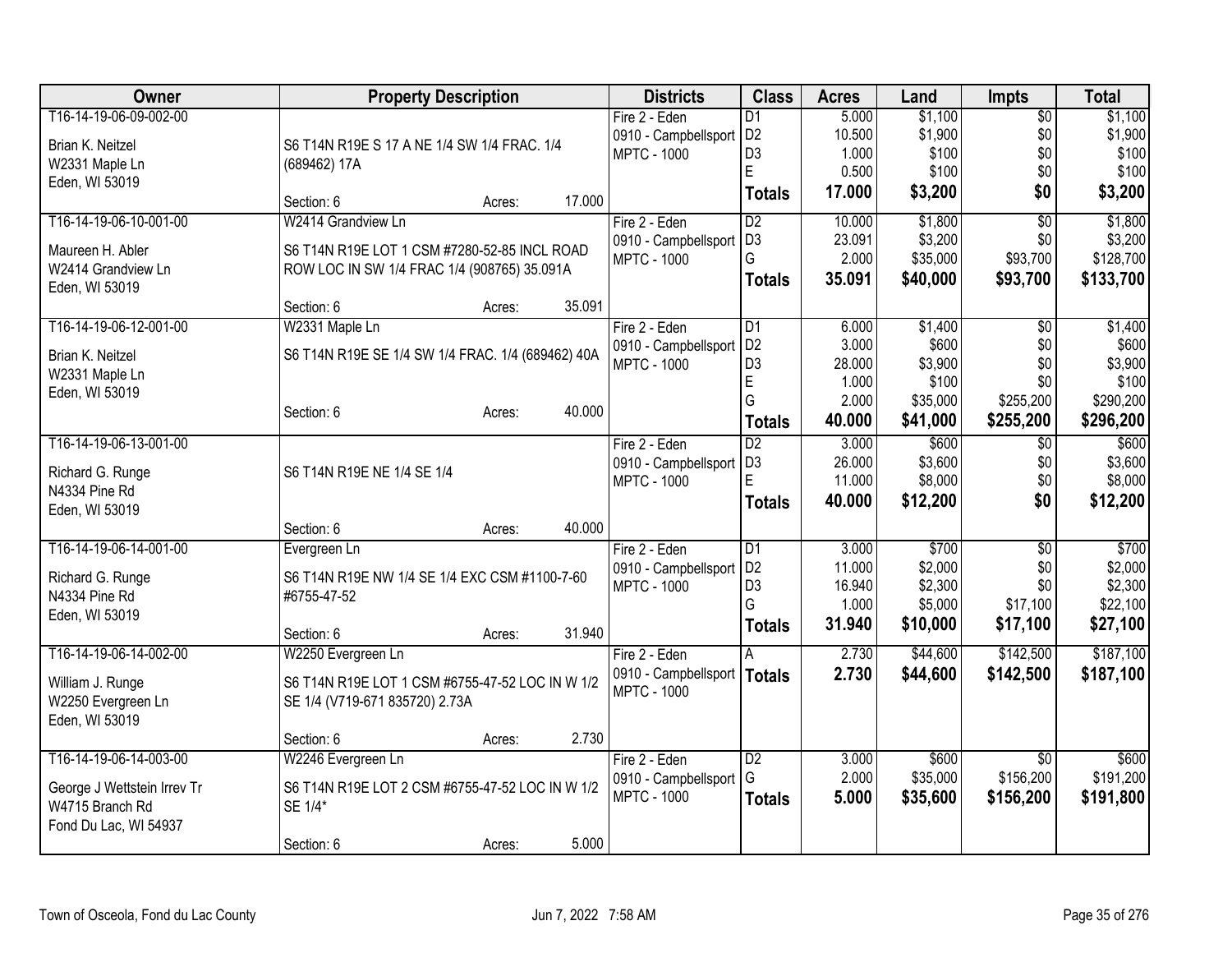| Owner                                  | <b>Property Description</b>                     |        |        | <b>Districts</b>              | <b>Class</b>    | <b>Acres</b> | Land     | <b>Impts</b>    | <b>Total</b> |
|----------------------------------------|-------------------------------------------------|--------|--------|-------------------------------|-----------------|--------------|----------|-----------------|--------------|
| T16-14-19-06-15-001-00                 |                                                 |        |        | Fire 2 - Eden                 | $\overline{D2}$ | 34.880       | \$6,400  | $\sqrt{$0}$     | \$6,400      |
| Richard G. Runge                       | S6 T14N R19E SW 1/4 SE 1/4 EXC CSM #1100-7-60   |        |        | 0910 - Campbellsport          | D <sub>3</sub>  | 2.670        | \$400    | \$0             | \$400        |
| N4334 Pine Rd                          | #6755-47-52                                     |        |        | <b>MPTC - 1000</b>            | E               | 1.000        | \$100    | \$0             | \$100        |
| Eden, WI 53019                         |                                                 |        |        |                               | <b>Totals</b>   | 38.550       | \$6,900  | \$0             | \$6,900      |
|                                        | Section: 6                                      | Acres: | 38.550 |                               |                 |              |          |                 |              |
| T16-14-19-06-16-001-00                 |                                                 |        |        | Fire 2 - Eden                 | $\overline{D2}$ | 7.000        | \$1,300  | \$0             | \$1,300      |
| Richard G. Runge                       | S6 T14N R19E SE 1/4 SE 1/4                      |        |        | 0910 - Campbellsport          | D <sub>3</sub>  | 30,000       | \$4,200  | \$0             | \$4,200      |
| N4334 Pine Rd                          |                                                 |        |        | <b>MPTC - 1000</b>            | E               | 3.000        | \$3,000  | \$0             | \$3,000      |
| Eden, WI 53019                         |                                                 |        |        |                               | <b>Totals</b>   | 40.000       | \$8,500  | \$0             | \$8,500      |
|                                        | Section: 6                                      | Acres: | 40.000 |                               |                 |              |          |                 |              |
| T16-14-19-07-01-001-00                 |                                                 |        |        | Fire 2 - Eden                 | $\overline{D2}$ | 3.000        | \$600    | \$0             | \$600        |
|                                        |                                                 |        |        | 0910 - Campbellsport          | D <sub>3</sub>  | 25.000       | \$3,500  | \$0             | \$3,500      |
| John P. Wettstein<br>W2135 County Rd B | S7 T14N R19E NE 1/4 NE 1/4 (V1083-443) 40A      |        |        | <b>MPTC - 1000</b>            | E               | 4.000        | \$1,600  | \$0             | \$1,600      |
| Eden, WI 53019                         |                                                 |        |        |                               | EM              | 8.000        | \$10,000 | \$0             | \$10,000     |
|                                        | Section: 7                                      | Acres: | 40.000 |                               | <b>Totals</b>   | 40.000       | \$15,700 | \$0             | \$15,700     |
| T16-14-19-07-02-001-00                 |                                                 |        |        | Fire 2 - Eden                 | D2              | 7.000        | \$1,300  | \$0             | \$1,300      |
|                                        |                                                 |        |        | 0910 - Campbellsport          | D <sub>3</sub>  | 23.000       | \$3,200  | \$0             | \$3,200      |
| Millers Osceden Acres, Inc.            | S7 T14N R19E NW 1/4 NE 1/4 (V812-980) 40A       |        |        | <b>MPTC - 1000</b>            | E               | 4.000        | \$1,300  | \$0             | \$1,300      |
| W2245 County Rd B                      |                                                 |        |        |                               | EM              | 6.000        | \$7,500  | \$0             | \$7,500      |
| Eden, WI 53019                         | Section: 7                                      | Acres: | 40.000 |                               | <b>Totals</b>   | 40.000       | \$13,300 | \$0             | \$13,300     |
| T16-14-19-07-03-001-00                 | W2245 County Rd B                               |        |        | Fire 2 - Eden                 | $\overline{D3}$ | 21.000       | \$2,900  | $\overline{50}$ | \$2,900      |
|                                        |                                                 |        |        | 0910 - Campbellsport          | E               | 15.000       | \$11,700 | \$0             | \$11,700     |
| Millers Osceden Acres, Inc.            | S7 T14N R19E SW 1/4 NE 1/4 EXC CSMS #2472-13-44 |        |        | <b>MPTC - 1000</b>            | G               | 2.000        | \$8,000  | \$278,300       | \$286,300    |
| W2245 County Rd B                      | & #2473-13-45 (V812-980) 38A                    |        |        |                               | <b>Totals</b>   | 38.000       | \$22,600 | \$278,300       | \$300,900    |
| Eden, WI 53019                         |                                                 |        |        |                               |                 |              |          |                 |              |
|                                        | Section: 7                                      | Acres: | 38.000 |                               |                 |              |          |                 |              |
| T16-14-19-07-03-002-00                 | W2249 County Rd B                               |        |        | Fire 2 - Eden                 | G               | 0.810        | \$3,000  | \$76,500        | \$79,500     |
| Millers Osceden Acres, Inc             | S7 T14N R19E LOT 2 CSM #2472-13-44 LOC IN SW    |        |        | 0910 - Campbellsport   Totals |                 | 0.810        | \$3,000  | \$76,500        | \$79,500     |
| W2245 County Rd B                      | 1/4 NE 1/4 (870086) .81A                        |        |        | <b>MPTC - 1000</b>            |                 |              |          |                 |              |
| Eden, WI 53019                         |                                                 |        |        |                               |                 |              |          |                 |              |
|                                        | Section: 7                                      | Acres: | 0.810  |                               |                 |              |          |                 |              |
| T16-14-19-07-03-003-00                 | W2245 County Rd B                               |        |        | Fire 2 - Eden                 | A               | 0.820        | \$18,800 | \$142,700       | \$161,500    |
| Miller Rev Tr                          | S7 T14N R19E LOT 1 CSM #2473-13-45 LOC IN SW    |        |        | 0910 - Campbellsport   Totals |                 | 0.820        | \$18,800 | \$142,700       | \$161,500    |
| W2245 County Rd B                      | 1/4 NE 1/4 (841881) .82A                        |        |        | <b>MPTC - 1000</b>            |                 |              |          |                 |              |
| Eden, WI 53019                         |                                                 |        |        |                               |                 |              |          |                 |              |
|                                        | Section: 7                                      | Acres: | 0.820  |                               |                 |              |          |                 |              |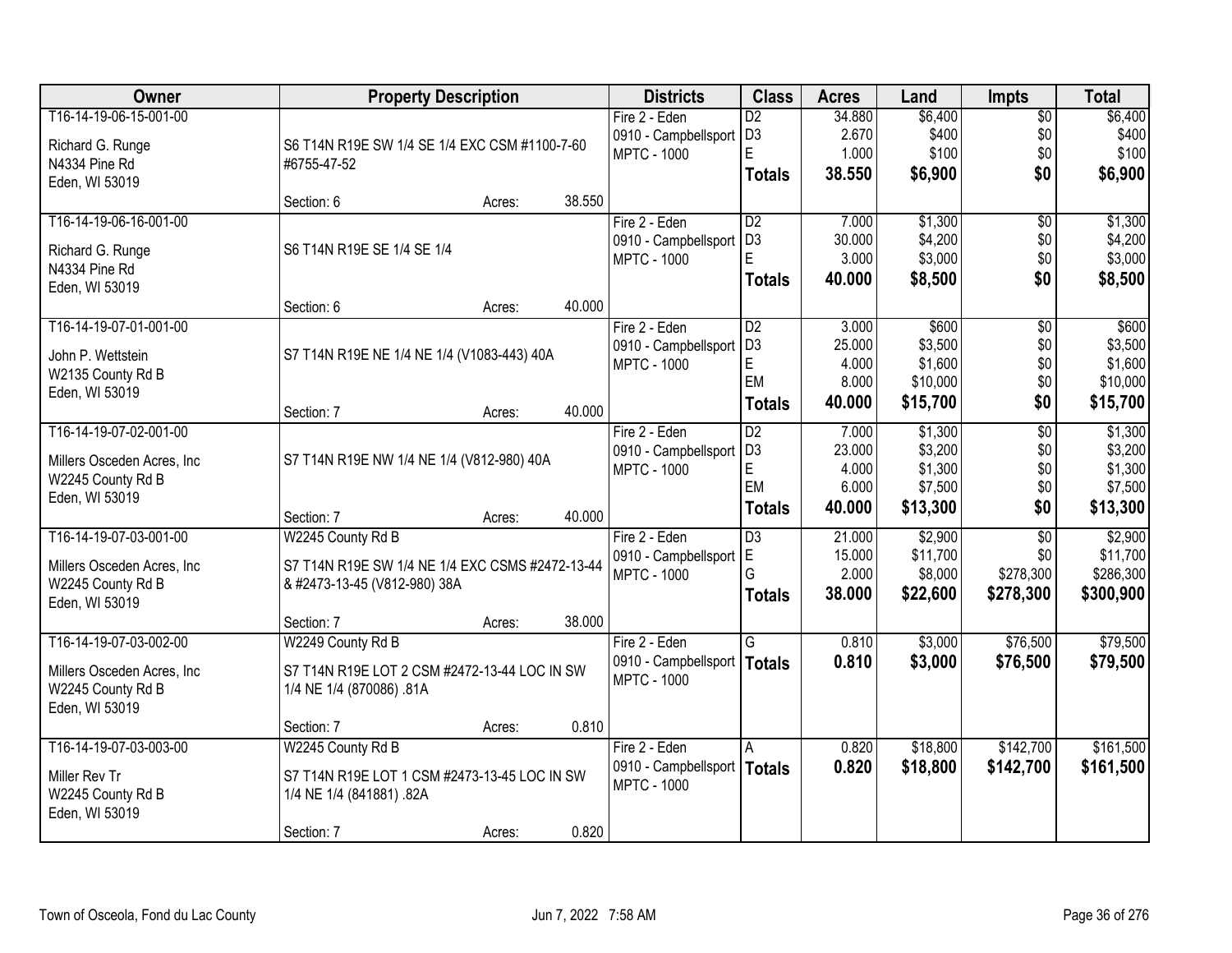| Owner                      |                                                   | <b>Property Description</b> |        | <b>Districts</b>     | <b>Class</b>    | <b>Acres</b> | Land     | Impts           | <b>Total</b> |
|----------------------------|---------------------------------------------------|-----------------------------|--------|----------------------|-----------------|--------------|----------|-----------------|--------------|
| T16-14-19-07-04-001-00     | W2135 County Rd B                                 |                             |        | Fire 2 - Eden        | $\overline{D2}$ | 30.000       | \$5,500  | $\overline{50}$ | \$5,500      |
| John P. Wettstein          | S7 T14N R19E SE 1/4 NE 1/4 (V1083-443) 40A        |                             |        | 0910 - Campbellsport | D <sub>3</sub>  | 7.000        | \$1,000  | \$0             | \$1,000      |
| W2135 County Rd B          |                                                   |                             |        | <b>MPTC - 1000</b>   | E               | 1.000        | \$100    | \$0             | \$100        |
| Eden, WI 53019             |                                                   |                             |        |                      | G               | 2.000        | \$35,000 | \$134,500       | \$169,500    |
|                            | Section: 7                                        | Acres:                      | 40.000 |                      | <b>Totals</b>   | 40.000       | \$41,600 | \$134,500       | \$176,100    |
| T16-14-19-07-05-001-00     |                                                   |                             |        | Fire 2 - Eden        | $\overline{D2}$ | 8.000        | \$1,500  | $\overline{50}$ | \$1,500      |
| Brian K. Neitzel           | S7 T14N R19E NE 1/4 NW 1/4 FRAC. 1/4 (689462) 40A |                             |        | 0910 - Campbellsport | D <sub>3</sub>  | 30.000       | \$4,200  | \$0             | \$4,200      |
| W2331 Maple Ln             |                                                   |                             |        | <b>MPTC - 1000</b>   | E               | 2.000        | \$500    | \$0             | \$500        |
| Eden, WI 53019             |                                                   |                             |        |                      | <b>Totals</b>   | 40.000       | \$6,200  | \$0             | \$6,200      |
|                            | Section: 7                                        | Acres:                      | 40.000 |                      |                 |              |          |                 |              |
| T16-14-19-07-06-001-00     |                                                   |                             |        | Fire 2 - Eden        | $\overline{D1}$ | 4.660        | \$1,100  | $\overline{50}$ | \$1,100      |
| Michael G. Timblin         | S7 T14N R19E NW 1/4 NW 1/4 FRAC. 1/4              |                             |        | 0910 - Campbellsport | D <sub>3</sub>  | 27.000       | \$3,700  | \$0             | \$3,700      |
| W2262 County Rd B          |                                                   |                             |        | <b>MPTC - 1000</b>   | E               | 4.000        | \$4,000  | \$0             | \$4,000      |
| Eden, WI 53019             |                                                   |                             |        |                      | <b>Totals</b>   | 35.660       | \$8,800  | \$0             | \$8,800      |
|                            | Section: 7                                        | Acres:                      | 35.660 |                      |                 |              |          |                 |              |
| T16-14-19-07-07-002-00     | W2451 County Rd B                                 |                             |        | Fire 2 - Eden        | G               | 1.196        | \$27,000 | \$94,900        | \$121,900    |
| Corey J. Pfeifer           | S7 T14N R19E Lot 1, CSM 7879-58-88 REC AS DOC     |                             |        | 0910 - Campbellsport | <b>Totals</b>   | 1.196        | \$27,000 | \$94,900        | \$121,900    |
| W2451 County Rd B          | 1034516 LOC IN SW 1/4 NW 1/4                      |                             |        | <b>MPTC - 1000</b>   |                 |              |          |                 |              |
| Eden, WI 53019             |                                                   |                             |        |                      |                 |              |          |                 |              |
|                            | Section: 7                                        | Acres:                      | 1.196  |                      |                 |              |          |                 |              |
| T16-14-19-07-07-003-00     | County Rd B                                       |                             |        | Fire 2 - Eden        | $\overline{D2}$ | 12.000       | \$2,200  | $\overline{50}$ | \$2,200      |
| Michael G. Timblin         | S7 T14N R19E SW 1/4 NW 1/4 FRAC. 1/4 EXC CSM      |                             |        | 0910 - Campbellsport | D <sub>3</sub>  | 20.582       | \$2,800  | \$0             | \$2,800      |
| W2262 County Rd B          | 7879-58-88 REC AS DOC 1034516                     |                             |        | <b>MPTC - 1000</b>   | E               | 1.000        | \$200    | \$0             | \$200        |
| Eden, WI 53019             |                                                   |                             |        |                      | G               | 0.804        | \$4,000  | \$32,900        | \$36,900     |
|                            | Section: 7                                        | Acres:                      | 34.386 |                      | <b>Totals</b>   | 34.386       | \$9,200  | \$32,900        | \$42,100     |
| T16-14-19-07-08-001-00     |                                                   |                             |        | Fire 2 - Eden        | $\overline{D2}$ | 7.000        | \$1,300  | $\overline{50}$ | \$1,300      |
| Millers Osceden Acres, Inc | S7 T14N R19E SE 1/4 NW 1/4 FRAC 1/4 (V812-980)    |                             |        | 0910 - Campbellsport | D <sub>3</sub>  | 31.000       | \$4,300  | \$0             | \$4,300      |
| W2245 County Rd B          | 40A                                               |                             |        | <b>MPTC - 1000</b>   | E               | 2.000        | \$100    | \$0             | \$100        |
| Eden, WI 53019             |                                                   |                             |        |                      | <b>Totals</b>   | 40.000       | \$5,700  | \$0             | \$5,700      |
|                            | Section: 7                                        | Acres:                      | 40.000 |                      |                 |              |          |                 |              |
| T16-14-19-07-09-001-00     |                                                   |                             |        | Fire 2 - Eden        | $\overline{D3}$ | 26.000       | \$3,600  | $\overline{50}$ | \$3,600      |
| Michael G. Timblin         | S7 T14N R19E NE 1/4 SW 1/4 FRAC 1/4               |                             |        | 0910 - Campbellsport | E               | 8.000        | \$2,500  | \$0             | \$2,500      |
| W2262 County Rd B          |                                                   |                             |        | <b>MPTC - 1000</b>   | EM              | 6.000        | \$7,500  | \$0             | \$7,500      |
| Eden, WI 53019             |                                                   |                             |        |                      | <b>Totals</b>   | 40.000       | \$13,600 | \$0             | \$13,600     |
|                            | Section: 7                                        | Acres:                      | 40.000 |                      |                 |              |          |                 |              |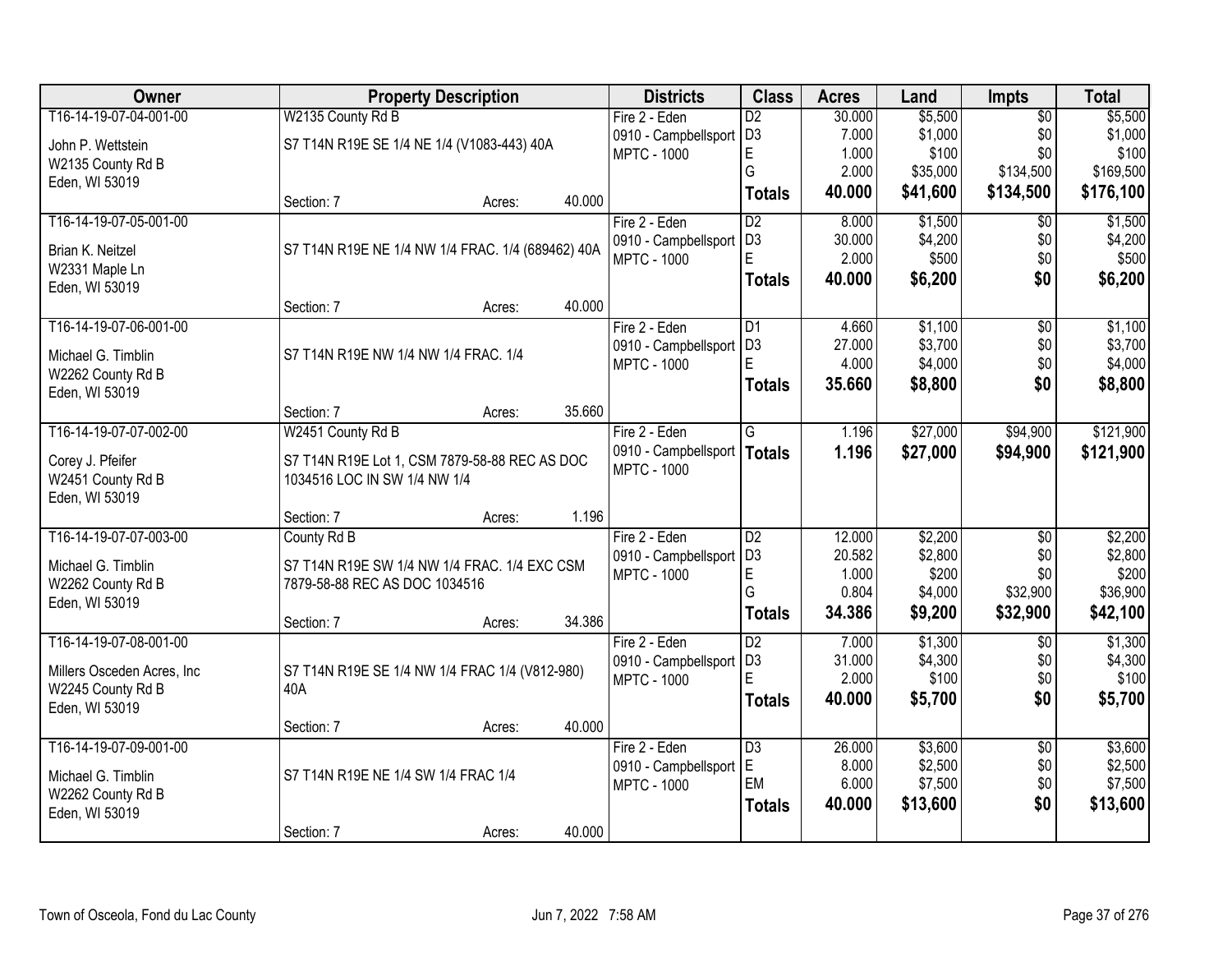| Owner                                   |                                                  | <b>Property Description</b> |        | <b>Districts</b>                                    | <b>Class</b>         | <b>Acres</b>     | Land                | <b>Impts</b>           | <b>Total</b>      |
|-----------------------------------------|--------------------------------------------------|-----------------------------|--------|-----------------------------------------------------|----------------------|------------------|---------------------|------------------------|-------------------|
| T16-14-19-07-10-001-00                  |                                                  |                             |        | Fire 2 - Eden                                       | $\overline{D3}$      | 28.000           | \$3,900             | $\overline{50}$        | \$3,900           |
| Michael Flaherty Res Tr                 | S7 T14N R19E NW 1/4 SW 1/4 FRAC 1/4 (928200)     |                             |        | 0910 - Campbellsport E                              |                      | 7.910            | \$2,900             | \$0                    | \$2,900           |
| W3483 Walnut Rd                         | 35.91A                                           |                             |        | <b>MPTC - 1000</b>                                  | <b>Totals</b>        | 35.910           | \$6,800             | \$0                    | \$6,800           |
| Fond Du Lac, WI 54937                   |                                                  |                             |        |                                                     |                      |                  |                     |                        |                   |
|                                         | Section: 7                                       | Acres:                      | 35.910 |                                                     |                      |                  |                     |                        |                   |
| T16-14-19-07-11-001-00                  |                                                  |                             |        | Fire 2 - Eden                                       |                      | 9.010            | \$24,300            | $\overline{50}$        | \$24,300          |
| Michael Flaherty Res Tr                 | S7 T14N R19E E 9.01 A OF SW 1/4 SW 1/4 FRAC 1/4  |                             |        | 0910 - Campbellsport   Totals<br><b>MPTC - 1000</b> |                      | 9.010            | \$24,300            | \$0                    | \$24,300          |
| W3483 Walnut Rd                         | (928200) 9.01A                                   |                             |        |                                                     |                      |                  |                     |                        |                   |
| Fond Du Lac, WI 54937                   |                                                  |                             |        |                                                     |                      |                  |                     |                        |                   |
| T16-14-19-07-11-002-00                  | Section: 7                                       | Acres:                      | 9.010  |                                                     |                      |                  |                     |                        | \$4,800           |
|                                         |                                                  |                             |        | Fire 2 - Eden<br>0910 - Campbellsport   F           | E                    | 12.030<br>15.000 | \$4,800<br>\$40,500 | \$0<br>\$0             | \$40,500          |
| Michael Flaherty Res Tr                 | S7 T14N R19E W 27.03 A OF SW 1/4 SW 1/4 FRAC 1/4 |                             |        | <b>MPTC - 1000</b>                                  | <b>Totals</b>        | 27.030           | \$45,300            | \$0                    | \$45,300          |
| W3483 Walnut Rd                         | (928200) 27.03A                                  |                             |        |                                                     |                      |                  |                     |                        |                   |
| Fond Du Lac, WI 54937                   | Section: 7                                       | Acres:                      | 27.030 |                                                     |                      |                  |                     |                        |                   |
| T16-14-19-07-12-001-00                  |                                                  |                             |        | Fire 2 - Eden                                       | E                    | 6.000            | \$2,400             | \$0                    | \$2,400           |
|                                         |                                                  |                             |        | 0910 - Campbellsport   F                            |                      | 14.000           | \$37,800            | \$0                    | \$37,800          |
| Dennis F. Scannell<br>N4747 Mushroom Rd | S7 T14N R19E E 1/2 SE 1/4 SW 1/4 FRAC 1/4        |                             |        | <b>MPTC - 1000</b>                                  | <b>Totals</b>        | 20.000           | \$40,200            | \$0                    | \$40,200          |
| Eden, WI 53019                          | (V1212-112) 20A                                  |                             |        |                                                     |                      |                  |                     |                        |                   |
|                                         | Section: 7                                       | Acres:                      | 20.000 |                                                     |                      |                  |                     |                        |                   |
| T16-14-19-07-12-002-00                  |                                                  |                             |        | Fire 2 - Eden                                       | E                    | 5.000            | \$2,000             | $\overline{30}$        | \$2,000           |
| Michael G. Timblin                      | S7 T14N R19E W 1/2 SE 1/4 SW 1/4 FRAC. 1/4       |                             |        | 0910 - Campbellsport                                |                      | 15.000           | \$40,500            | \$0                    | \$40,500          |
| W2262 County Rd B                       |                                                  |                             |        | <b>MPTC - 1000</b>                                  | <b>Totals</b>        | 20.000           | \$42,500            | \$0                    | \$42,500          |
| Eden, WI 53019                          |                                                  |                             |        |                                                     |                      |                  |                     |                        |                   |
|                                         | Section: 7                                       | Acres:                      | 20.000 |                                                     |                      |                  |                     |                        |                   |
| T16-14-19-07-13-001-00                  | W2106 County Rd B                                |                             |        | Fire 2 - Eden                                       | $\overline{D2}$      | 32.000           | \$5,900             | $\overline{50}$        | \$5,900           |
| Thomas R. Scannell                      | S7 T14N R19E4 NE 1/4 SE 1/4 (790505) 40A         |                             |        | 0910 - Campbellsport                                | D <sub>3</sub>       | 5.000            | \$700               | \$0                    | \$700             |
| W2106 County Rd B                       |                                                  |                             |        | <b>MPTC - 1000</b>                                  | E<br>G               | 1.000<br>2.000   | \$100<br>\$35,000   | \$0<br>\$17,800        | \$100<br>\$52,800 |
| Eden, WI 53019                          |                                                  |                             |        |                                                     | <b>Totals</b>        | 40.000           | \$41,700            | \$17,800               | \$59,500          |
|                                         | Section: 7                                       | Acres:                      | 40.000 |                                                     |                      |                  |                     |                        |                   |
| T16-14-19-07-14-002-00                  | W2266 County Rd B                                |                             |        | Fire 2 - Eden                                       | $\overline{D3}$<br>E | 3.507<br>0.500   | \$500<br>\$500      | $\overline{30}$<br>\$0 | \$500<br>\$500    |
| Jjdm, LLC                               | S7 T14N R19E Lot 1, CSM 8107-61-19 REC AS DOC    |                             |        | 0910 - Campbellsport<br><b>MPTC - 1000</b>          | G                    | 1.000            | \$25,000            | \$223,100              | \$248,100         |
| W2266 County Rd B                       | 1071067 LOC IN NW 1/4 SE 1/4                     |                             |        |                                                     | <b>Totals</b>        | 5.007            | \$26,000            | \$223,100              | \$249,100         |
| Eden, WI 53019                          |                                                  |                             |        |                                                     |                      |                  |                     |                        |                   |
|                                         | Section: 7                                       | Acres:                      | 5.007  |                                                     |                      |                  |                     |                        |                   |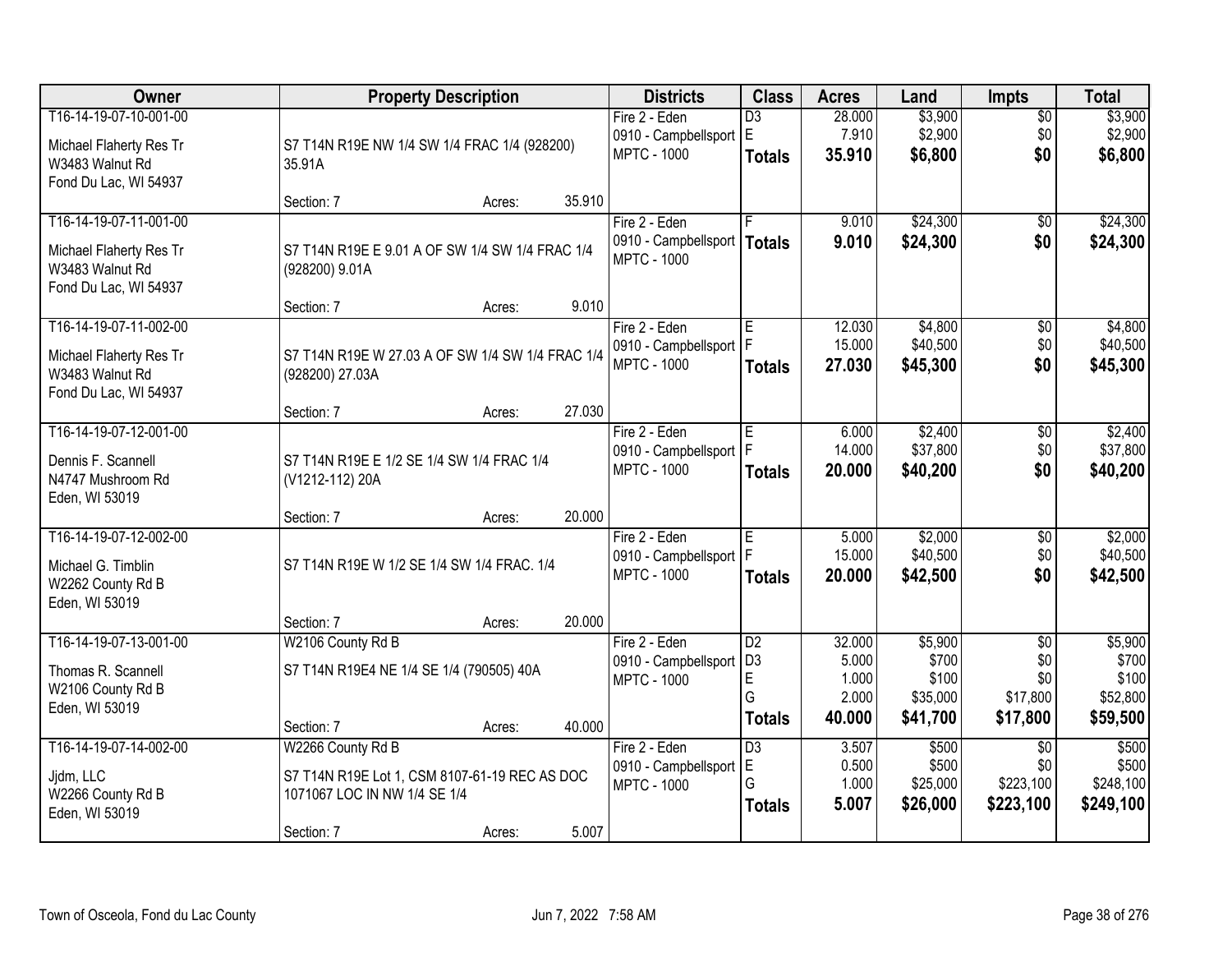| Owner                  |                                                   | <b>Property Description</b> |        | <b>Districts</b>         | <b>Class</b>    | <b>Acres</b> | Land     | <b>Impts</b>    | <b>Total</b> |
|------------------------|---------------------------------------------------|-----------------------------|--------|--------------------------|-----------------|--------------|----------|-----------------|--------------|
| T16-14-19-07-14-003-00 | W2262 County Rd B                                 |                             |        | Fire 2 - Eden            | $\overline{D3}$ | 26.048       | \$3,600  | $\overline{$0}$ | \$3,600      |
| Michael G. Timblin     | S7 T14N R19E NW 1/4 SE 1/4 EXC CSM 8107-61-19     |                             |        | 0910 - Campbellsport     | lE.             | 5.500        | \$3,600  | \$0             | \$3,600      |
| W2262 County Rd B      | REC AS DOC 1071067                                |                             |        | <b>MPTC - 1000</b>       | G               | 2.000        | \$35,000 | \$241,600       | \$276,600    |
| Eden, WI 53019         |                                                   |                             |        |                          | <b>Totals</b>   | 33.548       | \$42,200 | \$241,600       | \$283,800    |
|                        | Section: 7                                        | Acres:                      | 33.548 |                          |                 |              |          |                 |              |
| T16-14-19-07-15-001-00 |                                                   |                             |        | Fire 2 - Eden            | $\overline{D3}$ | 8.000        | \$1,100  | \$0             | \$1,100      |
| Michael G. Timblin     | S7 T14N R19E SW 1/4 SE 1/4                        |                             |        | 0910 - Campbellsport     | E               | 26.000       | \$16,700 | \$0             | \$16,700     |
| W2262 County Rd B      |                                                   |                             |        | <b>MPTC - 1000</b>       | EM              | 6.000        | \$7,500  | \$0             | \$7,500      |
| Eden, WI 53019         |                                                   |                             |        |                          | <b>Totals</b>   | 40.000       | \$25,300 | \$0             | \$25,300     |
|                        | Section: 7                                        | Acres:                      | 40.000 |                          |                 |              |          |                 |              |
| T16-14-19-07-16-001-00 |                                                   |                             |        | Fire 2 - Eden            | D3              | 10.000       | \$1,400  | \$0             | \$1,400      |
| Thomas R. Scannell     | S7 T14N R19E SE 1/4 SE 1/4 (790505) 40A           |                             |        | 0910 - Campbellsport   E |                 | 30.000       | \$24,900 | \$0             | \$24,900     |
| W2106 County Rd B      |                                                   |                             |        | <b>MPTC - 1000</b>       | <b>Totals</b>   | 40.000       | \$26,300 | \$0             | \$26,300     |
| Eden, WI 53019         |                                                   |                             |        |                          |                 |              |          |                 |              |
|                        | Section: 7                                        | Acres:                      | 40.000 |                          |                 |              |          |                 |              |
| T16-14-19-08-01-001-00 |                                                   |                             |        | Fire 2 - Eden            | $\overline{D2}$ | 4.000        | \$700    | \$0             | \$700        |
| Michael Welsh          | S8 T14N R19E NE 1/4 NE 1/4*                       |                             |        | 0910 - Campbellsport     | D <sub>3</sub>  | 21.000       | \$2,900  | \$0             | \$2,900      |
| W1722 County Rd B      |                                                   |                             |        | <b>MPTC - 1000</b>       | $\mathsf E$     | 4.000        | \$4,000  | \$0             | \$4,000      |
| Eden, WI 53019         |                                                   |                             |        |                          | EM              | 11.000       | \$14,900 | \$0             | \$14,900     |
|                        | Section: 8                                        | Acres:                      | 40.000 |                          | <b>Totals</b>   | 40.000       | \$22,500 | \$0             | \$22,500     |
| T16-14-19-08-02-001-00 |                                                   |                             |        | Fire 2 - Eden            | $\overline{D2}$ | 10.000       | \$1,800  | $\overline{50}$ | \$1,800      |
| Joel J. Guell          | S8 T14N R19E NW 1/4 NE 1/4 (V1397-112) 40A        |                             |        | 0910 - Campbellsport     | D <sub>3</sub>  | 28.000       | \$3,900  | \$0             | \$3,900      |
| N4426 Northview Rd     |                                                   |                             |        | <b>MPTC - 1000</b>       | E               | 2.000        | \$500    | \$0             | \$500        |
| Eden, WI 53019         |                                                   |                             |        |                          | <b>Totals</b>   | 40.000       | \$6,200  | \$0             | \$6,200      |
|                        | Section: 8                                        | Acres:                      | 40.000 |                          |                 |              |          |                 |              |
| T16-14-19-08-03-001-00 |                                                   |                             |        | Fire 2 - Eden            | $\overline{D2}$ | 8.000        | \$1,500  | $\overline{50}$ | \$1,500      |
| Michael Welsh          | S8 T14N R19E SW 1/4 NE 1/4 EXC V206-354 &         |                             |        | 0910 - Campbellsport     | D <sub>3</sub>  | 24.570       | \$3,400  | \$0             | \$3,400      |
| W1722 County Rd B      | V333-39 & EXC CSM #4034-22-113*                   |                             |        | <b>MPTC - 1000</b>       | E               | 5.000        | \$1,300  | \$0             | \$1,300      |
| Eden, WI 53019         |                                                   |                             |        |                          | <b>Totals</b>   | 37.570       | \$6,200  | \$0             | \$6,200      |
|                        | Section: 8                                        | Acres:                      | 37.570 |                          |                 |              |          |                 |              |
| T16-14-19-08-03-002-00 | W1809 County Rd B                                 |                             |        | Fire 2 - Eden            | A               | 0.890        | \$25,600 | \$108,000       | \$133,600    |
| Joshua Richard Blatz   | S8 T14N R19E PT OF SW 1/4 NE 1/4 COM 30.5' W OF   |                             |        | 0910 - Campbellsport     | Totals          | 0.890        | \$25,600 | \$108,000       | \$133,600    |
| W1809 County Rd B      | SE COR TH N 91' E 15.5' N 57.5' W 270' S 148.5' E |                             |        | <b>MPTC - 1000</b>       |                 |              |          |                 |              |
| Eden, WI 53019         | 254.5' TO BEG                                     |                             |        |                          |                 |              |          |                 |              |
|                        | Section: 8                                        | Acres:                      | 0.890  |                          |                 |              |          |                 |              |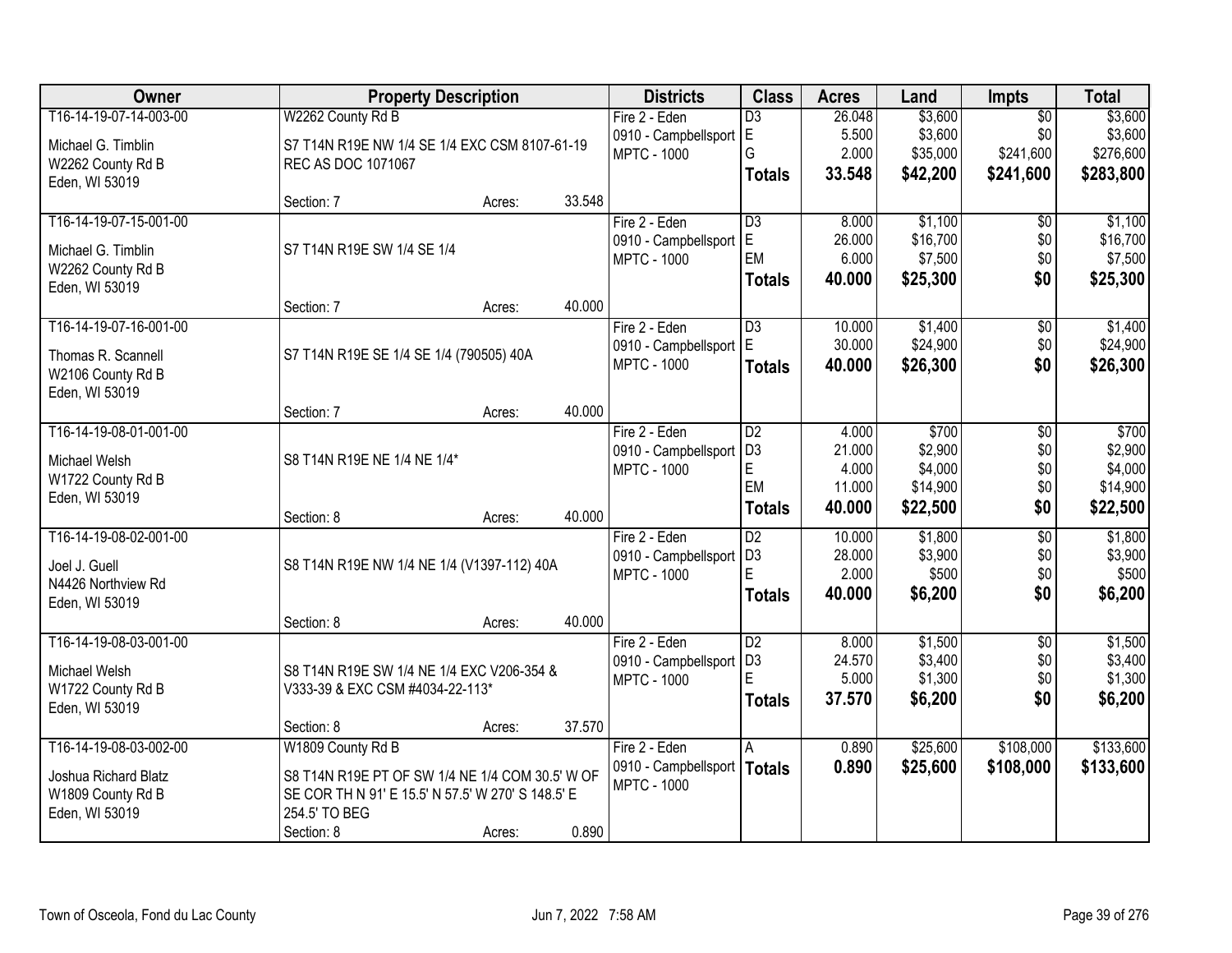| Owner                         | <b>Property Description</b>                            |        | <b>Districts</b>              | <b>Class</b>    | <b>Acres</b> | Land     | <b>Impts</b>    | <b>Total</b> |
|-------------------------------|--------------------------------------------------------|--------|-------------------------------|-----------------|--------------|----------|-----------------|--------------|
| T16-14-19-08-03-003-00        | W1851 County Rd B                                      |        | Fire 2 - Eden                 |                 | 1.460        | \$33,900 | \$235,800       | \$269,700    |
| Cody M. Wiedmeyer             | S8 T14N R19E LOT 1 CSM #4034-22-113 LOC IN SW          |        | 0910 - Campbellsport          | <b>Totals</b>   | 1.460        | \$33,900 | \$235,800       | \$269,700    |
| W1851 County Rd B             | 1/4 NE 1/4                                             |        | <b>MPTC - 1000</b>            |                 |              |          |                 |              |
| Eden, WI 53019                |                                                        |        |                               |                 |              |          |                 |              |
|                               | Section: 8<br>Acres:                                   | 1.460  |                               |                 |              |          |                 |              |
| T16-14-19-08-04-002-00        | W1801 County Rd B                                      |        | Fire 2 - Eden                 | A               | 0.407        | \$18,200 | \$62,000        | \$80,200     |
| Kevin P. Briggs               | S8 T14N R19E PT OF S 1/2 NE 1/4 COM AT SW COR          |        | 0910 - Campbellsport   Totals |                 | 0.407        | \$18,200 | \$62,000        | \$80,200     |
| W1801 County Rd B             | NE 1/4 NE 1/4 TH E 95' N 148.5' W 110' S 57.5' W 15.5' |        | <b>MPTC - 1000</b>            |                 |              |          |                 |              |
| Eden, WI 53019                | S 91' E 30.5' TO BEG                                   |        |                               |                 |              |          |                 |              |
|                               | Section: 8<br>Acres:                                   | 0.407  |                               |                 |              |          |                 |              |
| T16-14-19-08-04-003-00        | W1713 County Rd B                                      |        | Fire 2 - Eden                 | E4              | 1.710        | \$0      | \$0             | \$0          |
| Mitchell Cemetery Association | S8 T14N R19E PT OF SE 1/4 NE 1/4 COM 3223.11' N &      |        | 0910 - Campbellsport   Totals |                 | 1.710        | \$0      | \$0             | \$0          |
| c/o Dave Arndt                | 31.03' W OF SE COR SE 1/4 TH W 231.02' S 361.16' TO    |        | <b>MPTC - 1000</b>            |                 |              |          |                 |              |
| 4558 Oak Springs Rd           | N LI HWY TH NELY ALG HWY 230.10' N28*54'55"E           |        |                               |                 |              |          |                 |              |
| De Forest, WI 53532           | Section: 8<br>Acres:                                   | 1.710  |                               |                 |              |          |                 |              |
| T16-14-19-08-04-004-00        | W1751 County Rd B                                      |        | Fire 2 - Eden                 | $\overline{D1}$ | 2.000        | \$500    | \$0             | \$500        |
| Michael Welsh                 | S8 T14N R19E SE 1/4 NE 1/4 EXC V206-354 V641-250       |        | 0910 - Campbellsport          | D <sub>3</sub>  | 26.403       | \$3,700  | \$0             | \$3,700      |
| W1722 County Rd B             | & EXC HWY REC V683-102 & EXC CSM 8672 REC AS           |        | <b>MPTC - 1000</b>            | E               | 6.000        | \$6,000  | \$0             | \$6,000      |
| Eden, WI 53019                | DOC 1155374                                            |        |                               | G               | 2.000        | \$35,000 | \$414,800       | \$449,800    |
|                               | Section: 8<br>Acres:                                   | 36.403 |                               | <b>Totals</b>   | 36.403       | \$45,200 | \$414,800       | \$460,000    |
| T16-14-19-08-05-001-00        | N4426 Northview Rd                                     |        | Fire 2 - Eden                 | $\overline{D2}$ | 26.000       | \$4,800  | $\overline{60}$ | \$4,800      |
| Joel J. Guell                 | S8 T14N R19E NE 1/4 NW 1/4 (V1397-112) 40A             |        | 0910 - Campbellsport          | D <sub>3</sub>  | 10.000       | \$1,400  | \$0             | \$1,400      |
| N4426 Northview Rd            |                                                        |        | <b>MPTC - 1000</b>            | E               | 2.000        | \$100    | \$0             | \$100        |
| Eden, WI 53019                |                                                        |        |                               | G               | 2.000        | \$35,000 | \$101,700       | \$136,700    |
|                               | Section: 8<br>Acres:                                   | 40.000 |                               | <b>Totals</b>   | 40.000       | \$41,300 | \$101,700       | \$143,000    |
| T16-14-19-08-06-001-00        |                                                        |        | Fire 2 - Eden                 | $\overline{D2}$ | 26.000       | \$4,800  | \$0             | \$4,800      |
| John P. Wettstein             | S8 T14N R19E NW 1/4 NW 1/4 (859623LC) 40A              |        | 0910 - Campbellsport          | D <sub>3</sub>  | 14.000       | \$1,900  | \$0             | \$1,900      |
| W2135 County Rd B             |                                                        |        | <b>MPTC - 1000</b>            | <b>Totals</b>   | 40.000       | \$6,700  | \$0             | \$6,700      |
| Eden, WI 53019                |                                                        |        |                               |                 |              |          |                 |              |
|                               | Section: 8<br>Acres:                                   | 40.000 |                               |                 |              |          |                 |              |
| T16-14-19-08-07-001-00        | W2039 County Rd B                                      |        | Fire 2 - Eden                 | $\overline{D2}$ | 17.000       | \$3,100  | $\overline{30}$ | \$3,100      |
| John P. Wettstein             | S8 T14N R19E SW 1/4 NW 1/4 EXC CSM #1005-6-165         |        | 0910 - Campbellsport          | D <sub>3</sub>  | 20.030       | \$2,800  | \$0             | \$2,800      |
| W2135 County Rd B             | (859623LC) 39.03A                                      |        | <b>MPTC - 1000</b>            | E               | 1.000        | \$100    | \$0             | \$100        |
| Eden, WI 53019                |                                                        |        |                               | G               | 1.000        | \$5,000  | \$600           | \$5,600      |
|                               | Section: 8<br>Acres:                                   | 39.030 |                               | <b>Totals</b>   | 39.030       | \$11,000 | \$600           | \$11,600     |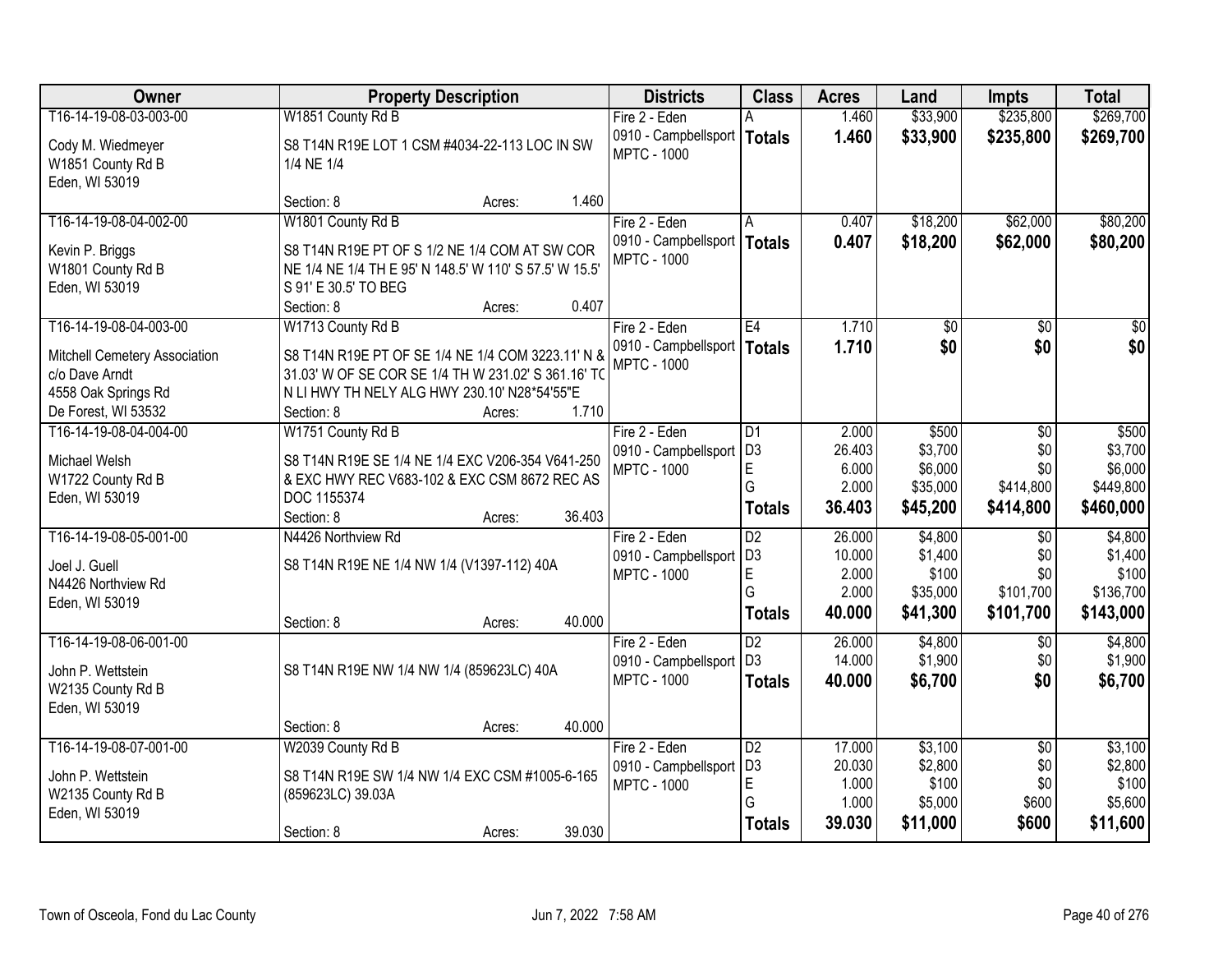| Owner                                                                               | <b>Property Description</b>                                                                       |        |        | <b>Districts</b>                                                     | <b>Class</b>                                                   | <b>Acres</b>                                 | Land                                               | <b>Impts</b>                                            | <b>Total</b>                                        |
|-------------------------------------------------------------------------------------|---------------------------------------------------------------------------------------------------|--------|--------|----------------------------------------------------------------------|----------------------------------------------------------------|----------------------------------------------|----------------------------------------------------|---------------------------------------------------------|-----------------------------------------------------|
| T16-14-19-08-07-002-00                                                              | W2039 County Rd B                                                                                 |        |        | Fire 2 - Eden                                                        |                                                                | 0.970                                        | \$26,200                                           | \$78,600                                                | \$104,800                                           |
| Richard A. Blackmore<br>W2039 County Rd B<br>Eden, WI 53019                         | S8 T14N R19E CSM #1005-6-165 LOC IN SW 1/4 NW<br>1/4 (839138) .97A                                |        |        | 0910 - Campbellsport   Totals<br><b>MPTC - 1000</b>                  |                                                                | 0.970                                        | \$26,200                                           | \$78,600                                                | \$104,800                                           |
|                                                                                     | Section: 8                                                                                        | Acres: | 0.970  |                                                                      |                                                                |                                              |                                                    |                                                         |                                                     |
| T16-14-19-08-08-001-00<br>John P. Wettstein<br>W2135 County Rd B<br>Eden, WI 53019  | S8 T14N R19E SE 1/4 NW 1/4 (859623LC) 40A<br>Section: 8                                           | Acres: | 40.000 | Fire 2 - Eden<br>0910 - Campbellsport<br><b>MPTC - 1000</b>          | $\overline{D2}$<br>D <sub>3</sub><br>E.<br>EM<br><b>Totals</b> | 16.000<br>16.000<br>2.000<br>6.000<br>40.000 | \$3,000<br>\$2,200<br>\$100<br>\$7,500<br>\$12,800 | $\overline{50}$<br>\$0<br>\$0<br>\$0<br>\$0             | \$3,000<br>\$2,200<br>\$100<br>\$7,500<br>\$12,800  |
| T16-14-19-08-09-001-00                                                              | W1928 County Rd B                                                                                 |        |        | Fire 2 - Eden                                                        | $\overline{D2}$                                                | 20.000                                       | \$3,700                                            | $\overline{50}$                                         | \$3,700                                             |
| John P. Wettstein<br>W2135 County Rd B<br>Eden, WI 53019                            | S8 T14N R19E NE 1/4 SW 1/4 (859623LC) 40A                                                         |        |        | 0910 - Campbellsport<br><b>MPTC - 1000</b>                           | D <sub>3</sub><br>E<br>G                                       | 16.000<br>2.000<br>2.000                     | \$2,200<br>\$100<br>\$35,000                       | \$0<br>\$0<br>\$302,900                                 | \$2,200<br>\$100<br>\$337,900                       |
|                                                                                     | Section: 8                                                                                        | Acres: | 40.000 |                                                                      | <b>Totals</b>                                                  | 40.000                                       | \$41,000                                           | \$302,900                                               | \$343,900                                           |
| T16-14-19-08-10-001-00<br>John P. Wettstein<br>W2135 County Rd B<br>Eden, WI 53019  | S8 T14N R19E E 1/2 NW 1/4 SW 1/4 (859623LC) 20A                                                   |        |        | Fire 2 - Eden<br>0910 - Campbellsport<br><b>MPTC - 1000</b>          | Totals                                                         | 20.000<br>20.000                             | \$54,000<br>\$54,000                               | $\sqrt{6}$<br>\$0                                       | \$54,000<br>\$54,000                                |
|                                                                                     | Section: 8                                                                                        | Acres: | 20.000 |                                                                      |                                                                |                                              |                                                    |                                                         |                                                     |
| T16-14-19-08-10-002-00<br>Thomas R. Scannell<br>W2106 County Rd B<br>Eden, WI 53019 | W2106 County Rd B<br>S8 T14N R19E W 1/2 NW 1/4 SW 1/4 (790505) 20A<br>Section: 8                  | Acres: | 20.000 | Fire 2 - Eden<br>0910 - Campbellsport<br><b>MPTC - 1000</b>          | $\overline{D2}$<br>D <sub>3</sub><br>E<br>G<br><b>Totals</b>   | 16.500<br>2.000<br>0.500<br>1.000<br>20.000  | \$3,000<br>\$300<br>\$100<br>\$25,000<br>\$28,400  | $\overline{50}$<br>\$0<br>\$0<br>\$127,900<br>\$127,900 | \$3,000<br>\$300<br>\$100<br>\$152,900<br>\$156,300 |
| T16-14-19-08-11-001-00<br>Thomas R. Scannell<br>W2106 County Rd B<br>Eden, WI 53019 | S8 T14N R19E W 1/2 SW 1/4 SW 1/4 (790505) 20A                                                     |        |        | Fire 2 - Eden<br>0910 - Campbellsport E<br><b>MPTC - 1000</b>        | $\overline{D3}$<br><b>Totals</b>                               | 19.500<br>0.500<br>20.000                    | \$2,700<br>\$100<br>\$2,800                        | \$0<br>\$0<br>\$0                                       | \$2,700<br>\$100<br>\$2,800                         |
|                                                                                     | Section: 8                                                                                        | Acres: | 20.000 |                                                                      |                                                                |                                              |                                                    |                                                         |                                                     |
| T16-14-19-08-11-003-00<br>Gene W. Heltemes<br>N4176 Northview Rd<br>Eden, WI 53019  | N4176 Northview Rd<br>S8 T14N R19E LOT OF CSM #1315-8-40 LOC IN SW<br>1/4 SW 1/4 1A<br>Section: 8 | Acres: | 1.000  | Fire 2 - Eden<br>0910 - Campbellsport   Totals<br><b>MPTC - 1000</b> | A                                                              | 1.000<br>1.000                               | \$32,500<br>\$32,500                               | \$163,000<br>\$163,000                                  | \$195,500<br>\$195,500                              |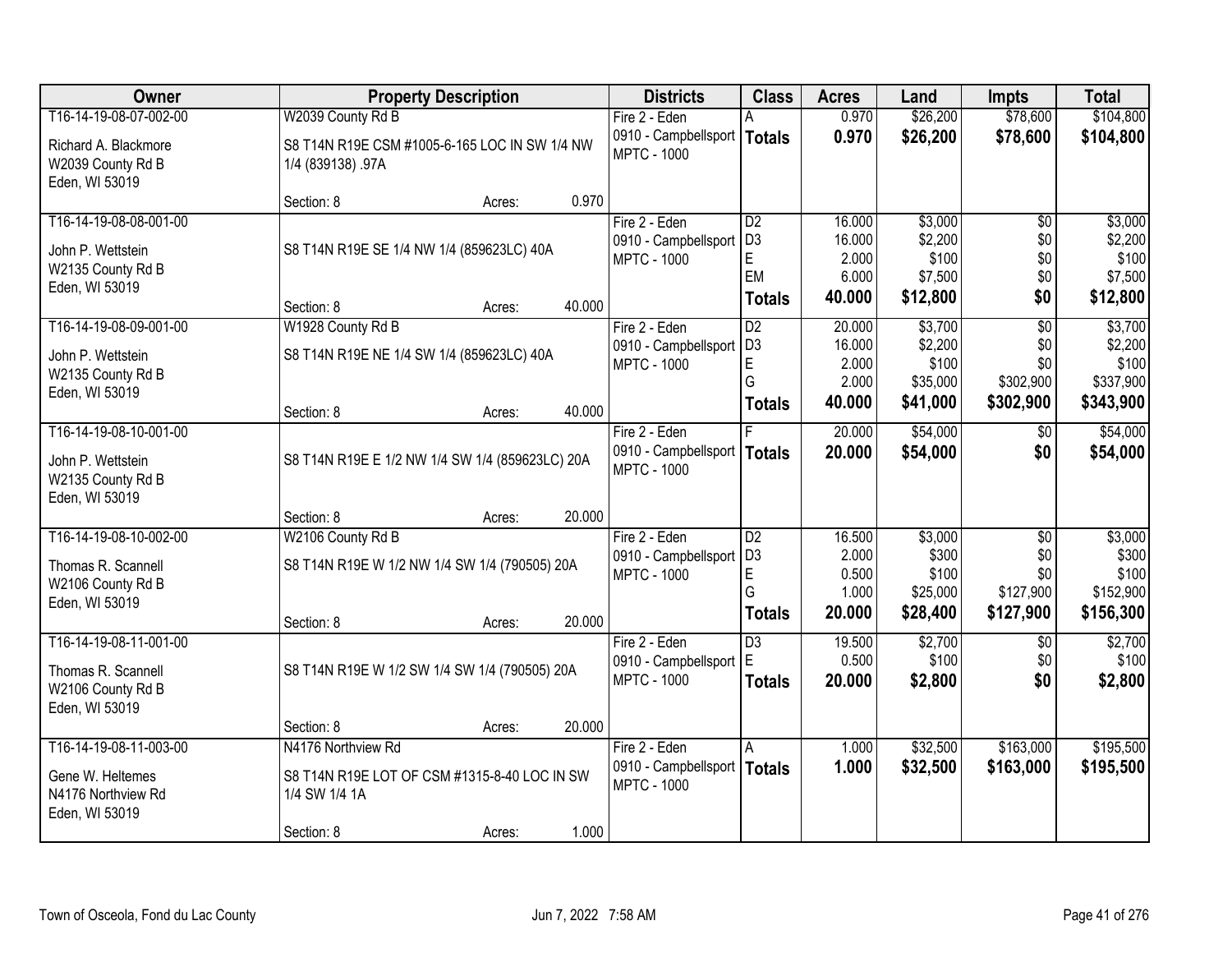| <b>Owner</b>                                                                       |                                                                                                               | <b>Property Description</b> |        | <b>Districts</b>                                            | <b>Class</b>                                                 | <b>Acres</b>                                 | Land                                            | <b>Impts</b>                                | <b>Total</b>                                    |
|------------------------------------------------------------------------------------|---------------------------------------------------------------------------------------------------------------|-----------------------------|--------|-------------------------------------------------------------|--------------------------------------------------------------|----------------------------------------------|-------------------------------------------------|---------------------------------------------|-------------------------------------------------|
| T16-14-19-08-11-004-00                                                             | N4160 Northview Rd                                                                                            |                             |        | Fire 2 - Eden                                               |                                                              | 2.940                                        | \$7,900                                         | $\overline{50}$                             | \$7,900                                         |
| Wisconsin Power and Light Company<br>4902 N Biltmore Ln<br>Madison, WI 53718       | S8 T14N R19E Lot 1, CSM 8680 REC AS DOC 1156697<br>LOC IN SW 1/4 SW 1/4                                       |                             |        | 0910 - Campbellsport<br><b>MPTC - 1000</b>                  | <b>Totals</b>                                                | 2.940                                        | \$7,900                                         | \$0                                         | \$7,900                                         |
|                                                                                    | Section: 8                                                                                                    | Acres:                      | 2.940  |                                                             |                                                              |                                              |                                                 |                                             |                                                 |
| T16-14-19-08-11-005-00<br>John P. Wettstein<br>W2135 County Rd B<br>Eden, WI 53019 | S8 T14N R19E E 1/2 SW 1/4 SW 1/4 EXC CSM<br>#1315-8-40 & EXC CSM 8680 REC AS DOC 1156697                      |                             |        | Fire 2 - Eden<br>0910 - Campbellsport<br><b>MPTC - 1000</b> | Totals                                                       | 15.860<br>15.860                             | \$42,800<br>\$42,800                            | \$0<br>\$0                                  | \$42,800<br>\$42,800                            |
|                                                                                    | Section: 8                                                                                                    | Acres:                      | 15.860 |                                                             |                                                              |                                              |                                                 |                                             |                                                 |
| T16-14-19-08-12-001-00<br>John P. Wettstein<br>W2135 County Rd B<br>Eden, WI 53019 | S8 T14N R19E SE 1/4 SW 1/4 (859623LC) 40A                                                                     |                             |        | Fire 2 - Eden<br>0910 - Campbellsport<br><b>MPTC - 1000</b> | $\overline{D2}$<br>D <sub>3</sub><br>E<br><b>Totals</b>      | 20.000<br>18.000<br>2.000<br>40.000          | \$3,700<br>\$2,500<br>\$100<br>\$6,300          | \$0<br>\$0<br>\$0<br>\$0                    | \$3,700<br>\$2,500<br>\$100<br>\$6,300          |
|                                                                                    | Section: 8                                                                                                    | Acres:                      | 40.000 |                                                             |                                                              |                                              |                                                 |                                             |                                                 |
| T16-14-19-08-13-002-00                                                             | W1772 County Rd B                                                                                             |                             |        | Fire 2 - Eden                                               | l A                                                          | 1.316                                        | \$28,200                                        | \$74,300                                    | \$102,500                                       |
| Michael Welsh<br>W1722 County Rd B<br>Eden, WI 53019                               | S8 T14N R19E Lot 1, CSM 8672 REC AS DOC 1155374<br>LOC IN SE 1/4 NE 1/4 & NE 1/4 SE 1/4                       |                             |        | 0910 - Campbellsport<br><b>MPTC - 1000</b>                  | <b>Totals</b>                                                | 1.316                                        | \$28,200                                        | \$74,300                                    | \$102,500                                       |
|                                                                                    | Section: 8                                                                                                    | Acres:                      | 1.316  |                                                             |                                                              |                                              |                                                 |                                             |                                                 |
| T16-14-19-08-13-003-00<br>Michael Welsh<br>W1722 County Rd B<br>Eden, WI 53019     | County Rd B<br>S8 T14N R19E Lot 2, CSM 8672 REC AS DOC 1155374<br>LOC IN SE 1/4 NE 1/4 & NE 1/4 SE 1/4        |                             |        | Fire 2 - Eden<br>0910 - Campbellsport<br><b>MPTC - 1000</b> | A<br>Totals                                                  | 6.405<br>6.405                               | \$48,200<br>\$48,200                            | \$179,300<br>\$179,300                      | \$227,500<br>\$227,500                          |
|                                                                                    | Section: 8                                                                                                    | Acres:                      | 6.405  |                                                             |                                                              |                                              |                                                 |                                             |                                                 |
| T16-14-19-08-13-004-00<br>Michael Welsh<br>W1722 County Rd B<br>Eden, WI 53019     | W1722 County Rd B<br>S8 T14N R19E Lot 3, CSM 8672 REC AS DOC 1155374<br>LOC IN SE 1/4 NE 1/4 & NE 1/4 SE 1/4  |                             |        | Fire 2 - Eden<br>0910 - Campbellsport<br><b>MPTC - 1000</b> | A<br><b>Totals</b>                                           | 2.151<br>2.151                               | \$35,500<br>\$35,500                            | \$162,200<br>\$162,200                      | \$197,700<br>\$197,700                          |
|                                                                                    | Section: 8                                                                                                    | Acres:                      | 2.151  |                                                             |                                                              |                                              |                                                 |                                             |                                                 |
| T16-14-19-08-13-005-00<br>Michael Welsh<br>W1722 County Rd B<br>Eden, WI 53019     | County Rd B<br>S8 T14N R19E NE 1/4 SE 1/4 EXC HWY V683-102 &<br>EXC CSM 8672 REC AS DOC 1155374<br>Section: 8 | Acres:                      | 28.147 | Fire 2 - Eden<br>0910 - Campbellsport<br><b>MPTC - 1000</b> | D1<br>D <sub>2</sub><br>D <sub>3</sub><br>E<br><b>Totals</b> | 10.000<br>4.400<br>13.000<br>0.747<br>28.147 | \$2,300<br>\$800<br>\$1,800<br>\$700<br>\$5,600 | $\overline{60}$<br>\$0<br>\$0<br>\$0<br>\$0 | \$2,300<br>\$800<br>\$1,800<br>\$700<br>\$5,600 |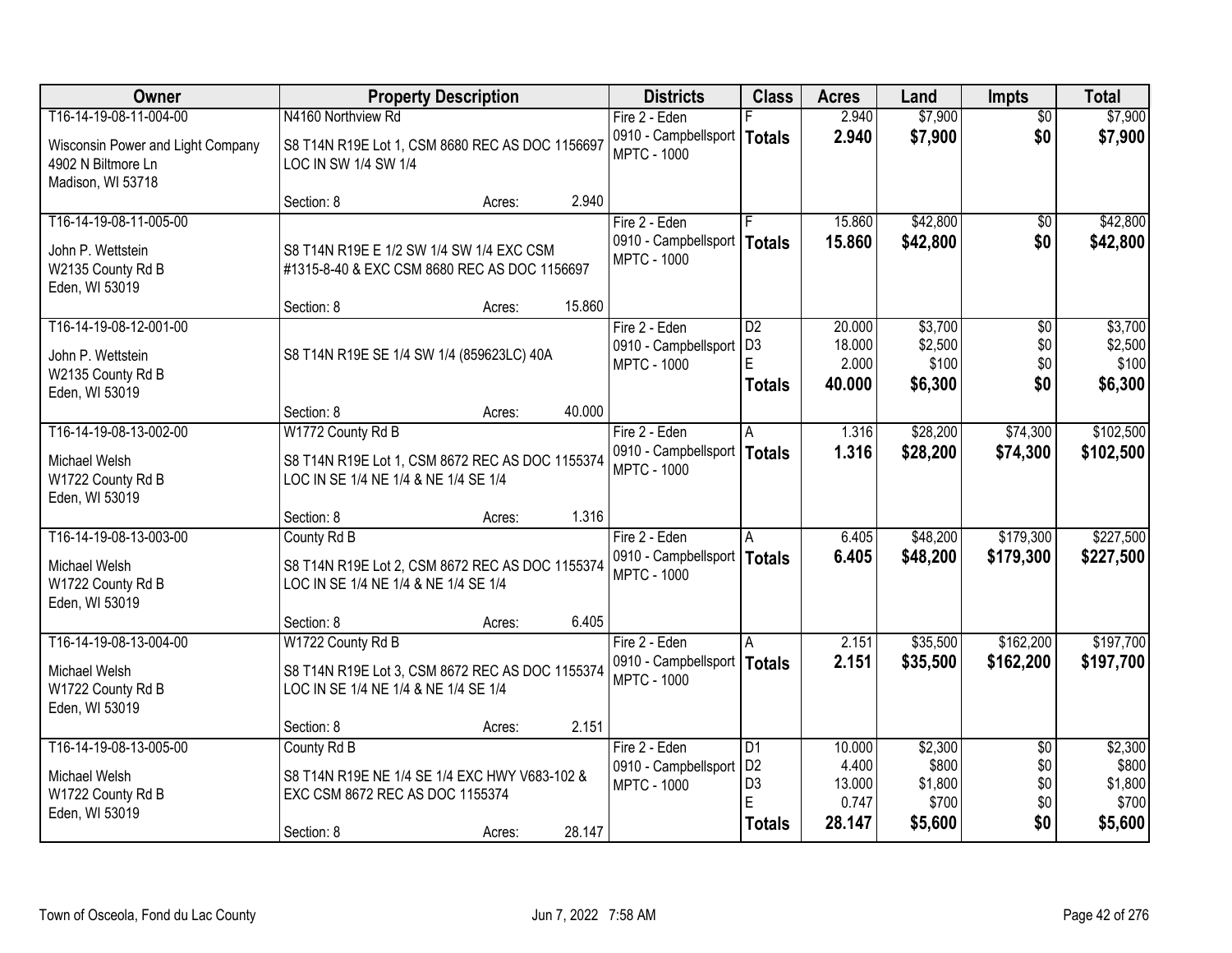| Owner                   | <b>Property Description</b>                      |                  | <b>Districts</b>              | <b>Class</b>    | <b>Acres</b> | Land     | <b>Impts</b>    | <b>Total</b> |
|-------------------------|--------------------------------------------------|------------------|-------------------------------|-----------------|--------------|----------|-----------------|--------------|
| T16-14-19-08-14-001-00  |                                                  |                  | Fire 2 - Eden                 | $\overline{D2}$ | 1.500        | \$300    | $\overline{50}$ | \$300        |
| John P. Wettstein       | S8 T14N R19E NW 1/4 SE 1/4 EXC CSM #6961-49-67   |                  | 0910 - Campbellsport          | D <sub>3</sub>  | 29.000       | \$4,000  | \$0             | \$4,000      |
| W2135 County Rd B       | (859623LC) 34.50A                                |                  | <b>MPTC - 1000</b>            | E               | 2.000        | \$100    | \$0             | \$100        |
| Eden, WI 53019          |                                                  |                  |                               | EM              | 2.000        | \$2,500  | \$0             | \$2,500      |
|                         | Section: 8                                       | 34.500<br>Acres: |                               | <b>Totals</b>   | 34.500       | \$6,900  | \$0             | \$6,900      |
| T16-14-19-08-14-002-00  | W1846 County Rd B                                |                  | Fire 2 - Eden                 |                 | 4.460        | \$50,600 | \$175,600       | \$226,200    |
| William Wettstein       | S8 T14N R19E LOT 1 CSM #6961-49-47 LOC IN NW     |                  | 0910 - Campbellsport   Totals |                 | 4.460        | \$50,600 | \$175,600       | \$226,200    |
| W1846 County Rd B       | 1/4 SE 1/4 (859620 859621 859622) 4.46A          |                  | <b>MPTC - 1000</b>            |                 |              |          |                 |              |
| Eden, WI 53019          |                                                  |                  |                               |                 |              |          |                 |              |
|                         | Section: 8                                       | 4.460<br>Acres:  |                               |                 |              |          |                 |              |
| T16-14-19-08-15-001-00  |                                                  |                  | Fire 2 - Eden                 | $\overline{D2}$ | 7.000        | \$1,300  | \$0             | \$1,300      |
| John P. Wettstein       | S8 T14N R19E SW 1/4 SE 1/4 (859623LC) 40A        |                  | 0910 - Campbellsport          | D <sub>3</sub>  | 32.000       | \$4,400  | \$0             | \$4,400      |
| W2135 County Rd B       |                                                  |                  | <b>MPTC - 1000</b>            | E               | 1.000        | \$100    | \$0             | \$100        |
| Eden, WI 53019          |                                                  |                  |                               | <b>Totals</b>   | 40.000       | \$5,800  | \$0             | \$5,800      |
|                         | Section: 8                                       | 40.000<br>Acres: |                               |                 |              |          |                 |              |
| T16-14-19-08-16-001-00  |                                                  |                  | Fire 2 - Eden                 | D1              | 7.000        | \$1,600  | $\sqrt[6]{3}$   | \$1,600      |
| Michael Welsh           | S8 T14N R19E N 1/2 SE 1/4 SE 1/4 EXC HWY         |                  | 0910 - Campbellsport          | D <sub>3</sub>  | 11.750       | \$1,600  | \$0             | \$1,600      |
| W1722 County Rd B       | V683-102*                                        |                  | <b>MPTC - 1000</b>            | E               | 0.500        | \$100    | \$0             | \$100        |
| Eden, WI 53019          |                                                  |                  |                               | <b>Totals</b>   | 19.250       | \$3,300  | \$0             | \$3,300      |
|                         | Section: 8                                       | 19.250<br>Acres: |                               |                 |              |          |                 |              |
| T16-14-19-08-16-002-00  |                                                  |                  | Fire 2 - Eden                 | $\overline{D3}$ | 17.000       | \$2,400  | $\overline{50}$ | \$2,400      |
| Voskamp Investment, LLP | S8 T14N R19E S 1/2 SE 1/4 SE 1/4 EXC HWY         |                  | 0910 - Campbellsport          | E               | 2.240        | \$1,100  | \$0             | \$1,100      |
| 3180 Bay View Dr        | V681-577*                                        |                  | <b>MPTC - 1000</b>            | <b>Totals</b>   | 19.240       | \$3,500  | \$0             | \$3,500      |
| Green Bay, WI 54311     |                                                  |                  |                               |                 |              |          |                 |              |
|                         | Section: 8                                       | 19.240<br>Acres: |                               |                 |              |          |                 |              |
| T16-14-19-09-01-001-00  | County Rd B                                      |                  | Fire 2 - Eden                 | $\overline{D3}$ | 9.587        | \$1,300  | \$0             | \$1,300      |
| Timothy J. Wettstein    | S9 T14N R19E NE 1/4 NE 1/4 EXC CSM #6669-46-65 & |                  | 0910 - Campbellsport   Totals |                 | 9.587        | \$1,300  | \$0             | \$1,300      |
| W1423 County Rd B       | EXC 842511LC*                                    |                  | <b>MPTC - 1000</b>            |                 |              |          |                 |              |
| Campbellsport, WI 53010 |                                                  |                  |                               |                 |              |          |                 |              |
|                         | Section: 9                                       | 9.587<br>Acres:  |                               |                 |              |          |                 |              |
| T16-14-19-09-01-002-00  | W1331 County Rd B                                |                  | Fire 2 - Eden                 | A               | 2.000        | \$42,000 | \$219,700       | \$261,700    |
| Daniel G. Wettstein     | S9 T14N R19E LOT 5 CSM #6669-46-65 LOC IN NE 1/4 |                  | 0910 - Campbellsport          | D <sub>3</sub>  | 3.353        | \$500    | \$0             | \$500        |
| W1331 County Rd B       | NE 1/4 (823695) 10.353A                          |                  | <b>MPTC - 1000</b>            | E               | 5.000        | \$5,000  | \$0             | \$5,000      |
| Campbellsport, WI 53010 |                                                  |                  |                               | <b>Totals</b>   | 10.353       | \$47,500 | \$219,700       | \$267,200    |
|                         | Section: 9                                       | 10.353<br>Acres: |                               |                 |              |          |                 |              |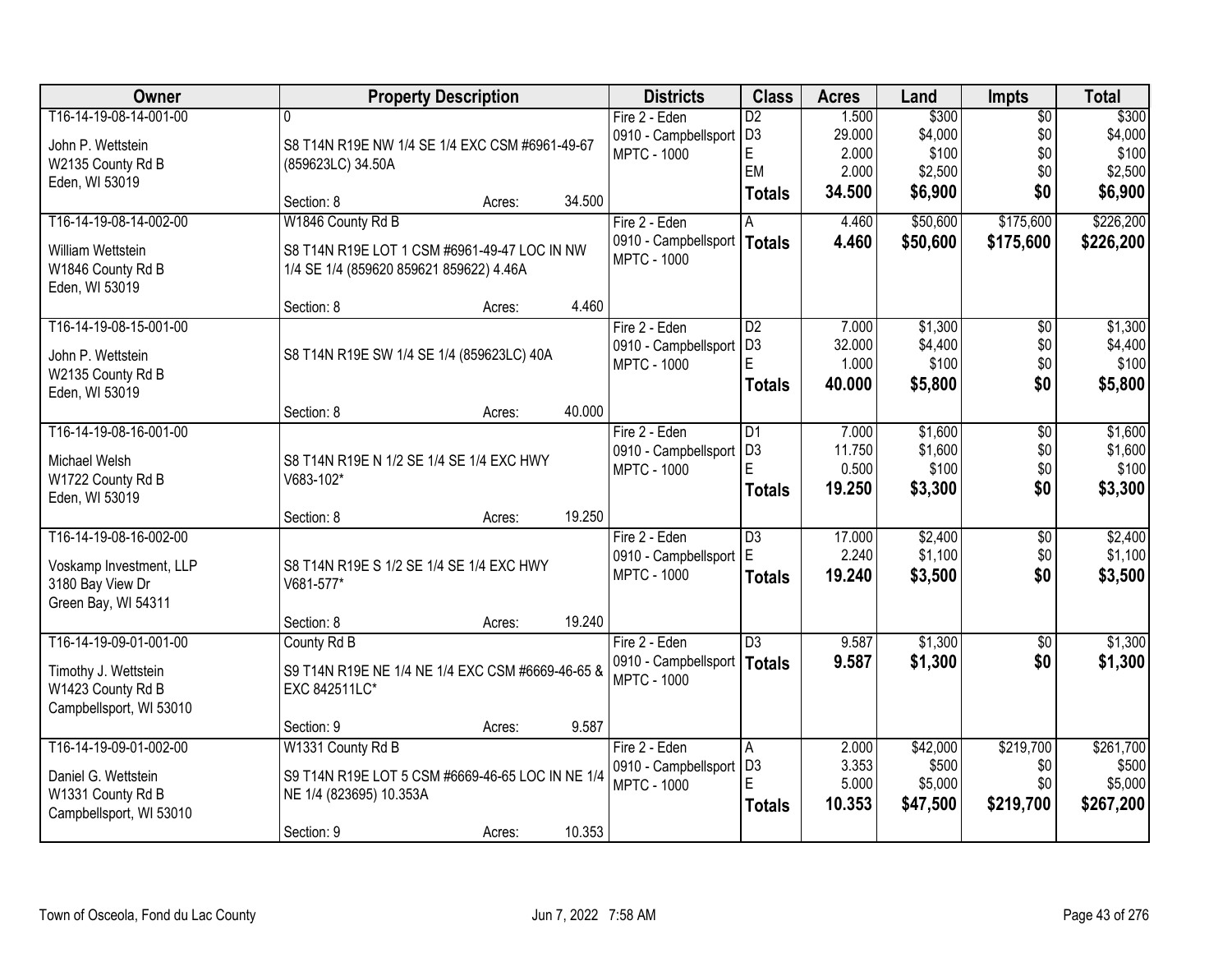| Owner                                     | <b>Property Description</b>                     |        |        | <b>Districts</b>                      | <b>Class</b>    | <b>Acres</b>    | Land               | <b>Impts</b>           | <b>Total</b>       |
|-------------------------------------------|-------------------------------------------------|--------|--------|---------------------------------------|-----------------|-----------------|--------------------|------------------------|--------------------|
| T16-14-19-09-01-003-00                    |                                                 |        |        | Fire 2 - Eden                         | $\overline{D3}$ | 10.900          | \$1,500            | $\overline{50}$        | \$1,500            |
| Timothy J. Wettstein                      | S9 T14N R19E PT OF NE 1/4 NE 1/4 COM AT NW COR  |        |        | 0910 - Campbellsport E                |                 | 8.000           | \$8,000            | \$0                    | \$8,000            |
| W1423 County Rd B                         | TH E TO NW COR CSM #6669-46-65 TH S15*14'16"E   |        |        | <b>MPTC - 1000</b>                    | <b>Totals</b>   | 18.900          | \$9,500            | \$0                    | \$9,500            |
| Campbellsport, WI 53010                   | 812.63' ETC AS REC 1072012                      |        |        |                                       |                 |                 |                    |                        |                    |
|                                           | Section: 9                                      | Acres: | 18.900 |                                       |                 |                 |                    |                        |                    |
| T16-14-19-09-02-001-00                    | W1423 County Rd B                               |        |        | Fire 2 - Eden                         | $\overline{D3}$ | 17.500          | \$2,400            | $\overline{50}$        | \$2,400            |
| Timothy J. Wettstein                      | S9 T14N R19E E 1/2 NW 1/4 NE 1/4 & THAT PART OF |        |        | 0910 - Campbellsport                  | E               | 1.600           | \$100              | \$0                    | \$100              |
| W1423 County Rd B                         | W 1/2 OF NW 1/4 NE 1/4 LYG S OF HWY             |        |        | <b>MPTC - 1000</b>                    | G               | 2.000           | \$35,000           | \$285,700              | \$320,700          |
| Campbellsport, WI 53010                   |                                                 |        |        |                                       | <b>Totals</b>   | 21.100          | \$37,500           | \$285,700              | \$323,200          |
|                                           | Section: 9                                      | Acres: | 21.100 |                                       |                 |                 |                    |                        |                    |
| T16-14-19-09-02-002-00                    | W1479 County Rd B                               |        |        | Fire 2 - Eden                         | $\overline{D3}$ | 16.800          | \$2,300            | $\overline{30}$        | \$2,300            |
| Anthony J. Goebel                         | S9 T14N R19E W 1/2 NW 1/4 NE 1/4 EXC THAT PART  |        |        | 0910 - Campbellsport                  | G               | 2.000           | \$35,000           | \$165,400              | \$200,400          |
| W1479 County Rd B                         | LYG S OF HWY EXC HWY V681-573*                  |        |        | <b>MPTC - 1000</b>                    | <b>Totals</b>   | 18,800          | \$37,300           | \$165,400              | \$202,700          |
| Campbellsport, WI 53010                   |                                                 |        |        |                                       |                 |                 |                    |                        |                    |
|                                           | Section: 9                                      | Acres: | 18.800 |                                       |                 |                 |                    |                        |                    |
| T16-14-19-09-03-001-00                    |                                                 |        |        | Fire 2 - Eden                         | D2              | 20.000          | \$3,700            | \$0                    | \$3,700            |
|                                           | S9 T14N R19E SW 1/4 NE 1/4*                     |        |        | 0910 - Campbellsport                  | D <sub>3</sub>  | 19.000          | \$2,600            | \$0                    | \$2,600            |
| Timothy J. Wettstein<br>W1423 County Rd B |                                                 |        |        | <b>MPTC - 1000</b>                    | E               | 1.000           | \$100              | \$0                    | \$100              |
| Campbellsport, WI 53010                   |                                                 |        |        |                                       | <b>Totals</b>   | 40.000          | \$6,400            | \$0                    | \$6,400            |
|                                           | Section: 9                                      | Acres: | 40.000 |                                       |                 |                 |                    |                        |                    |
| T16-14-19-09-04-001-00                    |                                                 |        |        | Fire 2 - Eden                         | $\overline{D3}$ | 40.000          | \$5,500            | $\overline{30}$        | \$5,500            |
|                                           |                                                 |        |        | 0910 - Campbellsport   Totals         |                 | 40.000          | \$5,500            | \$0                    | \$5,500            |
| Timothy J. Wettstein                      | S9 T14N R19E SE 1/4 NE 1/4*                     |        |        | <b>MPTC - 1000</b>                    |                 |                 |                    |                        |                    |
| W1423 County Rd B                         |                                                 |        |        |                                       |                 |                 |                    |                        |                    |
| Campbellsport, WI 53010                   | Section: 9                                      | Acres: | 40.000 |                                       |                 |                 |                    |                        |                    |
| T16-14-19-09-05-001-00                    |                                                 |        |        | Fire 2 - Eden                         | $\overline{D3}$ | 38.500          | \$5,300            | $\sqrt{6}$             | \$5,300            |
|                                           |                                                 |        |        | 0910 - Campbellsport   Totals         |                 | 38.500          | \$5,300            | \$0                    | \$5,300            |
| Anthony J. Goebel                         | S9 T14N R19E NE 1/4 NW 1/4 EXC HWY V681-573*    |        |        | <b>MPTC - 1000</b>                    |                 |                 |                    |                        |                    |
| W1479 County Rd B                         |                                                 |        |        |                                       |                 |                 |                    |                        |                    |
| Campbellsport, WI 53010                   |                                                 |        |        |                                       |                 |                 |                    |                        |                    |
| T16-14-19-09-06-001-00                    | Section: 9                                      | Acres: | 38.500 |                                       |                 |                 |                    |                        |                    |
|                                           |                                                 |        |        | Fire 2 - Eden<br>0910 - Campbellsport | D3<br>E.        | 18.000<br>2.000 | \$2,500<br>\$2,000 | $\overline{50}$<br>\$0 | \$2,500<br>\$2,000 |
| Anthony J. Goebel                         | S9 T14N R19E NW 1/4 NW 1/4*                     |        |        | <b>MPTC - 1000</b>                    | EM              | 20.000          | \$25,000           | \$0                    | \$25,000           |
| W1479 County Rd B                         |                                                 |        |        |                                       | <b>Totals</b>   | 40.000          | \$29,500           | \$0                    | \$29,500           |
| Campbellsport, WI 53010                   |                                                 |        |        |                                       |                 |                 |                    |                        |                    |
|                                           | Section: 9                                      | Acres: | 40.000 |                                       |                 |                 |                    |                        |                    |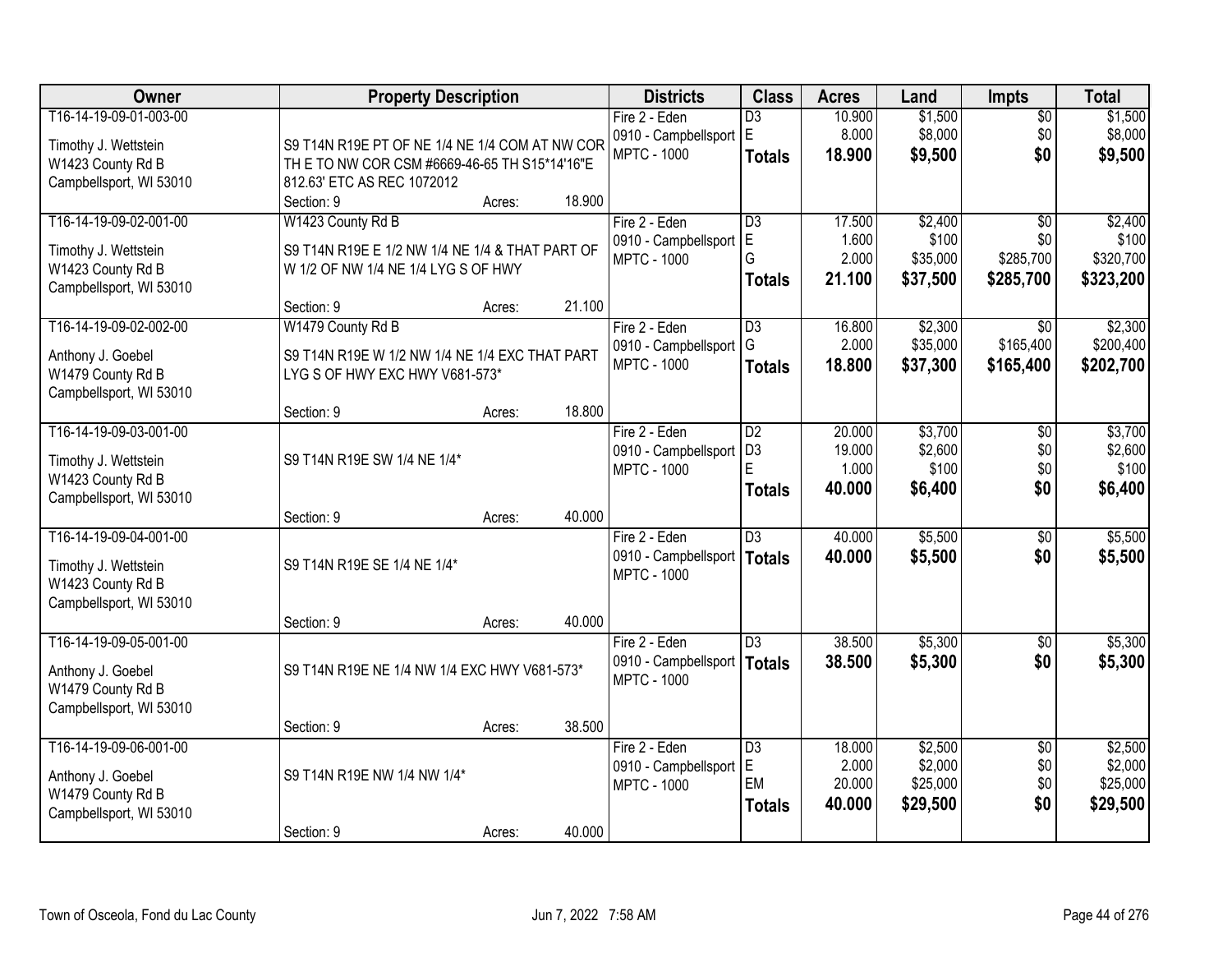| Owner                                    | <b>Property Description</b>                     | <b>Districts</b>                      | <b>Class</b>    | <b>Acres</b> | Land             | <b>Impts</b>           | <b>Total</b>     |
|------------------------------------------|-------------------------------------------------|---------------------------------------|-----------------|--------------|------------------|------------------------|------------------|
| T16-14-19-09-07-001-00                   |                                                 | Fire 2 - Eden                         | $\overline{D3}$ | 6.000        | \$800            | $\overline{50}$        | \$800            |
| Anthony J. Goebel                        | S9 T14N R19E THAT PT SW 1/4 NW 1/4 LYG N & W OF | 0910 - Campbellsport E                |                 | 5.720        | \$5,700          | \$0                    | \$5,700          |
| W1479 County Rd B                        | CTH B EXC THAT PT LYG S OF ABANDONED EDEN       | <b>MPTC - 1000</b>                    | <b>Totals</b>   | 11.720       | \$6,500          | \$0                    | \$6,500          |
| Campbellsport, WI 53010                  | ARMSTRONG RD & N OF CTH B & EXC CSM             |                                       |                 |              |                  |                        |                  |
|                                          | 11.720<br>Section: 9<br>Acres:                  |                                       |                 |              |                  |                        |                  |
| T16-14-19-09-07-003-00                   | W1631 County Rd B                               | Fire 2 - Eden                         | A               | 2.000        | \$42,000         | \$147,600              | \$189,600        |
| Gerald Scannell Fam Tr                   | S9 T14N R19E LOT 1 CSM #2329-12-87 LOC IN SW    | 0910 - Campbellsport                  | Totals          | 2.000        | \$42,000         | \$147,600              | \$189,600        |
| W1631 County Rd B                        | 1/4 NW 1/4                                      | <b>MPTC - 1000</b>                    |                 |              |                  |                        |                  |
| Eden, WI 53019                           |                                                 |                                       |                 |              |                  |                        |                  |
|                                          | 2.000<br>Section: 9<br>Acres:                   |                                       |                 |              |                  |                        |                  |
| T16-14-19-09-07-004-00                   | W1624 County Rd B                               | Fire 2 - Eden                         |                 | 2.658        | \$44,300         | \$118,200              | \$162,500        |
| Jeff M. Karweick                         | S9 T15N R19E LOT 1 CSM #6114-41-3 LOC IN SW 1/4 | 0910 - Campbellsport   Totals         |                 | 2.658        | \$44,300         | \$118,200              | \$162,500        |
| W1624 County Rd B                        | NW 1/4 (870713) 2.658A                          | <b>MPTC - 1000</b>                    |                 |              |                  |                        |                  |
| Eden, WI 53019                           |                                                 |                                       |                 |              |                  |                        |                  |
|                                          | 2.658<br>Section: 9<br>Acres:                   |                                       |                 |              |                  |                        |                  |
| T16-14-19-09-07-006-00                   | N4311 Mitchell Rd                               | Fire 2 - Eden                         | A               | 5.006        | \$52,500         | \$132,500              | \$185,000        |
|                                          | S9 T14N R19E LOT 1 CSM #6115-41-4 LOC IN SW 1/4 | 0910 - Campbellsport                  | <b>Totals</b>   | 5.006        | \$52,500         | \$132,500              | \$185,000        |
| Michele L. Campagna<br>N4269 Mitchell Rd | NW 1/4 ALSO LAND ADJ ON E AND S DESC IN DOC     | <b>MPTC - 1000</b>                    |                 |              |                  |                        |                  |
| Campbellsport, WI 53010                  | 1038907 AS COM AT SW COR CSM 6115, TH S 125',   |                                       |                 |              |                  |                        |                  |
|                                          | 5.006<br>Section: 9<br>Acres:                   |                                       |                 |              |                  |                        |                  |
| T16-14-19-09-07-007-00                   |                                                 | Fire 2 - Eden                         | $\overline{D2}$ | 11.073       | \$2,000          | \$0                    | \$2,000          |
|                                          |                                                 | 0910 - Campbellsport                  | D <sub>3</sub>  | 2.770        | \$400            | \$0                    | \$400            |
| Thomas A. Campagna                       | S9 T14N R19E THAT PT SW 1/4 NW 1/4 LYG S OF     | <b>MPTC - 1000</b>                    | F               | 4.550        | \$2,000          | \$0                    | \$2,000          |
| N4269 Mitchell Rd                        | CTH B ALSO THAT PT SD 1/4 1/4 LYG S OF          |                                       | <b>Totals</b>   | 18.393       | \$4,400          | \$0                    | \$4,400          |
| Campbellsport, WI 53010                  | ABANDONED EDEN ARMSTRONG RD & N OF CTH B        |                                       |                 |              |                  |                        |                  |
| T16-14-19-09-08-001-00                   | Section: 9<br>18.393<br>Acres:                  |                                       | $\overline{D2}$ | 14.000       |                  |                        |                  |
|                                          |                                                 | Fire 2 - Eden<br>0910 - Campbellsport | D <sub>3</sub>  | 2.830        | \$2,600<br>\$400 | $\overline{50}$<br>\$0 | \$2,600<br>\$400 |
| Thomas A. Campagna                       | S9 T14N R19E THAT PART OF SE 1/4 NW 1/4 LYG S & | <b>MPTC - 1000</b>                    | E               | 0.500        | \$100            | \$0                    | \$100            |
| N4269 Mitchell Rd                        | E OF HWY EXC CSM #6591-45-86 (V1149-418) 17.33A |                                       | <b>Totals</b>   | 17.330       | \$3,100          | \$0                    | \$3,100          |
| Campbellsport, WI 53010                  |                                                 |                                       |                 |              |                  |                        |                  |
|                                          | 17.330<br>Section: 9<br>Acres:                  |                                       |                 |              |                  |                        |                  |
| T16-14-19-09-08-002-00                   |                                                 | Fire 2 - Eden                         | $\overline{D3}$ | 5.360        | \$700            | $\overline{50}$        | \$700            |
| Anthony J. Goebel                        | S9 T14N R19E THAT PART OF SE 1/4 NW 1/4 LYG N 8 | 0910 - Campbellsport                  | <b>Totals</b>   | 5.360        | \$700            | \$0                    | \$700            |
| W1479 County Rd B                        | W OF HWY EXC CSM #148-2-148*                    | <b>MPTC - 1000</b>                    |                 |              |                  |                        |                  |
| Campbellsport, WI 53010                  |                                                 |                                       |                 |              |                  |                        |                  |
|                                          | 5.360<br>Section: 9<br>Acres:                   |                                       |                 |              |                  |                        |                  |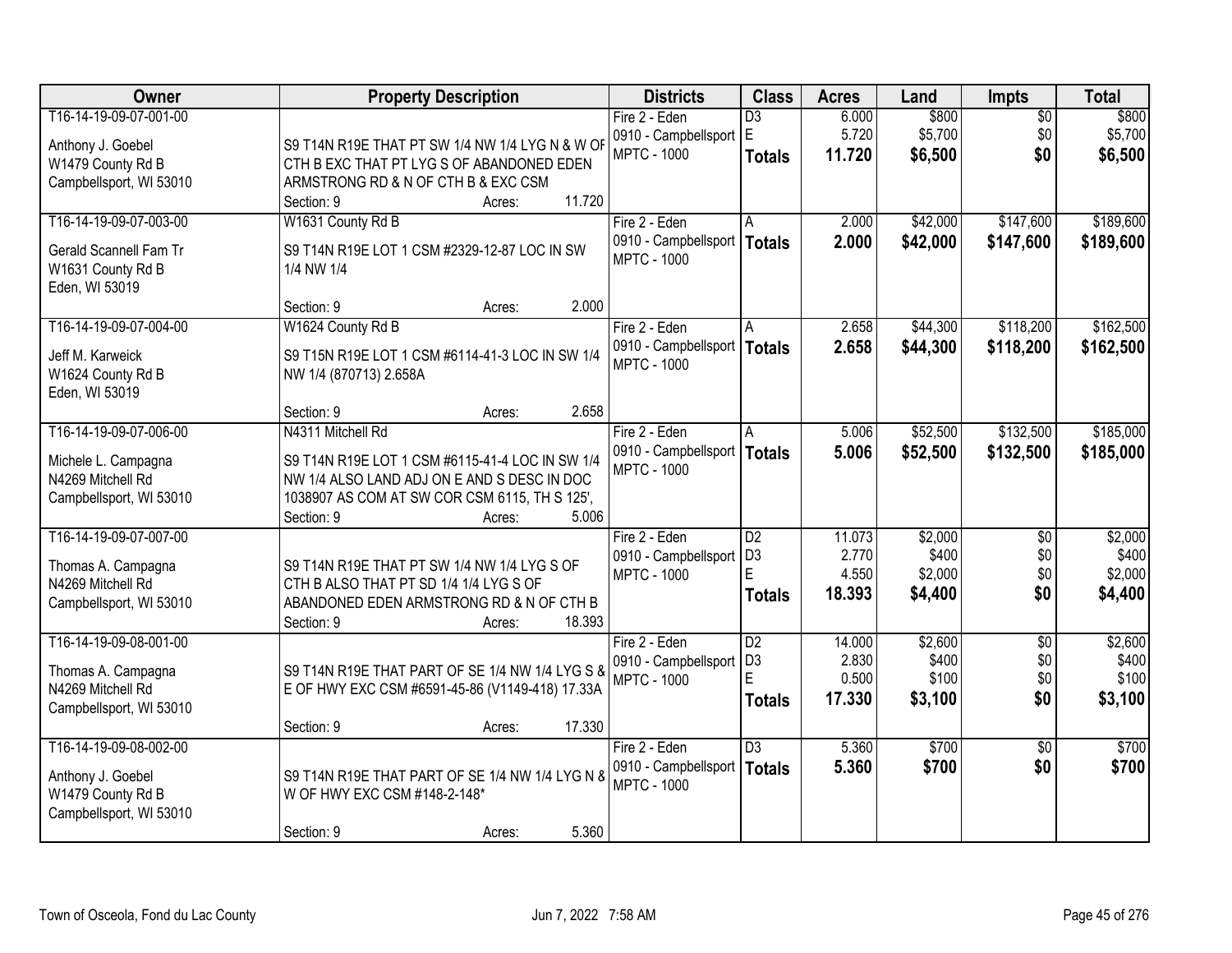| Owner                                                                                        | <b>Property Description</b>                                                                                                                                                       | <b>Districts</b>                                                     | <b>Class</b>                     | <b>Acres</b>               | Land                           | <b>Impts</b>                  | <b>Total</b>                   |
|----------------------------------------------------------------------------------------------|-----------------------------------------------------------------------------------------------------------------------------------------------------------------------------------|----------------------------------------------------------------------|----------------------------------|----------------------------|--------------------------------|-------------------------------|--------------------------------|
| T16-14-19-09-08-003-00                                                                       | W1581 County Rd B                                                                                                                                                                 | Fire 2 - Eden                                                        |                                  | 0.491                      | \$19,900                       | \$85,200                      | \$105,100                      |
| <b>Austin Narges</b><br>W1581 County Rd B<br>Eden, WI 53010                                  | S9 T14N R19E LOT 1 CSM #148-2-148 LOC IN SE 1/4<br><b>NW 1/4</b>                                                                                                                  | 0910 - Campbellsport<br><b>MPTC - 1000</b>                           | <b>Totals</b>                    | 0.491                      | \$19,900                       | \$85,200                      | \$105,100                      |
|                                                                                              | 0.491<br>Section: 9<br>Acres:                                                                                                                                                     |                                                                      |                                  |                            |                                |                               |                                |
| T16-14-19-09-08-004-00                                                                       | W1562 County Rd B                                                                                                                                                                 | Fire 2 - Eden                                                        | E4                               | 15.012                     | \$0                            | $\overline{50}$               | \$0                            |
| Congregation of the Good Shepherd Inc<br>W1562 County Rd B<br>Eden, WI 53019                 | S9 T14N R19E LOT 1 CSM #6591-45-86 LOC IN SE 1/4<br>NW 1/4 (809107) 15.012A                                                                                                       | 0910 - Campbellsport   Totals<br><b>MPTC - 1000</b>                  |                                  | 15.012                     | \$0                            | \$0                           | \$0                            |
|                                                                                              | 15.012<br>Section: 9<br>Acres:                                                                                                                                                    |                                                                      |                                  |                            |                                |                               |                                |
| T16-14-19-09-09-001-00                                                                       | Mercury Ln                                                                                                                                                                        | Fire 2 - Eden                                                        | $\overline{D3}$                  | 29.000                     | \$4,000                        | \$0                           | \$4,000                        |
| Thomas A. Campagna<br>N4269 Mitchell Rd<br>Campbellsport, WI 53010                           | S9 T14N R19E THE N 40A E 1/2 SW 1/4 AS REC<br>V1149-418 40A                                                                                                                       | 0910 - Campbellsport E<br><b>MPTC - 1000</b>                         | EM<br>G                          | 7.000<br>3.000<br>1.000    | \$4,200<br>\$3,800<br>\$5,000  | \$0<br>\$0<br>\$300           | \$4,200<br>\$3,800<br>\$5,300  |
|                                                                                              | 40.000<br>Section: 9<br>Acres:                                                                                                                                                    |                                                                      | <b>Totals</b>                    | 40.000                     | \$17,000                       | \$300                         | \$17,300                       |
| T16-14-19-09-10-002-00                                                                       | <b>Mitchell Rd</b>                                                                                                                                                                | Fire 2 - Eden                                                        |                                  | 5.070                      | \$13,700                       | \$0                           | \$13,700                       |
| James Bartley Welsh IV<br>W1751 County Rd B<br>Eden, WI 53019                                | S9 T14N R19E PT OF THE NW 1/4 SW 1/4 APPROX<br>506.60' E & W BY 437' N & S IN SE COR AS REC IN<br>896796 5.07A                                                                    | 0910 - Campbellsport<br><b>MPTC - 1000</b>                           | <b>Totals</b>                    | 5.070                      | \$13,700                       | \$0                           | \$13,700                       |
|                                                                                              | 5.070<br>Section: 9<br>Acres:                                                                                                                                                     |                                                                      |                                  |                            |                                |                               |                                |
| T16-14-19-09-10-003-00<br>Thomas A. Campagna<br>N4269 Mitchell Rd<br>Campbellsport, WI 53010 | N4269 Mitchell Rd<br>S9 T14N R19E LOT 1 CSM #5689-36-77 LOC IN NW<br>1/4 SW 1/4 (V1149-418) 3.935A                                                                                | Fire 2 - Eden<br>0910 - Campbellsport   Totals<br><b>MPTC - 1000</b> | Α                                | 3.935<br>3.935             | \$48,800<br>\$48,800           | \$289,300<br>\$289,300        | \$338,100<br>\$338,100         |
|                                                                                              | 3.935<br>Section: 9<br>Acres:                                                                                                                                                     |                                                                      |                                  |                            |                                |                               |                                |
| T16-14-19-09-10-004-00<br>Thomas A. Campagna<br>N4269 Mitchell Rd<br>Campbellsport, WI 53010 | S9 T14N R19E NW 1/4 SW 1/4 EXC A PARCEL 5.07A II<br>SW COR EXC HWY V682-7 & EXC CSM #5689-36-77 &<br>EXC LAND DESC IN DOC 1038907<br>28.467<br>Section: 9<br>Acres:               | Fire 2 - Eden<br>0910 - Campbellsport E<br><b>MPTC - 1000</b>        | $\overline{D2}$<br><b>Totals</b> | 11.927<br>16.540<br>28.467 | \$2,200<br>\$9,900<br>\$12,100 | $\overline{60}$<br>\$0<br>\$0 | \$2,200<br>\$9,900<br>\$12,100 |
| T16-14-19-09-11-001-00                                                                       | Mitchell Rd                                                                                                                                                                       | Fire 2 - Eden                                                        | $\overline{D3}$                  | 21.010                     | \$2,900                        | $\overline{30}$               | \$2,900                        |
| Thomas A. Campagna<br>N4269 Mitchell Rd<br>Campbellsport, WI 53010                           | S9 T14N R19E SW 1/4 SW 1/4 EXC A PARCEL IN NE<br>PART AND ALSO EXC THE S 50' THEREOF EXC HWY<br>V682-7 & EXC CSM #7308-53-12 (V1149-418) 23.01A<br>23.010<br>Section: 9<br>Acres: | 0910 - Campbellsport E<br><b>MPTC - 1000</b>                         | <b>Totals</b>                    | 2.000<br>23.010            | \$800<br>\$3,700               | \$0<br>\$0                    | \$800<br>\$3,700               |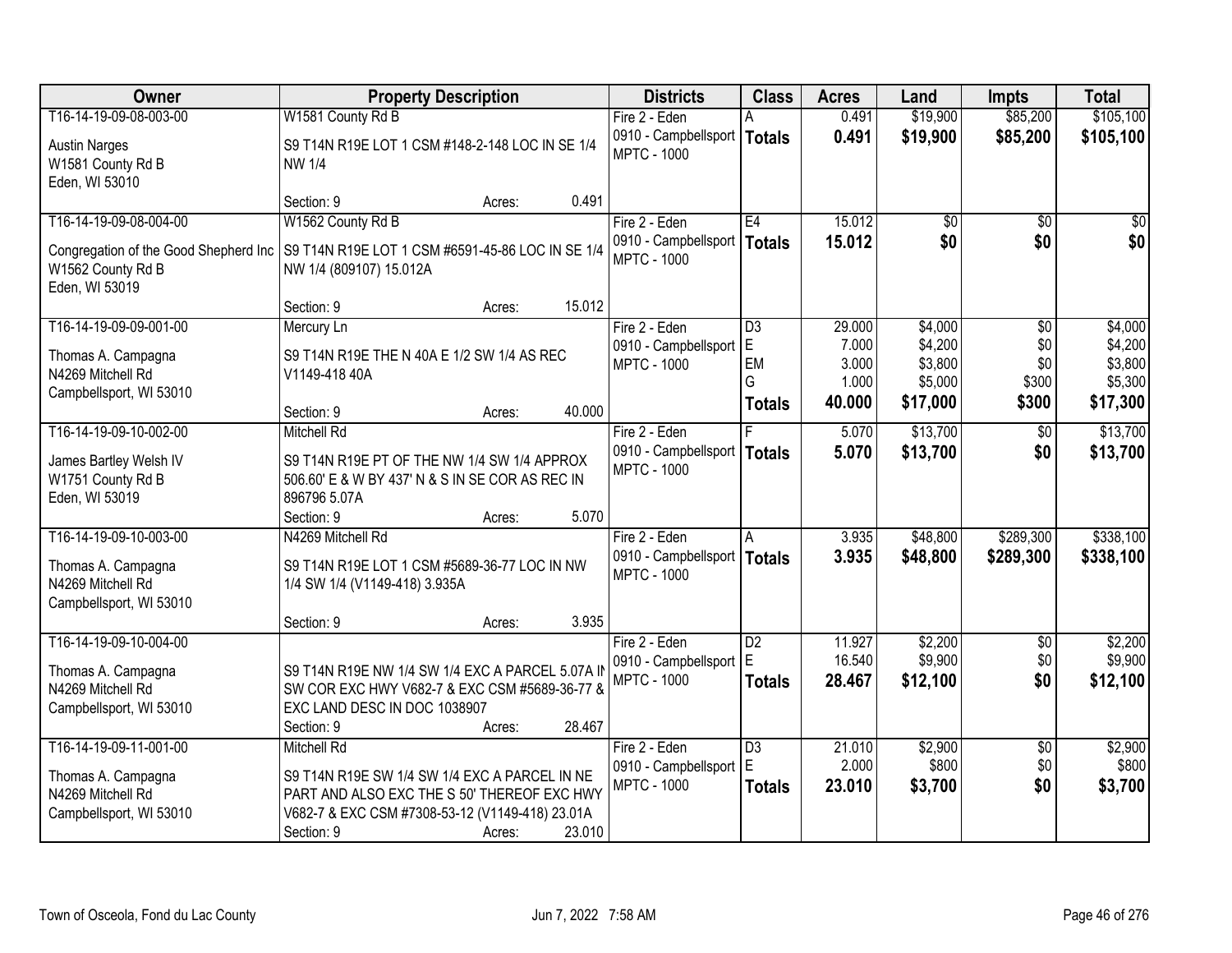| Owner                   | <b>Property Description</b>                         |        | <b>Districts</b>              | <b>Class</b>    | <b>Acres</b> | Land      | <b>Impts</b>    | <b>Total</b> |
|-------------------------|-----------------------------------------------------|--------|-------------------------------|-----------------|--------------|-----------|-----------------|--------------|
| T16-14-19-09-11-002-00  |                                                     |        | Fire 2 - Eden                 | E               | 3.440        | \$2,100   | $\overline{50}$ | \$2,100      |
| James Bartley Welsh IV  | S9 T14N R19E A PARCEL OF LAND IN NE PART OF         |        | 0910 - Campbellsport   F      |                 | 7.000        | \$18,900  | \$0             | \$18,900     |
| W1751 County Rd B       | THE SW 1/4 SW 1/4 (APPROX 8.92A) & ALSO THE S       |        | <b>MPTC - 1000</b>            | <b>Totals</b>   | 10.440       | \$21,000  | \$0             | \$21,000     |
| Eden, WI 53019          | 50' OF THE SW 1/4 SW 1/4 AS REC IN 896796 10.44A    |        |                               |                 |              |           |                 |              |
|                         | Section: 9<br>Acres:                                | 10.440 |                               |                 |              |           |                 |              |
| T16-14-19-09-11-003-00  | N4125 Mitchell Rd                                   |        | Fire 2 - Eden                 | A               | 5.000        | \$52,500  | \$283,700       | \$336,200    |
| Daniel E. Cappozzo      | S9 T14N R19E LOT 1 CSM #7308-53-12 LOC IN SW        |        | 0910 - Campbellsport   Totals |                 | 5.000        | \$52,500  | \$283,700       | \$336,200    |
| N4125 Mitchell Rd       | 1/4 SW 1/4 (913424) 5A                              |        | <b>MPTC - 1000</b>            |                 |              |           |                 |              |
| Campbellsport, WI 53010 |                                                     |        |                               |                 |              |           |                 |              |
|                         | Section: 9<br>Acres:                                | 5.000  |                               |                 |              |           |                 |              |
| T16-14-19-09-12-001-00  | N4105 Mitchell Rd                                   |        | Fire 2 - Eden                 | G               | 5.140        | \$17,400  | \$6,400         | \$23,800     |
| James Bartley Welsh IV  | S9 T14N R19E THE E 1/2 SW 1/4 EXC V506-34 &         |        | 0910 - Campbellsport   Totals |                 | 5.140        | \$17,400  | \$6,400         | \$23,800     |
| W1751 County Rd B       | V1286-460                                           |        | <b>MPTC - 1000</b>            |                 |              |           |                 |              |
| Eden, WI 53019          |                                                     |        |                               |                 |              |           |                 |              |
|                         | Section: 9<br>Acres:                                | 5.140  |                               |                 |              |           |                 |              |
| T16-14-19-09-12-002-00  | N4111 Mitchell Rd                                   |        | Fire 2 - Eden                 | A               | 10.000       | \$83,000  | \$169,100       | \$252,100    |
| Nbc, LLC                | S9 T14N R19E PT OF E 1/2 SW 1/4 COM AT SE COR       |        | 0910 - Campbellsport   F      |                 | 26.000       | \$70,200  | \$0             | \$70,200     |
| 132 Trowbridge Dr       | SW 1/4 TH W 1214.42' N07*18'E 715.07' N 650' E TO E |        | <b>MPTC - 1000</b>            | <b>Totals</b>   | 36.000       | \$153,200 | \$169,100       | \$322,300    |
| Fond Du Lac, WI 54935   | LI SW 1/4 TH S ALG E LI TO BEG AS REC V1286-460     |        |                               |                 |              |           |                 |              |
|                         | Section: 9<br>Acres:                                | 36.000 |                               |                 |              |           |                 |              |
| T16-14-19-09-13-001-00  |                                                     |        | Fire 2 - Eden                 | $\overline{D2}$ | 7.000        | \$1,300   | $\overline{50}$ | \$1,300      |
| Timothy J. Wettstein    | S9 T14N R19E NE 1/4 SE 1/4*                         |        | 0910 - Campbellsport          | D <sub>3</sub>  | 25.000       | \$3,500   | \$0             | \$3,500      |
| W1423 County Rd B       |                                                     |        | <b>MPTC - 1000</b>            | E               | 8.000        | \$8,000   | \$0             | \$8,000      |
| Campbellsport, WI 53010 |                                                     |        |                               | <b>Totals</b>   | 40.000       | \$12,800  | \$0             | \$12,800     |
|                         | Section: 9<br>Acres:                                | 40.000 |                               |                 |              |           |                 |              |
| T16-14-19-09-14-001-00  |                                                     |        | Fire 2 - Eden                 | $\overline{D2}$ | 24,000       | \$4,400   | $\overline{50}$ | \$4,400      |
| Thomas A. Campagna      | S9 T14N R19E THE N 40A OF W 1/2 SE 1/4 EXC PARC     |        | 0910 - Campbellsport          | D <sub>3</sub>  | 11.000       | \$1,500   | \$0             | \$1,500      |
| N4269 Mitchell Rd       | 255' X 200' IN NW COR AS REC V1149-418 38.83A       |        | <b>MPTC - 1000</b>            | E               | 3.830        | \$2,300   | \$0             | \$2,300      |
| Campbellsport, WI 53010 |                                                     |        |                               | <b>Totals</b>   | 38,830       | \$8,200   | \$0             | \$8,200      |
|                         | Section: 9<br>Acres:                                | 38.830 |                               |                 |              |           |                 |              |
| T16-14-19-09-14-002-00  | N4289 Mercury Ln                                    |        | Fire 2 - Eden                 | A               | 1.170        | \$29,600  | \$88,900        | \$118,500    |
| Thomas D. Guell         | S9 T14N R19E PART OF THE NW 1/4 SE 1/4 COM AT       |        | 0910 - Campbellsport   Totals |                 | 1.170        | \$29,600  | \$88,900        | \$118,500    |
| N4289 Mercury Ln        | A PT 6.70' E OF NW COR TH RUNN E 255' S 200' W      |        | <b>MPTC - 1000</b>            |                 |              |           |                 |              |
| Eden, WI 53019          | 255' N 200' TO BEG                                  |        |                               |                 |              |           |                 |              |
|                         | Section: 9<br>Acres:                                | 1.170  |                               |                 |              |           |                 |              |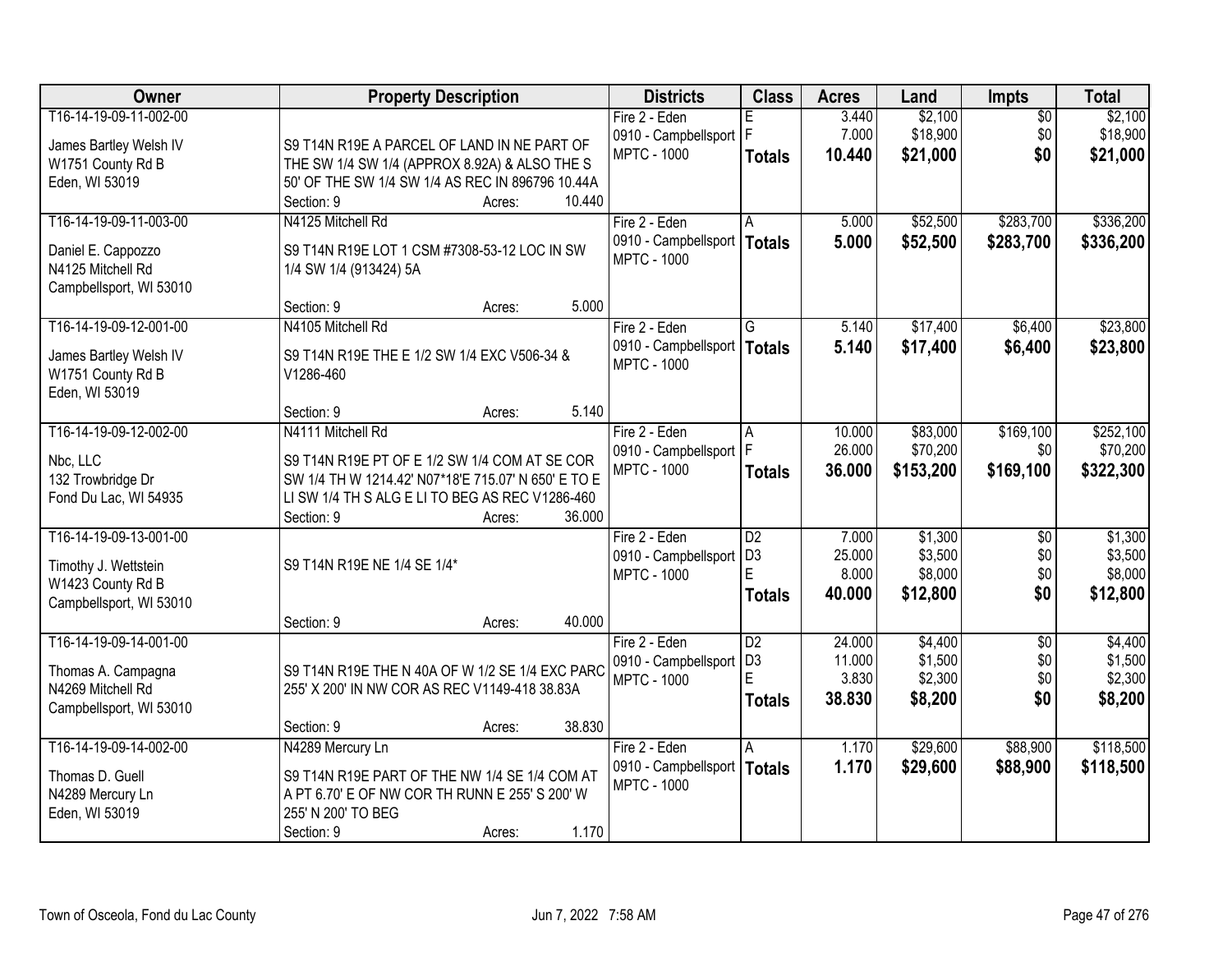| Owner                                     | <b>Property Description</b>                         | <b>Districts</b>                                    | <b>Class</b>    | <b>Acres</b> | Land      | <b>Impts</b>    | <b>Total</b> |
|-------------------------------------------|-----------------------------------------------------|-----------------------------------------------------|-----------------|--------------|-----------|-----------------|--------------|
| T16-14-19-09-15-001-00                    |                                                     | Fire 2 - Eden                                       |                 | 3.000        | \$1,200   | $\overline{30}$ | \$1,200      |
| Nbc, LLC                                  | S9 T14N R19E PT OF W 1/2 SE 1/4 COM AT SE COR V     | 0910 - Campbellsport   F                            |                 | 39.000       | \$105,300 | \$0             | \$105,300    |
| 132 Trowbridge Dr                         | 1/2 SE 1/4 TH N 1368.69' S89*33'W TO W LI SE 1/4 TH | <b>MPTC - 1000</b>                                  | <b>Totals</b>   | 42.000       | \$106,500 | \$0             | \$106,500    |
| Fond Du Lac, WI 54935                     | SALG WLITO SW COR THE TO BEG AS REC                 |                                                     |                 |              |           |                 |              |
|                                           | 42.000<br>Section: 9<br>Acres:                      |                                                     |                 |              |           |                 |              |
| T16-14-19-09-16-001-00                    |                                                     | Fire 2 - Eden                                       | F               | 27.850       | \$75,200  | \$0             | \$75,200     |
| Nbc, LLC                                  | S9 T14N R19E THE S 907.50' OF SE 1/4 SE 1/4 AS      | 0910 - Campbellsport                                | <b>Totals</b>   | 27.850       | \$75,200  | \$0             | \$75,200     |
| 132 Trowbridge Dr                         | REC V1286-460                                       | <b>MPTC - 1000</b>                                  |                 |              |           |                 |              |
| Fond Du Lac, WI 54935                     |                                                     |                                                     |                 |              |           |                 |              |
|                                           | 27.850<br>Section: 9<br>Acres:                      |                                                     |                 |              |           |                 |              |
| T16-14-19-09-16-002-00                    |                                                     | Fire 2 - Eden                                       | $\overline{D3}$ | 8.500        | \$1,200   | \$0             | \$1,200      |
|                                           | S9 T14N R19E N 12.50A OF SE 1/4 SE 1/4*             | 0910 - Campbellsport   EM                           |                 | 4.000        | \$5,000   | \$0             | \$5,000      |
| Timothy J. Wettstein<br>W1423 County Rd B |                                                     | <b>MPTC - 1000</b>                                  | <b>Totals</b>   | 12.500       | \$6,200   | \$0             | \$6,200      |
| Campbellsport, WI 53010                   |                                                     |                                                     |                 |              |           |                 |              |
|                                           | 12.500<br>Section: 9<br>Acres:                      |                                                     |                 |              |           |                 |              |
| T16-14-19-10-01-001-00                    | N4480 Vista Dr                                      | Fire 2 - Eden                                       | A               | 4.030        | \$49,100  | \$9,500         | \$58,600     |
|                                           |                                                     | 0910 - Campbellsport                                | Totals          | 4.030        | \$49,100  | \$9,500         | \$58,600     |
| Raymond R. Butzke Jr                      | S10 T14N R19E PT OF NE 1/4 NE 1/4 COM 193.60' S     | <b>MPTC - 1000</b>                                  |                 |              |           |                 |              |
| N74 W31530 Clare Ln                       | OF NE COR TH S 387.53' N89*01'W 457.95' N01*22'E    |                                                     |                 |              |           |                 |              |
| PO Box 143                                | 387.48' TH S89*01'E 448.43' TO BEG*<br>4.030        |                                                     |                 |              |           |                 |              |
| North Lake, WI 53064                      | Section: 10<br>Acres:                               |                                                     |                 |              |           |                 |              |
| T16-14-19-10-01-002-00                    | N4492 Vista Dr                                      | Fire 2 - Eden                                       | A               | 1.770        | \$38,600  | \$123,000       | \$161,600    |
| Catman Do Tr                              | S10 T14N R19E LOT AREA OF CSM #2308-12-66 LOC       | 0910 - Campbellsport   Totals<br><b>MPTC - 1000</b> |                 | 1.770        | \$38,600  | \$123,000       | \$161,600    |
| N4492 Vista Dr                            | IN NE 1/4 NE 1/4                                    |                                                     |                 |              |           |                 |              |
| Campbellsport, WI 53010                   |                                                     |                                                     |                 |              |           |                 |              |
|                                           | 1.770<br>Section: 10<br>Acres:                      |                                                     |                 |              |           |                 |              |
| T16-14-19-10-01-003-00                    | N4440 Vista Dr                                      | Fire 2 - Eden                                       | A               | 1.570        | \$35,600  | \$36,200        | \$71,800     |
| Floyd Kertscher                           | S10 T14N R19E LOT 1 CSM #314-3-113 LOC IN NE 1/4    | 0910 - Campbellsport   Totals                       |                 | 1.570        | \$35,600  | \$36,200        | \$71,800     |
| N4440 Vista Dr                            | NE 1/4 (V656-693) 1.57A                             | <b>MPTC - 1000</b>                                  |                 |              |           |                 |              |
| Campbellsport, WI 53010                   |                                                     |                                                     |                 |              |           |                 |              |
|                                           | 1.570<br>Section: 10<br>Acres:                      |                                                     |                 |              |           |                 |              |
| T16-14-19-10-01-004-00                    | N4436 Vista Dr                                      | Fire 2 - Eden                                       | A               | 2.090        | \$42,300  | \$43,800        | \$86,100     |
| Rita Kertscher                            | S10 T14N R19E LOT 2 CSM #314-3-113 LOC IN NE 1/4    | 0910 - Campbellsport   Totals                       |                 | 2.090        | \$42,300  | \$43,800        | \$86,100     |
| N4436 Vista Dr                            | <b>NE 1/4</b>                                       | <b>MPTC - 1000</b>                                  |                 |              |           |                 |              |
| Campbellsport, WI 53010                   |                                                     |                                                     |                 |              |           |                 |              |
|                                           | 2.090<br>Section: 10<br>Acres:                      |                                                     |                 |              |           |                 |              |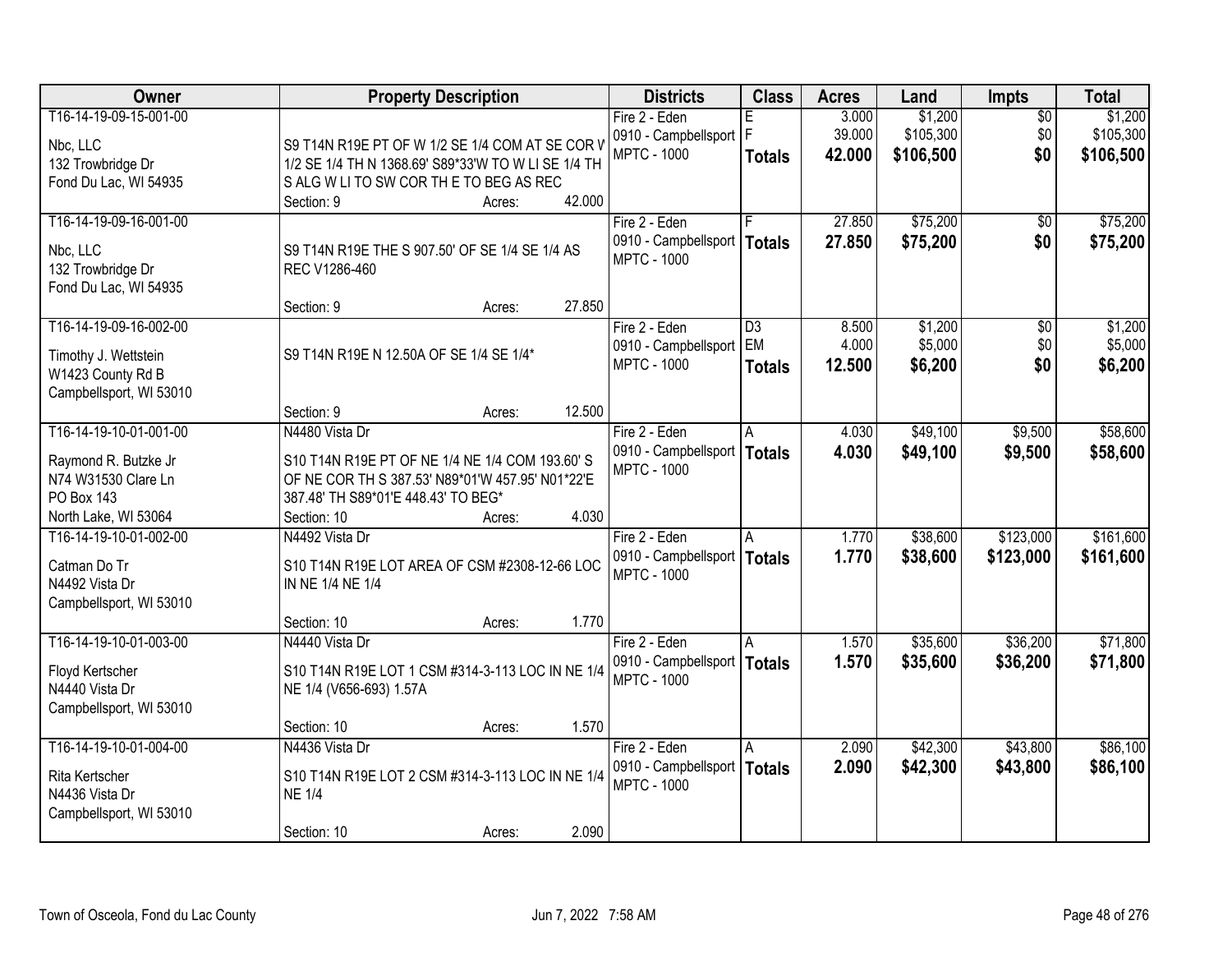| Owner                   | <b>Property Description</b>                      | <b>Districts</b>     | <b>Class</b>    | <b>Acres</b> | Land     | <b>Impts</b>    | <b>Total</b> |
|-------------------------|--------------------------------------------------|----------------------|-----------------|--------------|----------|-----------------|--------------|
| T16-14-19-10-01-005-00  | N4414 Vista Dr                                   | Fire 2 - Eden        |                 | 8.234        | \$77,700 | \$238,400       | \$316,100    |
| Daniel J. Gellings      | S10 T14N R19E LOT 4 CSM #2786-15-45 LOC IN NE    | 0910 - Campbellsport | <b>Totals</b>   | 8.234        | \$77,700 | \$238,400       | \$316,100    |
| N4414 Vista Dr          | 1/4 NE 1/4 ALSO .674A PARC ADJ ON S & W SI AS    | <b>MPTC - 1000</b>   |                 |              |          |                 |              |
| Campbellsport, WI 53010 | REC IN V844-412 V902-464*                        |                      |                 |              |          |                 |              |
|                         | 8.234<br>Section: 10<br>Acres:                   |                      |                 |              |          |                 |              |
| T16-14-19-10-01-006-00  | W956 County Rd B                                 | Fire 2 - Eden        |                 | 2.570        | \$55,900 | \$174,400       | \$230,300    |
| Barbara L. Welsh        | S10 T14N R19E LOT 1 CSM #486-4-86 LOC IN NE 1/4  | 0910 - Campbellsport | <b>Totals</b>   | 2.570        | \$55,900 | \$174,400       | \$230,300    |
| W956 County Rd B        | NE 1/4 AS REC V672-487                           | <b>MPTC - 1000</b>   |                 |              |          |                 |              |
| Campbellsport, WI 53010 |                                                  |                      |                 |              |          |                 |              |
|                         | 2.570<br>Section: 10<br>Acres:                   |                      |                 |              |          |                 |              |
| T16-14-19-10-01-008-00  | W994 County Rd B                                 | Fire 2 - Eden        | A               | 1.380        | \$32,700 | \$175,400       | \$208,100    |
| Edith M Kreger Tr       | S10 T14N R19E LOT 2 CSM #2056-11-45 LOC IN NE    | 0910 - Campbellsport | <b>Totals</b>   | 1.380        | \$32,700 | \$175,400       | \$208,100    |
| W994 County Rd B        | 1/4 NE 1/4 (789390) 1.38A                        | <b>MPTC - 1000</b>   |                 |              |          |                 |              |
| Campbellsport, WI 53010 |                                                  |                      |                 |              |          |                 |              |
|                         | 1.380<br>Section: 10<br>Acres:                   |                      |                 |              |          |                 |              |
| T16-14-19-10-01-009-00  | W967 County Rd B                                 | Fire 2 - Eden        | A               | 1.000        | \$27,000 | \$107,200       | \$134,200    |
| Lance Thompson          | S10 T14N R19E LOT 1 CSM #2790-15-49 LOC IN NE    | 0910 - Campbellsport | <b>Totals</b>   | 1.000        | \$27,000 | \$107,200       | \$134,200    |
| W967 County Rd B        | 1/4 NE 1/4                                       | <b>MPTC - 1000</b>   |                 |              |          |                 |              |
| Campbellsport, WI 53010 |                                                  |                      |                 |              |          |                 |              |
|                         | 1.000<br>Section: 10<br>Acres:                   |                      |                 |              |          |                 |              |
| T16-14-19-10-01-013-00  | W959 County Rd B                                 | Fire 2 - Eden        | A               | 1.056        | \$27,800 | \$203,900       | \$231,700    |
| Jordan Rick             | S10 T14N R19E LOT 1 CSM #4959-30-14 LOC IN NE    | 0910 - Campbellsport | <b>Totals</b>   | 1.056        | \$27,800 | \$203,900       | \$231,700    |
| W959 County Rd B        | 1/4 NE 1/4 SEC 10 & IN SE 1/4 SE 1/4 SEC 3       | <b>MPTC - 1000</b>   |                 |              |          |                 |              |
| Campbellsport, WI 53010 |                                                  |                      |                 |              |          |                 |              |
|                         | 1.056<br>Section: 10<br>Acres:                   |                      |                 |              |          |                 |              |
| T16-14-19-10-01-014-00  | W974 County Rd B                                 | Fire 2 - Eden        | A               | 1.000        | \$27,000 | \$121,000       | \$148,000    |
| Ronald L. Lueck         | S10 T14N R19E THAT PT OF LOT 1 CSM #6727-47-24   | 0910 - Campbellsport | <b>Totals</b>   | 1.000        | \$27,000 | \$121,000       | \$148,000    |
| W974 County Rd B        | F/K/A LOT 1 CSM #1407-8-132 LOC IN NE 1/4 NE 1/4 | <b>MPTC - 1000</b>   |                 |              |          |                 |              |
| Campbellsport, WI 53010 | (823612) 1A                                      |                      |                 |              |          |                 |              |
|                         | 1.000<br>Section: 10<br>Acres:                   |                      |                 |              |          |                 |              |
| T16-14-19-10-01-015-00  |                                                  | Fire 2 - Eden        | $\overline{D3}$ | 8.330        | \$1,200  | $\overline{50}$ | \$1,200      |
| Ronald L. Lueck         | S10 T14N R19E LOT 1 CSM #6727-47-24 EXC THAT     | 0910 - Campbellsport | <b>Totals</b>   | 8.330        | \$1,200  | \$0             | \$1,200      |
| W974 County Rd B        | PT F/K/A LOT 1 CSM #1407-8-132 LOC IN NE 1/4 NE  | <b>MPTC - 1000</b>   |                 |              |          |                 |              |
| Campbellsport, WI 53010 | 1/4 (V738-570 V1228-511) 8.33A                   |                      |                 |              |          |                 |              |
|                         | 8.330<br>Section: 10<br>Acres:                   |                      |                 |              |          |                 |              |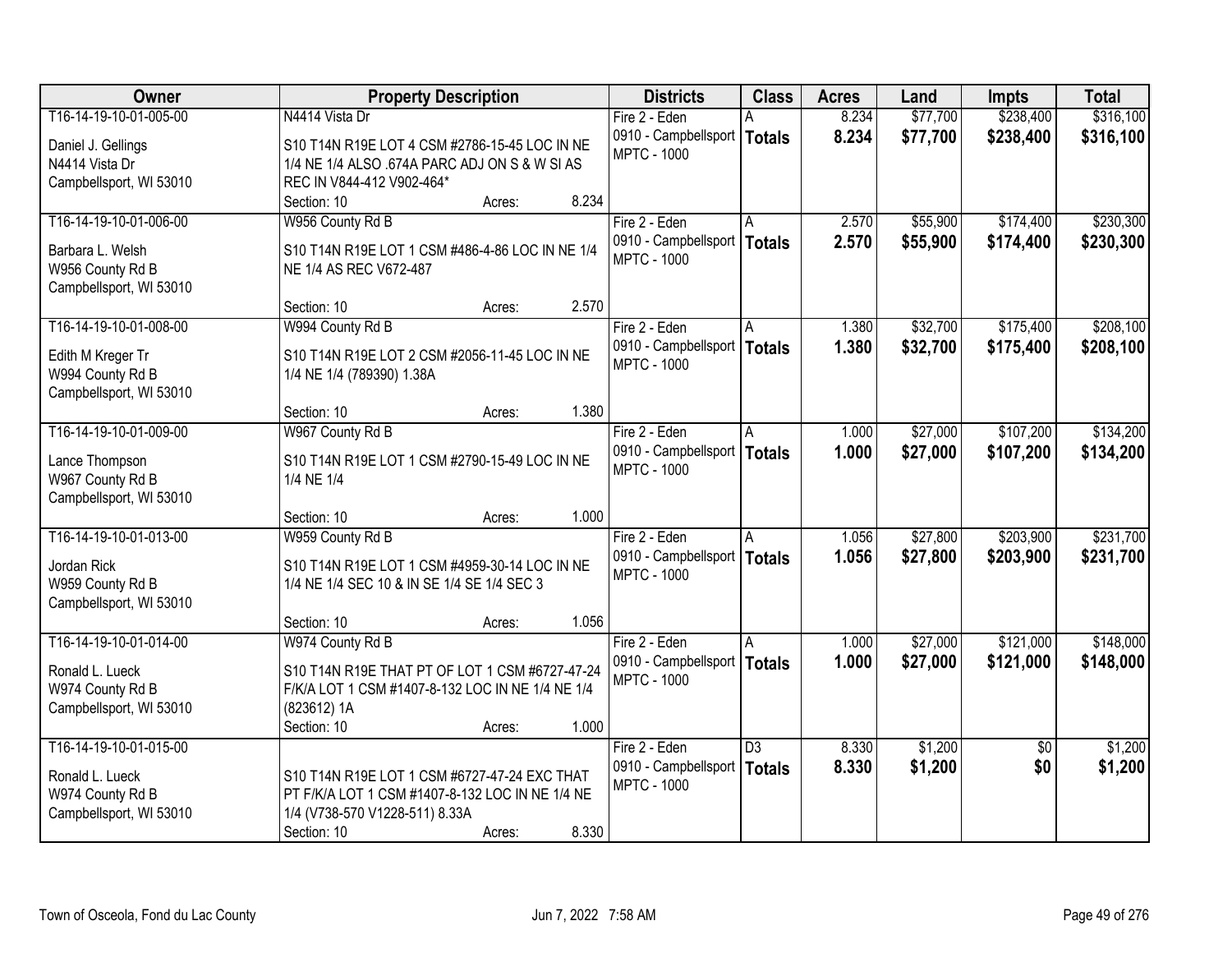| Owner                   | <b>Property Description</b>                         | <b>Districts</b>         | <b>Class</b>    | <b>Acres</b> | Land     | <b>Impts</b>    | <b>Total</b> |
|-------------------------|-----------------------------------------------------|--------------------------|-----------------|--------------|----------|-----------------|--------------|
| T16-14-19-10-01-016-00  | W966 County Rd B                                    | Fire 2 - Eden            |                 | 1.370        | \$40,100 | \$162,600       | \$202,700    |
| Ryan W. Lueck           | S10 T14N R19E LOT 2 CSM #6727-47-24 LOC IN NE       | 0910 - Campbellsport     | <b>Totals</b>   | 1.370        | \$40,100 | \$162,600       | \$202,700    |
| W966 County Rd B        | 1/4 NE 1/4                                          | <b>MPTC - 1000</b>       |                 |              |          |                 |              |
| Campbellsport, WI 53010 |                                                     |                          |                 |              |          |                 |              |
|                         | 1.370<br>Section: 10<br>Acres:                      |                          |                 |              |          |                 |              |
| T16-14-19-10-01-019-00  | N4493 Sheehan Lake Ln                               | Fire 2 - Eden            | A               | 1.704        | \$37,600 | \$198,600       | \$236,200    |
| Larry L. Leider         | S10 T14N R19E LOT 2 CSM #4456-25-99 LOC IN NE       | 0910 - Campbellsport     | <b>Totals</b>   | 1.704        | \$37,600 | \$198,600       | \$236,200    |
| W1006 County Rd B       | 1/4 NE 1/4; ALSO PT OF OUTLOT 1 CSM #4715-28-5      | <b>MPTC - 1000</b>       |                 |              |          |                 |              |
| Campbellsport, WI 53010 | AND NE 1/4 NE 1/4 DESC IN DOC 1128474               |                          |                 |              |          |                 |              |
|                         | 1.704<br>Section: 10<br>Acres:                      |                          |                 |              |          |                 |              |
| T16-14-19-10-01-020-00  | N4507 Sheehan Lake Ln                               | 0910 - Campbellsport   A |                 | 0.782        | \$21,100 | \$148,000       | \$169,100    |
| Marjorie Bubb           | S10 T14N R19E OUTLOT 1 CSM #4715-28-5 LOC IN        | <b>MPTC - 1000</b>       | <b>Totals</b>   | 0.782        | \$21,100 | \$148,000       | \$169,100    |
| N4507 Sheehan Ln        | NE 1/4 NE 1/4; ALSO PARC ADJ ON N SIDE DESC IN      |                          |                 |              |          |                 |              |
| Campbellsport, WI 53010 | DOC 1127661 EXC PARCEL DESC IN DOC 1128474          |                          |                 |              |          |                 |              |
|                         | 0.782<br>Section: 10<br>Acres:                      |                          |                 |              |          |                 |              |
| T16-14-19-10-02-002-00  | W1095 County Rd B                                   | Fire 2 - Eden            | G               | 4.530        | \$42,600 | \$97,100        | \$139,700    |
| Mary Heinen             | S10 T14N R19E PT OF NW 1/4 NE 1/4 COM AT NW         | 0910 - Campbellsport     | <b>Totals</b>   | 4.530        | \$42,600 | \$97,100        | \$139,700    |
| 3863 Victoria Dr        | COR NE 1/4 TH S 512.30' S88*15'E 169.70' N TO N LI  | <b>MPTC - 1000</b>       |                 |              |          |                 |              |
| West Bend, WI 53090     | OF HWY ROW TH SELY ALG N LI HWY 232.36' TH N        |                          |                 |              |          |                 |              |
|                         | 4.530<br>Section: 10<br>Acres:                      |                          |                 |              |          |                 |              |
| T16-14-19-10-02-003-00  | W1006 County Rd B                                   | Fire 2 - Eden            | A               | 7.010        | \$74,000 | \$239,300       | \$313,300    |
| Larry L. Leider         | S10 T14N R19E LOT 1 CSM #5271-32-100 ALSO           | 0910 - Campbellsport     | <b>Totals</b>   | 7.010        | \$74,000 | \$239,300       | \$313,300    |
| W1006 County Rd B       | PARC COM AT NW COR SD LOT 1 TH S85*48'42"W          | <b>MPTC - 1000</b>       |                 |              |          |                 |              |
| Campbellsport, WI 53010 | 142' S03*36'46"W 402.3' E 180.34' ETC AS REC 689853 |                          |                 |              |          |                 |              |
|                         | 7.010<br>Section: 10<br>Acres:                      |                          |                 |              |          |                 |              |
| T16-14-19-10-02-004-00  | W1019 County Rd B                                   | Fire 2 - Eden            | A               | 2.000        | \$42,000 | \$228,500       | \$270,500    |
| James Dunker            | S10 T14N R19E LOT 1 CSM #6172-41-61 LOC IN SW       | 0910 - Campbellsport     | D <sub>2</sub>  | 4.000        | \$700    | \$0             | \$700        |
| W1019 County Rd B       | 1/4 SE 1/4 SEC 3 & IN NW 1/4 NE 1/4 SEC 10          | <b>MPTC - 1000</b>       | D <sub>3</sub>  | 0.900        | \$100    | \$0             | \$100        |
| Campbellsport, WI 53010 |                                                     |                          | <b>Totals</b>   | 6.900        | \$42,800 | \$228,500       | \$271,300    |
|                         | 6.900<br>Section: 10<br>Acres:                      |                          |                 |              |          |                 |              |
| T16-14-19-10-03-001-00  |                                                     | Fire 2 - Eden            | $\overline{D2}$ | 7.000        | \$1,300  | $\overline{50}$ | \$1,300      |
| Jack G Hirt Rev Liv Tr  | S10 T14N R19E PT OF W 1/2 NE 1/4 COM ON W LINE      | 0910 - Campbellsport     | D <sub>3</sub>  | 7.170        | \$1,000  | \$0             | \$1,000      |
| N4172 Vista Dr          | 1/4 571.86' S OF N 1/4 POST TH S 2076.41' TO SW     | <b>MPTC - 1000</b>       | EM              | 41.640       | \$52,100 | \$0             | \$52,100     |
| Campbellsport, WI 53010 | COR SD NE 1/4 E 1319.88' TO SE COR N 1213.89' ETC   |                          | <b>Totals</b>   | 55.810       | \$54,400 | \$0             | \$54,400     |
|                         | 55.810<br>Section: 10<br>Acres:                     |                          |                 |              |          |                 |              |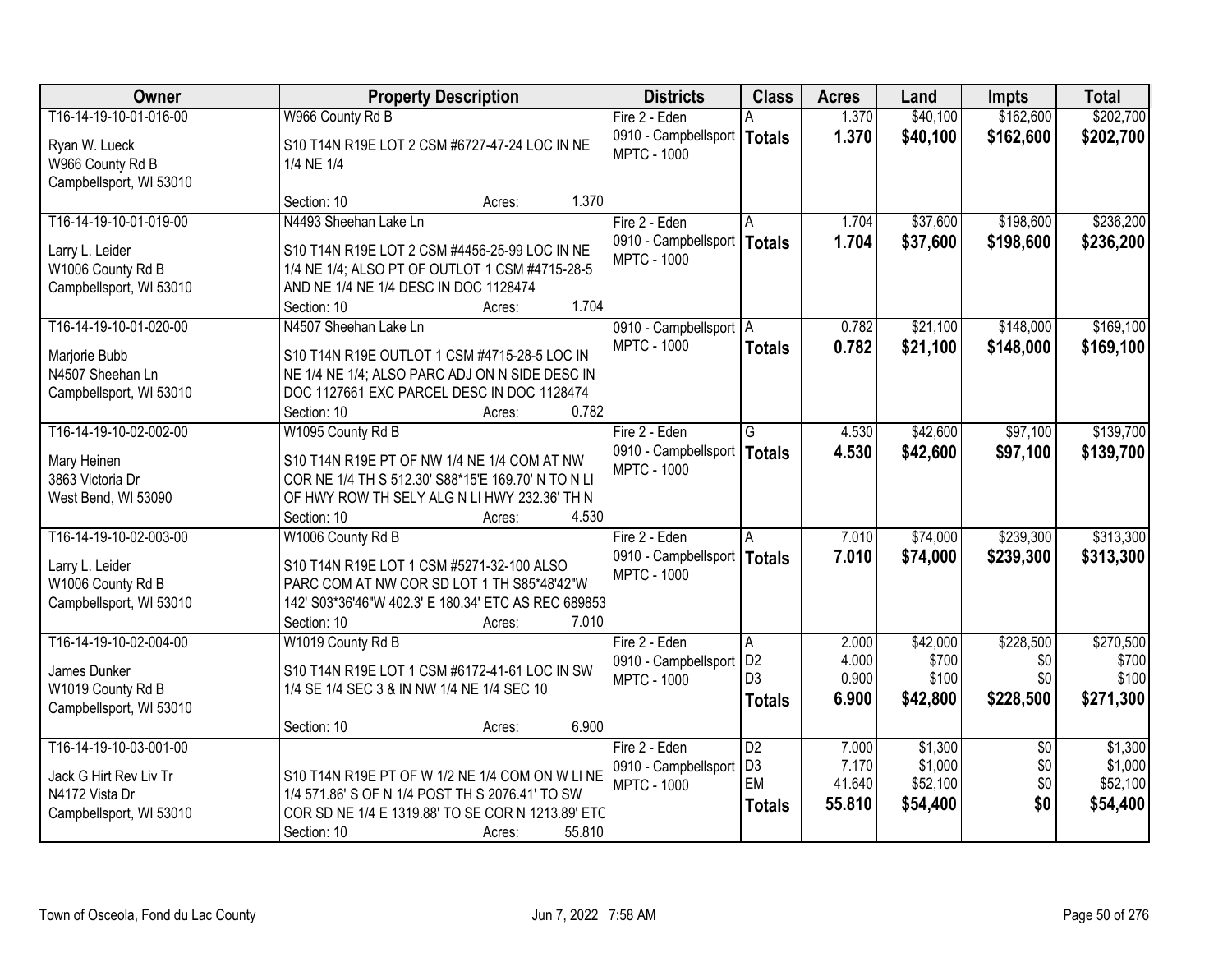| Owner                        |                                                | <b>Property Description</b> |        | <b>Districts</b>          | <b>Class</b>        | <b>Acres</b>    | Land               | <b>Impts</b>    | <b>Total</b>       |
|------------------------------|------------------------------------------------|-----------------------------|--------|---------------------------|---------------------|-----------------|--------------------|-----------------|--------------------|
| T16-14-19-10-04-001-00       | Vista Dr                                       |                             |        | Fire 2 - Eden             | $\overline{D2}$     | 37.000          | \$6,800            | $\overline{50}$ | \$6,800            |
| Michael G. Timblin           | S10 T14N R19E SE 1/4 NE 1/4*                   |                             |        | 0910 - Campbellsport E    |                     | 2.000           | \$500              | \$0             | \$500              |
| W2262 County Rd B            |                                                |                             |        | <b>MPTC - 1000</b>        | G                   | 1.000           | \$5,000            | \$100           | \$5,100            |
| Eden, WI 53019               |                                                |                             |        |                           | <b>Totals</b>       | 40.000          | \$12,300           | \$100           | \$12,400           |
|                              | Section: 10                                    | Acres:                      | 40.000 |                           |                     |                 |                    |                 |                    |
| T16-14-19-10-05-001-00       |                                                |                             |        | Fire 2 - Eden             | $\overline{D2}$     | 17.000          | \$3,100            | $\overline{50}$ | \$3,100            |
| Judith A Lohse Rev Tr        | S10 T14N R19E THAT PART OF NE 1/4 NW 1/4 LYG N |                             |        | 0910 - Campbellsport      | <b>Totals</b>       | 17.000          | \$3,100            | \$0             | \$3,100            |
| W1239 County Rd B            | OF HWY*                                        |                             |        | <b>MPTC - 1000</b>        |                     |                 |                    |                 |                    |
| Campbellsport, WI 53010      |                                                |                             |        |                           |                     |                 |                    |                 |                    |
|                              | Section: 10                                    | Acres:                      | 17.000 |                           |                     |                 |                    |                 |                    |
| T16-14-19-10-05-002-00       |                                                |                             |        | Fire 2 - Eden             | $\overline{D2}$     | 22.000          | \$4,100            | $\overline{50}$ | \$4,100            |
| <b>Thomas Abhold</b>         | S10 T14N R19E THAT PART NE 1/4 NW 1/4 LYG S OF |                             |        | 0910 - Campbellsport E    |                     | 1.000           | \$100              | \$0             | \$100              |
| N4394 Meadow Ln              | HWY*                                           |                             |        | <b>MPTC - 1000</b>        | <b>Totals</b>       | 23,000          | \$4,200            | \$0             | \$4,200            |
| Campbellsport, WI 53010-1439 |                                                |                             |        |                           |                     |                 |                    |                 |                    |
|                              | Section: 10                                    | Acres:                      | 23.000 |                           |                     |                 |                    |                 |                    |
| T16-14-19-10-06-001-00       | W1239 County Rd B                              |                             |        | Fire 2 - Eden             | A                   | 2.000           | \$42,000           | \$117,700       | \$159,700          |
| Judith A Lohse Rev Tr        | S10 T14N R19E THAT PT NW 1/4 NW 1/4 LYG N OF   |                             |        | 0910 - Campbellsport   D2 |                     | 14.000          | \$2,600            | \$0             | \$2,600            |
| W1239 County Rd B            | HWY*                                           |                             |        | <b>MPTC - 1000</b>        | E                   | 4.000           | \$1,300            | \$0             | \$1,300            |
| Campbellsport, WI 53010      |                                                |                             |        |                           | <b>Totals</b>       | 20.000          | \$45,900           | \$117,700       | \$163,600          |
|                              | Section: 10                                    | Acres:                      | 20.000 |                           |                     |                 |                    |                 |                    |
| T16-14-19-10-06-004-00       |                                                |                             |        | Fire 2 - Eden             | $\overline{D2}$     | 12.000          | \$2,200            | $\overline{50}$ | \$2,200            |
| Michael G. Timblin           | S10 T14N R19E THAT PART NW 1/4 NW 1/4 LYG S OF |                             |        | 0910 - Campbellsport      | D <sub>3</sub>      | 3.000           | \$400              | \$0             | \$400              |
| W2262 County Rd B            | <b>HWY</b>                                     |                             |        | <b>MPTC - 1000</b>        | E                   | 5.000           | \$1,700            | \$0             | \$1,700            |
| Eden, WI 53019               |                                                |                             |        |                           | <b>Totals</b>       | 20.000          | \$4,300            | \$0             | \$4,300            |
|                              | Section: 10                                    | Acres:                      | 20.000 |                           |                     |                 |                    |                 |                    |
| T16-14-19-10-07-001-00       | N4390 Pine Tree Ln                             |                             |        | Fire 2 - Eden             | A                   | 2.000           | \$42,000           | \$91,400        | \$133,400          |
| Michael G. Timblin           | S10 T14N R19E SW 1/4 NW 1/4                    |                             |        | 0910 - Campbellsport      | D <sub>2</sub>      | 8.000           | \$1,500            | \$0             | \$1,500            |
| W2262 County Rd B            |                                                |                             |        | <b>MPTC - 1000</b>        | D <sub>3</sub><br>E | 23.000<br>7.000 | \$3,200<br>\$2,800 | \$0<br>\$0      | \$3,200<br>\$2,800 |
| Eden, WI 53019               |                                                |                             |        |                           |                     | 40.000          |                    |                 |                    |
|                              | Section: 10                                    | Acres:                      | 40.000 |                           | <b>Totals</b>       |                 | \$49,500           | \$91,400        | \$140,900          |
| T16-14-19-10-08-001-00       | N4394 Meadow Ln                                |                             |        | Fire 2 - Eden             | $\overline{D2}$     | 25.000          | \$4,600            | $\overline{30}$ | \$4,600            |
| <b>Thomas Abhold</b>         | S10 T14N R19E SE 1/4 NW 1/4*                   |                             |        | 0910 - Campbellsport      | D <sub>3</sub>      | 13.000          | \$1,800            | \$0             | \$1,800            |
| N4394 Meadow Ln              |                                                |                             |        | <b>MPTC - 1000</b>        | G                   | 2.000           | \$35,000           | \$129,800       | \$164,800          |
| Campbellsport, WI 53010-1439 |                                                |                             |        |                           | <b>Totals</b>       | 40.000          | \$41,400           | \$129,800       | \$171,200          |
|                              | Section: 10                                    | Acres:                      | 40.000 |                           |                     |                 |                    |                 |                    |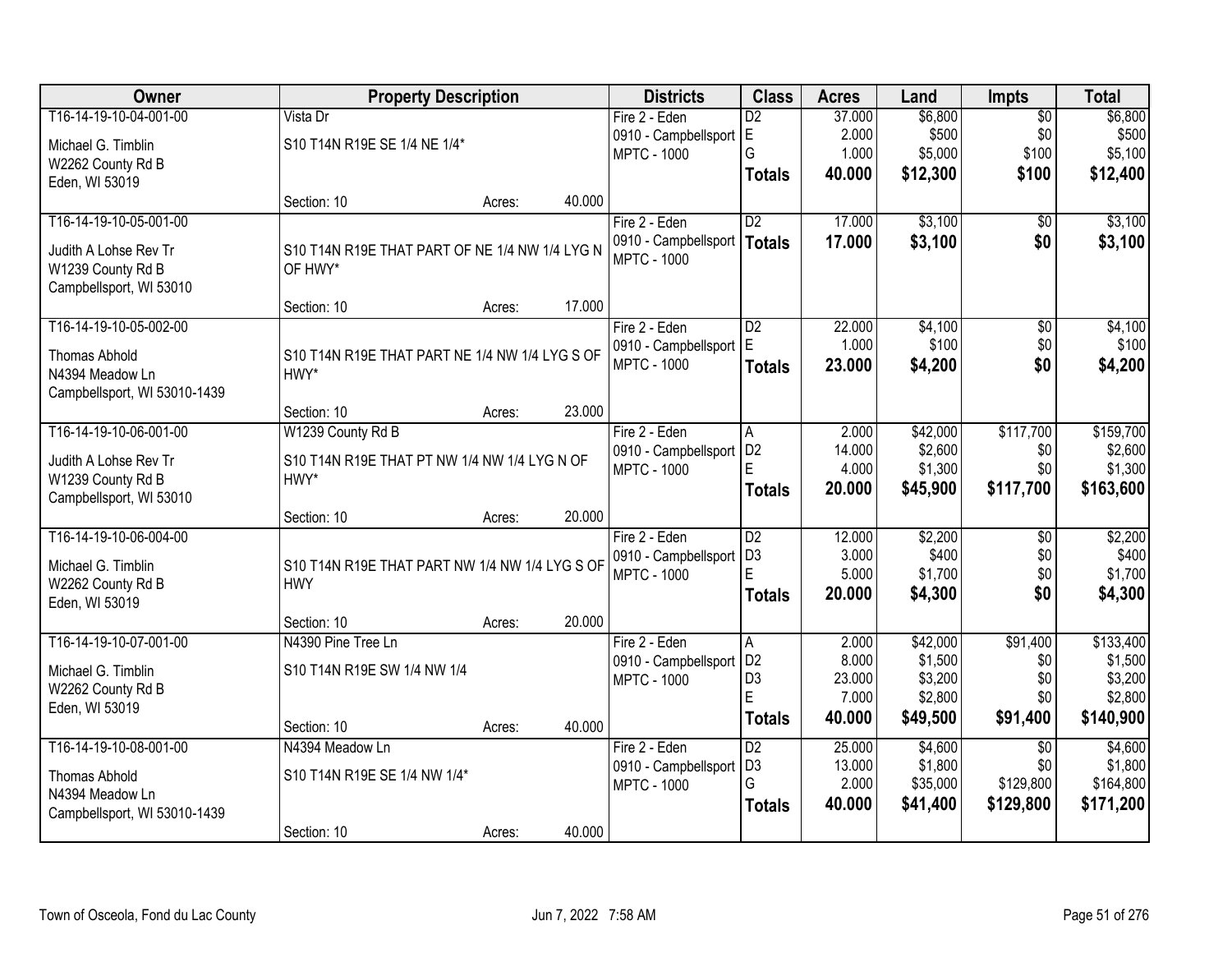| Owner                        | <b>Property Description</b>  |        |        | <b>Districts</b>     | <b>Class</b>    | <b>Acres</b> | Land     | <b>Impts</b>    | <b>Total</b> |
|------------------------------|------------------------------|--------|--------|----------------------|-----------------|--------------|----------|-----------------|--------------|
| T16-14-19-10-09-001-00       |                              |        |        | Fire 2 - Eden        | $\overline{D2}$ | 9.000        | \$1,700  | $\overline{50}$ | \$1,700      |
| Thomas Abhold                | S10 T14N R19E NE 1/4 SW 1/4* |        |        | 0910 - Campbellsport | D <sub>3</sub>  | 8.600        | \$1,200  | \$0             | \$1,200      |
| N4394 Meadow Ln              |                              |        |        | <b>MPTC - 1000</b>   | E               | 6.400        | \$2,600  | \$0             | \$2,600      |
| Campbellsport, WI 53010-1439 |                              |        |        |                      | EM              | 16.000       | \$20,000 | \$0             | \$20,000     |
|                              | Section: 10                  | Acres: | 40.000 |                      | <b>Totals</b>   | 40.000       | \$25,500 | \$0             | \$25,500     |
| T16-14-19-10-10-001-00       |                              |        |        | Fire 2 - Eden        | $\overline{D3}$ | 40.000       | \$5,500  | $\overline{50}$ | \$5,500      |
| Michael G. Timblin           | S10 T14N R19E NW 1/4 SW 1/4  |        |        | 0910 - Campbellsport | <b>Totals</b>   | 40.000       | \$5,500  | \$0             | \$5,500      |
| W2262 County Rd B            |                              |        |        | <b>MPTC - 1000</b>   |                 |              |          |                 |              |
| Eden, WI 53019               |                              |        |        |                      |                 |              |          |                 |              |
|                              | Section: 10                  | Acres: | 40.000 |                      |                 |              |          |                 |              |
| T16-14-19-10-11-001-00       |                              |        |        | Fire 2 - Eden        | $\overline{D3}$ | 29.000       | \$4,000  | $\overline{50}$ | \$4,000      |
| Michael G. Timblin           | S10 T14N R19E SW 1/4 SW 1/4  |        |        | 0910 - Campbellsport | EM              | 11.000       | \$13,800 | \$0             | \$13,800     |
| W2262 County Rd B            |                              |        |        | <b>MPTC - 1000</b>   | <b>Totals</b>   | 40.000       | \$17,800 | \$0             | \$17,800     |
| Eden, WI 53019               |                              |        |        |                      |                 |              |          |                 |              |
|                              | Section: 10                  | Acres: | 40.000 |                      |                 |              |          |                 |              |
| T16-14-19-10-12-001-00       |                              |        |        | Fire 2 - Eden        | $\overline{D3}$ | 12.600       | \$1,700  | \$0             | \$1,700      |
| <b>Thomas Abhold</b>         | S10 T14N R19E SE 1/4 SW 1/4* |        |        | 0910 - Campbellsport | E               | 27.400       | \$16,400 | \$0             | \$16,400     |
| N4394 Meadow Ln              |                              |        |        | <b>MPTC - 1000</b>   | <b>Totals</b>   | 40.000       | \$18,100 | \$0             | \$18,100     |
| Campbellsport, WI 53010-1439 |                              |        |        |                      |                 |              |          |                 |              |
|                              | Section: 10                  | Acres: | 40.000 |                      |                 |              |          |                 |              |
| T16-14-19-10-13-001-00       |                              |        |        | Fire 2 - Eden        | $\overline{D3}$ | 39.000       | \$5,400  | $\overline{50}$ | \$5,400      |
| Jack G Hirt Rev Liv Tr       | S10 T14N R19E NE 1/4 SE 1/4  |        |        | 0910 - Campbellsport | E               | 1.000        | \$100    | \$0             | \$100        |
| N4172 Vista Dr               |                              |        |        | <b>MPTC - 1000</b>   | <b>Totals</b>   | 40.000       | \$5,500  | \$0             | \$5,500      |
| Campbellsport, WI 53010      |                              |        |        |                      |                 |              |          |                 |              |
|                              | Section: 10                  | Acres: | 40.000 |                      |                 |              |          |                 |              |
| T16-14-19-10-14-001-00       |                              |        |        | Fire 2 - Eden        | $\overline{D3}$ | 14.000       | \$1,900  | $\overline{50}$ | \$1,900      |
| Jack G Hirt Rev Liv Tr       | 10 T14N R19E NW 1/4 SE 1/4   |        |        | 0910 - Campbellsport | E               | 5.000        | \$2,000  | \$0             | \$2,000      |
| N4172 Vista Dr               |                              |        |        | <b>MPTC - 1000</b>   | EM              | 21.000       | \$26,300 | \$0             | \$26,300     |
| Campbellsport, WI 53010      |                              |        |        |                      | <b>Totals</b>   | 40.000       | \$30,200 | \$0             | \$30,200     |
|                              | Section: 10                  | Acres: | 40.000 |                      |                 |              |          |                 |              |
| T16-14-19-10-15-001-00       |                              |        |        | Fire 2 - Eden        | $\overline{D3}$ | 10.000       | \$1,400  | $\overline{50}$ | \$1,400      |
| Jack G Hirt Rev Liv Tr       | S10 T14N R19E SW 1/4 SE 1/4  |        |        | 0910 - Campbellsport | E               | 2.000        | \$800    | \$0             | \$800        |
| N4172 Vista Dr               |                              |        |        | <b>MPTC - 1000</b>   | EM              | 28.000       | \$35,000 | \$0             | \$35,000     |
| Campbellsport, WI 53010      |                              |        |        |                      | <b>Totals</b>   | 40.000       | \$37,200 | \$0             | \$37,200     |
|                              | Section: 10                  | Acres: | 40.000 |                      |                 |              |          |                 |              |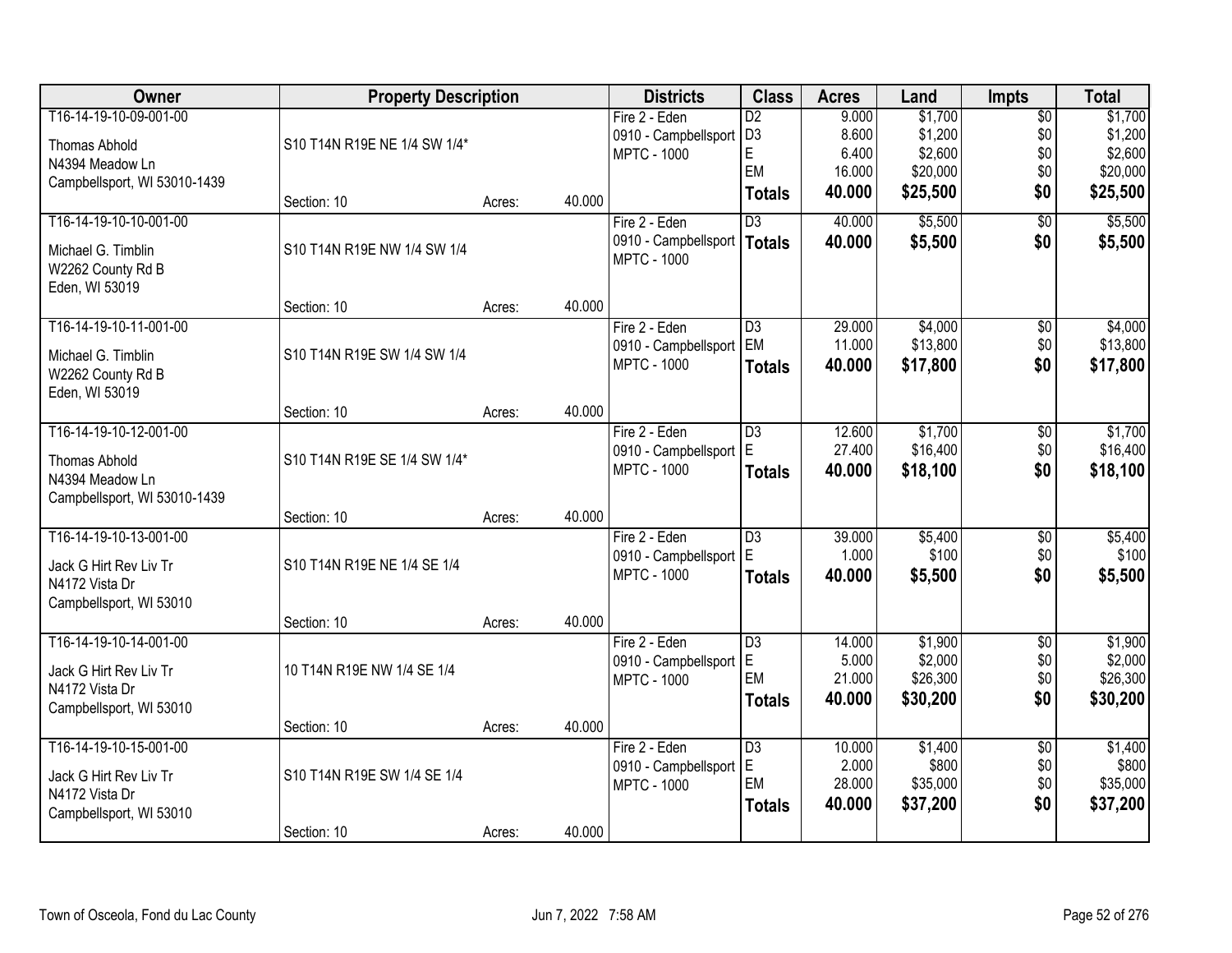| Owner                               | <b>Property Description</b>                      |        | <b>Districts</b>                      | <b>Class</b>    | <b>Acres</b> | Land       | <b>Impts</b>    | <b>Total</b> |
|-------------------------------------|--------------------------------------------------|--------|---------------------------------------|-----------------|--------------|------------|-----------------|--------------|
| T16-14-19-10-16-001-00              | N4172 Vista Dr                                   |        | Fire 2 - Eden                         | $\overline{D3}$ | 32.000       | \$4,400    | $\overline{50}$ | \$4,400      |
| Jack G Hirt Rev Liv Tr              | S10 T14N R19E SE 1/4 SE 1/4                      |        | 0910 - Campbellsport D4               |                 | 6.000        | \$300      | \$0             | \$300        |
| N4172 Vista Dr                      |                                                  |        | <b>MPTC - 1000</b>                    | G               | 2.000        | \$8,000    | \$372,300       | \$380,300    |
| Campbellsport, WI 53010             |                                                  |        |                                       | <b>Totals</b>   | 40.000       | \$12,700   | \$372,300       | \$385,000    |
|                                     | Section: 10<br>Acres:                            | 40.000 |                                       |                 |              |            |                 |              |
| T16-14-19-11-01-003-00              |                                                  |        | Fire 2 - Eden                         | E2              | 0.002        | \$0        | \$0             | \$0          |
| State of Wis Dept Natural Resources | S11 T14N R19E Outlot 2, CSM 8079-60-90 REC AS    |        | 0910 - Campbellsport                  | <b>Totals</b>   | 0.002        | \$0        | \$0             | \$0          |
| Lf/6                                | DOC 1065369 LOC IN NE 1/4 NE 1/4                 |        | <b>MPTC - 1000</b>                    |                 |              |            |                 |              |
| PO Box 7921                         |                                                  |        |                                       |                 |              |            |                 |              |
| Madison, WI 53707-7921              | Section: 11<br>Acres:                            | 0.002  |                                       |                 |              |            |                 |              |
| T16-14-19-11-01-004-00              |                                                  |        | Fire 2 - Eden                         | $\overline{D3}$ | 27.935       | \$3,900    | $\overline{50}$ | \$3,900      |
|                                     |                                                  |        | 0910 - Campbellsport                  | E               | 4.000        | \$1,600    | \$0             | \$1,600      |
| <b>Burns Brothers Farms</b>         | S11 T14N R19E TH PT OF Lot 1, CSM 8079-60-90 REC |        | <b>MPTC - 1000</b>                    | EM              | 7.840        | \$9,800    | \$0             | \$9,800      |
| W534 County Rd B                    | AS DOC 1065369 LOC IN NE 1/4 NE 1/4 EXC PARCEL   |        |                                       | <b>Totals</b>   | 39.775       | \$15,300   | \$0             | \$15,300     |
| St Cloud, WI 53079                  | 66 OF TPP 4530-06-21-4.10 REC AS DOC 1093552     |        |                                       |                 |              |            |                 |              |
| T16-14-19-11-01-090-00              | Section: 11<br>Acres:                            | 39.775 |                                       | E2              |              |            |                 |              |
|                                     |                                                  |        | Fire 2 - Eden<br>0910 - Campbellsport |                 | 0.065        | \$0<br>\$0 | \$0<br>\$0      | \$0          |
| Wisconsin Dept of Transportation    | S11 T14N R19E PARCEL 66 OF TPP 4530-06-21-4.10   |        | <b>MPTC - 1000</b>                    | <b>Totals</b>   | 0.065        |            |                 | \$0          |
| 944 Vanderperren Way                | REC AS DOC 1093552                               |        |                                       |                 |              |            |                 |              |
| Green Bay, WI 54304                 |                                                  |        |                                       |                 |              |            |                 |              |
|                                     | Section: 11<br>Acres:                            | 0.065  |                                       |                 |              |            |                 |              |
| T16-14-19-11-02-002-00              | N4459 Log Cabin Rd                               |        | Fire 2 - Eden                         | A               | 0.690        | \$28,200   | \$129,700       | \$157,900    |
| Joseph E. Casper                    | S11 T14N R19E LOT 1 CSM #4601-26-119 LOC IN NW   |        | 0910 - Campbellsport                  | <b>Totals</b>   | 0.690        | \$28,200   | \$129,700       | \$157,900    |
| N4459 Log Cabin Rd                  | 1/4 NE 1/4                                       |        | <b>MPTC - 1000</b>                    |                 |              |            |                 |              |
| St Cloud, WI 53079                  |                                                  |        |                                       |                 |              |            |                 |              |
|                                     | Section: 11<br>Acres:                            | 0.690  |                                       |                 |              |            |                 |              |
| T16-14-19-11-02-003-00              | Log Cabin Rd                                     |        | Fire 2 - Eden                         | $\overline{D3}$ | 33.785       | \$4,700    | $\overline{50}$ | \$4,700      |
| <b>Burns Brothers Farms</b>         | S11 T14N R19E TH PT OF Lot 1, CSM 8079-60-90 REC |        | 0910 - Campbellsport                  | E               | 5.000        | \$1,700    | \$0             | \$1,700      |
| W534 County Rd B                    | AS DOC 1065369 LOC IN NW 1/4 NE 1/4              |        | <b>MPTC - 1000</b>                    | <b>Totals</b>   | 38.785       | \$6,400    | \$0             | \$6,400      |
| St Cloud, WI 53079                  |                                                  |        |                                       |                 |              |            |                 |              |
|                                     | Section: 11<br>Acres:                            | 38.785 |                                       |                 |              |            |                 |              |
| T16-14-19-11-03-002-00              | Log Cabin Rd                                     |        | Fire 2 - Eden                         | $\overline{D3}$ | 31.186       | \$4,300    | $\overline{50}$ | \$4,300      |
| <b>Burns Brothers Farms</b>         | S11 T14N R19E TH PT OF Lot 1, CSM 8079-60-90 REC |        | 0910 - Campbellsport                  | E               | 7.000        | \$3,700    | \$0             | \$3,700      |
| W534 County Rd B                    | AS DOC 1065369 LOC IN SW 1/4 NE 1/4              |        | <b>MPTC - 1000</b>                    | <b>Totals</b>   | 38.186       | \$8,000    | \$0             | \$8,000      |
| St Cloud, WI 53079                  |                                                  |        |                                       |                 |              |            |                 |              |
|                                     | Section: 11<br>Acres:                            | 38.186 |                                       |                 |              |            |                 |              |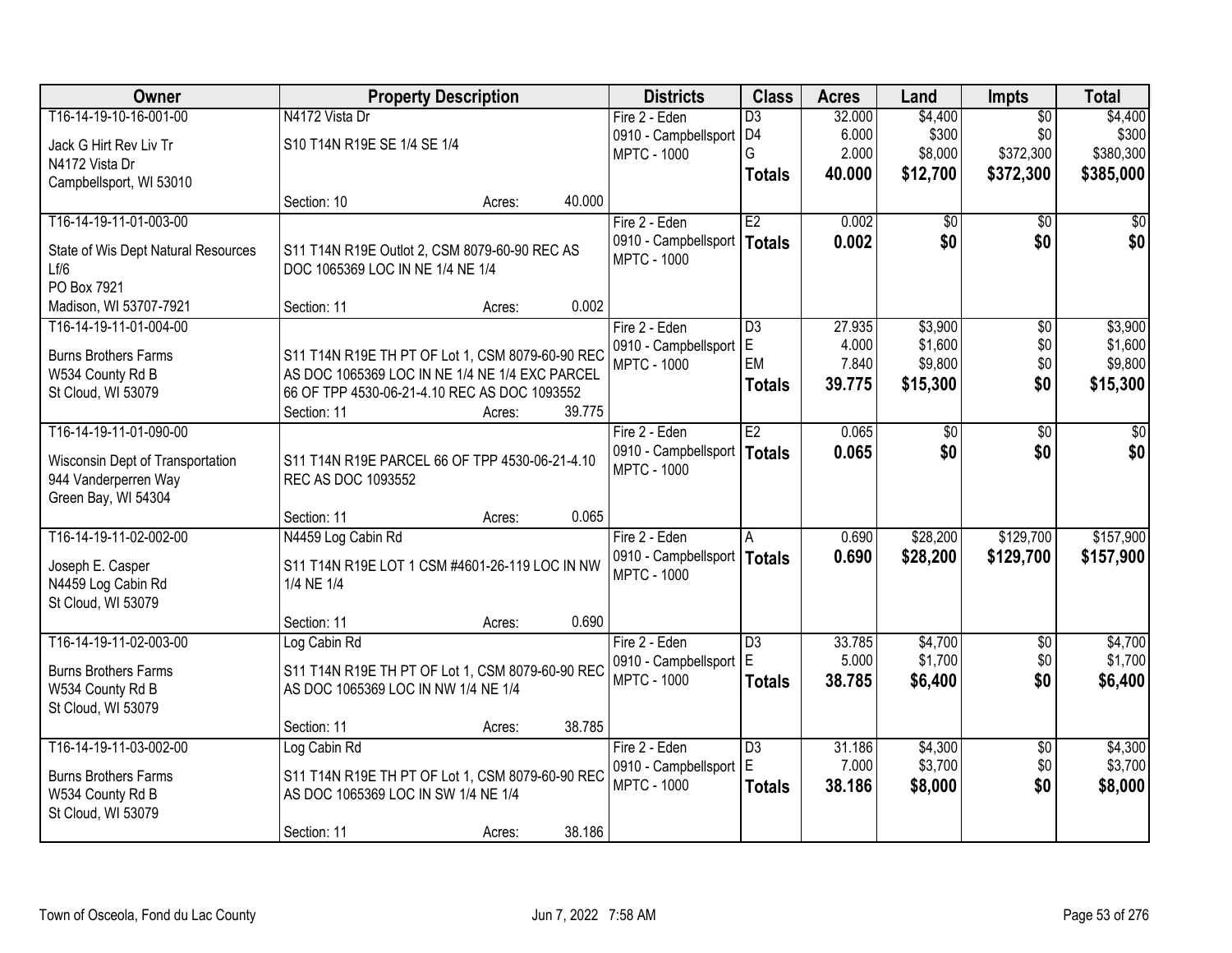| Owner                               | <b>Property Description</b>                      |        |        | <b>Districts</b>         | <b>Class</b>    | <b>Acres</b> | Land            | <b>Impts</b>    | <b>Total</b>    |
|-------------------------------------|--------------------------------------------------|--------|--------|--------------------------|-----------------|--------------|-----------------|-----------------|-----------------|
| T16-14-19-11-04-002-00              | Log Cabin Rd                                     |        |        | Fire 2 - Eden            | D3              | 8.000        | \$1,100         | \$0             | \$1,100         |
| <b>Burns Brothers Farms</b>         | S11 T14N R19E TH PT OF Lot 1, CSM 8079-60-90 REC |        |        | 0910 - Campbellsport     | lE.             | 12.000       | \$9,100         | \$0             | \$9,100         |
| W534 County Rd B                    | AS DOC 1065369 LOC IN SE 1/4 NE 1/4              |        |        | <b>MPTC - 1000</b>       | EM              | 18.525       | \$23,200        | \$0             | \$23,200        |
| St Cloud, WI 53079                  |                                                  |        |        |                          | <b>Totals</b>   | 38.525       | \$33,400        | \$0             | \$33,400        |
|                                     | Section: 11                                      | Acres: | 38.525 |                          |                 |              |                 |                 |                 |
| T16-14-19-11-04-003-00              |                                                  |        |        | Fire 2 - Eden            | E2              | 1.352        | \$0             | $\overline{50}$ | \$0             |
| State of Wis Dept Natural Resources | S11 T14N R19E Outlot 1, CSM 8079-60-90 REC AS    |        |        | 0910 - Campbellsport     | Totals          | 1.352        | \$0             | \$0             | \$0             |
| Lf/6                                | DOC 1065369 LOC IN E 1/2 NE 1/4                  |        |        | <b>MPTC - 1000</b>       |                 |              |                 |                 |                 |
| PO Box 7921                         |                                                  |        |        |                          |                 |              |                 |                 |                 |
| Madison, WI 53707-7921              | Section: 11                                      | Acres: | 1.352  |                          |                 |              |                 |                 |                 |
| T16-14-19-11-05-001-00              |                                                  |        |        | Fire 2 - Eden            | D3              | 32.120       | \$4,400         | $\sqrt[6]{3}$   | \$4,400         |
|                                     |                                                  |        |        | 0910 - Campbellsport   E |                 | 7.000        | \$5,300         | \$0             | \$5,300         |
| <b>Burns Brothers Farms</b>         | S11 T14N R19E NE 1/4 NW 1/4 EXC CSM #4252-24-25  |        |        | <b>MPTC - 1000</b>       | <b>Totals</b>   | 39.120       | \$9,700         | \$0             | \$9,700         |
| W534 County Rd B                    |                                                  |        |        |                          |                 |              |                 |                 |                 |
| St Cloud, WI 53079                  |                                                  |        |        |                          |                 |              |                 |                 |                 |
|                                     | Section: 11                                      | Acres: | 39.120 |                          |                 |              |                 |                 |                 |
| T16-14-19-11-05-002-00              | N4402 Log Cabin Rd                               |        |        | Fire 2 - Eden            | E4              | 0.720        | $\overline{50}$ | \$0             | $\overline{30}$ |
| Wisconsin Public Service Corp       | S5 T14N R19E LOT 1 CSM #4252-24-25 LOC IN NE 1/4 |        |        | 0910 - Campbellsport     | Totals          | 0.720        | \$0             | \$0             | \$0             |
| Attn: Real Estate Dept              | NW 1/4 (V1094-498) .72A                          |        |        | <b>MPTC - 1000</b>       |                 |              |                 |                 |                 |
| PO Box 19001                        |                                                  |        |        |                          |                 |              |                 |                 |                 |
| Green Bay, WI 54307-9001            | Section: 11                                      | Acres: | 0.720  |                          |                 |              |                 |                 |                 |
| T16-14-19-11-06-001-00              |                                                  |        |        | Fire 2 - Eden            | D3              | 6.000        | \$800           | \$0             | \$800           |
| Michael G. Timblin                  | S11 T14N R19E NW 1/4 NW 1/4*                     |        |        | 0910 - Campbellsport     | EM              | 34.000       | \$42,500        | \$0             | \$42,500        |
| W2262 County Rd B                   |                                                  |        |        | <b>MPTC - 1000</b>       | <b>Totals</b>   | 40.000       | \$43,300        | \$0             | \$43,300        |
| Eden, WI 53019                      |                                                  |        |        |                          |                 |              |                 |                 |                 |
|                                     | Section: 11                                      | Acres: | 40.000 |                          |                 |              |                 |                 |                 |
| T16-14-19-11-07-001-00              |                                                  |        |        | Fire 2 - Eden            | $\overline{D2}$ | 24.050       | \$4,400         | \$0             | \$4,400         |
|                                     |                                                  |        |        | 0910 - Campbellsport     | <b>EM</b>       | 13.000       | \$16,300        | \$0             | \$16,300        |
| Michael G. Timblin                  | S11 T14N R19E SW 1/4 NW 1/4 EXC CSM              |        |        | <b>MPTC - 1000</b>       | <b>Totals</b>   | 37.050       | \$20,700        | \$0             | \$20,700        |
| W2262 County Rd B                   | #6457-44-53*                                     |        |        |                          |                 |              |                 |                 |                 |
| Eden, WI 53019                      | Section: 11                                      |        | 37.050 |                          |                 |              |                 |                 |                 |
| T16-14-19-11-07-002-00              | N4329 Vista Dr                                   | Acres: |        | Fire 2 - Eden            |                 | 1.010        | \$27,200        | \$130,000       | \$157,200       |
|                                     |                                                  |        |        | 0910 - Campbellsport     | A               | 1.010        | \$27,200        |                 |                 |
| Brice W. Galloway                   | S11 T14N R19E LOT 1 CSM #6457-44-53 LOC IN SW    |        |        | <b>MPTC - 1000</b>       | Totals          |              |                 | \$130,000       | \$157,200       |
| W4329 Vista Dr                      | 1/4 NW 1/4                                       |        |        |                          |                 |              |                 |                 |                 |
| Campbellsport, WI 53010             |                                                  |        |        |                          |                 |              |                 |                 |                 |
|                                     | Section: 11                                      | Acres: | 1.010  |                          |                 |              |                 |                 |                 |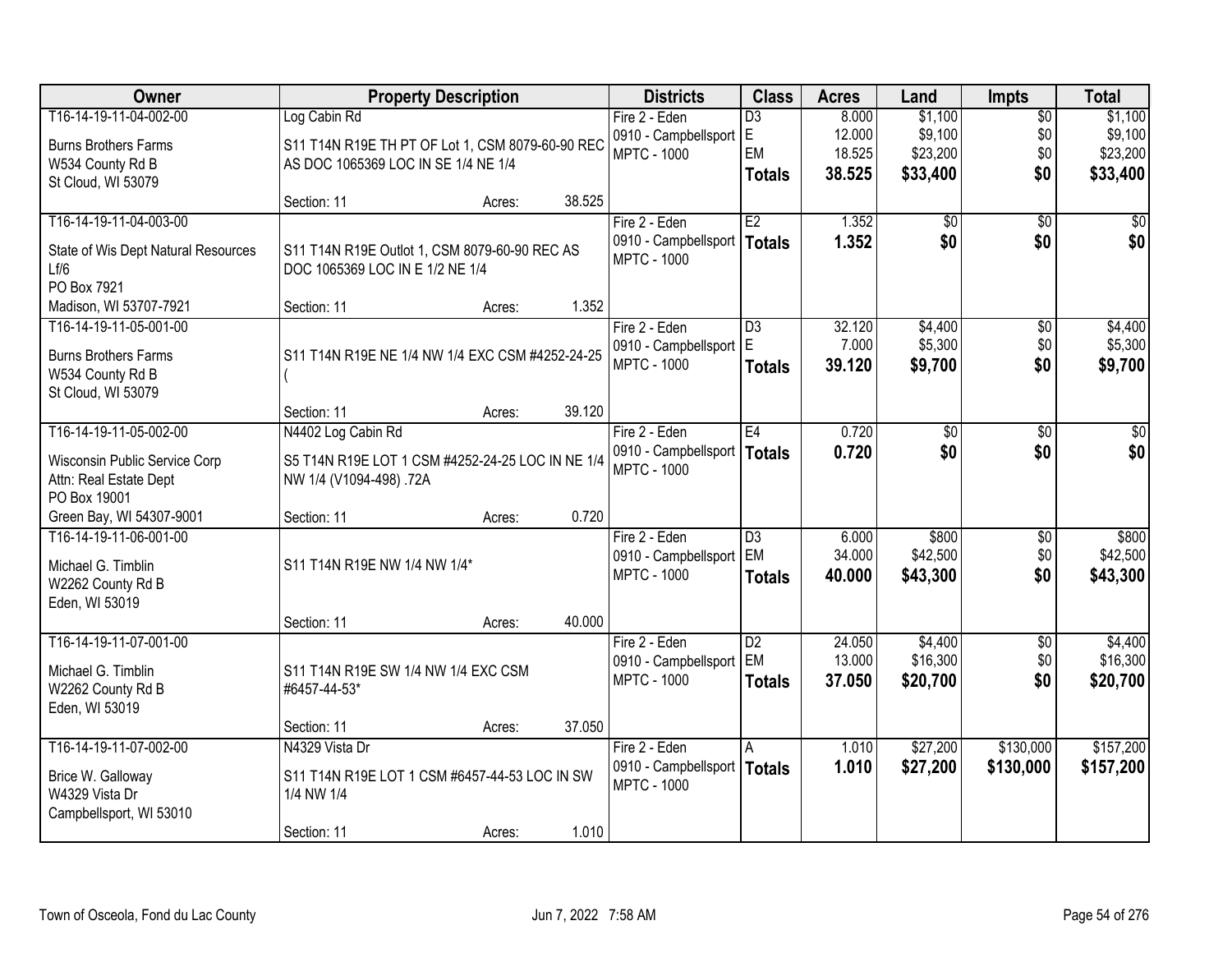| Owner                                                                                           |                                                                                                   | <b>Property Description</b> |        | <b>Districts</b>                                                     | <b>Class</b>                                            | <b>Acres</b>                        | Land                                       | <b>Impts</b>                         | <b>Total</b>                               |
|-------------------------------------------------------------------------------------------------|---------------------------------------------------------------------------------------------------|-----------------------------|--------|----------------------------------------------------------------------|---------------------------------------------------------|-------------------------------------|--------------------------------------------|--------------------------------------|--------------------------------------------|
| T16-14-19-11-07-003-00                                                                          | Vista Dr                                                                                          |                             |        | Fire 2 - Eden                                                        | G.                                                      | 1.660                               | \$7,000                                    | \$28,700                             | \$35,700                                   |
| Michael G. Timblin<br>W2262 County Rd B<br>Eden, WI 53019                                       | S11 T14N R19E LOT 2 CSM #6457-44-53 LOC IN SW<br>1/4 NW 1/4                                       |                             |        | 0910 - Campbellsport   Totals<br><b>MPTC - 1000</b>                  |                                                         | 1.660                               | \$7,000                                    | \$28,700                             | \$35,700                                   |
|                                                                                                 | Section: 11                                                                                       | Acres:                      | 1.660  |                                                                      |                                                         |                                     |                                            |                                      |                                            |
| T16-14-19-11-08-001-00<br><b>Burns Brothers Farms</b><br>W534 County Rd B<br>St Cloud, WI 53079 | S11 T14N R19E SE 1/4 NW 1/4 EXC CSM #4632-27-30                                                   |                             |        | Fire 2 - Eden<br>0910 - Campbellsport<br><b>MPTC - 1000</b>          | $\overline{D3}$<br>EM<br><b>Totals</b>                  | 17.020<br>8.000<br>25.020           | \$2,400<br>\$10,000<br>\$12,400            | $\overline{50}$<br>\$0<br>\$0        | \$2,400<br>\$10,000<br>\$12,400            |
|                                                                                                 | Section: 11                                                                                       | Acres:                      | 25.020 |                                                                      |                                                         |                                     |                                            |                                      |                                            |
| T16-14-19-11-08-002-00<br>Robert F. Johnson<br>N4336 Log Cabin Rd<br>St Cloud, WI 53079         | N4336 Log Cabin Rd<br>S11 T14N R19E LOT 1 CSM #4632-27-30 LOC IN SE<br>1/4 NW 1/4 (935715) 14.60A |                             |        | Fire 2 - Eden<br>0910 - Campbellsport   Totals<br><b>MPTC - 1000</b> | A                                                       | 14.600<br>14.600                    | \$96,800<br>\$96,800                       | \$176,300<br>\$176,300               | \$273,100<br>\$273,100                     |
|                                                                                                 | Section: 11                                                                                       | Acres:                      | 14.600 |                                                                      |                                                         |                                     |                                            |                                      |                                            |
| T16-14-19-11-09-001-00                                                                          | N4300 Log Cabin Rd                                                                                |                             |        | Fire 2 - Eden                                                        | A                                                       | 2.000                               | \$53,000                                   | \$205,000                            | \$258,000                                  |
| Robert W. Geiger<br>N4300 Log Cabin Rd<br>St Cloud, WI 53079                                    | S11 T14N R19E NE 1/4 SW 1/4 (V907-121) 40A                                                        |                             |        | 0910 - Campbellsport E<br><b>MPTC - 1000</b>                         | <b>Totals</b>                                           | 5.000<br>33.000<br>40.000           | \$3,000<br>\$89,100<br>\$145,100           | \$0<br>\$0<br>\$205,000              | \$3,000<br>\$89,100<br>\$350,100           |
|                                                                                                 | Section: 11                                                                                       | Acres:                      | 40.000 |                                                                      |                                                         |                                     |                                            |                                      |                                            |
| T16-14-19-11-10-001-00<br>Michael G. Timblin<br>W2262 County Rd B<br>Eden, WI 53019             | S11 T14N R19E NW 1/4 SW 1/4*                                                                      |                             |        | Fire 2 - Eden<br>0910 - Campbellsport<br><b>MPTC - 1000</b>          | $\overline{D3}$<br>D <sub>4</sub><br>F<br><b>Totals</b> | 21.000<br>14.000<br>5.000<br>40.000 | \$2,900<br>\$800<br>\$2,500<br>\$6,200     | $\overline{30}$<br>\$0<br>\$0<br>\$0 | \$2,900<br>\$800<br>\$2,500<br>\$6,200     |
|                                                                                                 | Section: 11                                                                                       | Acres:                      | 40.000 |                                                                      |                                                         |                                     |                                            |                                      |                                            |
| T16-14-19-11-11-001-00<br>Michael G. Timblin<br>W2262 County Rd B<br>Eden, WI 53019             | S11 T14N R19E SW 1/4 SW 1/4*                                                                      |                             |        | Fire 2 - Eden<br>0910 - Campbellsport<br><b>MPTC - 1000</b>          | $\overline{D3}$<br>E<br><b>Totals</b>                   | 24.000<br>16.000<br>40.000          | \$3,300<br>\$9,100<br>\$12,400             | $\overline{60}$<br>\$0<br>\$0        | \$3,300<br>\$9,100<br>\$12,400             |
|                                                                                                 | Section: 11                                                                                       | Acres:                      | 40.000 |                                                                      |                                                         |                                     |                                            |                                      |                                            |
| T16-14-19-11-12-001-00<br>Steven D. Immel<br>N4577 Log Cabin Rd<br>St Cloud, WI 53079           | S11 T14N R19E SE 1/4 SW 1/4 (846575LC) 40A                                                        |                             |        | Fire 2 - Eden<br>0910 - Campbellsport E<br><b>MPTC - 1000</b>        | $\overline{D3}$<br>EM<br><b>Totals</b>                  | 17.000<br>9.000<br>14.000<br>40.000 | \$2,400<br>\$5,400<br>\$17,500<br>\$25,300 | $\overline{50}$<br>\$0<br>\$0<br>\$0 | \$2,400<br>\$5,400<br>\$17,500<br>\$25,300 |
|                                                                                                 | Section: 11                                                                                       | Acres:                      | 40.000 |                                                                      |                                                         |                                     |                                            |                                      |                                            |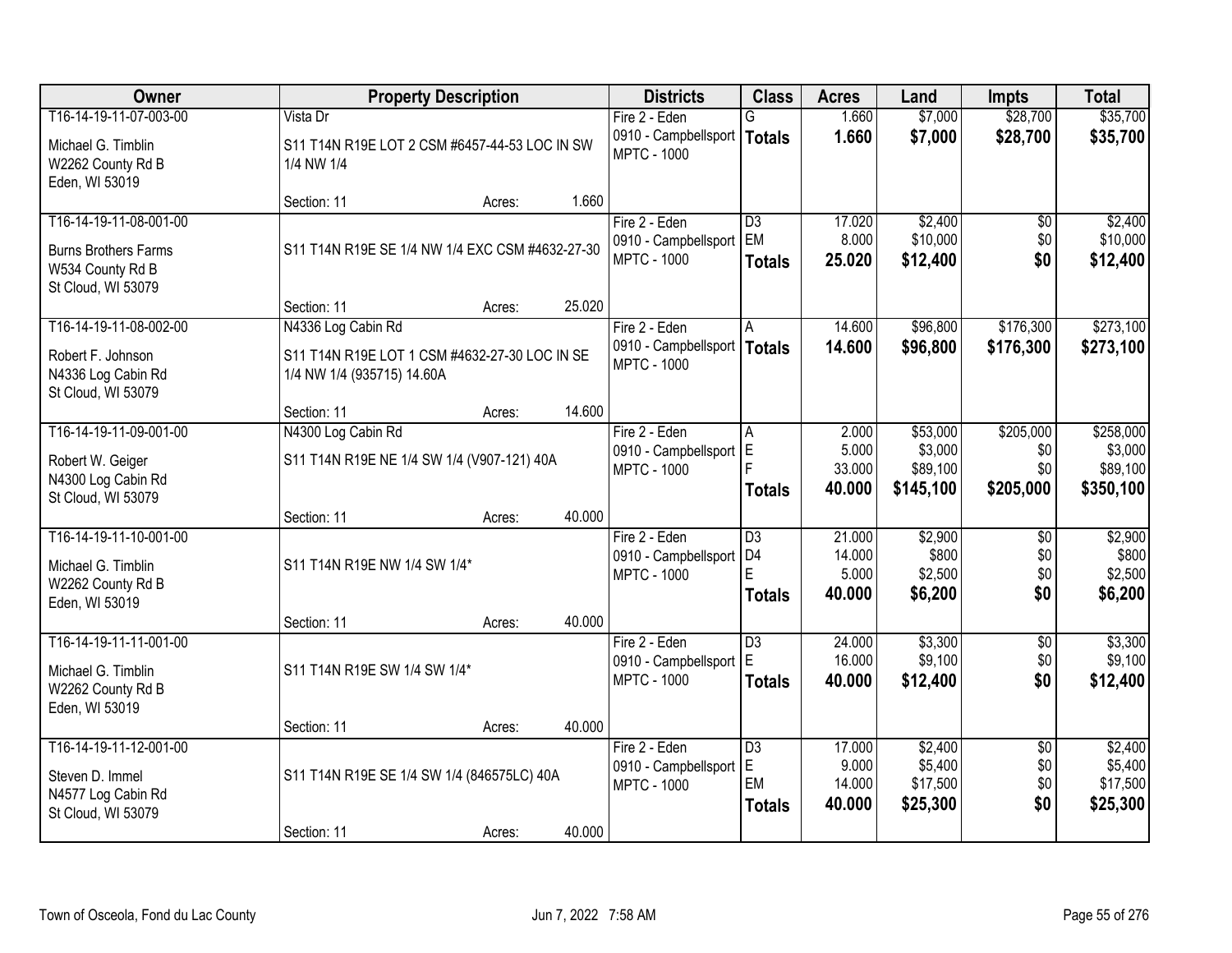| Owner                               |                                                | <b>Property Description</b> |        | <b>Districts</b>              | <b>Class</b>    | <b>Acres</b> | Land            | <b>Impts</b>    | <b>Total</b>    |
|-------------------------------------|------------------------------------------------|-----------------------------|--------|-------------------------------|-----------------|--------------|-----------------|-----------------|-----------------|
| T16-14-19-11-13-001-00              |                                                |                             |        | Fire 2 - Eden                 | $\overline{D3}$ | 26,000       | \$3,600         | $\overline{50}$ | \$3,600         |
| Edward C. Dolezal                   | S11 T14N R19E NE 1/4 SE 1/4 (V858-687) 40A     |                             |        | 0910 - Campbellsport E        |                 | 8.000        | \$6,500         | \$0             | \$6,500         |
| N4240 Log Cabin Rd                  |                                                |                             |        | <b>MPTC - 1000</b>            | EM              | 6.000        | \$7,500         | \$0             | \$7,500         |
| St Cloud, WI 53079                  |                                                |                             |        |                               | <b>Totals</b>   | 40.000       | \$17,600        | \$0             | \$17,600        |
|                                     | Section: 11                                    | Acres:                      | 40.000 |                               |                 |              |                 |                 |                 |
| T16-14-19-11-14-001-00              |                                                |                             |        | Fire 2 - Eden                 | $\overline{D3}$ | 26.000       | \$3,600         | $\overline{50}$ | \$3,600         |
| Edward C. Dolezal                   | S11 T14N R19E NW 1/4 SE 1/4 EXC CSM            |                             |        | 0910 - Campbellsport          | EM              | 9.000        | \$11,300        | \$0             | \$11,300        |
| N4240 Log Cabin Rd                  | #4211-23-130 (V858-687) 35A                    |                             |        | <b>MPTC - 1000</b>            | <b>Totals</b>   | 35.000       | \$14,900        | \$0             | \$14,900        |
| St Cloud, WI 53079                  |                                                |                             |        |                               |                 |              |                 |                 |                 |
|                                     | Section: 11                                    | Acres:                      | 35.000 |                               |                 |              |                 |                 |                 |
| T16-14-19-11-14-002-00              | N4240 Log Cabin Rd                             |                             |        | Fire 2 - Eden                 | A               | 4.890        | \$52,100        | \$117,700       | \$169,800       |
| Edward C. Dolezal                   | S11 T14N R19E LOT 1 CSM #4211-23-130 LOC IN NW |                             |        | 0910 - Campbellsport          | <b>Totals</b>   | 4.890        | \$52,100        | \$117,700       | \$169,800       |
| N4240 Log Cabin Rd                  | 1/4 SE 1/4 (V858-687) 4.89A                    |                             |        | <b>MPTC - 1000</b>            |                 |              |                 |                 |                 |
| St Cloud, WI 53079                  |                                                |                             |        |                               |                 |              |                 |                 |                 |
|                                     | Section: 11                                    | Acres:                      | 4.890  |                               |                 |              |                 |                 |                 |
| T16-14-19-11-15-001-00              |                                                |                             |        | Fire 2 - Eden                 |                 | 40.000       | \$108,000       | \$0             | \$108,000       |
| Edward C. Dolezal                   | S11 T14N R19E SW 1/4 SE 1/4 (V858-687) 40A     |                             |        | 0910 - Campbellsport          | <b>Totals</b>   | 40.000       | \$108,000       | \$0             | \$108,000       |
| N4240 Log Cabin Rd                  |                                                |                             |        | <b>MPTC - 1000</b>            |                 |              |                 |                 |                 |
| St Cloud, WI 53079                  |                                                |                             |        |                               |                 |              |                 |                 |                 |
|                                     | Section: 11                                    | Acres:                      | 40.000 |                               |                 |              |                 |                 |                 |
| T16-14-19-11-16-001-00              |                                                |                             |        | Fire 2 - Eden                 | $\overline{D3}$ | 20.000       | \$2,800         | $\overline{50}$ | \$2,800         |
| Edward C. Dolezal                   | S11 T14N R19E SE 1/4 SE 1/4 (V858-687) 40A     |                             |        | 0910 - Campbellsport          | E               | 8.000        | \$6,200         | \$0             | \$6,200         |
| N4240 Log Cabin Rd                  |                                                |                             |        | <b>MPTC - 1000</b>            | EM              | 12.000       | \$15,000        | \$0             | \$15,000        |
| St Cloud, WI 53079                  |                                                |                             |        |                               | <b>Totals</b>   | 40.000       | \$24,000        | \$0             | \$24,000        |
|                                     | Section: 11                                    | Acres:                      | 40.000 |                               |                 |              |                 |                 |                 |
| T16-14-19-12-01-001-00              |                                                |                             |        | Fire 1 - Cambellsport E2      |                 | 40.000       | $\sqrt{50}$     | $\overline{50}$ | $\overline{50}$ |
| State of Wis Dept Natural Resources | S12 T14N R19E NE 1/4 NE 1/4 (V659-111) 40A     |                             |        | 0910 - Campbellsport   Totals |                 | 40.000       | \$0             | \$0             | \$0             |
| Lf/6                                |                                                |                             |        | <b>MPTC - 1000</b>            |                 |              |                 |                 |                 |
| PO Box 7921                         |                                                |                             |        |                               |                 |              |                 |                 |                 |
| Madison, WI 53707-7921              | Section: 12                                    | Acres:                      | 40.000 |                               |                 |              |                 |                 |                 |
| T16-14-19-12-02-001-00              |                                                |                             |        | Fire 1 - Cambellsport E2      |                 | 40.000       | $\overline{60}$ | $\overline{50}$ | $\overline{50}$ |
| State of Wis Dept Natural Resources | S12 T14N R19E NW 1/4 NE 1/4 (V287-450) 40A     |                             |        | 0910 - Campbellsport   Totals |                 | 40.000       | \$0             | \$0             | \$0             |
| Lf/6                                |                                                |                             |        | <b>MPTC - 1000</b>            |                 |              |                 |                 |                 |
| PO Box 7921                         |                                                |                             |        |                               |                 |              |                 |                 |                 |
| Madison, WI 53707-7921              | Section: 12                                    | Acres:                      | 40.000 |                               |                 |              |                 |                 |                 |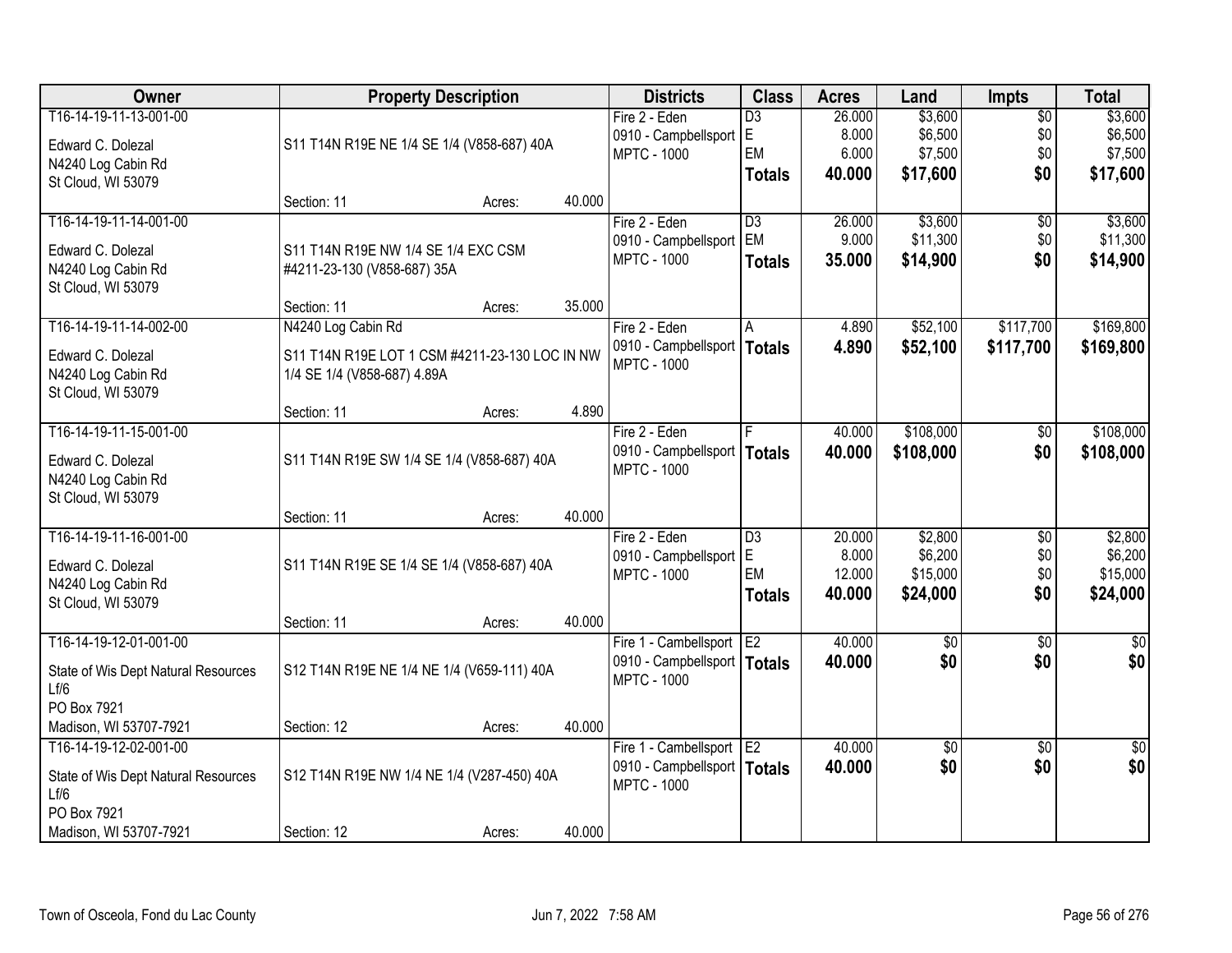| Owner                                       | <b>Property Description</b>                     |        | <b>Districts</b>                                    | <b>Class</b>   | <b>Acres</b> | Land            | <b>Impts</b>    | <b>Total</b>     |
|---------------------------------------------|-------------------------------------------------|--------|-----------------------------------------------------|----------------|--------------|-----------------|-----------------|------------------|
| T16-14-19-12-03-001-00                      |                                                 |        | Fire 1 - Cambellsport                               | E2             | 40.000       | $\overline{50}$ | $\overline{50}$ | \$0              |
| State of Wis Dept Natural Resources<br>Lf/6 | S12 T14N R19E SW 1/4 NE 1/4 (V287-450) 40A      |        | 0910 - Campbellsport<br><b>MPTC - 1000</b>          | Totals         | 40.000       | \$0             | \$0             | \$0              |
| PO Box 7921                                 |                                                 |        |                                                     |                |              |                 |                 |                  |
| Madison, WI 53707-7921                      | Section: 12<br>Acres:                           | 40.000 |                                                     |                |              |                 |                 |                  |
| T16-14-19-12-04-001-00                      | <b>Boy Scout Dr</b>                             |        | Fire 1 - Cambellsport                               | ΤE             | 10.000       | \$4,000         | \$0             | \$4,000          |
| Potawatomi Area Council Boy Scouts of       | S12 T14N R19E SE 1/4 NE 1/4 40A                 |        | 0910 - Campbellsport   F                            |                | 30.000       | \$60,000        | \$0             | \$60,000         |
| America                                     |                                                 |        | <b>MPTC - 1000</b>                                  | <b>Totals</b>  | 40.000       | \$64,000        | \$0             | \$64,000         |
| N4350 Boy Scout Rd                          |                                                 |        |                                                     |                |              |                 |                 |                  |
| St Cloud, WI 53079                          | Section: 12<br>Acres:                           | 40.000 |                                                     |                |              |                 |                 |                  |
| T16-14-19-12-05-001-00                      |                                                 |        | Fire 1 - Cambellsport E2                            |                | 40.000       | \$0             | \$0             | $\sqrt{50}$      |
| State of Wis Dept Natural Resources         | S12 T14N R19E NE 1/4 NW 1/4 (V287-450) 40A      |        | 0910 - Campbellsport   Totals<br><b>MPTC - 1000</b> |                | 40.000       | \$0             | \$0             | \$0              |
| Lf/6                                        |                                                 |        |                                                     |                |              |                 |                 |                  |
| PO Box 7921                                 |                                                 |        |                                                     |                |              |                 |                 |                  |
| Madison, WI 53707-7921                      | Section: 12<br>Acres:                           | 40.000 |                                                     |                |              |                 |                 |                  |
| T16-14-19-12-06-001-00                      |                                                 |        | Fire 1 - Cambellsport                               | E <sub>2</sub> | 40.000       | \$0             | $\sqrt{6}$      | \$0              |
| State of Wis Dept Natural Resources         | S12 T14N R19E NW 1/4 NW 1/4 (V340-572) 40A      |        | 0910 - Campbellsport   Totals<br><b>MPTC - 1000</b> |                | 40.000       | \$0             | \$0             | \$0              |
| Lf/6<br>PO Box 7921                         |                                                 |        |                                                     |                |              |                 |                 |                  |
| Madison, WI 53707-7921                      | Section: 12<br>Acres:                           | 40.000 |                                                     |                |              |                 |                 |                  |
| T16-14-19-12-07-001-00                      |                                                 |        | Fire 1 - Cambellsport                               | E <sub>2</sub> | 34.000       | $\overline{50}$ | $\overline{50}$ | $\overline{50}$  |
|                                             |                                                 |        | 0910 - Campbellsport   Totals                       |                | 34,000       | \$0             | \$0             | \$0              |
| State of Wis Dept Natural Resources         | S12 T14N R19E SW 1/4 NW 1/4 EXC COM AT SE COR   |        | <b>MPTC - 1000</b>                                  |                |              |                 |                 |                  |
| Lf/6                                        | TH N 508.2' SELY ALG CEN OF HWY 67 542' TH E    |        |                                                     |                |              |                 |                 |                  |
| PO Box 7921                                 | 418.7' TO BEG (V340-572) 34A                    |        |                                                     |                |              |                 |                 |                  |
| Madison, WI 53707-7921                      | Section: 12<br>Acres:                           | 34.000 |                                                     |                |              |                 |                 |                  |
| T16-14-19-12-07-002-00                      |                                                 |        | Fire 1 - Cambellsport E2                            |                | 6.000        | $\overline{50}$ | $\overline{30}$ | $\overline{\$0}$ |
| State of Wis Dept Natural Resources         | S12 T14N R19E THAT PART OF SW 1/4 NW 1/4 COM    |        | 0910 - Campbellsport   Totals<br><b>MPTC - 1000</b> |                | 6.000        | \$0             | \$0             | \$0              |
| Lf/6                                        | AT SE COR TH N 508.2' ETC AS REC IN V879-749 6A |        |                                                     |                |              |                 |                 |                  |
| PO Box 7921                                 |                                                 |        |                                                     |                |              |                 |                 |                  |
| Madison, WI 53707-7921                      | Section: 12<br>Acres:                           | 6.000  |                                                     |                |              |                 |                 |                  |
| T16-14-19-12-08-001-00                      |                                                 |        | Fire 1 - Cambellsport E2                            |                | 40.000       | $\overline{50}$ | $\overline{30}$ | $\sqrt{50}$      |
| State of Wis Dept Natural Resources         | S12 T14N R19E SE 1/4 NW 1/4 (V287-450) 40A      |        | 0910 - Campbellsport   Totals                       |                | 40.000       | \$0             | \$0             | \$0              |
| Lf/6                                        |                                                 |        | <b>MPTC - 1000</b>                                  |                |              |                 |                 |                  |
| PO Box 7921                                 |                                                 |        |                                                     |                |              |                 |                 |                  |
| Madison, WI 53707-7921                      | Section: 12<br>Acres:                           | 40.000 |                                                     |                |              |                 |                 |                  |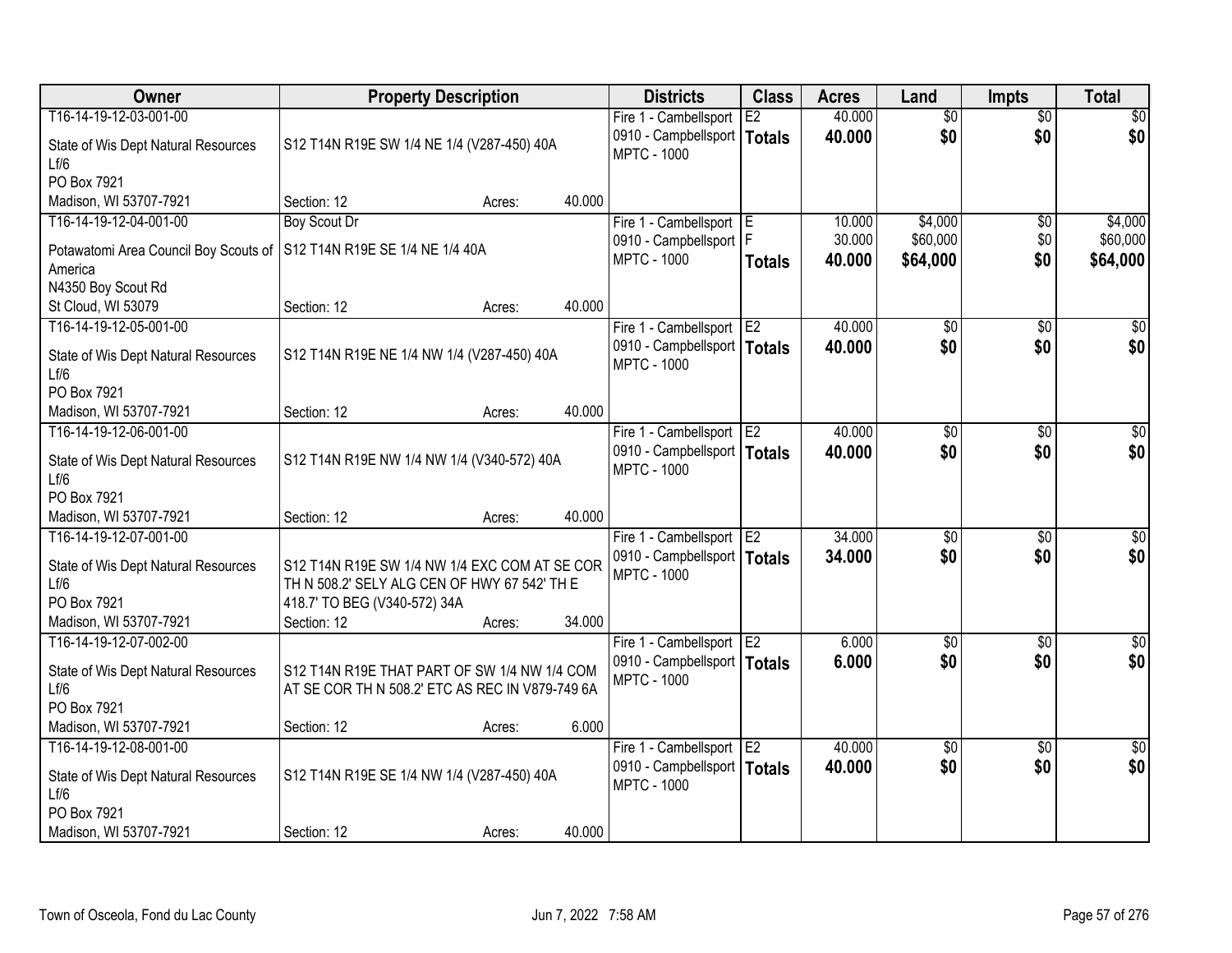| Owner                                    | <b>Property Description</b>                                                                  | <b>Districts</b>                                    | <b>Class</b> | <b>Acres</b> | Land            | <b>Impts</b>    | <b>Total</b>    |
|------------------------------------------|----------------------------------------------------------------------------------------------|-----------------------------------------------------|--------------|--------------|-----------------|-----------------|-----------------|
| T16-14-19-12-09-001-00                   |                                                                                              | Fire 1 - Cambellsport                               | E2           | 29.000       | $\overline{60}$ | $\overline{50}$ | $\overline{50}$ |
| State of Wis Dept Natural Resources      | S12 T14N R19E THAT PART OF NE 1/4 SW 1/4 DESC                                                | 0910 - Campbellsport   Totals                       |              | 29.000       | \$0             | \$0             | \$0             |
| Lf/6                                     | V646-470&471 APPROX 29A                                                                      | <b>MPTC - 1000</b>                                  |              |              |                 |                 |                 |
| PO Box 7921                              |                                                                                              |                                                     |              |              |                 |                 |                 |
| Madison, WI 53707-7921                   | 29.000<br>Section: 12<br>Acres:                                                              |                                                     |              |              |                 |                 |                 |
| T16-14-19-12-09-002-00                   | W379 Boy Scout Rd                                                                            | Fire 1 - Cambellsport   A                           |              | 5.220        | \$75,500        | \$135,900       | \$211,400       |
| James S. Kroll                           | S12 T14N R19E PART OF NE 1/4 SW 1/4 COM AT NW                                                | 0910 - Campbellsport   Totals                       |              | 5.220        | \$75,500        | \$135,900       | \$211,400       |
| W379 Boy Scout Rd                        | COR TH S 555' E 410' N 555' W 410' TO BEG AS REC                                             | <b>MPTC - 1000</b>                                  |              |              |                 |                 |                 |
| St Cloud, WI 53079                       | IN 805214 5.22A                                                                              |                                                     |              |              |                 |                 |                 |
|                                          | 5.220<br>Section: 12<br>Acres:                                                               |                                                     |              |              |                 |                 |                 |
| T16-14-19-12-09-005-00                   | N4299 Boy Scout Dr                                                                           | Fire 1 - Cambellsport   A                           |              | 0.188        | \$16,900        | \$108,700       | \$125,600       |
| Deborah A. Richards                      | S12 T14N R19E A PT OF THE NE 1/4 SW 1/4 COM AT                                               | 0910 - Campbellsport   Totals                       |              | 0.188        | \$16,900        | \$108,700       | \$125,600       |
| N4299 Boy Scout Dr                       | THE NE COR TH W 53.95' TH S10*40'W 122.12' TH E                                              | <b>MPTC - 1000</b>                                  |              |              |                 |                 |                 |
| St Cloud, WI 53079                       | 77.29' TH N 120' TO BEG AS REC IN 823566 (SURVEY                                             |                                                     |              |              |                 |                 |                 |
|                                          | 0.188<br>Section: 12<br>Acres:                                                               |                                                     |              |              |                 |                 |                 |
| T16-14-19-12-09-010-00                   | N4299 Boy Scout Rd                                                                           | Fire 1 - Cambellsport   A                           |              | 0.220        | \$3,800         | \$9,800         | \$13,600        |
|                                          |                                                                                              | 0910 - Campbellsport   Totals                       |              | 0.220        | \$3,800         | \$9,800         | \$13,600        |
| Deborah A. Richards                      | S12 T14N R19E PT OF NE 1/4 SW 1/4 COM 106.86' W<br>OF NE COR TH S10*40'W 122.12' TH W 80' TH | <b>MPTC - 1000</b>                                  |              |              |                 |                 |                 |
| N4299 Boy Scout Dr<br>St Cloud, WI 53079 | N10*40'E 122.12' TH E 80' A/K/A PARCELS A-1 & B-1                                            |                                                     |              |              |                 |                 |                 |
|                                          | 0.220<br>Section: 12<br>Acres:                                                               |                                                     |              |              |                 |                 |                 |
| T16-14-19-12-09-015-00                   | N4295 Boy Scout Dr                                                                           | Fire 1 - Cambellsport   A                           |              | 0.227        | \$50,400        | \$98,200        | \$148,600       |
|                                          |                                                                                              | 0910 - Campbellsport   Totals                       |              | 0.227        | \$50,400        | \$98,200        | \$148,600       |
| Douglas R. Hodorff                       | S12 T14N R19E PT OF NE 1/4 SW 1/4 COM 53.95' W                                               | <b>MPTC - 1000</b>                                  |              |              |                 |                 |                 |
| N3557 Us Highway 45                      | OF NE COR TH S10*40'W 122.12' TO POB ETC AS                                                  |                                                     |              |              |                 |                 |                 |
| Eden, WI 53019                           | REC V465-43 ALSO PARC EXT 80' TO W AS REC                                                    |                                                     |              |              |                 |                 |                 |
|                                          | 0.227<br>Section: 12<br>Acres:                                                               |                                                     |              |              |                 |                 |                 |
| T16-14-19-12-09-020-00                   | N4281 Boy Scout Dr                                                                           | Fire 1 - Cambellsport   A                           |              | 0.123        | \$42,000        | \$33,800        | \$75,800        |
| <b>Bart Mayer</b>                        | S12 T14N R19E PT OF NE 1/4 SW 1/4 COM 53.95' W                                               | 0910 - Campbellsport   Totals<br><b>MPTC - 1000</b> |              | 0.123        | \$42,000        | \$33,800        | \$75,800        |
| N6287 Creek Rd                           | OF NE COR TH S10*40'W 183.18' AS REAL POB AS                                                 |                                                     |              |              |                 |                 |                 |
| Fond Du Lac, WI 54937                    | REC 811360 819892 (SURVEY PARCEL D)                                                          |                                                     |              |              |                 |                 |                 |
|                                          | 0.123<br>Section: 12<br>Acres:                                                               |                                                     |              |              |                 |                 |                 |
| T16-14-19-12-09-025-00                   | N4294 Boy Scout Dr                                                                           | Fire 1 - Cambellsport   A                           |              | 0.220        | \$13,200        | \$13,500        | \$26,700        |
| William C. Arnold                        | S12 T14N R19E THAT PART OF E 1/2 SW 1/4, 80' X                                               | 0910 - Campbellsport   Totals                       |              | 0.220        | \$13,200        | \$13,500        | \$26,700        |
| N4294 Boy Scout Dr                       | 122.12' AS REC IN V960-325 (SURVEY PARCEL D &                                                | <b>MPTC - 1000</b>                                  |              |              |                 |                 |                 |
| St Cloud, WI 53079                       | $E-1$                                                                                        |                                                     |              |              |                 |                 |                 |
|                                          | 0.220<br>Section: 12<br>Acres:                                                               |                                                     |              |              |                 |                 |                 |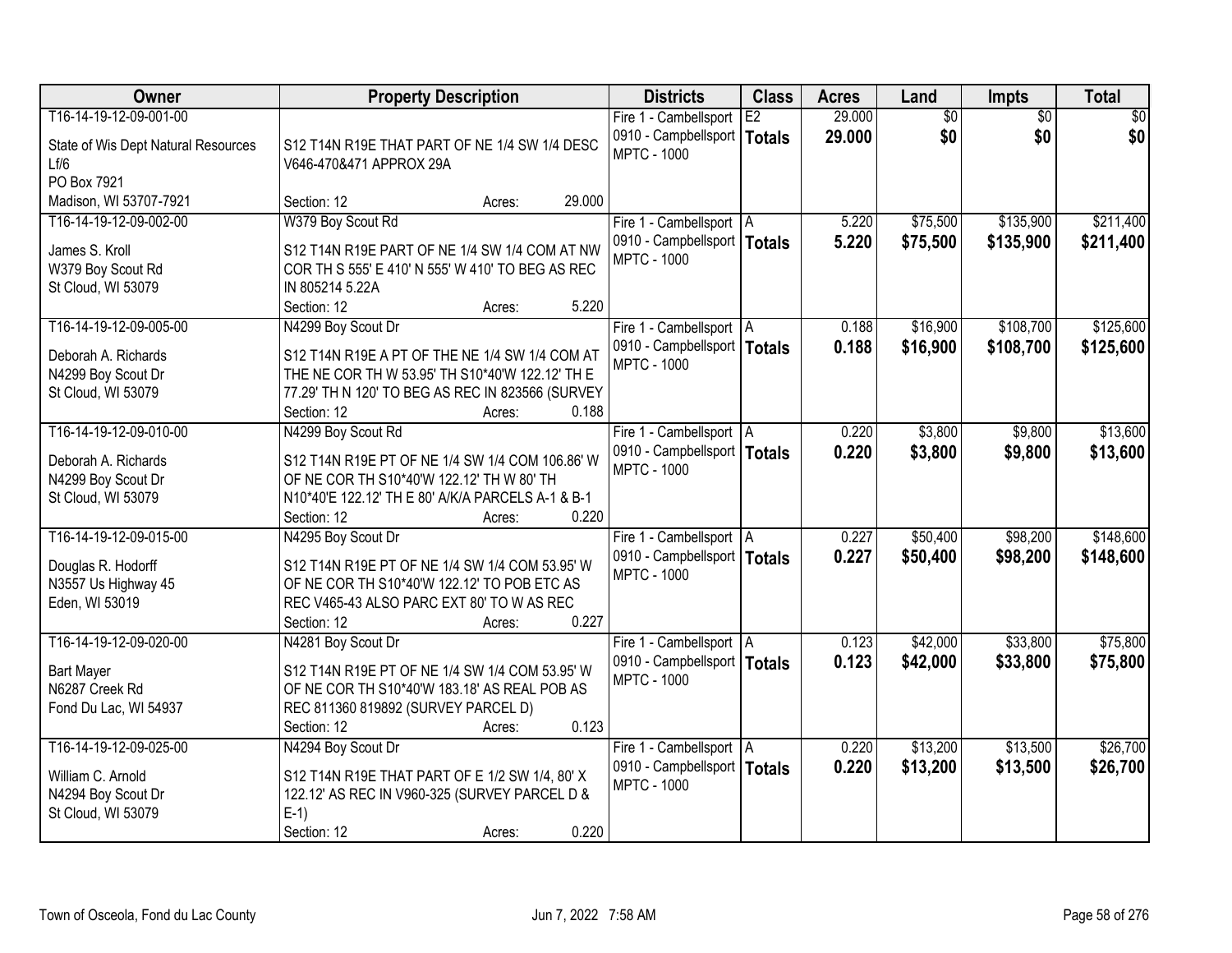| Owner                   | <b>Property Description</b>                        | <b>Districts</b>              | <b>Class</b> | <b>Acres</b> | Land      | Impts           | <b>Total</b> |
|-------------------------|----------------------------------------------------|-------------------------------|--------------|--------------|-----------|-----------------|--------------|
| T16-14-19-12-09-030-00  | N4281 Boy Scout Rd                                 | Fire 1 - Cambellsport   A     |              | 0.145        | \$25,200  | $\overline{50}$ | \$25,200     |
| <b>Bart Mayer</b>       | S12 T14N R19E PT OF NE 1/4 SW 1/4 COM 53.95' W     | 0910 - Campbellsport   Totals |              | 0.145        | \$25,200  | \$0             | \$25,200     |
| N6287 Creek Rd          | OF NE COR TH S10*40'W 244.24' THE TO POB ETC       | <b>MPTC - 1000</b>            |              |              |           |                 |              |
| Fond Du Lac, WI 54937   | AS REC 811361 819891                               |                               |              |              |           |                 |              |
|                         | 0.145<br>Section: 12<br>Acres:                     |                               |              |              |           |                 |              |
| T16-14-19-12-09-035-00  | <b>Boy Scout Rd</b>                                | Fire 1 - Cambellsport   A     |              | 0.220        | \$6,900   | \$12,600        | \$19,500     |
|                         |                                                    | 0910 - Campbellsport   Totals |              | 0.220        | \$6,900   | \$12,600        | \$19,500     |
| Scott J. Mondloch       | S12 T14N R19E PT OF NE 1/4 SW 1/4 COM 106.86' W    | <b>MPTC - 1000</b>            |              |              |           |                 |              |
| N4275 Boy Scout Dr      | OF NE COR TH S10*40'W 305.30' TO POB TH CONT       |                               |              |              |           |                 |              |
| St Cloud, WI 53079      | S10*40'W 117.03' TH W 80' TH N10*40'E 117.03' TH E |                               |              |              |           |                 |              |
|                         | 0.220<br>Section: 12<br>Acres:                     |                               |              |              |           |                 |              |
| T16-14-19-12-09-040-00  | N4275 Boy Scout Dr                                 | Fire 1 - Cambellsport   A     |              | 0.354        | \$51,300  | \$99,900        | \$151,200    |
| Scott J. Mondloch       | S12 T14N R19E PT OF NE 1/4 SW 1/4 COM 53.95' W     | 0910 - Campbellsport   Totals |              | 0.354        | \$51,300  | \$99,900        | \$151,200    |
| N4275 Boy Scout Dr      | OF NE COR TH S10*40'W 302.26' TO POB TH CONT       | <b>MPTC - 1000</b>            |              |              |           |                 |              |
| St Cloud, WI 53079      | S10*40'W 120.08' ETC AS REC V1185-806              |                               |              |              |           |                 |              |
|                         | 0.354<br>Section: 12<br>Acres:                     |                               |              |              |           |                 |              |
| T16-14-19-12-09-045-00  | N4271 Boy Scout Dr                                 | Fire 1 - Cambellsport   A     |              | 0.190        | \$42,000  | \$128,000       | \$170,000    |
|                         |                                                    | 0910 - Campbellsport   Totals |              | 0.190        |           |                 |              |
| Karen M. Simon          | S12 T14N R19E PT OF NE 1/4 SW 1/4 COM 53.95' W &   | <b>MPTC - 1000</b>            |              |              | \$42,000  | \$128,000       | \$170,000    |
| N4271 Boy Scout Dr      | S10*40'W 422.34' OF NE COR SW 1/4 TH CONT          |                               |              |              |           |                 |              |
| St Cloud, WI 53079      | S10*40'W 61.05' E 146.3' TO E LI SW 1/4 N 60' TH W |                               |              |              |           |                 |              |
|                         | 0.190<br>Section: 12<br>Acres:                     |                               |              |              |           |                 |              |
| T16-14-19-12-09-050-00  | N4269 Boy Scout Dr                                 | Fire 1 - Cambellsport   A     |              | 0.260        | \$48,000  | \$17,000        | \$65,000     |
|                         |                                                    | 0910 - Campbellsport   Totals |              | 0.260        | \$48,000  | \$17,000        | \$65,000     |
| Gary Barden Liv Tr      | S12 T14N R19E PT OF NE 1/4 SW 1/4 COM 53.95' W     | <b>MPTC - 1000</b>            |              |              |           |                 |              |
| N3207 State Rd 67       | OF NE COR TH S10*40'W 483.39' TO P/O/B TH CON'T    |                               |              |              |           |                 |              |
| Campbellsport, WI 53010 | S10*40'W 81.41' ETC AS REC IN 896160               |                               |              |              |           |                 |              |
|                         | 0.260<br>Section: 12<br>Acres:                     |                               |              |              |           |                 |              |
| T16-14-19-12-09-055-00  | N4257 Boy Scout Dr                                 | Fire 1 - Cambellsport   A     |              | 0.000        | \$70,000  | \$95,500        | \$165,500    |
| Andreas Quissek         | S12 T14N R19E PT OF NE 1/4 SW 1/4 COM 555' M/L S   | 0910 - Campbellsport   Totals |              | 0.000        | \$70,000  | \$95,500        | \$165,500    |
| N4257 Boy Scout Dr      | OF NE COR TH S 180' TH W TO E LI TOWN RD TH        | <b>MPTC - 1000</b>            |              |              |           |                 |              |
| St Cloud, WI 53079      | NELY 180' M/L TH E TO POB                          |                               |              |              |           |                 |              |
|                         | 0.000<br>Section: 12<br>Acres:                     |                               |              |              |           |                 |              |
| T16-14-19-12-09-060-00  | N4241 Boy Scout Dr                                 | Fire 1 - Cambellsport B       |              | 1.140        | \$163,200 | \$151,900       | \$315,100    |
|                         |                                                    | 0910 - Campbellsport   Totals |              | 1.140        | \$163,200 | \$151,900       | \$315,100    |
| William T. Benson III   | S12 T14N R19E PT OF NE 1/4 SW 1/4 AS REC 906072    | <b>MPTC - 1000</b>            |              |              |           |                 |              |
| N4241 Boy Scout Dr      | APPROX 1.14A                                       |                               |              |              |           |                 |              |
| Campbellsport, WI 53010 |                                                    |                               |              |              |           |                 |              |
|                         | 1.140<br>Section: 12<br>Acres:                     |                               |              |              |           |                 |              |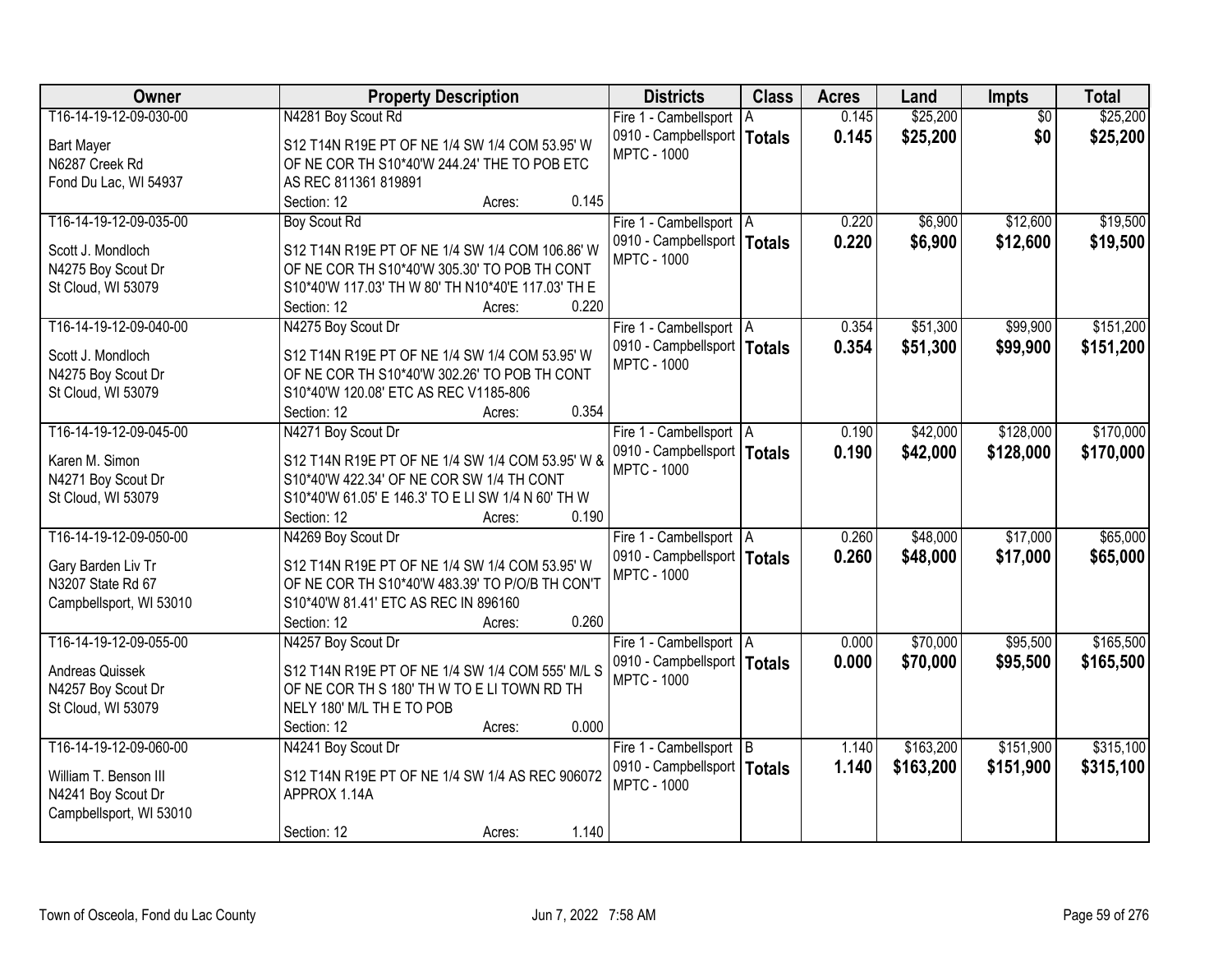| Owner                                                             |                                                                                              | <b>Property Description</b> |       | <b>Districts</b>                                    | <b>Class</b> | <b>Acres</b> | Land     | Impts     | <b>Total</b> |
|-------------------------------------------------------------------|----------------------------------------------------------------------------------------------|-----------------------------|-------|-----------------------------------------------------|--------------|--------------|----------|-----------|--------------|
| T16-14-19-12-09-065-00                                            | N4229 Boy Scout Dr                                                                           |                             |       | Fire 1 - Cambellsport                               | A            | 0.000        | \$55,400 | \$87,000  | \$142,400    |
| Marla M. Prillwitz<br>N4229 Boy Scout Dr                          | S12 T14N R19E PT OF NE 1/4 SW 1/4 (50' WIDTH) AS<br>DESC 705200 & 705574                     |                             |       | 0910 - Campbellsport   Totals<br><b>MPTC - 1000</b> |              | 0.000        | \$55,400 | \$87,000  | \$142,400    |
| Campbellsport, WI 53010                                           |                                                                                              |                             |       |                                                     |              |              |          |           |              |
|                                                                   | Section: 12                                                                                  | Acres:                      | 0.000 |                                                     |              |              |          |           |              |
| T16-14-19-12-09-070-00                                            | N4225 Boy Scout Dr                                                                           |                             |       | Fire 1 - Cambellsport   A                           |              | 0.000        | \$91,800 | \$97,800  | \$189,600    |
| Daniel R. Shiley<br>N4225 Boy Scout Dr<br>Campbellsport, WI 53010 | S12 T14N R19E PT OF THE NE 1/4 SW 1/4 IN THE SE<br>PART (60' WIDE) AS REC IN 1054607         |                             |       | 0910 - Campbellsport   Totals<br><b>MPTC - 1000</b> |              | 0.000        | \$91,800 | \$97,800  | \$189,600    |
|                                                                   | Section: 12                                                                                  | Acres:                      | 0.000 |                                                     |              |              |          |           |              |
| T16-14-19-12-09-075-00                                            | N4199 Boy Scout Dr                                                                           |                             |       | Fire 1 - Cambellsport   A                           |              | 0.250        | \$97,200 | \$123,000 | \$220,200    |
| Anthony C. Lillibridge<br>1730 Harvest Ln<br>Brookfield, WI 53045 | S12 T14N R19E PT OF THE NE 1/4 SW 1/4 IN THE SE<br>PART (60 FT WIDE) AS REC 1047388          |                             |       | 0910 - Campbellsport   Totals<br><b>MPTC - 1000</b> |              | 0.250        | \$97,200 | \$123,000 | \$220,200    |
|                                                                   | Section: 12                                                                                  | Acres:                      | 0.250 |                                                     |              |              |          |           |              |
| T16-14-19-12-09-080-00                                            | N4193 Boy Scout Dr                                                                           |                             |       | Fire 1 - Cambellsport   A                           |              | 0.000        | \$65,900 | \$31,000  | \$96,900     |
|                                                                   |                                                                                              |                             |       | 0910 - Campbellsport   Totals                       |              | 0.000        | \$65,900 | \$31,000  | \$96,900     |
| Michael M. Moon<br>N4193 Boy Scout Dr                             | S12 T14N R19E THAT PART OF NE 1/4 SW 1/4 IN SE<br>COR AS REC IN 1047917 60 X 161' M/L        |                             |       | <b>MPTC - 1000</b>                                  |              |              |          |           |              |
| Campbellsport, WI 53010                                           |                                                                                              |                             |       |                                                     |              |              |          |           |              |
|                                                                   | Section: 12                                                                                  | Acres:                      | 0.000 |                                                     |              |              |          |           |              |
| T16-14-19-12-09-085-00                                            | N4189 Boy Scout Dr                                                                           |                             |       | Fire 1 - Cambellsport   A                           |              | 0.000        | \$98,300 | \$125,400 | \$223,700    |
| Lori A. Dhein                                                     | S12 T14N R19E THAT PT OF THE E 1/2 SW 1/4 IN SE                                              |                             |       | 0910 - Campbellsport   Totals                       |              | 0.000        | \$98,300 | \$125,400 | \$223,700    |
| N4189 Boy Scout Dr<br>Cambellsport, WI 53010                      | COR AS REC IN V773-77 60 X 179' M/L                                                          |                             |       | <b>MPTC - 1000</b>                                  |              |              |          |           |              |
|                                                                   | Section: 12                                                                                  | Acres:                      | 0.000 |                                                     |              |              |          |           |              |
| T16-14-19-12-10-003-00                                            | N4275 State Rd 67                                                                            |                             |       | Fire 1 - Cambellsport   A                           |              | 2.000        | \$45,100 | \$137,500 | \$182,600    |
| Eric S. Immel<br>N4275 State Rd 67<br>St Cloud, WI 53079          | S12 T14N R19E THAT PART OF NW 1/4 SW 1/4 LYG<br>NELY OF HWY (945339) 2A                      |                             |       | 0910 - Campbellsport   Totals<br><b>MPTC - 1000</b> |              | 2.000        | \$45,100 | \$137,500 | \$182,600    |
|                                                                   | Section: 12                                                                                  | Acres:                      | 2.000 |                                                     |              |              |          |           |              |
| T16-14-19-12-10-004-00                                            | N4260 State Rd 67                                                                            |                             |       | Fire 1 - Cambellsport   A                           |              | 1.082        | \$21,700 | \$115,500 | \$137,200    |
|                                                                   |                                                                                              |                             |       | 0910 - Campbellsport   Totals                       |              | 1.082        | \$21,700 | \$115,500 | \$137,200    |
| Cody D. Immel<br>N4260 State Rd 67                                | S12 T14N R19E COM INTER N LI NW 1/4 SW 1/4 &<br>CEN LISTH 67 TH S38*03'E 515.60' TH S16*24'E |                             |       | <b>MPTC - 1000</b>                                  |              |              |          |           |              |
| St Cloud, WI 53079                                                | 139.26' TO POB TH WLY 276.73' TH S6*09'W 75' TH                                              |                             |       |                                                     |              |              |          |           |              |
|                                                                   | Section: 12                                                                                  | Acres:                      | 1.082 |                                                     |              |              |          |           |              |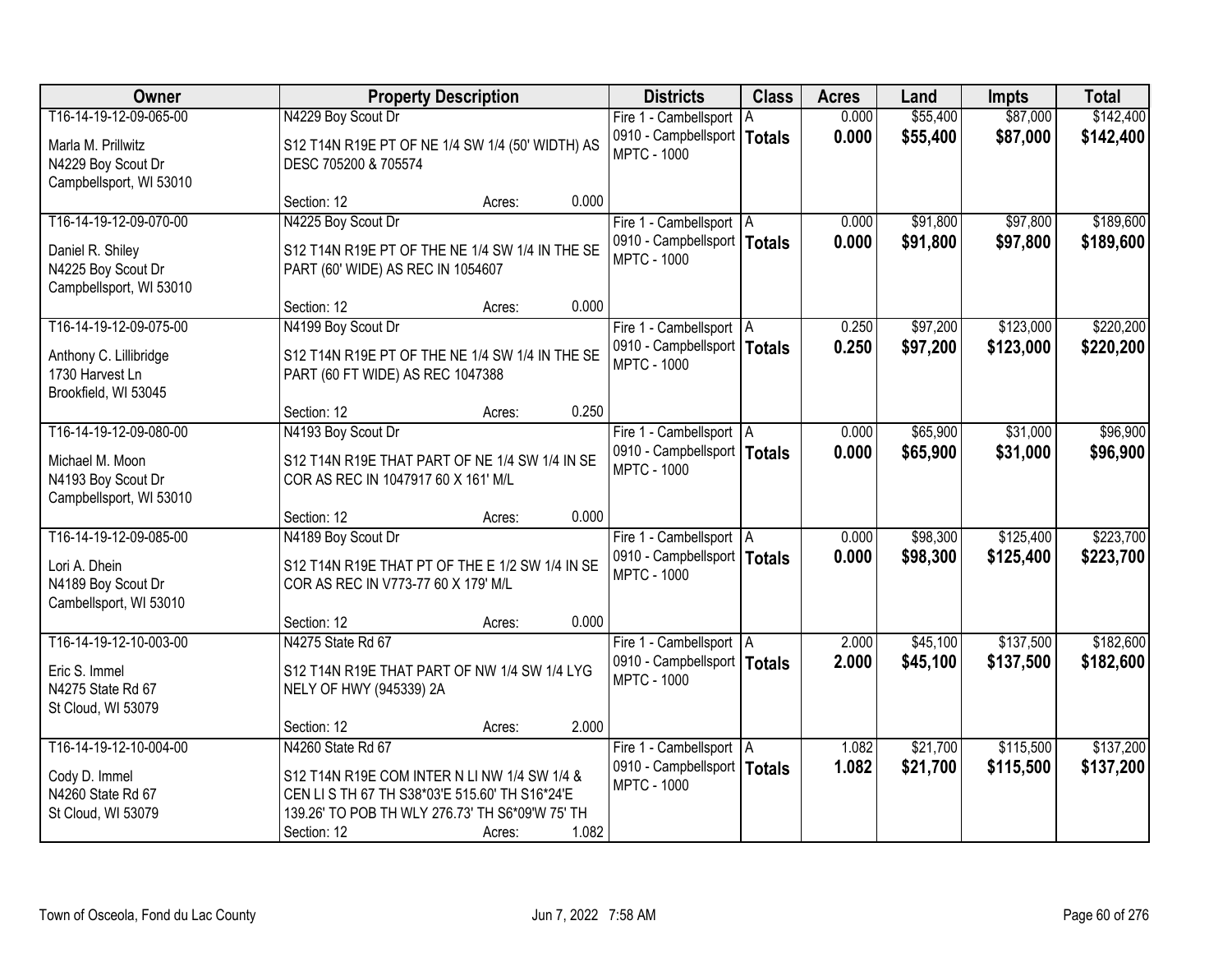| <b>Owner</b>                                | <b>Property Description</b>                        | <b>Districts</b>              | <b>Class</b> | <b>Acres</b> | Land            | <b>Impts</b>    | <b>Total</b>    |
|---------------------------------------------|----------------------------------------------------|-------------------------------|--------------|--------------|-----------------|-----------------|-----------------|
| T16-14-19-12-10-005-00                      | State Highway 67                                   | Fire 1 - Cambellsport         | E2           | 36.918       | $\overline{50}$ | $\overline{50}$ | $\overline{30}$ |
| State of Wis Dept Natural Resources         | S12 T14N R19E NW 1/4 SW 1/4 EXC A PARCEL OF        | 0910 - Campbellsport   Totals |              | 36.918       | \$0             | \$0             | \$0             |
| Lf/6                                        | LAND IN THE E PART AS REC IN V411-530 & EXC        | <b>MPTC - 1000</b>            |              |              |                 |                 |                 |
| PO Box 7921                                 | THAT PART LYG NELY OF HWY AS REC IN V554-573       |                               |              |              |                 |                 |                 |
| Madison, WI 53707-7921                      | 36.918<br>Section: 12<br>Acres:                    |                               |              |              |                 |                 |                 |
| T16-14-19-12-11-001-00                      |                                                    | Fire 1 - Cambellsport E2      |              | 40.000       | \$0             | $\overline{50}$ | \$0             |
|                                             | S12 T14N R19E SW 1/4 SW 1/4 (V554-573) 40A         | 0910 - Campbellsport   Totals |              | 40.000       | \$0             | \$0             | \$0             |
| State of Wis Dept Natural Resources<br>Lf/6 |                                                    | <b>MPTC - 1000</b>            |              |              |                 |                 |                 |
| PO Box 7921                                 |                                                    |                               |              |              |                 |                 |                 |
| Madison, WI 53707-7921                      | 40.000<br>Section: 12<br>Acres:                    |                               |              |              |                 |                 |                 |
| T16-14-19-12-12-001-00                      |                                                    | Fire 1 - Cambellsport E2      |              | 23.000       | $\overline{50}$ | \$0             | $\overline{30}$ |
|                                             |                                                    | 0910 - Campbellsport   Totals |              | 23.000       | \$0             | \$0             | \$0             |
| State of Wis Dept Natural Resources         | S12 T14N R19E THAT PART OF SE 1/4 SW 1/4 DESC      | <b>MPTC - 1000</b>            |              |              |                 |                 |                 |
| Lf/6<br>PO Box 7921                         | V646-470 APPROX 23A                                |                               |              |              |                 |                 |                 |
| Madison, WI 53707-7921                      | 23.000<br>Section: 12<br>Acres:                    |                               |              |              |                 |                 |                 |
| T16-14-19-12-12-005-00                      | N4185 Boy Scout Dr                                 | Fire 1 - Cambellsport   A     |              | 0.000        | \$129,600       | \$86,700        | \$216,300       |
|                                             |                                                    | 0910 - Campbellsport   Totals |              | 0.000        | \$129,600       | \$86,700        | \$216,300       |
| Werner E. Scherr                            | S12 T14N R19E THAT PART OF SE 1/4 SW 1/4 & NE      | <b>MPTC - 1000</b>            |              |              |                 |                 |                 |
| 4120 S Lake Dr Unit 351                     | 1/4 SW 1/4 120' X 180' M/L AS REC IN V700-166      |                               |              |              |                 |                 |                 |
| St Francis, WI 53235                        | 697065                                             |                               |              |              |                 |                 |                 |
|                                             | 0.000<br>Section: 12<br>Acres:                     |                               |              |              |                 |                 |                 |
| T16-14-19-12-12-010-00                      | N4181 Boy Scout Dr                                 | Fire 1 - Cambellsport   A     |              | 0.306        | \$109,200       | \$158,000       | \$267,200       |
| Michelle L. Roloff                          | S12 T14N R19E PT OF SE 1/4 SW 1/4 COM 835' E &     | 0910 - Campbellsport   Totals |              | 0.306        | \$109,200       | \$158,000       | \$267,200       |
| N4181 Boy Scout Dr                          | 1006.83' N OF SW COR TH E 34.78' TH N3*27'W        | <b>MPTC - 1000</b>            |              |              |                 |                 |                 |
| Campbellsport, WI 53010                     | 180.33' TO POB TH N16*55'E 62.71' TH E 209' TO     |                               |              |              |                 |                 |                 |
|                                             | 0.306<br>Section: 12<br>Acres:                     |                               |              |              |                 |                 |                 |
| T16-14-19-12-12-015-00                      | N4177 Boy Scout Dr                                 | Fire 1 - Cambellsport   A     |              | 0.000        | \$108,000       | \$150,100       | \$258,100       |
| Lynn M Hafemeister Rev Tr                   | S12 T14N R19E A PART OF THE SE 1/4 SW 1/4 ON W     | 0910 - Campbellsport   Totals |              | 0.000        | \$108,000       | \$150,100       | \$258,100       |
| W263 S8530 Oakdale Dr                       | SHORE LONG LAKE 1006.83' N OF S SEC LI AS REC      | <b>MPTC - 1000</b>            |              |              |                 |                 |                 |
| Mukwonago, WI 53149                         | IN V930-994                                        |                               |              |              |                 |                 |                 |
|                                             | 0.000<br>Section: 12<br>Acres:                     |                               |              |              |                 |                 |                 |
| T16-14-19-12-12-020-00                      | N4173 Boy Scout Dr                                 | Fire 1 - Cambellsport A       |              | 0.000        | \$108,000       | \$59,000        | \$167,000       |
| Melvin S. Ray                               | S12 T14N R19E PART OF E 1/2 SW 1/4 COM AT A PT     | 0910 - Campbellsport          | Totals       | 0.000        | \$108,000       | \$59,000        | \$167,000       |
| 2177 S 92nd                                 | 1006.83' N & 34.78' E OF INTERS S LI SEC 12 & E LI | <b>MPTC - 1000</b>            |              |              |                 |                 |                 |
| West Allis, WI 53227                        | HWY 67 TH N 60.11' THE POB ETC AS REC IN           |                               |              |              |                 |                 |                 |
|                                             | 0.000<br>Section: 12<br>Acres:                     |                               |              |              |                 |                 |                 |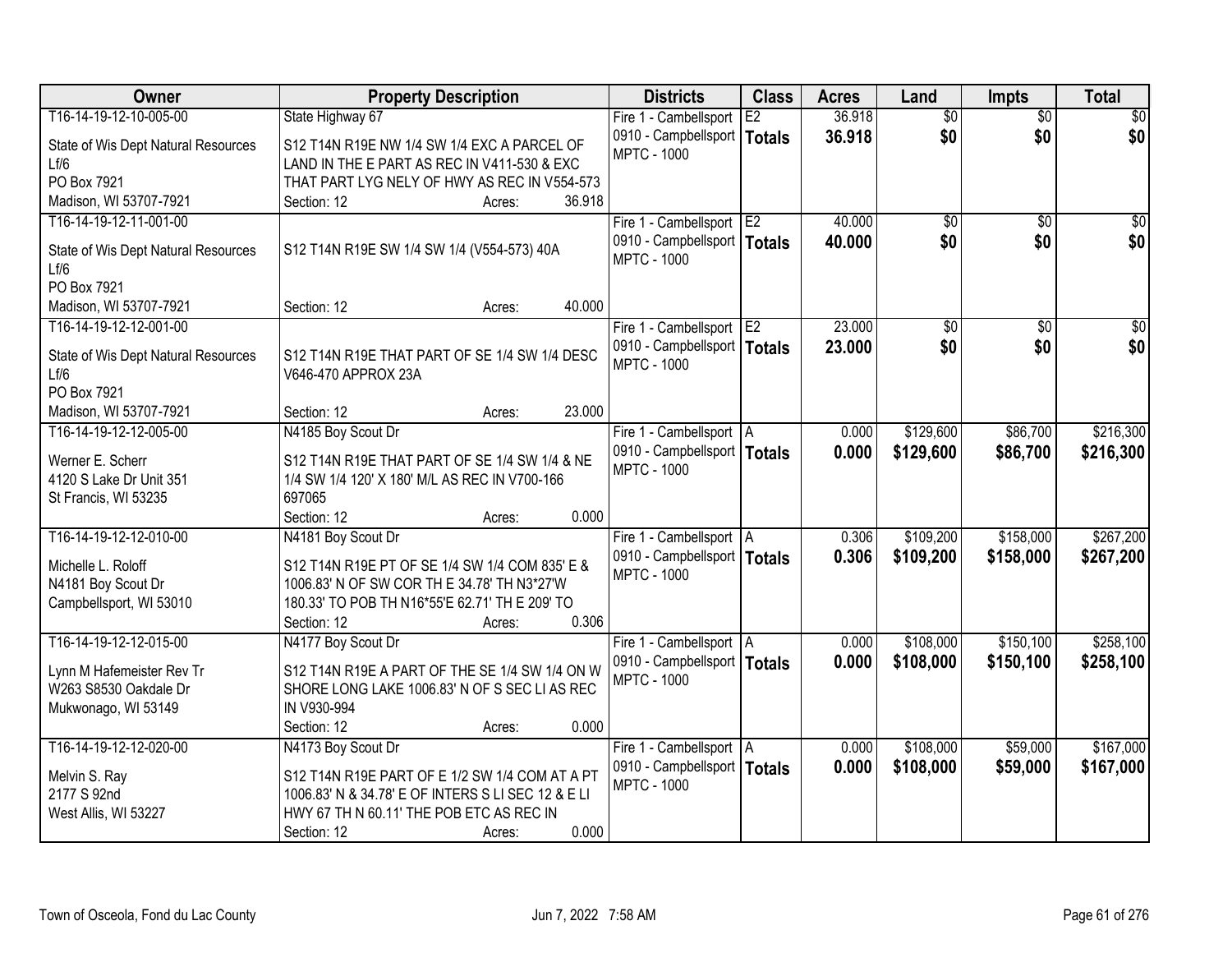| <b>Owner</b>                           |                                                                  | <b>Districts</b><br><b>Property Description</b> |       |                                                     | <b>Class</b>  | <b>Acres</b> | Land      | <b>Impts</b> | <b>Total</b> |
|----------------------------------------|------------------------------------------------------------------|-------------------------------------------------|-------|-----------------------------------------------------|---------------|--------------|-----------|--------------|--------------|
| T16-14-19-12-12-025-00                 | N4171 Boy Scout Dr                                               |                                                 |       | Fire 1 - Cambellsport                               | ΙA            | 0.000        | \$108,000 | \$96,000     | \$204,000    |
| Deanna M. Opsahl<br>N4171 Boy Scout Dr | S12 T14N R19E THAT PART OF THE SE 1/4 SW 1/4<br>AS REC IN 847117 |                                                 |       | 0910 - Campbellsport  <br><b>MPTC - 1000</b>        | <b>Totals</b> | 0.000        | \$108,000 | \$96,000     | \$204,000    |
| Osceola, WI 53010                      |                                                                  |                                                 |       |                                                     |               |              |           |              |              |
|                                        | Section: 12                                                      | Acres:                                          | 0.000 |                                                     |               |              |           |              |              |
| T16-14-19-12-12-030-00                 | N4165 Boy Scout Dr                                               |                                                 |       | Fire 1 - Cambellsport   A                           |               | 0.000        | \$108,000 | \$54,000     | \$162,000    |
| Andrew J. Cunniff                      | S12 T14N R19E THAT PART OF THE SE 1/4 SW 1/4                     |                                                 |       | 0910 - Campbellsport   Totals                       |               | 0.000        | \$108,000 | \$54,000     | \$162,000    |
| 108 N Euclid Ave                       | 60' X 270' M/L AS REC IN 847116                                  |                                                 |       | <b>MPTC - 1000</b>                                  |               |              |           |              |              |
| Villa Park, IL 60181                   |                                                                  |                                                 |       |                                                     |               |              |           |              |              |
|                                        | Section: 12                                                      | Acres:                                          | 0.000 |                                                     |               |              |           |              |              |
| T16-14-19-12-12-035-00                 | N4167 Boy Scout Dr                                               |                                                 |       | Fire 1 - Cambellsport   A                           |               | 0.450        | \$72,000  | \$103,300    | \$175,300    |
| <b>Ernest Elias</b>                    | S12 T14N R19E PT OF SE 1/4 SW 1/4 COM 835' E OF                  |                                                 |       | 0910 - Campbellsport   Totals                       |               | 0.450        | \$72,000  | \$103,300    | \$175,300    |
| c/o Edward Elias                       | SW COR TH N18*17'W 171.93' TH N 40*13'W 82.31' TH                |                                                 |       | <b>MPTC - 1000</b>                                  |               |              |           |              |              |
| 3713 N Holton St                       | N17*13'E 290.19' TH N2*53'E 320.49' TO POB TH                    |                                                 |       |                                                     |               |              |           |              |              |
| Glendale, WI 53212                     | Section: 12                                                      | Acres:                                          | 0.450 |                                                     |               |              |           |              |              |
| T16-14-19-12-12-040-00                 | N4161 Boy Scout Dr                                               |                                                 |       | Fire 1 - Cambellsport   A                           |               | 0.000        | \$108,000 | \$37,500     | \$145,500    |
|                                        |                                                                  |                                                 |       | 0910 - Campbellsport   Totals                       |               | 0.000        | \$108,000 | \$37,500     | \$145,500    |
| David L. Pethan<br>5440 S 12th St      | S12 T14N R19E THAT PART SE 1/4 SW 1/4 AS REC IN<br>900886        |                                                 |       | <b>MPTC - 1000</b>                                  |               |              |           |              |              |
| Sheboygan, WI 53081                    |                                                                  |                                                 |       |                                                     |               |              |           |              |              |
|                                        | Section: 12                                                      | Acres:                                          | 0.000 |                                                     |               |              |           |              |              |
| T16-14-19-12-12-045-00                 | N4163 Boy Scout Dr                                               |                                                 |       | Fire 1 - Cambellsport   A                           |               | 0.750        | \$126,000 | \$270,800    | \$396,800    |
|                                        |                                                                  |                                                 |       | 0910 - Campbellsport   Totals                       |               | 0.750        | \$126,000 | \$270,800    | \$396,800    |
| Gerald T Wilhelm Restated Survs Tr     | S12 T14N R19E THAT PART SE 1/4 SW 1/4 AS REC IN                  |                                                 |       | <b>MPTC - 1000</b>                                  |               |              |           |              |              |
| N4163 Boy Scout Dr                     | 884944                                                           |                                                 |       |                                                     |               |              |           |              |              |
| Campbellsport, WI 53010                |                                                                  |                                                 |       |                                                     |               |              |           |              |              |
|                                        | Section: 12                                                      | Acres:                                          | 0.750 |                                                     |               |              |           |              |              |
| T16-14-19-12-12-050-00                 | N4159 Boy Scout Dr                                               |                                                 |       | Fire 1 - Cambellsport   A                           |               | 0.000        | \$108,000 | \$125,200    | \$233,200    |
| Donald G Timpel Tr                     | S12 T14N R19E THE N 60' OF THE S 746' OF THE                     |                                                 |       | 0910 - Campbellsport   Totals<br><b>MPTC - 1000</b> |               | 0.000        | \$108,000 | \$125,200    | \$233,200    |
| N4159 Boy Scout Dr                     | FOLL: COM AT THE INTERS OF THE ELY LI OF HWY                     |                                                 |       |                                                     |               |              |           |              |              |
| Campbellsport, WI 53010                | 67 & S LI SE 1/4 SW 1/4 ETC AS REC IN 830552                     |                                                 |       |                                                     |               |              |           |              |              |
|                                        | Section: 12                                                      | Acres:                                          | 0.000 |                                                     |               |              |           |              |              |
| T16-14-19-12-12-055-00                 | N4155 Boy Scout Dr                                               |                                                 |       | Fire 1 - Cambellsport   A                           |               | 0.386        | \$108,000 | \$97,500     | \$205,500    |
| Paul Roeck                             | S12 T14N R19E THE N 60' OF S 686.83' OF SE 1/4 SW                |                                                 |       | 0910 - Campbellsport   Totals                       |               | 0.386        | \$108,000 | \$97,500     | \$205,500    |
| 145 High Holborn St                    | 1/4 LYG E BOY SCOUT DR & W OF LAKE                               |                                                 |       | <b>MPTC - 1000</b>                                  |               |              |           |              |              |
| Lake Forest, IL 60045                  |                                                                  |                                                 |       |                                                     |               |              |           |              |              |
|                                        | Section: 12                                                      | Acres:                                          | 0.386 |                                                     |               |              |           |              |              |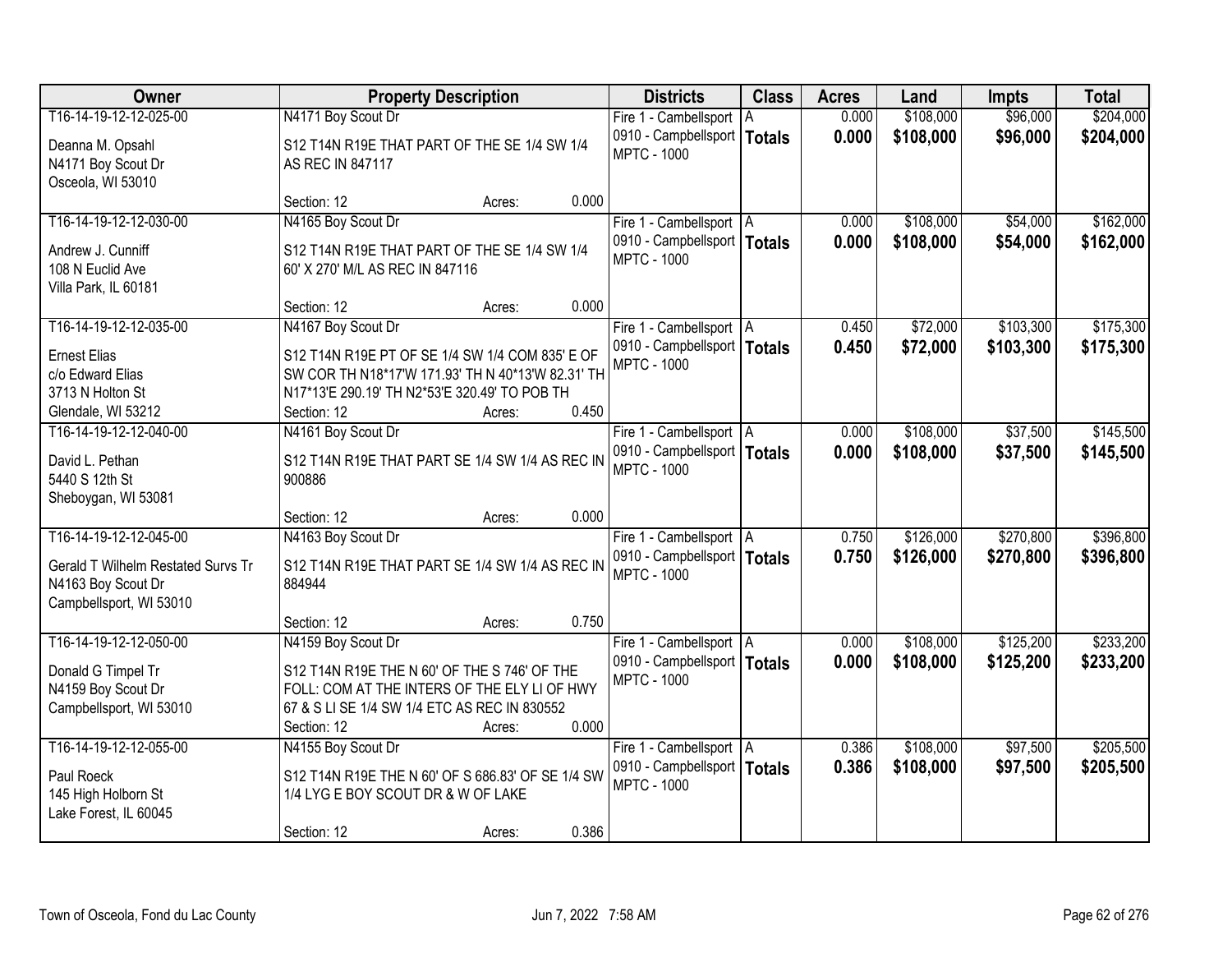| Owner                     | <b>Property Description</b>                       | <b>Districts</b>              | <b>Class</b>  | <b>Acres</b> | Land      | Impts           | <b>Total</b>     |
|---------------------------|---------------------------------------------------|-------------------------------|---------------|--------------|-----------|-----------------|------------------|
| T16-14-19-12-12-060-00    | N4123 State Rd 67                                 | Fire 1 - Cambellsport   A     |               | 0.000        | \$142,500 | \$145,900       | \$288,400        |
| Leroy Last                | S12 T14N R19E THE N 179' OF S 625.59' OF SE 1/4   | 0910 - Campbellsport   Totals |               | 0.000        | \$142,500 | \$145,900       | \$288,400        |
| N4123 State Rd 67         | SW 1/4 E OF HWY AS REC V538-88 (F & G)            | <b>MPTC - 1000</b>            |               |              |           |                 |                  |
| Campbellsport, WI 53010   |                                                   |                               |               |              |           |                 |                  |
|                           | 0.000<br>Section: 12<br>Acres:                    |                               |               |              |           |                 |                  |
| T16-14-19-12-12-065-00    | N4115 State Rd 67                                 | Fire 1 - Cambellsport   A     |               | 0.470        | \$64,000  | \$140,700       | \$204,700        |
| Kristi A Bartkus "A" Tr   | S12 T14N R19E LOT 1 CSM #1131-7-91 LOC IN SE 1/4  | 0910 - Campbellsport   Totals |               | 0.470        | \$64,000  | \$140,700       | \$204,700        |
| N62 W14694 Mill Creek Ct  | SW 1/4                                            | <b>MPTC - 1000</b>            |               |              |           |                 |                  |
| Menomonee Falls, WI 53051 |                                                   |                               |               |              |           |                 |                  |
|                           | 0.470<br>Section: 12<br>Acres:                    |                               |               |              |           |                 |                  |
| T16-14-19-12-12-070-00    | N4115 State Highway 67                            | Fire 1 - Cambellsport   A     |               | 0.630        | \$102,200 | \$10,800        | \$113,000        |
| Kristi A Bartkus "A" Tr   | S12 T14N R19E LOT 2 CSM #1131-7-91 LOC IN SE 1/4  | 0910 - Campbellsport   Totals |               | 0.630        | \$102,200 | \$10,800        | \$113,000        |
| N62 W14694 Mill Creek Ct  | <b>SW 1/4</b>                                     | <b>MPTC - 1000</b>            |               |              |           |                 |                  |
| Menomonee Falls, WI 53051 |                                                   |                               |               |              |           |                 |                  |
|                           | 0.630<br>Section: 12<br>Acres:                    |                               |               |              |           |                 |                  |
| T16-14-19-12-12-077-00    | N4111 Boy Scout Dr                                | 0910 - Campbellsport   A      |               | 1.570        | \$129,400 | \$149,300       | \$278,700        |
| James O. Kisiolek         | S12 T14N R19E THE N 180' OF THE S 326.59' OF THE  | <b>MPTC - 1000</b>            | <b>Totals</b> | 1.570        | \$129,400 | \$149,300       | \$278,700        |
| N4111 Boy Scout Dr        | SE 1/4 SW 1/4 LYG E OF HWY 67 AS REC IN 881461 (I |                               |               |              |           |                 |                  |
| Campbellsport, WI 53010   | & C) EXC 985513 & INCL PRCL AS DESC IN 985514     |                               |               |              |           |                 |                  |
|                           | 0.000<br>Section: 12<br>Acres:                    |                               |               |              |           |                 |                  |
| T16-14-19-12-12-082-00    | N4103 State Rd 67                                 | 0910 - Campbellsport   A      |               | 0.400        | \$89,200  | \$103,900       | \$193,100        |
| Elizabeth M. Augustyn     | S12 T14N R19E THE N 1/2 OF S 146.59' OF SE 1/4 SW | <b>MPTC - 1000</b>            | <b>Totals</b> | 0.400        | \$89,200  | \$103,900       | \$193,100        |
| N4103 State Rd 67         | 1/4 E OF HWY 67 AS REC IN V1317-239 (A) & ALSO    |                               |               |              |           |                 |                  |
| Campbellsport, WI 53010   | PRCL DESC IN 985513 EXC PRCL DESC IN 985514       |                               |               |              |           |                 |                  |
|                           | 0.000<br>Section: 12<br>Acres:                    |                               |               |              |           |                 |                  |
| T16-14-19-12-12-085-00    | N4101 State Highway 67                            | Fire 1 - Cambellsport   A     |               | 0.000        | \$46,900  | $\overline{50}$ | \$46,900         |
| Jesse J. Frank            | S12 T14N R19E THE S 1/2 OF S 146.59' OF SE 1/4 SW | 0910 - Campbellsport   Totals |               | 0.000        | \$46,900  | \$0             | \$46,900         |
| N4101 State Rd 67         | 1/4 E OF HWY 67 AS REC IN 880259                  | <b>MPTC - 1000</b>            |               |              |           |                 |                  |
| Campbellsport, WI 53010   |                                                   |                               |               |              |           |                 |                  |
|                           | 0.000<br>Section: 12<br>Acres:                    |                               |               |              |           |                 |                  |
| T16-14-19-12-13-001-00    | <b>Boy Scout Dr</b>                               | Fire 1 - Cambellsport E       |               | 28.000       | \$11,200  | $\overline{50}$ | \$11,200         |
| Potawatomi Area Council   | S12 T14N R19E NE 1/4 SE 1/4 40A                   | 0910 - Campbellsport   E4     |               | 12.000       | \$0       | \$0             | \$0 <sub>1</sub> |
| N4350 Boy Scout Rd        |                                                   | <b>MPTC - 1000</b>            | <b>Totals</b> | 40.000       | \$11,200  | \$0             | \$11,200         |
| St Cloud, WI 53079        |                                                   |                               |               |              |           |                 |                  |
|                           | 40.000<br>Section: 12<br>Acres:                   |                               |               |              |           |                 |                  |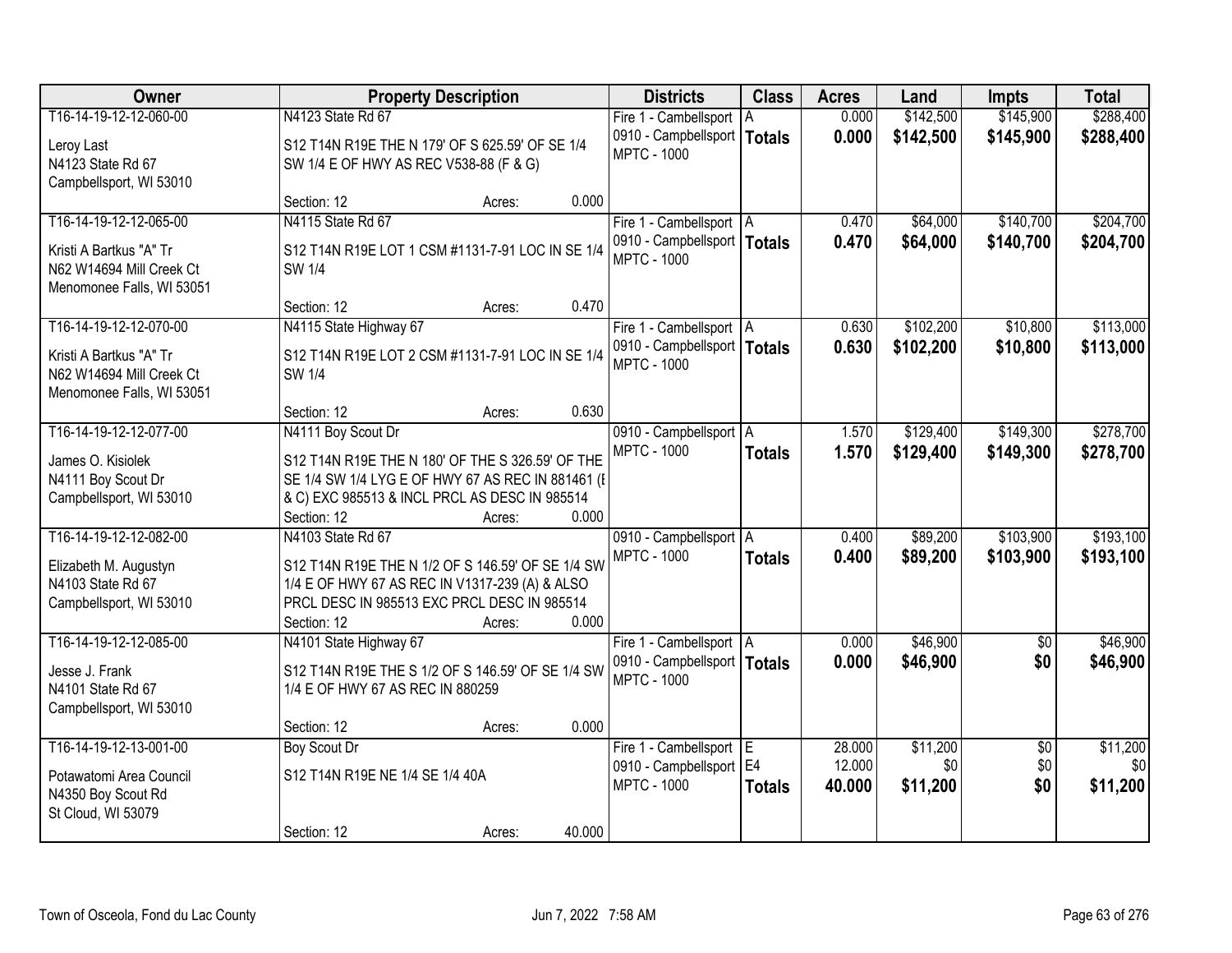| <b>Owner</b>                                   | <b>Property Description</b>                       |        |        | <b>Districts</b>              | <b>Class</b>  | <b>Acres</b> | Land      | <b>Impts</b>    | <b>Total</b> |
|------------------------------------------------|---------------------------------------------------|--------|--------|-------------------------------|---------------|--------------|-----------|-----------------|--------------|
| T16-14-19-12-14-001-00                         | N4350 Boy Scout Dr                                |        |        | Fire 1 - Cambellsport         | ΙEΙ           | 25.000       | \$9,000   | $\overline{$0}$ | \$9,000      |
| Potawatomi Area Council                        | S12 T14N R19E NW 1/4 SE 1/4 40A                   |        |        | 0910 - Campbellsport   E4     |               | 15.000       | \$0       | \$0             | \$0          |
| N4350 Boy Scout Rd                             |                                                   |        |        | <b>MPTC - 1000</b>            | <b>Totals</b> | 40.000       | \$9,000   | \$0             | \$9,000      |
| St Cloud, WI 53079                             |                                                   |        |        |                               |               |              |           |                 |              |
|                                                | Section: 12                                       | Acres: | 40.000 |                               |               |              |           |                 |              |
| T16-14-19-12-15-001-00                         | <b>Boy Scout Dr</b>                               |        |        | Fire 1 - Cambellsport E       |               | 10.200       | \$3,000   | $\overline{50}$ | \$3,000      |
| Potawatomi Area Council                        | S12 T14N R19E GOVT LOT 2 SEC 12 ALSO KNOWN        |        |        | 0910 - Campbellsport   E4     |               | 13.000       | \$0       | \$0             | <b>\$01</b>  |
| N4350 Boy Scout Rd                             | AS SW 1/4 SE 1/4 36.20A                           |        |        | <b>MPTC - 1000</b>            |               | 13.000       | \$26,000  | \$0             | \$26,000     |
| St Cloud, WI 53079                             |                                                   |        |        |                               | <b>Totals</b> | 36.200       | \$29,000  | \$0             | \$29,000     |
|                                                | Section: 12                                       | Acres: | 36.200 |                               |               |              |           |                 |              |
| T16-14-19-12-16-001-00                         | <b>Boy Scout Dr</b>                               |        |        | Fire 1 - Cambellsport E       |               | 39.800       | \$15,900  | \$0             | \$15,900     |
| Potawatomi Area Council                        | S12 T14N R19E GOVT LOT 1 SEC 12 ALSO KNOWN        |        |        | 0910 - Campbellsport   Totals |               | 39.800       | \$15,900  | \$0             | \$15,900     |
| N4350 Boy Scout Rd                             | AS SE 1/4 SE 1/4 39.80A                           |        |        | <b>MPTC - 1000</b>            |               |              |           |                 |              |
| St Cloud, WI 53079                             |                                                   |        |        |                               |               |              |           |                 |              |
|                                                | Section: 12                                       | Acres: | 39.800 |                               |               |              |           |                 |              |
| T16-14-19-13-01-005-00                         | N4058 Sunny Slope Ave                             |        |        | Fire 1 - Cambellsport   A     |               | 0.000        | \$106,200 | $\sqrt[6]{3}$   | \$106,200    |
| Osceola Mobile Home Co-Operative               | S13 T14N R19E N 614' OF GOVT LOT 1 EXC E 403' AS  |        |        | 0910 - Campbellsport   Totals |               | 0.000        | \$106,200 | \$0             | \$106,200    |
| c/o Stefanie Lord                              | REC V905-278                                      |        |        | <b>MPTC - 1000</b>            |               |              |           |                 |              |
| N99 W16912 Chick A Dee Ct                      |                                                   |        |        |                               |               |              |           |                 |              |
| Germantown, WI 53022                           | Section: 13                                       | Acres: | 0.000  |                               |               |              |           |                 |              |
| T16-14-19-13-01-010-00                         | W131 Pleasant View Ave Unit 14                    |        |        | Fire 1 - Cambellsport   A     |               | 0.000        | \$66,000  | \$9,300         | \$75,300     |
|                                                |                                                   |        |        | 0910 - Campbellsport   Totals |               | 0.000        | \$66,000  | \$9,300         | \$75,300     |
| Osceola Mobile Home Co-Operative               | S13 T14N R19E THE S 100' OF N 714' OF GOVT LOT    |        |        | <b>MPTC - 1000</b>            |               |              |           |                 |              |
| c/o Stefanie Lord                              | EXC THE E 403' THEREOF EXC A PARC 40' X 50' & A   |        |        |                               |               |              |           |                 |              |
| N99 W16912 Chick A Dee Ct                      | PARC 50' X 81.60' AS REC V483-572 (V905-278)      |        | 0.000  |                               |               |              |           |                 |              |
| Germantown, WI 53022<br>T16-14-19-13-01-015-00 | Section: 13<br>N4050 Sunny Slope Ave              | Acres: |        | Fire 1 - Cambellsport   A     |               | 0.000        | \$55,000  | \$45,500        | \$100,500    |
|                                                |                                                   |        |        | 0910 - Campbellsport   Totals |               | 0.000        | \$55,000  | \$45,500        | \$100,500    |
| Brian D. Spychalla                             | S13 T14N R19E PT OF THE S 50' OF THE N 714' OF    |        |        | <b>MPTC - 1000</b>            |               |              |           |                 |              |
| 920 Aurora Ave                                 | GOVT LOT 1 AS REC IN 805088 (A PARCEL 50' X 40' 8 |        |        |                               |               |              |           |                 |              |
| Waukesha, WI 53186                             | A PARCEL 81.60' X 50')                            |        |        |                               |               |              |           |                 |              |
|                                                | Section: 13                                       | Acres: | 0.000  |                               |               |              |           |                 |              |
| T16-14-19-13-01-021-00                         | N4046 Sunny Slope Ave                             |        |        | Fire 1 - Cambellsport   A     |               | 0.000        | \$55,000  | \$75,900        | \$130,900    |
| Eric P Mies Liv Tr                             | S13 T14N R19E PT OF GOV LOT 1 & ALL LOT 1 CSM     |        |        | 0910 - Campbellsport   Totals |               | 0.000        | \$55,000  | \$75,900        | \$130,900    |
| PO Box 457                                     | #1073 DESC IN DOC 1099217 AS COM AT NE COR        |        |        | <b>MPTC - 1000</b>            |               |              |           |                 |              |
| West Bend, WI 53095                            | LOT 1 CSM 1073, TH S00*16'46"W 65.78', TH         |        |        |                               |               |              |           |                 |              |
|                                                | Section: 13                                       | Acres: | 0.667  |                               |               |              |           |                 |              |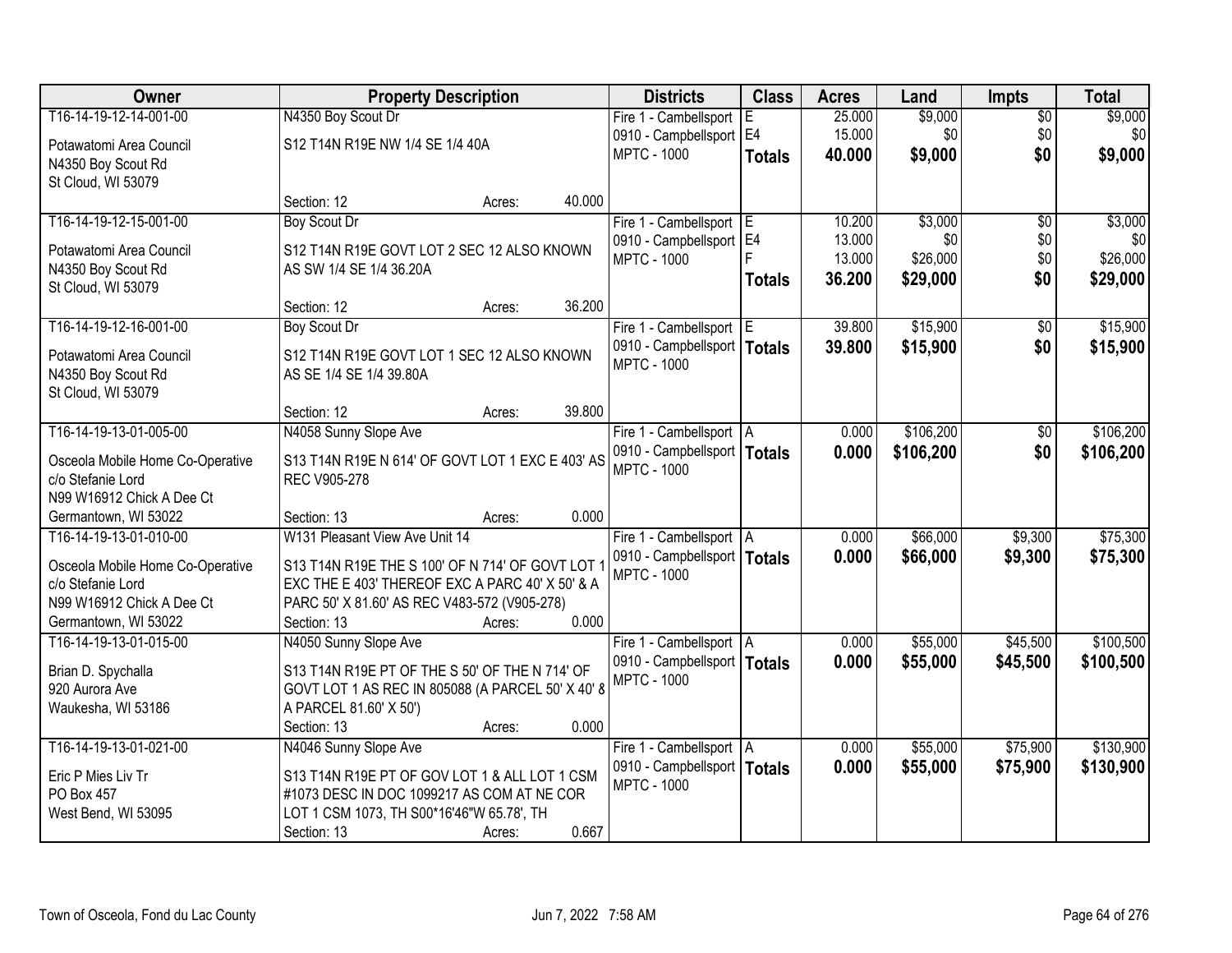| Owner                     | <b>Property Description</b>                       | <b>Districts</b>              | <b>Class</b>  | <b>Acres</b> | Land     | <b>Impts</b>    | <b>Total</b> |
|---------------------------|---------------------------------------------------|-------------------------------|---------------|--------------|----------|-----------------|--------------|
| T16-14-19-13-01-031-00    | N4040 Sunny Slope Ave                             | Fire 1 - Cambellsport   A     |               | 0.000        | \$66,000 | \$94,100        | \$160, 100   |
| Hegner Rev Tr             | S13 T14N R19E PT OF GOVT LOT 1 DESC AS COM        | 0910 - Campbellsport          | <b>Totals</b> | 0.000        | \$66,000 | \$94,100        | \$160,100    |
| N7705 Van Dyne Rd         | 65.78' S AND 173.52' W OF NE COR LOT 1 CSM 1073,  | <b>MPTC - 1000</b>            |               |              |          |                 |              |
| Fond Du Lac, WI 54935     | TH S 60.06', TH N 88*31'00"W 288.19' TO M/L, TH   |                               |               |              |          |                 |              |
|                           | 0.424<br>Section: 13<br>Acres:                    |                               |               |              |          |                 |              |
| T16-14-19-13-01-035-00    | N4035 Sunny Slope Ave                             | Fire 1 - Cambellsport   A     |               | 0.000        | \$55,000 | \$94,400        | \$149,400    |
|                           |                                                   | 0910 - Campbellsport   Totals |               | 0.000        | \$55,000 | \$94,400        | \$149,400    |
| Thomas M. Gonnering       | S13 T14N R19E S 110' OF N 890' OF GOVT LOT 1 EXC  | <b>MPTC - 1000</b>            |               |              |          |                 |              |
| N4036 Sunny Slope Ave     | E 403' AS REC 1039553 EXC IN W 334' REC V722-878  |                               |               |              |          |                 |              |
| Cascade, WI 53011         |                                                   |                               |               |              |          |                 |              |
|                           | 0.000<br>Section: 13<br>Acres:                    |                               |               |              |          |                 |              |
| T16-14-19-13-01-040-00    | N4032 Sunny Slope Ave                             | Fire 1 - Cambellsport   A     |               | 0.000        | \$35,600 | \$33,100        | \$68,700     |
| Harvey Utecht             | S13 T14N R19E THE S 36' OF THE N 926' OF GOVT     | 0910 - Campbellsport   Totals |               | 0.000        | \$35,600 | \$33,100        | \$68,700     |
| 773 N Wisconsin St        | LOT 1 EXC THE E 403' THEREOF AS REC IN            | <b>MPTC - 1000</b>            |               |              |          |                 |              |
| Port Washington, WI 53074 | V865-550 ALSO THE E 330' OF S 12' OF N 938' EXC   |                               |               |              |          |                 |              |
|                           | 0.000<br>Section: 13<br>Acres:                    |                               |               |              |          |                 |              |
| T16-14-19-13-01-045-00    | N4026 Sunny Slope                                 | Fire 1 - Cambellsport   A     |               | 0.000        | \$11,200 | \$3,700         | \$14,900     |
|                           |                                                   | 0910 - Campbellsport   Totals |               | 0.000        | \$11,200 | \$3,700         | \$14,900     |
| Leeanne Hines             | S13 T14N R19E THE S 12' OF N 938' OF GOVT LOT 1   | <b>MPTC - 1000</b>            |               |              |          |                 |              |
| PO Box 457                | EXC THE E 403' THEREOF EXC E 330' AS REC          |                               |               |              |          |                 |              |
| West Bend, WI 53095       | 899011                                            |                               |               |              |          |                 |              |
|                           | 0.000<br>Section: 13<br>Acres:                    |                               |               |              |          |                 |              |
| T16-14-19-13-01-050-00    | N4026 Sunny Slope                                 | Fire 1 - Cambellsport   A     |               | 0.000        | \$13,200 | \$8,700         | \$21,900     |
| Janet L. Kovacich         | S13 T14N R19E THE W 138.5' OF S 12' OF N 950' OF  | 0910 - Campbellsport   Totals |               | 0.000        | \$13,200 | \$8,700         | \$21,900     |
| N3995 Sunny Slope Ave     | GOVT LOT 1                                        | <b>MPTC - 1000</b>            |               |              |          |                 |              |
| Cascade, WI 53011         |                                                   |                               |               |              |          |                 |              |
|                           | 0.000<br>Section: 13<br>Acres:                    |                               |               |              |          |                 |              |
| T16-14-19-13-01-055-00    | N4026 Sunny Slope Ave                             | Fire 1 - Cambellsport   A     |               | 0.181        | \$55,000 | $\overline{60}$ | \$55,000     |
| Leeanne Hines             | S13 T14N R19E THE W 158' M/L OF THE S 50' OF THE  | 0910 - Campbellsport   Totals |               | 0.181        | \$55,000 | \$0             | \$55,000     |
| PO Box 457                | N 1000' OF GOVT LOT 1 AS REC IN 883182            | <b>MPTC - 1000</b>            |               |              |          |                 |              |
| West Bend, WI 53095       |                                                   |                               |               |              |          |                 |              |
|                           | 0.000<br>Section: 13<br>Acres:                    |                               |               |              |          |                 |              |
| T16-14-19-13-01-060-00    | W129 North St                                     | Fire 1 - Cambellsport   A     |               | 0.470        | \$49,800 | \$150,000       | \$199,800    |
|                           |                                                   | 0910 - Campbellsport   Totals |               | 0.470        | \$49,800 | \$150,000       | \$199,800    |
| Dann G. Hoeppner          | S13 T14N R19E PT OF GOVT LOT 1 COM AT A PT        | <b>MPTC - 1000</b>            |               |              |          |                 |              |
| W129 North St             | 950' S OF N LI SEC 13 & 403' W OF E LI TH S 50' W |                               |               |              |          |                 |              |
| Cascade, WI 53011         | 330' N 50' E TO BEG ALSO THE S 12' OF N 950' OF   |                               |               |              |          |                 |              |
|                           | 0.470<br>Section: 13<br>Acres:                    |                               |               |              |          |                 |              |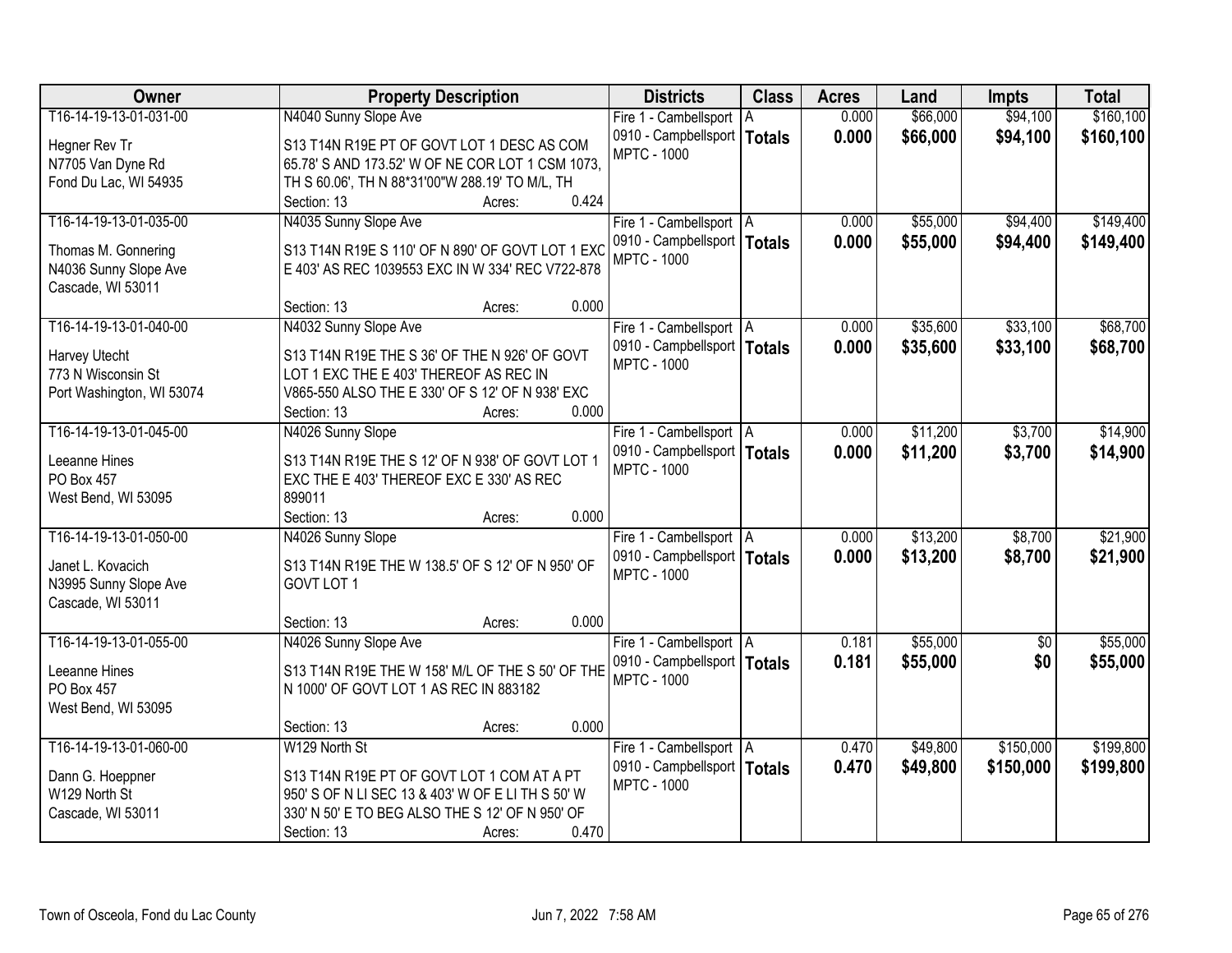| <b>Owner</b>            | <b>Property Description</b>                        | <b>Districts</b>              | <b>Class</b> | <b>Acres</b> | Land      | <b>Impts</b> | <b>Total</b> |
|-------------------------|----------------------------------------------------|-------------------------------|--------------|--------------|-----------|--------------|--------------|
| T16-14-19-13-05-006-00  | N4058 State Rd 67                                  | Fire 2 - Eden                 |              | 1.000        | \$28,500  | \$9,100      | \$37,600     |
| Gary G Emmer Liv Tr     | S13 T14N R19E Outlot 1, CSM 8155-61-67 REC AS      | 0910 - Campbellsport   Totals |              | 1.000        | \$28,500  | \$9,100      | \$37,600     |
| 8906 Lester Ln          | DOC 1078716 LOC IN GOVT L7                         | <b>MPTC - 1000</b>            |              |              |           |              |              |
| Winneconne, WI 54986    |                                                    |                               |              |              |           |              |              |
|                         | 1.000<br>Section: 13<br>Acres:                     |                               |              |              |           |              |              |
| T16-14-19-13-05-016-00  | N4101 State Rd 67                                  | Fire 1 - Cambellsport   A     |              | 0.332        | \$72,600  | \$158,000    | \$230,600    |
| Jesse J. Frank          | S13 T14N R19E THAT PART GOVT LOT 7 COM AT          | 0910 - Campbellsport   Totals |              | 0.332        | \$72,600  | \$158,000    | \$230,600    |
| N4101 State Rd 67       | INSECTN CEN HWY 67 & N LINE GOVT LOT 7 ETC AS      | <b>MPTC - 1000</b>            |              |              |           |              |              |
| Campbellsport, WI 53010 | REC IN 880259 EXC PARCEL 3 OF TPP                  |                               |              |              |           |              |              |
|                         | 0.332<br>Section: 13<br>Acres:                     |                               |              |              |           |              |              |
| T16-14-19-13-05-021-00  | N4097 State Rd 67                                  | Fire 2 - Eden                 | IA.          | 0.325        | \$75,200  | \$24,900     | \$100, 100   |
| Michael T. Samens       | S13 T14N R19E THAT PART GOVT LOT 7 COM 50'S        | 0910 - Campbellsport   Totals |              | 0.325        | \$75,200  | \$24,900     | \$100,100    |
| N4097 State Rd 67       | OF N LINE LOT 7 IN CEN OF HWY TH E 300' TH S 50'   | <b>MPTC - 1000</b>            |              |              |           |              |              |
| Campbellsport, WI 53010 | TH W 300' TH N 50' TO BEG AS REC 742189 EXC        |                               |              |              |           |              |              |
|                         | 0.325<br>Section: 13<br>Acres:                     |                               |              |              |           |              |              |
| T16-14-19-13-05-030-00  | N4091 State Rd 67                                  | Fire 1 - Cambellsport   A     |              | 0.350        | \$90,000  | \$92,700     | \$182,700    |
| Thomas E. Peterson      | S13 T14N R19E THAT PART GOVT LOT 7 COM 150'S       | 0910 - Campbellsport   Totals |              | 0.350        | \$90,000  | \$92,700     | \$182,700    |
| N4091 State Rd 67       | OF N LINE LOT 7 IN CEN OF HWY THE 300' TH S 50'    | <b>MPTC - 1000</b>            |              |              |           |              |              |
| Campbellsport, WI 53010 | TH W 300' TH N 50' TO BEG                          |                               |              |              |           |              |              |
|                         | 0.350<br>Section: 13<br>Acres:                     |                               |              |              |           |              |              |
| T16-14-19-13-05-035-00  | N4087 State Rd 67                                  | Fire 1 - Cambellsport   A     |              | 0.000        | \$72,000  | \$64,200     | \$136,200    |
|                         |                                                    | 0910 - Campbellsport   Totals |              | 0.000        | \$72,000  | \$64,200     | \$136,200    |
| Thomas Mcatee           | S13 T14N R19E THAT PART GOVT LOT 7 COM 200'S       | <b>MPTC - 1000</b>            |              |              |           |              |              |
| 1828 N 5th St           | OF N LI & 113' E OF CEN HWY TH E 187' S 32' W 187' |                               |              |              |           |              |              |
| Sheboygan, WI 53081     | & N TO BEG<br>0.000<br>Section: 13                 |                               |              |              |           |              |              |
| T16-14-19-13-05-040-00  | Acres:<br>N4085 State Rd 67                        | Fire 1 - Cambellsport   A     |              | 0.000        | \$108,000 | \$142,000    | \$250,000    |
|                         |                                                    | 0910 - Campbellsport   Totals |              | 0.000        | \$108,000 | \$142,000    | \$250,000    |
| David F. Miller         | S13 T14N R19E THAT PT GOVT LOT 7 COM 200'S OF      | <b>MPTC - 1000</b>            |              |              |           |              |              |
| 4750 W Corsican Pine Dr | N LI IN CEN HWY TH E 300' S 100' W 300' N 100' EXC |                               |              |              |           |              |              |
| Appleton, WI 54913      | THE N 32' OF E 187' ALSO 28' STRIP LYG W OF HWY    |                               |              |              |           |              |              |
|                         | 0.000<br>Section: 13<br>Acres:                     |                               |              |              |           |              |              |
| T16-14-19-13-05-045-00  | N4079 State Rd 67                                  | Fire 1 - Cambellsport   A     |              | 0.000        | \$118,800 | \$37,000     | \$155,800    |
| Donald E Kohler Fam Tr  | S13 T14N R19E THAT PT GOVT LOT 7 COM 300'S OF      | 0910 - Campbellsport   Totals |              | 0.000        | \$118,800 | \$37,000     | \$155,800    |
| 3125 W 9th Ave          | N LI LOT 7 IN CEN HWY TH E 330' TH S 100' TH W     | <b>MPTC - 1000</b>            |              |              |           |              |              |
| Oshkosh, WI 54904       | 300' TH N 100' TO BEG                              |                               |              |              |           |              |              |
|                         | 0.000<br>Section: 13<br>Acres:                     |                               |              |              |           |              |              |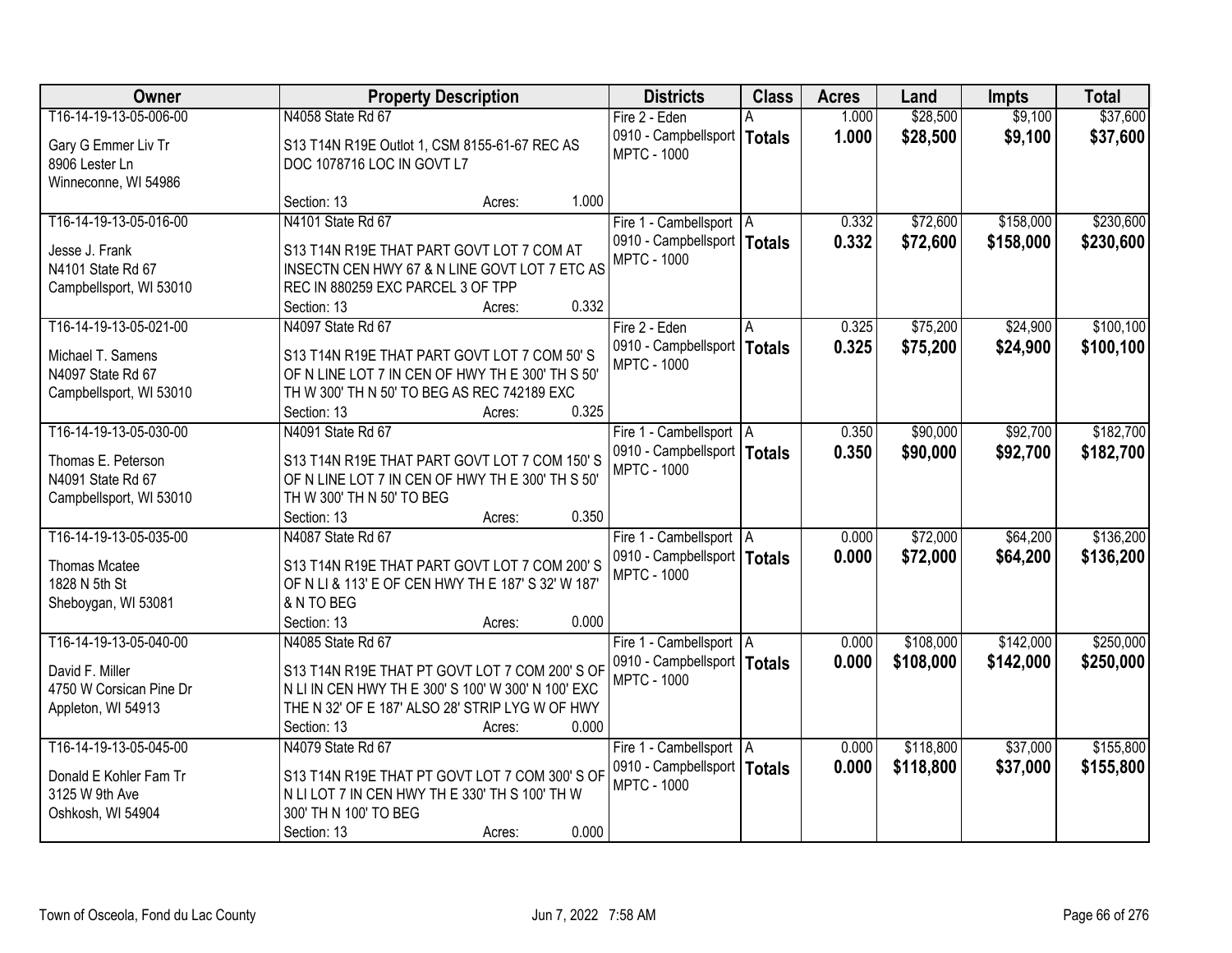| Owner                      | <b>Property Description</b>                        | <b>Districts</b>              | <b>Class</b>  | <b>Acres</b> | Land      | <b>Impts</b>    | <b>Total</b> |
|----------------------------|----------------------------------------------------|-------------------------------|---------------|--------------|-----------|-----------------|--------------|
| T16-14-19-13-05-050-00     | State Highway 67                                   | Fire 1 - Cambellsport   A     |               | 0.333        | \$20,300  | $\overline{50}$ | \$20,300     |
| Elvira H Pouwels Rev Tr    | S13 T14N R19E PT OF GOVT LOT 7 COM 400' S &        | 0910 - Campbellsport          | <b>Totals</b> | 0.333        | \$20,300  | \$0             | \$20,300     |
| N4052 State Rd 67          | 2041.41' E OF NW COR SEC 13 TH E 300' M/L SLY 50'  | <b>MPTC - 1000</b>            |               |              |           |                 |              |
| Campbellsport, WI 53010    | W 300' M/L N TO BEG AS REC V1016-114 & V1386-201   |                               |               |              |           |                 |              |
|                            | 0.333<br>Section: 13<br>Acres:                     |                               |               |              |           |                 |              |
| T16-14-19-13-05-055-00     | N4063 State Rd 67                                  | Fire 1 - Cambellsport   A     |               | 1.050        | \$140,400 | \$78,800        | \$219,200    |
|                            |                                                    | 0910 - Campbellsport   Totals |               | 1.050        | \$140,400 | \$78,800        | \$219,200    |
| Gwendolyn Duncan Alexander | S13 T14N R19E THAT PT GOV'T LOT 7 THE N BNDRY      | <b>MPTC - 1000</b>            |               |              |           |                 |              |
| 5124 S Kenwood Ave Apt 1   | BEING LI 450' S N LI SEC ON E BY LAKE ON S BY LI   |                               |               |              |           |                 |              |
| Chicago, IL 60615-4068     | 600' S OF N LI SEC ON W BY CEN LI HWY (150' X 300' |                               |               |              |           |                 |              |
|                            | 1.050<br>Section: 13<br>Acres:                     |                               |               |              |           |                 |              |
| T16-14-19-13-05-060-00     | N4057 State Rd 67                                  | Fire 1 - Cambellsport   A     |               | 0.730        | \$64,800  | \$39,500        | \$104,300    |
| Janice L. North            | S13 T14N R19E PT OF GOVT LOT 7 COM 600'S OF N      | 0910 - Campbellsport   Totals |               | 0.730        | \$64,800  | \$39,500        | \$104,300    |
| 827 S 91st St              | LI SEC 13 53' E OF CEN OF HWY 67 TH S 75' TH E     | <b>MPTC - 1000</b>            |               |              |           |                 |              |
| West Allis, WI 53214       | APPROX 422' ETC AS REC IN V1110-618*               |                               |               |              |           |                 |              |
|                            | 0.730<br>Section: 13<br>Acres:                     |                               |               |              |           |                 |              |
| T16-14-19-13-05-065-00     | N4049 State Rd 67                                  | Fire 1 - Cambellsport   A     |               | 0.000        | \$97,200  | \$61,500        | \$158,700    |
|                            |                                                    | 0910 - Campbellsport   Totals |               | 0.000        | \$97,200  | \$61,500        | \$158,700    |
| Paul Schueller             | S13 T14N R19E PT OF GOVT LOT 7 COM 600'S OF N      | <b>MPTC - 1000</b>            |               |              |           |                 |              |
| N2722 Mink Creek Rd        | LI SEC 13 E OF HWY 67 TH S 75' TO P/O/B TH S 50'   |                               |               |              |           |                 |              |
| Cascade, WI 53011          | TH E ETC AS REC V1478-684 A/K/A LOT A & ALSO AS    |                               |               |              |           |                 |              |
|                            | 0.000<br>Section: 13<br>Acres:                     |                               |               |              |           |                 |              |
| T16-14-19-13-05-070-00     | N4045 State Rd 67                                  | Fire 1 - Cambellsport   A     |               | 0.000        | \$97,200  | \$35,600        | \$132,800    |
| Valerie F. Oloughlin       | S13 T14N R19E PT OF GOVT LOT 7 COM 600'S OF N      | 0910 - Campbellsport   Totals |               | 0.000        | \$97,200  | \$35,600        | \$132,800    |
| N3118 State Rd 67          | LI SEC 13 E OF HWY 67 TH S 125' TO P/O/B TH S 60'  | <b>MPTC - 1000</b>            |               |              |           |                 |              |
| Campbellsport, WI 53010    | TH E ETC AS REC V514-107 A/K/A LOT B & ALSO AS     |                               |               |              |           |                 |              |
|                            | 0.000<br>Section: 13<br>Acres:                     |                               |               |              |           |                 |              |
| T16-14-19-13-05-075-00     | N4041 State Rd 67                                  | Fire 1 - Cambellsport   A     |               | 0.344        | \$108,000 | \$68,800        | \$176,800    |
|                            | S13 T14N R19E PT OF GOVT LOT 7 COM 600'S OF N      | 0910 - Campbellsport   Totals |               | 0.344        | \$108,000 | \$68,800        | \$176,800    |
| Lani Goeser Rev Tr         | LI SEC 13 E OF HWY 67 TH S 185' TO P/O/B TH CONT   | <b>MPTC - 1000</b>            |               |              |           |                 |              |
| N4041 State Rd 67          |                                                    |                               |               |              |           |                 |              |
| Campbellsport, WI 53010    | S 60' E ETC AS REC 875484 A/K/A LOT C & ALSO AS    |                               |               |              |           |                 |              |
|                            | 0.000<br>Section: 13<br>Acres:                     |                               |               |              |           |                 |              |
| T16-14-19-13-05-080-00     | N4037 State Rd 67                                  | Fire 1 - Cambellsport   A     |               | 0.000        | \$91,800  | \$71,800        | \$163,600    |
| Judith D. Placzkowski      | S13 T14N R19E PT OF GOVT LOT 7 COM 600'S OF N      | 0910 - Campbellsport   Totals |               | 0.000        | \$91,800  | \$71,800        | \$163,600    |
| N4037 State Rd 67          | LI SEC 13 E OF HWY 67 TH S 245' TO P/O/B TH S 60'  | <b>MPTC - 1000</b>            |               |              |           |                 |              |
| Campbellsport, WI 53010    | TH E ETC AS REC V557-558 871989 A/K/A LOT D &      |                               |               |              |           |                 |              |
|                            | 0.000<br>Section: 13<br>Acres:                     |                               |               |              |           |                 |              |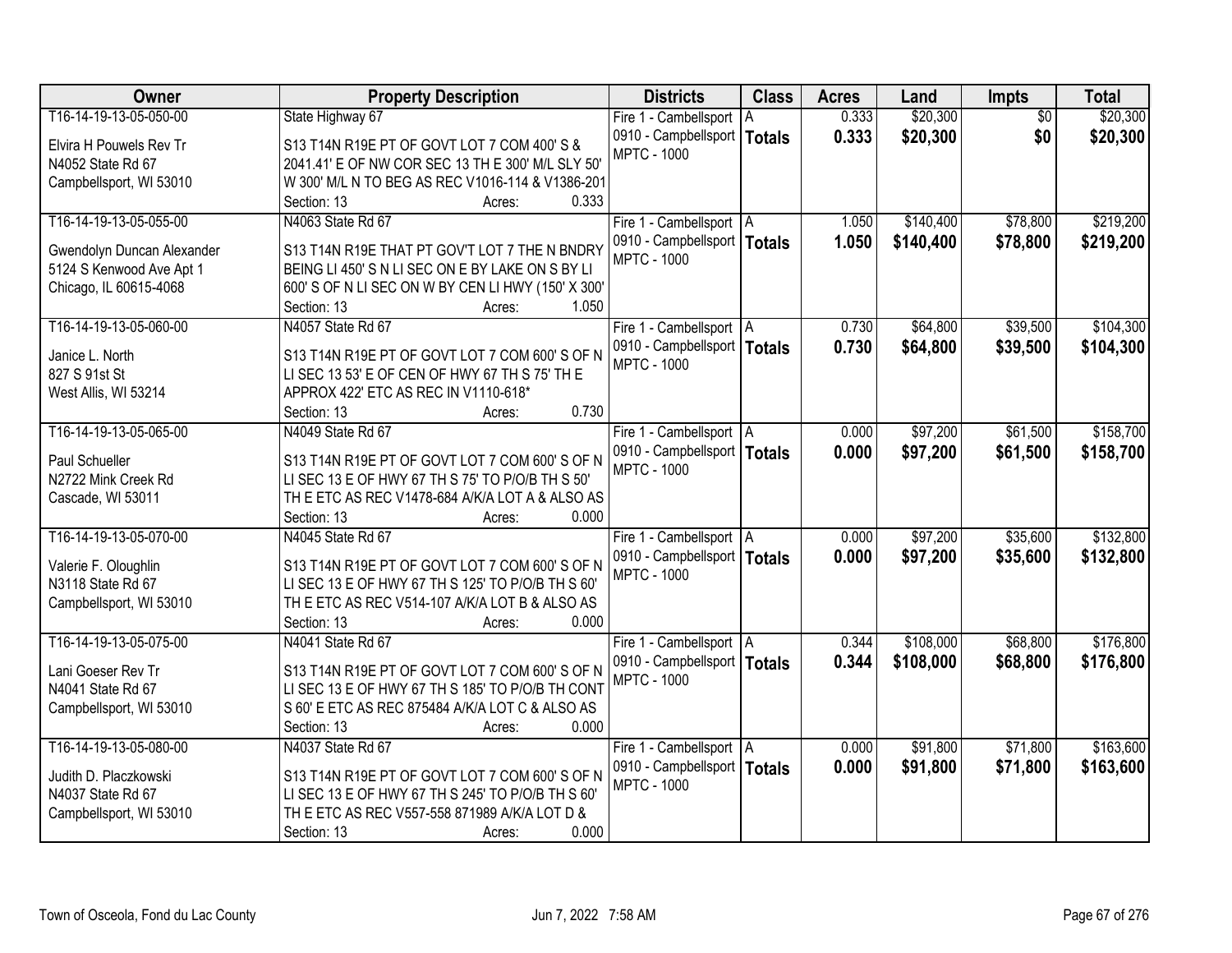| Owner                            | <b>Property Description</b>                        | <b>Districts</b>              | <b>Class</b>  | <b>Acres</b> | Land     | <b>Impts</b>    | <b>Total</b> |
|----------------------------------|----------------------------------------------------|-------------------------------|---------------|--------------|----------|-----------------|--------------|
| T16-14-19-13-05-085-00           | N4033 State Rd 67                                  | Fire 1 - Cambellsport   A     |               | 0.000        | \$86,400 | \$168,800       | \$255,200    |
| Maureen Oconnor                  | S13 T14N R19E PT OF GOVT LOT 7 COM 600'S OF N      | 0910 - Campbellsport          | <b>Totals</b> | 0.000        | \$86,400 | \$168,800       | \$255,200    |
| N4033 State Rd 67                | LI & ON E LI HWY 67 TH SLY 305' TO POB TH S 60' E  | <b>MPTC - 1000</b>            |               |              |          |                 |              |
| Campbellsport, WI 53010          | 250' ETC AS REC 919506 A/K/A LOT E                 |                               |               |              |          |                 |              |
|                                  | 0.000<br>Section: 13<br>Acres:                     |                               |               |              |          |                 |              |
| T16-14-19-13-05-090-00           | N4029 State Rd 67                                  | Fire 1 - Cambellsport   A     |               | 0.000        | \$86,400 | \$81,100        | \$167,500    |
|                                  |                                                    | 0910 - Campbellsport   Totals |               | 0.000        | \$86,400 | \$81,100        | \$167,500    |
| Raymond Koopman Jr               | S13 T14N R19E PT OF GOVT LOT 7 COM 600'S OF N      | <b>MPTC - 1000</b>            |               |              |          |                 |              |
| PO Box 327                       | SEC LITH S 365' TO P/O/B TH S 60' ETC AS REC       |                               |               |              |          |                 |              |
| Campbellsport, WI 53010-0327     | V590-560 A/K/A LOT F & ALSO AS REC V684-117        |                               |               |              |          |                 |              |
|                                  | 0.000<br>Section: 13<br>Acres:                     |                               |               |              |          |                 |              |
| T16-14-19-13-05-090-03           |                                                    | Fire 1 - Cambellsport E2      |               | 0.089        | \$0      | \$0             | \$0          |
| Wisconsin Dept of Transportation | S13 T14N R19E PARCELS 3, 4 & 5 OF TPP              | 0910 - Campbellsport   Totals |               | 0.089        | \$0      | \$0             | \$0          |
| 944 Vanderperren Way             | 4530-06-22-4.01 REC AS DOC 1069875                 | <b>MPTC - 1000</b>            |               |              |          |                 |              |
| Green Bay, WI 54304              |                                                    |                               |               |              |          |                 |              |
|                                  | 0.089<br>Section: 13<br>Acres:                     |                               |               |              |          |                 |              |
| T16-14-19-13-05-095-00           |                                                    | Fire 1 - Cambellsport   A     |               | 0.000        | \$30,600 | \$0             | \$30,600     |
|                                  |                                                    | 0910 - Campbellsport   Totals |               | 0.000        | \$30,600 | \$0             | \$30,600     |
| Daniel Bartelak                  | S13 T14N R19E PT OF GOVT LOT 7 COM 600'S OF N      | <b>MPTC - 1000</b>            |               |              |          |                 |              |
| 10761 S Shepard Ave              | SEC LI TH SLY 425' TO P/O/B TH S 60' E 255.86' ETC |                               |               |              |          |                 |              |
| Oak Creek, WI 53154              | AS REC V547-377 A/K/A LOT G & ALSO AS REC          |                               |               |              |          |                 |              |
|                                  | 0.000<br>Section: 13<br>Acres:                     |                               |               |              |          |                 |              |
| T16-14-19-13-05-100-00           | N4019 State Rd 67                                  | Fire 1 - Cambellsport   A     |               | 0.000        | \$86,400 | \$161,100       | \$247,500    |
| Daniel Bartelak                  | S13 T14N R19E PT OF GOVT LOT 7 COM 600'S OF N      | 0910 - Campbellsport   Totals |               | 0.000        | \$86,400 | \$161,100       | \$247,500    |
| 10761 S Shepard Ave              | SEC LITH SLY 485' TO P/O/B TH S 60' ETC AS REC     | <b>MPTC - 1000</b>            |               |              |          |                 |              |
| Oak Creek, WI 53154              | V998-910 A/K/A LOT H & ALSO AS REC V684-117        |                               |               |              |          |                 |              |
|                                  | 0.000<br>Section: 13<br>Acres:                     |                               |               |              |          |                 |              |
| T16-14-19-13-05-105-00           | N4011 State Rd 67                                  | Fire 1 - Cambellsport A       |               | 0.000        | \$86,400 | \$90,900        | \$177,300    |
|                                  |                                                    | 0910 - Campbellsport   Totals |               | 0.000        | \$86,400 | \$90,900        | \$177,300    |
| Paul Varga                       | S13 T14N R19E PT OF GOVT LOT 7 COM 604.5' S OF     | <b>MPTC - 1000</b>            |               |              |          |                 |              |
| 1095 E Murray Ln                 | N LI TH SLY 545' TO P/O/B ETC AS REC V632-172      |                               |               |              |          |                 |              |
| Hubertus, WI 53033               | A/K/A LOT "I"& ALSO AS REC 991440                  |                               |               |              |          |                 |              |
|                                  | 0.000<br>Section: 13<br>Acres:                     |                               |               |              |          |                 |              |
| T16-14-19-13-05-110-00           |                                                    | Fire 1 - Cambellsport   A     |               | 0.000        | \$30,600 | $\overline{50}$ | \$30,600     |
| Paul Varga                       | S13 T14N R19E PT OF GOVT LOT 7 COM 600'S OF N      | 0910 - Campbellsport   Totals |               | 0.000        | \$30,600 | \$0             | \$30,600     |
| 1095 E Murray Ln                 | SEC LITH SLY 605' TO POB TH S 60' ETC AS REC       | <b>MPTC - 1000</b>            |               |              |          |                 |              |
| Hubertus, WI 53033               | V727-129 & V1396-991 A/K/A LOT J & ALSO AS REC     |                               |               |              |          |                 |              |
|                                  | 0.000<br>Section: 13<br>Acres:                     |                               |               |              |          |                 |              |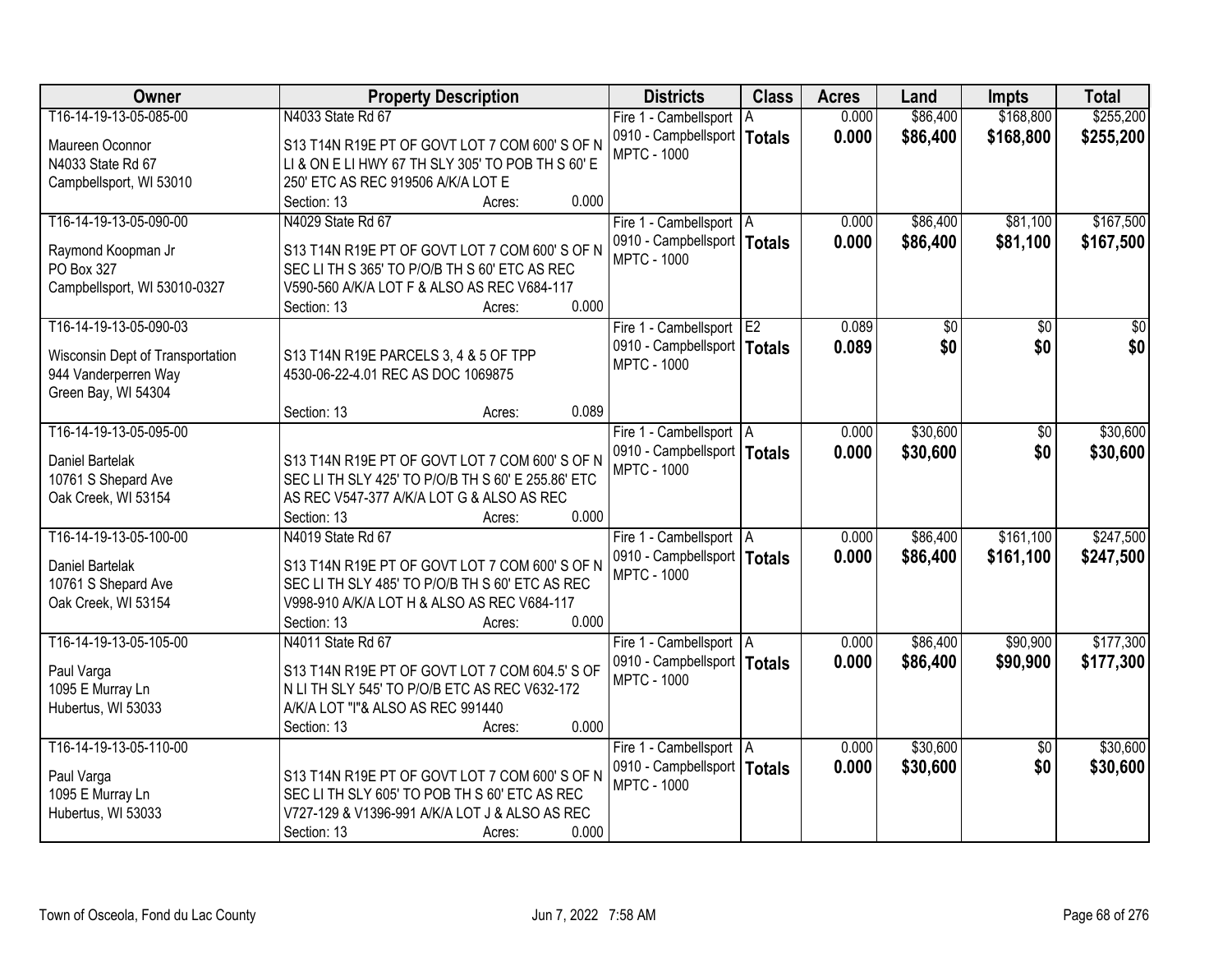| Owner                   | <b>Property Description</b>                         | <b>Districts</b>              | <b>Class</b> | <b>Acres</b> | Land      | <b>Impts</b>    | <b>Total</b> |
|-------------------------|-----------------------------------------------------|-------------------------------|--------------|--------------|-----------|-----------------|--------------|
| T16-14-19-13-05-115-00  | State Highway 67                                    | Fire 1 - Cambellsport   A     |              | 0.000        | \$12,000  | $\overline{50}$ | \$12,000     |
| Paul Varga              | S13 T14N R19E THAT PT GOVT LOTS 6 & 7 COM           | 0910 - Campbellsport   Totals |              | 0.000        | \$12,000  | \$0             | \$12,000     |
| 1095 E Murray Ln        | 1269.5' SLY OF N LI SEC & 58' ELY OF CEN LI HWY 67  | <b>MPTC - 1000</b>            |              |              |           |                 |              |
| Hubertus, WI 53033      | TH SLY 60' E TO WATERS EDGE N TO A PT E OF          |                               |              |              |           |                 |              |
|                         | 0.000<br>Section: 13<br>Acres:                      |                               |              |              |           |                 |              |
| T16-14-19-13-05-122-00  | N4042 State Rd 67                                   | Fire 1 - Cambellsport   A     |              | 5.685        | \$55,100  | \$221,800       | \$276,900    |
|                         |                                                     | 0910 - Campbellsport   Totals |              | 5.685        | \$55,100  | \$221,800       | \$276,900    |
| Tyrone E. Arneson       | S13 T14N R19E TH PT LOT 1 CSM 8724 REC AS DOC       | <b>MPTC - 1000</b>            |              |              |           |                 |              |
| N4042 State Rd 67       | 1162010 FORMERLY DESC AS LOT 1 CSM                  |                               |              |              |           |                 |              |
| Campbellsport, WI 53010 | #7040-50-47 LOC IN GOV LOT 7 & IN NW 1/4 NW 1/4     |                               |              |              |           |                 |              |
|                         | 5.686<br>Section: 13<br>Acres:                      |                               |              |              |           |                 |              |
| T16-14-19-13-05-122-01  |                                                     | Fire 1 - Cambellsport   A     |              | 2.174        | \$60,000  | \$0             | \$60,000     |
| <b>Tyrone Arneson</b>   | S13 T14N R19E LOT 1 CSM 8724 REC AS DOC             | 0910 - Campbellsport   Totals |              | 2.174        | \$60,000  | \$0             | \$60,000     |
| N4038 State Rd 67       | 1162010 EXC LOT 1 CSM #7040-50-47 LOC IN GOV        | <b>MPTC - 1000</b>            |              |              |           |                 |              |
| Campbellsport, WI 53010 | LOT 7 & IN NW 1/4 NW 1/4 (SEE                       |                               |              |              |           |                 |              |
|                         | 2.174<br>Section: 13<br>Acres:                      |                               |              |              |           |                 |              |
| T16-14-19-13-05-124-00  | N4038 State Rd 67                                   | Fire 1 - Cambellsport   A     |              | 2.132        | \$59,800  | \$140,300       | \$200,100    |
|                         |                                                     | 0910 - Campbellsport   Totals |              | 2.132        | \$59,800  | \$140,300       | \$200,100    |
| <b>Tyrone Arneson</b>   | S13 T14N R19E LOT 2 CSM 8724 REC AS DOC             | <b>MPTC - 1000</b>            |              |              |           |                 |              |
| N4038 State Rd 67       | 1162010 LOC IN GOV LOT 7 & IN NW 1/4 NW 1/4         |                               |              |              |           |                 |              |
| Campbellsport, WI 53010 |                                                     |                               |              |              |           |                 |              |
|                         | 2.132<br>Section: 13<br>Acres:                      |                               |              |              |           |                 |              |
| T16-14-19-13-05-130-00  | N4086 State Rd 67                                   | Fire 2 - Eden                 | A            | 0.267        | \$3,100   | $\overline{50}$ | \$3,100      |
| Thomas E. Peterson      | S13 T14N R19E PT OF GOVT LOT 7 COM AT NE COR        | 0910 - Campbellsport   Totals |              | 0.267        | \$3,100   | \$0             | \$3,100      |
| N4091 State Rd 67       | NW 1/4, TH S89*50'21"W 556.11', TH N88*25'00"W33.8' | <b>MPTC - 1000</b>            |              |              |           |                 |              |
| Campbellsport, WI 53010 | T N88*25'00"W 233', TH S01*35'00"W 200' TO POB, TH  |                               |              |              |           |                 |              |
|                         | Section: 13<br>0.267<br>Acres:                      |                               |              |              |           |                 |              |
| T16-14-19-13-05-136-00  | N4095 State Rd 67                                   | Fire 2 - Eden                 |              | 1.374        | \$105,500 | \$101,500       | \$207,000    |
|                         |                                                     | 0910 - Campbellsport   Totals |              | 1.374        | \$105,500 | \$101,500       | \$207,000    |
| Donna M. Osgood         | S13 T14N R19E PT OF GOVT LOT 7 COM AT NE COR        | <b>MPTC - 1000</b>            |              |              |           |                 |              |
| N4095 State Rd 67       | NW 1/4, TH S89*50'21"W 556.11', TH N88*25'00"W 33.8 |                               |              |              |           |                 |              |
| Campbellsport, WI 53010 | TO POB, TH N88*25'00"W 233', TH S01*35'00"W 250',   |                               |              |              |           |                 |              |
|                         | 1.374<br>Section: 13<br>Acres:                      |                               |              |              |           |                 |              |
| T16-14-19-13-06-002-00  | N4052 State Rd 67                                   | Fire 1 - Cambellsport   A     |              | 0.972        | \$56,700  | \$114,000       | \$170,700    |
| Terry L. Leininger      | S13 T14N R19E LOT 1 CSM #3844-21-83 LOC IN NW       | 0910 - Campbellsport   Totals |              | 0.972        | \$56,700  | \$114,000       | \$170,700    |
| N4052 State Rd 67       | 1/4 NW 1/4 & IN GOV LOT 7 (V1016-114).972A          | <b>MPTC - 1000</b>            |              |              |           |                 |              |
| Campbellsport, WI 53010 |                                                     |                               |              |              |           |                 |              |
|                         | 0.972<br>Section: 13<br>Acres:                      |                               |              |              |           |                 |              |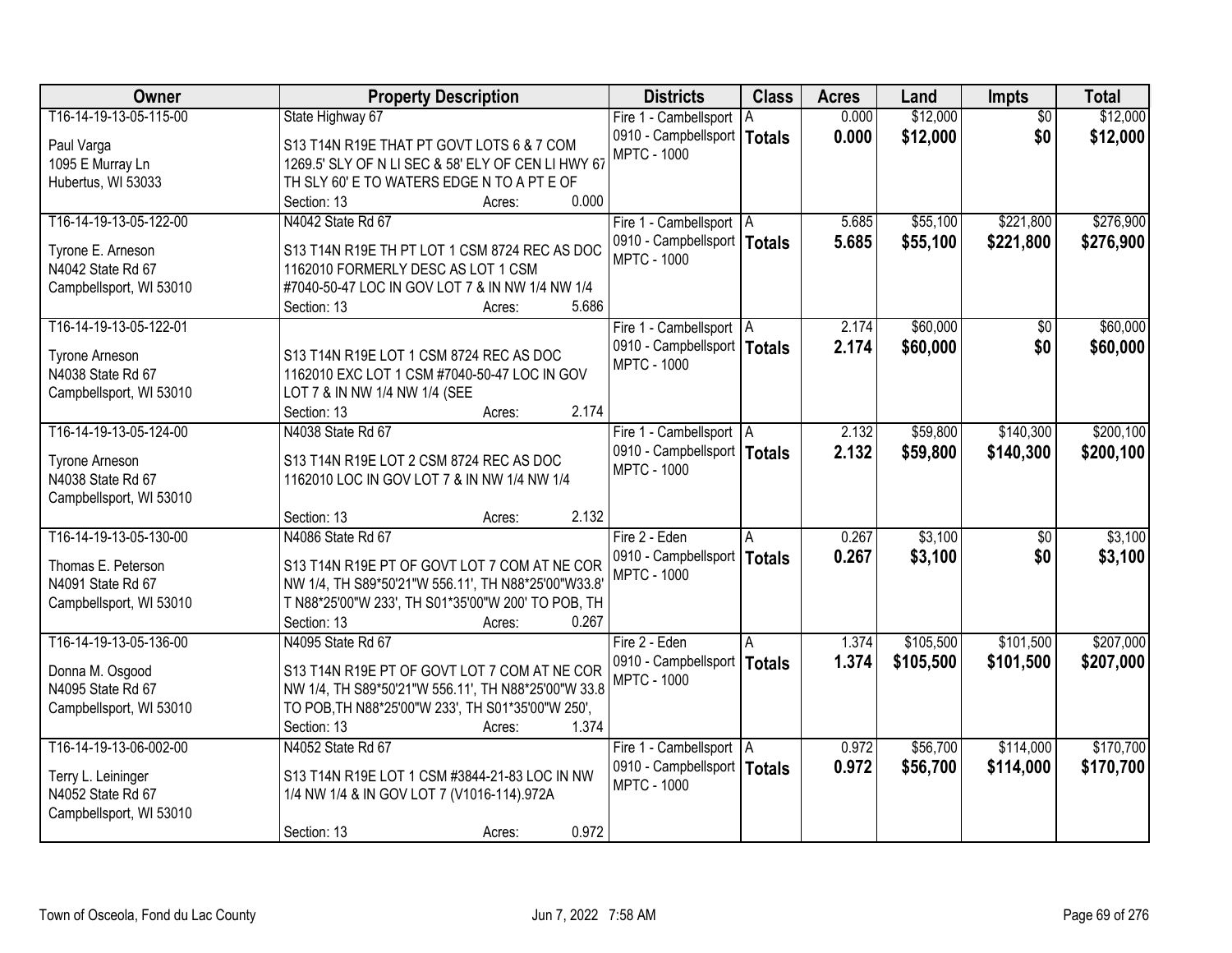| <b>Owner</b>            | <b>Property Description</b>                         | <b>Districts</b>              | <b>Class</b>  | <b>Acres</b> | Land     | <b>Impts</b>    | <b>Total</b> |
|-------------------------|-----------------------------------------------------|-------------------------------|---------------|--------------|----------|-----------------|--------------|
| T16-14-19-13-06-003-00  | N4054 State Rd 67                                   | Fire 1 - Cambellsport         | l A           | 3.238        | \$76,900 | \$94,400        | \$171,300    |
| Elvira H Pouwels Rev Tr | S13 T14N R19E LOT 2 CSM #3844-21-83 LOC IN NW       | 0910 - Campbellsport   Totals |               | 3.238        | \$76,900 | \$94,400        | \$171,300    |
| N4052 State Rd 67       | 1/4 NW 1/4 & IN GOV LOT 7 (702313) 3.238A           | <b>MPTC - 1000</b>            |               |              |          |                 |              |
| Campbellsport, WI 53010 |                                                     |                               |               |              |          |                 |              |
|                         | 3.238<br>Section: 13<br>Acres:                      |                               |               |              |          |                 |              |
| T16-14-19-13-06-004-00  |                                                     | Fire 1 - Cambellsport         | D2            | 1.769        | \$300    | $\overline{30}$ | \$300        |
| Elvira H Pouwels Rev Tr | S13 T14N R19E LOT 3 CSM #3844-21-83 LOC IN NW       | 0910 - Campbellsport          | lE.           | 10.000       | \$6,000  | \$0             | \$6,000      |
| c/o Terry L. Leininger  | 1/4 NW 1/4 & IN GOVT LOT 7 (7023131) 18.769A        | <b>MPTC - 1000</b>            | EM            | 7.000        | \$8,800  | \$0             | \$8,800      |
| N4052 State Rd 67       |                                                     |                               | <b>Totals</b> | 18.769       | \$15,100 | \$0             | \$15,100     |
| Campbellsport, WI 53010 | 18.769<br>Section: 13<br>Acres:                     |                               |               |              |          |                 |              |
| T16-14-19-13-06-005-00  | State Highway 67                                    | Fire 2 - Eden                 | E             | 4.790        | \$2,900  | \$0             | \$2,900      |
| Larry L. Leider         | S13 T14N R19E Outlot 2, CSM 8155-61-67 REC AS       | 0910 - Campbellsport   F      |               | 11.782       | \$23,600 | \$0             | \$23,600     |
| W1006 County Rd B       | DOC 1078716 LOC IN GOVT L7 AND NW 1/4 NW 1/4        | <b>MPTC - 1000</b>            | <b>Totals</b> | 16.572       | \$26,500 | \$0             | \$26,500     |
| Campbellsport, WI 53010 |                                                     |                               |               |              |          |                 |              |
|                         | 16.572<br>Section: 13<br>Acres:                     |                               |               |              |          |                 |              |
| T16-14-19-13-07-002-00  | W425 Lakeview Rd                                    | Fire 1 - Cambellsport   A     |               | 1.090        | \$28,400 | \$145,600       | \$174,000    |
| Gary R. Blankenheim     | S13 T14N R19E LOT 2 & PT OF LOT 3 CSM               | 0910 - Campbellsport   Totals |               | 1.090        | \$28,400 | \$145,600       | \$174,000    |
| W425 Lakeview Rd        | #2853-15-112 COM AT NE COR LOT 3 TH S 200' W 37'    | <b>MPTC - 1000</b>            |               |              |          |                 |              |
| Campbellsport, WI 53010 | N9*30'E 202.68' E 4.13' TO BEG LOC IN SW 1/4 NW 1/4 |                               |               |              |          |                 |              |
|                         | 1.090<br>Section: 13<br>Acres:                      |                               |               |              |          |                 |              |
| T16-14-19-13-07-004-00  | W429 Lakeview Rd                                    | Fire 1 - Cambellsport   A     |               | 0.750        | \$29,500 | \$162,400       | \$191,900    |
| William J. Lietzke      | S13 T14N R19E LOT 3 CSM #3320-18-43 LOC IN SW       | 0910 - Campbellsport   Totals |               | 0.750        | \$29,500 | \$162,400       | \$191,900    |
| W429 Lakeview Rd        | 1/4 NW 1/4 (903316) .75A                            | <b>MPTC - 1000</b>            |               |              |          |                 |              |
| Campbellsport, WI 53010 |                                                     |                               |               |              |          |                 |              |
|                         | 0.750<br>Section: 13<br>Acres:                      |                               |               |              |          |                 |              |
| T16-14-19-13-07-006-00  | Lakeview Rd                                         | Fire 1 - Cambellsport A       |               | 1.030        | \$27,500 | \$100           | \$27,600     |
| Kristen J. Wischki      | S13 T14N R19E PT OF W 1/2 NW 1/4 COM AT SW COF      | 0910 - Campbellsport E        |               | 28.980       | \$17,400 | \$0             | \$17,400     |
| N3897 State Rd 67       | TH N 1718.13' E 802.03' S 926.70' SWLY 437.70'      | <b>MPTC - 1000</b>            | <b>Totals</b> | 30.010       | \$44,900 | \$100           | \$45,000     |
| Campbellsport, WI 53010 | S13*30W 370' W 637.71' TO BEG*                      |                               |               |              |          |                 |              |
|                         | 30.010<br>Section: 13<br>Acres:                     |                               |               |              |          |                 |              |
| T16-14-19-13-07-007-00  | W443 Lakeview Rd                                    | Fire 1 - Cambellsport   A     |               | 1.628        | \$44,000 | \$170,100       | \$214,100    |
| Victor J. Ketchpaw      | S13 T14N R19E LOT 4 CSM #3320-18-43 LOC IN SW       | 0910 - Campbellsport   Totals |               | 1.628        | \$44,000 | \$170,100       | \$214,100    |
| W443 Lakeview Rd        | 1/4 NW 1/4 ALSO PARC COM AT NW COR LOT 4 TH         | <b>MPTC - 1000</b>            |               |              |          |                 |              |
| Campbellsport, WI 53010 | N13*30'E 102.77' E 147.51' TH S TO NE COR LOT 4 TH  |                               |               |              |          |                 |              |
|                         | 1.628<br>Section: 13<br>Acres:                      |                               |               |              |          |                 |              |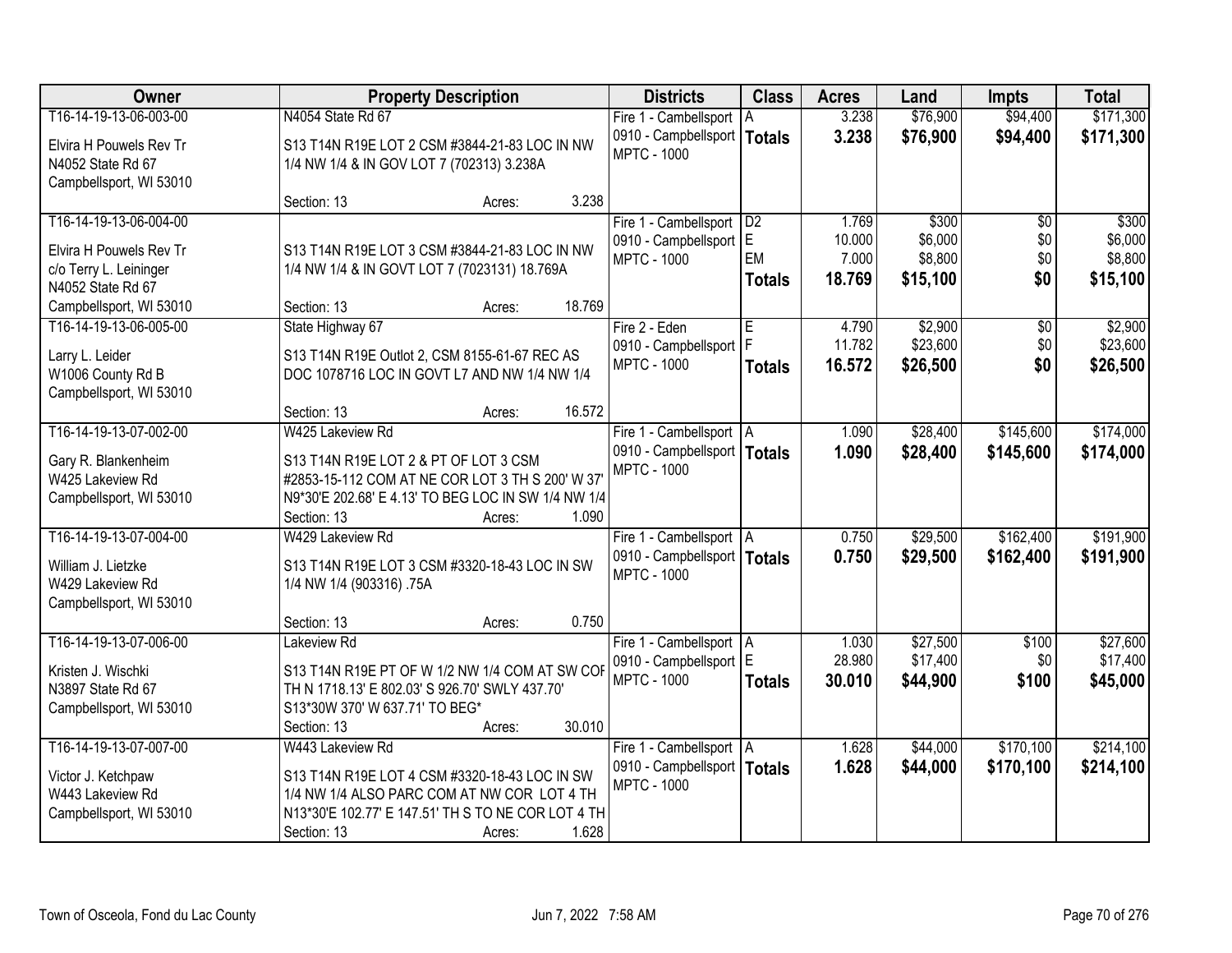| Owner                                                                                           | <b>Property Description</b>                                                                                                                                                       | <b>Districts</b>                                                                 | <b>Class</b> | <b>Acres</b>   | Land                 | Impts                  | <b>Total</b>         |
|-------------------------------------------------------------------------------------------------|-----------------------------------------------------------------------------------------------------------------------------------------------------------------------------------|----------------------------------------------------------------------------------|--------------|----------------|----------------------|------------------------|----------------------|
| T16-14-19-13-08-002-00                                                                          | N3952 State Rd 67                                                                                                                                                                 | Fire 1 - Cambellsport   A                                                        |              | 2.722          | \$75,900             | \$103,300              | \$179,200            |
| Michael L. Bunkelman<br>N3952 State Rd 67<br>Campbellsport, WI 53010                            | S13 T14N R19E LOT 1 CSM #2559-13-131 LOC IN<br>GOVT LOT 6                                                                                                                         | 0910 - Campbellsport   Totals<br><b>MPTC - 1000</b>                              |              | 2.722          | \$75,900             | \$103,300              | \$179,200            |
|                                                                                                 | 2.722<br>Section: 13<br>Acres:                                                                                                                                                    |                                                                                  |              |                |                      |                        |                      |
| T16-14-19-13-08-003-00                                                                          | W399 Lakeview Rd                                                                                                                                                                  | Fire 1 - Cambellsport   A                                                        |              | 1.000          | \$32,500             | \$144,400              | \$176,900            |
| Paul L. Kogler<br>W399 Lakeview Rd<br>Campbellsport, WI 53010                                   | S13 T14N R19E LOT 1 CSM #2653-14-73 LOC IN SW<br>1/4 NW 1/4 & IN GOVT LOT 6                                                                                                       | 0910 - Campbellsport   Totals<br><b>MPTC - 1000</b>                              |              | 1.000          | \$32,500             | \$144,400              | \$176,900            |
|                                                                                                 | 1.000<br>Section: 13<br>Acres:                                                                                                                                                    |                                                                                  |              |                |                      |                        |                      |
| T16-14-19-13-08-005-00                                                                          |                                                                                                                                                                                   | Fire 1 - Cambellsport   A                                                        |              | 0.000          | \$21,600             | \$0                    | \$21,600             |
| Winsome Farm<br>N2854 Us Highway 45<br>Campbellsport, WI 53010                                  | S13 T14N R19E THAT PT GOVT LOT 6 COM 1329.5'<br>SLY OF N LI SEC & 53' ELY OF CEN LI HWY 67 TH<br>SLY 60' E TO WATERS EDGE N TO A PT E OF P/O/B<br>0.000<br>Section: 13            | 0910 - Campbellsport   Totals<br><b>MPTC - 1000</b>                              |              | 0.000          | \$21,600             | \$0                    | \$21,600             |
| T16-14-19-13-08-006-00                                                                          | Acres:                                                                                                                                                                            | Fire 1 - Cambellsport   A                                                        |              | 0.000          | \$21,600             | \$0                    | \$21,600             |
| Michael L. Bunkelman<br>N3952 State Rd 67<br>Campbellsport, WI 53010                            | S13 T14N R19E THAT PT GOVT LOT 6 COM 1389.5'<br>SLY OF N LI SEC & 53' ELY OF CEN LI HWY 67 TH<br>SLY 60' ELY TO WATERS EDGE NLY TO PT E OF POB                                    | 0910 - Campbellsport   Totals<br><b>MPTC - 1000</b>                              |              | 0.000          | \$21,600             | \$0                    | \$21,600             |
|                                                                                                 | 0.000<br>Section: 13<br>Acres:                                                                                                                                                    |                                                                                  |              |                |                      |                        |                      |
| T16-14-19-13-08-007-00<br>Dale A Raether Fam Tr<br>N3975 State Rd 67<br>Campbellsport, WI 53010 | S13 T14N R19E THAT PT GOVT LOT 6 COM 1449.5'<br>SLY OF N SEC LI & 53' ELY OF CEN LI HWY 67 TH<br>SLY 60' E TO WATERS EDGE N TO PT E OF P/O/B TH<br>0.000<br>Section: 13<br>Acres: | Fire 1 - Cambellsport   A<br>0910 - Campbellsport   Totals<br><b>MPTC - 1000</b> |              | 0.000<br>0.000 | \$30,600<br>\$30,600 | $\overline{50}$<br>\$0 | \$30,600<br>\$30,600 |
| T16-14-19-13-08-010-00                                                                          | N3951 State Rd 67                                                                                                                                                                 | Fire 1 - Cambellsport   A                                                        |              | 8.820          | \$375,000            | \$179,900              | \$554,900            |
| Richard C Bemis Childrens Tr<br>W7085 Hillside Dr<br>Adell, WI 53001                            | S13 T14N R19E LOT 1 CSM #3539-19-98 LOC IN<br>GOVT LOTS 6 & 7 (V968-331 V1125-361 V1217-248)<br>8.82A<br>8.820<br>Section: 13<br>Acres:                                           | 0910 - Campbellsport   Totals<br><b>MPTC - 1000</b>                              |              | 8.820          | \$375,000            | \$179,900              | \$554,900            |
| T16-14-19-13-08-010-01                                                                          | N3937 State Rd 67                                                                                                                                                                 | Fire 1 - Cambellsport   A                                                        |              | 1.440          | \$373,500            | \$45,200               | \$418,700            |
| Stephen H. Bemis<br>W6978 S County Rd A<br>Adell, WI 53001                                      | S13 T14N R19E LOT 2 CSM #3539-19-98 LOC IN<br>GOVT LOTS 6 & 7*                                                                                                                    | 0910 - Campbellsport   Totals<br><b>MPTC - 1000</b>                              |              | 1.440          | \$373,500            | \$45,200               | \$418,700            |
|                                                                                                 | 1.440<br>Section: 13<br>Acres:                                                                                                                                                    |                                                                                  |              |                |                      |                        |                      |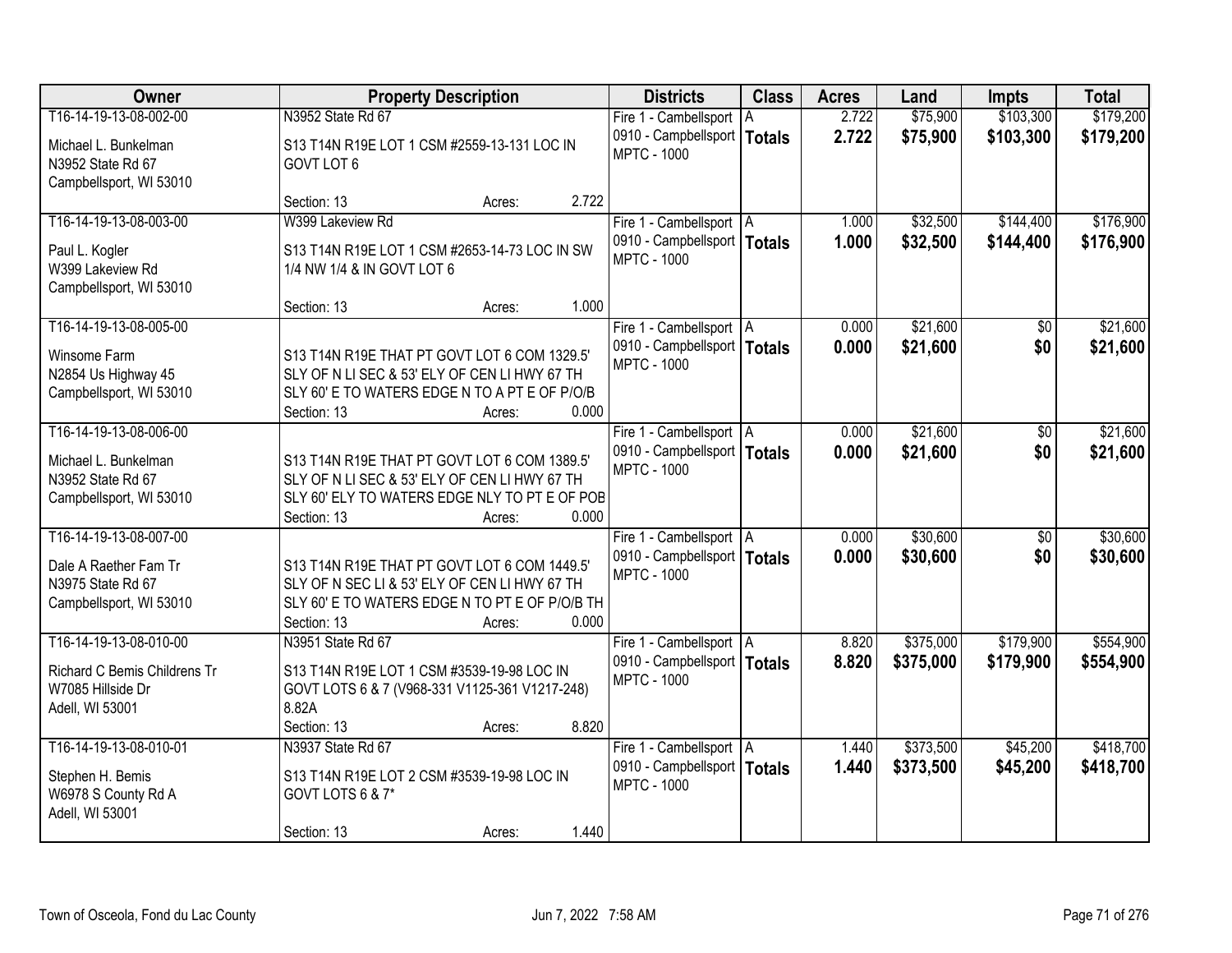| Owner                                                                                             |                                                                                                                                       | <b>Districts</b><br><b>Property Description</b> |       |                                                                                  |  | <b>Acres</b>   | Land                   | <b>Impts</b>           | <b>Total</b>           |
|---------------------------------------------------------------------------------------------------|---------------------------------------------------------------------------------------------------------------------------------------|-------------------------------------------------|-------|----------------------------------------------------------------------------------|--|----------------|------------------------|------------------------|------------------------|
| T16-14-19-13-08-013-00                                                                            | N3929 State Rd 67                                                                                                                     |                                                 |       | Fire 1 - Cambellsport   A                                                        |  | 0.393          | \$253,500              | \$100,000              | \$353,500              |
| David D. Dins<br>N3006 State Rd 67<br>Campbellsport, WI 53010                                     | S13 T14N R19E LOT 1 CSM #4716-28-6 LOC IN GOV'T<br>LOTS 5 & 6*                                                                        |                                                 |       | 0910 - Campbellsport   Totals<br><b>MPTC - 1000</b>                              |  | 0.393          | \$253,500              | \$100,000              | \$353,500              |
|                                                                                                   | Section: 13                                                                                                                           | Acres:                                          | 0.393 |                                                                                  |  |                |                        |                        |                        |
| T16-14-19-13-08-014-00<br>Tyrone E. Arneson<br>N4042 State Rd 67<br>Campbellsport, WI 53010       | N3901 State Rd 67<br>S13 T14N R19E LOT 2 CSM #4716-28-6 LOC IN GOV'T<br>LOTS 5 & 6                                                    |                                                 |       | Fire 1 - Cambellsport   A<br>0910 - Campbellsport   Totals<br><b>MPTC - 1000</b> |  | 0.357<br>0.357 | \$229,000<br>\$229,000 | \$35,900<br>\$35,900   | \$264,900<br>\$264,900 |
|                                                                                                   | Section: 13                                                                                                                           | Acres:                                          | 0.357 |                                                                                  |  |                |                        |                        |                        |
| T16-14-19-13-08-015-00<br>James L. Beuscher<br>W361 Lakeview Rd<br>Campbellsport, WI 53010-1416   | W361 Lakeview Rd<br>S13 T14N R19E LOT 1 CSM #3705-20-104 LOC IN<br>GOV'T LOT 6 (V998-655) 4.31A                                       |                                                 |       | Fire 1 - Cambellsport   A<br>0910 - Campbellsport   Totals<br><b>MPTC - 1000</b> |  | 4.310<br>4.310 | \$79,100<br>\$79,100   | \$183,000<br>\$183,000 | \$262,100<br>\$262,100 |
|                                                                                                   | Section: 13                                                                                                                           | Acres:                                          | 4.310 |                                                                                  |  |                |                        |                        |                        |
| T16-14-19-13-08-017-00                                                                            | N3935 Glacial Estates Ct                                                                                                              |                                                 |       | Fire 1 - Cambellsport   A                                                        |  | 0.990          | \$26,400               | \$181,300              | \$207,700              |
| Timothy L. Nolan<br>N3935 Glacial Estates Ct<br>Campbellsport, WI 53010                           | S13 T14N R19E LOT 1 CSM #3942-22-21 LOC IN<br>GOVT LOT 6*                                                                             |                                                 |       | 0910 - Campbellsport   Totals<br><b>MPTC - 1000</b>                              |  | 0.990          | \$26,400               | \$181,300              | \$207,700              |
|                                                                                                   | Section: 13                                                                                                                           | Acres:                                          | 0.990 |                                                                                  |  |                |                        |                        |                        |
| T16-14-19-13-08-018-00<br>Ryan S. Lindsley<br>N3938 Glacial Estates Ct<br>Campbellsport, WI 53010 | N3938 Glacial Estates Ct<br>S13 T14N R19E LOT 2 CSM #3998-22-77 LOC IN SW<br>1/4 NW 1/4 & GOVT LOT 6                                  |                                                 |       | Fire 1 - Cambellsport   A<br>0910 - Campbellsport   Totals<br><b>MPTC - 1000</b> |  | 1.700<br>1.700 | \$37,500<br>\$37,500   | \$103,100<br>\$103,100 | \$140,600<br>\$140,600 |
|                                                                                                   | Section: 13                                                                                                                           | Acres:                                          | 1.700 |                                                                                  |  |                |                        |                        |                        |
| T16-14-19-13-08-020-00<br>Robert A. Peachy<br>N3962 Glacial Estates C<br>Campbellsport, WI 53010  | N3962 Glacial Estates Ct<br>S13 T14N R19E LOT 4 CSM #3998-22-77 LOC IN SW<br>1/4 NW 1/4 & GOVT LOT 6 (V1078-894) 3.76A                |                                                 |       | Fire 1 - Cambellsport   A<br>0910 - Campbellsport   Totals<br><b>MPTC - 1000</b> |  | 3.760<br>3.760 | \$48,200<br>\$48,200   | \$133,900<br>\$133,900 | \$182,100<br>\$182,100 |
|                                                                                                   | Section: 13                                                                                                                           | Acres:                                          | 3.760 |                                                                                  |  |                |                        |                        |                        |
| T16-14-19-13-08-021-00<br>Oughton Rev Tr<br>N3984 Glacial Estates Ct<br>Campbellsport, WI 53010   | N3984 Glacial Estates Ct<br>S13 T14N R19E LOT 5 CSM #3998-22-77 LOC IN SW<br>1/4 NW 1/4 & GOVT LOT 6 (V1198-912) 2.36A<br>Section: 13 | Acres:                                          | 2.360 | Fire 1 - Cambellsport   A<br>0910 - Campbellsport   Totals<br><b>MPTC - 1000</b> |  | 2.360<br>2.360 | \$43,300<br>\$43,300   | \$173,600<br>\$173,600 | \$216,900<br>\$216,900 |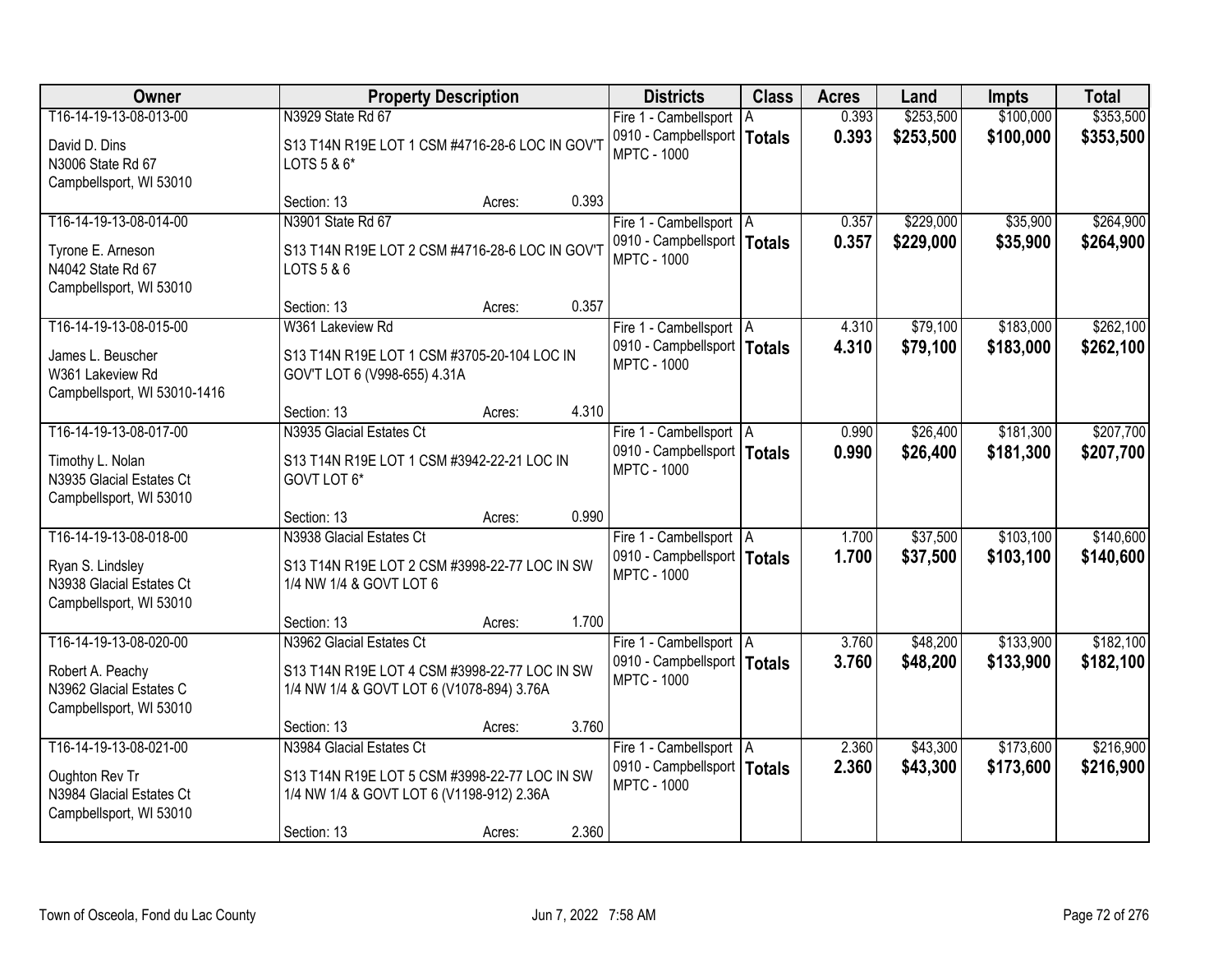| Owner                                                                             | <b>Property Description</b>                                                                                                                                                  | <b>Districts</b>                                                                 | <b>Class</b> | <b>Acres</b>   | Land                 | <b>Impts</b>           | <b>Total</b>           |
|-----------------------------------------------------------------------------------|------------------------------------------------------------------------------------------------------------------------------------------------------------------------------|----------------------------------------------------------------------------------|--------------|----------------|----------------------|------------------------|------------------------|
| T16-14-19-13-08-022-00                                                            | N3990 Glacial Estates Ct                                                                                                                                                     | Fire 1 - Cambellsport A                                                          |              | 3.250          | \$46,400             | \$85,900               | \$132,300              |
| Harold G. Gloede<br>N3990 Glacial Estates Ct<br>Campbellsport, WI 53010           | S13 T14N R19E LOT 6 CSM #3999-22-78 LOC IN W 1/2<br>NW 1/4 & GOVT LOTS 6&7*                                                                                                  | 0910 - Campbellsport   Totals<br><b>MPTC - 1000</b>                              |              | 3.250          | \$46,400             | \$85,900               | \$132,300              |
|                                                                                   | 3.250<br>Section: 13<br>Acres:                                                                                                                                               |                                                                                  |              |                |                      |                        |                        |
| T16-14-19-13-08-023-00                                                            | N3994 Glacial Estates Ct                                                                                                                                                     | Fire 1 - Cambellsport   A                                                        |              | 1.690          | \$37,400             | \$154,600              | \$192,000              |
| Dakota J. Gerlach<br>N3994 Glacial Estates Ct<br>Campbellsport, WI 53010          | S13 T14N R19E LOT 7 CSM #3999-22-78 LOC IN W 1/2<br>NW 1/4 & GOVT LOTS 6 & 7                                                                                                 | 0910 - Campbellsport   Totals<br><b>MPTC - 1000</b>                              |              | 1.690          | \$37,400             | \$154,600              | \$192,000              |
|                                                                                   | 1.690<br>Section: 13<br>Acres:                                                                                                                                               |                                                                                  |              |                |                      |                        |                        |
| T16-14-19-13-08-024-00                                                            | N3989 Glacial Estates Ct                                                                                                                                                     | Fire 1 - Cambellsport   A                                                        |              | 3.120          | \$58,600             | \$149,200              | \$207,800              |
| Debra J Totsch Liv Tr<br>N3989 Glacial Estates Ct<br>Campbellsport, WI 53010      | S13 T14N R19E LOT 1 CSM #4057-22-136 LOC IN<br>GOVT LOTS 6 & 7*                                                                                                              | 0910 - Campbellsport   Totals<br><b>MPTC - 1000</b>                              |              | 3.120          | \$58,600             | \$149,200              | \$207,800              |
|                                                                                   | 3.120<br>Section: 13<br>Acres:                                                                                                                                               |                                                                                  |              |                |                      |                        |                        |
| T16-14-19-13-08-025-00                                                            | N3974 State Rd 67                                                                                                                                                            | Fire 1 - Cambellsport   A                                                        |              | 1.180          | \$36,200             | \$108,600              | \$144,800              |
| Therese P. Guenther<br>N3974 State Rd 67<br>Campbellsport, WI 53010               | S13 T14N R19E N 25' LOT 10 CSM #4000-22-79 ALSO<br>LOT 2 CSM #4057-22-136 LOC IN GOVT LOTS 6 & 7<br>(786206) 1.18A                                                           | 0910 - Campbellsport   Totals<br><b>MPTC - 1000</b>                              |              | 1.180          | \$36,200             | \$108,600              | \$144,800              |
|                                                                                   | 1.180<br>Section: 13<br>Acres:                                                                                                                                               |                                                                                  |              |                |                      |                        |                        |
| T16-14-19-13-08-026-00<br>Robert A. Lecloux<br>N3981 Glacial Estates Ct           | N3981 Glacial Estates Ct<br>S13 T14N R19E LOT 9 CSM #4000-22-79 LOC IN<br>GOVT LOT 6 (V1478-162) 1.48A                                                                       | Fire 1 - Cambellsport   A<br>0910 - Campbellsport   Totals<br><b>MPTC - 1000</b> |              | 1.480<br>1.480 | \$42,300<br>\$42,300 | \$143,000<br>\$143,000 | \$185,300<br>\$185,300 |
| Campbellsport, WI 53010                                                           | 1.480<br>Section: 13<br>Acres:                                                                                                                                               |                                                                                  |              |                |                      |                        |                        |
| T16-14-19-13-08-027-00                                                            | N3965 Glacial Estates Ct                                                                                                                                                     | Fire 1 - Cambellsport   A                                                        |              | 2.400          | \$75,200             | \$150,300              | \$225,500              |
| Timothy W. Hildebrandt<br>N3965 Glacial Estates C<br>Campbellsport, WI 53010-1449 | S13 T14N R19E LOT 10 CSM #4000-22-79 LOC IN<br>GOVT LOT 6 EXC N 25' ALSO PT OF LOT 11 CSM<br>#4000 DESC AS: COM NW COR LOT 11, TH N74*17'E<br>2.400<br>Section: 13<br>Acres: | 0910 - Campbellsport   Totals<br><b>MPTC - 1000</b>                              |              | 2.400          | \$75,200             | \$150,300              | \$225,500              |
| T16-14-19-13-08-028-00                                                            | N3955 Glacial Estates Ct                                                                                                                                                     | Fire 1 - Cambellsport   A                                                        |              | 1.310          | \$61,700             | \$145,900              | \$207,600              |
| Joseph W. Larson<br>N3955 Glacial Estates Ct<br>Campbellsport, WI 53010           | S13 T14N R19E LOT 11 CSM #4000-22-79 LOC IN<br>GOVT LOT 6 EXC TRIANGULAR PARCEL DESC AS:<br>COM NW COR LOT 11, TH N74*17'E 300' TO POB, TH<br>1.310<br>Section: 13<br>Acres: | 0910 - Campbellsport   Totals<br><b>MPTC - 1000</b>                              |              | 1.310          | \$61,700             | \$145,900              | \$207,600              |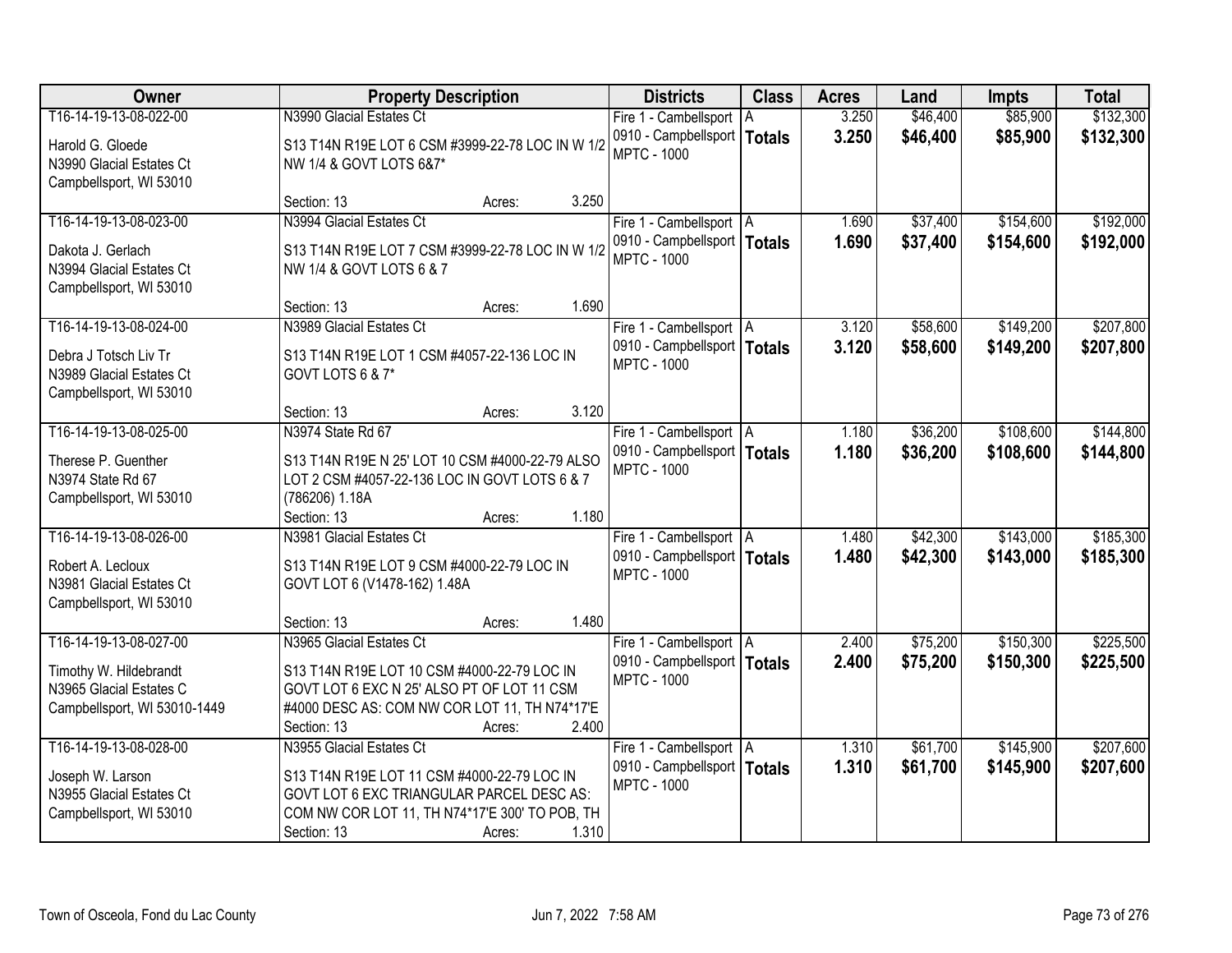| Owner                    | <b>Property Description</b>                        | <b>Districts</b>              | <b>Class</b>  | <b>Acres</b> | Land      | <b>Impts</b> | <b>Total</b> |
|--------------------------|----------------------------------------------------|-------------------------------|---------------|--------------|-----------|--------------|--------------|
| T16-14-19-13-08-029-00   | N3975 State Rd 67                                  | Fire 1 - Cambellsport   A     |               | 0.000        | \$76,700  | \$45,400     | \$122,100    |
| Dale A Raether Fam Tr    | S13 T14N R19E PART OF GOVT LOT 6 IN SE 1/4 NW      | 0910 - Campbellsport          | <b>Totals</b> | 0.000        | \$76,700  | \$45,400     | \$122,100    |
| N3975 State Rd 67        | 1/4 COM 600' S OF N SEC LI TH SLY 905' TO P/O/B TH | <b>MPTC - 1000</b>            |               |              |           |              |              |
| Campbellsport, WI 53010  | S 60' E 188.77' N 59.81' & W 200.48' AS IN 910288; |                               |               |              |           |              |              |
|                          | 0.000<br>Section: 13<br>Acres:                     |                               |               |              |           |              |              |
| T16-14-19-13-08-030-00   | N3971 State Rd 67                                  | Fire 1 - Cambellsport   A     |               | 0.000        | \$77,500  | \$108,100    | \$185,600    |
|                          |                                                    | 0910 - Campbellsport   Totals |               | 0.000        | \$77,500  | \$108,100    | \$185,600    |
| Brian M. Feucht          | S13 T14N R19E PT OF GOVT LOT 6 E OF HWY 67 &       | <b>MPTC - 1000</b>            |               |              |           |              |              |
| PO Box 176               | COM 1757.25' S OF N LI SEC 13 ETC AS REC           |                               |               |              |           |              |              |
| Newburg, WI 53060        | V390-358 EXC AS REC V547-375 & EXC V679-197        |                               |               |              |           |              |              |
|                          | 0.000<br>Section: 13<br>Acres:                     |                               |               |              |           |              |              |
| T16-14-19-13-08-031-00   | N3956 Glacial Estates Ct                           | Fire 1 - Cambellsport   A     |               | 2.232        | \$37,900  | \$190,300    | \$228,200    |
| Cheng S. Vang            | S13 T14N R19E LOT 3 CSM #3998-22-77 LOC IN SW      | 0910 - Campbellsport   Totals |               | 2.232        | \$37,900  | \$190,300    | \$228,200    |
| N3956 Glacial Estates Ct | 1/4 NW 1/4 & GOVT LOT 6 EXC PARCEL DESC IN DO      | <b>MPTC - 1000</b>            |               |              |           |              |              |
| Campbellsport, WI 53010  | 1141660                                            |                               |               |              |           |              |              |
|                          | 2.232<br>Section: 13<br>Acres:                     |                               |               |              |           |              |              |
| T16-14-19-13-10-001-00   | N3844 State Rd 67                                  | Fire 1 - Cambellsport B       |               | 56.940       | \$398,600 | \$352,600    | \$751,200    |
|                          |                                                    | 0910 - Campbellsport   Totals |               | 56.940       | \$398,600 | \$352,600    | \$751,200    |
| Lcw Benson LLC           | S13 T14N R19E PT OF GOVT LOT 5 AS REC IN           | <b>MPTC - 1000</b>            |               |              |           |              |              |
| W412 Lakeview Rd         | 937411 EXC CSM #2758-15-17 #3082-16-168 & EXC      |                               |               |              |           |              |              |
| Campbellsport, WI 53010  | V1147-414                                          |                               |               |              |           |              |              |
|                          | 56.940<br>Section: 13<br>Acres:                    |                               |               |              |           |              |              |
| T16-14-19-13-10-002-00   | W412 Lakeview Rd                                   | Fire 1 - Cambellsport   A     |               | 1.096        | \$34,500  | \$83,200     | \$117,700    |
| Loren H. Benson          | S13 T14N R19E LOT 1 CSM #2758-15-17 LOC IN         | 0910 - Campbellsport   Totals |               | 1.096        | \$34,500  | \$83,200     | \$117,700    |
| W412 Lakeview Rd         | GOVT LOT 5 (V842-506) 1.096A                       | <b>MPTC - 1000</b>            |               |              |           |              |              |
| Campbellsport, WI 53010  |                                                    |                               |               |              |           |              |              |
|                          | 1.096<br>Section: 13<br>Acres:                     |                               |               |              |           |              |              |
| T16-14-19-13-10-003-00   | W442 Lakeview Rd                                   | Fire 1 - Cambellsport   A     |               | 1.490        | \$42,500  | \$171,300    | \$213,800    |
|                          |                                                    | 0910 - Campbellsport   Totals |               | 1.490        | \$42,500  | \$171,300    | \$213,800    |
| Charles L. Benson        | S13 T14N R19E LOT 2 CSM #3082-16-168 LOC IN        | <b>MPTC - 1000</b>            |               |              |           |              |              |
| W442 Lakeview Rd         | GOVT LOT 5 (V903-600) 1.49A                        |                               |               |              |           |              |              |
| Campbellsport, WI 53010  |                                                    |                               |               |              |           |              |              |
|                          | 1.490<br>Section: 13<br>Acres:                     |                               |               |              |           |              |              |
| T16-14-19-13-10-004-00   | N3897 State Rd 67                                  | Fire 1 - Cambellsport   A     |               | 0.310        | \$192,700 | \$151,400    | \$344,100    |
| Karen M. Popelier        | S13 T14N R19E PART OF GOVT LOT 5 AS REC IN         | 0910 - Campbellsport   Totals |               | 0.310        | \$192,700 | \$151,400    | \$344,100    |
| N3897 State Highway 67   | V865-680*                                          | <b>MPTC - 1000</b>            |               |              |           |              |              |
| Campbellsport, WI 53010  |                                                    |                               |               |              |           |              |              |
|                          | 0.310<br>Section: 13<br>Acres:                     |                               |               |              |           |              |              |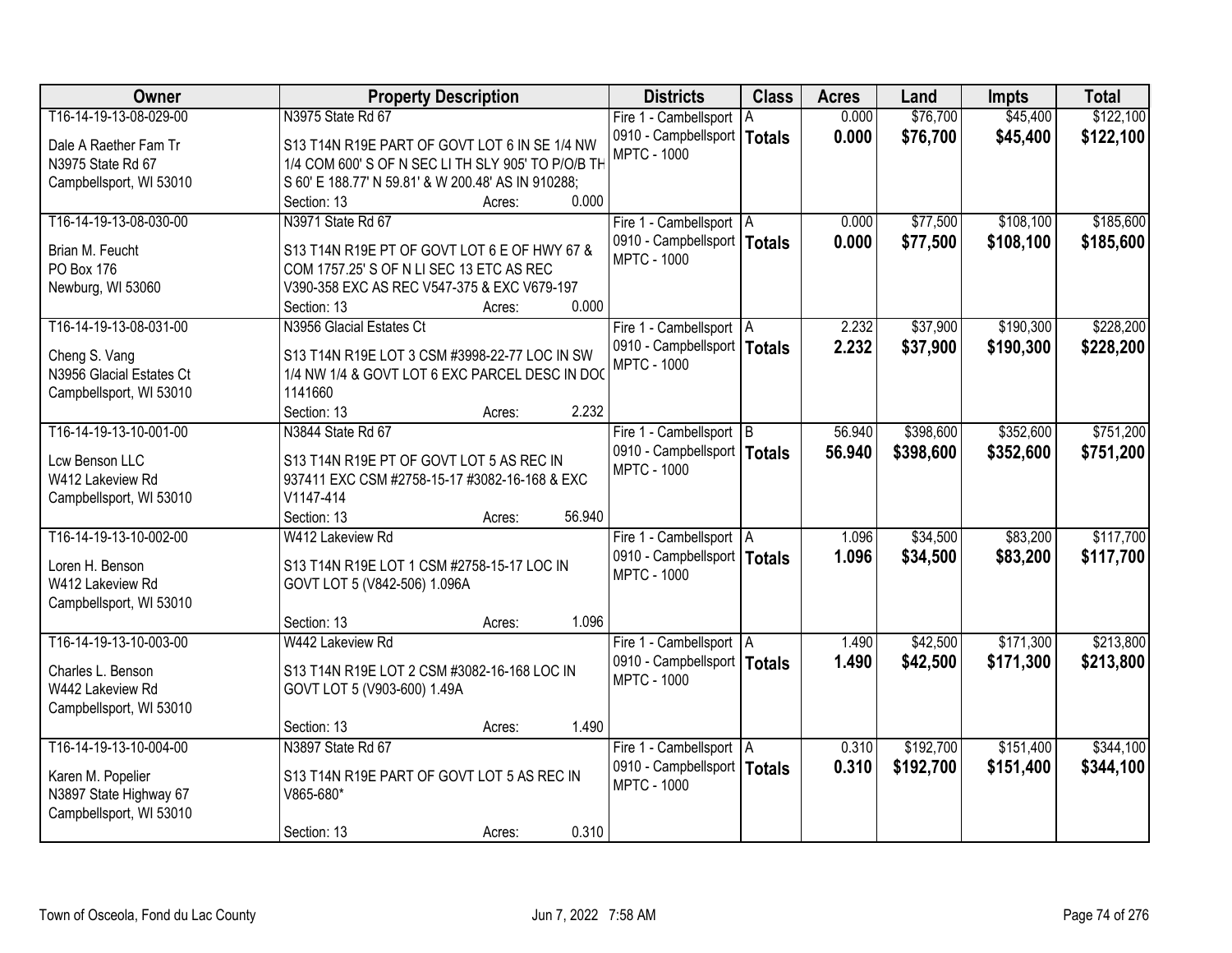| <b>Owner</b>                                 | <b>Property Description</b>                                                                         | <b>Districts</b>              | <b>Class</b>  | <b>Acres</b> | Land      | <b>Impts</b>    | <b>Total</b> |
|----------------------------------------------|-----------------------------------------------------------------------------------------------------|-------------------------------|---------------|--------------|-----------|-----------------|--------------|
| T16-14-19-13-10-005-00                       | N3893 State Rd 67                                                                                   | Fire 1 - Cambellsport         | ΙA            | 0.180        | \$111,300 | \$108,900       | \$220,200    |
| Scott A. Roehrborn                           | S13 T14N R19E PART OF LOT 5 AS REC IN 846196                                                        | 0910 - Campbellsport          | <b>Totals</b> | 0.180        | \$111,300 | \$108,900       | \$220,200    |
| c/o Dennis & Joanne Roehrborn                |                                                                                                     | <b>MPTC - 1000</b>            |               |              |           |                 |              |
| 225 N 6th St                                 |                                                                                                     |                               |               |              |           |                 |              |
| Sheboygan Falls, WI 53085                    | 0.180<br>Section: 13<br>Acres:                                                                      |                               |               |              |           |                 |              |
| T16-14-19-13-10-008-00                       | N3881 State Rd 67                                                                                   | Fire 1 - Cambellsport   A     |               | 0.170        | \$111,300 | \$33,000        | \$144,300    |
| Beuscher Fam Irrev Liv Tr                    | S13 T14N R19E THAT PART GOVT LOT 5 COM AT A                                                         | 0910 - Campbellsport   Totals |               | 0.170        | \$111,300 | \$33,000        | \$144,300    |
| W361 Lakeview Rd                             | PT 273' S OF N LINE SD LOT ON E SIDE HWY ETC AS                                                     | <b>MPTC - 1000</b>            |               |              |           |                 |              |
| Campbellsport, WI 53010                      | REC 1087371                                                                                         |                               |               |              |           |                 |              |
|                                              | Section: 13<br>0.170<br>Acres:                                                                      |                               |               |              |           |                 |              |
| T16-14-19-13-10-009-00                       | N3879 State Rd 67                                                                                   | Fire 1 - Cambellsport   A     |               | 1.957        | \$120,200 | \$0             | \$120,200    |
| Lcw Benson LLC                               | S13 T14N R19E PART OF LOT 5 AS REC V273-42 (50')                                                    | 0910 - Campbellsport   Totals |               | 1.957        | \$120,200 | \$0             | \$120,200    |
| W412 Lakeview Rd                             | AND AS REC IN V433-616 (10') (945534)                                                               | <b>MPTC - 1000</b>            |               |              |           |                 |              |
| Campbellsport, WI 53010                      |                                                                                                     |                               |               |              |           |                 |              |
|                                              | 0.000<br>Section: 13<br>Acres:                                                                      |                               |               |              |           |                 |              |
| T16-14-19-13-10-010-00                       | N3811 State Rd 67                                                                                   | Fire 1 - Cambellsport   A     |               | 0.230        | \$221,800 | \$47,400        | \$269,200    |
| Edward C. Dolezal                            | S13 T14N R19E PT OF GOVT LOT 5 COM ON ELI                                                           | 0910 - Campbellsport   Totals |               | 0.230        | \$221,800 | \$47,400        | \$269,200    |
| N4240 Log Cabin Rd                           | HWY 103.45' N OF S LI TH N13*18'E 75' TH N18*48'E                                                   | <b>MPTC - 1000</b>            |               |              |           |                 |              |
| St Cloud, WI 53079                           | 50' TH S69*10'E 95.80' TH S31*58'W 50' TH S36*58'W                                                  |                               |               |              |           |                 |              |
|                                              | 0.230<br>Section: 13<br>Acres:                                                                      |                               |               |              |           |                 |              |
| T16-14-19-13-10-011-00                       | State Highway 67                                                                                    | Fire 1 - Cambellsport   A     |               | 0.100        | \$79,000  | $\overline{50}$ | \$79,000     |
|                                              |                                                                                                     | 0910 - Campbellsport   Totals |               | 0.100        | \$79,000  | \$0             | \$79,000     |
| Edward C. Dolezal<br>N4240 Log Cabin Rd      | S13 T14N R19E PT OF GOVT LOTS 4 & 5 COM ON E<br>LI OF HWY 3.45' N OF S LI GOVT LOT 5 TH N13*18'E    | <b>MPTC - 1000</b>            |               |              |           |                 |              |
| St Cloud, WI 53079                           | 100' TH S69*32'E 60.54' TH S31*58'W 100' TH                                                         |                               |               |              |           |                 |              |
|                                              | 0.100<br>Section: 13<br>Acres:                                                                      |                               |               |              |           |                 |              |
| T16-14-19-13-10-012-00                       | N3887 State Rd 67                                                                                   | Fire 1 - Cambellsport   A     |               | 0.470        | \$40,000  | \$288,600       | \$328,600    |
|                                              |                                                                                                     | 0910 - Campbellsport   Totals |               | 0.470        | \$40,000  | \$288,600       | \$328,600    |
| James Berg                                   | S13 T14N R19E PT OF GOV. LOT 5 COM INTERS CEN<br>HWY 223' SLY N LI LOT 5 TH S79*35' E 24.83' TO POB | <b>MPTC - 1000</b>            |               |              |           |                 |              |
| N3887 State Rd 67<br>Campbellsport, WI 53010 | TH S79*35'E 150' TH SLY 50' M/L TH N79*35'W 146.64'                                                 |                               |               |              |           |                 |              |
|                                              | 0.470<br>Section: 13<br>Acres:                                                                      |                               |               |              |           |                 |              |
| T16-14-19-13-11-001-00                       |                                                                                                     | Fire 1 - Cambellsport B       |               | 5.000        | \$25,000  | $\overline{50}$ | \$25,000     |
|                                              |                                                                                                     | 0910 - Campbellsport   D3     |               | 23.000       | \$3,200   | \$0             | \$3,200      |
| Lcw Benson LLC                               | S13 T14N R19E GOVT LOT 4 EXC LOTS SOLD TO                                                           | <b>MPTC - 1000</b>            | EM            | 20.000       | \$27,000  | \$0             | \$27,000     |
| W412 Lakeview Rd                             | OTHERS AS REC IN 937411 48A M/L                                                                     |                               | <b>Totals</b> | 48.000       | \$55,200  | \$0             | \$55,200     |
| Campbellsport, WI 53010                      | 48.000<br>Section: 13<br>Acres:                                                                     |                               |               |              |           |                 |              |
|                                              |                                                                                                     |                               |               |              |           |                 |              |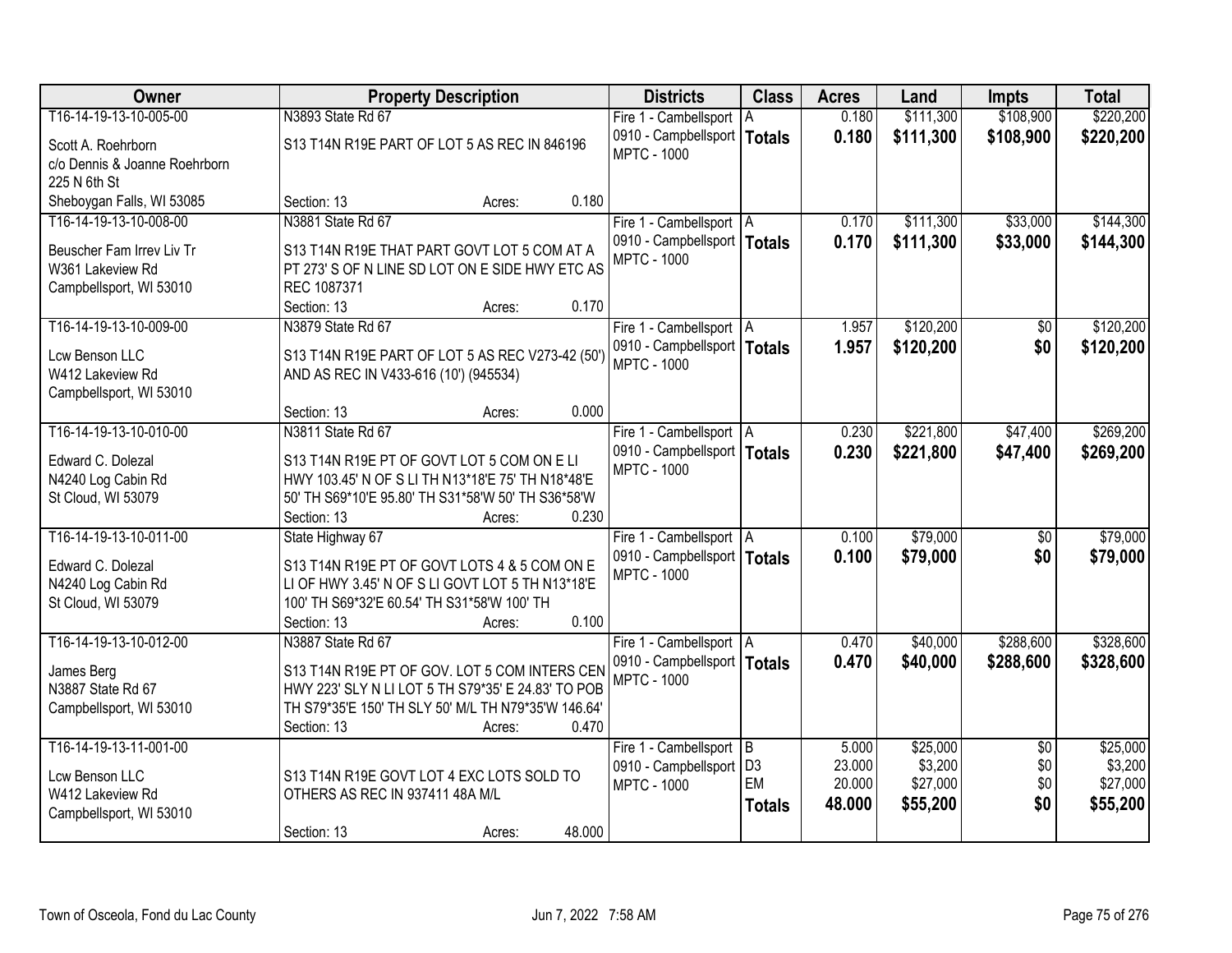| \$5,600<br>T16-14-19-13-11-002-00<br>0.010<br>$\overline{50}$<br>\$5,600<br>Fire 1 - Cambellsport   A<br>0.010<br>\$5,600<br>\$0<br>\$5,600<br>0910 - Campbellsport  <br><b>Totals</b><br>Joseph C. Horvath<br>S13 T14N R19E PT OF GOVT LOTS 4 & 5 COM AT<br><b>MPTC - 1000</b><br>1808 S Derks Dr<br>INTERS E LI HWY 67 & S LI GOVT LOT 5 TH NELY<br>3.45' SELY 27.96' SWLY 25' NWLY 20' NELY 21.55' TO<br>Appleton, WI 54915<br>0.010<br>Section: 13<br>Acres:<br>\$116,100<br>\$163,000<br>T16-14-19-13-11-003-00<br>N3799 State Rd 67<br>\$46,900<br>Fire 1 - Cambellsport   A<br>0.060<br>0910 - Campbellsport   Totals<br>0.060<br>\$116,100<br>\$46,900<br>\$163,000<br>Joseph C. Horvath<br>S13 T14N R19E PT OF GOVT LOT 4 AS REC IN<br><b>MPTC - 1000</b><br>1808 S Derks Dr<br>844745<br>Appleton, WI 54915<br>0.060<br>Section: 13<br>Acres:<br>\$213,000<br>T16-14-19-13-11-004-00<br>N3785 State Rd 67<br>\$165,200<br>\$47,800<br>Fire 1 - Cambellsport   A<br>0.000<br>0910 - Campbellsport   Totals<br>0.000<br>\$165,200<br>\$47,800<br>\$213,000<br>Michael P. Mcginley<br>S13 T14N R19E PT OF GOVT LOT 4 AS REC IN<br><b>MPTC - 1000</b><br>355 W Newport Rd<br>V1201-422 APPROX 120' E OF HWY<br>Hoffman Estates, IL 60195 |
|------------------------------------------------------------------------------------------------------------------------------------------------------------------------------------------------------------------------------------------------------------------------------------------------------------------------------------------------------------------------------------------------------------------------------------------------------------------------------------------------------------------------------------------------------------------------------------------------------------------------------------------------------------------------------------------------------------------------------------------------------------------------------------------------------------------------------------------------------------------------------------------------------------------------------------------------------------------------------------------------------------------------------------------------------------------------------------------------------------------------------------------------------------------------------------------------------------------------------------------------|
|                                                                                                                                                                                                                                                                                                                                                                                                                                                                                                                                                                                                                                                                                                                                                                                                                                                                                                                                                                                                                                                                                                                                                                                                                                                |
|                                                                                                                                                                                                                                                                                                                                                                                                                                                                                                                                                                                                                                                                                                                                                                                                                                                                                                                                                                                                                                                                                                                                                                                                                                                |
|                                                                                                                                                                                                                                                                                                                                                                                                                                                                                                                                                                                                                                                                                                                                                                                                                                                                                                                                                                                                                                                                                                                                                                                                                                                |
|                                                                                                                                                                                                                                                                                                                                                                                                                                                                                                                                                                                                                                                                                                                                                                                                                                                                                                                                                                                                                                                                                                                                                                                                                                                |
|                                                                                                                                                                                                                                                                                                                                                                                                                                                                                                                                                                                                                                                                                                                                                                                                                                                                                                                                                                                                                                                                                                                                                                                                                                                |
|                                                                                                                                                                                                                                                                                                                                                                                                                                                                                                                                                                                                                                                                                                                                                                                                                                                                                                                                                                                                                                                                                                                                                                                                                                                |
|                                                                                                                                                                                                                                                                                                                                                                                                                                                                                                                                                                                                                                                                                                                                                                                                                                                                                                                                                                                                                                                                                                                                                                                                                                                |
|                                                                                                                                                                                                                                                                                                                                                                                                                                                                                                                                                                                                                                                                                                                                                                                                                                                                                                                                                                                                                                                                                                                                                                                                                                                |
|                                                                                                                                                                                                                                                                                                                                                                                                                                                                                                                                                                                                                                                                                                                                                                                                                                                                                                                                                                                                                                                                                                                                                                                                                                                |
|                                                                                                                                                                                                                                                                                                                                                                                                                                                                                                                                                                                                                                                                                                                                                                                                                                                                                                                                                                                                                                                                                                                                                                                                                                                |
|                                                                                                                                                                                                                                                                                                                                                                                                                                                                                                                                                                                                                                                                                                                                                                                                                                                                                                                                                                                                                                                                                                                                                                                                                                                |
|                                                                                                                                                                                                                                                                                                                                                                                                                                                                                                                                                                                                                                                                                                                                                                                                                                                                                                                                                                                                                                                                                                                                                                                                                                                |
|                                                                                                                                                                                                                                                                                                                                                                                                                                                                                                                                                                                                                                                                                                                                                                                                                                                                                                                                                                                                                                                                                                                                                                                                                                                |
|                                                                                                                                                                                                                                                                                                                                                                                                                                                                                                                                                                                                                                                                                                                                                                                                                                                                                                                                                                                                                                                                                                                                                                                                                                                |
| 0.000<br>Section: 13<br>Acres:                                                                                                                                                                                                                                                                                                                                                                                                                                                                                                                                                                                                                                                                                                                                                                                                                                                                                                                                                                                                                                                                                                                                                                                                                 |
| \$180,300<br>T16-14-19-13-11-006-00<br>N3778 State Rd 67<br>\$62,700<br>\$117,600<br>Fire 1 - Cambellsport   A<br>0.386                                                                                                                                                                                                                                                                                                                                                                                                                                                                                                                                                                                                                                                                                                                                                                                                                                                                                                                                                                                                                                                                                                                        |
| 0910 - Campbellsport   Totals<br>0.386<br>\$62,700<br>\$117,600<br>\$180,300                                                                                                                                                                                                                                                                                                                                                                                                                                                                                                                                                                                                                                                                                                                                                                                                                                                                                                                                                                                                                                                                                                                                                                   |
| Kenneth A. Abhold<br>S13 T14N R19E PT OF GOVT LOT 4 AS REC IN<br><b>MPTC - 1000</b>                                                                                                                                                                                                                                                                                                                                                                                                                                                                                                                                                                                                                                                                                                                                                                                                                                                                                                                                                                                                                                                                                                                                                            |
| PO Box 525<br>V650-349 & V933-600 (APPROX 30' E OF HWY &                                                                                                                                                                                                                                                                                                                                                                                                                                                                                                                                                                                                                                                                                                                                                                                                                                                                                                                                                                                                                                                                                                                                                                                       |
| Campbellsport, WI 53010<br>APPROX 150' X 112.60' W OF HWY)                                                                                                                                                                                                                                                                                                                                                                                                                                                                                                                                                                                                                                                                                                                                                                                                                                                                                                                                                                                                                                                                                                                                                                                     |
| 0.386<br>Section: 13<br>Acres:                                                                                                                                                                                                                                                                                                                                                                                                                                                                                                                                                                                                                                                                                                                                                                                                                                                                                                                                                                                                                                                                                                                                                                                                                 |
| \$310,300<br>T16-14-19-13-11-007-00<br>N3777 State Rd 67<br>\$206,600<br>\$103,700<br>0.000<br>Fire 1 - Cambellsport   A                                                                                                                                                                                                                                                                                                                                                                                                                                                                                                                                                                                                                                                                                                                                                                                                                                                                                                                                                                                                                                                                                                                       |
| 0.000<br>\$103,700<br>0910 - Campbellsport   Totals<br>\$206,600<br>\$310,300<br>Jay Knetter<br>S13 T14N R19E THAT PART GOVT LOT 4 E OF HWY                                                                                                                                                                                                                                                                                                                                                                                                                                                                                                                                                                                                                                                                                                                                                                                                                                                                                                                                                                                                                                                                                                    |
| <b>MPTC - 1000</b><br>2635 Fairview Ln<br>AS REC IN V402-26 APPROX 120'                                                                                                                                                                                                                                                                                                                                                                                                                                                                                                                                                                                                                                                                                                                                                                                                                                                                                                                                                                                                                                                                                                                                                                        |
| Brookfield, WI 53045                                                                                                                                                                                                                                                                                                                                                                                                                                                                                                                                                                                                                                                                                                                                                                                                                                                                                                                                                                                                                                                                                                                                                                                                                           |
| 0.000<br>Section: 13<br>Acres:                                                                                                                                                                                                                                                                                                                                                                                                                                                                                                                                                                                                                                                                                                                                                                                                                                                                                                                                                                                                                                                                                                                                                                                                                 |
| \$100, 100<br>\$151,300<br>T16-14-19-13-11-008-00<br>N3771 State Rd 67<br>0.100<br>\$51,200<br>Fire 1 - Cambellsport   A                                                                                                                                                                                                                                                                                                                                                                                                                                                                                                                                                                                                                                                                                                                                                                                                                                                                                                                                                                                                                                                                                                                       |
| 0910 - Campbellsport   Totals<br>0.100<br>\$100,100<br>\$151,300<br>\$51,200<br>Gerald L. Breit<br>S13 T14N R19E THE N 1/2 OF THAT PART GOVT LOT                                                                                                                                                                                                                                                                                                                                                                                                                                                                                                                                                                                                                                                                                                                                                                                                                                                                                                                                                                                                                                                                                               |
| <b>MPTC - 1000</b><br>517 Paul Ave<br>4 COM 907.62' N & 52.77' W OF SE COR SD LOT 4                                                                                                                                                                                                                                                                                                                                                                                                                                                                                                                                                                                                                                                                                                                                                                                                                                                                                                                                                                                                                                                                                                                                                            |
| Campbellsport, WI 53010<br>ETC AS REC IN V1346-513 .10A                                                                                                                                                                                                                                                                                                                                                                                                                                                                                                                                                                                                                                                                                                                                                                                                                                                                                                                                                                                                                                                                                                                                                                                        |
| 0.100<br>Section: 13<br>Acres:                                                                                                                                                                                                                                                                                                                                                                                                                                                                                                                                                                                                                                                                                                                                                                                                                                                                                                                                                                                                                                                                                                                                                                                                                 |
| T16-14-19-13-11-009-01<br>\$149,000<br>\$54,500<br>\$203,500<br>N3765 State Rd 67<br>0910 - Campbellsport   A<br>0.160                                                                                                                                                                                                                                                                                                                                                                                                                                                                                                                                                                                                                                                                                                                                                                                                                                                                                                                                                                                                                                                                                                                         |
| <b>MPTC - 1000</b><br>0.160<br>\$54,500<br>\$149,000<br>\$203,500<br><b>Totals</b><br>Kathrine E. Pedriana<br>S13 T14N R19E THAT PT GOVT LOT 4 COM 857.71' N                                                                                                                                                                                                                                                                                                                                                                                                                                                                                                                                                                                                                                                                                                                                                                                                                                                                                                                                                                                                                                                                                   |
| 2548 N 88th St<br>& 49.8' W OF SE COR TH S87*29'E 66.3' TH NELY ALG                                                                                                                                                                                                                                                                                                                                                                                                                                                                                                                                                                                                                                                                                                                                                                                                                                                                                                                                                                                                                                                                                                                                                                            |
| HWY 157.50' M/L ETC AS REC IN V515-25 & V739-658<br>Milwaukee, WI 53226                                                                                                                                                                                                                                                                                                                                                                                                                                                                                                                                                                                                                                                                                                                                                                                                                                                                                                                                                                                                                                                                                                                                                                        |
| 0.000<br>Section: 13<br>Acres:                                                                                                                                                                                                                                                                                                                                                                                                                                                                                                                                                                                                                                                                                                                                                                                                                                                                                                                                                                                                                                                                                                                                                                                                                 |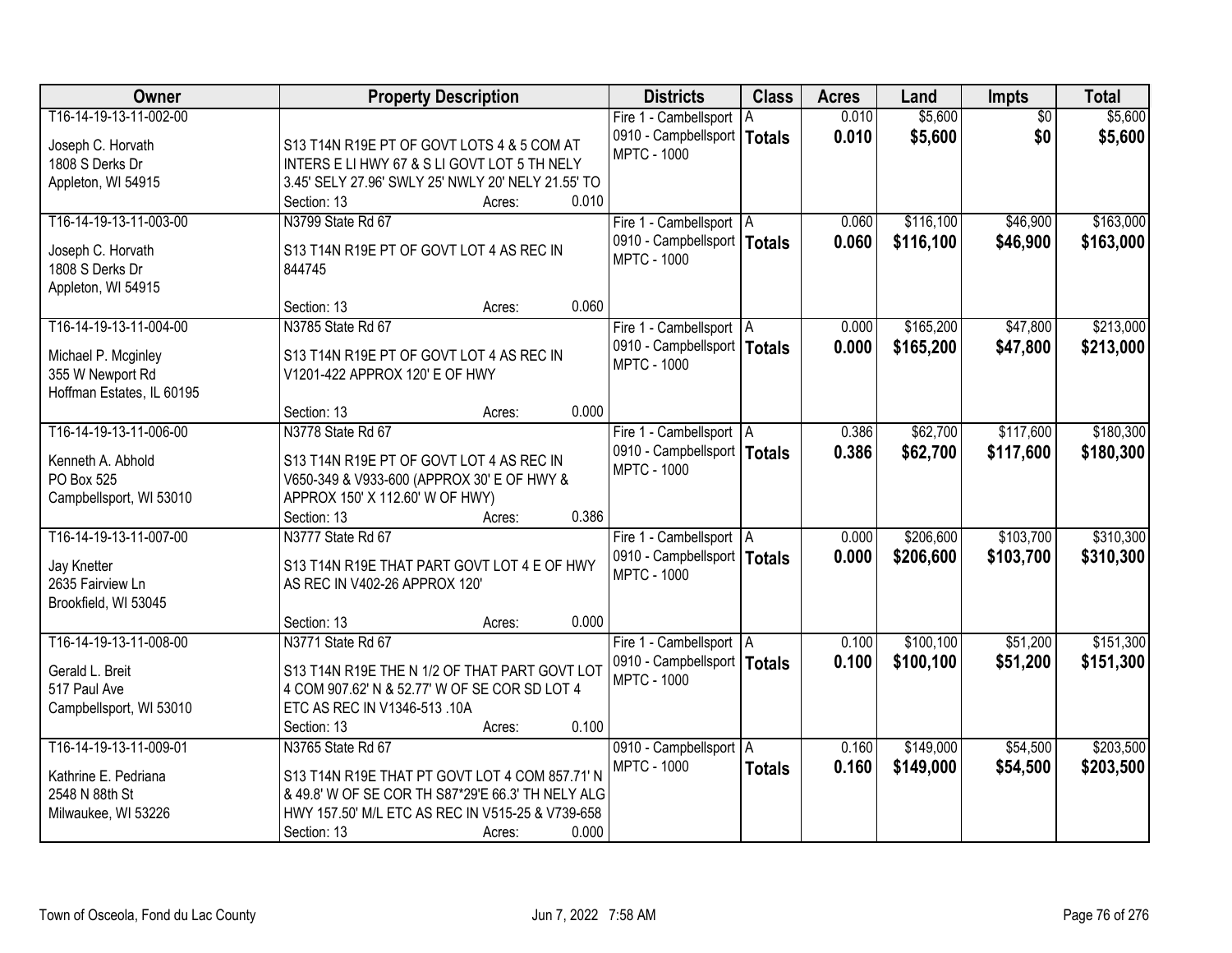| \$202,000<br>\$322,200<br>T16-14-19-13-11-010-01<br>N3759 State Rd 67<br>\$120,200<br>0.130<br>0910 - Campbellsport   A<br><b>MPTC - 1000</b><br>0.130<br>\$120,200<br>\$202,000<br><b>Totals</b><br>S13 T14N R19E THAT PART GOVT LOT 4 COM ON<br>Long Lake Escape, LLC<br>N55 W20861 Carters Crossing Ci<br>SHORE LINE LONG LAKE 807.8' N & 46.84' W SE COR<br>Menomonee Falls, WI 53051<br>SD LOT 4 ETC AS REC IN V905-39 & V990-17 &<br>0.000<br>Section: 13<br>Acres:<br>T16-14-19-13-11-012-01<br>\$125,800<br>\$76,600<br>N3755 State Rd 67<br>0.170<br>Fire 1 - Cambellsport   A<br>0910 - Campbellsport   Totals<br>0.170<br>\$125,800<br>\$76,600<br>Joseph Gindt Rev Tr<br>S13 T14N R19E THAT PART GOVT LOT 4 COM ON<br><b>MPTC - 1000</b><br>2630 Pecan St<br>SHORE LONG LAKE ABT 758' N & 48.12' W SE COR<br>Green Bay, WI 54311<br>SD LOT 4 ETC ALSO S 10' OF THAT PART GOVT LOT<br>0.170<br>Section: 13<br>Acres:<br>T16-14-19-13-11-013-00<br>\$163,000<br>N3751 State Rd 67<br>\$100, 100<br>Fire 1 - Cambellsport   A<br>0.100<br>0910 - Campbellsport   Totals<br>\$163,000<br>0.100<br>\$100,100<br>Joseph E Gindt Fam Tr<br>S13 T14N R19E THAT PT GOVT LOT 4 COM ON N<br><b>MPTC - 1000</b><br>1616 W Decorah Rd<br>SHORE LI LONG LAKE 707.84' N & 49.4' W SE COR SD<br>West Bend, WI 53095<br>LOT 4 ETC AS REC IN 1041504<br>0.100<br>Section: 13<br>Acres:<br>T16-14-19-13-11-014-00<br>\$100,100<br>\$74,700<br>N3719 State Rd 67<br>0.100<br>Fire 1 - Cambellsport   A<br>0910 - Campbellsport   Totals<br>0.100<br>\$100,100<br>\$74,700<br>S13 T14N R19E THAT PART GOVT LOT 4 COM ON<br>Veronica M. Wage<br><b>MPTC - 1000</b><br>N3719 State Rd 67<br>SHORE LONG LAKE ABT 657.86' N & 50.68' W SE COF<br>SD LOT 4 ETC AS REC 1062665*<br>Campbellsport, WI 53010<br>0.100<br>Section: 13<br>Acres:<br>T16-14-19-13-11-015-00<br>N3715 State Rd 67<br>0.000<br>\$126,000<br>\$36,600<br>Fire 1 - Cambellsport   A<br>0910 - Campbellsport   Totals<br>0.000<br>\$126,000<br>\$36,600<br>Lcw Benson LLC<br>S13 T14N R19E THAT PART GOVT LOT 4 COM ON<br><b>MPTC - 1000</b><br>W412 Lakeview Rd<br>SHORE LONG LAKE ABT 608' N 48.34' W SE COR SD<br>LOT 4 ETC AS REC IN 937411<br>Campbellsport, WI 53010<br>0.000<br>Section: 13<br>Acres:<br>\$4,500<br>T16-14-19-13-11-016-00<br>0.259<br>State Highway 67<br>Fire 1 - Cambellsport   A<br>$\overline{50}$<br>0910 - Campbellsport   Totals<br>0.259<br>\$4,500<br>\$0<br>Lcw Benson LLC<br>S13 T14N R19E COM 1767.70' E OF SW COR GOVT<br><b>MPTC - 1000</b><br>LOT 4 TH W 260.68' N 60' N6*40'W 530.05' TO P/O/B<br>W412 Lakeview Rd<br>TH NELY 79.91' E 139.82' SWLY 77' W 155.43' AS<br>Campbellsport, WI 53010<br>0.259<br>Section: 13<br>Acres: | Owner                  | <b>Property Description</b> | <b>Districts</b>          | <b>Class</b> | <b>Acres</b> | Land      | <b>Impts</b> | <b>Total</b> |
|----------------------------------------------------------------------------------------------------------------------------------------------------------------------------------------------------------------------------------------------------------------------------------------------------------------------------------------------------------------------------------------------------------------------------------------------------------------------------------------------------------------------------------------------------------------------------------------------------------------------------------------------------------------------------------------------------------------------------------------------------------------------------------------------------------------------------------------------------------------------------------------------------------------------------------------------------------------------------------------------------------------------------------------------------------------------------------------------------------------------------------------------------------------------------------------------------------------------------------------------------------------------------------------------------------------------------------------------------------------------------------------------------------------------------------------------------------------------------------------------------------------------------------------------------------------------------------------------------------------------------------------------------------------------------------------------------------------------------------------------------------------------------------------------------------------------------------------------------------------------------------------------------------------------------------------------------------------------------------------------------------------------------------------------------------------------------------------------------------------------------------------------------------------------------------------------------------------------------------------------------------------------------------------------------------------------------------------------------------------------------------------------------------------------------------------------------------------------------------------------------------------------------------------------------------------------------------------------------------------------------------------------------------------------------------------------------------------------------------|------------------------|-----------------------------|---------------------------|--------------|--------------|-----------|--------------|--------------|
|                                                                                                                                                                                                                                                                                                                                                                                                                                                                                                                                                                                                                                                                                                                                                                                                                                                                                                                                                                                                                                                                                                                                                                                                                                                                                                                                                                                                                                                                                                                                                                                                                                                                                                                                                                                                                                                                                                                                                                                                                                                                                                                                                                                                                                                                                                                                                                                                                                                                                                                                                                                                                                                                                                                                  |                        |                             |                           |              |              |           |              |              |
| \$202,400                                                                                                                                                                                                                                                                                                                                                                                                                                                                                                                                                                                                                                                                                                                                                                                                                                                                                                                                                                                                                                                                                                                                                                                                                                                                                                                                                                                                                                                                                                                                                                                                                                                                                                                                                                                                                                                                                                                                                                                                                                                                                                                                                                                                                                                                                                                                                                                                                                                                                                                                                                                                                                                                                                                        |                        |                             |                           |              |              |           |              | \$322,200    |
|                                                                                                                                                                                                                                                                                                                                                                                                                                                                                                                                                                                                                                                                                                                                                                                                                                                                                                                                                                                                                                                                                                                                                                                                                                                                                                                                                                                                                                                                                                                                                                                                                                                                                                                                                                                                                                                                                                                                                                                                                                                                                                                                                                                                                                                                                                                                                                                                                                                                                                                                                                                                                                                                                                                                  |                        |                             |                           |              |              |           |              |              |
|                                                                                                                                                                                                                                                                                                                                                                                                                                                                                                                                                                                                                                                                                                                                                                                                                                                                                                                                                                                                                                                                                                                                                                                                                                                                                                                                                                                                                                                                                                                                                                                                                                                                                                                                                                                                                                                                                                                                                                                                                                                                                                                                                                                                                                                                                                                                                                                                                                                                                                                                                                                                                                                                                                                                  |                        |                             |                           |              |              |           |              |              |
|                                                                                                                                                                                                                                                                                                                                                                                                                                                                                                                                                                                                                                                                                                                                                                                                                                                                                                                                                                                                                                                                                                                                                                                                                                                                                                                                                                                                                                                                                                                                                                                                                                                                                                                                                                                                                                                                                                                                                                                                                                                                                                                                                                                                                                                                                                                                                                                                                                                                                                                                                                                                                                                                                                                                  |                        |                             |                           |              |              |           |              |              |
| \$202,400<br>\$263,100<br>\$263,100<br>\$174,800<br>\$174,800<br>\$4,500                                                                                                                                                                                                                                                                                                                                                                                                                                                                                                                                                                                                                                                                                                                                                                                                                                                                                                                                                                                                                                                                                                                                                                                                                                                                                                                                                                                                                                                                                                                                                                                                                                                                                                                                                                                                                                                                                                                                                                                                                                                                                                                                                                                                                                                                                                                                                                                                                                                                                                                                                                                                                                                         |                        |                             |                           |              |              |           |              |              |
|                                                                                                                                                                                                                                                                                                                                                                                                                                                                                                                                                                                                                                                                                                                                                                                                                                                                                                                                                                                                                                                                                                                                                                                                                                                                                                                                                                                                                                                                                                                                                                                                                                                                                                                                                                                                                                                                                                                                                                                                                                                                                                                                                                                                                                                                                                                                                                                                                                                                                                                                                                                                                                                                                                                                  |                        |                             |                           |              |              |           |              |              |
|                                                                                                                                                                                                                                                                                                                                                                                                                                                                                                                                                                                                                                                                                                                                                                                                                                                                                                                                                                                                                                                                                                                                                                                                                                                                                                                                                                                                                                                                                                                                                                                                                                                                                                                                                                                                                                                                                                                                                                                                                                                                                                                                                                                                                                                                                                                                                                                                                                                                                                                                                                                                                                                                                                                                  |                        |                             |                           |              |              |           |              |              |
|                                                                                                                                                                                                                                                                                                                                                                                                                                                                                                                                                                                                                                                                                                                                                                                                                                                                                                                                                                                                                                                                                                                                                                                                                                                                                                                                                                                                                                                                                                                                                                                                                                                                                                                                                                                                                                                                                                                                                                                                                                                                                                                                                                                                                                                                                                                                                                                                                                                                                                                                                                                                                                                                                                                                  |                        |                             |                           |              |              |           |              |              |
|                                                                                                                                                                                                                                                                                                                                                                                                                                                                                                                                                                                                                                                                                                                                                                                                                                                                                                                                                                                                                                                                                                                                                                                                                                                                                                                                                                                                                                                                                                                                                                                                                                                                                                                                                                                                                                                                                                                                                                                                                                                                                                                                                                                                                                                                                                                                                                                                                                                                                                                                                                                                                                                                                                                                  |                        |                             |                           |              |              |           |              |              |
|                                                                                                                                                                                                                                                                                                                                                                                                                                                                                                                                                                                                                                                                                                                                                                                                                                                                                                                                                                                                                                                                                                                                                                                                                                                                                                                                                                                                                                                                                                                                                                                                                                                                                                                                                                                                                                                                                                                                                                                                                                                                                                                                                                                                                                                                                                                                                                                                                                                                                                                                                                                                                                                                                                                                  |                        |                             |                           |              |              |           |              |              |
|                                                                                                                                                                                                                                                                                                                                                                                                                                                                                                                                                                                                                                                                                                                                                                                                                                                                                                                                                                                                                                                                                                                                                                                                                                                                                                                                                                                                                                                                                                                                                                                                                                                                                                                                                                                                                                                                                                                                                                                                                                                                                                                                                                                                                                                                                                                                                                                                                                                                                                                                                                                                                                                                                                                                  |                        |                             |                           |              |              |           |              |              |
|                                                                                                                                                                                                                                                                                                                                                                                                                                                                                                                                                                                                                                                                                                                                                                                                                                                                                                                                                                                                                                                                                                                                                                                                                                                                                                                                                                                                                                                                                                                                                                                                                                                                                                                                                                                                                                                                                                                                                                                                                                                                                                                                                                                                                                                                                                                                                                                                                                                                                                                                                                                                                                                                                                                                  |                        |                             |                           |              |              |           |              |              |
|                                                                                                                                                                                                                                                                                                                                                                                                                                                                                                                                                                                                                                                                                                                                                                                                                                                                                                                                                                                                                                                                                                                                                                                                                                                                                                                                                                                                                                                                                                                                                                                                                                                                                                                                                                                                                                                                                                                                                                                                                                                                                                                                                                                                                                                                                                                                                                                                                                                                                                                                                                                                                                                                                                                                  |                        |                             |                           |              |              |           |              |              |
|                                                                                                                                                                                                                                                                                                                                                                                                                                                                                                                                                                                                                                                                                                                                                                                                                                                                                                                                                                                                                                                                                                                                                                                                                                                                                                                                                                                                                                                                                                                                                                                                                                                                                                                                                                                                                                                                                                                                                                                                                                                                                                                                                                                                                                                                                                                                                                                                                                                                                                                                                                                                                                                                                                                                  |                        |                             |                           |              |              |           |              |              |
|                                                                                                                                                                                                                                                                                                                                                                                                                                                                                                                                                                                                                                                                                                                                                                                                                                                                                                                                                                                                                                                                                                                                                                                                                                                                                                                                                                                                                                                                                                                                                                                                                                                                                                                                                                                                                                                                                                                                                                                                                                                                                                                                                                                                                                                                                                                                                                                                                                                                                                                                                                                                                                                                                                                                  |                        |                             |                           |              |              |           |              |              |
|                                                                                                                                                                                                                                                                                                                                                                                                                                                                                                                                                                                                                                                                                                                                                                                                                                                                                                                                                                                                                                                                                                                                                                                                                                                                                                                                                                                                                                                                                                                                                                                                                                                                                                                                                                                                                                                                                                                                                                                                                                                                                                                                                                                                                                                                                                                                                                                                                                                                                                                                                                                                                                                                                                                                  |                        |                             |                           |              |              |           |              |              |
| \$162,600<br>\$162,600<br>\$4,500                                                                                                                                                                                                                                                                                                                                                                                                                                                                                                                                                                                                                                                                                                                                                                                                                                                                                                                                                                                                                                                                                                                                                                                                                                                                                                                                                                                                                                                                                                                                                                                                                                                                                                                                                                                                                                                                                                                                                                                                                                                                                                                                                                                                                                                                                                                                                                                                                                                                                                                                                                                                                                                                                                |                        |                             |                           |              |              |           |              |              |
|                                                                                                                                                                                                                                                                                                                                                                                                                                                                                                                                                                                                                                                                                                                                                                                                                                                                                                                                                                                                                                                                                                                                                                                                                                                                                                                                                                                                                                                                                                                                                                                                                                                                                                                                                                                                                                                                                                                                                                                                                                                                                                                                                                                                                                                                                                                                                                                                                                                                                                                                                                                                                                                                                                                                  |                        |                             |                           |              |              |           |              |              |
|                                                                                                                                                                                                                                                                                                                                                                                                                                                                                                                                                                                                                                                                                                                                                                                                                                                                                                                                                                                                                                                                                                                                                                                                                                                                                                                                                                                                                                                                                                                                                                                                                                                                                                                                                                                                                                                                                                                                                                                                                                                                                                                                                                                                                                                                                                                                                                                                                                                                                                                                                                                                                                                                                                                                  |                        |                             |                           |              |              |           |              |              |
|                                                                                                                                                                                                                                                                                                                                                                                                                                                                                                                                                                                                                                                                                                                                                                                                                                                                                                                                                                                                                                                                                                                                                                                                                                                                                                                                                                                                                                                                                                                                                                                                                                                                                                                                                                                                                                                                                                                                                                                                                                                                                                                                                                                                                                                                                                                                                                                                                                                                                                                                                                                                                                                                                                                                  |                        |                             |                           |              |              |           |              |              |
|                                                                                                                                                                                                                                                                                                                                                                                                                                                                                                                                                                                                                                                                                                                                                                                                                                                                                                                                                                                                                                                                                                                                                                                                                                                                                                                                                                                                                                                                                                                                                                                                                                                                                                                                                                                                                                                                                                                                                                                                                                                                                                                                                                                                                                                                                                                                                                                                                                                                                                                                                                                                                                                                                                                                  |                        |                             |                           |              |              |           |              |              |
|                                                                                                                                                                                                                                                                                                                                                                                                                                                                                                                                                                                                                                                                                                                                                                                                                                                                                                                                                                                                                                                                                                                                                                                                                                                                                                                                                                                                                                                                                                                                                                                                                                                                                                                                                                                                                                                                                                                                                                                                                                                                                                                                                                                                                                                                                                                                                                                                                                                                                                                                                                                                                                                                                                                                  |                        |                             |                           |              |              |           |              |              |
|                                                                                                                                                                                                                                                                                                                                                                                                                                                                                                                                                                                                                                                                                                                                                                                                                                                                                                                                                                                                                                                                                                                                                                                                                                                                                                                                                                                                                                                                                                                                                                                                                                                                                                                                                                                                                                                                                                                                                                                                                                                                                                                                                                                                                                                                                                                                                                                                                                                                                                                                                                                                                                                                                                                                  |                        |                             |                           |              |              |           |              |              |
|                                                                                                                                                                                                                                                                                                                                                                                                                                                                                                                                                                                                                                                                                                                                                                                                                                                                                                                                                                                                                                                                                                                                                                                                                                                                                                                                                                                                                                                                                                                                                                                                                                                                                                                                                                                                                                                                                                                                                                                                                                                                                                                                                                                                                                                                                                                                                                                                                                                                                                                                                                                                                                                                                                                                  |                        |                             |                           |              |              |           |              |              |
|                                                                                                                                                                                                                                                                                                                                                                                                                                                                                                                                                                                                                                                                                                                                                                                                                                                                                                                                                                                                                                                                                                                                                                                                                                                                                                                                                                                                                                                                                                                                                                                                                                                                                                                                                                                                                                                                                                                                                                                                                                                                                                                                                                                                                                                                                                                                                                                                                                                                                                                                                                                                                                                                                                                                  |                        |                             |                           |              |              |           |              |              |
|                                                                                                                                                                                                                                                                                                                                                                                                                                                                                                                                                                                                                                                                                                                                                                                                                                                                                                                                                                                                                                                                                                                                                                                                                                                                                                                                                                                                                                                                                                                                                                                                                                                                                                                                                                                                                                                                                                                                                                                                                                                                                                                                                                                                                                                                                                                                                                                                                                                                                                                                                                                                                                                                                                                                  |                        |                             |                           |              |              |           |              |              |
|                                                                                                                                                                                                                                                                                                                                                                                                                                                                                                                                                                                                                                                                                                                                                                                                                                                                                                                                                                                                                                                                                                                                                                                                                                                                                                                                                                                                                                                                                                                                                                                                                                                                                                                                                                                                                                                                                                                                                                                                                                                                                                                                                                                                                                                                                                                                                                                                                                                                                                                                                                                                                                                                                                                                  |                        |                             |                           |              |              |           |              |              |
|                                                                                                                                                                                                                                                                                                                                                                                                                                                                                                                                                                                                                                                                                                                                                                                                                                                                                                                                                                                                                                                                                                                                                                                                                                                                                                                                                                                                                                                                                                                                                                                                                                                                                                                                                                                                                                                                                                                                                                                                                                                                                                                                                                                                                                                                                                                                                                                                                                                                                                                                                                                                                                                                                                                                  |                        |                             |                           |              |              |           |              |              |
|                                                                                                                                                                                                                                                                                                                                                                                                                                                                                                                                                                                                                                                                                                                                                                                                                                                                                                                                                                                                                                                                                                                                                                                                                                                                                                                                                                                                                                                                                                                                                                                                                                                                                                                                                                                                                                                                                                                                                                                                                                                                                                                                                                                                                                                                                                                                                                                                                                                                                                                                                                                                                                                                                                                                  |                        |                             |                           |              |              |           |              |              |
|                                                                                                                                                                                                                                                                                                                                                                                                                                                                                                                                                                                                                                                                                                                                                                                                                                                                                                                                                                                                                                                                                                                                                                                                                                                                                                                                                                                                                                                                                                                                                                                                                                                                                                                                                                                                                                                                                                                                                                                                                                                                                                                                                                                                                                                                                                                                                                                                                                                                                                                                                                                                                                                                                                                                  |                        |                             |                           |              |              |           |              |              |
|                                                                                                                                                                                                                                                                                                                                                                                                                                                                                                                                                                                                                                                                                                                                                                                                                                                                                                                                                                                                                                                                                                                                                                                                                                                                                                                                                                                                                                                                                                                                                                                                                                                                                                                                                                                                                                                                                                                                                                                                                                                                                                                                                                                                                                                                                                                                                                                                                                                                                                                                                                                                                                                                                                                                  |                        |                             |                           |              |              |           |              |              |
|                                                                                                                                                                                                                                                                                                                                                                                                                                                                                                                                                                                                                                                                                                                                                                                                                                                                                                                                                                                                                                                                                                                                                                                                                                                                                                                                                                                                                                                                                                                                                                                                                                                                                                                                                                                                                                                                                                                                                                                                                                                                                                                                                                                                                                                                                                                                                                                                                                                                                                                                                                                                                                                                                                                                  |                        |                             |                           |              |              |           |              |              |
|                                                                                                                                                                                                                                                                                                                                                                                                                                                                                                                                                                                                                                                                                                                                                                                                                                                                                                                                                                                                                                                                                                                                                                                                                                                                                                                                                                                                                                                                                                                                                                                                                                                                                                                                                                                                                                                                                                                                                                                                                                                                                                                                                                                                                                                                                                                                                                                                                                                                                                                                                                                                                                                                                                                                  | T16-14-19-13-11-017-00 | N3713 State Rd 67           | Fire 1 - Cambellsport   A |              | 0.000        | \$165,500 | \$183,200    | \$348,700    |
| 0910 - Campbellsport   Totals<br>0.000<br>\$183,200<br>\$348,700<br>\$165,500<br>Dawn L. Seimits<br>S13 T14N R19E THAT PART OF GOVT LOT 4 LYG IN                                                                                                                                                                                                                                                                                                                                                                                                                                                                                                                                                                                                                                                                                                                                                                                                                                                                                                                                                                                                                                                                                                                                                                                                                                                                                                                                                                                                                                                                                                                                                                                                                                                                                                                                                                                                                                                                                                                                                                                                                                                                                                                                                                                                                                                                                                                                                                                                                                                                                                                                                                                 |                        |                             |                           |              |              |           |              |              |
| <b>MPTC - 1000</b><br>N3713 State Rd 67<br>E OF HWY AS REC 803450                                                                                                                                                                                                                                                                                                                                                                                                                                                                                                                                                                                                                                                                                                                                                                                                                                                                                                                                                                                                                                                                                                                                                                                                                                                                                                                                                                                                                                                                                                                                                                                                                                                                                                                                                                                                                                                                                                                                                                                                                                                                                                                                                                                                                                                                                                                                                                                                                                                                                                                                                                                                                                                                |                        |                             |                           |              |              |           |              |              |
| Campbellsport, WI 53010                                                                                                                                                                                                                                                                                                                                                                                                                                                                                                                                                                                                                                                                                                                                                                                                                                                                                                                                                                                                                                                                                                                                                                                                                                                                                                                                                                                                                                                                                                                                                                                                                                                                                                                                                                                                                                                                                                                                                                                                                                                                                                                                                                                                                                                                                                                                                                                                                                                                                                                                                                                                                                                                                                          |                        |                             |                           |              |              |           |              |              |
| 0.000<br>Section: 13<br>Acres:                                                                                                                                                                                                                                                                                                                                                                                                                                                                                                                                                                                                                                                                                                                                                                                                                                                                                                                                                                                                                                                                                                                                                                                                                                                                                                                                                                                                                                                                                                                                                                                                                                                                                                                                                                                                                                                                                                                                                                                                                                                                                                                                                                                                                                                                                                                                                                                                                                                                                                                                                                                                                                                                                                   |                        |                             |                           |              |              |           |              |              |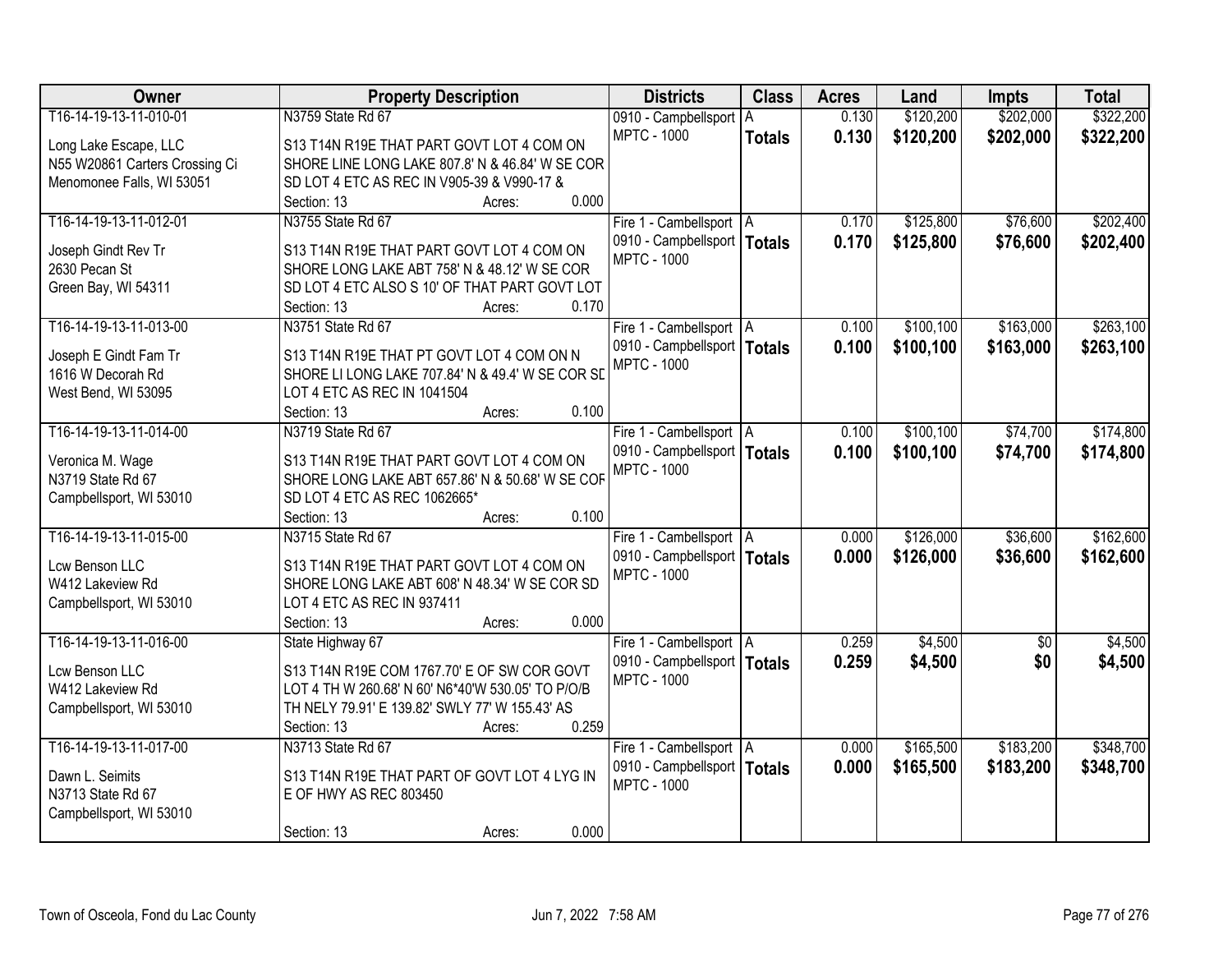| Owner                                | <b>Property Description</b>                                                                      | <b>Districts</b>              | <b>Class</b>  | <b>Acres</b> | Land      | <b>Impts</b>    | <b>Total</b> |
|--------------------------------------|--------------------------------------------------------------------------------------------------|-------------------------------|---------------|--------------|-----------|-----------------|--------------|
| T16-14-19-13-11-018-00               | State Highway 67                                                                                 | Fire 1 - Cambellsport         | ΙA            | 0.290        | \$45,900  | \$16,700        | \$62,600     |
| Dawn L. Seimits                      | S13 T14N R19E PART OF GOVT LOT 4 LYG IN W OF                                                     | 0910 - Campbellsport          | <b>Totals</b> | 0.290        | \$45,900  | \$16,700        | \$62,600     |
| N3713 State Rd 67                    | <b>HWY AS REC 803450</b>                                                                         | <b>MPTC - 1000</b>            |               |              |           |                 |              |
| Campbellsport, WI 53010              |                                                                                                  |                               |               |              |           |                 |              |
|                                      | Section: 13<br>Acres:                                                                            | 0.290                         |               |              |           |                 |              |
| T16-14-19-13-11-019-00               | N3709 State Rd 67                                                                                | Fire 1 - Cambellsport   A     |               | 0.110        | \$127,900 | \$89,700        | \$217,600    |
| Lynde E. May V                       | S13 T14N R19E THAT PT GOVT LOT 4 COM AT PT                                                       | 0910 - Campbellsport   Totals |               | 0.110        | \$127,900 | \$89,700        | \$217,600    |
| 10915 W Mequon Rd                    | ON SHORE LINE 458.66' N & 41.32' W SE COR SD LOT                                                 | <b>MPTC - 1000</b>            |               |              |           |                 |              |
| Mequon, WI 53097                     | 4 ETC AS REC 1057554                                                                             |                               |               |              |           |                 |              |
|                                      | Section: 13<br>Acres:                                                                            | 0.110                         |               |              |           |                 |              |
| T16-14-19-13-11-020-00               | State Highway 67                                                                                 | Fire 1 - Cambellsport   A     |               | 0.169        | \$42,000  | \$0             | \$42,000     |
| Lynde E. May V                       | S13 T14N R19E PT OF GOVT LOT 4 W OF HWY 49.72                                                    | 0910 - Campbellsport   Totals |               | 0.169        | \$42,000  | \$0             | \$42,000     |
| 10915 W Mequon Rd                    | <b>WIDE AS REC 1104987</b>                                                                       | <b>MPTC - 1000</b>            |               |              |           |                 |              |
| Mequon, WI 53097                     |                                                                                                  |                               |               |              |           |                 |              |
|                                      | Section: 13<br>Acres:                                                                            | 0.169                         |               |              |           |                 |              |
| T16-14-19-13-11-021-00               | N3703 State Rd 67                                                                                | Fire 1 - Cambellsport   A     |               | 0.110        | \$127,900 | \$87,200        | \$215,100    |
|                                      |                                                                                                  | 0910 - Campbellsport   Totals |               | 0.110        | \$127,900 | \$87,200        | \$215,100    |
| Judith M. Blohm<br>N3703 State Rd 67 | S13 T14N R19E PT OF GOVT LOT 4 COM ON SHORE<br>LONG LAKE 408.11' N & 38.98' W OF SE COR TH N 50' | <b>MPTC - 1000</b>            |               |              |           |                 |              |
|                                      |                                                                                                  |                               |               |              |           |                 |              |
| Campbellsport, WI 53010              | W 91.5' SELY 56' E 88.7' AS REC V855-26 (TRACT<br>Section: 13<br>Acres:                          | 0.110                         |               |              |           |                 |              |
| T16-14-19-13-11-022-00               | State Highway 67                                                                                 | Fire 1 - Cambellsport   A     |               | 0.189        | \$42,700  | $\overline{50}$ | \$42,700     |
|                                      |                                                                                                  | 0910 - Campbellsport   Totals |               | 0.189        | \$42,700  | \$0             | \$42,700     |
| Judith M. Blohm                      | S13 T14N R19E PT OF GOVT LOT 4 COM ON S LI                                                       | <b>MPTC - 1000</b>            |               |              |           |                 |              |
| N3703 State Rd 67                    | 1507.02' E OF SW COR TH NLY 400.37' TO POB TH N                                                  |                               |               |              |           |                 |              |
| Campbellsport, WI 53010              | 56.07' E 147.03' S 56' W 147.43' AS REC V613-50                                                  |                               |               |              |           |                 |              |
|                                      | Section: 13<br>Acres:                                                                            | 0.189                         |               |              |           |                 |              |
| T16-14-19-13-11-023-00               | N3697 State Rd 67                                                                                | Fire 1 - Cambellsport   A     |               | 0.000        | \$127,900 | \$48,100        | \$176,000    |
| Bonnie F. Curreri                    | S13 T14N R19E THAT PART GOVT LOT 4 COM ON                                                        | 0910 - Campbellsport   Totals |               | 0.000        | \$127,900 | \$48,100        | \$176,000    |
| N4585 Fuzzy Ln                       | SHORE LONG LAKE 360' N SE COR SD LOT 4 ETC AS                                                    | <b>MPTC - 1000</b>            |               |              |           |                 |              |
| Campbellsport, WI 53010              | REC IN 1105037                                                                                   |                               |               |              |           |                 |              |
|                                      | Section: 13<br>Acres:                                                                            | 0.000                         |               |              |           |                 |              |
| T16-14-19-13-11-024-00               | State Highway 67                                                                                 | Fire 1 - Cambellsport   A     |               | 0.160        | \$41,700  | $\overline{50}$ | \$41,700     |
| Bonnie F. Curreri                    | S13 T14N R19E PT OF GOV LOT 4 COM 1507.02' E OF                                                  | 0910 - Campbellsport   Totals |               | 0.160        | \$41,700  | \$0             | \$41,700     |
| N4585 Fuzzy Ln                       | SW COR TH N 60' TH N6*40'W 293.81' TO POB TH NLY                                                 | <b>MPTC - 1000</b>            |               |              |           |                 |              |
| Campbellsport, WI 53010              | 46.56' E 147.43' SLY 46.50' W 146.74' TO BEG                                                     |                               |               |              |           |                 |              |
|                                      | Section: 13<br>Acres:                                                                            | 0.160                         |               |              |           |                 |              |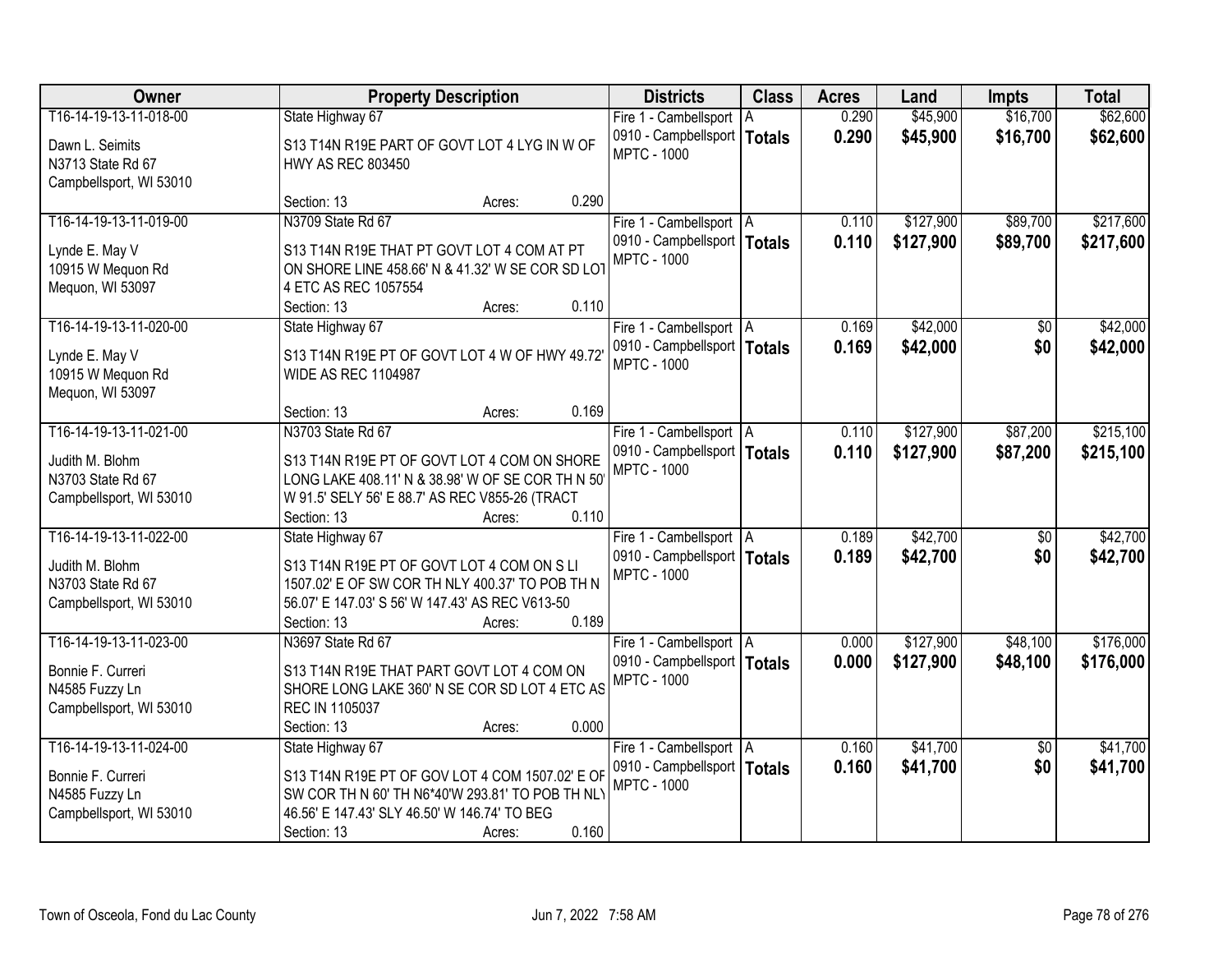| Owner                   | <b>Property Description</b>                     |                 | <b>Districts</b>              | <b>Class</b>  | <b>Acres</b> | Land      | <b>Impts</b> | <b>Total</b> |
|-------------------------|-------------------------------------------------|-----------------|-------------------------------|---------------|--------------|-----------|--------------|--------------|
| T16-14-19-13-11-025-00  | N3693 State Rd 67                               |                 | Fire 1 - Cambellsport   A     |               | 0.100        | \$127,900 | \$124,200    | \$252,100    |
| Timothy A. Vanthoff     | S13 T14N R19E THAT PART GOVT LOT 4 COM ON       |                 | 0910 - Campbellsport          | <b>Totals</b> | 0.100        | \$127,900 | \$124,200    | \$252,100    |
| N3693 State Rd 67       | SHORE LONG LAKE AT A PT 310' N SE COR SD LOT 4  |                 | <b>MPTC - 1000</b>            |               |              |           |              |              |
| Campbellsport, WI 53010 | ETC AS REC IN V233-127 (926692) .10A            |                 |                               |               |              |           |              |              |
|                         | Section: 13                                     | 0.100<br>Acres: |                               |               |              |           |              |              |
| T16-14-19-13-11-026-00  | State Highway 67                                |                 | Fire 1 - Cambellsport   A     |               | 0.156        | \$41,500  | \$18,000     | \$59,500     |
|                         |                                                 |                 | 0910 - Campbellsport   Totals |               | 0.156        | \$41,500  | \$18,000     | \$59,500     |
| Timothy A. Vanthoff     | S13 T14N R19E PART OF LOT 4 AS REC IN V724-828  |                 | <b>MPTC - 1000</b>            |               |              |           |              |              |
| N3693 State Rd 67       | (926692)                                        |                 |                               |               |              |           |              |              |
| Campbellsport, WI 53010 |                                                 |                 |                               |               |              |           |              |              |
|                         | Section: 13                                     | 0.156<br>Acres: |                               |               |              |           |              |              |
| T16-14-19-13-11-027-00  | N3691 State Rd 67                               |                 | Fire 1 - Cambellsport   A     |               | 0.000        | \$127,900 | \$80,200     | \$208,100    |
| David E. Melbye         | S13 T14N R19E PART OF GOVT LOT 4 E OF HWY       |                 | 0910 - Campbellsport   Totals |               | 0.000        | \$127,900 | \$80,200     | \$208,100    |
| 7224 N Crossway Rd      | COM ON SHORE OF LONG LAKE 260' N OF SE COR      |                 | <b>MPTC - 1000</b>            |               |              |           |              |              |
| Fox Point, WI 53217     | LOT 4 TH N 50' W 90' S46.70' E 90.80' TO BEG    |                 |                               |               |              |           |              |              |
|                         | Section: 13                                     | 0.000<br>Acres: |                               |               |              |           |              |              |
| T16-14-19-13-11-028-00  | State Highway 67                                |                 | Fire 1 - Cambellsport   A     |               | 0.160        | \$41,700  | \$7,200      | \$48,900     |
|                         |                                                 |                 | 0910 - Campbellsport   Totals |               | 0.160        | \$41,700  | \$7,200      | \$48,900     |
| David E. Melbye         | S13 T14N R19E PT OF GOV LOT 4 COM 1507.02' E OF |                 | <b>MPTC - 1000</b>            |               |              |           |              |              |
| 7224 N Crossway Rd      | SW COR TH N 60' TH N6*40'W 200.48' TO POB TH E  |                 |                               |               |              |           |              |              |
| Fox Point, WI 53217     | 145.54' NLY 46.70' W 146.05' SLY 46.77' TO BEG  |                 |                               |               |              |           |              |              |
|                         | Section: 13                                     | 0.160<br>Acres: |                               |               |              |           |              |              |
| T16-14-19-13-11-029-00  | N3685 State Rd 67                               |                 | Fire 1 - Cambellsport   A     |               | 0.080        | \$127,900 | \$40,100     | \$168,000    |
| Randy Reysen            | S13 T14N R19E THAT PART GOVT LOT 4 COM ON       |                 | 0910 - Campbellsport   Totals |               | 0.080        | \$127,900 | \$40,100     | \$168,000    |
| W9060 County Rd S       | SHORE LONG LAKE 220' N SE COR ETC AS REC IN     |                 | <b>MPTC - 1000</b>            |               |              |           |              |              |
| Kewaskum, WI 53040      | 1047912                                         |                 |                               |               |              |           |              |              |
|                         | Section: 13                                     | 0.080<br>Acres: |                               |               |              |           |              |              |
| T16-14-19-13-11-030-00  | N3680 State Rd 67                               |                 | Fire 1 - Cambellsport A       |               | 0.168        | \$33,600  | \$24,100     | \$57,700     |
|                         |                                                 |                 | 0910 - Campbellsport   Totals |               | 0.168        | \$33,600  | \$24,100     | \$57,700     |
| <b>Rick Alan Loomis</b> | S13 T14N R19E PART OF GOVT LOT 4 W OF HWY 67    |                 | <b>MPTC - 1000</b>            |               |              |           |              |              |
| 110 Ridgway Ct Apt 1    | AS REC IN V1129-346                             |                 |                               |               |              |           |              |              |
| Elkorn, WI 53121        |                                                 |                 |                               |               |              |           |              |              |
|                         | Section: 13                                     | 0.168<br>Acres: |                               |               |              |           |              |              |
| T16-14-19-13-11-031-00  | N3679 State Rd 67                               |                 | Fire 1 - Cambellsport   A     |               | 0.080        | \$127,900 | \$37,500     | \$165,400    |
| Thomas A. Schinner      | S13 T14N R19E THAT PT GOVT LOT 4 COM ON         |                 | 0910 - Campbellsport   Totals |               | 0.080        | \$127,900 | \$37,500     | \$165,400    |
| W1753 W Van Ess Rd      | SHORE LONG LAKE 160' N SE COR SD LOT ETC AS     |                 | <b>MPTC - 1000</b>            |               |              |           |              |              |
| Ootsburg, WI 53070      | REC IN 1042637                                  |                 |                               |               |              |           |              |              |
|                         | Section: 13                                     | 0.080<br>Acres: |                               |               |              |           |              |              |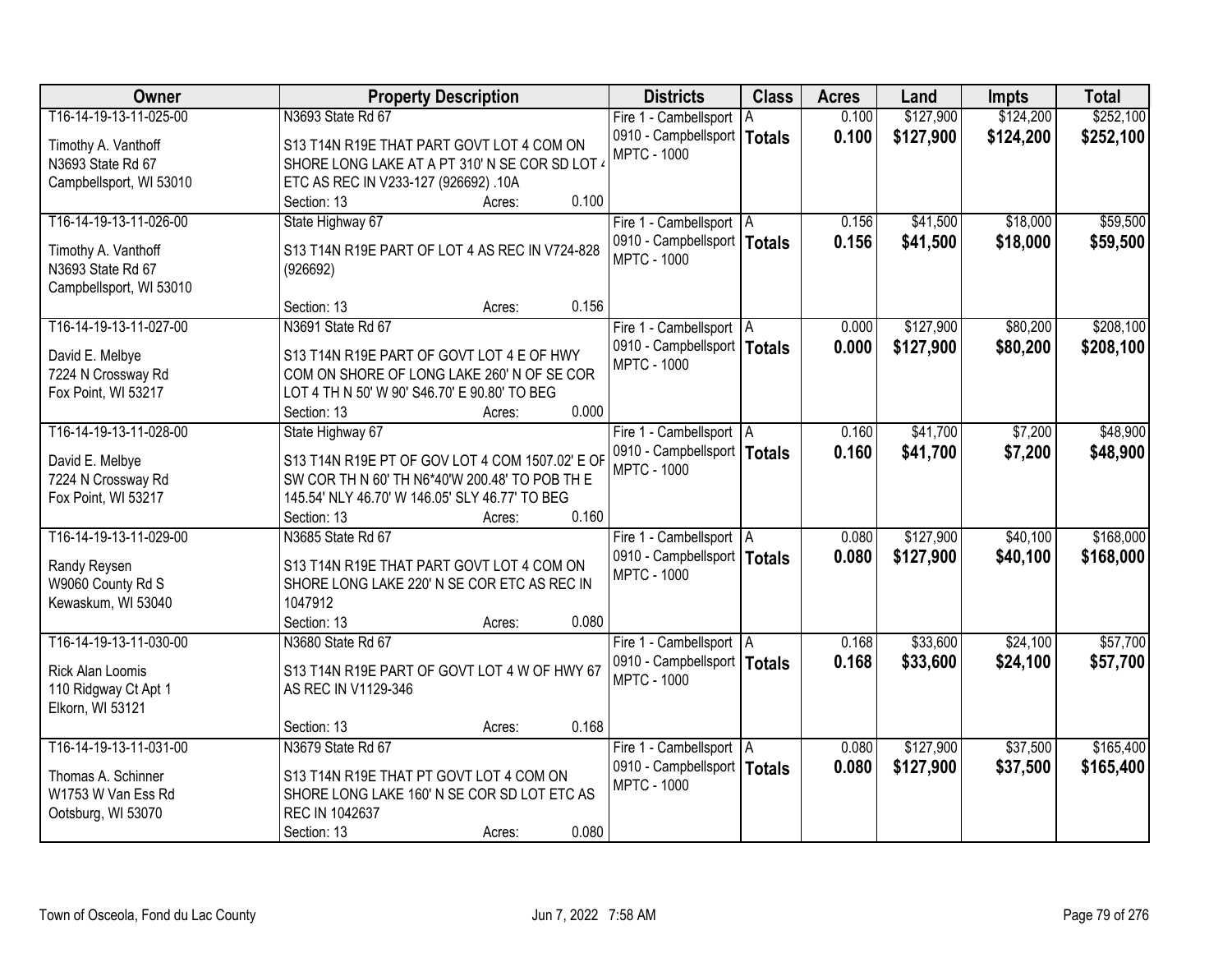| Owner                               | <b>Property Description</b>                       |        |        | <b>Districts</b>              | <b>Class</b> | <b>Acres</b> | Land        | <b>Impts</b>    | <b>Total</b>    |
|-------------------------------------|---------------------------------------------------|--------|--------|-------------------------------|--------------|--------------|-------------|-----------------|-----------------|
| T16-14-19-13-11-032-00              | N3674 State Rd 67                                 |        |        | Fire 1 - Cambellsport A       |              | 0.180        | \$33,900    | \$74,100        | \$108,000       |
| Charles A. Bentzler                 | S13 T14N R19E PART OF LOT 4 AS REC IN 759339      |        |        | 0910 - Campbellsport   Totals |              | 0.180        | \$33,900    | \$74,100        | \$108,000       |
| N3674 State Rd 67                   | APPROX 50' X 150'                                 |        |        | <b>MPTC - 1000</b>            |              |              |             |                 |                 |
| Campbellsport, WI 53010             |                                                   |        |        |                               |              |              |             |                 |                 |
|                                     | Section: 13                                       | Acres: | 0.180  |                               |              |              |             |                 |                 |
| T16-14-19-13-11-033-00              | N3669 State Rd 67                                 |        |        | Fire 1 - Cambellsport   A     |              | 0.180        | \$199,100   | \$63,800        | \$262,900       |
| Nowak Tr                            | S13 T14N R19E PT OF GOVT LOT 4 COM 60'N4*53'E     |        |        | 0910 - Campbellsport   Totals |              | 0.180        | \$199,100   | \$63,800        | \$262,900       |
| 845 Weston Hills Dr                 | OF SE COR TH N4*53'W 110' TH W 83' TH S9*22'E 101 |        |        | <b>MPTC - 1000</b>            |              |              |             |                 |                 |
| Brookfield, WI 53045-3757           | TH E 75.3' TO POB A/K/A LOTS 2 & 3 BENSONS        |        |        |                               |              |              |             |                 |                 |
|                                     | Section: 13                                       | Acres: | 0.180  |                               |              |              |             |                 |                 |
| T16-14-19-13-11-034-00              | N3666 State Rd 67                                 |        |        | Fire 1 - Cambellsport   A     |              | 0.281        | \$45,700    | \$90,500        | \$136,200       |
| Dawn L. Seimits                     | S13 T14N R19E PT OF GOVT LOT 4 COM ON THE W       |        |        | 0910 - Campbellsport   Totals |              | 0.281        | \$45,700    | \$90,500        | \$136,200       |
| N3713 State Rd 67                   | SHORE OF LONG LAKE 1767.70' E OF SW COR RUNN      |        |        | <b>MPTC - 1000</b>            |              |              |             |                 |                 |
| Campbellsport, WI 53010             | TH W 260.68' N 60' TO PL OF BEG FOR THIS          |        |        |                               |              |              |             |                 |                 |
|                                     | Section: 13                                       | Acres: | 0.281  |                               |              |              |             |                 |                 |
| T16-14-19-13-11-035-00              | N3665 State Rd 67                                 |        |        | Fire 1 - Cambellsport   A     |              | 0.000        | \$133,500   | \$66,600        | \$200,100       |
| James W. Petersen                   | S13 T14N R19E THAT PART OF GOVT LOT 4 COM AT      |        |        | 0910 - Campbellsport   Totals |              | 0.000        | \$133,500   | \$66,600        | \$200,100       |
| N3665 State Rd 67                   | THE SE COR TH N 60' W 75.3' S 60.6' E TO BEG      |        |        | <b>MPTC - 1000</b>            |              |              |             |                 |                 |
| Campbellsport, WI 53010             |                                                   |        |        |                               |              |              |             |                 |                 |
|                                     | Section: 13                                       | Acres: | 0.000  |                               |              |              |             |                 |                 |
| T16-14-19-13-11-036-00              | N3662 State Rd 67                                 |        |        | Fire 1 - Cambellsport   A     |              | 0.220        | \$43,900    | \$54,200        | \$98,100        |
| James W. Petersen                   | S13 T14N R19E THAT PART OF GOVT LOT 4 COM AT      |        |        | 0910 - Campbellsport   Totals |              | 0.220        | \$43,900    | \$54,200        | \$98,100        |
| N3665 State Rd 67                   | THE INTERS OF THE CEN LI HWY & S LI SD LOT 4      |        |        | <b>MPTC - 1000</b>            |              |              |             |                 |                 |
| Campbellsport, WI 53010             | RUNN TH W 165' N 60' E 155.1' TO CEN HWYS TH S    |        |        |                               |              |              |             |                 |                 |
|                                     | Section: 13                                       | Acres: | 0.220  |                               |              |              |             |                 |                 |
| T16-14-19-13-13-001-00              |                                                   |        |        | Fire 1 - Cambellsport E2      |              | 46.500       | $\sqrt{50}$ | $\overline{60}$ | $\sqrt{30}$     |
| State of Wis Dept Natural Resources | S13 T14N R19E ALL OF GOVT LOT 2 (V281-114)        |        |        | 0910 - Campbellsport   Totals |              | 46.500       | \$0         | \$0             | \$0             |
| Lf/6                                | 46.50A                                            |        |        | <b>MPTC - 1000</b>            |              |              |             |                 |                 |
| PO Box 7921                         |                                                   |        |        |                               |              |              |             |                 |                 |
| Madison, WI 53707-7921              | Section: 13                                       | Acres: | 46.500 |                               |              |              |             |                 |                 |
| T16-14-19-13-16-001-00              |                                                   |        |        | Fire 1 - Cambellsport E2      |              | 51.400       | \$0         | $\overline{50}$ | $\overline{50}$ |
| State of Wis Dept Natural Resources | S13 T14N R19E ALL OF GOVT LOT 3 (V281-114)        |        |        | 0910 - Campbellsport   Totals |              | 51.400       | \$0         | \$0             | \$0             |
| Lf/6                                | 51.40A                                            |        |        | <b>MPTC - 1000</b>            |              |              |             |                 |                 |
| PO Box 7921                         |                                                   |        |        |                               |              |              |             |                 |                 |
| Madison, WI 53707-7921              | Section: 13                                       | Acres: | 51.400 |                               |              |              |             |                 |                 |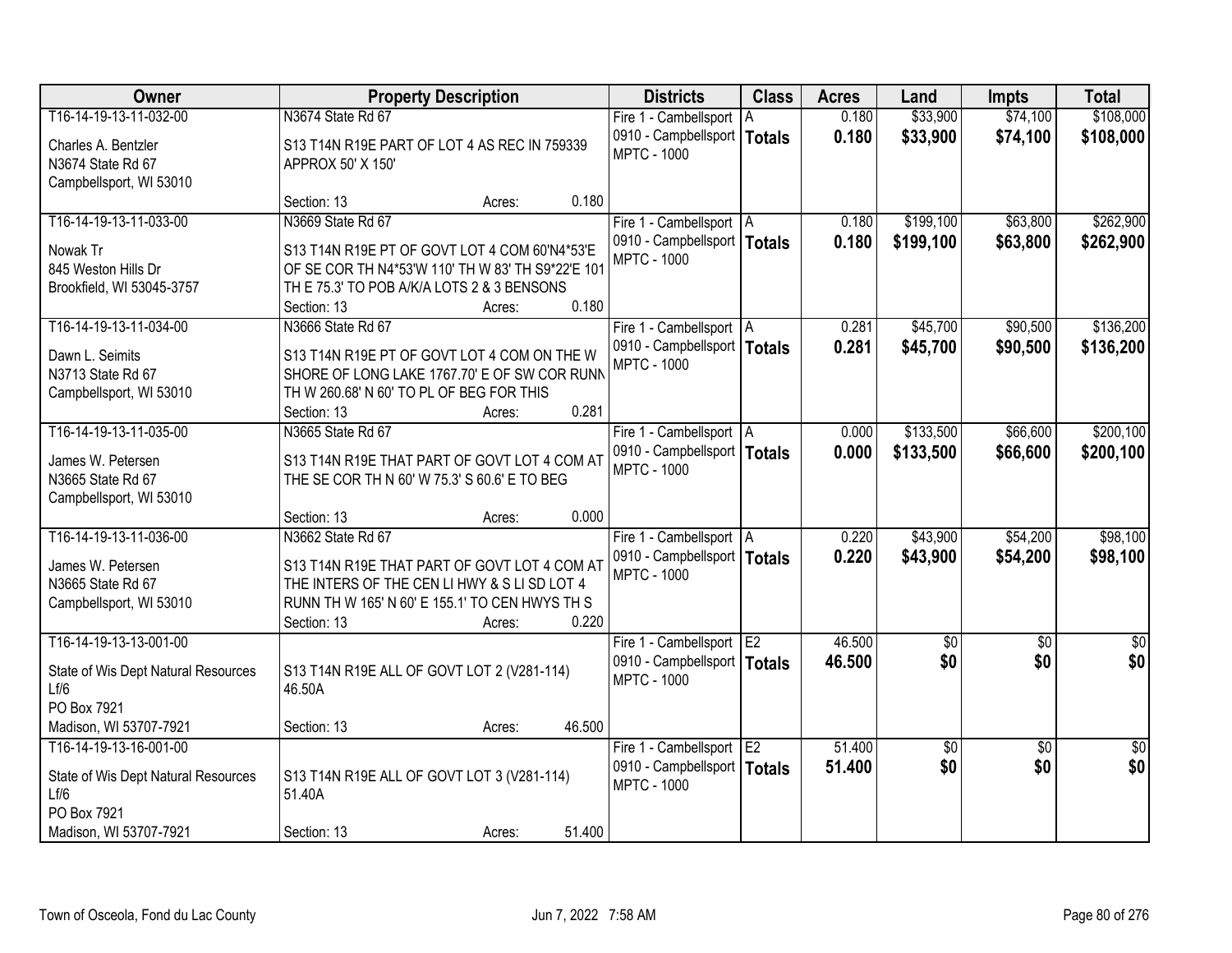| Owner                       | <b>Property Description</b>                      |        |        | <b>Districts</b>              | <b>Class</b>    | <b>Acres</b> | Land        | <b>Impts</b>    | <b>Total</b> |
|-----------------------------|--------------------------------------------------|--------|--------|-------------------------------|-----------------|--------------|-------------|-----------------|--------------|
| T16-14-19-14-01-001-00      |                                                  |        |        | Fire 1 - Cambellsport         | $\overline{D3}$ | 12.000       | \$1,700     | $\overline{50}$ | \$1,700      |
| John Korosec Fam Tr No 1    | S14 T14N R19E NE 1/4 NE 1/4 (808986) 40A         |        |        | 0910 - Campbellsport E        |                 | 6.000        | \$2,400     | \$0             | \$2,400      |
| 1227A Milwaukee St          |                                                  |        |        | <b>MPTC - 1000</b>            | EM              | 22.000       | \$27,500    | \$0             | \$27,500     |
| Delafield, WI 53018         |                                                  |        |        |                               | <b>Totals</b>   | 40.000       | \$31,600    | \$0             | \$31,600     |
|                             | Section: 14                                      | Acres: | 40.000 |                               |                 |              |             |                 |              |
| T16-14-19-14-02-001-00      |                                                  |        |        | Fire 1 - Cambellsport P8      |                 | 40.000       | (\$108,000) | $\overline{50}$ | \$0          |
| <b>Burns Brothers Farms</b> | S14 T14N R19E NW 1/4 NE 1/4                      |        |        | 0910 - Campbellsport          | <b>Totals</b>   | 40.000       | \$0         | \$0             | \$0          |
| W534 County Rd B            |                                                  |        |        | <b>MPTC - 1000</b>            |                 |              |             |                 |              |
| St Cloud, WI 53079          |                                                  |        |        |                               |                 |              |             |                 |              |
|                             | Section: 14                                      | Acres: | 40.000 |                               |                 |              |             |                 |              |
| T16-14-19-14-03-001-00      | W681 Lakeview Rd                                 |        |        | Fire 1 - Cambellsport   A     |                 | 2.000        | \$53,000    | \$215,200       | \$268,200    |
| Wayne R. Remmel             | S14 T14N R19E LOT 2 CSM #6803-47-100 LOC IN S    |        |        | 0910 - Campbellsport E        |                 | 3.058        | \$1,200     | \$0             | \$1,200      |
| W681 Lakeview Rd            | 1/2 NE 1/4                                       |        |        | <b>MPTC - 1000</b>            | P <sub>6</sub>  | 25.000       | (\$67,500)  | \$0             | \$0          |
| Campbellsport, WI 53010     |                                                  |        |        |                               | <b>Totals</b>   | 30.058       | \$54,200    | \$215,200       | \$269,400    |
|                             | Section: 14                                      | Acres: | 30.058 |                               |                 |              |             |                 |              |
| T16-14-19-14-03-003-00      |                                                  |        |        | Fire 1 - Cambellsport E       |                 | 5.000        | \$2,000     | \$0             | \$2,000      |
| John Korosec Fam Tr No 1    | S14 T14N R19E SW 1/4 NE 1/4 EXC AS REC V504-11 & |        |        | 0910 - Campbellsport   F      |                 | 1.420        | \$3,800     | \$0             | \$3,800      |
| 1227A Milwaukee St          | EXC V816-136 (808986) 6.42A                      |        |        | <b>MPTC - 1000</b>            | <b>Totals</b>   | 6.420        | \$5,800     | \$0             | \$5,800      |
| Delafield, WI 53018         |                                                  |        |        |                               |                 |              |             |                 |              |
|                             | Section: 14                                      | Acres: | 6.420  |                               |                 |              |             |                 |              |
| T16-14-19-14-04-001-00      |                                                  |        |        | Fire 1 - Cambellsport   D3    |                 | 8.000        | \$1,100     | $\overline{60}$ | \$1,100      |
| John Korosec Fam Tr No 1    | S14 T14N R19E SE 1/4 NE 1/4 EXC AS REC V504-11   |        |        | 0910 - Campbellsport E        |                 | 24.000       | \$9,300     | \$0             | \$9,300      |
| 1227A Milwaukee St          | (808986) 36.77A                                  |        |        | <b>MPTC - 1000</b>            | EM              | 4.770        | \$6,000     | \$0             | \$6,000      |
| Delafield, WI 53018         |                                                  |        |        |                               | <b>Totals</b>   | 36.770       | \$16,400    | \$0             | \$16,400     |
|                             | Section: 14                                      | Acres: | 36.770 |                               |                 |              |             |                 |              |
| T16-14-19-14-04-002-00      | W595 Lakeview Rd                                 |        |        | Fire 1 - Cambellsport A       |                 | 5.060        | \$52,600    | \$152,800       | \$205,400    |
| Randall R. Breit            | S14 T14N R19E PART OF S 1/2 NE 1/4 COM 1039.61'  |        |        | 0910 - Campbellsport   Totals |                 | 5.060        | \$52,600    | \$152,800       | \$205,400    |
| W595 Lakeview Rd            | W OF E 1/4 POST ETC AS REC V1344-275             |        |        | <b>MPTC - 1000</b>            |                 |              |             |                 |              |
| Campbellsport, WI 53010     |                                                  |        |        |                               |                 |              |             |                 |              |
|                             | Section: 14                                      | Acres: | 5.060  |                               |                 |              |             |                 |              |
| T16-14-19-14-05-001-00      |                                                  |        |        | Fire 1 - Cambellsport   D3    |                 | 10.000       | \$1,400     | $\overline{50}$ | \$1,400      |
| Steven D. Immel             | S14 T14N R19E NE 1/4 NW 1/4 (846575LC) 40A       |        |        | 0910 - Campbellsport          | E               | 5.000        | \$5,000     | \$0             | \$5,000      |
| N4577 Log Cabin Rd          |                                                  |        |        | <b>MPTC - 1000</b>            | EM              | 25.000       | \$31,300    | \$0             | \$31,300     |
| St Cloud, WI 53079          |                                                  |        |        |                               | <b>Totals</b>   | 40.000       | \$37,700    | \$0             | \$37,700     |
|                             | Section: 14                                      | Acres: | 40.000 |                               |                 |              |             |                 |              |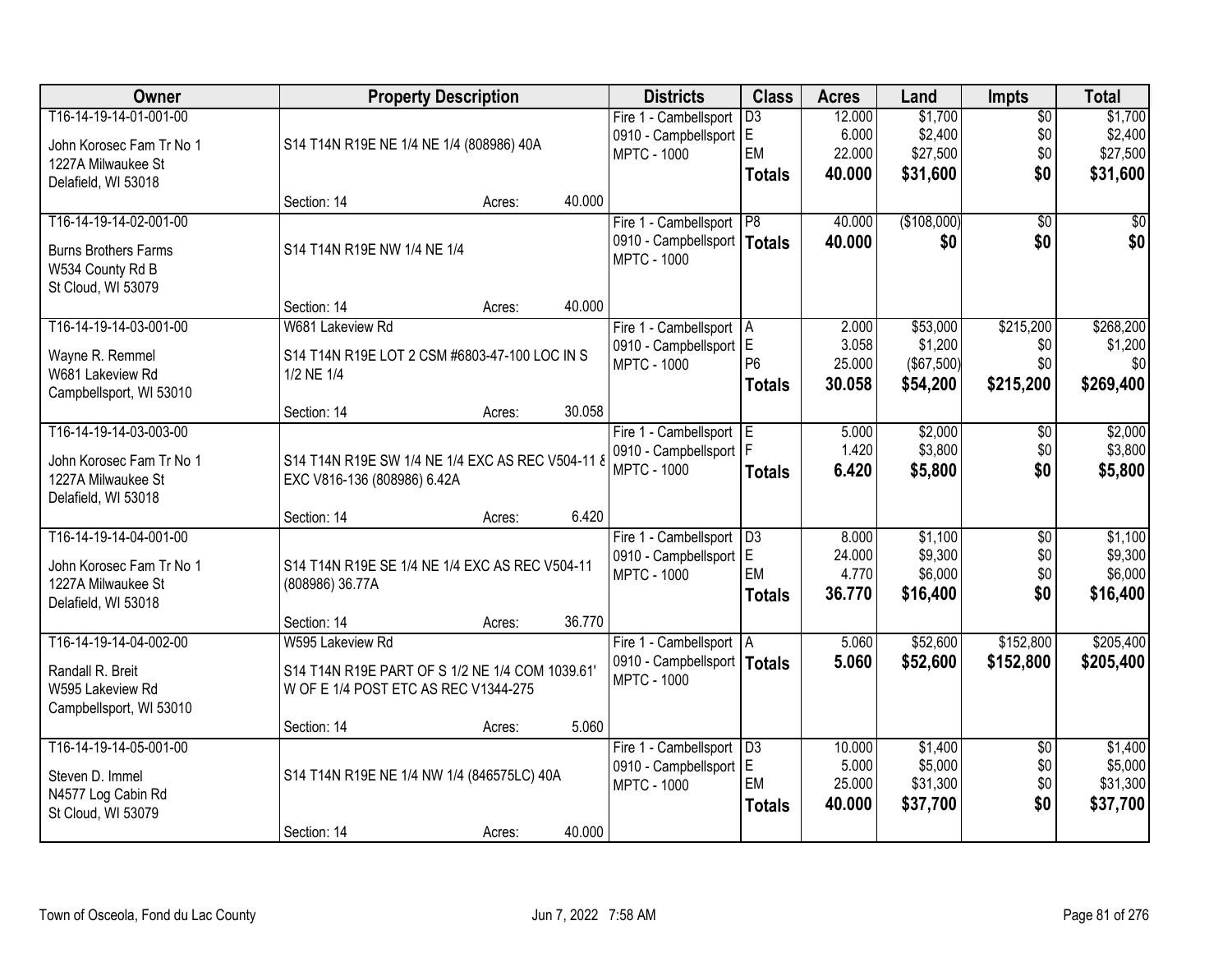| Owner                   | <b>Property Description</b>                                                       | <b>Districts</b>              | <b>Class</b>    | <b>Acres</b> | Land     | Impts           | <b>Total</b> |
|-------------------------|-----------------------------------------------------------------------------------|-------------------------------|-----------------|--------------|----------|-----------------|--------------|
| T16-14-19-14-06-001-00  | N4069 Vista Dr                                                                    | Fire 1 - Cambellsport         | $\overline{D3}$ | 30.000       | \$4,200  | $\overline{50}$ | \$4,200      |
| Steven D. Immel         | S14 T14N R19E NW 1/4 NW 1/4 EXC CSM                                               | 0910 - Campbellsport E        |                 | 2.000        | \$800    | \$0             | \$800        |
| N4577 Log Cabin Rd      | #2687-14-107 (846575LC) 38.292A                                                   | <b>MPTC - 1000</b>            | EM              | 5.292        | \$6,600  | \$0             | \$6,600      |
| St Cloud, WI 53079      |                                                                                   |                               | G               | 1.000        | \$5,000  | \$20,700        | \$25,700     |
|                         | 38.292<br>Section: 14<br>Acres:                                                   |                               | <b>Totals</b>   | 38.292       | \$16,600 | \$20,700        | \$37,300     |
| T16-14-19-14-06-002-00  | Vista Dr                                                                          | Fire 1 - Cambellsport   A     |                 | 0.459        | \$7,700  | $\overline{50}$ | \$7,700      |
| Kenneth W. Blevins      | S14 T14N R19E LOT 1 CSM #2687-14-107 LOC IN NW                                    | 0910 - Campbellsport          | <b>Totals</b>   | 0.459        | \$7,700  | \$0             | \$7,700      |
| N4079 Vista Dr          | 1/4 NW 1/4 (809084) .459A                                                         | <b>MPTC - 1000</b>            |                 |              |          |                 |              |
| Campbellsport, WI 53010 |                                                                                   |                               |                 |              |          |                 |              |
|                         | 0.459<br>Section: 14<br>Acres:                                                    |                               |                 |              |          |                 |              |
| T16-14-19-14-06-003-00  | N4079 Vista Dr                                                                    | Fire 1 - Cambellsport   A     |                 | 0.987        | \$26,400 | \$87,200        | \$113,600    |
| Kenneth W. Blevins      | S14 T14N R19E LOT 2 CSM #2687-14-107 LOC IN NW                                    | 0910 - Campbellsport   Totals |                 | 0.987        | \$26,400 | \$87,200        | \$113,600    |
| N4079 Vista Dr          | 1/4 NW 1/4 (809084) .987A                                                         | <b>MPTC - 1000</b>            |                 |              |          |                 |              |
| Campbellsport, WI 53010 |                                                                                   |                               |                 |              |          |                 |              |
|                         | 0.987<br>Section: 14<br>Acres:                                                    |                               |                 |              |          |                 |              |
| T16-14-19-14-07-002-00  | W823 Lakeview Rd                                                                  | Fire 1 - Cambellsport   A     |                 | 2.066        | \$42,200 | \$161,900       | \$204,100    |
| Jeffrey A. Kutz         | S14 T14N R19E LOT 1 CSM #5716-36-104 LOC IN SW                                    | 0910 - Campbellsport   Totals |                 | 2.066        | \$42,200 | \$161,900       | \$204,100    |
| W823 Lakeview Rd        | 1/4 NW 1/4*                                                                       | <b>MPTC - 1000</b>            |                 |              |          |                 |              |
| Campbellsport, WI 53010 |                                                                                   |                               |                 |              |          |                 |              |
|                         | 2.066<br>Section: 14<br>Acres:                                                    |                               |                 |              |          |                 |              |
| T16-14-19-14-07-003-00  | N3937 Vista Dr                                                                    | 0910 - Campbellsport          | $\overline{D3}$ | 15.335       | \$2,100  | $\overline{50}$ | \$2,100      |
|                         |                                                                                   | <b>MPTC - 1000</b>            | E               | 0.500        | \$100    | \$0             | \$100        |
| April M. Kutz           | S14 T14N R19E SW 1/4 NW 1/4 EXC COM 745.80' N OI                                  |                               | EM              | 0.500        | \$600    | \$0             | \$600        |
| N3937 Vista Dr          | SW COR TH N 571.05' E 1323.17' S 617.91' NW                                       |                               | G               | 2.000        | \$35,000 | \$86,400        | \$121,400    |
| Cambpellsport, WI 53010 | 1326.41' TO POB EXC CSM #5716-36-104 & EXC CSM<br>18.335<br>Section: 14<br>Acres: |                               | <b>Totals</b>   | 18.335       | \$37,800 | \$86,400        | \$124,200    |
| T16-14-19-14-07-004-00  | Vista Dr                                                                          | 0910 - Campbellsport          | $\overline{D3}$ | 15.267       | \$2,100  | $\overline{50}$ | \$2,100      |
|                         |                                                                                   | <b>MPTC - 1000</b>            | E               | 0.500        | \$100    | \$0             | \$100        |
| Timothy J. Starr        | S14 T14N R19E THAT PT SW 1/4 NW 1/4 COM 745.80                                    |                               | EM              | 2.300        | \$2,900  | \$0             | \$2,900      |
| W787 Lakeview Rd        | N OF SW COR TH N 571.05' E 1323.17' S 617.91' NW                                  |                               | <b>Totals</b>   | 18.067       | \$5,100  | \$0             | \$5,100      |
| Campbellsport, WI 53010 | 1326.41' TO POB<br>18.067                                                         |                               |                 |              |          |                 |              |
| T16-14-19-14-08-001-00  | Section: 14<br>Acres:                                                             | Fire 1 - Cambellsport   D3    |                 | 13.206       | \$1,800  | $\overline{50}$ | \$1,800      |
|                         |                                                                                   | 0910 - Campbellsport          | D <sub>4</sub>  | 2.845        | \$200    | \$0             | \$200        |
| Timothy J. Starr        | S14 T14N R19E SE 1/4 NW 1/4 EXC CSM                                               | <b>MPTC - 1000</b>            | E               | 18.000       | \$10,800 | \$0             | \$10,800     |
| W787 Lakeview Rd        | #4352-24-125 #5137-31-80 & #7121-51-26 (887780)                                   |                               | <b>Totals</b>   | 34.051       | \$12,800 | \$0             | \$12,800     |
| Campbellsport, WI 53010 | 34.05A                                                                            |                               |                 |              |          |                 |              |
|                         | Section: 14<br>34.051<br>Acres:                                                   |                               |                 |              |          |                 |              |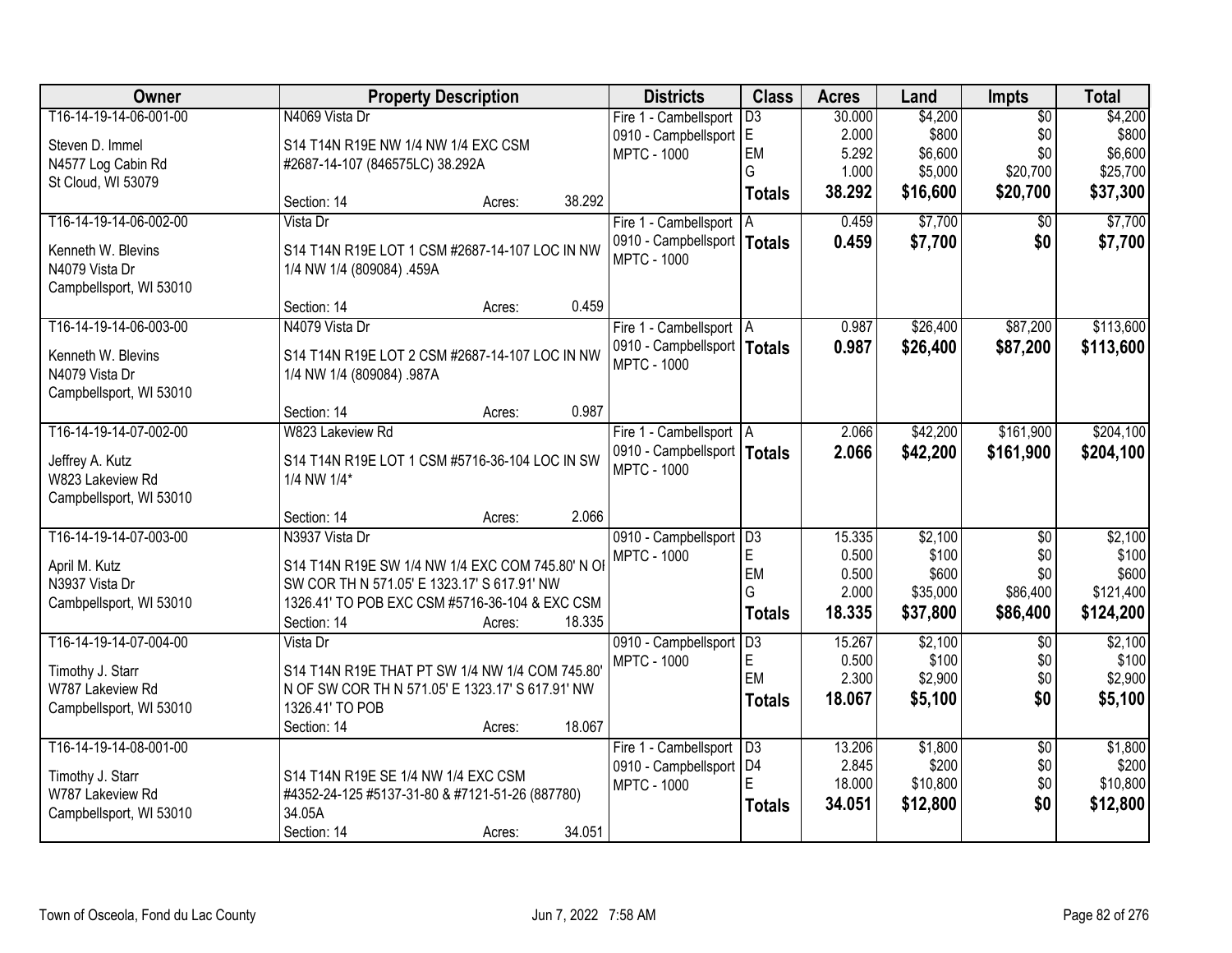| Owner                                                               |                                                                            | <b>Property Description</b> |        | <b>Districts</b>                                    | <b>Class</b>    | <b>Acres</b>   | Land               | <b>Impts</b>    | <b>Total</b>       |
|---------------------------------------------------------------------|----------------------------------------------------------------------------|-----------------------------|--------|-----------------------------------------------------|-----------------|----------------|--------------------|-----------------|--------------------|
| T16-14-19-14-08-002-00                                              | W711 Lakeview Rd                                                           |                             |        | Fire 1 - Cambellsport                               | A               | 2.000          | \$53,000           | \$143,000       | \$196,000          |
| John Spartz<br>W711 Lakeview Rd<br>Campbellsport, WI 53010          | S14 T14N R19E LOT 1 CSM #4352-24-125 LOC IN SE<br>1/4 NW 1/4               |                             |        | 0910 - Campbellsport   Totals<br><b>MPTC - 1000</b> |                 | 2.000          | \$53,000           | \$143,000       | \$196,000          |
|                                                                     | Section: 14                                                                | Acres:                      | 2.000  |                                                     |                 |                |                    |                 |                    |
| T16-14-19-14-08-003-00                                              | W787 Lakeview Rd                                                           |                             |        | Fire 1 - Cambellsport   A                           |                 | 2.000          | \$53,000           | \$209,100       | \$262,100          |
| Timothy J. Starr<br>W787 Lakeview Rd<br>Campbellsport, WI 53010     | S14 T14N R19E LOT 1 CSM #5137-31-80 LOC IN SE<br>1/4 NW 1/4 (V1284-543) 2A |                             |        | 0910 - Campbellsport   Totals<br><b>MPTC - 1000</b> |                 | 2.000          | \$53,000           | \$209,100       | \$262,100          |
|                                                                     | Section: 14                                                                | Acres:                      | 2.000  |                                                     |                 |                |                    |                 |                    |
| T16-14-19-14-08-004-00                                              |                                                                            |                             |        | Fire 1 - Cambellsport   D3                          |                 | 1.430          | \$200              | \$0             | \$200              |
| Timothy J. Starr<br>W787 Lakeview Rd<br>Campbellsport, WI 53010     | S14 T14N R19E LOT 1 CSM #7121-51-26 LOC IN S 1/2<br>NW 1/4 (925033) 2.63A  |                             |        | 0910 - Campbellsport E<br><b>MPTC - 1000</b>        | <b>Totals</b>   | 1.200<br>2.630 | \$1,200<br>\$1,400 | \$0<br>\$0      | \$1,200<br>\$1,400 |
|                                                                     | Section: 14                                                                | Acres:                      | 2.630  |                                                     |                 |                |                    |                 |                    |
| T16-14-19-14-09-001-00                                              | W708 Lakeview Rd                                                           |                             |        | Fire 1 - Cambellsport E                             |                 | 4.000          | \$1,600            | \$0             | \$1,600            |
|                                                                     |                                                                            |                             |        | 0910 - Campbellsport   F                            |                 | 31.000         | \$83,700           | \$0             | \$83,700           |
| Daniel J. Gellings<br>N4414 Vista Dr                                | S14 T14N R19E NE 1/4 SW 1/4                                                |                             |        | <b>MPTC - 1000</b>                                  | P <sub>8</sub>  | 5.000          | (\$13,500)         | \$0             | \$0                |
| Campbellsport, WI 53010                                             |                                                                            |                             |        |                                                     | <b>Totals</b>   | 40.000         | \$85,300           | \$0             | \$85,300           |
|                                                                     | Section: 14                                                                | Acres:                      | 40.000 |                                                     |                 |                |                    |                 |                    |
| T16-14-19-14-10-001-00                                              |                                                                            |                             |        | Fire 1 - Cambellsport                               | $\overline{D3}$ | 23.455         | \$3,200            | $\overline{30}$ | \$3,200            |
| Jeffrey A. Kutz                                                     | S14 T14N R19E NW 1/4 SW 1/4 EXC CSM #6626-46-22                            |                             |        | 0910 - Campbellsport E                              |                 | 8.000          | \$4,300            | \$0             | \$4,300            |
| W823 Lakeview Rd                                                    | & #6661-46-57*                                                             |                             |        | <b>MPTC - 1000</b>                                  | EM              | 4.000          | \$5,000            | \$0             | \$5,000            |
| Campbellsport, WI 53010                                             |                                                                            |                             |        |                                                     | <b>Totals</b>   | 35.455         | \$12,500           | \$0             | \$12,500           |
|                                                                     | Section: 14                                                                | Acres:                      | 35.455 |                                                     |                 |                |                    |                 |                    |
| T16-14-19-14-10-002-00                                              | N3881 Vista Dr                                                             |                             |        | Fire 1 - Cambellsport   A                           |                 | 2.000          | \$42,000           | \$112,300       | \$154,300          |
| Gail Stamsta<br>N3881 Vista Dr<br>Campbellsport, WI 53010           | S14 T14N R19E LOT 1 CSM #6626-46-22 LOC IN NW<br>1/4 SW 1/4                |                             |        | 0910 - Campbellsport   Totals<br><b>MPTC - 1000</b> |                 | 2.000          | \$42,000           | \$112,300       | \$154,300          |
|                                                                     | Section: 14                                                                | Acres:                      | 2.000  |                                                     |                 |                |                    |                 |                    |
| T16-14-19-14-10-003-00                                              | W880 Lakeview Rd                                                           |                             |        | Fire 1 - Cambellsport   A                           |                 | 2.000          | \$42,000           | \$128,600       | \$170,600          |
| Connie E Ryan Fam Tr<br>W880 Lakeview Rd<br>Campbellsport, WI 53010 | S14 T14N R19E LOT 1 CSM #6661-46-57 LOC IN NW<br>1/4 SW 1/4*               |                             |        | 0910 - Campbellsport   Totals<br><b>MPTC - 1000</b> |                 | 2.000          | \$42,000           | \$128,600       | \$170,600          |
|                                                                     | Section: 14                                                                | Acres:                      | 2.000  |                                                     |                 |                |                    |                 |                    |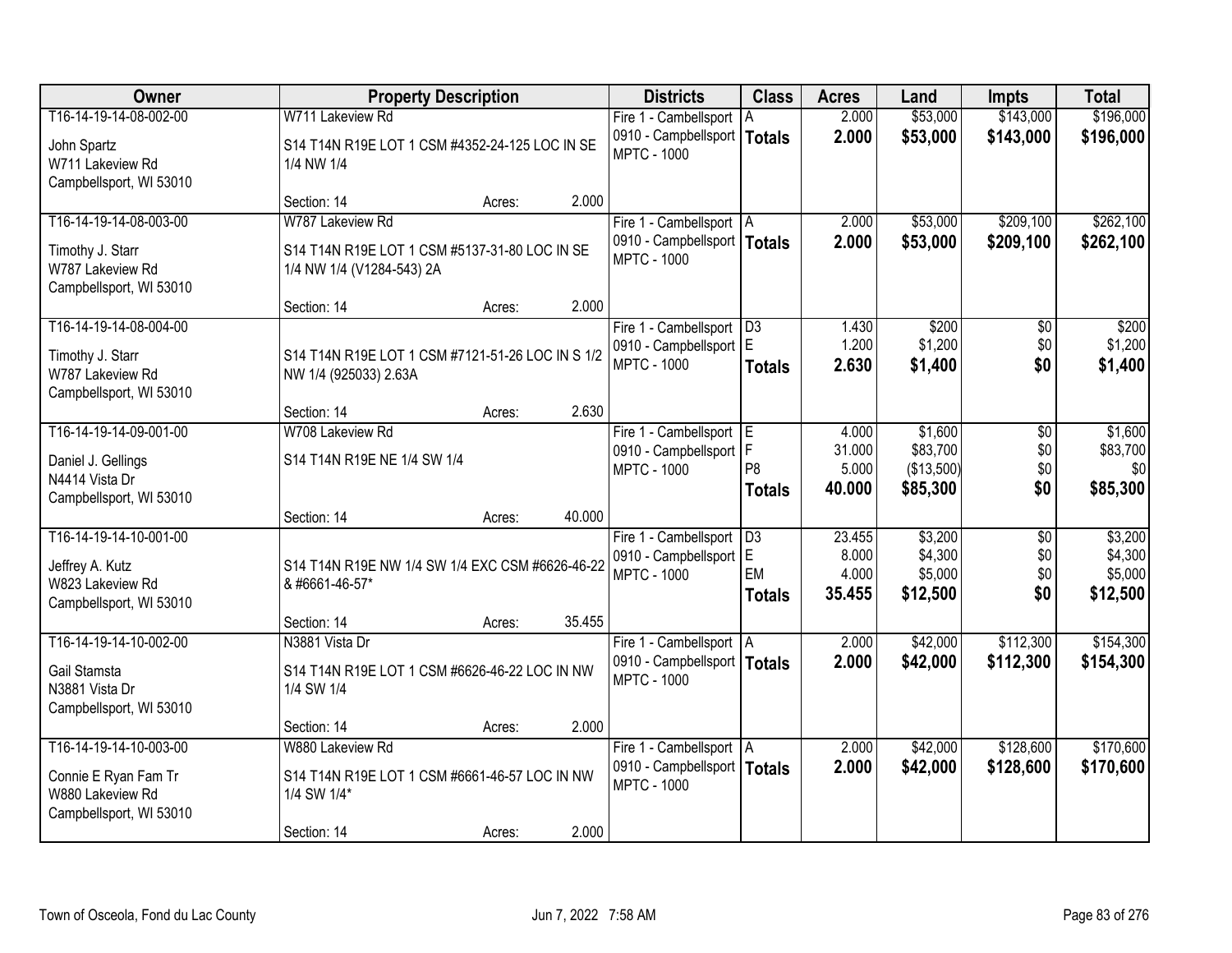| <b>Owner</b>                    |                                                  | <b>Property Description</b> |        | <b>Districts</b>              | <b>Class</b>    | <b>Acres</b>    | Land                | <b>Impts</b>    | <b>Total</b> |
|---------------------------------|--------------------------------------------------|-----------------------------|--------|-------------------------------|-----------------|-----------------|---------------------|-----------------|--------------|
| T16-14-19-14-11-001-00          |                                                  |                             |        | Fire 1 - Cambellsport         | $\overline{D1}$ | 2.000           | \$500               | $\overline{50}$ | \$500        |
| Kevin W. Kutz                   | S14 T14N R19E SW 1/4 SW 1/4 EXC CSM #2583-14-3   |                             |        | 0910 - Campbellsport E        | EM              | 29.967<br>2.000 | \$18,000<br>\$2,000 | \$0             | \$18,000     |
| N3937 Vista Dr                  | & EXC AS REC 821987                              |                             |        | <b>MPTC - 1000</b>            |                 | 33.967          | \$20,500            | \$0<br>\$0      | \$2,000      |
| Campbellsport, WI 53010         |                                                  |                             |        |                               | <b>Totals</b>   |                 |                     |                 | \$20,500     |
|                                 | Section: 14                                      | Acres:                      | 33.967 |                               |                 |                 |                     |                 |              |
| T16-14-19-14-11-002-00          | N3708 Vista Dr                                   |                             |        | Fire 1 - Cambellsport B       |                 | 5.350           | \$43,300            | \$88,200        | \$131,500    |
| Lakeside Holdings, LLC          | S14 T14N R19E LOT 1 CSM #2583-14-3 LOC IN SW     |                             |        | 0910 - Campbellsport   Totals |                 | 5.350           | \$43,300            | \$88,200        | \$131,500    |
| W1021 County Rd F               | 1/4 SW 1/4 (V826-359) ALSO PARC ADJ ON W COM A   |                             |        | <b>MPTC - 1000</b>            |                 |                 |                     |                 |              |
| Campbellsport, WI 53010         | SW COR SW 1/4 TH N7*49'3"E 645.59' TO S LI VISTA |                             |        |                               |                 |                 |                     |                 |              |
|                                 | Section: 14                                      | Acres:                      | 5.350  |                               |                 |                 |                     |                 |              |
| T16-14-19-14-12-001-00          | W708 Lakeview Rd                                 |                             |        | Fire 1 - Cambellsport   D3    |                 | 1.380           | \$200               | $\overline{50}$ | \$200        |
| Daniel J. Gellings              | S14 T14N R19E SE 1/4 SW 1/4 EX COM SE COR SE     |                             |        | 0910 - Campbellsport   F      | P <sub>8</sub>  | 2.000           | \$5,400             | \$0             | \$5,400      |
| N4414 Vista Dr                  | 1/4 SW 1/4 ETC AS REC IN V550-432                |                             |        | <b>MPTC - 1000</b>            |                 | 34.000          | (\$91,800)          | \$0             | \$0          |
| Campbellsport, WI 53010         |                                                  |                             |        |                               | <b>Totals</b>   | 37.380          | \$5,600             | \$0             | \$5,600      |
|                                 | Section: 14                                      | Acres:                      | 37.380 |                               |                 |                 |                     |                 |              |
| T16-14-19-14-12-002-00          |                                                  |                             |        | Fire 1 - Cambellsport E       |                 | 2.620           | \$1,600             | \$0             | \$1,600      |
| Father Joseph A Fisc Foundation | S14 T14N R19E THAT PT SE 1/4 SW 1/4 COM SE COR   |                             |        | 0910 - Campbellsport   Totals |                 | 2.620           | \$1,600             | \$0             | \$1,600      |
| N5128 County Rd G               | SE 1/4 SW 1/4 ETC AS REC IN V138-435 & V59-627 & |                             |        | <b>MPTC - 1000</b>            |                 |                 |                     |                 |              |
| St Cloud, WI 53079              | V564-665                                         |                             |        |                               |                 |                 |                     |                 |              |
|                                 | Section: 14                                      | Acres:                      | 2.620  |                               |                 |                 |                     |                 |              |
| T16-14-19-14-13-001-00          |                                                  |                             |        | Fire 1 - Cambellsport         | D3              | 35.000          | \$4,800             | \$0             | \$4,800      |
| Cody D. Immel                   | S14 T14N R19E NE 1/4 SE 1/4*                     |                             |        | 0910 - Campbellsport E        |                 | 2.000           | \$100               | \$0             | \$100        |
| N4260 State Rd 67               |                                                  |                             |        | <b>MPTC - 1000</b>            | EM              | 3.000           | \$3,800             | \$0             | \$3,800      |
| St Cloud, WI 53079              |                                                  |                             |        |                               | <b>Totals</b>   | 40.000          | \$8,700             | \$0             | \$8,700      |
|                                 | Section: 14                                      | Acres:                      | 40.000 |                               |                 |                 |                     |                 |              |
| T16-14-19-14-14-001-00          |                                                  |                             |        | Fire 1 - Cambellsport   D3    |                 | 20.000          | \$2,800             | $\overline{60}$ | \$2,800      |
| Stephen E Mccarthy Liv Tr       | S14 T14N R19E NW 1/4 SE 1/4 (863578) 40A         |                             |        | 0910 - Campbellsport EM       |                 | 20.000          | \$27,000            | \$0             | \$27,000     |
| 4349 N Wildwood Ave             |                                                  |                             |        | <b>MPTC - 1000</b>            | <b>Totals</b>   | 40.000          | \$29,800            | \$0             | \$29,800     |
| Shorewood, WI 53211             |                                                  |                             |        |                               |                 |                 |                     |                 |              |
|                                 | Section: 14                                      | Acres:                      | 40.000 |                               |                 |                 |                     |                 |              |
| T16-14-19-14-15-001-00          | N3780 Mallard Ln                                 |                             |        | Fire 1 - Cambellsport         | D3              | 7.730           | \$1,100             | $\overline{30}$ | \$1,100      |
| Cody D. Immel                   | S14 T14N R19E SW 1/4 SE 1/4 EXC CSM #6501-44-97  |                             |        | 0910 - Campbellsport   D4     |                 | 15.000          | \$800               | \$0             | \$800        |
| N4260 State Rd 67               | #6550-45-45 6723-47-20*                          |                             |        | <b>MPTC - 1000</b>            | E               | 5.000           | \$1,700             | \$0             | \$1,700      |
| St Cloud, WI 53079              |                                                  |                             |        |                               | G               | 2.000           | \$35,000            | \$99,000        | \$134,000    |
|                                 | Section: 14                                      | Acres:                      | 29.730 |                               | <b>Totals</b>   | 29.730          | \$38,600            | \$99,000        | \$137,600    |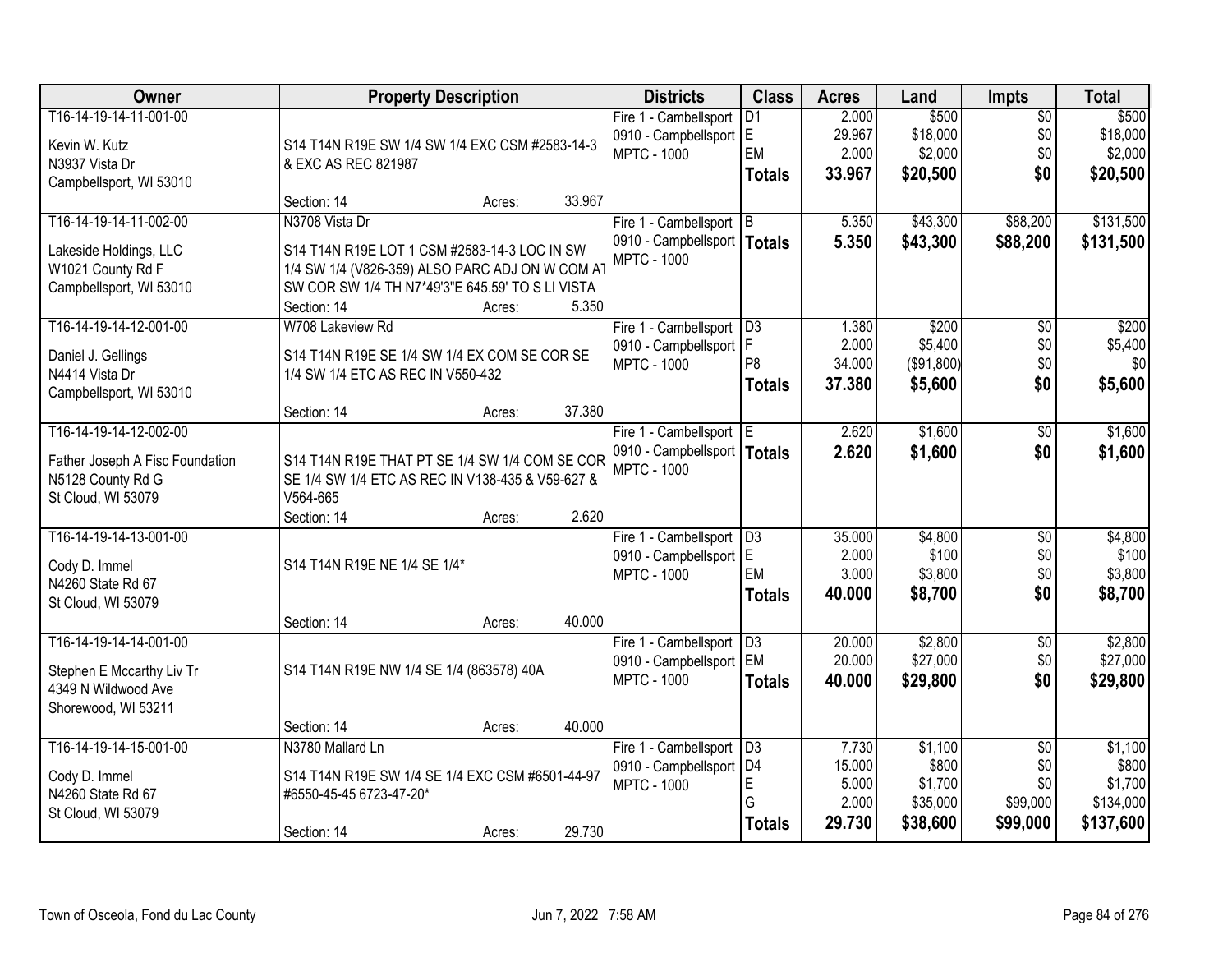| Owner                   |                                                   | <b>Property Description</b> |        | <b>Districts</b>                                | <b>Class</b>                     | <b>Acres</b>    | Land                | <b>Impts</b>     | <b>Total</b>         |
|-------------------------|---------------------------------------------------|-----------------------------|--------|-------------------------------------------------|----------------------------------|-----------------|---------------------|------------------|----------------------|
| T16-14-19-14-15-002-00  | N3714 Mallard Ln                                  |                             |        | Fire 1 - Cambellsport   A                       |                                  | 1.860           | \$50,100            | \$257,600        | \$307,700            |
| Ryan D. Baus            | S14 T14N R19E LOT 2 CSM #6550-45-45 LOC IN SW     |                             |        | 0910 - Campbellsport   D3                       |                                  | 2.880           | \$400               | \$0              | \$400                |
| N3714 Mallard Ln        | 1/4 SE 1/4 (801321) 4.74A                         |                             |        | <b>MPTC - 1000</b>                              | <b>Totals</b>                    | 4.740           | \$50,500            | \$257,600        | \$308,100            |
| Campbellsport, WI 53010 |                                                   |                             |        |                                                 |                                  |                 |                     |                  |                      |
|                         | Section: 14                                       | Acres:                      | 4.740  |                                                 |                                  |                 |                     |                  |                      |
| T16-14-19-14-15-003-00  |                                                   |                             |        | Fire 1 - Cambellsport   D3                      |                                  | 4.730           | \$700               | \$0              | \$700                |
| Cody D. Immel           | S14 T14N R19E LOT 1 CSM #6723-47-20 LOC IN SW     |                             |        | 0910 - Campbellsport   Totals                   |                                  | 4.730           | \$700               | \$0              | \$700                |
| N4260 State Rd 67       | 1/4 SE 1/4*                                       |                             |        | <b>MPTC - 1000</b>                              |                                  |                 |                     |                  |                      |
| St Cloud, WI 53079      |                                                   |                             |        |                                                 |                                  |                 |                     |                  |                      |
|                         | Section: 14                                       | Acres:                      | 4.730  |                                                 |                                  |                 |                     |                  |                      |
| T16-14-19-14-16-001-00  |                                                   |                             |        | Fire 1 - Cambellsport   D3                      |                                  | 8.230           | \$1,100             | $\overline{50}$  | \$1,100              |
| Cody D. Immel           | S14 T14N R19E SE 1/4 SE 1/4 EXC CSM #6501-44-97*  |                             |        | 0910 - Campbellsport   D4<br><b>MPTC - 1000</b> |                                  | 10.000<br>2.000 | \$500<br>\$800      | \$0<br>\$0       | \$500<br>\$800       |
| N4260 State Rd 67       |                                                   |                             |        |                                                 | <b>Totals</b>                    | 20.230          | \$2,400             | \$0              | \$2,400              |
| St Cloud, WI 53079      |                                                   |                             |        |                                                 |                                  |                 |                     |                  |                      |
|                         | Section: 14                                       | Acres:                      | 20.230 |                                                 |                                  |                 |                     |                  |                      |
| T16-14-19-14-16-002-00  | N3727 Mallard Ln                                  |                             |        | Fire 1 - Cambellsport   A                       |                                  | 1.000           | \$38,500            | \$211,300        | \$249,800            |
| Stephen H. Scheu        | S14 T14N R19E LOT 1 CSM #6501-44-97 LOC IN S 1/2  |                             |        | 0910 - Campbellsport   D3<br><b>MPTC - 1000</b> | EM                               | 13.510<br>5.000 | \$1,900<br>\$6,800  | \$0<br>\$0       | \$1,900<br>\$6,800   |
| N3727 Mallard Ln        | <b>SE 1/4</b>                                     |                             |        |                                                 | <b>Totals</b>                    | 19.510          | \$47,200            | \$211,300        | \$258,500            |
| Campbellsport, WI 53010 |                                                   |                             |        |                                                 |                                  |                 |                     |                  |                      |
|                         | Section: 14                                       | Acres:                      | 19.510 |                                                 |                                  |                 |                     |                  |                      |
| T16-14-19-15-01-001-00  | N4002 Vista Dr                                    |                             |        | Fire 2 - Eden                                   | $\overline{A}$<br>D <sub>3</sub> | 2.000<br>21.000 | \$42,000<br>\$2,900 | \$245,500<br>\$0 | \$287,500<br>\$2,900 |
| Shane R. Dins           | S15 T14N R19E NE 1/4 NE 1/4 EXC CSM               |                             |        | 0910 - Campbellsport<br><b>MPTC - 1000</b>      | E                                | 2.840           | \$2,800             | \$0              | \$2,800              |
| N4002 Vista Dr          | #2132-11-121 #4012-22-91 #4467-25-110 #5044-30-99 |                             |        |                                                 | EM                               | 5.930           | \$7,400             | \$0              | \$7,400              |
| Campbellsport, WI 53010 | #6092-40-73*                                      |                             |        |                                                 | <b>Totals</b>                    | 31.770          | \$55,100            | \$245,500        | \$300,600            |
|                         | Section: 15                                       | Acres:                      | 31.770 |                                                 |                                  |                 |                     |                  |                      |
| T16-14-19-15-01-003-00  | N4042 Vista Dr                                    |                             |        | Fire 2 - Eden                                   |                                  | 1.000           | \$27,000            | \$122,900        | \$149,900            |
| Marvin A. Ostrander     | S15 T14N R19E LOT 1 CSM #4012-22-91 LOC IN NE     |                             |        | 0910 - Campbellsport  <br><b>MPTC - 1000</b>    | <b>Totals</b>                    | 1.000           | \$27,000            | \$122,900        | \$149,900            |
| N4042 Vista Dr          | 1/4 NE 1/4 (836026 844358) 1A                     |                             |        |                                                 |                                  |                 |                     |                  |                      |
| Campbellsport, WI 53010 |                                                   |                             |        |                                                 |                                  |                 |                     |                  |                      |
| T16-14-19-15-01-004-00  | Section: 15<br>N4064 Vista Dr                     | Acres:                      | 1.000  |                                                 |                                  |                 | \$25,600            | \$86,800         | \$112,400            |
|                         |                                                   |                             |        | Fire 2 - Eden<br>0910 - Campbellsport           | A                                | 0.890<br>0.890  |                     | \$86,800         |                      |
| Myron L. Ebert          | S15 T14N R19E LOT 2 CSM #4467-25-110 LOC IN NE    |                             |        | <b>MPTC - 1000</b>                              | <b>Totals</b>                    |                 | \$25,600            |                  | \$112,400            |
| N4064 Vista Dr          | 1/4 NE 1/4 (V1152-485) .89A                       |                             |        |                                                 |                                  |                 |                     |                  |                      |
| Campbellsport, WI 53010 |                                                   |                             | 0.890  |                                                 |                                  |                 |                     |                  |                      |
|                         | Section: 15                                       | Acres:                      |        |                                                 |                                  |                 |                     |                  |                      |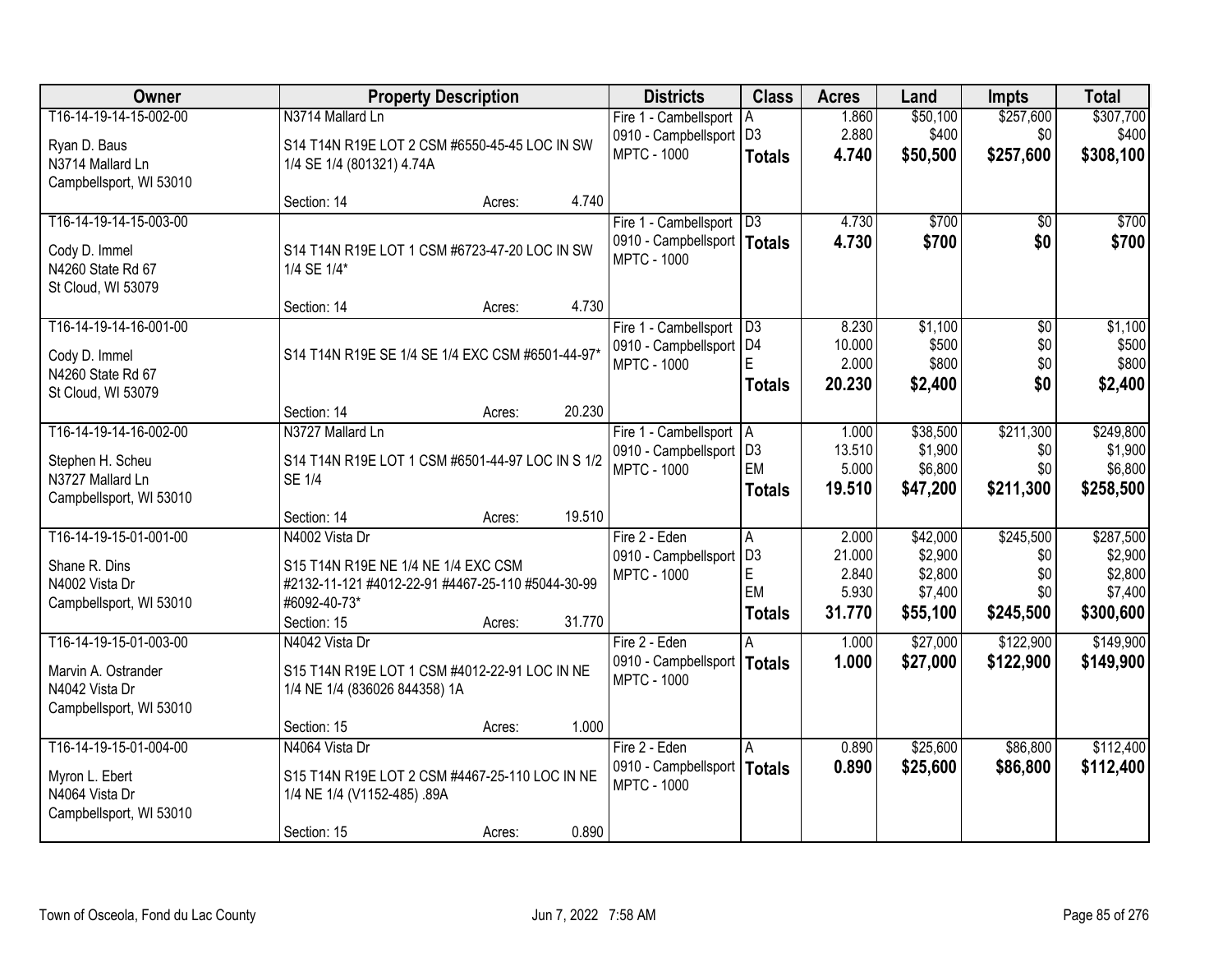| Owner                                                                                     | <b>Property Description</b>                                                                  | <b>Districts</b>                                                     | <b>Class</b>                           | <b>Acres</b>              | Land                            | <b>Impts</b>                  | <b>Total</b>                    |
|-------------------------------------------------------------------------------------------|----------------------------------------------------------------------------------------------|----------------------------------------------------------------------|----------------------------------------|---------------------------|---------------------------------|-------------------------------|---------------------------------|
| T16-14-19-15-01-005-00                                                                    | N4030 Vista Dr                                                                               | Fire 2 - Eden                                                        |                                        | 1.000                     | \$27,000                        | \$117,100                     | \$144,100                       |
| Brent R. Barbuch<br>N4030 Vista Dr<br>Campbellsport, WI 53010                             | S15 T14N R19E LOT 3 CSM #5044-30-99 LOC IN NE<br>1/4 NE 1/4*                                 | 0910 - Campbellsport<br><b>MPTC - 1000</b>                           | <b>Totals</b>                          | 1.000                     | \$27,000                        | \$117,100                     | \$144,100                       |
|                                                                                           | Section: 15<br>Acres:                                                                        | 1.000                                                                |                                        |                           |                                 |                               |                                 |
| T16-14-19-15-01-006-00                                                                    | N4086 Vista Dr                                                                               | Fire 2 - Eden                                                        |                                        | 2.640                     | \$19,900                        | \$14,900                      | \$34,800                        |
| William R. Leider<br>N4553 Fuzzy Ln<br>Campbellsport, WI 53010                            | S15 T14N R19E LOT 1 EXC W 75' CSM #6092-40-73<br>LOC IN NE 1/4 NE 1/4 (V1181-678) 2.64A      | 0910 - Campbellsport<br><b>MPTC - 1000</b>                           | <b>Totals</b>                          | 2.640                     | \$19,900                        | \$14,900                      | \$34,800                        |
|                                                                                           | Section: 15<br>Acres:                                                                        | 2.640                                                                |                                        |                           |                                 |                               |                                 |
| T16-14-19-15-01-006-01                                                                    | Vista Dr                                                                                     | Fire 2 - Eden                                                        | l A                                    | 0.860                     | \$3,000                         | \$0                           | \$3,000                         |
| William R. Lieder<br>N4553 Fuzzy Ln<br>Campbellsport, WI 53010                            | S15 T14N R19E W 75' OF LOT 1 CSM #6092-40-73<br>LOC IN NE 1/4 NE 1/4 (749942) .86A           | 0910 - Campbellsport<br><b>MPTC - 1000</b>                           | <b>Totals</b>                          | 0.860                     | \$3,000                         | \$0                           | \$3,000                         |
|                                                                                           | Section: 15<br>Acres:                                                                        | 0.860                                                                |                                        |                           |                                 |                               |                                 |
| T16-14-19-15-01-007-00                                                                    | N4070 Vista Dr                                                                               | Fire 2 - Eden                                                        | A                                      | 1.000                     | \$27,000                        | \$136,000                     | \$163,000                       |
| William R. Leider<br>N4553 Fuzzy Ln<br>Campbellsport, WI 53010                            | S15 T14N R19E LOT 2 CSM #5147-31-90 LOC IN NE<br>1/4 NE 1/4 (V1181-678) 1A                   | 0910 - Campbellsport<br><b>MPTC - 1000</b>                           | Totals                                 | 1.000                     | \$27,000                        | \$136,000                     | \$163,000                       |
|                                                                                           | Section: 15<br>Acres:                                                                        | 1.000                                                                |                                        |                           |                                 |                               |                                 |
| T16-14-19-15-02-001-00<br>Ronald W. Dins Jr<br>N1072 Elmore Dr<br>Campbellsport, WI 53010 | S15 T14N R19E NW 1/4 NE 1/4 (V1226-884) 40A                                                  | Fire 2 - Eden<br>0910 - Campbellsport<br><b>MPTC - 1000</b>          | $\overline{D3}$<br>EM<br><b>Totals</b> | 7.000<br>33.000<br>40.000 | \$1,000<br>\$41,300<br>\$42,300 | \$0<br>\$0<br>\$0             | \$1,000<br>\$41,300<br>\$42,300 |
|                                                                                           | Section: 15<br>Acres:                                                                        | 40.000                                                               |                                        |                           |                                 |                               |                                 |
| T16-14-19-15-03-001-00<br>Ronald W. Dins Jr<br>N1072 Elmore Dr<br>Campbellsport, WI 53010 | Vista Dr<br>S15 T14N R19E SW 1/4 NE 1/4 EXC S 495' & EXC E<br>529' N 825' (V1226-884) 14.98A | Fire 2 - Eden<br>0910 - Campbellsport   Totals<br><b>MPTC - 1000</b> |                                        | 14.980<br>14.980          | \$27,000<br>\$27,000            | $\overline{50}$<br>\$0        | \$27,000<br>\$27,000            |
|                                                                                           | Section: 15<br>Acres:                                                                        | 14.980                                                               |                                        |                           |                                 |                               |                                 |
| T16-14-19-15-03-002-00<br>Patrick C. Brown<br>N3902 Vista Dr<br>Campbellsport, WI 53010   | Vista Dr<br>S15 T14N R19E S 495' SW 1/4 NE 1/4 (V1430-346) 15A                               | Fire 2 - Eden<br>0910 - Campbellsport<br><b>MPTC - 1000</b>          | E<br>F<br><b>Totals</b>                | 2.000<br>13.000<br>15.000 | \$800<br>\$23,500<br>\$24,300   | $\overline{50}$<br>\$0<br>\$0 | \$800<br>\$23,500<br>\$24,300   |
|                                                                                           | Section: 15<br>Acres:                                                                        | 15.000                                                               |                                        |                           |                                 |                               |                                 |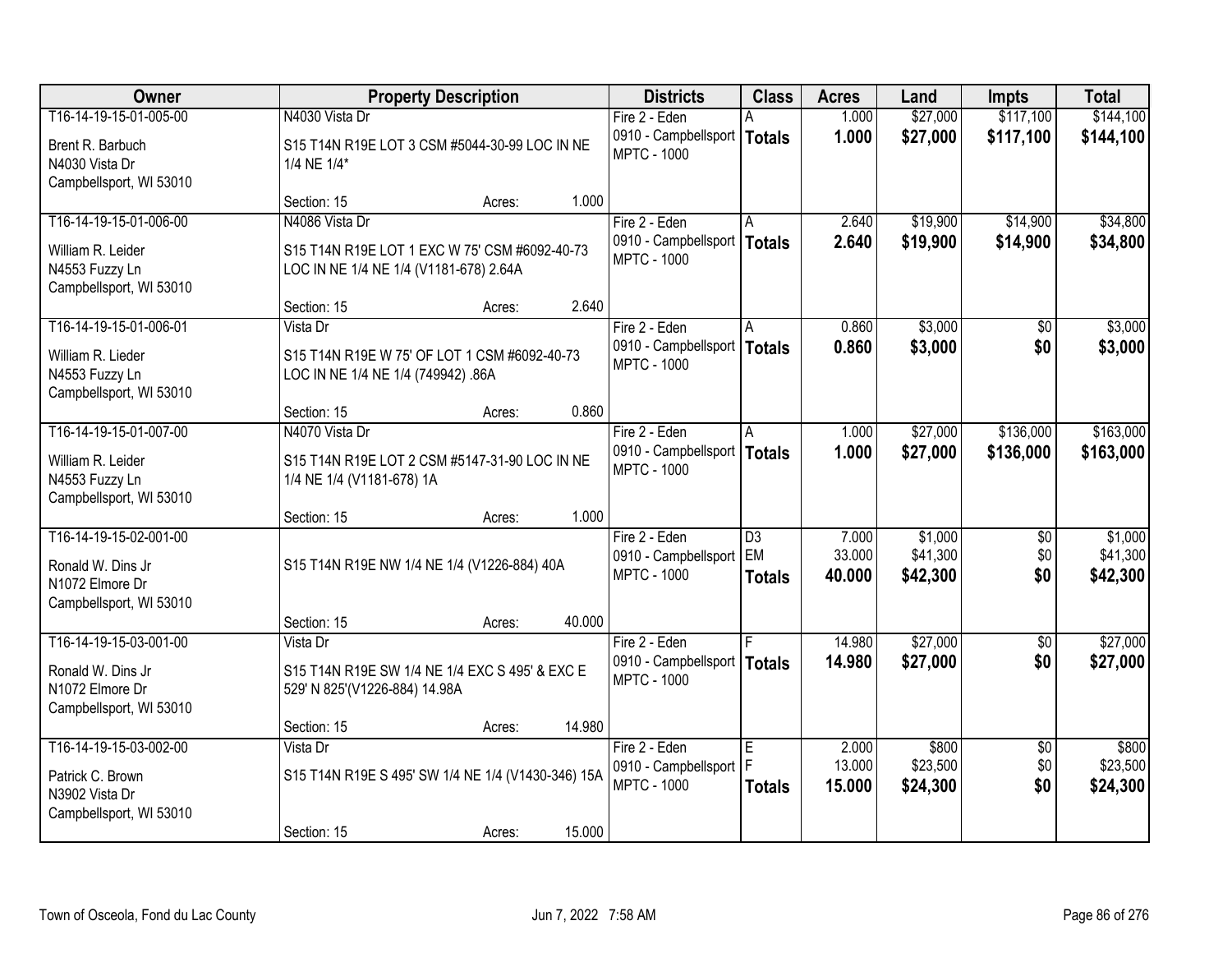| Owner                                                               |                                                | <b>Property Description</b> |        | <b>Districts</b>                                    | <b>Class</b>    | <b>Acres</b> | Land     | <b>Impts</b>    | <b>Total</b> |
|---------------------------------------------------------------------|------------------------------------------------|-----------------------------|--------|-----------------------------------------------------|-----------------|--------------|----------|-----------------|--------------|
| T16-14-19-15-03-003-00                                              | Vista Dr                                       |                             |        | Fire 2 - Eden                                       | <b>EM</b>       | 10.020       | \$10,000 | $\overline{50}$ | \$10,000     |
| Shane R. Dins<br>N4002 Vista Dr                                     | S15 T14N R19E E 529' OF N 825' SW 1/4 NE 1/4 * |                             |        | 0910 - Campbellsport<br><b>MPTC - 1000</b>          | Totals          | 10.020       | \$10,000 | \$0             | \$10,000     |
| Campbellsport, WI 53010                                             | Section: 15                                    | Acres:                      | 10.020 |                                                     |                 |              |          |                 |              |
| T16-14-19-15-04-001-00                                              | N3994 Vista Dr                                 |                             |        | Fire 2 - Eden                                       | $\overline{D3}$ | 13.000       | \$1,800  | $\overline{50}$ | \$1,800      |
|                                                                     |                                                |                             |        | 0910 - Campbellsport                                | E               | 2.000        | \$700    | \$0             | \$700        |
| Shane R. Dins                                                       | S15 T14N R19E SE 1/4 NE 1/4 EXC S 495' *       |                             |        | <b>MPTC - 1000</b>                                  | EM              | 9.000        | \$11,300 | \$0             | \$11,300     |
| N4002 Vista Dr                                                      |                                                |                             |        |                                                     | G               | 1.000        | \$5,000  | \$20,500        | \$25,500     |
| Campbellsport, WI 53010                                             | Section: 15                                    | Acres:                      | 25.000 |                                                     | <b>Totals</b>   | 25.000       | \$18,800 | \$20,500        | \$39,300     |
| T16-14-19-15-04-002-00                                              | N3902 Vista Dr                                 |                             |        | Fire 2 - Eden                                       | A               | 15.000       | \$98,000 | \$132,200       | \$230,200    |
| Patrick C Brown Rev Tr<br>N3902 Vista Dr                            | S15 T14N R19E S 495' OF SE 1/4 NE 1/4          |                             |        | 0910 - Campbellsport<br><b>MPTC - 1000</b>          | Totals          | 15.000       | \$98,000 | \$132,200       | \$230,200    |
| Campbellsport, WI 53010                                             | Section: 15                                    | Acres:                      | 15.000 |                                                     |                 |              |          |                 |              |
| T16-14-19-15-05-001-00                                              |                                                |                             |        | Fire 2 - Eden                                       | D3              | 6.000        | \$800    | \$0             | \$800        |
|                                                                     |                                                |                             |        | 0910 - Campbellsport                                | EM              | 34.000       | \$42,500 | \$0             | \$42,500     |
| Nbc, LLC<br>132 Trowbridge Dr<br>Fond Du Lac, WI 54935              | S15 T14N R19E NE 1/4 NW 1/4                    |                             |        | <b>MPTC - 1000</b>                                  | <b>Totals</b>   | 40.000       | \$43,300 | \$0             | \$43,300     |
|                                                                     | Section: 15                                    | Acres:                      | 40.000 |                                                     |                 |              |          |                 |              |
| T16-14-19-15-06-001-00                                              |                                                |                             |        | Fire 2 - Eden                                       |                 | 20.000       | \$54,000 | $\overline{50}$ | \$54,000     |
| Michael W. Gantner<br>N3195 Creekview Rd<br>Campbellsport, WI 53010 | S15 T14N R19E E 1/2 NW 1/4 NW 1/4              |                             |        | 0910 - Campbellsport   Totals<br><b>MPTC - 1000</b> |                 | 20,000       | \$54,000 | \$0             | \$54,000     |
|                                                                     | Section: 15                                    | Acres:                      | 20.000 |                                                     |                 |              |          |                 |              |
| T16-14-19-15-06-002-00                                              |                                                |                             |        | Fire 2 - Eden                                       |                 | 20.000       | \$54,000 | $\sqrt{6}$      | \$54,000     |
| Nbc, LLC<br>132 Trowbridge Dr                                       | S15 T14N R19E W 1/2 NW 1/4 NW 1/4              |                             |        | 0910 - Campbellsport   Totals<br><b>MPTC - 1000</b> |                 | 20.000       | \$54,000 | \$0             | \$54,000     |
| Fond Du Lac, WI 54935                                               | Section: 15                                    | Acres:                      | 20.000 |                                                     |                 |              |          |                 |              |
| T16-14-19-15-07-001-00                                              |                                                |                             |        | Fire 2 - Eden                                       | D3              | 12.000       | \$1,700  | $\overline{50}$ | \$1,700      |
|                                                                     |                                                |                             |        | 0910 - Campbellsport                                | lE.             | 19.000       | \$17,200 | \$0             | \$17,200     |
| Michael W. Gantner                                                  | S15 T14N R19E SW 1/4 NW 1/4                    |                             |        | <b>MPTC - 1000</b>                                  | <b>EM</b>       | 9.000        | \$11,300 | \$0             | \$11,300     |
| N3195 Creekview Rd<br>Campbellsport, WI 53010                       |                                                |                             |        |                                                     | <b>Totals</b>   | 40.000       | \$30,200 | \$0             | \$30,200     |
|                                                                     | Section: 15                                    | Acres:                      | 40.000 |                                                     |                 |              |          |                 |              |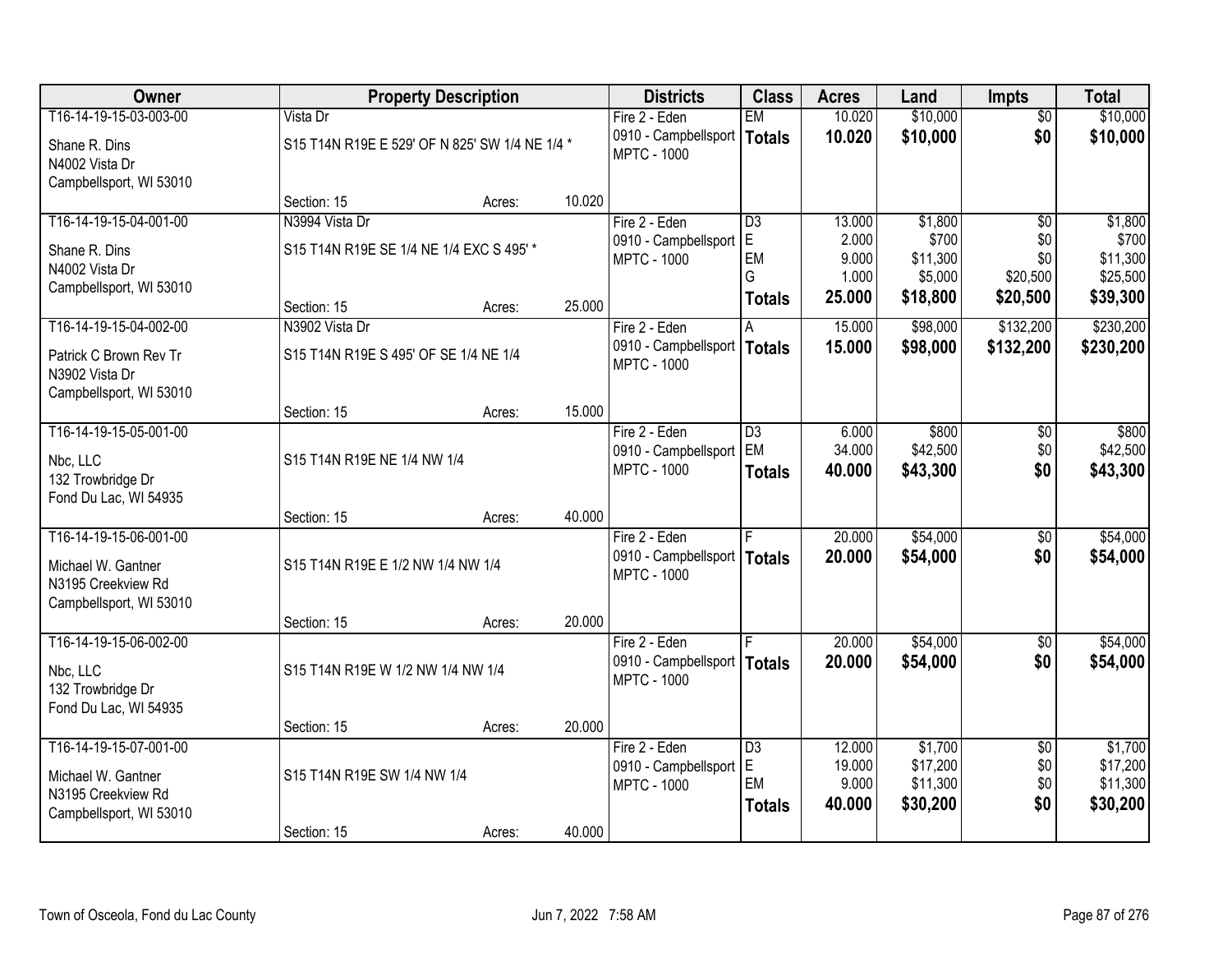| Owner                                                                                         |                                                                                                                                                             | <b>Property Description</b> |        |                                                                      | <b>Class</b>                           | <b>Acres</b>              | Land                          | <b>Impts</b>                  | <b>Total</b>                  |
|-----------------------------------------------------------------------------------------------|-------------------------------------------------------------------------------------------------------------------------------------------------------------|-----------------------------|--------|----------------------------------------------------------------------|----------------------------------------|---------------------------|-------------------------------|-------------------------------|-------------------------------|
| T16-14-19-15-08-001-00<br>Michael W. Gantner<br>N3195 Creekview Rd<br>Campbellsport, WI 53010 | S15 T14N R19E SE 1/4 NW 1/4                                                                                                                                 |                             |        | Fire 2 - Eden<br>0910 - Campbellsport EM<br><b>MPTC - 1000</b>       | $\overline{D3}$<br><b>Totals</b>       | 5.000<br>35.000<br>40.000 | \$700<br>\$43,800<br>\$44,500 | $\overline{50}$<br>\$0<br>\$0 | \$700<br>\$43,800<br>\$44,500 |
|                                                                                               | Section: 15                                                                                                                                                 | Acres:                      | 40.000 |                                                                      |                                        |                           |                               |                               |                               |
| T16-14-19-15-09-001-00<br>David F. Bothe<br>W3871 Pipeline Ln<br>Eden, WI 53010               | S15 T14N R19E NE 1/4 SW 1/4                                                                                                                                 |                             |        | Fire 2 - Eden<br>0910 - Campbellsport<br><b>MPTC - 1000</b>          | F<br><b>Totals</b>                     | 40.217<br>40.217          | \$108,600<br>\$108,600        | $\overline{50}$<br>\$0        | \$108,600<br>\$108,600        |
|                                                                                               | Section: 15                                                                                                                                                 | Acres:                      | 40.217 |                                                                      |                                        |                           |                               |                               |                               |
| T16-14-19-15-10-002-00<br>Michael J. Welsh<br>N4095 Mitchell Rd<br>Campbellsport, WI 53010    | S15 T14N R19E W 1/2 SW 1/4 EXC TH PT DESC IN<br>DOC 1135425 AS BEG AT SW COR SW 1/4, TH<br>N00*29'43"W 598.95', TH N89*30'17"E 282.93', TH<br>Section: 15   | Acres:                      | 51.081 | Fire 2 - Eden<br>0910 - Campbellsport   E<br><b>MPTC - 1000</b>      | $\overline{D3}$<br><b>Totals</b>       | 47.264<br>3.817<br>51.081 | \$6,500<br>\$1,100<br>\$7,600 | \$0<br>\$0<br>\$0             | \$6,500<br>\$1,100<br>\$7,600 |
| T16-14-19-15-11-002-00<br>David F. Bothe<br>W3871 Pipeline Ln<br>Eden, WI 53010               | S15 T14N R19E TH PT OF W 1/2 OF SW 1/4 DESC IN<br>DOC 1135425 AS BEG AT SW COR SW 1/4, TH<br>N00*29'43"W 598.95', TH N89*30'17"E 282.93', TH<br>Section: 15 | Acres:                      | 29.561 | Fire 2 - Eden<br>0910 - Campbellsport<br><b>MPTC - 1000</b>          | $\overline{D3}$<br>EM<br><b>Totals</b> | 0.018<br>29.543<br>29.561 | \$100<br>\$37,000<br>\$37,100 | \$0<br>\$0<br>\$0             | \$100<br>\$37,000<br>\$37,100 |
| T16-14-19-15-12-001-00<br>Michael J Scannell Tr<br>N4595 Mushroom Rd<br>Eden, WI 53019        | S15 T14N R19E SE 1/4 SW 1/4*<br>Section: 15                                                                                                                 | Acres:                      | 40.000 | Fire 2 - Eden<br>0910 - Campbellsport<br><b>MPTC - 1000</b>          | E<br><b>Totals</b>                     | 40.000<br>40.000          | \$21,600<br>\$21,600          | $\overline{50}$<br>\$0        | \$21,600<br>\$21,600          |
| T16-14-19-15-13-003-00<br>Rodney Kutz<br>N3852 Vista Dr<br>Campbellsport, WI 53010            | N3852 Vista Dr<br>S15 T14N R19E LOT 1 CSM #4827-28-117 LOC IN NE<br>1/4 SE 1/4 (V1222-840 V1481-269) 1.335A<br>Section: 15                                  | Acres:                      | 1.335  | Fire 2 - Eden<br>0910 - Campbellsport  <br><b>MPTC - 1000</b>        | A<br><b>Totals</b>                     | 1.335<br>1.335            | \$39,400<br>\$39,400          | \$38,800<br>\$38,800          | \$78,200<br>\$78,200          |
| T16-14-19-15-13-004-00<br>Gene H. Kutz<br>N3890 Vista Dr<br>Campbellsport, WI 53010           | N3878 Vista Dr<br>S15 T14N R19E Lot 1, CSM 8134-61-46 REC AS DOC<br>1073737 LOC IN NE 1/4 SE 1/4<br>Section: 15                                             | Acres:                      | 1.849  | Fire 2 - Eden<br>0910 - Campbellsport   Totals<br><b>MPTC - 1000</b> | A                                      | 1.849<br>1.849            | \$39,700<br>\$39,700          | \$131,500<br>\$131,500        | \$171,200<br>\$171,200        |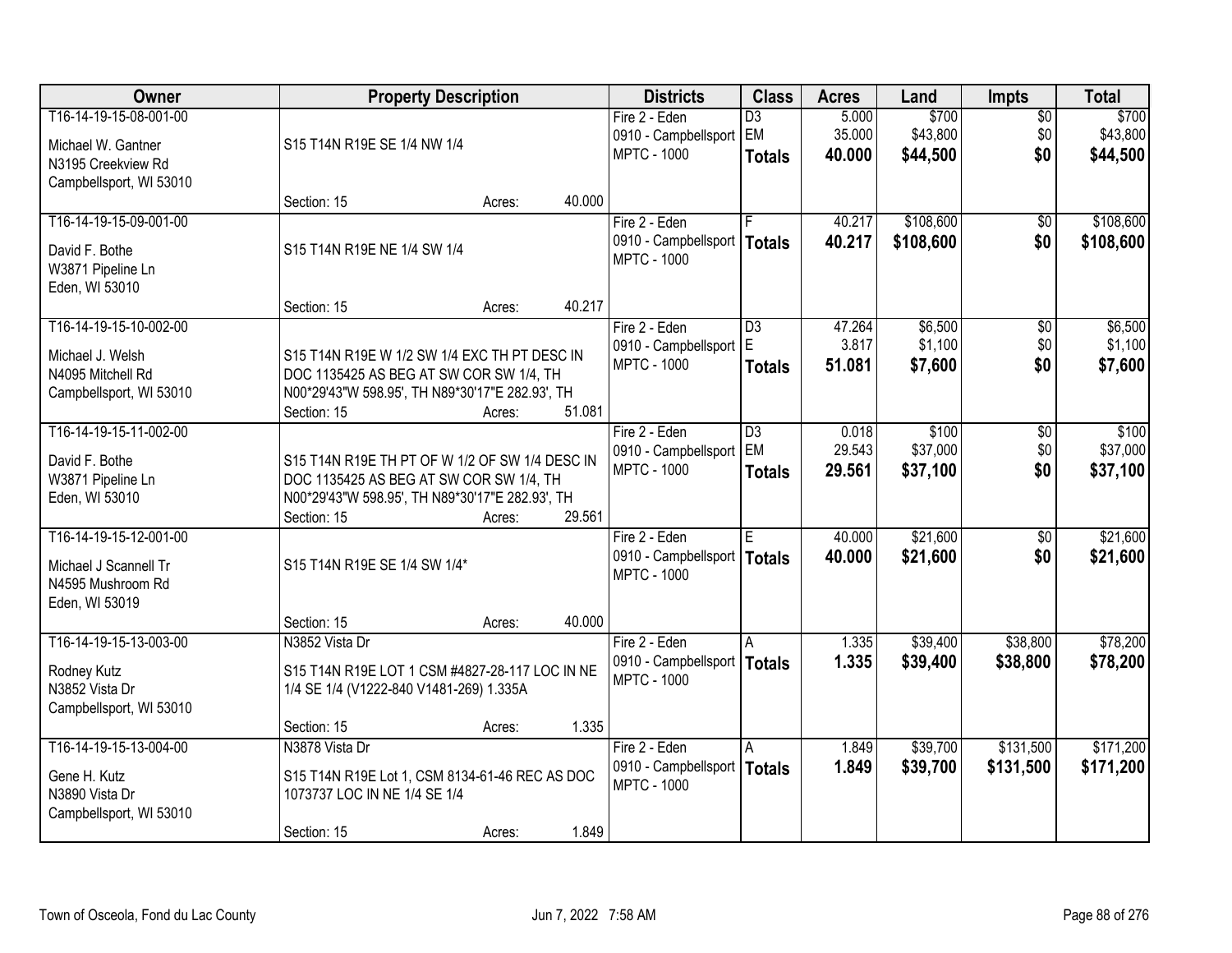| Owner                                       |                                             | <b>Property Description</b> |        | <b>Districts</b>                           | <b>Class</b>         | <b>Acres</b>     | Land                  | <b>Impts</b>    | <b>Total</b>        |
|---------------------------------------------|---------------------------------------------|-----------------------------|--------|--------------------------------------------|----------------------|------------------|-----------------------|-----------------|---------------------|
| T16-14-19-15-13-006-00                      | N3890 Vista Dr                              |                             |        | 0910 - Campbellsport                       | A                    | 2.653            | \$44,300              | \$240,300       | \$284,600           |
| Gene H. Kutz                                | S15 T14N R19E Lot 1, CSM 8551 REC AS DOC    |                             |        | <b>MPTC - 1000</b>                         | <b>Totals</b>        | 2.653            | \$44,300              | \$240,300       | \$284,600           |
| N3890 Vista Dr                              | 1134557 LOC IN NE 1/4 SE 1/4                |                             |        |                                            |                      |                  |                       |                 |                     |
| Campbellsport, WI 53010                     |                                             |                             |        |                                            |                      |                  |                       |                 |                     |
|                                             | Section: 15                                 | Acres:                      | 2.653  |                                            |                      |                  |                       |                 |                     |
| T16-14-19-15-13-007-00                      |                                             |                             |        | 0910 - Campbellsport                       | D3                   | 5.785            | \$800                 | \$0             | \$800               |
| Eastern Pines, LLC                          | S15 T14N R19E Lot 2, CSM 8551 REC AS DOC    |                             |        | <b>MPTC - 1000</b>                         | E<br>EM              | 13.850           | \$13,500              | \$0             | \$13,500            |
| 125 Lake Ct                                 | 1134557 LOC IN NE 1/4 SE 1/4                |                             |        |                                            |                      | 14.000<br>33.635 | \$17,500              | \$0<br>\$0      | \$17,500            |
| Cedar Grove, WI 53013                       |                                             |                             |        |                                            | <b>Totals</b>        |                  | \$31,800              |                 | \$31,800            |
|                                             | Section: 15                                 | Acres:                      | 33.635 |                                            |                      |                  |                       |                 |                     |
| T16-14-19-15-14-001-00                      |                                             |                             |        | Fire 2 - Eden                              | ۱Ē.                  | 9.000            | \$3,600               | \$0             | \$3,600             |
| Paul A. Scannell                            | S15 T14N R19E NW 1/4 SE 1/4 (732932) 40A    |                             |        | 0910 - Campbellsport<br><b>MPTC - 1000</b> | IF<br>P <sub>8</sub> | 6.000<br>25.000  | \$9,000<br>(\$67,500) | \$0<br>\$0      | \$9,000<br>\$0      |
| W737 Armstrong Rd                           |                                             |                             |        |                                            | <b>Totals</b>        | 40.000           | \$12,600              | \$0             | \$12,600            |
| St Cloud, WI 53079                          |                                             |                             |        |                                            |                      |                  |                       |                 |                     |
|                                             | Section: 15                                 | Acres:                      | 40.000 |                                            |                      |                  |                       |                 |                     |
| T16-14-19-15-15-001-00                      | County Rd B                                 |                             |        | Fire 2 - Eden                              | E                    | 40.000           | \$18,000              | \$0             | \$18,000            |
| Michael Welsh                               | S15 T14N R19E SW 1/4 SE 1/4*                |                             |        | 0910 - Campbellsport<br><b>MPTC - 1000</b> | Totals               | 40.000           | \$18,000              | \$0             | \$18,000            |
| W1722 County Rd B                           |                                             |                             |        |                                            |                      |                  |                       |                 |                     |
| Eden, WI 53019                              |                                             |                             |        |                                            |                      |                  |                       |                 |                     |
| T16-14-19-15-16-001-00                      | Section: 15                                 | Acres:                      | 40.000 |                                            |                      |                  |                       |                 |                     |
|                                             |                                             |                             |        | Fire 2 - Eden<br>0910 - Campbellsport      | E<br><b>EM</b>       | 18.000<br>22.000 | \$3,600<br>\$27,500   | \$0<br>\$0      | \$3,600<br>\$27,500 |
| Kayla A. Kutz                               | S15 T14N R19E SE 1/4 SE 1/4*                |                             |        | <b>MPTC - 1000</b>                         | <b>Totals</b>        | 40.000           | \$31,100              | \$0             | \$31,100            |
| W850 Airport Rd                             |                                             |                             |        |                                            |                      |                  |                       |                 |                     |
| Campbellsport, WI 53010                     |                                             |                             |        |                                            |                      |                  |                       |                 |                     |
| T16-14-19-16-01-001-00                      | Section: 15                                 | Acres:                      | 40.000 | Fire 2 - Eden                              | E                    | 5.000            | \$5,000               | $\overline{50}$ | \$5,000             |
|                                             |                                             |                             |        | 0910 - Campbellsport   F                   |                      | 35.000           | \$94,500              | \$0             | \$94,500            |
| Nbc, LLC                                    | S16 T14N R19E NE 1/4 NE 1/4 40A (775427)    |                             |        | <b>MPTC - 1000</b>                         | <b>Totals</b>        | 40.000           | \$99,500              | \$0             | \$99,500            |
| W5289 Becaud Beach Dr                       |                                             |                             |        |                                            |                      |                  |                       |                 |                     |
| Fond Du Lac, WI 54935                       | Section: 16                                 |                             | 40.000 |                                            |                      |                  |                       |                 |                     |
| T16-14-19-16-02-001-00                      |                                             | Acres:                      |        | Fire 2 - Eden                              | $\overline{D3}$      | 23.000           | \$3,200               | $\overline{50}$ | \$3,200             |
|                                             |                                             |                             |        | 0910 - Campbellsport                       | E                    | 13.000           | \$7,300               | \$0             | \$7,300             |
| Virgil R. Budde                             | S16 T14N R19E NW 1/4 NE 1/4 (V1181-407) 40A |                             |        | <b>MPTC - 1000</b>                         | EM                   | 4.000            | \$5,000               | \$0             | \$5,000             |
| W1387 Sunrise Dr<br>Campbellsport, WI 53010 |                                             |                             |        |                                            | <b>Totals</b>        | 40.000           | \$15,500              | \$0             | \$15,500            |
|                                             | Section: 16                                 | Acres:                      | 40.000 |                                            |                      |                  |                       |                 |                     |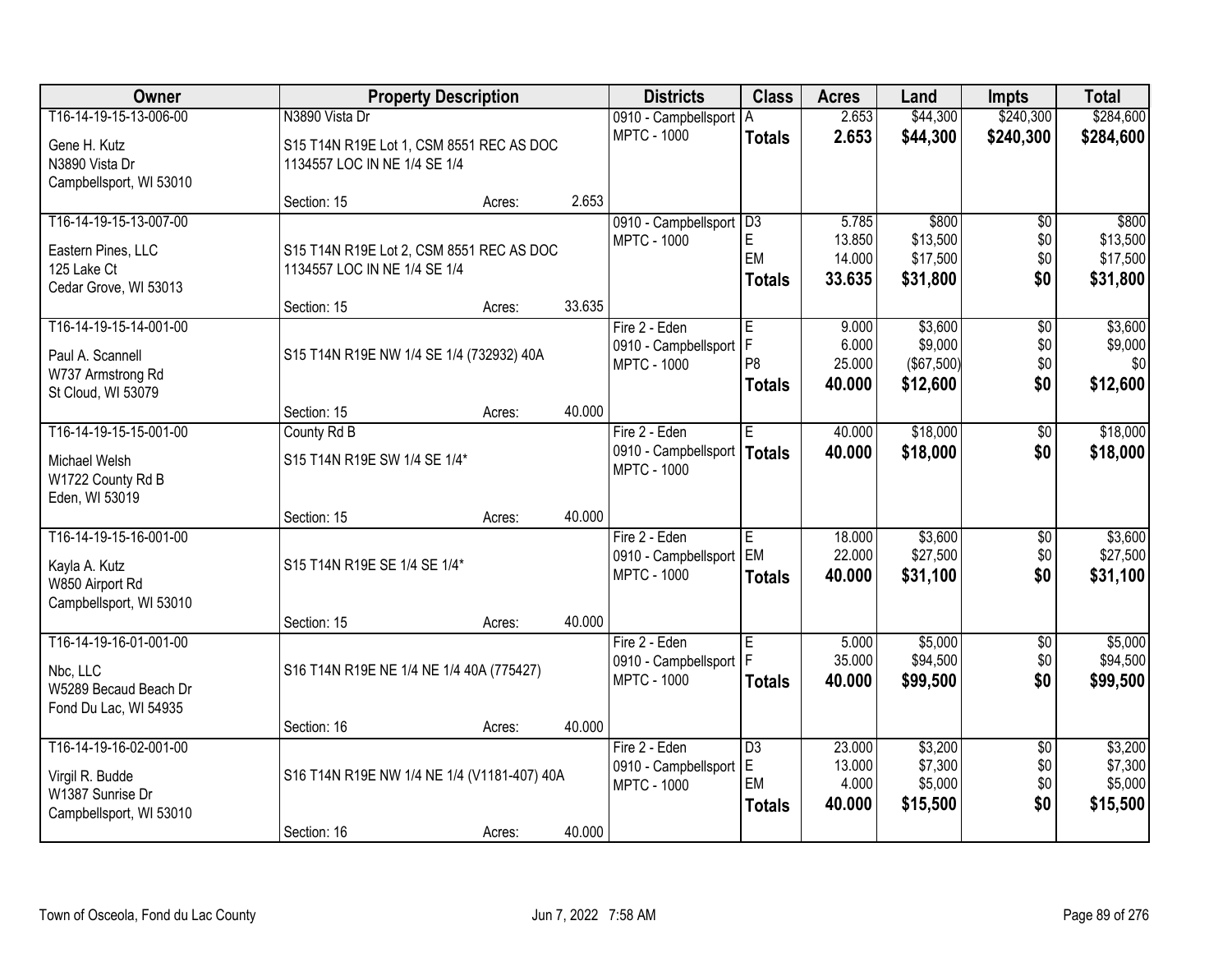| Owner                   |                                                     | <b>Property Description</b> |        | <b>Districts</b>              | <b>Class</b>         | <b>Acres</b>    | Land                | <b>Impts</b>    | <b>Total</b>        |
|-------------------------|-----------------------------------------------------|-----------------------------|--------|-------------------------------|----------------------|-----------------|---------------------|-----------------|---------------------|
| T16-14-19-16-03-001-00  |                                                     |                             |        | Fire 2 - Eden                 | $\overline{D3}$      | 23.680          | \$3,300             | $\sqrt{$0}$     | \$3,300             |
| Voskamp Investment, LLP | S16 T14N R19E SW 1/4 NE 1/4*                        |                             |        | 0910 - Campbellsport          | ΙE                   | 16.320          | \$15,700            | \$0             | \$15,700            |
| 3180 Bay View Dr        |                                                     |                             |        | <b>MPTC - 1000</b>            | <b>Totals</b>        | 40.000          | \$19,000            | \$0             | \$19,000            |
| Green Bay, WI 54311     |                                                     |                             |        |                               |                      |                 |                     |                 |                     |
|                         | Section: 16                                         | Acres:                      | 40.000 |                               |                      |                 |                     |                 |                     |
| T16-14-19-16-04-001-00  | W1387 Sunrise Dr                                    |                             |        | Fire 2 - Eden                 | $\overline{D3}$      | 13.000          | \$1,800             | $\overline{50}$ | \$1,800             |
| Virgil R. Budde         | S16 T14N R19E W 1/2 SE 1/4 NE 1/4 (V1181-407) 20A   |                             |        | 0910 - Campbellsport          | E                    | 5.000           | \$1,900             | \$0             | \$1,900             |
| W1387 Sunrise Dr        |                                                     |                             |        | <b>MPTC - 1000</b>            | G                    | 2.000           | \$35,000            | \$171,100       | \$206,100           |
| Campbellsport, WI 53010 |                                                     |                             |        |                               | <b>Totals</b>        | 20.000          | \$38,700            | \$171,100       | \$209,800           |
|                         | Section: 16                                         | Acres:                      | 20.000 |                               |                      |                 |                     |                 |                     |
| T16-14-19-16-04-003-00  | W1335 Sunrise Dr                                    |                             |        | Fire 2 - Eden                 | A                    | 1.550           | \$35,300            | \$107,000       | \$142,300           |
| Paul Am Metzger         | S16 T14N R19E LOT 1 CSM #5185-32-14 LOC IN SE       |                             |        | 0910 - Campbellsport   Totals |                      | 1.550           | \$35,300            | \$107,000       | \$142,300           |
| W1335 Sunrise Dr        | 1/4 NE 1/4 & NE 1/4 SE 1/4                          |                             |        | <b>MPTC - 1000</b>            |                      |                 |                     |                 |                     |
| Campbellsport, WI 53010 |                                                     |                             |        |                               |                      |                 |                     |                 |                     |
|                         | Section: 16                                         | Acres:                      | 1.550  |                               |                      |                 |                     |                 |                     |
| T16-14-19-16-04-004-00  | Sunrise Dr                                          |                             |        | Fire 2 - Eden                 | D3                   | 8.000           | \$1,100             | $\sqrt[6]{3}$   | \$1,100             |
| Michael W. Gantner      | S16 T14N R19E E 1/2 SE 1/4 NE 1/4 EXC CSM           |                             |        | 0910 - Campbellsport          | lE.                  | 8.209           | \$8,200             | \$0             | \$8,200             |
| N3195 Creekview Rd      | #5185-32-14 EXC COM 343.43' W OF E 1/4 COR, TH      |                             |        | <b>MPTC - 1000</b>            | EM                   | 2.000           | \$2,500             | \$0             | \$2,500             |
| Campbellsport, WI 53010 | S01*45'25"W 33.01', TH N89*20'06"W 145.13', TH      |                             |        |                               | <b>Totals</b>        | 18.209          | \$11,800            | \$0             | \$11,800            |
|                         | Section: 16                                         | Acres:                      | 18.209 |                               |                      |                 |                     |                 |                     |
| T16-14-19-16-04-005-00  |                                                     |                             |        | Fire 2 - Eden                 | Έ                    | 0.221           | \$100               | $\overline{50}$ | \$100               |
| Paul A. Metzger         | S16 T14N R19E COM 343.43' W OF E 1/4 COR, TH        |                             |        | 0910 - Campbellsport   Totals |                      | 0.221           | \$100               | \$0             | \$100               |
| W1335 Sunrise Dr        | S01*45'25"W 33.01', TH N89*20'06"W 145.13', TH      |                             |        | <b>MPTC - 1000</b>            |                      |                 |                     |                 |                     |
| Campbellsport, WI 53010 | N00*39'54"E 66', TH S89*20'06"E 146.41', TH         |                             |        |                               |                      |                 |                     |                 |                     |
|                         | Section: 16                                         | Acres:                      | 0.221  |                               |                      |                 |                     |                 |                     |
| T16-14-19-16-05-001-00  | N4095 Mitchell Rd                                   |                             |        | Fire 2 - Eden                 | A                    | 2.000           | \$53,000            | \$229,700       | \$282,700           |
| Michael J Welsh Rev Tr  | S16 T14N R19E NE 1/4 NW 1/4 EXC AS REC V589-55      |                             |        | 0910 - Campbellsport          | D <sub>2</sub>       | 5.000           | \$900               | \$0             | \$900               |
| N4095 Mitchell Rd       |                                                     |                             |        | <b>MPTC - 1000</b>            | D <sub>3</sub><br>EM | 18.000<br>8.560 | \$2,500<br>\$10,700 | \$0<br>\$0      | \$2,500<br>\$10,700 |
| Campbellsport, WI 53010 |                                                     |                             |        |                               |                      | 33.560          |                     |                 |                     |
|                         | Section: 16                                         | Acres:                      | 33.560 |                               | <b>Totals</b>        |                 | \$67,100            | \$229,700       | \$296,800           |
| T16-14-19-16-05-002-00  | Paradise Ln                                         |                             |        | Fire 2 - Eden                 |                      | 6.440           | \$17,400            | $\overline{50}$ | \$17,400            |
| Nbc, LLC                | S16 T14N R19E PT OF NE 1/4 NW 1/4 COM AT NE         |                             |        | 0910 - Campbellsport          | Totals               | 6.440           | \$17,400            | \$0             | \$17,400            |
| 132 Trowbridge Dr       | COR TH S 280' S83*17'W 855.29' N 380' E 850' TO BEG |                             |        | <b>MPTC - 1000</b>            |                      |                 |                     |                 |                     |
| Fond Du Lac, WI 54935   | AS REC V1286-460                                    |                             |        |                               |                      |                 |                     |                 |                     |
|                         | Section: 16                                         | Acres:                      | 6.440  |                               |                      |                 |                     |                 |                     |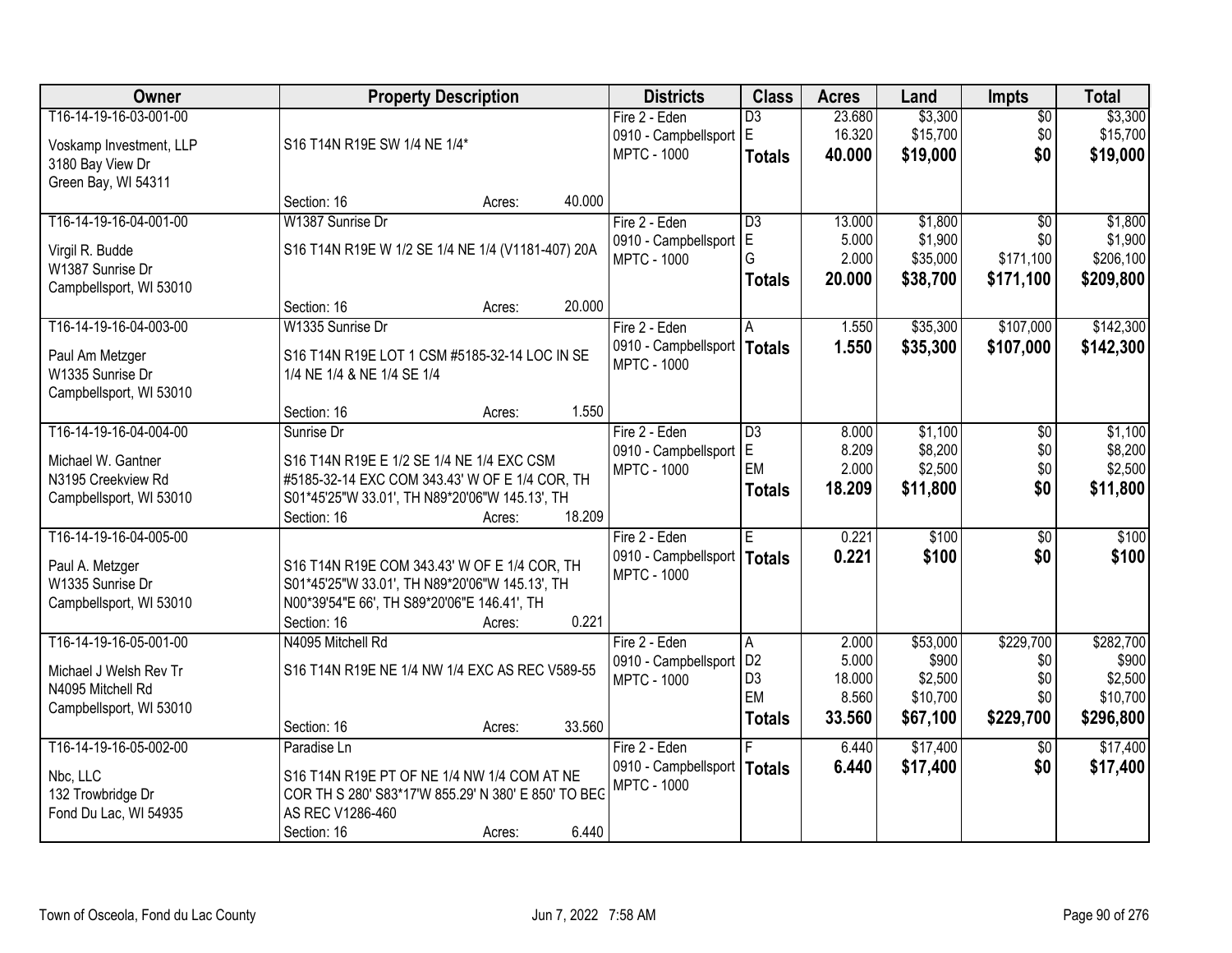| Owner                   | <b>Property Description</b>                                          | <b>Districts</b>     | <b>Class</b>    | <b>Acres</b> | Land     | <b>Impts</b>    | <b>Total</b> |
|-------------------------|----------------------------------------------------------------------|----------------------|-----------------|--------------|----------|-----------------|--------------|
| T16-14-19-16-06-001-00  |                                                                      | Fire 2 - Eden        | D <sub>1</sub>  | 2.560        | \$600    | $\overline{$0}$ | \$600        |
| Michael J Welsh Rev Tr  | S16 T14N R19E NW 1/4 NW 1/4 EXC HWY V681-575 &                       | 0910 - Campbellsport | D <sub>2</sub>  | 10.000       | \$1,800  | \$0             | \$1,800      |
| N4095 Mitchell Rd       | EXC CSM #7138-51-43                                                  | <b>MPTC - 1000</b>   | D <sub>3</sub>  | 16.000       | \$2,200  | \$0             | \$2,200      |
| Campbellsport, WI 53010 |                                                                      |                      | Ė               | 5.000        | \$5,000  | \$0             | \$5,000      |
|                         | 33.560<br>Section: 16<br>Acres:                                      |                      | <b>Totals</b>   | 33.560       | \$9,600  | \$0             | \$9,600      |
| T16-14-19-16-06-002-00  | N4041 Mitchell Rd                                                    | Fire 2 - Eden        | А               | 2.000        | \$42,000 | \$157,300       | \$199,300    |
| Thomas N Welsh Rev Tr   | S16 T14N R19E LOT 1 CSM #7138-51-43 LOC IN NW                        | 0910 - Campbellsport | D <sub>3</sub>  | 3.000        | \$400    | \$0             | \$400        |
| N4041 Mitchell Rd       | 1/4 NW 1/4                                                           | <b>MPTC - 1000</b>   | <b>Totals</b>   | 5.000        | \$42,400 | \$157,300       | \$199,700    |
| Campbellsport, WI 53010 |                                                                      |                      |                 |              |          |                 |              |
|                         | 5.000<br>Section: 16<br>Acres:                                       |                      |                 |              |          |                 |              |
| T16-14-19-16-07-001-00  | N3937 Mitchell Rd                                                    | Fire 2 - Eden        | $\overline{D2}$ | 7.000        | \$1,300  | \$0             | \$1,300      |
| Michael J Welsh Rev Tr  | S16 T14N R19E SW 1/4 NW 1/4 EXC HWY V681-575                         | 0910 - Campbellsport | D <sub>3</sub>  | 26.590       | \$3,700  | \$0             | \$3,700      |
| N4095 Mitchell Rd       |                                                                      | <b>MPTC - 1000</b>   | E               | 4.000        | \$3,100  | \$0             | \$3,100      |
| Campbellsport, WI 53010 |                                                                      |                      | G               | 1.000        | \$5,000  | \$4,000         | \$9,000      |
|                         | 38.590<br>Section: 16<br>Acres:                                      |                      | <b>Totals</b>   | 38.590       | \$13,100 | \$4,000         | \$17,100     |
| T16-14-19-16-08-004-00  | W1523 Sunrise Dr                                                     | Fire 2 - Eden        | A               | 0.920        | \$25,800 | \$199,900       | \$225,700    |
|                         |                                                                      | 0910 - Campbellsport | l D3            | 0.171        | \$100    | \$0             | \$100        |
| John C. Klotz           | S16 T14N R19E LOT 1 CSM #5207-32-36 LOC IN SE                        | <b>MPTC - 1000</b>   | <b>Totals</b>   | 1.091        | \$25,900 | \$199,900       | \$225,800    |
| W1523 Sunrise Dr        | 1/4 NW 1/4 ALSO PIECE OF LAND 32' BY 233' ADJ ON<br>W SIDE OF SD LOT |                      |                 |              |          |                 |              |
| Campbellsport, WI 53010 | 1.091<br>Section: 16<br>Acres:                                       |                      |                 |              |          |                 |              |
| T16-14-19-16-08-005-00  |                                                                      | Fire 2 - Eden        | $\overline{D3}$ | 3.591        | \$500    | $\overline{50}$ | \$500        |
|                         |                                                                      | 0910 - Campbellsport | E               | 0.750        | \$100    | \$0             | \$100        |
| John C. Klotz           | S16 T14N R19E LOT 2 CSM #5207-32-36 LOC IN SE                        | <b>MPTC - 1000</b>   | EM              | 11.000       | \$13,800 | \$0             | \$13,800     |
| W1523 Sunrise Dr        | 1/4 NW 1/4 ALSO LAND DESC IN DOC 1025493 AS                          |                      | <b>Totals</b>   | 15.341       | \$14,400 | \$0             | \$14,400     |
| Campbellsport, WI 53010 | PARCEL <sub>2</sub>                                                  |                      |                 |              |          |                 |              |
|                         | 15.341<br>Section: 16<br>Acres:                                      |                      |                 |              |          |                 |              |
| T16-14-19-16-08-006-00  |                                                                      | Fire 2 - Eden        | $\overline{D2}$ | 11.000       | \$2,000  | $\sqrt{6}$      | \$2,000      |
| William A. Guell        | S16 T14N R19E SE 1/4 NW 1/4 EXC CSM #5207-32-36                      | 0910 - Campbellsport | D <sub>3</sub>  | 12.268       | \$1,700  | \$0             | \$1,700      |
| N2810 Sunset Dr         | EXC LAND DESC AS PARCELS 2 & 3 IN DOC                                | <b>MPTC - 1000</b>   | <b>Totals</b>   | 23.268       | \$3,700  | \$0             | \$3,700      |
| Campbellsport, WI 53010 | 1025493*                                                             |                      |                 |              |          |                 |              |
|                         | 23.268<br>Section: 16<br>Acres:                                      |                      |                 |              |          |                 |              |
| T16-14-19-16-09-003-00  | <b>Woodland Dr</b>                                                   | Fire 2 - Eden        | $\overline{D1}$ | 2.898        | \$700    | $\overline{60}$ | \$700        |
| William A. Guell        | S16 T14N R19E NE 1/4 SW 1/4 EXC CSM #7344-53-48                      | 0910 - Campbellsport | D <sub>2</sub>  | 10.000       | \$1,800  | \$0             | \$1,800      |
| N2810 Sunset Dr         | & EXC CSM #8183-61-95 & EXC LANDS DESC IN DOC                        | <b>MPTC - 1000</b>   | D <sub>3</sub>  | 20.250       | \$2,800  | \$0             | \$2,800      |
| Campbellsport, WI 53010 | #1081765*                                                            |                      | E               | 2.242        | \$1,300  | \$0             | \$1,300      |
|                         | 35.390<br>Section: 16<br>Acres:                                      |                      | <b>Totals</b>   | 35.390       | \$6,600  | \$0             | \$6,600      |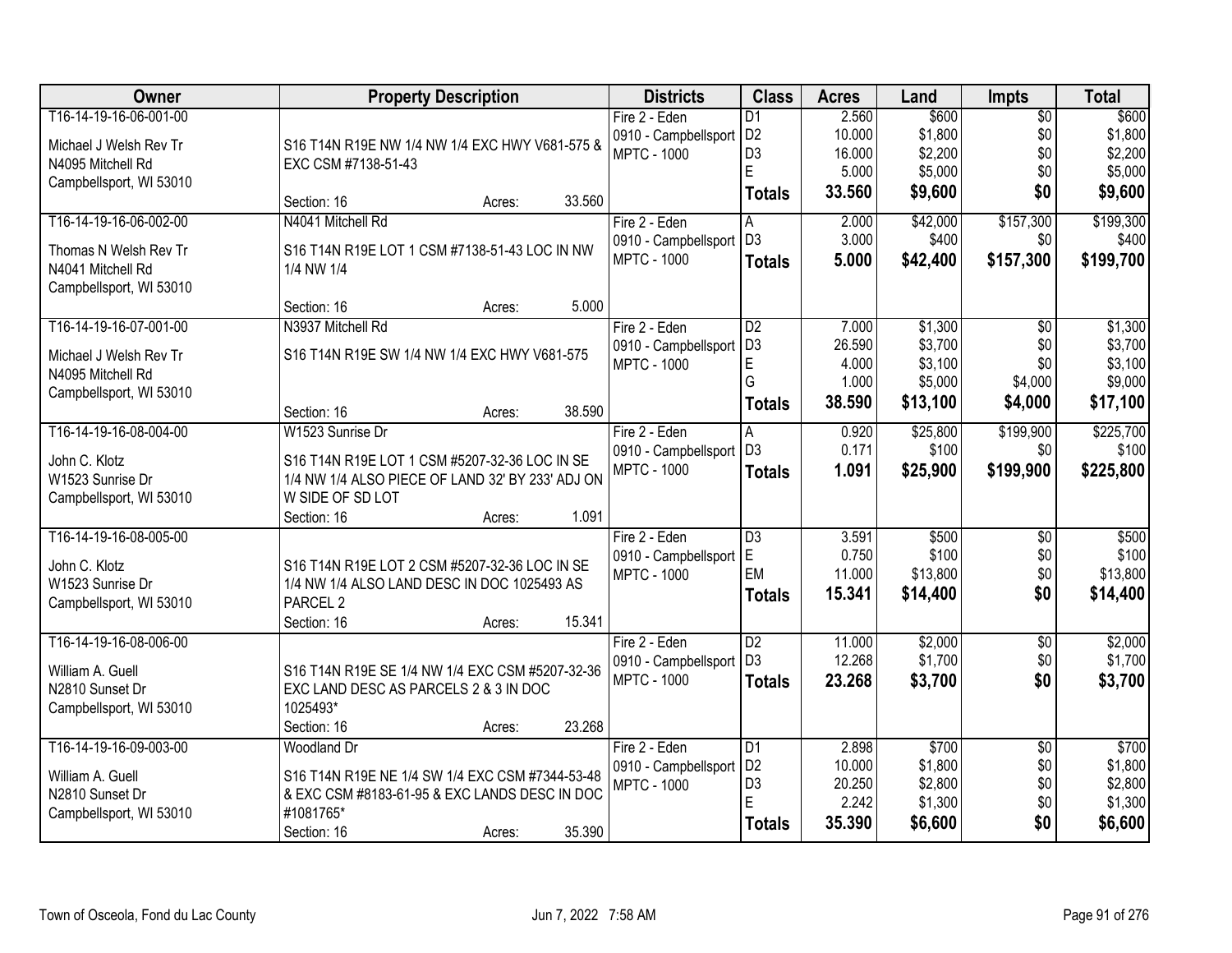| <b>Owner</b>              | <b>Property Description</b>                     | <b>Districts</b>          | <b>Class</b>    | <b>Acres</b> | Land     | Impts           | <b>Total</b> |
|---------------------------|-------------------------------------------------|---------------------------|-----------------|--------------|----------|-----------------|--------------|
| T16-14-19-16-09-004-00    | N3824 Woodland Dr                               | Fire 1 - Cambellsport     | IA.             | 2.351        | \$43,200 | \$280,700       | \$323,900    |
| Jeffrey M. Schladweiler   | S16 T14N R19E LOT 1 CSM #7344-53-48 LOC IN NE   | 0910 - Campbellsport   D1 |                 | 0.102        | \$100    | \$0             | \$100        |
| N3824 Woodland Dr         | 1/4 SW 1/4; ALSO LANDS DESC IN DOC #1081765;    | <b>MPTC - 1000</b>        | <b>Totals</b>   | 2.453        | \$43,300 | \$280,700       | \$324,000    |
| Campbellsport, WI 53010   | EXC LANDS DESC IN DOC #1081764                  |                           |                 |              |          |                 |              |
|                           | 2.453<br>Section: 16<br>Acres:                  |                           |                 |              |          |                 |              |
| T16-14-19-16-10-001-00    | <b>Mitchell Rd</b>                              | Fire 2 - Eden             | $\overline{D3}$ | 23.800       | \$3,300  | \$0             | \$3,300      |
| William A. Guell          | S16 T14N R19E NW 1/4 SW 1/4 EXC CSM #2673-14-93 | 0910 - Campbellsport      | E.              | 0.750        | \$100    | \$0             | \$100        |
| N2810 Sunset Dr           | & EXC #5189-32-18*                              | <b>MPTC - 1000</b>        | <b>Totals</b>   | 24.550       | \$3,400  | \$0             | \$3,400      |
| Campbellsport, WI 53010   |                                                 |                           |                 |              |          |                 |              |
|                           | 24.550<br>Section: 16<br>Acres:                 |                           |                 |              |          |                 |              |
| T16-14-19-16-10-003-00    | N3823 Mitchell Rd                               | Fire 2 - Eden             | A               | 5.464        | \$53,400 | \$235,900       | \$289,300    |
| Michael Thompson          | S16 T14N R19E LOT 2 CSM #2673-14-93 LOC IN NW   | 0910 - Campbellsport      | <b>Totals</b>   | 5.464        | \$53,400 | \$235,900       | \$289,300    |
| N3823 Mitchell Rd         | 1/4 SW 1/4 (V1435-822) 5.464A                   | <b>MPTC - 1000</b>        |                 |              |          |                 |              |
| Campbellsport, WI 53010   |                                                 |                           |                 |              |          |                 |              |
|                           | 5.464<br>Section: 16<br>Acres:                  |                           |                 |              |          |                 |              |
| T16-14-19-16-10-004-00    | N3869 Mitchell Rd                               | Fire 2 - Eden             | A               | 6.200        | \$52,200 | \$154,300       | \$206,500    |
| Christ Gutermann          | S16 T14N R19E LOT 1 CSM #5189-32-18 LOC IN NW   | 0910 - Campbellsport      | <b>Totals</b>   | 6.200        | \$52,200 | \$154,300       | \$206,500    |
| N3869 Mitchell Rd         | 1/4 SW 1/4 (720600) 6.20A                       | <b>MPTC - 1000</b>        |                 |              |          |                 |              |
| Campbellsport, WI 53010   |                                                 |                           |                 |              |          |                 |              |
|                           | 6.200<br>Section: 16<br>Acres:                  |                           |                 |              |          |                 |              |
| T16-14-19-16-10-005-00    | N3831 Mitchell Rd                               | Fire 2 - Eden             | A               | 2.594        | \$44,100 | \$102,400       | \$146,500    |
|                           |                                                 | 0910 - Campbellsport      | Totals          | 2.594        | \$44,100 | \$102,400       | \$146,500    |
| Ivin D. Thompson          | S16 T14N R19E LOT 2 CSM #5189-32-18 LOC IN NW   | <b>MPTC - 1000</b>        |                 |              |          |                 |              |
| N3831 Mitchell Rd         | 1/4 SW 1/4 (V1262-417&418) 2.594A               |                           |                 |              |          |                 |              |
| Campbellsport, WI 53010   | 2.594                                           |                           |                 |              |          |                 |              |
| T16-14-19-16-11-003-00    | Section: 16<br>Acres:<br>N3747 Mitchell Rd      | 0910 - Campbellsport A    |                 | 0.612        | \$22,000 | \$126,400       | \$148,400    |
|                           |                                                 | <b>MPTC - 1000</b>        | <b>Totals</b>   | 0.612        | \$22,000 | \$126,400       | \$148,400    |
| Jason J. Klotz            | S16 T14N R19E LOT 1 OF CSM #2303-12-61 LOC IN   |                           |                 |              |          |                 |              |
| N3747 Mitchell Rd         | SW 1/4 SW 1/4 ALSO PIECE DESC IN DOC 1011239    |                           |                 |              |          |                 |              |
| Campbellsport, WI 53010   | AS: COM AT E COR OF CSM 2303, TH NWLY TO N      |                           |                 |              |          |                 |              |
|                           | 0.612<br>Section: 16<br>Acres:                  |                           |                 |              |          |                 |              |
| T16-14-19-16-11-005-00    | N3753 Mitchell Rd                               | 0910 - Campbellsport      | $\overline{D3}$ | 2.000        | \$300    | $\overline{30}$ | \$300        |
| Lunatic Fringe Farms, LLC | S16 T14N R19E Lot 1, CSM 7998-60-9 REC AS DOC   | <b>MPTC - 1000</b>        | F               | 0.588        | \$2,000  | \$0             | \$2,000      |
| N3747 Mitchell Rd         | 1053134 LOC IN SW 1/4 SW 1/4                    |                           | <b>Totals</b>   | 2.588        | \$2,300  | \$0             | \$2,300      |
| Campbellsport, WI 53010   |                                                 |                           |                 |              |          |                 |              |
|                           | 2.588<br>Section: 16<br>Acres:                  |                           |                 |              |          |                 |              |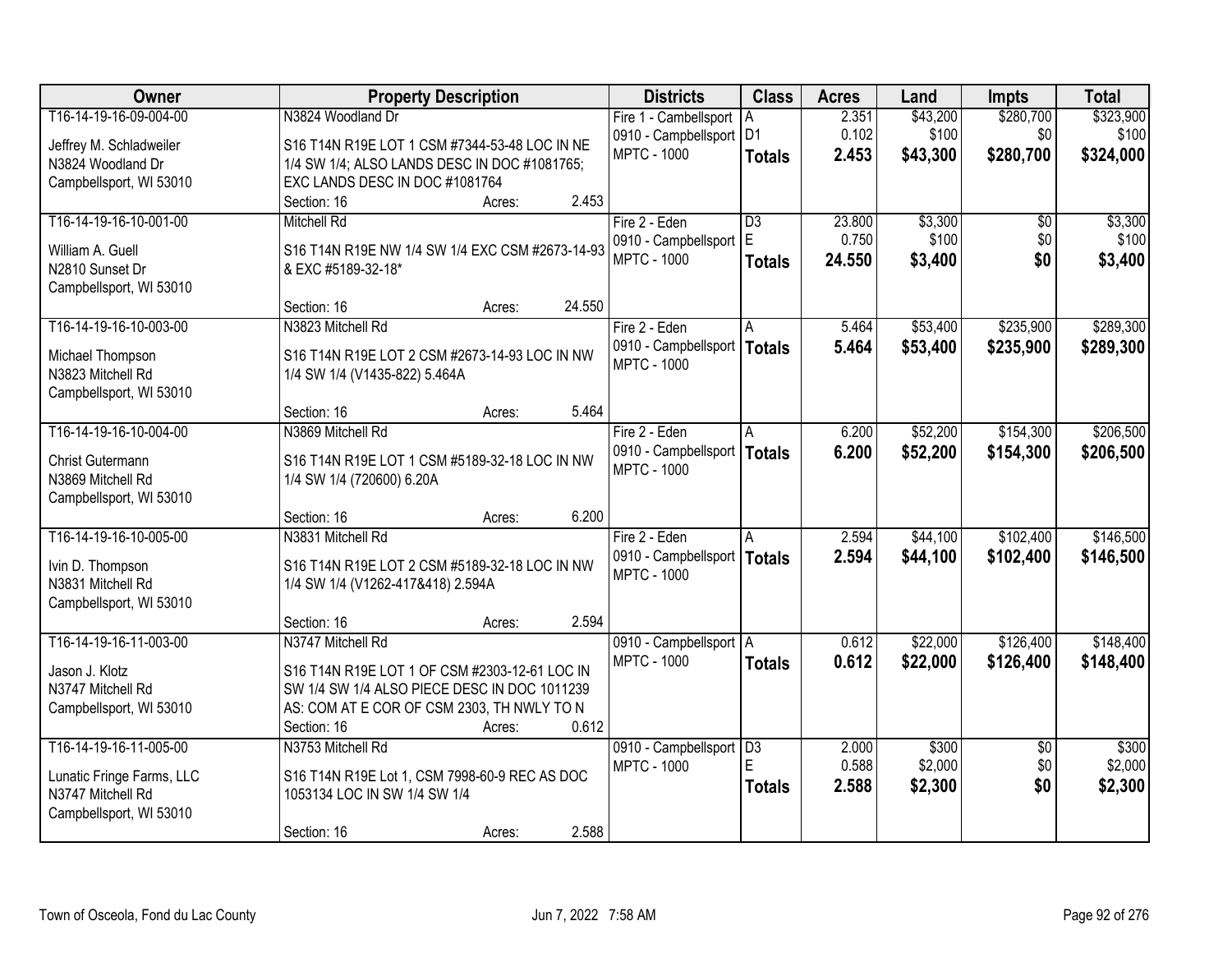| Owner                      |                                                   | <b>Property Description</b> |        | <b>Districts</b>              | <b>Class</b>    | <b>Acres</b> | Land     | <b>Impts</b>    | <b>Total</b> |
|----------------------------|---------------------------------------------------|-----------------------------|--------|-------------------------------|-----------------|--------------|----------|-----------------|--------------|
| T16-14-19-16-11-007-00     |                                                   |                             |        | 0910 - Campbellsport          | $\overline{D3}$ | 8.428        | \$1,200  | $\overline{50}$ | \$1,200      |
| Second Look Holsteins, LLC | S16 T14N R19E TH PT OFSW 1/4 SW 1/4 LYING WLY     |                             |        | <b>MPTC - 1000</b>            | <b>Totals</b>   | 8.428        | \$1,200  | \$0             | \$1,200      |
| N3832 County Rd W          | OF RD AS DESC IN DOCS 1062495 & 1062495           |                             |        |                               |                 |              |          |                 |              |
| Eden, WI 53019             |                                                   |                             |        |                               |                 |              |          |                 |              |
|                            | Section: 16                                       | Acres:                      | 8.428  |                               |                 |              |          |                 |              |
| T16-14-19-16-11-008-00     |                                                   |                             |        | 0910 - Campbellsport          | D3              | 0.871        | \$100    | $\overline{50}$ | \$100        |
| William A. Guell           | S16 T14N R19E TH PT OF SW 1/4 SW 1/4 LYG ELY OF   |                             |        | <b>MPTC - 1000</b>            | $\mathsf E$     | 26.064       | \$10,100 | \$0             | \$10,100     |
| N2810 Sunset Dr            | RD EXC CSM #2303-12-61 & EXC PIECE DESC IN        |                             |        |                               | G               | 0.888        | \$4,400  | \$12,100        | \$16,500     |
| Campbellsport, WI 53010    | DOC 1011239 AS: COM AT E COR OF CSM 2303, TH      |                             |        |                               | <b>Totals</b>   | 27.823       | \$14,600 | \$12,100        | \$26,700     |
|                            | Section: 16                                       | Acres:                      | 27.823 |                               |                 |              |          |                 |              |
| T16-14-19-16-12-002-00     |                                                   |                             |        | Fire 2 - Eden                 | D3              | 9.000        | \$1,200  | \$0             | \$1,200      |
| Lawrence E. Kutz           | S16 T14N R19E E 1/2 SE 1/4 SW 1/4 EXC A PARCEL    |                             |        | 0910 - Campbellsport          | IΕ              | 7.850        | \$3,100  | \$0             | \$3,100      |
| W1340 County Rd F          | COM 350' N OF THE SE COR (50' X 133')             |                             |        | <b>MPTC - 1000</b>            | EM              | 3.000        | \$3,800  | \$0             | \$3,800      |
| Campbellsport, WI 53010    |                                                   |                             |        |                               | Totals          | 19.850       | \$8,100  | \$0             | \$8,100      |
|                            | Section: 16                                       | Acres:                      | 19.850 |                               |                 |              |          |                 |              |
| T16-14-19-16-12-003-00     | N3726 Woodland Dr                                 |                             |        | Fire 2 - Eden                 | E4              | 0.150        | \$0      | $\sqrt[6]{}$    | $\sqrt{50}$  |
| Michigan Wisconsin Pipe    | S16 T14N R19E PT OF THE E 1/2 SE 1/4 SW 1/4 COM   |                             |        | 0910 - Campbellsport          | Totals          | 0.150        | \$0      | \$0             | \$0          |
| W3925 Pipeline Ln          | 350' N OF THE SE COR TH N 50' W 133' S 50' E 133' |                             |        | <b>MPTC - 1000</b>            |                 |              |          |                 |              |
| Eden, WI 53019             | TO BEG AS REC IN V465-47 .15A                     |                             |        |                               |                 |              |          |                 |              |
|                            | Section: 16                                       | Acres:                      | 0.150  |                               |                 |              |          |                 |              |
| T16-14-19-16-12-004-00     | <b>Mitchell Rd</b>                                |                             |        | Fire 2 - Eden                 | E               | 15.343       | \$6,000  | \$0             | \$6,000      |
| Gene W. Heltemes           | S16 T14N R19E Outlot 1, CSM 8183-61-95 REC AS     |                             |        | 0910 - Campbellsport   Totals |                 | 15.343       | \$6,000  | \$0             | \$6,000      |
| N4176 Northview Rd         | DOC 1082322 LOC IN E 1/2 SW 1/4                   |                             |        | <b>MPTC - 1000</b>            |                 |              |          |                 |              |
| Eden, WI 53019             |                                                   |                             |        |                               |                 |              |          |                 |              |
|                            | Section: 16                                       | Acres:                      | 15.343 |                               |                 |              |          |                 |              |
| T16-14-19-16-12-005-00     | <b>Mitchell Rd</b>                                |                             |        | Fire 2 - Eden                 | ΙE              | 6.468        | \$3,800  | $\overline{30}$ | \$3,800      |
| William A. Guell           | S16 T14N R19E W 1/2 SE 1/4 SW 1/4 EXC CSM         |                             |        | 0910 - Campbellsport   Totals |                 | 6.468        | \$3,800  | \$0             | \$3,800      |
| N2810 Sunset Dr            | #8183-61-95*                                      |                             |        | <b>MPTC - 1000</b>            |                 |              |          |                 |              |
| Campbellsport, WI 53010    |                                                   |                             |        |                               |                 |              |          |                 |              |
|                            | Section: 16                                       | Acres:                      | 6.468  |                               |                 |              |          |                 |              |
| T16-14-19-16-13-002-00     |                                                   |                             |        | Fire 2 - Eden                 | D3              | 19.500       | \$2,700  | $\overline{50}$ | \$2,700      |
| Virgil R. Budde            | S16 T14N R19E W 1/2 NE 1/4 SE 1/4 (V1181-407) 20A |                             |        | 0910 - Campbellsport          | E               | 0.500        | \$100    | \$0             | \$100        |
| W1387 Sunrise Dr           |                                                   |                             |        | <b>MPTC - 1000</b>            | <b>Totals</b>   | 20.000       | \$2,800  | \$0             | \$2,800      |
| Campbellsport, WI 53010    |                                                   |                             |        |                               |                 |              |          |                 |              |
|                            | Section: 16                                       | Acres:                      | 20.000 |                               |                 |              |          |                 |              |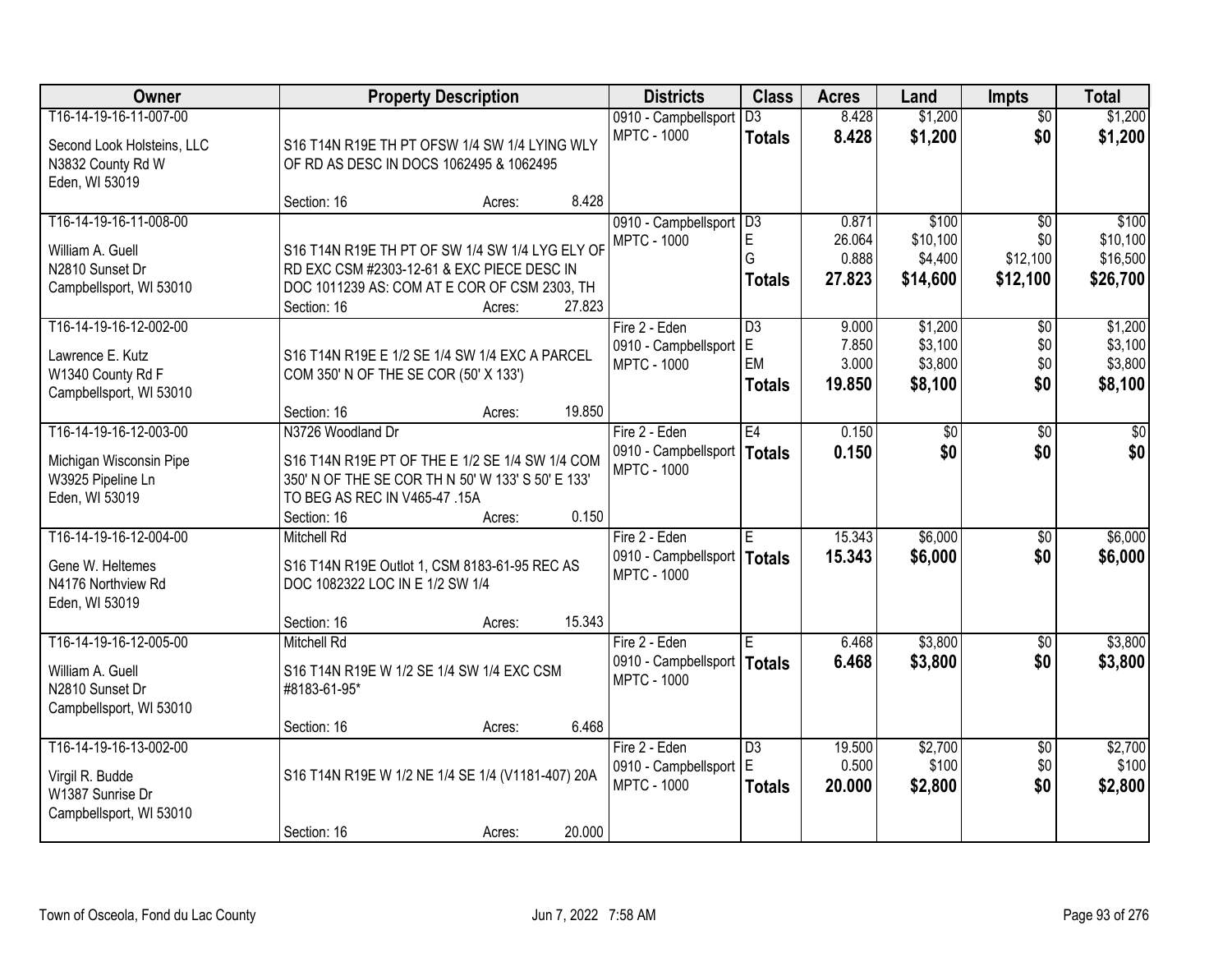| <b>Class</b><br>Owner<br><b>Property Description</b><br><b>Districts</b><br><b>Acres</b><br>Land<br><b>Impts</b>                                     | <b>Total</b>                   |
|------------------------------------------------------------------------------------------------------------------------------------------------------|--------------------------------|
| T16-14-19-16-13-003-00<br>1.140<br>\$43,700<br>Sunset Dr<br>Fire 2 - Eden                                                                            | \$10,800<br>\$54,500           |
| 1.140<br>\$43,700<br>0910 - Campbellsport   Totals<br>S16 T14N R19E LOT 2 CSM #5185-32-14 LOC IN SE<br>Paul Am Metzger                               | \$10,800<br>\$54,500           |
| <b>MPTC - 1000</b><br>W1335 Sunrise Dr<br>1/4 NE 1/4 & NE 1/4 SE 1/4                                                                                 |                                |
| Campbellsport, WI 53010                                                                                                                              |                                |
| 1.140<br>Section: 16<br>Acres:                                                                                                                       |                                |
| T16-14-19-16-13-004-00<br>18.801<br>\$2,600<br>Sunrise Dr<br>Fire 2 - Eden<br>$\overline{D3}$                                                        | \$2,600<br>$\sqrt{50}$         |
| \$2,600<br>0910 - Campbellsport<br>18.801<br>Totals<br>S16 T14N R19E E 1/2 NE 1/4 SE 1/4 EXC CSM<br>Michael J. Welsh                                 | \$0<br>\$2,600                 |
| <b>MPTC - 1000</b><br>N4095 Mitchell Rd<br>#5185-32-14 EXC COM 343.43' W OF E 1/4 COR, TH                                                            |                                |
| S01*45'25"W 33.01', TH N89*20'06"W 145.13', TH<br>Campbellsport, WI 53010                                                                            |                                |
| 18.801<br>Section: 16<br>Acres:                                                                                                                      |                                |
| T16-14-19-16-14-002-00<br>3.000<br>\$700<br>0910 - Campbellsport   D1                                                                                | \$700<br>\$0                   |
| D <sub>3</sub><br>31.900<br>\$4,400<br><b>MPTC - 1000</b><br>S16 T14N R19E NW 1/4 SE 1/4 EXC LOT 1 CSM<br>Voskamp Investment, LLP<br>E               | \$4,400<br>\$0                 |
| 2.000<br>\$100<br>3180 Bay View Dr<br>7697-57 DOC#998571*                                                                                            | \$100<br>\$0                   |
| 36.900<br>\$5,200<br><b>Totals</b><br>Green Bay, WI 54311                                                                                            | \$0<br>\$5,200                 |
| 36.900<br>Section: 16<br>Acres:                                                                                                                      |                                |
| T16-14-19-16-14-003-00<br>W1432 Sunrise Dr<br>2.810<br>\$37,400<br>0910 - Campbellsport G                                                            | \$188,800<br>\$151,400         |
| <b>MPTC - 1000</b><br>2.810<br>\$37,400<br>\$151,400<br><b>Totals</b><br>Walter G Seibel Rev Liv Tr<br>S16 T14N R19E NW 1/4 SE 1/4 LOT 1 CSM 7697-57 | \$188,800                      |
| N4715 Mulletview Rd<br>DOC#998571                                                                                                                    |                                |
| Campbellsport, WI 53010                                                                                                                              |                                |
| 2.810<br>Section: 16<br>Acres:                                                                                                                       |                                |
| T16-14-19-16-15-001-00<br>$\overline{D1}$<br>7.000<br>\$1,600<br>Fire 2 - Eden                                                                       | \$1,600<br>\$0                 |
| D <sub>2</sub><br>15.000<br>\$2,800<br>0910 - Campbellsport<br>S16 T14N R19E SW 1/4 SE 1/4*<br>Voskamp Investment, LLP                               | \$0<br>\$2,800                 |
| D <sub>3</sub><br>14.000<br>\$1,900<br><b>MPTC - 1000</b><br>3180 Bay View Dr<br>E<br>1.000<br>\$100                                                 | \$0<br>\$1,900<br>\$0<br>\$100 |
| Green Bay, WI 54311<br>EM<br>3.000<br>\$3,800                                                                                                        | \$0<br>\$3,800                 |
| 40.000<br>Section: 16<br>Acres:<br>\$10,200<br>40,000<br><b>Totals</b>                                                                               | \$0<br>\$10,200                |
| \$78,000<br>T16-14-19-16-16-001-00<br>40.000<br>Fire 2 - Eden                                                                                        | \$78,000<br>$\overline{50}$    |
| 0910 - Campbellsport   Totals<br>\$78,000<br>40.000                                                                                                  | \$0<br>\$78,000                |
| S16 T14N R19E SE 1/4 SE 1/4*<br>Voskamp Investment, LLP<br><b>MPTC - 1000</b>                                                                        |                                |
| 3180 Bay View Dr<br>Green Bay, WI 54311                                                                                                              |                                |
| 40.000<br>Section: 16<br>Acres:                                                                                                                      |                                |
| T16-14-19-17-01-001-00<br>Fire 2 - Eden<br>D2<br>10.000<br>\$1,800                                                                                   | \$1,800<br>\$0                 |
| \$2,800<br>D <sub>3</sub><br>20.140<br>0910 - Campbellsport                                                                                          | \$2,800<br>\$0                 |
| Voskamp Investment, LLP<br>S17 T14N R19E NE 1/4 NE 1/4 EXC HWY V681-577 &<br>7.500<br>\$4,000<br><b>MPTC - 1000</b>                                  | \$4,000<br>\$0                 |
| 3180 Bay View Dr<br>EXC CSM #6909-49-15*<br>37.640<br>\$8,600<br><b>Totals</b><br>Green Bay, WI 54311                                                | \$0<br>\$8,600                 |
| 37.640<br>Section: 17<br>Acres:                                                                                                                      |                                |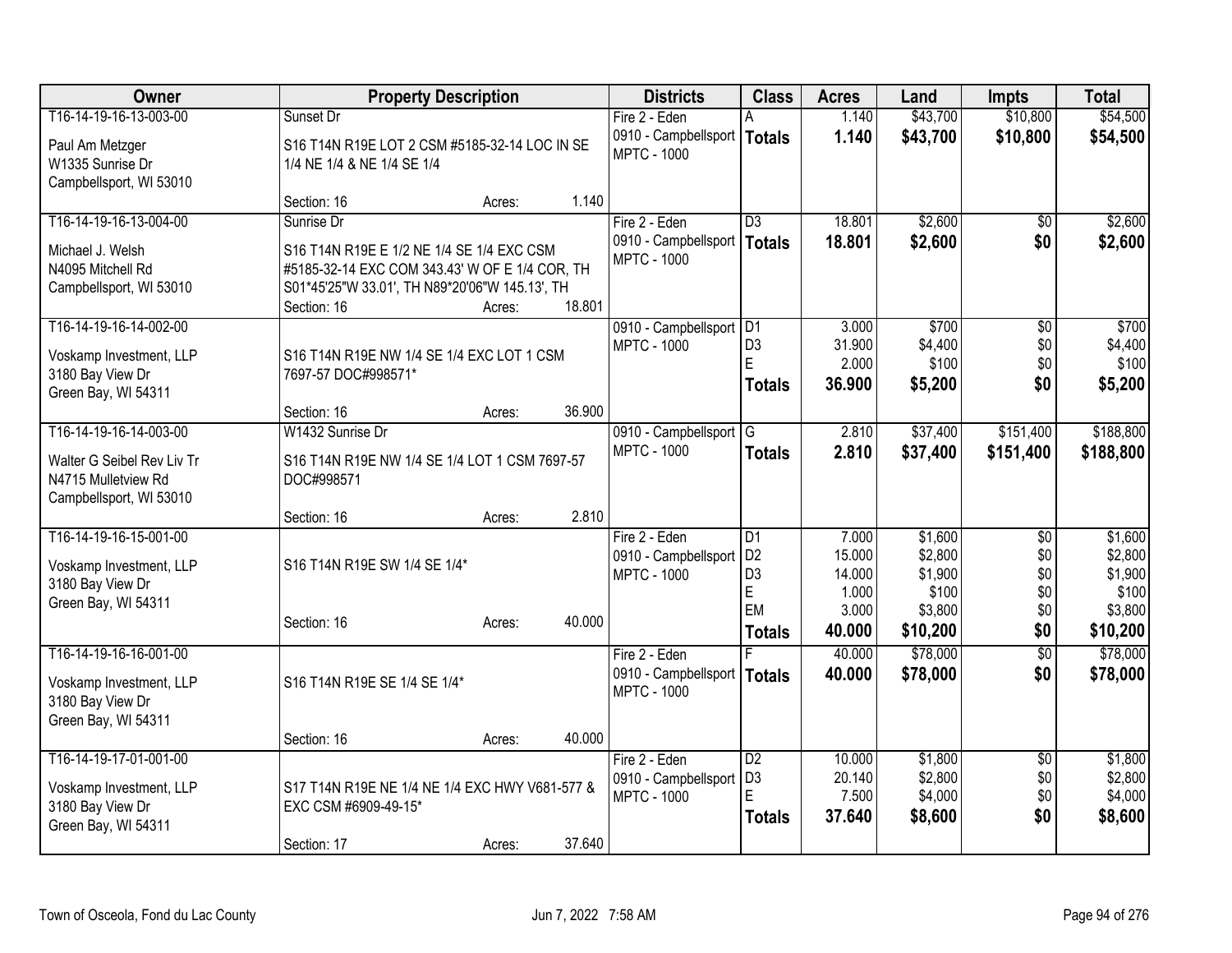| Owner                   | <b>Property Description</b>                    |        |        | <b>Districts</b>                           | <b>Class</b>                     | <b>Acres</b>     | Land               | <b>Impts</b>    | <b>Total</b>       |
|-------------------------|------------------------------------------------|--------|--------|--------------------------------------------|----------------------------------|------------------|--------------------|-----------------|--------------------|
| T16-14-19-17-01-002-00  | N4036 Mitchell Rd                              |        |        | Fire 2 - Eden                              | A                                | 1.000            | \$27,000           | \$63,500        | \$90,500           |
| Brian E. Dolezal        | S17 T14N R19E LOT 1 CSM #6909-49-15 LOC IN NE  |        |        | 0910 - Campbellsport<br><b>MPTC - 1000</b> | Totals                           | 1.000            | \$27,000           | \$63,500        | \$90,500           |
| N4036 Mitchell Rd       | 1/4 NE 1/4                                     |        |        |                                            |                                  |                  |                    |                 |                    |
| Campbellsport, WI 53010 |                                                |        |        |                                            |                                  |                  |                    |                 |                    |
|                         | Section: 17                                    | Acres: | 1.000  |                                            |                                  |                  |                    |                 |                    |
| T16-14-19-17-02-001-00  |                                                |        |        | Fire 2 - Eden                              | D2                               | 18.000           | \$3,300            | $\overline{50}$ | \$3,300            |
| Christopher G. Straub   | S17 T14N R19E NW 1/4 NE 1/4                    |        |        | 0910 - Campbellsport                       | D <sub>3</sub>                   | 18.000           | \$2,500            | \$0             | \$2,500            |
| W2710 Us Highway 45     |                                                |        |        | <b>MPTC - 1000</b>                         | E                                | 4.000            | \$1,600            | \$0             | \$1,600            |
| Eden, WI 53019          |                                                |        |        |                                            | <b>Totals</b>                    | 40.000           | \$7,400            | \$0             | \$7,400            |
|                         | Section: 17                                    | Acres: | 40.000 |                                            |                                  |                  |                    |                 |                    |
| T16-14-19-17-03-001-00  |                                                |        |        | Fire 2 - Eden                              | $\overline{D1}$                  | 8.000            | \$1,800            | $\overline{50}$ | \$1,800            |
| Christopher G. Straub   | S17 T14N R19E SW 1/4 NE 1/4                    |        |        | 0910 - Campbellsport                       | D <sub>2</sub>                   | 4.000            | \$700              | \$0             | \$700              |
| W2710 Us Highway 45     |                                                |        |        | <b>MPTC - 1000</b>                         | D <sub>3</sub>                   | 21.000           | \$2,900            | \$0             | \$2,900            |
| Eden, WI 53019          |                                                |        |        |                                            | E<br>EM                          | 2.000            | \$800              | \$0             | \$800              |
|                         | Section: 17                                    | Acres: | 40.000 |                                            |                                  | 5.000<br>40.000  | \$6,300            | \$0             | \$6,300            |
|                         |                                                |        |        |                                            | Totals                           |                  | \$12,500           | \$0             | \$12,500           |
| T16-14-19-17-04-001-00  |                                                |        |        | Fire 2 - Eden                              | D1                               | 4.000            | \$900              | $\overline{50}$ | \$900              |
| Voskamp Investment, LLP | S17 T14N R19E SE 1/4 NE 1/4 EXC HWY V681-577*  |        |        | 0910 - Campbellsport<br><b>MPTC - 1000</b> | D <sub>2</sub><br>D <sub>3</sub> | 18.640<br>14.000 | \$3,400<br>\$1,900 | \$0<br>\$0      | \$3,400<br>\$1,900 |
| 3180 Bay View Dr        |                                                |        |        |                                            | E                                | 2.000            | \$100              | \$0             | \$100              |
| Green Bay, WI 54311     |                                                |        |        |                                            | <b>Totals</b>                    | 38.640           | \$6,300            | \$0             | \$6,300            |
|                         | Section: 17                                    | Acres: | 38.640 |                                            |                                  |                  |                    |                 |                    |
| T16-14-19-17-05-004-00  | N4191 Northview Rd                             |        |        | 0910 - Campbellsport                       | D2                               | 2.961            | \$500              | $\overline{50}$ | \$500              |
| Immel Rev Tr            | S17 T14N R19E Lot 1, CSM 8460-64-75 REC AS DOC |        |        | <b>MPTC - 1000</b>                         | G                                | 2.000            | \$35,000           | \$162,900       | \$197,900          |
| N4191 Northview Rd      | 1120114 LOC IN NE 1/4 NW 1/4                   |        |        |                                            | <b>Totals</b>                    | 4.961            | \$35,500           | \$162,900       | \$198,400          |
| Eden, WI 53019          |                                                |        |        |                                            |                                  |                  |                    |                 |                    |
|                         | Section: 17                                    | Acres: | 4.961  |                                            |                                  |                  |                    |                 |                    |
| T16-14-19-17-05-005-00  |                                                |        |        | 0910 - Campbellsport   F                   |                                  | 3.533            | \$8,900            | $\sqrt[6]{}$    | \$8,900            |
| William F. Braatz       | S17 T14N R19E Lot 2, CSM 8460-64-75 REC AS DOC |        |        | <b>MPTC - 1000</b>                         | <b>Totals</b>                    | 3.533            | \$8,900            | \$0             | \$8,900            |
| 6511 Raintree Ln NE     | 1120114 LOC IN NE 1/4 NW 1/4                   |        |        |                                            |                                  |                  |                    |                 |                    |
| Winter Havenb, FL 33881 |                                                |        |        |                                            |                                  |                  |                    |                 |                    |
|                         | Section: 17                                    | Acres: | 3.533  |                                            |                                  |                  |                    |                 |                    |
| T16-14-19-17-05-006-00  |                                                |        |        | 0910 - Campbellsport                       | D2                               | 9.156            | \$1,700            | \$0             | \$1,700            |
| Christopher G. Straub   | S17 T14N R19E NE 1/4 NW 1/4 EXC CSM 7667-56-74 |        |        | <b>MPTC - 1000</b>                         | D <sub>3</sub>                   | 16.681           | \$2,300            | \$0             | \$2,300            |
| W2710 Us Highway 45     | #991433 & EXC CSM 8460-64-75 REC AS DOC        |        |        |                                            | E                                | 5.000            | \$2,000            | \$0             | \$2,000            |
| Eden, WI 53019          | 1120114                                        |        |        |                                            | Totals                           | 30.837           | \$6,000            | \$0             | \$6,000            |
|                         | Section: 17                                    | Acres: | 30.837 |                                            |                                  |                  |                    |                 |                    |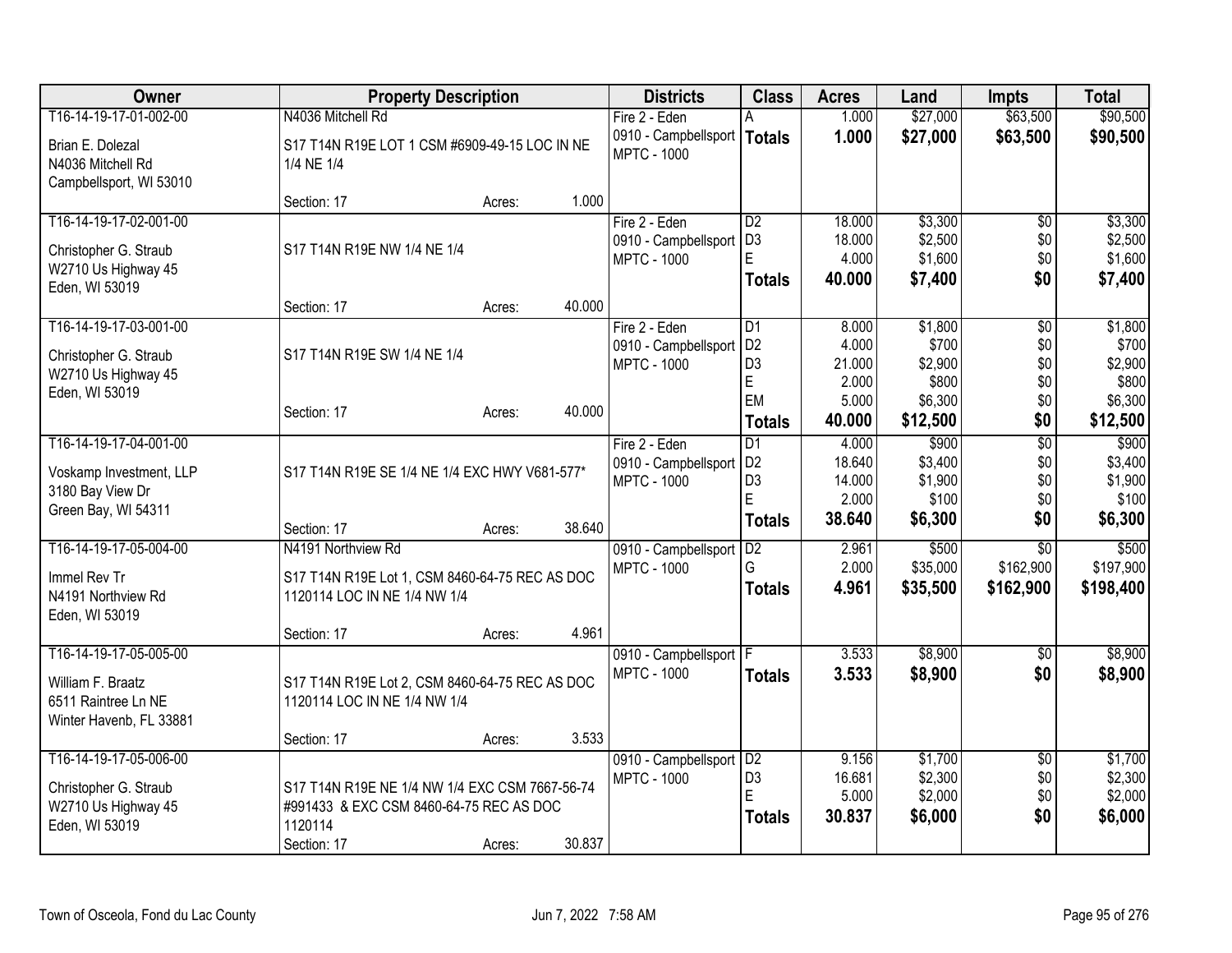| Owner                                 | <b>Property Description</b>                                                    | <b>Districts</b>              | <b>Class</b>    | <b>Acres</b> | Land     | <b>Impts</b>    | <b>Total</b> |
|---------------------------------------|--------------------------------------------------------------------------------|-------------------------------|-----------------|--------------|----------|-----------------|--------------|
| T16-14-19-17-06-004-00                | N4161 Northview Rd                                                             | Fire 2 - Eden                 | $\overline{D2}$ | 4.550        | \$800    | $\overline{30}$ | \$800        |
| Brian E. Nitschke                     | S17 T14N R16E LOT 1 CSM #7438-54-43 LOC IN NW                                  | 0910 - Campbellsport          | G               | 2.000        | \$35,000 | \$131,600       | \$166,600    |
| N4161 Northview Rd                    | 1/4 NW 1/4                                                                     | <b>MPTC - 1000</b>            | <b>Totals</b>   | 6.550        | \$35,800 | \$131,600       | \$167,400    |
| Eden, WI 53019                        |                                                                                |                               |                 |              |          |                 |              |
|                                       | 6.550<br>Section: 17<br>Acres:                                                 |                               |                 |              |          |                 |              |
| T16-14-19-17-06-005-00                | N4161 Northview Rd                                                             | Fire 2 - Eden                 | $\overline{D2}$ | 8.980        | \$1,700  | \$0             | \$1,700      |
| Level-Vu Acres, LLC                   | S17 T14N R19E TH PT OF LANDS DESC IN DOC                                       | 0910 - Campbellsport          | D <sub>3</sub>  | 9.042        | \$1,300  | \$0             | \$1,300      |
| 1423 County Rd B                      | 1064649 LOC IN NW 1/4 NW 1/4                                                   | <b>MPTC - 1000</b>            | <b>Totals</b>   | 18.022       | \$3,000  | \$0             | \$3,000      |
| Campbellsport, WI 53010               |                                                                                |                               |                 |              |          |                 |              |
|                                       | 18.022<br>Section: 17<br>Acres:                                                |                               |                 |              |          |                 |              |
| T16-14-19-17-06-006-00                | N4171 Northview Rd                                                             | Fire 2 - Eden                 | A               | 3.381        | \$44,400 | \$180,100       | \$224,500    |
| Thomas L. Galligan                    | S17 T14N R19E LOT 1 CSM #5020-30-75 LOC IN NW                                  | 0910 - Campbellsport   Totals |                 | 3.381        | \$44,400 | \$180,100       | \$224,500    |
| N4171 Northview Rd                    | 1/4 NW 1/4, ALSO 2 PARCELS ADJ TO SD LOT AS                                    | <b>MPTC - 1000</b>            |                 |              |          |                 |              |
| Eden, WI 53019                        | DESC IN 1064700 (1066402 AOC)                                                  |                               |                 |              |          |                 |              |
|                                       | 3.381<br>Section: 17<br>Acres:                                                 |                               |                 |              |          |                 |              |
| T16-14-19-17-06-007-00                | N4171 Northview Rd                                                             | Fire 2 - Eden                 | $\overline{D3}$ | 2.278        | \$300    | \$0             | \$300        |
| Levis Edgewood Farm, LLC              | S17 T14N R19E NW 1/4 NW 1/4 EXC CSM                                            | 0910 - Campbellsport          | E               | 3.095        | \$1,200  | \$0             | \$1,200      |
| N4157 Northview Rd                    | #3411-18-134, #5020-30-75, #7044-50-51,                                        | <b>MPTC - 1000</b>            | <b>Totals</b>   | 5.373        | \$1,500  | \$0             | \$1,500      |
| Eden, WI 53019                        | #7438-54-43, DOC 1064649 & DOC 1064700 (1066402                                |                               |                 |              |          |                 |              |
|                                       | 5.373<br>Section: 17<br>Acres:                                                 |                               |                 |              |          |                 |              |
| T16-14-19-17-06-008-00                | N4145 Northview Rd                                                             | Fire 1 - Cambellsport   A     |                 | 3.040        | \$43,300 | \$295,500       | \$338,800    |
|                                       |                                                                                | 0910 - Campbellsport   D1     |                 | 1.000        | \$200    | \$0             | \$200        |
| Michael G. Zook<br>N4145 Northview Rd | S17 T14N R19E Lot 1, CSM 8253-62-66 REC AS DOC<br>1092248 LOC IN NW 1/4 NW 1/4 | <b>MPTC - 1000</b>            | <b>Totals</b>   | 4.040        | \$43,500 | \$295,500       | \$339,000    |
| Eden, WI 53019                        |                                                                                |                               |                 |              |          |                 |              |
|                                       | 4.040<br>Section: 17<br>Acres:                                                 |                               |                 |              |          |                 |              |
| T16-14-19-17-06-009-00                | N4157 Northview Rd                                                             | Fire 1 - Cambellsport   A     |                 | 1.500        | \$34,500 | \$164,000       | \$198,500    |
| Patricia A. Brophy                    | S17 T14N R19E Lot 2, CSM 8253-62-66 REC AS DOC                                 | 0910 - Campbellsport   Totals |                 | 1.500        | \$34,500 | \$164,000       | \$198,500    |
| N4157 Northview Rd                    | 1092248 LOC IN NW 1/4 NW 1/4                                                   | <b>MPTC - 1000</b>            |                 |              |          |                 |              |
| Eden, WI 53019                        |                                                                                |                               |                 |              |          |                 |              |
|                                       | 1.500<br>Section: 17<br>Acres:                                                 |                               |                 |              |          |                 |              |
| T16-14-19-17-07-002-00                |                                                                                | Fire 2 - Eden                 | $\overline{D3}$ | 36.000       | \$5,000  | $\overline{50}$ | \$5,000      |
| Level-Vu Acres, LLC                   | S17 T14N R19E TH PT OF LANDS DESC IN DOC                                       | 0910 - Campbellsport          | EM              | 0.067        | \$100    | \$0             | \$100        |
| 1423 County Rd B                      | 1064649 LOC IN SW 1/4 NW 1/4                                                   | <b>MPTC - 1000</b>            | <b>Totals</b>   | 36.067       | \$5,100  | \$0             | \$5,100      |
| Campbellsport, WI 53010               |                                                                                |                               |                 |              |          |                 |              |
|                                       | 36.067<br>Section: 17<br>Acres:                                                |                               |                 |              |          |                 |              |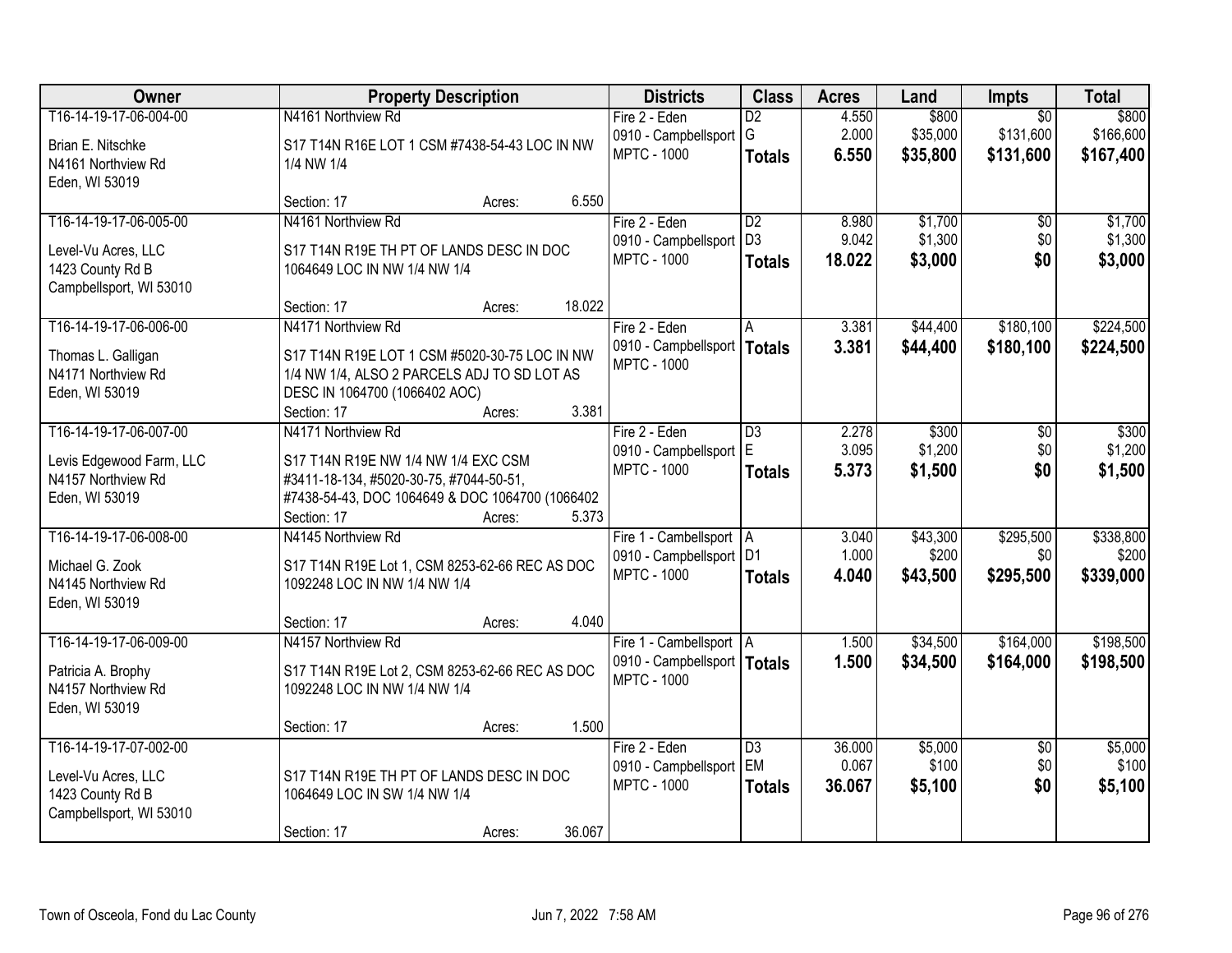| Owner                       |                                                   | <b>Property Description</b> |        | <b>Districts</b>              | <b>Class</b>    | <b>Acres</b> | Land      | <b>Impts</b>    | <b>Total</b> |
|-----------------------------|---------------------------------------------------|-----------------------------|--------|-------------------------------|-----------------|--------------|-----------|-----------------|--------------|
| T16-14-19-17-07-003-00      | Northview Rd                                      |                             |        | Fire 2 - Eden                 | F.              | 0.203        | \$100     | $\overline{60}$ | \$100        |
| Thomas L. Galligan          | S17 T14N R19E COM AT SE COR SW 1/4 NW 1/4, TH     |                             |        | 0910 - Campbellsport EM       |                 | 3.933        | \$4,900   | \$0             | \$4,900      |
| N4171 Northview Rd          | S89*27'02"W 718.12', TH N23*50'29"E 169.22', TH   |                             |        | <b>MPTC - 1000</b>            | <b>Totals</b>   | 4.136        | \$5,000   | \$0             | \$5,000      |
| Eden, WI 53019              | N80*59'15"E 267.94', TH N82*56'52"E 170.12', TH   |                             |        |                               |                 |              |           |                 |              |
|                             | Section: 17                                       | Acres:                      | 4.136  |                               |                 |              |           |                 |              |
| T16-14-19-17-08-001-00      |                                                   |                             |        | Fire 2 - Eden                 |                 | 12.000       | \$32,400  | $\overline{50}$ | \$32,400     |
| Thomas L. Galligan          | S17 T14N R19E THE S 398.93' OF SE 1/4 NW 1/4      |                             |        | 0910 - Campbellsport   Totals |                 | 12.000       | \$32,400  | \$0             | \$32,400     |
| N4171 Northview Rd          |                                                   |                             |        | <b>MPTC - 1000</b>            |                 |              |           |                 |              |
| Eden, WI 53019              |                                                   |                             |        |                               |                 |              |           |                 |              |
|                             | Section: 17                                       | Acres:                      | 12.000 |                               |                 |              |           |                 |              |
| T16-14-19-17-08-002-00      |                                                   |                             |        | Fire 2 - Eden                 | $\overline{D3}$ | 26.000       | \$3,600   | $\sqrt{6}$      | \$3,600      |
| Christopher G. Straub       | S17 T14N R19E SE 1/4 NW 1/4 EXC S 398.93'         |                             |        | 0910 - Campbellsport   E      |                 | 2.000        | \$800     | \$0             | \$800        |
| W2710 Us Highway 45         |                                                   |                             |        | <b>MPTC - 1000</b>            | <b>Totals</b>   | 28.000       | \$4,400   | \$0             | \$4,400      |
| Eden, WI 53019              |                                                   |                             |        |                               |                 |              |           |                 |              |
|                             | Section: 17                                       | Acres:                      | 28.000 |                               |                 |              |           |                 |              |
| T16-14-19-17-09-001-00      |                                                   |                             |        | Fire 2 - Eden                 |                 | 40.000       | \$70,000  | \$0             | \$70,000     |
| Thomas L. Galligan          | S17 T14N R19E NE 1/4 SW 1/4                       |                             |        | 0910 - Campbellsport   Totals |                 | 40.000       | \$70,000  | \$0             | \$70,000     |
| N4171 Northview Rd          |                                                   |                             |        | <b>MPTC - 1000</b>            |                 |              |           |                 |              |
| Eden, WI 53019              |                                                   |                             |        |                               |                 |              |           |                 |              |
|                             | Section: 17                                       | Acres:                      | 40.000 |                               |                 |              |           |                 |              |
| T16-14-19-17-10-001-00      |                                                   |                             |        | Fire 2 - Eden                 |                 | 40.000       | \$108,000 | \$0             | \$108,000    |
| Douglas E. Scannell         | S17 T14N R19E NW 1/4 SW 1/4*                      |                             |        | 0910 - Campbellsport   Totals |                 | 40.000       | \$108,000 | \$0             | \$108,000    |
| N4747 Mushroom Rd           |                                                   |                             |        | <b>MPTC - 1000</b>            |                 |              |           |                 |              |
| Eden, WI 53019              |                                                   |                             |        |                               |                 |              |           |                 |              |
|                             | Section: 17                                       | Acres:                      | 40.000 |                               |                 |              |           |                 |              |
| T16-14-19-17-11-001-00      |                                                   |                             |        | Fire 2 - Eden                 | $\overline{D3}$ | 6.000        | \$800     | $\overline{60}$ | \$800        |
| Douglas E. Scannell         | S17 T14N R19E W 30 A SW 1/4 SW 1/4*               |                             |        | 0910 - Campbellsport EM       |                 | 24.000       | \$30,000  | \$0             | \$30,000     |
| N4747 Mushroom Rd           |                                                   |                             |        | <b>MPTC - 1000</b>            | <b>Totals</b>   | 30.000       | \$30,800  | \$0             | \$30,800     |
| Eden, WI 53019              |                                                   |                             |        |                               |                 |              |           |                 |              |
|                             | Section: 17                                       | Acres:                      | 30.000 |                               |                 |              |           |                 |              |
| T16-14-19-17-11-002-00      |                                                   |                             |        | Fire 2 - Eden                 | $\overline{D3}$ | 4.000        | \$600     | $\overline{30}$ | \$600        |
| Millers Osceden Acres, Inc. | S17 T14N R19E E 10 A SW 1/4 SW 1/4 (V812-980) 10A |                             |        | 0910 - Campbellsport   EM     |                 | 6.000        | \$7,500   | \$0             | \$7,500      |
| W2245 County Rd B           |                                                   |                             |        | <b>MPTC - 1000</b>            | <b>Totals</b>   | 10.000       | \$8,100   | \$0             | \$8,100      |
| Eden, WI 53019              |                                                   |                             |        |                               |                 |              |           |                 |              |
|                             | Section: 17                                       | Acres:                      | 10.000 |                               |                 |              |           |                 |              |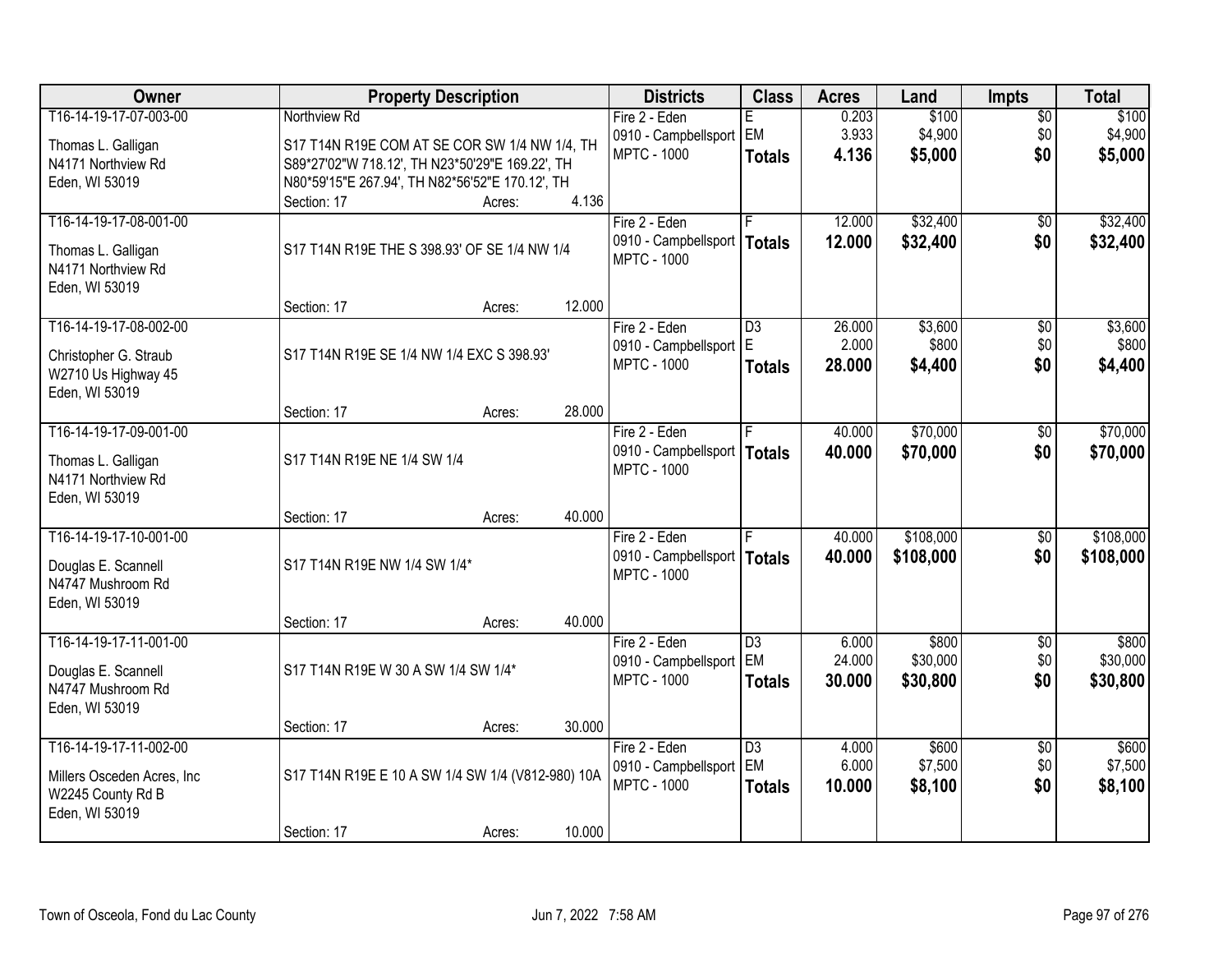| Owner                                 | <b>Property Description</b>                                                     |        | <b>Districts</b>              | <b>Class</b>    | <b>Acres</b> | Land       | <b>Impts</b>    | <b>Total</b>    |
|---------------------------------------|---------------------------------------------------------------------------------|--------|-------------------------------|-----------------|--------------|------------|-----------------|-----------------|
| T16-14-19-17-12-001-00                |                                                                                 |        | Fire 2 - Eden                 | $\overline{D3}$ | 34.000       | \$4,700    | $\overline{50}$ | \$4,700         |
| Millers Osceden Acres, Inc.           | S17 T14N R19E SE 1/4 SW 1/4 (V812-980) 40A                                      |        | 0910 - Campbellsport          | IE.             | 3.000        | \$1,200    | \$0             | \$1,200         |
| W2245 County Rd B                     |                                                                                 |        | <b>MPTC - 1000</b>            | EM              | 3.000        | \$3,800    | \$0             | \$3,800         |
| Eden, WI 53019                        |                                                                                 |        |                               | <b>Totals</b>   | 40.000       | \$9,700    | \$0             | \$9,700         |
|                                       | Section: 17<br>Acres:                                                           | 40.000 |                               |                 |              |            |                 |                 |
| T16-14-19-17-13-002-00                | N3874 Mitchell Rd                                                               |        | Fire 2 - Eden                 | A               | 2.180        | \$42,600   | \$154,800       | \$197,400       |
| Daniel D. Strean                      | S17 T14N R19E PARC A CSM #1004-6-164 LOC IN NE                                  |        | 0910 - Campbellsport          | Totals          | 2.180        | \$42,600   | \$154,800       | \$197,400       |
| N3874 Mitchell Rd                     | 1/4 SE 1/4 ALSO PARC COM AT NE COR SD CSM TH                                    |        | <b>MPTC - 1000</b>            |                 |              |            |                 |                 |
| Campbellsport, WI 53010               | W 210' N TO N LI SD 1/4 1/4 E TO NE COR S 304' TO                               |        |                               |                 |              |            |                 |                 |
|                                       | Section: 17<br>Acres:                                                           | 2.180  |                               |                 |              |            |                 |                 |
| T16-14-19-17-13-003-00                | <b>Mitchell Rd</b>                                                              |        | Fire 2 - Eden                 | $\overline{D3}$ | 33.690       | \$4,700    | $\overline{50}$ | \$4,700         |
|                                       |                                                                                 |        | 0910 - Campbellsport          | E               | 0.211        | \$100      | \$0             | \$100           |
| Second Look Holsteins, LLC            | S17 T14N R19E NE 1/4 SE 1/4 EXC CSM #1004-6-164,<br>EXC V1158-726 & EXC 1065104 |        | <b>MPTC - 1000</b>            | <b>Totals</b>   | 33,901       | \$4,800    | \$0             | \$4,800         |
| N3832 County Rd W<br>Eden, WI 53019   |                                                                                 |        |                               |                 |              |            |                 |                 |
|                                       | Section: 17<br>Acres:                                                           | 33.901 |                               |                 |              |            |                 |                 |
| T16-14-19-17-13-004-00                |                                                                                 |        | Fire 2 - Eden                 | E               | 0.789        | \$100      | \$0             | \$100           |
|                                       |                                                                                 |        | 0910 - Campbellsport          | P <sub>8</sub>  | 3.000        | ( \$8,100) | \$0             | \$0             |
| Clint S. Beck                         | S17 T14N R19E TH PT OF LANDS DESC IN 1065104                                    |        | <b>MPTC - 1000</b>            | <b>Totals</b>   | 3.789        | \$100      | \$0             | \$100           |
| N3452 Us Highway 45                   | AS COM 772.87' W OF SE COR SE 1/4, TH WLY                                       |        |                               |                 |              |            |                 |                 |
| Eden, WI 53019                        | 538.67', TH NLY 1807', TH ELY 349.4', TH SLY 460.02',                           |        |                               |                 |              |            |                 |                 |
|                                       | Section: 17<br>Acres:                                                           | 3.789  |                               |                 |              |            |                 |                 |
| T16-14-19-17-14-001-00                | W1803 Sunrise Dr                                                                |        | Fire 2 - Eden                 | $\overline{D3}$ | 18.000       | \$2,500    | $\overline{50}$ | \$2,500         |
| Jeffrey E. Guyant                     | S17 T14N R19E NW 1/4 SE 1/4 (V1059-965) 40A                                     |        | 0910 - Campbellsport          | EM              | 20.000       | \$25,000   | \$0             | \$25,000        |
| W1803 Sunrise Dr                      |                                                                                 |        | <b>MPTC - 1000</b>            | G               | 2.000        | \$35,000   | \$172,900       | \$207,900       |
| Campbellsport, WI 53010               |                                                                                 |        |                               | <b>Totals</b>   | 40.000       | \$62,500   | \$172,900       | \$235,400       |
|                                       | Section: 17<br>Acres:                                                           | 40.000 |                               |                 |              |            |                 |                 |
| T16-14-19-17-15-001-00                |                                                                                 |        | Fire 2 - Eden                 |                 | 26.660       | \$53,300   | $\overline{50}$ | \$53,300        |
| Clint S. Beck                         | S17 T14N R19E N 1/3 & S 1/3 OF SW 1/4 SE 1/4                                    |        | 0910 - Campbellsport   Totals |                 | 26.660       | \$53,300   | \$0             | \$53,300        |
| N3452 Us Highway 45                   |                                                                                 |        | <b>MPTC - 1000</b>            |                 |              |            |                 |                 |
| Eden, WI 53019                        |                                                                                 |        |                               |                 |              |            |                 |                 |
|                                       | Section: 17<br>Acres:                                                           | 26.660 |                               |                 |              |            |                 |                 |
| T16-14-19-17-15-002-00                | <b>Mitchell Rd</b>                                                              |        | Fire 2 - Eden                 | $\overline{P8}$ | 13.330       | (\$26,700) | $\overline{50}$ | $\overline{50}$ |
|                                       |                                                                                 |        | 0910 - Campbellsport          | Totals          | 13.330       | \$0        | \$0             | \$0             |
| Clint S. Beck                         | S17 T14N R19E S 440' OF N 880' SW 1/4 SE 1/4                                    |        | <b>MPTC - 1000</b>            |                 |              |            |                 |                 |
| N3452 Us Highway 45<br>Eden, WI 53019 |                                                                                 |        |                               |                 |              |            |                 |                 |
|                                       | Section: 17<br>Acres:                                                           | 13.330 |                               |                 |              |            |                 |                 |
|                                       |                                                                                 |        |                               |                 |              |            |                 |                 |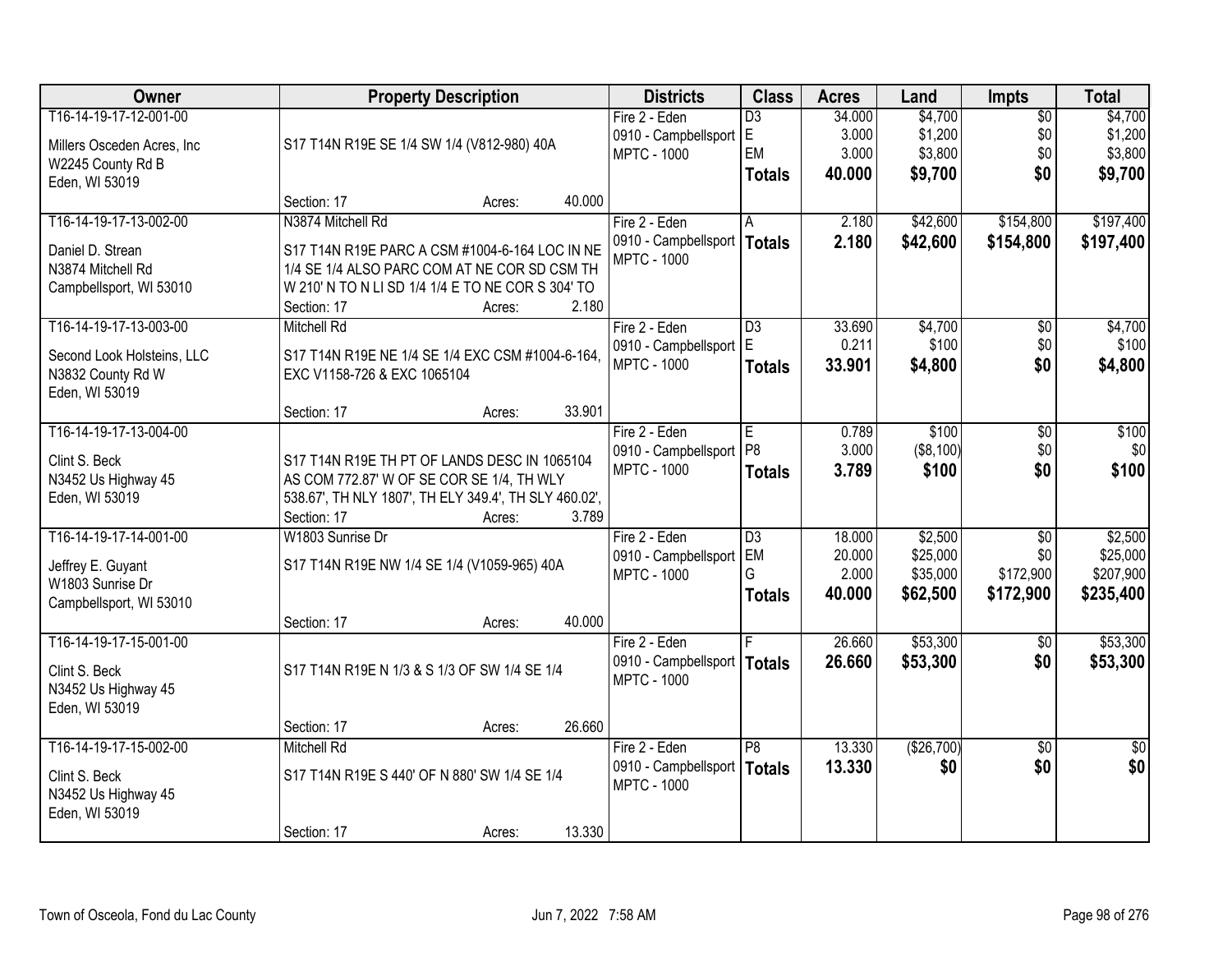| Owner                      |                                                       | <b>Property Description</b> |        |                                            | <b>Class</b>    | <b>Acres</b>     | Land                 | <b>Impts</b>     | <b>Total</b>         |
|----------------------------|-------------------------------------------------------|-----------------------------|--------|--------------------------------------------|-----------------|------------------|----------------------|------------------|----------------------|
| T16-14-19-17-16-002-00     | <b>Mitchell Rd</b>                                    |                             |        | Fire 2 - Eden                              | D <sub>1</sub>  | 15.000           | \$3,400              | $\sqrt{$0}$      | \$3,400              |
| Second Look Holsteins, LLC | S17 T14N R19E SE 1/4 SE 1/4 EXC LANDS DESC IN         |                             |        | 0910 - Campbellsport                       | D <sub>3</sub>  | 9.965            | \$1,400              | \$0              | \$1,400              |
| N3832 County Rd W          | DOC 1065104                                           |                             |        | <b>MPTC - 1000</b>                         | <b>Totals</b>   | 24.965           | \$4,800              | \$0              | \$4,800              |
| Eden, WI 53019             |                                                       |                             |        |                                            |                 |                  |                      |                  |                      |
|                            | Section: 17                                           | Acres:                      | 24.965 |                                            |                 |                  |                      |                  |                      |
| T16-14-19-17-16-003-00     | <b>Mitchell Rd</b>                                    |                             |        | Fire 2 - Eden                              | E               | 0.035            | $\overline{30}$      | $\overline{50}$  | \$0                  |
| Clint S. Beck              | S17 T14N R19E TH PT OF LANDS DESC IN 1065104          |                             |        | 0910 - Campbellsport                       | P <sub>8</sub>  | 15.000           | (\$40,500)           | \$0              | \$0                  |
| N3452 Us Highway 45        | AS COM 772.87' W OF SE COR SE 1/4, TH WLY             |                             |        | <b>MPTC - 1000</b>                         | <b>Totals</b>   | 15.035           | \$0                  | \$0              | \$0                  |
| Eden, WI 53019             | 538.67', TH NLY 1807', TH ELY 349.4', TH SLY 460.02', |                             |        |                                            |                 |                  |                      |                  |                      |
|                            | Section: 17                                           | Acres:                      | 15.035 |                                            |                 |                  |                      |                  |                      |
| T16-14-19-18-01-002-00     | Northview Rd                                          |                             |        | Fire 2 - Eden                              | $\overline{D3}$ | 7.715            | \$1,100              | \$0              | \$1,100              |
| Level-Vu Acres, LLC        | S18 T14N R19E TH PT OF LANDS DESC IN DOC              |                             |        | 0910 - Campbellsport   Totals              |                 | 7.715            | \$1,100              | \$0              | \$1,100              |
| 1423 County Rd B           | 1064649 LOC IN NE 1/4 NE 1/4                          |                             |        | <b>MPTC - 1000</b>                         |                 |                  |                      |                  |                      |
| Campbellsport, WI 53010    |                                                       |                             |        |                                            |                 |                  |                      |                  |                      |
|                            | Section: 18                                           | Acres:                      | 7.715  |                                            |                 |                  |                      |                  |                      |
| T16-14-19-18-01-003-00     | Northview Rd                                          |                             |        | Fire 2 - Eden                              | E               | 32.285           | \$25,400             | $\sqrt[6]{3}$    | \$25,400             |
| Levis Edgewood Farm, LLC   | S18 T14N R19E NE 1/4 NE 1/4 EXC DOC 1064649           |                             |        | 0910 - Campbellsport                       | Totals          | 32.285           | \$25,400             | \$0              | \$25,400             |
| N4157 Northview Rd         |                                                       |                             |        | <b>MPTC - 1000</b>                         |                 |                  |                      |                  |                      |
| Eden, WI 53019             |                                                       |                             |        |                                            |                 |                  |                      |                  |                      |
|                            | Section: 18                                           | Acres:                      | 32.285 |                                            |                 |                  |                      |                  |                      |
| T16-14-19-18-02-001-00     |                                                       |                             |        | Fire 2 - Eden                              | $\overline{D3}$ | 7.000            | \$1,000              | $\overline{50}$  | \$1,000              |
| Daniel Kannenberg          | S18 T14N R19E NW 1/4 NE 1/4*                          |                             |        | 0910 - Campbellsport                       | E<br>EM         | 14.000           | \$7,100              | \$0              | \$7,100              |
| S46 W22339 Tansdale Rd     |                                                       |                             |        | <b>MPTC - 1000</b>                         | <b>Totals</b>   | 19.000<br>40.000 | \$23,800<br>\$31,900 | \$0<br>\$0       | \$23,800<br>\$31,900 |
| Waukesha, WI 53186         |                                                       |                             |        |                                            |                 |                  |                      |                  |                      |
|                            | Section: 18                                           | Acres:                      | 40.000 |                                            |                 |                  |                      |                  |                      |
| T16-14-19-18-03-001-00     | N3938 County Rd W                                     |                             |        | Fire 2 - Eden                              | $\overline{D3}$ | 32,000           | \$4,400              | $\overline{50}$  | \$4,400              |
| Peniel Acres Ltd           | S18 T14N R19E SW 1/4 NE 1/4 (V805-384) 40A            |                             |        | 0910 - Campbellsport<br><b>MPTC - 1000</b> | IΕ<br>G         | 6.000<br>2.000   | \$1,700<br>\$35,000  | \$0<br>\$107,800 | \$1,700<br>\$142,800 |
| N3832 County Rd W          |                                                       |                             |        |                                            | <b>Totals</b>   | 40,000           | \$41,100             | \$107,800        | \$148,900            |
| Eden, WI 53019             |                                                       |                             |        |                                            |                 |                  |                      |                  |                      |
|                            | Section: 18                                           | Acres:                      | 40.000 |                                            |                 |                  |                      |                  |                      |
| T16-14-19-18-04-002-00     |                                                       |                             |        | Fire 2 - Eden                              | D2              | 9.887            | \$1,800              | $\overline{30}$  | \$1,800              |
| Level-Vu Acres, LLC        | S18 T14N R19E TH PT OF LANDS DESC IN DOC              |                             |        | 0910 - Campbellsport<br><b>MPTC - 1000</b> | Totals          | 9.887            | \$1,800              | \$0              | \$1,800              |
| 1423 County Rd B           | 1064649 LOC IN SE 1/4 NE 1/4                          |                             |        |                                            |                 |                  |                      |                  |                      |
| Campbellsport, WI 53010    |                                                       |                             |        |                                            |                 |                  |                      |                  |                      |
|                            | Section: 18                                           | Acres:                      | 9.887  |                                            |                 |                  |                      |                  |                      |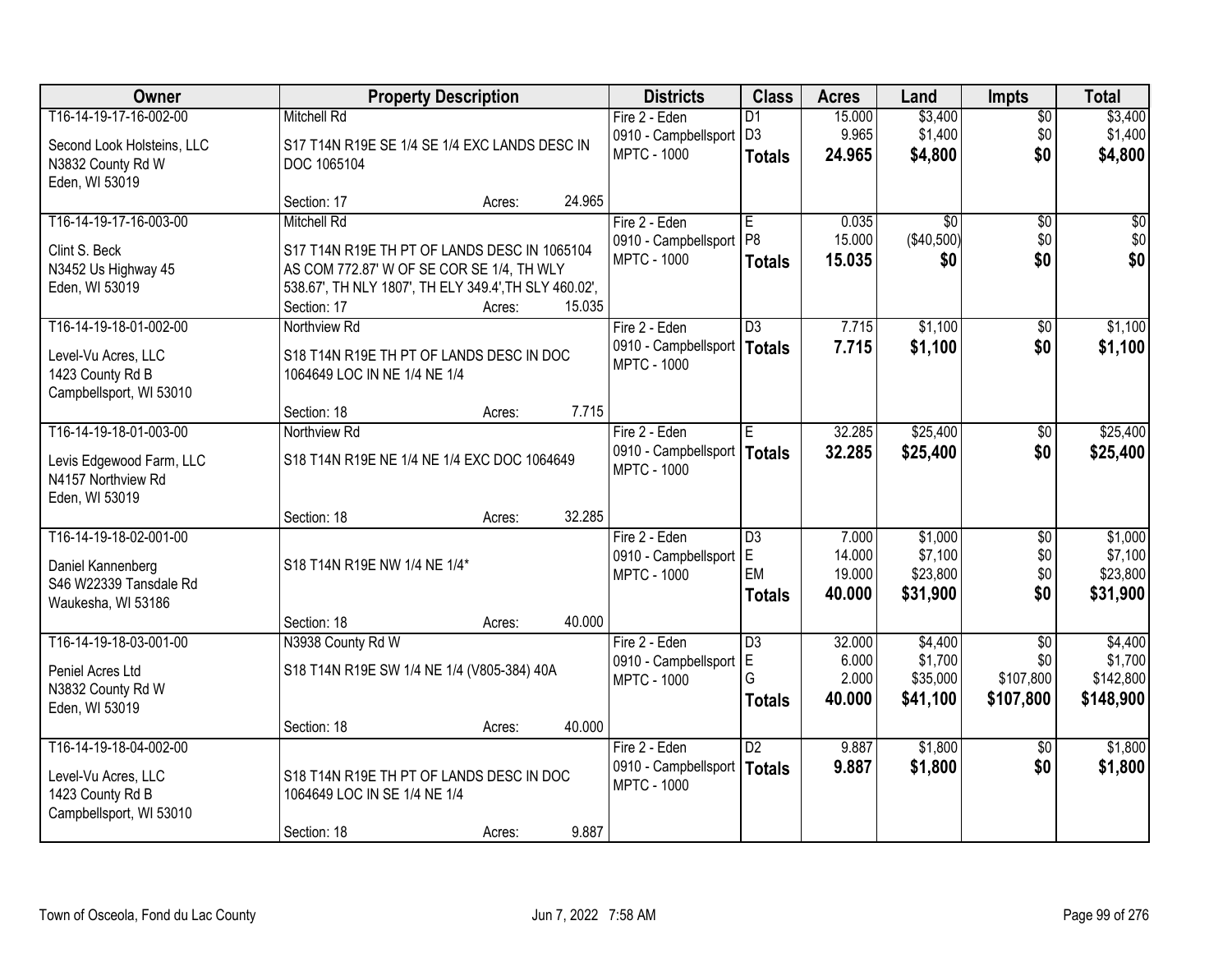| Owner                    | <b>Property Description</b>                     | <b>Districts</b>       | <b>Class</b>    | <b>Acres</b> | Land     | <b>Impts</b>    | <b>Total</b> |
|--------------------------|-------------------------------------------------|------------------------|-----------------|--------------|----------|-----------------|--------------|
| T16-14-19-18-04-003-00   |                                                 | Fire 2 - Eden          | $\overline{D2}$ | 0.113        | \$100    | $\overline{50}$ | \$100        |
| Levis Edgewood Farm, LLC | S18 T14N R19E SE 1/4 NE 1/4 EXC DOC 1064649     | 0910 - Campbellsport   | D <sub>3</sub>  | 4.000        | \$600    | \$0             | \$600        |
| N4157 Northview Rd       |                                                 | <b>MPTC - 1000</b>     | E               | 26.000       | \$15,600 | \$0             | \$15,600     |
| Eden, WI 53019           |                                                 |                        | <b>Totals</b>   | 30.113       | \$16,300 | \$0             | \$16,300     |
|                          | 30.113<br>Section: 18<br>Acres:                 |                        |                 |              |          |                 |              |
| T16-14-19-18-05-001-00   |                                                 | Fire 2 - Eden          | $\overline{D3}$ | 5.000        | \$700    | $\overline{50}$ | \$700        |
| Daniel Kannenberg        | S18 T14N R19E E 1/2 NE 1/4 NW 1/4 FRAC 1/4*     | 0910 - Campbellsport   | E               | 15.000       | \$7,000  | \$0             | \$7,000      |
| S46 W22339 Tansdale Rd   |                                                 | <b>MPTC - 1000</b>     | <b>Totals</b>   | 20.000       | \$7,700  | \$0             | \$7,700      |
| Waukesha, WI 53186       |                                                 |                        |                 |              |          |                 |              |
|                          | 20.000<br>Section: 18<br>Acres:                 |                        |                 |              |          |                 |              |
| T16-14-19-18-05-002-00   |                                                 | Fire 2 - Eden          | $\overline{D2}$ | 6.000        | \$1,100  | \$0             | \$1,100      |
| Peniel Acres Ltd         | S18 T14N R19E W 1/2 NE 1/4 NW 1/4 FRAC 1/4      | 0910 - Campbellsport   | D <sub>3</sub>  | 8.000        | \$1,100  | \$0             | \$1,100      |
| N3832 County Rd W        | (V805-384) 20A                                  | <b>MPTC - 1000</b>     | E               | 6.000        | \$2,400  | \$0             | \$2,400      |
| Eden, WI 53019           |                                                 |                        | <b>Totals</b>   | 20.000       | \$4,600  | \$0             | \$4,600      |
|                          | 20.000<br>Section: 18<br>Acres:                 |                        |                 |              |          |                 |              |
| T16-14-19-18-06-001-00   |                                                 | Fire 2 - Eden          | $\overline{D2}$ | 15.000       | \$2,800  | \$0             | \$2,800      |
| Peniel Acres Ltd         | S18 T14N R19E NW 1/4 NW 1/4 FRAC 1/4 (V805-384) | 0910 - Campbellsport   | D <sub>3</sub>  | 21.250       | \$2,900  | \$0             | \$2,900      |
| N3832 County Rd W        | 36.25A                                          | <b>MPTC - 1000</b>     | <b>Totals</b>   | 36.250       | \$5,700  | \$0             | \$5,700      |
| Eden, WI 53019           |                                                 |                        |                 |              |          |                 |              |
|                          | 36.250<br>Section: 18<br>Acres:                 |                        |                 |              |          |                 |              |
| T16-14-19-18-07-001-00   |                                                 | Fire 2 - Eden          | $\overline{D3}$ | 2.000        | \$300    | $\overline{30}$ | \$300        |
| Peniel Acres Ltd         | S18 T14N R19E SW 1/4 NW 1/4 FRAC 1/4 (V805-384) | 0910 - Campbellsport   | l E             | 34.550       | \$13,800 | \$0             | \$13,800     |
| N3832 County Rd W        | 36.55A                                          | <b>MPTC - 1000</b>     | <b>Totals</b>   | 36.550       | \$14,100 | \$0             | \$14,100     |
| Eden, WI 53019           |                                                 |                        |                 |              |          |                 |              |
|                          | 36.550<br>Section: 18<br>Acres:                 |                        |                 |              |          |                 |              |
| T16-14-19-18-08-001-00   |                                                 | Fire 2 - Eden          | $\overline{D3}$ | 9.650        | \$1,300  | $\sqrt{$0}$     | \$1,300      |
| Peniel Acres Ltd         | S18 T14N R19E SE 1/4 NW 1/4 FRAC 1/4 EXC 706459 | 0910 - Campbellsport E |                 | 30.000       | \$12,000 | \$0             | \$12,000     |
| N3832 County Rd W        | (V805-384) 39.65A                               | <b>MPTC - 1000</b>     | <b>Totals</b>   | 39.650       | \$13,300 | \$0             | \$13,300     |
| Eden, WI 53019           |                                                 |                        |                 |              |          |                 |              |
|                          | 39.650<br>Section: 18<br>Acres:                 |                        |                 |              |          |                 |              |
| T16-14-19-18-09-001-00   | N3816 County Rd W                               | Fire 2 - Eden          | $\overline{D3}$ | 21.900       | \$3,000  | $\overline{60}$ | \$3,000      |
| Peniel Acres Ltd         | S18 T14N R19E NE 1/4 SW 1/4 FRAC 1/4 EXC 706459 | 0910 - Campbellsport E |                 | 2.000        | \$2,000  | \$0             | \$2,000      |
| N3832 County Rd W        | (V805-384) 23.90A                               | <b>MPTC - 1000</b>     | <b>Totals</b>   | 23.900       | \$5,000  | \$0             | \$5,000      |
| Eden, WI 53019           |                                                 |                        |                 |              |          |                 |              |
|                          | 23.900<br>Section: 18<br>Acres:                 |                        |                 |              |          |                 |              |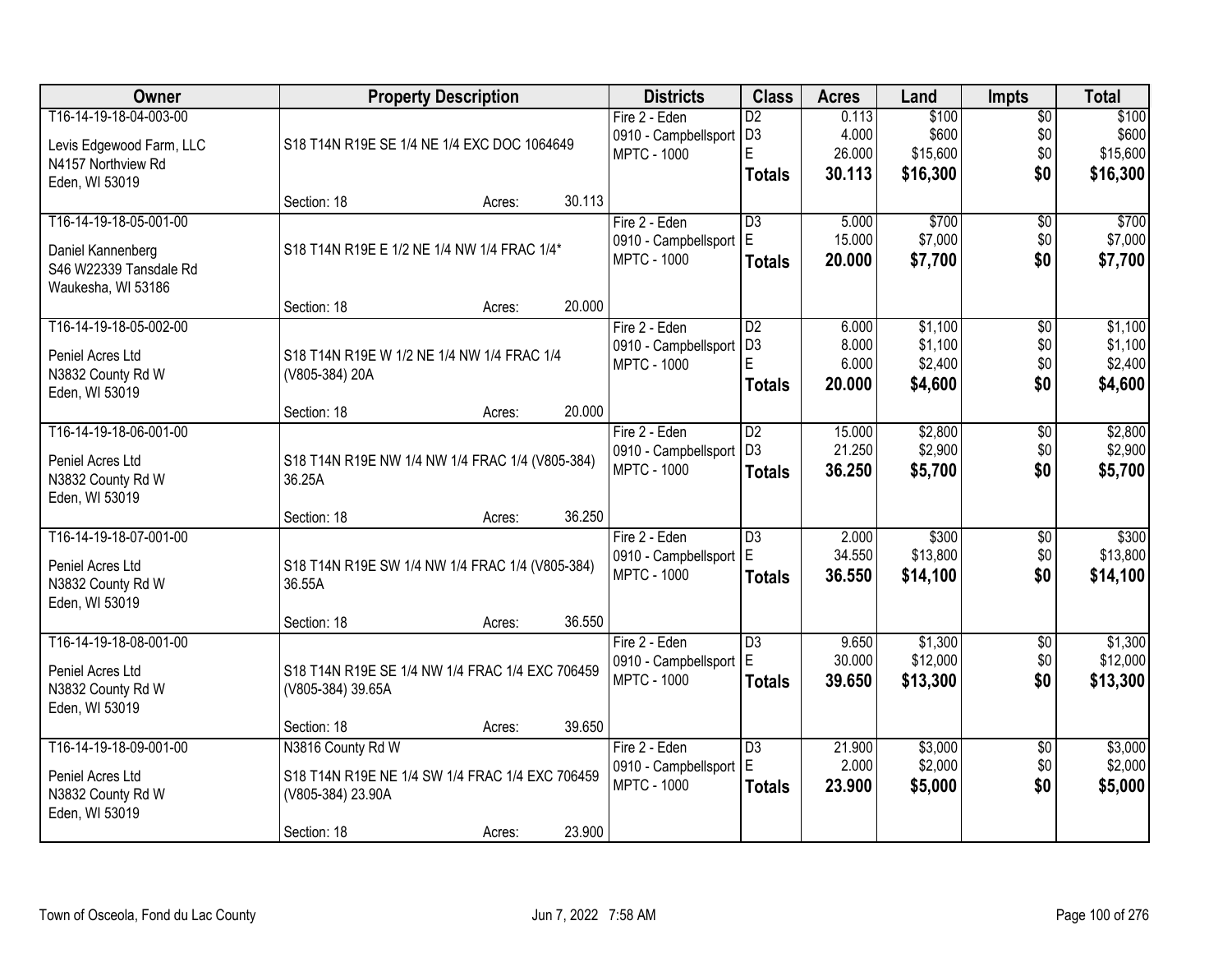| <b>Owner</b>               | <b>Property Description</b>                       | <b>Districts</b>     | <b>Class</b>    | <b>Acres</b> | Land     | <b>Impts</b>    | <b>Total</b> |
|----------------------------|---------------------------------------------------|----------------------|-----------------|--------------|----------|-----------------|--------------|
| T16-14-19-18-09-003-00     | N3832 County Rd W                                 | Fire 2 - Eden        | $\overline{D2}$ | 7.000        | \$1,300  | $\overline{50}$ | \$1,300      |
| Second Look Holsteins, LLC | S18 T14N R19E PT OF SE 1/4 NW 1/4 FRAC 1/4 NE 1/4 | 0910 - Campbellsport | D <sub>3</sub>  | 8.050        | \$1,100  | \$0             | \$1,100      |
| N3832 County Rd W          | SW 1/4 FRAC 1/4 & NW 1/4 SE 1/4 COM 1638.37' E OF | <b>MPTC - 1000</b>   | G               | 4.000        | \$41,000 | \$870,900       | \$911,900    |
| Eden, WI 53019             | SW COR SEC 18, TH N30*36'38"E 1988.73'            |                      | <b>Totals</b>   | 19.050       | \$43,400 | \$870,900       | \$914,300    |
|                            | 19.050<br>Section: 18<br>Acres:                   |                      |                 |              |          |                 |              |
| T16-14-19-18-10-001-00     |                                                   | Fire 2 - Eden        | $\overline{D3}$ | 19.850       | \$2,700  | \$0             | \$2,700      |
| Joel Narges                | S18 T14N R19E NW 1/4 SW 1/4 FRAC 1/4 (740910      | 0910 - Campbellsport | E.              | 17.000       | \$6,800  | \$0             | \$6,800      |
| N3756 Us Highway 45        | 783313) 36.85A                                    | <b>MPTC - 1000</b>   | <b>Totals</b>   | 36.850       | \$9,500  | \$0             | \$9,500      |
| Eden, WI 53019             |                                                   |                      |                 |              |          |                 |              |
|                            | 36.850<br>Section: 18<br>Acres:                   |                      |                 |              |          |                 |              |
| T16-14-19-18-11-001-00     |                                                   | Fire 2 - Eden        | $\overline{D2}$ | 6.000        | \$1,100  | \$0             | \$1,100      |
| Joel Narges                | S18 T14N R19E SW 1/4 SW 1/4 FRAC 1/4 EXC CSM      | 0910 - Campbellsport | D <sub>3</sub>  | 29.150       | \$4,000  | \$0             | \$4,000      |
| N3756 Us Highway 45        | #4574-26-92 (740910 783313) 36.40A                | <b>MPTC - 1000</b>   | G               | 1.250        | \$5,800  | \$50,600        | \$56,400     |
| Eden, WI 53019             |                                                   |                      | <b>Totals</b>   | 36.400       | \$10,900 | \$50,600        | \$61,500     |
|                            | 36.400<br>Section: 18<br>Acres:                   |                      |                 |              |          |                 |              |
| T16-14-19-18-11-002-00     | N3756 US Highway 45                               | Fire 2 - Eden        | G               | 0.750        | \$18,800 | \$116,800       | \$135,600    |
| Joel Narges                | S18 T14N R19E LOT 1 CSM #4574-26-92 LOC IN SW     | 0910 - Campbellsport | <b>Totals</b>   | 0.750        | \$18,800 | \$116,800       | \$135,600    |
| N3756 Us Highway 45        | 1/4 SW 1/4 FRAC 1/4 (V1185-309) .75A              | <b>MPTC - 1000</b>   |                 |              |          |                 |              |
| Eden, WI 53019             |                                                   |                      |                 |              |          |                 |              |
|                            | 0.750<br>Section: 18<br>Acres:                    |                      |                 |              |          |                 |              |
| T16-14-19-18-12-001-00     |                                                   | Fire 2 - Eden        | $\overline{D2}$ | 28.800       | \$5,300  | \$0             | \$5,300      |
| Peniel Acres Ltd           | S18 T14N R19E SE 1/4 SW 1/4 FRAC 1/4 LYING N OF   | 0910 - Campbellsport | E.              | 2.000        | \$800    | \$0             | \$800        |
| N3832 County Rd W          | HWY 45 EXC V201-374 & EXC CSM #5629-36-17         | <b>MPTC - 1000</b>   | <b>Totals</b>   | 30.800       | \$6,100  | \$0             | \$6,100      |
| Eden, WI 53019             | (V805-384) 30.80A                                 |                      |                 |              |          |                 |              |
|                            | 30.800<br>Section: 18<br>Acres:                   |                      |                 |              |          |                 |              |
| T16-14-19-18-12-002-00     | N3701 US Highway 45                               | Fire 2 - Eden        | A               | 0.500        | \$20,000 | \$90,700        | \$110,700    |
| Amanda M. Meyer            | S18 T14N R19E THAT PART SE 1/4 SW 1/4 FRAC 1/4    | 0910 - Campbellsport | <b>Totals</b>   | 0.500        | \$20,000 | \$90,700        | \$110,700    |
| N3701 Us Highway 45        | COM AT NLY & WLY LINE OF 2 HWYS ABT 43 RDS E      | <b>MPTC - 1000</b>   |                 |              |          |                 |              |
| Eden, WI 53019             | ABT 20 RDS N OF SW COR ETC AS REC IN 1062477      |                      |                 |              |          |                 |              |
|                            | 0.500<br>Section: 18<br>Acres:                    |                      |                 |              |          |                 |              |
| T16-14-19-18-12-003-00     |                                                   | Fire 2 - Eden        | $\overline{D2}$ | 4.000        | \$700    | $\overline{50}$ | \$700        |
| Joel Narges                | S18 T14N R19E THAT PART SE 1/4 SW 1/4 FRAC 1/4    | 0910 - Campbellsport | D <sub>3</sub>  | 2.500        | \$300    | \$0             | \$300        |
| N3756 Us Highway 45        | LYG S & W OF HWY 45 (740910 783313) 6.50A         | <b>MPTC - 1000</b>   | <b>Totals</b>   | 6.500        | \$1,000  | \$0             | \$1,000      |
| Eden, WI 53019             |                                                   |                      |                 |              |          |                 |              |
|                            | 6.500<br>Section: 18<br>Acres:                    |                      |                 |              |          |                 |              |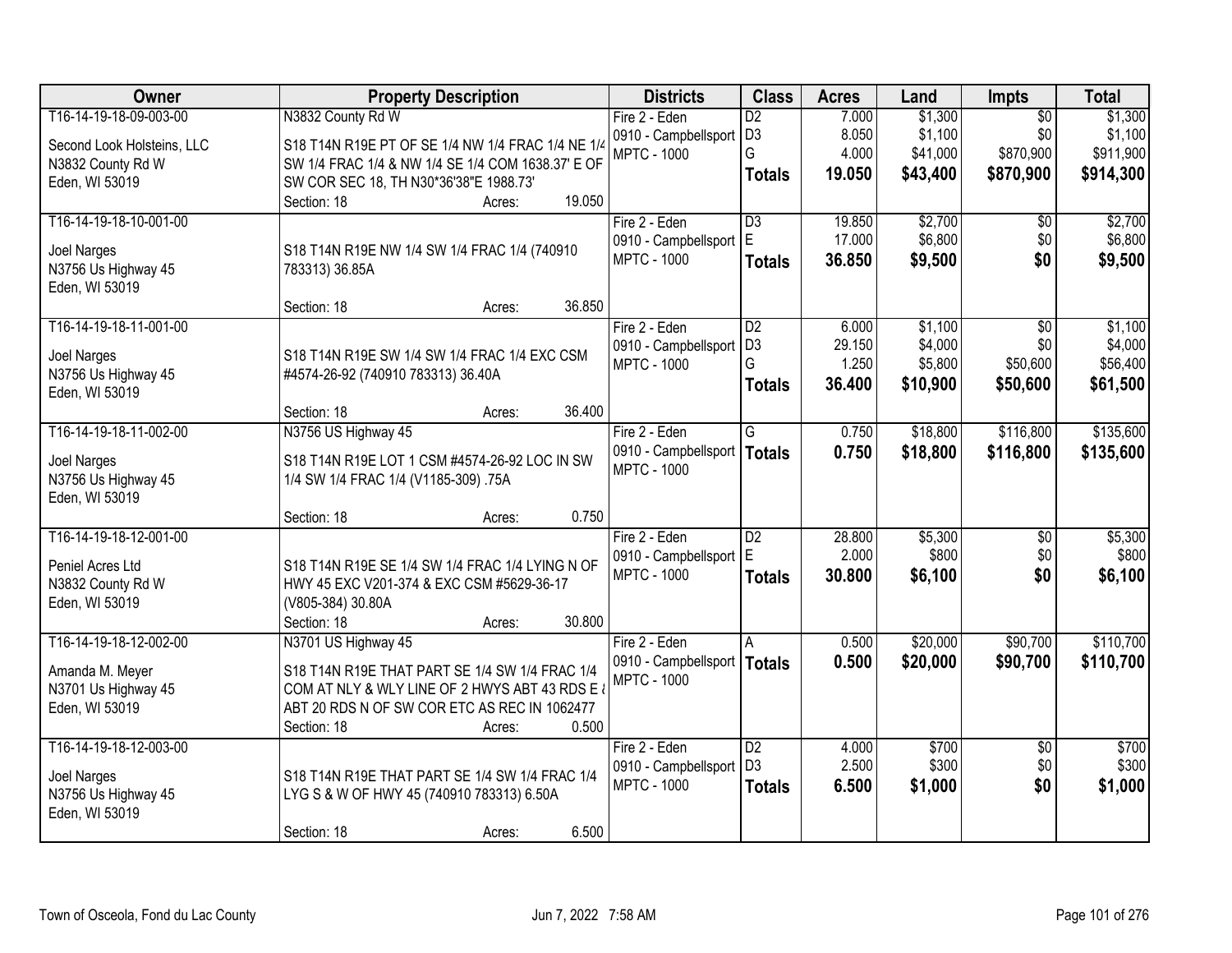| Owner                                                                                 |                                                                                          | <b>Property Description</b>                   |        | <b>Districts</b>                                            | <b>Class</b>                                            | <b>Acres</b>                        | Land                                       | <b>Impts</b>                              | <b>Total</b>                               |
|---------------------------------------------------------------------------------------|------------------------------------------------------------------------------------------|-----------------------------------------------|--------|-------------------------------------------------------------|---------------------------------------------------------|-------------------------------------|--------------------------------------------|-------------------------------------------|--------------------------------------------|
| T16-14-19-18-12-004-00                                                                | N3719 US Highway 45                                                                      |                                               |        | Fire 2 - Eden                                               |                                                         | 2.200                               | \$42,700                                   | \$187,600                                 | \$230,300                                  |
| William F Lenz Rev Liv Tr<br>N3719 Us Highway 45<br>Eden, WI 53019                    | 1/4 SW 1/4 FRAC 1/4*                                                                     | S18 T14N R19E LOT 1 CSM #5629-36-17 LOC IN SE |        | 0910 - Campbellsport<br><b>MPTC - 1000</b>                  | <b>Totals</b>                                           | 2.200                               | \$42,700                                   | \$187,600                                 | \$230,300                                  |
|                                                                                       | Section: 18                                                                              | Acres:                                        | 2.200  |                                                             |                                                         |                                     |                                            |                                           |                                            |
| T16-14-19-18-13-001-00<br>Peniel Acres Ltd<br>N3832 County Rd W<br>Eden, WI 53019     | S18 T14N R19E NE 1/4 SE 1/4 (V805-384) 40A                                               |                                               |        | Fire 2 - Eden<br>0910 - Campbellsport<br><b>MPTC - 1000</b> | $\overline{D3}$<br>EM<br><b>Totals</b>                  | 12.000<br>28.000<br>40.000          | \$1,700<br>\$35,000<br>\$36,700            | $\overline{50}$<br>\$0<br>\$0             | \$1,700<br>\$35,000<br>\$36,700            |
|                                                                                       | Section: 18                                                                              | Acres:                                        | 40.000 |                                                             |                                                         |                                     |                                            |                                           |                                            |
| T16-14-19-18-14-001-00<br>Peniel Acres Ltd<br>N3832 County Rd W<br>Eden, WI 53019     | N3816 County Rd W<br>S18 T14N R19E NW 1/4 SE 1/4 EXC 706459 (V805-384)<br>37.40A         |                                               |        | Fire 2 - Eden<br>0910 - Campbellsport<br><b>MPTC - 1000</b> | $\overline{D3}$<br>ΙE<br>G<br><b>Totals</b>             | 28.400<br>6.000<br>3.000<br>37.400  | \$3,900<br>\$2,100<br>\$11,000<br>\$17,000 | $\sqrt{6}$<br>\$0<br>\$33,600<br>\$33,600 | \$3,900<br>\$2,100<br>\$44,600<br>\$50,600 |
|                                                                                       | Section: 18                                                                              | Acres:                                        | 37.400 |                                                             |                                                         |                                     |                                            |                                           |                                            |
| T16-14-19-18-15-001-00<br>Douglas R. Hodorff<br>N3557 Us Highway 45<br>Eden, WI 53019 | S18 T14N R19E SW 1/4 SE 1/4 (V1221-194) 40A                                              |                                               |        | Fire 2 - Eden<br>0910 - Campbellsport<br><b>MPTC - 1000</b> | $\overline{D3}$<br>ΙE<br><b>Totals</b>                  | 5.000<br>35.000<br>40.000           | \$700<br>\$21,800<br>\$22,500              | \$0<br>\$0<br>\$0                         | \$700<br>\$21,800<br>\$22,500              |
|                                                                                       | Section: 18                                                                              | Acres:                                        | 40.000 |                                                             |                                                         |                                     |                                            |                                           |                                            |
| T16-14-19-18-16-001-00<br>Douglas R. Hodorff<br>N3557 Us Highway 45<br>Eden, WI 53019 | S18 T14N R19E SE 1/4 SE 1/4 (V1221-194) 40A                                              |                                               |        | Fire 2 - Eden<br>0910 - Campbellsport<br><b>MPTC - 1000</b> | $\overline{D3}$<br>E<br>EM<br><b>Totals</b>             | 8.000<br>14.000<br>18.000<br>40.000 | \$1,100<br>\$5,600<br>\$22,500<br>\$29,200 | $\overline{30}$<br>\$0<br>\$0<br>\$0      | \$1,100<br>\$5,600<br>\$22,500<br>\$29,200 |
|                                                                                       | Section: 18                                                                              | Acres:                                        | 40.000 |                                                             |                                                         |                                     |                                            |                                           |                                            |
| T16-14-19-19-01-001-00<br>Douglas R. Hodorff<br>N3557 Us Highway 45<br>Eden, WI 53019 | S19 T14N R19E NE 1/4 NE 1/4 EXC V46-487<br>(V1221-194) 39.975A                           |                                               |        | Fire 2 - Eden<br>0910 - Campbellsport<br><b>MPTC - 1000</b> | $\overline{D2}$<br>D <sub>3</sub><br><b>Totals</b>      | 5.000<br>34.975<br>39.975           | \$900<br>\$4,800<br>\$5,700                | $\overline{60}$<br>\$0<br>\$0             | \$900<br>\$4,800<br>\$5,700                |
|                                                                                       | Section: 19                                                                              | Acres:                                        | 39.975 |                                                             |                                                         |                                     |                                            |                                           |                                            |
| T16-14-19-19-02-001-00<br>Douglas R. Hodorff<br>N3557 Us Highway 45<br>Eden, WI 53019 | S19 T14N R19E THAT PART NW 1/4 NE 1/4 LYG N & E<br>OF HWY (V1221-194) 33A<br>Section: 19 | Acres:                                        | 33.000 | Fire 2 - Eden<br>0910 - Campbellsport<br><b>MPTC - 1000</b> | $\overline{D2}$<br>D <sub>3</sub><br>E<br><b>Totals</b> | 20.000<br>12.000<br>1.000<br>33.000 | \$3,700<br>\$1,700<br>\$100<br>\$5,500     | $\overline{30}$<br>\$0<br>\$0<br>\$0      | \$3,700<br>\$1,700<br>\$100<br>\$5,500     |
|                                                                                       |                                                                                          |                                               |        |                                                             |                                                         |                                     |                                            |                                           |                                            |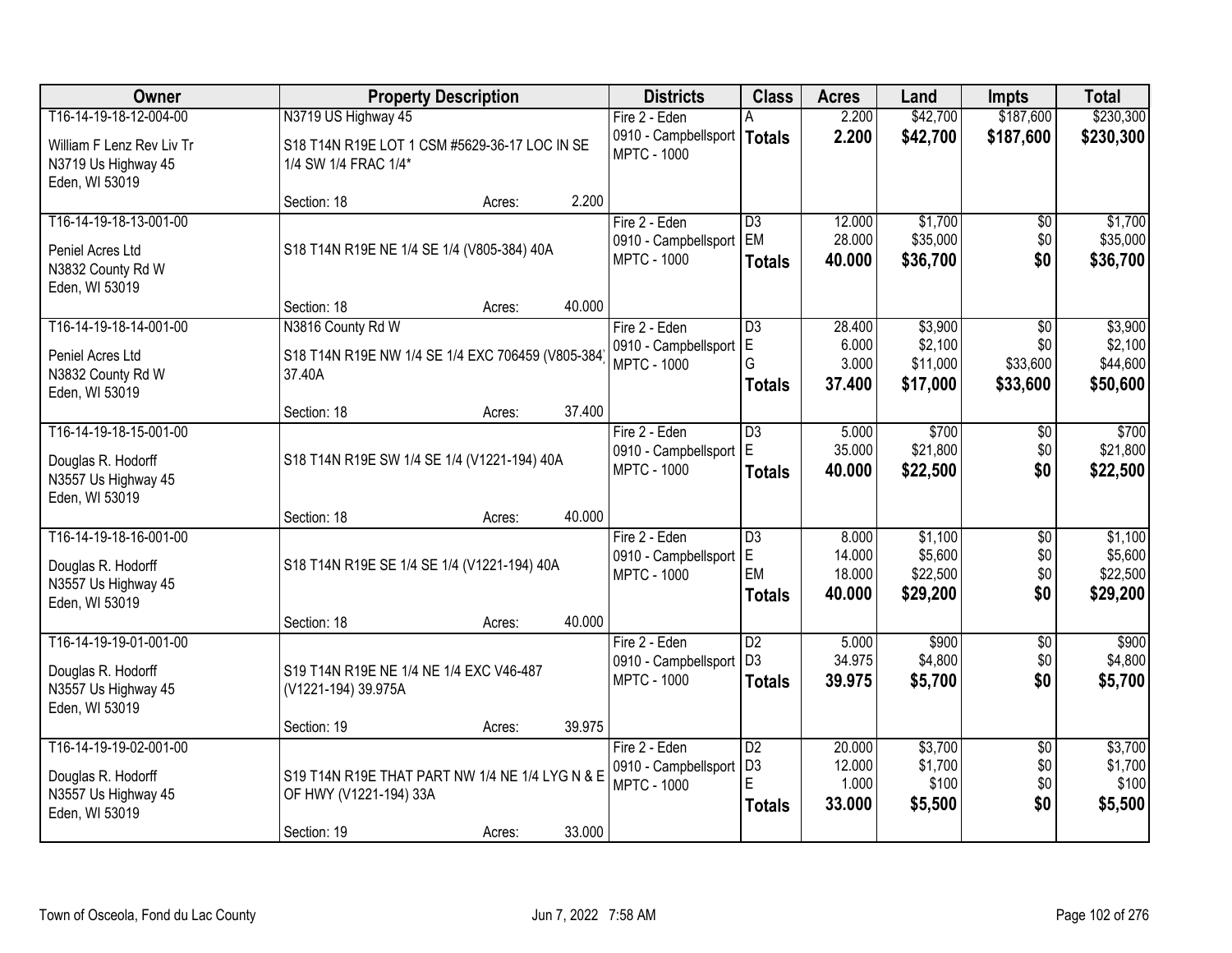| Owner                                                                                       | <b>Property Description</b>                                                                                      |        |        | <b>Districts</b>                                                     | <b>Class</b>                                              | <b>Acres</b>                                 | Land                                                   | <b>Impts</b>                                            | <b>Total</b>                                             |
|---------------------------------------------------------------------------------------------|------------------------------------------------------------------------------------------------------------------|--------|--------|----------------------------------------------------------------------|-----------------------------------------------------------|----------------------------------------------|--------------------------------------------------------|---------------------------------------------------------|----------------------------------------------------------|
| T16-14-19-19-02-002-00<br>F W Rahn & Sons, Inc.<br>N3636 Us Highway 45<br>Eden, WI 53019    | S19 T14N R19E THAT PART NW 1/4 NE 1/4 LYG S & W<br>OF HWY 7A                                                     |        |        | Fire 2 - Eden<br>0910 - Campbellsport<br><b>MPTC - 1000</b>          | $\overline{D3}$<br>ΙE<br><b>Totals</b>                    | 6.000<br>1.000<br>7.000                      | \$800<br>\$100<br>\$900                                | $\sqrt{$0}$<br>\$0<br>\$0                               | \$800<br>\$100<br>\$900                                  |
|                                                                                             | Section: 19                                                                                                      | Acres: | 7.000  |                                                                      |                                                           |                                              |                                                        |                                                         |                                                          |
| T16-14-19-19-03-001-00<br>Douglas R. Hodorff<br>N3557 Us Highway 45<br>Eden, WI 53019       | S19 T14N R19E THAT PART SW 1/4 NE 1/4 LYG N & E<br>OF HWY EXC CSM #4811-28-101 (V1221-194) 14.57A<br>Section: 19 | Acres: | 14.570 | Fire 2 - Eden<br>0910 - Campbellsport<br><b>MPTC - 1000</b>          | D2<br>D <sub>3</sub><br>$\mathsf E$<br>G<br><b>Totals</b> | 3.000<br>9.570<br>1.000<br>1.000<br>14.570   | \$600<br>\$1,300<br>\$100<br>\$5,000<br>\$7,000        | \$0<br>\$0<br>\$0<br>\$84,100<br>\$84,100               | \$600<br>\$1,300<br>\$100<br>\$89,100<br>\$91,100        |
| T16-14-19-19-03-002-00<br>F W Rahn & Sons, Inc<br>N3636 Us Highway 45<br>Eden, WI 53019     | S19 T14N R19E THAT PART SW 1/4 NE 1/4 LYG S & W<br>OF HWY 24A<br>Section: 19                                     | Acres: | 24.000 | Fire 2 - Eden<br>0910 - Campbellsport<br><b>MPTC - 1000</b>          | D <sub>2</sub><br>D <sub>3</sub><br>E<br><b>Totals</b>    | 20.000<br>2.000<br>2.000<br>24.000           | \$3,700<br>\$300<br>\$100<br>\$4,100                   | \$0<br>\$0<br>\$0<br>\$0                                | \$3,700<br>\$300<br>\$100<br>\$4,100                     |
| T16-14-19-19-03-003-00                                                                      | N3557 US Highway 45                                                                                              |        |        | Fire 2 - Eden                                                        | A                                                         | 1.430                                        | \$33,500                                               | \$148,900                                               | \$182,400                                                |
| Douglas R. Hodorff<br>N3557 Us Highway 45<br>Eden, WI 53019                                 | S19 T14N R19E LOT 1 CSM #4811-28-101 LOC IN SW<br>1/4 NE 1/4 (808153) 1.43A                                      |        |        | 0910 - Campbellsport<br><b>MPTC - 1000</b>                           | Totals                                                    | 1.430                                        | \$33,500                                               | \$148,900                                               | \$182,400                                                |
|                                                                                             | Section: 19                                                                                                      | Acres: | 1.430  |                                                                      |                                                           |                                              |                                                        |                                                         |                                                          |
| T16-14-19-19-04-001-00<br>Douglas R. Hodorff<br>N3557 Us Highway 45<br>Eden, WI 53019       | S19 T14N R19E SE 1/4 NE 1/4 EXC E 2 RDS<br>THEREOF AS REC V46-487 (V1221-194) 39A<br>Section: 19                 | Acres: | 39.000 | Fire 2 - Eden<br>0910 - Campbellsport<br><b>MPTC - 1000</b>          | D2<br>D <sub>3</sub><br>E<br>EM<br><b>Totals</b>          | 14.000<br>21.000<br>1.000<br>3.000<br>39.000 | \$2,600<br>\$2,900<br>\$100<br>\$3,800<br>\$9,400      | \$0<br>\$0<br>\$0<br>\$0<br>\$0                         | \$2,600<br>\$2,900<br>\$100<br>\$3,800<br>\$9,400        |
| T16-14-19-19-04-002-00<br>Millers Osceden Acres, Inc<br>W2245 County Rd B<br>Eden, WI 53019 | <b>Mitchell Rd</b><br>S19 T14N R19E THE E 2 RDS OF S 82 RDS OF E 1/2<br>NE 1/4 (V812-980) 1.025A<br>Section: 19  | Acres: | 1.025  | Fire 2 - Eden<br>0910 - Campbellsport   Totals<br><b>MPTC - 1000</b> | A                                                         | 1.025<br>1.025                               | \$27,400<br>\$27,400                                   | $\sqrt{6}$<br>\$0                                       | \$27,400<br>\$27,400                                     |
| T16-14-19-19-05-001-00<br>F W Rahn & Sons, Inc<br>N3636 Us Highway 45<br>Eden, WI 53019     | N3636 US Highway 45<br>S19 T14N R19E THAT PART NE 1/4 NW 1/4 FRAC. 1/4<br>LYG S & W OF HWY 39A<br>Section: 19    | Acres: | 39.000 | Fire 2 - Eden<br>0910 - Campbellsport<br><b>MPTC - 1000</b>          | $\overline{D3}$<br>E.<br>EM<br>G<br><b>Totals</b>         | 15.000<br>5.000<br>17.000<br>2.000<br>39.000 | \$2,100<br>\$4,100<br>\$21,300<br>\$35,000<br>\$62,500 | $\overline{50}$<br>\$0<br>\$0<br>\$454,200<br>\$454,200 | \$2,100<br>\$4,100<br>\$21,300<br>\$489,200<br>\$516,700 |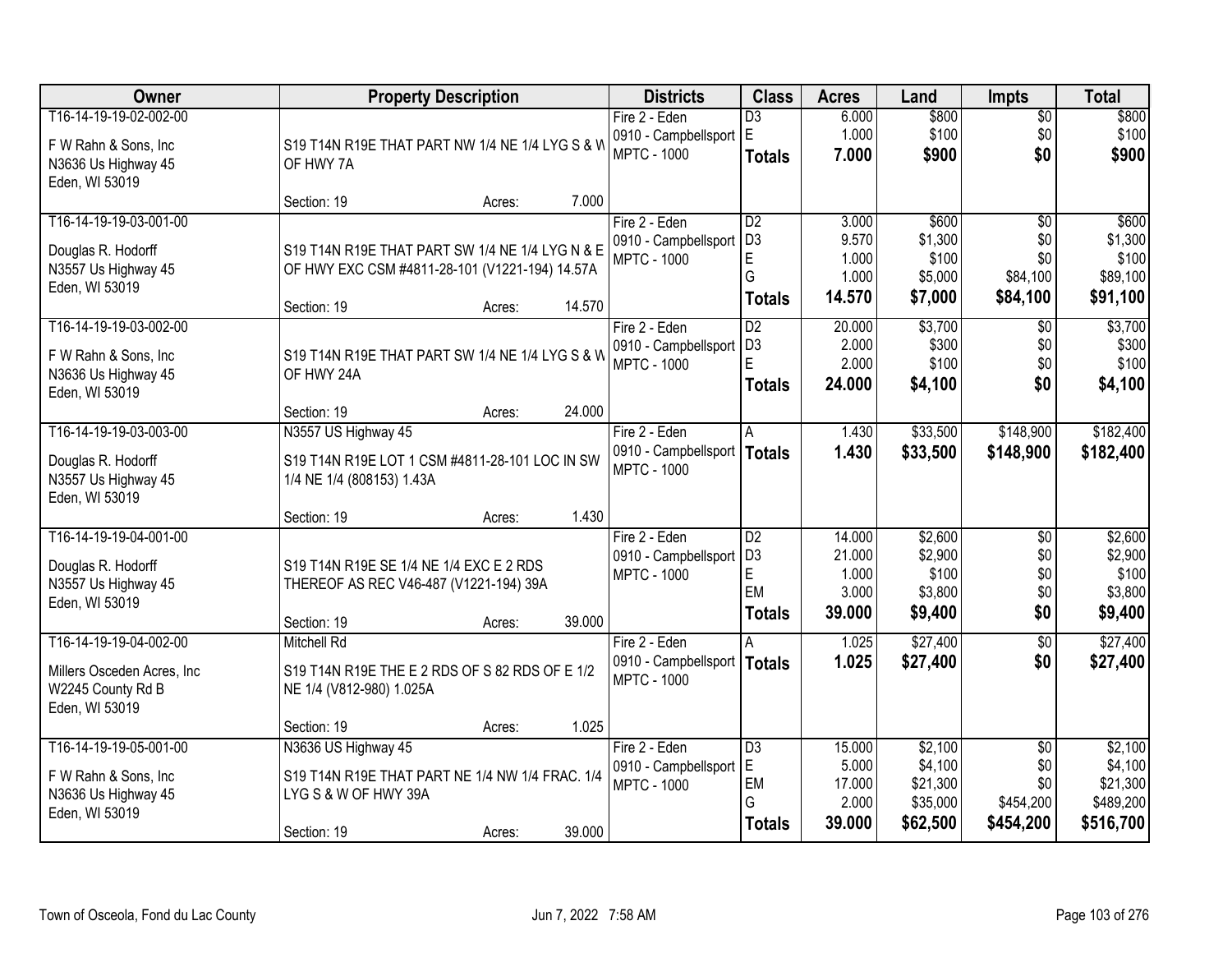| T16-14-19-19-05-002-00<br>1.000<br>\$1,000<br>Fire 2 - Eden<br>$\overline{50}$<br>Е<br>1.000<br>\$1,000<br>\$0<br>0910 - Campbellsport   Totals<br>\$1,000<br>Douglas R. Hodorff<br>S19 T14N R19E THAT PART NE 1/4 NW 1/4 FRAC 1/4<br><b>MPTC - 1000</b><br>N3557 Us Highway 45<br>LYG N & E OF HWY (V1221-194) 1A<br>Eden, WI 53019<br>1.000<br>Section: 19<br>Acres:<br>N3625 County Rd W<br>\$192,500<br>T16-14-19-19-06-005-00<br>Fire 2 - Eden<br>\$45,700<br>3.069<br>A<br>3.069<br>\$45,700<br>0910 - Campbellsport<br>\$192,500<br>Totals<br>David J Rahn Fam Tr<br>S19 T14N R19E LOT 2 CSM #5954-39-31 LOC IN W 1/2<br><b>MPTC - 1000</b><br>N3625 County Rd W<br><b>NW 1/4</b><br>Eden, WI 53019<br>3.069<br>Section: 19<br>Acres:<br>W2467 Hilltop Ln<br>\$44,100<br>\$182,700<br>T16-14-19-19-06-006-00<br>Fire 2 - Eden<br>2.612<br>A<br>0910 - Campbellsport   Totals<br>2.612<br>\$44,100<br>\$182,700<br>Kieran C. Weed<br>S19 T14N R19E LOT 3 CSM #5954-39-31 LOC IN W 1/2<br><b>MPTC - 1000</b><br>W2467 Hilltop Ln<br><b>NW 1/4</b><br>Eden, WI 53019<br>2.612<br>Section: 19<br>Acres:<br>T16-14-19-19-06-008-00<br>N3635 County Rd W<br>\$119,700<br>Fire 2 - Eden<br>4.180<br>\$49,600<br>A<br>0910 - Campbellsport   Totals<br>4.180<br>\$49,600<br>\$119,700<br>S19 T14N R19E LOT 1 CSM #5954-39-31 LOC IN W 1/2<br>Mark D. Rahn<br><b>MPTC - 1000</b><br>NW 1/4, ALSO PT OL 1 DESC IN DOC #1097491 AS<br>N3635 County Rd W<br>BEG AT NW COR OL1 TH N89*23'17"E 143.29', TH<br>Eden, WI 53019<br>4.180<br>Section: 19<br>Acres:<br>T16-14-19-19-06-009-00<br>\$8,100<br>County Rd W<br>Fire 2 - Eden<br>\$0<br>1.000<br>A<br>D <sub>2</sub><br>4.380<br>\$800<br>\$0<br>0910 - Campbellsport<br>F W Rahn & Sons, Inc<br>S19 T14N R19E NW 1/4 NW 1/4 EXC V776-476,<br>D <sub>3</sub><br>18.240<br>\$2,500<br>\$0<br><b>MPTC - 1000</b><br>V1232-981, ALSO OL 1 CSM #5954 EXC TH PT OL 1<br>N3636 Us Highway 45<br>E<br>\$0<br>0.500<br>\$100<br>Eden, WI 53019<br>DESC IN DOC #1097491 AS BEG AT NW COR OL1 TH<br>EM<br>\$6,700<br>5.370<br>\$0<br>Section: 19<br>29.490<br>Acres:<br>\$18,200<br>\$0<br>29.490<br>\$18,200<br><b>Totals</b><br>$\overline{50}$<br>T16-14-19-19-07-001-00<br>W2452 Hilltop Ln<br>$\overline{D2}$<br>\$1,800<br>Fire 2 - Eden<br>10.000<br>D <sub>3</sub><br>\$2,000<br>14.430<br>\$0<br>0910 - Campbellsport<br>F W Rahn & Sons, Inc.<br>S19 T14N R19E SW 1/4 NW 1/4 EXC 5.57A REC<br>$\mathsf E$<br>4.000<br>\$3,100<br>\$0<br><b>MPTC - 1000</b><br>N3636 Us Highway 45<br>V724-32 & EXC V776-476 & V1232-981 (V633-213)<br>G<br>\$5,000<br>1.000<br>\$4,500<br>Eden, WI 53019<br>29.43A<br>29.430<br>\$11,900<br>\$4,500<br>Totals<br>29.430<br>Section: 19<br>Acres:<br>T16-14-19-19-07-002-00<br>5.570<br>\$53,600<br>\$149,300<br>Fire 2 - Eden<br>A | Owner | <b>Property Description</b> | <b>Districts</b> | <b>Class</b> | <b>Acres</b> | Land    | <b>Impts</b> | <b>Total</b> |
|-------------------------------------------------------------------------------------------------------------------------------------------------------------------------------------------------------------------------------------------------------------------------------------------------------------------------------------------------------------------------------------------------------------------------------------------------------------------------------------------------------------------------------------------------------------------------------------------------------------------------------------------------------------------------------------------------------------------------------------------------------------------------------------------------------------------------------------------------------------------------------------------------------------------------------------------------------------------------------------------------------------------------------------------------------------------------------------------------------------------------------------------------------------------------------------------------------------------------------------------------------------------------------------------------------------------------------------------------------------------------------------------------------------------------------------------------------------------------------------------------------------------------------------------------------------------------------------------------------------------------------------------------------------------------------------------------------------------------------------------------------------------------------------------------------------------------------------------------------------------------------------------------------------------------------------------------------------------------------------------------------------------------------------------------------------------------------------------------------------------------------------------------------------------------------------------------------------------------------------------------------------------------------------------------------------------------------------------------------------------------------------------------------------------------------------------------------------------------------------------------------------------------------------------------------------------------------------------------------------------------------------------------------------------------------------------------------------------------------------------------------------------------------------------------------------------|-------|-----------------------------|------------------|--------------|--------------|---------|--------------|--------------|
|                                                                                                                                                                                                                                                                                                                                                                                                                                                                                                                                                                                                                                                                                                                                                                                                                                                                                                                                                                                                                                                                                                                                                                                                                                                                                                                                                                                                                                                                                                                                                                                                                                                                                                                                                                                                                                                                                                                                                                                                                                                                                                                                                                                                                                                                                                                                                                                                                                                                                                                                                                                                                                                                                                                                                                                                                   |       |                             |                  |              |              | \$1,000 |              |              |
|                                                                                                                                                                                                                                                                                                                                                                                                                                                                                                                                                                                                                                                                                                                                                                                                                                                                                                                                                                                                                                                                                                                                                                                                                                                                                                                                                                                                                                                                                                                                                                                                                                                                                                                                                                                                                                                                                                                                                                                                                                                                                                                                                                                                                                                                                                                                                                                                                                                                                                                                                                                                                                                                                                                                                                                                                   |       |                             |                  |              |              |         |              |              |
|                                                                                                                                                                                                                                                                                                                                                                                                                                                                                                                                                                                                                                                                                                                                                                                                                                                                                                                                                                                                                                                                                                                                                                                                                                                                                                                                                                                                                                                                                                                                                                                                                                                                                                                                                                                                                                                                                                                                                                                                                                                                                                                                                                                                                                                                                                                                                                                                                                                                                                                                                                                                                                                                                                                                                                                                                   |       |                             |                  |              |              |         |              |              |
| \$238,200<br>\$238,200                                                                                                                                                                                                                                                                                                                                                                                                                                                                                                                                                                                                                                                                                                                                                                                                                                                                                                                                                                                                                                                                                                                                                                                                                                                                                                                                                                                                                                                                                                                                                                                                                                                                                                                                                                                                                                                                                                                                                                                                                                                                                                                                                                                                                                                                                                                                                                                                                                                                                                                                                                                                                                                                                                                                                                                            |       |                             |                  |              |              |         |              |              |
|                                                                                                                                                                                                                                                                                                                                                                                                                                                                                                                                                                                                                                                                                                                                                                                                                                                                                                                                                                                                                                                                                                                                                                                                                                                                                                                                                                                                                                                                                                                                                                                                                                                                                                                                                                                                                                                                                                                                                                                                                                                                                                                                                                                                                                                                                                                                                                                                                                                                                                                                                                                                                                                                                                                                                                                                                   |       |                             |                  |              |              |         |              |              |
|                                                                                                                                                                                                                                                                                                                                                                                                                                                                                                                                                                                                                                                                                                                                                                                                                                                                                                                                                                                                                                                                                                                                                                                                                                                                                                                                                                                                                                                                                                                                                                                                                                                                                                                                                                                                                                                                                                                                                                                                                                                                                                                                                                                                                                                                                                                                                                                                                                                                                                                                                                                                                                                                                                                                                                                                                   |       |                             |                  |              |              |         |              |              |
|                                                                                                                                                                                                                                                                                                                                                                                                                                                                                                                                                                                                                                                                                                                                                                                                                                                                                                                                                                                                                                                                                                                                                                                                                                                                                                                                                                                                                                                                                                                                                                                                                                                                                                                                                                                                                                                                                                                                                                                                                                                                                                                                                                                                                                                                                                                                                                                                                                                                                                                                                                                                                                                                                                                                                                                                                   |       |                             |                  |              |              |         |              |              |
| \$226,800<br>\$226,800<br>\$169,300<br>\$169,300                                                                                                                                                                                                                                                                                                                                                                                                                                                                                                                                                                                                                                                                                                                                                                                                                                                                                                                                                                                                                                                                                                                                                                                                                                                                                                                                                                                                                                                                                                                                                                                                                                                                                                                                                                                                                                                                                                                                                                                                                                                                                                                                                                                                                                                                                                                                                                                                                                                                                                                                                                                                                                                                                                                                                                  |       |                             |                  |              |              |         |              |              |
|                                                                                                                                                                                                                                                                                                                                                                                                                                                                                                                                                                                                                                                                                                                                                                                                                                                                                                                                                                                                                                                                                                                                                                                                                                                                                                                                                                                                                                                                                                                                                                                                                                                                                                                                                                                                                                                                                                                                                                                                                                                                                                                                                                                                                                                                                                                                                                                                                                                                                                                                                                                                                                                                                                                                                                                                                   |       |                             |                  |              |              |         |              |              |
|                                                                                                                                                                                                                                                                                                                                                                                                                                                                                                                                                                                                                                                                                                                                                                                                                                                                                                                                                                                                                                                                                                                                                                                                                                                                                                                                                                                                                                                                                                                                                                                                                                                                                                                                                                                                                                                                                                                                                                                                                                                                                                                                                                                                                                                                                                                                                                                                                                                                                                                                                                                                                                                                                                                                                                                                                   |       |                             |                  |              |              |         |              |              |
|                                                                                                                                                                                                                                                                                                                                                                                                                                                                                                                                                                                                                                                                                                                                                                                                                                                                                                                                                                                                                                                                                                                                                                                                                                                                                                                                                                                                                                                                                                                                                                                                                                                                                                                                                                                                                                                                                                                                                                                                                                                                                                                                                                                                                                                                                                                                                                                                                                                                                                                                                                                                                                                                                                                                                                                                                   |       |                             |                  |              |              |         |              |              |
|                                                                                                                                                                                                                                                                                                                                                                                                                                                                                                                                                                                                                                                                                                                                                                                                                                                                                                                                                                                                                                                                                                                                                                                                                                                                                                                                                                                                                                                                                                                                                                                                                                                                                                                                                                                                                                                                                                                                                                                                                                                                                                                                                                                                                                                                                                                                                                                                                                                                                                                                                                                                                                                                                                                                                                                                                   |       |                             |                  |              |              |         |              |              |
|                                                                                                                                                                                                                                                                                                                                                                                                                                                                                                                                                                                                                                                                                                                                                                                                                                                                                                                                                                                                                                                                                                                                                                                                                                                                                                                                                                                                                                                                                                                                                                                                                                                                                                                                                                                                                                                                                                                                                                                                                                                                                                                                                                                                                                                                                                                                                                                                                                                                                                                                                                                                                                                                                                                                                                                                                   |       |                             |                  |              |              |         |              |              |
|                                                                                                                                                                                                                                                                                                                                                                                                                                                                                                                                                                                                                                                                                                                                                                                                                                                                                                                                                                                                                                                                                                                                                                                                                                                                                                                                                                                                                                                                                                                                                                                                                                                                                                                                                                                                                                                                                                                                                                                                                                                                                                                                                                                                                                                                                                                                                                                                                                                                                                                                                                                                                                                                                                                                                                                                                   |       |                             |                  |              |              |         |              |              |
|                                                                                                                                                                                                                                                                                                                                                                                                                                                                                                                                                                                                                                                                                                                                                                                                                                                                                                                                                                                                                                                                                                                                                                                                                                                                                                                                                                                                                                                                                                                                                                                                                                                                                                                                                                                                                                                                                                                                                                                                                                                                                                                                                                                                                                                                                                                                                                                                                                                                                                                                                                                                                                                                                                                                                                                                                   |       |                             |                  |              |              |         |              |              |
|                                                                                                                                                                                                                                                                                                                                                                                                                                                                                                                                                                                                                                                                                                                                                                                                                                                                                                                                                                                                                                                                                                                                                                                                                                                                                                                                                                                                                                                                                                                                                                                                                                                                                                                                                                                                                                                                                                                                                                                                                                                                                                                                                                                                                                                                                                                                                                                                                                                                                                                                                                                                                                                                                                                                                                                                                   |       |                             |                  |              |              |         |              |              |
|                                                                                                                                                                                                                                                                                                                                                                                                                                                                                                                                                                                                                                                                                                                                                                                                                                                                                                                                                                                                                                                                                                                                                                                                                                                                                                                                                                                                                                                                                                                                                                                                                                                                                                                                                                                                                                                                                                                                                                                                                                                                                                                                                                                                                                                                                                                                                                                                                                                                                                                                                                                                                                                                                                                                                                                                                   |       |                             |                  |              |              |         |              |              |
| \$8,100<br>\$800<br>\$2,500<br>\$100<br>\$6,700<br>\$1,800<br>\$2,000<br>\$3,100<br>\$9,500<br>\$16,400<br>\$202,900                                                                                                                                                                                                                                                                                                                                                                                                                                                                                                                                                                                                                                                                                                                                                                                                                                                                                                                                                                                                                                                                                                                                                                                                                                                                                                                                                                                                                                                                                                                                                                                                                                                                                                                                                                                                                                                                                                                                                                                                                                                                                                                                                                                                                                                                                                                                                                                                                                                                                                                                                                                                                                                                                              |       |                             |                  |              |              |         |              |              |
|                                                                                                                                                                                                                                                                                                                                                                                                                                                                                                                                                                                                                                                                                                                                                                                                                                                                                                                                                                                                                                                                                                                                                                                                                                                                                                                                                                                                                                                                                                                                                                                                                                                                                                                                                                                                                                                                                                                                                                                                                                                                                                                                                                                                                                                                                                                                                                                                                                                                                                                                                                                                                                                                                                                                                                                                                   |       |                             |                  |              |              |         |              |              |
|                                                                                                                                                                                                                                                                                                                                                                                                                                                                                                                                                                                                                                                                                                                                                                                                                                                                                                                                                                                                                                                                                                                                                                                                                                                                                                                                                                                                                                                                                                                                                                                                                                                                                                                                                                                                                                                                                                                                                                                                                                                                                                                                                                                                                                                                                                                                                                                                                                                                                                                                                                                                                                                                                                                                                                                                                   |       |                             |                  |              |              |         |              |              |
|                                                                                                                                                                                                                                                                                                                                                                                                                                                                                                                                                                                                                                                                                                                                                                                                                                                                                                                                                                                                                                                                                                                                                                                                                                                                                                                                                                                                                                                                                                                                                                                                                                                                                                                                                                                                                                                                                                                                                                                                                                                                                                                                                                                                                                                                                                                                                                                                                                                                                                                                                                                                                                                                                                                                                                                                                   |       |                             |                  |              |              |         |              |              |
|                                                                                                                                                                                                                                                                                                                                                                                                                                                                                                                                                                                                                                                                                                                                                                                                                                                                                                                                                                                                                                                                                                                                                                                                                                                                                                                                                                                                                                                                                                                                                                                                                                                                                                                                                                                                                                                                                                                                                                                                                                                                                                                                                                                                                                                                                                                                                                                                                                                                                                                                                                                                                                                                                                                                                                                                                   |       |                             |                  |              |              |         |              |              |
|                                                                                                                                                                                                                                                                                                                                                                                                                                                                                                                                                                                                                                                                                                                                                                                                                                                                                                                                                                                                                                                                                                                                                                                                                                                                                                                                                                                                                                                                                                                                                                                                                                                                                                                                                                                                                                                                                                                                                                                                                                                                                                                                                                                                                                                                                                                                                                                                                                                                                                                                                                                                                                                                                                                                                                                                                   |       |                             |                  |              |              |         |              |              |
|                                                                                                                                                                                                                                                                                                                                                                                                                                                                                                                                                                                                                                                                                                                                                                                                                                                                                                                                                                                                                                                                                                                                                                                                                                                                                                                                                                                                                                                                                                                                                                                                                                                                                                                                                                                                                                                                                                                                                                                                                                                                                                                                                                                                                                                                                                                                                                                                                                                                                                                                                                                                                                                                                                                                                                                                                   |       |                             |                  |              |              |         |              |              |
|                                                                                                                                                                                                                                                                                                                                                                                                                                                                                                                                                                                                                                                                                                                                                                                                                                                                                                                                                                                                                                                                                                                                                                                                                                                                                                                                                                                                                                                                                                                                                                                                                                                                                                                                                                                                                                                                                                                                                                                                                                                                                                                                                                                                                                                                                                                                                                                                                                                                                                                                                                                                                                                                                                                                                                                                                   |       |                             |                  |              |              |         |              |              |
|                                                                                                                                                                                                                                                                                                                                                                                                                                                                                                                                                                                                                                                                                                                                                                                                                                                                                                                                                                                                                                                                                                                                                                                                                                                                                                                                                                                                                                                                                                                                                                                                                                                                                                                                                                                                                                                                                                                                                                                                                                                                                                                                                                                                                                                                                                                                                                                                                                                                                                                                                                                                                                                                                                                                                                                                                   |       |                             |                  |              |              |         |              |              |
|                                                                                                                                                                                                                                                                                                                                                                                                                                                                                                                                                                                                                                                                                                                                                                                                                                                                                                                                                                                                                                                                                                                                                                                                                                                                                                                                                                                                                                                                                                                                                                                                                                                                                                                                                                                                                                                                                                                                                                                                                                                                                                                                                                                                                                                                                                                                                                                                                                                                                                                                                                                                                                                                                                                                                                                                                   |       |                             |                  |              |              |         |              |              |
|                                                                                                                                                                                                                                                                                                                                                                                                                                                                                                                                                                                                                                                                                                                                                                                                                                                                                                                                                                                                                                                                                                                                                                                                                                                                                                                                                                                                                                                                                                                                                                                                                                                                                                                                                                                                                                                                                                                                                                                                                                                                                                                                                                                                                                                                                                                                                                                                                                                                                                                                                                                                                                                                                                                                                                                                                   |       |                             |                  |              |              |         |              |              |
|                                                                                                                                                                                                                                                                                                                                                                                                                                                                                                                                                                                                                                                                                                                                                                                                                                                                                                                                                                                                                                                                                                                                                                                                                                                                                                                                                                                                                                                                                                                                                                                                                                                                                                                                                                                                                                                                                                                                                                                                                                                                                                                                                                                                                                                                                                                                                                                                                                                                                                                                                                                                                                                                                                                                                                                                                   |       |                             |                  |              |              |         |              |              |
|                                                                                                                                                                                                                                                                                                                                                                                                                                                                                                                                                                                                                                                                                                                                                                                                                                                                                                                                                                                                                                                                                                                                                                                                                                                                                                                                                                                                                                                                                                                                                                                                                                                                                                                                                                                                                                                                                                                                                                                                                                                                                                                                                                                                                                                                                                                                                                                                                                                                                                                                                                                                                                                                                                                                                                                                                   |       |                             |                  |              |              |         |              |              |
|                                                                                                                                                                                                                                                                                                                                                                                                                                                                                                                                                                                                                                                                                                                                                                                                                                                                                                                                                                                                                                                                                                                                                                                                                                                                                                                                                                                                                                                                                                                                                                                                                                                                                                                                                                                                                                                                                                                                                                                                                                                                                                                                                                                                                                                                                                                                                                                                                                                                                                                                                                                                                                                                                                                                                                                                                   |       |                             |                  |              |              |         |              |              |
|                                                                                                                                                                                                                                                                                                                                                                                                                                                                                                                                                                                                                                                                                                                                                                                                                                                                                                                                                                                                                                                                                                                                                                                                                                                                                                                                                                                                                                                                                                                                                                                                                                                                                                                                                                                                                                                                                                                                                                                                                                                                                                                                                                                                                                                                                                                                                                                                                                                                                                                                                                                                                                                                                                                                                                                                                   |       | W2452 Hilltop Ln            |                  |              |              |         |              |              |
| 0910 - Campbellsport<br>5.570<br>Totals<br>\$53,600<br>\$149,300<br>\$202,900<br>S19 T14N R19E PT OF SW 1/4 NW 1/4 COM 1566.14' S<br>Jamie Rahn                                                                                                                                                                                                                                                                                                                                                                                                                                                                                                                                                                                                                                                                                                                                                                                                                                                                                                                                                                                                                                                                                                                                                                                                                                                                                                                                                                                                                                                                                                                                                                                                                                                                                                                                                                                                                                                                                                                                                                                                                                                                                                                                                                                                                                                                                                                                                                                                                                                                                                                                                                                                                                                                   |       |                             |                  |              |              |         |              |              |
| <b>MPTC - 1000</b><br>W2452 Hilltop Ln<br>OF NW SEC COR TH E 836' S 290' W 836' N 290' AS                                                                                                                                                                                                                                                                                                                                                                                                                                                                                                                                                                                                                                                                                                                                                                                                                                                                                                                                                                                                                                                                                                                                                                                                                                                                                                                                                                                                                                                                                                                                                                                                                                                                                                                                                                                                                                                                                                                                                                                                                                                                                                                                                                                                                                                                                                                                                                                                                                                                                                                                                                                                                                                                                                                         |       |                             |                  |              |              |         |              |              |
| REC 690522 706432 915813 5.57A<br>Eden, WI 53019                                                                                                                                                                                                                                                                                                                                                                                                                                                                                                                                                                                                                                                                                                                                                                                                                                                                                                                                                                                                                                                                                                                                                                                                                                                                                                                                                                                                                                                                                                                                                                                                                                                                                                                                                                                                                                                                                                                                                                                                                                                                                                                                                                                                                                                                                                                                                                                                                                                                                                                                                                                                                                                                                                                                                                  |       |                             |                  |              |              |         |              |              |
| 5.570<br>Section: 19<br>Acres:                                                                                                                                                                                                                                                                                                                                                                                                                                                                                                                                                                                                                                                                                                                                                                                                                                                                                                                                                                                                                                                                                                                                                                                                                                                                                                                                                                                                                                                                                                                                                                                                                                                                                                                                                                                                                                                                                                                                                                                                                                                                                                                                                                                                                                                                                                                                                                                                                                                                                                                                                                                                                                                                                                                                                                                    |       |                             |                  |              |              |         |              |              |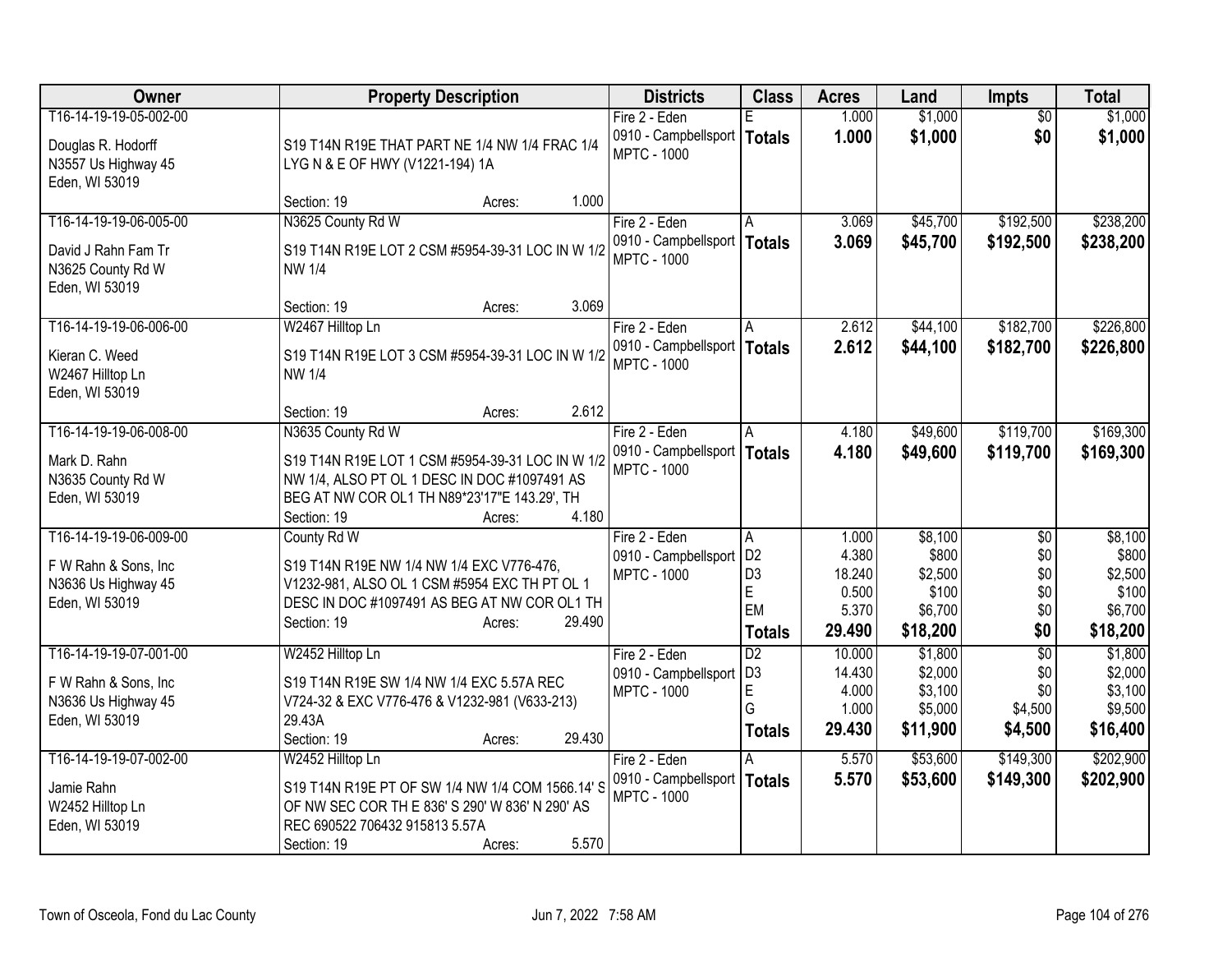| Owner                                 | <b>Property Description</b>                      |        |        | <b>Districts</b>              | <b>Class</b>    | <b>Acres</b> | Land     | <b>Impts</b>    | <b>Total</b> |
|---------------------------------------|--------------------------------------------------|--------|--------|-------------------------------|-----------------|--------------|----------|-----------------|--------------|
| T16-14-19-19-08-001-00                |                                                  |        |        | Fire 2 - Eden                 | D <sub>1</sub>  | 2.000        | \$500    | $\overline{50}$ | \$500        |
| F W Rahn & Sons, Inc                  | S19 T14N R19E SE 1/4 NW 1/4 FRAC. 1/4 40A        |        |        | 0910 - Campbellsport   D2     |                 | 8.000        | \$1,500  | \$0             | \$1,500      |
| N3636 Us Highway 45                   |                                                  |        |        | <b>MPTC - 1000</b>            | D <sub>3</sub>  | 24.000       | \$3,300  | \$0             | \$3,300      |
| Eden, WI 53019                        |                                                  |        |        |                               | Ė               | 6.000        | \$6,000  | \$0             | \$6,000      |
|                                       | Section: 19                                      | Acres: | 40.000 |                               | <b>Totals</b>   | 40.000       | \$11,300 | \$0             | \$11,300     |
| T16-14-19-19-09-001-00                |                                                  |        |        | Fire 2 - Eden                 | $\overline{D2}$ | 34.000       | \$6,300  | $\overline{50}$ | \$6,300      |
| F W Rahn & Sons, Inc                  | S19 T14N R19E NE 1/4 SW 1/4 FRAC. 1/4 40A        |        |        | 0910 - Campbellsport          | D <sub>3</sub>  | 6.000        | \$800    | \$0             | \$800        |
| N3636 Us Highway 45                   |                                                  |        |        | <b>MPTC - 1000</b>            | <b>Totals</b>   | 40.000       | \$7,100  | \$0             | \$7,100      |
| Eden, WI 53019                        | Section: 19                                      | Acres: | 40.000 |                               |                 |              |          |                 |              |
| T16-14-19-19-10-001-00                |                                                  |        |        | Fire 2 - Eden                 | $\overline{D2}$ | 30.000       | \$5,500  | \$0             | \$5,500      |
|                                       |                                                  |        |        | 0910 - Campbellsport          | D <sub>3</sub>  | 5.960        | \$800    | \$0             | \$800        |
| F W Rahn & Sons, Inc.                 | S19 T14N R19E NW 1/4 SW 1/4 FRAC. 1/4 EX S 1 1/2 |        |        | <b>MPTC - 1000</b>            | E               | 1.000        | \$100    | \$0             | \$100        |
| N3636 Us Highway 45                   | RDS THEREOF 36.96A                               |        |        |                               | <b>Totals</b>   | 36,960       | \$6,400  | \$0             | \$6,400      |
| Eden, WI 53019                        | Section: 19                                      | Acres: | 36.960 |                               |                 |              |          |                 |              |
| T16-14-19-19-10-002-00                |                                                  |        |        | Fire 2 - Eden                 | $\overline{D3}$ | 0.750        | \$100    | \$0             | \$100        |
|                                       |                                                  |        |        | 0910 - Campbellsport          | <b>Totals</b>   | 0.750        | \$100    | \$0             | \$100        |
| F W Rahn & Sons, Inc                  | S19 T14N R19E S 1 1/2 RDS OF NW 1/4 SW 1/4 FRAC  |        |        | <b>MPTC - 1000</b>            |                 |              |          |                 |              |
| N3636 Us Highway 45<br>Eden, WI 53019 | 1/4 .75A                                         |        |        |                               |                 |              |          |                 |              |
|                                       | Section: 19                                      | Acres: | 0.750  |                               |                 |              |          |                 |              |
| T16-14-19-19-12-001-00                |                                                  |        |        | Fire 2 - Eden                 | $\overline{D2}$ | 20.000       | \$3,700  | $\overline{50}$ | \$3,700      |
|                                       |                                                  |        |        | 0910 - Campbellsport          | D <sub>3</sub>  | 20.200       | \$2,800  | \$0             | \$2,800      |
| Walter G Seibel Rev Liv Tr            | S19 T14N R19E SE 1/4 SW 1/4 FRAC 1/4 (V891-797)  |        |        | <b>MPTC - 1000</b>            | <b>Totals</b>   | 40.200       | \$6,500  | \$0             | \$6,500      |
| N4715 Mulletview Rd                   | ALSO PARC LOC IN LOTS 7 8 12 13 & 14 OF          |        |        |                               |                 |              |          |                 |              |
| Campbellsport, WI 53010               | WOODLAND RIDGE LOC IN SW 1/4 SW 1/4              |        |        |                               |                 |              |          |                 |              |
|                                       | Section: 19                                      | Acres: | 40.200 |                               |                 |              |          |                 |              |
| T16-14-19-19-13-004-00                | N3416 US Highway 45                              |        |        | Fire 2 - Eden                 | A               | 1.210        | \$36,800 | \$156,600       | \$193,400    |
| Keith A. Gaskell                      | S19 T14N R19E LOT 1 CSM #4741-28-31 LOC IN E 1/2 |        |        | 0910 - Campbellsport   Totals |                 | 1.210        | \$36,800 | \$156,600       | \$193,400    |
| N3416 Us Highway 45                   | SE 1/4 (954598) 1.21A                            |        |        | <b>MPTC - 1000</b>            |                 |              |          |                 |              |
| Eden, WI 53019                        |                                                  |        |        |                               |                 |              |          |                 |              |
|                                       | Section: 19                                      | Acres: | 1.210  |                               |                 |              |          |                 |              |
| T16-14-19-19-13-005-00                | N3481 Mitchell Rd                                |        |        | 0910 - Campbellsport   A      |                 | 1.703        | \$37,500 | \$155,200       | \$192,700    |
| James H. Guell                        | S19 T14N R19E PART OF LOT 1 CSM 7758-57-66       |        |        | <b>MPTC - 1000</b>            | <b>Totals</b>   | 1.703        | \$37,500 | \$155,200       | \$192,700    |
| N3481 Mitchell Rd                     | #1011266 FKA LOT 1 CSM #3871-21-110 LOC IN N 1/2 |        |        |                               |                 |              |          |                 |              |
| Eden, WI 53019                        | SE 1/4 ALSO COM NE COR LOT 1 TH E 50' SE 260.62  |        |        |                               |                 |              |          |                 |              |
|                                       | Section: 19                                      | Acres: | 1.703  |                               |                 |              |          |                 |              |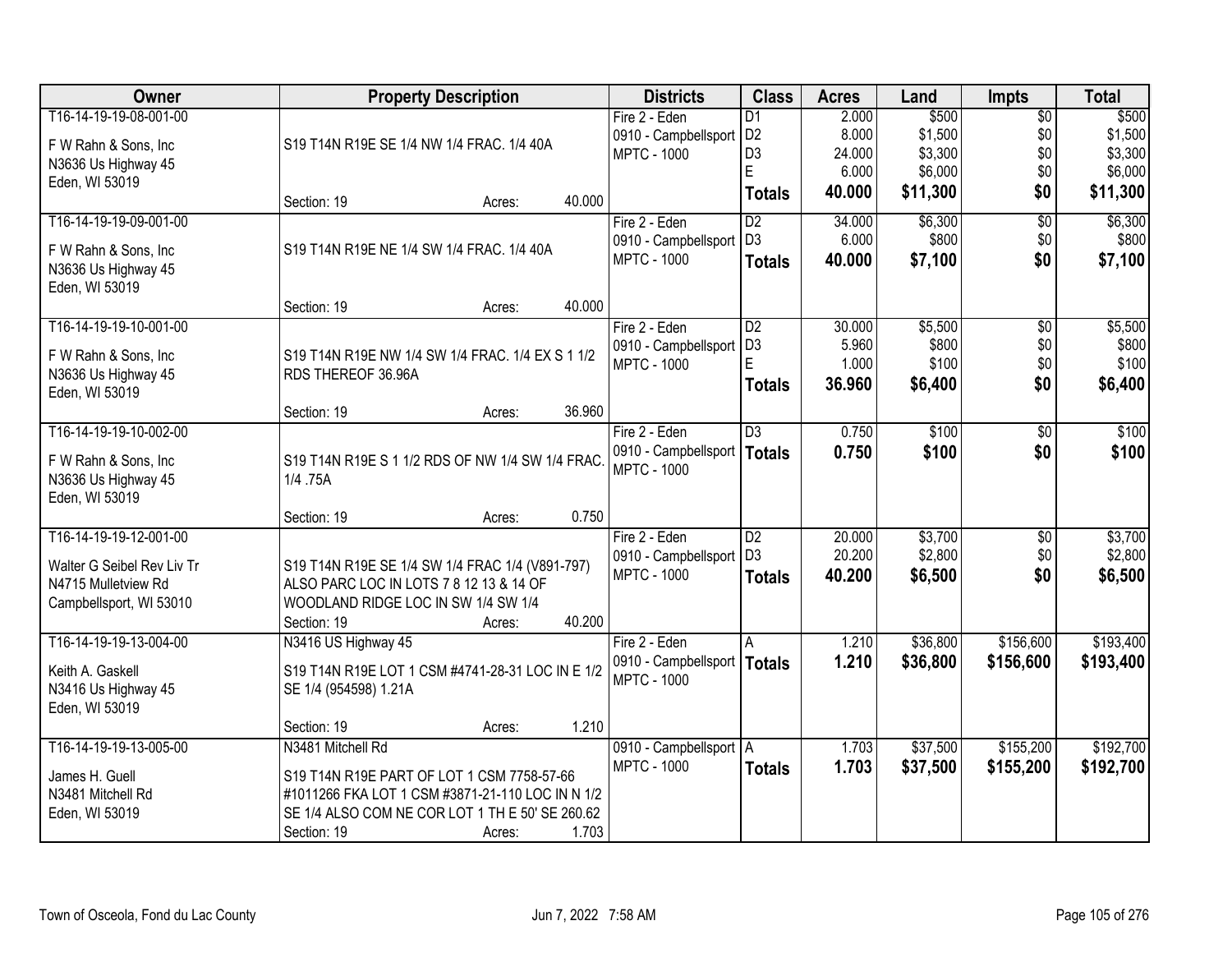| Owner                                 | <b>Property Description</b>                                                                | <b>Districts</b>              | <b>Class</b>    | <b>Acres</b> | Land     | <b>Impts</b>    | <b>Total</b> |
|---------------------------------------|--------------------------------------------------------------------------------------------|-------------------------------|-----------------|--------------|----------|-----------------|--------------|
| T16-14-19-19-13-007-00                |                                                                                            | 0910 - Campbellsport          | $\overline{D3}$ | 2.004        | \$300    | $\overline{50}$ | \$300        |
| James H. Guell                        | S19 T14N R19E LOT 1, CSM 7758-57-66 #1011266                                               | <b>MPTC - 1000</b>            | <b>Totals</b>   | 2.004        | \$300    | \$0             | \$300        |
| N3481 Mitchell Rd                     | EXC LOT 1 CSM #3871-21-110 LOC IN N 1/2 SE 1/4                                             |                               |                 |              |          |                 |              |
| Eden, WI 53019                        | ALSO COM NE COR LOT 1 TH E 50' SE 260.62 W                                                 |                               |                 |              |          |                 |              |
|                                       | 2.004<br>Section: 19<br>Acres:                                                             |                               |                 |              |          |                 |              |
| T16-14-19-19-13-008-00                | N3461 US Highway 45                                                                        | 0910 - Campbellsport   A      |                 | 1.570        | \$35,600 | \$127,900       | \$163,500    |
| Rose Guell Le                         |                                                                                            | <b>MPTC - 1000</b>            | D <sub>2</sub>  | 11.750       | \$2,200  | \$0             | \$2,200      |
|                                       | ROSE GUELL LE: S19 T14N R19E THAT PT N 1/2 SE                                              |                               | D <sub>3</sub>  | 12.310       | \$1,700  | \$0             | \$1,700      |
| N3461 Us Highway 45<br>Eden, WI 53019 | 1/4 LYG N & E OF HWY 45 EXC HWY REC V411-67 &<br>EXC CSM #3871-21-110 & EXC PRCL DESC IN   |                               | E               | 1.250        | \$100    | \$0             | \$100        |
|                                       | 26.880<br>Section: 19<br>Acres:                                                            |                               | <b>Totals</b>   | 26.880       | \$39,600 | \$127,900       | \$167,500    |
| T16-14-19-19-14-001-00                | N3436 US Highway 45                                                                        | Fire 2 - Eden                 | $\overline{D2}$ | 23.000       | \$4,200  | $\sqrt[6]{}$    | \$4,200      |
|                                       |                                                                                            | 0910 - Campbellsport   D4     |                 | 6.240        | \$300    | \$0             | \$300        |
| Richard H. Hornburg Le III            | RICHARD H HORNBURG III & MARY A HORBURG<br>LE:S19 T14N R19E THAT PT N 1/2 SE 1/4 LYG S & W | <b>MPTC - 1000</b>            | G               | 2.000        | \$35,000 | \$136,300       | \$171,300    |
| N3436 Us Highway 45<br>Eden, WI 53019 | OF HWY EXC HWY REC V410-187 EXC 7A REC                                                     |                               | <b>Totals</b>   | 31.240       | \$39,500 | \$136,300       | \$175,800    |
|                                       | 31.240<br>Section: 19<br>Acres:                                                            |                               |                 |              |          |                 |              |
| T16-14-19-19-14-002-00                |                                                                                            | Fire 2 - Eden                 | A               | 3.800        | \$17,800 | \$8,800         | \$26,600     |
|                                       |                                                                                            | 0910 - Campbellsport          | Totals          | 3.800        | \$17,800 | \$8,800         | \$26,600     |
| Richard H. Hornburg Le III            | RICHARD H HORNBURG III & MARY A HORBURG                                                    | <b>MPTC - 1000</b>            |                 |              |          |                 |              |
| N3436 Us Highway 45                   | LE:S19 T14N R19E PT OF NW 1/4 SE 1/4 COM 1518.5'                                           |                               |                 |              |          |                 |              |
| Eden, WI 53019                        | W OF NE COR SE 1/4 TH W 1115' TO NW COR NW 1/4                                             |                               |                 |              |          |                 |              |
|                                       | 3.800<br>Section: 19<br>Acres:                                                             |                               |                 |              |          |                 |              |
| T16-14-19-19-14-003-00                | N3442 US Highway 45                                                                        | Fire 2 - Eden                 | A               | 7.520        | \$75,600 | \$172,000       | \$247,600    |
| Steven W. Beck                        | S19 T14N R19E LOT 1 CSM #2371-12-129 ALSO THAT                                             | 0910 - Campbellsport   Totals |                 | 7.520        | \$75,600 | \$172,000       | \$247,600    |
| N3442 Us Highway 45                   | PT LOT 3 CSM #5795-37-77 AS REC IN 691187 LOC                                              | <b>MPTC - 1000</b>            |                 |              |          |                 |              |
| Eden, WI 53019                        | IN N 1/2 SE 1/4 (V806-645 689665 691028 691887)                                            |                               |                 |              |          |                 |              |
|                                       | 7.520<br>Section: 19<br>Acres:                                                             |                               |                 |              |          |                 |              |
| T16-14-19-19-14-005-00                | N3444 US Highway 45                                                                        | Fire 2 - Eden                 |                 | 1.200        | \$36,600 | \$145,200       | \$181,800    |
| Trina Sinjakovic                      | S19 T14N R19E LOT 2 CSM #5795-37-77 LOC IN N 1/2                                           | 0910 - Campbellsport   Totals |                 | 1.200        | \$36,600 | \$145,200       | \$181,800    |
| N3444 Us Hwy 45                       | <b>SE 1/4</b>                                                                              | <b>MPTC - 1000</b>            |                 |              |          |                 |              |
| Eden, WI 53019                        |                                                                                            |                               |                 |              |          |                 |              |
|                                       | 1.200<br>Section: 19<br>Acres:                                                             |                               |                 |              |          |                 |              |
| T16-14-19-19-14-006-00                | N3452 US Highway 45                                                                        | Fire 2 - Eden                 | A               | 2.840        | \$57,200 | \$163,200       | \$220,400    |
|                                       |                                                                                            | 0910 - Campbellsport   Totals |                 | 2.840        | \$57,200 | \$163,200       | \$220,400    |
| Clint S. Beck                         | S19 T14N R19E PT OF LOT 3 CSM #5795-37-77 COM                                              | <b>MPTC - 1000</b>            |                 |              |          |                 |              |
| N3452 Us Highway 45                   | AT NW COR LOT 3 TH N83*35'14"E 749.30' TH                                                  |                               |                 |              |          |                 |              |
| Eden, WI 53019                        | S30*40'01"E 122.03' S74*04'52"W 390.39' N73*26'56"W                                        |                               |                 |              |          |                 |              |
|                                       | 2.840<br>Section: 19<br>Acres:                                                             |                               |                 |              |          |                 |              |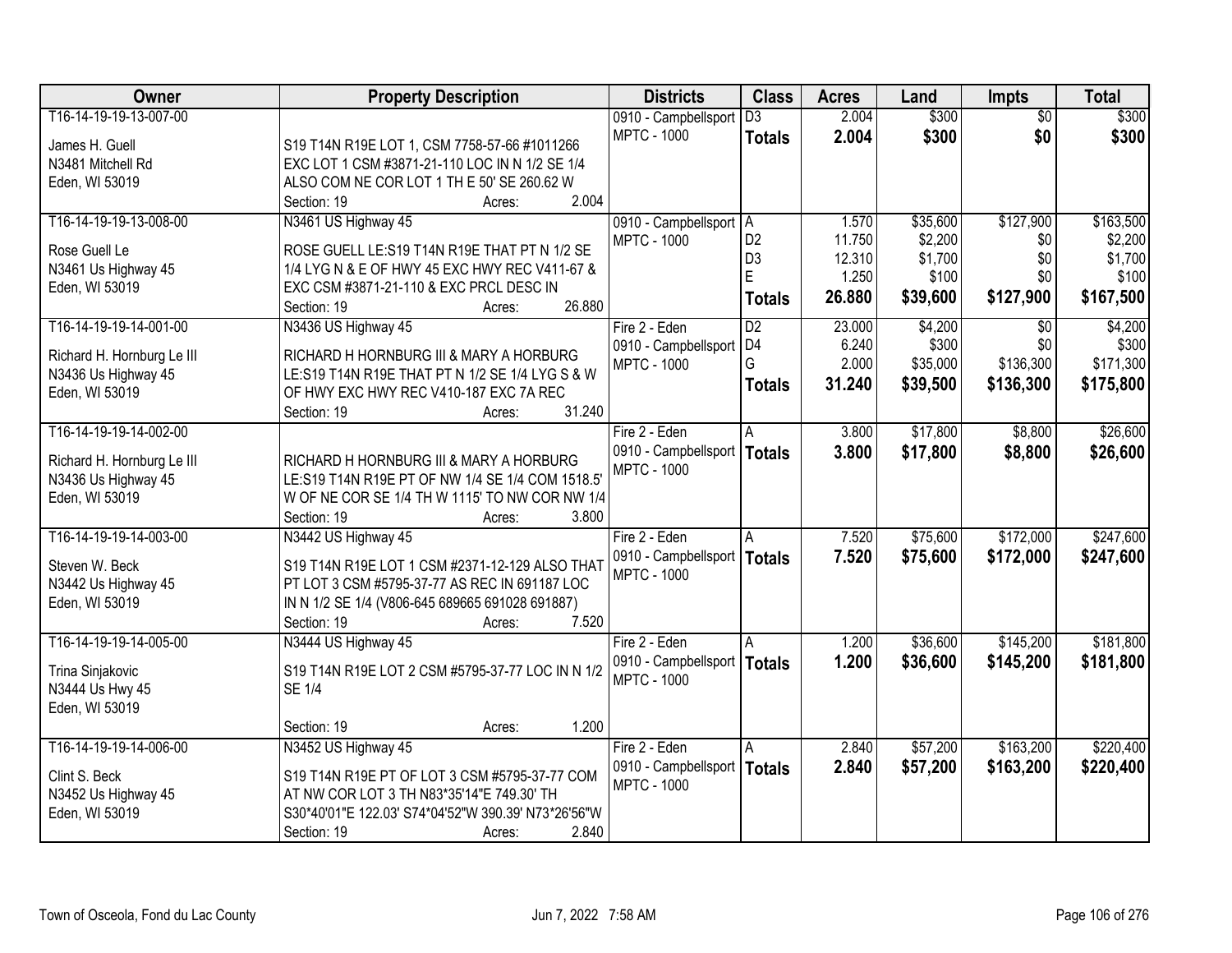| Owner                                 | <b>Property Description</b>                                                                | <b>Districts</b>                           | <b>Class</b>         | <b>Acres</b>     | Land               | <b>Impts</b>    | <b>Total</b>       |
|---------------------------------------|--------------------------------------------------------------------------------------------|--------------------------------------------|----------------------|------------------|--------------------|-----------------|--------------------|
| T16-14-19-19-14-007-00                | N3496 US Highway 45                                                                        | Fire 2 - Eden                              |                      | 2.360            | \$54,800           | \$179,400       | \$234,200          |
| Timothy J. Wettstein                  | S19 T14N R19E PT OF LOT 2 CSM #6507-45-2 LOC IN                                            | 0910 - Campbellsport   Totals              |                      | 2.360            | \$54,800           | \$179,400       | \$234,200          |
| N3496 Us Highway 45                   | NW 1/4 SE 1/4 ALSO PT OF NW 1/4 SE 1/4 AS REC                                              | <b>MPTC - 1000</b>                         |                      |                  |                    |                 |                    |
| Eden, WI 53019                        | 814598 2.36A                                                                               |                                            |                      |                  |                    |                 |                    |
|                                       | 2.360<br>Section: 19<br>Acres:                                                             |                                            |                      |                  |                    |                 |                    |
| T16-14-19-19-14-008-00                | N3498 US Highway 45                                                                        | Fire 2 - Eden                              | A                    | 1.500            | \$42,800           | \$157,000       | \$199,800          |
|                                       |                                                                                            | 0910 - Campbellsport                       | Totals               | 1.500            | \$42,800           | \$157,000       | \$199,800          |
| Michael R. Hornburg                   | S19 T14N R19E LOT 3 ALSO PT OF LOT 2 CSM<br>#6507-45-2 COM AT NE COR SD LOT 2 TH W 648.83' | <b>MPTC - 1000</b>                         |                      |                  |                    |                 |                    |
| N3498 Us Highway 45<br>Eden, WI 53019 | S 33' E 668.34' NW 38.33' TO BEG LOC IN NW 1/4 SE                                          |                                            |                      |                  |                    |                 |                    |
|                                       | 1.500<br>Section: 19<br>Acres:                                                             |                                            |                      |                  |                    |                 |                    |
| T16-14-19-19-14-009-00                |                                                                                            | Fire 2 - Eden                              | $\overline{D4}$      | 0.090            | \$100              | $\overline{50}$ | \$100              |
|                                       |                                                                                            | 0910 - Campbellsport   Totals              |                      | 0.090            | \$100              | \$0             | \$100              |
| Michael R. Hornburg                   | S19 T14N R19E PT OF LOT 2 CSM #6507-45-2 COM                                               | <b>MPTC - 1000</b>                         |                      |                  |                    |                 |                    |
| N3498 Us Highway 45                   | AT SE COR LOT 3 SD CSM TH N00*03'45"W 130.86'                                              |                                            |                      |                  |                    |                 |                    |
| Eden, WI 53019                        | N89*56'15"E 23.33' M/L TO E LI LOT 2 TH S 06*38'06"E                                       |                                            |                      |                  |                    |                 |                    |
|                                       | 0.090<br>Section: 19<br>Acres:                                                             |                                            |                      |                  |                    |                 |                    |
| T16-14-19-19-15-001-00                |                                                                                            | Fire 2 - Eden                              | D2<br>D <sub>3</sub> | 10.000<br>22.730 | \$1,800<br>\$3,100 | \$0<br>\$0      | \$1,800<br>\$3,100 |
| Harold Schultz Fam Tr                 | S19 T14N R19E S 1079' OF SW 1/4 SE 1/4 *                                                   | 0910 - Campbellsport<br><b>MPTC - 1000</b> |                      |                  |                    | \$0             |                    |
| N3132 Us Highway 45                   |                                                                                            |                                            | <b>Totals</b>        | 32.730           | \$4,900            |                 | \$4,900            |
| Eden, WI 53019                        |                                                                                            |                                            |                      |                  |                    |                 |                    |
|                                       | 32.730<br>Section: 19<br>Acres:                                                            |                                            |                      |                  |                    |                 |                    |
| T16-14-19-19-16-001-00                |                                                                                            | Fire 2 - Eden                              | $\overline{D2}$      | 10.000           | \$1,800            | $\overline{50}$ | \$1,800            |
| F W Rahn & Sons, Inc                  | S19 T14N R19E THAT PART OF SE 1/4 SE 1/4 LYG S                                             | 0910 - Campbellsport                       | D <sub>3</sub>       | 19.000           | \$2,600            | \$0             | \$2,600            |
| N3636 Us Highway 45                   | & W OF HWY EXC N 14 RDS THEREOF & EXC CSM                                                  | <b>MPTC - 1000</b>                         | E.                   | 2.030            | \$2,000            | \$0             | \$2,000            |
| Eden, WI 53019                        | #1969-10-208 31.03A                                                                        |                                            | <b>Totals</b>        | 31.030           | \$6,400            | \$0             | \$6,400            |
|                                       | 31.030<br>Section: 19<br>Acres:                                                            |                                            |                      |                  |                    |                 |                    |
| T16-14-19-19-16-002-00                |                                                                                            | Fire 2 - Eden                              | $\overline{D2}$      | 2.630            | \$500              | $\overline{50}$ | \$500              |
| Richard H. Hornburg Le III            | RICHARD H HORNBURG III & MARY A HORBURG                                                    | 0910 - Campbellsport   Totals              |                      | 2.630            | \$500              | \$0             | \$500              |
| N3436 Us Highway 45                   | LE:S19 T14N R19E N 14 RDS OF THAT PART SE 1/4                                              | <b>MPTC - 1000</b>                         |                      |                  |                    |                 |                    |
| Eden, WI 53019                        | SE 1/4 LYG S & W OF HWY EXC HWY REC V410-187                                               |                                            |                      |                  |                    |                 |                    |
|                                       | 2.630<br>Section: 19<br>Acres:                                                             |                                            |                      |                  |                    |                 |                    |
| T16-14-19-19-16-005-00                | N3369 US Highway 45                                                                        | Fire 2 - Eden                              | A                    | 2.050            | \$53,300           | \$111,900       | \$165,200          |
|                                       |                                                                                            | 0910 - Campbellsport   Totals              |                      | 2.050            | \$53,300           | \$111,900       | \$165,200          |
| William L. Galligan                   | S19 T14N R19E LOT 1 CSM #1683-9-183 LOC IN SE                                              | <b>MPTC - 1000</b>                         |                      |                  |                    |                 |                    |
| N3369 Us Highway 45                   | 1/4 SE 1/4 (V863-9) 2.05A                                                                  |                                            |                      |                  |                    |                 |                    |
| Eden, WI 53019                        |                                                                                            |                                            |                      |                  |                    |                 |                    |
|                                       | 2.050<br>Section: 19<br>Acres:                                                             |                                            |                      |                  |                    |                 |                    |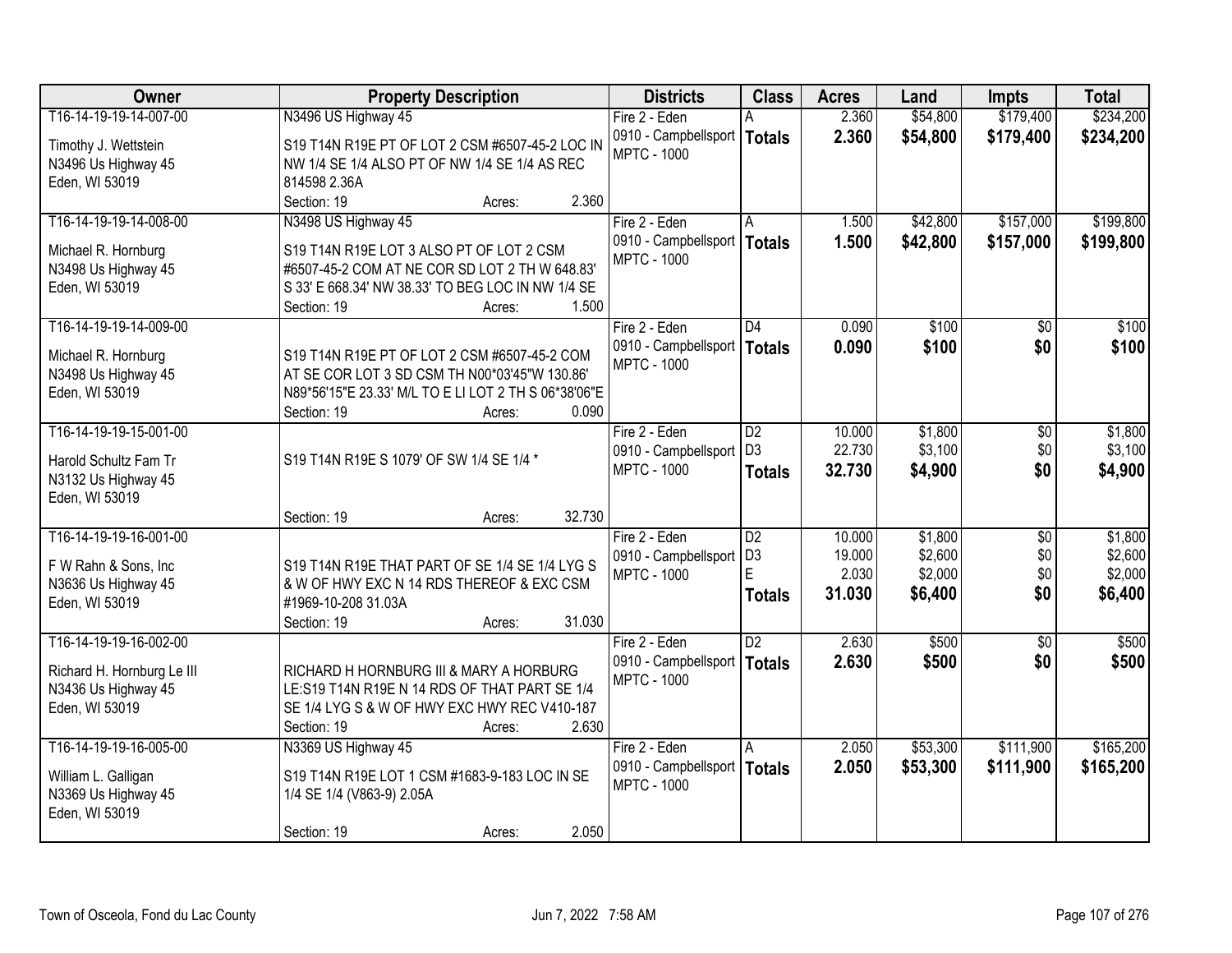| Owner                                                                                       | <b>Property Description</b>                                                                                                     |        |        | <b>Districts</b>                                                     | <b>Class</b>                          | <b>Acres</b>                     | Land                               | <b>Impts</b>                         | <b>Total</b>                       |
|---------------------------------------------------------------------------------------------|---------------------------------------------------------------------------------------------------------------------------------|--------|--------|----------------------------------------------------------------------|---------------------------------------|----------------------------------|------------------------------------|--------------------------------------|------------------------------------|
| T16-14-19-19-16-006-00                                                                      | N3320 US Highway 45                                                                                                             |        |        | Fire 2 - Eden                                                        |                                       | 1.970                            | \$41,600                           | \$168,600                            | \$210,200                          |
| Luke J. Immel<br>N3320 Us Highway 45<br>Eden, WI 53019                                      | S19 T14N R19E LOT 1 CSM #1969-10-208 LOC IN SE<br>1/4 SE 1/4                                                                    |        |        | 0910 - Campbellsport   Totals<br><b>MPTC - 1000</b>                  |                                       | 1.970                            | \$41,600                           | \$168,600                            | \$210,200                          |
|                                                                                             | Section: 19                                                                                                                     | Acres: | 1.970  |                                                                      |                                       |                                  |                                    |                                      |                                    |
| T16-14-19-19-16-007-00<br>James A. Cesarec<br>N3404 Us Highway 45<br>Eden, WI 53019         | N3384 US Highway 45<br>S19 T14N R19E LOT 1 CSM #6753-47-50 LOC IN E 1/2<br>SE 1/4 (886052) 1.08A                                |        |        | Fire 2 - Eden<br>0910 - Campbellsport   Totals<br><b>MPTC - 1000</b> |                                       | 1.080<br>1.080                   | \$34,100<br>\$34,100               | \$11,900<br>\$11,900                 | \$46,000<br>\$46,000               |
|                                                                                             | Section: 19                                                                                                                     | Acres: | 1.080  |                                                                      |                                       |                                  |                                    |                                      |                                    |
| T16-14-19-19-16-008-00                                                                      | N3404 US Highway 45                                                                                                             |        |        | Fire 2 - Eden                                                        | A                                     | 1.260                            | \$37,800                           | \$136,700                            | \$174,500                          |
| James A. Cesarec<br>N3404 Us Highway 45<br>Eden, WI 53019                                   | S19 T14N R19E LOT 2 CSM #6753-47-50 LOC IN E 1/2<br>SE 1/4 (860510) 1.26A                                                       |        |        | 0910 - Campbellsport   Totals<br><b>MPTC - 1000</b>                  |                                       | 1.260                            | \$37,800                           | \$136,700                            | \$174,500                          |
|                                                                                             | Section: 19                                                                                                                     | Acres: | 1.260  |                                                                      |                                       |                                  |                                    |                                      |                                    |
| T16-14-19-20-01-004-00<br>Second Look Holsteins, LLC<br>N3832 County Rd W<br>Eden, WI 53019 | <b>Mitchell Rd</b><br>S20 T14N R19E TH PT OF LANDS DESC IN DOC<br>1062495 AND 1062496 LOC IN NE 1/4 NE 1/4 AND SE<br>1/4 NE 1/4 |        |        | Fire 2 - Eden<br>0910 - Campbellsport<br><b>MPTC - 1000</b>          | $\overline{D3}$<br>E<br><b>Totals</b> | 30.438<br>2.000<br>32.438        | \$4,300<br>\$700<br>\$5,000        | \$0<br>\$0<br>\$0                    | \$4,300<br>\$700<br>\$5,000        |
|                                                                                             | Section: 20                                                                                                                     | Acres: | 32.438 |                                                                      |                                       |                                  |                                    |                                      |                                    |
| T16-14-19-20-01-005-00<br>Clint S. Beck<br>N3452 Us Highway 45<br>Eden, WI 53019            | N3626 Mitchell Rd<br>S20 T14N R19E Lot 1, CSM 8311-63-25 REC AS DOC<br>1098672 LOC IN E 1/2 NE 1/4<br>Section: 20               | Acres: | 7.057  | 0910 - Campbellsport   D3<br><b>MPTC - 1000</b>                      | E<br>EM<br><b>Totals</b>              | 6.220<br>0.276<br>0.561<br>7.057 | \$900<br>\$100<br>\$700<br>\$1,700 | $\overline{50}$<br>\$0<br>\$0<br>\$0 | \$900<br>\$100<br>\$700<br>\$1,700 |
| T16-14-19-20-02-001-00                                                                      | <b>Mitchell Rd</b>                                                                                                              |        |        | Fire 2 - Eden                                                        | E                                     | 3.000                            | \$1,200                            | $\overline{50}$                      | \$1,200                            |
| Clint S. Beck<br>N3452 Us Highway 45<br>Eden, WI 53019                                      | S20 T14N R19E NW 1/4 NE 1/4                                                                                                     |        |        | 0910 - Campbellsport<br><b>MPTC - 1000</b>                           | P <sub>8</sub><br><b>Totals</b>       | 37.000<br>40.000                 | (\$99,900)<br>\$1,200              | \$0<br>\$0                           | \$0<br>\$1,200                     |
|                                                                                             | Section: 20                                                                                                                     | Acres: | 40.000 |                                                                      |                                       |                                  |                                    |                                      |                                    |
| T16-14-19-20-03-002-00<br>Robert L. Galligan<br>N3593 Mitchell Rd<br>Eden, WI 53019         | N3593 Mitchell Rd<br>S20 T14N R19E LOT 1 CSM #4096-23-15 LOC IN SW<br>1/4 NE 1/4 (V1057-381) 1.335A<br>Section: 20              | Acres: | 1.335  | Fire 2 - Eden<br>0910 - Campbellsport   Totals<br><b>MPTC - 1000</b> | l A                                   | 1.335<br>1.335                   | \$25,600<br>\$25,600               | \$132,200<br>\$132,200               | \$157,800<br>\$157,800             |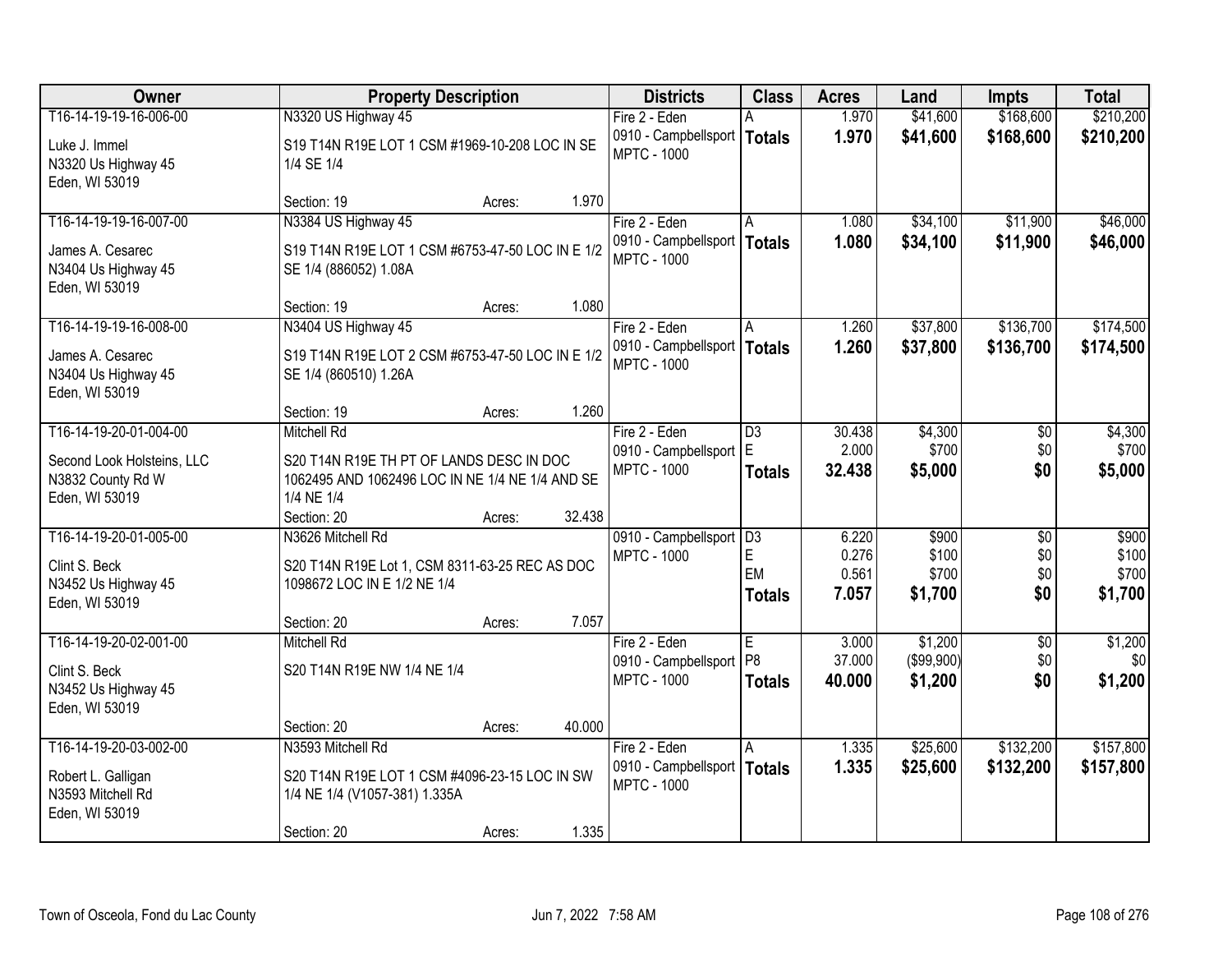| Owner                                            | <b>Property Description</b>                       | <b>Districts</b> | <b>Class</b> | <b>Acres</b>              | Land            | <b>Impts</b> | <b>Total</b> |                 |           |
|--------------------------------------------------|---------------------------------------------------|------------------|--------------|---------------------------|-----------------|--------------|--------------|-----------------|-----------|
| T16-14-19-20-03-003-00                           | N3592 Mitchell Rd                                 |                  |              | Fire 1 - Cambellsport     | A               | 2.000        | \$42,000     | \$259,300       | \$301,300 |
| Cory A. Sabish                                   | S20 T14N R19E Lot 1, CSM 8176-61-88 REC AS DOC    |                  |              | 0910 - Campbellsport E    |                 | 13.554       | \$8,100      | \$0             | \$8,100   |
| N3592 Mitchell Rd                                | 1081554 LOC IN SE 1/4 NE 1/4                      |                  |              | <b>MPTC - 1000</b>        |                 | 2.000        | \$5,400      | \$0             | \$5,400   |
| Eden, WI 53019                                   |                                                   |                  |              |                           | <b>Totals</b>   | 17.554       | \$55,500     | \$259,300       | \$314,800 |
|                                                  | Section: 20                                       | Acres:           | 17.554       |                           |                 |              |              |                 |           |
| T16-14-19-20-03-004-00                           | N3591 Mitchell Rd                                 |                  |              | Fire 1 - Cambellsport     | D3              | 8.510        | \$1,200      | $\overline{50}$ | \$1,200   |
| <b>Troy Galligan</b>                             | S20 T14N R19E SW 1/4 NE 1/4 EXC CSM #4096-23-15   |                  |              | 0910 - Campbellsport   D4 |                 | 0.446        | \$100        | \$0             | \$100     |
| N3593 Mitchell Rd                                | & EXC CSM 8176-61-88 REC AS DOC 1081554           |                  |              | <b>MPTC - 1000</b>        | E               | 9.000        | \$9,000      | \$0             | \$9,000   |
| Eden, WI 53019                                   |                                                   |                  |              |                           | G               | 2.000        | \$28,000     | \$26,500        | \$54,500  |
|                                                  | Section: 20                                       | Acres:           | 19.956       |                           | <b>Totals</b>   | 19.956       | \$38,300     | \$26,500        | \$64,800  |
| T16-14-19-20-04-004-00                           | <b>Mitchell Rd</b>                                |                  |              | Fire 2 - Eden             | $\overline{D3}$ | 15.732       | \$2,200      | $\sqrt{6}$      | \$2,200   |
| Robert A. Guell                                  | S20 T14N R19E SE 1/4 NE 1/4 EXC CSM #7405-54-10   |                  |              | 0910 - Campbellsport   D4 |                 | 21.430       | \$1,200      | \$0             | \$1,200   |
| N3679 Mitchell Rd                                | & EXC PARCELS N OF MITCHELL RD AS DESC IN         |                  |              | <b>MPTC - 1000</b>        | F               | 0.500        | \$100        | \$0             | \$100     |
| Campbellsport, WI 53010                          | 981718 AND 1062495*                               |                  |              |                           | <b>Totals</b>   | 37.662       | \$3,500      | \$0             | \$3,500   |
|                                                  | Section: 20                                       | Acres:           | 37.662       |                           |                 |              |              |                 |           |
| T16-14-19-20-04-005-00                           | <b>Mitchell Rd</b>                                |                  |              | 0910 - Campbellsport E    |                 | 1.671        | \$500        | \$0             | \$500     |
| Clint S. Beck                                    | S20 T14N R19E COM 1311.55' E & 941.59' S OF N 1/4 |                  |              | <b>MPTC - 1000</b>        | <b>Totals</b>   | 1.671        | \$500        | \$0             | \$500     |
| N3452 Us Highway 45                              | COR, TH S30*51'24"E 553.39' TO C/L MITCHELL RD,   |                  |              |                           |                 |              |              |                 |           |
| Eden, WI 53019                                   | TH SWLY ALONG C/L TO W LINE E 1/2 NE 1/4, TH      |                  |              |                           |                 |              |              |                 |           |
|                                                  | Section: 20                                       | Acres:           | 1.671        |                           |                 |              |              |                 |           |
| T16-14-19-20-05-001-00                           |                                                   |                  |              | Fire 2 - Eden             | $\overline{D3}$ | 18.000       | \$2,500      | $\overline{50}$ | \$2,500   |
|                                                  |                                                   |                  |              | 0910 - Campbellsport      | E               | 6.000        | \$2,400      | \$0             | \$2,400   |
| Millers Osceden Acres, Inc.<br>W2245 County Rd B | S20 T14N R19E NE 1/4 NW 1/4 (V812-980) 40A        |                  |              | <b>MPTC - 1000</b>        | EM              | 16.000       | \$20,000     | \$0             | \$20,000  |
| Eden, WI 53019                                   |                                                   |                  |              |                           | <b>Totals</b>   | 40.000       | \$24,900     | \$0             | \$24,900  |
|                                                  | Section: 20                                       | Acres:           | 40.000       |                           |                 |              |              |                 |           |
| T16-14-19-20-06-001-00                           |                                                   |                  |              | Fire 2 - Eden             | $\overline{D3}$ | 9.000        | \$1,200      | $\overline{50}$ | \$1,200   |
| Millers Osceden Acres, Inc.                      | S20 T14N R19E E 1/2 E 1/2 NW 1/4 NW 1/4 ALSO S 3  |                  |              | 0910 - Campbellsport      | EM              | 2.000        | \$2,500      | \$0             | \$2,500   |
| W2245 County Rd B                                | RDS OF W 60 RDS (V812-980) 11A                    |                  |              | <b>MPTC - 1000</b>        | <b>Totals</b>   | 11.000       | \$3,700      | \$0             | \$3,700   |
| Eden, WI 53019                                   |                                                   |                  |              |                           |                 |              |              |                 |           |
|                                                  | Section: 20                                       | Acres:           | 11.000       |                           |                 |              |              |                 |           |
| T16-14-19-20-06-002-00                           |                                                   |                  |              | Fire 2 - Eden             | $\overline{D2}$ | 12.000       | \$2,200      | $\overline{50}$ | \$2,200   |
| Douglas R. Hodorff                               | S20 T14N R19E W 60 RDS OF N 77 RDS NW 1/4 NW      |                  |              | 0910 - Campbellsport      | D <sub>3</sub>  | 13.000       | \$1,800      | \$0             | \$1,800   |
| N3557 Us Highway 45                              | 1/4 (V1221-194) 29A                               |                  |              | <b>MPTC - 1000</b>        | EM              | 4.000        | \$5,000      | \$0             | \$5,000   |
| Eden, WI 53019                                   |                                                   |                  |              |                           | <b>Totals</b>   | 29.000       | \$9,000      | \$0             | \$9,000   |
|                                                  | Section: 20                                       | Acres:           | 29.000       |                           |                 |              |              |                 |           |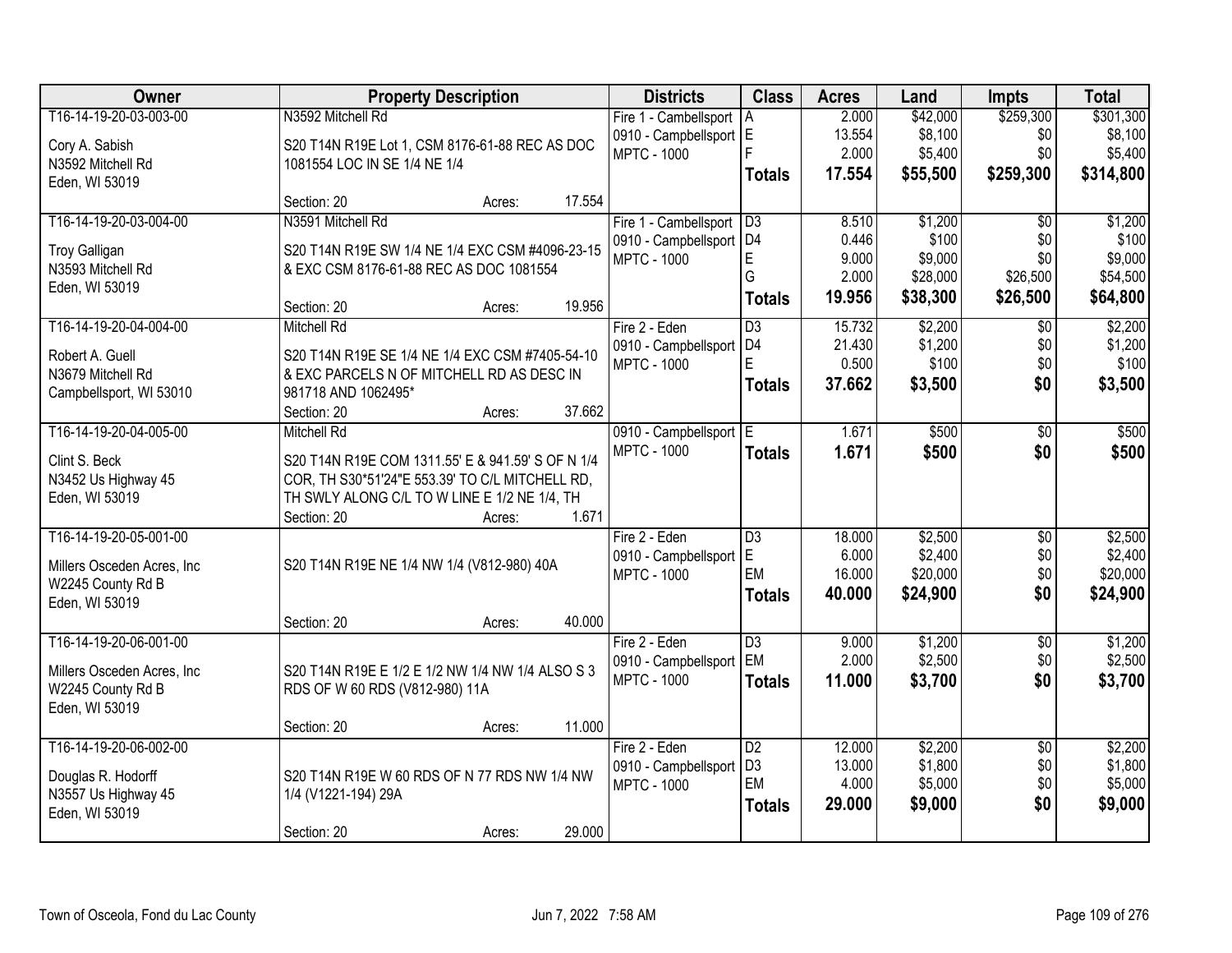| Owner                  | <b>Property Description</b>                      | <b>Districts</b>                             | <b>Class</b>    | <b>Acres</b> | Land     | Impts           | <b>Total</b> |
|------------------------|--------------------------------------------------|----------------------------------------------|-----------------|--------------|----------|-----------------|--------------|
| T16-14-19-20-07-001-00 |                                                  | Fire 2 - Eden                                | $\overline{D2}$ | 25.310       | \$4,700  | $\overline{50}$ | \$4,700      |
| Rose Guell Le          | ROSE GUELL LE:S20 T14N R19E SW 1/4 NW 1/4 EXC    | 0910 - Campbellsport                         | D <sub>3</sub>  | 6.840        | \$900    | \$0             | \$900        |
| N3461 Us Highway 45    | CSM #1164-7-124 #6463-44-59 (V1007-363 701388    | <b>MPTC - 1000</b>                           | E               | 1.000        | \$100    | \$0             | \$100        |
| Eden, WI 53019         | 896752) 37.15A                                   |                                              | EM              | 4.000        | \$5,000  | \$0             | \$5,000      |
|                        | Section: 20<br>37.150<br>Acres:                  |                                              | <b>Totals</b>   | 37.150       | \$10,700 | \$0             | \$10,700     |
| T16-14-19-20-07-002-00 | N3540 Mitchell Rd                                | Fire 2 - Eden                                |                 | 1.000        | \$27,000 | \$150,300       | \$177,300    |
| William R. Soyk        | S20 T14N R19E LOT OF CSM #1164-7-124 LOC IN SW   | 0910 - Campbellsport                         | Totals          | 1.000        | \$27,000 | \$150,300       | \$177,300    |
| N3540 Mitchell Rd      | 1/4 NW 1/4 REC V722-432 1A                       | <b>MPTC - 1000</b>                           |                 |              |          |                 |              |
| Eden, WI 53019         |                                                  |                                              |                 |              |          |                 |              |
|                        | 1.000<br>Section: 20<br>Acres:                   |                                              |                 |              |          |                 |              |
| T16-14-19-20-07-003-00 | N3560 Mitchell Rd                                | Fire 2 - Eden                                | A               | 1.500        | \$34,500 | \$190,400       | \$224,900    |
| Timothy J. Guell       | S20 T14N R19E LOT 1 CSM #6463-44-59 LOC IN SW    | 0910 - Campbellsport                         | <b>Totals</b>   | 1.500        | \$34,500 | \$190,400       | \$224,900    |
| N3560 Mitchell Rd      | 1/4 NW 1/4 (778826 793814) 1.50A                 | <b>MPTC - 1000</b>                           |                 |              |          |                 |              |
| Eden, WI 53019         |                                                  |                                              |                 |              |          |                 |              |
|                        | 1.500<br>Section: 20<br>Acres:                   |                                              |                 |              |          |                 |              |
| T16-14-19-20-08-001-00 | N3560 Mitchell Rd                                | Fire 2 - Eden                                | D2              | 16.000       | \$3,000  | \$0             | \$3,000      |
|                        |                                                  | 0910 - Campbellsport                         | D <sub>3</sub>  | 11.000       | \$1,500  | \$0             | \$1,500      |
| Joel Narges            | S20 T14N R19E SE 1/4 NW 1/4 (V740910 783313) 40A | <b>MPTC - 1000</b>                           | E               | 1.000        | \$100    | \$0             | \$100        |
| N3756 Us Highway 45    |                                                  |                                              | EM              | 12.000       | \$15,000 | \$0             | \$15,000     |
| Eden, WI 53019         | 40.000<br>Section: 20<br>Acres:                  |                                              | <b>Totals</b>   | 40.000       | \$19,600 | \$0             | \$19,600     |
| T16-14-19-20-09-001-00 |                                                  | Fire 2 - Eden                                | $\overline{D2}$ | 10.000       | \$1,800  | $\overline{50}$ | \$1,800      |
|                        |                                                  | 0910 - Campbellsport                         | D <sub>3</sub>  | 20.000       | \$2,800  | \$0             | \$2,800      |
| Joel Narges            | S20 T14N R19E NE 1/4 SW 1/4 (740910 783313) 40A  | <b>MPTC - 1000</b>                           | E               | 10.000       | \$3,700  | \$0             | \$3,700      |
| N3756 Us Highway 45    |                                                  |                                              | <b>Totals</b>   | 40.000       | \$8,300  | \$0             | \$8,300      |
| Eden, WI 53019         |                                                  |                                              |                 |              |          |                 |              |
|                        | 40.000<br>Section: 20<br>Acres:                  |                                              |                 |              |          |                 |              |
| T16-14-19-20-10-002-00 |                                                  | Fire 2 - Eden                                | $\overline{D3}$ | 1.002        | \$100    | $\overline{50}$ | \$100        |
| Rose Guell Le          | ROSE GUELL LE: S20 T14N R19E L1, CSM 7793-58-2   | 0910 - Campbellsport  <br><b>MPTC - 1000</b> | <b>Totals</b>   | 1.002        | \$100    | \$0             | \$100        |
| N3461 Us Highway 45    | REC AS DOC 1018487 LOC IN NW 1/4 SW 1/4          |                                              |                 |              |          |                 |              |
| Eden, WI 53019         |                                                  |                                              |                 |              |          |                 |              |
|                        | 1.002<br>Section: 20<br>Acres:                   |                                              |                 |              |          |                 |              |
| T16-14-19-20-10-003-00 |                                                  | Fire 2 - Eden                                | $\overline{D3}$ | 34.998       | \$4,800  | $\overline{50}$ | \$4,800      |
| Rose Guell Le          | ROSE GUELL LE:S20 T14N R19E NW 1/4 SW 1/4 EXC    | 0910 - Campbellsport                         | E               | 3.864        | \$1,200  | \$0             | \$1,200      |
| N3461 Us Highway 45    | L1, CSM 7793-58-2 REC AS DOC 1018487             | <b>MPTC - 1000</b>                           | <b>Totals</b>   | 38.862       | \$6,000  | \$0             | \$6,000      |
| Eden, WI 53019         |                                                  |                                              |                 |              |          |                 |              |
|                        | 38.862<br>Section: 20<br>Acres:                  |                                              |                 |              |          |                 |              |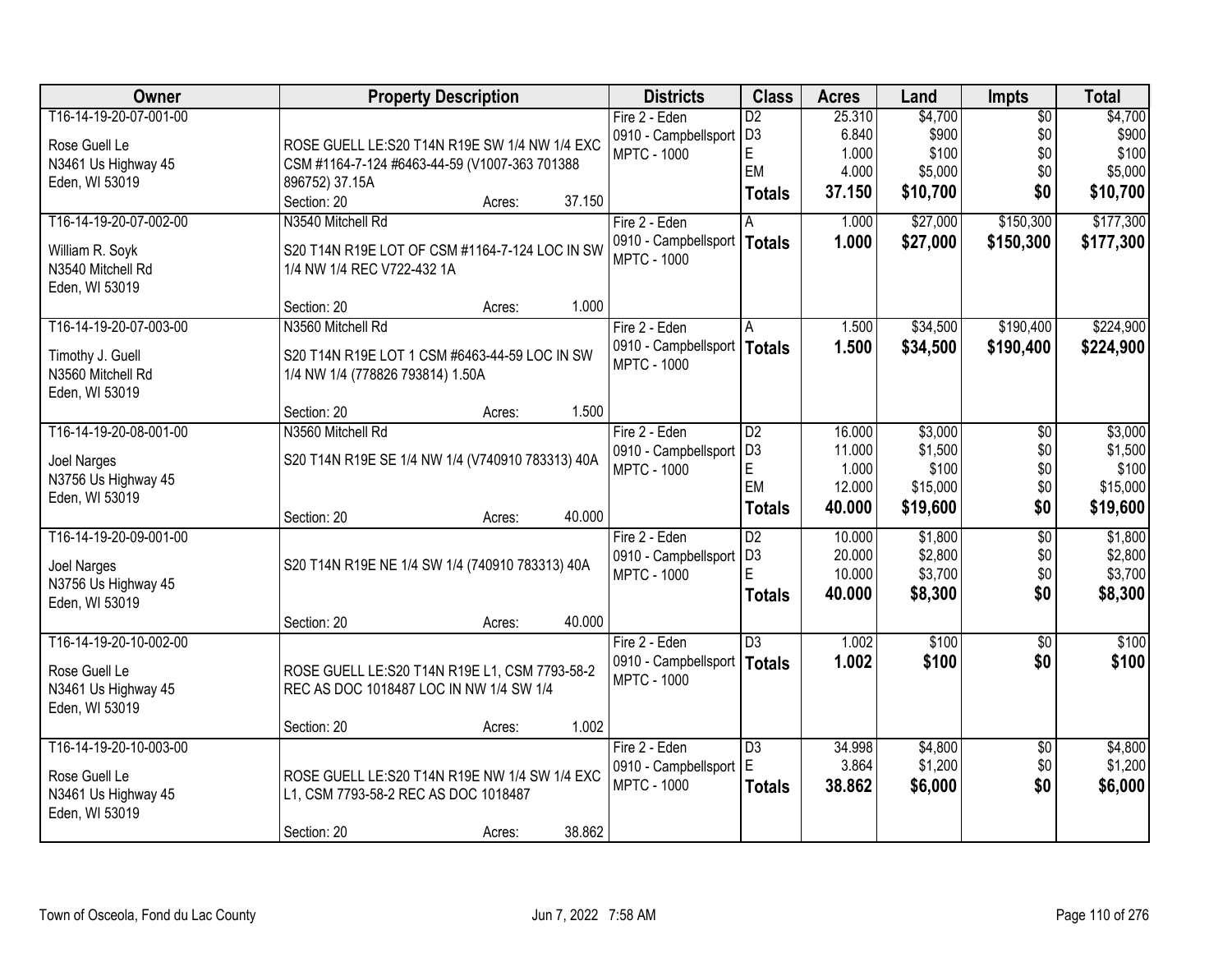| Owner                                        | <b>Property Description</b>                                                                      | <b>Districts</b>                                    | <b>Class</b>    | <b>Acres</b> | Land            | <b>Impts</b>    | <b>Total</b>    |
|----------------------------------------------|--------------------------------------------------------------------------------------------------|-----------------------------------------------------|-----------------|--------------|-----------------|-----------------|-----------------|
| T16-14-19-20-11-001-00                       |                                                                                                  | Fire 2 - Eden                                       | $\overline{D3}$ | 17.000       | \$2,400         | \$0             | \$2,400         |
| F W Rahn & Sons, Inc.                        | S20 T14N R19E THAT PT SW 1/4 SW 1/4 LYG S OF                                                     | 0910 - Campbellsport E                              |                 | 4.820        | \$1,900         | \$0             | \$1,900         |
| N3636 Us Highway 45                          | CSM #6841-48-38 EXC S 165' THEREOF & EXC HWY                                                     | <b>MPTC - 1000</b>                                  | <b>Totals</b>   | 21.820       | \$4,300         | \$0             | \$4,300         |
| Eden, WI 53019                               | REC V411-66 (V668-344) 21.82A                                                                    |                                                     |                 |              |                 |                 |                 |
|                                              | 21.820<br>Section: 20<br>Acres:                                                                  |                                                     |                 |              |                 |                 |                 |
| T16-14-19-20-11-002-00                       |                                                                                                  | Fire 2 - Eden                                       | E4              | 0.890        | $\overline{50}$ | $\overline{50}$ | $\overline{30}$ |
| German Lutheran Evan Society                 | S20 T14N R19E PT OF SW 1/4 SW 1/4 COM 927.80' N                                                  | 0910 - Campbellsport                                | Totals          | 0.890        | \$0             | \$0             | \$0             |
| 120 Manor Hill Dr                            | OF SW COR TH N 388' E 100' S 388' W 100' TO BEG A!                                               | <b>MPTC - 1000</b>                                  |                 |              |                 |                 |                 |
| Eden, WI 53019                               | REC V136-109                                                                                     |                                                     |                 |              |                 |                 |                 |
|                                              | 0.890<br>Section: 20<br>Acres:                                                                   |                                                     |                 |              |                 |                 |                 |
| T16-14-19-20-11-003-00                       |                                                                                                  | Fire 2 - Eden                                       | D3              | 3.960        | \$500           | \$0             | \$500           |
|                                              |                                                                                                  | 0910 - Campbellsport   Totals                       |                 | 3.960        | \$500           | \$0             | \$500           |
| F W Rahn & Sons, Inc.<br>N3636 Us Highway 45 | S20 T14N R19E S 10 RDS OF SW 1/4 SW 1/4 EXC HW<br>REC V411-223 & EXC CSM #4210-23-129 (965692LC) | <b>MPTC - 1000</b>                                  |                 |              |                 |                 |                 |
| Eden, WI 53019                               | 3.96A                                                                                            |                                                     |                 |              |                 |                 |                 |
|                                              | Section: 20<br>3.960<br>Acres:                                                                   |                                                     |                 |              |                 |                 |                 |
| T16-14-19-20-11-004-00                       | N3295 US Highway 45                                                                              | Fire 2 - Eden                                       | A               | 1.280        | \$31,200        | \$102,100       | \$133,300       |
|                                              |                                                                                                  | 0910 - Campbellsport                                | Totals          | 1.280        | \$31,200        | \$102,100       | \$133,300       |
| <b>Travis Rahn</b>                           | S20 T14N R19E LOT 1 CSM #4210-23-129 LOC IN SW                                                   | <b>MPTC - 1000</b>                                  |                 |              |                 |                 |                 |
| N3295 Us Highway 45                          | 1/4 SW 1/4 SEC 20 & NW 1/4 NW 1/4 SEC 29 (916003)<br>1.28A                                       |                                                     |                 |              |                 |                 |                 |
| Eden, WI 53019                               | 1.280<br>Section: 20<br>Acres:                                                                   |                                                     |                 |              |                 |                 |                 |
| T16-14-19-20-11-005-00                       |                                                                                                  | Fire 2 - Eden                                       | A               | 0.110        | \$1,200         | $\overline{50}$ | \$1,200         |
|                                              |                                                                                                  | 0910 - Campbellsport   Totals                       |                 | 0.110        | \$1,200         | \$0             | \$1,200         |
| William L. Galligan                          | S20 T14N R19E PT OF SW 1/4 SW 1/4 COM 877.80' N                                                  | <b>MPTC - 1000</b>                                  |                 |              |                 |                 |                 |
| N3369 Us Highway 45                          | OF SW COR TH E 100' N 50' W 100' S 50' TO BEG                                                    |                                                     |                 |              |                 |                 |                 |
| Eden, WI 53019                               |                                                                                                  |                                                     |                 |              |                 |                 |                 |
|                                              | 0.110<br>Section: 20<br>Acres:                                                                   |                                                     |                 |              |                 |                 |                 |
| T16-14-19-20-11-006-00                       |                                                                                                  | Fire 2 - Eden                                       | ΙE              | 7.340        | \$2,900         | $\overline{50}$ | \$2,900         |
| F W Rahn & Sons, Inc                         | S20 T14N R19E THAT PT SW 1/4 SW 1/4 LYG N OF                                                     | 0910 - Campbellsport   Totals<br><b>MPTC - 1000</b> |                 | 7.340        | \$2,900         | \$0             | \$2,900         |
| N3636 Us Highway 45                          | CSM #6841-48-38 EXC V136-109 & 693429 (V668-344)                                                 |                                                     |                 |              |                 |                 |                 |
| Eden, WI 53019                               | 7.34A                                                                                            |                                                     |                 |              |                 |                 |                 |
|                                              | Section: 20<br>7.340<br>Acres:                                                                   |                                                     |                 |              |                 |                 |                 |
| T16-14-19-20-11-007-00                       | N3357 US Highway 45                                                                              | Fire 2 - Eden                                       | A               | 4.490        | \$65,500        | \$255,500       | \$321,000       |
| Sylvester L. Serwe                           | S20 T14N R19E LOT 1 CSM #6841-48-38 LOC IN S 1/2                                                 | 0910 - Campbellsport                                | Totals          | 4.490        | \$65,500        | \$255,500       | \$321,000       |
| N3357 Us Highway 45                          | SW 1/4*                                                                                          | <b>MPTC - 1000</b>                                  |                 |              |                 |                 |                 |
| Eden, WI 53019                               |                                                                                                  |                                                     |                 |              |                 |                 |                 |
|                                              | 4.490<br>Section: 20<br>Acres:                                                                   |                                                     |                 |              |                 |                 |                 |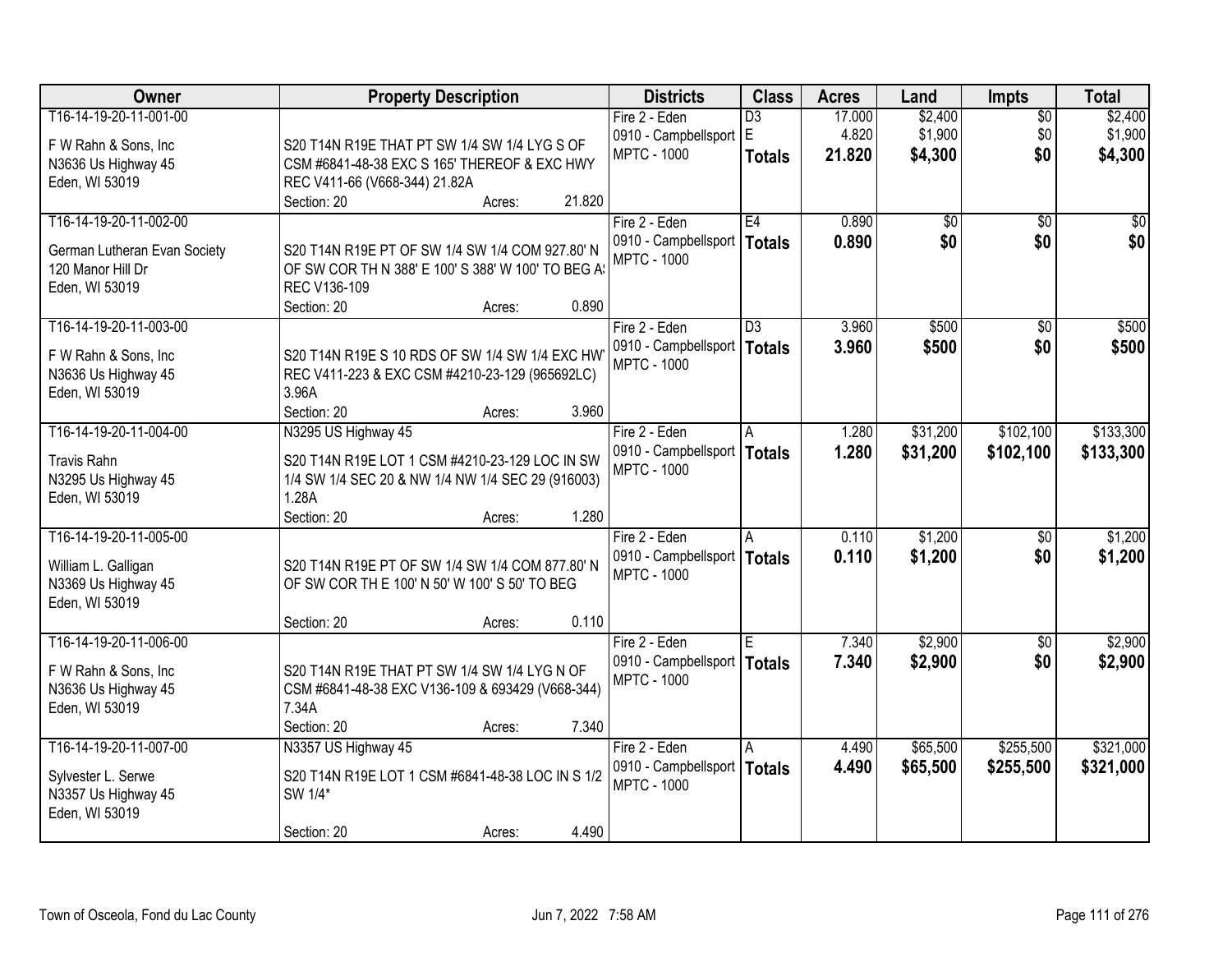| Owner                         | <b>Property Description</b>                    |        |        | <b>Districts</b>              | <b>Class</b>    | <b>Acres</b> | Land            | <b>Impts</b>    | <b>Total</b> |
|-------------------------------|------------------------------------------------|--------|--------|-------------------------------|-----------------|--------------|-----------------|-----------------|--------------|
| T16-14-19-20-11-080-00        |                                                |        |        | Fire 2 - Eden                 | E3              | 0.750        | $\overline{50}$ | $\overline{50}$ | $\sqrt{30}$  |
| Fond Du Lac County            | S20 T14N R19E PT OF SW 1/4 SW 1/4 (HWY 45 ROW) |        |        | 0910 - Campbellsport   Totals |                 | 0.750        | \$0             | \$0             | \$0          |
| <b>City County Gov Center</b> | AS REC V411-66 .75A                            |        |        | <b>MPTC - 1000</b>            |                 |              |                 |                 |              |
| 160 S Macy St                 |                                                |        |        |                               |                 |              |                 |                 |              |
| Fond Du Lac, WI 54935         | Section: 20                                    | Acres: | 0.750  |                               |                 |              |                 |                 |              |
| T16-14-19-20-12-001-00        |                                                |        |        | Fire 2 - Eden                 | $\overline{D3}$ | 10.000       | \$1,400         | \$0             | \$1,400      |
| F W Rahn & Sons, Inc          | S20 T14N R19E SE 1/4 SW 1/4 EX S 10 RDS & EXC  |        |        | 0910 - Campbellsport          | lE.             | 24.597       | \$9,800         | \$0             | \$9,800      |
| N3636 Us Highway 45           | CSM #6841-48-38 (V668-344) 34.597A             |        |        | <b>MPTC - 1000</b>            | <b>Totals</b>   | 34.597       | \$11,200        | \$0             | \$11,200     |
| Eden, WI 53019                |                                                |        |        |                               |                 |              |                 |                 |              |
|                               | Section: 20                                    | Acres: | 34.597 |                               |                 |              |                 |                 |              |
| T16-14-19-20-12-002-00        |                                                |        |        | Fire 2 - Eden                 | E               | 5.000        | \$2,000         | \$0             | \$2,000      |
| F W Rahn & Sons, Inc          | S20 T14N R19E S 10 RDS OF SE 1/4 SW 1/4        |        |        | 0910 - Campbellsport   Totals |                 | 5.000        | \$2,000         | \$0             | \$2,000      |
| N3636 Us Highway 45           | (965692LC) 5A                                  |        |        | <b>MPTC - 1000</b>            |                 |              |                 |                 |              |
| Eden, WI 53019                |                                                |        |        |                               |                 |              |                 |                 |              |
|                               | Section: 20                                    | Acres: | 5.000  |                               |                 |              |                 |                 |              |
| T16-14-19-20-13-001-00        |                                                |        |        | Fire 2 - Eden                 | $\overline{D3}$ | 12.000       | \$1,700         | \$0             | \$1,700      |
| Robert A. Guell               | S20 T14N R19E NE 1/4 SE 1/4*                   |        |        | 0910 - Campbellsport          | D <sub>4</sub>  | 23.000       | \$1,300         | \$0             | \$1,300      |
| N3679 Mitchell Rd             |                                                |        |        | <b>MPTC - 1000</b>            | E               | 5.000        | \$2,000         | \$0             | \$2,000      |
| Campbellsport, WI 53010       |                                                |        |        |                               | <b>Totals</b>   | 40.000       | \$5,000         | \$0             | \$5,000      |
|                               | Section: 20                                    | Acres: | 40.000 |                               |                 |              |                 |                 |              |
| T16-14-19-20-14-001-00        |                                                |        |        | Fire 2 - Eden                 | $\overline{D2}$ | 10.000       | \$1,800         | $\overline{30}$ | \$1,800      |
| <b>Troy Galligan</b>          | S20 T14N R19E NW 1/4 SE 1/4                    |        |        | 0910 - Campbellsport          | D <sub>3</sub>  | 20.000       | \$2,800         | \$0             | \$2,800      |
| N3593 Mitchell Rd             |                                                |        |        | <b>MPTC - 1000</b>            | D <sub>4</sub>  | 10.000       | \$500           | \$0             | \$500        |
| Eden, WI 53019                |                                                |        |        |                               | <b>Totals</b>   | 40.000       | \$5,100         | \$0             | \$5,100      |
|                               | Section: 20                                    | Acres: | 40.000 |                               |                 |              |                 |                 |              |
| T16-14-19-20-15-001-00        |                                                |        |        | Fire 2 - Eden                 | $\overline{D3}$ | 12.000       | \$1,700         | $\sqrt{6}$      | \$1,700      |
| <b>Troy Galligan</b>          | S20 T14N R19E SW 1/4 SE 1/4                    |        |        | 0910 - Campbellsport          | IE.             | 20.000       | \$8,000         | \$0             | \$8,000      |
| N3593 Mitchell Rd             |                                                |        |        | <b>MPTC - 1000</b>            | EM              | 8.000        | \$10,000        | \$0             | \$10,000     |
| Eden, WI 53019                |                                                |        |        |                               | Totals          | 40.000       | \$19,700        | \$0             | \$19,700     |
|                               | Section: 20                                    | Acres: | 40.000 |                               |                 |              |                 |                 |              |
| T16-14-19-20-16-001-00        |                                                |        |        | Fire 2 - Eden                 | $\overline{D3}$ | 2.000        | \$300           | $\overline{50}$ | \$300        |
| Robert L. Galligan            | S20 T14N R19E SE 1/4 SE 1/4                    |        |        | 0910 - Campbellsport          | E.              | 14.000       | \$5,600         | \$0             | \$5,600      |
| N3593 Mitchell Rd             |                                                |        |        | <b>MPTC - 1000</b>            | EM              | 24.000       | \$30,000        | \$0             | \$30,000     |
| Eden, WI 53019                |                                                |        |        |                               | <b>Totals</b>   | 40.000       | \$35,900        | \$0             | \$35,900     |
|                               | Section: 20                                    | Acres: | 40.000 |                               |                 |              |                 |                 |              |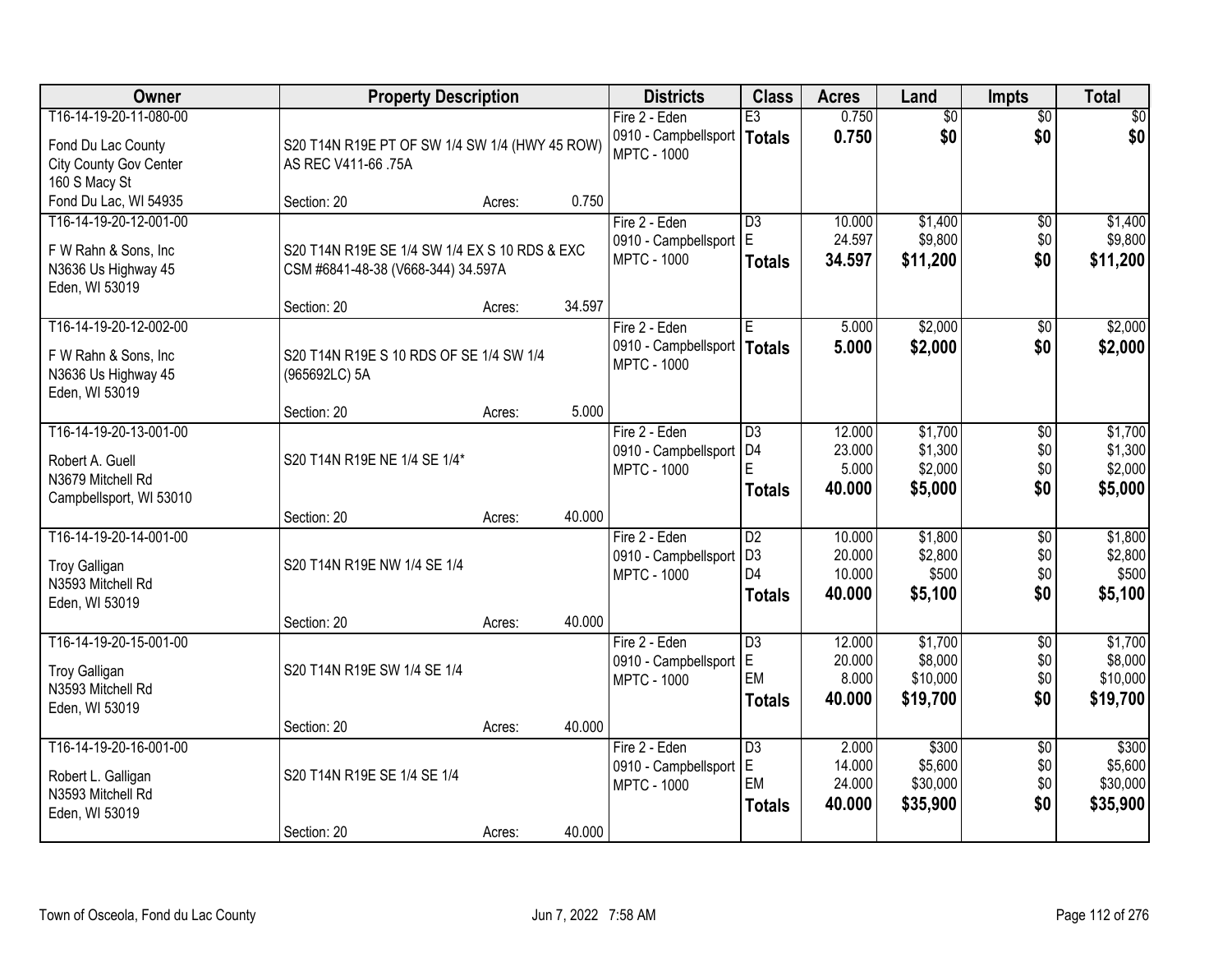| Owner                   |                                                  | <b>Property Description</b> |        | <b>Districts</b>                                    | <b>Class</b>   | <b>Acres</b>   | Land             | <b>Impts</b>    | <b>Total</b>     |
|-------------------------|--------------------------------------------------|-----------------------------|--------|-----------------------------------------------------|----------------|----------------|------------------|-----------------|------------------|
| T16-14-19-21-01-001-00  |                                                  |                             |        | Fire 1 - Cambellsport                               | E.             | 10.000         | \$4,000          | $\overline{50}$ | \$4,000          |
| Michael J Scannell Tr   | S21 T14N R19E NE 1/4 NE 1/4*                     |                             |        | 0910 - Campbellsport   F                            |                | 2.000          | \$5,400          | \$0             | \$5,400          |
| N4595 Mushroom Rd       |                                                  |                             |        | <b>MPTC - 1000</b>                                  | P <sub>6</sub> | 28.000         | (\$75,600)       | \$0             | \$0              |
| Eden, WI 53019          |                                                  |                             |        |                                                     | <b>Totals</b>  | 40.000         | \$9,400          | \$0             | \$9,400          |
|                         | Section: 21                                      | Acres:                      | 40.000 |                                                     |                |                |                  |                 |                  |
| T16-14-19-21-02-001-00  | <b>Woodland Dr</b>                               |                             |        | Fire 1 - Cambellsport                               | D3             | 10.000         | \$1,400          | $\overline{50}$ | \$1,400          |
| Paul A. Scannell        | S21 T14N R19E NW 1/4 NE 1/4                      |                             |        | 0910 - Campbellsport E                              |                | 14.000         | \$18,900         | \$0             | \$18,900         |
| W737 Armstrong Rd       |                                                  |                             |        | <b>MPTC - 1000</b>                                  | P <sub>6</sub> | 16.000         | (\$43,200)       | \$0             | \$0              |
| St Cloud, WI 53079      |                                                  |                             |        |                                                     | <b>Totals</b>  | 40.000         | \$20,300         | \$0             | \$20,300         |
|                         | Section: 21                                      | Acres:                      | 40.000 |                                                     |                |                |                  |                 |                  |
| T16-14-19-21-03-002-00  | <b>Woodland Dr</b>                               |                             |        | Fire 1 - Cambellsport   F                           |                | 10.420         | \$28,100         | \$0             | \$28,100         |
| Aimee M. Henning        | S21 T14N R19E OUTLOT 1 CSM #6631-46-27 LOC IN    |                             |        | 0910 - Campbellsport   Totals                       |                | 10.420         | \$28,100         | \$0             | \$28,100         |
| 6272 County Rd N        | SW 1/4 NE 1/4                                    |                             |        | <b>MPTC - 1000</b>                                  |                |                |                  |                 |                  |
| Pickett, WI 54964       |                                                  |                             |        |                                                     |                |                |                  |                 |                  |
|                         | Section: 21                                      | Acres:                      | 10.420 |                                                     |                |                |                  |                 |                  |
| T16-14-19-21-03-003-00  |                                                  |                             |        | Fire 1 - Cambellsport E                             |                | 2.640          | \$1,100          | \$0             | \$1,100          |
| Paul A. Scannell        | S21 T14N R19E OUTLOT 1 CSM #6922-49-28 LOC IN    |                             |        | 0910 - Campbellsport   F                            |                | 5.330          | \$14,400         | \$0             | \$14,400         |
| W737 Armstrong Rd       | SW 1/4 NE 1/4                                    |                             |        | <b>MPTC - 1000</b>                                  | <b>Totals</b>  | 7.970          | \$15,500         | \$0             | \$15,500         |
| St Cloud, WI 53079      |                                                  |                             |        |                                                     |                |                |                  |                 |                  |
|                         | Section: 21                                      | Acres:                      | 7.970  |                                                     |                |                |                  |                 |                  |
| T16-14-19-21-03-004-00  | W1434 Greenwood Ln                               |                             |        | 0910 - Campbellsport   A                            |                | 4.000          | \$49,000         | \$259,500       | \$308,500        |
| Robert J. Beck          | S21 T14N R19E LOT 1, CSM 7601-56-8 LOC IN SW 1/4 |                             |        | <b>MPTC - 1000</b>                                  | <b>Totals</b>  | 4.000          | \$49,000         | \$259,500       | \$308,500        |
| W1434 Greenwood Ln      | <b>NE 1/4</b>                                    |                             |        |                                                     |                |                |                  |                 |                  |
| Campbellsport, WI 53010 |                                                  |                             |        |                                                     |                |                |                  |                 |                  |
|                         | Section: 21                                      | Acres:                      | 4.000  |                                                     |                |                |                  |                 |                  |
| T16-14-19-21-03-005-00  | Greenwood Ln                                     |                             |        | 0910 - Campbellsport D3                             |                | 7.380          | \$1,000          | $\sqrt{6}$      | \$1,000          |
| Roger N. Ramthun        | S21 T14N R19E SW 1/4 NE 1/4 EXC CSM #6631-46-27  |                             |        | <b>MPTC - 1000</b>                                  | E<br>EM        | 2.000<br>5.090 | \$500<br>\$6,400 | \$0<br>\$0      | \$500<br>\$6,400 |
| W1430 Lakeside Ln       | & #6922-49-28 & #7601-56 (711716)                |                             |        |                                                     | <b>Totals</b>  | 14.470         | \$7,900          | \$0             | \$7,900          |
| Campbellsport, WI 53010 |                                                  |                             |        |                                                     |                |                |                  |                 |                  |
|                         | Section: 21                                      | Acres:                      | 14.470 |                                                     |                |                |                  |                 |                  |
| T16-14-19-21-04-001-00  |                                                  |                             |        | Fire 1 - Cambellsport   F                           |                | 40.000         | \$96,000         | $\overline{50}$ | \$96,000         |
| Joseph Tompa Rev Liv Tr | S21 T14N R19E SE 1/4 NE 1/4                      |                             |        | 0910 - Campbellsport   Totals<br><b>MPTC - 1000</b> |                | 40.000         | \$96,000         | \$0             | \$96,000         |
| 2 S 500 Cree Ct         |                                                  |                             |        |                                                     |                |                |                  |                 |                  |
| Wheaton, IL 60189       |                                                  |                             |        |                                                     |                |                |                  |                 |                  |
|                         | Section: 21                                      | Acres:                      | 40.000 |                                                     |                |                |                  |                 |                  |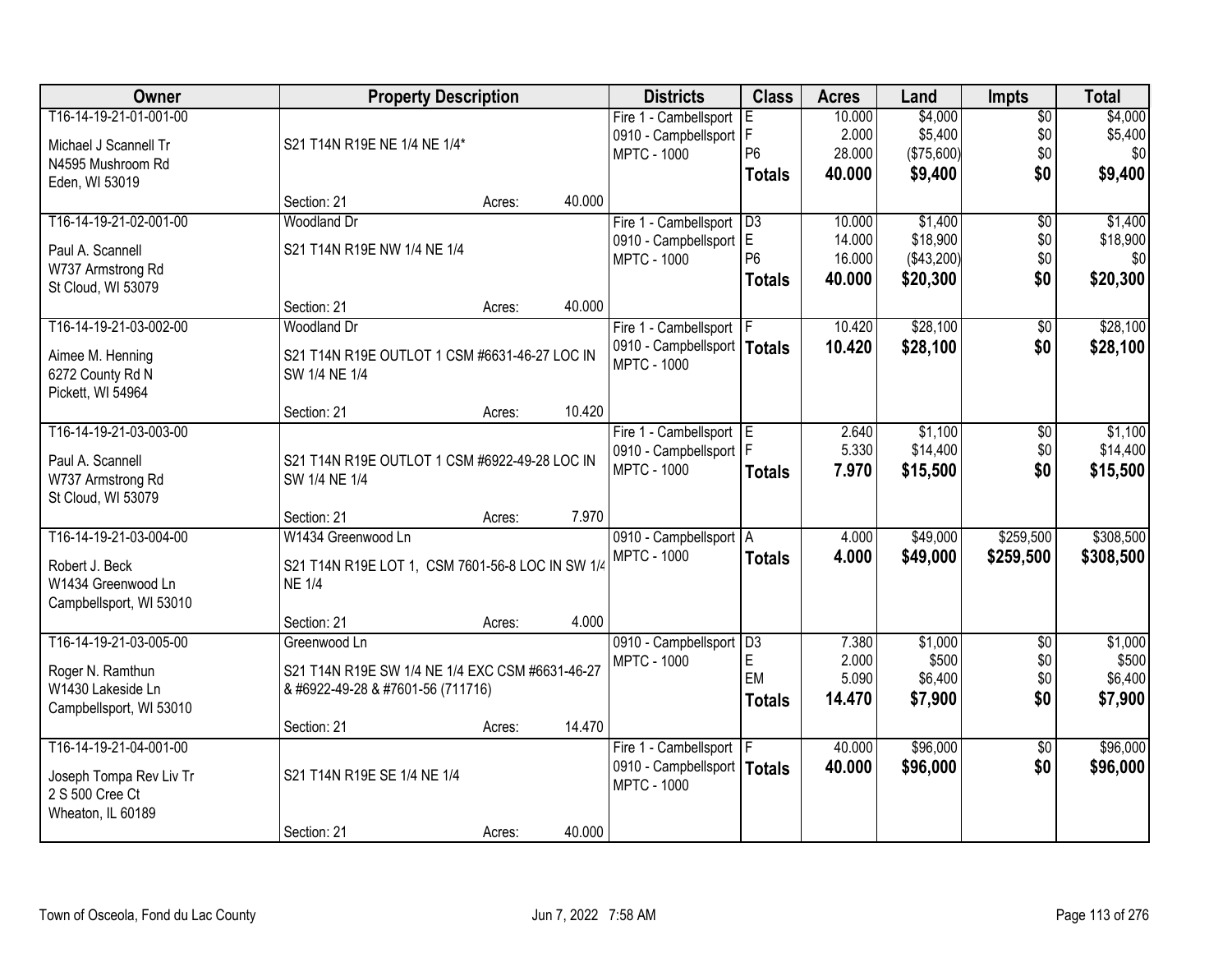| Owner                        | <b>Property Description</b>                     |                  | <b>Districts</b>              | <b>Class</b>         | <b>Acres</b>    | Land             | <b>Impts</b>    | <b>Total</b>     |
|------------------------------|-------------------------------------------------|------------------|-------------------------------|----------------------|-----------------|------------------|-----------------|------------------|
| T16-14-19-21-05-001-00       |                                                 |                  | Fire 1 - Cambellsport         | $\overline{D3}$      | 5.460           | \$800            | $\overline{50}$ | \$800            |
| Voskamp Investment, LLP      | S21 T14N R19E NE 1/4 NW 1/4*                    |                  | 0910 - Campbellsport E        |                      | 1.000           | \$100            | \$0             | \$100            |
| 3180 Bay View Dr             |                                                 |                  | <b>MPTC - 1000</b>            | EM                   | 33.540          | \$33,500         | \$0             | \$33,500         |
| Green Bay, WI 54311          |                                                 |                  |                               | <b>Totals</b>        | 40.000          | \$34,400         | \$0             | \$34,400         |
|                              | Section: 21                                     | 40.000<br>Acres: |                               |                      |                 |                  |                 |                  |
| T16-14-19-21-06-003-00       |                                                 |                  | Fire 2 - Eden                 | $\overline{D3}$      | 5.000           | \$700            | $\overline{50}$ | \$700            |
| Second Look Holsteins, LLC   | S21 T14N R19E TH PT OF NW 1/4 NW 1/4 LYING WLY  |                  | 0910 - Campbellsport          | E                    | 5.769           | \$3,400          | \$0             | \$3,400          |
| N3832 County Rd W            | OF RD AS DESC IN 1062495 & 1062596              |                  | <b>MPTC - 1000</b>            | <b>Totals</b>        | 10.769          | \$4,100          | \$0             | \$4,100          |
| Eden, WI 53019               |                                                 |                  |                               |                      |                 |                  |                 |                  |
|                              | Section: 21                                     | 10.769<br>Acres: |                               |                      |                 |                  |                 |                  |
| T16-14-19-21-06-006-00       | N3685 Mitchell Rd                               |                  | Fire 2 - Eden                 | $\overline{D2}$      | 3.761           | \$700            | $\overline{50}$ | \$700            |
| Kms Dairy LLC                | S21 T14N R19E Lot 2, CSM 8361-63-75 REC AS DOC  |                  | 0910 - Campbellsport          | G                    | 2.000           | \$35,000         | \$322,900       | \$357,900        |
| c/o Kyle Serwe               | 1105349 LOC IN NW 1/4 NW 1/4*                   |                  | <b>MPTC - 1000</b>            | <b>Totals</b>        | 5.761           | \$35,700         | \$322,900       | \$358,600        |
| N3685 Mitchell Rd            |                                                 |                  |                               |                      |                 |                  |                 |                  |
| Campbellsport, WI 53010-1730 | Section: 21                                     | 5.761<br>Acres:  |                               |                      |                 |                  |                 |                  |
| T16-14-19-21-06-008-00       | N3679 Mitchell Rd                               |                  | Fire 1 - Cambellsport   A     |                      | 1.000           | \$26,500         | \$126,700       | \$153,200        |
|                              |                                                 |                  | 0910 - Campbellsport   E      |                      | 0.500           | \$500            | \$0             | \$500            |
| Robert Guell Rev Liv Tr      | S21 T14N R19E LOT 1 CSM 8691 REC AS DOC         |                  | <b>MPTC - 1000</b>            | <b>Totals</b>        | 1.500           | \$27,000         | \$126,700       | \$153,700        |
| N3679 Mitchell Rd            | 1158458 LOC IN W 1/2 NW 1/4                     |                  |                               |                      |                 |                  |                 |                  |
| Campbellsport, WI 53010      |                                                 |                  |                               |                      |                 |                  |                 |                  |
|                              | Section: 21                                     | 1.500<br>Acres:  |                               |                      |                 |                  |                 |                  |
| T16-14-19-21-06-009-00       |                                                 |                  | Fire 1 - Cambellsport         | D <sub>2</sub>       | 11.359          | \$2,100          | $\overline{50}$ | \$2,100          |
| Kms Dairy, LLC               | S21 T14N R19E OUTLOT 1 CSM 8691 REC AS DOC      |                  | 0910 - Campbellsport          | D <sub>3</sub><br>D4 | 25.000<br>0.959 | \$3,400<br>\$100 | \$0<br>\$0      | \$3,400<br>\$100 |
| N3679 Mitchell Rd            | 1158458 LOC IN W 1/2 NW 1/4                     |                  | <b>MPTC - 1000</b>            | E                    | 6.572           | \$4,700          | \$0             | \$4,700          |
| Campbellsport, WI 53010      |                                                 |                  |                               |                      | 43.890          |                  | \$0             |                  |
|                              | Section: 21                                     | 43.890<br>Acres: |                               | <b>Totals</b>        |                 | \$10,300         |                 | \$10,300         |
| T16-14-19-21-07-002-00       | N3639 Mitchell Rd                               |                  | Fire 1 - Cambellsport G       |                      | 5.000           | \$44,000         | \$138,100       | \$182,100        |
| David E. Rudzitis            | S21 T14N R19E LOT 1 CSM #7405-54-10 LOC IN SE   |                  | 0910 - Campbellsport   Totals |                      | 5.000           | \$44,000         | \$138,100       | \$182,100        |
| N3637 Mitchell Rd            | 1/4 NE 1/4 SEC 20 & IN SW 1/4 NW 1/4 SEC 21     |                  | <b>MPTC - 1000</b>            |                      |                 |                  |                 |                  |
| Campbellsport, WI 53010      | (929073) 5A                                     |                  |                               |                      |                 |                  |                 |                  |
|                              | Section: 21                                     | 5.000<br>Acres:  |                               |                      |                 |                  |                 |                  |
| T16-14-19-21-07-003-00       |                                                 |                  | Fire 1 - Cambellsport   D3    |                      | 2.000           | \$300            | $\overline{50}$ | \$300            |
| Robert A. Guell              | S21 T14N R19E SW 1/4 NW 1/4 EXC CSM #7405-54-10 |                  | 0910 - Campbellsport   D4     |                      | 10.866          | \$600            | \$0             | \$600            |
| N3679 Mitchell Rd            | & EXC CSM 8691 REC AS DOC 1158458               |                  | <b>MPTC - 1000</b>            | <b>Totals</b>        | 12.866          | \$900            | \$0             | \$900            |
| Campbellsport, WI 53010      |                                                 |                  |                               |                      |                 |                  |                 |                  |
|                              | Section: 21                                     | 12.866<br>Acres: |                               |                      |                 |                  |                 |                  |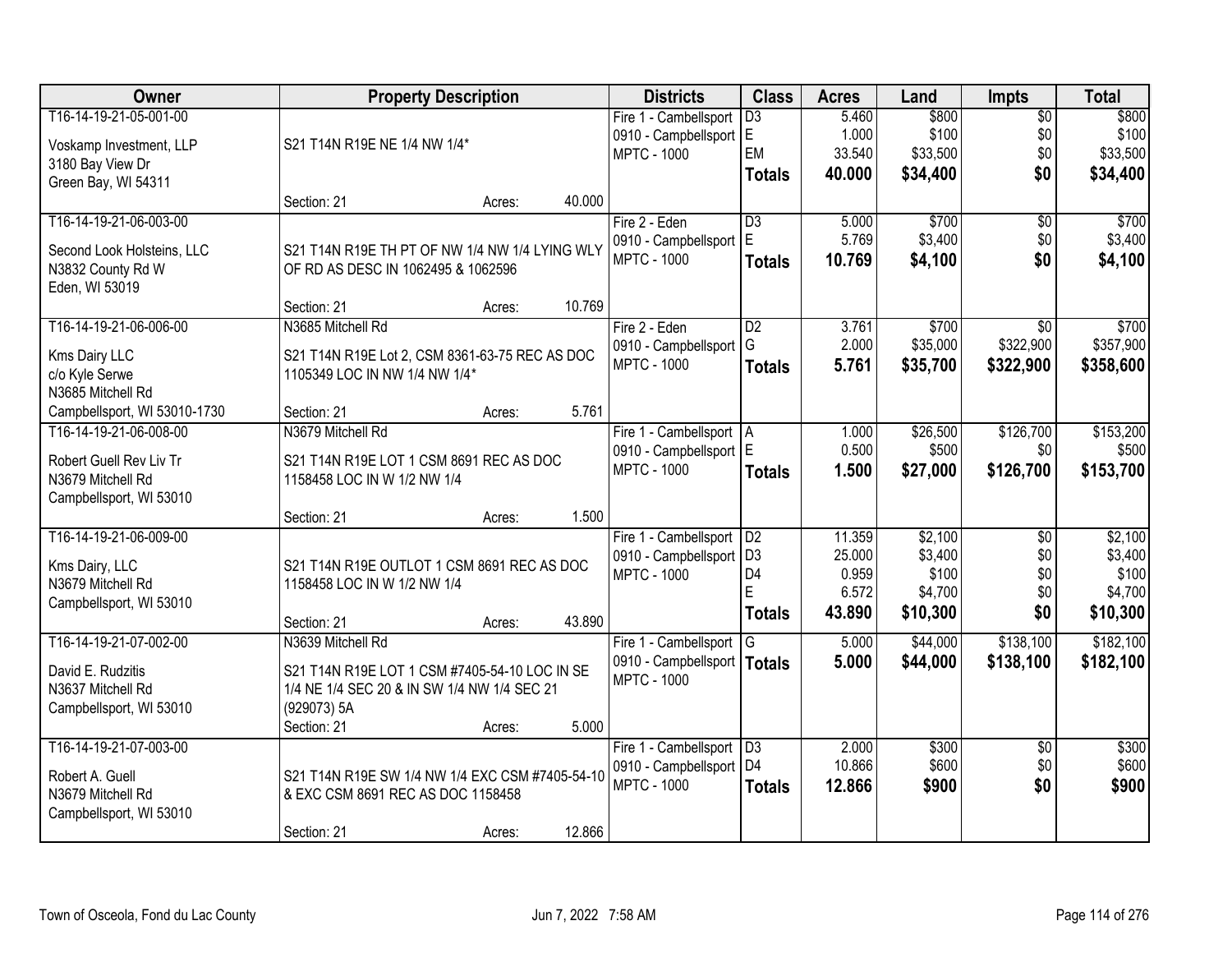| Owner                                                                                                |                                                                                                                 | <b>Property Description</b> |        | <b>Districts</b>                                                                 | <b>Class</b>                           | <b>Acres</b>                        | Land                                       | <b>Impts</b>                    | <b>Total</b>                               |
|------------------------------------------------------------------------------------------------------|-----------------------------------------------------------------------------------------------------------------|-----------------------------|--------|----------------------------------------------------------------------------------|----------------------------------------|-------------------------------------|--------------------------------------------|---------------------------------|--------------------------------------------|
| T16-14-19-21-08-001-00<br>Aimee M. Henning                                                           | S21 T14N R19E SE 1/4 NW 1/4*                                                                                    |                             |        | Fire 1 - Cambellsport<br>0910 - Campbellsport   F<br><b>MPTC - 1000</b>          | Ε<br><b>Totals</b>                     | 28.000<br>12.000<br>40.000          | \$11,200<br>\$32,400<br>\$43,600           | \$0<br>\$0<br>\$0               | \$11,200<br>\$32,400<br>\$43,600           |
| 6272 County Rd N<br>Pickett, WI 54964                                                                | Section: 21                                                                                                     | Acres:                      | 40.000 |                                                                                  |                                        |                                     |                                            |                                 |                                            |
| T16-14-19-21-09-001-00                                                                               | N3424 Woodland Dr                                                                                               |                             |        | Fire 1 - Cambellsport E                                                          |                                        | 28,000                              | \$11,200                                   | \$0                             | \$11,200                                   |
| Michael Seibel Fam Tr<br>W2256 Fourth Street Rd<br>Fond Du Lac, WI 54937                             | S21 T14N R19E NE 1/4 SW 1/4 ALSO THAT PT NW 1/4<br>SE 1/4 LYG W OF HWY EXC CSM #6573-45-68*                     |                             |        | 0910 - Campbellsport   F<br><b>MPTC - 1000</b>                                   | <b>Totals</b>                          | 11.780<br>39.780                    | \$31,800<br>\$43,000                       | \$0<br>\$0                      | \$31,800<br>\$43,000                       |
|                                                                                                      | Section: 21                                                                                                     | Acres:                      | 39.780 |                                                                                  |                                        |                                     |                                            |                                 |                                            |
| T16-14-19-21-09-003-00                                                                               | N3412 Woodland Dr                                                                                               |                             |        | Fire 1 - Cambellsport   A                                                        |                                        | 1.000                               | \$32,500                                   | \$140,900                       | \$173,400                                  |
| Michael D. Hambly<br>N3412 Woodland Dr<br>Campbellsport, WI 53010                                    | S21 T14N R19E LOT 1 CSM #6573-45-68 LOC IN NE<br>1/4 SW 1/4 & NW 1/4 SE 1/4 (V1437-101 798920<br>808921) 2.813A |                             |        | 0910 - Campbellsport E<br><b>MPTC - 1000</b>                                     | <b>Totals</b>                          | 1.813<br>2.813                      | \$400<br>\$32,900                          | \$0<br>\$140,900                | \$400<br>\$173,800                         |
|                                                                                                      | Section: 21                                                                                                     | Acres:                      | 2.813  |                                                                                  |                                        |                                     |                                            |                                 |                                            |
| T16-14-19-21-10-001-00<br>Robert A. Guell<br>N3679 Mitchell Rd                                       | S21 T14N R19E NW 1/4 SW 1/4*                                                                                    |                             |        | Fire 1 - Cambellsport<br>0910 - Campbellsport<br><b>MPTC - 1000</b>              | D3<br>D <sub>4</sub><br><b>Totals</b>  | 0.700<br>39.300<br>40.000           | \$100<br>\$2,200<br>\$2,300                | \$0<br>\$0<br>\$0               | \$100<br>\$2,200<br>\$2,300                |
| Campbellsport, WI 53010                                                                              | Section: 21                                                                                                     | Acres:                      | 40.000 |                                                                                  |                                        |                                     |                                            |                                 |                                            |
| T16-14-19-21-11-001-00<br>Howard C Narges Rev Liv Tr<br>W2078 County Rd F<br>Campbellsport, WI 53010 | S21 T14N R19E SW 1/4 SW 1/4 *                                                                                   |                             |        | Fire 1 - Cambellsport   E<br>0910 - Campbellsport   Totals<br><b>MPTC - 1000</b> |                                        | 40.000<br>40.000                    | \$17,000<br>\$17,000                       | $\overline{50}$<br>\$0          | \$17,000<br>\$17,000                       |
|                                                                                                      | Section: 21                                                                                                     | Acres:                      | 40.000 |                                                                                  |                                        |                                     |                                            |                                 |                                            |
| T16-14-19-21-12-001-00<br>Roger N. Ramthun<br>W1430 Lakeside Ln<br>Campbellsport, WI 53010           | S21 T14N R19E SE 1/4 SW 1/4 (711716) 40A                                                                        |                             |        | Fire 1 - Cambellsport<br>0910 - Campbellsport E<br><b>MPTC - 1000</b>            | $\overline{D3}$<br>EM<br><b>Totals</b> | 10.000<br>9.000<br>21.000<br>40,000 | \$1,400<br>\$3,300<br>\$26,300<br>\$31,000 | $\sqrt{6}$<br>\$0<br>\$0<br>\$0 | \$1,400<br>\$3,300<br>\$26,300<br>\$31,000 |
|                                                                                                      | Section: 21                                                                                                     | Acres:                      | 40.000 |                                                                                  |                                        |                                     |                                            |                                 |                                            |
| T16-14-19-21-13-001-00<br>Roger N. Ramthun<br>W1430 Lakeside Ln<br>Campbellsport, WI 53010           | S21 T14N R19E NE 1/4 SE 1/4 (711716) 40A                                                                        |                             |        | Fire 1 - Cambellsport<br>0910 - Campbellsport<br><b>MPTC - 1000</b>              | D3<br><b>EM</b><br><b>Totals</b>       | 15.000<br>25.000<br>40.000          | \$2,100<br>\$31,300<br>\$33,400            | $\overline{60}$<br>\$0<br>\$0   | \$2,100<br>\$31,300<br>\$33,400            |
|                                                                                                      | Section: 21                                                                                                     | Acres:                      | 40.000 |                                                                                  |                                        |                                     |                                            |                                 |                                            |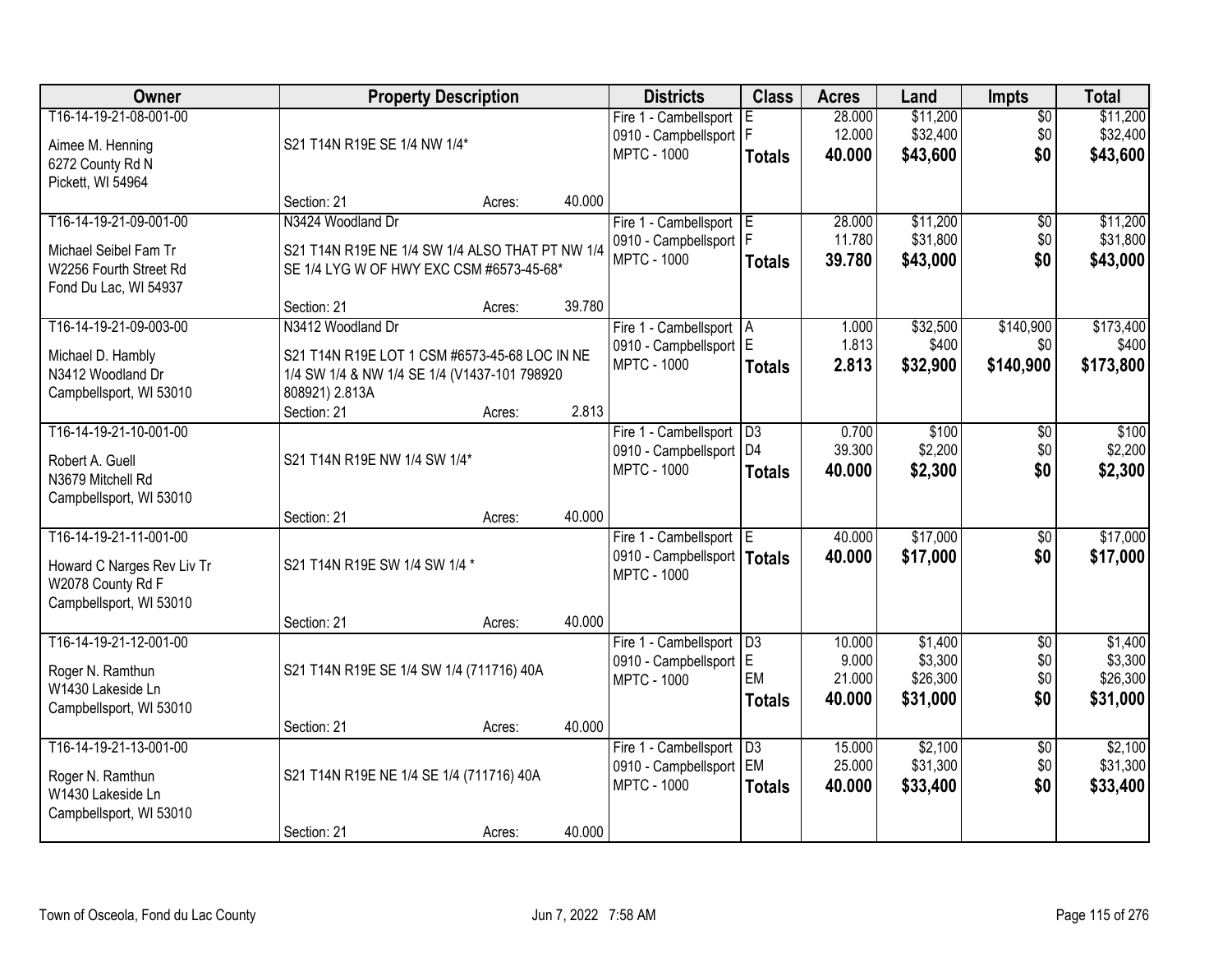| <b>Owner</b>                        | <b>Property Description</b>                 |        |        | <b>Districts</b>              | <b>Class</b>    | <b>Acres</b>     | Land                | <b>Impts</b>    | <b>Total</b>        |
|-------------------------------------|---------------------------------------------|--------|--------|-------------------------------|-----------------|------------------|---------------------|-----------------|---------------------|
| T16-14-19-21-14-001-00              |                                             |        |        | Fire 1 - Cambellsport         | D <sub>1</sub>  | 6.000            | \$1,400             | $\overline{50}$ | \$1,400             |
| Roger N. Ramthun                    | S21 T14N R19E NW 1/4 SE 1/4 EXC W OF HWY    |        |        | 0910 - Campbellsport   D3     |                 | 27.910           | \$3,900             | \$0             | \$3,900             |
| W1430 Lakeside Ln                   | (711716) 37.13A                             |        |        | <b>MPTC - 1000</b>            | E               | 3.220            | \$1,000             | \$0             | \$1,000             |
| Campbellsport, WI 53010             |                                             |        |        |                               | <b>Totals</b>   | 37.130           | \$6,300             | \$0             | \$6,300             |
|                                     | Section: 21                                 | Acres: | 37.130 |                               |                 |                  |                     |                 |                     |
| T16-14-19-21-15-001-00              | W1430 Lakeside Ln                           |        |        | Fire 1 - Cambellsport         | D3              | 20.000           | \$2,800             | $\overline{50}$ | \$2,800             |
| Roger N. Ramthun                    | S21 T14N R19E SW 1/4 SE 1/4 (711716) 40A    |        |        | 0910 - Campbellsport          | D <sub>4</sub>  | 6.000            | \$300               | \$0             | \$300               |
| W1430 Lakeside Ln                   |                                             |        |        | <b>MPTC - 1000</b>            | E               | 5.000            | \$1,700             | \$0             | \$1,700             |
| Campbellsport, WI 53010             |                                             |        |        |                               | EM<br>G         | 7.000            | \$8,800             | \$0             | \$8,800             |
|                                     | Section: 21                                 | Acres: | 40.000 |                               |                 | 2.000            | \$28,000            | \$230,800       | \$258,800           |
|                                     |                                             |        |        |                               | <b>Totals</b>   | 40.000           | \$41,600            | \$230,800       | \$272,400           |
| T16-14-19-21-16-001-00              |                                             |        |        | Fire 1 - Cambellsport         | $\overline{D3}$ | 11.000           | \$1,500             | \$0             | \$1,500             |
| Roger N. Ramthun                    | S21 T14N R19E SE 1/4 SE 1/4 (711716) 40A    |        |        | 0910 - Campbellsport E        | EM              | 17.000<br>12.000 | \$6,800<br>\$15,000 | \$0<br>\$0      | \$6,800<br>\$15,000 |
| W1430 Lakeside Ln                   |                                             |        |        | <b>MPTC - 1000</b>            |                 | 40.000           | \$23,300            | \$0             | \$23,300            |
| Campbellsport, WI 53010             |                                             |        |        |                               | <b>Totals</b>   |                  |                     |                 |                     |
|                                     | Section: 21                                 | Acres: | 40.000 |                               |                 |                  |                     |                 |                     |
| T16-14-19-22-01-001-00              |                                             |        |        | Fire 1 - Cambellsport E2      |                 | 20.000           | $\overline{50}$     | $\overline{50}$ | \$0                 |
| State of Wis Dept Natural Resources | S22 T14N R19E N 1/2 NE 1/4 NE 1/4 (V579-163 |        |        | 0910 - Campbellsport   Totals |                 | 20,000           | \$0                 | \$0             | \$0                 |
| Lf/6                                | 700150) 20A                                 |        |        | <b>MPTC - 1000</b>            |                 |                  |                     |                 |                     |
| PO Box 7921                         |                                             |        |        |                               |                 |                  |                     |                 |                     |
| Madison, WI 53707-7921              | Section: 22                                 | Acres: | 20.000 |                               |                 |                  |                     |                 |                     |
| T16-14-19-22-01-002-00              |                                             |        |        | Fire 1 - Cambellsport         | E <sub>2</sub>  | 20.000           | $\overline{50}$     | $\overline{30}$ | $\sqrt{50}$         |
| State of Wis Dept Natural Resources | S22 T14N R19E S 1/2 NE 1/4 NE 1/4 (V370-409 |        |        | 0910 - Campbellsport   Totals |                 | 20.000           | \$0                 | \$0             | \$0                 |
| Lf/6                                | 700150) 20A                                 |        |        | <b>MPTC - 1000</b>            |                 |                  |                     |                 |                     |
| PO Box 7921                         |                                             |        |        |                               |                 |                  |                     |                 |                     |
| Madison, WI 53707-7921              | Section: 22                                 | Acres: | 20.000 |                               |                 |                  |                     |                 |                     |
| T16-14-19-22-02-001-00              |                                             |        |        | Fire 1 - Cambellsport E       |                 | 40.000           | \$16,000            | $\sqrt{6}$      | \$16,000            |
| Russel A Ebert Irrev Tr             | S22 T14N R19E NW 1/4 NE 1/4*                |        |        | 0910 - Campbellsport   Totals |                 | 40.000           | \$16,000            | \$0             | \$16,000            |
| 420 Arbor Dr                        |                                             |        |        | <b>MPTC - 1000</b>            |                 |                  |                     |                 |                     |
| Juneau, WI 53039                    |                                             |        |        |                               |                 |                  |                     |                 |                     |
|                                     | Section: 22                                 | Acres: | 40.000 |                               |                 |                  |                     |                 |                     |
| T16-14-19-22-03-001-00              |                                             |        |        | Fire 1 - Cambellsport         | D3              | 8.000            | \$1,100             | \$0             | \$1,100             |
| Russel A Ebert Irrev Tr             | S22 T14N R19E SW 1/4 NE 1/4*                |        |        | 0910 - Campbellsport          | ΙE              | 32.000           | \$16,400            | \$0             | \$16,400            |
| 420 Arbor Dr                        |                                             |        |        | <b>MPTC - 1000</b>            | <b>Totals</b>   | 40.000           | \$17,500            | \$0             | \$17,500            |
| Juneau, WI 53039                    |                                             |        |        |                               |                 |                  |                     |                 |                     |
|                                     | Section: 22                                 | Acres: | 40.000 |                               |                 |                  |                     |                 |                     |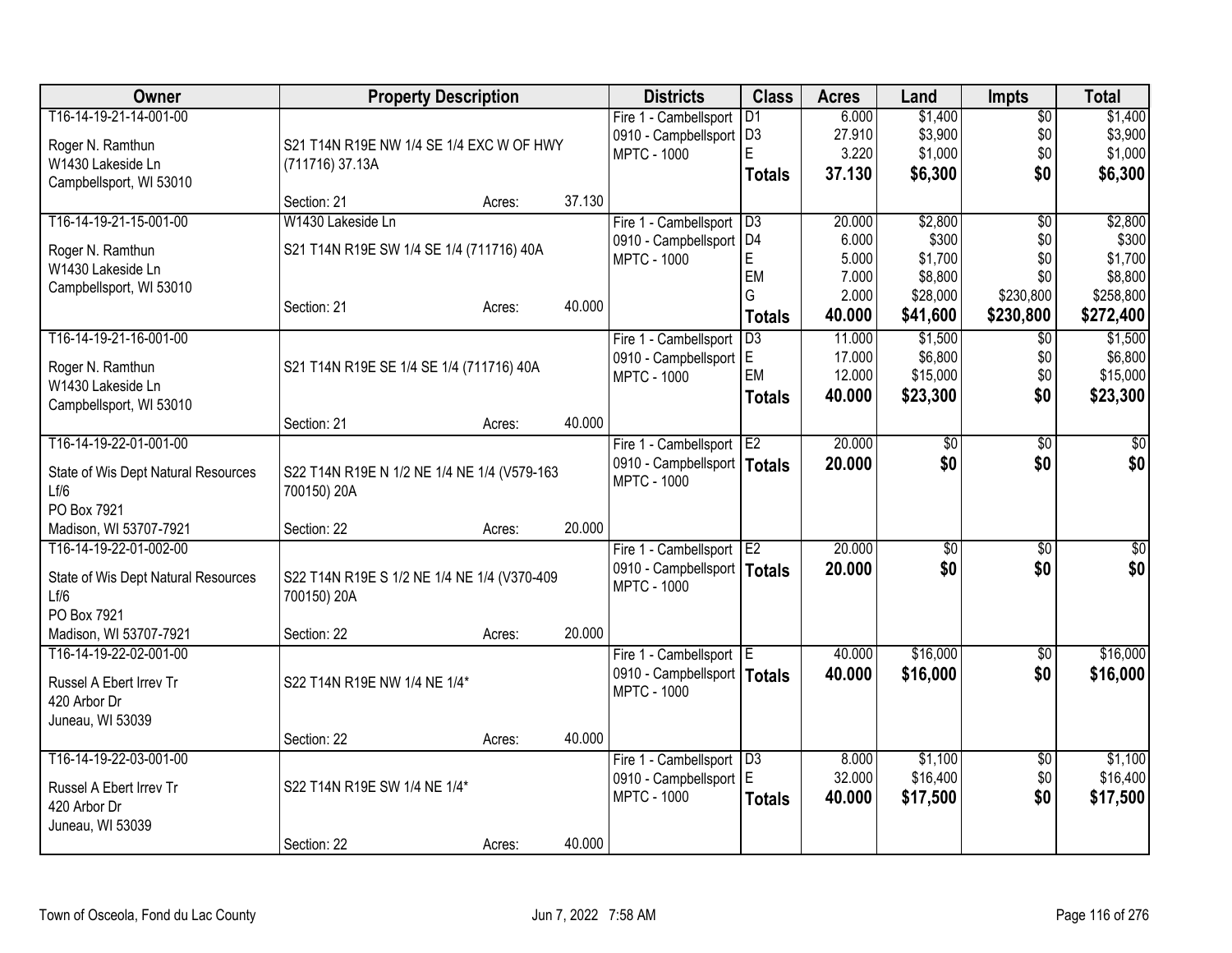| <b>Owner</b>                               | <b>Property Description</b>                       | <b>Districts</b> | <b>Class</b> | <b>Acres</b>                                        | Land            | <b>Impts</b> | <b>Total</b>    |                 |           |
|--------------------------------------------|---------------------------------------------------|------------------|--------------|-----------------------------------------------------|-----------------|--------------|-----------------|-----------------|-----------|
| T16-14-19-22-04-001-00                     |                                                   |                  |              | Fire 1 - Cambellsport                               | E2              | 40.000       | $\overline{50}$ | $\overline{50}$ | \$0       |
| State of Wis Dept Natural Resources        | S22 T14N R19E SE 1/4 NE 1/4 (V370-409 700150) 40A |                  |              | 0910 - Campbellsport   Totals<br><b>MPTC - 1000</b> |                 | 40.000       | \$0             | \$0             | \$0       |
| Lf/6<br>PO Box 7921                        |                                                   |                  |              |                                                     |                 |              |                 |                 |           |
| Madison, WI 53707-7921                     | Section: 22                                       | Acres:           | 40.000       |                                                     |                 |              |                 |                 |           |
| T16-14-19-22-05-001-00                     |                                                   |                  |              | Fire 1 - Cambellsport                               | $\overline{D3}$ | 4.000        | \$600           | $\overline{50}$ | \$600     |
|                                            |                                                   |                  |              | 0910 - Campbellsport E                              |                 | 32.000       | \$12,800        | \$0             | \$12,800  |
| Russel A Ebert Irrev Tr                    | S22 T14N R19E NE 1/4 NW 1/4*                      |                  |              | <b>MPTC - 1000</b>                                  | EM              | 4.000        | \$5,000         | \$0             | \$5,000   |
| 420 Arbor Dr                               |                                                   |                  |              |                                                     | <b>Totals</b>   | 40.000       | \$18,400        | \$0             | \$18,400  |
| Juneau, WI 53039                           |                                                   |                  |              |                                                     |                 |              |                 |                 |           |
|                                            | Section: 22                                       | Acres:           | 40.000       |                                                     |                 |              |                 |                 |           |
| T16-14-19-22-06-001-00                     | Greenwood Ln                                      |                  |              | Fire 1 - Cambellsport                               | D2              | 8.000        | \$1,500         | \$0             | \$1,500   |
| Kenneth M. Scannell                        | S22 T14N R19E TH N 766.91' & TH W 849.48' OF TH   |                  |              | 0910 - Campbellsport   D3                           |                 | 26.000       | \$3,600         | \$0             | \$3,600   |
| N4591 Mushroom Rd                          | NW 1/4 NW 1/4                                     |                  |              | <b>MPTC - 1000</b>                                  | <b>Totals</b>   | 34.000       | \$5,100         | \$0             | \$5,100   |
| Eden, WI 53019                             |                                                   |                  |              |                                                     |                 |              |                 |                 |           |
|                                            | Section: 22                                       | Acres:           | 34.000       |                                                     |                 |              |                 |                 |           |
| T16-14-19-22-06-002-00                     | W1233 Greenwood Ln                                |                  |              | Fire 1 - Cambellsport                               | D2              | 4.500        | \$800           | \$0             | \$800     |
| Richard R. Lisko                           | S22 T14N R19E NW 1/4 NW 1/4 EXC TH W 849.48' &    |                  |              | 0910 - Campbellsport   G                            |                 | 1.500        | \$30,000        | \$29,500        | \$59,500  |
| W1233 Greenwood Ln                         | EXC TH N 766.91' AS REC V896-516                  |                  |              | <b>MPTC - 1000</b>                                  | <b>Totals</b>   | 6.000        | \$30,800        | \$29,500        | \$60,300  |
| Campbellsport, WI 53010                    |                                                   |                  |              |                                                     |                 |              |                 |                 |           |
|                                            | Section: 22                                       | Acres:           | 6.000        |                                                     |                 |              |                 |                 |           |
| T16-14-19-22-07-001-00                     | W1230 Greenwood Ln                                |                  |              | Fire 1 - Cambellsport                               | D3              | 20.000       | \$2,800         | $\overline{50}$ | \$2,800   |
|                                            |                                                   |                  |              | 0910 - Campbellsport E                              |                 | 20.000       | \$15,800        | \$0             | \$15,800  |
| Joseph Tompa Rev Liv Tr<br>2 S 500 Cree Ct | S22 T14N R19E SW 1/4 NW 1/4                       |                  |              | <b>MPTC - 1000</b>                                  | <b>Totals</b>   | 40.000       | \$18,600        | \$0             | \$18,600  |
| Wheaton, IL 60189                          |                                                   |                  |              |                                                     |                 |              |                 |                 |           |
|                                            | Section: 22                                       | Acres:           | 40.000       |                                                     |                 |              |                 |                 |           |
| T16-14-19-22-08-001-00                     | N3536 Rustic Ln                                   |                  |              | Fire 1 - Cambellsport                               | $\overline{D3}$ | 18.000       | \$2,500         | $\overline{50}$ | \$2,500   |
|                                            |                                                   |                  |              | 0910 - Campbellsport E                              |                 | 19.500       | \$7,500         | \$0             | \$7,500   |
| Russel A Ebert Irrev Tr                    | S22 T14N R19E SE 1/4 NW 1/4 EXC 1/2 ACRE AS REC   |                  |              | <b>MPTC - 1000</b>                                  | G               | 2.000        | \$35,000        | \$96,700        | \$131,700 |
| 420 Arbor Dr                               | IN V439-131*                                      |                  |              |                                                     | Totals          | 39.500       | \$45,000        | \$96,700        | \$141,700 |
| Juneau, WI 53039                           |                                                   |                  |              |                                                     |                 |              |                 |                 |           |
|                                            | Section: 22                                       | Acres:           | 39.500       |                                                     |                 |              |                 |                 |           |
| T16-14-19-22-08-002-00                     | N3532 Rustic Ln                                   |                  |              | Fire 1 - Cambellsport   A                           |                 | 0.500        | \$20,000        | \$69,400        | \$89,400  |
| Russel A Ebert Irrev Tr                    | S22 T14N R19E PT OF SE 1/4 NW 1/4 COM AT A PT 23  |                  |              | 0910 - Campbellsport   Totals<br><b>MPTC - 1000</b> |                 | 0.500        | \$20,000        | \$69,400        | \$89,400  |
| N3536 Rustic Ln                            | RDS W & 14 RDS N OF THE SE COR TH W 16 RDS N      |                  |              |                                                     |                 |              |                 |                 |           |
| Campbellsport, WI 53010                    | 5 RDS E 16 RD SW 5 RDS TO BEG AS REC IN           |                  |              |                                                     |                 |              |                 |                 |           |
|                                            | Section: 22                                       | Acres:           | 0.500        |                                                     |                 |              |                 |                 |           |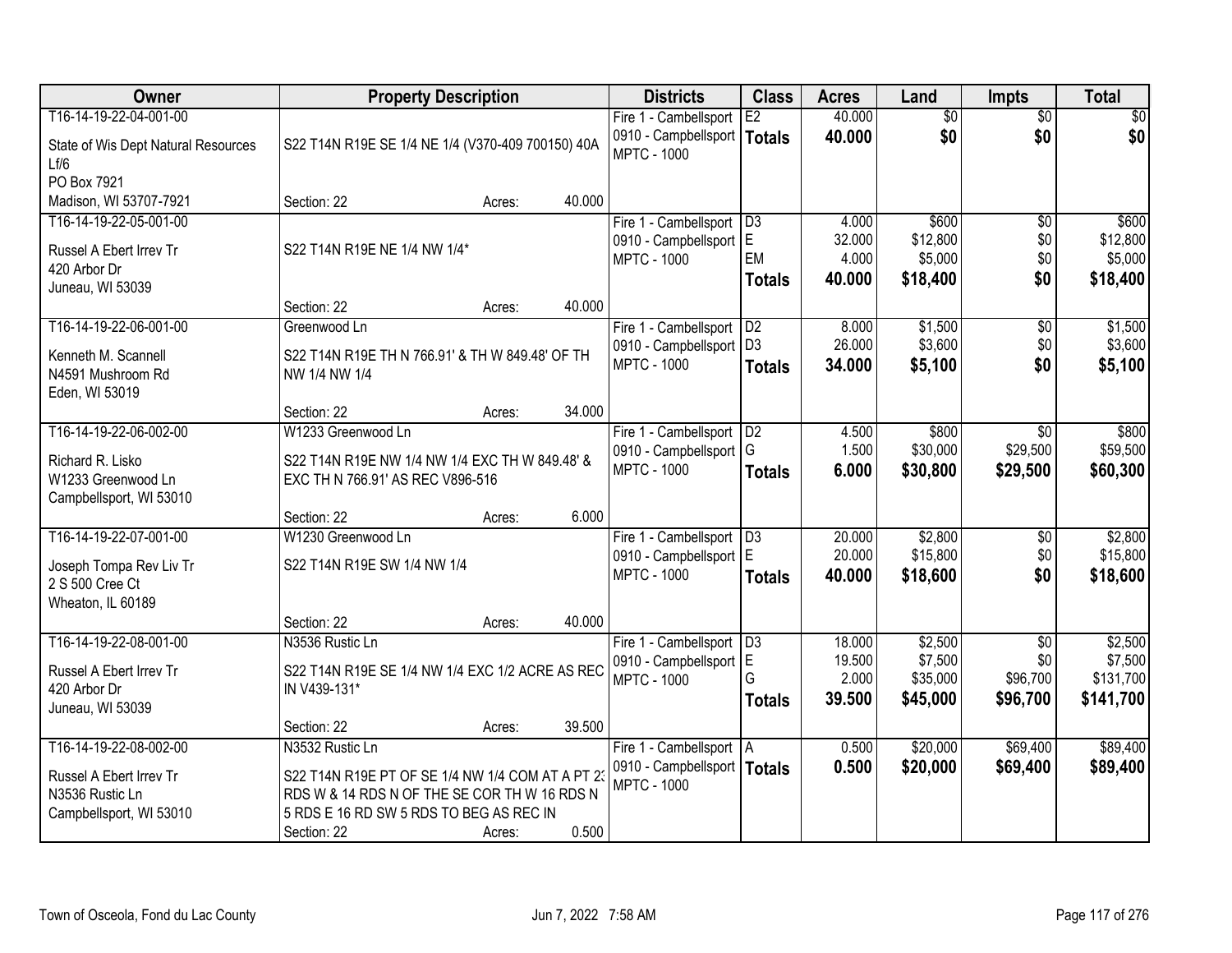| Owner                                 |                                                                                                     | <b>Property Description</b> |        | <b>Districts</b>              | <b>Class</b>    | <b>Acres</b> | Land     | <b>Impts</b>    | <b>Total</b> |
|---------------------------------------|-----------------------------------------------------------------------------------------------------|-----------------------------|--------|-------------------------------|-----------------|--------------|----------|-----------------|--------------|
| T16-14-19-22-09-001-00                |                                                                                                     |                             |        | Fire 1 - Cambellsport         | $\overline{D3}$ | 4.000        | \$600    | $\overline{50}$ | \$600        |
| Russel A Ebert Irrev Tr               | S22 T14N R19E NE 1/4 SW 1/4*                                                                        |                             |        | 0910 - Campbellsport E        |                 | 21.000       | \$8,100  | \$0             | \$8,100      |
| 420 Arbor Dr                          |                                                                                                     |                             |        | <b>MPTC - 1000</b>            | EM              | 15.000       | \$18,800 | \$0             | \$18,800     |
| Juneau, WI 53039                      |                                                                                                     |                             |        |                               | <b>Totals</b>   | 40.000       | \$27,500 | \$0             | \$27,500     |
|                                       | Section: 22                                                                                         | Acres:                      | 40.000 |                               |                 |              |          |                 |              |
| T16-14-19-22-10-001-00                |                                                                                                     |                             |        | Fire 1 - Cambellsport         | $\overline{D3}$ | 6.000        | \$800    | $\overline{50}$ | \$800        |
| Joseph Tompa Rev Liv Tr               | S22 T14N R19E NW 1/4 SW 1/4                                                                         |                             |        | 0910 - Campbellsport E        |                 | 24.000       | \$9,600  | \$0             | \$9,600      |
| 2 S 500 Cree Ct                       |                                                                                                     |                             |        | <b>MPTC - 1000</b>            | EM              | 10.000       | \$12,500 | \$0             | \$12,500     |
| Wheaton, IL 60189                     |                                                                                                     |                             |        |                               | <b>Totals</b>   | 40.000       | \$22,900 | \$0             | \$22,900     |
|                                       | Section: 22                                                                                         | Acres:                      | 40.000 |                               |                 |              |          |                 |              |
| T16-14-19-22-11-001-00                |                                                                                                     |                             |        | Fire 1 - Cambellsport E       |                 | 40.000       | \$11,000 | \$0             | \$11,000     |
| Jeffrey Bobb                          | S22 T14N R19E SW 1/4 SW 1/4 (804083) 40A                                                            |                             |        | 0910 - Campbellsport   Totals |                 | 40.000       | \$11,000 | \$0             | \$11,000     |
| N828 Forest View Rd                   |                                                                                                     |                             |        | <b>MPTC - 1000</b>            |                 |              |          |                 |              |
| Kewaskum, WI 53040                    |                                                                                                     |                             |        |                               |                 |              |          |                 |              |
|                                       | Section: 22                                                                                         | Acres:                      | 40.000 |                               |                 |              |          |                 |              |
| T16-14-19-22-12-001-00                |                                                                                                     |                             |        | Fire 1 - Cambellsport         | D2              | 4.000        | \$700    | \$0             | \$700        |
| Russel A Ebert Irrev Tr               | S22 T14N R19E SE 1/4 SW 1/4 EXC S 208.67' OF W                                                      |                             |        | 0910 - Campbellsport   D3     |                 | 6.000        | \$800    | \$0             | \$800        |
| 420 Arbor Dr                          | 613.95' *                                                                                           |                             |        | <b>MPTC - 1000</b>            | E               | 17.000       | \$6,500  | \$0             | \$6,500      |
| Juneau, WI 53039                      |                                                                                                     |                             |        |                               | EM              | 10.000       | \$12,500 | \$0             | \$12,500     |
|                                       | Section: 22                                                                                         | Acres:                      | 37.000 |                               | <b>Totals</b>   | 37.000       | \$20,500 | \$0             | \$20,500     |
| T16-14-19-22-12-002-00                | W1141 County Rd F                                                                                   |                             |        | Fire 1 - Cambellsport         | I A             | 1.940        | \$41,100 | \$89,000        | \$130,100    |
|                                       |                                                                                                     |                             |        | 0910 - Campbellsport   Totals |                 | 1.940        | \$41,100 | \$89,000        | \$130,100    |
| Herman Marquardt<br>W1141 County Rd F | S22 T14N R19E PT OF SE 1/4 SW 1/4 COM 701.22' W<br>OF S 1/4 POST TH N 208.67' W 613.95' S 208.67' E |                             |        | <b>MPTC - 1000</b>            |                 |              |          |                 |              |
| Campbellsport, WI 53010               | 613.91' TO BEG EXC 804082 (V1148-239LC) 1.94A                                                       |                             |        |                               |                 |              |          |                 |              |
|                                       | Section: 22                                                                                         | Acres:                      | 1.940  |                               |                 |              |          |                 |              |
| T16-14-19-22-12-003-00                |                                                                                                     |                             |        | Fire 1 - Cambellsport E       |                 | 1.000        | \$400    | $\overline{50}$ | \$400        |
|                                       |                                                                                                     |                             |        | 0910 - Campbellsport   Totals |                 | 1.000        | \$400    | \$0             | \$400        |
| Jeffrey Bobb                          | S22 T14N R19E PT OF SE 1/4 SW 1/4 COM SW COR                                                        |                             |        | <b>MPTC - 1000</b>            |                 |              |          |                 |              |
| N828 Forest View Rd                   | TH N 208.67' E 208.67' S 208.67' W 208.67' TO POB                                                   |                             |        |                               |                 |              |          |                 |              |
| Kewaskum, WI 53040                    | (804082) 1A                                                                                         |                             | 1.000  |                               |                 |              |          |                 |              |
| T16-14-19-22-13-002-00                | Section: 22<br>W847 Airport Rd                                                                      | Acres:                      |        | Fire 1 - Cambellsport   A     |                 | 5.459        | \$69,400 | \$360,800       | \$430,200    |
|                                       |                                                                                                     |                             |        | 0910 - Campbellsport   Totals |                 | 5.459        |          |                 |              |
| Gary M. Immel                         | S22 T14N R19E LOT 1 CSM #5511-35-5 LOC IN NE 1/4                                                    |                             |        | <b>MPTC - 1000</b>            |                 |              | \$69,400 | \$360,800       | \$430,200    |
| W847 Airport Rd                       | SE 1/4 SEC 22 & IN NW 1/4 SW 1/4 SEC 23                                                             |                             |        |                               |                 |              |          |                 |              |
| Campbellsport, WI 53010               | (V1382-721) 5.459A                                                                                  |                             |        |                               |                 |              |          |                 |              |
|                                       | Section: 22                                                                                         | Acres:                      | 5.459  |                               |                 |              |          |                 |              |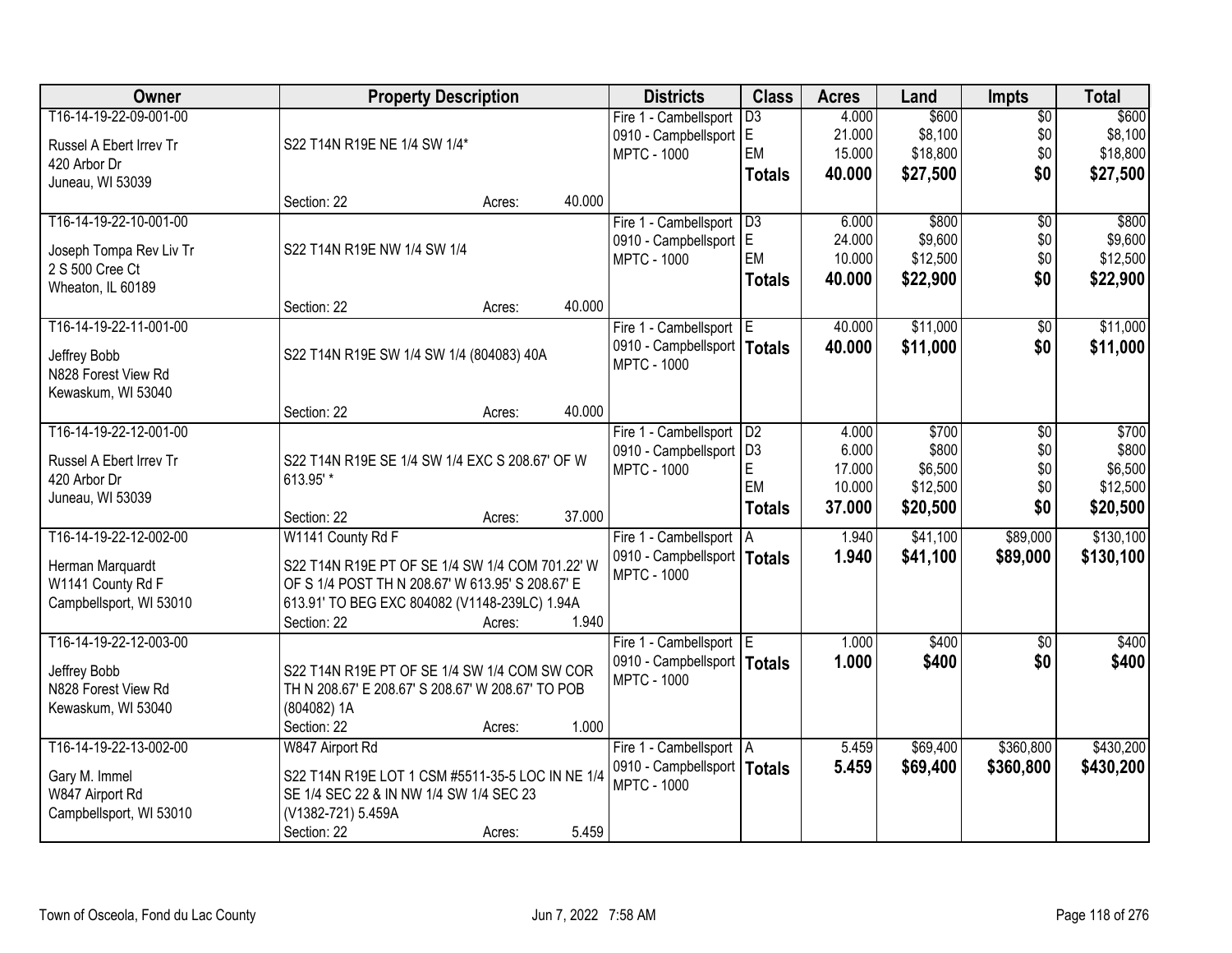| Owner                        | <b>Property Description</b>                     | <b>Districts</b>              | <b>Class</b>    | <b>Acres</b> | Land     | <b>Impts</b>    | <b>Total</b> |
|------------------------------|-------------------------------------------------|-------------------------------|-----------------|--------------|----------|-----------------|--------------|
| T16-14-19-22-13-004-00       | <b>Airport Rd</b>                               | Fire 2 - Eden                 | $\overline{D3}$ | 2.000        | \$300    | $\overline{50}$ | \$300        |
| Jonathan A. Schalow          | S22 & 23 T14N R19E Lot 1, CSM 8370-63-84 REC AS | 0910 - Campbellsport          | E.              | 15.000       | \$9,000  | \$0             | \$9,000      |
| 9286 Bolton Dr               | DOC 1106921 LOC IN E 1/2 SE 1/4 SEC 22 & NW 1/4 | <b>MPTC - 1000</b>            | EM              | 15.232       | \$20,600 | \$0             | \$20,600     |
| Kewaskum, WI 53040           | SW 1/4 SEC 23                                   |                               | <b>Totals</b>   | 32.232       | \$29,900 | \$0             | \$29,900     |
|                              | 32.232<br>Section: 23<br>Acres:                 |                               |                 |              |          |                 |              |
| T16-14-19-22-14-001-00       | <b>Rustic Rd</b>                                | Fire 1 - Cambellsport B       |                 | 8.000        | \$16,000 | \$0             | \$16,000     |
| Lakeside Holdings, LLC       | S22 T14N R19E NW 1/4 SE 1/4                     | 0910 - Campbellsport          | <b>EM</b>       | 32.000       | \$43,200 | \$0             | \$43,200     |
| W1021 County Rd F            |                                                 | <b>MPTC - 1000</b>            | <b>Totals</b>   | 40.000       | \$59,200 | \$0             | \$59,200     |
| Campbellsport, WI 53010      |                                                 |                               |                 |              |          |                 |              |
|                              | 40.000<br>Section: 22<br>Acres:                 |                               |                 |              |          |                 |              |
| T16-14-19-22-15-001-00       | W1089 Airport Rd                                | Fire 1 - Cambellsport B       |                 | 8.000        | \$16,000 | \$10,000        | \$26,000     |
| Lakeside Holdings, LLC       | S22 T14N R19E SW 1/4 SE 1/4 EXC CSM #5136-31-79 | 0910 - Campbellsport   D3     |                 | 15.000       | \$2,100  | \$0             | \$2,100      |
| W1021 County Rd F            |                                                 | <b>MPTC - 1000</b>            | E               | 10.190       | \$3,400  | \$0             | \$3,400      |
| Campbellsport, WI 53010      |                                                 |                               | EM              | 5.000        | \$6,800  | \$0             | \$6,800      |
|                              | 38.190<br>Section: 22<br>Acres:                 |                               | <b>Totals</b>   | 38.190       | \$28,300 | \$10,000        | \$38,300     |
| T16-14-19-22-15-002-00       | W1093 Airport Rd                                | Fire 1 - Cambellsport   A     |                 | 1.410        | \$33,200 | \$131,500       | \$164,700    |
| Steven J. Klumpyan           | S22 T14N R19E LOT 1 CSM #5136-31-79 LOC IN SW   | 0910 - Campbellsport   Totals |                 | 1.410        | \$33,200 | \$131,500       | \$164,700    |
| W1093 Airport Rd             | 1/4 SE 1/4 (V1287-420) 1.41A                    | <b>MPTC - 1000</b>            |                 |              |          |                 |              |
| Campbellsport, WI 53010      |                                                 |                               |                 |              |          |                 |              |
|                              | 1.410<br>Section: 22<br>Acres:                  |                               |                 |              |          |                 |              |
| T16-14-19-22-16-002-00       | W1014 Airport Rd                                | Fire 1 - Cambellsport   A     |                 | 4.470        | \$50,600 | \$157,900       | \$208,500    |
| Timothy B. Immel             | S22 T14N R19E LOT 1 CSM #6830-48-27 LOC IN SE   | 0910 - Campbellsport   Totals |                 | 4.470        | \$50,600 | \$157,900       | \$208,500    |
| W1014 Airport Rd             | 1/4 SE 1/4 (847080) 4.47A                       | <b>MPTC - 1000</b>            |                 |              |          |                 |              |
| Campbellsport, WI 53010      |                                                 |                               |                 |              |          |                 |              |
|                              | 4.470<br>Section: 22<br>Acres:                  |                               |                 |              |          |                 |              |
| T16-14-19-22-16-003-00       | W973 Airport Rd                                 | Fire 2 - Eden                 | $\overline{D3}$ | 2.500        | \$300    | $\overline{50}$ | \$300        |
| George Harlaquinn            | S22 T14N R19E Lot 1, CSM 8135-61-47 REC AS DOC  | 0910 - Campbellsport          | E               | 1.286        | \$500    | \$0             | \$500        |
| W973 Airport Rd              | 1074081 LOC IN E 1/2 SE 1/4                     | <b>MPTC - 1000</b>            | EM              | 0.114        | \$100    | \$0             | \$100        |
| Campbellsport, WI 53010      |                                                 |                               | G               | 1.100        | \$26,000 | \$75,000        | \$101,000    |
|                              | 5.000<br>Section: 22<br>Acres:                  |                               | <b>Totals</b>   | 5.000        | \$26,900 | \$75,000        | \$101,900    |
| T16-14-19-22-16-005-00       | <b>Airport Rd</b>                               | Fire 2 - Eden                 | $\overline{D3}$ | 16.902       | \$2,300  | $\overline{50}$ | \$2,300      |
| Vista Christian Retreat, Inc | S22 T14N R19E Lot 2, CSM 8370-63-84 REC AS DOC  | 0910 - Campbellsport          | E               | 14.265       | \$5,700  | \$0             | \$5,700      |
| N3398 Chapel Heights Rd      | 1106921 LOC IN E 1/2 SE 1/4                     | <b>MPTC - 1000</b>            | G               | 2.000        | \$35,000 | \$44,900        | \$79,900     |
| Campbellsport, WI 53010      |                                                 |                               | <b>Totals</b>   | 33.167       | \$43,000 | \$44,900        | \$87,900     |
|                              | 33.167<br>Section: 22<br>Acres:                 |                               |                 |              |          |                 |              |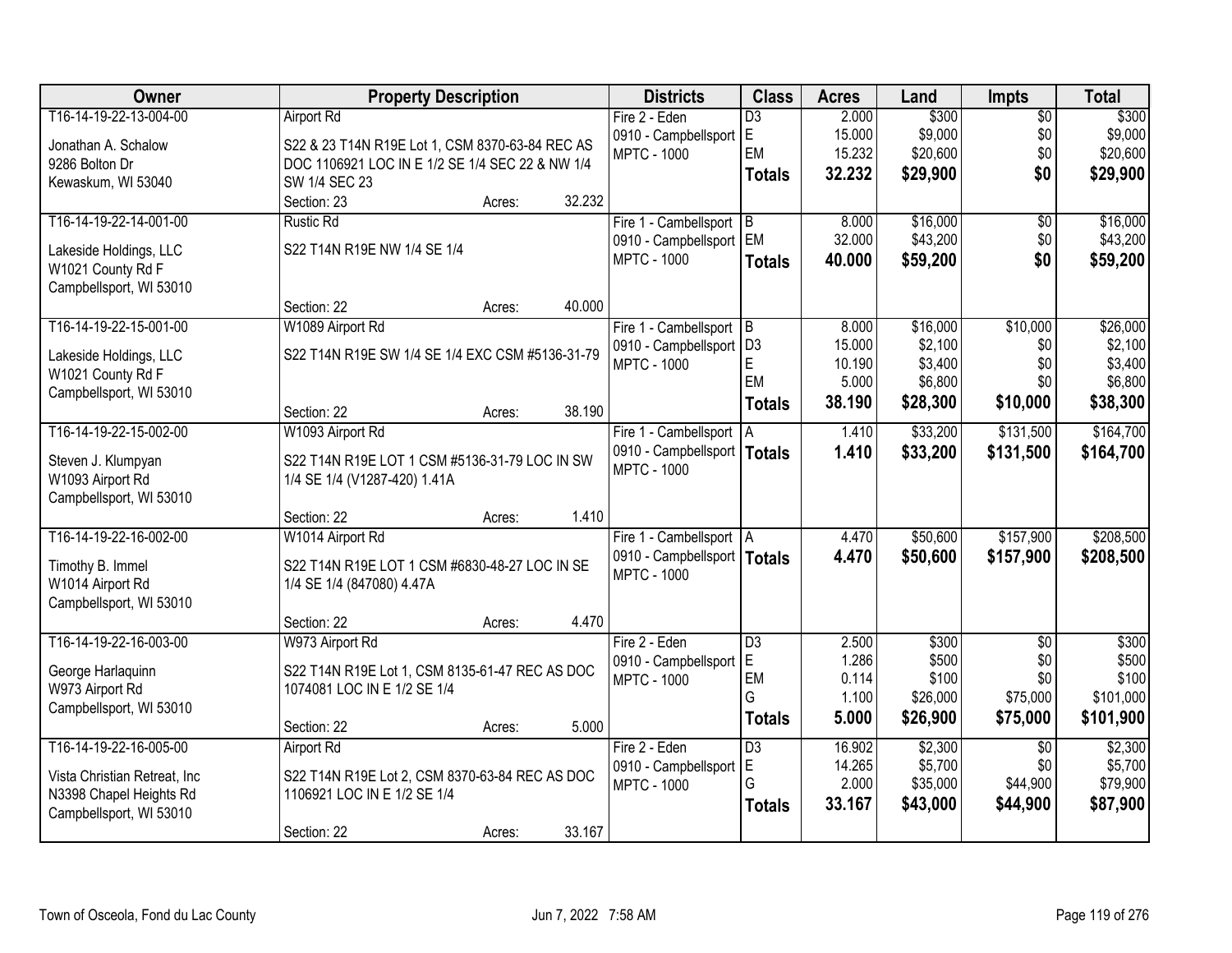| Owner                               |                                                              | <b>Property Description</b> |        | <b>Districts</b>                                         | <b>Class</b>    | <b>Acres</b>   | Land               | <b>Impts</b>    | <b>Total</b>       |
|-------------------------------------|--------------------------------------------------------------|-----------------------------|--------|----------------------------------------------------------|-----------------|----------------|--------------------|-----------------|--------------------|
| T16-14-19-23-01-002-00              | Helen Ln                                                     |                             |        | Fire 1 - Cambellsport                                    | $\overline{D3}$ | 7.028          | \$1,000            | $\sqrt{$0}$     | \$1,000            |
| Narges Properties, LLC              | S23 T14N R19E Lot 1, CSM 8318 REC AS DOC                     |                             |        | 0910 - Campbellsport                                     | EM              | 0.650          | \$800              | \$0             | \$800              |
| W407 Helen Ln                       | 1099222 LOC IN NE 1/4 NE 1/4                                 |                             |        | <b>MPTC - 1000</b>                                       | <b>Totals</b>   | 7.678          | \$1,800            | \$0             | \$1,800            |
| Campbellsport, WI 53010             |                                                              |                             |        |                                                          |                 |                |                    |                 |                    |
|                                     | Section: 23                                                  | Acres:                      | 7.678  |                                                          |                 |                |                    |                 |                    |
| T16-14-19-23-01-003-00              | Helen Ln                                                     |                             |        | Fire 1 - Cambellsport                                    | D3              | 4.194          | \$600              | $\overline{50}$ | \$600              |
| Narges Properties, LLC              | S23 T14N R19E Lot 2, CSM 8318 REC AS DOC                     |                             |        | 0910 - Campbellsport<br><b>MPTC - 1000</b>               | lE.<br>EM       | 3.812<br>2.300 | \$3,800<br>\$2,900 | \$0<br>\$0      | \$3,800<br>\$2,900 |
| W407 Helen Ln                       | 1099222 LOC IN NE 1/4 NE 1/4                                 |                             |        |                                                          | <b>Totals</b>   | 10.306         | \$7,300            | \$0             | \$7,300            |
| Campbellsport, WI 53010             |                                                              |                             |        |                                                          |                 |                |                    |                 |                    |
| T16-14-19-23-01-004-00              | Section: 23                                                  | Acres:                      | 10.306 |                                                          |                 |                | \$200              |                 |                    |
|                                     |                                                              |                             |        | Fire 1 - Cambellsport E<br>0910 - Campbellsport   Totals |                 | 0.398<br>0.398 | \$200              | \$0<br>\$0      | \$200<br>\$200     |
| Narges Properties, LLC              | S23 T14N R19E Outlot 1, CSM 8318 REC AS DOC                  |                             |        | <b>MPTC - 1000</b>                                       |                 |                |                    |                 |                    |
| W407 Helen Ln                       | 1099222 LOC IN NE 1/4 NE 1/4                                 |                             |        |                                                          |                 |                |                    |                 |                    |
| Campbellsport, WI 53010             | Section: 23                                                  |                             | 0.398  |                                                          |                 |                |                    |                 |                    |
| T16-14-19-23-02-001-00              |                                                              | Acres:                      |        | Fire 1 - Cambellsport                                    | D3              | 35.000         | \$4,800            | $\sqrt[6]{3}$   | \$4,800            |
|                                     |                                                              |                             |        | 0910 - Campbellsport E                                   |                 | 5.000          | \$5,000            | \$0             | \$5,000            |
| Marek Predki                        | *** ERROR ON DEED*** S23 T14N R19E NW 1/4 NE 1/4             |                             |        | <b>MPTC - 1000</b>                                       | <b>Totals</b>   | 40.000         | \$9,800            | \$0             | \$9,800            |
| 1 Paso Fino<br>Lemont, IL 60439     |                                                              |                             |        |                                                          |                 |                |                    |                 |                    |
|                                     | Section: 23                                                  | Acres:                      | 40.000 |                                                          |                 |                |                    |                 |                    |
| T16-14-19-23-03-002-00              | N3515 Vista Dr                                               |                             |        | Fire 1 - Cambellsport   A                                |                 | 3.050          | \$65,300           | \$141,700       | \$207,000          |
|                                     |                                                              |                             |        | 0910 - Campbellsport   Totals                            |                 | 3.050          | \$65,300           | \$141,700       | \$207,000          |
| Joshua E. Schimek<br>N3515 Vista Dr | S23 T14N R19E LOT 1 CSM #5494-34-101 LOC IN SW<br>1/4 NE 1/4 |                             |        | <b>MPTC - 1000</b>                                       |                 |                |                    |                 |                    |
| Campbellsport, WI 53010             |                                                              |                             |        |                                                          |                 |                |                    |                 |                    |
|                                     | Section: 23                                                  | Acres:                      | 3.050  |                                                          |                 |                |                    |                 |                    |
| T16-14-19-23-03-003-00              | N3480 Red Oak Dr                                             |                             |        | Fire 1 - Cambellsport   A                                |                 | 1.880          | \$50,500           | \$241,400       | \$291,900          |
| Benjamin J. Entringer               | S23 T14N R19E LOT 2 CSM #6126-41-15 LOC IN SW                |                             |        | 0910 - Campbellsport   Totals                            |                 | 1.880          | \$50,500           | \$241,400       | \$291,900          |
| N3480 Red Oak Dr                    | 1/4 NE 1/4 (721117) 1.88A                                    |                             |        | <b>MPTC - 1000</b>                                       |                 |                |                    |                 |                    |
| Campbellsport, WI 53010             |                                                              |                             |        |                                                          |                 |                |                    |                 |                    |
|                                     | Section: 23                                                  | Acres:                      | 1.880  |                                                          |                 |                |                    |                 |                    |
| T16-14-19-23-03-004-00              | N3486 Red Oak Dr                                             |                             |        | Fire 1 - Cambellsport   A                                |                 | 1.880          | \$50,500           | \$201,200       | \$251,700          |
| Erin A. Tucker                      | S23 T14N R19E LOT 3 CSM #6126-41-15 LOC IN SW                |                             |        | 0910 - Campbellsport   Totals                            |                 | 1.880          | \$50,500           | \$201,200       | \$251,700          |
| N3486 Red Oak Dr                    | 1/4 NE 1/4*                                                  |                             |        | <b>MPTC - 1000</b>                                       |                 |                |                    |                 |                    |
| Campbellsport, WI 53010             |                                                              |                             |        |                                                          |                 |                |                    |                 |                    |
|                                     | Section: 23                                                  | Acres:                      | 1.880  |                                                          |                 |                |                    |                 |                    |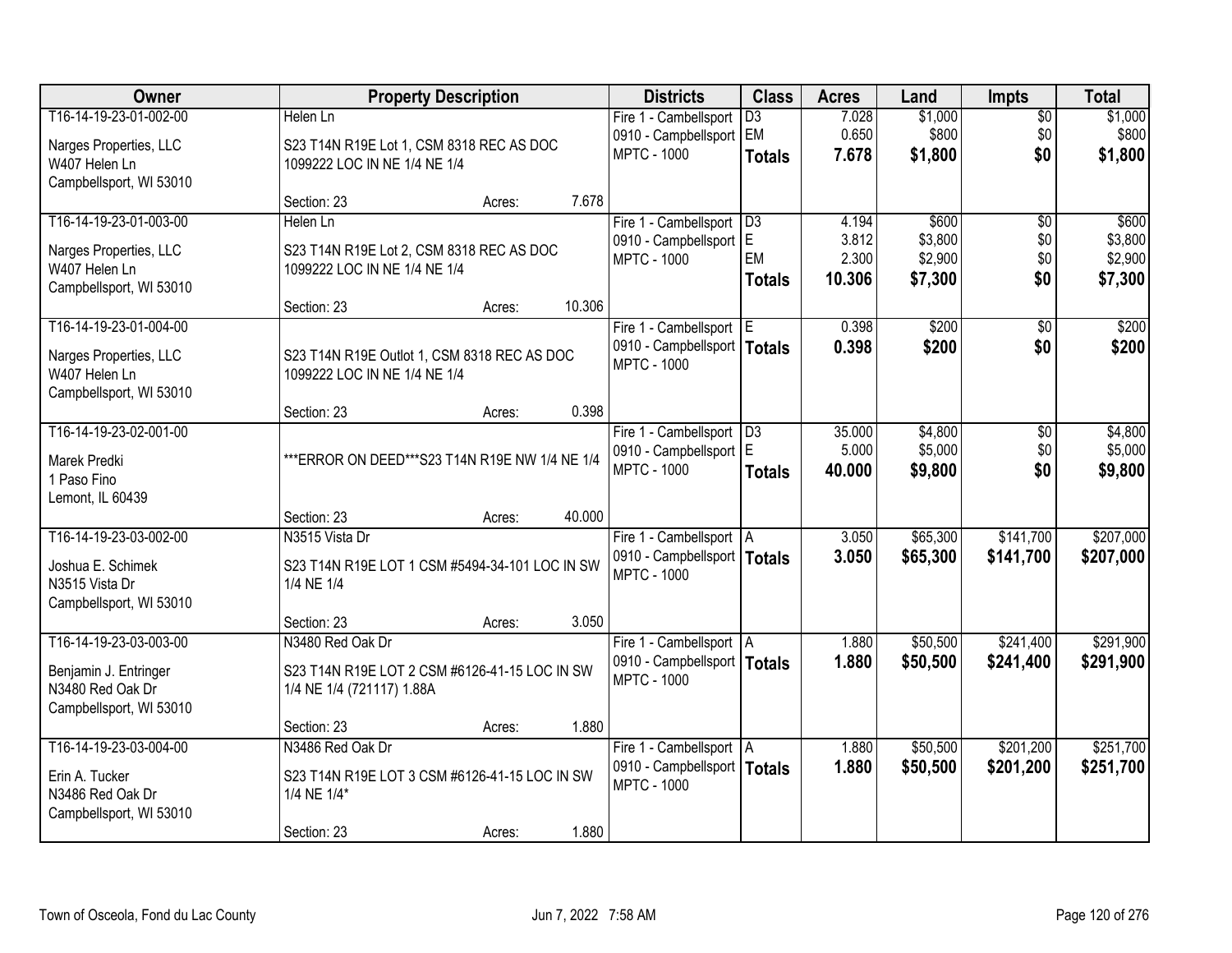| <b>Owner</b>                                                                                                  | <b>Property Description</b>                                                                       |                  | <b>Districts</b>                                                                 | <b>Class</b>                               | <b>Acres</b>                     | Land                                     | <b>Impts</b>                         | <b>Total</b>                               |
|---------------------------------------------------------------------------------------------------------------|---------------------------------------------------------------------------------------------------|------------------|----------------------------------------------------------------------------------|--------------------------------------------|----------------------------------|------------------------------------------|--------------------------------------|--------------------------------------------|
| T16-14-19-23-03-005-00<br>Andrzej Fidziukiewic<br>N3398 Chapel Heights Rd<br>Campbellsport, WI 53010          | W703 Airport Rd<br>S23 T14N R19E Lot 1, CSM 8117-61-29 REC AS DOC<br>1071538 LOC IN SW 1/4 NE 1/4 |                  | Fire 2 - Eden<br>0910 - Campbellsport<br><b>MPTC - 1000</b>                      | А<br>D <sub>3</sub><br>EM<br><b>Totals</b> | 1.332<br>5.000<br>2.026<br>8.358 | \$32,000<br>\$700<br>\$2,500<br>\$35,200 | \$420,300<br>\$0<br>\$0<br>\$420,300 | \$452,300<br>\$700<br>\$2,500<br>\$455,500 |
|                                                                                                               | Section: 23                                                                                       | 8.358<br>Acres:  |                                                                                  |                                            |                                  |                                          |                                      |                                            |
| T16-14-19-23-03-006-00<br>Vista Christian Retreat, Inc<br>N3398 Chapel Heights Rd<br>Campbellsport, WI 53010  | S23 T14N R19E Lot 2, CSM 8117-61-29 REC AS DOC<br>1071538 LOC IN SW 1/4 NE 1/4                    |                  | Fire 2 - Eden<br>0910 - Campbellsport<br><b>MPTC - 1000</b>                      | F.<br>Totals                               | 2.282<br>2.282                   | \$1,400<br>\$1,400                       | \$0<br>\$0                           | \$1,400<br>\$1,400                         |
| T16-14-19-23-03-007-00                                                                                        | Section: 23<br>N3567 Vista Dr                                                                     | 2.282<br>Acres:  | Fire 2 - Eden                                                                    |                                            | 2.668                            | \$32,700                                 | \$157,100                            | \$189,800                                  |
| Father Joseph A Fisc Foundation<br>N5128 County Rd G<br>St Cloud, WI 53079                                    | S23 T14N R19E Lot 3, CSM 8117-61-29 REC AS DOC<br>1071538 LOC IN SW 1/4 NE 1/4                    |                  | 0910 - Campbellsport<br><b>MPTC - 1000</b>                                       | A<br>D <sub>3</sub><br><b>Totals</b>       | 1.500<br>4.168                   | \$200<br>\$32,900                        | \$0<br>\$157,100                     | \$200<br>\$190,000                         |
|                                                                                                               | Section: 23                                                                                       | 4.168<br>Acres:  |                                                                                  |                                            |                                  |                                          |                                      |                                            |
| T16-14-19-23-03-008-00<br>Vista Christian Retreat, Inc.<br>N3398 Chapel Heights Rd<br>Campbellsport, WI 53010 | S23 T14N R19E Lot 4, CSM 8117-61-29 REC AS DOC<br>1071538 LOC IN SW 1/4 NE 1/4                    |                  | Fire 2 - Eden<br>0910 - Campbellsport<br><b>MPTC - 1000</b>                      | E.<br><b>Totals</b>                        | 12.057<br>12.057                 | \$7,200<br>\$7,200                       | $\sqrt[6]{}$<br>\$0                  | \$7,200<br>\$7,200                         |
|                                                                                                               | Section: 23                                                                                       | 12.057<br>Acres: |                                                                                  |                                            |                                  |                                          |                                      |                                            |
| T16-14-19-23-04-002-00<br>Robert A. Schmitter<br>N3527 Red Oak Dr<br>Campbellsport, WI 53010                  | N3527 Red Oak Dr<br>S23 T14N R19E LOT 1 CSM #4757-28-47 LOC IN S 1/2<br>NE 1/4 (906541) 5.71A     |                  | Fire 1 - Cambellsport   A<br>0910 - Campbellsport   Totals<br><b>MPTC - 1000</b> |                                            | 5.710<br>5.710                   | \$94,500<br>\$94,500                     | \$172,900<br>\$172,900               | \$267,400<br>\$267,400                     |
|                                                                                                               | Section: 23                                                                                       | 5.710<br>Acres:  |                                                                                  |                                            |                                  |                                          |                                      |                                            |
| T16-14-19-23-04-003-00<br>Daniel J. Mccarty Jr<br>N3573 Red Oak Dr<br>Campbellsport, WI 53010                 | N3573 Red Oak Dr<br>S23 T14N R19E LOT 1 CSM #5081-31-24 LOC IN SE<br>1/4 NE 1/4 (V1274-576) 2.33A |                  | Fire 1 - Cambellsport   A<br>0910 - Campbellsport   Totals<br><b>MPTC - 1000</b> |                                            | 2.330<br>2.330                   | \$61,000<br>\$61,000                     | \$249,600<br>\$249,600               | \$310,600<br>\$310,600                     |
|                                                                                                               | Section: 23                                                                                       | 2.330<br>Acres:  |                                                                                  |                                            |                                  |                                          |                                      |                                            |
| T16-14-19-23-04-004-00<br>Daniel G. Ottery<br>N3561 Red Oak Dr<br>Campbellsport, WI 53010                     | N3561 Red Oak Dr<br>S23 T14N R19E LOT 2 CSM #5081-31-24 LOC IN SE<br>1/4 NE 1/4 (V1321-807) 3.11A |                  | Fire 1 - Cambellsport   A<br>0910 - Campbellsport   Totals<br><b>MPTC - 1000</b> |                                            | 3.110<br>3.110                   | \$72,200<br>\$72,200                     | \$281,700<br>\$281,700               | \$353,900<br>\$353,900                     |
|                                                                                                               | Section: 23                                                                                       | 3.110<br>Acres:  |                                                                                  |                                            |                                  |                                          |                                      |                                            |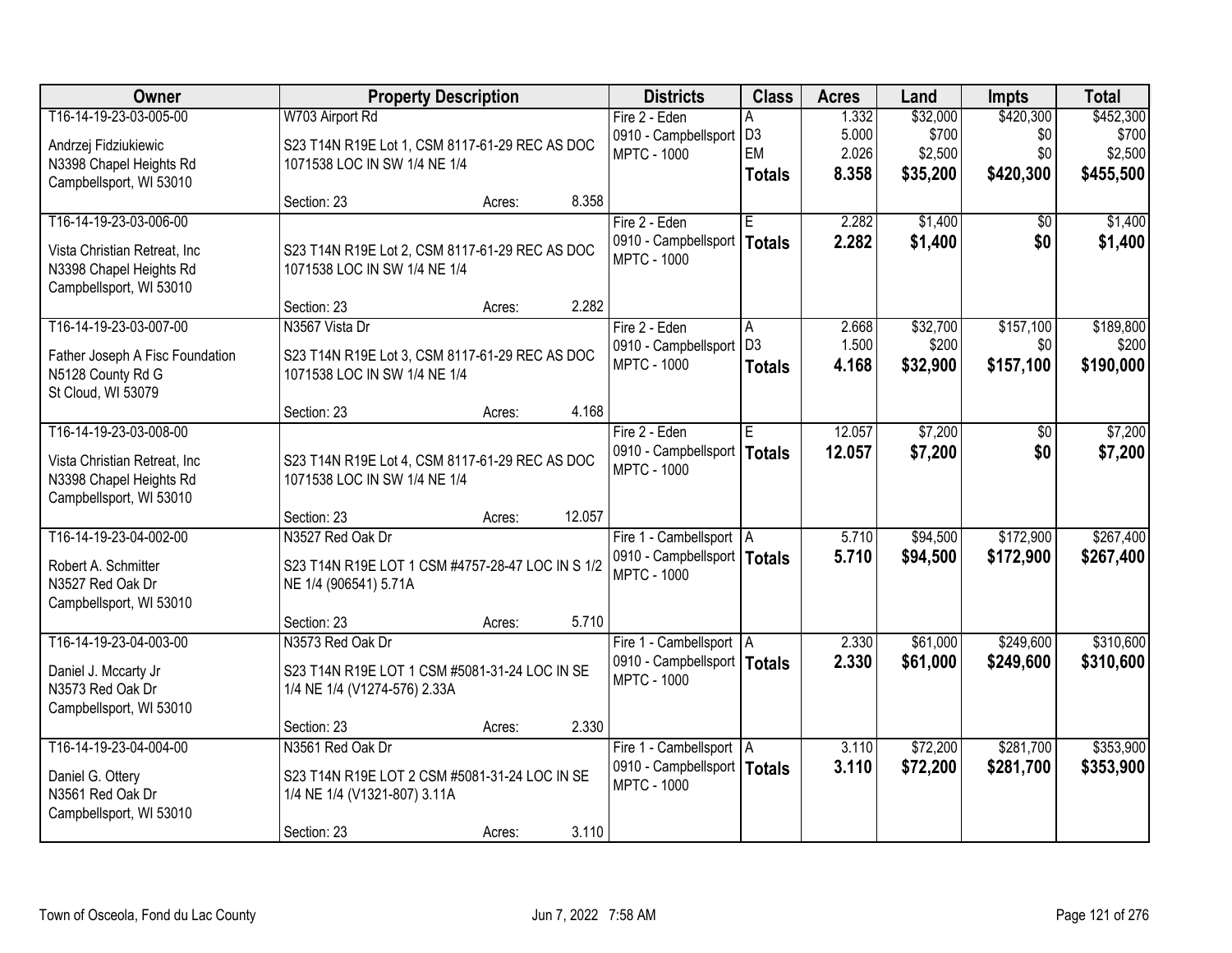| <b>Owner</b>                        | <b>Property Description</b>                        |        |        | <b>Districts</b>              | <b>Class</b>         | <b>Acres</b>    | Land            | <b>Impts</b>    | <b>Total</b>    |
|-------------------------------------|----------------------------------------------------|--------|--------|-------------------------------|----------------------|-----------------|-----------------|-----------------|-----------------|
| T16-14-19-23-04-005-00              | Red Oak Dr                                         |        |        | Fire 1 - Cambellsport         | I A                  | 4.630           | \$62,800        | $\overline{50}$ | \$62,800        |
| Daniel G. Ottery                    | S23 T14N R19E LOT 3 CSM #5081-31-24 LOC IN SE      |        |        | 0910 - Campbellsport   Totals |                      | 4.630           | \$62,800        | \$0             | \$62,800        |
| N3561 Red Oak Dr                    | 1/4 NE 1/4 (971226) 4.63A                          |        |        | <b>MPTC - 1000</b>            |                      |                 |                 |                 |                 |
| Campbellsport, WI 53010             |                                                    |        |        |                               |                      |                 |                 |                 |                 |
|                                     | Section: 23                                        | Acres: | 4.630  |                               |                      |                 |                 |                 |                 |
| T16-14-19-23-04-006-00              | State Rd 67                                        |        |        | Fire 1 - Cambellsport   A     |                      | 6.405           | \$55,300        | $\overline{50}$ | \$55,300        |
| Kirk L. Lohse                       | S23 T14N R19E Lot 3, CSM 8318 REC AS DOC           |        |        | 0910 - Campbellsport          | D1                   | 2.000           | \$500           | \$0             | \$500           |
| PO Box 1143                         | 1099222 LOC IN E 1/2 NE 1/4                        |        |        | <b>MPTC - 1000</b>            | D <sub>3</sub><br>EM | 3.523           | \$500           | \$0             | \$500           |
| Campbellsport, WI 53010             |                                                    |        |        |                               |                      | 1.000<br>12.928 | \$1,300         | \$0             | \$1,300         |
|                                     | Section: 23                                        | Acres: | 12.928 |                               | <b>Totals</b>        |                 | \$57,600        | \$0             | \$57,600        |
| T16-14-19-23-05-001-00              |                                                    |        |        | Fire 1 - Cambellsport         |                      | 36.000          | \$51,800        | $\overline{50}$ | \$51,800        |
| Marek Predki                        | *** ERROR ON DEED*** S23 T14N R19E NE 1/4 NW 1/4   |        |        | 0910 - Campbellsport   F      |                      | 4.000           | \$10,800        | \$0             | \$10,800        |
| 1 Paso Fino                         |                                                    |        |        | <b>MPTC - 1000</b>            | <b>Totals</b>        | 40.000          | \$62,600        | \$0             | \$62,600        |
| Lemont, IL 60439                    |                                                    |        |        |                               |                      |                 |                 |                 |                 |
|                                     | Section: 23                                        | Acres: | 40.000 |                               |                      |                 |                 |                 |                 |
| T16-14-19-23-06-001-00              |                                                    |        |        | Fire 1 - Cambellsport         | E <sub>2</sub>       | 26.380          | \$0             | \$0             | \$0             |
| State of Wis Dept Natural Resources | S23 T14N R19E NW 1/4 NW 1/4 EXC NE OF ROAD &       |        |        | 0910 - Campbellsport   Totals |                      | 26.380          | \$0             | \$0             | \$0             |
| Lf/6                                | EXC V725-269 (V735-683 700150) (SPRUCE LAKE BOG    |        |        | <b>MPTC - 1000</b>            |                      |                 |                 |                 |                 |
| PO Box 7921                         | STATE NATURAL AREA) 26.38A                         |        |        |                               |                      |                 |                 |                 |                 |
| Madison, WI 53707-7921              | Section: 23                                        | Acres: | 26.380 |                               |                      |                 |                 |                 |                 |
| T16-14-19-23-06-002-00              |                                                    |        |        | Fire 1 - Cambellsport E       |                      | 8.000           | \$3,200         | $\overline{30}$ | \$3,200         |
| Frederick A. Aschmann               | S23 T14N R19E PT OF NW 1/4 NW 1/4 COM AT INTER     |        |        | 0910 - Campbellsport   F      |                      | 2.000           | \$5,400         | \$0             | \$5,400         |
| W8205 Nature Dr                     | ELI & VISTA DR TH S TO SE COR TH W TO SPRUCE       |        |        | MPTC - 1000                   | <b>Totals</b>        | 10.000          | \$8,600         | \$0             | \$8,600         |
| Whitewater, WI 53190                | LAKE TH NWLY ALG SHORE 267' TH N 51*30'E TO E      |        |        |                               |                      |                 |                 |                 |                 |
|                                     | Section: 23                                        | Acres: | 10.000 |                               |                      |                 |                 |                 |                 |
| T16-14-19-23-06-003-00              |                                                    |        |        | Fire 1 - Cambellsport E2      |                      | 3.620           | $\overline{50}$ | $\overline{50}$ | $\overline{30}$ |
| State of Wis Dept Natural Resources | S23 T14N R19E THAT PT NW 1/4 NW 1/4 LYG NE OF      |        |        | 0910 - Campbellsport   Totals |                      | 3.620           | \$0             | \$0             | \$0             |
| Lf/6                                | ROAD EXC V725-269 (V735-683) 3.62A                 |        |        | <b>MPTC - 1000</b>            |                      |                 |                 |                 |                 |
| PO Box 7921                         |                                                    |        |        |                               |                      |                 |                 |                 |                 |
| Madison, WI 53707-7921              | Section: 23                                        | Acres: | 3.620  |                               |                      |                 |                 |                 |                 |
| T16-14-19-23-07-001-00              |                                                    |        |        | Fire 1 - Cambellsport         | E <sub>2</sub>       | 35.000          | $\overline{50}$ | $\overline{30}$ | $\overline{30}$ |
| State of Wis Dept Natural Resources | S23 T14N R19E SW 1/4 NW 1/4 EXC BEG AT NE COR      |        |        | 0910 - Campbellsport   Totals |                      | 35.000          | \$0             | \$0             | \$0             |
| Lf/6                                | SE 1/4 SW 1/4 NW 1/4 TH S ALG E LI SW 1/4 NW 1/4 T |        |        | <b>MPTC - 1000</b>            |                      |                 |                 |                 |                 |
| PO Box 7921                         | SE COR TH W TO SW COR SE 1/4 SW 1/4 NW 1/4 TH      |        |        |                               |                      |                 |                 |                 |                 |
| Madison, WI 53707-7921              | Section: 23                                        | Acres: | 35.000 |                               |                      |                 |                 |                 |                 |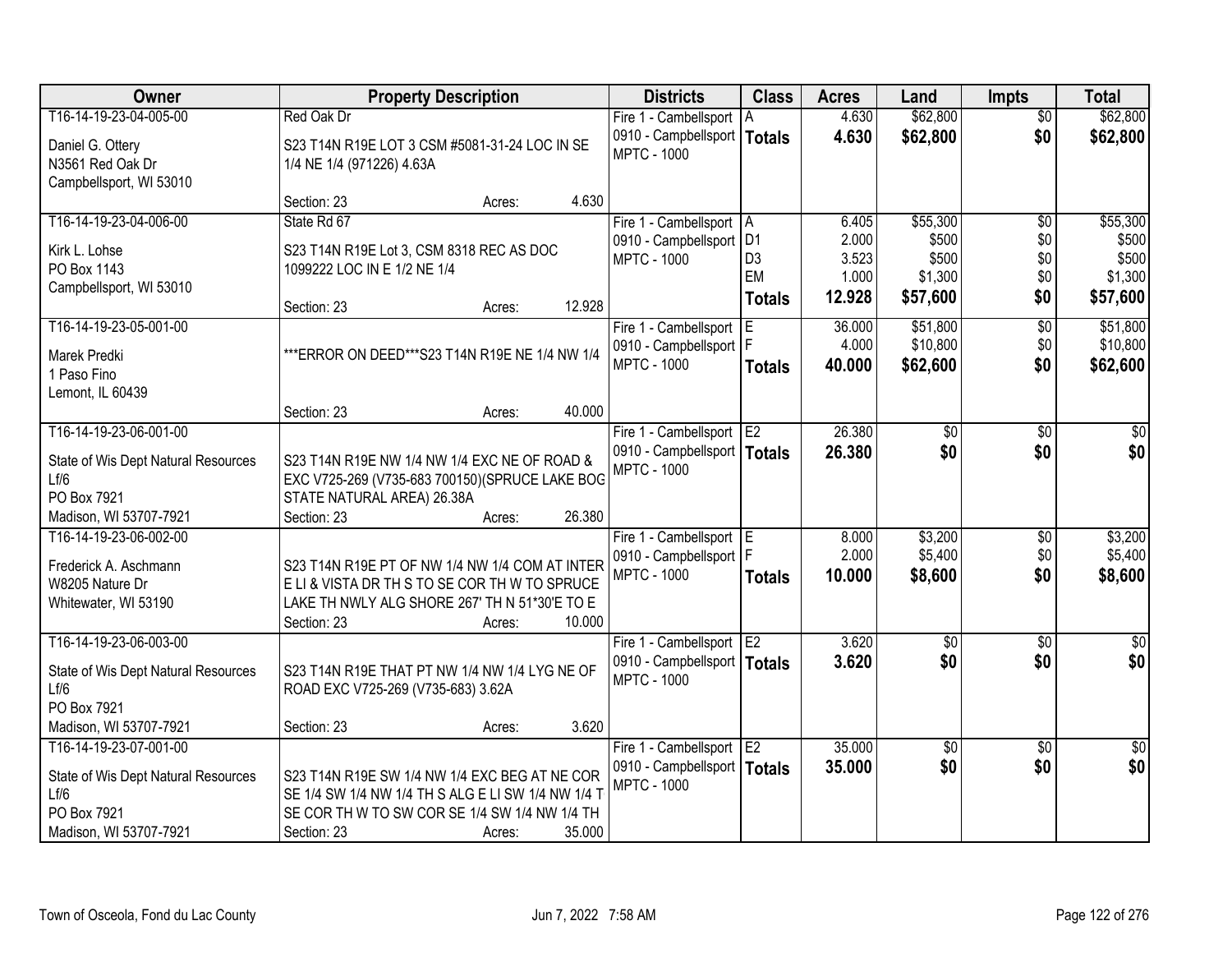| Owner                                                    | <b>Property Description</b>                                 | <b>Districts</b>              | <b>Class</b>    | <b>Acres</b> | Land            | <b>Impts</b>    | <b>Total</b> |
|----------------------------------------------------------|-------------------------------------------------------------|-------------------------------|-----------------|--------------|-----------------|-----------------|--------------|
| T16-14-19-23-07-002-00                                   | W829 Airport Rd                                             | Fire 1 - Cambellsport         | E2              | 5.000        | $\overline{60}$ | $\overline{50}$ | \$0          |
| State of Wis Dept Natural Resources                      | S23 T14N R19E PT OF SW 1/4 NW 1/4 BEG AT NE                 | 0910 - Campbellsport   Totals |                 | 5.000        | \$0             | \$0             | \$0          |
| Lf/6                                                     | COR SE 1/4 SW 1/4 NW 1/4 TH S ALG E LI SW 1/4 NW            | <b>MPTC - 1000</b>            |                 |              |                 |                 |              |
| PO Box 7921                                              | 1/4 TO SE COR TH W TO SW COR SE 1/4 SW 1/4 NW               |                               |                 |              |                 |                 |              |
| Madison, WI 53707-7921                                   | 5.000<br>Section: 23<br>Acres:                              |                               |                 |              |                 |                 |              |
| T16-14-19-23-08-005-00                                   | W753 Airport Rd                                             | Fire 1 - Cambellsport   A     |                 | 2.378        | \$54,900        | \$166,800       | \$221,700    |
|                                                          |                                                             | 0910 - Campbellsport   Totals |                 | 2.378        | \$54,900        | \$166,800       | \$221,700    |
| Dale J. Liesener                                         | S23 T16N R19E LOT 1 CSM #5968-39-45 LOC IN SE               | <b>MPTC - 1000</b>            |                 |              |                 |                 |              |
| W753 Airport Rd<br>Campbellsport, WI 53010               | 1/4 NW 1/4                                                  |                               |                 |              |                 |                 |              |
|                                                          | 2.378<br>Section: 23<br>Acres:                              |                               |                 |              |                 |                 |              |
| T16-14-19-23-08-006-00                                   | W741 Airport Rd                                             | Fire 1 - Cambellsport   A     |                 | 7.822        | \$76,500        | \$163,200       | \$239,700    |
|                                                          |                                                             | 0910 - Campbellsport   Totals |                 | 7.822        | \$76,500        | \$163,200       | \$239,700    |
| Dennis Malenke                                           | S23 T14N R19E LOT 2 CSM #5968-39-45 LOC IN SE               | <b>MPTC - 1000</b>            |                 |              |                 |                 |              |
| W741 Airport Rd                                          | 1/4 NW 1/4 (V722-291 698521) 7.822A                         |                               |                 |              |                 |                 |              |
| Campbellsport, WI 53010                                  |                                                             |                               |                 |              |                 |                 |              |
|                                                          | 7.822<br>Section: 23<br>Acres:                              |                               |                 |              |                 |                 |              |
| T16-14-19-23-08-008-00                                   | <b>Airport Rd</b>                                           | 0910 - Campbellsport E        |                 | 2.702        | \$4,100         | $\sqrt[6]{}$    | \$4,100      |
| Vista Retreat, Inc                                       | S23 T14N R19R Outlot 1, CSM 7527-55-33 LOC IN SE            | <b>MPTC - 1000</b>            | <b>Totals</b>   | 2.702        | \$4,100         | \$0             | \$4,100      |
| N3398 Chapel Heights Rd                                  | 1/4 NW 1/4 (957467) 2.702A                                  |                               |                 |              |                 |                 |              |
| Campbellsport, WI 53010                                  |                                                             |                               |                 |              |                 |                 |              |
|                                                          | 2.702<br>Section: 23<br>Acres:                              |                               |                 |              |                 |                 |              |
| T16-14-19-23-08-009-00                                   | <b>Airport Rd</b>                                           | 0910 - Campbellsport E        |                 | 1.126        | \$1,700         | $\overline{50}$ | \$1,700      |
| Vista Christian Retreat, Inc                             | S23 T14N R19R OUTLOT 2, CSM 7527-55-33 LOC IN               | <b>MPTC - 1000</b>            | <b>Totals</b>   | 1.126        | \$1,700         | \$0             | \$1,700      |
| N3398 Chapel Heights Rd                                  | SE 1/4 NW 1/4                                               |                               |                 |              |                 |                 |              |
| Campbellsport, WI 53010                                  |                                                             |                               |                 |              |                 |                 |              |
|                                                          | 1.126<br>Section: 23<br>Acres:                              |                               |                 |              |                 |                 |              |
| T16-14-19-23-08-010-00                                   | N3608 Vista Dr                                              | 0910 - Campbellsport E        |                 | 20.755       | \$20,800        | $\overline{50}$ | \$20,800     |
|                                                          |                                                             | <b>MPTC - 1000</b>            | G               | 3.000        | \$38,000        | \$142,400       | \$180,400    |
| Vista Christian Retreat, Inc.<br>N3398 Chapel Heights Rd | S23 T14N R19R LOT 1, CSM 7527-55-33 LOC IN SE<br>1/4 NW 1/4 |                               | <b>Totals</b>   | 23.755       | \$58,800        | \$142,400       | \$201,200    |
| Campbellsport, WI 53010                                  |                                                             |                               |                 |              |                 |                 |              |
|                                                          | 23.755<br>Section: 23<br>Acres:                             |                               |                 |              |                 |                 |              |
| T16-14-19-23-10-001-00                                   |                                                             | Fire 1 - Cambellsport         | $\overline{D3}$ | 13.960       | \$1,900         | $\overline{50}$ | \$1,900      |
|                                                          |                                                             | 0910 - Campbellsport E        |                 | 0.500        | \$100           | \$0             | \$100        |
| Vista Christian Retreat, Inc.                            | S23 T14N R19E THAT PT NW 1/4 SW 1/4 LYG S OF                | <b>MPTC - 1000</b>            | EM              | 2.550        | \$3,200         | \$0             | \$3,200      |
| N3398 Chapel Heights Rd                                  | ROAD EXC V700-168 & EXC CSM #5668-36-56                     |                               | <b>Totals</b>   | 17.010       | \$5,200         | \$0             | \$5,200      |
| Campbellsport, WI 53010                                  |                                                             |                               |                 |              |                 |                 |              |
|                                                          | 17.010<br>Section: 23<br>Acres:                             |                               |                 |              |                 |                 |              |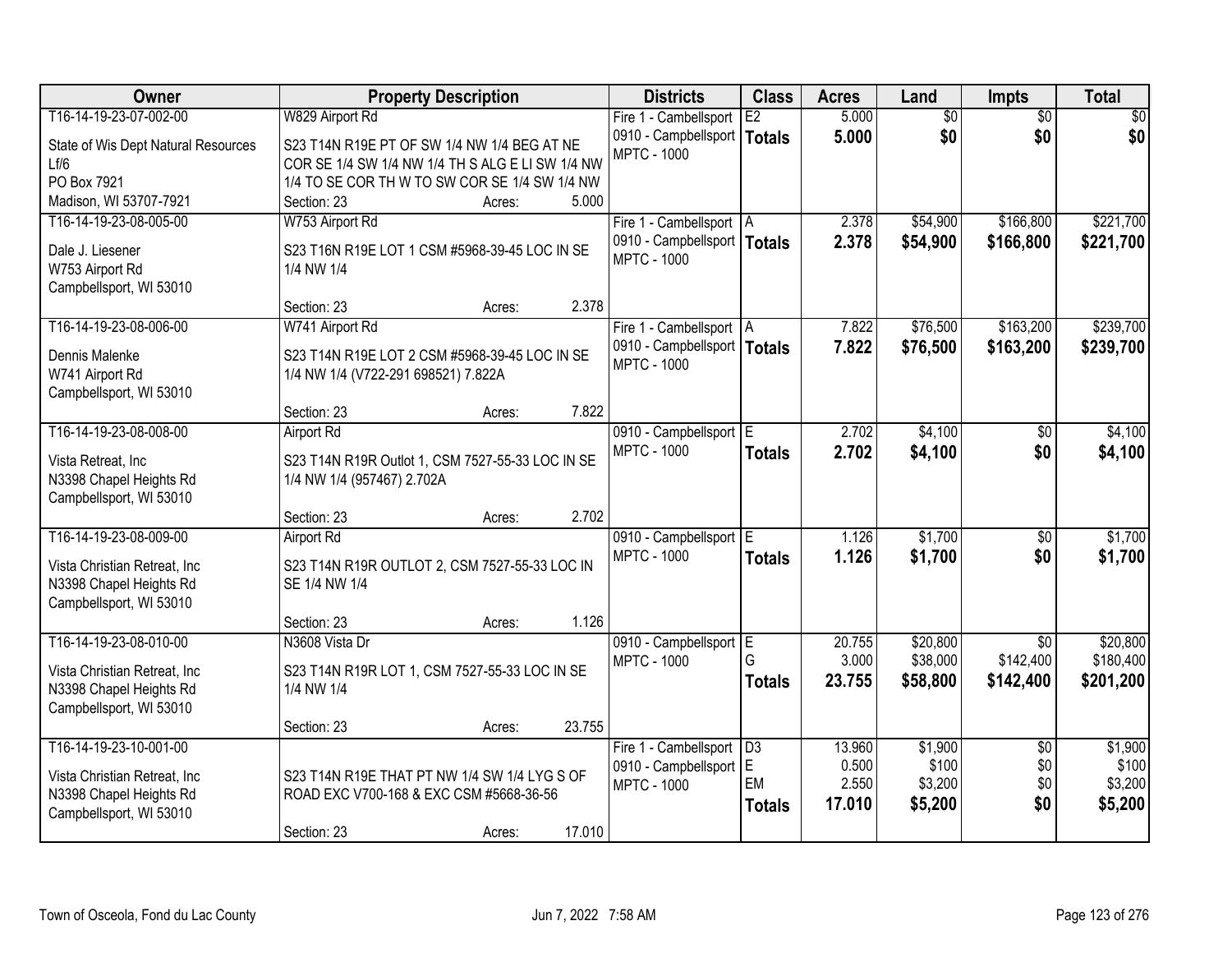| Owner                               |                                                  | <b>Property Description</b> |        | <b>Districts</b>                                    | <b>Class</b>   | <b>Acres</b>   | Land            | <b>Impts</b>    | <b>Total</b>    |
|-------------------------------------|--------------------------------------------------|-----------------------------|--------|-----------------------------------------------------|----------------|----------------|-----------------|-----------------|-----------------|
| T16-14-19-23-10-002-00              |                                                  |                             |        | Fire 1 - Cambellsport                               | E2             | 7.250          | $\overline{50}$ | $\overline{50}$ | $\overline{30}$ |
| State of Wis Dept Natural Resources | S23 T14N R19E THAT PART OF NW 1/4 SW 1/4 LYG N   |                             |        | 0910 - Campbellsport   Totals<br><b>MPTC - 1000</b> |                | 7.250          | \$0             | \$0             | \$0             |
| Lf/6                                | & W OF TOWN RD AS REC IN 738744 7.25A M/L        |                             |        |                                                     |                |                |                 |                 |                 |
| PO Box 7921                         |                                                  |                             |        |                                                     |                |                |                 |                 |                 |
| Madison, WI 53707-7921              | Section: 23                                      | Acres:                      | 7.250  |                                                     |                |                |                 |                 |                 |
| T16-14-19-23-10-003-00              |                                                  |                             |        | Fire 1 - Cambellsport E                             |                | 7.000          | \$7,000         | $\overline{50}$ | \$7,000         |
| Vista Christian Retreat, Inc.       | S23 T14N R19E THAT PT NW 1/4 SW 1/4 AS REC       |                             |        | 0910 - Campbellsport   Totals<br><b>MPTC - 1000</b> |                | 7.000          | \$7,000         | \$0             | \$7,000         |
| N3398 Chapel Heights Rd             | V751-259                                         |                             |        |                                                     |                |                |                 |                 |                 |
| Campbellsport, WI 53010             |                                                  |                             |        |                                                     |                |                |                 |                 |                 |
|                                     | Section: 23                                      | Acres:                      | 7.000  |                                                     |                |                |                 |                 |                 |
| T16-14-19-23-10-005-00              | W850 Airport Rd                                  |                             |        | Fire 1 - Cambellsport   A                           |                | 2.000          | \$42,000        | \$214,200       | \$256,200       |
| James A. Kutz                       | S23 T14N R19E LOT 1 CSM #5668-36-56 LOC IN W 1/2 |                             |        | 0910 - Campbellsport E<br><b>MPTC - 1000</b>        |                | 3.400<br>5.400 | \$4,000         | \$0             | \$4,000         |
| W850 Airport Rd                     | SW 1/4 (718382) 5.40A                            |                             |        |                                                     | <b>Totals</b>  |                | \$46,000        | \$214,200       | \$260,200       |
| Campbellsport, WI 53010-1882        |                                                  |                             |        |                                                     |                |                |                 |                 |                 |
|                                     | Section: 23                                      | Acres:                      | 5.400  |                                                     |                |                |                 |                 |                 |
| T16-14-19-23-11-001-00              |                                                  |                             |        | Fire 1 - Cambellsport E                             |                | 12.990         | \$19,500        | \$0             | \$19,500        |
| Vista Christian Retreat, Inc.       | S23 T14N R19E SW 1/4 SW 1/4 EXC CSM #5668-36-56  |                             |        | 0910 - Campbellsport   F                            |                | 27.000         | \$72,900        | \$0             | \$72,900        |
| N3398 Chapel Heights Rd             |                                                  |                             |        | <b>MPTC - 1000</b>                                  | <b>Totals</b>  | 39.990         | \$92,400        | \$0             | \$92,400        |
| Campbellsport, WI 53010             |                                                  |                             |        |                                                     |                |                |                 |                 |                 |
|                                     | Section: 23                                      | Acres:                      | 39.990 |                                                     |                |                |                 |                 |                 |
| T16-14-19-23-13-001-00              |                                                  |                             |        | Fire 1 - Cambellsport E2                            |                | 80.000         | $\overline{30}$ | $\overline{30}$ | $\overline{50}$ |
| State of Wis Dept Natural Resources | S23 T14N R19E E 1/2 SE 1/4 (V318-339 &           |                             |        | 0910 - Campbellsport   Totals                       |                | 80,000         | \$0             | \$0             | \$0             |
| Lf/6                                | V550-597)80A                                     |                             |        | <b>MPTC - 1000</b>                                  |                |                |                 |                 |                 |
| PO Box 7921                         |                                                  |                             |        |                                                     |                |                |                 |                 |                 |
| Madison, WI 53707-7921              | Section: 23                                      | Acres:                      | 80.000 |                                                     |                |                |                 |                 |                 |
| T16-14-19-23-14-001-00              |                                                  |                             |        | Fire 1 - Cambellsport E2                            |                | 61.500         | $\overline{60}$ | $\overline{50}$ | $\sqrt{50}$     |
| State of Wis Dept Natural Resources | S23 T14N R19E W 1/2 SE 1/4 AND E 1/2 SW 1/4 EXC  |                             |        | 0910 - Campbellsport   Totals                       |                | 61.500         | \$0             | \$0             | \$0             |
| Lf/6                                | AS REC V489-199 (V318-339) 61.50A                |                             |        | <b>MPTC - 1000</b>                                  |                |                |                 |                 |                 |
| PO Box 7921                         |                                                  |                             |        |                                                     |                |                |                 |                 |                 |
| Madison, WI 53707-7921              | Section: 23                                      | Acres:                      | 61.500 |                                                     |                |                |                 |                 |                 |
| T16-14-19-23-14-002-00              | W686 Airport Rd                                  |                             |        | Fire 1 - Cambellsport E                             |                | 10.500         | \$10,500        | $\overline{50}$ | \$10,500        |
| Vista Christian Retreat, Inc        | *** ERROR ON DEED*** \$23 T14N R19E THAT PT OF W |                             |        | 0910 - Campbellsport   E4                           |                | 30.000         | \$0             | \$0             | \$0             |
| N3398 Chapel Heights Rd             | 1/2 SE 1/4 & E 1/2 SW 1/4 AS DESC V489-199 &     |                             |        | <b>MPTC - 1000</b>                                  | F              | 31.000         | \$83,700        | \$0             | \$83,700        |
| Campbellsport, WI 53010             | V639-239                                         |                             |        |                                                     | P <sub>8</sub> | 27.000         | (\$72,900)      | \$0             | \$0             |
|                                     | Section: 23                                      | Acres:                      | 98.500 |                                                     | <b>Totals</b>  | 98.500         | \$94,200        | \$0             | \$94,200        |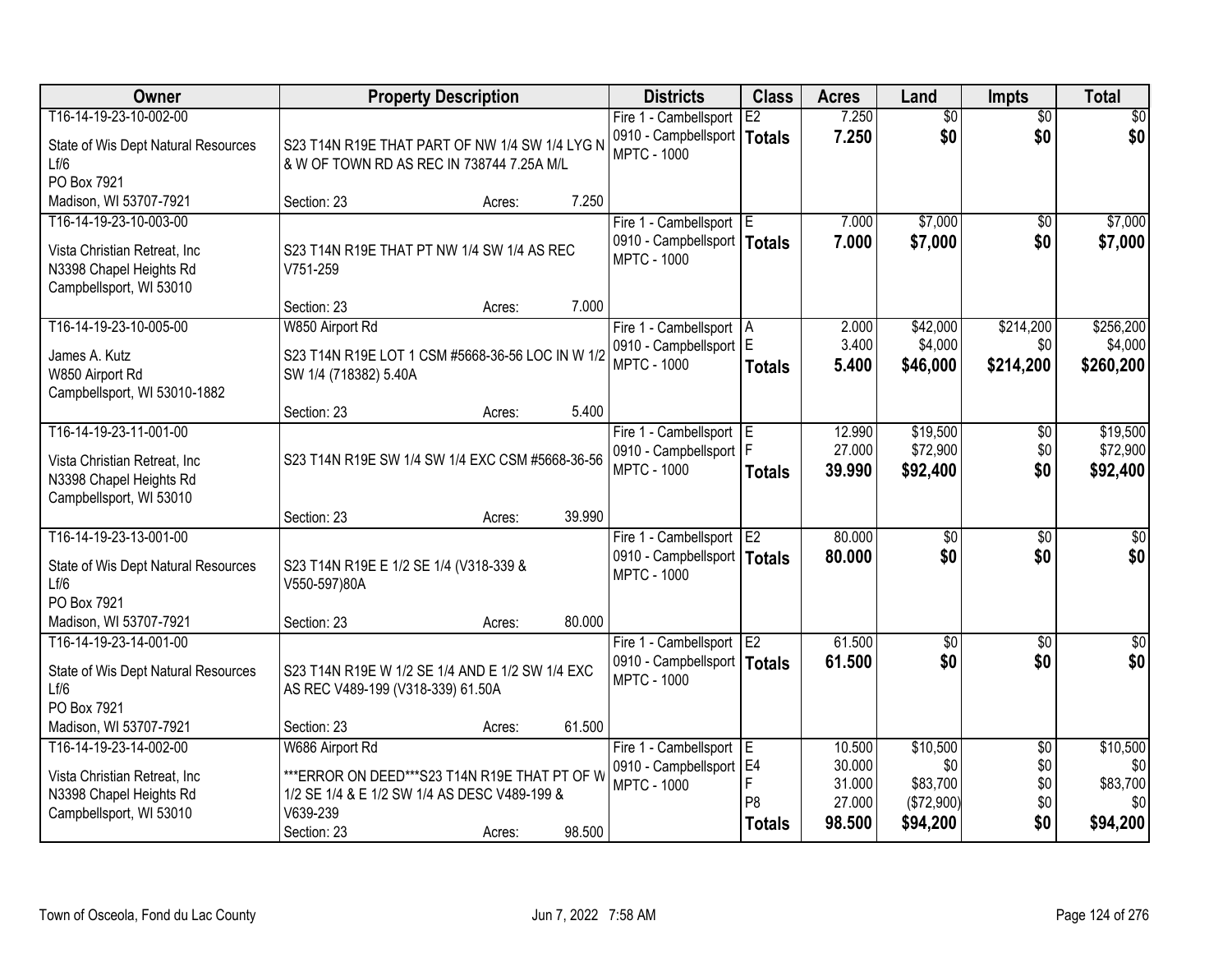| Owner                                       | <b>Property Description</b>                                                                | <b>Districts</b>                                       | <b>Class</b> | <b>Acres</b>     | Land                   | <b>Impts</b>           | <b>Total</b>           |
|---------------------------------------------|--------------------------------------------------------------------------------------------|--------------------------------------------------------|--------------|------------------|------------------------|------------------------|------------------------|
| T16-14-19-24-01-001-00                      |                                                                                            | Fire 1 - Cambellsport<br>0910 - Campbellsport   Totals | E2           | 54.400<br>54.400 | $\overline{50}$<br>\$0 | $\overline{50}$<br>\$0 | $\overline{30}$<br>\$0 |
| State of Wis Dept Natural Resources<br>Lf/6 | S24 T14N R19E GOVT. LOT 1 (V7 LIS PENDENS PG<br>159) 54.40A                                | <b>MPTC - 1000</b>                                     |              |                  |                        |                        |                        |
| PO Box 7921                                 |                                                                                            |                                                        |              |                  |                        |                        |                        |
| Madison, WI 53707-7921                      | 54.400<br>Section: 24<br>Acres:                                                            |                                                        |              |                  |                        |                        |                        |
| T16-14-19-24-04-001-00                      |                                                                                            | Fire 1 - Cambellsport E2                               |              | 58.400           | \$0                    | $\overline{50}$        | \$0                    |
| State of Wis Dept Natural Resources         | S24 T14N R19E GOVT. LOT 2 (V7 LIS PENDENS PG                                               | 0910 - Campbellsport   Totals                          |              | 58.400           | \$0                    | \$0                    | \$0                    |
| Lf/6                                        | 159) 58.40A                                                                                | <b>MPTC - 1000</b>                                     |              |                  |                        |                        |                        |
| PO Box 7921                                 |                                                                                            |                                                        |              |                  |                        |                        |                        |
| Madison, WI 53707-7921                      | 58.400<br>Section: 24<br>Acres:                                                            |                                                        |              |                  |                        |                        |                        |
| T16-14-19-24-06-003-00                      | N3552 State Highway 67                                                                     | Fire 1 - Cambellsport B                                |              | 19.421           | \$72,800               | \$72,500               | \$145,300              |
|                                             |                                                                                            | 0910 - Campbellsport   Totals                          |              | 19.421           | \$72,800               | \$72,500               | \$145,300              |
| Karen Kruszka-Patchett<br>PO Box 134        | S24 T14N R19E S 1/2 OF GOV'T LOT 7 EXC LONG<br>LAKE RESORT & EXC LOTS LYG N OF SD RESORT & | <b>MPTC - 1000</b>                                     |              |                  |                        |                        |                        |
| Kewaskum, WI 53040                          | E OF EXTENSION OF W LI SD RESORT AS REC IN                                                 |                                                        |              |                  |                        |                        |                        |
|                                             | Section: 24<br>19.421<br>Acres:                                                            |                                                        |              |                  |                        |                        |                        |
| T16-14-19-24-06-010-00                      | N3656 State Rd 67                                                                          | Fire 1 - Cambellsport   A                              |              | 0.371            | \$47,600               | \$279,100              | \$326,700              |
|                                             |                                                                                            | 0910 - Campbellsport   Totals                          |              | 0.371            | \$47,600               | \$279,100              | \$326,700              |
| Christopher M. Miller                       | S24 T14N R19E PT OF GOVT LOT 7 COM AT                                                      | <b>MPTC - 1000</b>                                     |              |                  |                        |                        |                        |
| N3656 State Rd 67                           | INTERSECTION OF C/L OF 67 AND N LINE OF GOVT                                               |                                                        |              |                  |                        |                        |                        |
| Campbellsport, WI 53010                     | LOT 7, TH S01*20'57"E 100', TH N89*56'38"W 165.03',                                        |                                                        |              |                  |                        |                        |                        |
|                                             | 0.371<br>Section:<br>Acres:                                                                |                                                        |              |                  |                        |                        |                        |
| T16-14-19-24-06-016-00                      | State Rd 67                                                                                | Fire 1 - Cambellsport   A                              |              | 0.000            | \$40,100               | \$0                    | \$40,100               |
| Christopher M. Miller                       | S24 T14N R19E PT OF GOVT LOT 7 COM NE COR TH                                               | 0910 - Campbellsport   Totals                          |              | 0.000            | \$40,100               | \$0                    | \$40,100               |
| N3656 State Rd 67                           | W TO CEN HWY TH S 30' TH E TO LAKE TH N TO POE                                             | <b>MPTC - 1000</b>                                     |              |                  |                        |                        |                        |
| Campbellsport, WI 53010                     |                                                                                            |                                                        |              |                  |                        |                        |                        |
|                                             | 0.077<br>Section: 24<br>Acres:                                                             |                                                        |              |                  |                        |                        |                        |
| T16-14-19-24-06-021-00                      | N3661 State Rd 67                                                                          | Fire 1 - Cambellsport   A                              |              | 0.000            | \$94,500               | \$0                    | \$94,500               |
|                                             | S24 T14N R19E S 75' OF N 105' GOVT LOT 7 LYG E                                             | 0910 - Campbellsport   Totals                          |              | 0.000            | \$94,500               | \$0                    | \$94,500               |
| Jay M Miller Jt Rev Tr<br>W2207 County Rd F | OF HWY                                                                                     | <b>MPTC - 1000</b>                                     |              |                  |                        |                        |                        |
| Eden, WI 53019                              |                                                                                            |                                                        |              |                  |                        |                        |                        |
|                                             | 0.192<br>Section: 24<br>Acres:                                                             |                                                        |              |                  |                        |                        |                        |
| T16-14-19-24-06-025-00                      | N3655 State Rd 67                                                                          | Fire 1 - Cambellsport   A                              |              | 0.000            | \$149,500              | \$41,000               | \$190,500              |
|                                             |                                                                                            | 0910 - Campbellsport   Totals                          |              | 0.000            | \$149,500              | \$41,000               | \$190,500              |
| Jay M Miller Jt Rev Tr                      | S24 T14N R19E THAT PART GOVT LOT 7 COM 105'                                                | <b>MPTC - 1000</b>                                     |              |                  |                        |                        |                        |
| W2207 County Rd F                           | SLY OF NE COR GOVT LOT 7 TH W TO CEN OF HWY                                                |                                                        |              |                  |                        |                        |                        |
| Eden, WI 53019                              | TH SLY 70' TH E TO W SHORE OF LAKE TH NLY TO                                               |                                                        |              |                  |                        |                        |                        |
|                                             | 0.000<br>Section: 24<br>Acres:                                                             |                                                        |              |                  |                        |                        |                        |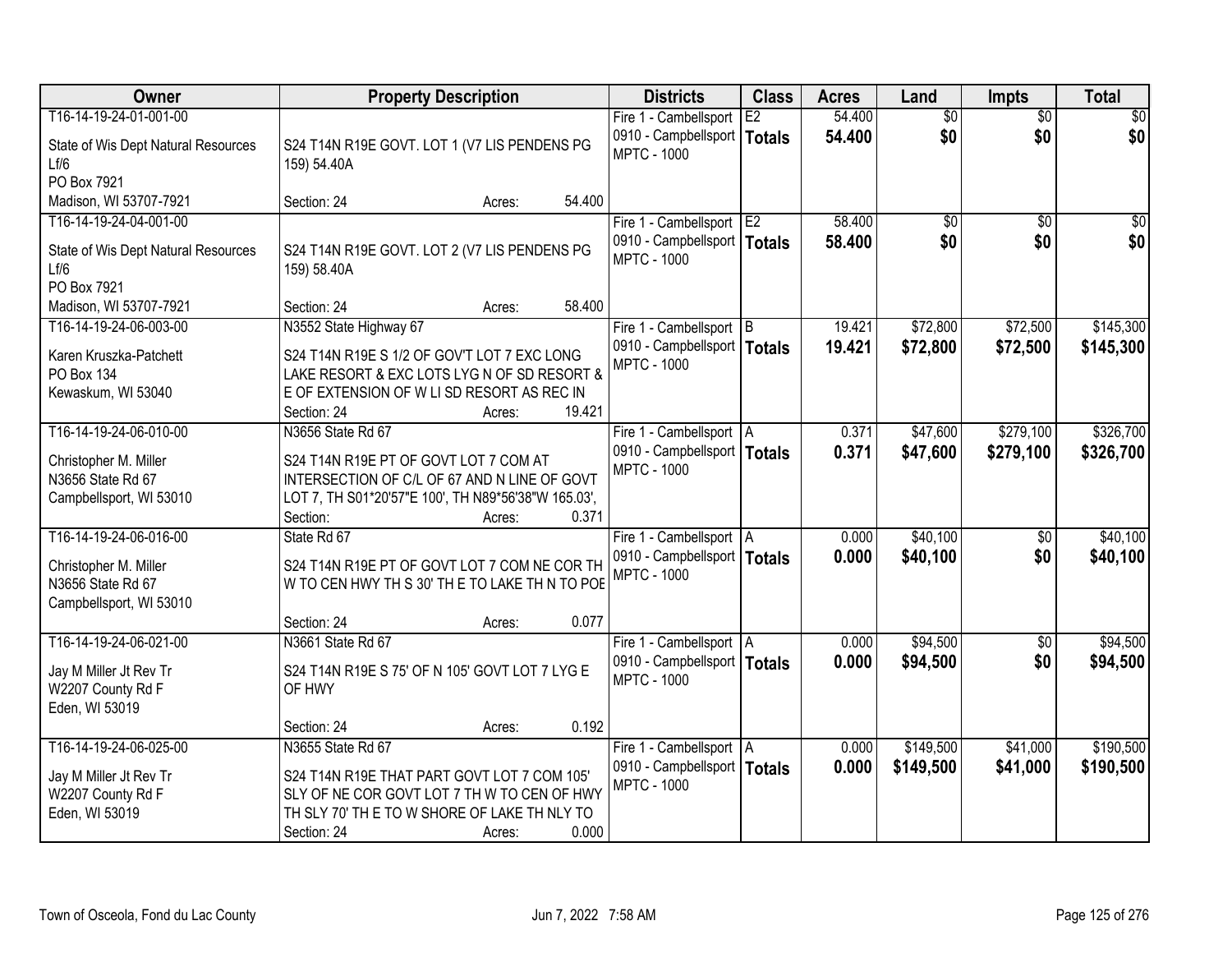| Owner                   | <b>Property Description</b>                                           | <b>Districts</b>              | <b>Class</b>  | <b>Acres</b> | Land      | Impts           | <b>Total</b> |
|-------------------------|-----------------------------------------------------------------------|-------------------------------|---------------|--------------|-----------|-----------------|--------------|
| T16-14-19-24-06-030-00  |                                                                       | Fire 1 - Cambellsport   A     |               | 0.000        | \$38,900  | $\overline{50}$ | \$38,900     |
| Robert E. Leidholdt     | S24 T14N R19E THAT PT GOVT LOT 7 COM 175' S OF                        | 0910 - Campbellsport          | <b>Totals</b> | 0.000        | \$38,900  | \$0             | \$38,900     |
| N3650 State Rd 67       | NE COR OF SD LOT ETC AS REC 772563                                    | <b>MPTC - 1000</b>            |               |              |           |                 |              |
| Campbellsport, WI 53010 |                                                                       |                               |               |              |           |                 |              |
|                         | 0.000<br>Section: 24<br>Acres:                                        |                               |               |              |           |                 |              |
| T16-14-19-24-06-035-00  | N3649 State Rd 67                                                     | Fire 1 - Cambellsport   A     |               | 0.000        | \$76,800  | \$48,900        | \$125,700    |
| William R. Hornickel    | S24 T14N R19E THAT PART GOVT LOT 7 COM 210'                           | 0910 - Campbellsport          | <b>Totals</b> | 0.000        | \$76,800  | \$48,900        | \$125,700    |
| 101 Walnut Cir Apt 1114 | SLY OF NE COR GOVT LOT 7 TH W TO CEN OF HWY                           | <b>MPTC - 1000</b>            |               |              |           |                 |              |
| Grafton, WI 53024       | TH SLY 30' TH E TO W SHORE OF LAKE TH NLY TO                          |                               |               |              |           |                 |              |
|                         | 0.000<br>Section: 24<br>Acres:                                        |                               |               |              |           |                 |              |
| T16-14-19-24-06-040-00  | N3650 State Rd 67                                                     | Fire 1 - Cambellsport   A     |               | 0.470        | \$49,800  | \$212,800       | \$262,600    |
| Robert E. Leidholdt     | S24 T14N R19E COM AT PT IN CEN OF HWY 67 IN                           | 0910 - Campbellsport   Totals |               | 0.470        | \$49,800  | \$212,800       | \$262,600    |
| N3650 State Rd 67       | LOT 7 WHICH PT IS 100'S OF N LI OF SEC 24 RUNG                        | <b>MPTC - 1000</b>            |               |              |           |                 |              |
| Campbellsport, WI 53010 | TH W PAR'L WITH SD N LI 10 RDS TH S PAR'L WITH                        |                               |               |              |           |                 |              |
|                         | Section: 24<br>0.470<br>Acres:                                        |                               |               |              |           |                 |              |
| T16-14-19-24-06-045-00  | N3645 State Rd 67                                                     | Fire 1 - Cambellsport   A     |               | 0.000        | \$76,800  | \$39,200        | \$116,000    |
|                         |                                                                       | 0910 - Campbellsport   Totals |               | 0.000        | \$76,800  | \$39,200        | \$116,000    |
| William R. Hornickel    | S24 T14N R19E THAT PART GOVT LOT 7 COM 240'                           | <b>MPTC - 1000</b>            |               |              |           |                 |              |
| 101 Walnut Cir Apt 1114 | SLY OF NE COR GOVT LOT 7 TH W TO CEN HWY TH                           |                               |               |              |           |                 |              |
| Grafton, WI 53024       | SLY 30' TH E TO W SHORE OF LAKE TH NLY TO BEG<br>0.000<br>Section: 24 |                               |               |              |           |                 |              |
| T16-14-19-24-06-050-00  | Acres:                                                                | Fire 1 - Cambellsport   A     |               | 0.000        | \$80,100  | $\overline{50}$ | \$80,100     |
|                         |                                                                       | 0910 - Campbellsport   Totals |               | 0.000        | \$80,100  | \$0             |              |
| Nancy Manning           | S24 T14N R19E PT GOVT LOT 7 COM 20 RDS S OF N                         | <b>MPTC - 1000</b>            |               |              |           |                 | \$80,100     |
| N3646 State Rd 67       | LILOT 7 ON SHORE LITH W TO E LIHWY TH N 60'                           |                               |               |              |           |                 |              |
| Campbellsport, WI 53010 | THE TO SHORE THIS ALG SHORE LITO POB AS                               |                               |               |              |           |                 |              |
|                         | 0.000<br>Section: 24<br>Acres:                                        |                               |               |              |           |                 |              |
| T16-14-19-24-06-055-00  | N3641 State Rd 67                                                     | Fire 1 - Cambellsport   A     |               | 0.000        | \$127,900 | \$52,200        | \$180,100    |
| Barbara Westerberg      | S24 T14N R19E THAT PART GOVT LOT 7 COM 330'                           | 0910 - Campbellsport   Totals |               | 0.000        | \$127,900 | \$52,200        | \$180,100    |
| 3324 N Pittsburgh Ave   | SLY OF NE COR GOVT LOT 7 TH W TO E LINE OF                            | <b>MPTC - 1000</b>            |               |              |           |                 |              |
| Chicago, IL 60634       | HWY TH SLY 50' TH E TO LAKE SHORE TH NLY TO                           |                               |               |              |           |                 |              |
|                         | 0.000<br>Section: 24<br>Acres:                                        |                               |               |              |           |                 |              |
| T16-14-19-24-06-060-00  | State Highway 67                                                      | Fire 1 - Cambellsport   A     |               | 0.330        | \$61,900  | $\overline{50}$ | \$61,900     |
| Michael J Blattner Tr   | S24 T14N R19E THAT PART GOVT LOT 7 COM IN                             | 0910 - Campbellsport   Totals |               | 0.330        | \$61,900  | \$0             | \$61,900     |
| 796 Colchester Ct       | THE CEN OF HWY 23 RDS 12' S OF NE COR SD LOT                          | <b>MPTC - 1000</b>            |               |              |           |                 |              |
| Oswego, IL 60543        | ETC AS REC IN #1028139                                                |                               |               |              |           |                 |              |
|                         | 0.330<br>Section: 24<br>Acres:                                        |                               |               |              |           |                 |              |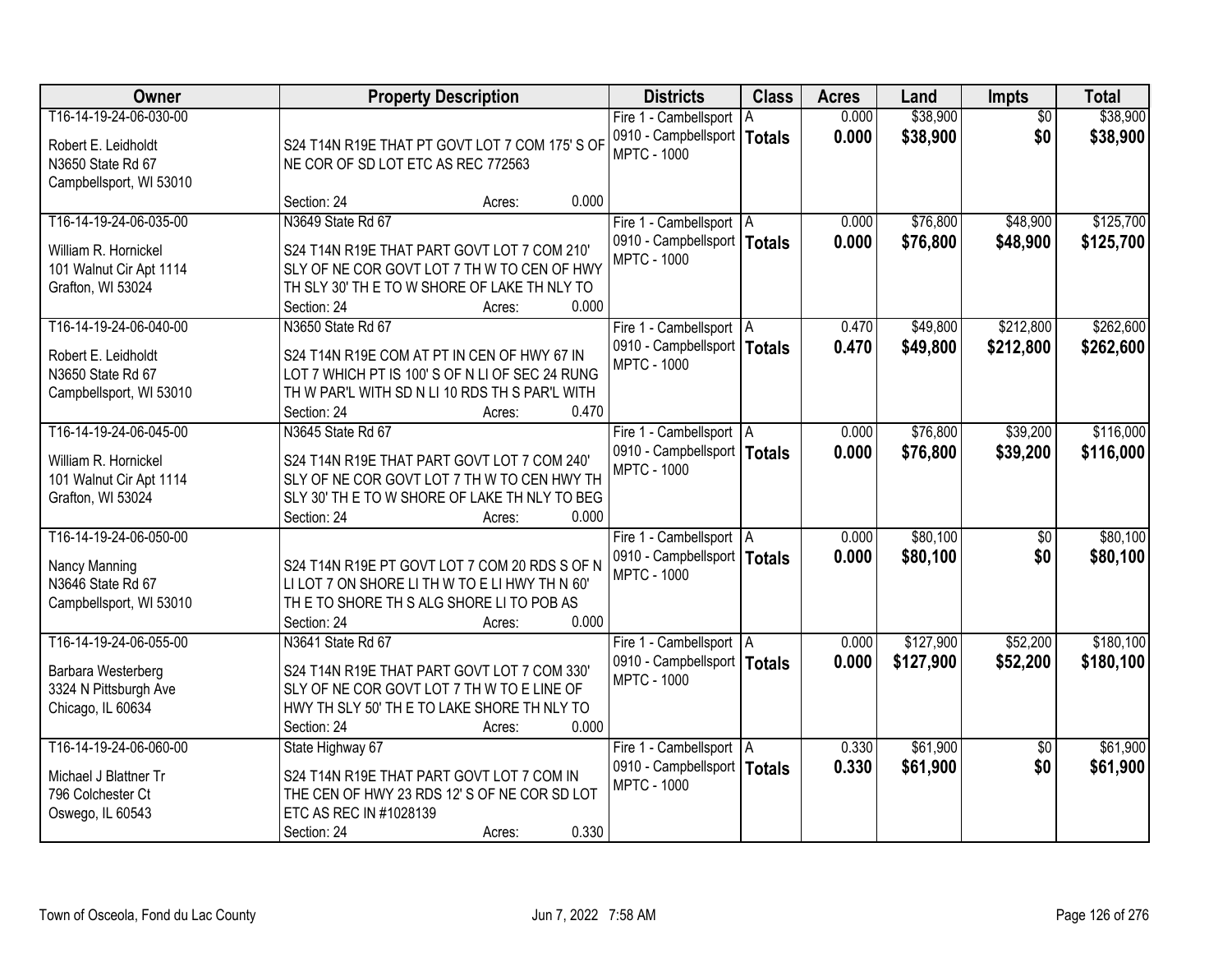| Owner                                                                                                 |                                                                                                                                                                                 | <b>Property Description</b> |       | <b>Districts</b>                                                                 | <b>Class</b> | <b>Acres</b>   | Land                   | <b>Impts</b>           | <b>Total</b>           |
|-------------------------------------------------------------------------------------------------------|---------------------------------------------------------------------------------------------------------------------------------------------------------------------------------|-----------------------------|-------|----------------------------------------------------------------------------------|--------------|----------------|------------------------|------------------------|------------------------|
| T16-14-19-24-06-065-00<br>Michael J. Blattner<br>1129 Cheshire Ave<br>Naperville, IL 60540            | S24 T14N R19E THAT PART GOVT LOT 7 COM 410'<br>SLY OF NE COR GOVT LOT 7 ETC AS REC IN 880679                                                                                    |                             |       | Fire 1 - Cambellsport<br>0910 - Campbellsport   Totals<br><b>MPTC - 1000</b>     | l A          | 0.000<br>0.000 | \$33,400<br>\$33,400   | $\overline{30}$<br>\$0 | \$33,400<br>\$33,400   |
|                                                                                                       | Section: 24                                                                                                                                                                     | Acres:                      | 0.000 |                                                                                  |              |                |                        |                        |                        |
| T16-14-19-24-06-070-00<br>Michael J. Blattner<br>1129 Cheshire Ave<br>Naperville, IL 60540            | State Highway 67<br>S24 T14N R19E S 60' OF N 511.5' OF E 198' OF THAT<br>PART GOVT LOT 7 LYG W OF CEN LI HWY AS REC IN<br>880679.27A                                            |                             | 0.270 | Fire 1 - Cambellsport   A<br>0910 - Campbellsport   Totals<br><b>MPTC - 1000</b> |              | 0.270<br>0.270 | \$15,100<br>\$15,100   | $\overline{50}$<br>\$0 | \$15,100<br>\$15,100   |
| T16-14-19-24-06-075-00                                                                                | Section: 24<br>N3639 State Rd 67                                                                                                                                                | Acres:                      |       | Fire 1 - Cambellsport   A                                                        |              | 0.000          | \$76,800               | \$46,600               | \$123,400              |
| Long Lake Partnership<br>W232 N3011 Emerald Ln Unit c<br>Pewaukee, WI 53072                           | S24 T14N R19E THAT PART GOVT LOT 7 COM 440'<br>SLY OF NE COR GOVT LOT 7 ETC AS REC IN 870406                                                                                    |                             |       | 0910 - Campbellsport   Totals<br><b>MPTC - 1000</b>                              |              | 0.000          | \$76,800               | \$46,600               | \$123,400              |
|                                                                                                       | Section: 24                                                                                                                                                                     | Acres:                      | 0.000 |                                                                                  |              |                |                        |                        |                        |
| T16-14-19-24-06-080-00<br>Long Lake Partnership<br>W232 N3011 Emerald Ln Unit c<br>Pewaukee, WI 53072 | S24 T14N R19E THAT PART GOVT LOT 7 COM 470'<br>SLY NE COR SD LOT ETC AS REC IN 870406                                                                                           |                             |       | Fire 1 - Cambellsport   A<br>0910 - Campbellsport   Totals<br><b>MPTC - 1000</b> |              | 0.000<br>0.000 | \$64,000<br>\$64,000   | $\sqrt[6]{}$<br>\$0    | \$64,000<br>\$64,000   |
|                                                                                                       | Section: 24                                                                                                                                                                     | Acres:                      | 0.000 |                                                                                  |              |                |                        |                        |                        |
| T16-14-19-24-06-085-00<br>Long Lake Partnership<br>W232 N3011 Emerald Ln Unit c<br>Pewaukee, WI 53072 | S24 T14N R19E THAT PART GOVT LOT 7 COM 500'<br>SELY OF NE COR SD LOT ETC AS REC IN 870406                                                                                       |                             |       | Fire 1 - Cambellsport   A<br>0910 - Campbellsport   Totals<br><b>MPTC - 1000</b> |              | 0.000<br>0.000 | \$20,000<br>\$20,000   | \$0<br>\$0             | \$20,000<br>\$20,000   |
|                                                                                                       | Section: 24                                                                                                                                                                     | Acres:                      | 0.000 |                                                                                  |              |                |                        |                        |                        |
| T16-14-19-24-06-090-00<br>Michael J Blattner Tr<br>796 Colchester Ct<br>Oswego, IL 60543              | S24 T14N R19E THAT PART GOVT LOT 7 COM 510'S<br>OF NE COR GOVT LOT 7 ETC AS REC IN #1028139                                                                                     |                             |       | Fire 1 - Cambellsport   A<br>0910 - Campbellsport   Totals<br><b>MPTC - 1000</b> |              | 0.000<br>0.000 | \$8,300<br>\$8,300     | \$0<br>\$0             | \$8,300<br>\$8,300     |
|                                                                                                       | Section: 24                                                                                                                                                                     | Acres:                      | 0.000 |                                                                                  |              |                |                        |                        |                        |
| T16-14-19-24-06-095-00<br>Jennifer R. Schroeder<br>N3633 State Rd 67<br>Campbellsport, WI 53010       | N3633 State Rd 67<br>S24 T14N R19E THAT PART GOVT LOT 7 ON LAKE<br>SHORE 520' SLY ON NE COR SD LOT TH W TO CEN<br>HWY ETC AS REC IN V748-700 EXC AS REC V789-963<br>Section: 24 | Acres:                      | 0.000 | Fire 1 - Cambellsport   A<br>0910 - Campbellsport   Totals<br><b>MPTC - 1000</b> |              | 0.000<br>0.000 | \$127,400<br>\$127,400 | \$66,500<br>\$66,500   | \$193,900<br>\$193,900 |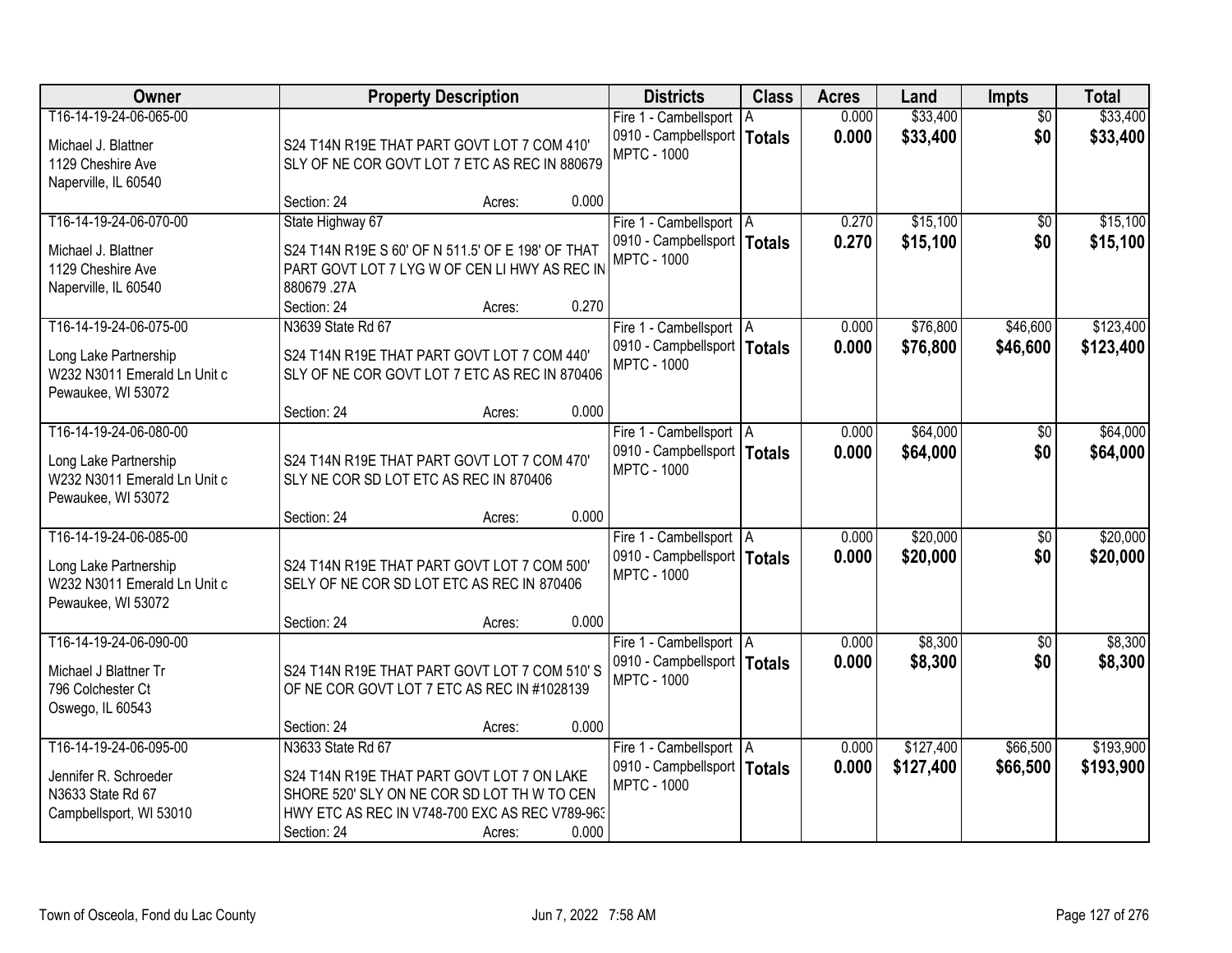| Owner                                        | <b>Property Description</b>                                                                        | <b>Districts</b>                                         | <b>Class</b>  | <b>Acres</b> | Land      | <b>Impts</b>    | <b>Total</b> |
|----------------------------------------------|----------------------------------------------------------------------------------------------------|----------------------------------------------------------|---------------|--------------|-----------|-----------------|--------------|
| T16-14-19-24-06-100-00                       | N3630 State Rd 67                                                                                  | Fire 1 - Cambellsport   A                                |               | 0.320        | \$61,700  | \$107,000       | \$168,700    |
| Michael J. Blattner                          | S24 T14N R19E S 90' OF N 601.5' OF E 165' OF THAT                                                  | 0910 - Campbellsport                                     | <b>Totals</b> | 0.320        | \$61,700  | \$107,000       | \$168,700    |
| 1129 Cheshire Ave                            | PART OF LOT 7 LYG W OF HWY AS REC 880679 .32A                                                      | <b>MPTC - 1000</b>                                       |               |              |           |                 |              |
| Naperville, IL 60540                         |                                                                                                    |                                                          |               |              |           |                 |              |
|                                              | 0.320<br>Section: 24<br>Acres:                                                                     |                                                          |               |              |           |                 |              |
| T16-14-19-24-06-105-00                       | N3624 State Rd 67                                                                                  | Fire 1 - Cambellsport   A                                |               | 0.259        | \$60,100  | \$67,200        | \$127,300    |
| Dennis J. Fortuna                            | S24 T14N R19E COM ON W SI HWY 36 RDS 7 1/2' S                                                      | 0910 - Campbellsport   Totals                            |               | 0.259        | \$60,100  | \$67,200        | \$127,300    |
| N39 W5460 Wilshire Dr                        | OF N LI GOVT LOT 7 TH W 10 RDS TH S 58 1/2' M/L                                                    | <b>MPTC - 1000</b>                                       |               |              |           |                 |              |
| Cedarburg, WI 53012                          | TO SLIN 1/2 LOT 7 TH E 10 RDS TH N ON W LI HWY                                                     |                                                          |               |              |           |                 |              |
|                                              | 0.259<br>Section: 24<br>Acres:                                                                     |                                                          |               |              |           |                 |              |
| T16-14-19-24-06-110-00                       | N3629 State Rd 67                                                                                  | Fire 1 - Cambellsport   A                                |               | 0.000        | \$132,400 | \$42,400        | \$174,800    |
| James W. Mccoy                               | S24 T14N R19E PART OF GOVT LOT 7 COM AT 0N N                                                       | 0910 - Campbellsport   Totals                            |               | 0.000        | \$132,400 | \$42,400        | \$174,800    |
| 2130 Elm Tree Rd                             | LI SEC 1669.10'E OF NW COR TH S6*29'32"W 584.68'                                                   | <b>MPTC - 1000</b>                                       |               |              |           |                 |              |
| Elm Grove, WI 53122                          | TO POB TH S81*43'58"E 58.40' ETC AS REC IN 877956                                                  |                                                          |               |              |           |                 |              |
|                                              | 0.000<br>Section: 24<br>Acres:                                                                     |                                                          |               |              |           |                 |              |
| T16-14-19-24-06-115-00                       |                                                                                                    | Fire 1 - Cambellsport   A                                |               | 0.000        | \$5,600   | $\sqrt[6]{}$    | \$5,600      |
|                                              |                                                                                                    | 0910 - Campbellsport   Totals                            |               | 0.000        | \$5,600   | \$0             | \$5,600      |
| Thomas W. Flasch<br>1515 S Silverbrook Dr    | S24 T14N R19E COM ON LAKE SHORE AT NE COR<br>OF S 1/2 GOVT LOT 7 TH W 65' TO E LI HWY 67 TH S      | <b>MPTC - 1000</b>                                       |               |              |           |                 |              |
| West Bend, WI 53095                          | 10' TH E TO LAKE SHORE TH N TO POB (V863-495)                                                      |                                                          |               |              |           |                 |              |
|                                              | 0.000<br>Section: 24<br>Acres:                                                                     |                                                          |               |              |           |                 |              |
| T16-14-19-24-06-120-00                       | N3625 State Rd 67                                                                                  | Fire 1 - Cambellsport   A                                |               | 0.000        | \$94,300  | \$75,500        | \$169,800    |
|                                              |                                                                                                    | 0910 - Campbellsport   Totals                            |               | 0.000        | \$94,300  | \$75,500        | \$169,800    |
| Thomas W. Flasch                             | S24 T14N R19E PT OF GOVT LOT 7 COM NW COR                                                          | <b>MPTC - 1000</b>                                       |               |              |           |                 |              |
| 1515 S Silverbrook Dr<br>West Bend, WI 53095 | LOT 1 LONG LAKE RES TH NELY ALG W LI EXT TO PT<br>50' SLY AT RT ANG TO N LI S 1/2 LOT 7 THE POB TH |                                                          |               |              |           |                 |              |
|                                              | 0.000<br>Section: 24<br>Acres:                                                                     |                                                          |               |              |           |                 |              |
| T16-14-19-24-06-125-00                       | N3623 State Rd 67                                                                                  | Fire 1 - Cambellsport   A                                |               | 0.321        | \$150,000 | \$42,500        | \$192,500    |
|                                              |                                                                                                    | 0910 - Campbellsport   Totals                            |               | 0.321        | \$150,000 | \$42,500        | \$192,500    |
| Patrick J. Lamb                              | S24 T14N R19E THE S 1/2 OF: COM ON THE LAKE                                                        | <b>MPTC - 1000</b>                                       |               |              |           |                 |              |
| 3514 Hwy 42 North                            | SHORE AT THE NE COR OF THE S 1/2 OF LOT 7 SEC                                                      |                                                          |               |              |           |                 |              |
| Sheboygan, WI 53083                          | 24 TH W 175' TH S 100' TH E TO LAKESHORE TH N<br>0.000                                             |                                                          |               |              |           |                 |              |
| T16-14-19-24-06-130-00                       | Section: 24<br>Acres:<br>State Highway 67                                                          |                                                          |               | 0.290        | \$33,400  | $\overline{50}$ | \$33,400     |
|                                              |                                                                                                    | Fire 1 - Cambellsport A<br>0910 - Campbellsport   Totals |               | 0.290        | \$33,400  | \$0             | \$33,400     |
| David D. Simon                               | S24 T14N R19E PT OF GOVT LOT 7 COM AT NW COR                                                       | <b>MPTC - 1000</b>                                       |               |              |           |                 |              |
| N3614 State Rd 67                            | LOT 1 LONG LAKE RESORT TH N 18*03'E 119.17' TO                                                     |                                                          |               |              |           |                 |              |
| Campbellsport, WI 53010                      | POB TH N18*03'E 89.27' TH E 134.92' ETC AS REC                                                     |                                                          |               |              |           |                 |              |
|                                              | 0.290<br>Section: 24<br>Acres:                                                                     |                                                          |               |              |           |                 |              |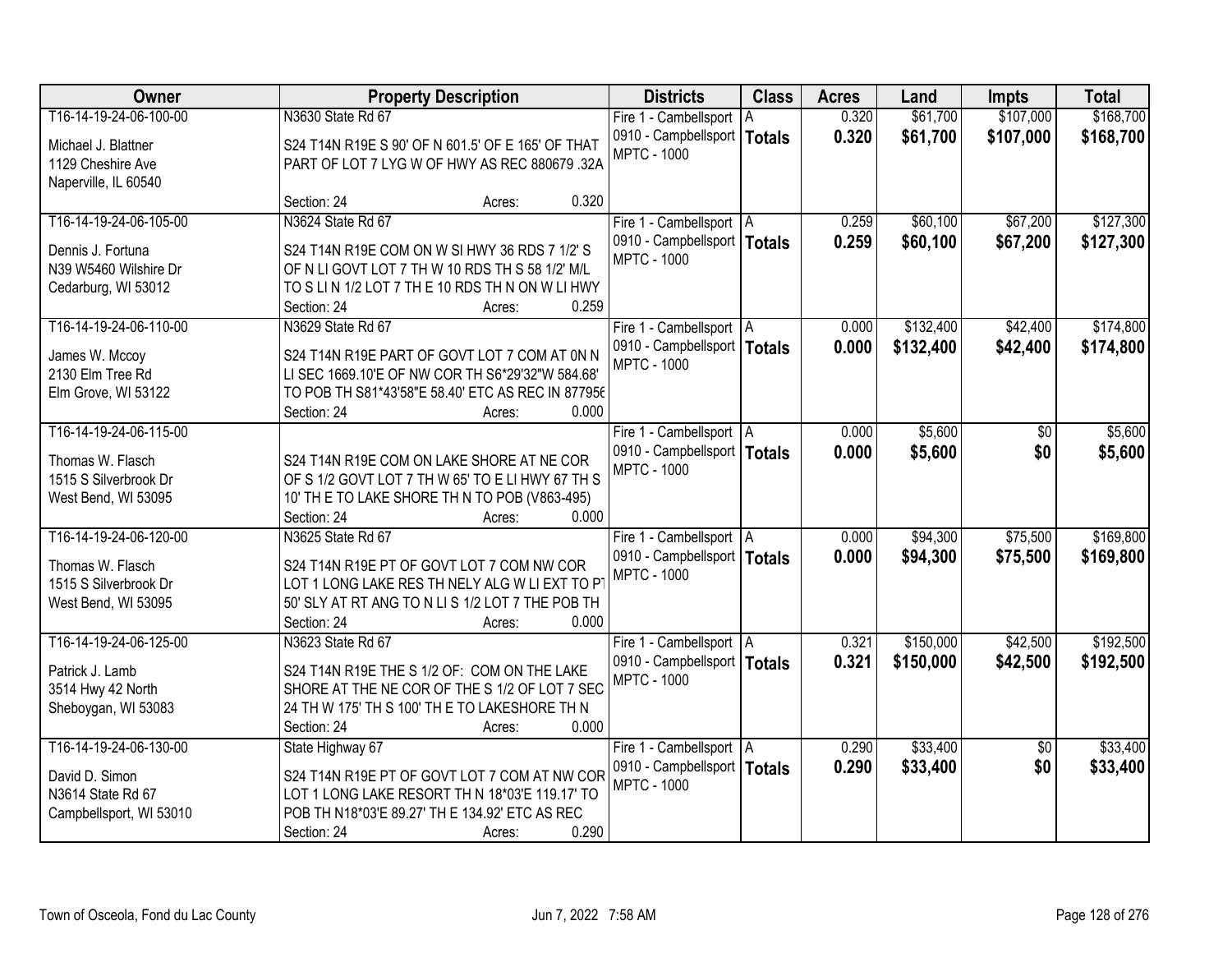| Owner                     | <b>Property Description</b>                                                                 | <b>Districts</b>                                    | <b>Class</b>  | <b>Acres</b> | Land      | <b>Impts</b> | <b>Total</b> |
|---------------------------|---------------------------------------------------------------------------------------------|-----------------------------------------------------|---------------|--------------|-----------|--------------|--------------|
| T16-14-19-24-06-135-00    | N3614 State Rd 67                                                                           | Fire 1 - Cambellsport                               | l A           | 1.670        | \$112,100 | \$159,800    | \$271,900    |
| David D. Simon            | S24 T14N R19E PT OF S 1/2 GOV LOT 7 COM 175' W                                              | 0910 - Campbellsport   Totals                       |               | 1.670        | \$112,100 | \$159,800    | \$271,900    |
| N3614 State Rd 67         | OF INTERS N LI S 1/2 GOV LOT 7 & WATERS EDGE                                                | <b>MPTC - 1000</b>                                  |               |              |           |              |              |
| Campbellsport, WI 53010   | TH W 241' TH S 349.70' E 132.7' ETC AS REC                                                  |                                                     |               |              |           |              |              |
|                           | 1.670<br>Section: 24<br>Acres:                                                              |                                                     |               |              |           |              |              |
| T16-14-19-24-06-140-00    | N3608 State Rd 67                                                                           | Fire 1 - Cambellsport   A                           |               | 0.240        | \$74,100  | \$135,400    | \$209,500    |
| Richard J Kraemer Liv Tr  |                                                                                             | 0910 - Campbellsport   Totals                       |               | 0.240        | \$74,100  | \$135,400    | \$209,500    |
| 889 S Victoria Ave        | S24 T14N R19E N 10' OF LOT 1 PLAT OF LONG LAKE<br>RESORT ALSO THAT PART GOVT LOT 7 COM ON W | <b>MPTC - 1000</b>                                  |               |              |           |              |              |
| Los Angeles, CA 90005     | SHORE OF LAKE 259.12' S OF NE COR S 1/2 GOVT                                                |                                                     |               |              |           |              |              |
|                           | 0.240<br>Section: 24<br>Acres:                                                              |                                                     |               |              |           |              |              |
| T16-14-19-24-06-145-00    | W407 Helen Ln                                                                               | Fire 1 - Cambellsport   A                           |               | 1.370        | \$75,100  | \$242,400    | \$317,500    |
|                           |                                                                                             | 0910 - Campbellsport   Totals                       |               | 1.370        | \$75,100  | \$242,400    | \$317,500    |
| Charles P Narges Survs Tr | S24 T14N R19E LOT 1 CSM #4637-27-35 LOC IN                                                  | <b>MPTC - 1000</b>                                  |               |              |           |              |              |
| W407 Helen Ln             | GOV'T LOT 7                                                                                 |                                                     |               |              |           |              |              |
| Campbellsport, WI 53010   |                                                                                             |                                                     |               |              |           |              |              |
|                           | 1.370<br>Section: 24<br>Acres:                                                              |                                                     |               |              |           |              |              |
| T16-14-19-24-06-150-00    | Helen Ln                                                                                    | Fire 1 - Cambellsport   A                           |               | 1.170        | \$59,600  | $\sqrt[6]{}$ | \$59,600     |
| Eric P Mies Liv Tr        | S24 T14N R19E LOT 2 CSM #4637-27-35 LOC IN                                                  | 0910 - Campbellsport   Totals<br><b>MPTC - 1000</b> |               | 1.170        | \$59,600  | \$0          | \$59,600     |
| PO Box 457                | GOV'T LOT 7                                                                                 |                                                     |               |              |           |              |              |
| West Bend, WI 53095       |                                                                                             |                                                     |               |              |           |              |              |
|                           | 1.170<br>Section: 24<br>Acres:                                                              |                                                     |               |              |           |              |              |
| T16-14-19-24-06-155-00    | Helen Ln                                                                                    | Fire 1 - Cambellsport   A                           |               | 0.980        | \$38,300  | \$0          | \$38,300     |
| Eric P Mies Liv Tr        | S24 T14N R19E LOT 3 CSM #4637-27-35 LOC IN                                                  | 0910 - Campbellsport   Totals                       |               | 0.980        | \$38,300  | \$0          | \$38,300     |
| PO Box 457                | GOV'T LOT 7                                                                                 | <b>MPTC - 1000</b>                                  |               |              |           |              |              |
| West Bend, WI 53095       |                                                                                             |                                                     |               |              |           |              |              |
|                           | 0.980<br>Section: 24<br>Acres:                                                              |                                                     |               |              |           |              |              |
| T16-14-19-24-06-160-00    | W447 Helen Ln                                                                               | Fire 1 - Cambellsport   A                           |               | 1.020        | \$38,900  | \$210,700    | \$249,600    |
| Jeffrey B. Faust          | S24 T14N R19E LOT 4 CSM #4637-27-35 LOC IN                                                  | 0910 - Campbellsport   Totals                       |               | 1.020        | \$38,900  | \$210,700    | \$249,600    |
| W447 Helen Ln             | GOV'T LOT 7                                                                                 | <b>MPTC - 1000</b>                                  |               |              |           |              |              |
| Campbellsport, WI 53010   |                                                                                             |                                                     |               |              |           |              |              |
|                           | 1.020<br>Section: 24<br>Acres:                                                              |                                                     |               |              |           |              |              |
| T16-14-19-24-07-001-00    | State Highway 67                                                                            | Fire 1 - Cambellsport B                             |               | 1.000        | \$5,000   | \$13,700     | \$18,700     |
|                           |                                                                                             | 0910 - Campbellsport   F                            |               | 10.500       | \$21,000  | \$0          | \$21,000     |
| Karen Kruszka-Patchett    | S24 T14N R19E THAT PT OF GOVT LOT 6 LYG W OF                                                | <b>MPTC - 1000</b>                                  | <b>Totals</b> | 11.500       | \$26,000  | \$13,700     | \$39,700     |
| PO Box 134                | LONG LAKE RESORT AS REC IN 921951 EXC 836570                                                |                                                     |               |              |           |              |              |
| Kewaskum, WI 53040        | 11.50A M/L                                                                                  |                                                     |               |              |           |              |              |
|                           | 11.500<br>Section: 24<br>Acres:                                                             |                                                     |               |              |           |              |              |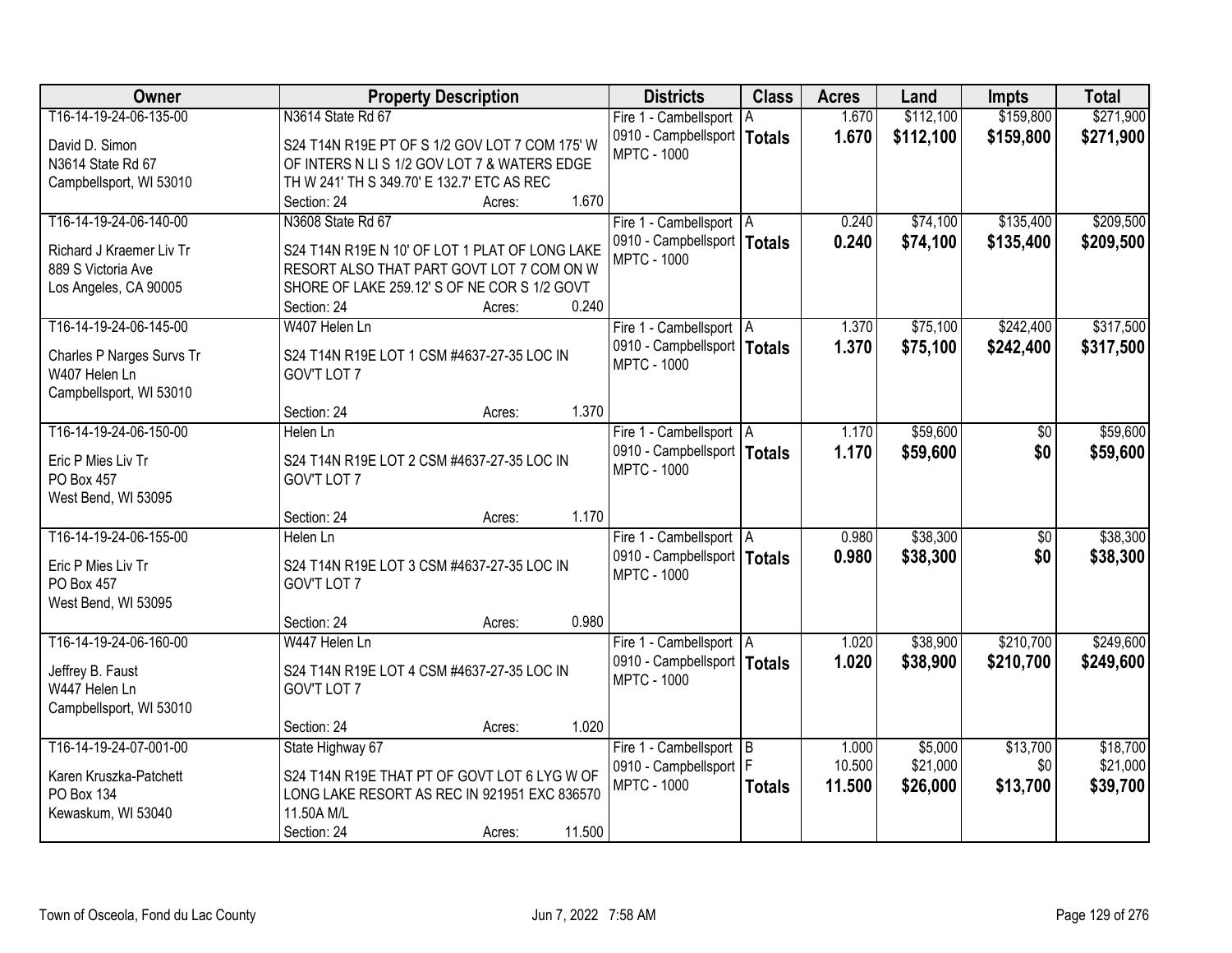| Owner                   | <b>Property Description</b>                          | <b>Districts</b>              | <b>Class</b>  | <b>Acres</b> | Land      | <b>Impts</b>    | <b>Total</b> |
|-------------------------|------------------------------------------------------|-------------------------------|---------------|--------------|-----------|-----------------|--------------|
| T16-14-19-24-07-003-00  | N3514 State Highway 67                               | Fire 1 - Cambellsport         | ΙA            | 1.000        | \$27,000  | \$227,000       | \$254,000    |
| John H Baker Liv Tr     | S24 T14N R19E PT OF GOVT LOT 6 COM AT SW COR         | 0910 - Campbellsport   F      |               | 7.020        | \$19,000  | \$0             | \$19,000     |
| N3514 State Rd 67       | THEREOF TH N 326.78' TO POB TH N 400.19' E           | <b>MPTC - 1000</b>            | <b>Totals</b> | 8.020        | \$46,000  | \$227,000       | \$273,000    |
| Campbellsport, WI 53010 | 1056.44' TO NW COR LOT 10 LONG LAKE RES TH           |                               |               |              |           |                 |              |
|                         | 8.020<br>Section: 24<br>Acres:                       |                               |               |              |           |                 |              |
| T16-14-19-24-07-004-00  |                                                      | Fire 1 - Cambellsport   F     |               | 5.800        | \$15,700  | \$0             | \$15,700     |
|                         |                                                      | 0910 - Campbellsport          | <b>Totals</b> | 5.800        | \$15,700  | \$0             | \$15,700     |
| Paltzer Liv Tr          | S24 T14N R19E PT OF GOVT LOT 6 COM AT SW COR         | <b>MPTC - 1000</b>            |               |              |           |                 |              |
| 2026 Vincent Dr         | TH N 326.78' N89*40'32"E 905.51' TH S12*25'E TO S LI |                               |               |              |           |                 |              |
| Sheboygan, WI 53081     | SD LOT 6 TH W TO BEG EXC V501-415 V553-445           |                               |               |              |           |                 |              |
|                         | 5.800<br>Section: 24<br>Acres:                       |                               |               |              |           |                 |              |
| T16-14-19-24-07-005-00  | N3538 State Rd 67                                    | Fire 1 - Cambellsport   A     |               | 0.000        | \$89,000  | \$36,000        | \$125,000    |
| Fredrick R. Fellenz     | S24 T14N R19E A PT OF GOVT LOT 6 AS REC IN           | 0910 - Campbellsport   Totals |               | 0.000        | \$89,000  | \$36,000        | \$125,000    |
| N3538 State Rd 67       | V977-358 A/K/A TR 23 ALSO PARC COM SW COR LOT        | <b>MPTC - 1000</b>            |               |              |           |                 |              |
| Campbellsport, WI 53010 | 10 LONG LAKE RESORT TH S32*8'W 54.83'                |                               |               |              |           |                 |              |
|                         | 0.000<br>Section: 24<br>Acres:                       |                               |               |              |           |                 |              |
| T16-14-19-24-07-010-00  | N3537 State Rd 67                                    | Fire 1 - Cambellsport   A     |               | 0.000        | \$142,400 | \$84,500        | \$226,900    |
|                         |                                                      | 0910 - Campbellsport   Totals |               | 0.000        | \$142,400 | \$84,500        | \$226,900    |
| David B. Bishop         | S24 T14N R19E PT OF GOVT LOT 6 AS REC V922-289       | <b>MPTC - 1000</b>            |               |              |           |                 |              |
| 661 N 76th St           | A/K/A TRACT 22 ALSO PARC ADJ ON W AS REC             |                               |               |              |           |                 |              |
| Wauwatosa, WI 53213     | V957-474 EXC V998-930 (912298)                       |                               |               |              |           |                 |              |
|                         | 0.000<br>Section: 24<br>Acres:                       |                               |               |              |           |                 |              |
| T16-14-19-24-07-015-00  | N3532 State Rd 67                                    | Fire 1 - Cambellsport   A     |               | 0.000        | \$92,000  | \$67,300        | \$159,300    |
| Arch Investments, LLC   | S24 T14N R19E PT OF GOV'T LOT 6 S 1/3 OF N 1/2 AS    | 0910 - Campbellsport   Totals |               | 0.000        | \$92,000  | \$67,300        | \$159,300    |
| 6117 Misty Pine Ct      | REC V483-270 A/K/A TR 21                             | <b>MPTC - 1000</b>            |               |              |           |                 |              |
| Crystal Lake, IL 60012  |                                                      |                               |               |              |           |                 |              |
|                         | 0.000<br>Section: 24<br>Acres:                       |                               |               |              |           |                 |              |
| T16-14-19-24-07-020-00  | N3528 State Rd 67                                    | Fire 1 - Cambellsport   A     |               | 0.000        | \$143,000 | \$78,200        | \$221,200    |
|                         |                                                      | 0910 - Campbellsport   Totals |               | 0.000        | \$143,000 | \$78,200        | \$221,200    |
| Troy T. Kruzick         | S24 T14N R19E PT OF GOVT LOT 6 REC 1092282           | <b>MPTC - 1000</b>            |               |              |           |                 |              |
| N3528 State Rd 67       | A/K/A TR 20 ALSO PARC 54.83' X 100' ADJ ON W SI      |                               |               |              |           |                 |              |
| Campbellsport, WI 53010 | THEREOF REC 1092282                                  |                               |               |              |           |                 |              |
|                         | 0.000<br>Section: 24<br>Acres:                       |                               |               |              |           |                 |              |
| T16-14-19-24-07-025-00  | N3524 State Highway 67                               | Fire 1 - Cambellsport A       |               | 0.000        | \$151,000 | $\overline{50}$ | \$151,000    |
| John H Baker Liv Tr     | S24 T14N R19E PT OF GOV LOT 6 REC 875558 A/K/A       | 0910 - Campbellsport   Totals |               | 0.000        | \$151,000 | \$0             | \$151,000    |
| N3514 State Rd 67       | NLY 7.45' OF TR 17 ALL TR 18 & 19 ALSO PARC          | <b>MPTC - 1000</b>            |               |              |           |                 |              |
| Campbellsport, WI 53010 | 109.66' X 100' W OF TR 18 & 19                       |                               |               |              |           |                 |              |
|                         | 0.000<br>Section: 24<br>Acres:                       |                               |               |              |           |                 |              |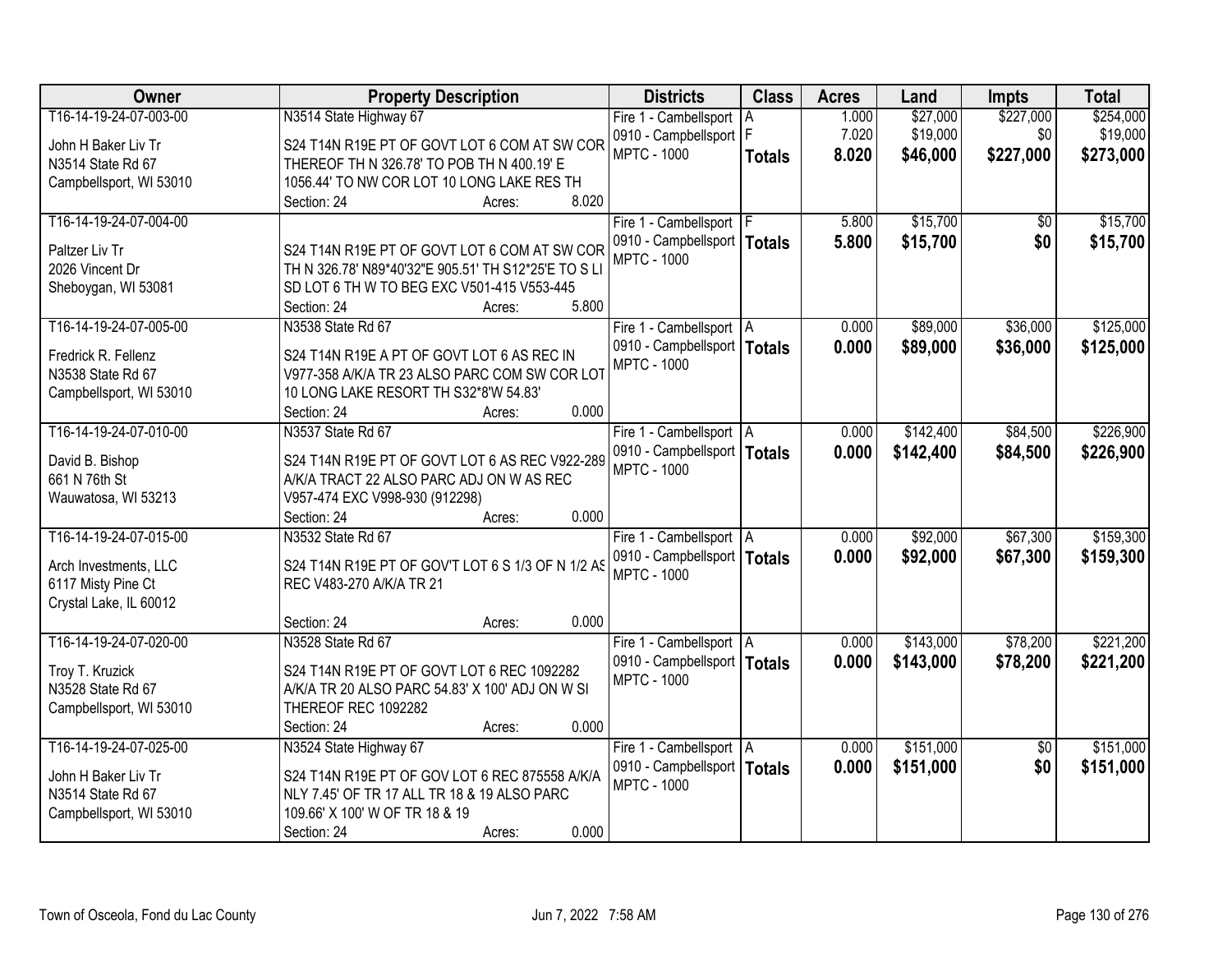| Owner                   | <b>Property Description</b>                        | <b>Districts</b>              | <b>Class</b>  | <b>Acres</b> | Land      | Impts           | <b>Total</b> |
|-------------------------|----------------------------------------------------|-------------------------------|---------------|--------------|-----------|-----------------|--------------|
| T16-14-19-24-07-035-00  |                                                    | Fire 1 - Cambellsport   A     |               | 0.000        | \$74,500  | $\overline{50}$ | \$74,500     |
| John H Baker Liv Tr     | S24 T14N R19E PT OF GOVT LOT 6 COM 328.98'         | 0910 - Campbellsport          | <b>Totals</b> | 0.000        | \$74,500  | \$0             | \$74,500     |
| N3514 State Rd 67       | S32*13'W OF SW COR LOT 10 LONG LAKE RESORT         | <b>MPTC - 1000</b>            |               |              |           |                 |              |
| Campbellsport, WI 53010 | TH S12*25'E 7.45' TO POB TH S12*25'E 53.89' E 365' |                               |               |              |           |                 |              |
|                         | 0.000<br>Section: 24<br>Acres:                     |                               |               |              |           |                 |              |
| T16-14-19-24-07-040-00  | N3514 State Rd 67                                  | Fire 1 - Cambellsport   A     |               | 0.000        | \$140,300 | \$12,900        | \$153,200    |
|                         |                                                    | 0910 - Campbellsport          | <b>Totals</b> | 0.000        | \$140,300 | \$12,900        | \$153,200    |
| John H Baker Liv Tr     | S24 T14N R19E A PART OF GOV'T LOT 6 AS REC IN      | <b>MPTC - 1000</b>            |               |              |           |                 |              |
| N3514 State Rd 67       | V644-13 A/K/A TR 16 IN SCHUH SURVEY #123           |                               |               |              |           |                 |              |
| Campbellsport, WI 53010 |                                                    |                               |               |              |           |                 |              |
|                         | 0.000<br>Section: 24<br>Acres:                     |                               |               |              |           |                 |              |
| T16-14-19-24-07-045-00  | N3510 State Rd 67                                  | Fire 1 - Cambellsport   A     |               | 0.000        | \$126,300 | \$155,700       | \$282,000    |
| Troy E. Roatch          | S24 T14N R19E A PART OF GOV'T LOT 6 A/K/A TR 15    | 0910 - Campbellsport   Totals |               | 0.000        | \$126,300 | \$155,700       | \$282,000    |
| N3510 State Rd 67       | IN SCHUH SURVEY #123 ALSO A PARC EXT 200' TO       | <b>MPTC - 1000</b>            |               |              |           |                 |              |
| Campbellsport, WI 53010 | W AS REC IN V1374-519                              |                               |               |              |           |                 |              |
|                         | 0.000<br>Section: 24<br>Acres:                     |                               |               |              |           |                 |              |
| T16-14-19-24-07-050-00  | N3504 State Rd 67                                  | Fire 1 - Cambellsport   A     |               | 0.000        | \$152,000 | \$104,000       | \$256,000    |
|                         |                                                    | 0910 - Campbellsport   Totals |               | 0.000        | \$152,000 | \$104,000       | \$256,000    |
| <b>Trevor Schmitt</b>   | S24 T14N R19E PT OF GOVT LOT 6 A/K/A TR 14 & N     | <b>MPTC - 1000</b>            |               |              |           |                 |              |
| N3504 State Rd 67       | 1/2 OF TR 13 AND A PARCEL 200' E & W BY 91.34' N & |                               |               |              |           |                 |              |
| Campbellsport, WI 53010 | S ADJ ON W AS DESC 1076701                         |                               |               |              |           |                 |              |
|                         | 0.000<br>Section: 24<br>Acres:                     |                               |               |              |           |                 |              |
| T16-14-19-24-07-055-00  | N3498 State Rd 67                                  | Fire 1 - Cambellsport   A     |               | 0.000        | \$152,000 | \$48,000        | \$200,000    |
| Kimberly A. Narbatovics | S24 T14N R19E A PART OF GOV'T LOT 6 A/K/A TR 12    | 0910 - Campbellsport   Totals |               | 0.000        | \$152,000 | \$48,000        | \$200,000    |
| N1656 W County Rd A     | & THE S 1/2 OF TR 13 ALSO PARC ADJ ON W AS REC     | <b>MPTC - 1000</b>            |               |              |           |                 |              |
| Adell, WI 53001         | 1140789                                            |                               |               |              |           |                 |              |
|                         | 0.000<br>Section: 24<br>Acres:                     |                               |               |              |           |                 |              |
| T16-14-19-24-07-060-00  | N3486 State Rd 67                                  | Fire 1 - Cambellsport   A     |               | 0.000        | \$152,200 | \$69,800        | \$222,000    |
| Joseph R. Hnilicka      | S24 T14N R19E A PART OF GOV'T LOT 6 AS REC IN      | 0910 - Campbellsport   Totals |               | 0.000        | \$152,200 | \$69,800        | \$222,000    |
| N3480 State Rd 67       | V388-494 A/K/A TR 11 IN SCHUH SURVEY #123 ALSO     | <b>MPTC - 1000</b>            |               |              |           |                 |              |
| Cambellsport, WI 53010  | PT OF GOV'T LOT 6 AS REC V410-326 A/K/A N 1/2 OF   |                               |               |              |           |                 |              |
|                         | 0.000<br>Section: 24<br>Acres:                     |                               |               |              |           |                 |              |
| T16-14-19-24-10-005-00  | N3480 State Rd 67                                  | Fire 1 - Cambellsport   A     |               | 0.000        | \$152,200 | \$129,400       | \$281,600    |
|                         |                                                    | 0910 - Campbellsport   Totals |               | 0.000        | \$152,200 | \$129,400       | \$281,600    |
| Joseph R. Hnilicka      | S24 T14N R19E PT OF N 17A OF GOV'T LOT 5 A/K/A     | <b>MPTC - 1000</b>            |               |              |           |                 |              |
| N3480 State Rd 67       | TR 9 IN SCHUH SURVEY #123 ALSO S 1/2 OF TR 10      |                               |               |              |           |                 |              |
| Campbellsport, WI 53010 | ALSO A PARC 200' X 92.01' TO W THEREOF             |                               |               |              |           |                 |              |
|                         | 0.000<br>Section: 24<br>Acres:                     |                               |               |              |           |                 |              |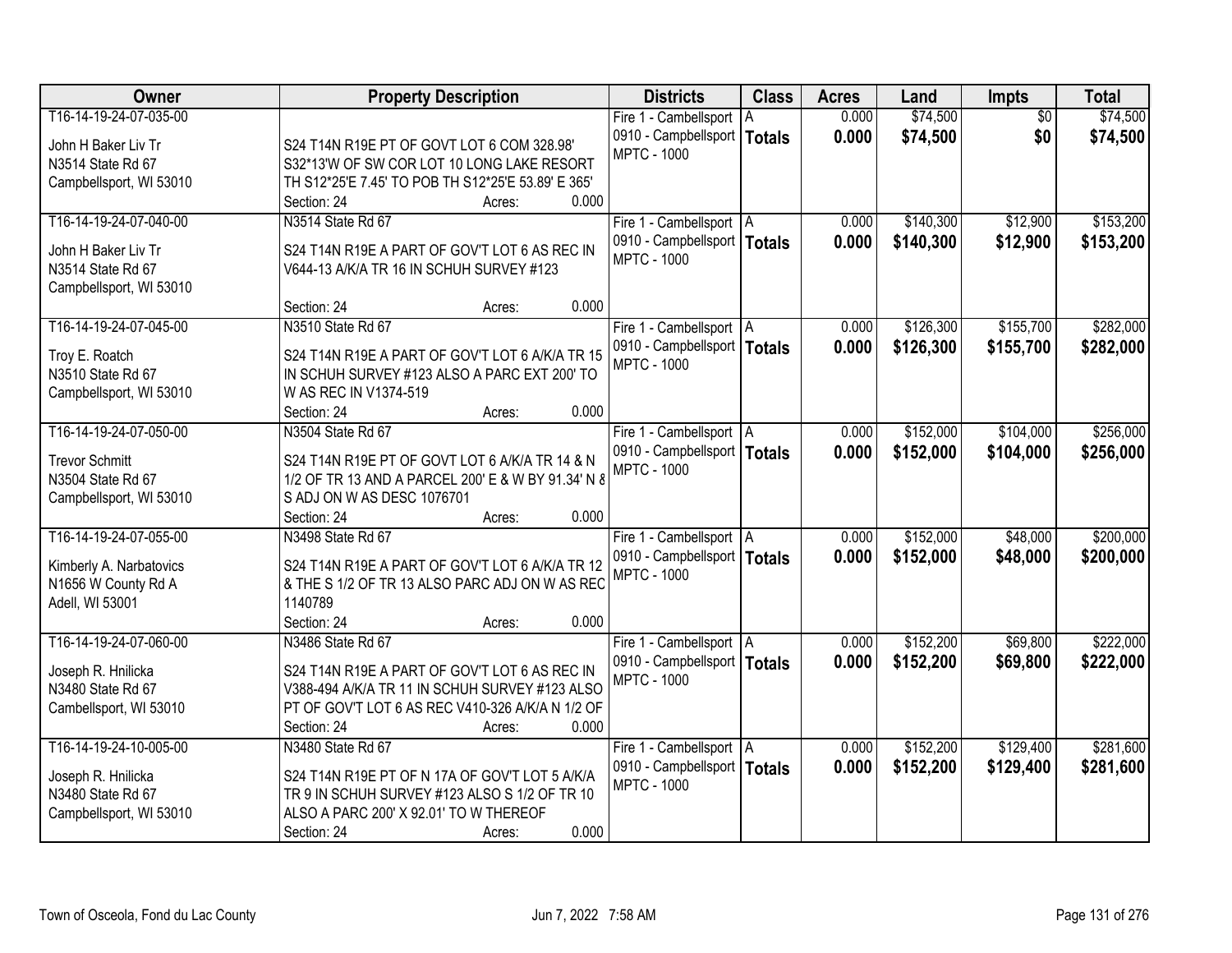| Owner                    | <b>Property Description</b>                       | <b>Districts</b>                                    | <b>Class</b>  | <b>Acres</b> | Land      | <b>Impts</b>    | <b>Total</b> |
|--------------------------|---------------------------------------------------|-----------------------------------------------------|---------------|--------------|-----------|-----------------|--------------|
| T16-14-19-24-10-010-00   | N3474 State Rd 67                                 | Fire 1 - Cambellsport   A                           |               | 1.030        | \$152,200 | \$113,200       | \$265,400    |
| Rollin L. Mcconnohie     | S24 T14N R19E PT OF N 17A GOVT LOT 5 REC          | 0910 - Campbellsport                                | <b>Totals</b> | 1.030        | \$152,200 | \$113,200       | \$265,400    |
| N3474 State Rd 67        | V368-316 A/K/A N 1/2 TR 7 & ALL OF TR 8 SCHUH     | <b>MPTC - 1000</b>                                  |               |              |           |                 |              |
| Campbellsport, WI 53010  | SURVEY #123 ALSO PARC 200' X 92.01' ADJ ON W AS   |                                                     |               |              |           |                 |              |
|                          | 1.030<br>Section: 24<br>Acres:                    |                                                     |               |              |           |                 |              |
| T16-14-19-24-10-015-00   | N3468 State Rd 67                                 |                                                     |               | 0.000        | \$152,200 | \$123,300       | \$275,500    |
|                          |                                                   | Fire 1 - Cambellsport   A                           |               |              |           |                 |              |
| Dean A Veling Rev Tr     | S24 T14N R19E A PART OF N 17 ACRES OF GOV'T       | 0910 - Campbellsport   Totals<br><b>MPTC - 1000</b> |               | 0.000        | \$152,200 | \$123,300       | \$275,500    |
| 7465 Lilly Rd            | LOT 5 AS REC V1335-724 A/K/A S 1/2 TR 7 ALL TR 6  |                                                     |               |              |           |                 |              |
| Brookfield, WI 53005     | IN SCHUH SURVEY #123 ALSO A PARCEL EXT 200'       |                                                     |               |              |           |                 |              |
|                          | 0.000<br>Section: 24<br>Acres:                    |                                                     |               |              |           |                 |              |
| T16-14-19-24-10-020-00   | N3458 State Rd 67                                 | Fire 1 - Cambellsport   A                           |               | 0.400        | \$149,500 | \$86,000        | \$235,500    |
|                          |                                                   | 0910 - Campbellsport   Totals                       |               | 0.400        | \$149,500 | \$86,000        | \$235,500    |
| Uof Buildings, LLC       | S24 T14N R19E A PART OF N 17 ACRES OF GOV'T       | <b>MPTC - 1000</b>                                  |               |              |           |                 |              |
| PO Box 1247              | LOT 5 AS REC IN 923785 A/K/A TR 5 IN SCHUH        |                                                     |               |              |           |                 |              |
| Sheboygan, WI 53082      | SURVEY #123                                       |                                                     |               |              |           |                 |              |
|                          | 0.400<br>Section: 24<br>Acres:                    |                                                     |               |              |           |                 |              |
| T16-14-19-24-10-025-00   | State Highway 67                                  | Fire 1 - Cambellsport   A                           |               | 0.670        | \$97,200  | \$0             | \$97,200     |
| Paltzer Liv Tr           | S24 T14N R19E PT OF GOVT LOT 5 COM AT INTERS      | 0910 - Campbellsport   Totals                       |               | 0.670        | \$97,200  | \$0             | \$97,200     |
| 2026 Vincent Dr          | S LI LOT 10 LONG LAKE RESORT & C/L HWY 67 TH      | <b>MPTC - 1000</b>                                  |               |              |           |                 |              |
| Sheboygan, WI 53081      | S34*34'W 311.8' TH S12*25'E 797.42' TO POB TH W   |                                                     |               |              |           |                 |              |
|                          | 0.670<br>Section: 24<br>Acres:                    |                                                     |               |              |           |                 |              |
| T16-14-19-24-10-026-00   | State Highway 67                                  | Fire 1 - Cambellsport   A                           |               | 0.160        | \$22,600  | $\overline{50}$ | \$22,600     |
|                          |                                                   | 0910 - Campbellsport   Totals                       |               | 0.160        | \$22,600  | \$0             | \$22,600     |
| Paltzer Liv Tr           | S24 T14N R19E PT OF GOVT LOT 5 COM AT INTERS      | <b>MPTC - 1000</b>                                  |               |              |           |                 |              |
| 2026 Vincent Dr          | S LI LOT 10 LONG LAKE RESORT & C/L HWY 67 TH      |                                                     |               |              |           |                 |              |
| Sheboygan, WI 53081      | S34*34'W 311.8' S12*25'E 858.76' TO POB TH W 125' |                                                     |               |              |           |                 |              |
|                          | 0.160<br>Section: 24<br>Acres:                    |                                                     |               |              |           |                 |              |
| T16-14-19-24-10-030-00   | N3443 State Rd 67                                 | Fire 1 - Cambellsport   A                           |               | 1.000        | \$232,700 | \$111,900       | \$344,600    |
| Boyd A Stoffel Family Tr | S24 T14N R19E S 9 RDS OF N 17 ACRES OF GOV'T      | 0910 - Campbellsport   Totals                       |               | 1.000        | \$232,700 | \$111,900       | \$344,600    |
| N1999 State Rd 67        | LOT 5 LYG E OF HWY                                | <b>MPTC - 1000</b>                                  |               |              |           |                 |              |
| Campbellsport, WI 53010  |                                                   |                                                     |               |              |           |                 |              |
|                          | 1.000<br>Section: 24<br>Acres:                    |                                                     |               |              |           |                 |              |
| T16-14-19-24-10-035-00   | N3454 State Rd 67                                 |                                                     |               | 1.250        | \$128,300 | \$227,600       | \$355,900    |
|                          |                                                   | Fire 1 - Cambellsport   A                           |               |              |           |                 |              |
| Paltzer Liv Tr           | S24 T14N R19E PT OF N 17A GOVT LOT 5 REC          | 0910 - Campbellsport   Totals<br><b>MPTC - 1000</b> |               | 1.250        | \$128,300 | \$227,600       | \$355,900    |
| 2026 Vincent Dr          | V707-973 & V916-547 A/K/A TRACT 3 & TRACT X       |                                                     |               |              |           |                 |              |
| Sheboygan, WI 53081      | SCHUH SURVEY #123 ALSO A PARC EXT 200' W OF       |                                                     |               |              |           |                 |              |
|                          | 1.250<br>Section: 24<br>Acres:                    |                                                     |               |              |           |                 |              |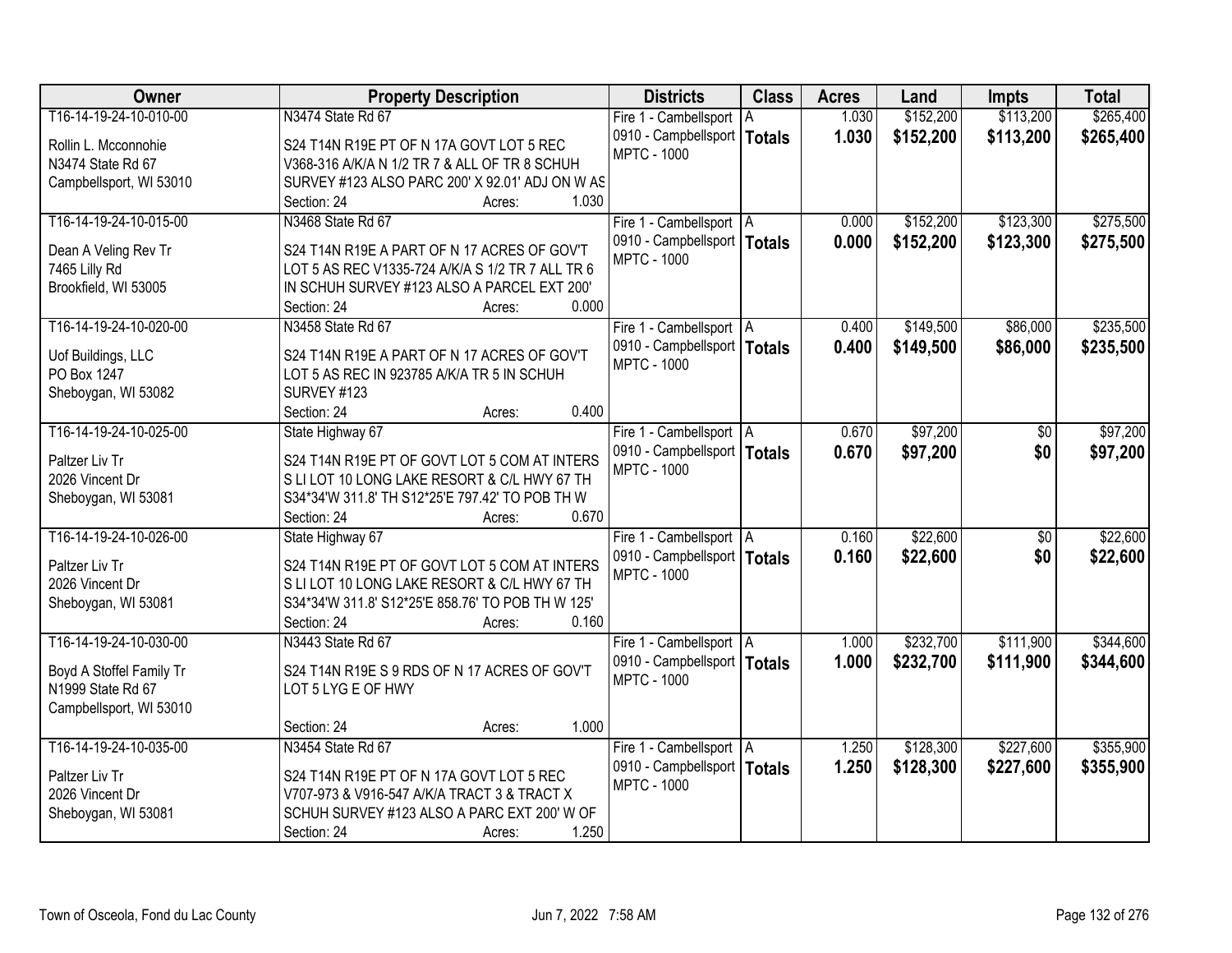| Owner                       | <b>Property Description</b>                          | <b>Districts</b>              | <b>Class</b>  | <b>Acres</b> | Land      | Impts           | <b>Total</b> |
|-----------------------------|------------------------------------------------------|-------------------------------|---------------|--------------|-----------|-----------------|--------------|
| T16-14-19-24-10-040-00      |                                                      | Fire 1 - Cambellsport   A     |               | 12.750       | \$73,000  | $\overline{50}$ | \$73,000     |
| Paltzer Liv Tr              | S24 T14N R19E PT OF N 17A OF GOVT LOT 5 COM          | 0910 - Campbellsport   Totals |               | 12.750       | \$73,000  | \$0             | \$73,000     |
| 2026 Vincent Dr             | AT NW COR SD LOT 5 TH S 586.74' N89*35'E 1342.33'    | <b>MPTC - 1000</b>            |               |              |           |                 |              |
| Sheboygan, WI 53081         | TH N32*25'W 141.50' S 394.50' N12*25'W 122.68' E 200 |                               |               |              |           |                 |              |
|                             | 12.750<br>Section: 24<br>Acres:                      |                               |               |              |           |                 |              |
| T16-14-19-24-10-045-00      | N3350 State Rd 67                                    | Fire 1 - Cambellsport   A     |               | 1.000        | \$55,300  | \$130,400       | \$185,700    |
|                             |                                                      | 0910 - Campbellsport   D3     |               | 6.430        | \$900     | \$0             | \$900        |
| Timothy S. Mueller          | JANET E MUELLER LE: S24 T14N R19E GOVT LOT 5         | <b>MPTC - 1000</b>            |               | 31.000       | \$83,700  | \$0             | \$83,700     |
| c/o Janet Mueller           | EXC N 17A & EXC V136-274, V148-376, V240-107,        |                               | <b>Totals</b> | 38.430       | \$139,900 | \$130,400       | \$270,300    |
| N3350 State Rd 67           | V288-327, V292-25, V298-94, V304-557, V305-546,      |                               |               |              |           |                 |              |
| Campbellsport, WI 53010     | 38.430<br>Section: 24<br>Acres:                      |                               |               |              |           |                 |              |
| T16-14-19-24-10-050-00      | N3341 State Rd 67                                    | Fire 1 - Cambellsport   A     |               | 0.000        | \$112,100 | \$45,500        | \$157,600    |
| Dennis P. Tronca            | S24 T14N R19E A PT OF GOVT LOT 5 E OF HWY 67         | 0910 - Campbellsport   Totals |               | 0.000        | \$112,100 | \$45,500        | \$157,600    |
| 1435 Bobolink Ave           | 60' X 162' AS REC V315-423 ALSO 10'N THEREOF AS      | <b>MPTC - 1000</b>            |               |              |           |                 |              |
| Grafton, WI 53024           | REC IN V359-193 (791303)                             |                               |               |              |           |                 |              |
|                             | Section: 24<br>0.000<br>Acres:                       |                               |               |              |           |                 |              |
| T16-14-19-24-10-055-00      | N3337 State Rd 67                                    | Fire 1 - Cambellsport   A     |               | 0.000        | \$86,800  | $\sqrt[6]{}$    | \$86,800     |
|                             |                                                      | 0910 - Campbellsport   Totals |               | 0.000        | \$86,800  | \$0             | \$86,800     |
| Terrence A Janous Fam Tr    | S24 T14N R19E A PT OF GOVT LOT 5 COM 739.25' N       | <b>MPTC - 1000</b>            |               |              |           |                 |              |
| W4347 Drumlin Dr            | OF S LI SEC AS REC 760678                            |                               |               |              |           |                 |              |
| Campbellsport, WI 53010     |                                                      |                               |               |              |           |                 |              |
|                             | 0.000<br>Section: 24<br>Acres:                       |                               |               |              |           |                 |              |
| T16-14-19-24-10-065-00      | N3327 State Rd 67                                    | Fire 1 - Cambellsport   A     |               | 0.000        | \$172,100 | \$189,400       | \$361,500    |
| Kevin J. Krueger            | S24 T14N R19E PT OF GOV LOT 5 COM IN CEN HWY         | 0910 - Campbellsport   Totals |               | 0.000        | \$172,100 | \$189,400       | \$361,500    |
| 4475 S Sommerset Dr         | 559.25' N OF S LI SEC TH N ALG C/L TO PT 679.25' N   | <b>MPTC - 1000</b>            |               |              |           |                 |              |
| New Berlin, WI 53151        | OF S LI SEC TH E TO LAKE S ALG LAKE TO PT            |                               |               |              |           |                 |              |
|                             | Section: 24<br>0.000<br>Acres:                       |                               |               |              |           |                 |              |
| T16-14-19-24-10-070-00      | N3319 State Rd 67                                    | Fire 1 - Cambellsport   A     |               | 1.170        | \$172,100 | \$158,100       | \$330,200    |
|                             |                                                      | 0910 - Campbellsport   Totals |               | 1.170        | \$172,100 | \$158,100       | \$330,200    |
| Bernard N Dentzer Jt Rev Tr | S24 T14N R19E PART OF GOV'T LOT 5 COM CEN            | <b>MPTC - 1000</b>            |               |              |           |                 |              |
| 5832 Capri Ln               | HWY 439.25' N OF S LINE OF SD LOT ETC AS REC         |                               |               |              |           |                 |              |
| Morton Grove, IL 60053      | V394-548 ALSO COM CEN HWY 439.25'N OF S LI LOT       |                               |               |              |           |                 |              |
|                             | 1.170<br>Section: 24<br>Acres:                       |                               |               |              |           |                 |              |
| T16-14-19-24-10-075-00      | N3313 State Rd 67                                    | Fire 1 - Cambellsport   A     |               | 0.220        | \$100,100 | \$54,300        | \$154,400    |
| Lance J. Rosser             | S24 T14N R19E PT OF GOVT LOT 5 E OF HWY 67 60'       | 0910 - Campbellsport   Totals |               | 0.220        | \$100,100 | \$54,300        | \$154,400    |
| 7731 Eagle St               | N AND S AS REC 858537 ALSO NLY PT OF OL 1 OF         | <b>MPTC - 1000</b>            |               |              |           |                 |              |
| Wauwatosa, WI 53213         | CSM #5585-35-79 LOC IN GOVT LT 5 AS REC 917505       |                               |               |              |           |                 |              |
|                             | 0.220<br>Section: 24<br>Acres:                       |                               |               |              |           |                 |              |
|                             |                                                      |                               |               |              |           |                 |              |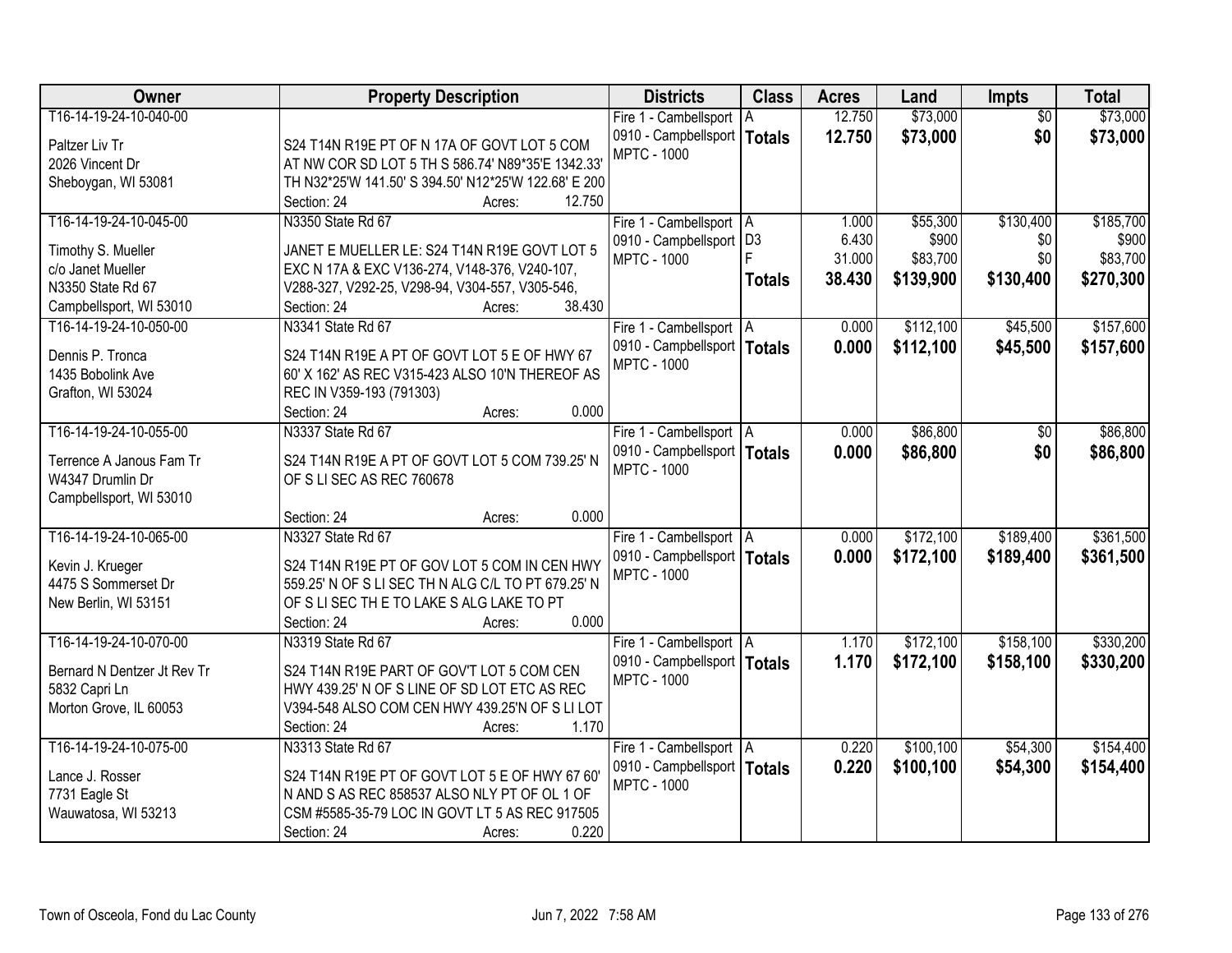| T16-14-19-24-10-080-00<br>\$11,100<br>State Highway 67<br>0.000<br>$\overline{50}$<br>\$11,100<br>Fire 1 - Cambellsport   A<br>0.000<br>\$11,100<br>\$0<br>0910 - Campbellsport   Totals<br>\$11,100<br>S24 T14N R19E PT OF GOVT LOT 5 20' X APPROX<br>Chad R. Giese<br><b>MPTC - 1000</b><br>N3288 State Rd 67<br>182' AS REC IN V1004-931<br>Osceola, WI 53010<br>0.000<br>Section: 24<br>Acres:<br>\$11,100<br>\$11,100<br>T16-14-19-24-10-085-00<br>State Highway 67<br>Fire 1 - Cambellsport   A<br>0.000<br>\$0<br>0910 - Campbellsport   Totals<br>0.000<br>\$11,100<br>\$0<br>\$11,100<br>S24 T14N R19E PT OF GOV'T LOT 5 (E OF HWY)<br>Chad R. Giese<br><b>MPTC - 1000</b><br>BOUNDED ON THE N BY A LI PAR'L WITH & 289.25'<br>N3288 State Rd 67<br>AT RT ANG N OF THE S LI SEC 24 ETC AS REC IN<br>Osceola, WI 53010<br>0.000<br>Section: 24<br>Acres:<br>T16-14-19-24-10-090-00<br>\$103,700<br>\$88,400<br>\$192,100<br>N3297 State Rd 67<br>Fire 1 - Cambellsport   A<br>0.000<br>0910 - Campbellsport   Totals<br>0.000<br>\$103,700<br>\$88,400<br>\$192,100<br>S24 T14N R19E COM 12 1/2 RDS N OF S LI LOT 5 TH<br>Joseph W. Halbur<br><b>MPTC - 1000</b><br>N 63' TH E TO LAKE AS REC 1077211<br>N3297 State Highway 67<br>Campbellsport, WI 53010<br>0.000<br>Section: 24<br>Acres:<br>T16-14-19-24-10-095-00<br>N3293 State Rd 67<br>\$161,800<br>\$84,400<br>\$246,200<br>0.500<br>Fire 1 - Cambellsport   A<br>0910 - Campbellsport   Totals<br>0.500<br>\$161,800<br>\$84,400<br>\$246,200<br><b>Grams Gutknecht</b><br>S24 T14N R19E PART OF GOVT LOT 5 COM CEN<br><b>MPTC - 1000</b><br>HWY 6 1/4 RDS N OF S LINE OF SD LOT ETC AS REC<br>44 Davisson Dr<br>Durham, NC 27705<br>V1452-403 898822 1062456<br>0.500<br>Section: 24<br>Acres:<br>\$167,100<br>T16-14-19-24-10-100-00<br>\$81,900<br>\$85,200<br>N3289 State Rd 67<br>0.265<br>Fire 1 - Cambellsport   A<br>0910 - Campbellsport   Totals<br>0.265<br>\$81,900<br>\$85,200<br>\$167,100<br>S24 T14N R19E PT OF GOVT LOT 5 E OF HWY BEING<br>Michael Schwinghammer<br><b>MPTC - 1000</b><br>N75 W22222 Cherry Hill Rd<br>40'X17 1/2 RDS<br>Sussex, WI 53089<br>0.265<br>Section: 24<br>Acres:<br>\$110,700<br>\$214,700<br>T16-14-19-24-10-105-00<br>0.000<br>\$104,000<br>N3285 State Rd 67<br>Fire 1 - Cambellsport   A<br>0910 - Campbellsport   Totals<br>0.000<br>\$104,000<br>\$110,700<br>\$214,700<br>S24 T14N R19E PART OF LOT 5 E OF HWY AS REC<br>James M. Mahler<br><b>MPTC - 1000</b><br>V986-21<br>N3285 State Rd 67<br>Campbellsport, WI 53010<br>0.000<br>Section: 24<br>Acres:<br>T16-14-19-24-10-110-00<br>\$65,100<br>\$108,500<br>\$173,600<br>N3298 State Rd 67<br>0.787<br>Fire 1 - Cambellsport   A<br>0.787<br>0910 - Campbellsport   Totals<br>\$65,100<br>\$108,500<br>\$173,600<br>Alexander R. Kaminski<br>S24 T14N R19E PT OF GOVT LOT 5 COM IN CEN<br><b>MPTC - 1000</b><br>N3298 State Rd 67<br>HWY 67 309.25' N AT RT ANG TO S LI SEC TH W<br>173.35' S 205.50' E 54.50' SELY 106.75' TO CEN HWY<br>Campbellsport, WI 53010<br>0.787 | <b>Owner</b> |             | <b>Property Description</b> | <b>Districts</b> | <b>Class</b> | <b>Acres</b> | Land | <b>Impts</b> | <b>Total</b> |
|--------------------------------------------------------------------------------------------------------------------------------------------------------------------------------------------------------------------------------------------------------------------------------------------------------------------------------------------------------------------------------------------------------------------------------------------------------------------------------------------------------------------------------------------------------------------------------------------------------------------------------------------------------------------------------------------------------------------------------------------------------------------------------------------------------------------------------------------------------------------------------------------------------------------------------------------------------------------------------------------------------------------------------------------------------------------------------------------------------------------------------------------------------------------------------------------------------------------------------------------------------------------------------------------------------------------------------------------------------------------------------------------------------------------------------------------------------------------------------------------------------------------------------------------------------------------------------------------------------------------------------------------------------------------------------------------------------------------------------------------------------------------------------------------------------------------------------------------------------------------------------------------------------------------------------------------------------------------------------------------------------------------------------------------------------------------------------------------------------------------------------------------------------------------------------------------------------------------------------------------------------------------------------------------------------------------------------------------------------------------------------------------------------------------------------------------------------------------------------------------------------------------------------------------------------------------------------------------------------------------------------------------------------------------------------------------------------------------------------------------------------------------------------------------------------------------------------------------------------------------------------------------------------------------------------------------------------------------------------------------------------------------------------------------------------|--------------|-------------|-----------------------------|------------------|--------------|--------------|------|--------------|--------------|
|                                                                                                                                                                                                                                                                                                                                                                                                                                                                                                                                                                                                                                                                                                                                                                                                                                                                                                                                                                                                                                                                                                                                                                                                                                                                                                                                                                                                                                                                                                                                                                                                                                                                                                                                                                                                                                                                                                                                                                                                                                                                                                                                                                                                                                                                                                                                                                                                                                                                                                                                                                                                                                                                                                                                                                                                                                                                                                                                                                                                                                                        |              |             |                             |                  |              |              |      |              |              |
|                                                                                                                                                                                                                                                                                                                                                                                                                                                                                                                                                                                                                                                                                                                                                                                                                                                                                                                                                                                                                                                                                                                                                                                                                                                                                                                                                                                                                                                                                                                                                                                                                                                                                                                                                                                                                                                                                                                                                                                                                                                                                                                                                                                                                                                                                                                                                                                                                                                                                                                                                                                                                                                                                                                                                                                                                                                                                                                                                                                                                                                        |              |             |                             |                  |              |              |      |              |              |
|                                                                                                                                                                                                                                                                                                                                                                                                                                                                                                                                                                                                                                                                                                                                                                                                                                                                                                                                                                                                                                                                                                                                                                                                                                                                                                                                                                                                                                                                                                                                                                                                                                                                                                                                                                                                                                                                                                                                                                                                                                                                                                                                                                                                                                                                                                                                                                                                                                                                                                                                                                                                                                                                                                                                                                                                                                                                                                                                                                                                                                                        |              |             |                             |                  |              |              |      |              |              |
|                                                                                                                                                                                                                                                                                                                                                                                                                                                                                                                                                                                                                                                                                                                                                                                                                                                                                                                                                                                                                                                                                                                                                                                                                                                                                                                                                                                                                                                                                                                                                                                                                                                                                                                                                                                                                                                                                                                                                                                                                                                                                                                                                                                                                                                                                                                                                                                                                                                                                                                                                                                                                                                                                                                                                                                                                                                                                                                                                                                                                                                        |              |             |                             |                  |              |              |      |              |              |
|                                                                                                                                                                                                                                                                                                                                                                                                                                                                                                                                                                                                                                                                                                                                                                                                                                                                                                                                                                                                                                                                                                                                                                                                                                                                                                                                                                                                                                                                                                                                                                                                                                                                                                                                                                                                                                                                                                                                                                                                                                                                                                                                                                                                                                                                                                                                                                                                                                                                                                                                                                                                                                                                                                                                                                                                                                                                                                                                                                                                                                                        |              |             |                             |                  |              |              |      |              |              |
|                                                                                                                                                                                                                                                                                                                                                                                                                                                                                                                                                                                                                                                                                                                                                                                                                                                                                                                                                                                                                                                                                                                                                                                                                                                                                                                                                                                                                                                                                                                                                                                                                                                                                                                                                                                                                                                                                                                                                                                                                                                                                                                                                                                                                                                                                                                                                                                                                                                                                                                                                                                                                                                                                                                                                                                                                                                                                                                                                                                                                                                        |              |             |                             |                  |              |              |      |              |              |
|                                                                                                                                                                                                                                                                                                                                                                                                                                                                                                                                                                                                                                                                                                                                                                                                                                                                                                                                                                                                                                                                                                                                                                                                                                                                                                                                                                                                                                                                                                                                                                                                                                                                                                                                                                                                                                                                                                                                                                                                                                                                                                                                                                                                                                                                                                                                                                                                                                                                                                                                                                                                                                                                                                                                                                                                                                                                                                                                                                                                                                                        |              |             |                             |                  |              |              |      |              |              |
|                                                                                                                                                                                                                                                                                                                                                                                                                                                                                                                                                                                                                                                                                                                                                                                                                                                                                                                                                                                                                                                                                                                                                                                                                                                                                                                                                                                                                                                                                                                                                                                                                                                                                                                                                                                                                                                                                                                                                                                                                                                                                                                                                                                                                                                                                                                                                                                                                                                                                                                                                                                                                                                                                                                                                                                                                                                                                                                                                                                                                                                        |              |             |                             |                  |              |              |      |              |              |
|                                                                                                                                                                                                                                                                                                                                                                                                                                                                                                                                                                                                                                                                                                                                                                                                                                                                                                                                                                                                                                                                                                                                                                                                                                                                                                                                                                                                                                                                                                                                                                                                                                                                                                                                                                                                                                                                                                                                                                                                                                                                                                                                                                                                                                                                                                                                                                                                                                                                                                                                                                                                                                                                                                                                                                                                                                                                                                                                                                                                                                                        |              |             |                             |                  |              |              |      |              |              |
|                                                                                                                                                                                                                                                                                                                                                                                                                                                                                                                                                                                                                                                                                                                                                                                                                                                                                                                                                                                                                                                                                                                                                                                                                                                                                                                                                                                                                                                                                                                                                                                                                                                                                                                                                                                                                                                                                                                                                                                                                                                                                                                                                                                                                                                                                                                                                                                                                                                                                                                                                                                                                                                                                                                                                                                                                                                                                                                                                                                                                                                        |              |             |                             |                  |              |              |      |              |              |
|                                                                                                                                                                                                                                                                                                                                                                                                                                                                                                                                                                                                                                                                                                                                                                                                                                                                                                                                                                                                                                                                                                                                                                                                                                                                                                                                                                                                                                                                                                                                                                                                                                                                                                                                                                                                                                                                                                                                                                                                                                                                                                                                                                                                                                                                                                                                                                                                                                                                                                                                                                                                                                                                                                                                                                                                                                                                                                                                                                                                                                                        |              |             |                             |                  |              |              |      |              |              |
|                                                                                                                                                                                                                                                                                                                                                                                                                                                                                                                                                                                                                                                                                                                                                                                                                                                                                                                                                                                                                                                                                                                                                                                                                                                                                                                                                                                                                                                                                                                                                                                                                                                                                                                                                                                                                                                                                                                                                                                                                                                                                                                                                                                                                                                                                                                                                                                                                                                                                                                                                                                                                                                                                                                                                                                                                                                                                                                                                                                                                                                        |              |             |                             |                  |              |              |      |              |              |
|                                                                                                                                                                                                                                                                                                                                                                                                                                                                                                                                                                                                                                                                                                                                                                                                                                                                                                                                                                                                                                                                                                                                                                                                                                                                                                                                                                                                                                                                                                                                                                                                                                                                                                                                                                                                                                                                                                                                                                                                                                                                                                                                                                                                                                                                                                                                                                                                                                                                                                                                                                                                                                                                                                                                                                                                                                                                                                                                                                                                                                                        |              |             |                             |                  |              |              |      |              |              |
|                                                                                                                                                                                                                                                                                                                                                                                                                                                                                                                                                                                                                                                                                                                                                                                                                                                                                                                                                                                                                                                                                                                                                                                                                                                                                                                                                                                                                                                                                                                                                                                                                                                                                                                                                                                                                                                                                                                                                                                                                                                                                                                                                                                                                                                                                                                                                                                                                                                                                                                                                                                                                                                                                                                                                                                                                                                                                                                                                                                                                                                        |              |             |                             |                  |              |              |      |              |              |
|                                                                                                                                                                                                                                                                                                                                                                                                                                                                                                                                                                                                                                                                                                                                                                                                                                                                                                                                                                                                                                                                                                                                                                                                                                                                                                                                                                                                                                                                                                                                                                                                                                                                                                                                                                                                                                                                                                                                                                                                                                                                                                                                                                                                                                                                                                                                                                                                                                                                                                                                                                                                                                                                                                                                                                                                                                                                                                                                                                                                                                                        |              |             |                             |                  |              |              |      |              |              |
|                                                                                                                                                                                                                                                                                                                                                                                                                                                                                                                                                                                                                                                                                                                                                                                                                                                                                                                                                                                                                                                                                                                                                                                                                                                                                                                                                                                                                                                                                                                                                                                                                                                                                                                                                                                                                                                                                                                                                                                                                                                                                                                                                                                                                                                                                                                                                                                                                                                                                                                                                                                                                                                                                                                                                                                                                                                                                                                                                                                                                                                        |              |             |                             |                  |              |              |      |              |              |
|                                                                                                                                                                                                                                                                                                                                                                                                                                                                                                                                                                                                                                                                                                                                                                                                                                                                                                                                                                                                                                                                                                                                                                                                                                                                                                                                                                                                                                                                                                                                                                                                                                                                                                                                                                                                                                                                                                                                                                                                                                                                                                                                                                                                                                                                                                                                                                                                                                                                                                                                                                                                                                                                                                                                                                                                                                                                                                                                                                                                                                                        |              |             |                             |                  |              |              |      |              |              |
|                                                                                                                                                                                                                                                                                                                                                                                                                                                                                                                                                                                                                                                                                                                                                                                                                                                                                                                                                                                                                                                                                                                                                                                                                                                                                                                                                                                                                                                                                                                                                                                                                                                                                                                                                                                                                                                                                                                                                                                                                                                                                                                                                                                                                                                                                                                                                                                                                                                                                                                                                                                                                                                                                                                                                                                                                                                                                                                                                                                                                                                        |              |             |                             |                  |              |              |      |              |              |
|                                                                                                                                                                                                                                                                                                                                                                                                                                                                                                                                                                                                                                                                                                                                                                                                                                                                                                                                                                                                                                                                                                                                                                                                                                                                                                                                                                                                                                                                                                                                                                                                                                                                                                                                                                                                                                                                                                                                                                                                                                                                                                                                                                                                                                                                                                                                                                                                                                                                                                                                                                                                                                                                                                                                                                                                                                                                                                                                                                                                                                                        |              |             |                             |                  |              |              |      |              |              |
|                                                                                                                                                                                                                                                                                                                                                                                                                                                                                                                                                                                                                                                                                                                                                                                                                                                                                                                                                                                                                                                                                                                                                                                                                                                                                                                                                                                                                                                                                                                                                                                                                                                                                                                                                                                                                                                                                                                                                                                                                                                                                                                                                                                                                                                                                                                                                                                                                                                                                                                                                                                                                                                                                                                                                                                                                                                                                                                                                                                                                                                        |              |             |                             |                  |              |              |      |              |              |
|                                                                                                                                                                                                                                                                                                                                                                                                                                                                                                                                                                                                                                                                                                                                                                                                                                                                                                                                                                                                                                                                                                                                                                                                                                                                                                                                                                                                                                                                                                                                                                                                                                                                                                                                                                                                                                                                                                                                                                                                                                                                                                                                                                                                                                                                                                                                                                                                                                                                                                                                                                                                                                                                                                                                                                                                                                                                                                                                                                                                                                                        |              |             |                             |                  |              |              |      |              |              |
|                                                                                                                                                                                                                                                                                                                                                                                                                                                                                                                                                                                                                                                                                                                                                                                                                                                                                                                                                                                                                                                                                                                                                                                                                                                                                                                                                                                                                                                                                                                                                                                                                                                                                                                                                                                                                                                                                                                                                                                                                                                                                                                                                                                                                                                                                                                                                                                                                                                                                                                                                                                                                                                                                                                                                                                                                                                                                                                                                                                                                                                        |              |             |                             |                  |              |              |      |              |              |
|                                                                                                                                                                                                                                                                                                                                                                                                                                                                                                                                                                                                                                                                                                                                                                                                                                                                                                                                                                                                                                                                                                                                                                                                                                                                                                                                                                                                                                                                                                                                                                                                                                                                                                                                                                                                                                                                                                                                                                                                                                                                                                                                                                                                                                                                                                                                                                                                                                                                                                                                                                                                                                                                                                                                                                                                                                                                                                                                                                                                                                                        |              |             |                             |                  |              |              |      |              |              |
|                                                                                                                                                                                                                                                                                                                                                                                                                                                                                                                                                                                                                                                                                                                                                                                                                                                                                                                                                                                                                                                                                                                                                                                                                                                                                                                                                                                                                                                                                                                                                                                                                                                                                                                                                                                                                                                                                                                                                                                                                                                                                                                                                                                                                                                                                                                                                                                                                                                                                                                                                                                                                                                                                                                                                                                                                                                                                                                                                                                                                                                        |              |             |                             |                  |              |              |      |              |              |
|                                                                                                                                                                                                                                                                                                                                                                                                                                                                                                                                                                                                                                                                                                                                                                                                                                                                                                                                                                                                                                                                                                                                                                                                                                                                                                                                                                                                                                                                                                                                                                                                                                                                                                                                                                                                                                                                                                                                                                                                                                                                                                                                                                                                                                                                                                                                                                                                                                                                                                                                                                                                                                                                                                                                                                                                                                                                                                                                                                                                                                                        |              |             |                             |                  |              |              |      |              |              |
|                                                                                                                                                                                                                                                                                                                                                                                                                                                                                                                                                                                                                                                                                                                                                                                                                                                                                                                                                                                                                                                                                                                                                                                                                                                                                                                                                                                                                                                                                                                                                                                                                                                                                                                                                                                                                                                                                                                                                                                                                                                                                                                                                                                                                                                                                                                                                                                                                                                                                                                                                                                                                                                                                                                                                                                                                                                                                                                                                                                                                                                        |              |             |                             |                  |              |              |      |              |              |
|                                                                                                                                                                                                                                                                                                                                                                                                                                                                                                                                                                                                                                                                                                                                                                                                                                                                                                                                                                                                                                                                                                                                                                                                                                                                                                                                                                                                                                                                                                                                                                                                                                                                                                                                                                                                                                                                                                                                                                                                                                                                                                                                                                                                                                                                                                                                                                                                                                                                                                                                                                                                                                                                                                                                                                                                                                                                                                                                                                                                                                                        |              |             |                             |                  |              |              |      |              |              |
|                                                                                                                                                                                                                                                                                                                                                                                                                                                                                                                                                                                                                                                                                                                                                                                                                                                                                                                                                                                                                                                                                                                                                                                                                                                                                                                                                                                                                                                                                                                                                                                                                                                                                                                                                                                                                                                                                                                                                                                                                                                                                                                                                                                                                                                                                                                                                                                                                                                                                                                                                                                                                                                                                                                                                                                                                                                                                                                                                                                                                                                        |              |             |                             |                  |              |              |      |              |              |
|                                                                                                                                                                                                                                                                                                                                                                                                                                                                                                                                                                                                                                                                                                                                                                                                                                                                                                                                                                                                                                                                                                                                                                                                                                                                                                                                                                                                                                                                                                                                                                                                                                                                                                                                                                                                                                                                                                                                                                                                                                                                                                                                                                                                                                                                                                                                                                                                                                                                                                                                                                                                                                                                                                                                                                                                                                                                                                                                                                                                                                                        |              |             |                             |                  |              |              |      |              |              |
|                                                                                                                                                                                                                                                                                                                                                                                                                                                                                                                                                                                                                                                                                                                                                                                                                                                                                                                                                                                                                                                                                                                                                                                                                                                                                                                                                                                                                                                                                                                                                                                                                                                                                                                                                                                                                                                                                                                                                                                                                                                                                                                                                                                                                                                                                                                                                                                                                                                                                                                                                                                                                                                                                                                                                                                                                                                                                                                                                                                                                                                        |              |             |                             |                  |              |              |      |              |              |
|                                                                                                                                                                                                                                                                                                                                                                                                                                                                                                                                                                                                                                                                                                                                                                                                                                                                                                                                                                                                                                                                                                                                                                                                                                                                                                                                                                                                                                                                                                                                                                                                                                                                                                                                                                                                                                                                                                                                                                                                                                                                                                                                                                                                                                                                                                                                                                                                                                                                                                                                                                                                                                                                                                                                                                                                                                                                                                                                                                                                                                                        |              |             |                             |                  |              |              |      |              |              |
|                                                                                                                                                                                                                                                                                                                                                                                                                                                                                                                                                                                                                                                                                                                                                                                                                                                                                                                                                                                                                                                                                                                                                                                                                                                                                                                                                                                                                                                                                                                                                                                                                                                                                                                                                                                                                                                                                                                                                                                                                                                                                                                                                                                                                                                                                                                                                                                                                                                                                                                                                                                                                                                                                                                                                                                                                                                                                                                                                                                                                                                        |              |             |                             |                  |              |              |      |              |              |
|                                                                                                                                                                                                                                                                                                                                                                                                                                                                                                                                                                                                                                                                                                                                                                                                                                                                                                                                                                                                                                                                                                                                                                                                                                                                                                                                                                                                                                                                                                                                                                                                                                                                                                                                                                                                                                                                                                                                                                                                                                                                                                                                                                                                                                                                                                                                                                                                                                                                                                                                                                                                                                                                                                                                                                                                                                                                                                                                                                                                                                                        |              |             |                             |                  |              |              |      |              |              |
|                                                                                                                                                                                                                                                                                                                                                                                                                                                                                                                                                                                                                                                                                                                                                                                                                                                                                                                                                                                                                                                                                                                                                                                                                                                                                                                                                                                                                                                                                                                                                                                                                                                                                                                                                                                                                                                                                                                                                                                                                                                                                                                                                                                                                                                                                                                                                                                                                                                                                                                                                                                                                                                                                                                                                                                                                                                                                                                                                                                                                                                        |              |             |                             |                  |              |              |      |              |              |
|                                                                                                                                                                                                                                                                                                                                                                                                                                                                                                                                                                                                                                                                                                                                                                                                                                                                                                                                                                                                                                                                                                                                                                                                                                                                                                                                                                                                                                                                                                                                                                                                                                                                                                                                                                                                                                                                                                                                                                                                                                                                                                                                                                                                                                                                                                                                                                                                                                                                                                                                                                                                                                                                                                                                                                                                                                                                                                                                                                                                                                                        |              |             |                             |                  |              |              |      |              |              |
|                                                                                                                                                                                                                                                                                                                                                                                                                                                                                                                                                                                                                                                                                                                                                                                                                                                                                                                                                                                                                                                                                                                                                                                                                                                                                                                                                                                                                                                                                                                                                                                                                                                                                                                                                                                                                                                                                                                                                                                                                                                                                                                                                                                                                                                                                                                                                                                                                                                                                                                                                                                                                                                                                                                                                                                                                                                                                                                                                                                                                                                        |              | Section: 24 | Acres:                      |                  |              |              |      |              |              |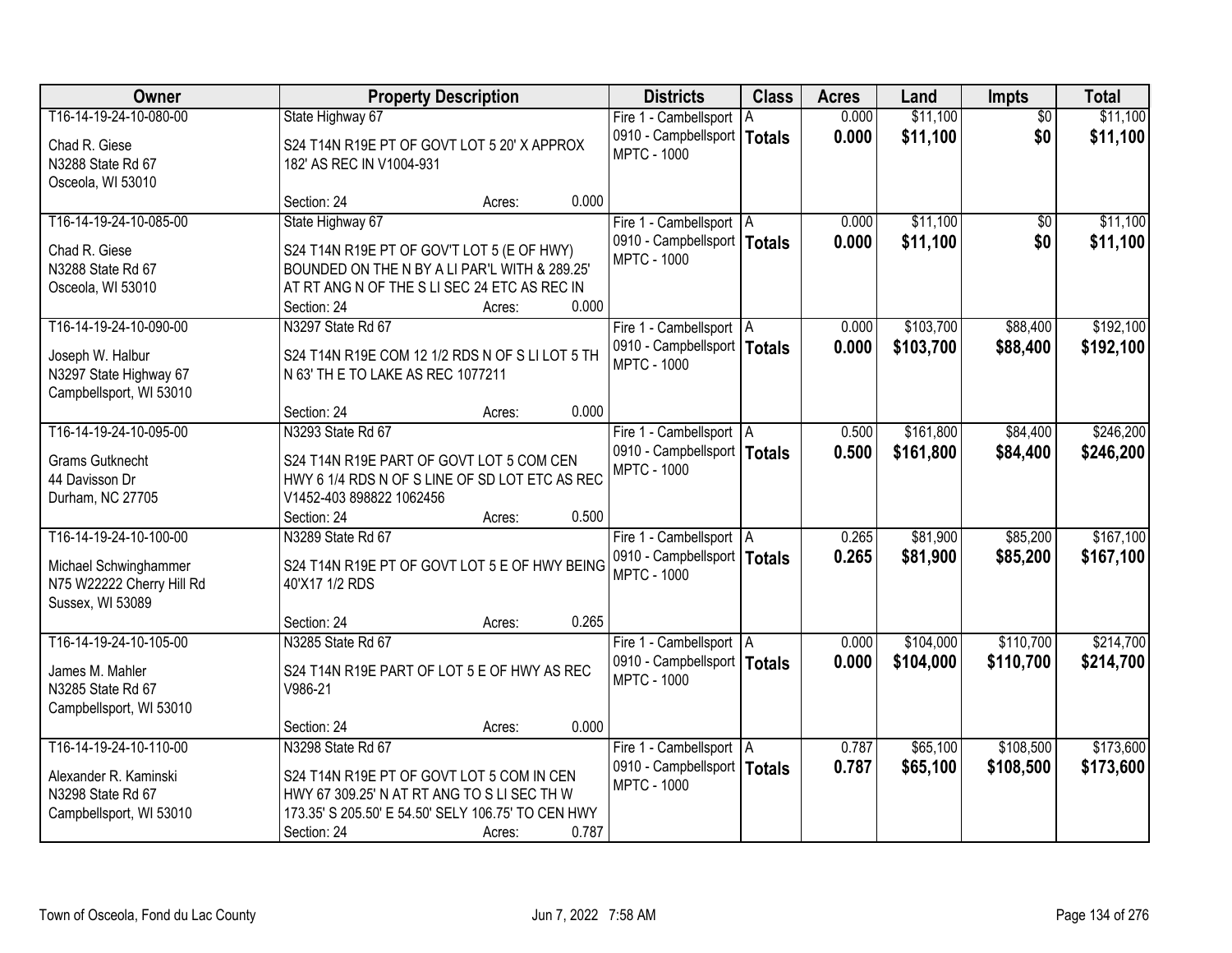| <b>Owner</b>                                 | <b>Property Description</b>                      | <b>Districts</b>                                    | <b>Class</b> | <b>Acres</b> | Land               | <b>Impts</b>    | <b>Total</b>    |
|----------------------------------------------|--------------------------------------------------|-----------------------------------------------------|--------------|--------------|--------------------|-----------------|-----------------|
| T16-14-19-24-10-115-00                       | N3288 State Rd 67                                | Fire 1 - Cambellsport   A                           |              | 0.300        | \$61,400           | \$94,900        | \$156,300       |
| Chad R. Giese                                | S24 T14N R19E THAT PART GOVT LOT 5 COM CEN       | 0910 - Campbellsport   Totals                       |              | 0.300        | \$61,400           | \$94,900        | \$156,300       |
| N3288 State Rd 67                            | HWY & S LINE SD LOT TH NLY 95' W 133' S 95' E TO | <b>MPTC - 1000</b>                                  |              |              |                    |                 |                 |
| Osceola, WI 53010                            | <b>BEG</b>                                       |                                                     |              |              |                    |                 |                 |
|                                              | Section: 24<br>0.300<br>Acres:                   |                                                     |              |              |                    |                 |                 |
| T16-14-19-24-10-120-00                       | N3310 State Rd 67                                | Fire 1 - Cambellsport   A                           |              | 0.780        | \$65,000           | \$176,800       | \$241,800       |
| John Thomas Mueller                          | S24 T14N R19E LOT 1 CSM #5585-35-79 LOC IN       | 0910 - Campbellsport   Totals                       |              | 0.780        | \$65,000           | \$176,800       | \$241,800       |
| N3310 State Hwy 67                           | GOVT LOT 5                                       | <b>MPTC - 1000</b>                                  |              |              |                    |                 |                 |
| Campbellsport, WI 53010                      |                                                  |                                                     |              |              |                    |                 |                 |
|                                              | 0.780<br>Section: 24<br>Acres:                   |                                                     |              |              |                    |                 |                 |
| T16-14-19-24-10-125-00                       | N3309 State Rd 67                                | Fire 1 - Cambellsport   A                           |              | 0.220        | \$45,000           | \$0             | \$45,000        |
| John Thomas Mueller                          | S24 T14N R19E OUTLOT 1 CSM #5585-35-79 LOC IN    | 0910 - Campbellsport   Totals                       |              | 0.220        | \$45,000           | \$0             | \$45,000        |
| N3310 State Rd 67                            | GOVT LOT 5 EXC N PT OF SD OUTLOT 1 AS REC        | <b>MPTC - 1000</b>                                  |              |              |                    |                 |                 |
| Campbellsport, WI 53010                      | 917505                                           |                                                     |              |              |                    |                 |                 |
|                                              | 0.220<br>Section: 24<br>Acres:                   |                                                     |              |              |                    |                 |                 |
| T16-14-19-24-10-130-00                       | N3430 State Rd 67                                | Fire 1 - Cambellsport   A                           |              | 2.170        | \$75,900           | \$268,100       | \$344,000       |
|                                              |                                                  | 0910 - Campbellsport   Totals                       |              | 2.170        | \$75,900           | \$268,100       | \$344,000       |
| Karl R. Brath                                | S24 T14N R19E LOT 2 CSM #5586-35-80 LOC IN       | <b>MPTC - 1000</b>                                  |              |              |                    |                 |                 |
| N3430 State Rd 67<br>Campbellsport, WI 53010 | GOVT LOT 5 (809868) 2.17A                        |                                                     |              |              |                    |                 |                 |
|                                              | 2.170<br>Section: 24<br>Acres:                   |                                                     |              |              |                    |                 |                 |
| T16-14-19-24-10-135-00                       | State Highway 67                                 | Fire 1 - Cambellsport   A                           |              | 1.560        | \$32,300           | $\overline{50}$ | \$32,300        |
|                                              |                                                  | 0910 - Campbellsport   Totals                       |              | 1.560        | \$32,300           | \$0             | \$32,300        |
| Karl R. Brath                                | S24 T14N R19E OUTLOT 2 CSM #5586-35-80 LOC IN    | <b>MPTC - 1000</b>                                  |              |              |                    |                 |                 |
| N3430 State Rd 67                            | GOVT LOT 5 (809868) 1.56A M/L                    |                                                     |              |              |                    |                 |                 |
| Campbellsport, WI 53010                      |                                                  |                                                     |              |              |                    |                 |                 |
|                                              | 1.560<br>Section: 24<br>Acres:                   |                                                     |              |              |                    |                 |                 |
| T16-14-19-24-13-001-00                       | N3450 Division Rd                                | Fire 1 - Cambellsport E2                            |              | 65.700       | $\sqrt{50}$<br>\$0 | $\overline{60}$ | $\overline{50}$ |
| State of Wis Dept Natural Resources          | S24 T14N R19E GOVT LOT 3 (V290-395) 65.70A       | 0910 - Campbellsport   Totals<br><b>MPTC - 1000</b> |              | 65.700       |                    | \$0             | \$0             |
| Lf/6                                         |                                                  |                                                     |              |              |                    |                 |                 |
| PO Box 7921                                  |                                                  |                                                     |              |              |                    |                 |                 |
| Madison, WI 53707-7921                       | 65.700<br>Section: 24<br>Acres:                  |                                                     |              |              |                    |                 |                 |
| T16-14-19-24-15-001-00                       |                                                  | Fire 1 - Cambellsport E2                            |              | 40.100       | $\sqrt{$0}$        | $\overline{50}$ | $\sqrt{50}$     |
| State of Wis Dept Natural Resources          | S24 T14N R19E GOVT LOT 4 (V449-401) 40.10A       | 0910 - Campbellsport   Totals                       |              | 40.100       | \$0                | \$0             | \$0             |
| Lf/6                                         |                                                  | <b>MPTC - 1000</b>                                  |              |              |                    |                 |                 |
| PO Box 7921                                  |                                                  |                                                     |              |              |                    |                 |                 |
| Madison, WI 53707-7921                       | 40.100<br>Section: 24<br>Acres:                  |                                                     |              |              |                    |                 |                 |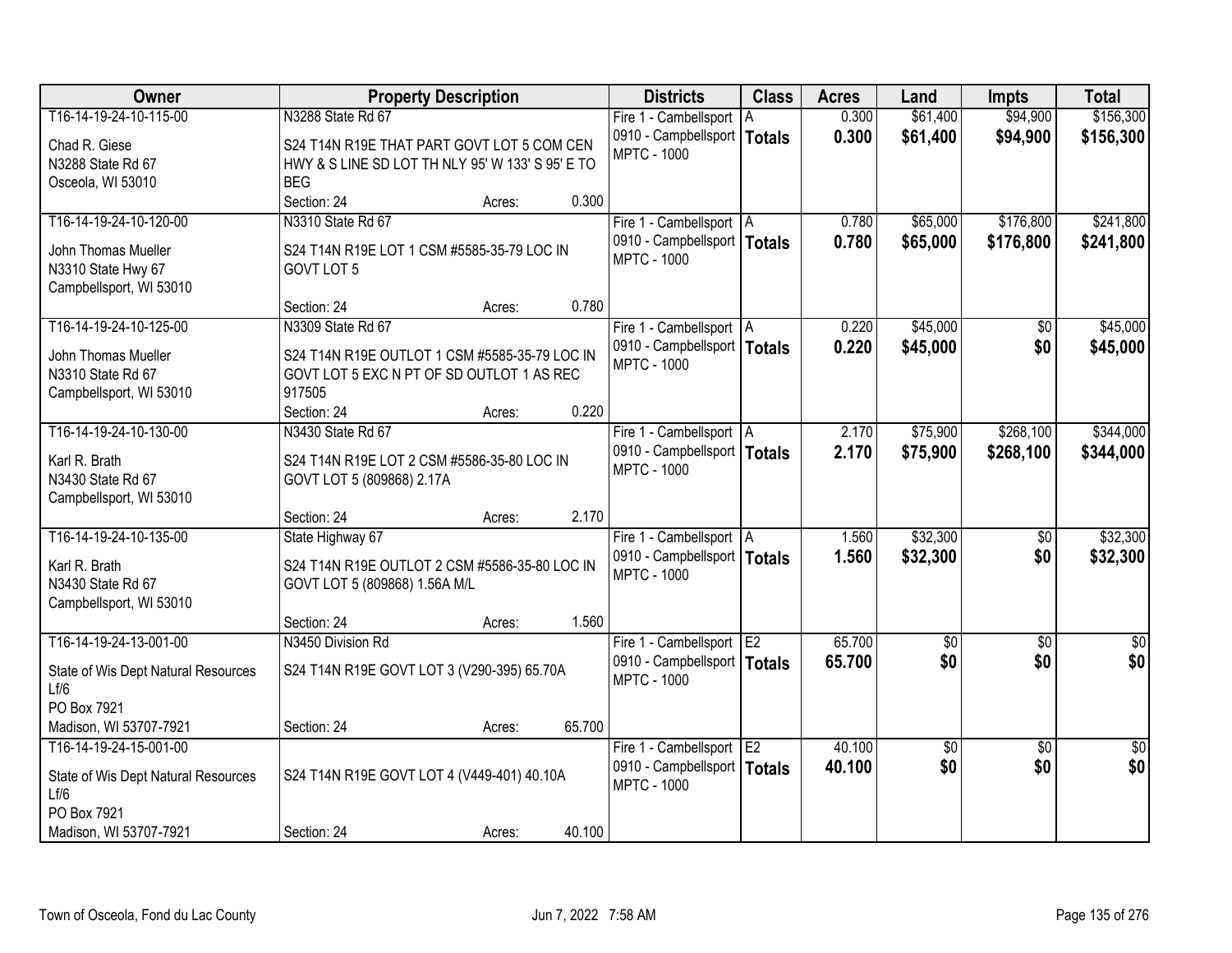| Owner                                       | <b>Property Description</b>                                                                |        |        | <b>Districts</b>                                    | <b>Class</b>    | <b>Acres</b> | Land            | <b>Impts</b>    | <b>Total</b>    |
|---------------------------------------------|--------------------------------------------------------------------------------------------|--------|--------|-----------------------------------------------------|-----------------|--------------|-----------------|-----------------|-----------------|
| T16-14-19-24-16-001-00                      |                                                                                            |        |        | Fire 1 - Cambellsport                               | E2              | 40.000       | $\overline{50}$ | $\overline{50}$ | \$0             |
| State of Wis Dept Natural Resources<br>Lf/6 | S24 T14N R19E SE 1/4 SE 1/4 (V449-401) 40A                                                 |        |        | 0910 - Campbellsport<br><b>MPTC - 1000</b>          | Totals          | 40.000       | \$0             | \$0             | \$0             |
| PO Box 7921                                 |                                                                                            |        |        |                                                     |                 |              |                 |                 |                 |
| Madison, WI 53707-7921                      | Section: 24                                                                                | Acres: | 40.000 |                                                     |                 |              |                 |                 |                 |
| T16-14-19-25-01-001-00                      |                                                                                            |        |        | Fire 1 - Cambellsport                               | TE <sub>2</sub> | 40.000       | \$0             | \$0             | \$0             |
| State of Wis Dept Natural Resources<br>Lf/6 | S25 T14N R19E NE 1/4 NE 1/4 (V293-38) 40A                                                  |        |        | 0910 - Campbellsport   Totals<br><b>MPTC - 1000</b> |                 | 40.000       | \$0             | \$0             | \$0             |
| PO Box 7921                                 |                                                                                            |        |        |                                                     |                 |              |                 |                 |                 |
| Madison, WI 53707-7921                      | Section: 25                                                                                | Acres: | 40.000 |                                                     |                 |              |                 |                 |                 |
| T16-14-19-25-02-001-00                      |                                                                                            |        |        | Fire 1 - Cambellsport E2                            |                 | 40.000       | \$0             | \$0             | $\overline{50}$ |
| State of Wis Dept Natural Resources<br>Lf/6 | S25 T14N R19E NW 1/4 NE 1/4 (V555-550) 40A                                                 |        |        | 0910 - Campbellsport   Totals<br><b>MPTC - 1000</b> |                 | 40.000       | \$0             | \$0             | \$0             |
| PO Box 7921                                 |                                                                                            |        |        |                                                     |                 |              |                 |                 |                 |
| Madison, WI 53707-7921                      | Section: 25                                                                                | Acres: | 40.000 |                                                     |                 |              |                 |                 |                 |
| T16-14-19-25-03-001-00                      |                                                                                            |        |        | Fire 1 - Cambellsport                               | E <sub>2</sub>  | 40.000       | \$0             | $\sqrt{6}$      | \$0             |
| State of Wis Dept Natural Resources<br>Lf/6 | S25 T14N R19E SW 1/4 NE 1/4 (V555-550) 40A                                                 |        |        | 0910 - Campbellsport   Totals<br><b>MPTC - 1000</b> |                 | 40,000       | \$0             | \$0             | \$0             |
| PO Box 7921                                 |                                                                                            |        |        |                                                     |                 |              |                 |                 |                 |
| Madison, WI 53707-7921                      | Section: 25                                                                                | Acres: | 40.000 |                                                     |                 |              |                 |                 |                 |
| T16-14-19-25-04-001-00                      |                                                                                            |        |        | Fire 1 - Cambellsport                               | E <sub>2</sub>  | 40.000       | $\overline{50}$ | $\overline{50}$ | $\overline{50}$ |
| State of Wis Dept Natural Resources<br>Lf/6 | S25 T14N R19E SE 1/4 NE 1/4 (V293-38) 40A                                                  |        |        | 0910 - Campbellsport   Totals<br><b>MPTC - 1000</b> |                 | 40.000       | \$0             | \$0             | \$0             |
| PO Box 7921                                 |                                                                                            |        |        |                                                     |                 |              |                 |                 |                 |
| Madison, WI 53707-7921                      | Section: 25                                                                                | Acres: | 40.000 |                                                     |                 |              |                 |                 |                 |
| T16-14-19-25-05-001-00                      |                                                                                            |        |        | Fire 1 - Cambellsport E2                            |                 | 29.700       | $\overline{50}$ | $\overline{30}$ | \$0             |
| State of Wis Dept Natural Resources<br>Lf/6 | S25 T14N R19E GOVT LOT 1 EXC COM AT NW COR<br>GOVT LOT 1 ETC AS REC IN V130-196 (V618-309) |        |        | 0910 - Campbellsport   Totals<br><b>MPTC - 1000</b> |                 | 29.700       | \$0             | \$0             | \$0             |
| PO Box 7921                                 | 29.70A                                                                                     |        |        |                                                     |                 |              |                 |                 |                 |
| Madison, WI 53707-7921                      | Section: 25                                                                                | Acres: | 29.700 |                                                     |                 |              |                 |                 |                 |
| T16-14-19-25-05-002-00                      | N3235 State Rd 67                                                                          |        |        | Fire 1 - Cambellsport   A                           |                 | 0.370        | \$110,600       | \$73,500        | \$184,100       |
|                                             |                                                                                            |        |        | 0910 - Campbellsport   Totals                       |                 | 0.370        | \$110,600       | \$73,500        | \$184,100       |
| Mary Beth Roskopf                           | S25 T14N R19E THAT PT N 1/2 NW 1/4 COM ON S LI                                             |        |        | <b>MPTC - 1000</b>                                  |                 |              |                 |                 |                 |
| N3235 Hwy 67                                | APG IN CEN HWY TH SLY 95' TH ELY TO LAKE TH                                                |        |        |                                                     |                 |              |                 |                 |                 |
| Campbellsport, WI 53010                     | NLY 95' TH W TO P/O/B AS REC 998974                                                        |        |        |                                                     |                 |              |                 |                 |                 |
|                                             | Section: 25                                                                                | Acres: | 0.370  |                                                     |                 |              |                 |                 |                 |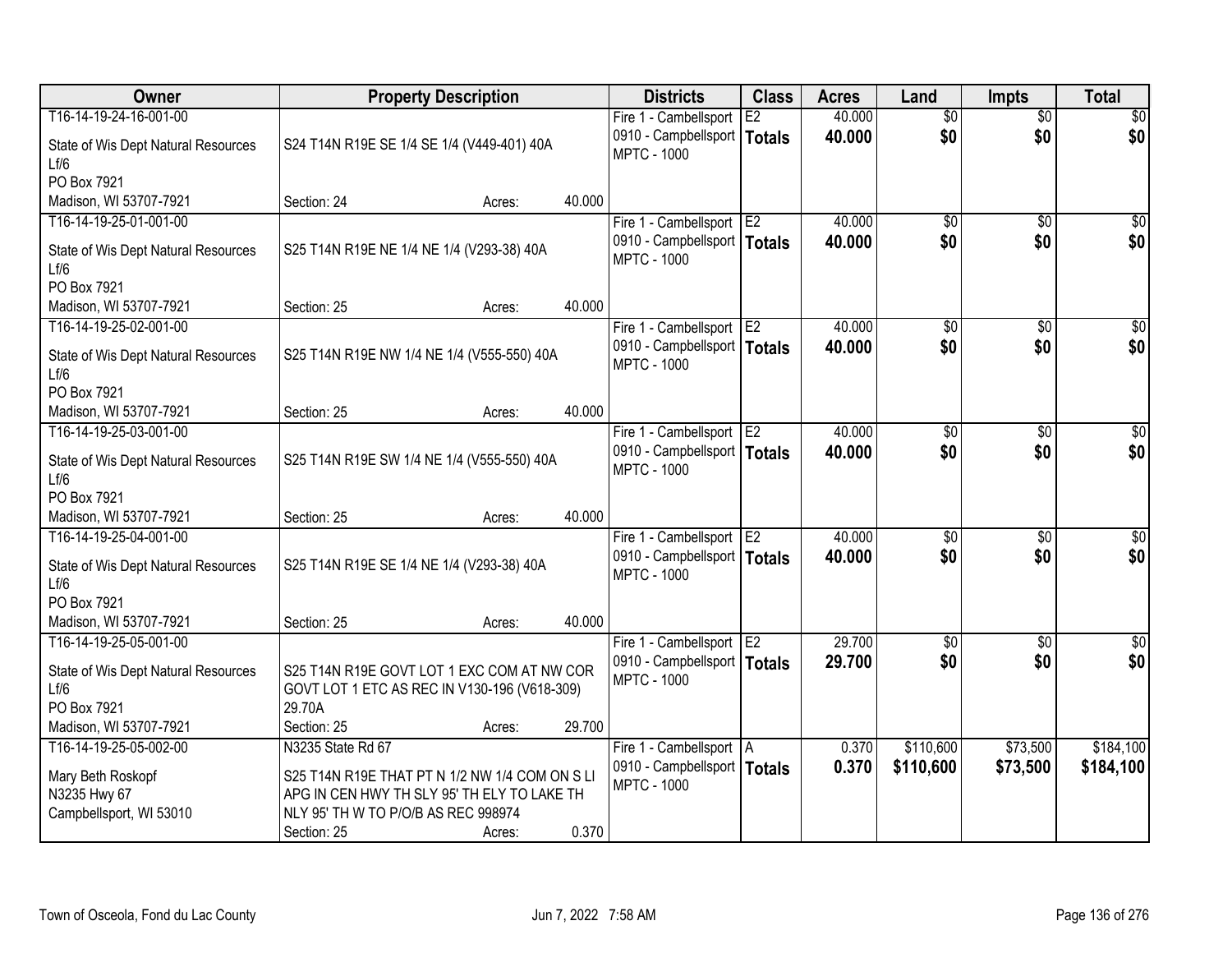| Owner                   | <b>Property Description</b>                       | <b>Districts</b>              | <b>Class</b> | <b>Acres</b> | Land     | <b>Impts</b> | <b>Total</b> |
|-------------------------|---------------------------------------------------|-------------------------------|--------------|--------------|----------|--------------|--------------|
| T16-14-19-25-05-003-00  | N3231 State Rd 67                                 | Fire 1 - Cambellsport   A     |              | 0.000        | \$40,000 | \$5,000      | \$45,000     |
| John Radovan            | S25 T14N R19E THAT PT OF NW 1/4 NW 1/4 & GOV'T    | 0910 - Campbellsport   Totals |              | 0.000        | \$40,000 | \$5,000      | \$45,000     |
| 105 Farwell Dr          | LOT 1 COM 95' S OF S LI A.P.G. & CEN OF HWY 67 TH | <b>MPTC - 1000</b>            |              |              |          |              |              |
| Cottage Grove, WI 53527 | SLY 50' E TO LAKE NLY 50' W TO BEG AS REC 92790.  |                               |              |              |          |              |              |
|                         | 0.000<br>Section: 25<br>Acres:                    |                               |              |              |          |              |              |
| T16-14-19-25-05-004-00  | N3225 State Rd 67                                 | Fire 1 - Cambellsport   A     |              | 0.000        | \$20,000 | \$0          | \$20,000     |
|                         |                                                   | 0910 - Campbellsport   Totals |              | 0.000        | \$20,000 | \$0          | \$20,000     |
| Badger Systems, Inc     | S25 T14N R19E THAT PT N 1/2 NW 1/4 COM 145' S OF  | <b>MPTC - 1000</b>            |              |              |          |              |              |
| 2319 Scenic Rd          | S LI APG AS MEASURED ALG CEN LI HWY TH S 50' E    |                               |              |              |          |              |              |
| Richfield, WI 53076     | TO OUTLET N 50' W TO POB AS REC 892446            |                               |              |              |          |              |              |
|                         | 0.000<br>Section: 25<br>Acres:                    |                               |              |              |          |              |              |
| T16-14-19-25-05-005-00  | N3219 State Rd 67                                 | Fire 1 - Cambellsport   A     |              | 0.000        | \$64,000 | \$37,500     | \$101,500    |
| Badger Systems, Inc.    | S25 T14N R19E THAT PT NW 1/4 NW 1/4 & GOV'T LOT   | 0910 - Campbellsport   Totals |              | 0.000        | \$64,000 | \$37,500     | \$101,500    |
| 2319 Scenic Rd          | 1 COM IN CEN HWY 195'S OF S LI APG TH SLY ALG     | <b>MPTC - 1000</b>            |              |              |          |              |              |
| Richfield, WI 53076     | C/L HWY 100' E TO CEN OUTLET TH NLY ALG C/L       |                               |              |              |          |              |              |
|                         | 0.000<br>Section: 25<br>Acres:                    |                               |              |              |          |              |              |
| T16-14-19-25-06-002-00  | N3217 State Rd 67                                 | Fire 1 - Cambellsport   A     |              | 0.000        | \$50,000 | \$30,000     | \$80,000     |
|                         |                                                   | 0910 - Campbellsport   Totals |              | 0.000        | \$50,000 | \$30,000     | \$80,000     |
| Jeffrey G. Bach         | S25 T14N R19E THAT PT N 1/2 NW 1/4 COM 361' SLY   | <b>MPTC - 1000</b>            |              |              |          |              |              |
| 1700 Pintail Dr         | OF S LI APG AS MEASURED ALG HWY TH S 65' E TO     |                               |              |              |          |              |              |
| West Bend, WI 53095     | OUTLET NLY 65' W TO POB AS REC 874888             |                               |              |              |          |              |              |
|                         | 0.000<br>Section: 25<br>Acres:                    |                               |              |              |          |              |              |
| T16-14-19-25-06-003-00  | N3215 State Rd 67                                 | Fire 1 - Cambellsport   A     |              | 0.000        | \$52,000 | \$52,000     | \$104,000    |
| Ronald P. Wiedmeyer     | S25 T14N R19E A PART OF NW 1/4 NW 1/4 & NE 1/4    | 0910 - Campbellsport   Totals |              | 0.000        | \$52,000 | \$52,000     | \$104,000    |
| 756 Green Tree Rd       | NW 1/4 E OF HWY 67 REC IN V1436-5                 | <b>MPTC - 1000</b>            |              |              |          |              |              |
| West Bend, WI 53090     |                                                   |                               |              |              |          |              |              |
|                         | 0.000<br>Section: 25<br>Acres:                    |                               |              |              |          |              |              |
| T16-14-19-25-06-004-00  | N3211 State Rd 67                                 | Fire 1 - Cambellsport   A     |              | 0.000        | \$50,000 | \$54,500     | \$104,500    |
|                         |                                                   | 0910 - Campbellsport   Totals |              | 0.000        | \$50,000 | \$54,500     | \$104,500    |
| Janet R Serwe Survs Tr  | S25 T14N R19E A PART OF NW 1/4 NW 1/4 & NE 1/4    | <b>MPTC - 1000</b>            |              |              |          |              |              |
| 309 Frances Ave         | NW 1/4 E OF HWY 67 AS REC IN V683-190*            |                               |              |              |          |              |              |
| Campbellsport, WI 53010 |                                                   |                               |              |              |          |              |              |
|                         | 0.000<br>Section: 25<br>Acres:                    |                               |              |              |          |              |              |
| T16-14-19-25-06-005-00  | N3207 State Rd 67                                 | Fire 1 - Cambellsport   A     |              | 0.000        | \$52,000 | \$115,700    | \$167,700    |
| Gary Barden Liv Tr      | S25 T14N R19E PT OF NW 1/4 NW 1/4 COM 245.65' E   | 0910 - Campbellsport   Totals |              | 0.000        | \$52,000 | \$115,700    | \$167,700    |
| N3207 State Rd 67       | OF SW COR APG TH S19*58'38E ALG CEN HWY           | <b>MPTC - 1000</b>            |              |              |          |              |              |
| Campbellsport, WI 53010 | 555.37' TO POB TH SELY 185.88' TH SWLY 82.19' TH  |                               |              |              |          |              |              |
|                         | 0.000<br>Section: 25<br>Acres:                    |                               |              |              |          |              |              |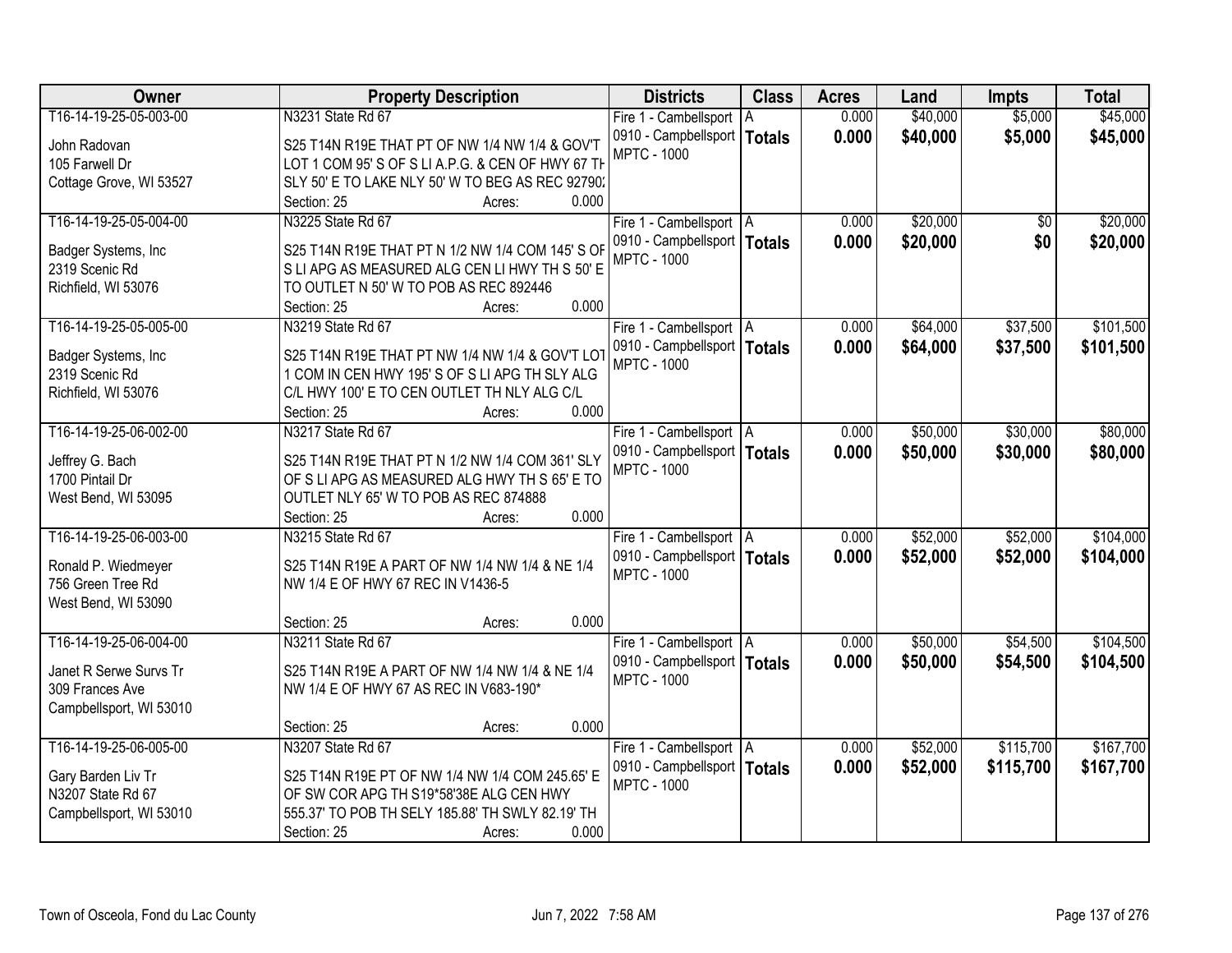| Owner                       | <b>Property Description</b>                        |        | <b>Districts</b>              | <b>Class</b>  | <b>Acres</b> | Land     | <b>Impts</b>    | <b>Total</b> |
|-----------------------------|----------------------------------------------------|--------|-------------------------------|---------------|--------------|----------|-----------------|--------------|
| T16-14-19-25-06-006-00      | N3201 State Rd 67                                  |        | Fire 1 - Cambellsport   A     |               | 0.000        | \$48,000 | \$11,300        | \$59,300     |
| Gary Barden Liv Tr          | S25 T14N R19E S 60' OF N 691' S OF APG E OF HWY    |        | 0910 - Campbellsport          | <b>Totals</b> | 0.000        | \$48,000 | \$11,300        | \$59,300     |
| N3207 State Rd 67           | 67 AS REC IN V982-613                              |        | <b>MPTC - 1000</b>            |               |              |          |                 |              |
| Campbellsport, WI 53010     |                                                    |        |                               |               |              |          |                 |              |
|                             | Section: 25<br>Acres:                              | 0.000  |                               |               |              |          |                 |              |
| T16-14-19-25-06-008-00      | N3284 State Rd 67                                  |        | Fire 1 - Cambellsport   A     |               | 1.220        | \$37,000 | \$4,200         | \$41,200     |
| Chad R. Giese               | S25 T14N R19E THAT PT NW 1/4 NW 1/4 COM AT NW      |        | 0910 - Campbellsport   Totals |               | 1.220        | \$37,000 | \$4,200         | \$41,200     |
| N3288 State Rd 67           | COR LOT 1 APG TH W 394.09' S 160' E 295.66' N 100' |        | <b>MPTC - 1000</b>            |               |              |          |                 |              |
| Osceola, WI 53010           | E TO RD N TO POB                                   |        |                               |               |              |          |                 |              |
|                             | Section: 25<br>Acres:                              | 1.220  |                               |               |              |          |                 |              |
| T16-14-19-25-06-009-00      |                                                    |        | Fire 1 - Cambellsport   D3    |               | 9.400        | \$1,300  | \$0             | \$1,300      |
| Michael J Lavey Fam Tr      | S25 T14N R19E LOT 4 CSM #4587-26-105 LOC IN W      |        | 0910 - Campbellsport   EM     |               | 20.000       | \$27,000 | \$0             | \$27,000     |
| PO Box 268                  | 1/2 NW 1/4 SEC 25 & IN E 1/2 NE 1/4 SEC 26 EXC     |        | <b>MPTC - 1000</b>            | <b>Totals</b> | 29.400       | \$28,300 | \$0             | \$28,300     |
| Manitowish Waters, WI 54545 | V1197-568 (V1188-202) ALSO A PARC LOC IN LOT 2     |        |                               |               |              |          |                 |              |
|                             | Section: 25<br>Acres:                              | 29.400 |                               |               |              |          |                 |              |
| T16-14-19-25-06-012-00      | N3233 Vista Dr                                     |        | Fire 1 - Cambellsport   A     |               | 0.865        | \$36,900 | \$132,000       | \$168,900    |
| Jennifer Flitter            | S25 T14N R19E LOT 1 CSM #5425-34-32 LOC IN NW      |        | 0910 - Campbellsport   D2     |               | 0.865        | \$200    | \$0             | \$200        |
| N3233 Vista Dr              | 1/4 NW 1/4 SEC 25 & IN NE 1/4 NE 1/4 SEC 26        |        | <b>MPTC - 1000</b>            | <b>Totals</b> | 1.730        | \$37,100 | \$132,000       | \$169,100    |
| Cambelsport, WI 53010       |                                                    |        |                               |               |              |          |                 |              |
|                             | Section: 25<br>Acres:                              | 1.730  |                               |               |              |          |                 |              |
| T16-14-19-25-06-014-00      |                                                    |        | Fire 1 - Cambellsport   D2    |               | 2.550        | \$500    | $\overline{50}$ | \$500        |
| Michael J Lavey Fam Tr      | S25 T14N R19E OUTLOT 1 CSM #6127-41-16 LOC IN      |        | 0910 - Campbellsport   Totals |               | 2.550        | \$500    | \$0             | \$500        |
| PO Box 268                  | NW 1/4 NW 1/4 SEC 25 & IN NE 1/4 NE 1/4 SEC 26*    |        | <b>MPTC - 1000</b>            |               |              |          |                 |              |
| Manitowish Waters, WI 54545 |                                                    |        |                               |               |              |          |                 |              |
|                             | Section: 25<br>Acres:                              | 2.550  |                               |               |              |          |                 |              |
| T16-14-19-25-06-015-00      |                                                    |        | Fire 1 - Cambellsport   D2    |               | 1.470        | \$300    | $\overline{50}$ | \$300        |
| Michael J Lavey Fam Tr      | S25 T14N R19E OL 2 CSM #6466-44-62 LOC IN NW       |        | 0910 - Campbellsport   Totals |               | 1.470        | \$300    | \$0             | \$300        |
| PO Box 268                  | 1/4 NW 1/4 SEC 25 & IN NE 1/4 NE 1/4 SEC 26*       |        | <b>MPTC - 1000</b>            |               |              |          |                 |              |
| Manitowish Waters, WI 54545 |                                                    |        |                               |               |              |          |                 |              |
|                             | Section: 25<br>Acres:                              | 1.470  |                               |               |              |          |                 |              |
| T16-14-19-25-06-016-00      |                                                    |        | Fire 1 - Cambellsport   D2    |               | 0.585        | \$100    | $\overline{50}$ | \$100        |
| David Brown                 | S25 T14N R19E PT OF LOT 1 CSM #6466-44-62 COM      |        | 0910 - Campbellsport   Totals |               | 0.585        | \$100    | \$0             | \$100        |
| N5543 Coiunty Road D        | AT NW COR SD LOT 1 TH N89*16'48"E 299.13"          |        | <b>MPTC - 1000</b>            |               |              |          |                 |              |
| Fond Du Lac, WI 54937-9112  | S01*15'04"E 85.76' S89*21'14"W 293.80' N6*36'04"W  |        |                               |               |              |          |                 |              |
|                             | Section: 25<br>Acres:                              | 0.585  |                               |               |              |          |                 |              |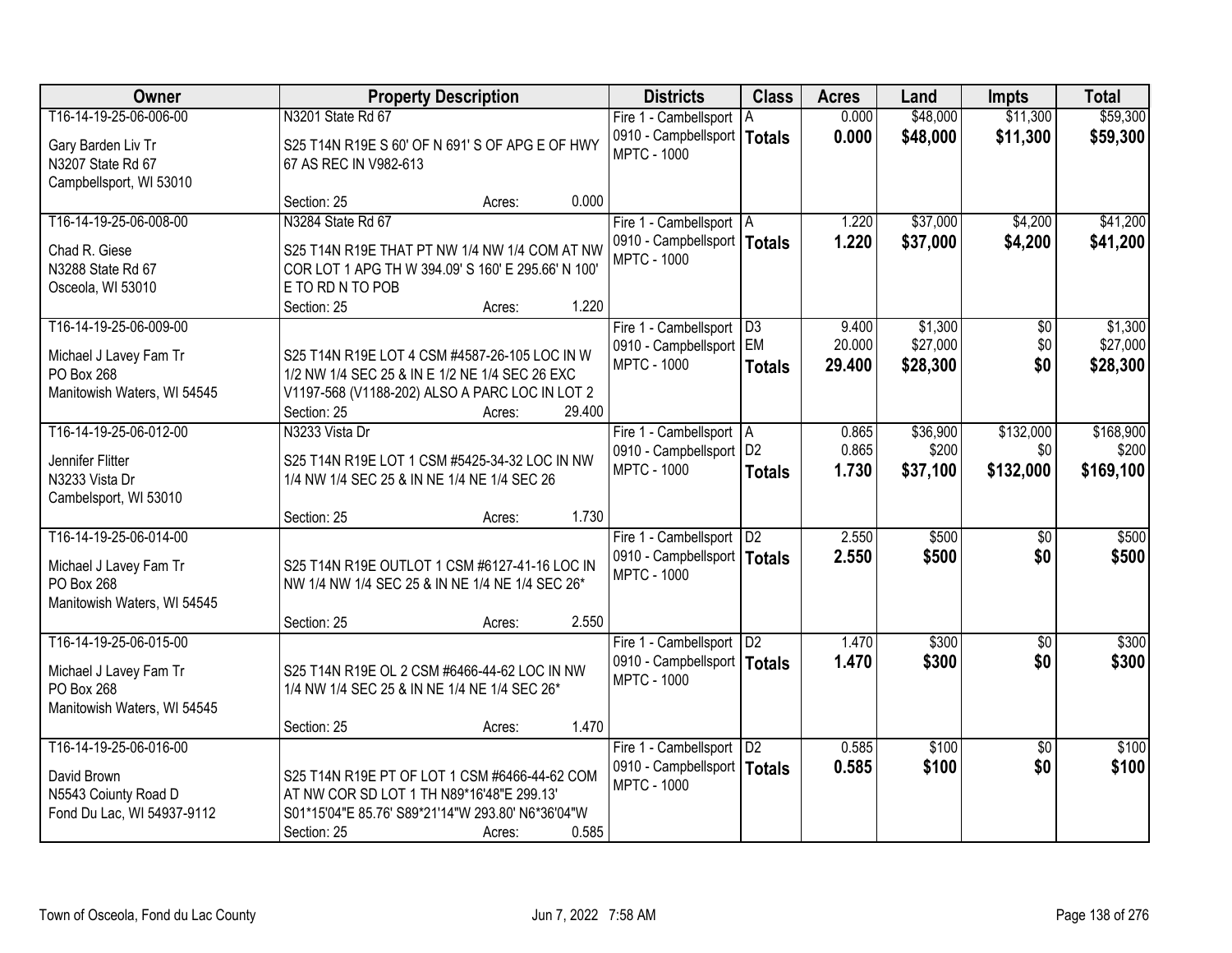| Owner                                    | <b>Property Description</b>                                | <b>Districts</b>              | <b>Class</b>    | <b>Acres</b> | Land     | <b>Impts</b>    | <b>Total</b> |
|------------------------------------------|------------------------------------------------------------|-------------------------------|-----------------|--------------|----------|-----------------|--------------|
| T16-14-19-25-06-016-01                   |                                                            | Fire 1 - Cambellsport         | $\overline{D2}$ | 0.995        | \$200    | $\overline{50}$ | \$200        |
| Timothy D. Brown                         | S25 T14N R19E LOT 1 CSM #6466-44-62 EXC COM                | 0910 - Campbellsport   Totals |                 | 0.995        | \$200    | \$0             | \$200        |
| N5543 County Rd D                        | AT NW COR SD LOT 1 TH N89*16'48"E 299.13'                  | <b>MPTC - 1000</b>            |                 |              |          |                 |              |
| Fond Du Lac, WI 54937                    | S01*15'04"E 85.76' S89*21'14"W 293.80' N6*36'04"W          |                               |                 |              |          |                 |              |
|                                          | 0.995<br>Section: 25<br>Acres:                             |                               |                 |              |          |                 |              |
| T16-14-19-25-06-017-00                   | N3257 Vista Dr                                             | Fire 1 - Cambellsport   A     |                 | 1.580        | \$44,400 | \$167,600       | \$212,000    |
| Thomas H. Brown                          | S25 T14N R19E LOT 2 CSM #6466-44-62 LOC IN NW              | 0910 - Campbellsport   Totals |                 | 1.580        | \$44,400 | \$167,600       | \$212,000    |
| N3257 Vista Dr                           |                                                            | <b>MPTC - 1000</b>            |                 |              |          |                 |              |
| Campbellsport, WI 53010                  | 1/4 NW 1/4 SEC 25 & NE 1/4 NE 1/4 SEC 26 (902562)<br>1.58A |                               |                 |              |          |                 |              |
|                                          | 1.580<br>Section: 25<br>Acres:                             |                               |                 |              |          |                 |              |
| T16-14-19-25-06-018-00                   | Vista Dr                                                   | Fire 1 - Cambellsport   A     |                 | 1.640        | \$36,600 | \$10,500        | \$47,100     |
|                                          |                                                            | 0910 - Campbellsport   D2     |                 | 1.300        | \$200    | \$0             | \$200        |
| Michael J Lavey Fam Tr                   | S25 T14N R19E LOT 3 CSM #6466-44-62 LOC IN NW              | <b>MPTC - 1000</b>            | <b>Totals</b>   | 2.940        | \$36,800 | \$10,500        | \$47,300     |
| PO Box 268                               | 1/4 NW 1/4 SEC 25 & NE 1/4 NE 1/4 SEC 26 ALSO              |                               |                 |              |          |                 |              |
| Manitowish Waters, WI 54545              | PARCS ADJ ON E SI AS REC 863647 & 935005 2.94A             |                               |                 |              |          |                 |              |
|                                          | 2.940<br>Section: 25<br>Acres:                             |                               |                 |              |          |                 |              |
| T16-14-19-25-07-002-00                   | N3197 State Rd 67                                          | Fire 1 - Cambellsport   A     |                 | 0.000        | \$52,000 | \$98,900        | \$150,900    |
| Patricia A. Colon                        | S25 T14N R19E THAT PT S 1/2 NW 1/4 COM 691' SLY            | 0910 - Campbellsport   Totals |                 | 0.000        | \$52,000 | \$98,900        | \$150,900    |
| N3197 State Rd 67                        | OF S LI APG MEASURED ALG HWY TH SLY 70' E TO               | <b>MPTC - 1000</b>            |                 |              |          |                 |              |
| Campbellsport, WI 53010                  | STREAM NLY 70' W TO POB AS REC V666-668*                   |                               |                 |              |          |                 |              |
|                                          | 0.000<br>Section: 25<br>Acres:                             |                               |                 |              |          |                 |              |
| T16-14-19-25-07-003-00                   | N3193 State Rd 67                                          | Fire 1 - Cambellsport   A     |                 | 0.000        | \$74,000 | \$178,100       | \$252,100    |
|                                          | S25 T14N R19E THAT PT S 1/2 NW 1/4 COM 761' SLY            | 0910 - Campbellsport   Totals |                 | 0.000        | \$74,000 | \$178,100       | \$252,100    |
| Carey V. Schumacher<br>N3193 State Rd 67 | OF S LI APG MEASURED ALG HWY TH SLY 150' E TO              | <b>MPTC - 1000</b>            |                 |              |          |                 |              |
| Campbellsport, WI 53010                  | STREAM NLY 150' W TO POB AS REC V1064-637 &                |                               |                 |              |          |                 |              |
|                                          | 0.000<br>Section: 25<br>Acres:                             |                               |                 |              |          |                 |              |
| T16-14-19-25-07-004-00                   | N3187 State Rd 67                                          | Fire 1 - Cambellsport   A     |                 | 0.000        | \$52,000 | \$128,600       | \$180,600    |
|                                          |                                                            | 0910 - Campbellsport   Totals |                 | 0.000        | \$52,000 | \$128,600       | \$180,600    |
| Mark Wildhagen Rev Tr                    | S25 T14N R19E PART OF SW 1/4 NW 1/4 E OF HWY               | <b>MPTC - 1000</b>            |                 |              |          |                 |              |
| PO Box 248                               | AS REC IN1040739                                           |                               |                 |              |          |                 |              |
| Port Washington, WI 53074                |                                                            |                               |                 |              |          |                 |              |
|                                          | 0.000<br>Section: 25<br>Acres:                             |                               |                 |              |          |                 |              |
| T16-14-19-25-07-005-00                   | N3181 State Rd 67                                          | Fire 1 - Cambellsport   A     |                 | 0.000        | \$48,000 | \$194,700       | \$242,700    |
| Mark Wildhagen Rev Tr                    | S25 T14N R19E PT OF NW 1/4 COM AT SW COR OF                | 0910 - Campbellsport   Totals |                 | 0.000        | \$48,000 | \$194,700       | \$242,700    |
| PO Box 248                               | LAND HERETOFORE SOLD TO L. HEYMAN TH E ALG                 | <b>MPTC - 1000</b>            |                 |              |          |                 |              |
| Port Washington, WI 53074                | S LI SD LAND TO CEN OF STREAM TH ALG CEN OF                |                               |                 |              |          |                 |              |
|                                          | 0.000<br>Section: 25<br>Acres:                             |                               |                 |              |          |                 |              |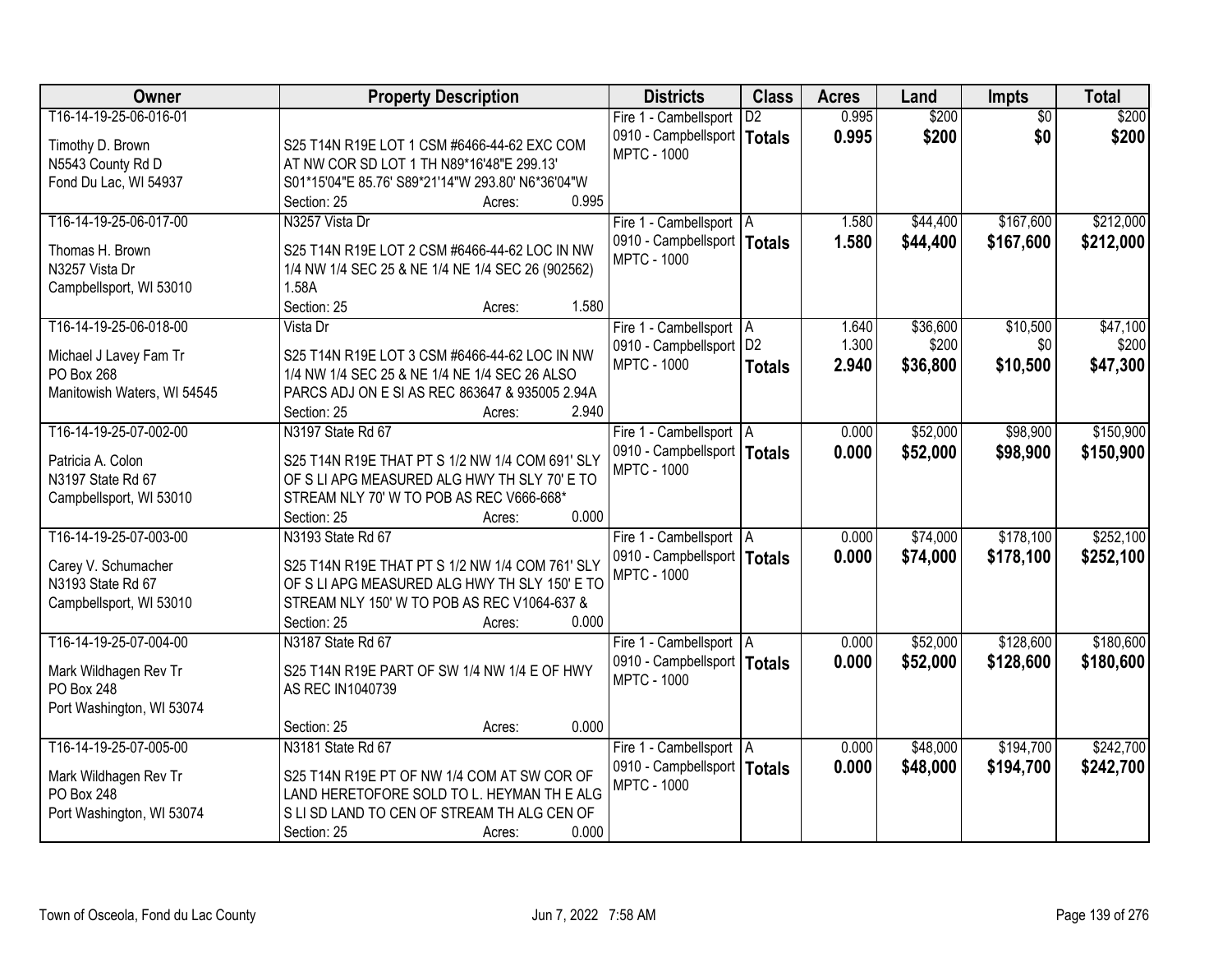| Owner                               |                                                   | <b>Property Description</b> |       | <b>Districts</b>                                    | <b>Class</b>   | <b>Acres</b> | Land     | <b>Impts</b>    | <b>Total</b> |
|-------------------------------------|---------------------------------------------------|-----------------------------|-------|-----------------------------------------------------|----------------|--------------|----------|-----------------|--------------|
| T16-14-19-25-07-006-00              | N3177 State Rd 67                                 |                             |       | Fire 1 - Cambellsport   A                           |                | 0.000        | \$48,000 | \$141,800       | \$189,800    |
| Michael J. Nee                      | S25 T14N R19E S 60' OF N 1125' S OF APG E OF HWY  |                             |       | 0910 - Campbellsport   Totals                       |                | 0.000        | \$48,000 | \$141,800       | \$189,800    |
| N3177 State Rd 67                   | 67 ALSO 10' ADJ ON N LOC IN SW 1/4 NW 1/4 AS REC  |                             |       | <b>MPTC - 1000</b>                                  |                |              |          |                 |              |
| Campbellsport, WI 53010             | 951425*                                           |                             |       |                                                     |                |              |          |                 |              |
|                                     | Section: 25                                       | Acres:                      | 0.000 |                                                     |                |              |          |                 |              |
| T16-14-19-25-07-007-00              | N3167 State Rd 67                                 |                             |       | Fire 1 - Cambellsport   A                           |                | 0.000        | \$52,000 | \$37,300        | \$89,300     |
|                                     |                                                   |                             |       | 0910 - Campbellsport   Totals                       |                | 0.000        | \$52,000 | \$37,300        | \$89,300     |
| Michael J Lavey Fam Tr              | S25 T14N R19E N 70' OF S 195' OF N 1340' S OF APG |                             |       | <b>MPTC - 1000</b>                                  |                |              |          |                 |              |
| PO Box 268                          | E OF HWY 67 AS REC IN 1072591*                    |                             |       |                                                     |                |              |          |                 |              |
| Manitowish Waters, WI 54545         | Section: 25                                       |                             | 0.000 |                                                     |                |              |          |                 |              |
| T16-14-19-25-07-008-00              | N3161 State Rd 67                                 | Acres:                      |       |                                                     |                | 0.000        | \$69,000 | \$167,600       | \$236,600    |
|                                     |                                                   |                             |       | Fire 1 - Cambellsport   A                           |                |              |          |                 |              |
| Lawrence J. Vandam                  | S25 T14N R19E S 125' OF N 1340' S OF APG E OF     |                             |       | 0910 - Campbellsport   Totals<br><b>MPTC - 1000</b> |                | 0.000        | \$69,000 | \$167,600       | \$236,600    |
| N3161 State Rd 67                   | HWY 67 AS REC IN V1450-914                        |                             |       |                                                     |                |              |          |                 |              |
| Campbellsport, WI 53010             |                                                   |                             |       |                                                     |                |              |          |                 |              |
|                                     | Section: 25                                       | Acres:                      | 0.000 |                                                     |                |              |          |                 |              |
| T16-14-19-25-07-009-00              | N3155 State Rd 67                                 |                             |       | Fire 1 - Cambellsport   A                           |                | 0.000        | \$69,000 | \$159,700       | \$228,700    |
| Bernard J. Brown                    | S25 T14N R19E PART OF SW 1/4 NW 1/4 AS DESC IN    |                             |       | 0910 - Campbellsport   Totals                       |                | 0.000        | \$69,000 | \$159,700       | \$228,700    |
| N3155 State Rd 67                   | 725956                                            |                             |       | <b>MPTC - 1000</b>                                  |                |              |          |                 |              |
| Campbellsport, WI 53010             |                                                   |                             |       |                                                     |                |              |          |                 |              |
|                                     | Section: 25                                       | Acres:                      | 0.000 |                                                     |                |              |          |                 |              |
| T16-14-19-25-07-010-00              |                                                   |                             |       | Fire 1 - Cambellsport                               | E <sub>2</sub> | 2.000        | \$0      | $\overline{50}$ | \$0          |
|                                     |                                                   |                             |       | 0910 - Campbellsport   Totals                       |                | 2.000        | \$0      | \$0             | \$0          |
| State of Wis Dept Natural Resources | S25 T14N R19E THAT PART OF SW 1/4 NW 1/4 LYG E    |                             |       | <b>MPTC - 1000</b>                                  |                |              |          |                 |              |
| Lf/6                                | OF CENTER OF STREAM (V618-309) 2A                 |                             |       |                                                     |                |              |          |                 |              |
| PO Box 7921                         |                                                   |                             |       |                                                     |                |              |          |                 |              |
| Madison, WI 53707-7921              | Section: 25                                       | Acres:                      | 2.000 |                                                     |                |              |          |                 |              |
| T16-14-19-25-07-012-00              | N3156 State Rd 67                                 |                             |       | Fire 1 - Cambellsport A                             |                | 0.690        | \$23,400 | \$56,500        | \$79,900     |
| Debora Flitter                      | S25 T14N R19E LOT 1 CSM #3206-17-92 LOC IN SW     |                             |       | 0910 - Campbellsport   Totals                       |                | 0.690        | \$23,400 | \$56,500        | \$79,900     |
| W413 County Rd F                    | 1/4 NW 1/4*                                       |                             |       | <b>MPTC - 1000</b>                                  |                |              |          |                 |              |
| Cambellsport, WI 53010              |                                                   |                             |       |                                                     |                |              |          |                 |              |
|                                     | Section: 25                                       | Acres:                      | 0.690 |                                                     |                |              |          |                 |              |
| T16-14-19-25-07-013-00              | N3164 State Rd 67                                 |                             |       | Fire 1 - Cambellsport   A                           |                | 2.570        | \$55,900 | \$171,100       | \$227,000    |
| Michael J. Lavey                    | S25 T14N R19E LOT 2 CSM #3206-17-92 LOC IN SW     |                             |       | 0910 - Campbellsport   Totals                       |                | 2.570        | \$55,900 | \$171,100       | \$227,000    |
| N3164 State Rd 67                   | 1/4 NW 1/4                                        |                             |       | <b>MPTC - 1000</b>                                  |                |              |          |                 |              |
| Campbellsport, WI 53010             |                                                   |                             |       |                                                     |                |              |          |                 |              |
|                                     | Section: 25                                       | Acres:                      | 2.570 |                                                     |                |              |          |                 |              |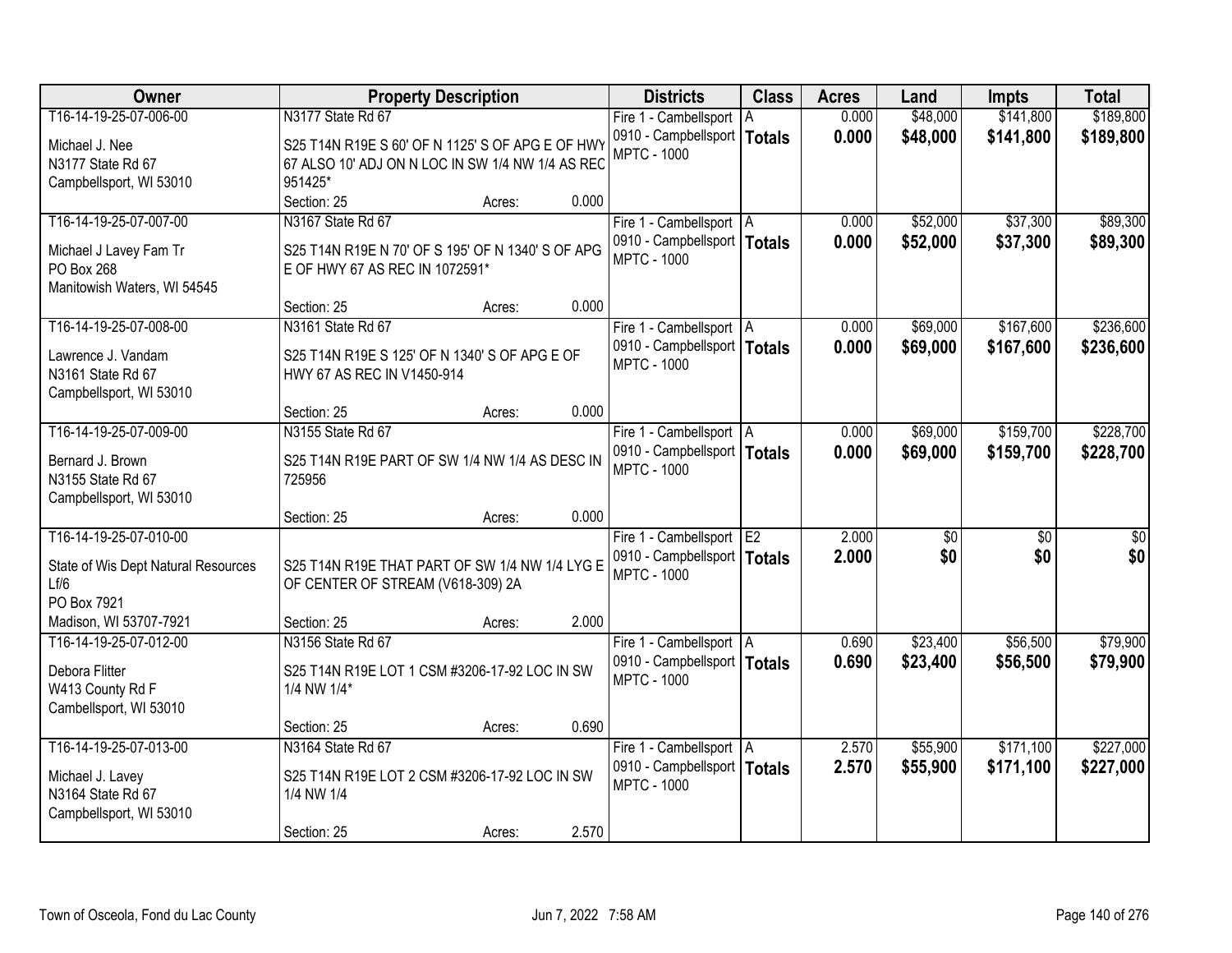| <b>Owner</b>                                                                                  | <b>Property Description</b>                                                                                                                  |        |        | <b>Districts</b>                                                                  | <b>Class</b> | <b>Acres</b>     | Land               | <b>Impts</b>           | <b>Total</b>       |
|-----------------------------------------------------------------------------------------------|----------------------------------------------------------------------------------------------------------------------------------------------|--------|--------|-----------------------------------------------------------------------------------|--------------|------------------|--------------------|------------------------|--------------------|
| T16-14-19-25-07-014-00                                                                        | N3180 State Rd 67                                                                                                                            |        |        | Fire 1 - Cambellsport B                                                           |              | 1.160            | \$26,500           | \$37,300               | \$63,800           |
| <b>Aric Flitter</b><br>N3180 State Rd 67<br>Cambelsport, WI 53010                             | S25 T14N R19E LOT 3 CSM #3206-17-92 LOC IN SW<br>1/4 NW 1/4*                                                                                 |        |        | 0910 - Campbellsport   Totals<br><b>MPTC - 1000</b>                               |              | 1.160            | \$26,500           | \$37,300               | \$63,800           |
|                                                                                               | Section: 25                                                                                                                                  | Acres: | 1.160  |                                                                                   |              |                  |                    |                        |                    |
| T16-14-19-25-07-015-00                                                                        | State Highway 67                                                                                                                             |        |        | Fire 1 - Cambellsport   A                                                         |              | 3.040            | \$47,100           | \$0                    | \$47,100           |
| Michael J Lavey Fam Tr<br>PO Box 268<br>Manitowish Waters, WI 54545                           | S25 T14N R19E LOT 4 CSM #4120-23-39 LOC IN W 1/2<br>NW 1/4*                                                                                  |        |        | 0910 - Campbellsport   Totals<br><b>MPTC - 1000</b>                               |              | 3.040            | \$47,100           | \$0                    | \$47,100           |
|                                                                                               | Section: 25                                                                                                                                  | Acres: | 3.040  |                                                                                   |              |                  |                    |                        |                    |
| T16-14-19-25-07-016-00                                                                        | N3114 State Rd 67                                                                                                                            |        |        | Fire 1 - Cambellsport   A                                                         |              | 1.640            | \$45,600           | \$119,100              | \$164,700          |
| Valerie F. Oloughlin<br>N3118 State Rd 67<br>Campbellsport, WI 53010                          | S25 T14N R19E LOT 1 CSM #4121-23-40 LOC IN SW<br>1/4 NW 1/4 & NW 1/4 SW 1/4*                                                                 |        |        | 0910 - Campbellsport   Totals<br><b>MPTC - 1000</b>                               |              | 1.640            | \$45,600           | \$119,100              | \$164,700          |
|                                                                                               | Section: 25                                                                                                                                  | Acres: | 1.640  |                                                                                   |              |                  |                    |                        |                    |
| T16-14-19-25-07-017-00                                                                        | N3118 State Rd 67                                                                                                                            |        |        | Fire 1 - Cambellsport   A                                                         |              | 1.090            | \$34,300           | \$159,200              | \$193,500          |
| Mark A. Oloughlin<br>N3118 State Rd 67<br>Campbellsport, WI 53010                             | S25 T14N R19E LOT 2 CSM #4121-23-40 LOC IN SW<br>1/4 NW 1/4 & NW 1/4 SW 1/4*                                                                 |        |        | 0910 - Campbellsport   Totals<br><b>MPTC - 1000</b>                               |              | 1.090            | \$34,300           | \$159,200              | \$193,500          |
|                                                                                               | Section: 25                                                                                                                                  | Acres: | 1.090  |                                                                                   |              |                  |                    |                        |                    |
| T16-14-19-25-07-018-00<br>John Becker<br>5603 Pheasant Cir<br>Manitowoc, WI 54220             | S25 T14N R19E LOT 3 CSM #4604-27-2 LOC IN SW<br>1/4 NW 1/4 & NW 1/4 SW 1/4 SEC 25 & IN SE 1/4 NE 1/<br>& NE 1/4 SE 1/4 SEC 26<br>Section: 25 | Acres: | 10.080 | Fire 1 - Cambellsport   D1<br>0910 - Campbellsport   Totals<br><b>MPTC - 1000</b> |              | 10.080<br>10.080 | \$2,300<br>\$2,300 | $\overline{50}$<br>\$0 | \$2,300<br>\$2,300 |
| T16-14-19-25-07-019-00                                                                        |                                                                                                                                              |        |        | Fire 1 - Cambellsport   D1                                                        |              | 1.160            | \$300              | $\overline{50}$        | \$300              |
| Michael J Lavey Fam Tr<br>PO Box 268<br>Manitowish Waters, WI 54545                           | S25 T14N R19E LOT 5 CSM #4616-27-14 LOC IN SW<br>1/4 NW 1/4 & NW 1/4 SW 1/4*                                                                 |        |        | 0910 - Campbellsport   Totals<br><b>MPTC - 1000</b>                               |              | 1.160            | \$300              | \$0                    | \$300              |
|                                                                                               | Section: 25                                                                                                                                  | Acres: | 1.160  |                                                                                   |              |                  |                    |                        |                    |
| T16-14-19-25-07-021-00<br>Michael J Lavey Fam Tr<br>PO Box 268<br>Manitowish Waters, WI 54545 | S25 T14N R19E LOT 6 CSM #5937-39-14 LOC IN SW<br>1/4 NW 1/4 & NW 1/4 SW 1/4<br>Section: 25                                                   | Acres: | 1.450  | Fire 1 - Cambellsport   D1<br>0910 - Campbellsport   Totals<br><b>MPTC - 1000</b> |              | 1.450<br>1.450   | \$300<br>\$300     | $\overline{50}$<br>\$0 | \$300<br>\$300     |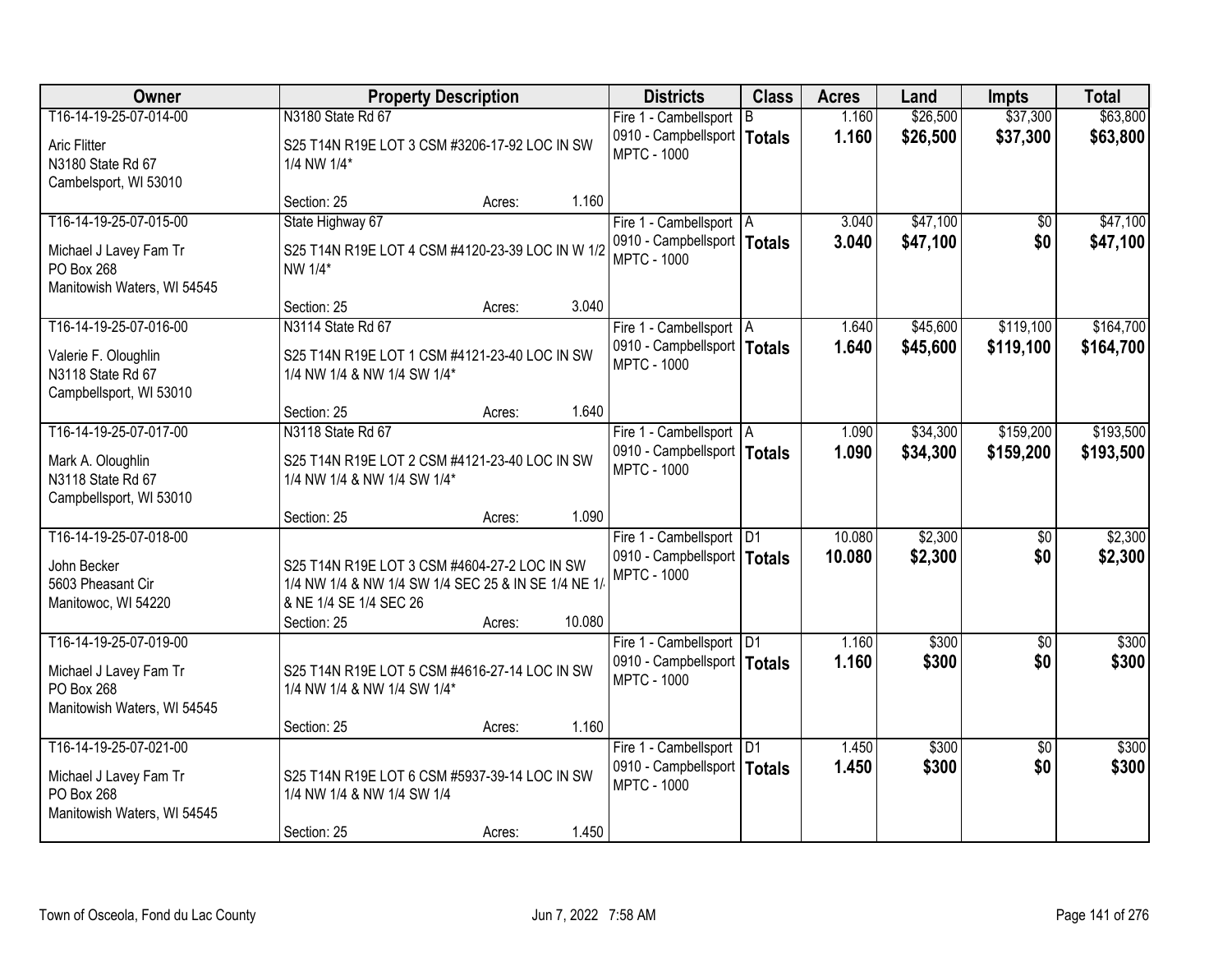| Owner                               | <b>Property Description</b>                    |        |        | <b>Districts</b>              | <b>Class</b>    | <b>Acres</b> | Land            | <b>Impts</b>    | <b>Total</b>    |
|-------------------------------------|------------------------------------------------|--------|--------|-------------------------------|-----------------|--------------|-----------------|-----------------|-----------------|
| T16-14-19-25-07-022-00              | W459 Clement Cir                               |        |        | Fire 1 - Cambellsport         | D <sub>1</sub>  | 1.450        | \$300           | $\overline{50}$ | \$300           |
| John Becker                         | S25 T14N R19E LOT 7 CSM #5938-39-15 LOC IN SW  |        |        | 0910 - Campbellsport   Totals |                 | 1.450        | \$300           | \$0             | \$300           |
| 5603 Pheasant Cir                   | 1/4 NW 1/4 & NW 1/4 SW 1/4                     |        |        | <b>MPTC - 1000</b>            |                 |              |                 |                 |                 |
| Manitowoc, WI 54220                 |                                                |        |        |                               |                 |              |                 |                 |                 |
|                                     | Section: 25                                    | Acres: | 1.450  |                               |                 |              |                 |                 |                 |
| T16-14-19-25-07-023-00              |                                                |        |        | Fire 1 - Cambellsport         | $\overline{D1}$ | 1.450        | \$300           | \$0             | \$300           |
| Christine Liebich                   | S25 T14N R19E LOT 8 CSM #5938-39-15 LOC IN SW  |        |        | 0910 - Campbellsport   Totals |                 | 1.450        | \$300           | \$0             | \$300           |
| 8513 Richmond Rd                    | 1/4 NW 1/4 & NW 1/4 SW 1/4 (916781) 1.45A      |        |        | <b>MPTC - 1000</b>            |                 |              |                 |                 |                 |
| Wonder Lake, IL 60097               |                                                |        |        |                               |                 |              |                 |                 |                 |
|                                     | Section: 25                                    | Acres: | 1.450  |                               |                 |              |                 |                 |                 |
| T16-14-19-25-07-024-00              |                                                |        |        | Fire 1 - Cambellsport   D1    |                 | 1.450        | \$300           | \$0             | \$300           |
| Timothy D. Brown                    | S25 T14N R19E LOT 9 CSM #5938-39-15 LOC IN SW  |        |        | 0910 - Campbellsport   Totals |                 | 1.450        | \$300           | \$0             | \$300           |
| N5543 County Rd D                   | 1/4 NW 1/4 & NW 1/4 SW 1/4                     |        |        | <b>MPTC - 1000</b>            |                 |              |                 |                 |                 |
| Fond Du Lac, WI 54937               |                                                |        |        |                               |                 |              |                 |                 |                 |
|                                     | Section: 25                                    | Acres: | 1.450  |                               |                 |              |                 |                 |                 |
| T16-14-19-25-07-025-00              | N3139 State Highway 67                         |        |        | Fire 1 - Cambellsport   A     |                 | 0.250        | \$6,900         | \$7,200         | \$14,100        |
| Bernard J. Brown                    | S25 T14N R19E LOT 10 CSM #5938-39-15 LOC IN SW |        |        | 0910 - Campbellsport   D1     |                 | 1.200        | \$300           | \$0             | \$300           |
| N3155 State Rd 67                   | 1/4 NW 1/4 & NW 1/4 SW 1/4                     |        |        | <b>MPTC - 1000</b>            | <b>Totals</b>   | 1.450        | \$7,200         | \$7,200         | \$14,400        |
| Campbellsport, WI 53010             |                                                |        |        |                               |                 |              |                 |                 |                 |
|                                     | Section: 25                                    | Acres: | 1.450  |                               |                 |              |                 |                 |                 |
| T16-14-19-25-08-001-00              |                                                |        |        | Fire 1 - Cambellsport         | E <sub>2</sub>  | 18.000       | $\overline{50}$ | \$0             | $\overline{50}$ |
| State of Wis Dept Natural Resources | S25 T14N R19E SE 1/4 NW 1/4 EXC THE S 5 ACRES  |        |        | 0910 - Campbellsport   Totals |                 | 18.000       | \$0             | \$0             | \$0             |
| Lf/6                                | AND ALSO EXC COMAT THE NE COR OF THE ABOVE     |        |        | <b>MPTC - 1000</b>            |                 |              |                 |                 |                 |
| PO Box 7921                         | DESC 5 ACRES & RUNN TH N 70 RDS SW 44 RDS S    |        |        |                               |                 |              |                 |                 |                 |
| Madison, WI 53707-7921              | Section: 25                                    | Acres: | 18,000 |                               |                 |              |                 |                 |                 |
| T16-14-19-25-08-002-00              |                                                |        |        | Fire 1 - Cambellsport         | D2              | 4.000        | \$700           | \$0             | \$700           |
| George W. Twohig                    | S25 T14N R19E THE S 5 ACRES OF THE SE 1/4 NW   |        |        | 0910 - Campbellsport   E      |                 | 18.000       | \$18,000        | \$0             | \$18,000        |
| PO Box 658                          | 1/4 ALSO COM AT THE NE COR OF THE ABOVE        |        |        | <b>MPTC - 1000</b>            | <b>Totals</b>   | 22.000       | \$18,700        | \$0             | \$18,700        |
| Elkhart Lake, WI 53020              | DESC 5 ACRE PIECE & RUNN TH N 70 RDS SW 44     |        |        |                               |                 |              |                 |                 |                 |
|                                     | Section: 25                                    | Acres: | 22.000 |                               |                 |              |                 |                 |                 |
| T16-14-19-25-09-001-00              | County Rd F                                    |        |        | Fire 1 - Cambellsport         | D3              | 33.000       | \$4,600         | $\overline{60}$ | \$4,600         |
| George W. Twohig                    | S25 T14N R19E NE 1/4 SW 1/4 EX N 8 RDS OF W 8  |        |        | 0910 - Campbellsport          | IE.             | 4.600        | \$4,600         | \$0             | \$4,600         |
| PO Box 658                          | RDS THEREOF EXC S 348.48' OF W 125' (V580-251  |        |        | <b>MPTC - 1000</b>            | G               | 1.000        | \$5,000         | \$0             | \$5,000         |
| Elkhart Lake, WI 53020              | 708925)                                        |        |        |                               | <b>Totals</b>   | 38.600       | \$14,200        | \$0             | \$14,200        |
|                                     | Section: 25                                    | Acres: | 38.600 |                               |                 |              |                 |                 |                 |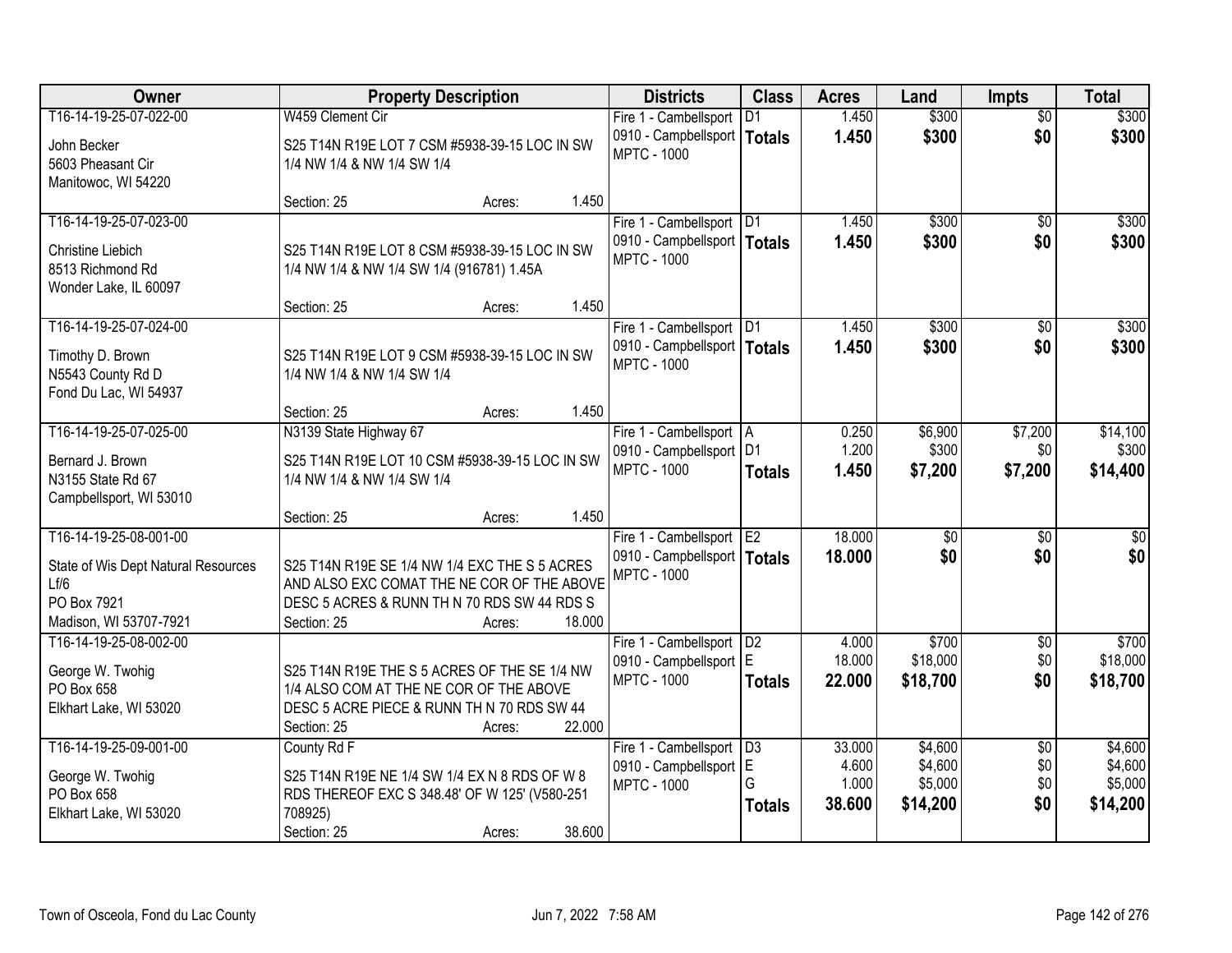| Owner                                                               | <b>Property Description</b>                                                                                                                                          |        |       | <b>Districts</b>                                                                 | <b>Class</b>  | <b>Acres</b>   | Land                 | <b>Impts</b>           | <b>Total</b>           |
|---------------------------------------------------------------------|----------------------------------------------------------------------------------------------------------------------------------------------------------------------|--------|-------|----------------------------------------------------------------------------------|---------------|----------------|----------------------|------------------------|------------------------|
| T16-14-19-25-09-002-00                                              | W401 County Rd F                                                                                                                                                     |        |       | Fire 1 - Cambellsport   A                                                        |               | 1.000          | \$27,000             | \$63,300               | \$90,300               |
| Debora Flitter<br>W413 County Rd F<br>Cambellsport, WI 53010        | S25 T14N R19E THE S 348.48' OF THE W 125' OF THE<br>NE 1/4 SW 1/4*                                                                                                   |        |       | 0910 - Campbellsport  <br><b>MPTC - 1000</b>                                     | <b>Totals</b> | 1.000          | \$27,000             | \$63,300               | \$90,300               |
|                                                                     | Section: 25                                                                                                                                                          | Acres: | 1.000 |                                                                                  |               |                |                      |                        |                        |
| T16-14-19-25-10-002-00                                              | N3104 State Rd 67                                                                                                                                                    |        |       | Fire 1 - Cambellsport   A                                                        |               | 0.250          | \$15,000             | \$89,800               | \$104,800              |
| Debora Flitter<br>W413 County Rd F<br>Cambellsport, WI 53010        | S25 T14N R19E A PARCEL OF LAND IN NW 1/4 SW 1/<br>AS REC IN V1220-831*                                                                                               |        |       | 0910 - Campbellsport   Totals<br><b>MPTC - 1000</b>                              |               | 0.250          | \$15,000             | \$89,800               | \$104,800              |
|                                                                     | Section: 25                                                                                                                                                          | Acres: | 0.250 |                                                                                  |               |                |                      |                        |                        |
| T16-14-19-25-10-003-00                                              | W473 County Rd F                                                                                                                                                     |        |       | Fire 1 - Cambellsport B                                                          |               | 0.557          | \$20,900             | \$169,800              | \$190,700              |
| Narges Properties, LLC<br>W407 Helen Ln<br>Campbellsport, WI 53010  | S25 T14N R19E PT OF NW 1/4 SW 1/4 COM 60' N OF<br>NE COR LOT 1 BLK 3 VILL OF DUNDEE TH N 202' W<br>120' S 202' E 120' TO POB AS REC 953680 .557A                     |        |       | 0910 - Campbellsport   Totals<br><b>MPTC - 1000</b>                              |               | 0.557          | \$20,900             | \$169,800              | \$190,700              |
|                                                                     | Section: 25                                                                                                                                                          | Acres: | 0.557 |                                                                                  |               |                |                      |                        |                        |
| T16-14-19-25-10-004-00                                              | W479 County Rd F                                                                                                                                                     |        |       | Fire 1 - Cambellsport   A                                                        |               | 0.464          | \$19,300             | \$89,500               | \$108,800              |
| Scott A. Schultz<br>c/o Titan Property Management                   | S25 T14N R19E PT OF NW 1/4 SW 1/4 COM 60' N &<br>120' W OF NE COR LOT 1 BLK 3 VILL OF DUNDEE TH                                                                      |        |       | 0910 - Campbellsport   Totals<br><b>MPTC - 1000</b>                              |               | 0.464          | \$19,300             | \$89,500               | \$108,800              |
| 923 S Main St Ste e<br>Oshkosh, WI 54902                            | W 100' N 202' E 100' S 202' TO POB<br>Section: 25                                                                                                                    | Acres: | 0.464 |                                                                                  |               |                |                      |                        |                        |
| T16-14-19-25-10-005-00                                              | W487 County Rd F                                                                                                                                                     |        |       | Fire 1 - Cambellsport   A<br>0910 - Campbellsport   Totals                       |               | 1.199<br>1.199 | \$30,000<br>\$30,000 | \$90,800<br>\$90,800   | \$120,800<br>\$120,800 |
| John Becker<br>5603 Pheasant Cir<br>Manitowoc, WI 54220             | S25 T14N R19E PT OF NW 1/4 SW 1/4 COM ON N LI<br>RIVER ST. 60' N & 220' W OF NE COR LOT 1 BLK 3 TH<br>W 258.5' TH N 202' TH E 258.5' TH S 202' TO POB<br>Section: 25 | Acres: | 1.199 | <b>MPTC - 1000</b>                                                               |               |                |                      |                        |                        |
| T16-14-19-25-10-007-00                                              | N3091 State Rd 67                                                                                                                                                    |        |       | Fire 1 - Cambellsport B                                                          |               | 0.460          | \$19,200             | \$80,800               | \$100,000              |
| Terence F. Augustyn<br>N3778 State Rd 67<br>PO Box 525              | S25 T14N R19E OUTLOT A OF CSM #1303-8-28 LOC<br>IN NW 1/4 SW 1/4                                                                                                     |        |       | 0910 - Campbellsport   Totals<br><b>MPTC - 1000</b>                              |               | 0.460          | \$19,200             | \$80,800               | \$100,000              |
| Campbellsport, WI 53010                                             | Section: 25                                                                                                                                                          | Acres: | 0.460 |                                                                                  |               |                |                      |                        |                        |
| T16-14-19-25-10-008-00<br>Kyle R. Wallschlaeger<br>W452 Clement Cir | W452 Clement Cir<br>S25 T14N R19E LOT 1 CSM #1303-8-28 LOC IN NW<br>1/4 SW 1/4                                                                                       |        |       | Fire 1 - Cambellsport   A<br>0910 - Campbellsport   Totals<br><b>MPTC - 1000</b> |               | 0.460<br>0.460 | \$19,200<br>\$19,200 | \$161,700<br>\$161,700 | \$180,900<br>\$180,900 |
| Campbellsport, WI 53010                                             | Section: 25                                                                                                                                                          | Acres: | 0.460 |                                                                                  |               |                |                      |                        |                        |
|                                                                     |                                                                                                                                                                      |        |       |                                                                                  |               |                |                      |                        |                        |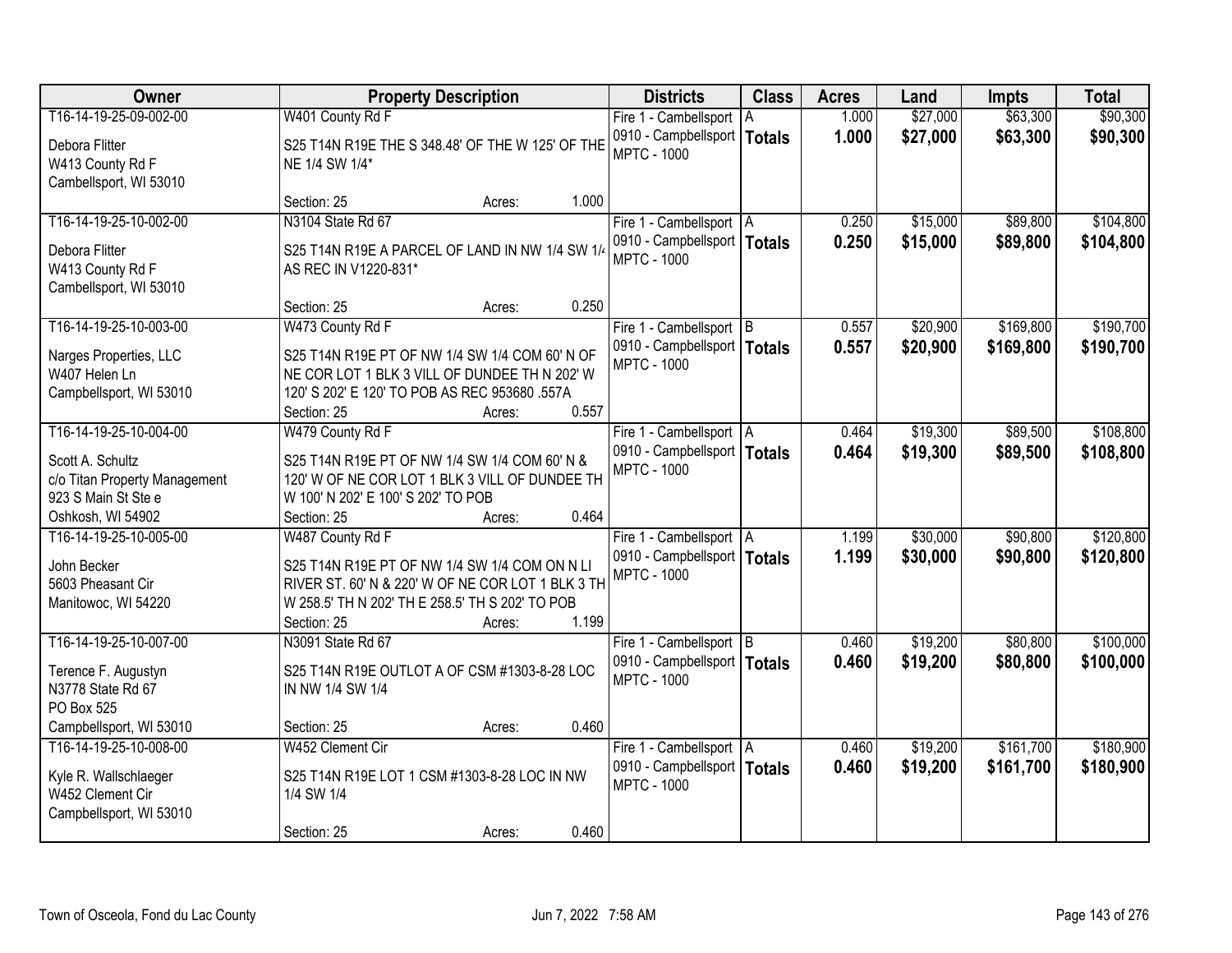| Owner                   | <b>Property Description</b>                         | <b>Districts</b>              | <b>Class</b> | <b>Acres</b> | Land     | <b>Impts</b> | <b>Total</b> |
|-------------------------|-----------------------------------------------------|-------------------------------|--------------|--------------|----------|--------------|--------------|
| T16-14-19-25-10-009-00  | W446 Clement Cir                                    | Fire 1 - Cambellsport   A     |              | 0.460        | \$19,200 | \$130,600    | \$149,800    |
| Gary Holt               | S25 T14N R19E LOT 2 CSM #1303-8-28 LOC IN NW        | 0910 - Campbellsport   Totals |              | 0.460        | \$19,200 | \$130,600    | \$149,800    |
| W446 Clement Cir        | 1/4 SW 1/4 .46A                                     | <b>MPTC - 1000</b>            |              |              |          |              |              |
| Campbellsport, WI 53010 |                                                     |                               |              |              |          |              |              |
|                         | 0.460<br>Section: 25<br>Acres:                      |                               |              |              |          |              |              |
| T16-14-19-25-10-010-00  | W438 Clement Cir                                    | Fire 1 - Cambellsport   A     |              | 0.530        | \$20,600 | \$140,100    | \$160,700    |
| Curtis Klimpke          | S25 T14N R19E LOT 2 CSM #1113-7-73 (A/K/A PART      | 0910 - Campbellsport   Totals |              | 0.530        | \$20,600 | \$140,100    | \$160,700    |
| 4600 Fisher St          | OF LOT 1 CSM #584-5) LOC IN NW 1/4 SW 1/4           | <b>MPTC - 1000</b>            |              |              |          |              |              |
| Kansas City, MO 66103   |                                                     |                               |              |              |          |              |              |
|                         | 0.530<br>Section: 25<br>Acres:                      |                               |              |              |          |              |              |
| T16-14-19-25-10-011-00  | W432 Clement Cir                                    | Fire 1 - Cambellsport   A     |              | 0.470        | \$49,800 | \$95,700     | \$145,500    |
| Thomas E. Hinchliffe    | S25 T14N R19E LOT 3 CSM #1113-7-73 (A/K/A PART      | 0910 - Campbellsport   Totals |              | 0.470        | \$49,800 | \$95,700     | \$145,500    |
| W432 Clement Cir        | OF LOT 1 CSM #585-5) LOC IN NW 1/4 SW 1/4 .47A      | <b>MPTC - 1000</b>            |              |              |          |              |              |
| Campbellsport, WI 53010 |                                                     |                               |              |              |          |              |              |
|                         | 0.470<br>Section: 25<br>Acres:                      |                               |              |              |          |              |              |
| T16-14-19-25-10-012-00  | W437 Clement Cir                                    | Fire 1 - Cambellsport   A     |              | 1.090        | \$58,400 | \$108,100    | \$166,500    |
| Aric M. Flitter         | S25 T14N R19E LOT 4 CSM #1113-7-73 LOC IN SW        | 0910 - Campbellsport   Totals |              | 1.090        | \$58,400 | \$108,100    | \$166,500    |
| W437 Clement Cir        | 1/4 NW 1/4 & NW 1/4 SW 1/4 ALSO PARC COM AT W       | <b>MPTC - 1000</b>            |              |              |          |              |              |
| Campbellsport, WI 53010 | COR SD LOT 4 TH NWLY 27.55' ALG ROAD ROW TH         |                               |              |              |          |              |              |
|                         | 1.090<br>Section: 25<br>Acres:                      |                               |              |              |          |              |              |
| T16-14-19-25-10-014-00  | N3059 State Rd 67                                   | Fire 1 - Cambellsport B       |              | 0.150        | \$15,000 | \$120,000    | \$135,000    |
| Kayla A. Kutz           | S25 T14N R19E THAT PART NW 1/4 SW 1/4 COM 40'S      | 0910 - Campbellsport   Totals |              | 0.150        | \$15,000 | \$120,000    | \$135,000    |
| W850 Airport Rd         | OF SW COR LOT 7 BLK 4 VIL OF DUNDEE TH S 70'        | <b>MPTC - 1000</b>            |              |              |          |              |              |
| Campbellsport, WI 53010 | TH E 98' TH N 70' TH W 98' TO BEG 912950 .15A       |                               |              |              |          |              |              |
|                         | 0.150<br>Section: 25<br>Acres:                      |                               |              |              |          |              |              |
| T16-14-19-25-10-016-00  | N3055 State Rd 67                                   | Fire 1 - Cambellsport B       |              | 0.414        | \$18,300 | \$189,600    | \$207,900    |
| Consuelo E. Jug         | S25 T14N R19E PT OF NW 1/4 SW 1/4 COM AT CEN L      | 0910 - Campbellsport   Totals |              | 0.414        | \$18,300 | \$189,600    | \$207,900    |
| 3411 Overlook Ct        | INTERS SECOND & MAIN STS TH N 118' TH E 153' TH     | <b>MPTC - 1000</b>            |              |              |          |              |              |
| West Bend, WI 53095     | S 118' TH W 153' TO POB                             |                               |              |              |          |              |              |
|                         | 0.414<br>Section: 25<br>Acres:                      |                               |              |              |          |              |              |
| T16-14-19-25-10-017-00  | W413 County Rd F                                    | Fire 1 - Cambellsport   A     |              | 0.600        | \$21,800 | \$143,600    | \$165,400    |
| Debra Flitter           | S25 T14N R19E PT OF NW 1/4 SW 1/4 COM IN CEN        | 0910 - Campbellsport   Totals |              | 0.600        | \$21,800 | \$143,600    | \$165,400    |
| W413 County Rd F        | CTH F 102.3' W OF E LI SD 1/4 1/4 TH N 219.12' TH W | <b>MPTC - 1000</b>            |              |              |          |              |              |
| Campbellsport, WI 53010 | 125' TH S TO CEN CTH F TH SELY TO POB AS REC        |                               |              |              |          |              |              |
|                         | 0.600<br>Section: 25<br>Acres:                      |                               |              |              |          |              |              |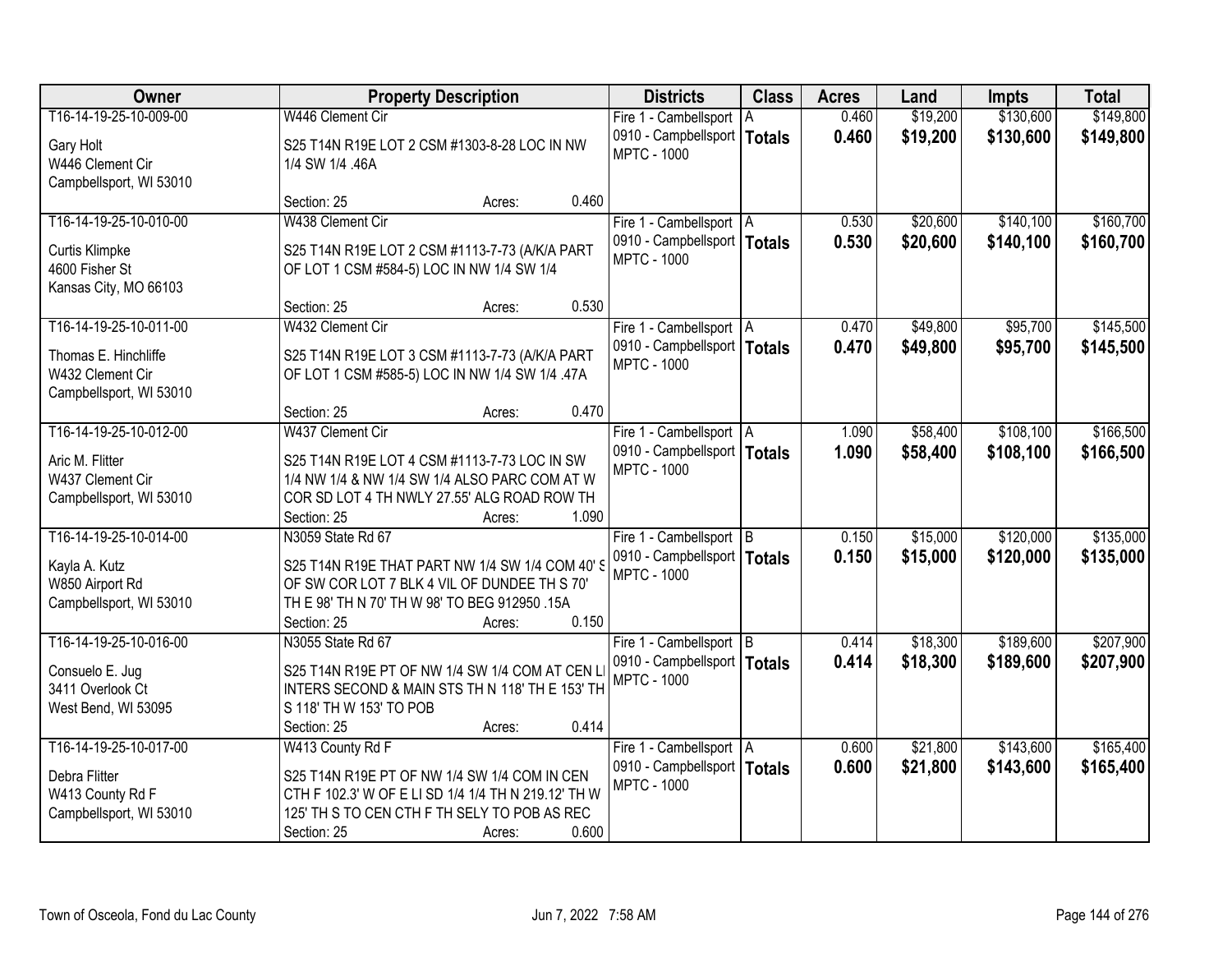| <b>Owner</b>                | <b>Property Description</b>                        | <b>Districts</b>                                    | <b>Class</b> | <b>Acres</b> | Land       | <b>Impts</b>    | <b>Total</b>    |
|-----------------------------|----------------------------------------------------|-----------------------------------------------------|--------------|--------------|------------|-----------------|-----------------|
| T16-14-19-25-10-018-00      | W407 County Rd F                                   | Fire 1 - Cambellsport   A                           |              | 0.591        | \$21,700   | \$93,200        | \$114,900       |
| Debora Flitter              | S25 T14N R19E COM CEN MADISON ST 88' N OF SE       | 0910 - Campbellsport   Totals                       |              | 0.591        | \$21,700   | \$93,200        | \$114,900       |
| W413 County Rd F            | COR NW 1/4 SW 1/4 TH N 266' TH W 102' 4 1/2" TH S  | <b>MPTC - 1000</b>                                  |              |              |            |                 |                 |
| Cambellsport, WI 53010      | 220 1/2' TH SELY 108 1/2' TO POB*                  |                                                     |              |              |            |                 |                 |
|                             | 0.591<br>Section: 25<br>Acres:                     |                                                     |              |              |            |                 |                 |
| T16-14-19-25-10-019-00      | W426 County Rd F                                   | Fire 1 - Cambellsport   A                           |              | 1.030        | \$27,500   | \$62,500        | \$90,000        |
|                             |                                                    | 0910 - Campbellsport   Totals                       |              | 1.030        | \$27,500   | \$62,500        | \$90,000        |
| Debora Flitter              | S25 T14N R19E PT OF NW 1/4 SW 1/4 COM 308.85' W    | <b>MPTC - 1000</b>                                  |              |              |            |                 |                 |
| W413 County Rd F            | OF SE COR TH N7*02'E 179' TO C/L HWY TH WLY        |                                                     |              |              |            |                 |                 |
| Cambellsport, WI 53010      | 258.01' ALG C/L HWY TH SELY 186.50' TO S LI NW 1/4 |                                                     |              |              |            |                 |                 |
|                             | 1.030<br>Section: 25<br>Acres:                     |                                                     |              |              |            |                 |                 |
| T16-14-19-25-10-020-00      | W420 County Rd F                                   | Fire 1 - Cambellsport   A                           |              | 0.411        | \$18,300   | \$74,500        | \$92,800        |
| Wayne K. Elsinger           | S25 T14N R19E PART OF THE NW 1/4 SW 1/4 COM        | 0910 - Campbellsport   Totals                       |              | 0.411        | \$18,300   | \$74,500        | \$92,800        |
| W420 County Rd F            | 198' W OF SE COR TH N 151.99' TO THE CEN LI OF     | <b>MPTC - 1000</b>                                  |              |              |            |                 |                 |
| Campbellsport, WI 53010     | CTH "F" ETC ALSO COM AT A PT 260.94' W OF THE      |                                                     |              |              |            |                 |                 |
|                             | 0.411<br>Section: 25<br>Acres:                     |                                                     |              |              |            |                 |                 |
| T16-14-19-25-10-021-00      | W412 County Rd F                                   | Fire 1 - Cambellsport   A                           |              | 0.250        | \$12,800   | \$30,500        | \$43,300        |
|                             |                                                    | 0910 - Campbellsport   Totals                       |              | 0.250        | \$12,800   | \$30,500        | \$43,300        |
| Michael J Lavey Fam Tr      | S25 T14N R19E THAT PART NW 1/4 SW 1/4 COM 100'     | <b>MPTC - 1000</b>                                  |              |              |            |                 |                 |
| PO Box 268                  | W OF SE COR SD NW 1/4 SW 1/4 ETC AS REC IN         |                                                     |              |              |            |                 |                 |
| Manitowish Waters, WI 54545 | 929416*                                            |                                                     |              |              |            |                 |                 |
|                             | 0.250<br>Section: 25<br>Acres:                     |                                                     |              |              |            |                 |                 |
| T16-14-19-25-10-022-00      | W404 County Rd F                                   | Fire 1 - Cambellsport   A                           |              | 0.380        | \$17,600   | \$19,000        | \$36,600        |
| James V. Walter             | S25 T14N R19E THAT PART NW 1/4 SW 1/4 COM 100'     | 0910 - Campbellsport   Totals                       |              | 0.380        | \$17,600   | \$19,000        | \$36,600        |
| W404 County Rd F            | N OF SE COR ETC ALSO PART OF THE SW 1/4 SW         | <b>MPTC - 1000</b>                                  |              |              |            |                 |                 |
| Campbellsport, WI 53010     | 1/4 AS REC IN V478-2 (V772-801) .38A               |                                                     |              |              |            |                 |                 |
|                             | 0.380<br>Section: 25<br>Acres:                     |                                                     |              |              |            |                 |                 |
| T16-14-19-25-10-023-00      | County Rd F                                        | Fire 1 - Cambellsport   A                           |              | 1.500        | \$10,000   | $\overline{50}$ | \$10,000        |
|                             |                                                    |                                                     |              |              |            |                 |                 |
| Michael J Lavey Fam Tr      | S25 T14N R19E LOT 1 CSM #3820-21-59 LOC IN NW      | 0910 - Campbellsport   Totals<br><b>MPTC - 1000</b> |              | 1.500        | \$10,000   | \$0             | \$10,000        |
| PO Box 268                  | 1/4 SW 1/4*                                        |                                                     |              |              |            |                 |                 |
| Manitowish Waters, WI 54545 |                                                    |                                                     |              |              |            |                 |                 |
|                             | 1.500<br>Section: 25<br>Acres:                     |                                                     |              |              |            |                 |                 |
| T16-14-19-25-10-024-00      | W467 County Rd F                                   | Fire 1 - Cambellsport E5                            |              | 7.410        | $\sqrt{6}$ | $\overline{30}$ | $\overline{50}$ |
| Town of Osceola             | S25 T14N R19E LOT 1 CSM #3823-21-62 LOC IN N 1/2   | 0910 - Campbellsport   Totals                       |              | 7.410        | \$0        | \$0             | \$0             |
|                             |                                                    | <b>MPTC - 1000</b>                                  |              |              |            |                 |                 |
| c/o Kay M. Wege             | SW 1/4 (V1021-965) 7.41A                           |                                                     |              |              |            |                 |                 |
| W2170 Hickory Hills Ct      |                                                    |                                                     |              |              |            |                 |                 |
| Campbellsport, WI 53010     | 7.410<br>Section: 25<br>Acres:                     |                                                     |              |              |            |                 |                 |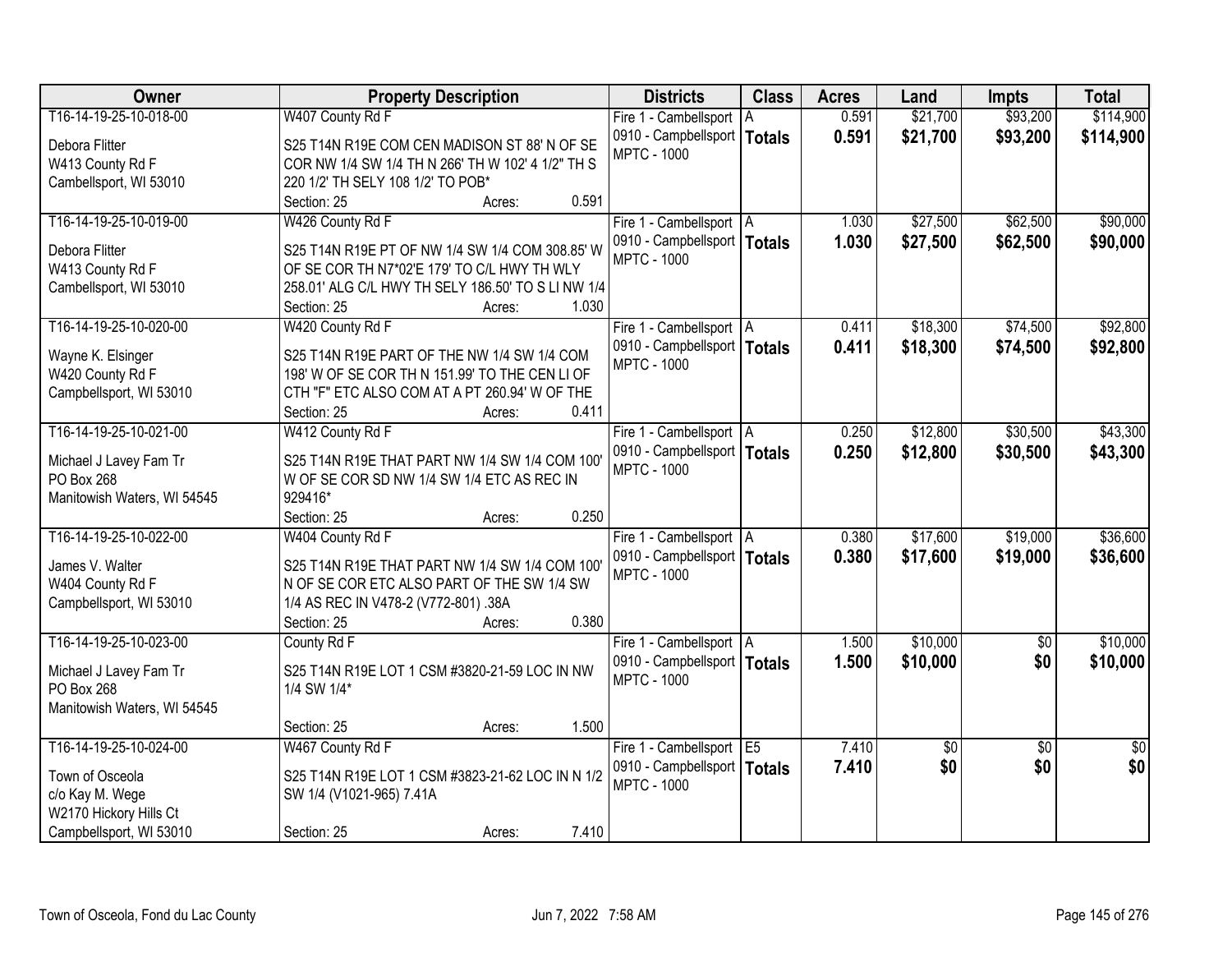| Owner                                       |                                                  | <b>Property Description</b> |        | <b>Districts</b>                                    | <b>Class</b> | <b>Acres</b> | Land            | <b>Impts</b>    | <b>Total</b>     |
|---------------------------------------------|--------------------------------------------------|-----------------------------|--------|-----------------------------------------------------|--------------|--------------|-----------------|-----------------|------------------|
| T16-14-19-25-10-025-00                      | State Highway 67                                 |                             |        | Fire 1 - Cambellsport                               | B            | 0.100        | \$15,000        | $\overline{30}$ | \$15,000         |
| Kayla A. Kutz                               | S25 T14N R19E OUTLOT 1 CSM #3823-21-62 LOC IN    |                             |        | 0910 - Campbellsport   Totals                       |              | 0.100        | \$15,000        | \$0             | \$15,000         |
| W850 Airport Rd                             | N 1/2 SW 1/4                                     |                             |        | <b>MPTC - 1000</b>                                  |              |              |                 |                 |                  |
| Campbellsport, WI 53010                     |                                                  |                             |        |                                                     |              |              |                 |                 |                  |
|                                             | Section: 25                                      | Acres:                      | 0.100  |                                                     |              |              |                 |                 |                  |
| T16-14-19-25-10-026-00                      |                                                  |                             |        | Fire 1 - Cambellsport E5                            |              | 0.210        | $\overline{50}$ | $\overline{30}$ | $\overline{\$0}$ |
| Town of Osceola                             | S25 T14N R19E OUTLOT 2 CSM #3823-21-62 LOC IN    |                             |        | 0910 - Campbellsport   Totals                       |              | 0.210        | \$0             | \$0             | \$0              |
| c/o Kay M. Wege                             | N 1/2 SW 1/4 (V1021-965) .21A                    |                             |        | <b>MPTC - 1000</b>                                  |              |              |                 |                 |                  |
| W2170 Hickory Hills Ct                      |                                                  |                             |        |                                                     |              |              |                 |                 |                  |
| Campbellsport, WI 53010                     | Section: 25                                      | Acres:                      | 0.210  |                                                     |              |              |                 |                 |                  |
| T16-14-19-25-11-001-00                      | State Highway 67                                 |                             |        | Fire 1 - Cambellsport B                             |              | 16.695       | \$58,400        | \$145,900       | \$204,300        |
| Dundee Sportsmens Club                      | S25 T14N R19E W 1/2 SW 1/4 SW 1/4 EXC CSM        |                             |        | 0910 - Campbellsport   Totals                       |              | 16.695       | \$58,400        | \$145,900       | \$204,300        |
| c/o Tammy A. Kutz                           | #2697-14-117 (V937-599) 16.695A                  |                             |        | <b>MPTC - 1000</b>                                  |              |              |                 |                 |                  |
| W850 Airport Rd                             |                                                  |                             |        |                                                     |              |              |                 |                 |                  |
| Campbellsport, WI 53010                     | Section: 25                                      | Acres:                      | 16.695 |                                                     |              |              |                 |                 |                  |
| T16-14-19-25-11-002-00                      |                                                  |                             |        | Fire 1 - Cambellsport E2                            |              | 20.850       | \$0             | $\sqrt{6}$      | \$0              |
|                                             |                                                  |                             |        | 0910 - Campbellsport   Totals                       |              | 20.850       | \$0             | \$0             | \$0              |
| State of Wis Dept Natural Resources<br>Lf/6 | S25 T14N R19E E 1/2 SW 1/4 SW 1/4 & W 1 A SE 1/4 |                             |        | <b>MPTC - 1000</b>                                  |              |              |                 |                 |                  |
| PO Box 7921                                 | SW 1/4 (V305-159) 20.85A                         |                             |        |                                                     |              |              |                 |                 |                  |
| Madison, WI 53707-7921                      | Section: 25                                      | Acres:                      | 20.850 |                                                     |              |              |                 |                 |                  |
| T16-14-19-25-12-001-00                      | W326 County Rd F                                 |                             |        | Fire 1 - Cambellsport E2                            |              | 39.000       | $\overline{50}$ | $\overline{50}$ | $\sqrt{50}$      |
|                                             |                                                  |                             |        | 0910 - Campbellsport   Totals                       |              | 39.000       | \$0             | \$0             | \$0              |
| State of Wis Dept Natural Resources         | S25 T14N R19E E 39 A OF SE 1/4 SW 1/4 (V555-550) |                             |        | <b>MPTC - 1000</b>                                  |              |              |                 |                 |                  |
| 1 f/6                                       | 39A                                              |                             |        |                                                     |              |              |                 |                 |                  |
| PO Box 7921                                 |                                                  |                             |        |                                                     |              |              |                 |                 |                  |
| Madison, WI 53707-7921                      | Section: 25                                      | Acres:                      | 39.000 |                                                     |              |              |                 |                 |                  |
| T16-14-19-25-13-001-00                      |                                                  |                             |        | Fire 1 - Cambellsport E2                            |              | 40.000       | $\sqrt{6}$      | $\sqrt{6}$      | $\sqrt{50}$      |
| State of Wis Dept Natural Resources         | S25 T14N R19E NE 1/4 SE 1/4 (V293-38) 40A        |                             |        | 0910 - Campbellsport   Totals<br><b>MPTC - 1000</b> |              | 40.000       | \$0             | \$0             | \$0              |
| Lf/6                                        |                                                  |                             |        |                                                     |              |              |                 |                 |                  |
| PO Box 7921                                 |                                                  |                             |        |                                                     |              |              |                 |                 |                  |
| Madison, WI 53707-7921                      | Section: 25                                      | Acres:                      | 40.000 |                                                     |              |              |                 |                 |                  |
| T16-14-19-25-14-001-00                      |                                                  |                             |        | Fire 1 - Cambellsport   E2                          |              | 40.000       | $\overline{50}$ | $\overline{30}$ | $\overline{50}$  |
| State of Wis Dept Natural Resources         | S25 T14N R19E NW 1/4 SE 1/4 (V555-550) 40A       |                             |        | 0910 - Campbellsport   Totals                       |              | 40.000       | \$0             | \$0             | \$0              |
| Lf/6                                        |                                                  |                             |        | <b>MPTC - 1000</b>                                  |              |              |                 |                 |                  |
| PO Box 7921                                 |                                                  |                             |        |                                                     |              |              |                 |                 |                  |
| Madison, WI 53707-7921                      | Section: 25                                      | Acres:                      | 40.000 |                                                     |              |              |                 |                 |                  |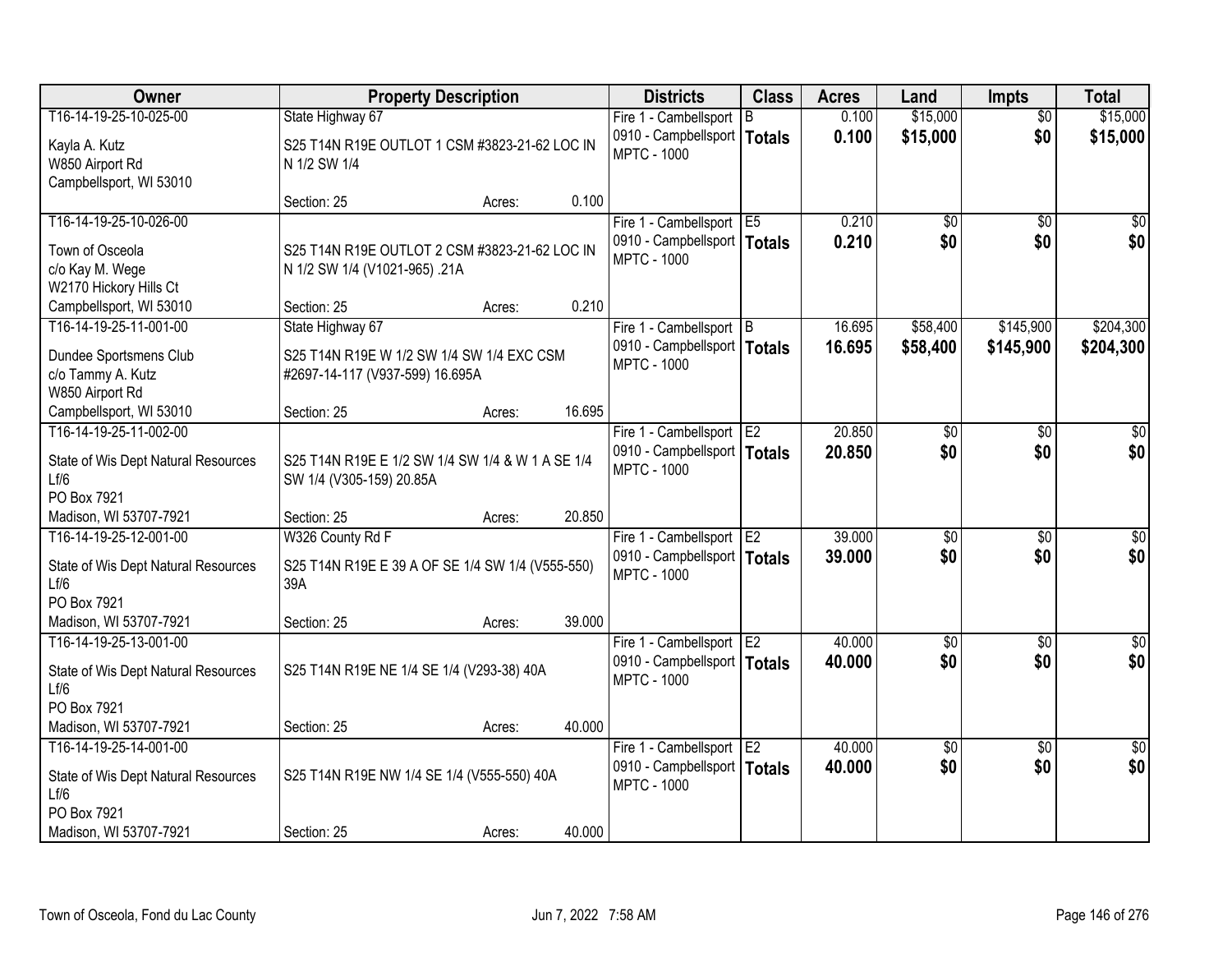| Owner                                       |                                                                              | <b>Property Description</b> |        | <b>Districts</b>                                    | <b>Class</b>    | <b>Acres</b> | Land            | <b>Impts</b>    | <b>Total</b>    |
|---------------------------------------------|------------------------------------------------------------------------------|-----------------------------|--------|-----------------------------------------------------|-----------------|--------------|-----------------|-----------------|-----------------|
| T16-14-19-25-15-001-00                      |                                                                              |                             |        | Fire 1 - Cambellsport                               | E2              | 40.000       | $\overline{50}$ | $\overline{50}$ | \$0             |
| State of Wis Dept Natural Resources<br>Lf/6 | S25 T14N R19E SW 1/4 SE 1/4 (V488-460) 40A                                   |                             |        | 0910 - Campbellsport<br><b>MPTC - 1000</b>          | Totals          | 40.000       | \$0             | \$0             | \$0             |
| PO Box 7921                                 |                                                                              |                             |        |                                                     |                 |              |                 |                 |                 |
| Madison, WI 53707-7921                      | Section: 25                                                                  | Acres:                      | 40.000 |                                                     |                 |              |                 |                 |                 |
| T16-14-19-25-16-001-00                      |                                                                              |                             |        | Fire 1 - Cambellsport                               | TE <sub>2</sub> | 40.000       | \$0             | $\overline{50}$ | \$0             |
| State of Wis Dept Natural Resources<br>Lf/6 | S25 T14N R19E SE 1/4 SE 1/4 (V488-460) 40A                                   |                             |        | 0910 - Campbellsport   Totals<br><b>MPTC - 1000</b> |                 | 40.000       | \$0             | \$0             | \$0             |
| PO Box 7921                                 |                                                                              |                             |        |                                                     |                 |              |                 |                 |                 |
| Madison, WI 53707-7921                      | Section: 25                                                                  | Acres:                      | 40.000 |                                                     |                 |              |                 |                 |                 |
| T16-14-19-26-01-001-00                      |                                                                              |                             |        | Fire 1 - Cambellsport E2                            |                 | 35.000       | \$0             | \$0             | $\overline{50}$ |
| State of Wis Dept Natural Resources<br>Lf/6 | S26 T14N R19E THAT PART OF NE 1/4 NE 1/4 LYG S<br>& W OF ROAD (V310-562) 35A |                             |        | 0910 - Campbellsport   Totals<br><b>MPTC - 1000</b> |                 | 35.000       | \$0             | \$0             | \$0             |
| PO Box 7921                                 |                                                                              |                             |        |                                                     |                 |              |                 |                 |                 |
| Madison, WI 53707-7921                      | Section: 26                                                                  | Acres:                      | 35.000 |                                                     |                 |              |                 |                 |                 |
| T16-14-19-26-02-001-00                      |                                                                              |                             |        | Fire 1 - Cambellsport                               | E <sub>2</sub>  | 40.000       | \$0             | $\sqrt{6}$      | \$0             |
| State of Wis Dept Natural Resources<br>Lf/6 | S26 T14N R19E NW 1/4 NE 1/4 (V310-562 & V316-547)<br>40A                     |                             |        | 0910 - Campbellsport   Totals<br><b>MPTC - 1000</b> |                 | 40,000       | \$0             | \$0             | \$0             |
| PO Box 7921                                 |                                                                              |                             |        |                                                     |                 |              |                 |                 |                 |
| Madison, WI 53707-7921                      | Section: 26                                                                  | Acres:                      | 40.000 |                                                     |                 |              |                 |                 |                 |
| T16-14-19-26-03-001-00                      |                                                                              |                             |        | Fire 1 - Cambellsport                               | E <sub>2</sub>  | 40.000       | $\overline{50}$ | $\overline{30}$ | $\overline{50}$ |
| State of Wis Dept Natural Resources<br>Lf/6 | S26 T14N R19E SW 1/4 NE 1/4 40A                                              |                             |        | 0910 - Campbellsport   Totals<br><b>MPTC - 1000</b> |                 | 40.000       | \$0             | \$0             | \$0             |
| PO Box 7921                                 |                                                                              |                             |        |                                                     |                 |              |                 |                 |                 |
| Madison, WI 53707-7921                      | Section: 26                                                                  | Acres:                      | 40.000 |                                                     |                 |              |                 |                 |                 |
| T16-14-19-26-04-001-00                      |                                                                              |                             |        | Fire 1 - Cambellsport E2                            |                 | 36.430       | $\sqrt{6}$      | $\overline{30}$ | \$0             |
| State of Wis Dept Natural Resources<br>Lf/6 | S26 T14N R19E THAT PART SE 1/4 NE 1/4 LYG N & W<br>OF ROAD (V310-562) 36.43A |                             |        | 0910 - Campbellsport   Totals<br><b>MPTC - 1000</b> |                 | 36.430       | \$0             | \$0             | \$0             |
| PO Box 7921                                 |                                                                              |                             |        |                                                     |                 |              |                 |                 |                 |
| Madison, WI 53707-7921                      | Section: 26                                                                  | Acres:                      | 36.430 |                                                     |                 |              |                 |                 |                 |
| T16-14-19-26-04-003-00                      | N3107 Vista Dr                                                               |                             |        | Fire 1 - Cambellsport   A                           |                 | 1.257        | \$37,800        | \$208,700       | \$246,500       |
| Larry C. Brown                              | S26 T14N R19E LOT 1 OF CSM #2302-12-60 LOC IN                                |                             |        | 0910 - Campbellsport   Totals                       |                 | 1.257        | \$37,800        | \$208,700       | \$246,500       |
| N3107 Vista Dr                              | SE 1/4 NE 1/4 & NE 1/4 SE 1/4 SEC 26 & IN SW 1/4 NW                          |                             |        | <b>MPTC - 1000</b>                                  |                 |              |                 |                 |                 |
| Campbellsport, WI 53010                     | 1/4 SEC 25 (V811-893) 1.257A                                                 |                             |        |                                                     |                 |              |                 |                 |                 |
|                                             | Section: 26                                                                  | Acres:                      | 1.257  |                                                     |                 |              |                 |                 |                 |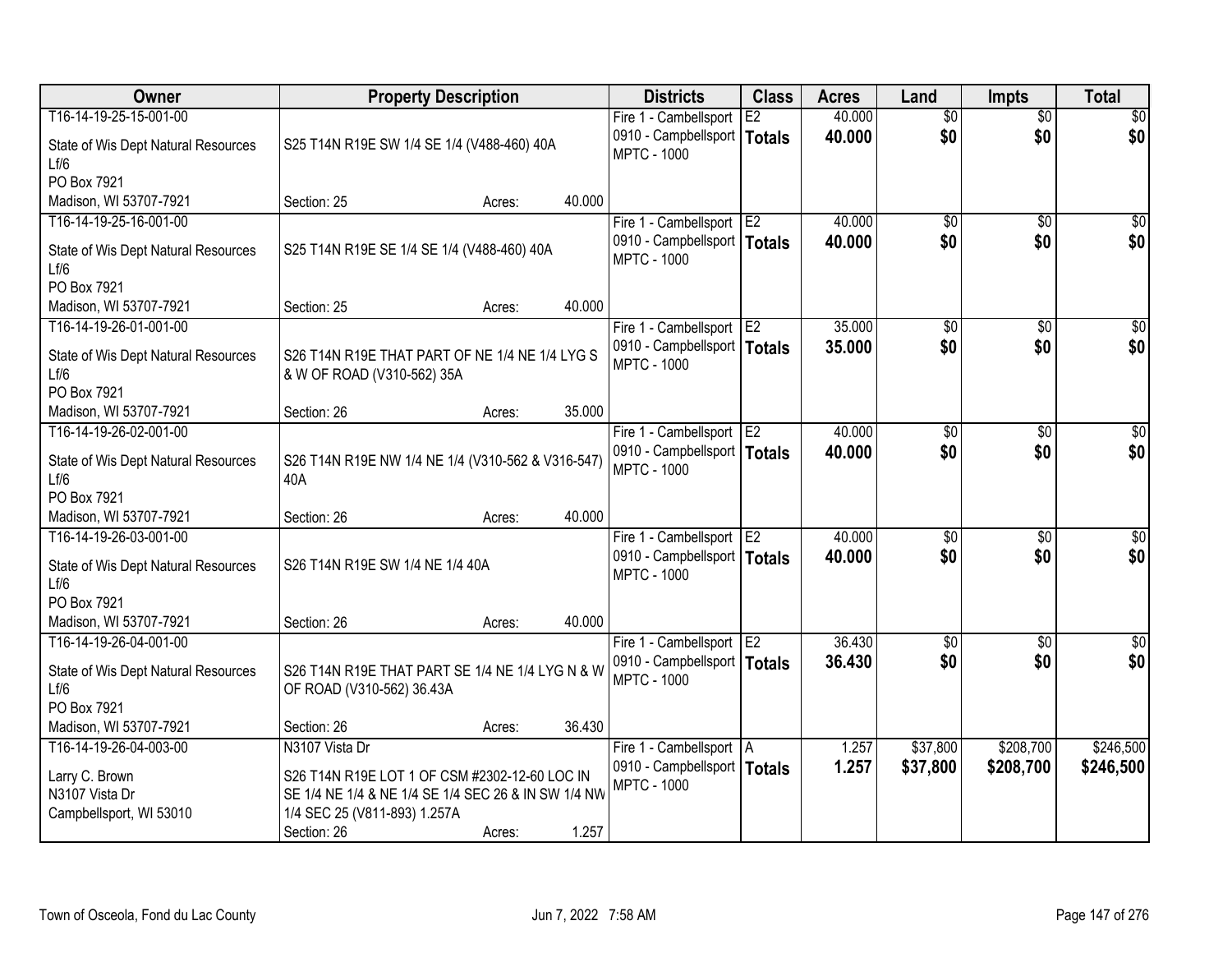| Owner                              | <b>Property Description</b>                                                          | <b>Districts</b>              | <b>Class</b>   | <b>Acres</b> | Land          | <b>Impts</b>    | <b>Total</b> |
|------------------------------------|--------------------------------------------------------------------------------------|-------------------------------|----------------|--------------|---------------|-----------------|--------------|
| T16-14-19-26-05-001-00             | W795 County Rd F                                                                     | Fire 1 - Cambellsport         | A              | 1.000        | \$38,500      | \$100,400       | \$138,900    |
| Vista Christian Retreat, Inc       | *** ERROR ON DEED*** S26 T14N R19E NE 1/4 NW 1/4                                     | 0910 - Campbellsport   F      |                | 12.000       | \$32,400      | \$0             | \$32,400     |
| N3398 Chapel Heights Rd            |                                                                                      | <b>MPTC - 1000</b>            | P <sub>8</sub> | 27.000       | (\$72,900)    | \$0             | \$0          |
| Campbellsport, WI 53010            |                                                                                      |                               | <b>Totals</b>  | 40.000       | \$70,900      | \$100,400       | \$171,300    |
|                                    | 40.000<br>Section: 26<br>Acres:                                                      |                               |                |              |               |                 |              |
| T16-14-19-26-06-001-00             | N3047 B & B Ct                                                                       | Fire 1 - Cambellsport   A     |                | 1.000        | \$32,500      | \$256,800       | \$289,300    |
|                                    | S26 T14N R19E LOT 1 CSM #4143-23-62 LOC IN W 1/2                                     | 0910 - Campbellsport   F      |                | 31.920       | \$86,200      | \$0             | \$86,200     |
| Steven R. Sippel<br>N3047 B & B Ct | NW 1/4 EXC CSM #4732-28-22 & EXC V1237-910                                           | <b>MPTC - 1000</b>            | <b>Totals</b>  | 32.920       | \$118,700     | \$256,800       | \$375,500    |
| Campbellsport, WI 53010            |                                                                                      |                               |                |              |               |                 |              |
|                                    | 32.920<br>Section: 26<br>Acres:                                                      |                               |                |              |               |                 |              |
| T16-14-19-26-06-002-00             | W829 County Rd F                                                                     | Fire 1 - Cambellsport   A     |                | 2.000        | \$53,000      | \$159,100       | \$212,100    |
| Wrobel Liv Tr                      |                                                                                      | 0910 - Campbellsport   D2     |                | 13.000       | \$2,400       | \$0             | \$2,400      |
| 110 Enid Ln                        | S26 T14N R19E LOT 2 CSM #4143-23-62 LOC IN W 1/2<br><b>NW 1/4</b>                    | <b>MPTC - 1000</b>            | EM             | 3.160        | \$4,000       | \$0             | \$4,000      |
| Northfield, IL 60093               |                                                                                      |                               | P <sub>8</sub> | 21.000       | (\$42,000)    | \$0             | \$0          |
|                                    | 39.160<br>Section: 26<br>Acres:                                                      |                               | <b>Totals</b>  | 39.160       | \$59,400      | \$159,100       | \$218,500    |
| T16-14-19-26-07-001-00             |                                                                                      | Fire 1 - Cambellsport         | E3             | 0.230        | $\sqrt[6]{3}$ | \$0             | \$0          |
|                                    |                                                                                      | 0910 - Campbellsport   Totals |                | 0.230        | \$0           | \$0             | \$0          |
| Fond Du Lac County                 | S26 T14N R19E SW 1/4 NW 1/4 EXC .52A REC                                             | <b>MPTC - 1000</b>            |                |              |               |                 |              |
| City County Gov Center             | V592-602, EXC .51A REC V592-603, EXC 1.09A REC                                       |                               |                |              |               |                 |              |
| 160 S Macy St                      | V592-620 & EXC V542-162 EXC CSM #4143-23-62                                          |                               |                |              |               |                 |              |
| Fond Du Lac, WI 54935              | 0.230<br>Section: 26<br>Acres:                                                       |                               |                |              |               |                 |              |
| T16-14-19-26-07-002-00             | W895 County Rd F                                                                     | Fire 1 - Cambellsport   A     |                | 1.510        | \$34,700      | \$65,300        | \$100,000    |
| Roy A. Grohall                     | S26 T14N R19E PT OF THE SW 1/4 NW 1/4 SEC 26 & /                                     | 0910 - Campbellsport   Totals |                | 1.510        | \$34,700      | \$65,300        | \$100,000    |
| W965 County Rd F                   | PT OF THE SE 1/4 NE 1/4 SEC 27 COM AT THE SE                                         | <b>MPTC - 1000</b>            |                |              |               |                 |              |
| Campbellsport, WI 53010            | COR NE 1/4 SEC 27 ETC AS REC IN V542-162*                                            |                               |                |              |               |                 |              |
|                                    | 1.510<br>Section: 27<br>Acres:                                                       |                               |                |              |               |                 |              |
| T16-14-19-26-07-003-00             | W873 County Rd F                                                                     | Fire 1 - Cambellsport   A     |                | 0.520        | \$20,400      | \$65,400        | \$85,800     |
| Stephanie L. Molitor               | S26 T14N R19E PT OF SW 1/4 NW 1/4 COM 21.28' N &                                     | 0910 - Campbellsport   Totals |                | 0.520        | \$20,400      | \$65,400        | \$85,800     |
| W873 County Rd F                   | 236.61' E OF SW COR TH N 160' E 144.50' S 159.94' W                                  | <b>MPTC - 1000</b>            |                |              |               |                 |              |
| Campbellsport, WI 53010            | 136' TO POB                                                                          |                               |                |              |               |                 |              |
|                                    | 0.520<br>Section: 26<br>Acres:                                                       |                               |                |              |               |                 |              |
| T16-14-19-26-07-004-00             | W867 County Rd F                                                                     | Fire 1 - Cambellsport   A     |                | 0.510        | \$20,200      | $\overline{50}$ | \$20,200     |
|                                    |                                                                                      | 0910 - Campbellsport   Totals |                | 0.510        | \$20,200      | \$0             | \$20,200     |
| Daniel R. Mueller Sr               | S26 T14N R19E PT OF SW 1/4 NW 1/4 COM 21.28' N &                                     | <b>MPTC - 1000</b>            |                |              |               |                 |              |
| 2420 S 76th St                     | 236.61' E OF SW COR TH E 136' TO P/O/B TH N<br>159.94' E 139' S 159.91 W 136' TO POB |                               |                |              |               |                 |              |
| West Allis, WI 53219               | 0.510                                                                                |                               |                |              |               |                 |              |
|                                    | Section: 26<br>Acres:                                                                |                               |                |              |               |                 |              |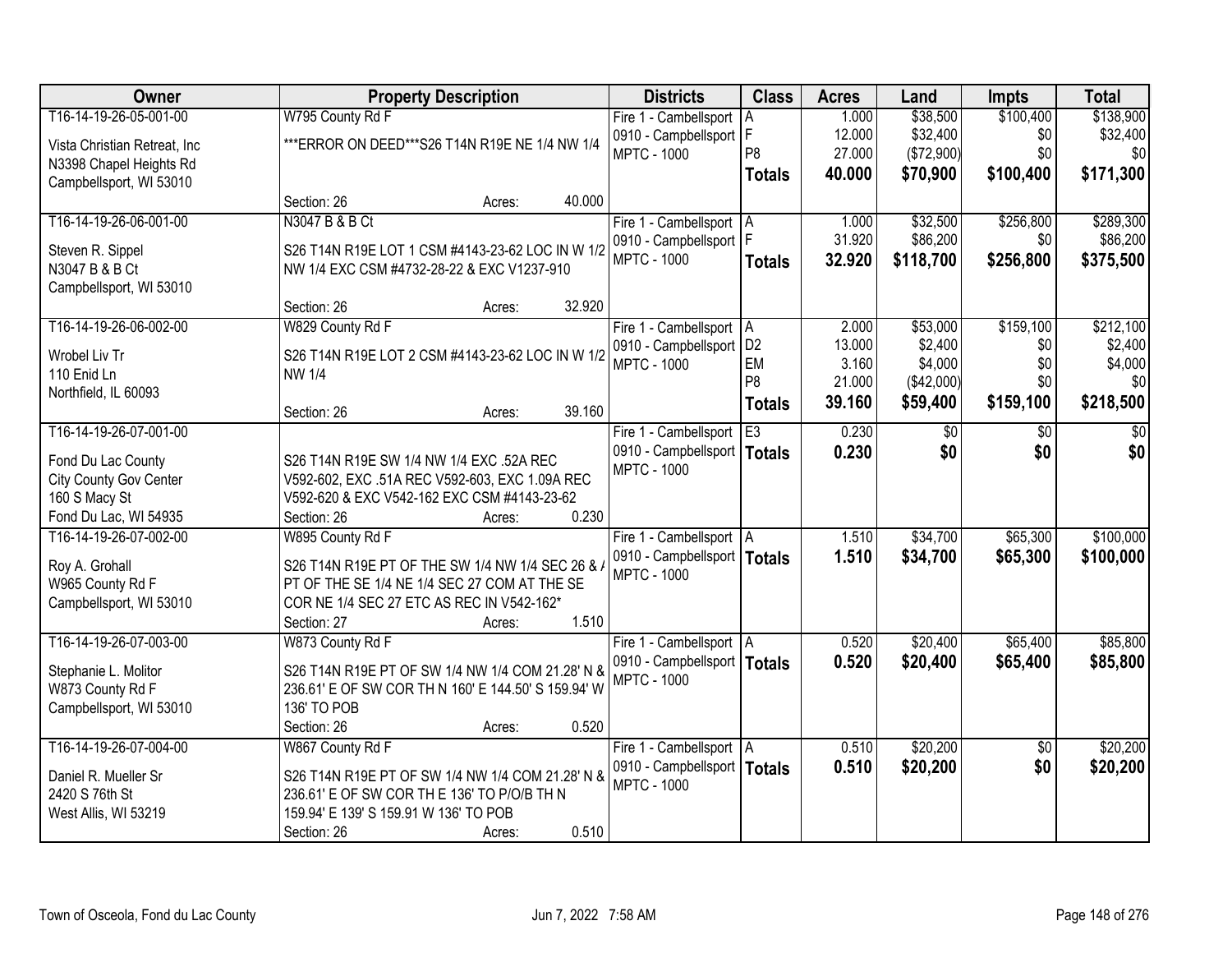| \$137,100<br>T16-14-19-26-07-005-00<br>W801 County Rd F<br>\$31,800<br>\$105,300<br>1.320<br>Fire 1 - Cambellsport   A<br>0910 - Campbellsport   Totals<br>1.320<br>\$31,800<br>\$105,300<br>\$137,100<br>S26 T14N R19E PT OF SW 1/4 NW 1/4 COM 1150.59' E<br>Ryan W. Beck<br><b>MPTC - 1000</b><br>W801 County Rd F<br>OF SW COR TH N 323.09' E 157.08' TH S0*40'E 202.42<br>TH S9*07'W 109.29' TH W TO BEG V592-620 ALSO<br>Campbellsport, WI 53010<br>1.320<br>Section: 26<br>Acres:<br>T16-14-19-26-07-006-00<br>Fire 1 - Cambellsport E3<br>0.760<br>$\overline{50}$<br>\$0<br>\$0<br>0.760<br>\$0<br>0910 - Campbellsport   Totals<br>Fond Du Lac County<br>S26 T14N R19E OUTLOT 1 CSM #4143-23-62 LOC IN<br><b>MPTC - 1000</b><br>City County Gov Center<br>W 1/2 NW 1/4 (V1376-120) .76A<br>160 S Macy St<br>0.760<br>Fond Du Lac, WI 54935<br>Section: 26<br>Acres:<br>\$57,100<br>\$142,500<br>T16-14-19-26-07-007-00<br>N3049 B & B Ct<br>2.810<br>Fire 1 - Cambellsport   A<br>0910 - Campbellsport   Totals<br>2.810<br>\$57,100<br>\$142,500<br>S26 T14N R19E LOT 1 CSM #4732-28-22 ALSO PT OF<br>Casey Bohlman<br><b>MPTC - 1000</b><br>N3049 B & B Ct<br>LOT 1 CSM #4143-23-62 COM AT NW COR LOT 1<br>CSM #4732 TH N 90' N48*06'39"E 156.53' S42*49'E<br>Campbellsport, WI 53010<br>2.810<br>Section: 26<br>Acres:<br>T16-14-19-26-07-008-00<br>N3037 B & B Ct<br>\$27,600<br>\$127,300<br>Fire 1 - Cambellsport   A<br>1.040<br>0910 - Campbellsport   Totals<br>1.040<br>\$27,600<br>\$127,300<br>Bill A. Hintz<br>S26 T14N R19E LOT 2 CSM #4732-28-22 LOC IN SW<br><b>MPTC - 1000</b><br>N3037 B & B Ct<br>1/4 NW 1/4 (V1207-862) 1.04A<br>Campbellsport, WI 53010<br>1.040<br>Section: 26<br>Acres:<br>T16-14-19-26-08-001-00<br>\$5,600<br>$\overline{50}$<br>\$5,600<br>14.000<br>Fire 1 - Cambellsport E<br>F<br>\$54,000<br>\$0<br>20.000<br>0910 - Campbellsport<br>*** ERROR ON DEED*** S26 T14N R19E SE 1/4 NW 1/4<br>Vista Christian Retreat, Inc.<br>P <sub>8</sub><br>\$0<br>6.000<br>(\$16,200)<br>\$0<br><b>MPTC - 1000</b><br>N3398 Chapel Heights Rd<br>\$0<br>\$59,600<br>40.000<br>\$59,600<br><b>Totals</b><br>Campbellsport, WI 53010<br>40.000<br>Section: 26<br>Acres:<br>16.200<br>$\overline{50}$<br>T16-14-19-26-09-002-00<br>Fire 1 - Cambellsport E2<br>$\sqrt{50}$<br>$\overline{30}$<br>\$0<br>16.200<br>\$0<br>0910 - Campbellsport   Totals<br>State of Wis Dept Natural Resources<br>S26 T14N R19E S 54 RDS OF E 48 RDS NE 1/4 SW 1/4<br><b>MPTC - 1000</b><br>Lf/6<br>(V485-100) 16.20A<br>PO Box 7921<br>16.200<br>Madison, WI 53707-7921<br>Section: 26<br>Acres:<br>W730 County Rd F<br>\$38,300<br>\$18,800<br>T16-14-19-26-09-003-00<br>1.754<br>Fire 1 - Cambellsport   A<br>0910 - Campbellsport   Totals<br>1.754<br>\$38,300<br>\$18,800<br>Mark S. Dreifuerst<br>S26 T14N R19E LOT OF CSM #152-2-152 LOC IN NE<br><b>MPTC - 1000</b><br>777 E Pioneer Rd<br>1/4 SW 1/4 | Owner                 | <b>Property Description</b> | <b>Districts</b> | <b>Class</b> | <b>Acres</b> | Land | <b>Impts</b> | <b>Total</b> |
|-------------------------------------------------------------------------------------------------------------------------------------------------------------------------------------------------------------------------------------------------------------------------------------------------------------------------------------------------------------------------------------------------------------------------------------------------------------------------------------------------------------------------------------------------------------------------------------------------------------------------------------------------------------------------------------------------------------------------------------------------------------------------------------------------------------------------------------------------------------------------------------------------------------------------------------------------------------------------------------------------------------------------------------------------------------------------------------------------------------------------------------------------------------------------------------------------------------------------------------------------------------------------------------------------------------------------------------------------------------------------------------------------------------------------------------------------------------------------------------------------------------------------------------------------------------------------------------------------------------------------------------------------------------------------------------------------------------------------------------------------------------------------------------------------------------------------------------------------------------------------------------------------------------------------------------------------------------------------------------------------------------------------------------------------------------------------------------------------------------------------------------------------------------------------------------------------------------------------------------------------------------------------------------------------------------------------------------------------------------------------------------------------------------------------------------------------------------------------------------------------------------------------------------------------------------------------------------------------------------------------------------------------------------------------------------------------------------------------------------------------------------------------------------------------------------------------------------------------------------------------------------------------------------------------------------|-----------------------|-----------------------------|------------------|--------------|--------------|------|--------------|--------------|
|                                                                                                                                                                                                                                                                                                                                                                                                                                                                                                                                                                                                                                                                                                                                                                                                                                                                                                                                                                                                                                                                                                                                                                                                                                                                                                                                                                                                                                                                                                                                                                                                                                                                                                                                                                                                                                                                                                                                                                                                                                                                                                                                                                                                                                                                                                                                                                                                                                                                                                                                                                                                                                                                                                                                                                                                                                                                                                                                     |                       |                             |                  |              |              |      |              |              |
|                                                                                                                                                                                                                                                                                                                                                                                                                                                                                                                                                                                                                                                                                                                                                                                                                                                                                                                                                                                                                                                                                                                                                                                                                                                                                                                                                                                                                                                                                                                                                                                                                                                                                                                                                                                                                                                                                                                                                                                                                                                                                                                                                                                                                                                                                                                                                                                                                                                                                                                                                                                                                                                                                                                                                                                                                                                                                                                                     |                       |                             |                  |              |              |      |              |              |
|                                                                                                                                                                                                                                                                                                                                                                                                                                                                                                                                                                                                                                                                                                                                                                                                                                                                                                                                                                                                                                                                                                                                                                                                                                                                                                                                                                                                                                                                                                                                                                                                                                                                                                                                                                                                                                                                                                                                                                                                                                                                                                                                                                                                                                                                                                                                                                                                                                                                                                                                                                                                                                                                                                                                                                                                                                                                                                                                     |                       |                             |                  |              |              |      |              |              |
| $\overline{50}$                                                                                                                                                                                                                                                                                                                                                                                                                                                                                                                                                                                                                                                                                                                                                                                                                                                                                                                                                                                                                                                                                                                                                                                                                                                                                                                                                                                                                                                                                                                                                                                                                                                                                                                                                                                                                                                                                                                                                                                                                                                                                                                                                                                                                                                                                                                                                                                                                                                                                                                                                                                                                                                                                                                                                                                                                                                                                                                     |                       |                             |                  |              |              |      |              |              |
|                                                                                                                                                                                                                                                                                                                                                                                                                                                                                                                                                                                                                                                                                                                                                                                                                                                                                                                                                                                                                                                                                                                                                                                                                                                                                                                                                                                                                                                                                                                                                                                                                                                                                                                                                                                                                                                                                                                                                                                                                                                                                                                                                                                                                                                                                                                                                                                                                                                                                                                                                                                                                                                                                                                                                                                                                                                                                                                                     |                       |                             |                  |              |              |      |              |              |
| \$0<br>\$199,600<br>\$199,600<br>\$154,900<br>\$154,900<br>\$54,000<br>\$0<br>\$57,100<br>\$57,100                                                                                                                                                                                                                                                                                                                                                                                                                                                                                                                                                                                                                                                                                                                                                                                                                                                                                                                                                                                                                                                                                                                                                                                                                                                                                                                                                                                                                                                                                                                                                                                                                                                                                                                                                                                                                                                                                                                                                                                                                                                                                                                                                                                                                                                                                                                                                                                                                                                                                                                                                                                                                                                                                                                                                                                                                                  |                       |                             |                  |              |              |      |              |              |
|                                                                                                                                                                                                                                                                                                                                                                                                                                                                                                                                                                                                                                                                                                                                                                                                                                                                                                                                                                                                                                                                                                                                                                                                                                                                                                                                                                                                                                                                                                                                                                                                                                                                                                                                                                                                                                                                                                                                                                                                                                                                                                                                                                                                                                                                                                                                                                                                                                                                                                                                                                                                                                                                                                                                                                                                                                                                                                                                     |                       |                             |                  |              |              |      |              |              |
|                                                                                                                                                                                                                                                                                                                                                                                                                                                                                                                                                                                                                                                                                                                                                                                                                                                                                                                                                                                                                                                                                                                                                                                                                                                                                                                                                                                                                                                                                                                                                                                                                                                                                                                                                                                                                                                                                                                                                                                                                                                                                                                                                                                                                                                                                                                                                                                                                                                                                                                                                                                                                                                                                                                                                                                                                                                                                                                                     |                       |                             |                  |              |              |      |              |              |
|                                                                                                                                                                                                                                                                                                                                                                                                                                                                                                                                                                                                                                                                                                                                                                                                                                                                                                                                                                                                                                                                                                                                                                                                                                                                                                                                                                                                                                                                                                                                                                                                                                                                                                                                                                                                                                                                                                                                                                                                                                                                                                                                                                                                                                                                                                                                                                                                                                                                                                                                                                                                                                                                                                                                                                                                                                                                                                                                     |                       |                             |                  |              |              |      |              |              |
|                                                                                                                                                                                                                                                                                                                                                                                                                                                                                                                                                                                                                                                                                                                                                                                                                                                                                                                                                                                                                                                                                                                                                                                                                                                                                                                                                                                                                                                                                                                                                                                                                                                                                                                                                                                                                                                                                                                                                                                                                                                                                                                                                                                                                                                                                                                                                                                                                                                                                                                                                                                                                                                                                                                                                                                                                                                                                                                                     |                       |                             |                  |              |              |      |              |              |
|                                                                                                                                                                                                                                                                                                                                                                                                                                                                                                                                                                                                                                                                                                                                                                                                                                                                                                                                                                                                                                                                                                                                                                                                                                                                                                                                                                                                                                                                                                                                                                                                                                                                                                                                                                                                                                                                                                                                                                                                                                                                                                                                                                                                                                                                                                                                                                                                                                                                                                                                                                                                                                                                                                                                                                                                                                                                                                                                     |                       |                             |                  |              |              |      |              |              |
|                                                                                                                                                                                                                                                                                                                                                                                                                                                                                                                                                                                                                                                                                                                                                                                                                                                                                                                                                                                                                                                                                                                                                                                                                                                                                                                                                                                                                                                                                                                                                                                                                                                                                                                                                                                                                                                                                                                                                                                                                                                                                                                                                                                                                                                                                                                                                                                                                                                                                                                                                                                                                                                                                                                                                                                                                                                                                                                                     |                       |                             |                  |              |              |      |              |              |
|                                                                                                                                                                                                                                                                                                                                                                                                                                                                                                                                                                                                                                                                                                                                                                                                                                                                                                                                                                                                                                                                                                                                                                                                                                                                                                                                                                                                                                                                                                                                                                                                                                                                                                                                                                                                                                                                                                                                                                                                                                                                                                                                                                                                                                                                                                                                                                                                                                                                                                                                                                                                                                                                                                                                                                                                                                                                                                                                     |                       |                             |                  |              |              |      |              |              |
|                                                                                                                                                                                                                                                                                                                                                                                                                                                                                                                                                                                                                                                                                                                                                                                                                                                                                                                                                                                                                                                                                                                                                                                                                                                                                                                                                                                                                                                                                                                                                                                                                                                                                                                                                                                                                                                                                                                                                                                                                                                                                                                                                                                                                                                                                                                                                                                                                                                                                                                                                                                                                                                                                                                                                                                                                                                                                                                                     |                       |                             |                  |              |              |      |              |              |
|                                                                                                                                                                                                                                                                                                                                                                                                                                                                                                                                                                                                                                                                                                                                                                                                                                                                                                                                                                                                                                                                                                                                                                                                                                                                                                                                                                                                                                                                                                                                                                                                                                                                                                                                                                                                                                                                                                                                                                                                                                                                                                                                                                                                                                                                                                                                                                                                                                                                                                                                                                                                                                                                                                                                                                                                                                                                                                                                     |                       |                             |                  |              |              |      |              |              |
|                                                                                                                                                                                                                                                                                                                                                                                                                                                                                                                                                                                                                                                                                                                                                                                                                                                                                                                                                                                                                                                                                                                                                                                                                                                                                                                                                                                                                                                                                                                                                                                                                                                                                                                                                                                                                                                                                                                                                                                                                                                                                                                                                                                                                                                                                                                                                                                                                                                                                                                                                                                                                                                                                                                                                                                                                                                                                                                                     |                       |                             |                  |              |              |      |              |              |
|                                                                                                                                                                                                                                                                                                                                                                                                                                                                                                                                                                                                                                                                                                                                                                                                                                                                                                                                                                                                                                                                                                                                                                                                                                                                                                                                                                                                                                                                                                                                                                                                                                                                                                                                                                                                                                                                                                                                                                                                                                                                                                                                                                                                                                                                                                                                                                                                                                                                                                                                                                                                                                                                                                                                                                                                                                                                                                                                     |                       |                             |                  |              |              |      |              |              |
|                                                                                                                                                                                                                                                                                                                                                                                                                                                                                                                                                                                                                                                                                                                                                                                                                                                                                                                                                                                                                                                                                                                                                                                                                                                                                                                                                                                                                                                                                                                                                                                                                                                                                                                                                                                                                                                                                                                                                                                                                                                                                                                                                                                                                                                                                                                                                                                                                                                                                                                                                                                                                                                                                                                                                                                                                                                                                                                                     |                       |                             |                  |              |              |      |              |              |
|                                                                                                                                                                                                                                                                                                                                                                                                                                                                                                                                                                                                                                                                                                                                                                                                                                                                                                                                                                                                                                                                                                                                                                                                                                                                                                                                                                                                                                                                                                                                                                                                                                                                                                                                                                                                                                                                                                                                                                                                                                                                                                                                                                                                                                                                                                                                                                                                                                                                                                                                                                                                                                                                                                                                                                                                                                                                                                                                     |                       |                             |                  |              |              |      |              |              |
|                                                                                                                                                                                                                                                                                                                                                                                                                                                                                                                                                                                                                                                                                                                                                                                                                                                                                                                                                                                                                                                                                                                                                                                                                                                                                                                                                                                                                                                                                                                                                                                                                                                                                                                                                                                                                                                                                                                                                                                                                                                                                                                                                                                                                                                                                                                                                                                                                                                                                                                                                                                                                                                                                                                                                                                                                                                                                                                                     |                       |                             |                  |              |              |      |              |              |
|                                                                                                                                                                                                                                                                                                                                                                                                                                                                                                                                                                                                                                                                                                                                                                                                                                                                                                                                                                                                                                                                                                                                                                                                                                                                                                                                                                                                                                                                                                                                                                                                                                                                                                                                                                                                                                                                                                                                                                                                                                                                                                                                                                                                                                                                                                                                                                                                                                                                                                                                                                                                                                                                                                                                                                                                                                                                                                                                     |                       |                             |                  |              |              |      |              |              |
|                                                                                                                                                                                                                                                                                                                                                                                                                                                                                                                                                                                                                                                                                                                                                                                                                                                                                                                                                                                                                                                                                                                                                                                                                                                                                                                                                                                                                                                                                                                                                                                                                                                                                                                                                                                                                                                                                                                                                                                                                                                                                                                                                                                                                                                                                                                                                                                                                                                                                                                                                                                                                                                                                                                                                                                                                                                                                                                                     |                       |                             |                  |              |              |      |              |              |
|                                                                                                                                                                                                                                                                                                                                                                                                                                                                                                                                                                                                                                                                                                                                                                                                                                                                                                                                                                                                                                                                                                                                                                                                                                                                                                                                                                                                                                                                                                                                                                                                                                                                                                                                                                                                                                                                                                                                                                                                                                                                                                                                                                                                                                                                                                                                                                                                                                                                                                                                                                                                                                                                                                                                                                                                                                                                                                                                     |                       |                             |                  |              |              |      |              |              |
|                                                                                                                                                                                                                                                                                                                                                                                                                                                                                                                                                                                                                                                                                                                                                                                                                                                                                                                                                                                                                                                                                                                                                                                                                                                                                                                                                                                                                                                                                                                                                                                                                                                                                                                                                                                                                                                                                                                                                                                                                                                                                                                                                                                                                                                                                                                                                                                                                                                                                                                                                                                                                                                                                                                                                                                                                                                                                                                                     |                       |                             |                  |              |              |      |              |              |
|                                                                                                                                                                                                                                                                                                                                                                                                                                                                                                                                                                                                                                                                                                                                                                                                                                                                                                                                                                                                                                                                                                                                                                                                                                                                                                                                                                                                                                                                                                                                                                                                                                                                                                                                                                                                                                                                                                                                                                                                                                                                                                                                                                                                                                                                                                                                                                                                                                                                                                                                                                                                                                                                                                                                                                                                                                                                                                                                     |                       |                             |                  |              |              |      |              |              |
|                                                                                                                                                                                                                                                                                                                                                                                                                                                                                                                                                                                                                                                                                                                                                                                                                                                                                                                                                                                                                                                                                                                                                                                                                                                                                                                                                                                                                                                                                                                                                                                                                                                                                                                                                                                                                                                                                                                                                                                                                                                                                                                                                                                                                                                                                                                                                                                                                                                                                                                                                                                                                                                                                                                                                                                                                                                                                                                                     |                       |                             |                  |              |              |      |              |              |
|                                                                                                                                                                                                                                                                                                                                                                                                                                                                                                                                                                                                                                                                                                                                                                                                                                                                                                                                                                                                                                                                                                                                                                                                                                                                                                                                                                                                                                                                                                                                                                                                                                                                                                                                                                                                                                                                                                                                                                                                                                                                                                                                                                                                                                                                                                                                                                                                                                                                                                                                                                                                                                                                                                                                                                                                                                                                                                                                     |                       |                             |                  |              |              |      |              |              |
|                                                                                                                                                                                                                                                                                                                                                                                                                                                                                                                                                                                                                                                                                                                                                                                                                                                                                                                                                                                                                                                                                                                                                                                                                                                                                                                                                                                                                                                                                                                                                                                                                                                                                                                                                                                                                                                                                                                                                                                                                                                                                                                                                                                                                                                                                                                                                                                                                                                                                                                                                                                                                                                                                                                                                                                                                                                                                                                                     |                       |                             |                  |              |              |      |              |              |
|                                                                                                                                                                                                                                                                                                                                                                                                                                                                                                                                                                                                                                                                                                                                                                                                                                                                                                                                                                                                                                                                                                                                                                                                                                                                                                                                                                                                                                                                                                                                                                                                                                                                                                                                                                                                                                                                                                                                                                                                                                                                                                                                                                                                                                                                                                                                                                                                                                                                                                                                                                                                                                                                                                                                                                                                                                                                                                                                     |                       |                             |                  |              |              |      |              |              |
|                                                                                                                                                                                                                                                                                                                                                                                                                                                                                                                                                                                                                                                                                                                                                                                                                                                                                                                                                                                                                                                                                                                                                                                                                                                                                                                                                                                                                                                                                                                                                                                                                                                                                                                                                                                                                                                                                                                                                                                                                                                                                                                                                                                                                                                                                                                                                                                                                                                                                                                                                                                                                                                                                                                                                                                                                                                                                                                                     |                       |                             |                  |              |              |      |              |              |
|                                                                                                                                                                                                                                                                                                                                                                                                                                                                                                                                                                                                                                                                                                                                                                                                                                                                                                                                                                                                                                                                                                                                                                                                                                                                                                                                                                                                                                                                                                                                                                                                                                                                                                                                                                                                                                                                                                                                                                                                                                                                                                                                                                                                                                                                                                                                                                                                                                                                                                                                                                                                                                                                                                                                                                                                                                                                                                                                     |                       |                             |                  |              |              |      |              |              |
|                                                                                                                                                                                                                                                                                                                                                                                                                                                                                                                                                                                                                                                                                                                                                                                                                                                                                                                                                                                                                                                                                                                                                                                                                                                                                                                                                                                                                                                                                                                                                                                                                                                                                                                                                                                                                                                                                                                                                                                                                                                                                                                                                                                                                                                                                                                                                                                                                                                                                                                                                                                                                                                                                                                                                                                                                                                                                                                                     |                       |                             |                  |              |              |      |              |              |
|                                                                                                                                                                                                                                                                                                                                                                                                                                                                                                                                                                                                                                                                                                                                                                                                                                                                                                                                                                                                                                                                                                                                                                                                                                                                                                                                                                                                                                                                                                                                                                                                                                                                                                                                                                                                                                                                                                                                                                                                                                                                                                                                                                                                                                                                                                                                                                                                                                                                                                                                                                                                                                                                                                                                                                                                                                                                                                                                     |                       |                             |                  |              |              |      |              |              |
|                                                                                                                                                                                                                                                                                                                                                                                                                                                                                                                                                                                                                                                                                                                                                                                                                                                                                                                                                                                                                                                                                                                                                                                                                                                                                                                                                                                                                                                                                                                                                                                                                                                                                                                                                                                                                                                                                                                                                                                                                                                                                                                                                                                                                                                                                                                                                                                                                                                                                                                                                                                                                                                                                                                                                                                                                                                                                                                                     |                       |                             |                  |              |              |      |              |              |
|                                                                                                                                                                                                                                                                                                                                                                                                                                                                                                                                                                                                                                                                                                                                                                                                                                                                                                                                                                                                                                                                                                                                                                                                                                                                                                                                                                                                                                                                                                                                                                                                                                                                                                                                                                                                                                                                                                                                                                                                                                                                                                                                                                                                                                                                                                                                                                                                                                                                                                                                                                                                                                                                                                                                                                                                                                                                                                                                     |                       |                             |                  |              |              |      |              |              |
|                                                                                                                                                                                                                                                                                                                                                                                                                                                                                                                                                                                                                                                                                                                                                                                                                                                                                                                                                                                                                                                                                                                                                                                                                                                                                                                                                                                                                                                                                                                                                                                                                                                                                                                                                                                                                                                                                                                                                                                                                                                                                                                                                                                                                                                                                                                                                                                                                                                                                                                                                                                                                                                                                                                                                                                                                                                                                                                                     |                       |                             |                  |              |              |      |              |              |
|                                                                                                                                                                                                                                                                                                                                                                                                                                                                                                                                                                                                                                                                                                                                                                                                                                                                                                                                                                                                                                                                                                                                                                                                                                                                                                                                                                                                                                                                                                                                                                                                                                                                                                                                                                                                                                                                                                                                                                                                                                                                                                                                                                                                                                                                                                                                                                                                                                                                                                                                                                                                                                                                                                                                                                                                                                                                                                                                     | Fond Du Lac, WI 54935 |                             |                  |              |              |      |              |              |
| 1.754<br>Section: 26<br>Acres:                                                                                                                                                                                                                                                                                                                                                                                                                                                                                                                                                                                                                                                                                                                                                                                                                                                                                                                                                                                                                                                                                                                                                                                                                                                                                                                                                                                                                                                                                                                                                                                                                                                                                                                                                                                                                                                                                                                                                                                                                                                                                                                                                                                                                                                                                                                                                                                                                                                                                                                                                                                                                                                                                                                                                                                                                                                                                                      |                       |                             |                  |              |              |      |              |              |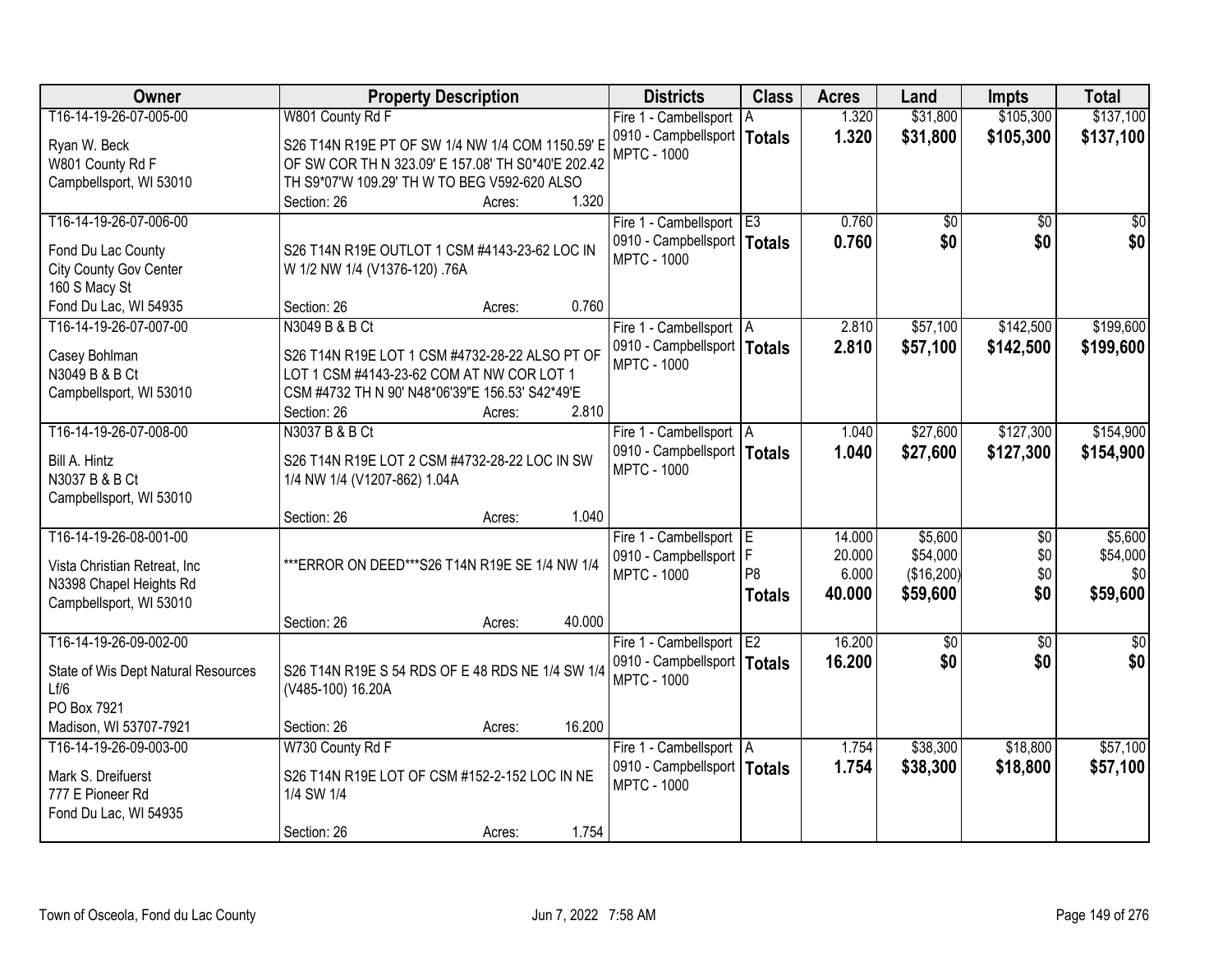| <b>Owner</b>            | <b>Property Description</b>                      | <b>Districts</b>                                    | <b>Class</b>  | <b>Acres</b> | Land     | <b>Impts</b>    | <b>Total</b> |
|-------------------------|--------------------------------------------------|-----------------------------------------------------|---------------|--------------|----------|-----------------|--------------|
| T16-14-19-26-09-006-00  | W794 County Rd F                                 | Fire 1 - Cambellsport                               | ΙA            | 5.975        | \$54,500 | \$337,900       | \$392,400    |
| Clint P. Kieler         | S26 T14N R19E Lot 1, CSM 8242-62-55 REC AS DOC   | 0910 - Campbellsport                                | <b>Totals</b> | 5.975        | \$54,500 | \$337,900       | \$392,400    |
| W740 County Rd F        | 1090148 LOC IN NE 1/4 SW 1/4                     | <b>MPTC - 1000</b>                                  |               |              |          |                 |              |
| Campbellsport, WI 53010 |                                                  |                                                     |               |              |          |                 |              |
|                         | 5.975<br>Section: 26<br>Acres:                   |                                                     |               |              |          |                 |              |
| T16-14-19-26-09-007-00  | W740 County Rd F                                 | Fire 1 - Cambellsport   A                           |               | 1.000        | \$27,000 | \$120,100       | \$147,100    |
| Clint P. Kieler         | S26 T14N R19E NE 1/4 SW 1/4 EXC S 54 RDS OF E 48 | 0910 - Campbellsport   D1                           |               | 6.800        | \$1,500  | \$0             | \$1,500      |
| W740 County Rd F        | RDS THEREOF ALSO EXC CSM 152 VOL 2 PG 152        | <b>MPTC - 1000</b>                                  | F.            | 7.933        | \$3,700  | \$0             | \$3,700      |
| Campbellsport, WI 53010 | EXC CSM 8224-62-37 REC AS DOC 1088287 & EXC      |                                                     | <b>Totals</b> | 15.733       | \$32,200 | \$120,100       | \$152,300    |
|                         | 15.733<br>Section: 26<br>Acres:                  |                                                     |               |              |          |                 |              |
| T16-14-19-26-10-001-00  |                                                  | Fire 1 - Cambellsport   D3                          |               | 5.000        | \$700    | $\overline{50}$ | \$700        |
| Allen A. Mielke         | S26 T14N R19E NW 1/4 SW 1/4 EXC V463-452         | 0910 - Campbellsport E                              | EM            | 5.000        | \$5,000  | \$0             | \$5,000      |
| W802 County Rd F        | V782-856 V1271-821 & EXC CSM #2091-11-80         | <b>MPTC - 1000</b>                                  |               | 8.950        | \$11,200 | \$0<br>\$0      | \$11,200     |
| Campbellsport, WI 53010 | #5150-31-93 AS REC V1272-265 18.95A              |                                                     | <b>Totals</b> | 18.950       | \$16,900 |                 | \$16,900     |
|                         | 18.950<br>Section: 26<br>Acres:                  |                                                     |               |              |          |                 |              |
| T16-14-19-26-10-002-00  | W832 County Rd F                                 | Fire 1 - Cambellsport   A                           |               | 1.000        | \$27,000 | \$100,000       | \$127,000    |
| Cory Schultz            | S26 T14N R19E LOT 1 CSM #2091-11-80 LOC IN NW    | 0910 - Campbellsport   Totals                       |               | 1.000        | \$27,000 | \$100,000       | \$127,000    |
| W832 County Rd F        | 1/4 SW 1/4 & SW 1/4 NW 1/4 (844509) 1A           | <b>MPTC - 1000</b>                                  |               |              |          |                 |              |
| Campbellsport, WI 53010 |                                                  |                                                     |               |              |          |                 |              |
|                         | 1.000<br>Section: 26<br>Acres:                   |                                                     |               |              |          |                 |              |
| T16-14-19-26-10-003-00  | W802 County Rd F                                 | Fire 1 - Cambellsport   A                           |               | 5.400        | \$69,200 | \$139,500       | \$208,700    |
| Allen A. Mielke         | S26 T14N R19E PT OF THE NW 1/4 SW 1/4 COM AT     | 0910 - Campbellsport   Totals<br><b>MPTC - 1000</b> |               | 5.400        | \$69,200 | \$139,500       | \$208,700    |
| W802 County Rd F        | THE NE COR TH S 1320' TO SE COR TH W 300' N 705  |                                                     |               |              |          |                 |              |
| Campbellsport, WI 53010 | E 260' N 615' E TO BEG AS REC IN V782-856 5.40A  |                                                     |               |              |          |                 |              |
|                         | 5.400<br>Section: 26<br>Acres:                   |                                                     |               |              |          |                 |              |
| T16-14-19-26-10-004-00  | W866 County Rd F                                 | Fire 1 - Cambellsport   A                           |               | 1.000        | \$27,000 | \$95,900        | \$122,900    |
| Allen A. Mielke         | S26 T14N R19E LOT 1 CSM #5150-31-93 LOC IN NW    | 0910 - Campbellsport   Totals<br><b>MPTC - 1000</b> |               | 1.000        | \$27,000 | \$95,900        | \$122,900    |
| W802 County Rd F        | 1/4 SW 1/4 (946614) 1A                           |                                                     |               |              |          |                 |              |
| Campbellsport, WI 53010 |                                                  |                                                     |               |              |          |                 |              |
|                         | 1.000<br>Section: 26<br>Acres:                   |                                                     |               |              |          |                 |              |
| T16-14-19-26-10-005-00  | W918 Kettle Moraine Ln                           | Fire 1 - Cambellsport   A                           |               | 12.091       | \$66,700 | \$145,800       | \$212,500    |
| Terry L. Mielke         | S26 T14N R19E LOT 2 CSM #5150-31-93 LOC IN NW    | 0910 - Campbellsport   Totals<br><b>MPTC - 1000</b> |               | 12.091       | \$66,700 | \$145,800       | \$212,500    |
| W918 Kettle Moraine Ln  | 1/4 SW 1/4*                                      |                                                     |               |              |          |                 |              |
| Campbellsport, WI 53010 |                                                  |                                                     |               |              |          |                 |              |
|                         | 12.091<br>Section: 26<br>Acres:                  |                                                     |               |              |          |                 |              |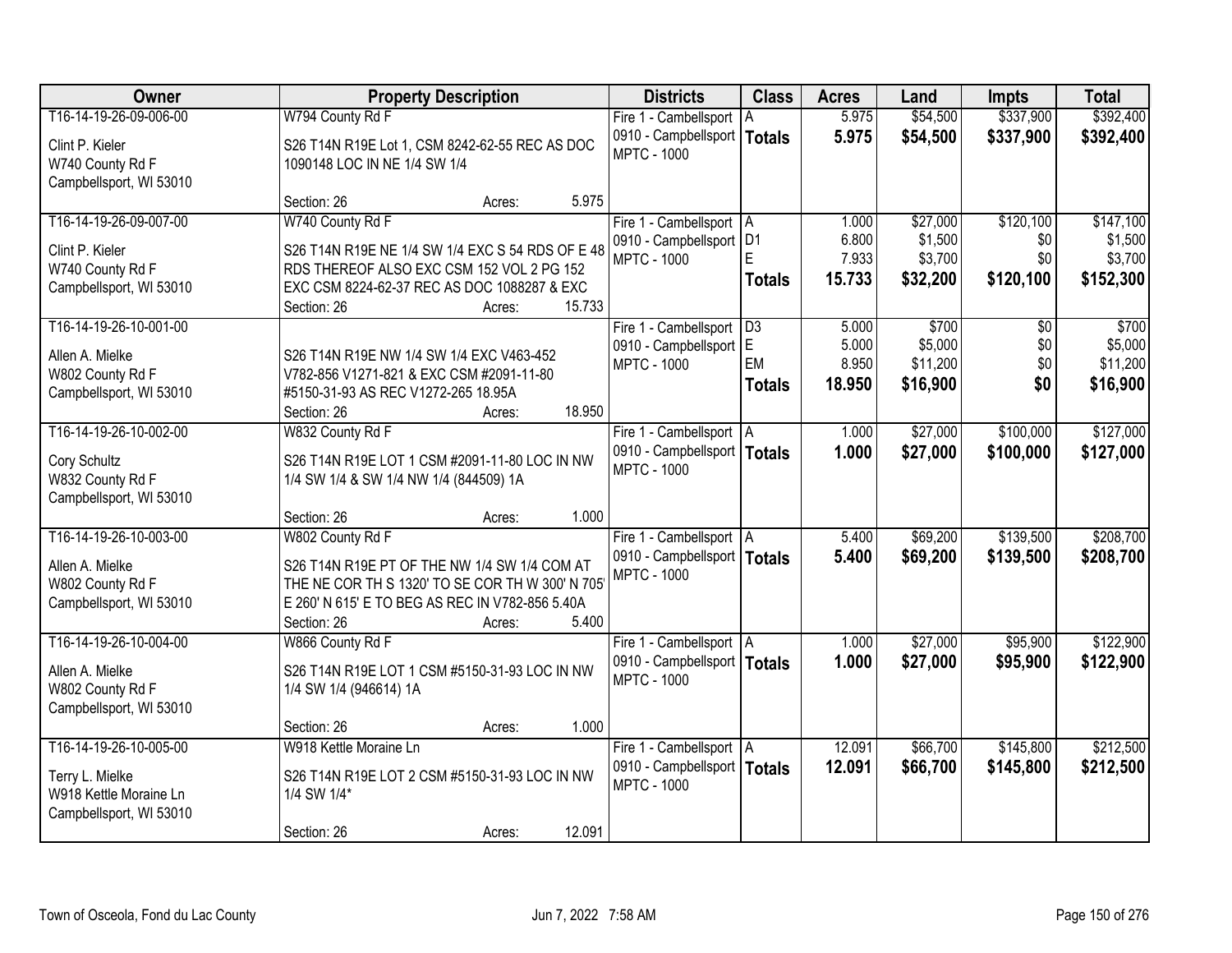| Owner                               | <b>Property Description</b>                       | <b>Districts</b>                                    | <b>Class</b>    | <b>Acres</b> | Land     | <b>Impts</b>    | <b>Total</b> |
|-------------------------------------|---------------------------------------------------|-----------------------------------------------------|-----------------|--------------|----------|-----------------|--------------|
| T16-14-19-26-10-006-00              | <b>Birchwood Dr</b>                               | Fire 1 - Cambellsport                               | l A             | 0.276        | \$5,200  | \$12,400        | \$17,600     |
| Michael Hannes                      | S26 T14N R19E PT OF NW 1/4 SW 1/4 COM 1293.91'S   | 0910 - Campbellsport   Totals                       |                 | 0.276        | \$5,200  | \$12,400        | \$17,600     |
| W882 Birchwood Dr                   | & 273.83' E OF W 1/4 COR TH N1*33'19"W 79.88' E   | <b>MPTC - 1000</b>                                  |                 |              |          |                 |              |
| Campbellsport, WI 53010             | 152.92' S1*51'47"W 79.93' TH W 148.16' TO BEG AS  |                                                     |                 |              |          |                 |              |
|                                     | 0.276<br>Section: 26<br>Acres:                    |                                                     |                 |              |          |                 |              |
| T16-14-19-26-12-001-00              | State Highway 67                                  | Fire 1 - Cambellsport                               | $\overline{D3}$ | 13.000       | \$1,800  | $\overline{50}$ | \$1,800      |
|                                     |                                                   | 0910 - Campbellsport E                              |                 | 22.000       | \$15,400 | \$0             | \$15,400     |
| Clint P. Kieler                     | S26 T14N R19E SE 1/4 SW 1/4                       | <b>MPTC - 1000</b>                                  | EM              | 5.000        | \$6,300  | \$0             | \$6,300      |
| W740 County Rd F                    |                                                   |                                                     | <b>Totals</b>   | 40.000       | \$23,500 | \$0             | \$23,500     |
| Campbellsport, WI 53010             | 40.000                                            |                                                     |                 |              |          |                 |              |
| T16-14-19-26-13-001-00              | Section: 26<br>Acres:                             |                                                     |                 | 3.926        | \$62,600 | \$129,100       | \$191,700    |
|                                     | W555 County Rd F                                  | Fire 1 - Cambellsport   A                           |                 |              |          |                 |              |
| Sheila A. Bowen                     | S26 T14N R19E THAT PT NE 1/4 SE 1/4 LYG N & W OF  | 0910 - Campbellsport   Totals<br><b>MPTC - 1000</b> |                 | 3.926        | \$62,600 | \$129,100       | \$191,700    |
| W555 County Rd F                    | HWYS AS REC IN V879-504 3.926A                    |                                                     |                 |              |          |                 |              |
| Campbellsport, WI 53010             |                                                   |                                                     |                 |              |          |                 |              |
|                                     | 3.926<br>Section: 26<br>Acres:                    |                                                     |                 |              |          |                 |              |
| T16-14-19-26-13-003-00              |                                                   | Fire 1 - Cambellsport E2                            |                 | 1.000        | \$0      | \$0             | \$0          |
| State of Wis Dept Natural Resources | S26 T14N R19E N 58 RDS OF NE 1/4 SE 1/4 EXC A     | 0910 - Campbellsport   Totals                       |                 | 1.000        | \$0      | \$0             | \$0          |
| Lf/6                                | PARCEL OF LAND 150' E & W BY 120' N & S IN SE     | <b>MPTC - 1000</b>                                  |                 |              |          |                 |              |
| PO Box 7921                         | COR THEREOF AS REC IN V319-116 ALSO EXC 1/2       |                                                     |                 |              |          |                 |              |
| Madison, WI 53707-7921              | 1.000<br>Section: 26<br>Acres:                    |                                                     |                 |              |          |                 |              |
| T16-14-19-26-13-004-00              | N3044 First St                                    |                                                     |                 | 0.250        | \$15,000 | \$103,500       | \$118,500    |
|                                     |                                                   | Fire 1 - Cambellsport   A                           |                 |              |          |                 |              |
| Jerry G. Pintor Jr                  | S26 T14N R19E THE N 60' OF THE S 120' OF E 150'   | 0910 - Campbellsport   Totals<br><b>MPTC - 1000</b> |                 | 0.250        | \$15,000 | \$103,500       | \$118,500    |
| N3044 First St                      | OF N 58 RDS OF NE 1/4 SE 1/4                      |                                                     |                 |              |          |                 |              |
| Campbellsport, WI 53010             |                                                   |                                                     |                 |              |          |                 |              |
|                                     | 0.250<br>Section: 26<br>Acres:                    |                                                     |                 |              |          |                 |              |
| T16-14-19-26-13-005-00              | N3040 First St                                    | Fire 1 - Cambellsport   A                           |                 | 0.250        | \$15,000 | \$99,800        | \$114,800    |
| Robert L. Wick                      | S26 T14N R19E THE S 60' OF THE S 120' OF THE E    | 0910 - Campbellsport   Totals                       |                 | 0.250        | \$15,000 | \$99,800        | \$114,800    |
| N3040 First St                      | 150' OF THE N 58 RDS OF NE 1/4 SE 1/4 (882796)    | <b>MPTC - 1000</b>                                  |                 |              |          |                 |              |
| Campbellsport, WI 53010             | .25A                                              |                                                     |                 |              |          |                 |              |
|                                     | 0.250<br>Section: 26<br>Acres:                    |                                                     |                 |              |          |                 |              |
| T16-14-19-26-13-006-00              | N3022 First St                                    | Fire 1 - Cambellsport   A                           |                 | 2.270        | \$42,900 | \$231,900       | \$274,800    |
|                                     |                                                   | 0910 - Campbellsport   Totals                       |                 | 2.270        | \$42,900 | \$231,900       | \$274,800    |
| Karen J. Wenger                     | S26 T14N R19E PT OF E 1/2 SE 1/4 COM 1372.6' N OF | <b>MPTC - 1000</b>                                  |                 |              |          |                 |              |
| N3022 First St                      | SE COR SE 1/4 TH S53*30'W ALG C/L HWY 67 169.91'  |                                                     |                 |              |          |                 |              |
| Campbellsport, WI 53010             | N27*12'W 484.56' S90*24'E 358.22' TH S 325.75' TO |                                                     |                 |              |          |                 |              |
|                                     | 2.270<br>Section: 26<br>Acres:                    |                                                     |                 |              |          |                 |              |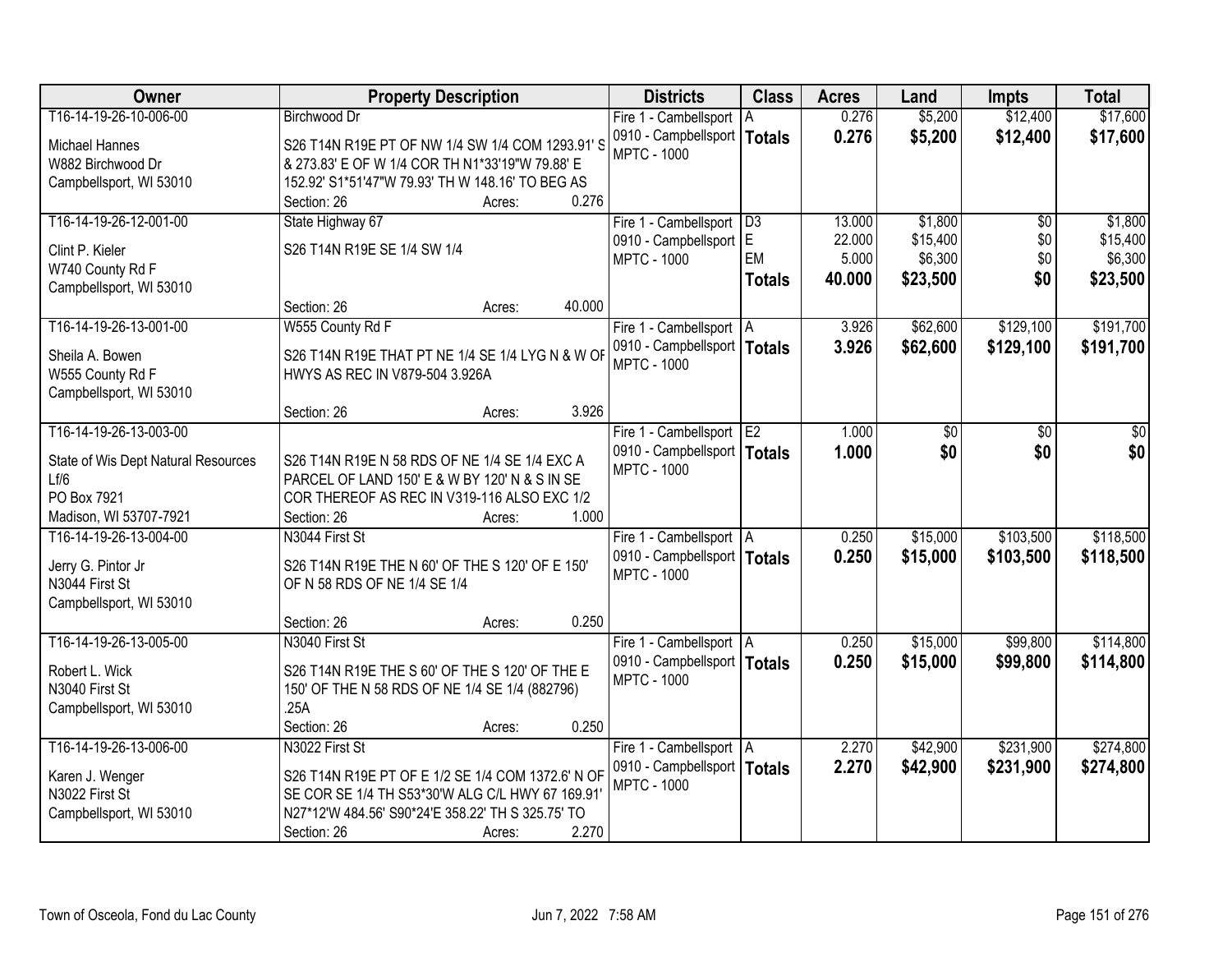| <b>Owner</b>                        |                                                   | <b>Property Description</b> |        | <b>Districts</b>              | <b>Class</b>  | <b>Acres</b> | Land            | <b>Impts</b>    | <b>Total</b> |
|-------------------------------------|---------------------------------------------------|-----------------------------|--------|-------------------------------|---------------|--------------|-----------------|-----------------|--------------|
| T16-14-19-26-13-008-00              | W543 Dins Hills Rd                                |                             |        | Fire 1 - Cambellsport         | l B           | 3.450        | \$47,100        | \$360,800       | \$407,900    |
| David D. Dins                       | S26 T14N R19E LOT 1 CSM #3420-18-143 LOC IN E     |                             |        | 0910 - Campbellsport          | <b>Totals</b> | 3.450        | \$47,100        | \$360,800       | \$407,900    |
| W543 Dins Hills Rd                  | 1/2 SE 1/4 (V957-784) 3.45A                       |                             |        | <b>MPTC - 1000</b>            |               |              |                 |                 |              |
| Campbellsport, WI 53010             |                                                   |                             |        |                               |               |              |                 |                 |              |
|                                     | Section: 26                                       | Acres:                      | 3.450  |                               |               |              |                 |                 |              |
| T16-14-19-26-14-001-00              |                                                   |                             |        | Fire 1 - Cambellsport E2      |               | 29.000       | \$0             | \$0             | \$0          |
| State of Wis Dept Natural Resources | S26 T14N R19E N 58 RDS OF NW 1/4 SE 1/4           |                             |        | 0910 - Campbellsport   Totals |               | 29.000       | \$0             | \$0             | \$0          |
| Lf/6                                | (V485-100) 29A                                    |                             |        | <b>MPTC - 1000</b>            |               |              |                 |                 |              |
| PO Box 7921                         |                                                   |                             |        |                               |               |              |                 |                 |              |
| Madison, WI 53707-7921              | Section: 26                                       | Acres:                      | 29.000 |                               |               |              |                 |                 |              |
| T16-14-19-26-14-003-00              | State Highway 67                                  |                             |        | Fire 1 - Cambellsport E       |               | 7.150        | \$7,400         | \$0             | \$7,400      |
| Clint P. Kieler                     | S26 T14N R19E W 51.62 RDS OF S 22 RDS NW 1/4 SE   |                             |        | 0910 - Campbellsport   Totals |               | 7.150        | \$7,400         | \$0             | \$7,400      |
| W740 County Rd F                    | 1/4                                               |                             |        | <b>MPTC - 1000</b>            |               |              |                 |                 |              |
| Campbellsport, WI 53010             |                                                   |                             |        |                               |               |              |                 |                 |              |
|                                     | Section: 26                                       | Acres:                      | 7.150  |                               |               |              |                 |                 |              |
| T16-14-19-26-15-002-00              | State Highway 67                                  |                             |        | Fire 1 - Cambellsport E       |               | 8.000        | \$11,000        | \$0             | \$11,000     |
| Clint P. Kieler                     | S26 T14N R19E W 51.62 RDS OF N 40 RDS OF SW 1/4   |                             |        | 0910 - Campbellsport   F      |               | 5.000        | \$13,500        | \$0             | \$13,500     |
| W740 County Rd F                    | <b>SE 1/4</b>                                     |                             |        | <b>MPTC - 1000</b>            | <b>Totals</b> | 13.000       | \$24,500        | \$0             | \$24,500     |
| Campbellsport, WI 53010             |                                                   |                             |        |                               |               |              |                 |                 |              |
|                                     | Section: 26                                       | Acres:                      | 13.000 |                               |               |              |                 |                 |              |
| T16-14-19-26-15-003-00              |                                                   |                             |        | Fire 1 - Cambellsport E2      |               | 20.000       | $\overline{50}$ | $\overline{50}$ | \$0          |
| State of Wis Dept Natural Resources | S26 T14N R19E S 1/2 SW 1/4 SE 1/4 (V556-286) 20A  |                             |        | 0910 - Campbellsport   Totals |               | 20.000       | \$0             | \$0             | \$0          |
| Lf/6                                |                                                   |                             |        | <b>MPTC - 1000</b>            |               |              |                 |                 |              |
| PO Box 7921                         |                                                   |                             |        |                               |               |              |                 |                 |              |
| Madison, WI 53707-7921              | Section: 26                                       | Acres:                      | 20.000 |                               |               |              |                 |                 |              |
| T16-14-19-26-16-002-00              | N2982 State Rd 67                                 |                             |        | Fire 1 - Cambellsport   A     |               | 0.510        | \$24,200        | \$155,800       | \$180,000    |
| Daniel M. Hall                      | S26 T14N R19E LOT OF CSM #318-3-117 LOC IN NE     |                             |        | 0910 - Campbellsport   Totals |               | 0.510        | \$24,200        | \$155,800       | \$180,000    |
| N2982 State Rd 67                   | 1/4 SE 1/4 (945892) .51A                          |                             |        | <b>MPTC - 1000</b>            |               |              |                 |                 |              |
| Campbellsport, WI 53010             |                                                   |                             |        |                               |               |              |                 |                 |              |
|                                     | Section: 26                                       | Acres:                      | 0.510  |                               |               |              |                 |                 |              |
| T16-14-19-26-16-003-00              | N2996 State Rd 67                                 |                             |        | Fire 1 - Cambellsport   A     |               | 0.650        | \$22,700        | \$102,500       | \$125,200    |
| Travis T. Ramthun                   | S26 T14N R19E PT OF SE 1/4 SE 1/4 COM INTERS E    |                             |        | 0910 - Campbellsport   Totals |               | 0.650        | \$22,700        | \$102,500       | \$125,200    |
| N2996 State Rd 67                   | LI SE 1/4 & C/L HWY 67 TH S53*30'W 455' TO POB TH |                             |        | <b>MPTC - 1000</b>            |               |              |                 |                 |              |
| Campbellsport, WI 53010             | S53*30'W 180' TH NWLY AT R/A TO C/L 157' NELY     |                             |        |                               |               |              |                 |                 |              |
|                                     | Section: 26                                       | Acres:                      | 0.650  |                               |               |              |                 |                 |              |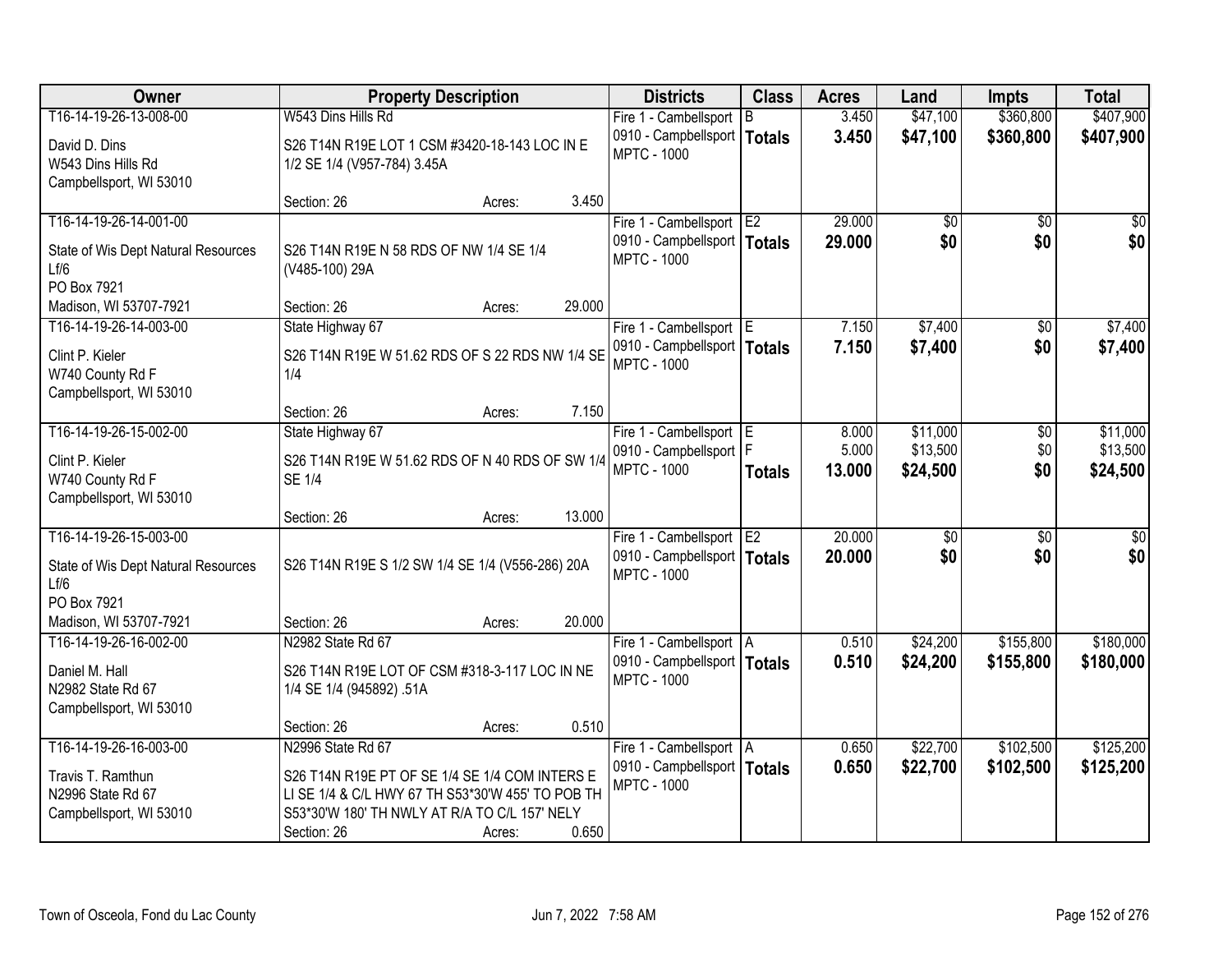| Owner                               | <b>Property Description</b>                       |        |        | <b>Districts</b>              | <b>Class</b>   | <b>Acres</b> | Land            | <b>Impts</b>    | <b>Total</b>    |
|-------------------------------------|---------------------------------------------------|--------|--------|-------------------------------|----------------|--------------|-----------------|-----------------|-----------------|
| T16-14-19-26-16-005-00              | State Highway 67                                  |        |        | Fire 1 - Cambellsport         | E4             | 2.000        | $\overline{50}$ | $\overline{50}$ | $\overline{30}$ |
| Our Lady of Angels                  | S26 T14N R19E PT OF SE 1/4 SE 1/4 COM AT INTERS   |        |        | 0910 - Campbellsport   Totals |                | 2.000        | \$0             | \$0             | \$0             |
|                                     | C/L HWY & E LI SD 1/4 1/4 TH SWLY ALG C/L HWY 330 |        |        | <b>MPTC - 1000</b>            |                |              |                 |                 |                 |
|                                     | TH S 330.66' ETC AS REC V961-416 2A               |        |        |                               |                |              |                 |                 |                 |
|                                     | Section: 26                                       | Acres: | 2.000  |                               |                |              |                 |                 |                 |
| T16-14-19-26-16-006-00              |                                                   |        |        | Fire 1 - Cambellsport         | E <sub>2</sub> | 6.000        | $\overline{50}$ | $\overline{50}$ | $\sqrt{50}$     |
| State of Wis Dept Natural Resources | S26 T14N R19E THAT PART OF SE 1/4 SE 1/4 LYG S    |        |        | 0910 - Campbellsport   Totals |                | 6.000        | \$0             | \$0             | \$0             |
| Lf/6                                | & E OF HWY 67 ETC AS REC V556-286 6A              |        |        | <b>MPTC - 1000</b>            |                |              |                 |                 |                 |
| PO Box 7921                         |                                                   |        |        |                               |                |              |                 |                 |                 |
| Madison, WI 53707-7921              | Section: 26                                       | Acres: | 6.000  |                               |                |              |                 |                 |                 |
| T16-14-19-26-16-007-00              |                                                   |        |        | Fire 1 - Cambellsport E2      |                | 20.000       | $\overline{50}$ | $\overline{50}$ | $\overline{30}$ |
| State of Wis Dept Natural Resources | S26 T14N R19E S 1/2 SE 1/4 SE 1/4 (V556-286) 20A  |        |        | 0910 - Campbellsport   Totals |                | 20.000       | \$0             | \$0             | \$0             |
| Lf/6                                |                                                   |        |        | <b>MPTC - 1000</b>            |                |              |                 |                 |                 |
| PO Box 7921                         |                                                   |        |        |                               |                |              |                 |                 |                 |
| Madison, WI 53707-7921              | Section: 26                                       | Acres: | 20.000 |                               |                |              |                 |                 |                 |
| T16-14-19-26-16-008-00              | N2972 State Rd 67                                 |        |        | Fire 1 - Cambellsport   A     |                | 1.000        | \$32,500        | \$131,600       | \$164,100       |
| Daniel L Immel Rev Tr               | S26 T14N R19E LOT 1 CSM #5161-31-104 LOC IN SE    |        |        | 0910 - Campbellsport   Totals |                | 1.000        | \$32,500        | \$131,600       | \$164,100       |
| W594 Dins Hills Rd                  | 1/4 SE 1/4                                        |        |        | <b>MPTC - 1000</b>            |                |              |                 |                 |                 |
| Campbellsport, WI 53010             |                                                   |        |        |                               |                |              |                 |                 |                 |
|                                     | Section: 26                                       | Acres: | 1.000  |                               |                |              |                 |                 |                 |
| T16-14-19-26-16-009-00              | W594 Dins Hills Rd                                |        |        | Fire 1 - Cambellsport   A     |                | 2.410        | \$49,500        | \$243,000       | \$292,500       |
| Daniel L Immel Rev Tr               | S26 T14N R19E LOT 1 CSM #5870-38-50 LOC IN SE     |        |        | 0910 - Campbellsport   Totals |                | 2.410        | \$49,500        | \$243,000       | \$292,500       |
| W594 Dins Hills Rd                  | 1/4                                               |        |        | <b>MPTC - 1000</b>            |                |              |                 |                 |                 |
| Campbellsport, WI 53010             |                                                   |        |        |                               |                |              |                 |                 |                 |
|                                     | Section: 26                                       | Acres: | 2.410  |                               |                |              |                 |                 |                 |
| T16-14-19-26-16-010-00              | Dins Hills Rd                                     |        |        | Fire 1 - Cambellsport   A     |                | 1.280        | \$15,600        | \$0             | \$15,600        |
| Daniel L Immel Rev Tr               | S26 T14N R19E LOT 2 CSM #5870-38-50 LOC IN SE     |        |        | 0910 - Campbellsport   Totals |                | 1.280        | \$15,600        | \$0             | \$15,600        |
| W594 Dins Hills Rd                  | 1/4                                               |        |        | <b>MPTC - 1000</b>            |                |              |                 |                 |                 |
| Campbellsport, WI 53010             |                                                   |        |        |                               |                |              |                 |                 |                 |
|                                     | Section: 26                                       | Acres: | 1.280  |                               |                |              |                 |                 |                 |
| T16-14-19-26-16-011-00              | W575 Dins Hills Rd                                |        |        | Fire 1 - Cambellsport A       |                | 1.500        | \$42,800        | \$190,400       | \$233,200       |
| Lisa M. Ebert                       | S26 T14N R19E LOT 3 CSM #5870-38-50 LOC IN SE     |        |        | 0910 - Campbellsport   Totals |                | 1.500        | \$42,800        | \$190,400       | \$233,200       |
| W575 Dins Hills Rd                  | 1/4                                               |        |        | <b>MPTC - 1000</b>            |                |              |                 |                 |                 |
| Campbellsport, WI 53010             |                                                   |        |        |                               |                |              |                 |                 |                 |
|                                     | Section: 26                                       | Acres: | 1.500  |                               |                |              |                 |                 |                 |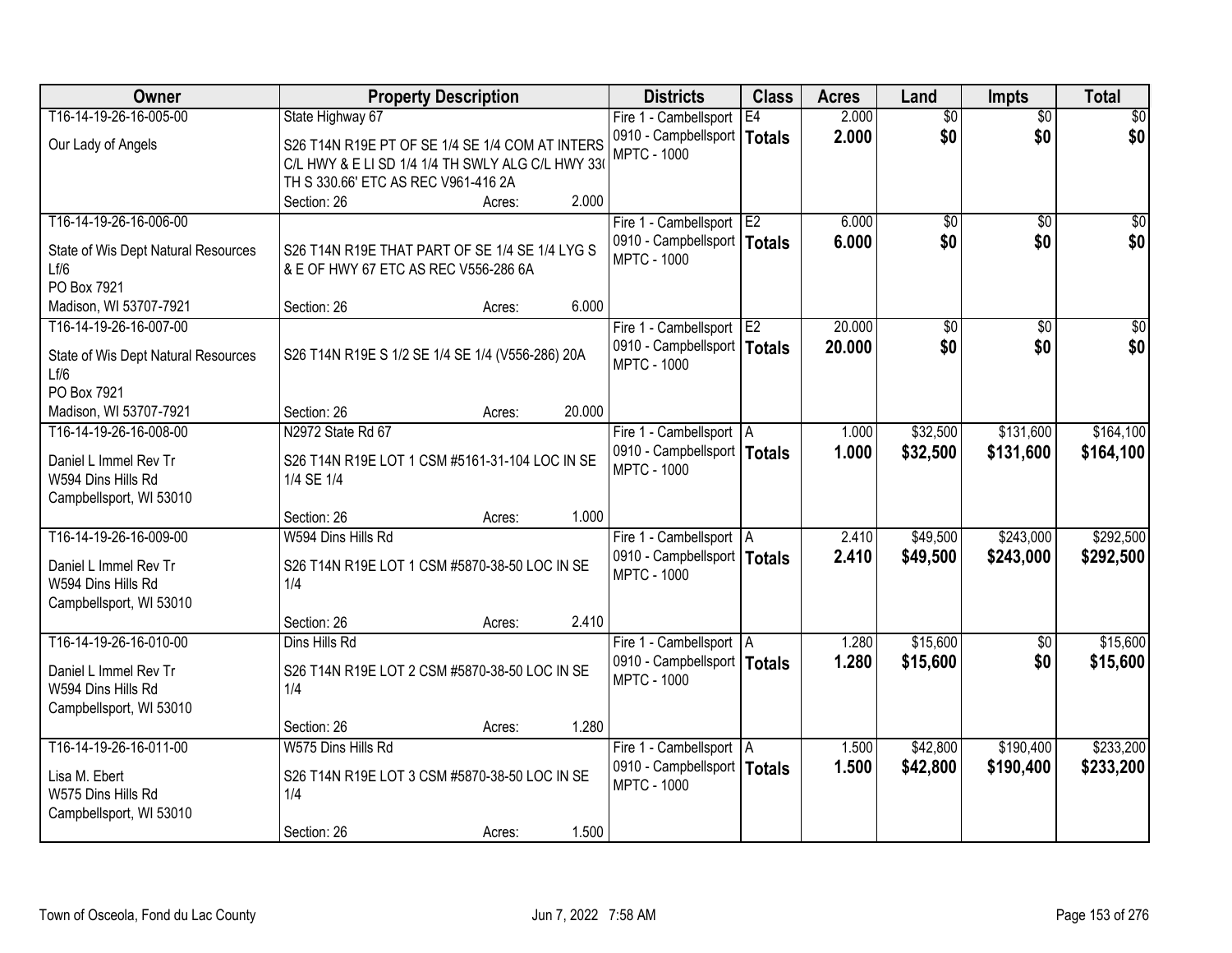| Owner                     | <b>Property Description</b>                        | <b>Districts</b>              | <b>Class</b>  | <b>Acres</b> | Land      | <b>Impts</b>    | <b>Total</b> |
|---------------------------|----------------------------------------------------|-------------------------------|---------------|--------------|-----------|-----------------|--------------|
| T16-14-19-26-16-012-00    | W581 Dins Hills Rd                                 | Fire 1 - Cambellsport         | B.            | 0.500        | \$3,500   | $\overline{50}$ | \$3,500      |
| David D. Dins             | S26 T14N R19E LOT 4 CSM #5870-38-50 LOC IN SE      | 0910 - Campbellsport   F      |               | 18.070       | \$40,100  | \$0             | \$40,100     |
| N3006 State Rd 67         | 1/4 (703620) 18.57A                                | <b>MPTC - 1000</b>            | <b>Totals</b> | 18.570       | \$43,600  | \$0             | \$43,600     |
| Campbellsport, WI 53010   |                                                    |                               |               |              |           |                 |              |
|                           | 18.570<br>Section: 26<br>Acres:                    |                               |               |              |           |                 |              |
| T16-14-19-27-01-001-00    |                                                    | Fire 1 - Cambellsport   D3    |               | 19.000       | \$2,600   | $\overline{50}$ | \$2,600      |
| Pruefer Fam 2020 Irrev Tr | S27 T14N R19E NE 1/4 NE 1/4 EXC V391-425, EXC      | 0910 - Campbellsport E        |               | 14.720       | \$5,900   | \$0             | \$5,900      |
| 314 Salisbury Rd          | V493-349, EXC V494-655 & EXC V593-39*              | <b>MPTC - 1000</b>            | <b>Totals</b> | 33.720       | \$8,500   | \$0             | \$8,500      |
| West Bend, WI 53090       |                                                    |                               |               |              |           |                 |              |
|                           | 33.720<br>Section: 27<br>Acres:                    |                               |               |              |           |                 |              |
| T16-14-19-27-01-002-00    | W997 County Rd F                                   | Fire 1 - Cambellsport   A     |               | 6.480        | \$83,400  | \$164,400       | \$247,800    |
| Curt R. Clements          | S27 T14N R19E THAT PART OF E 1/2 NE 1/4 COM AT     | 0910 - Campbellsport   Totals |               | 6.480        | \$83,400  | \$164,400       | \$247,800    |
| W997 County Rd F          | THE NW COR RUNN TH S 1450.7' ETC AS REC IN         | <b>MPTC - 1000</b>            |               |              |           |                 |              |
| Campbellsport, WI 53010   | V842-778 EXC CSM #502-4-102 (V1074-56 963989)      |                               |               |              |           |                 |              |
|                           | 6.480<br>Section: 27<br>Acres:                     |                               |               |              |           |                 |              |
| T16-14-19-27-02-002-00    | W1052 County Rd F                                  | Fire 1 - Cambellsport   A     |               | 0.290        | \$135,900 | \$60,800        | \$196,700    |
| Joan Kornitz              | S27 T14N R19E THAT PT NW 1/4 NE 1/4 COM NE         | 0910 - Campbellsport   Totals |               | 0.290        | \$135,900 | \$60,800        | \$196,700    |
| 109 Pine St               | COR LOT 1 BLK 4 RAMTHUNS PLAT TH N72*43'W          | <b>MPTC - 1000</b>            |               |              |           |                 |              |
| Eden, WI 53019            | 81.31' TH N26*24'W 46.11' TH N78*48'E 161.69' TO W |                               |               |              |           |                 |              |
|                           | 0.290<br>Section: 27<br>Acres:                     |                               |               |              |           |                 |              |
| T16-14-19-27-02-003-00    | W1054 County Rd F                                  | Fire 1 - Cambellsport   A     |               | 0.190        | \$117,900 | \$79,100        | \$197,000    |
| Richard J. Berge          | S27 T14N R19E THAT PT NW 1/4 NE 1/4 COM NE         | 0910 - Campbellsport   Totals |               | 0.190        | \$117,900 | \$79,100        | \$197,000    |
| 3904 Wyeth Dr             | COR LOT 1 BLK 4 RAMTHUNS PLAT TH N17*31'E          | <b>MPTC - 1000</b>            |               |              |           |                 |              |
| Plano, TX 75023           | 49.50' TH S72*43'E 165' TH N48*37'W 149.43' TH     |                               |               |              |           |                 |              |
|                           | 0.190<br>Section: 27<br>Acres:                     |                               |               |              |           |                 |              |
| T16-14-19-27-02-005-00    | W1058 County Rd F                                  | Fire 1 - Cambellsport   A     |               | 0.000        | \$182,200 | \$114,700       | \$296,900    |
| Steven C. Wilke           | S27 T14N R19E THAT PT NW 1/4 NE 1/4 COM NE         | 0910 - Campbellsport   Totals |               | 0.000        | \$182,200 | \$114,700       | \$296,900    |
| W3792 Pipeline Ln         | COR LOT 1 BLK 4 RAMTHUNS PLAT TH N17*31'00"E       | <b>MPTC - 1000</b>            |               |              |           |                 |              |
| Eden, WI 53019            | 49.50' TH S72*43'00"E 165' TO SWLY ROW LI HWY TH   |                               |               |              |           |                 |              |
|                           | 0.000<br>Section: 27<br>Acres:                     |                               |               |              |           |                 |              |
| T16-14-19-27-02-006-00    | W1066 County Rd F                                  | Fire 1 - Cambellsport   A     |               | 0.000        | \$126,100 | \$52,800        | \$178,900    |
| Michael B. Trost          | S27 T14N R19E PART OF NW 1/4 NE 1/4 N OF           | 0910 - Campbellsport   Totals |               | 0.000        | \$126,100 | \$52,800        | \$178,900    |
| PO Box 8981               | RAMTHUN PLAT AND S OF HWY F AS REC IN 701903       | <b>MPTC - 1000</b>            |               |              |           |                 |              |
| Green Bay, WI 54308       | (TR 6 & S 1/2 OF TR 7)                             |                               |               |              |           |                 |              |
|                           | 0.000<br>Section: 27<br>Acres:                     |                               |               |              |           |                 |              |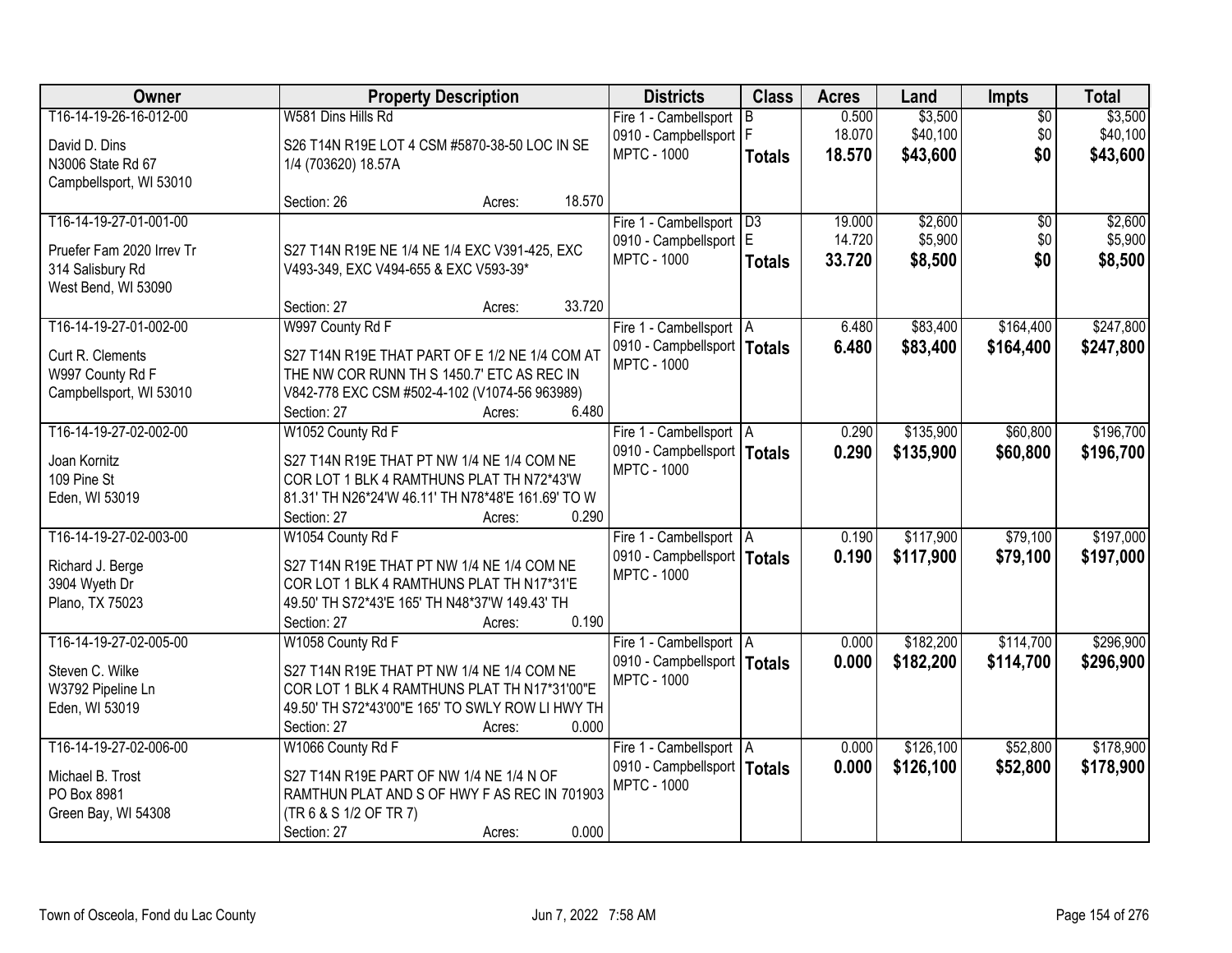| Owner                     | <b>Property Description</b>                       | <b>Districts</b>              | <b>Class</b>  | <b>Acres</b> | Land      | <b>Impts</b> | <b>Total</b> |
|---------------------------|---------------------------------------------------|-------------------------------|---------------|--------------|-----------|--------------|--------------|
| T16-14-19-27-02-007-00    | W1070 County Rd F                                 | Fire 1 - Cambellsport   A     |               | 0.000        | \$149,700 | \$70,200     | \$219,900    |
| Joseph T Perron Liv Tr    | S27 T14N R19E PART OF NW 1/4 NE 1/4 N OF          | 0910 - Campbellsport          | <b>Totals</b> | 0.000        | \$149,700 | \$70,200     | \$219,900    |
| 3714 Bull run             | RAMTHUN PLAT S OF HWY F AS REC IN 877766 (TR      | <b>MPTC - 1000</b>            |               |              |           |              |              |
| Madison, WI 53718         | 8 & N 1/2 OF 7)                                   |                               |               |              |           |              |              |
|                           | 0.000<br>Section: 27<br>Acres:                    |                               |               |              |           |              |              |
| T16-14-19-27-02-008-00    | W1074 County Rd F                                 | Fire 1 - Cambellsport   A     |               | 0.000        | \$112,000 | \$43,700     | \$155,700    |
|                           |                                                   | 0910 - Campbellsport   Totals |               | 0.000        | \$112,000 | \$43,700     | \$155,700    |
| David A. Mapes            | S27 T14N R19E PART OF NW 1/4 NE 1/4 N OF          | <b>MPTC - 1000</b>            |               |              |           |              |              |
| W1074 County Rd F         | RAMTHUN PLAT AND SOUTH OF HWY F AS REC IN         |                               |               |              |           |              |              |
| Campbellsport, WI 53010   | V1191-4 (TR 9)                                    |                               |               |              |           |              |              |
|                           | Section: 27<br>0.000<br>Acres:                    |                               |               |              |           |              |              |
| T16-14-19-27-02-009-00    |                                                   | Fire 1 - Cambellsport   A     |               | 0.000        | \$53,600  | \$0          | \$53,600     |
| David A. Mapes            | S27 T14N R19E PT OF THE NW 1/4 NE 1/4 COM         | 0910 - Campbellsport   Totals |               | 0.000        | \$53,600  | \$0          | \$53,600     |
| W1074 County Rd F         | 572.54' S OF THE NW COR TH E 170.38' ETC AS REC   | <b>MPTC - 1000</b>            |               |              |           |              |              |
| Campbellsport, WI 53010   | IN V1210-26 (TR 10 & 11)                          |                               |               |              |           |              |              |
|                           | 0.000<br>Section: 27<br>Acres:                    |                               |               |              |           |              |              |
| T16-14-19-27-02-010-00    | W1042 Ramthun Rd                                  | Fire 1 - Cambellsport   A     |               | 0.330        | \$156,500 | \$102,900    | \$259,400    |
|                           |                                                   | 0910 - Campbellsport   Totals |               | 0.330        | \$156,500 | \$102,900    | \$259,400    |
| Richard P Wranovsky Tr    | S27 T14N R19E PART OF THE NW 1/4 NE 1/4 E OF      | <b>MPTC - 1000</b>            |               |              |           |              |              |
| W1042 Ramthun Rd          | RAMTHUN PLAT & S OF HWY F AS REC IN V1224-556     |                               |               |              |           |              |              |
| Campbellsport, WI 53010   | .33A                                              |                               |               |              |           |              |              |
|                           | 0.330<br>Section: 27<br>Acres:                    |                               |               |              |           |              |              |
| T16-14-19-27-02-011-00    | W1038 Ramthun Rd                                  | Fire 1 - Cambellsport   A     |               | 0.330        | \$156,500 | \$40,300     | \$196,800    |
| Christon I. Despears      | S27 T14N R19E PT OF THE NW 1/4 NE 1/4 E OF        | 0910 - Campbellsport   Totals |               | 0.330        | \$156,500 | \$40,300     | \$196,800    |
| N61 W15892 Edgemont Dr    | RAMTHUN PLAT & S OF HWY F AS REC IN 929734        | <b>MPTC - 1000</b>            |               |              |           |              |              |
| Menomonee Falls, WI 53051 | (55' X 263') .33A                                 |                               |               |              |           |              |              |
|                           | 0.330<br>Section: 27<br>Acres:                    |                               |               |              |           |              |              |
| T16-14-19-27-02-012-00    | W1021 County Rd F                                 | Fire 1 - Cambellsport   A     |               | 2.000        | \$93,800  | \$130,200    | \$224,000    |
|                           |                                                   | 0910 - Campbellsport   Totals |               | 2.000        | \$93,800  | \$130,200    | \$224,000    |
| Lakeside Holdings, LLC    | S27 T14N R19E PT OF NW 1/4 NE 1/4 COM 936.05' S   | <b>MPTC - 1000</b>            |               |              |           |              |              |
| W1021 County Rd F         | OF NE COR TH W 176.36' TO POB TH WLY 270' SWLY    |                               |               |              |           |              |              |
| Campbellsport, WI 53010   | 263.60' SELY TO A PT & N 331.98' TO BEG           |                               |               |              |           |              |              |
|                           | 2.000<br>Section: 27<br>Acres:                    |                               |               |              |           |              |              |
| T16-14-19-27-02-013-00    | W1011 County Rd F                                 | Fire 1 - Cambellsport   A     |               | 1.880        | \$70,200  | \$132,800    | \$203,000    |
| Alan A. Ramthun           | S27 T14N R19E PT OF W 1/2 NE 1/4 BEG 936.05' S OF | 0910 - Campbellsport   Totals |               | 1.880        | \$70,200  | \$132,800    | \$203,000    |
| W1011 County Rd F         | NE COR TH S 512.72 TH NWLY 151.06' TH NWLY        | <b>MPTC - 1000</b>            |               |              |           |              |              |
| Campellsport, WI 53010    | 145.51' TH N 331.98' TH SELY 176.36' TO POB       |                               |               |              |           |              |              |
|                           | 1.880<br>Section: 27<br>Acres:                    |                               |               |              |           |              |              |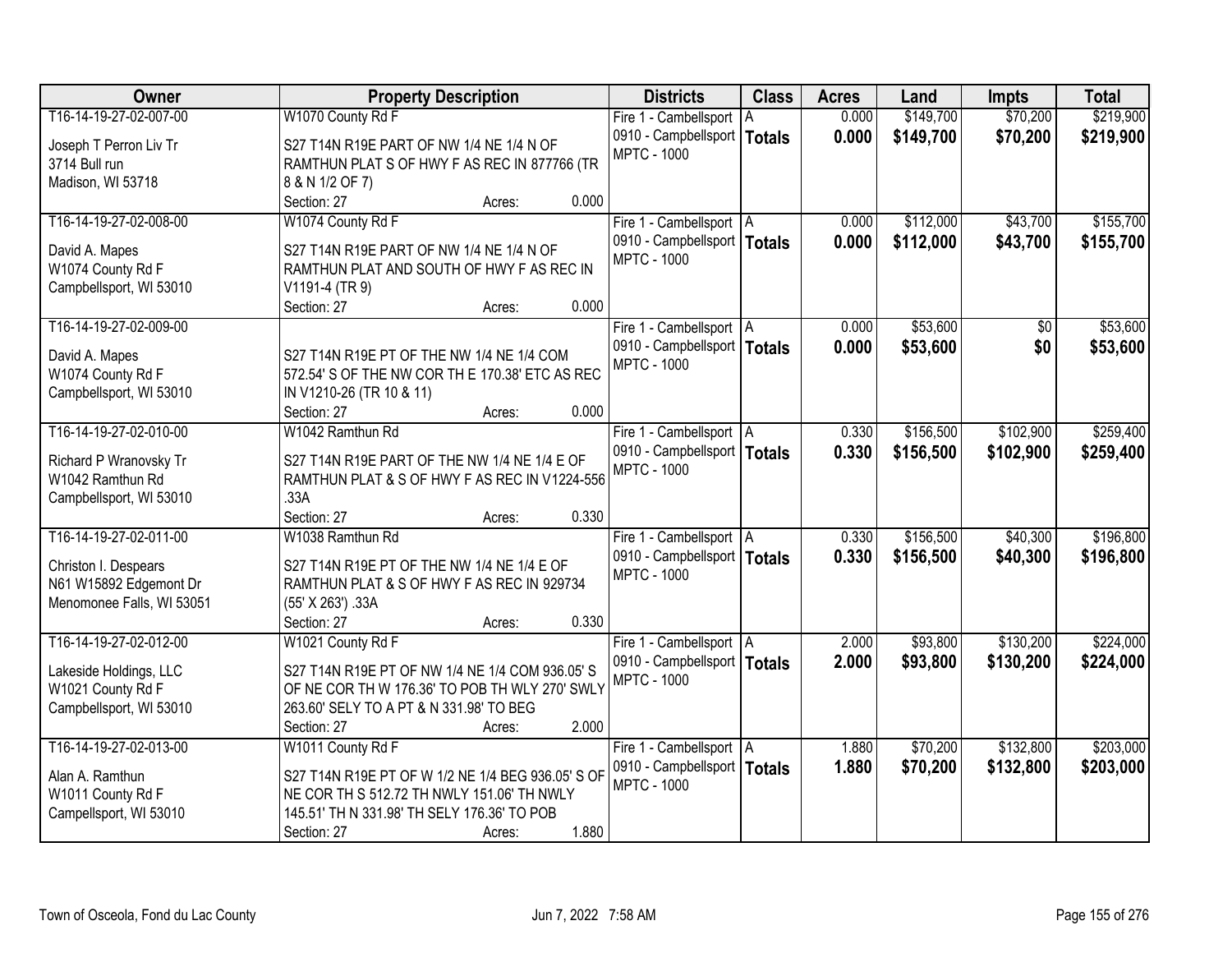| Owner                                                                  |                                                                                      | <b>Property Description</b>                      |        | <b>Districts</b>                                           | <b>Class</b>  | <b>Acres</b> | Land      | <b>Impts</b>    | <b>Total</b> |
|------------------------------------------------------------------------|--------------------------------------------------------------------------------------|--------------------------------------------------|--------|------------------------------------------------------------|---------------|--------------|-----------|-----------------|--------------|
| T16-14-19-27-02-014-00                                                 | W1080 Airport Rd                                                                     |                                                  |        | Fire 1 - Cambellsport   A                                  |               | 0.848        | \$30,700  | \$163,700       | \$194,400    |
| Thomas D. Ramthun<br>W1080 Airport Rd                                  | 1/4 NE 1/4 (V1415-177) .848A                                                         | S27 T14N R19E LOT 3 CSM #2644-14-64 LOC IN NW    |        | 0910 - Campbellsport  <br><b>MPTC - 1000</b>               | <b>Totals</b> | 0.848        | \$30,700  | \$163,700       | \$194,400    |
| Campbellsport, WI 53010                                                | Section: 27                                                                          | Acres:                                           | 0.848  |                                                            |               |              |           |                 |              |
| T16-14-19-27-02-015-00                                                 | W1064 Airport Rd                                                                     |                                                  |        | Fire 1 - Cambellsport   A                                  |               | 0.850        | \$30,700  | \$143,600       | \$174,300    |
|                                                                        |                                                                                      |                                                  |        | 0910 - Campbellsport   Totals                              |               | 0.850        | \$30,700  | \$143,600       | \$174,300    |
| Deborah L. Ramthun<br>W1064 Airport Rd                                 | S27 T14N R19E LOT 1 CSM #2359-12-117 LOC IN NW<br>1/4 NE 1/4                         |                                                  |        | <b>MPTC - 1000</b>                                         |               |              |           |                 |              |
| Campbellsport, WI 53010                                                | Section: 27                                                                          | Acres:                                           | 0.850  |                                                            |               |              |           |                 |              |
| T16-14-19-27-02-016-00                                                 | W1058 Airport Rd                                                                     |                                                  |        | Fire 1 - Cambellsport   A                                  |               | 0.939        | \$31,700  | \$141,200       | \$172,900    |
| Shirley J. Galligan<br>W1058 Airport Rd                                | S27 T14N R19E LOT 2 CSM #2645-14-65 LOC IN NW<br>1/4 NE 1/4 (V1459-115 694727) .939A |                                                  |        | 0910 - Campbellsport   Totals<br><b>MPTC - 1000</b>        |               | 0.939        | \$31,700  | \$141,200       | \$172,900    |
| Campbellsport, WI 53010                                                |                                                                                      |                                                  |        |                                                            |               |              |           |                 |              |
| T16-14-19-27-02-017-00                                                 | Section: 27<br>W1030 County Rd F                                                     | Acres:                                           | 0.939  |                                                            |               | 1.490        | \$289,600 | \$96,100        | \$385,700    |
|                                                                        |                                                                                      |                                                  |        | Fire 1 - Cambellsport   A<br>0910 - Campbellsport   Totals |               | 1.490        | \$289,600 | \$96,100        | \$385,700    |
| Lakeside Holdings, LLC<br>W1021 County Rd F<br>Campbellsport, WI 53010 | NE 1/4*                                                                              | S27 T14N R19E LOT 1 CSM #6244-42-41 LOC IN W 1/2 |        | <b>MPTC - 1000</b>                                         |               |              |           |                 |              |
|                                                                        | Section: 27                                                                          | Acres:                                           | 1.490  |                                                            |               |              |           |                 |              |
| T16-14-19-27-02-018-00                                                 | County Rd F                                                                          |                                                  |        | Fire 1 - Cambellsport   D2                                 |               | 22.120       | \$4,100   | $\overline{50}$ | \$4,100      |
| Lakeside Holdings, LLC<br>W1021 County Rd F<br>Campbellsport, WI 53010 | S27 T14N R19E LOT 2 CSM #6244-42-41 LOC IN W 1/2<br><b>NE 1/4</b>                    |                                                  |        | 0910 - Campbellsport   Totals<br><b>MPTC - 1000</b>        |               | 22.120       | \$4,100   | \$0             | \$4,100      |
|                                                                        | Section: 27                                                                          | Acres:                                           | 22.120 |                                                            |               |              |           |                 |              |
| T16-14-19-27-04-002-00                                                 | W918 County Rd F                                                                     |                                                  |        | Fire 1 - Cambellsport A                                    |               | 0.060        | \$95,200  | \$115,500       | \$210,700    |
| David F. Miller                                                        | S27 T14N R19E ALL THAT PT SE 1/4 NE 1/4 LYG S OF                                     |                                                  |        | 0910 - Campbellsport   Totals                              |               | 0.060        | \$95,200  | \$115,500       | \$210,700    |
| 4750 W Corsican Pine Dr<br>Appleton, WI 54913                          | HWY & E OF ROUND LAKE AS REC IN V714-670                                             |                                                  |        | <b>MPTC - 1000</b>                                         |               |              |           |                 |              |
|                                                                        | Section: 27                                                                          | Acres:                                           | 0.060  |                                                            |               |              |           |                 |              |
| T16-14-19-27-04-003-00                                                 | W929 County Rd F                                                                     |                                                  |        | Fire 1 - Cambellsport   A                                  |               | 0.710        | \$81,200  | \$143,000       | \$224,200    |
| Michael T. Fritsch                                                     |                                                                                      | S27 T14N R19E PT OF SE 1/4 NE 1/4 COM 281.10' W  |        | 0910 - Campbellsport   Totals                              |               | 0.710        | \$81,200  | \$143,000       | \$224,200    |
| W929 County Rd F                                                       | OF SE COR TH N58*W 318.8' TO POB TH N65*10'E                                         |                                                  |        | <b>MPTC - 1000</b>                                         |               |              |           |                 |              |
| Campbellsport, WI 53010                                                | 113.5' TH N54*47'E 57.85' TH N38*5'W 67.50' TH                                       |                                                  |        |                                                            |               |              |           |                 |              |
|                                                                        | Section: 27                                                                          | Acres:                                           | 0.710  |                                                            |               |              |           |                 |              |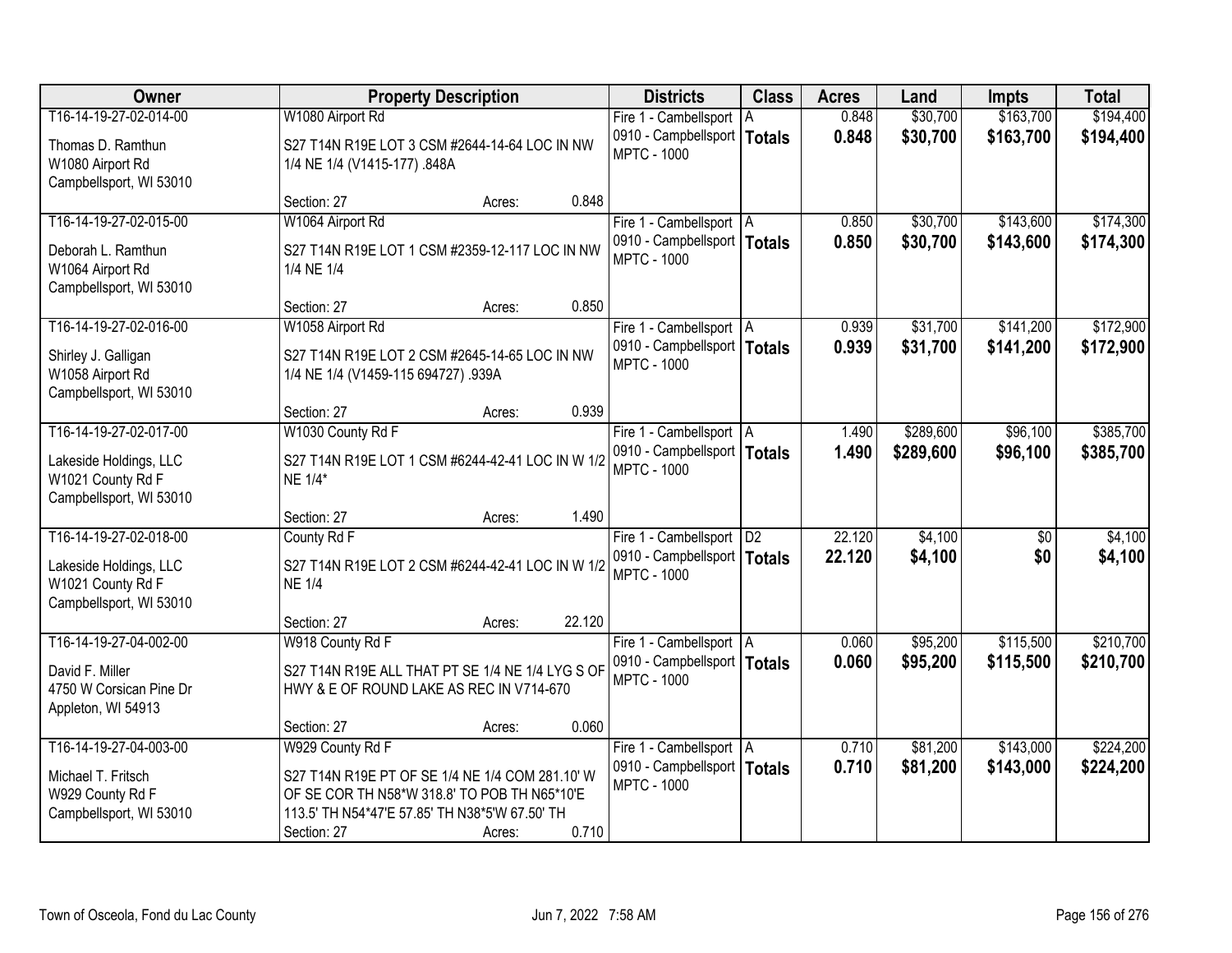| Owner                                       |                                                                                                    | <b>Property Description</b> |       | <b>Districts</b>                             | <b>Class</b>  | <b>Acres</b> | Land     | <b>Impts</b> | <b>Total</b> |
|---------------------------------------------|----------------------------------------------------------------------------------------------------|-----------------------------|-------|----------------------------------------------|---------------|--------------|----------|--------------|--------------|
| T16-14-19-27-04-004-00                      | W955 County Rd F                                                                                   |                             |       | Fire 1 - Cambellsport   A                    |               | 0.850        | \$69,200 | \$86,600     | \$155,800    |
| Maxwell V. Pruefer<br>751 W Grand Ave       | S27 T14N R19E A PARCEL OF LAND IN SE 1/4 NE 1/4<br>AS DESC IN V1003-541                            |                             |       | 0910 - Campbellsport  <br><b>MPTC - 1000</b> | <b>Totals</b> | 0.850        | \$69,200 | \$86,600     | \$155,800    |
| Port Washington, WI 53074                   |                                                                                                    |                             |       |                                              |               |              |          |              |              |
|                                             | Section: 27                                                                                        | Acres:                      | 0.850 |                                              |               |              |          |              |              |
| T16-14-19-27-04-006-00                      | W989 County Rd F                                                                                   |                             |       | Fire 1 - Cambellsport   A                    |               | 0.240        | \$55,800 | \$143,300    | \$199,100    |
| Karla M Petri Liv Tr                        | S27 T14N R19E CSM #502-4-102 LOC IN SE 1/4 NE                                                      |                             |       | 0910 - Campbellsport   Totals                |               | 0.240        | \$55,800 | \$143,300    | \$199,100    |
| W989 County Rd F                            | 1/4 (887949)                                                                                       |                             |       | <b>MPTC - 1000</b>                           |               |              |          |              |              |
| Campbellsport, WI 53010                     |                                                                                                    |                             |       |                                              |               |              |          |              |              |
|                                             | Section: 27                                                                                        | Acres:                      | 0.240 |                                              |               |              |          |              |              |
| T16-14-19-27-04-007-00                      | W987 County Rd F                                                                                   |                             |       | Fire 1 - Cambellsport   A                    |               | 0.500        | \$50,500 | \$19,000     | \$69,500     |
| Judith P. Slattery                          | S27 T14N R19E PT OF E 1/2 NE 1/4 COM 191.8' E &                                                    |                             |       | 0910 - Campbellsport   Totals                |               | 0.500        | \$50,500 | \$19,000     | \$69,500     |
| W985 County Rd F                            | 1297.30' S OF NW COR TH N69*45'E 90' S 242'                                                        |                             |       | <b>MPTC - 1000</b>                           |               |              |          |              |              |
| Campbellsport, WI 53010                     | S69*45'W 90' N 242' TO POB AS REC V1210-362*                                                       |                             |       |                                              |               |              |          |              |              |
|                                             | Section: 27                                                                                        | Acres:                      | 0.500 |                                              |               |              |          |              |              |
| T16-14-19-27-04-008-00                      | W985 County Rd F                                                                                   |                             |       | Fire 1 - Cambellsport   A                    |               | 1.000        | \$57,000 | \$128,900    | \$185,900    |
|                                             |                                                                                                    |                             |       | 0910 - Campbellsport   Totals                |               | 1.000        | \$57,000 | \$128,900    | \$185,900    |
| Judith P. Slattery                          | S27 T14N R19E PT OF THE E 1/2 NE 1/4 COM 191.8' E                                                  |                             |       | <b>MPTC - 1000</b>                           |               |              |          |              |              |
| W985 County Rd F<br>Campbellsport, WI 53010 | AND 1297.30' S OF THE NW COR TH E 90' THE P/O/B<br>TH CON'T E 90' S 242' W 90' N 242' TO BEG AS IN |                             |       |                                              |               |              |          |              |              |
|                                             | Section: 27                                                                                        | Acres:                      | 1.000 |                                              |               |              |          |              |              |
| T16-14-19-27-04-009-00                      | W977 County Rd F                                                                                   |                             |       | Fire 1 - Cambellsport   A                    |               | 1.670        | \$83,800 | \$248,900    | \$332,700    |
|                                             |                                                                                                    |                             |       | 0910 - Campbellsport   Totals                |               | 1.670        | \$83,800 | \$248,900    | \$332,700    |
| Jeffrey T. May                              | S27 T14N R19E LOT 1 CSM #3313-18-36 LOC IN SE                                                      |                             |       | <b>MPTC - 1000</b>                           |               |              |          |              |              |
| 2651 N Summit Ave                           | 1/4 NE 1/4 (724891) 1.67A                                                                          |                             |       |                                              |               |              |          |              |              |
| Milwaukee, WI 53211-3850                    |                                                                                                    |                             |       |                                              |               |              |          |              |              |
|                                             | Section: 27                                                                                        | Acres:                      | 1.670 |                                              |               |              |          |              |              |
| T16-14-19-27-04-010-00                      | W965 County Rd F                                                                                   |                             |       | Fire 1 - Cambellsport A                      |               | 1.520        | \$81,000 | \$198,500    | \$279,500    |
| Roy A. Grohall                              | S27 T14N R19E LOT 2 CSM #3544-19-103 LOC IN SE                                                     |                             |       | 0910 - Campbellsport   Totals                |               | 1.520        | \$81,000 | \$198,500    | \$279,500    |
| W965 County Highway F                       | 1/4 NE 1/4*                                                                                        |                             |       | <b>MPTC - 1000</b>                           |               |              |          |              |              |
| Campbellsport, WI 53010                     |                                                                                                    |                             |       |                                              |               |              |          |              |              |
|                                             | Section: 27                                                                                        | Acres:                      | 1.520 |                                              |               |              |          |              |              |
| T16-14-19-27-04-011-00                      | W913 County Rd F                                                                                   |                             |       | Fire 1 - Cambellsport   A                    |               | 2.160        | \$92,400 | \$201,200    | \$293,600    |
| John Keehn                                  | S27 T14N R19E LOT 1 CSM #5244-32-73 LOC IN SE                                                      |                             |       | 0910 - Campbellsport   Totals                |               | 2.160        | \$92,400 | \$201,200    | \$293,600    |
| W913 County Rd F                            | 1/4 NE 1/4                                                                                         |                             |       | <b>MPTC - 1000</b>                           |               |              |          |              |              |
| Campbellsport, WI 53010                     |                                                                                                    |                             |       |                                              |               |              |          |              |              |
|                                             | Section: 27                                                                                        | Acres:                      | 2.160 |                                              |               |              |          |              |              |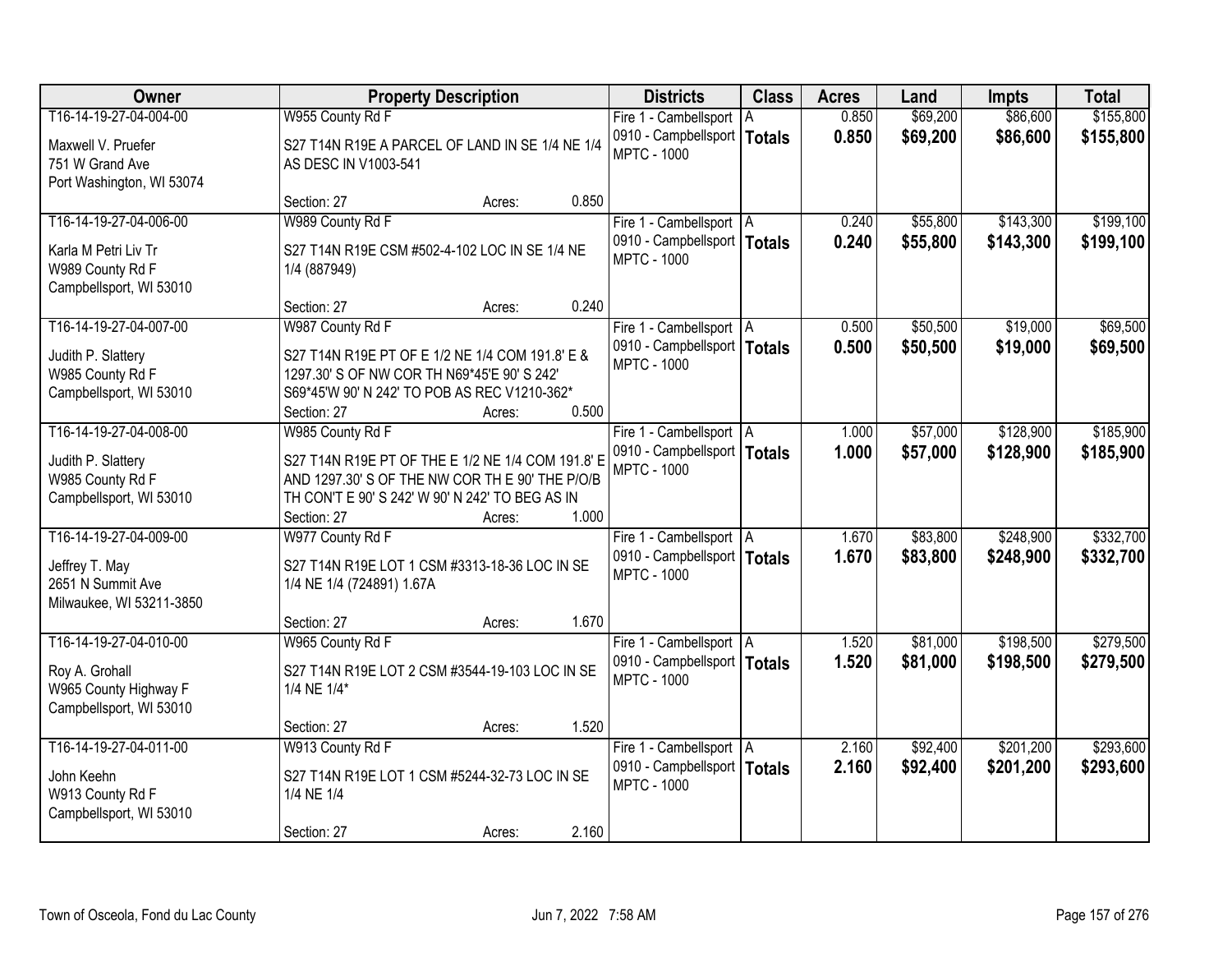| Owner                                     | <b>Property Description</b>                      | <b>Districts</b>                                    | <b>Class</b>  | <b>Acres</b> | Land      | <b>Impts</b>      | <b>Total</b> |
|-------------------------------------------|--------------------------------------------------|-----------------------------------------------------|---------------|--------------|-----------|-------------------|--------------|
| T16-14-19-27-04-012-00                    |                                                  | Fire 1 - Cambellsport                               | I A           | 0.512        | \$15,000  | $\overline{50}$   | \$15,000     |
| John Keehn                                | S27 T14N R19E COM AT E 1/4 COR, TH N89*52'56"W   | 0910 - Campbellsport   Totals                       |               | 0.512        | \$15,000  | \$0               | \$15,000     |
| W913 County Rd F                          | 317.15', TH N55*28'51"W 446.37' TO POB, TH       | <b>MPTC - 1000</b>                                  |               |              |           |                   |              |
| Campbellsport, WI 53010                   | S63*18'29"W 18.49' TO MEANDER LINE, TH           |                                                     |               |              |           |                   |              |
|                                           | 0.512<br>Section: 27<br>Acres:                   |                                                     |               |              |           |                   |              |
| T16-14-19-27-04-013-00                    | W911 County Rd F                                 | Fire 1 - Cambellsport   A                           |               | 2.000        | \$90,000  | \$140,700         | \$230,700    |
| Pruefer Fam 2020 Irrev Tr                 | S27 T14N R19E SE 1/4 NE 1/4 EXC V315-317         | 0910 - Campbellsport E                              |               | 27.358       | \$22,400  | \$0               | \$22,400     |
| 314 Salisbury Rd                          | V391-425 V458-536 V353-490 V542-162 V487-539     | <b>MPTC - 1000</b>                                  | <b>Totals</b> | 29.358       | \$112,400 | \$140,700         | \$253,100    |
| West Bend, WI 53090                       | V493-349 V494-655 V593-39 & EXC CSM #3313-18-36  |                                                     |               |              |           |                   |              |
|                                           | 29.358<br>Section: 27<br>Acres:                  |                                                     |               |              |           |                   |              |
| T16-14-19-27-05-001-00                    |                                                  | Fire 1 - Cambellsport   A                           |               | 13.910       | \$100     | \$0               | \$100        |
| Michael J. Schanen                        | S27 T14N R19E NE 1/4 NW 1/4 EXC CSM #4122-23-41  | 0910 - Campbellsport   Totals                       |               | 13.910       | \$100     | \$0               | \$100        |
| N1856 County Rd Ggg                       | #6308-43-7 EXC 804083 (V1033-865) 13.91A         | <b>MPTC - 1000</b>                                  |               |              |           |                   |              |
| Campbellsport, WI 53010                   |                                                  |                                                     |               |              |           |                   |              |
|                                           | 13.910<br>Section: 27<br>Acres:                  |                                                     |               |              |           |                   |              |
| T16-14-19-27-05-002-00                    | W1116 County Rd F                                | Fire 1 - Cambellsport   A                           |               | 2.280        | \$302,800 | \$555,900         | \$858,700    |
|                                           | S27 T14N R19E LOT 1 CSM #4122-23-41 LOC IN NE    | 0910 - Campbellsport   Totals                       |               | 2.280        | \$302,800 | \$555,900         | \$858,700    |
| Osceola 2000p, LLC<br>1509 N Prospect Ave | 1/4 NW 1/4                                       | <b>MPTC - 1000</b>                                  |               |              |           |                   |              |
| Milwaukee, WI 53202                       |                                                  |                                                     |               |              |           |                   |              |
|                                           | 2.280<br>Section: 27<br>Acres:                   |                                                     |               |              |           |                   |              |
| T16-14-19-27-05-003-00                    | County Rd F                                      | Fire 1 - Cambellsport   A                           |               | 3.510        | \$208,900 | $\overline{50}$   | \$208,900    |
|                                           |                                                  | 0910 - Campbellsport   Totals                       |               | 3.510        | \$208,900 | \$0               | \$208,900    |
| Osceola 2000p, LLC                        | S27 T14N R19E LOT 2 CSM #4122-23-41 LOC IN NE    | <b>MPTC - 1000</b>                                  |               |              |           |                   |              |
| 1509 N Prospect Ave                       | 1/4 NW 1/4 (V1082-378) ALSO PT OF NW 1/4 NE 1/4  |                                                     |               |              |           |                   |              |
| Milwaukee, WI 53202                       | LYG IN W OF CTH F AS REC V1186-904               |                                                     |               |              |           |                   |              |
| T16-14-19-27-05-004-00                    | 3.510<br>Section: 27<br>Acres:                   |                                                     |               | 0.460        |           |                   | \$100        |
|                                           | County Rd F                                      | Fire 1 - Cambellsport   A                           |               | 0.460        | \$100     | $\sqrt{6}$<br>\$0 |              |
| Jeffrey Bobb                              | S27 T14N R19E OUTLOT 1 CSM #6308-43-7 LOC IN     | 0910 - Campbellsport   Totals<br><b>MPTC - 1000</b> |               |              | \$100     |                   | \$100        |
| N828 Forest View Rd                       | NE 1/4 NW 1/4 (804083) .46                       |                                                     |               |              |           |                   |              |
| Kewaskum, WI 53040                        |                                                  |                                                     |               |              |           |                   |              |
|                                           | 0.460<br>Section: 27<br>Acres:                   |                                                     |               |              |           |                   |              |
| T16-14-19-27-05-005-00                    | W1142 County Rd F                                | Fire 1 - Cambellsport   A                           |               | 3.750        | \$135,400 | \$48,500          | \$183,900    |
| Konstantin Y. Mikhailov                   | S27 T14N R19E LOT 1 CSM #6308-43-7 LOC IN NE 1/4 | 0910 - Campbellsport   Totals                       |               | 3.750        | \$135,400 | \$48,500          | \$183,900    |
| 19240 Clayton Ct                          | NW 1/4 EXC 804083 (903396) 3.75A                 | <b>MPTC - 1000</b>                                  |               |              |           |                   |              |
| Brookfield, WI 53045                      |                                                  |                                                     |               |              |           |                   |              |
|                                           | 3.750<br>Section: 27<br>Acres:                   |                                                     |               |              |           |                   |              |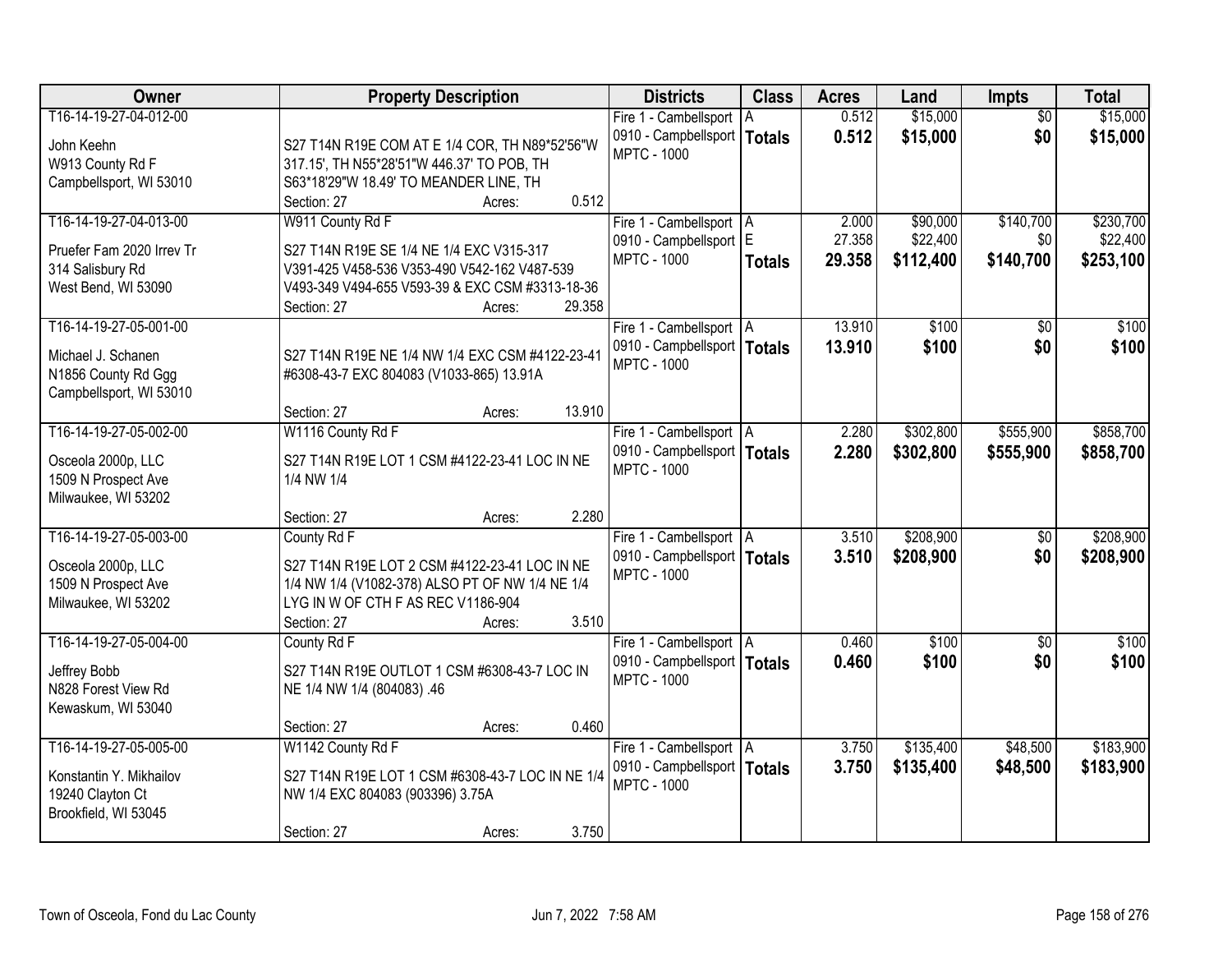| Owner                                                                                         | <b>Property Description</b>                                                                                                                                                                           | <b>Districts</b>                                                                  | <b>Class</b>        | <b>Acres</b>              | Land                          | <b>Impts</b>                  | <b>Total</b>                  |
|-----------------------------------------------------------------------------------------------|-------------------------------------------------------------------------------------------------------------------------------------------------------------------------------------------------------|-----------------------------------------------------------------------------------|---------------------|---------------------------|-------------------------------|-------------------------------|-------------------------------|
| T16-14-19-27-05-005-01<br>Jeffrey Bobb<br>N828 Forest View Rd<br>Kewaskum, WI 53040           | S27 T14N R19E PT OF LOT 1 CSM #6308-43-7 & PT<br>OF NE 1/4 NW 1/4 AS REC 804083 11.32A M/L                                                                                                            | Fire 1 - Cambellsport<br>0910 - Campbellsport   Totals<br><b>MPTC - 1000</b>      | l A                 | 11.320<br>11.320          | \$4,500<br>\$4,500            | $\overline{30}$<br>\$0        | \$4,500<br>\$4,500            |
|                                                                                               | 11.320<br>Section: 27<br>Acres:                                                                                                                                                                       |                                                                                   |                     |                           |                               |                               |                               |
| T16-14-19-27-05-006-00<br>Konstantin Y. Mikhailov<br>19240 Clayton Ct<br>Brookfield, WI 53045 | N3280 Lake Ct<br>S27 T14N R19E LOT 2 CSM #6308-43-7 LOC IN NE 1/4<br>NW 1/4 (834730) 1.022A                                                                                                           | Fire 1 - Cambellsport   A<br>0910 - Campbellsport   Totals<br><b>MPTC - 1000</b>  |                     | 1.022<br>1.022            | \$207,400<br>\$207,400        | \$357,500<br>\$357,500        | \$564,900<br>\$564,900        |
| T16-14-19-27-05-007-00                                                                        | 1.022<br>Section: 27<br>Acres:<br>N3279 Lake Ct                                                                                                                                                       |                                                                                   |                     | 1.003                     | \$189,700                     | \$219,400                     | \$409,100                     |
| David W. Katt<br>N3279 Lake Ct<br>Campbellsport, WI 53010                                     | S27 T14N R19E LOT 3 CSM #6308-43-7 LOC IN NE 1/4<br>NW 1/4 EXC 753225 (753222) 1.003A                                                                                                                 | Fire 1 - Cambellsport   A<br>0910 - Campbellsport   Totals<br><b>MPTC - 1000</b>  |                     | 1.003                     | \$189,700                     | \$219,400                     | \$409,100                     |
|                                                                                               | 1.003<br>Section: 27<br>Acres:                                                                                                                                                                        |                                                                                   |                     |                           |                               |                               |                               |
| T16-14-19-27-05-008-00<br>Osceola 2000p, LLC<br>1509 N Prospect Ave<br>Milwaukee, WI 53202    | County Rd F<br>S27 T14N R19E PT OF LOT 3 CSM #6308-43-7 LOC IN<br>NE 1/4 NW 1/4 COM AT NE COR SD LOT 3 TH S<br>647.50' S85*40'47"W 99.41' N50*44'18"W 65.76' ETC AS<br>1.165<br>Section: 27<br>Acres: | Fire 1 - Cambellsport   A<br>0910 - Campbellsport   Totals<br><b>MPTC - 1000</b>  |                     | 1.165<br>1.165            | \$215,200<br>\$215,200        | $\sqrt[6]{}$<br>\$0           | \$215,200<br>\$215,200        |
| T16-14-19-27-06-001-00<br>Lawrence E. Kutz<br>W1340 County Rd F<br>Campbellsport, WI 53010    | S27 T14N R19E NW 1/4 NW 1/4 (V1074-567 &<br>V1181-594&596) 40A<br>40.000<br>Section: 27<br>Acres:                                                                                                     | Fire 1 - Cambellsport<br>0910 - Campbellsport E<br><b>MPTC - 1000</b>             | D3<br><b>Totals</b> | 2.000<br>38.000<br>40.000 | \$300<br>\$15,200<br>\$15,500 | $\overline{50}$<br>\$0<br>\$0 | \$300<br>\$15,200<br>\$15,500 |
| T16-14-19-27-07-001-00<br>Robert J. Langjahr<br>N5174 Summit Ct<br>Fond Du Lac, WI 54937      | County Rd F<br>S27 T14N R19E THAT PART OF SW 1/4 NW 1/4 LYG N<br>& W OF HWY F EXC N 60' ADJ MUD LAKE<br>4.000<br>Section: 27<br>Acres:                                                                | Fire 1 - Cambellsport E<br>0910 - Campbellsport   Totals<br><b>MPTC - 1000</b>    |                     | 4.000<br>4.000            | \$5,000<br>\$5,000            | $\overline{50}$<br>\$0        | \$5,000<br>\$5,000            |
| T16-14-19-27-07-002-00<br>Lawrence E. Kutz<br>W1340 County Rd F<br>Campbellsport, WI 53010    | S27 T14N R19E THAT PART SW 1/4 NW 1/4 LYG S & V<br>KRUEGERS ROUND LAKE HAVEN (V1074-567 &<br>V1181-594&596) 6A<br>6.000<br>Section: 27<br>Acres:                                                      | Fire 1 - Cambellsport   D3<br>0910 - Campbellsport   Totals<br><b>MPTC - 1000</b> |                     | 6.000<br>6.000            | \$800<br>\$800                | $\overline{50}$<br>\$0        | \$800<br>\$800                |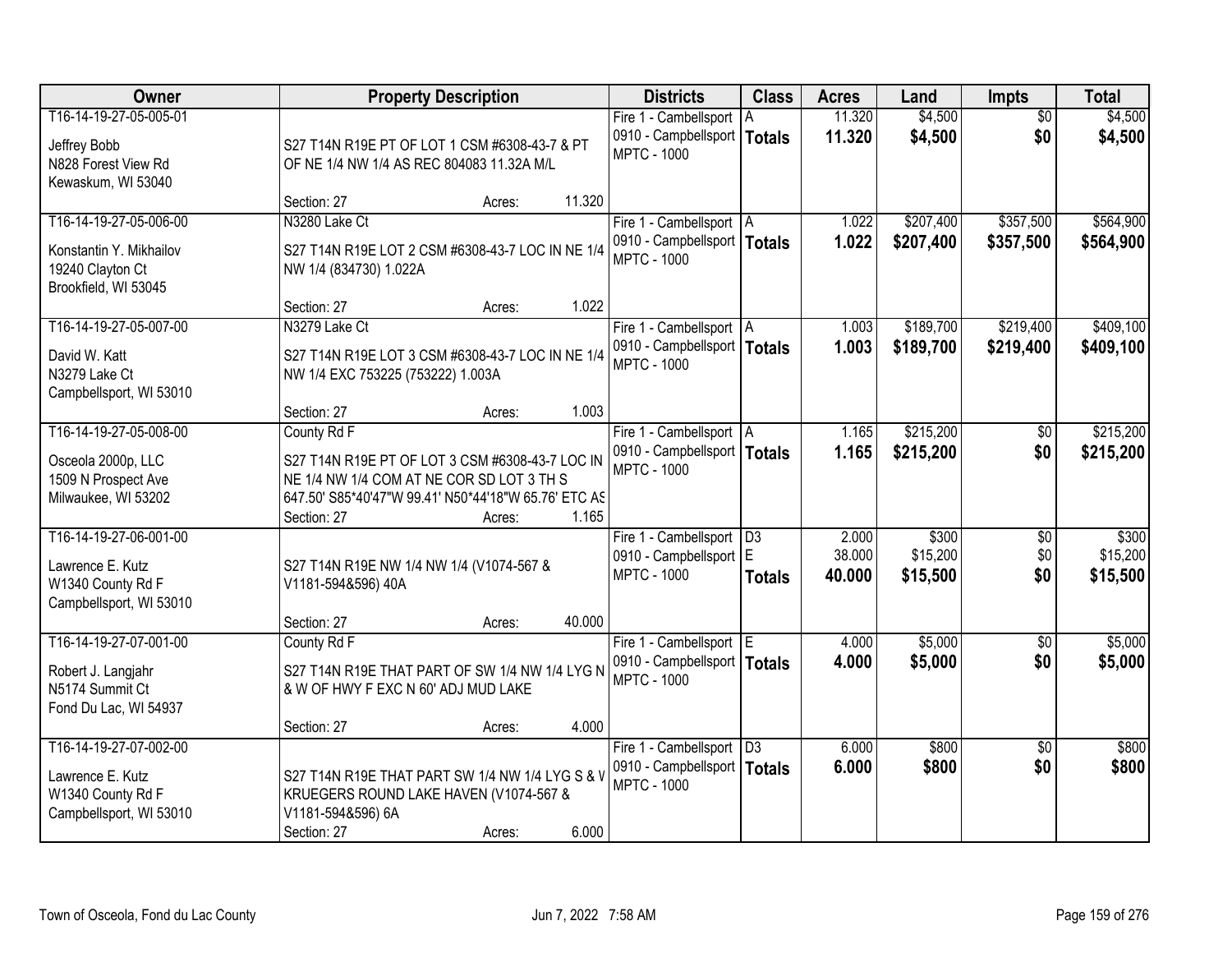| Owner                         | <b>Property Description</b>                    | <b>Districts</b>                             | <b>Class</b>    | <b>Acres</b>    | Land             | <b>Impts</b>    | <b>Total</b>     |
|-------------------------------|------------------------------------------------|----------------------------------------------|-----------------|-----------------|------------------|-----------------|------------------|
| T16-14-19-27-07-003-00        | County Rd F                                    | Fire 1 - Cambellsport                        | ΙA              | 0.152           | \$200            | $\overline{50}$ | \$200            |
| Jeffrey J. Swift              | S27 T14N R19E THE N 60' OF THAT PART OF SW 1/4 | 0910 - Campbellsport   Totals                |                 | 0.152           | \$200            | \$0             | \$200            |
| W1266 County Rd F             | NW 1/4 LYG E OF MUD LAKE AND W OF HWY F AS     | <b>MPTC - 1000</b>                           |                 |                 |                  |                 |                  |
| Campbellsport, WI 53010       | REC 692908                                     |                                              |                 |                 |                  |                 |                  |
|                               | 0.152<br>Section: 27<br>Acres:                 |                                              |                 |                 |                  |                 |                  |
| T16-14-19-27-08-001-00        |                                                | Fire 1 - Cambellsport E3                     |                 | 35.750          | \$0              | $\overline{50}$ | \$0              |
| Fond Du Lac County            | S27 T14N R19E SE 1/4 NW 1/4 EX AN ISLAND 3/4 A | 0910 - Campbellsport   Totals                |                 | 35.750          | \$0              | \$0             | \$0              |
| <b>City County Gov Center</b> | LYG IN ROUND LAKE EX ALSO PART OF KRUEGERS     | <b>MPTC - 1000</b>                           |                 |                 |                  |                 |                  |
| 160 S Macy St                 | ROUND LAKE HAVEN (V1014-401) 35.75A            |                                              |                 |                 |                  |                 |                  |
| Fond Du Lac, WI 54935         | 35.750<br>Section: 27<br>Acres:                |                                              |                 |                 |                  |                 |                  |
| T16-14-19-27-08-002-00        |                                                | Fire 1 - Cambellsport E                      |                 | 0.750           | \$300            | \$0             | \$300            |
|                               |                                                | 0910 - Campbellsport   Totals                |                 | 0.750           | \$300            | \$0             | \$300            |
| Richard F. Techel             | S27 T14N R19E AN ISLAND IN ROUND LAKE LYG IN   | <b>MPTC - 1000</b>                           |                 |                 |                  |                 |                  |
| W1170 County Rd Ss            | SE 1/4 NW 1/4*                                 |                                              |                 |                 |                  |                 |                  |
| Campbellsport, WI 53010       | 0.750                                          |                                              |                 |                 |                  |                 |                  |
| T16-14-19-27-09-001-00        | Section: 27<br>Acres:                          |                                              |                 |                 |                  |                 |                  |
|                               |                                                | Fire 1 - Cambellsport                        | D3              | 2.000<br>35.500 | \$300<br>\$7,100 | \$0<br>\$0      | \$300<br>\$7,100 |
| Lawrence E. Kutz              | S27 T14N R19E NE 1/4 SW 1/4 EXC PART OF        | 0910 - Campbellsport E<br><b>MPTC - 1000</b> |                 |                 |                  |                 |                  |
| W1340 County Rd F             | KRUEGERS ROUND LAKE HAVEN (V1074-567 &         |                                              | <b>Totals</b>   | 37.500          | \$7,400          | \$0             | \$7,400          |
| Campbellsport, WI 53010       | V1181-594&596) 37.50A                          |                                              |                 |                 |                  |                 |                  |
|                               | 37.500<br>Section: 27<br>Acres:                |                                              |                 |                 |                  |                 |                  |
| T16-14-19-27-10-001-00        |                                                | Fire 1 - Cambellsport                        | D2              | 5.000           | \$900            | $\overline{50}$ | \$900            |
| Lawrence E. Kutz              | S27 T14N R19E NW 1/4 SW 1/4 (V1074-567 &       | 0910 - Campbellsport   D3                    |                 | 27,000          | \$3,700          | \$0             | \$3,700          |
| W1340 County Rd F             | V1181-594&596) 40A                             | <b>MPTC - 1000</b>                           | E               | 8.000           | \$3,200          | \$0             | \$3,200          |
| Campbellsport, WI 53010       |                                                |                                              | <b>Totals</b>   | 40.000          | \$7,800          | \$0             | \$7,800          |
|                               | 40.000<br>Section: 27<br>Acres:                |                                              |                 |                 |                  |                 |                  |
| T16-14-19-27-11-001-00        |                                                | Fire 1 - Cambellsport                        | $\overline{D3}$ | 18.000          | \$2,500          | $\sqrt{$0}$     | \$2,500          |
| Lawrence E. Kutz              | S27 T14N R19E SW 1/4 SW 1/4 (V1074-567 &       | 0910 - Campbellsport E                       |                 | 2.000           | \$800            | \$0             | \$800            |
| W1340 County Rd F             | V1181-594&596) 40A                             | <b>MPTC - 1000</b>                           | EM              | 20.000          | \$20,000         | \$0             | \$20,000         |
| Campbellsport, WI 53010       |                                                |                                              | <b>Totals</b>   | 40,000          | \$23,300         | \$0             | \$23,300         |
|                               | 40.000<br>Section: 27<br>Acres:                |                                              |                 |                 |                  |                 |                  |
| T16-14-19-27-12-001-00        |                                                | Fire 1 - Cambellsport E                      |                 | 11.000          | \$2,800          | $\overline{60}$ | \$2,800          |
|                               |                                                | 0910 - Campbellsport EM                      |                 | 29.000          | \$29,000         | \$0             | \$29,000         |
| Lawrence E. Kutz              | S27 T14N R19E SE 1/4 SW 1/4 (V1074-567 &       | <b>MPTC - 1000</b>                           | <b>Totals</b>   | 40.000          | \$31,800         | \$0             | \$31,800         |
| W1340 County Rd F             | V1181-594&596) 40A                             |                                              |                 |                 |                  |                 |                  |
| Campbellsport, WI 53010       | 40.000<br>Section: 27                          |                                              |                 |                 |                  |                 |                  |
|                               | Acres:                                         |                                              |                 |                 |                  |                 |                  |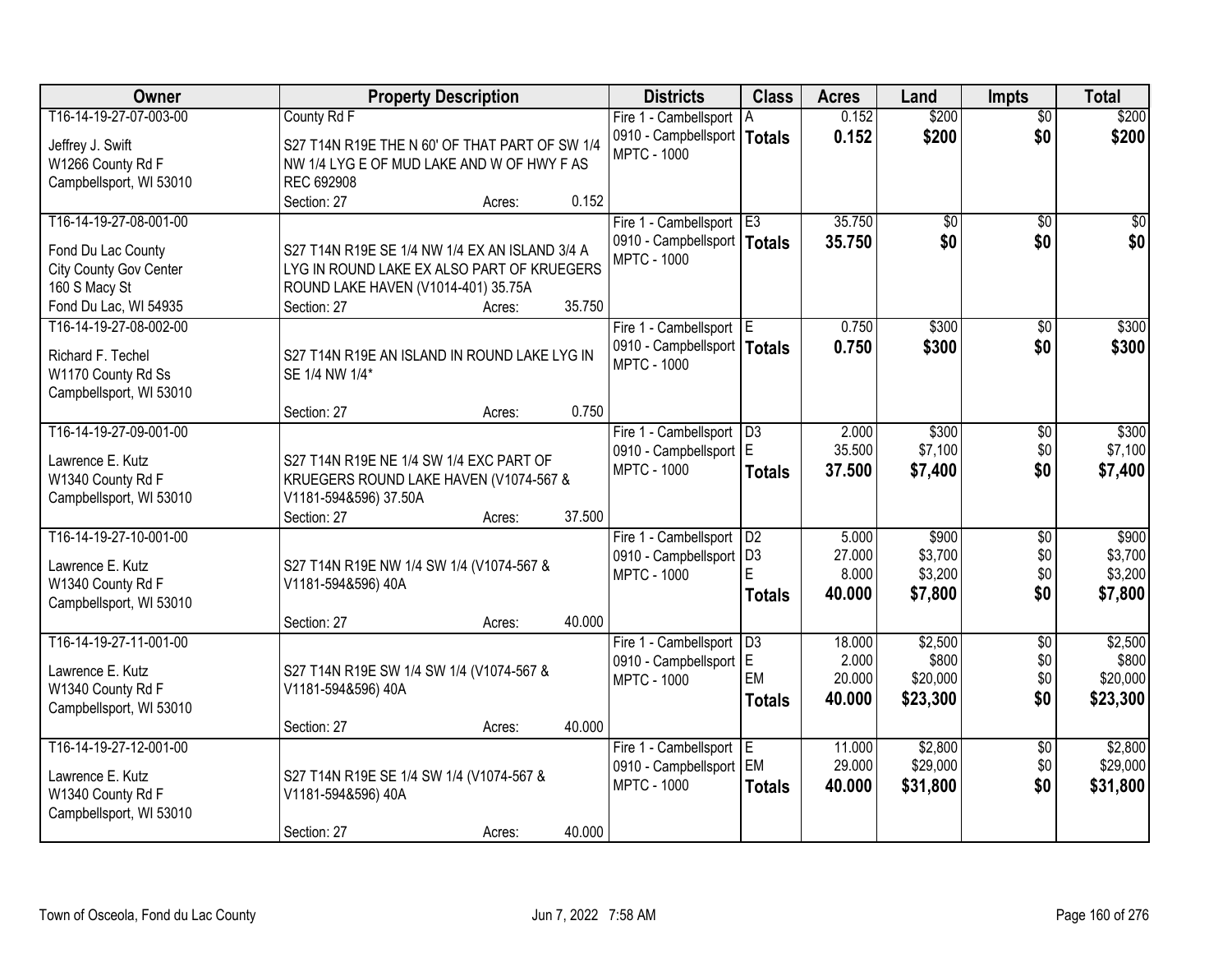| Owner                   | <b>Property Description</b>                         | <b>Districts</b>              | <b>Class</b>  | <b>Acres</b> | Land      | <b>Impts</b>    | <b>Total</b> |
|-------------------------|-----------------------------------------------------|-------------------------------|---------------|--------------|-----------|-----------------|--------------|
| T16-14-19-27-13-002-00  | W945 Kettle Moraine Ln                              | Fire 1 - Cambellsport   A     |               | 0.570        | \$209,500 | \$167,900       | \$377,400    |
| Jakob Webel             | S27 T14N R19E LOT 1 CSM #1054-7-14 LOC IN NE 1/4    | 0910 - Campbellsport          | <b>Totals</b> | 0.570        | \$209,500 | \$167,900       | \$377,400    |
| W945 Kettle Moraine Ln  | SE 1/4 .57A                                         | <b>MPTC - 1000</b>            |               |              |           |                 |              |
| Campbellsport, WI 53010 |                                                     |                               |               |              |           |                 |              |
|                         | 0.570<br>Section: 27<br>Acres:                      |                               |               |              |           |                 |              |
| T16-14-19-27-13-003-00  | W949 Kettle Moraine Ln                              | Fire 1 - Cambellsport   A     |               | 0.000        | \$250,700 | \$104,800       | \$355,500    |
| Jg Cottage LLC          | S27 T14N R19E A PT OF THE NE 1/4 SE 1/4 ADJ LOT     | 0910 - Campbellsport   Totals |               | 0.000        | \$250,700 | \$104,800       | \$355,500    |
| c/o Jacqi Hadler        | 1 BLK 1 SEIFERTS PLAT (826261 826262 826263         | <b>MPTC - 1000</b>            |               |              |           |                 |              |
| 5246 High Ridge Trl     | 826264 826265 826266) (175' ON ST.)                 |                               |               |              |           |                 |              |
| West Bend, WI 53095     | 0.000<br>Section: 27<br>Acres:                      |                               |               |              |           |                 |              |
| T16-14-19-27-13-005-00  | W930 Nonn's Ct                                      | Fire 1 - Cambellsport   A     |               | 4.670        | \$79,800  | \$193,000       | \$272,800    |
| Joshua J. Uelmen        | S27 T14N R19E LOT 9 CSM #2000-10-239 LOC IN NE      | 0910 - Campbellsport   Totals |               | 4.670        | \$79,800  | \$193,000       | \$272,800    |
| W930 Nonns Ct           | 1/4 SE 1/4                                          | <b>MPTC - 1000</b>            |               |              |           |                 |              |
| Campbellsport, WI 53010 |                                                     |                               |               |              |           |                 |              |
|                         | 4.670<br>Section: 27<br>Acres:                      |                               |               |              |           |                 |              |
| T16-14-19-27-13-006-00  | W954 Nonn's Ct                                      | Fire 1 - Cambellsport   A     |               | 2.244        | \$74,900  | \$224,900       | \$299,800    |
| Kenneth L. Putzier      | S27 T14N R19E LOT 10 CSM #2000-10-239 LOC IN NE     | 0910 - Campbellsport   Totals |               | 2.244        | \$74,900  | \$224,900       | \$299,800    |
| W954 Nonn's Ct          | 1/4 SE 1/4 EXC .126A IN N PT 874964 2.244A          | <b>MPTC - 1000</b>            |               |              |           |                 |              |
| Campbellsport, WI 53010 |                                                     |                               |               |              |           |                 |              |
|                         | 2.244<br>Section: 27<br>Acres:                      |                               |               |              |           |                 |              |
| T16-14-19-27-13-007-00  | Nonns Ct                                            | Fire 1 - Cambellsport   A     |               | 0.260        | \$4,700   | $\overline{50}$ | \$4,700      |
| David Slatinshek        | S27 T14N R19E OUTLOT A CSM #2000-10-239 LOC IN      | 0910 - Campbellsport   Totals |               | 0.260        | \$4,700   | \$0             | \$4,700      |
| W950 Kettle Moraine Ln  | NE 1/4 SE 1/4                                       | <b>MPTC - 1000</b>            |               |              |           |                 |              |
| Campbellsport, WI 53010 |                                                     |                               |               |              |           |                 |              |
|                         | 0.260<br>Section: 27<br>Acres:                      |                               |               |              |           |                 |              |
| T16-14-19-27-13-008-00  | N3009 Kettle Moraine Ln                             | Fire 1 - Cambellsport   A     |               | 0.460        | \$49,600  | \$57,800        | \$107,400    |
| Kevin J. Mccarty        | S27 T14N R19E PT OF NE 1/4 SE 1/4 COM 30' E OF      | 0910 - Campbellsport   Totals |               | 0.460        | \$49,600  | \$57,800        | \$107,400    |
| W955 Kettle Moraine Ln  | SE COR LOT 5 BLK 3 SEIFERT'S PLAT THE 100'S         | <b>MPTC - 1000</b>            |               |              |           |                 |              |
| Campbellsport, WI 53010 | 200.5' W 100' N 200.5' TO BEG AS REC IN 835800 .46A |                               |               |              |           |                 |              |
|                         | 0.460<br>Section: 27<br>Acres:                      |                               |               |              |           |                 |              |
| T16-14-19-27-13-011-00  | N3017 Kettle Moraine Ln                             | Fire 1 - Cambellsport   A     |               | 0.120        | \$40,200  | \$34,900        | \$75,100     |
| Davey C. Bartlett       | S27 T14N R19E PT OF NE 1/4 SE 1/4 COM 30' E OF      | 0910 - Campbellsport   Totals |               | 0.120        | \$40,200  | \$34,900        | \$75,100     |
| N5644 County Rd G       | SE COR LOT 4 BLK 3 SEIFERTS PLAT THE 100' TH S      | <b>MPTC - 1000</b>            |               |              |           |                 |              |
| St Cloud, WI 53074-1610 | 50' TH W 100' TH N 50' TO POB (LOT 16 UNREC)        |                               |               |              |           |                 |              |
|                         | 0.120<br>Section: 27<br>Acres:                      |                               |               |              |           |                 |              |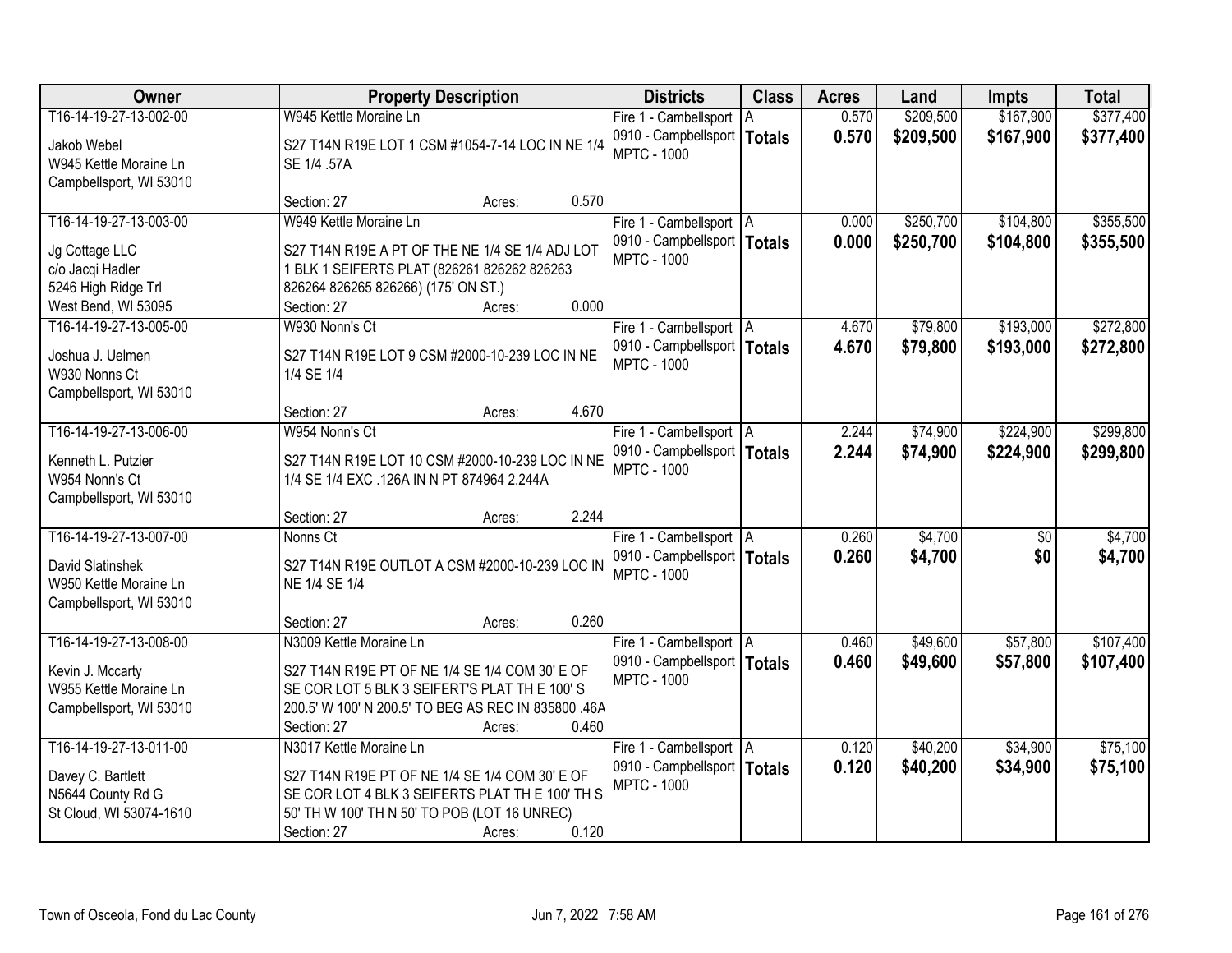| Owner                   | <b>Property Description</b>                     | <b>Districts</b>              | <b>Class</b>  | <b>Acres</b> | Land     | <b>Impts</b> | <b>Total</b> |
|-------------------------|-------------------------------------------------|-------------------------------|---------------|--------------|----------|--------------|--------------|
| T16-14-19-27-13-012-00  | N3021 Kettle Moraine Ln                         | Fire 1 - Cambellsport   A     |               | 0.100        | \$43,800 | \$58,500     | \$102,300    |
| Jacqueline A. Fischer   | S27 T14N R19E PT OF NE 1/4 SE 1/4 COM 30' E OF  | 0910 - Campbellsport          | <b>Totals</b> | 0.100        | \$43,800 | \$58,500     | \$102,300    |
| N3021 Kettle Moraine Ln | NE COR LOT 4 BLK 3 SEIFERTS PLAT THE 75' SELY   | <b>MPTC - 1000</b>            |               |              |          |              |              |
| Campbellsport, WI 53010 | 40' S 20' W 100' N 50' TO POB (LOT 15 UNREC)    |                               |               |              |          |              |              |
|                         | 0.100<br>Section: 27<br>Acres:                  |                               |               |              |          |              |              |
| T16-14-19-27-13-013-00  | W966 Kettle Moraine Ln                          | Fire 1 - Cambellsport   A     |               | 0.193        | \$53,600 | \$50,800     | \$104,400    |
|                         |                                                 | 0910 - Campbellsport   Totals |               | 0.193        | \$53,600 | \$50,800     | \$104,400    |
| Corey A. Shebesta       | S27 T14N R19E PT OF NE 1/4 SE 1/4 COM ON S LI   | <b>MPTC - 1000</b>            |               |              |          |              |              |
| 1622 16th Ave           | LAKE ST 172.61' NELY OF INTERS LAKE ST & 2ND ST |                               |               |              |          |              |              |
| Grafton, WI 53024       | TH SELY 120' SWLY 70' NWLY 120' NELY 70' TO BEG |                               |               |              |          |              |              |
|                         | 0.193<br>Section: 27<br>Acres:                  |                               |               |              |          |              |              |
| T16-14-19-27-13-014-00  | W970 Kettle Moraine Ln                          | Fire 1 - Cambellsport   A     |               | 0.220        | \$54,900 | \$107,000    | \$161,900    |
| Bryan Lee Witthuhn      | S27 T14N R19E PT OF NE 1/4 SE 1/4 COM ON S LI   | 0910 - Campbellsport   Totals |               | 0.220        | \$54,900 | \$107,000    | \$161,900    |
| 1200 W Fairfield Ct     | LAKE ST 102.61' NELY OF INTERS LAKE ST & 2ND ST | <b>MPTC - 1000</b>            |               |              |          |              |              |
| Glendale, WI 53217      | TH SELY 120' SWLY 67.75' NWLY 40.03' W 75.95' N |                               |               |              |          |              |              |
|                         | 0.220<br>Section: 27<br>Acres:                  |                               |               |              |          |              |              |
| T16-14-19-27-13-015-00  | W962 Kettle Moraine Ln                          | Fire 1 - Cambellsport   A     |               | 0.138        | \$51,100 | \$40,200     | \$91,300     |
|                         |                                                 | 0910 - Campbellsport   Totals |               | 0.138        | \$51,100 | \$40,200     | \$91,300     |
| Patrick S. Omeara       | S27 T14N R19E PT OF NE 1/4 SE 1/4 COM AT INTERS | <b>MPTC - 1000</b>            |               |              |          |              |              |
| W962 Kettle Moraine Ln  | 2ND ST WITH LAKE ST OF SEIFERTS PLAT TH NELY    |                               |               |              |          |              |              |
| Campbellsport, WI 53010 | ALG LAKE ST 172.6' TH SELY ETC AS REC 734855    |                               |               |              |          |              |              |
|                         | 0.138<br>Section: 27<br>Acres:                  |                               |               |              |          |              |              |
| T16-14-19-27-13-016-00  | W960 Kettle Moraine Ln                          | Fire 1 - Cambellsport   A     |               | 0.138        | \$51,100 | \$64,100     | \$115,200    |
| Anthony Harrington      | S27 T14N R19E PT OF NE 1/4 SE 1/4 COM AT INTERS | 0910 - Campbellsport   Totals |               | 0.138        | \$51,100 | \$64,100     | \$115,200    |
| W960 Kettle Moraine Ln  | OF 2ND ST & LAKE ST OF SEIFERTS PLAT TH NELY    | <b>MPTC - 1000</b>            |               |              |          |              |              |
| Campbellsport, WI 53010 | ALG LAKE ST 222.61' THE PL OF BEG ETC AS REC IN |                               |               |              |          |              |              |
|                         | 0.138<br>Section: 27<br>Acres:                  |                               |               |              |          |              |              |
| T16-14-19-27-13-017-00  | W958 Kettle Moraine Ln                          | Fire 1 - Cambellsport A       |               | 0.272        | \$54,100 | \$84,200     | \$138,300    |
|                         |                                                 | 0910 - Campbellsport   Totals |               | 0.272        | \$54,100 | \$84,200     | \$138,300    |
| Sara J. Penkwitz        | S27 T14N R19E PART OF NE 1/4 SE 1/4 COM AT      | <b>MPTC - 1000</b>            |               |              |          |              |              |
| W958 Kettle Moraine Ln  | INTERS OF 2ND & LAKE ST TH NE ETC AS REC IN     |                               |               |              |          |              |              |
| Campbellsport, WI 53010 | V395-2A (LOT 24) ALSO 3' STRIP ON NELY SIDE AS  |                               |               |              |          |              |              |
|                         | 0.272<br>Section: 27<br>Acres:                  |                               |               |              |          |              |              |
| T16-14-19-27-13-018-00  | W956 Kettle Moraine Ln                          | Fire 1 - Cambellsport   A     |               | 0.330        | \$58,400 | \$139,900    | \$198,300    |
| Mary J. Sulger          | S27 T14N R19E PT OF NE 1/4 SE 1/4 COM AT INTERS | 0910 - Campbellsport   Totals |               | 0.330        | \$58,400 | \$139,900    | \$198,300    |
| W956 Kettle Moraine Ln  | 2ND ST & LAKE ST OF SEIFERTS PLAT TH NELY ALG   | <b>MPTC - 1000</b>            |               |              |          |              |              |
| Campbellsport, WI 53010 | LAKE ST 322.61' THE POB ETC AS REC V550-194     |                               |               |              |          |              |              |
|                         | 0.330<br>Section: 27<br>Acres:                  |                               |               |              |          |              |              |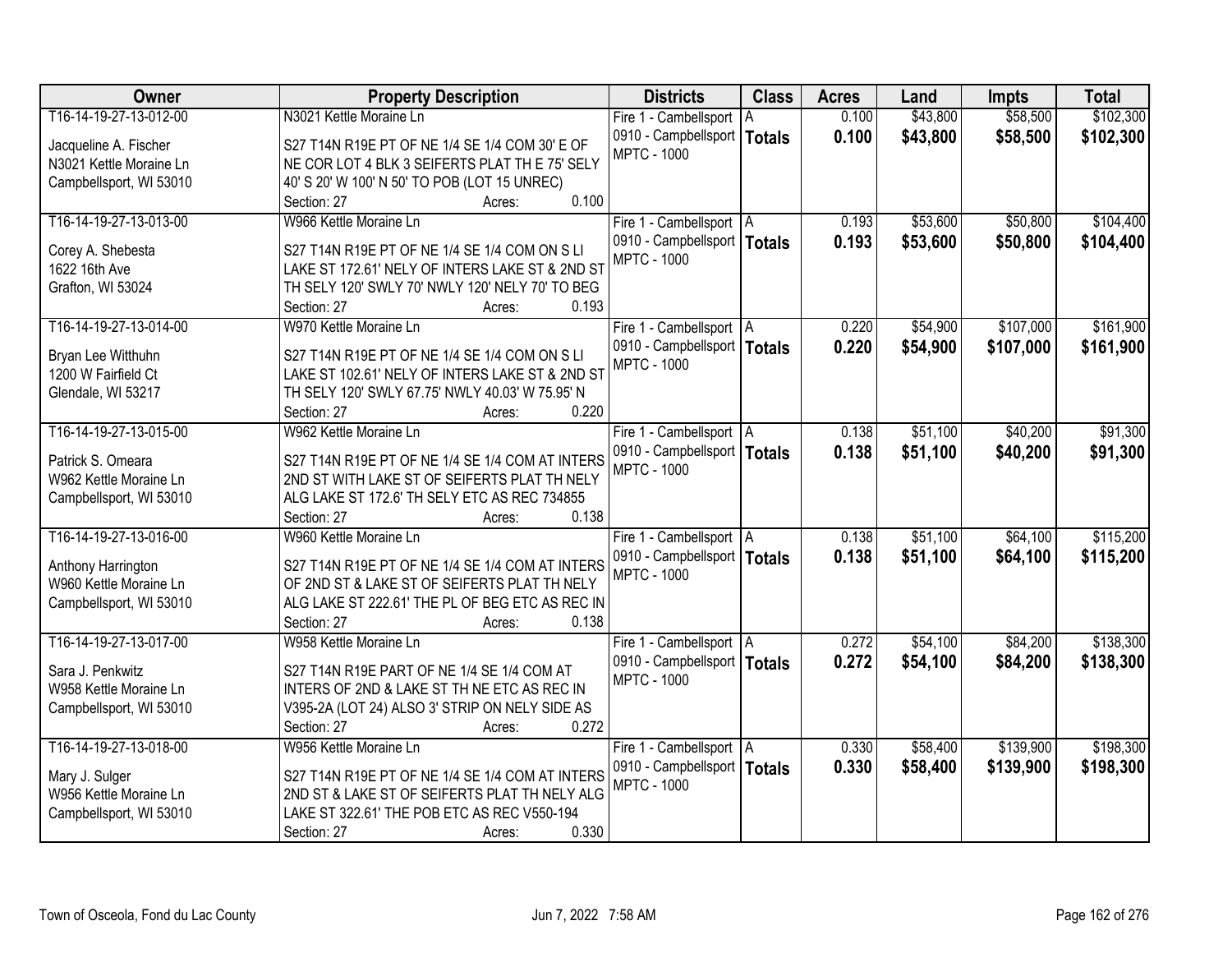| Owner                                                                                             |                                                                                   | <b>Property Description</b> |       | <b>Districts</b>                                                                 | <b>Class</b> | <b>Acres</b>   | Land               | <b>Impts</b>           | <b>Total</b>       |
|---------------------------------------------------------------------------------------------------|-----------------------------------------------------------------------------------|-----------------------------|-------|----------------------------------------------------------------------------------|--------------|----------------|--------------------|------------------------|--------------------|
| T16-14-19-27-13-019-00                                                                            | W950 Kettle Moraine Ln                                                            |                             |       | Fire 1 - Cambellsport   A                                                        |              | 0.465          | \$62,100           | \$163,900              | \$226,000          |
| David Slatinshek<br>W950 Kettle Moraine Ln<br>Campbellsport, WI 53010                             | S27 T14N R19E LOT 1 CSM #352-3-151 LOC IN NE 1/4<br><b>SE 1/4</b>                 |                             |       | 0910 - Campbellsport   Totals<br><b>MPTC - 1000</b>                              |              | 0.465          | \$62,100           | \$163,900              | \$226,000          |
|                                                                                                   | Section: 27                                                                       | Acres:                      | 0.465 |                                                                                  |              |                |                    |                        |                    |
| T16-14-19-27-13-020-00                                                                            | W940 Kettle Moraine Ln                                                            |                             |       | Fire 1 - Cambellsport   A                                                        |              | 0.460          | \$44,600           | \$151,600              | \$196,200          |
| Robert J. Chyba<br>W940 Kettle Moraine Ln<br>Campbellsport, WI 53010                              | S27 T14N R19E LOT 2 CSM #784-6-44 LOC IN NE 1/4<br>SE 1/4 REC V769-233&234*       |                             |       | 0910 - Campbellsport   Totals<br><b>MPTC - 1000</b>                              |              | 0.460          | \$44,600           | \$151,600              | \$196,200          |
|                                                                                                   | Section: 27                                                                       | Acres:                      | 0.460 |                                                                                  |              |                |                    |                        |                    |
| T16-14-19-27-13-021-00                                                                            | W934 Kettle Moraine Ln                                                            |                             |       | Fire 1 - Cambellsport   A                                                        |              | 0.460          | \$34,400           | \$132,200              | \$166,600          |
| Paul Andrew Nedden Liv Tr<br>W934 Kettle Moraine Ln<br>Campbellsport, WI 53010                    | S27 T14N R19E LOT 3 CSM #784-6-44 LOC IN NE 1/4<br><b>SE 1/4</b>                  |                             |       | 0910 - Campbellsport   Totals<br><b>MPTC - 1000</b>                              |              | 0.460          | \$34,400           | \$132,200              | \$166,600          |
|                                                                                                   | Section: 27                                                                       | Acres:                      | 0.460 |                                                                                  |              |                |                    |                        |                    |
| T16-14-19-27-13-022-00                                                                            | Kettle Moraine Ln                                                                 |                             |       | Fire 1 - Cambellsport   A                                                        |              | 0.460          | \$9,400            | $\sqrt[6]{}$           | \$9,400            |
| South Pier, LLC<br>2808 Kohler Memorial Dr Ste 1<br>Sheboygan, WI 53081                           | S27 T14N R19E LOT 6 CSM #1992-10-231 LOC IN NE<br>1/4 SE 1/4                      |                             |       | 0910 - Campbellsport   Totals<br><b>MPTC - 1000</b>                              |              | 0.460          | \$9,400            | \$0                    | \$9,400            |
|                                                                                                   | Section: 27                                                                       | Acres:                      | 0.460 |                                                                                  |              |                |                    |                        |                    |
| T16-14-19-27-13-023-00<br>South Pier, LLC<br>2808 Kohler Memorial Dr Ste 1<br>Sheboygan, WI 53081 | Kettle Moraine Ln<br>S27 T14N R19E LOT 7 CSM #1992-10-231 LOC IN NE<br>1/4 SE 1/4 |                             |       | Fire 1 - Cambellsport   A<br>0910 - Campbellsport   Totals<br><b>MPTC - 1000</b> |              | 0.560<br>0.560 | \$9,800<br>\$9,800 | $\overline{30}$<br>\$0 | \$9,800<br>\$9,800 |
|                                                                                                   | Section: 27                                                                       | Acres:                      | 0.560 |                                                                                  |              |                |                    |                        |                    |
| T16-14-19-27-13-024-00                                                                            | W922 Nonn's Ct                                                                    |                             |       | Fire 1 - Cambellsport   A                                                        |              | 1.884          | \$70,300           | \$172,000              | \$242,300          |
| Trevor M. Sires<br>W922 Nonn's Ct<br>Campbellsport, WI 53010                                      | S27 T14N R19E LOT 1 CSM #6784-47-81 LOC IN NE<br>1/4 SE 1/4                       |                             |       | 0910 - Campbellsport   Totals<br><b>MPTC - 1000</b>                              |              | 1.884          | \$70,300           | \$172,000              | \$242,300          |
|                                                                                                   | Section: 27                                                                       | Acres:                      | 1.884 |                                                                                  |              |                |                    |                        |                    |
| T16-14-19-27-13-025-00                                                                            | <b>Birchwood Dr</b>                                                               |                             |       | Fire 1 - Cambellsport   A                                                        |              | 0.460          | \$5,200            | $\overline{50}$        | \$5,200            |
| Richard Lewis Rev Tr<br>W904 Birchwood Dr<br>Campbellsport, WI 53010                              | S27 T14N R19E OUTLOT 1 CSM #6784-47-81 LOC IN<br>NE 1/4 SE 1/4 (872832) .460A     |                             |       | 0910 - Campbellsport   Totals<br><b>MPTC - 1000</b>                              |              | 0.460          | \$5,200            | \$0                    | \$5,200            |
|                                                                                                   | Section: 27                                                                       | Acres:                      | 0.460 |                                                                                  |              |                |                    |                        |                    |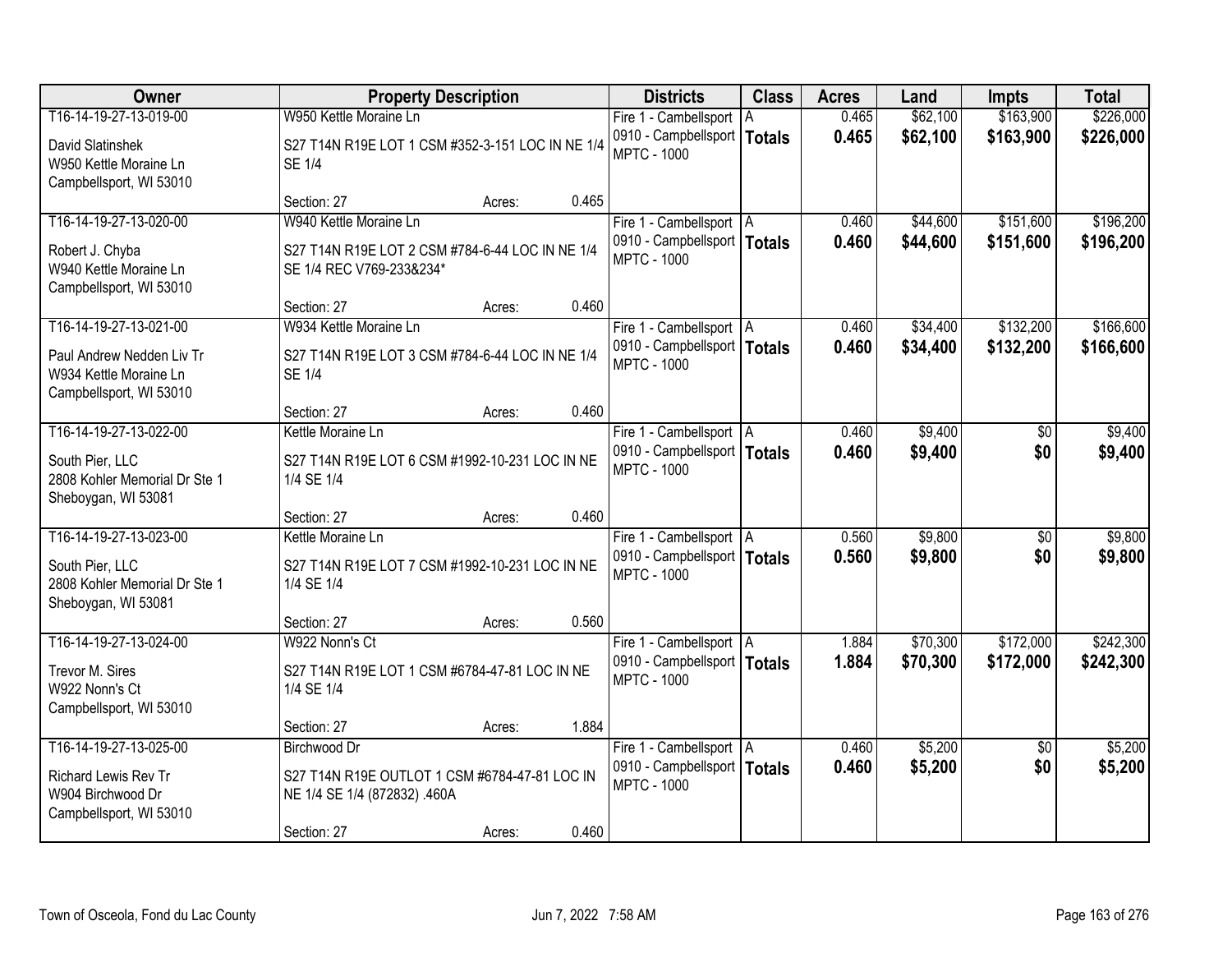| Owner                         | <b>Property Description</b>                       |                 | <b>Districts</b>              | <b>Class</b>  | <b>Acres</b> | Land      | <b>Impts</b> | <b>Total</b> |
|-------------------------------|---------------------------------------------------|-----------------|-------------------------------|---------------|--------------|-----------|--------------|--------------|
| T16-14-19-27-13-026-00        | <b>Birchwood Dr</b>                               |                 | Fire 1 - Cambellsport   A     |               | 0.459        | \$5,200   | \$14,300     | \$19,500     |
| Lewis Rev Tr                  | S27 T14N R19E OUTLOT 2 CSM #6784-47-81 LOC IN     |                 | 0910 - Campbellsport          | <b>Totals</b> | 0.459        | \$5,200   | \$14,300     | \$19,500     |
| W904 Birchwood Rd             | NE 1/4 SE 1/4 (842803) .459A                      |                 | <b>MPTC - 1000</b>            |               |              |           |              |              |
| Campbellsport, WI 53010       |                                                   |                 |                               |               |              |           |              |              |
|                               | Section: 27                                       | 0.459<br>Acres: |                               |               |              |           |              |              |
| T16-14-19-27-13-027-00        | W995 Birchwood Dr                                 |                 | Fire 1 - Cambellsport   A     |               | 1.116        | \$58,700  | \$158,100    | \$216,800    |
| Robin K. Adamec               | S27 T14N R19E PT OF NE 1/4 SE 1/4 COM AT SW       |                 | 0910 - Campbellsport   Totals |               | 1.116        | \$58,700  | \$158,100    | \$216,800    |
| W995 Birchwood Dr             | COR LOT 6 BLK 3 SEIFERTS PLAT TH S 202.5' E 240'  |                 | <b>MPTC - 1000</b>            |               |              |           |              |              |
| Campbellsport, WI 53010       | N 202.5' TO SE COR LOT 5 BLK 3 SD PLAT THE W      |                 |                               |               |              |           |              |              |
|                               | Section: 27                                       | 1.116<br>Acres: |                               |               |              |           |              |              |
| T16-14-19-27-13-028-00        | Kettle Moraine Dr                                 |                 | Fire 2 - Eden                 | B             | 1.008        | \$79,900  | \$0          | \$79,900     |
| South Pier, LLC               | S27 T14N R19E Lot 1, CSM 7950-59-60 REC AS DOC    |                 | 0910 - Campbellsport          | <b>Totals</b> | 1.008        | \$79,900  | \$0          | \$79,900     |
| 2808 Kohler Memorial Dr Ste 1 | 1044676 LOC IN NE 1/4 SE 1/4                      |                 | <b>MPTC - 1000</b>            |               |              |           |              |              |
| Sheboygan, WI 53081           |                                                   |                 |                               |               |              |           |              |              |
|                               | Section: 27                                       | 1.008<br>Acres: |                               |               |              |           |              |              |
| T16-14-19-27-14-001-00        | Kettle Moraine Ln                                 |                 | Fire 1 - Cambellsport   A     |               | 0.500        | \$5,000   | \$40,000     | \$45,000     |
| Robert A. Lemke               | S27 T14N R19E THAT PART OF NW 1/4 SE 1/4 LYG S    |                 | 0910 - Campbellsport   Totals |               | 0.500        | \$5,000   | \$40,000     | \$45,000     |
| W985 Kettle Moraine Ln        | OF BLK 4 SEIFERTS PLAT                            |                 | <b>MPTC - 1000</b>            |               |              |           |              |              |
| Campbellsport, WI 53010       |                                                   |                 |                               |               |              |           |              |              |
|                               | Section: 27                                       | 0.500<br>Acres: |                               |               |              |           |              |              |
| T16-14-19-27-14-002-00        | W1011 Kettle Moraine Ln                           |                 | Fire 1 - Cambellsport   A     |               | 0.000        | \$199,400 | \$193,200    | \$392,600    |
| Jeffrey T. May                | S27 T14N R19E PT OF NW 1/4 SE 1/4 COM 1471.10' W  |                 | 0910 - Campbellsport   Totals |               | 0.000        | \$199,400 | \$193,200    | \$392,600    |
| 2651 N Summit Ave             | OF SE COR N 1/2 SE 1/4 ETC AS REC IN 699120       |                 | <b>MPTC - 1000</b>            |               |              |           |              |              |
| Milwaukee, WI 53211-3850      |                                                   |                 |                               |               |              |           |              |              |
|                               | Section: 27                                       | 0.000<br>Acres: |                               |               |              |           |              |              |
| T16-14-19-27-14-003-00        | W1017 Kettle Moraine Ln                           |                 | Fire 1 - Cambellsport   A     |               | 0.000        | \$197,200 | \$150,000    | \$347,200    |
| Robert F. Koebert             | S27 T14N R19E PT OF NW 1/4 SE 1/4 COM 1561.10' W  |                 | 0910 - Campbellsport   Totals |               | 0.000        | \$197,200 | \$150,000    | \$347,200    |
| 1641 N Astor St               | OF SE COR OF N 1/2 SE 1/4 ETC AS REC IN 994230    |                 | <b>MPTC - 1000</b>            |               |              |           |              |              |
| Milwaukee, WI 53202           |                                                   |                 |                               |               |              |           |              |              |
|                               | Section: 27                                       | 0.000<br>Acres: |                               |               |              |           |              |              |
| T16-14-19-27-14-004-00        | W1037 Kettle Moraine Ln                           |                 | Fire 1 - Cambellsport   A     |               | 0.670        | \$199,500 | \$50,300     | \$249,800    |
| Jerry Bichler                 | S27 T14N R19E PT OF NW 1/4 SE 1/4 COM 1651.10' W  |                 | 0910 - Campbellsport   Totals |               | 0.670        | \$199,500 | \$50,300     | \$249,800    |
| 208 Brookview Ave             | OF SE COR N 1/2 SE 1/4 TH CONT W 103.2' N 195' TO |                 | <b>MPTC - 1000</b>            |               |              |           |              |              |
| Adell, WI 53001               | ROUND LAKE ETC AS REC V967-57 767883 .67A         |                 |                               |               |              |           |              |              |
|                               | Section: 27                                       | 0.670<br>Acres: |                               |               |              |           |              |              |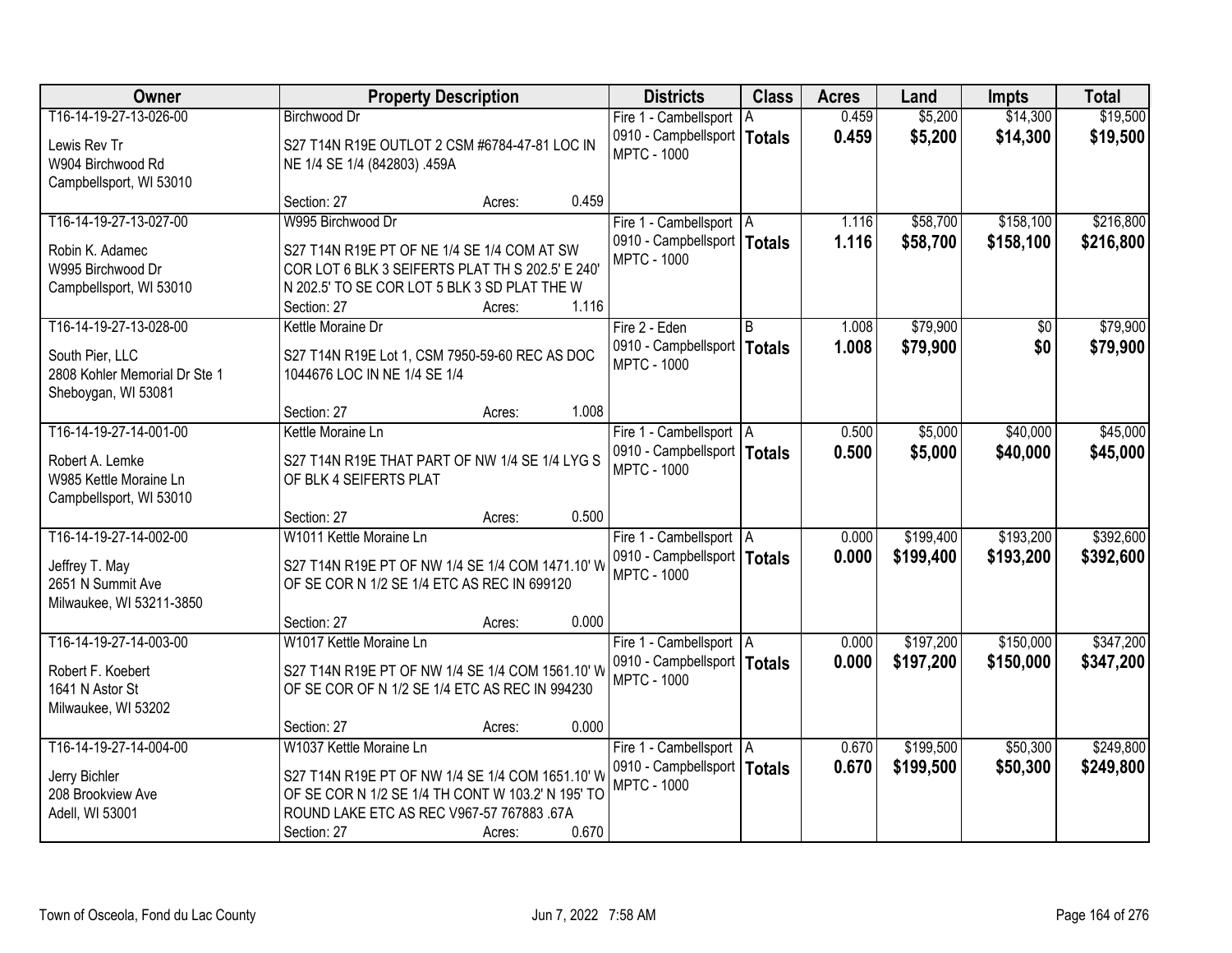| Owner                   | <b>Property Description</b>                           | <b>Districts</b>              | <b>Class</b>  | <b>Acres</b> | Land      | <b>Impts</b>    | <b>Total</b> |
|-------------------------|-------------------------------------------------------|-------------------------------|---------------|--------------|-----------|-----------------|--------------|
| T16-14-19-27-14-005-00  | W1043 Kettle Moraine Ln                               | Fire 1 - Cambellsport         | ΙA            | 0.000        | \$243,900 | \$341,700       | \$585,600    |
| Philip S. Majerus       | S27 T14N R19E PT OF NW 1/4 SE 1/4 COM 1754.30' W      | 0910 - Campbellsport   Totals |               | 0.000        | \$243,900 | \$341,700       | \$585,600    |
| PO Box 100              | OF SE COR N 1/2 SE 1/4 TH N TO SHORE OF LAKE          | <b>MPTC - 1000</b>            |               |              |           |                 |              |
| Lomira, WI 53048        | TH SWLY ALG LAKE SHORE TO S LIN 1/2 SE 1/4 TH I       |                               |               |              |           |                 |              |
|                         | 0.000<br>Section: 27<br>Acres:                        |                               |               |              |           |                 |              |
| T16-14-19-27-14-006-00  | W1045 Kettle Moraine Ln                               | Fire 1 - Cambellsport   A     |               | 0.620        | \$195,000 | \$64,000        | \$259,000    |
|                         |                                                       | 0910 - Campbellsport   Totals |               | 0.620        | \$195,000 | \$64,000        | \$259,000    |
| Robert R. Marquardt Jr  | S27 T14N R19E PT OF W 1/2 SE 1/4 COM AT SE COR        | <b>MPTC - 1000</b>            |               |              |           |                 |              |
| W1045 Kettle Moraine Ln | LOT 7 POLZEAN PLAT TH N33*25'E 80.93' TO POB TH       |                               |               |              |           |                 |              |
| Campbellsport, WI 53010 | S24*29'E 61.06' S76*22'E 163.08' N 124.72' W 100' ETC |                               |               |              |           |                 |              |
|                         | 0.620<br>Section: 27<br>Acres:                        |                               |               |              |           |                 |              |
| T16-14-19-27-15-001-00  |                                                       | Fire 1 - Cambellsport   D3    |               | 25.071       | \$3,500   | \$0             | \$3,500      |
| Lawrence E. Kutz        | S27 T14N R19E LOT 1 CSM #617-5-37 LOC IN SW 1/4       | 0910 - Campbellsport   E      |               | 3.000        | \$900     | \$0             | \$900        |
| W1340 County Rd F       | <b>SE 1/4</b>                                         | <b>MPTC - 1000</b>            | <b>Totals</b> | 28.071       | \$4,400   | \$0             | \$4,400      |
| Campbellsport, WI 53010 |                                                       |                               |               |              |           |                 |              |
|                         | 28.071<br>Section: 27<br>Acres:                       |                               |               |              |           |                 |              |
| T16-14-19-27-15-002-00  | Kettle Moraine Ln                                     | Fire 1 - Cambellsport   A     |               | 0.330        | \$46,700  | \$0             | \$46,700     |
|                         |                                                       | 0910 - Campbellsport   Totals |               | 0.330        | \$46,700  | \$0             | \$46,700     |
| Wayne W. Werner Le      | WAYNE W WERNER & DORIS A WERNER LE:S27                | <b>MPTC - 1000</b>            |               |              |           |                 |              |
| 2280 Hwy 33 E           | T14N R19E A LOT SE OF POLZEAN PLAT IN SW 1/4          |                               |               |              |           |                 |              |
| West Bend, WI 53095     | SE 1/4 AS REC IN 871093 907431 (TR. 1) ALSO PT INT    |                               |               |              |           |                 |              |
|                         | Section: 27<br>0.330<br>Acres:                        |                               |               |              |           |                 |              |
| T16-14-19-27-15-003-00  | Kettle Moraine Ln                                     | Fire 1 - Cambellsport   A     |               | 0.460        | \$49,600  | $\overline{50}$ | \$49,600     |
| Martin H. Wilke         | S27 T14N R19E LOT SE OF POLZEAN PLAT IN SW 1/4        | 0910 - Campbellsport   Totals |               | 0.460        | \$49,600  | \$0             | \$49,600     |
| 5328 S 43rd St          | SE 1/4 AS REC IN V950-760 (TR. 2) ALSO PT INT IN      | <b>MPTC - 1000</b>            |               |              |           |                 |              |
| Greenfield, WI 53220    | LOT 5 POLZEAN PLAT                                    |                               |               |              |           |                 |              |
|                         | 0.460<br>Section: 27<br>Acres:                        |                               |               |              |           |                 |              |
| T16-14-19-27-15-004-00  | W1090 Kettle Moraine Ln                               | Fire 1 - Cambellsport   A     |               | 0.460        | \$62,000  | \$58,900        | \$120,900    |
|                         |                                                       | 0910 - Campbellsport   Totals |               | 0.460        | \$62,000  | \$58,900        | \$120,900    |
| Michael Vnuk            | S27 T14N R19E LOT SE OF POLZEAN PLAT IN SW 1/4        | <b>MPTC - 1000</b>            |               |              |           |                 |              |
| W1090 Kettle Moraine Ln | SE 1/4 (TR. 3) ALSO PT INT IN LOT 5 POLZEAN PLAT      |                               |               |              |           |                 |              |
| Campbellsport, WI 53010 |                                                       |                               |               |              |           |                 |              |
|                         | 0.460<br>Section: 27<br>Acres:                        |                               |               |              |           |                 |              |
| T16-14-19-27-15-005-00  | W1090 Kettle Moraine Ln                               | Fire 1 - Cambellsport   A     |               | 0.460        | \$39,700  | \$11,800        | \$51,500     |
| <b>Michael Vnuk</b>     | S27 T14N R19E LOT SE OF POLZEAN PLAT IN SW 1/4        | 0910 - Campbellsport   Totals |               | 0.460        | \$39,700  | \$11,800        | \$51,500     |
| W1090 Kettle Moraine Ln | SE 1/4 (TR. 4) ALSO PT INT IN LOT 5 POLZEAN PLAT      | <b>MPTC - 1000</b>            |               |              |           |                 |              |
| Campbellsport, WI 53010 |                                                       |                               |               |              |           |                 |              |
|                         | 0.460<br>Section: 27<br>Acres:                        |                               |               |              |           |                 |              |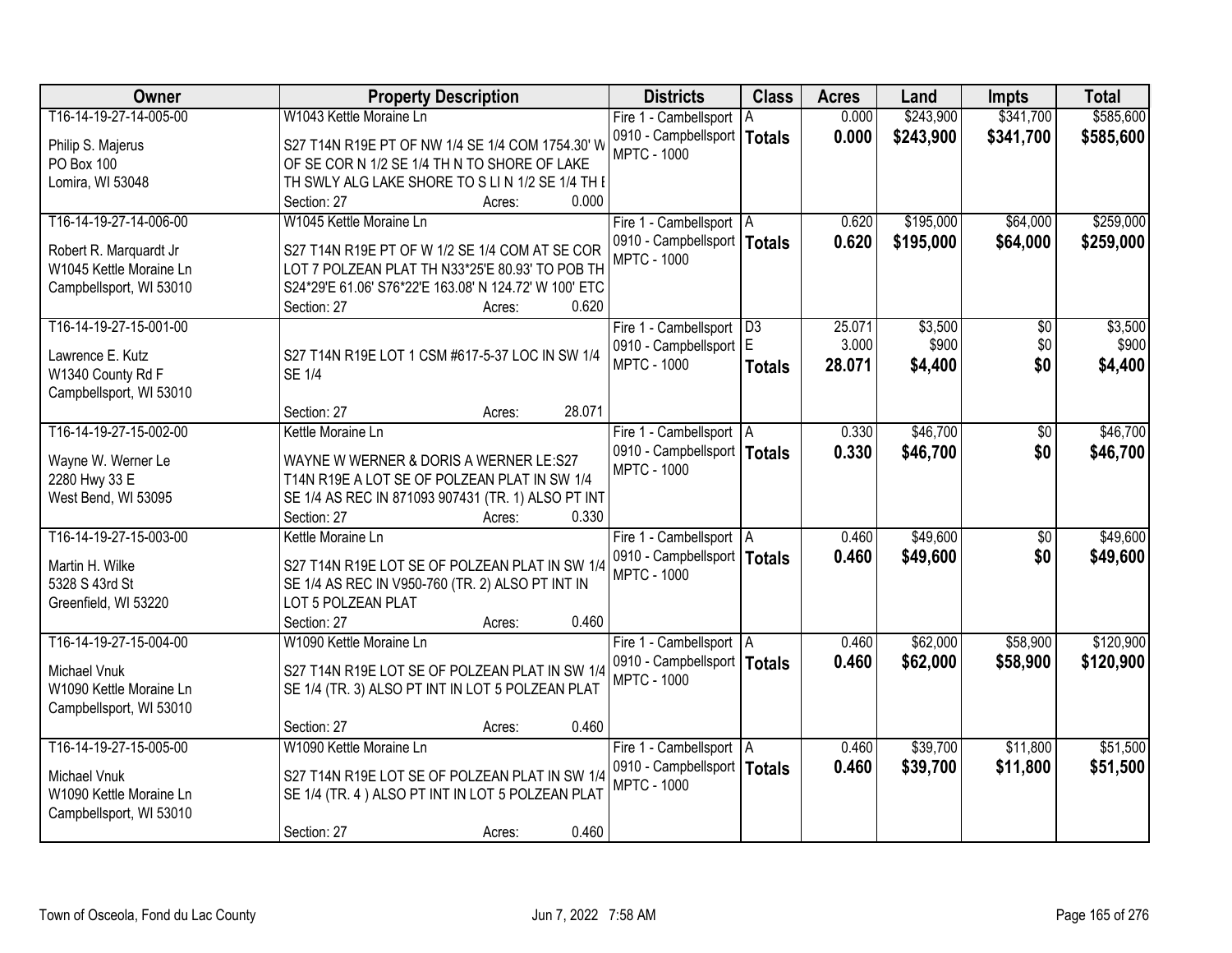| Owner                   | <b>Property Description</b>                        | <b>Districts</b>              | <b>Class</b> | <b>Acres</b> | Land     | <b>Impts</b> | <b>Total</b> |
|-------------------------|----------------------------------------------------|-------------------------------|--------------|--------------|----------|--------------|--------------|
| T16-14-19-27-15-006-00  | W1080 Kettle Moraine Ln                            | Fire 1 - Cambellsport   A     |              | 0.460        | \$49,600 | \$146,100    | \$195,700    |
| Debbie M. Krakowski     | S27 T14N R19E LOT SE OF POLZEAN PLAT IN SW 1/4     | 0910 - Campbellsport   Totals |              | 0.460        | \$49,600 | \$146,100    | \$195,700    |
| N841 Pine Ln            | SE 1/4 AS REC IN V608-2 (TR. 5) ALSO PT INT IN LOT | <b>MPTC - 1000</b>            |              |              |          |              |              |
| Campbellsport, WI 53010 | 5 POLZEAN PLAT*                                    |                               |              |              |          |              |              |
|                         | 0.460<br>Section: 27<br>Acres:                     |                               |              |              |          |              |              |
| T16-14-19-27-15-007-00  | W1074 Kettle Moraine Ln                            | Fire 1 - Cambellsport   A     |              | 0.460        | \$49,600 | \$66,600     | \$116,200    |
|                         |                                                    | 0910 - Campbellsport   Totals |              | 0.460        | \$49,600 | \$66,600     | \$116,200    |
| Lawrence L. Wickert     | S27 T14N R19E LOT SE OF POLZEAN PLAT IN SW 1/4     | <b>MPTC - 1000</b>            |              |              |          |              |              |
| W1074 Kettle Moraine Ln | SE 1/4 AS REC IN V374-183 (TR. 6) ALSO PT INT IN   |                               |              |              |          |              |              |
| Campbellsport, WI 53010 | LOT 5 POLZEAN PLAT                                 |                               |              |              |          |              |              |
|                         | 0.460<br>Section: 27<br>Acres:                     |                               |              |              |          |              |              |
| T16-14-19-27-15-008-00  | Kettle Moraine Ln                                  | Fire 1 - Cambellsport   A     |              | 0.540        | \$51,100 | \$0          | \$51,100     |
| Donald H. Rettenmeier   | S27 T14N R19E A LOT SE OF POLZEAN PLAT IN SW       | 0910 - Campbellsport   Totals |              | 0.540        | \$51,100 | \$0          | \$51,100     |
| N65 W23961 Vista Ln     | 1/4 SE 1/4 AS REC IN 863266 (TR.7) ALSO PT INT IN  | <b>MPTC - 1000</b>            |              |              |          |              |              |
| Sussex, WI 53089        | LOT 5 POLZEAN PLAT                                 |                               |              |              |          |              |              |
|                         | 0.540<br>Section: 27<br>Acres:                     |                               |              |              |          |              |              |
| T16-14-19-27-15-010-00  | W1050 Kettle Moraine Ln                            | Fire 1 - Cambellsport   A     |              | 0.750        | \$54,300 | \$0          | \$54,300     |
|                         |                                                    | 0910 - Campbellsport   Totals |              | 0.750        | \$54,300 | \$0          | \$54,300     |
| Philip S. Majerus       | S27 T14N R19E LOT SE OF POLZEAN PLAT IN SW 1/4     | <b>MPTC - 1000</b>            |              |              |          |              |              |
| PO Box 100              | SE 1/4 AS REC V386-598 (TR. 8, 9, 10 & 11) EXC AS  |                               |              |              |          |              |              |
| Lomira, WI 53048        | REC V570-269 AS REC IN V1054-609 EXC AS DESC       |                               |              |              |          |              |              |
|                         | 0.750<br>Section: 27<br>Acres:                     |                               |              |              |          |              |              |
| T16-14-19-27-15-011-00  | W1026 Kettle Moraine Ln                            | Fire 1 - Cambellsport   A     |              | 0.680        | \$53,200 | \$33,100     | \$86,300     |
| Joseph W. Schmit        | S27 T14N R19E LOT SE OF POLZEAN PLAT IN SW 1/4     | 0910 - Campbellsport   Totals |              | 0.680        | \$53,200 | \$33,100     | \$86,300     |
| W1026 Kettle Moraine L  | SE 1/4 AS REC V798-684 (W 100' TR. 12 & 13) .68A   | <b>MPTC - 1000</b>            |              |              |          |              |              |
| Campbellsport, WI 53010 |                                                    |                               |              |              |          |              |              |
|                         | 0.680<br>Section: 27<br>Acres:                     |                               |              |              |          |              |              |
| T16-14-19-27-15-012-00  | W1016 Kettle Moraine Ln                            | Fire 1 - Cambellsport   A     |              | 0.610        | \$52,100 | \$146,000    | \$198,100    |
|                         |                                                    | 0910 - Campbellsport   Totals |              | 0.610        | \$52,100 | \$146,000    | \$198,100    |
| Robert M. Grohall       | S27 T14N R19E LOT SE OF POLZEAN PLAT IN SW 1/4     | <b>MPTC - 1000</b>            |              |              |          |              |              |
| W1016 Kettle Moraine Ln | SE 1/4 AS REC IN V386-577 (TR. 12 & 13) ALSO PT    |                               |              |              |          |              |              |
| Campbellsport, WI 53010 | INT IN LOT 5 POLZEAN PLAT EXC W 100' (926250)      |                               |              |              |          |              |              |
|                         | 0.610<br>Section: 27<br>Acres:                     |                               |              |              |          |              |              |
| T16-14-19-27-15-013-00  | N2994 Birchwood Dr                                 | Fire 1 - Cambellsport   A     |              | 0.570        | \$51,500 | \$118,200    | \$169,700    |
| Rick A. Mitchell        | S27 T14N R19E PART OF SW 1/4 SE 1/4 SE OF          | 0910 - Campbellsport   Totals |              | 0.570        | \$51,500 | \$118,200    | \$169,700    |
| N2994 Birchwood Dr      | POLZEAN PLAT AS REC IN V979-654 (TR 14) ALSO       | <b>MPTC - 1000</b>            |              |              |          |              |              |
| Campbellsport, WI 53010 | PT INT IN LOT 5 POLZEAN PLAT .57A                  |                               |              |              |          |              |              |
|                         | 0.570<br>Section: 27<br>Acres:                     |                               |              |              |          |              |              |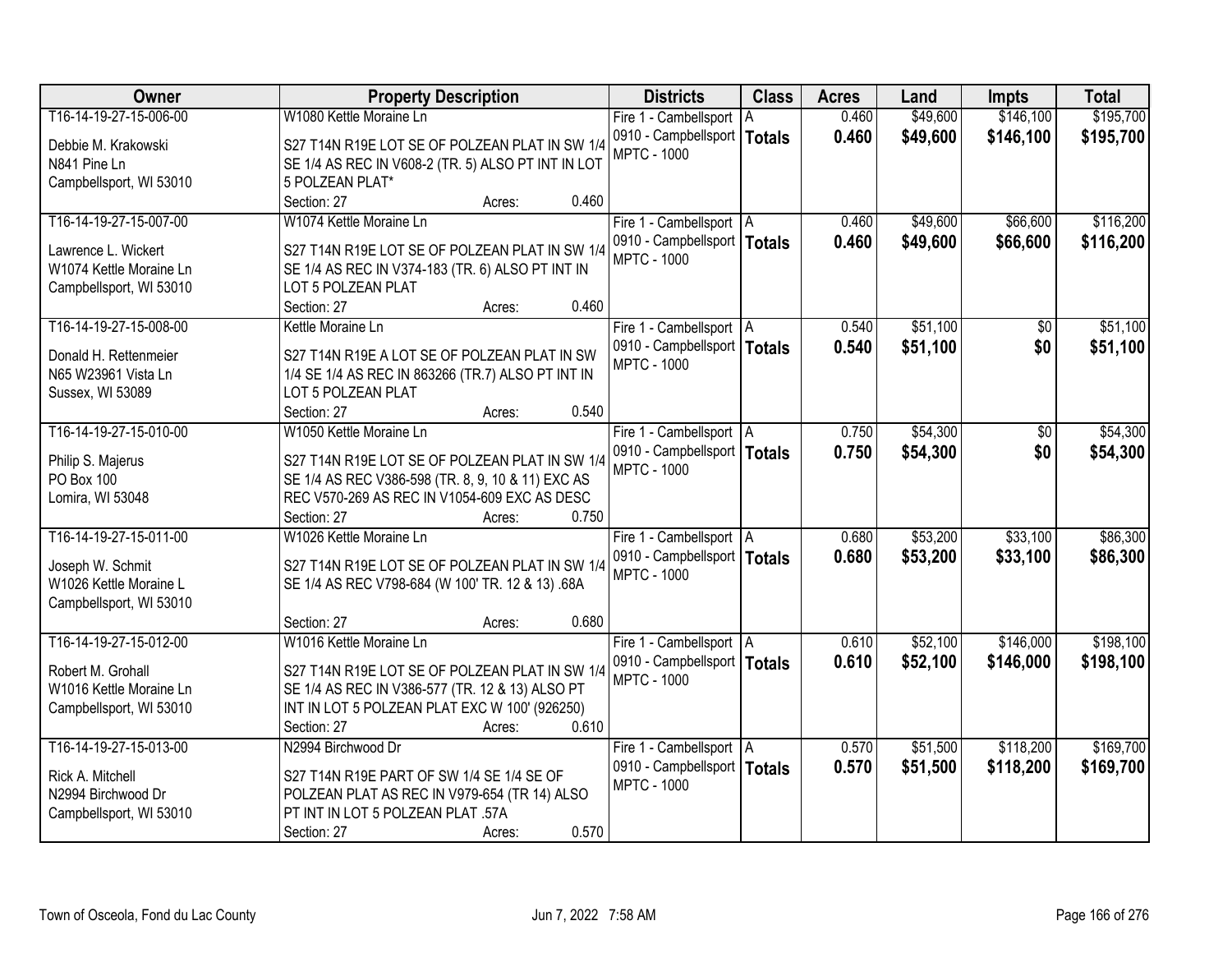| <b>Owner</b>                                                                               | <b>Property Description</b>                                                              | <b>Districts</b>                                                                 | <b>Class</b> | <b>Acres</b>     | Land                   | <b>Impts</b>           | <b>Total</b>           |
|--------------------------------------------------------------------------------------------|------------------------------------------------------------------------------------------|----------------------------------------------------------------------------------|--------------|------------------|------------------------|------------------------|------------------------|
| T16-14-19-27-15-015-00                                                                     | W1081 Kettle Moraine Ln                                                                  | Fire 1 - Cambellsport   A                                                        |              | 0.260            | \$184,000              | \$91,100               | \$275,100              |
| Mark D. Meske<br>W1081 Kettle Moraine Ln<br>Campbellsport, WI 53010                        | S27 T14N R19E LOT 9 CSM #4025-22-104 LOC IN SW<br>1/4 SE 1/4                             | 0910 - Campbellsport   Totals<br><b>MPTC - 1000</b>                              |              | 0.260            | \$184,000              | \$91,100               | \$275,100              |
|                                                                                            | 0.260<br>Section: 27<br>Acres:                                                           |                                                                                  |              |                  |                        |                        |                        |
| T16-14-19-27-15-016-00                                                                     | W1077 Kettle Moraine Ln                                                                  | Fire 1 - Cambellsport   A                                                        |              | 0.120            | \$131,000              | \$53,300               | \$184,300              |
| Jon V. Zawlocki<br>1029 Stordeur Dr<br>Green Bay, WI 54313                                 | S27 T14N R19E LOT 10 CSM #4025-22-104 LOC IN<br>SW 1/4 SE 1/4                            | 0910 - Campbellsport   Totals<br><b>MPTC - 1000</b>                              |              | 0.120            | \$131,000              | \$53,300               | \$184,300              |
|                                                                                            | 0.120<br>Section: 27<br>Acres:                                                           |                                                                                  |              |                  |                        |                        |                        |
| T16-14-19-27-15-017-00                                                                     | W1075 Kettle Moraine Ln                                                                  | Fire 1 - Cambellsport   A                                                        |              | 0.110            | \$131,000              | \$64,100               | \$195,100              |
| Frederick M. Jones<br>12735 Falcon Dr<br>Brookfield, WI 53005-6527                         | S27 T14N R19E LOT 11 CSM #4026-22-105 LOC IN<br>SW 1/4 SE 1/4*                           | 0910 - Campbellsport   Totals<br><b>MPTC - 1000</b>                              |              | 0.110            | \$131,000              | \$64,100               | \$195,100              |
|                                                                                            | 0.110<br>Section: 27<br>Acres:                                                           |                                                                                  |              |                  |                        |                        |                        |
| T16-14-19-27-15-018-00                                                                     | W1071 Kettle Moraine Ln                                                                  | Fire 1 - Cambellsport   A                                                        |              | 0.100            | \$131,000              | \$52,700               | \$183,700              |
| Eric R. Linner<br>762 Village Rd<br>Crystal Lake, IL 60014                                 | S27 T14N R19E LOT 12 CSM #4026-22-105 LOC IN<br>SW 1/4 SE 1/4 (756639) .10A              | 0910 - Campbellsport   Totals<br><b>MPTC - 1000</b>                              |              | 0.100            | \$131,000              | \$52,700               | \$183,700              |
|                                                                                            | 0.100<br>Section: 27<br>Acres:                                                           |                                                                                  |              |                  |                        |                        |                        |
| T16-14-19-27-15-019-00<br>Pogodzinski Jt Rev Tr<br>1971 S 81st St<br>West Allis, WI 53219  | W1069 Kettle Moraine Ln<br>S27 T14N R19E LOT 13 CSM #4026-22-105 LOC IN<br>SW 1/4 SE 1/4 | Fire 1 - Cambellsport   A<br>0910 - Campbellsport   Totals<br><b>MPTC - 1000</b> |              | 0.110<br>0.110   | \$131,000<br>\$131,000 | \$61,100<br>\$61,100   | \$192,100<br>\$192,100 |
|                                                                                            | 0.110<br>Section: 27<br>Acres:                                                           |                                                                                  |              |                  |                        |                        |                        |
| T16-14-19-27-16-001-00                                                                     | <b>Birchwood Dr</b>                                                                      | Fire 1 - Cambellsport   A                                                        |              | 0.610            | \$2,600                | $\overline{50}$        | \$2,600                |
| William K. Volkert<br>W996 Birchwood Dr<br>Campbellsport, WI 53010                         | S27 T14N R19E LOT 1 CSM #1832-10-71 LOC IN SE<br>1/4 SE 1/4*                             | 0910 - Campbellsport   Totals<br><b>MPTC - 1000</b>                              |              | 0.610            | \$2,600                | \$0                    | \$2,600                |
|                                                                                            | 0.610<br>Section: 27<br>Acres:                                                           |                                                                                  |              |                  |                        |                        |                        |
| T16-14-19-28-01-001-00<br>Roger N. Ramthun<br>W1430 Lakeside Ln<br>Campbellsport, WI 53010 | S28 T14N R19E NE 1/4 NE 1/4 (711716) 40A                                                 | Fire 1 - Cambellsport E<br>0910 - Campbellsport   Totals<br><b>MPTC - 1000</b>   |              | 40.000<br>40.000 | \$8,000<br>\$8,000     | $\overline{50}$<br>\$0 | \$8,000<br>\$8,000     |
|                                                                                            | 40.000<br>Section: 28<br>Acres:                                                          |                                                                                  |              |                  |                        |                        |                        |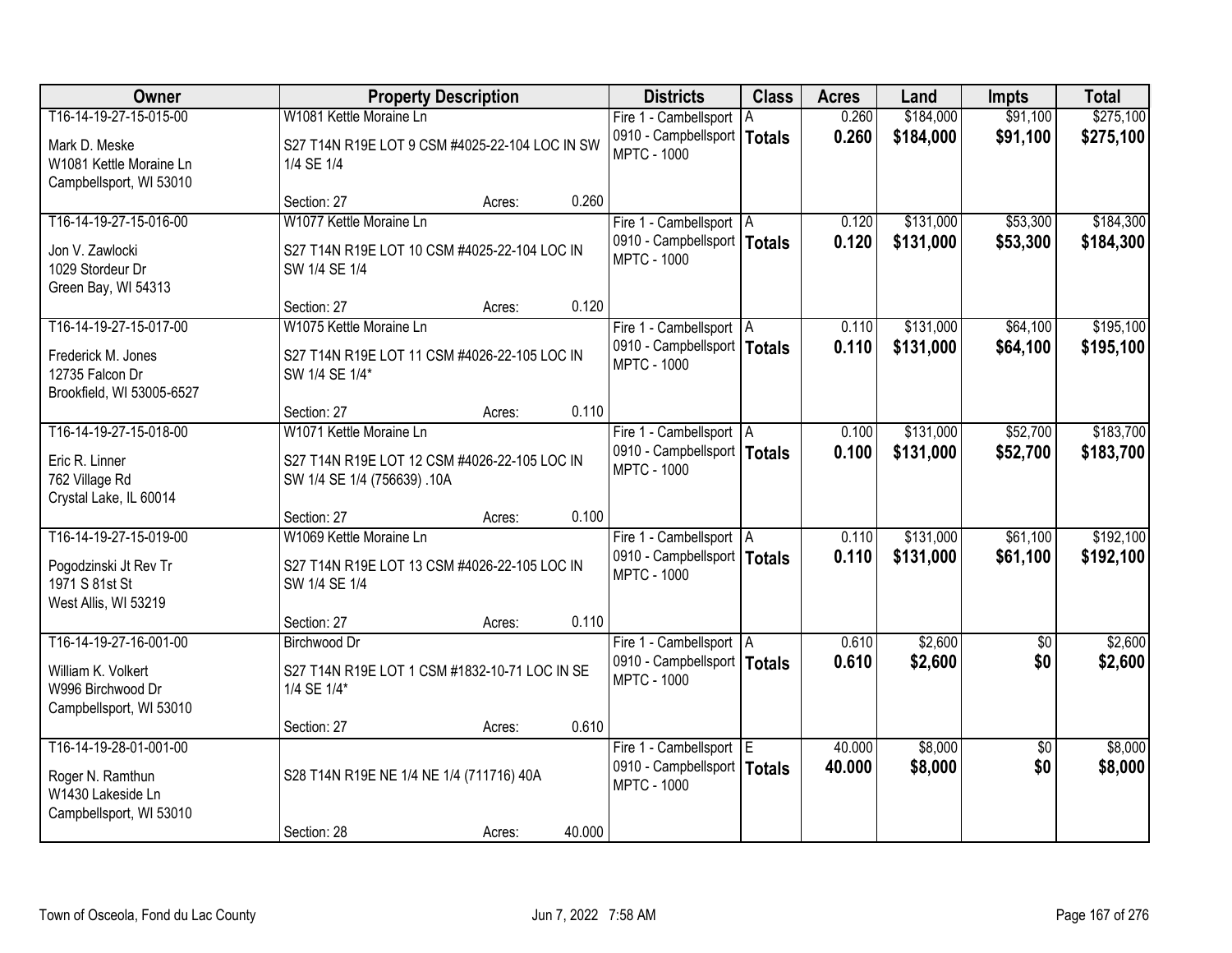| Owner                   | <b>Property Description</b>                                                  | <b>Districts</b>                                    | <b>Class</b>    | <b>Acres</b> | Land     | <b>Impts</b>    | <b>Total</b>     |
|-------------------------|------------------------------------------------------------------------------|-----------------------------------------------------|-----------------|--------------|----------|-----------------|------------------|
| T16-14-19-28-02-002-00  |                                                                              | 0910 - Campbellsport                                | $\overline{D3}$ | 11.000       | \$1,500  | $\overline{50}$ | \$1,500          |
| Roger N. Ramthun        | S28 T14N R19E NW 1/4 NE 1/4 EXC CSM #6089-40-70                              | <b>MPTC - 1000</b>                                  | E               | 24.039       | \$9,300  | \$0             | \$9,300          |
| W1430 Lakeside Ln       | & EXC COM NW COR LOT 2 CSM #6089-40-70 TH N                                  |                                                     | <b>Totals</b>   | 35.039       | \$10,800 | \$0             | \$10,800         |
| Campbellsport, WI 53010 | 152.34' NE 290.19' E 220.52' SE 337.03' SW 196.97' W                         |                                                     |                 |              |          |                 |                  |
|                         | 35.039<br>Section: 28<br>Acres:                                              |                                                     |                 |              |          |                 |                  |
| T16-14-19-28-02-003-00  | Woodland Dr                                                                  | 0910 - Campbellsport   A                            |                 | 0.750        | \$3,900  | $\overline{50}$ | \$3,900          |
|                         |                                                                              | <b>MPTC - 1000</b>                                  | E               | 3.267        | \$1,300  | \$0             | \$1,300          |
| Kevin R. Smith          | S28 T14N R19E THAT PT NW 1/4 NE 1/4 COM NW                                   |                                                     | <b>Totals</b>   | 4.017        | \$5,200  | \$0             | \$5,200          |
| N3215 Woodland Dr       | COR LOT 2 CSM #6089-40-70 TH N 152.34' NE                                    |                                                     |                 |              |          |                 |                  |
| Campbellsport, WI 53010 | 290.19' E 220.52' SE 337.03' SW 196.97' W 761.74' TO<br>4.017<br>Section: 28 |                                                     |                 |              |          |                 |                  |
| T16-14-19-28-03-002-00  | Acres:                                                                       |                                                     |                 | 6.200        |          |                 | $\overline{\$0}$ |
|                         | W1476 County Rd F                                                            | Fire 1 - Cambellsport E5                            |                 |              | \$0      | \$0             |                  |
| Town of Osceola         | S28 T14N R19E THAT PT SW 1/4 NE 1/4 COM 433.59'                              | 0910 - Campbellsport   Totals<br><b>MPTC - 1000</b> |                 | 6.200        | \$0      | \$0             | \$0              |
| c/o Kay M. Wege         | N OF SW COR TH NLY ALG CEN LI TN RD TO INTERS                                |                                                     |                 |              |          |                 |                  |
| W2170 Hickory Hills Ct  | "F" TH SELY ALG CEN LI "F" 901.38' TH S6*W 214.2'                            |                                                     |                 |              |          |                 |                  |
| Campbellsport, WI 53010 | 6.200<br>Section: 28<br>Acres:                                               |                                                     |                 |              |          |                 |                  |
| T16-14-19-28-03-003-00  | W1420 County Rd F                                                            | Fire 1 - Cambellsport                               | D3              | 13.300       | \$1,800  | $\overline{30}$ | \$1,800          |
|                         |                                                                              | 0910 - Campbellsport   G                            |                 | 2.000        | \$35,000 | \$122,300       | \$157,300        |
| Lawrence E. Kutz        | S28 T14N R19E THAT PT SW 1/4 NE 1/4 LYG S OF                                 | <b>MPTC - 1000</b>                                  | <b>Totals</b>   | 15.300       | \$36,800 | \$122,300       | \$159,100        |
| W1340 County Rd F       | CTH F EXC V574-191, V665-514, V906-352 & EXC                                 |                                                     |                 |              |          |                 |                  |
| Campbellsport, WI 53010 | CSM #3052-16-138                                                             |                                                     |                 |              |          |                 |                  |
|                         | 15.300<br>Section: 28<br>Acres:                                              |                                                     |                 |              |          |                 |                  |
| T16-14-19-28-03-004-00  | W1416 County Rd F                                                            | Fire 1 - Cambellsport   A                           |                 | 1.375        | \$32,600 | \$151,700       | \$184,300        |
| Clint P. Kieler         | S28 T14N R19E PT OF SW 1/4 NE 1/4 COM AT                                     | 0910 - Campbellsport   Totals                       |                 | 1.375        | \$32,600 | \$151,700       | \$184,300        |
| W1416 County Rd F       | INTERS OF CTH F & E LI OF SW 1/4 NE 1/4 TH S 312'                            | <b>MPTC - 1000</b>                                  |                 |              |          |                 |                  |
| Campbellsport, WI 53010 | TH W 120' TH N TO HWY & ELY TO BEG ALSO PARC                                 |                                                     |                 |              |          |                 |                  |
|                         | 1.375<br>Section: 28<br>Acres:                                               |                                                     |                 |              |          |                 |                  |
| T16-14-19-28-03-005-00  | W1483 County Rd F                                                            | Fire 1 - Cambellsport   A                           |                 | 2.865        | \$64,200 | \$104,900       | \$169,100        |
| Dean P. Kordosky        | S28 T14N R19E LOT 1 CSM #6089-40-70 LOC IN W 1/2                             | 0910 - Campbellsport   Totals                       |                 | 2.865        | \$64,200 | \$104,900       | \$169,100        |
| W1483 County Rd F       | NE 1/4*                                                                      | <b>MPTC - 1000</b>                                  |                 |              |          |                 |                  |
| Campbellsport, WI 53010 |                                                                              |                                                     |                 |              |          |                 |                  |
|                         | 2.865<br>Section: 28<br>Acres:                                               |                                                     |                 |              |          |                 |                  |
| T16-14-19-28-03-006-00  | N3215 Woodland Dr                                                            | Fire 1 - Cambellsport   A                           |                 | 2.000        | \$72,000 | \$214,400       | \$286,400        |
|                         |                                                                              | 0910 - Campbellsport E                              |                 | 13.870       | \$5,500  | \$0             | \$5,500          |
| Kevin R. Smith          | S28 T14N R19E LOT 2 CSM #6089-40-70 DOC 715216                               | <b>MPTC - 1000</b>                                  |                 | 15,870       |          |                 |                  |
| N3215 Woodland Dr       | LOC IN W 1/2 NE 1/4                                                          |                                                     | <b>Totals</b>   |              | \$77,500 | \$214,400       | \$291,900        |
| Campbellsport, WI 53010 |                                                                              |                                                     |                 |              |          |                 |                  |
|                         | 15.870<br>Section: 28<br>Acres:                                              |                                                     |                 |              |          |                 |                  |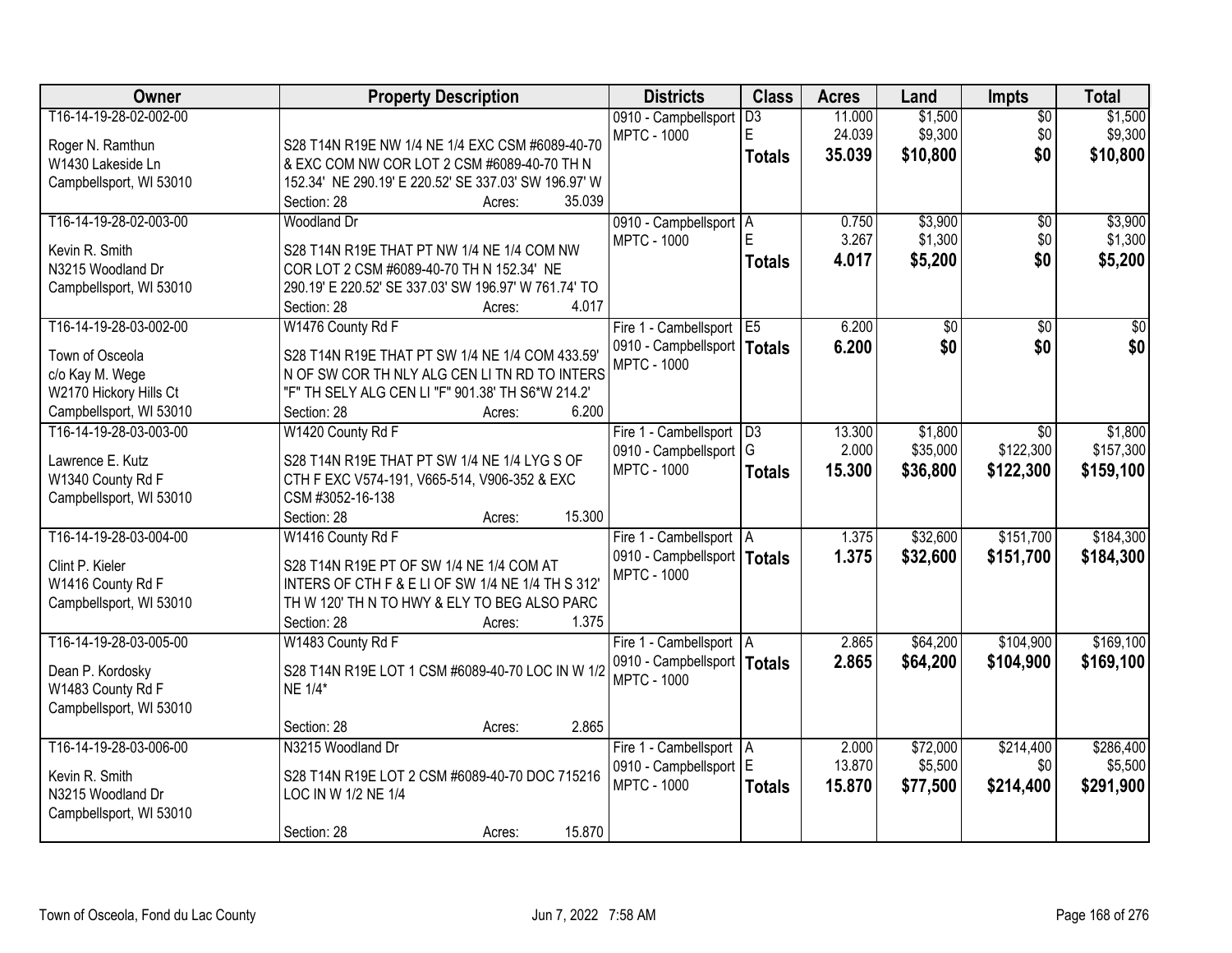| Owner                                                                                                 | <b>Property Description</b>                                                                                                                           |                  | <b>Districts</b>                                                                 | <b>Class</b>               | <b>Acres</b>                        | Land                                        | <b>Impts</b>                                   | <b>Total</b>                                  |
|-------------------------------------------------------------------------------------------------------|-------------------------------------------------------------------------------------------------------------------------------------------------------|------------------|----------------------------------------------------------------------------------|----------------------------|-------------------------------------|---------------------------------------------|------------------------------------------------|-----------------------------------------------|
| T16-14-19-28-03-007-00<br>Timothy E. Navis<br>N7536 Palm Tree Rd<br>St Cloud, WI 53079                | S28 T14N R19E OUTLOT 1 CSM #6089-40-70 LOC IN<br>W 1/2 NE 1/4 (V969-138) 1.145A                                                                       |                  | Fire 1 - Cambellsport<br>0910 - Campbellsport   Totals<br><b>MPTC - 1000</b>     | IE.                        | 1.145<br>1.145                      | \$500<br>\$500                              | $\overline{50}$<br>\$0                         | \$500<br>\$500                                |
|                                                                                                       | Section: 28                                                                                                                                           | 1.145<br>Acres:  |                                                                                  |                            |                                     |                                             |                                                |                                               |
| T16-14-19-28-04-001-00<br>Lawrence E. Kutz<br>W1340 County Rd F<br>Campbellsport, WI 53010            | W1340 County Rd F<br>S28 T14N R19E SE 1/4 NE 1/4 (V1074-567 &<br>V1181-594&596) 40A                                                                   |                  | Fire 1 - Cambellsport<br>0910 - Campbellsport E<br><b>MPTC - 1000</b>            | D3<br>G<br><b>Totals</b>   | 15,000<br>23.000<br>2.000<br>40.000 | \$2,100<br>\$10,600<br>\$28,000<br>\$40,700 | $\overline{50}$<br>\$0<br>\$95,100<br>\$95,100 | \$2,100<br>\$10,600<br>\$123,100<br>\$135,800 |
| T16-14-19-28-05-001-00                                                                                | Section: 28                                                                                                                                           | 40.000<br>Acres: |                                                                                  | D3                         | 7.000                               | \$1,000                                     |                                                | \$1,000                                       |
| Roger N. Ramthun<br>W1430 Lakeside Ln<br>Campbellsport, WI 53010                                      | S28 T14N R19E NE 1/4 NW 1/4 (711716) 40A                                                                                                              |                  | Fire 1 - Cambellsport<br>0910 - Campbellsport   E<br><b>MPTC - 1000</b>          | <b>Totals</b>              | 33.000<br>40.000                    | \$13,200<br>\$14,200                        | \$0<br>\$0<br>\$0                              | \$13,200<br>\$14,200                          |
|                                                                                                       | Section: 28                                                                                                                                           | 40.000<br>Acres: |                                                                                  |                            |                                     |                                             |                                                |                                               |
| T16-14-19-28-06-001-00<br>Howard C Narges Rev Liv Tr<br>W2078 County Rd F<br>Campbellsport, WI 53010  | S28 T14N R19E NW 1/4 NW 1/4*                                                                                                                          |                  | Fire 1 - Cambellsport<br>0910 - Campbellsport E<br><b>MPTC - 1000</b>            | D3<br><b>Totals</b>        | 6.000<br>34.000<br>40.000           | \$800<br>\$17,200<br>\$18,000               | \$0<br>\$0<br>\$0                              | \$800<br>\$17,200<br>\$18,000                 |
|                                                                                                       | Section: 28                                                                                                                                           | 40.000<br>Acres: |                                                                                  |                            |                                     |                                             |                                                |                                               |
| T16-14-19-28-07-001-00<br>Howard C Narges Rev Liv Tr<br>W2078 County Rd F<br>Campbellsport, WI 53010  | S28 T14N R19E SW 1/4 NW 1/4 EXC CSM #4836-29-6*                                                                                                       |                  | Fire 1 - Cambellsport<br>0910 - Campbellsport   E<br><b>MPTC - 1000</b>          | D3<br><b>Totals</b>        | 12.432<br>23.000<br>35.432          | \$1,700<br>\$8,900<br>\$10,600              | \$0<br>\$0<br>\$0                              | \$1,700<br>\$8,900<br>\$10,600                |
|                                                                                                       | Section: 28                                                                                                                                           | 35.432<br>Acres: |                                                                                  |                            |                                     |                                             |                                                |                                               |
| T16-14-19-28-07-002-00<br>Charles C. Hardenburger III<br>W1670 County Rd F<br>Campbellsport, WI 53010 | W1670 County Rd F<br>S28 T14N R19E LOT 1 CSM #4836-29-6 LOC IN SW<br>1/4 NW 1/4 (V1225-403) 4.031A                                                    |                  | Fire 1 - Cambellsport   A<br>0910 - Campbellsport   Totals<br><b>MPTC - 1000</b> |                            | 4.031<br>4.031                      | \$49,100<br>\$49,100                        | \$297,400<br>\$297,400                         | \$346,500<br>\$346,500                        |
|                                                                                                       | Section: 28                                                                                                                                           | 4.031<br>Acres:  |                                                                                  |                            |                                     |                                             |                                                |                                               |
| T16-14-19-28-08-001-00<br>Lawrence E. Kutz<br>W1340 County Rd F<br>Campbellsport, WI 53010            | S28 T14N R19E SE 1/4 NW 1/4 EXC APPROX 5A IN E<br>PT S OF HWY ALSO EXC CSM #2806-15-65 &<br>#3052-16-138 (V373-355) & EXC .524A REC IN<br>Section: 28 | 22.710<br>Acres: | Fire 1 - Cambellsport<br>0910 - Campbellsport<br><b>MPTC - 1000</b>              | D3<br>IE.<br><b>Totals</b> | 4.000<br>18.710<br>22.710           | \$600<br>\$7,500<br>\$8,100                 | $\overline{60}$<br>\$0<br>\$0                  | \$600<br>\$7,500<br>\$8,100                   |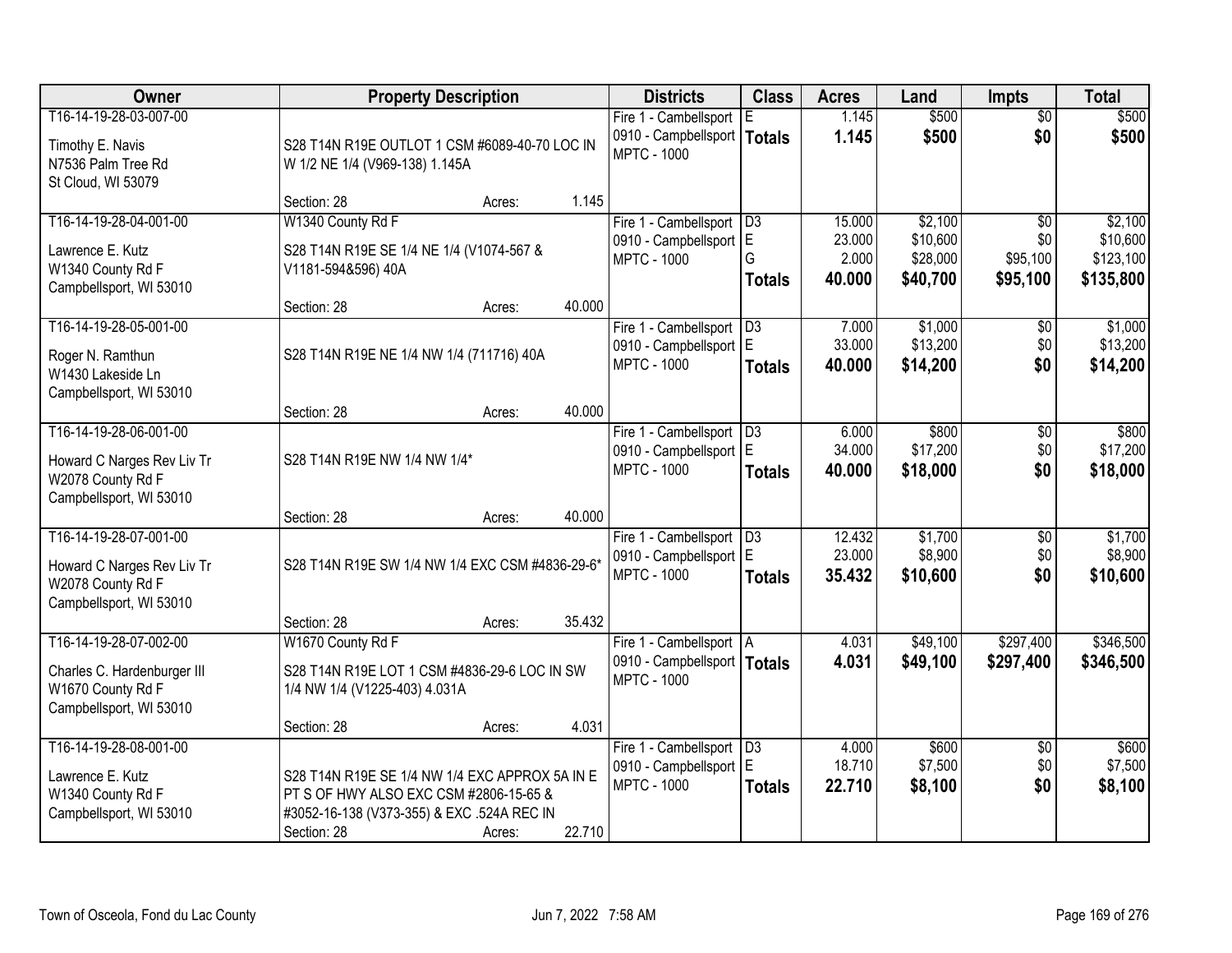| \$161,300<br>T16-14-19-28-08-002-00<br>W1546 County Rd F<br>1.974<br>\$41,600<br>Fire 1 - Cambellsport<br>ΙA                                    | \$202,900 |
|-------------------------------------------------------------------------------------------------------------------------------------------------|-----------|
|                                                                                                                                                 |           |
| 0910 - Campbellsport  <br>1.974<br>\$41,600<br>\$161,300<br><b>Totals</b><br>Darwin G. Buslaff<br>S28 T14N R19E LOT 1 CSM #2806-15-65 LOC IN SE | \$202,900 |
| <b>MPTC - 1000</b><br>W1546 County Rd F<br>1/4 NW 1/4 ALSO PARC ADJ ON S SI AS REC IN                                                           |           |
| Campbellsport, WI 53010<br>V846-894 & V906-351 1.974A                                                                                           |           |
| 1.974<br>Section: 28<br>Acres:                                                                                                                  |           |
| T16-14-19-28-08-003-00<br>W1540 County Rd F<br>\$39,400<br>\$2,900<br>Fire 1 - Cambellsport   A<br>5.000                                        | \$42,300  |
| 5.000<br>\$39,400<br>0910 - Campbellsport   Totals<br>\$2,900<br>Dorri L. Brunet<br>S28 T14N R19E PART OF SE 1/4 NW 1/4 COM 40 RDS              | \$42,300  |
| <b>MPTC - 1000</b><br>875 W Snell Rd<br>N OF S LI AND 40 RDS E OF W LI ETC AS REC IN                                                            |           |
| 933792 5A<br>Oshkosh, WI 54901                                                                                                                  |           |
| 5.000<br>Section: 28<br>Acres:                                                                                                                  |           |
| T16-14-19-28-08-004-00<br>\$59,300<br>\$246,600<br>N3102 Woodland Dr<br>3.260<br>Fire 1 - Cambellsport   A                                      | \$305,900 |
| 0910 - Campbellsport   Totals<br>3.260<br>\$59,300<br>\$246,600                                                                                 | \$305,900 |
| Darren A. Buslaff<br>S28 T14N R19E LOT 1 CSM #3052-16-138 LOC IN SW<br><b>MPTC - 1000</b>                                                       |           |
| 1/4 NE 1/4 & SE 1/4 NW 1/4 (V883-599) 3.26A<br>N3102 Woodland Dr                                                                                |           |
| Campbellsport, WI 53010<br>3.260<br>Section: 28<br>Acres:                                                                                       |           |
| T16-14-19-28-08-005-00<br>\$68,500<br>\$138,200<br>N3110 Woodland Dr<br>Fire 1 - Cambellsport   A<br>6.380                                      | \$206,700 |
| 0910 - Campbellsport   Totals<br>6.380<br>\$68,500<br>\$138,200                                                                                 | \$206,700 |
| Darold Buslaff<br>S28 T14N R19E LOT 2 CSM #3052-16-138 LOC IN SW<br><b>MPTC - 1000</b>                                                          |           |
| N3110 Woodland Dr<br>1/4 NE 1/4 & SE 1/4 NW 1/4 (V883-598) 6.38A                                                                                |           |
| Campbellsport, WI 53010                                                                                                                         |           |
| 6.380<br>Section: 28<br>Acres:                                                                                                                  |           |
| T16-14-19-28-09-002-00<br>N3096 Woodland Dr<br>\$30,600<br>\$115,600<br>0.840<br>Fire 1 - Cambellsport   A                                      | \$146,200 |
| 0.840<br>0910 - Campbellsport   Totals<br>\$30,600<br>\$115,600<br>S28 T14N R19E LOT OF CSM #740-5-160 LOC IN NE<br>Darren A. Buslaff           | \$146,200 |
| <b>MPTC - 1000</b><br>N3102 Woodland Dr<br>1/4 SW 1/4                                                                                           |           |
| Campbellsport, WI 53010                                                                                                                         |           |
| 0.840<br>Section: 28<br>Acres:                                                                                                                  |           |
| \$34,000<br>T16-14-19-28-09-003-00<br>Fire 1 - Cambellsport   A<br>5.000<br>$\overline{50}$                                                     | \$34,000  |
| 5.000<br>\$34,000<br>\$0<br>0910 - Campbellsport   Totals<br>Darren A. Buslaff<br>S28 T14N R19E N 462' OF E 566' NE 1/4 SW 1/4 EXC              | \$34,000  |
| <b>MPTC - 1000</b><br>CSM #740-5-160<br>N3102 Woodland Dr                                                                                       |           |
| Campbellsport, WI 53010                                                                                                                         |           |
| 5.000<br>Section: 28<br>Acres:                                                                                                                  |           |
| T16-14-19-28-09-004-00<br>\$52,500<br>N3062 Woodland Dr<br>5.010<br>\$141,900<br>Fire 1 - Cambellsport   A                                      | \$194,400 |
| 0910 - Campbellsport   Totals<br>5.010<br>\$52,500<br>\$141,900<br>S28 T14N R19E THE S 385' OF THE N 847' OF TH E                               | \$194,400 |
| Gregory J. Selstrom<br><b>MPTC - 1000</b><br>N3062 Woodland Dr                                                                                  |           |
| 566' OF THE NE 1/4 SW 1/4 (715196) 5.01A<br>Campbellsport, WI 53010                                                                             |           |
| 5.010<br>Section: 28<br>Acres:                                                                                                                  |           |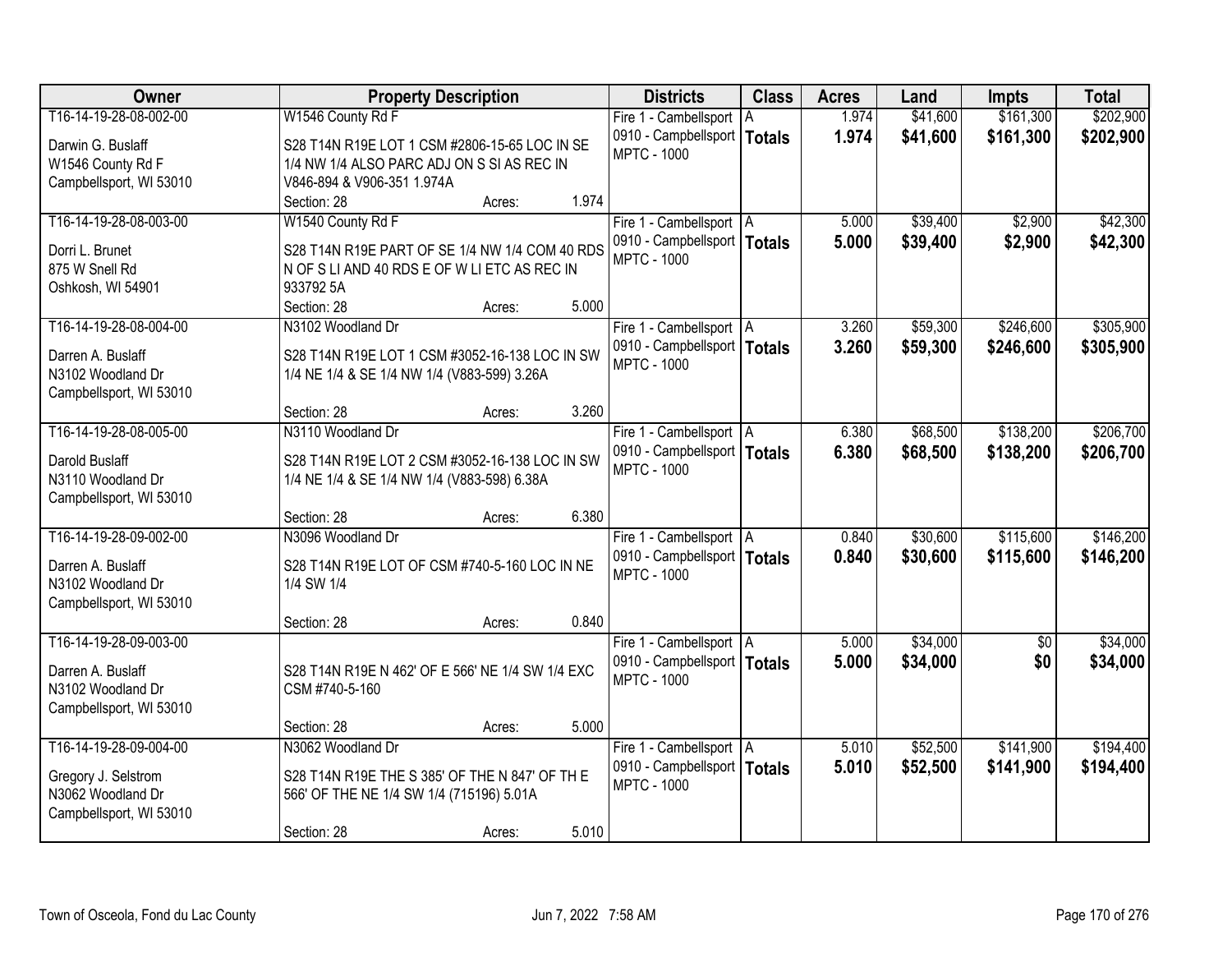| <b>Owner</b>                                                                                         |                                                                                                                                                                         | <b>Property Description</b> |        | <b>Districts</b>                                                           | <b>Class</b>                           | <b>Acres</b>              | Land                            | <b>Impts</b>                  | <b>Total</b>                    |
|------------------------------------------------------------------------------------------------------|-------------------------------------------------------------------------------------------------------------------------------------------------------------------------|-----------------------------|--------|----------------------------------------------------------------------------|----------------------------------------|---------------------------|---------------------------------|-------------------------------|---------------------------------|
| T16-14-19-28-09-005-00                                                                               | N3034 Woodland Dr                                                                                                                                                       |                             |        | Fire 1 - Cambellsport                                                      | ΙA                                     | 1.560                     | \$35,400                        | \$114,900                     | \$150,300                       |
| Kristopher Roehl<br>N3034 Woodland Dr                                                                | S28 T14N R19E LOT 1 CSM #2511-13-83 LOC IN NE<br>1/4 SW 1/4                                                                                                             |                             |        | 0910 - Campbellsport<br><b>MPTC - 1000</b>                                 | <b>Totals</b>                          | 1.560                     | \$35,400                        | \$114,900                     | \$150,300                       |
| Campbellsport, WI 53010                                                                              | Section: 28                                                                                                                                                             | Acres:                      | 1.560  |                                                                            |                                        |                           |                                 |                               |                                 |
| T16-14-19-28-09-006-00                                                                               | N3028 Woodland Dr                                                                                                                                                       |                             |        | Fire 1 - Cambellsport   A                                                  |                                        | 1.000                     | \$27,000                        | \$165,100                     | \$192,100                       |
| Pamela J. Serwe<br>N3028 Woodland Dr<br>Campbellsport, WI 53010                                      | S28 T14N R19E LOT 1 CSM #7005-50-12 LOC IN E 1/2<br>SW 1/4                                                                                                              |                             |        | 0910 - Campbellsport   Totals<br><b>MPTC - 1000</b>                        |                                        | 1.000                     | \$27,000                        | \$165,100                     | \$192,100                       |
|                                                                                                      | Section: 28                                                                                                                                                             | Acres:                      | 1.000  |                                                                            |                                        |                           |                                 |                               |                                 |
| T16-14-19-28-09-007-00                                                                               | N3008 Woodland Dr                                                                                                                                                       |                             |        | Fire 1 - Cambellsport   A                                                  |                                        | 1.450                     | \$33,800                        | \$96,400                      | \$130,200                       |
| Marc S. Roehl<br>N3008 Woodland Dr<br>Campbellsport, WI 53010                                        | S28 T14N R19E LOT 2 EXC S 75' CSM #7005-50-12<br>LOC IN E 1/2 SW 1/4 (V993-289) 1.45A                                                                                   |                             |        | 0910 - Campbellsport   Totals<br><b>MPTC - 1000</b>                        |                                        | 1.450                     | \$33,800                        | \$96,400                      | \$130,200                       |
|                                                                                                      | Section: 28                                                                                                                                                             | Acres:                      | 1.450  |                                                                            |                                        |                           |                                 |                               |                                 |
| T16-14-19-28-09-008-00                                                                               |                                                                                                                                                                         |                             |        | Fire 1 - Cambellsport   D3                                                 |                                        | 0.511                     | \$100                           | \$0                           | \$100                           |
| Marc S. Roehl<br>N3008 Woodland Dr<br>Campbellsport, WI 53010                                        | S28 T14N R19E THE S 75' OF LOT 2 CSM<br>#7005-50-12 LOC IN E 1/2 SW 1/4                                                                                                 |                             |        | 0910 - Campbellsport   Totals<br><b>MPTC - 1000</b>                        |                                        | 0.511                     | \$100                           | \$0                           | \$100                           |
|                                                                                                      | Section: 28                                                                                                                                                             | Acres:                      | 0.511  |                                                                            |                                        |                           |                                 |                               |                                 |
| T16-14-19-28-09-009-00<br>Jerimiah J. Roehl<br>W1941 County Rd F<br>Campbellsport, WI 53010          | S28 T14N R19E COM 932.19' N OF SE COR SW 1/4,<br>TH WLY 154.31', TH NWLY 69.33', TH WLY 1138.09',<br>TH NLY 1672.09', TH ELY 758.99', TH SLY 974.74', TH<br>Section: 28 | Acres:                      | 35.246 | 0910 - Campbellsport<br><b>MPTC - 1000</b>                                 | $\overline{D3}$<br>E.<br><b>Totals</b> | 8.043<br>27.203<br>35.246 | \$1,100<br>\$10,600<br>\$11,700 | \$0<br>\$0<br>\$0             | \$1,100<br>\$10,600<br>\$11,700 |
| T16-14-19-28-10-001-00                                                                               |                                                                                                                                                                         |                             |        | Fire 1 - Cambellsport E                                                    |                                        | 40.000                    | \$16,000                        | $\overline{50}$               | \$16,000                        |
| Thomas R. Thompson<br>W1623 Woodland Dr<br>Campbellsport, WI 53010                                   | S28 T14N R19E NW 1/4 SW 1/4 (741317) 40A                                                                                                                                |                             |        | 0910 - Campbellsport   Totals<br><b>MPTC - 1000</b>                        |                                        | 40.000                    | \$16,000                        | \$0                           | \$16,000                        |
|                                                                                                      | Section: 28                                                                                                                                                             | Acres:                      | 40.000 |                                                                            |                                        |                           |                                 |                               |                                 |
| T16-14-19-28-11-001-00<br>Howard C Narges Rev Liv Tr<br>W2078 County Rd F<br>Campbellsport, WI 53010 | S28 T14N R19E W 10 A OF SW 1/4 SW 1/4 *                                                                                                                                 |                             |        | Fire 1 - Cambellsport   D3<br>0910 - Campbellsport E<br><b>MPTC - 1000</b> | <b>Totals</b>                          | 7.000<br>3.000<br>10.000  | \$1,000<br>\$1,100<br>\$2,100   | $\overline{50}$<br>\$0<br>\$0 | \$1,000<br>\$1,100<br>\$2,100   |
|                                                                                                      | Section: 28                                                                                                                                                             | Acres:                      | 10.000 |                                                                            |                                        |                           |                                 |                               |                                 |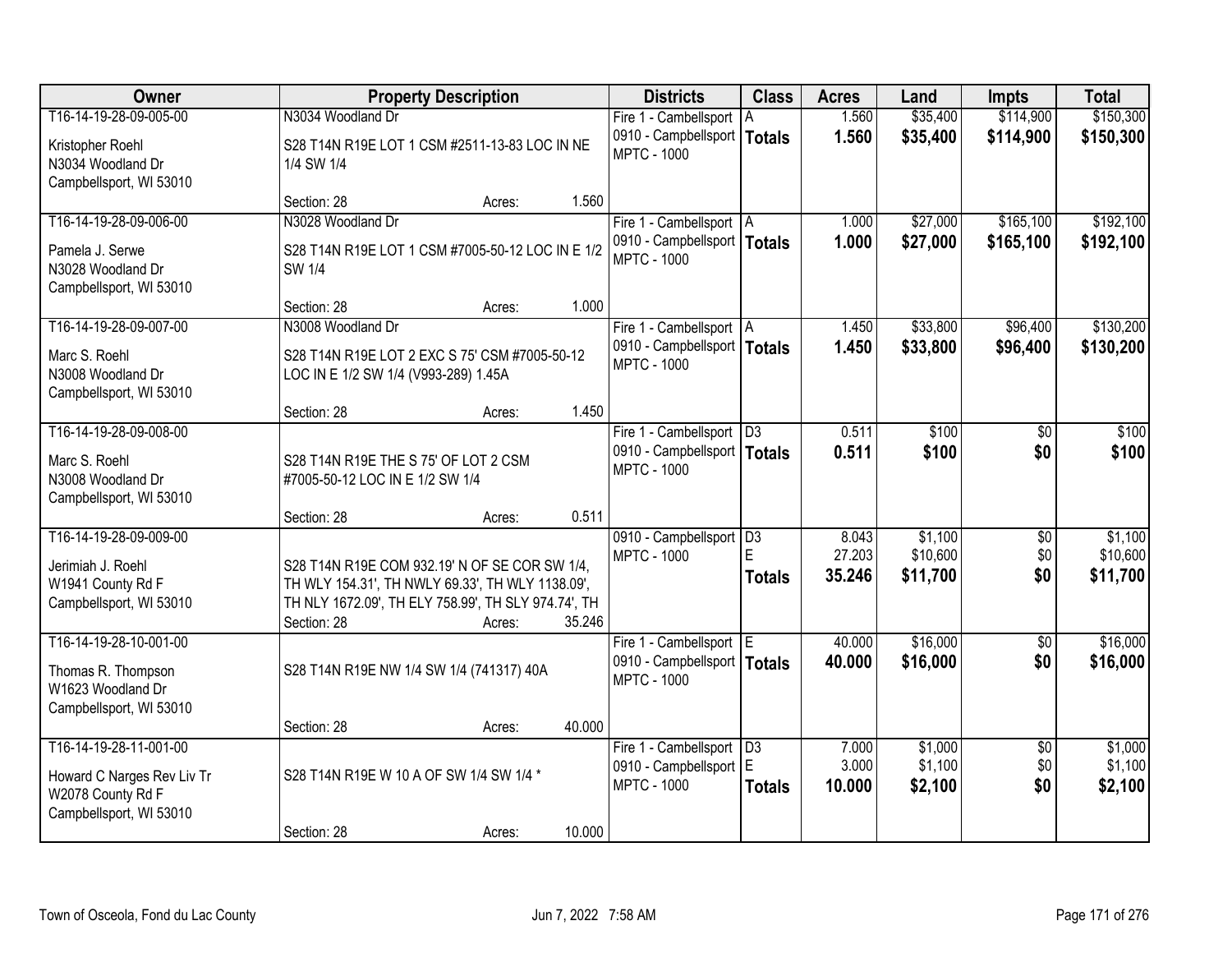| Owner                                                                                        | <b>Property Description</b>                                                                                                                                                                             | <b>Districts</b>                                                              | <b>Class</b>                               | <b>Acres</b>                        | Land                                      | <b>Impts</b>                           | <b>Total</b>                              |
|----------------------------------------------------------------------------------------------|---------------------------------------------------------------------------------------------------------------------------------------------------------------------------------------------------------|-------------------------------------------------------------------------------|--------------------------------------------|-------------------------------------|-------------------------------------------|----------------------------------------|-------------------------------------------|
| T16-14-19-28-11-002-00<br>Thomas R. Thompson<br>W1623 Woodland Dr<br>Campbellsport, WI 53010 | S28 T14N R19E E 30 A OF SW 1/4 SW 1/4 EXC CSM<br>#732-5-152 (741317) 26.63A                                                                                                                             | Fire 1 - Cambellsport<br>0910 - Campbellsport   D3<br><b>MPTC - 1000</b>      | $\overline{D2}$<br>E<br><b>Totals</b>      | 6.000<br>6.000<br>14.630<br>26.630  | \$1,100<br>\$800<br>\$5,800<br>\$7,700    | $\overline{50}$<br>\$0<br>\$0<br>\$0   | \$1,100<br>\$800<br>\$5,800<br>\$7,700    |
|                                                                                              | 26.630<br>Section: 28<br>Acres:                                                                                                                                                                         |                                                                               |                                            |                                     |                                           |                                        |                                           |
| T16-14-19-28-11-003-00<br>Thomas R. Thompson<br>W1623 Woodland Dr<br>Campbellsport, WI 53010 | W1623 Woodland Dr<br>S28 T14N R19E LOT OF CSM #732-5-152 LOC IN SW<br>1/4 SW 1/4 (V695-659) 3.12A                                                                                                       | Fire 1 - Cambellsport   A<br>0910 - Campbellsport  <br><b>MPTC - 1000</b>     | <b>Totals</b>                              | 3.120<br>3.120                      | \$45,900<br>\$45,900                      | \$141,700<br>\$141,700                 | \$187,600<br>\$187,600                    |
| T16-14-19-28-12-002-00                                                                       | 3.120<br>Section: 28<br>Acres:<br>W1564 Woodland Dr                                                                                                                                                     | Fire 1 - Cambellsport   A                                                     |                                            | 0.512                               | \$20,300                                  | \$76,200                               | \$96,500                                  |
| Steven J. Roehl<br>W1564 Woodland Dr<br>Campbellsport, WI 53010                              | S28 T14N R19E LOT 1 CSM #2339-12-97 LOC IN SE<br>1/4 SW 1/4 (V801-694) .512A                                                                                                                            | 0910 - Campbellsport   Totals<br><b>MPTC - 1000</b>                           |                                            | 0.512                               | \$20,300                                  | \$76,200                               | \$96,500                                  |
|                                                                                              | 0.512<br>Section: 28<br>Acres:                                                                                                                                                                          |                                                                               |                                            |                                     |                                           |                                        |                                           |
| T16-14-19-28-12-003-00<br>Lawrence R. Roehl<br>N2951 Woodland Dr<br>Campbellsport, WI 53010  | <b>Woodland Dr</b><br>S28 T14N R19E SE 1/4 SW 1/4 EXC CSM #2339-12-97<br>#7005-50-12 & EXC COM 932.19' N OF SE COR SW<br>1/4, TH WLY 154.31', TH NWLY 69.33', TH WLY<br>28.584<br>Section: 28<br>Acres: | 0910 - Campbellsport<br><b>MPTC - 1000</b>                                    | $\overline{D3}$<br>E<br>G<br><b>Totals</b> | 16.787<br>10.797<br>1.000<br>28.584 | \$2,300<br>\$4,200<br>\$5,000<br>\$11,500 | $\sqrt[6]{3}$<br>\$0<br>\$600<br>\$600 | \$2,300<br>\$4,200<br>\$5,600<br>\$12,100 |
| T16-14-19-28-13-001-00<br>Lawrence E. Kutz<br>W1340 County Rd F<br>Campbellsport, WI 53010   | S28 T14N R19E N 30 A OF NE 1/4 SE 1/4<br>30.000<br>Section: 28<br>Acres:                                                                                                                                | Fire 1 - Cambellsport<br>0910 - Campbellsport E<br><b>MPTC - 1000</b>         | $\overline{D3}$<br><b>Totals</b>           | 22.000<br>8.000<br>30.000           | \$3,000<br>\$4,800<br>\$7,800             | $\overline{50}$<br>\$0<br>\$0          | \$3,000<br>\$4,800<br>\$7,800             |
| T16-14-19-28-13-002-00<br>Doug Knutzen Tr<br>N6504 Canterbury Ln<br>Fond Du Lac, WI 54937    | S28 T14N R19E S 10 A OF NE 1/4 SE 1/4*<br>10.000                                                                                                                                                        | Fire 1 - Cambellsport   D3<br>0910 - Campbellsport   EM<br><b>MPTC - 1000</b> | <b>Totals</b>                              | 6.000<br>4.000<br>10.000            | \$800<br>\$5,000<br>\$5,800               | $\overline{60}$<br>\$0<br>\$0          | \$800<br>\$5,000<br>\$5,800               |
| T16-14-19-28-14-001-00<br>Lawrence E. Kutz<br>W1340 County Rd F<br>Campbellsport, WI 53010   | Section: 28<br>Acres:<br>S28 T14N R19E N 60 RDS OF E 26.66 RDS OF NW 1/4<br>SE 1/4 ALSO N 1 RD OF W 53.34 RDS OF NW 1/4 SE<br>1/4<br>Section: 28<br>10.330<br>Acres:                                    | Fire 1 - Cambellsport   D3<br>0910 - Campbellsport E<br><b>MPTC - 1000</b>    | <b>Totals</b>                              | 8.330<br>2.000<br>10.330            | \$1,200<br>\$2,000<br>\$3,200             | $\overline{50}$<br>\$0<br>\$0          | \$1,200<br>\$2,000<br>\$3,200             |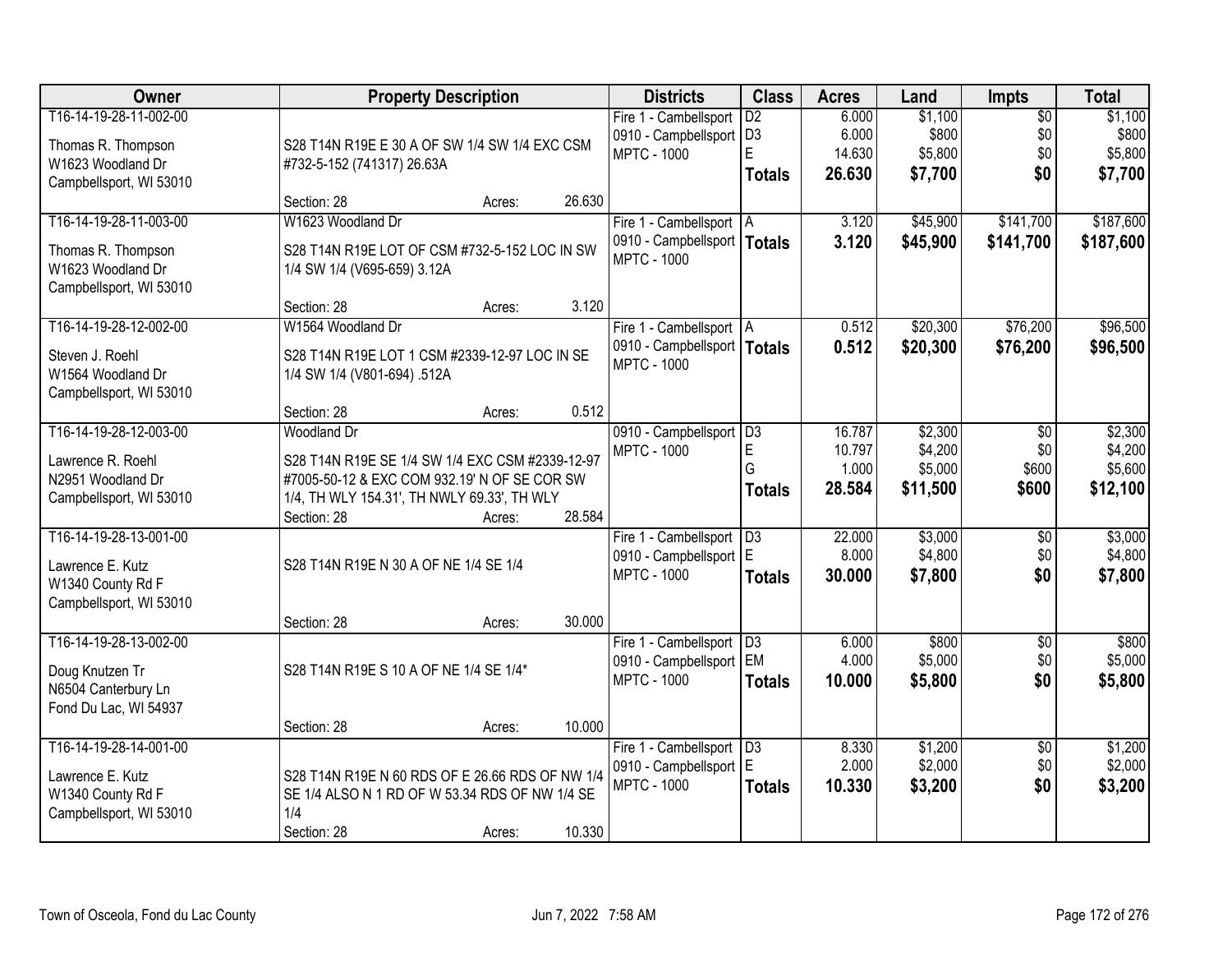| Owner                   |                                                | <b>Property Description</b> |        | <b>Districts</b>                                    | <b>Class</b>    | <b>Acres</b>   | Land             | <b>Impts</b>    | <b>Total</b>     |
|-------------------------|------------------------------------------------|-----------------------------|--------|-----------------------------------------------------|-----------------|----------------|------------------|-----------------|------------------|
| T16-14-19-28-14-003-00  | N3097 Woodland Dr                              |                             |        | Fire 1 - Cambellsport   A                           |                 | 4.020          | \$49,100         | \$170,100       | \$219,200        |
| Thomas L. Porte         | S28 T14N R19E LOT 1 CSM #2904-15-163 LOC IN NW |                             |        | 0910 - Campbellsport                                | <b>Totals</b>   | 4.020          | \$49,100         | \$170,100       | \$219,200        |
| N3097 Woodland Dr       | 1/4 SE 1/4 (778588) 4.02A                      |                             |        | <b>MPTC - 1000</b>                                  |                 |                |                  |                 |                  |
| Campbellsport, WI 53010 |                                                |                             |        |                                                     |                 |                |                  |                 |                  |
|                         | Section: 28                                    | Acres:                      | 4.020  |                                                     |                 |                |                  |                 |                  |
| T16-14-19-28-14-004-00  |                                                |                             |        | Fire 1 - Cambellsport   D3                          |                 | 23.495         | \$3,300          | \$0             | \$3,300          |
| Doug Knutzen Tr         | S28 T14N R19E NW 1/4 SE 1/4 EXC N 1 RD OF W    |                             |        | 0910 - Campbellsport E                              |                 | 1.000          | \$100            | \$0             | \$100            |
| N6504 Canterbury Ln     | 53.34 RDS & EXC N 60 RDS OF E 26.66 RDS & EXC  |                             |        | <b>MPTC - 1000</b>                                  | <b>Totals</b>   | 24.495         | \$3,400          | \$0             | \$3,400          |
| Fond Du Lac, WI 54937   | CSM #2904-15-163 & EXC CSM 7783-57-91 REC AS   |                             |        |                                                     |                 |                |                  |                 |                  |
|                         | Section: 28                                    | Acres:                      | 24.495 |                                                     |                 |                |                  |                 |                  |
| T16-14-19-28-15-002-00  | N2951 Woodland Dr                              |                             |        | Fire 1 - Cambellsport   D3                          |                 | 22.000         | \$3,000          | \$0             | \$3,000          |
| Lawrence R. Roehl       | S28 T14N R19E S 30A OF SW 1/4 SE 1/4*          |                             |        | 0910 - Campbellsport   E                            |                 | 6.000          | \$2,100          | \$0             | \$2,100          |
| N2951 Woodland Dr       |                                                |                             |        | <b>MPTC - 1000</b>                                  | G               | 2.000          | \$35,000         | \$106,200       | \$141,200        |
| Campbellsport, WI 53010 |                                                |                             |        |                                                     | <b>Totals</b>   | 30,000         | \$40,100         | \$106,200       | \$146,300        |
|                         | Section: 28                                    | Acres:                      | 30.000 |                                                     |                 |                |                  |                 |                  |
| T16-14-19-28-15-003-00  | N3009 Woodland Dr                              |                             |        | Fire 1 - Cambellsport                               | $\overline{D3}$ | 4.000          | \$600            | $\sqrt{6}$      | \$600            |
| Derek M. Gudex          | S28 T14N R19E L1, CSM 7783-57-91 REC AS DOC    |                             |        | 0910 - Campbellsport G                              |                 | 1.000          | \$25,000         | \$116,400       | \$141,400        |
| N3009 Woodland Dr       | 1016884 LOC IN NW 1/4 SE 1/4 AND SW 1/4 SE 1/4 |                             |        | <b>MPTC - 1000</b>                                  | <b>Totals</b>   | 5.000          | \$25,600         | \$116,400       | \$142,000        |
| Campbellsport, WI 53010 |                                                |                             |        |                                                     |                 |                |                  |                 |                  |
|                         | Section: 28                                    | Acres:                      | 5.000  |                                                     |                 |                |                  |                 |                  |
| T16-14-19-28-15-004-00  |                                                |                             |        | Fire 1 - Cambellsport   D3                          |                 | 5.584          | \$800            | $\overline{30}$ | \$800            |
| Doug Knutzen Tr         | S28 T14N R19E N 10 A OF SW 1/4 SE 1/4 EXC CSM  |                             |        | 0910 - Campbellsport   Totals                       |                 | 5.584          | \$800            | \$0             | \$800            |
| N6504 Canterbury Ln     | 7783-57-91 REC AS DOC 1016884*                 |                             |        | <b>MPTC - 1000</b>                                  |                 |                |                  |                 |                  |
| Fond Du Lac, WI 54937   |                                                |                             |        |                                                     |                 |                |                  |                 |                  |
|                         | Section: 28                                    | Acres:                      | 5.584  |                                                     |                 |                |                  |                 |                  |
| T16-14-19-28-16-001-00  |                                                |                             |        | Fire 1 - Cambellsport   D3                          |                 | 3.000          | \$400            | $\overline{50}$ | \$400            |
| Doug Knutzen Tr         | S28 T14N R19E N 10 A OF SE 1/4 SE 1/4*         |                             |        | 0910 - Campbellsport E                              | EM              | 2.000<br>5.000 | \$800<br>\$6,300 | \$0<br>\$0      | \$800<br>\$6,300 |
| N6504 Canterbury Ln     |                                                |                             |        | <b>MPTC - 1000</b>                                  | <b>Totals</b>   | 10.000         | \$7,500          | \$0             | \$7,500          |
| Fond Du Lac, WI 54937   |                                                |                             |        |                                                     |                 |                |                  |                 |                  |
|                         | Section: 28                                    | Acres:                      | 10.000 |                                                     |                 |                |                  |                 |                  |
| T16-14-19-28-16-002-00  |                                                |                             |        | Fire 1 - Cambellsport E                             |                 | 30.000         | \$14,400         | $\overline{30}$ | \$14,400         |
| Kristopher Roehl        | S28 T14N R19E S 30A SE 1/4 SE 1/4              |                             |        | 0910 - Campbellsport   Totals<br><b>MPTC - 1000</b> |                 | 30.000         | \$14,400         | \$0             | \$14,400         |
| N3034 Woodland Dr       |                                                |                             |        |                                                     |                 |                |                  |                 |                  |
| Campbellsport, WI 53010 |                                                |                             |        |                                                     |                 |                |                  |                 |                  |
|                         | Section: 28                                    | Acres:                      | 30.000 |                                                     |                 |                |                  |                 |                  |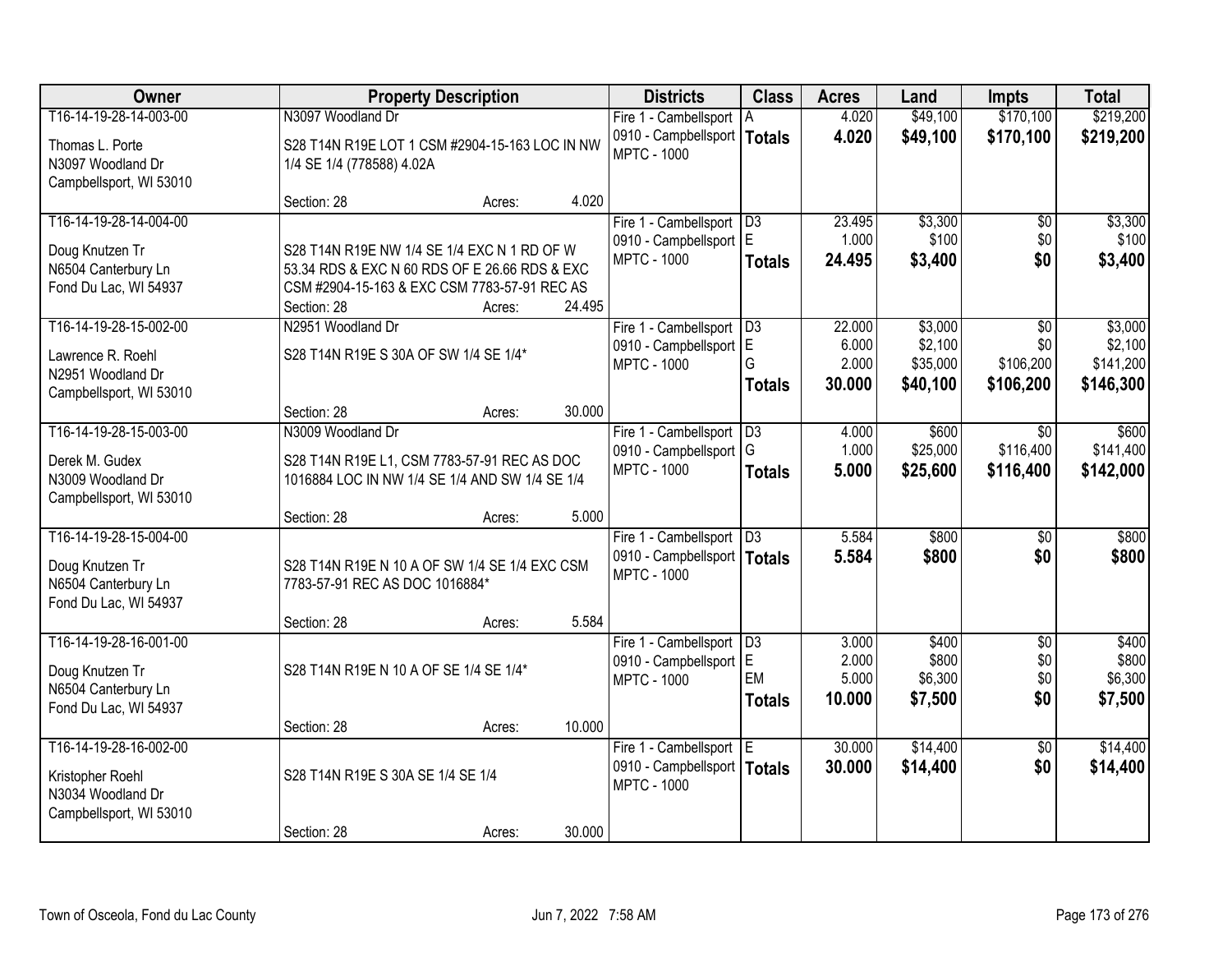| Owner                      |                                                  | <b>Property Description</b> |        | <b>Districts</b>         | <b>Class</b>    | <b>Acres</b> | Land     | <b>Impts</b>    | <b>Total</b> |
|----------------------------|--------------------------------------------------|-----------------------------|--------|--------------------------|-----------------|--------------|----------|-----------------|--------------|
| T16-14-19-29-01-001-00     | County Rd F                                      |                             |        | Fire 1 - Cambellsport    | E               | 27.000       | \$10,800 | \$0             | \$10,800     |
| Michael J Burg Rev Tr      | S29 T14N R19E NE 1/4 NE 1/4                      |                             |        | 0910 - Campbellsport   F |                 | 13.000       | \$26,000 | \$0             | \$26,000     |
| 2515 Lakeshore Dr          |                                                  |                             |        | <b>MPTC - 1000</b>       | <b>Totals</b>   | 40.000       | \$36,800 | \$0             | \$36,800     |
| Sheboygan, WI 53081        |                                                  |                             |        |                          |                 |              |          |                 |              |
|                            | Section: 29                                      | Acres:                      | 40.000 |                          |                 |              |          |                 |              |
| T16-14-19-29-02-001-00     | County Rd F                                      |                             |        | Fire 1 - Cambellsport E  |                 | 27.000       | \$10,800 | \$0             | \$10,800     |
| Michael J Burg Rev Tr      | S29 T14N R19E NW 1/4 NE 1/4                      |                             |        | 0910 - Campbellsport     | l F             | 13.000       | \$21,000 | \$0             | \$21,000     |
| 2515 Lakeshore Dr          |                                                  |                             |        | <b>MPTC - 1000</b>       | <b>Totals</b>   | 40.000       | \$31,800 | \$0             | \$31,800     |
| Sheboygan, WI 53081        |                                                  |                             |        |                          |                 |              |          |                 |              |
|                            | Section: 29                                      | Acres:                      | 40.000 |                          |                 |              |          |                 |              |
| T16-14-19-29-03-001-00     | County Rd F                                      |                             |        | Fire 1 - Cambellsport E  |                 | 7.500        | \$3,000  | \$0             | \$3,000      |
| Michael J Burg Rev Tr      | S29 T14N R19E N 1/2 SW 1/4 NE 1/4 ALSO E 2 RDS   |                             |        | 0910 - Campbellsport   F |                 | 13.000       | \$22,500 | \$0             | \$22,500     |
| 2515 Lakeshore Dr          | OF S 1/2 SW 1/4 NE 1/4                           |                             |        | <b>MPTC - 1000</b>       | <b>Totals</b>   | 20.500       | \$25,500 | \$0             | \$25,500     |
| Sheboygan, WI 53081        |                                                  |                             |        |                          |                 |              |          |                 |              |
|                            | Section: 29                                      | Acres:                      | 20.500 |                          |                 |              |          |                 |              |
| T16-14-19-29-03-002-00     | W1887 County Rd F                                |                             |        | Fire 1 - Cambellsport    | IA.             | 2.000        | \$42,000 | \$130,400       | \$172,400    |
| Kathleen A. Galligan       | S29 T14N R19E W 19 1/2 A OF S 1/2 SW 1/4 NE 1/4* |                             |        | 0910 - Campbellsport   F |                 | 17.500       | \$47,300 | \$0             | \$47,300     |
| W1887 County Rd F          |                                                  |                             |        | <b>MPTC - 1000</b>       | <b>Totals</b>   | 19.500       | \$89,300 | \$130,400       | \$219,700    |
| Campbellsport, WI 53010    |                                                  |                             |        |                          |                 |              |          |                 |              |
|                            | Section: 29                                      | Acres:                      | 19.500 |                          |                 |              |          |                 |              |
| T16-14-19-29-04-001-00     |                                                  |                             |        | Fire 1 - Cambellsport    | $\overline{D3}$ | 16.000       | \$2,200  | $\overline{50}$ | \$2,200      |
| Howard C Narges Rev Liv Tr | S29 T14N R19E SE 1/4 NE 1/4*                     |                             |        | 0910 - Campbellsport     | lE.             | 3.000        | \$900    | \$0             | \$900        |
| W2078 County Rd F          |                                                  |                             |        | <b>MPTC - 1000</b>       | EM              | 21.000       | \$26,300 | \$0             | \$26,300     |
| Campbellsport, WI 53010    |                                                  |                             |        |                          | <b>Totals</b>   | 40.000       | \$29,400 | \$0             | \$29,400     |
|                            | Section: 29                                      | Acres:                      | 40.000 |                          |                 |              |          |                 |              |
| T16-14-19-29-05-001-00     |                                                  |                             |        | Fire 1 - Cambellsport    | D3              | 13.000       | \$1,800  | $\overline{50}$ | \$1,800      |
| F W Rahn & Sons, Inc       | S29 T14N R19E NE 1/4 NW 1/4 (965692LC) 40A       |                             |        | 0910 - Campbellsport E   |                 | 17.000       | \$6,800  | \$0             | \$6,800      |
| N3636 Us Highway 45        |                                                  |                             |        | <b>MPTC - 1000</b>       | EM              | 10.000       | \$12,500 | \$0             | \$12,500     |
| Eden, WI 53019             |                                                  |                             |        |                          | <b>Totals</b>   | 40.000       | \$21,100 | \$0             | \$21,100     |
|                            | Section: 29                                      | Acres:                      | 40.000 |                          |                 |              |          |                 |              |
| T16-14-19-29-06-001-00     | N3287 US Highway 45                              |                             |        | Fire 1 - Cambellsport    | D2              | 8.000        | \$1,500  | $\overline{50}$ | \$1,500      |
| F W Rahn & Sons, Inc       | S29 T14N R19E NW 1/4 NW 1/4 EXC HWY REC          |                             |        | 0910 - Campbellsport     | D <sub>3</sub>  | 27.530       | \$3,800  | \$0             | \$3,800      |
| N3636 Us Highway 45        | V411-223 & EXC CSM #2518-13-90 & #4210-23-129    |                             |        | <b>MPTC - 1000</b>       | G               | 1.000        | \$5,000  | \$3,100         | \$8,100      |
| Eden, WI 53019             | (965692LC) 36.53A                                |                             |        |                          | <b>Totals</b>   | 36.530       | \$10,300 | \$3,100         | \$13,400     |
|                            | Section: 29                                      | Acres:                      | 36.530 |                          |                 |              |          |                 |              |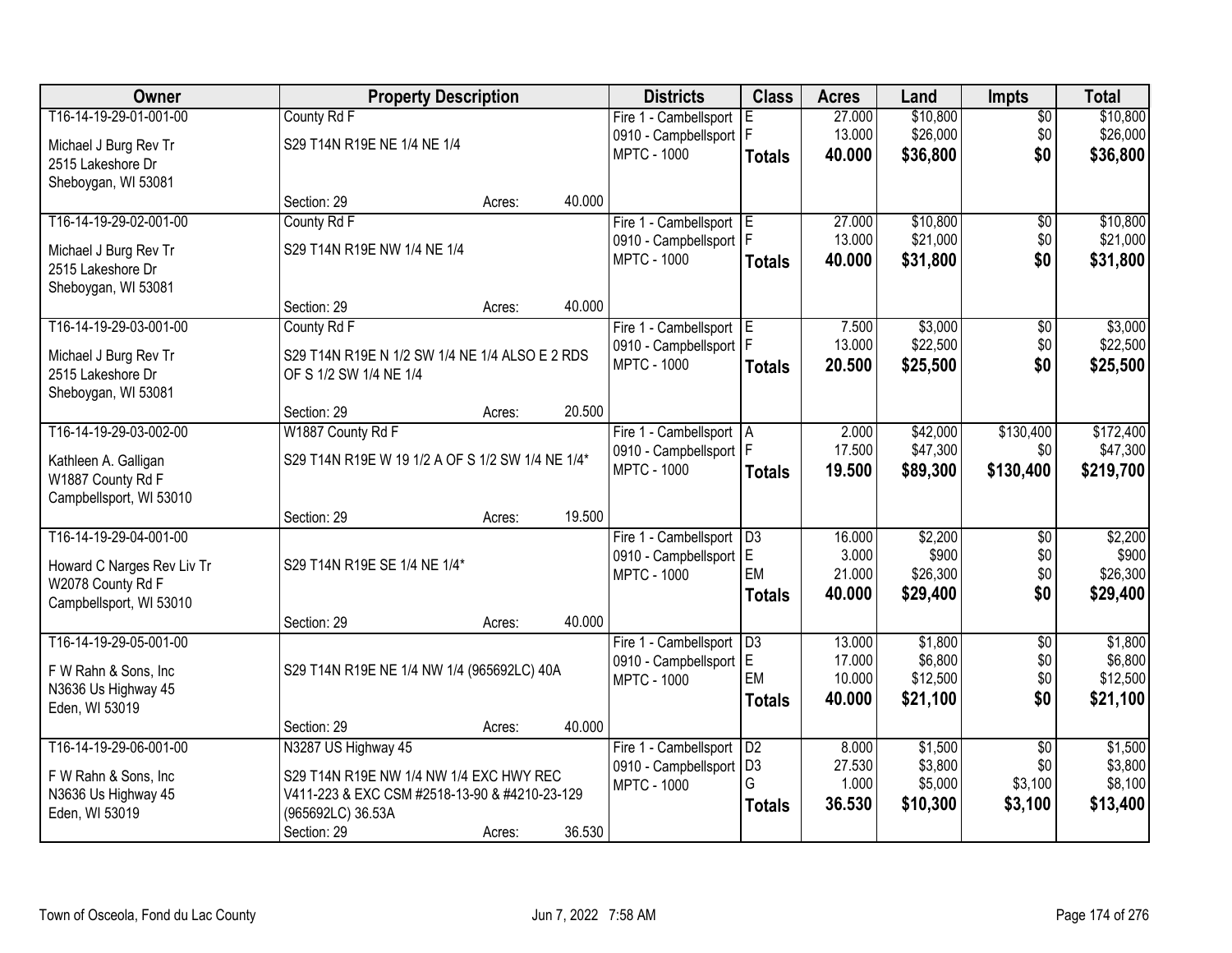| Owner                                  |                                                                                                | <b>Property Description</b> |        | <b>Districts</b>                                    | <b>Class</b>   | <b>Acres</b> | Land            | <b>Impts</b>    | <b>Total</b>    |
|----------------------------------------|------------------------------------------------------------------------------------------------|-----------------------------|--------|-----------------------------------------------------|----------------|--------------|-----------------|-----------------|-----------------|
| T16-14-19-29-06-002-00                 | N3207 US Highway 45                                                                            |                             |        | Fire 1 - Cambellsport   A                           |                | 1.000        | \$27,000        | \$139,000       | \$166,000       |
| David R. Guell                         | S29 T14N R19E LOT 1 CSM #2518-13-90 LOC IN NW                                                  |                             |        | 0910 - Campbellsport   Totals<br><b>MPTC - 1000</b> |                | 1.000        | \$27,000        | \$139,000       | \$166,000       |
| N3207 Us Highway 45                    | 1/4 NW 1/4 (V1058-267) 1A                                                                      |                             |        |                                                     |                |              |                 |                 |                 |
| Eden, WI 53019                         | Section: 29                                                                                    | Acres:                      | 1.000  |                                                     |                |              |                 |                 |                 |
| T16-14-19-29-07-001-00                 |                                                                                                |                             |        | Fire 1 - Cambellsport   D2                          |                | 13.000       | \$2,400         | $\overline{50}$ | \$2,400         |
|                                        |                                                                                                |                             |        | 0910 - Campbellsport                                | D <sub>3</sub> | 14.620       | \$2,000         | \$0             | \$2,000         |
| Harold Schultz Fam Tr                  | S29 T14N R19E N 30 A OF SW 1/4 NW 1/4 EX S 5 1/2                                               |                             |        | <b>MPTC - 1000</b>                                  | <b>Totals</b>  | 27.620       | \$4,400         | \$0             | \$4,400         |
| N3132 Us Highway 45                    | RODS OF W 14 RODS THEREOF & EXC A PARCEL OF<br>LAND ON W SIDE 196' E & W BY 200' N & S & EXC N |                             |        |                                                     |                |              |                 |                 |                 |
| Eden, WI 53019                         | Section: 29                                                                                    | Acres:                      | 27.620 |                                                     |                |              |                 |                 |                 |
| T16-14-19-29-07-002-00                 | N3197 US Highway 45                                                                            |                             |        | Fire 1 - Cambellsport   A                           |                | 0.670        | \$23,100        | \$181,200       | \$204,300       |
| Robert J. Flood                        | S29 T14N R19E THE N 200' OF THE W 221' SW 1/4 NW                                               |                             |        | 0910 - Campbellsport   Totals                       |                | 0.670        | \$23,100        | \$181,200       | \$204,300       |
| N3197 Us Highway 45                    | 1/4 EXC HWY REC V411-64 (V931-857) .67A                                                        |                             |        | <b>MPTC - 1000</b>                                  |                |              |                 |                 |                 |
| Eden, WI 53019                         |                                                                                                |                             |        |                                                     |                |              |                 |                 |                 |
|                                        | Section: 29                                                                                    | Acres:                      | 0.670  |                                                     |                |              |                 |                 |                 |
| T16-14-19-29-07-003-00                 | N3155 US Highway 45                                                                            |                             |        | Fire 1 - Cambellsport B                             |                | 0.693        | \$22,700        | \$7,200         | \$29,900        |
| Skelgas, Inc.                          | S29 T14N R19E PT OF SW 1/4 NW 1/4 COM 837.99' N                                                |                             |        | 0910 - Campbellsport   Totals                       |                | 0.693        | \$22,700        | \$7,200         | \$29,900        |
| c/o Ferrellgas                         | & 45' E OF SW COR TH E 151' S 200' W 151' N 200'                                               |                             |        | <b>MPTC - 1000</b>                                  |                |              |                 |                 |                 |
| One Liberty Plaza                      | (V1027-954).693A                                                                               |                             |        |                                                     |                |              |                 |                 |                 |
| Liberty, MO 64068                      | Section: 29                                                                                    | Acres:                      | 0.693  |                                                     |                |              |                 |                 |                 |
| T16-14-19-29-07-004-00                 | N3131 US Highway 45                                                                            |                             |        | Fire 1 - Cambellsport   A                           |                | 0.480        | \$18,300        | \$83,600        | \$101,900       |
| Raymond E. Sippel                      | S29 T14N R19E S 5 1/2 RDS OF W 14 RDS OF N 30 A                                                |                             |        | 0910 - Campbellsport   Totals                       |                | 0.480        | \$18,300        | \$83,600        | \$101,900       |
| N3131 Us Highway 45                    | OF SW 1/4 NW 1/4 .48A                                                                          |                             |        | <b>MPTC - 1000</b>                                  |                |              |                 |                 |                 |
| Campbellsport, WI 53010                |                                                                                                |                             |        |                                                     |                |              |                 |                 |                 |
|                                        | Section: 29                                                                                    | Acres:                      | 0.480  |                                                     |                |              |                 |                 |                 |
| T16-14-19-29-07-005-00                 | N3105 US Highway 45                                                                            |                             |        | Fire 1 - Cambellsport B                             |                | 1.789        | \$34,900        | \$313,000       | \$347,900       |
| Wenger Investments                     | S29 T14N R19E PT OF SW 1/4 NW 1/4 COM AT SW                                                    |                             |        | 0910 - Campbellsport   Totals                       |                | 1.789        | \$34,900        | \$313,000       | \$347,900       |
| N2293 Us Highway 45                    | COR TH E 263' N 153' W 50' N 177' W 213' S 330' TO                                             |                             |        | <b>MPTC - 1000</b>                                  |                |              |                 |                 |                 |
| Campbellsport, WI 53010                | BEG AS REC IN V1102-746                                                                        |                             |        |                                                     |                |              |                 |                 |                 |
|                                        | Section: 29                                                                                    | Acres:                      | 1.789  |                                                     |                |              |                 |                 |                 |
| T16-14-19-29-07-007-00                 | W2011 County Rd F                                                                              |                             |        | Fire 1 - Cambellsport   E4                          |                | 2.831        | $\overline{50}$ | $\overline{50}$ | $\overline{30}$ |
| Trinity Lutheran Church & School, Inc. | S29 T14N R19E S 330' OF E 373.67' OF SW 1/4 NW 1/4                                             |                             |        | 0910 - Campbellsport   Totals                       |                | 2.831        | \$0             | \$0             | \$0             |
| W2011 County Rd F                      |                                                                                                |                             |        | <b>MPTC - 1000</b>                                  |                |              |                 |                 |                 |
| Campbellsport, WI 53010                |                                                                                                |                             |        |                                                     |                |              |                 |                 |                 |
|                                        | Section: 29                                                                                    | Acres:                      | 2.831  |                                                     |                |              |                 |                 |                 |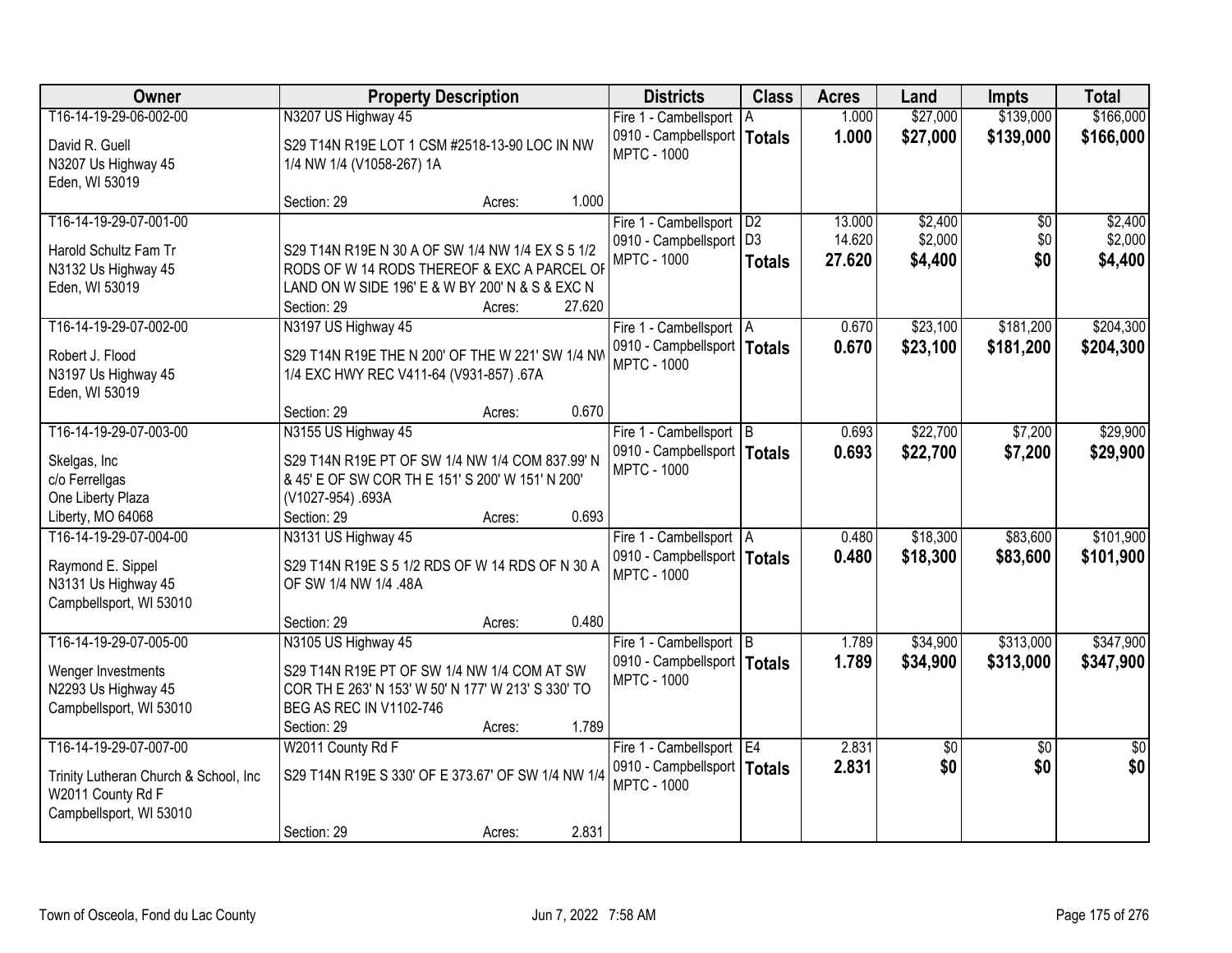| Owner                      |                                                 | <b>Property Description</b> |        | <b>Districts</b>                                           | <b>Class</b>    | <b>Acres</b>    | Land                 | <b>Impts</b>           | <b>Total</b>       |
|----------------------------|-------------------------------------------------|-----------------------------|--------|------------------------------------------------------------|-----------------|-----------------|----------------------|------------------------|--------------------|
| T16-14-19-29-07-008-00     |                                                 |                             |        | Fire 2 - Eden                                              |                 | 1.250           | \$6,800              | $\overline{50}$        | \$6,800            |
| Wenger Investments         | S29 T14N R19E Lot 1, CSM 8087-60-98 REC AS DOC  |                             |        | 0910 - Campbellsport   Totals<br><b>MPTC - 1000</b>        |                 | 1.250           | \$6,800              | \$0                    | \$6,800            |
| N2293 Us Highway 45        | 1066244 LOC IN SW 1/4 NW 1/4                    |                             |        |                                                            |                 |                 |                      |                        |                    |
| Campbellsport, WI 53010    |                                                 |                             |        |                                                            |                 |                 |                      |                        |                    |
|                            | Section: 29                                     | Acres:                      | 1.250  |                                                            |                 |                 |                      |                        |                    |
| T16-14-19-29-07-009-00     |                                                 |                             |        | Fire 2 - Eden                                              | $\overline{D3}$ | 3.522<br>3.522  | \$500<br>\$500       | $\overline{50}$<br>\$0 | \$500              |
| Howard C Narges Rev Liv Tr | S29 T14N R19E Lot 2, CSM 8087-60-98 REC AS DOC  |                             |        | 0910 - Campbellsport   Totals<br><b>MPTC - 1000</b>        |                 |                 |                      |                        | \$500              |
| W2078 County Rd F          | 1066244 LOC IN SW 1/4 NW 1/4                    |                             |        |                                                            |                 |                 |                      |                        |                    |
| Campbellsport, WI 53010    |                                                 |                             |        |                                                            |                 |                 |                      |                        |                    |
|                            | Section: 29                                     | Acres:                      | 3.522  |                                                            |                 |                 |                      |                        |                    |
| T16-14-19-29-08-001-00     |                                                 |                             |        | Fire 1 - Cambellsport   D3<br>0910 - Campbellsport E       |                 | 22.060<br>6.000 | \$3,100<br>\$2,400   | $\overline{50}$<br>\$0 | \$3,100<br>\$2,400 |
| Harold Schultz Fam Tr      | S29 T14N R19E SE 1/4 NW 1/4 EXC CSM #1167-7-127 |                             |        | <b>MPTC - 1000</b>                                         | EM              | 4.000           | \$5,000              | \$0                    | \$5,000            |
| N3132 Us Highway 45        | & EXC CSM #1231-7-191 & EXC CSM #1814-10-53 &   |                             |        |                                                            | <b>Totals</b>   | 32.060          | \$10,500             | \$0                    | \$10,500           |
| Eden, WI 53019             | EXC AS REC V763-987*                            |                             |        |                                                            |                 |                 |                      |                        |                    |
| T16-14-19-29-08-002-00     | Section: 29                                     | Acres:                      | 32.060 |                                                            |                 |                 |                      | \$149,200              | \$189,600          |
|                            | W1993 County Rd F                               |                             |        | Fire 1 - Cambellsport   A<br>0910 - Campbellsport   Totals |                 | 2.825<br>2.825  | \$40,400<br>\$40,400 |                        |                    |
| Daniel L. Jones            | S29 T14N R19E PARCEL 1 CSM #1167-7-127 LOC IN   |                             |        | <b>MPTC - 1000</b>                                         |                 |                 |                      | \$149,200              | \$189,600          |
| W1993 County Rd F          | SE 1/4 NW 1/4 ALSO THE N 29.58' OF TH S 330' OF |                             |        |                                                            |                 |                 |                      |                        |                    |
| Campbellsport, WI 53010    | THE W 290' OF SE 1/4 NW 1/4 ADJ ON N REC 691538 |                             |        |                                                            |                 |                 |                      |                        |                    |
| T16-14-19-29-08-003-00     | Section: 29<br>W1941 County Rd F                | Acres:                      | 2.825  |                                                            |                 | 1.885           | \$40,300             | \$150,700              | \$191,000          |
|                            |                                                 |                             |        | Fire 1 - Cambellsport   A<br>0910 - Campbellsport   Totals |                 | 1.885           | \$40,300             | \$150,700              | \$191,000          |
| Rhonda J. Heaslip          | S29 T14N R19E PARCEL 1 CSM #1814-10-53 LOC IN   |                             |        | <b>MPTC - 1000</b>                                         |                 |                 |                      |                        |                    |
| W1941 County Rd F          | SE 1/4 NW 1/4 EXC W 124' (741676) 1.885A        |                             |        |                                                            |                 |                 |                      |                        |                    |
| Campbellsport, WI 53010    |                                                 |                             | 1.885  |                                                            |                 |                 |                      |                        |                    |
| T16-14-19-29-08-004-00     | Section: 29                                     | Acres:                      |        | Fire 1 - Cambellsport   D3                                 |                 | 0.720           | \$100                | $\sqrt{6}$             | \$100              |
|                            |                                                 |                             |        | 0910 - Campbellsport   Totals                              |                 | 0.720           | \$100                | \$0                    | \$100              |
| Harold Schultz Fam Tr      | S29 T14N R19E PARCEL 2 CSM #1814-10-53 LOC IN   |                             |        | <b>MPTC - 1000</b>                                         |                 |                 |                      |                        |                    |
| N3132 Us Highway 45        | SE 1/4 NW 1/4*                                  |                             |        |                                                            |                 |                 |                      |                        |                    |
| Eden, WI 53019             | Section: 29                                     |                             | 0.720  |                                                            |                 |                 |                      |                        |                    |
| T16-14-19-29-08-005-00     |                                                 | Acres:                      |        | Fire 1 - Cambellsport                                      | $\overline{D3}$ | 0.720           | \$100                | $\overline{30}$        | \$100              |
|                            |                                                 |                             |        | 0910 - Campbellsport   Totals                              |                 | 0.720           | \$100                | \$0                    | \$100              |
| Harold Schultz Fam Tr      | S29 T14N R19E PARCEL 3 CSM #1814-10-53 LOC IN   |                             |        | <b>MPTC - 1000</b>                                         |                 |                 |                      |                        |                    |
| N3132 Us Highway 45        | SE 1/4 NW 1/4*                                  |                             |        |                                                            |                 |                 |                      |                        |                    |
| Eden, WI 53019             | Section: 29                                     | Acres:                      | 0.720  |                                                            |                 |                 |                      |                        |                    |
|                            |                                                 |                             |        |                                                            |                 |                 |                      |                        |                    |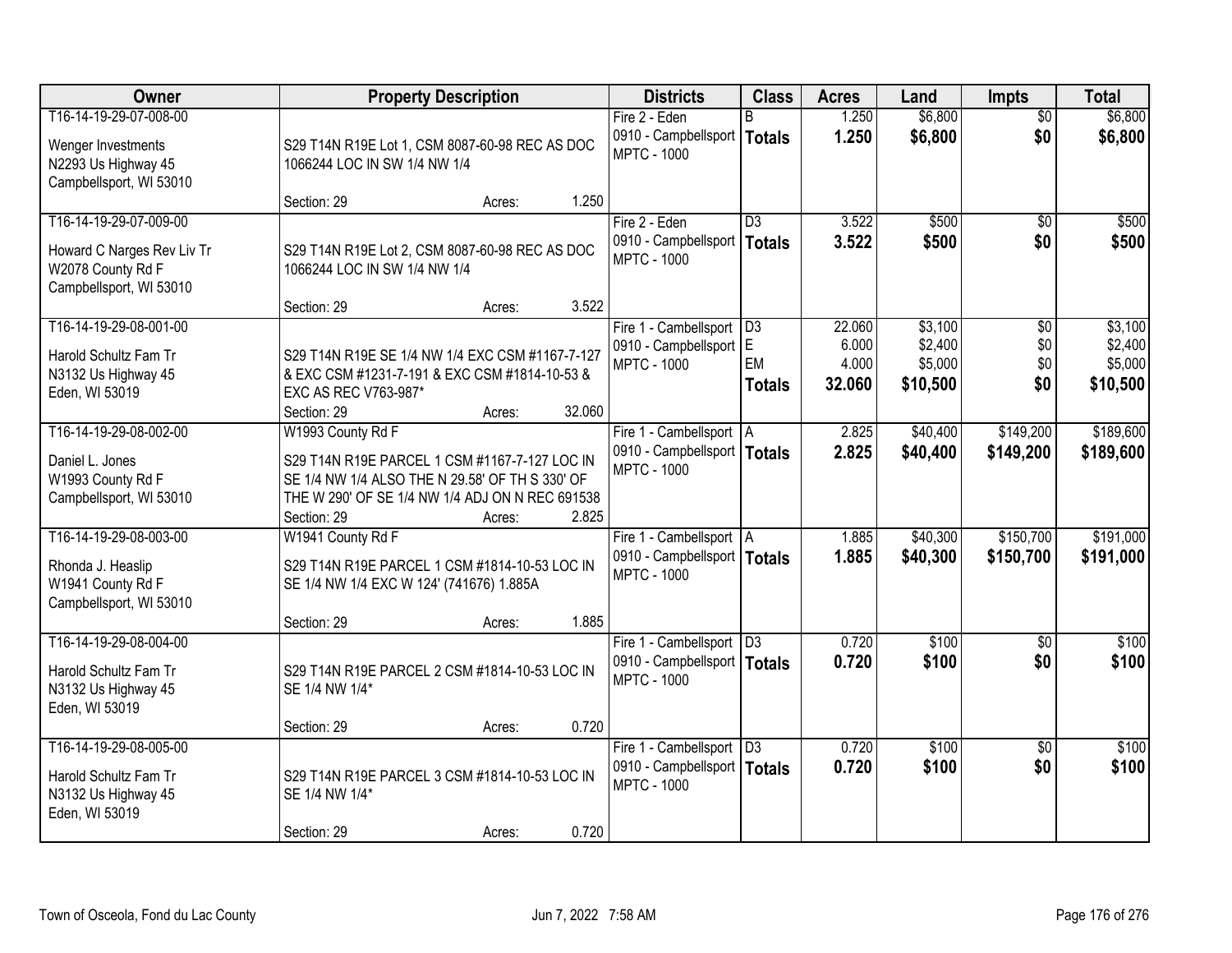| Owner                       |                                                    | <b>Property Description</b> |        | <b>Districts</b>                                    | <b>Class</b>        | <b>Acres</b>   | Land                 | <b>Impts</b>    | <b>Total</b>   |
|-----------------------------|----------------------------------------------------|-----------------------------|--------|-----------------------------------------------------|---------------------|----------------|----------------------|-----------------|----------------|
| T16-14-19-29-08-006-00      | W1907 County Rd F                                  |                             |        | Fire 1 - Cambellsport                               | A                   | 0.840          | \$25,200             | \$131,000       | \$156,200      |
| Arthur J. Beck              | S29 T14N R19E PARCEL 1 CSM #1231-7-191 LOC IN      |                             |        | 0910 - Campbellsport                                | Totals              | 0.840          | \$25,200             | \$131,000       | \$156,200      |
| W1907 County Rd F           | SE 1/4 NW 1/4 .84A                                 |                             |        | <b>MPTC - 1000</b>                                  |                     |                |                      |                 |                |
| Campbellsport, WI 53010     |                                                    |                             |        |                                                     |                     |                |                      |                 |                |
|                             | Section: 29                                        | Acres:                      | 0.840  |                                                     |                     |                |                      |                 |                |
| T16-14-19-29-09-001-00      |                                                    |                             |        | Fire 1 - Cambellsport                               | D2                  | 30.000         | \$5,500              | $\overline{50}$ | \$5,500        |
| Howard C Narges Rev Liv Tr  | S29 T14N R19E THAT PT OF PARCEL 1 CSM              |                             |        | 0910 - Campbellsport                                | D <sub>3</sub><br>E | 4.000<br>3.000 | \$600<br>\$900       | \$0<br>\$0      | \$600<br>\$900 |
| W2078 County Rd F           | #308-3-107 LYG IN NE 1/4 SW 1/4*                   |                             |        | <b>MPTC - 1000</b>                                  | EM                  | 2.000          | \$2,500              | \$0             | \$2,500        |
| Campbellsport, WI 53010     |                                                    |                             |        |                                                     | <b>Totals</b>       | 39.000         | \$9,500              | \$0             | \$9,500        |
|                             | Section: 29                                        | Acres:                      | 39.000 |                                                     |                     |                |                      |                 |                |
| T16-14-19-29-10-004-00      | W2002 County Rd F                                  |                             |        | Fire 1 - Cambellsport                               | ΙA                  | 1.000          | \$27,000             | \$165,000       | \$192,000      |
| Roy W. Strean               | S29 T14N R19E PT OF NW 1/4 SW 1/4 COM 1289.10' E   |                             |        | 0910 - Campbellsport   Totals<br><b>MPTC - 1000</b> |                     | 1.000          | \$27,000             | \$165,000       | \$192,000      |
| W2002 County Rd F           | & 311.36' S OF NW COR TH S 208.71' W 208.71' N     |                             |        |                                                     |                     |                |                      |                 |                |
| Campbellsport, WI 53010     | 208.71' & E 208.71' AS REC V1271-310 1A            |                             |        |                                                     |                     |                |                      |                 |                |
|                             | Section: 29                                        | Acres:                      | 1.000  |                                                     |                     |                |                      |                 |                |
| T16-14-19-29-10-005-00      | N3047 Triple S Rd                                  |                             |        | Fire 1 - Cambellsport   A                           |                     | 0.320          | \$16,400             | \$95,400        | \$111,800      |
| Michael R. Sippel           | S29 T14N R19E NE 1/2 OF S 200' OF N 954' OF W 160' |                             |        | 0910 - Campbellsport   Totals<br><b>MPTC - 1000</b> |                     | 0.320          | \$16,400             | \$95,400        | \$111,800      |
| N3047 Triple S Rd           | NW 1/4 SW 1/4 EXC HWY REC V411-63 (V1433-380)      |                             |        |                                                     |                     |                |                      |                 |                |
| Campbellsport, WI 53010     | .32A                                               |                             |        |                                                     |                     |                |                      |                 |                |
| T16-14-19-29-10-006-00      | Section: 29                                        | Acres:                      | 0.320  |                                                     |                     |                |                      | \$147,600       | \$195,900      |
|                             | N3038 US Highway 45                                |                             |        | Fire 1 - Cambellsport   A                           |                     | 3.792<br>3.792 | \$48,300<br>\$48,300 |                 | \$195,900      |
| <b>Walter Kubicek</b>       | S29 T14N R19E LOT 1 CSM #3008-16-94 LOC IN W 1/2   |                             |        | 0910 - Campbellsport   Totals<br><b>MPTC - 1000</b> |                     |                |                      | \$147,600       |                |
| N3038 Us Highway 45         | <b>SW 1/4</b>                                      |                             |        |                                                     |                     |                |                      |                 |                |
| Campbellsport, WI 53010     |                                                    |                             |        |                                                     |                     |                |                      |                 |                |
| T16-14-19-29-10-007-00      | Section: 29                                        | Acres:                      | 3.792  | Fire 2 - Eden                                       | $\overline{B}$      | 0.410          | \$6,900              | \$10,000        | \$16,900       |
|                             |                                                    |                             |        | 0910 - Campbellsport                                | D <sub>3</sub>      | 0.681          | \$100                | \$0             | \$100          |
| Charles C. Hardenburger III | S29 T14N R19 Lot 1, CSM 8086-60-97 REC AS DOC      |                             |        | <b>MPTC - 1000</b>                                  | E                   | 0.750          | \$300                | \$0             | \$300          |
| W1670 County Rd F           | 1066243 LOC IN NW 1/4 SW 1/4                       |                             |        |                                                     | Totals              | 1.841          | \$7,300              | \$10,000        | \$17,300       |
| Campbellsport, WI 53010     | Section: 29                                        |                             | 1.841  |                                                     |                     |                |                      |                 |                |
| T16-14-19-29-10-008-00      | W2078 County Rd F                                  | Acres:                      |        | Fire 2 - Eden                                       | A                   | 0.360          | \$17,200             | \$165,000       | \$182,200      |
|                             |                                                    |                             |        | 0910 - Campbellsport                                | D <sub>2</sub>      | 0.500          | \$100                | \$0             | \$100          |
| Howard C Narges Rev Liv Tr  | S29 T14N R19 Lot 2, CSM 8086-60-97 REC AS DOC      |                             |        | <b>MPTC - 1000</b>                                  | D <sub>3</sub>      | 0.322          | \$100                | \$0             | \$100          |
| W2078 County Rd F           | 1066243 LOC IN NW 1/4 SW 1/4                       |                             |        |                                                     | E                   | 1.250          | \$500                | \$0             | \$500          |
| Campbellsport, WI 53010     | Section: 29                                        | Acres:                      | 2.432  |                                                     | <b>Totals</b>       | 2.432          | \$17,900             | \$165,000       | \$182,900      |
|                             |                                                    |                             |        |                                                     |                     |                |                      |                 |                |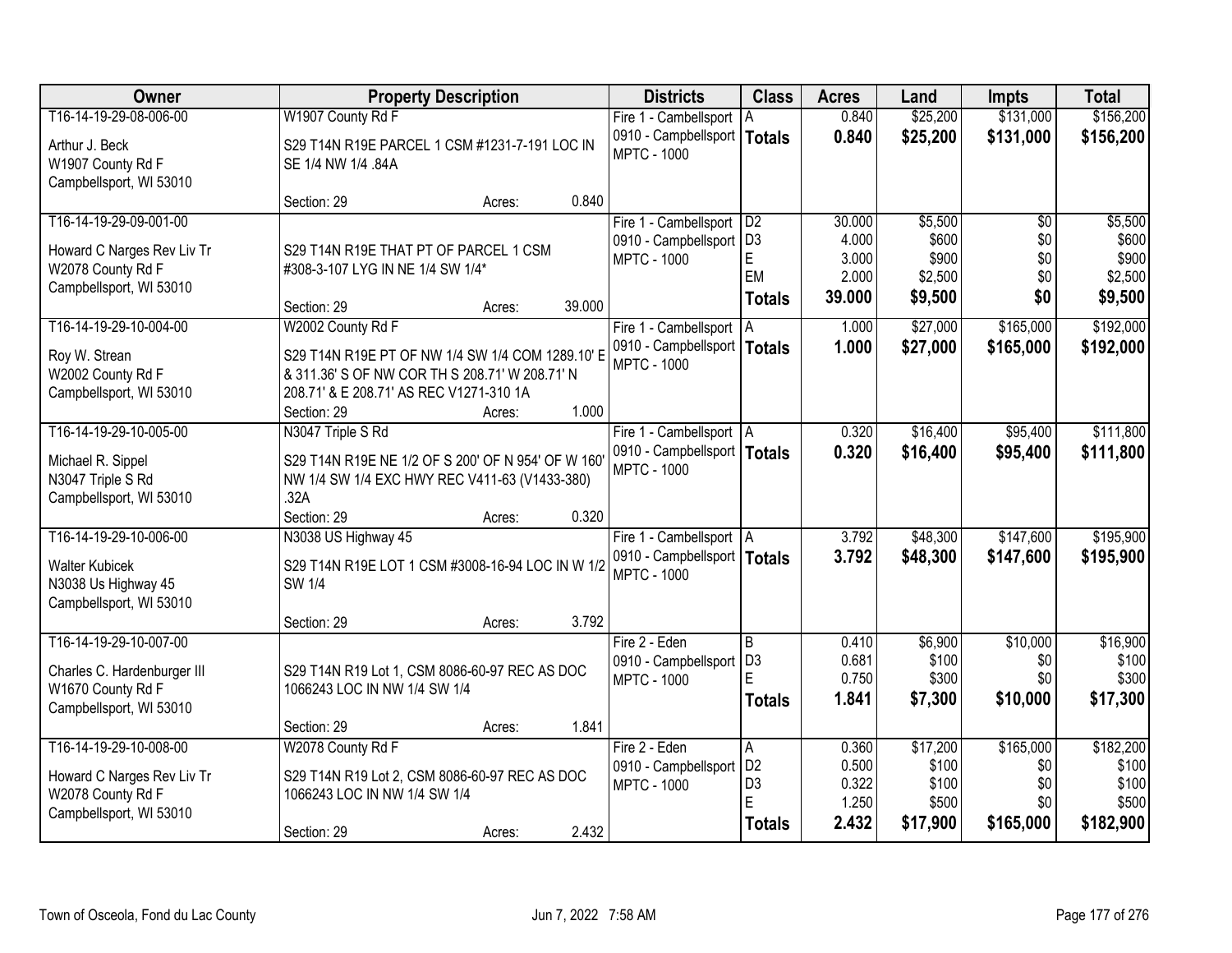| Owner                      | <b>Property Description</b>                        | <b>Districts</b>              | <b>Class</b>      | <b>Acres</b>    | Land               | <b>Impts</b>    | <b>Total</b>       |
|----------------------------|----------------------------------------------------|-------------------------------|-------------------|-----------------|--------------------|-----------------|--------------------|
| T16-14-19-29-10-009-00     |                                                    | Fire 2 - Eden                 | $\overline{D2}$   | 4.500           | \$800              | $\overline{50}$ | \$800              |
| Howard C Narges Rev Liv Tr | S29 T14N R19E THAT PT NW 1/4 SW 1/4 LYG E OF E     | 0910 - Campbellsport          | D <sub>3</sub>    | 17.607          | \$2,400            | \$0             | \$2,400            |
| W2078 County Rd F          | LI HWY 45 EXC V270-330 V315-570 & V594-245 & EXC   | <b>MPTC - 1000</b>            | E                 | 3.000           | \$1,100            | \$0             | \$1,100            |
| Campbellsport, WI 53010    | CSM #308-3-107 & EXC CSM 8086-60-97 REC AS         |                               | <b>Totals</b>     | 25.107          | \$4,300            | \$0             | \$4,300            |
|                            | 25.107<br>Section: 29<br>Acres:                    |                               |                   |                 |                    |                 |                    |
| T16-14-19-29-11-002-00     |                                                    | Fire 1 - Cambellsport         | D3                | 1.900           | \$300              | \$0             | \$300              |
| Howard C Narges Rev Liv Tr | S29 T14N R19E THAT PART SW 1/4 SW 1/4 COM ON       | 0910 - Campbellsport   Totals |                   | 1.900           | \$300              | \$0             | \$300              |
| W2078 County Rd F          | N LINE OF SW 1/4 SW 1/4 AS REC'D IN V1036-549*     | <b>MPTC - 1000</b>            |                   |                 |                    |                 |                    |
| Campbellsport, WI 53010    |                                                    |                               |                   |                 |                    |                 |                    |
|                            | 1.900<br>Section: 29<br>Acres:                     |                               |                   |                 |                    |                 |                    |
| T16-14-19-29-11-003-00     |                                                    | Fire 1 - Cambellsport   D3    |                   | 3.010           | \$400              | \$0             | \$400              |
| Howard C Narges Rev Liv Tr | S29 T14N R19E PARCEL 2 CSM #308-3-107 LOC IN W     | 0910 - Campbellsport   Totals |                   | 3.010           | \$400              | \$0             | \$400              |
| W2078 County Rd F          | 1/2 SW 1/4*                                        | <b>MPTC - 1000</b>            |                   |                 |                    |                 |                    |
| Campbellsport, WI 53010    |                                                    |                               |                   |                 |                    |                 |                    |
|                            | 3.010<br>Section: 29<br>Acres:                     |                               |                   |                 |                    |                 |                    |
| T16-14-19-29-11-004-00     | N2954 US Highway 45                                | Fire 1 - Cambellsport   A     |                   | 2.000           | \$59,000           | \$211,100       | \$270,100          |
| Christine M. Doyle         | S29 T14N R19E PT OF SW 1/4 SW 1/4 COM AT PT        | 0910 - Campbellsport   D3     |                   | 4.360           | \$600              | \$0             | \$600              |
| N2954 Us Highway 45        | 447.05' E OF SW COR TH E 885.65' N 621.79' NWLY 50 | <b>MPTC - 1000</b>            | $\mathsf E$<br>EM | 2.000           | \$2,500            | \$0             | \$2,500            |
| Campbellsport, WI 53010    | TH W 849.93' TH S 658.94' TO POB                   |                               |                   | 5.000           | \$6,300            | \$0             | \$6,300            |
|                            | 13.360<br>Section: 29<br>Acres:                    |                               | Totals            | 13.360          | \$68,400           | \$211,100       | \$279,500          |
| T16-14-19-29-11-005-00     | N2992 US Highway 45                                | Fire 1 - Cambellsport         | A                 | 2.000           | \$53,000           | \$322,300       | \$375,300          |
| William A. Timblin         | S29 T14N R19E L1, CSM 7795-58-4 REC AS DOC         | 0910 - Campbellsport          | D <sub>3</sub>    | 9.086           | \$1,300            | \$0             | \$1,300            |
| N2992 Us Highway 45        | 1019131 LOC IN SW 1/4 SW 1/4                       | <b>MPTC - 1000</b>            | $\mathsf E$<br>EM | 1.000           | \$1,300            | \$0             | \$1,300            |
| Campbellsport, WI 53010    |                                                    |                               |                   | 3.500           | \$4,400            | \$0             | \$4,400            |
|                            | 15.586<br>Section: 29<br>Acres:                    |                               | <b>Totals</b>     | 15.586          | \$60,000           | \$322,300       | \$382,300          |
| T16-14-19-29-11-006-00     | N2998 US Highway 45                                | Fire 1 - Cambellsport   A     |                   | 4.200           | \$64,000           | \$269,600       | \$333,600          |
| William M. Timblin         | S29 T14N R19E L2, CSM 7795-58-4 REC AS DOC         | 0910 - Campbellsport   Totals |                   | 4.200           | \$64,000           | \$269,600       | \$333,600          |
| N2998 Us Highway 45        | 1019131 LOC IN SW 1/4 SW 1/4 & NW 1/4 SW 1/4       | <b>MPTC - 1000</b>            |                   |                 |                    |                 |                    |
| Campbellsport, WI 53010    |                                                    |                               |                   |                 |                    |                 |                    |
|                            | 4.200<br>Section: 29<br>Acres:                     |                               |                   |                 |                    |                 |                    |
| T16-14-19-29-12-001-00     |                                                    | Fire 1 - Cambellsport         | D2                | 8.000           | \$1,500            | $\overline{50}$ | \$1,500            |
| Howard C Narges Rev Liv Tr | S29 T14N R19E THAT PT OF PARCEL 1 CSM              | 0910 - Campbellsport          | D <sub>3</sub>    | 2.657           | \$400              | \$0             | \$400              |
| W2078 County Rd F          | #308-3-107 LYG IN SE 1/4 SW 1/4 EXC CSM            | <b>MPTC - 1000</b>            | E<br>EM           | 13.000<br>7.489 | \$5,200<br>\$7,500 | \$0<br>\$0      | \$5,200<br>\$7,500 |
| Campbellsport, WI 53010    | #6232-42-29*                                       |                               | <b>Totals</b>     | 31.146          | \$14,600           | \$0             | \$14,600           |
|                            | 31.146<br>Section: 29<br>Acres:                    |                               |                   |                 |                    |                 |                    |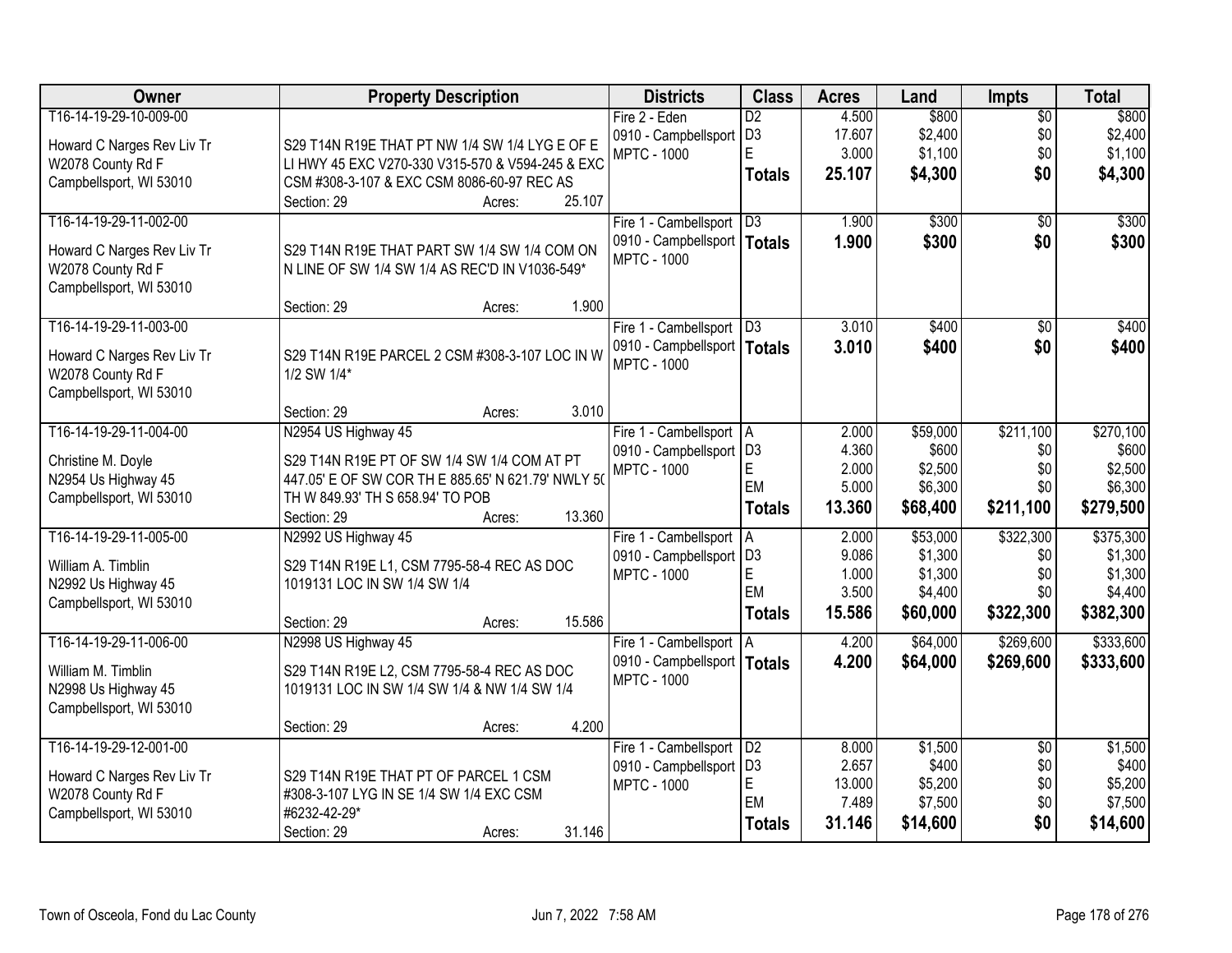| Owner                                                                      |                                                                                     | <b>Property Description</b> |        | <b>Districts</b>                                    | <b>Class</b>   | <b>Acres</b>     | Land                | <b>Impts</b>    | <b>Total</b>        |
|----------------------------------------------------------------------------|-------------------------------------------------------------------------------------|-----------------------------|--------|-----------------------------------------------------|----------------|------------------|---------------------|-----------------|---------------------|
| T16-14-19-29-12-002-00                                                     | N2936 US Highway 45                                                                 |                             |        | Fire 1 - Cambellsport                               | l A            | 3.140            | \$46,000            | \$165,200       | \$211,200           |
| Sara L. Krueger-Zuengler<br>N2936 Us Highway 45<br>Campbellsport, WI 53010 | S29 T14N R19E THAT PART OF SE 1/4 SW 1/4 LYG S<br>& W OF HWY (LOT 3 CSM #308-3-107) |                             |        | 0910 - Campbellsport   Totals<br><b>MPTC - 1000</b> |                | 3.140            | \$46,000            | \$165,200       | \$211,200           |
|                                                                            | Section: 29                                                                         | Acres:                      | 3.140  |                                                     |                |                  |                     |                 |                     |
| T16-14-19-29-12-003-00                                                     | W1945 Woodland Dr                                                                   |                             |        | Fire 1 - Cambellsport   A                           |                | 3.343            | \$59,700            | \$182,500       | \$242,200           |
| David G Schanen Tr<br>N2935 Us Highway 45<br>Campbellsport, WI 53010       | S29 T14N R19E LOT 1 CSM #6232-42-29 LOC IN SE<br>1/4 SW 1/4                         |                             |        | 0910 - Campbellsport   Totals<br><b>MPTC - 1000</b> |                | 3.343            | \$59,700            | \$182,500       | \$242,200           |
|                                                                            | Section: 29                                                                         | Acres:                      | 3.343  |                                                     |                |                  |                     |                 |                     |
| T16-14-19-29-13-001-00                                                     |                                                                                     |                             |        | Fire 1 - Cambellsport   D2                          |                | 13.000           | \$2,400             | \$0             | \$2,400             |
| Howard C Narges Rev Liv Tr                                                 | S29 T14N R19E NE 1/4 SE 1/4*                                                        |                             |        | 0910 - Campbellsport   D3<br><b>MPTC - 1000</b>     | F              | 14.000<br>13.000 | \$1,900<br>\$5,200  | \$0<br>\$0      | \$1,900<br>\$5,200  |
| W2078 County Rd F                                                          |                                                                                     |                             |        |                                                     | Totals         | 40.000           | \$9,500             | \$0             | \$9,500             |
| Campbellsport, WI 53010                                                    |                                                                                     |                             |        |                                                     |                |                  |                     |                 |                     |
|                                                                            | Section: 29                                                                         | Acres:                      | 40.000 |                                                     |                |                  |                     |                 |                     |
| T16-14-19-29-14-001-00                                                     |                                                                                     |                             |        | Fire 1 - Cambellsport                               | D <sub>2</sub> | 15.000           | \$2,800             | \$0             | \$2,800             |
| Howard C Narges Rev Liv Tr<br>W2078 County Rd F                            | S29 T14N R19E NW 1/4 SE 1/4*                                                        |                             |        | 0910 - Campbellsport   E<br><b>MPTC - 1000</b>      | <b>Totals</b>  | 25.000<br>40.000 | \$9,700<br>\$12,500 | \$0<br>\$0      | \$9,700<br>\$12,500 |
| Campbellsport, WI 53010                                                    |                                                                                     |                             |        |                                                     |                |                  |                     |                 |                     |
|                                                                            | Section: 29                                                                         | Acres:                      | 40.000 |                                                     |                |                  |                     |                 |                     |
| T16-14-19-29-15-001-00                                                     | W1885 Woodland Dr                                                                   |                             |        | Fire 1 - Cambellsport                               | D2             | 10.000           | \$1,800             | \$0             | \$1,800             |
| Howard C Narges Rev Liv Tr                                                 | S29 T14N R19E SW 1/4 SE 1/4 EXC CSM #7385-53-89*                                    |                             |        | 0910 - Campbellsport                                | D <sub>3</sub> | 8.250            | \$1,100             | \$0             | \$1,100             |
| W2078 County Rd F                                                          |                                                                                     |                             |        | <b>MPTC - 1000</b>                                  | E              | 4.000            | \$1,600             | \$0             | \$1,600             |
| Campbellsport, WI 53010                                                    |                                                                                     |                             |        |                                                     | EM             | 13.000           | \$16,300            | \$0             | \$16,300            |
|                                                                            | Section: 29                                                                         | Acres:                      | 35.250 |                                                     | <b>Totals</b>  | 35.250           | \$20,800            | \$0             | \$20,800            |
| T16-14-19-29-15-002-00                                                     | W1885 Woodland Dr                                                                   |                             |        | Fire 1 - Cambellsport                               | E <sub>3</sub> | 4.730            | \$0                 | $\overline{50}$ | $\overline{\$0}$    |
| Fond Du Lac County                                                         | S29 T14N R19E LOT 1 CSM #7385-53-89 LOC IN SW                                       |                             |        | 0910 - Campbellsport   Totals                       |                | 4.730            | \$0                 | \$0             | \$0                 |
| City County Gov Center                                                     | 1/4 SE 1/4 (925345) 4.73A                                                           |                             |        | <b>MPTC - 1000</b>                                  |                |                  |                     |                 |                     |
| 160 S Macy St                                                              |                                                                                     |                             |        |                                                     |                |                  |                     |                 |                     |
| Fond Du Lac, WI 54935                                                      | Section: 29                                                                         | Acres:                      | 4.730  |                                                     |                |                  |                     |                 |                     |
| T16-14-19-29-16-001-00                                                     | W1719 Woodland Dr                                                                   |                             |        | Fire 1 - Cambellsport                               | D3             | 15.500           | \$2,100             | $\overline{60}$ | \$2,100             |
| Howard C Narges Rev Liv Tr                                                 | S29 T14N R19E E 1/2 OF SE 1/4 SE 1/4*                                               |                             |        | 0910 - Campbellsport                                | IE.            | 4.500            | \$2,300             | \$0             | \$2,300             |
| W2078 County Rd F                                                          |                                                                                     |                             |        | <b>MPTC - 1000</b>                                  | <b>Totals</b>  | 20,000           | \$4,400             | \$0             | \$4,400             |
| Campbellsport, WI 53010                                                    |                                                                                     |                             |        |                                                     |                |                  |                     |                 |                     |
|                                                                            | Section: 29                                                                         | Acres:                      | 20.000 |                                                     |                |                  |                     |                 |                     |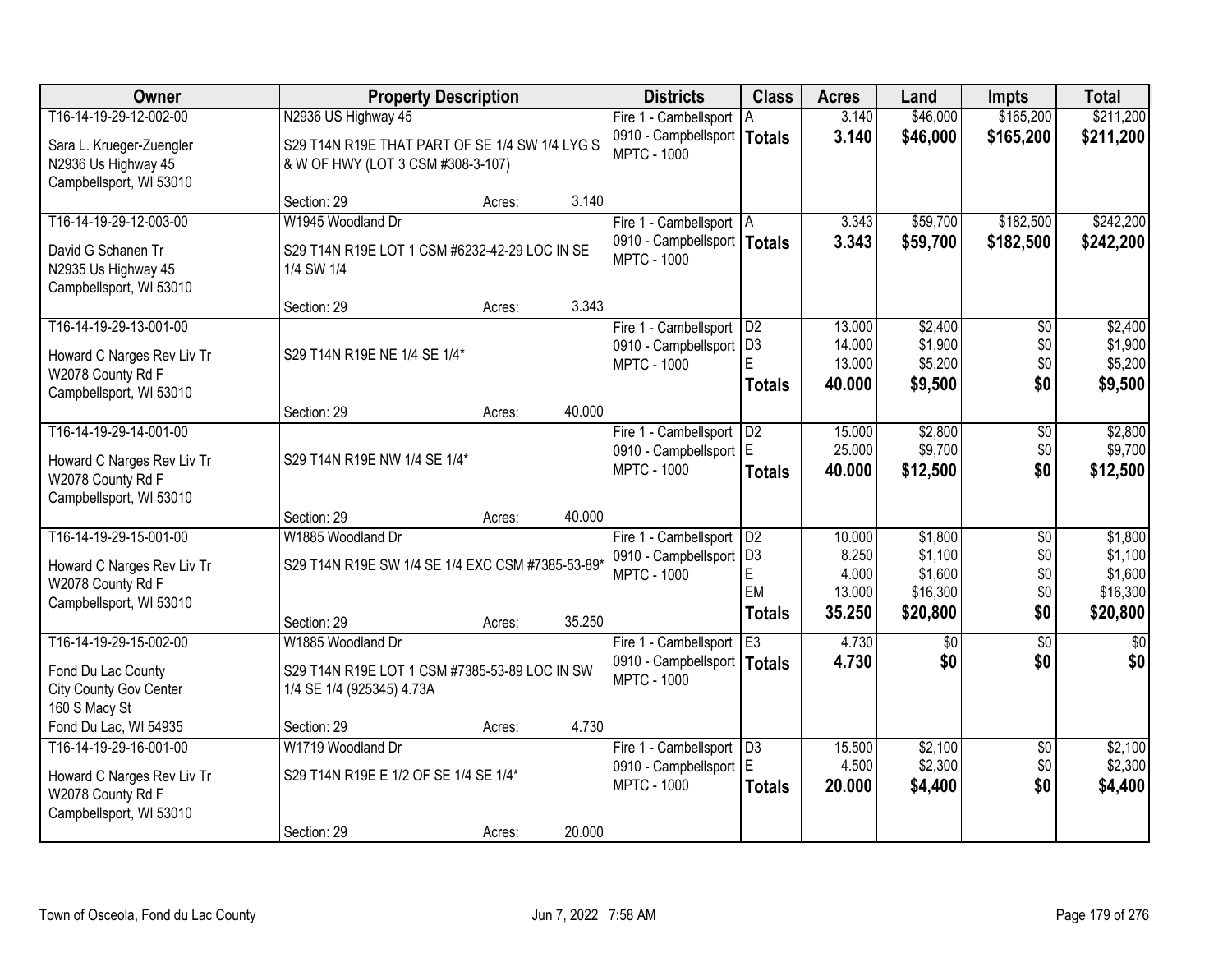| Owner                      | <b>Property Description</b>                      | <b>Districts</b>                                    | <b>Class</b>                      | <b>Acres</b>    | Land             | <b>Impts</b>    | <b>Total</b>     |
|----------------------------|--------------------------------------------------|-----------------------------------------------------|-----------------------------------|-----------------|------------------|-----------------|------------------|
| T16-14-19-29-16-002-00     |                                                  | Fire 1 - Cambellsport                               | $\overline{D2}$                   | 17.000          | \$3,100          | $\overline{50}$ | \$3,100          |
| Howard C Narges Rev Liv Tr | S29 T14N R19E W 1/2 OF SE 1/4 SE 1/4*            | 0910 - Campbellsport E                              |                                   | 3.000           | \$1,100          | \$0             | \$1,100          |
| W2078 County Rd F          |                                                  | <b>MPTC - 1000</b>                                  | <b>Totals</b>                     | 20.000          | \$4,200          | \$0             | \$4,200          |
| Campbellsport, WI 53010    |                                                  |                                                     |                                   |                 |                  |                 |                  |
|                            | 20.000<br>Section: 29<br>Acres:                  |                                                     |                                   |                 |                  |                 |                  |
| T16-14-19-30-01-001-00     |                                                  | Fire 1 - Cambellsport                               | D1                                | 1.000           | \$200            | \$0             | \$200            |
| F W Rahn & Sons, Inc       | S30 T14N R19E NE 1/4 NE 1/4 40A                  | 0910 - Campbellsport                                | D <sub>2</sub>                    | 20.000          | \$3,700          | \$0             | \$3,700          |
| N3636 Us Highway 45        |                                                  | <b>MPTC - 1000</b>                                  | D <sub>3</sub><br>E               | 17.000<br>2.000 | \$2,400<br>\$100 | \$0             | \$2,400<br>\$100 |
| Eden, WI 53019             |                                                  |                                                     |                                   | 40.000          | \$6,400          | \$0<br>\$0      | \$6,400          |
|                            | 40.000<br>Section: 30<br>Acres:                  |                                                     | <b>Totals</b>                     |                 |                  |                 |                  |
| T16-14-19-30-02-001-00     |                                                  | Fire 1 - Cambellsport                               | $\overline{D1}$                   | 1.000           | \$200            | $\overline{50}$ | \$200            |
| Harold Schultz Fam Tr      | S30 T14N R19E NW 1/4 NE 1/4 EXC CSM #544-4-144 * | 0910 - Campbellsport                                | D <sub>2</sub>                    | 34.320          | \$6,300          | \$0             | \$6,300          |
| N3132 Us Highway 45        |                                                  | <b>MPTC - 1000</b>                                  | D <sub>3</sub><br>E               | 3.000<br>1.000  | \$400<br>\$100   | \$0<br>\$0      | \$400<br>\$100   |
| Eden, WI 53019             |                                                  |                                                     |                                   | 39.320          | \$7,000          | \$0             | \$7,000          |
|                            | 39.320<br>Section: 30<br>Acres:                  |                                                     | <b>Totals</b>                     |                 |                  |                 |                  |
| T16-14-19-30-02-002-00     | W2207 County Rd F                                | Fire 1 - Cambellsport   A                           |                                   | 1.000           | \$27,000         | \$206,900       | \$233,900        |
| Jay M Miller Jt Rev Tr     | S30 T14N R19E PARCEL 1 CSM #544-4-144 LOC IN     | 0910 - Campbellsport   Totals                       |                                   | 1.000           | \$27,000         | \$206,900       | \$233,900        |
| W2207 County Rd F          | NW 1/4 NE 1/4*                                   | <b>MPTC - 1000</b>                                  |                                   |                 |                  |                 |                  |
| Eden, WI 53019             |                                                  |                                                     |                                   |                 |                  |                 |                  |
|                            | 1.000<br>Section: 30<br>Acres:                   |                                                     |                                   |                 |                  |                 |                  |
| T16-14-19-30-03-001-00     |                                                  | Fire 1 - Cambellsport   D1                          |                                   | 10.000          | \$2,300          | $\overline{50}$ | \$2,300          |
| Jennifer Uelmen            | S30 T14N R19E SW 1/4 NE 1/4 EXC CSM #3293-18-16  | 0910 - Campbellsport   D2                           |                                   | 23.000          | \$4,200          | \$0             | \$4,200          |
| W2360 County Rd F          | (V924-443LC 953356 954898) 39A                   | <b>MPTC - 1000</b>                                  | D <sub>3</sub><br>F               | 5.000<br>1.000  | \$700<br>\$100   | \$0<br>\$0      | \$700<br>\$100   |
| Eden, WI 53019             |                                                  |                                                     | <b>Totals</b>                     | 39.000          | \$7,300          | \$0             | \$7,300          |
|                            | 39.000<br>Section: 30<br>Acres:                  |                                                     |                                   |                 |                  |                 |                  |
| T16-14-19-30-03-002-00     | W2206 County Rd F                                | Fire 1 - Cambellsport   A                           |                                   | 0.880           | \$25,500         | \$168,700       | \$194,200        |
| Anne E Uelmen Rev Fam Tr   | S30 T14N R19E LOT 1 CSM #3293-18-16 LOC IN SW    | 0910 - Campbellsport   Totals<br><b>MPTC - 1000</b> |                                   | 0.880           | \$25,500         | \$168,700       | \$194,200        |
| W2206 County Rd F          | 1/4 NE 1/4*                                      |                                                     |                                   |                 |                  |                 |                  |
| Eden, WI 53019             |                                                  |                                                     |                                   |                 |                  |                 |                  |
|                            | 0.880<br>Section: 30<br>Acres:                   |                                                     |                                   |                 |                  |                 |                  |
| T16-14-19-30-04-001-00     | N3132 US Highway 45                              | Fire 1 - Cambellsport                               | $\overline{D2}$<br>D <sub>3</sub> | 24.140          | \$4,500          | $\overline{50}$ | \$4,500          |
| Harold Schultz Fam Tr      | S30 T14N R19E SE 1/4 NE 1/4 EXC E 426' LYG S OF  | 0910 - Campbellsport<br><b>MPTC - 1000</b>          | E                                 | 7.000<br>2.000  | \$1,000<br>\$500 | \$0<br>\$0      | \$1,000<br>\$500 |
| N3132 Us Highway 45        | CEN HWY & EXC A PARC IN NE PT AS REC IN          |                                                     | EM                                | 2.000           | \$2,500          | \$0             | \$2,500          |
| Eden, WI 53019             | V391-391 *                                       |                                                     | G                                 | 2.000           | \$35,000         | \$395,300       | \$430,300        |
|                            | 37.140<br>Section: 30<br>Acres:                  |                                                     | <b>Totals</b>                     | 37.140          | \$43,500         | \$395,300       | \$438,800        |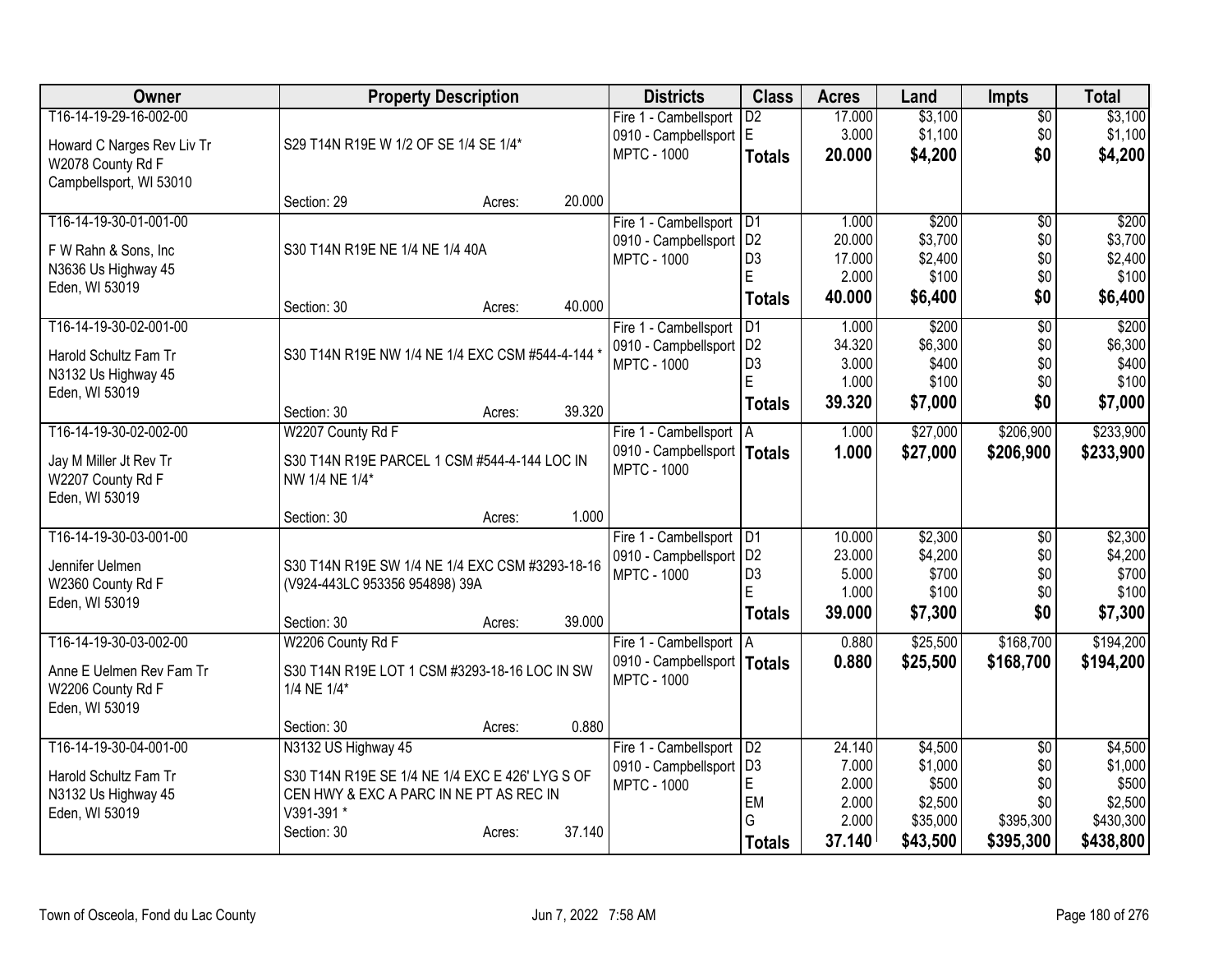| Owner                      |                                                   | <b>Property Description</b> |        | <b>Districts</b>                                    | <b>Class</b>        | <b>Acres</b>    | Land                 | <b>Impts</b>           | <b>Total</b>           |
|----------------------------|---------------------------------------------------|-----------------------------|--------|-----------------------------------------------------|---------------------|-----------------|----------------------|------------------------|------------------------|
| T16-14-19-30-04-002-00     | W2126 County Rd F                                 |                             |        | Fire 1 - Cambellsport   A                           |                     | 0.610           | \$22,000             | \$144,400              | \$166,400              |
| Jacob D. Obrien            | S30 T14N R19E PT OF SE 1/4 NE 1/4 COM 356' W OF   |                             |        | 0910 - Campbellsport                                | <b>Totals</b>       | 0.610           | \$22,000             | \$144,400              | \$166,400              |
| W2126 County Rd F          | NE COR TH S 183' W 145' N 183' E 145' TO POB      |                             |        | <b>MPTC - 1000</b>                                  |                     |                 |                      |                        |                        |
| Eden, WI 53019             |                                                   |                             |        |                                                     |                     |                 |                      |                        |                        |
|                            | Section: 30                                       | Acres:                      | 0.610  |                                                     |                     |                 |                      |                        |                        |
| T16-14-19-30-04-005-00     | N3104 US Highway 45                               |                             |        | 0910 - Campbellsport B                              |                     | 0.760           | \$24,100             | \$183,800              | \$207,900              |
| Coustie Bar, LLC           | S30 T14N R19E Lot 1, CSM 7536-55-42 LOC IN SE 1/4 |                             |        | <b>MPTC - 1000</b>                                  | <b>Totals</b>       | 0.760           | \$24,100             | \$183,800              | \$207,900              |
| N2127 Timberlane Dr        | NE 1/4 & NE 1/4 SE 1/4                            |                             |        |                                                     |                     |                 |                      |                        |                        |
| Campbellsport, WI 53010    |                                                   |                             |        |                                                     |                     |                 |                      |                        |                        |
|                            | Section: 30                                       | Acres:                      | 0.760  |                                                     |                     |                 |                      |                        |                        |
| T16-14-19-30-04-006-00     |                                                   |                             |        | 0910 - Campbellsport B                              |                     | 1.730           | \$29,200             | \$64,700               | \$93,900               |
| Roger R. Strean            | S30 T14N R19E LOT 1, CSM 7770-57-78 REC AS DOC    |                             |        | <b>MPTC - 1000</b>                                  | <b>Totals</b>       | 1.730           | \$29,200             | \$64,700               | \$93,900               |
| N3028 Triple S Rd          | 1013608 LOC IN NE 1/4 SE 1/4                      |                             |        |                                                     |                     |                 |                      |                        |                        |
| Campbellsport, WI 53010    |                                                   |                             |        |                                                     |                     |                 |                      |                        |                        |
|                            | Section: 30                                       | Acres:                      | 1.730  |                                                     |                     |                 |                      |                        |                        |
| T16-14-19-30-04-007-00     | N3112 US Highway 45                               |                             |        | 0910 - Campbellsport B                              |                     | 0.510           | \$20,100             | \$124,400              | \$144,500              |
| Gb Minimart, LLC           | S30 T14N R19E LOT 2, CSM 7770-57-78 REC AS DOC    |                             |        | <b>MPTC - 1000</b>                                  | <b>Totals</b>       | 0.510           | \$20,100             | \$124,400              | \$144,500              |
| N3112 Us Highway 45        | 1013608 LOC IN NE 1/4 SE 1/4                      |                             |        |                                                     |                     |                 |                      |                        |                        |
| Campbellsport, WI 53010    |                                                   |                             |        |                                                     |                     |                 |                      |                        |                        |
|                            | Section: 30                                       | Acres:                      | 0.510  |                                                     |                     |                 |                      |                        |                        |
| T16-14-19-30-05-001-00     | W2347 County Rd F                                 |                             |        | Fire 1 - Cambellsport   D2                          |                     | 6.000           | \$1,100              | $\overline{50}$        | \$1,100                |
| Walter G Seibel Rev Liv Tr | S30 T14N R19E NE 1/4 NW 1/4 FRAC 1/4              |                             |        | 0910 - Campbellsport<br><b>MPTC - 1000</b>          | D <sub>3</sub><br>E | 28.000<br>6.000 | \$3,900<br>\$5,100   | \$0<br>\$0             | \$3,900<br>\$5,100     |
| N4715 Mulletview Rd        |                                                   |                             |        |                                                     | <b>Totals</b>       | 40.000          | \$10,100             | \$0                    | \$10,100               |
| Campbellsport, WI 53010    |                                                   |                             |        |                                                     |                     |                 |                      |                        |                        |
|                            | Section: 30                                       | Acres:                      | 40.000 |                                                     |                     |                 |                      |                        |                        |
| T16-14-19-30-06-002-00     | W2465 County Rd F                                 |                             |        | Fire 1 - Cambellsport A                             |                     | 2.400<br>1.000  | \$43,400<br>\$27,000 | \$205,400<br>\$121,700 | \$248,800              |
| Brendon J. Reichard        | S30 T14N R19E LOT 1 CSM #2168-11-157 LOC IN NW    |                             |        | 0910 - Campbellsport B<br><b>MPTC - 1000</b>        |                     | 3.400           | \$70,400             | \$327,100              | \$148,700<br>\$397,500 |
| W2465 County Rd F          | 1/4 NW 1/4                                        |                             |        |                                                     | <b>Totals</b>       |                 |                      |                        |                        |
| Eden, WI 53019             |                                                   |                             |        |                                                     |                     |                 |                      |                        |                        |
|                            | Section: 30                                       | Acres:                      | 3.400  |                                                     |                     |                 |                      |                        |                        |
| T16-14-19-30-06-003-00     | W2443 County Rd F                                 |                             |        | Fire 1 - Cambellsport   A                           |                     | 0.890           | \$25,600             | \$118,500              | \$144,100              |
| Randall O. Glass           | S30 T14N R19E THAT PT NW 1/4 NW 1/4 COM 463' E    |                             |        | 0910 - Campbellsport   Totals<br><b>MPTC - 1000</b> |                     | 0.890           | \$25,600             | \$118,500              | \$144,100              |
| W2443 County Rd F          | & 1287' S OF NW COR TH ELY 212' N 183.5' W 212' S |                             |        |                                                     |                     |                 |                      |                        |                        |
| Eden, WI 53019             | 183.5' TO POB AS REC V938-425*                    |                             |        |                                                     |                     |                 |                      |                        |                        |
|                            | Section: 30                                       | Acres:                      | 0.890  |                                                     |                     |                 |                      |                        |                        |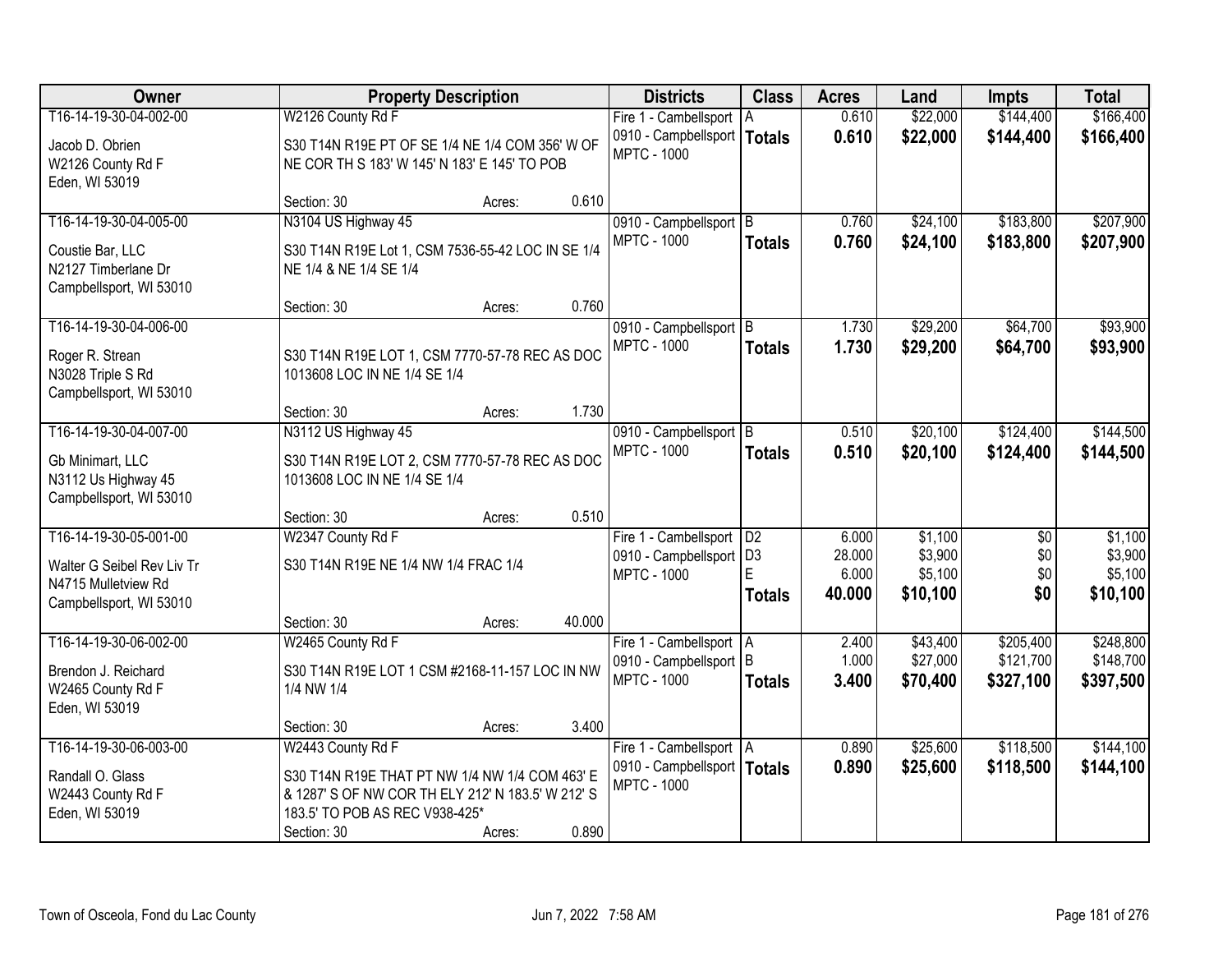| Owner                                                                                                  |                                                                                                                | <b>Property Description</b> |        | <b>Districts</b>                                                                  | <b>Class</b>       | <b>Acres</b>                        | Land                                     | <b>Impts</b>                         | <b>Total</b>                             |
|--------------------------------------------------------------------------------------------------------|----------------------------------------------------------------------------------------------------------------|-----------------------------|--------|-----------------------------------------------------------------------------------|--------------------|-------------------------------------|------------------------------------------|--------------------------------------|------------------------------------------|
| T16-14-19-30-06-004-00                                                                                 | W2435 County Rd F                                                                                              |                             |        | Fire 1 - Cambellsport                                                             | A                  | 1.060                               | \$27,900                                 | \$119,000                            | \$146,900                                |
| Glenn D. Oestreich<br>W2435 County Rd F<br>Eden, WI 53019                                              | S30 T14N R19E LOT 1 CSM #1790-10-29 LOC IN NW<br>1/4 NW 1/4 (V764-479) 1.06A                                   |                             |        | 0910 - Campbellsport   Totals<br><b>MPTC - 1000</b>                               |                    | 1.060                               | \$27,900                                 | \$119,000                            | \$146,900                                |
|                                                                                                        | Section: 30                                                                                                    | Acres:                      | 1.060  |                                                                                   |                    |                                     |                                          |                                      |                                          |
| T16-14-19-30-06-005-00                                                                                 | County Rd F                                                                                                    |                             |        | Fire 1 - Cambellsport   A                                                         |                    | 1.060                               | \$27,900                                 | \$3,000                              | \$30,900                                 |
| Richard W. Glass<br>W2411 County Rd F<br>Eden, WI 53019                                                | S30 T14N R19E LOT 2 CSM #1869-10-108 LOC IN NW<br>1/4 NW 1/4 (V844-464) 1.06A                                  |                             |        | 0910 - Campbellsport   Totals<br><b>MPTC - 1000</b>                               |                    | 1.060                               | \$27,900                                 | \$3,000                              | \$30,900                                 |
|                                                                                                        | Section: 30                                                                                                    | Acres:                      | 1.060  |                                                                                   |                    |                                     |                                          |                                      |                                          |
| T16-14-19-30-06-006-00                                                                                 | W2411 County Rd F                                                                                              |                             |        | Fire 1 - Cambellsport   A                                                         |                    | 1.060                               | \$27,900                                 | \$158,200                            | \$186,100                                |
| Richard W. Glass<br>W2411 County Rd F<br>Eden, WI 53019                                                | S30 T14N R19E LOT 3 CSM #1869-10-108 LOC IN NW<br>1/4 NW 1/4 (V1100-660) 1.06A                                 |                             |        | 0910 - Campbellsport   Totals<br><b>MPTC - 1000</b>                               |                    | 1.060                               | \$27,900                                 | \$158,200                            | \$186,100                                |
|                                                                                                        | Section: 30                                                                                                    | Acres:                      | 1.060  |                                                                                   |                    |                                     |                                          |                                      |                                          |
| T16-14-19-30-06-007-00                                                                                 | W2405 County Rd F                                                                                              |                             |        | Fire 1 - Cambellsport   A                                                         |                    | 1.050                               | \$27,800                                 | \$125,400                            | \$153,200                                |
| Thomas E. Pfeiffer<br>W2405 County Rd F<br>Eden, WI 53019                                              | S30 T14N R19E LOT 4 CSM #1869-10-108 LOC IN NW<br>1/4 NW 1/4 (V792-147 & V873-69) 1.05A                        |                             |        | 0910 - Campbellsport   Totals<br><b>MPTC - 1000</b>                               |                    | 1.050                               | \$27,800                                 | \$125,400                            | \$153,200                                |
|                                                                                                        | Section: 30                                                                                                    | Acres:                      | 1.050  |                                                                                   |                    |                                     |                                          |                                      |                                          |
| T16-14-19-30-06-008-00<br>Walter G Seibel Rev Liv Tr<br>N4715 Mulletview Rd<br>Campbellsport, WI 53010 | S30 T14N R19E E 1 RD OF NW 1/4 NW 1/4 FRAC 1/4                                                                 |                             |        | Fire 1 - Cambellsport   D3<br>0910 - Campbellsport   Totals<br><b>MPTC - 1000</b> |                    | 0.500<br>0.500                      | \$100<br>\$100                           | \$0<br>\$0                           | \$100<br>\$100                           |
|                                                                                                        | Section: 30                                                                                                    | Acres:                      | 0.500  |                                                                                   |                    |                                     |                                          |                                      |                                          |
| T16-14-19-30-07-001-00<br>Eugene G Waldschmidt Tr<br>N3152 County Rd W<br>Campbellsport, WI 53010      | S30 T14N R19E SW 1/4 NW 1/4 EXC HWY REC<br>V360-483 & EXC CSM #6307-43-6                                       |                             |        | Fire 1 - Cambellsport   D2<br>0910 - Campbellsport   D3<br><b>MPTC - 1000</b>     | E<br><b>Totals</b> | 17.000<br>15.340<br>4.000<br>36.340 | \$3,100<br>\$2,100<br>\$1,600<br>\$6,800 | $\overline{50}$<br>\$0<br>\$0<br>\$0 | \$3,100<br>\$2,100<br>\$1,600<br>\$6,800 |
|                                                                                                        | Section: 30                                                                                                    | Acres:                      | 36.340 |                                                                                   |                    |                                     |                                          |                                      |                                          |
| T16-14-19-30-07-002-00<br>Allan G. Waldschmidt<br>N3115 County Rd W<br>Campbellsport, WI 53010         | N3115 County Rd W<br>S30 T14N R19E LOT 1 CSM #6307-43-6 LOC IN SW<br>1/4 NW 1/4 (769667) 1.862A<br>Section: 30 | Acres:                      | 1.862  | Fire 1 - Cambellsport   A<br>0910 - Campbellsport   Totals<br><b>MPTC - 1000</b>  |                    | 1.862<br>1.862                      | \$35,900<br>\$35,900                     | \$184,600<br>\$184,600               | \$220,500<br>\$220,500                   |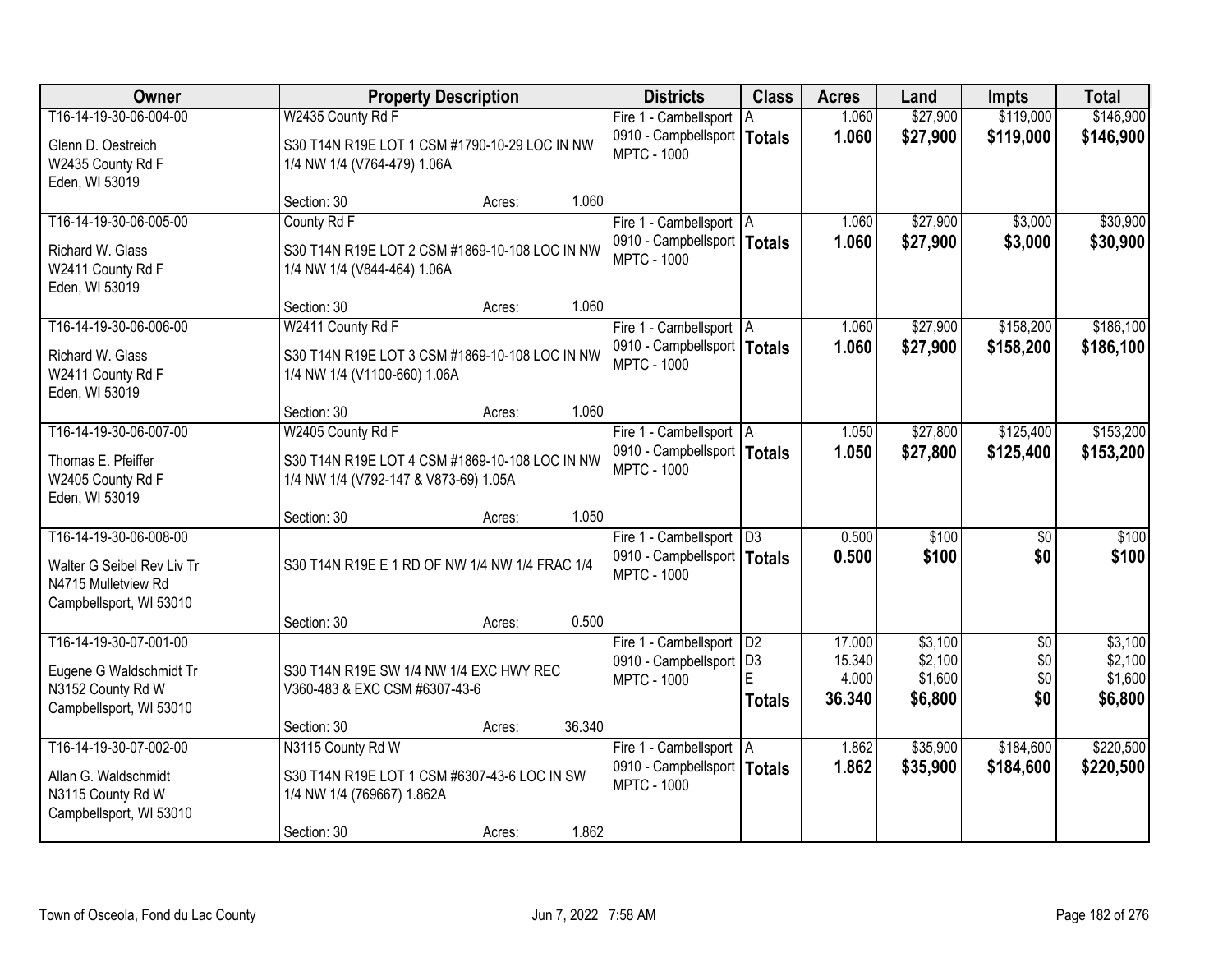| Owner                        | <b>Property Description</b>                                            |                  | <b>Districts</b>                                | <b>Class</b>    | <b>Acres</b>    | Land             | Impts           | <b>Total</b>     |
|------------------------------|------------------------------------------------------------------------|------------------|-------------------------------------------------|-----------------|-----------------|------------------|-----------------|------------------|
| T16-14-19-30-08-001-00       | W2360 County Rd F                                                      |                  | Fire 1 - Cambellsport                           | $\overline{D2}$ | 10.000          | \$1,800          | $\overline{50}$ | \$1,800          |
| Jennifer Uelmen              | S30 T14N R19E SE 1/4 NW 1/4 FRAC 1/4 (V924-443LC                       |                  | 0910 - Campbellsport D3                         |                 | 24.000          | \$3,300          | \$0             | \$3,300          |
| W2360 County Rd F            | 953356 954898) 40A                                                     |                  | <b>MPTC - 1000</b>                              | E               | 4.000           | \$3,100          | \$0             | \$3,100          |
| Eden, WI 53019               |                                                                        |                  |                                                 | G               | 2.000           | \$35,000         | \$186,100       | \$221,100        |
|                              | Section: 30                                                            | 40.000<br>Acres: |                                                 | <b>Totals</b>   | 40.000          | \$43,200         | \$186,100       | \$229,300        |
| T16-14-19-30-09-001-00       |                                                                        |                  | Fire 1 - Cambellsport                           | $\overline{D3}$ | 40.000          | \$5,500          | \$0             | \$5,500          |
| Jennifer Uelmen              |                                                                        |                  | 0910 - Campbellsport                            | <b>Totals</b>   | 40.000          | \$5,500          | \$0             | \$5,500          |
| W2360 County Rd F            | S30 T14N R19E NE 1/4 SW 1/4 FRAC 1/4 (V924-443LC<br>953356 954898) 40A |                  | <b>MPTC - 1000</b>                              |                 |                 |                  |                 |                  |
| Eden, WI 53019               |                                                                        |                  |                                                 |                 |                 |                  |                 |                  |
|                              | Section: 30                                                            | 40.000<br>Acres: |                                                 |                 |                 |                  |                 |                  |
| T16-14-19-30-10-001-00       | N3091 County Rd W                                                      |                  | Fire 1 - Cambellsport   D3                      |                 | 34.030          | \$4,700          | $\overline{50}$ | \$4,700          |
|                              |                                                                        |                  | 0910 - Campbellsport   E                        |                 | 3.000           | \$2,100          | \$0             | \$2,100          |
| Paul W Waldschmidt Tr        | S30 T14N R19E NW 1/4 SW 1/4 FRAC 1/4*                                  |                  | <b>MPTC - 1000</b>                              | G               | 2.000           | \$26,300         | \$230,300       | \$256,600        |
| N3091 County Rd W            |                                                                        |                  |                                                 | <b>Totals</b>   | 39.030          | \$33,100         | \$230,300       | \$263,400        |
| Campbellsport, WI 53010      |                                                                        | 39.030           |                                                 |                 |                 |                  |                 |                  |
|                              | Section: 30                                                            | Acres:           |                                                 |                 |                 |                  |                 |                  |
| T16-14-19-30-11-001-00       |                                                                        |                  | Fire 1 - Cambellsport                           | D2              | 18.460<br>5.000 | \$3,400<br>\$700 | \$0<br>\$0      | \$3,400<br>\$700 |
| Paul W Waldschmidt Tr        | S30 T14N R19E SW 1/4 SW 1/4 FRAC 1/4*                                  |                  | 0910 - Campbellsport   D3<br><b>MPTC - 1000</b> | E               | 16.000          | \$6,100          | \$0             | \$6,100          |
| N3091 County Rd W            |                                                                        |                  |                                                 |                 |                 |                  | \$0             |                  |
| Campbellsport, WI 53010      |                                                                        |                  |                                                 | <b>Totals</b>   | 39.460          | \$10,200         |                 | \$10,200         |
|                              | Section: 30                                                            | 39.460<br>Acres: |                                                 |                 |                 |                  |                 |                  |
| T16-14-19-30-12-001-00       |                                                                        |                  | Fire 1 - Cambellsport                           | D2              | 18.000          | \$3,300          | $\overline{50}$ | \$3,300          |
| Jennifer Uelmen              | S30 T14N R19E SE 1/4 SW 1/4 FRAC 1/4 (V924-443LC                       |                  | 0910 - Campbellsport                            | D <sub>3</sub>  | 20.000          | \$2,800          | \$0             | \$2,800          |
| W2360 County Rd F            | 953356 954898) 40A                                                     |                  | <b>MPTC - 1000</b>                              | E               | 2.000           | \$800            | \$0             | \$800            |
| Eden, WI 53019               |                                                                        |                  |                                                 | <b>Totals</b>   | 40.000          | \$6,900          | \$0             | \$6,900          |
|                              | Section: 30                                                            | 40.000<br>Acres: |                                                 |                 |                 |                  |                 |                  |
| T16-14-19-30-13-001-00       |                                                                        |                  | Fire 1 - Cambellsport   D3                      |                 | 18.980          | \$2,600          | $\overline{50}$ | \$2,600          |
| Harold Schultz Fam Tr        | S30 T14N R19E NE 1/4 SE 1/4 EX TH N 677' M/L OF E                      |                  | 0910 - Campbellsport E                          |                 | 1.000           | \$300            | \$0             | \$300            |
| N3132 Us Highway 45          | 660' THEREOF ALSO EX THAT PART LYG S & E HWY                           |                  | <b>MPTC - 1000</b>                              | EM              | 3.000           | \$3,800          | \$0             | \$3,800          |
| Eden, WI 53019               | & EXC CSM #701-5-121*                                                  |                  |                                                 | <b>Totals</b>   | 22,980          | \$6,700          | \$0             | \$6,700          |
|                              | Section: 30                                                            | 22.980<br>Acres: |                                                 |                 |                 |                  |                 |                  |
| T16-14-19-30-13-003-00       | N3086 US Highway 45                                                    |                  | Fire 1 - Cambellsport   A                       |                 | 4.770           | \$51,700         | \$97,700        | \$149,400        |
|                              |                                                                        |                  | 0910 - Campbellsport   Totals                   |                 | 4.770           | \$51,700         | \$97,700        | \$149,400        |
| Barbara E. Taylor            | S30 T14N R19E PT OF NE 1/4 SE 1/4 COM 95.01' S NE                      |                  | <b>MPTC - 1000</b>                              |                 |                 |                  |                 |                  |
| N3086 Us Highway 45          | COR TH S 249.99' W 153' S 169' W 399.20' N1*36'E                       |                  |                                                 |                 |                 |                  |                 |                  |
| Campbellsport, WI 53010-1948 | 442.35' S86*37'26"E 344.44' S89*9'E 196.03' TO BEG                     |                  |                                                 |                 |                 |                  |                 |                  |
|                              | Section: 30                                                            | 4.770<br>Acres:  |                                                 |                 |                 |                  |                 |                  |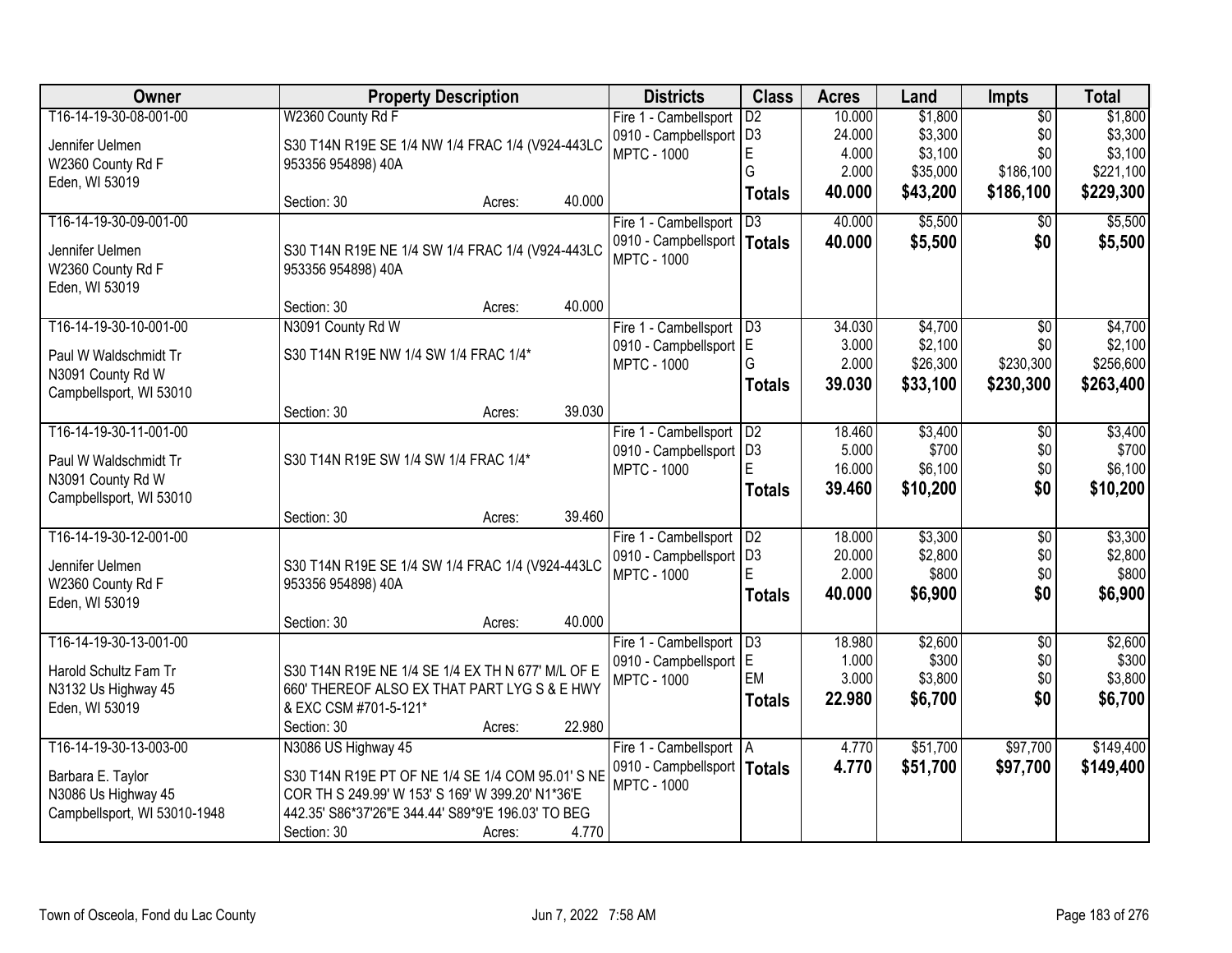| Owner                                                                                    | <b>Property Description</b>                                                                                                                                                                          | <b>Districts</b>                                                                 | <b>Class</b>  | <b>Acres</b>   | Land                 | <b>Impts</b>           | <b>Total</b>           |
|------------------------------------------------------------------------------------------|------------------------------------------------------------------------------------------------------------------------------------------------------------------------------------------------------|----------------------------------------------------------------------------------|---------------|----------------|----------------------|------------------------|------------------------|
| T16-14-19-30-13-004-00                                                                   | N3080 US Highway 45                                                                                                                                                                                  | Fire 1 - Cambellsport   A                                                        |               | 0.470          | \$19,400             | \$78,100               | \$97,500               |
| Sylvester L. Serwe<br>N3357 Us Highway 45<br>Eden, WI 53019                              | S30 T14N R19E LOT OF CSM #1419-8-144 LOC IN NE<br>1/4 SE 1/4*                                                                                                                                        | 0910 - Campbellsport<br><b>MPTC - 1000</b>                                       | <b>Totals</b> | 0.470          | \$19,400             | \$78,100               | \$97,500               |
|                                                                                          | 0.470<br>Section: 30<br>Acres:                                                                                                                                                                       |                                                                                  |               |                |                      |                        |                        |
| T16-14-19-30-13-005-00                                                                   | N3048 Triple S Rd                                                                                                                                                                                    | Fire 1 - Cambellsport   A                                                        |               | 0.193          | \$11,600             | \$11,400               | \$23,000               |
| John B. Clark<br>N3038 Triple S Rd<br>Campbellsport, WI 53010                            | S30 T14N R19E PT OF NE 1/4 SE 1/4 COM 514' S OF<br>NE COR TH S 55' W 150' N 55' E 150' TO POB .193A<br>(704479)<br>Section: 30<br>0.193<br>Acres:                                                    | 0910 - Campbellsport   Totals<br><b>MPTC - 1000</b>                              |               | 0.193          | \$11,600             | \$11,400               | \$23,000               |
| T16-14-19-30-13-006-00                                                                   | N3046 Triple S Rd                                                                                                                                                                                    | Fire 1 - Cambellsport   A                                                        |               | 0.220          | \$5,300              | \$8,800                | \$14,100               |
| John B. Clark<br>N3038 Triple S Rd<br>Campbellsport, WI 53010                            | S30 T14N R19E THE S 65' OF N 618' OF E 153' OF NE<br>1/4 SE 1/4 AS REC IN 744315 .22A                                                                                                                | 0910 - Campbellsport   Totals<br><b>MPTC - 1000</b>                              |               | 0.220          | \$5,300              | \$8,800                | \$14,100               |
|                                                                                          | 0.220<br>Section: 30<br>Acres:                                                                                                                                                                       |                                                                                  |               |                |                      |                        |                        |
| T16-14-19-30-13-007-00                                                                   | N3038 Triple S Rd                                                                                                                                                                                    | Fire 1 - Cambellsport   A                                                        |               | 1.650          | \$33,100             | \$99,200               | \$132,300              |
| John B. Clark<br>N3038 Triple S Rd<br>Campbellsport, WI 53010                            | S30 T14N R19E LOT 2 CSM #1907-10-146 LOC IN NE<br>1/4 SE 1/4 ALSO PARC COM 514' S & 150' W OF NE<br>COR NE 1/4 SE 1/4 TH S 55' W 153' S 111.44' N88*W<br>1.650<br>Section: 30<br>Acres:              | 0910 - Campbellsport   Totals<br><b>MPTC - 1000</b>                              |               | 1.650          | \$33,100             | \$99,200               | \$132,300              |
| T16-14-19-30-13-008-00                                                                   | N3028 Triple S Rd                                                                                                                                                                                    | Fire 1 - Cambellsport   A                                                        |               | 0.673          | \$23,100             | \$179,500              | \$202,600              |
| Roger R. Strean<br>N3028 Triple S Rd<br>Campbellsport, WI 53010                          | S30 T14N R19E LOT 1 CSM #701-5-121 LOC IN NE 1/4<br>SE 1/4 (V694-457) .673A                                                                                                                          | 0910 - Campbellsport   Totals<br><b>MPTC - 1000</b>                              |               | 0.673          | \$23,100             | \$179,500              | \$202,600              |
|                                                                                          | 0.673<br>Section: 30<br>Acres:                                                                                                                                                                       |                                                                                  |               |                |                      |                        |                        |
| T16-14-19-30-13-009-00<br>James A. Gavin<br>N3039 Triple S Rd<br>Campbellsport, WI 53010 | N3039 Triple S Rd<br>S30 T14N R19E PARCEL IN NE 1/4 SE 1/4 COM 754' S<br>& 33' W OF E 1/4 POST TH S 120' TH W 120' TH N 120<br>TH E 120' TO POB AS REC 865206 .33A<br>0.330<br>Section: 30<br>Acres: | Fire 1 - Cambellsport   A<br>0910 - Campbellsport   Totals<br><b>MPTC - 1000</b> |               | 0.330<br>0.330 | \$17,900<br>\$17,900 | \$153,000<br>\$153,000 | \$170,900<br>\$170,900 |
| T16-14-19-30-13-010-00                                                                   |                                                                                                                                                                                                      | Fire 1 - Cambellsport   A                                                        |               | 1.000          | \$21,100             | $\overline{50}$        | \$21,100               |
| James A. Gavin<br>N3039 Triple S<br>Campbellsport, WI 53010                              | S30 T14N R19E THAT PART OF NE 1/4 SE 1/4 COM<br>AT SE COR OF NE 1/4 SE 1/4 AS REC'D IN 865206 1A                                                                                                     | 0910 - Campbellsport   Totals<br><b>MPTC - 1000</b>                              |               | 1.000          | \$21,100             | \$0                    | \$21,100               |
|                                                                                          | 1.000<br>Section: 30<br>Acres:                                                                                                                                                                       |                                                                                  |               |                |                      |                        |                        |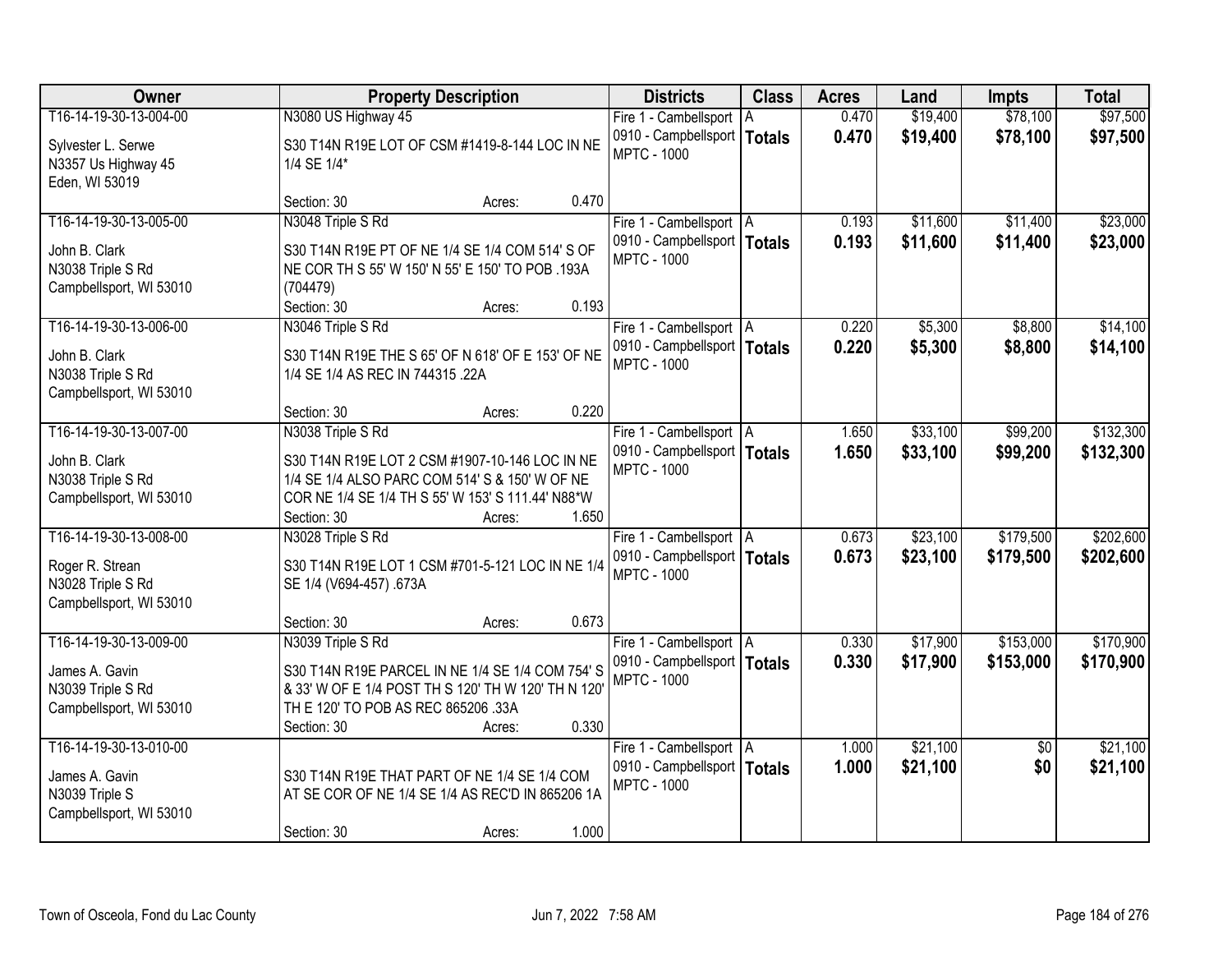| Owner                   | <b>Property Description</b>                       |                  | <b>Districts</b>              | <b>Class</b>  | <b>Acres</b> | Land     | <b>Impts</b>    | <b>Total</b> |
|-------------------------|---------------------------------------------------|------------------|-------------------------------|---------------|--------------|----------|-----------------|--------------|
| T16-14-19-30-13-011-00  | <b>Triple S Rd</b>                                |                  | Fire 1 - Cambellsport   A     |               | 3.550        | \$47,400 | \$2,600         | \$50,000     |
| Roger R. Strean         | S30 T14N R19E THAT PART OF NE 1/4 SE 1/4 LYG S    |                  | 0910 - Campbellsport          | <b>Totals</b> | 3.550        | \$47,400 | \$2,600         | \$50,000     |
| N3028 Triple S Rd       | & E OF ROAD AS REC'D IN 689050 3.55A              |                  | <b>MPTC - 1000</b>            |               |              |          |                 |              |
| Campbellsport, WI 53010 |                                                   |                  |                               |               |              |          |                 |              |
|                         | Section: 30                                       | 3.550<br>Acres:  |                               |               |              |          |                 |              |
| T16-14-19-30-14-001-00  |                                                   |                  | Fire 1 - Cambellsport   D3    |               | 14.000       | \$1,900  | \$0             | \$1,900      |
| Jennifer Uelmen         | S30 T14N R19E NW 1/4 SE 1/4 (V924-443LC 953356    |                  | 0910 - Campbellsport E        |               | 17.000       | \$10,200 | \$0             | \$10,200     |
| W2360 County Rd F       | 954898) 40A                                       |                  | <b>MPTC - 1000</b>            | EM            | 9.000        | \$9,000  | \$0             | \$9,000      |
| Eden, WI 53019          |                                                   |                  |                               | <b>Totals</b> | 40.000       | \$21,100 | \$0             | \$21,100     |
|                         | Section: 30                                       | 40.000<br>Acres: |                               |               |              |          |                 |              |
| T16-14-19-30-15-001-00  |                                                   |                  | Fire 1 - Cambellsport   D3    |               | 7.000        | \$1,000  | \$0             | \$1,000      |
| Jennifer Uelmen         | S30 T14N R19E SW 1/4 SE 1/4 (V924-443LC 953356    |                  | 0910 - Campbellsport   EM     |               | 33.000       | \$41,300 | \$0             | \$41,300     |
| W2360 County Rd F       | 954898) 40A                                       |                  | <b>MPTC - 1000</b>            | <b>Totals</b> | 40.000       | \$42,300 | \$0             | \$42,300     |
| Eden, WI 53019          |                                                   |                  |                               |               |              |          |                 |              |
|                         | Section: 30                                       | 40.000<br>Acres: |                               |               |              |          |                 |              |
| T16-14-19-30-16-001-00  | N2994 Triple S Rd                                 |                  | Fire 1 - Cambellsport   A     |               | 1.340        | \$39,500 | \$141,000       | \$180,500    |
| Abby J. Fisher          | S30 T14N R19E LOT 1 CSM #1066-7-26 LOC IN SE 1/4  |                  | 0910 - Campbellsport   Totals |               | 1.340        | \$39,500 | \$141,000       | \$180,500    |
| N2994 Triple S Rd       | SE 1/4 ALSO COM SELY COR CSM #1066 TH             |                  | <b>MPTC - 1000</b>            |               |              |          |                 |              |
| Campbellsport, WI 53010 | N82*32'02"W 234.02' TH SWLY 73.09' SELY 221.25' & |                  |                               |               |              |          |                 |              |
|                         | Section: 30                                       | 1.340<br>Acres:  |                               |               |              |          |                 |              |
| T16-14-19-30-16-002-00  | N2980 Triple S Rd                                 |                  | Fire 1 - Cambellsport   A     |               | 1.739        | \$38,100 | \$150,300       | \$188,400    |
|                         |                                                   |                  | 0910 - Campbellsport   Totals |               | 1.739        | \$38,100 | \$150,300       | \$188,400    |
| Christopher L. Walsh    | S30 T14N R19E LOT 1 CSM #2695-14-115 LOC IN SE    |                  | <b>MPTC - 1000</b>            |               |              |          |                 |              |
| N2980 Triple S Rd       | 1/4 SE 1/4 (902652) 1.739A                        |                  |                               |               |              |          |                 |              |
| Campbellsport, WI 53010 |                                                   |                  |                               |               |              |          |                 |              |
|                         | Section: 30                                       | 1.739<br>Acres:  |                               |               |              |          |                 |              |
| T16-14-19-30-16-003-00  | N2976 Triple S Rd                                 |                  | Fire 1 - Cambellsport A       |               | 4.980        | \$52,400 | \$235,500       | \$287,900    |
| Douglas J. Hammes       | S30 T14N R19E OL 1 CSM #2695-14-115 LOC IN SE     |                  | 0910 - Campbellsport   Totals |               | 4.980        | \$52,400 | \$235,500       | \$287,900    |
| N2976 Triple S Rd       | 1/4 SE 1/4                                        |                  | <b>MPTC - 1000</b>            |               |              |          |                 |              |
| Campbellsport, WI 53010 |                                                   |                  |                               |               |              |          |                 |              |
|                         | Section: 30                                       | 4.980<br>Acres:  |                               |               |              |          |                 |              |
| T16-14-19-30-16-005-00  |                                                   |                  | Fire 1 - Cambellsport D3      |               | 2.000        | \$300    | $\overline{30}$ | \$300        |
| Harold Schultz Fam Tr   | S30 T14N R19E PT OF SE 1/4 SE 1/4 COM AT INTERS   |                  | 0910 - Campbellsport          | EM            | 3.280        | \$4,100  | \$0             | \$4,100      |
| N3132 Us Highway 45     | CEN LI CTH SSS & S LI SEC TH NELY ALG CEN LI TO   |                  | <b>MPTC - 1000</b>            | <b>Totals</b> | 5.280        | \$4,400  | \$0             | \$4,400      |
| Eden, WI 53019          | SE COR CSM #1962-10-201 TH N74*25'20"W 497.39'    |                  |                               |               |              |          |                 |              |
|                         | Section: 30                                       | 5.280<br>Acres:  |                               |               |              |          |                 |              |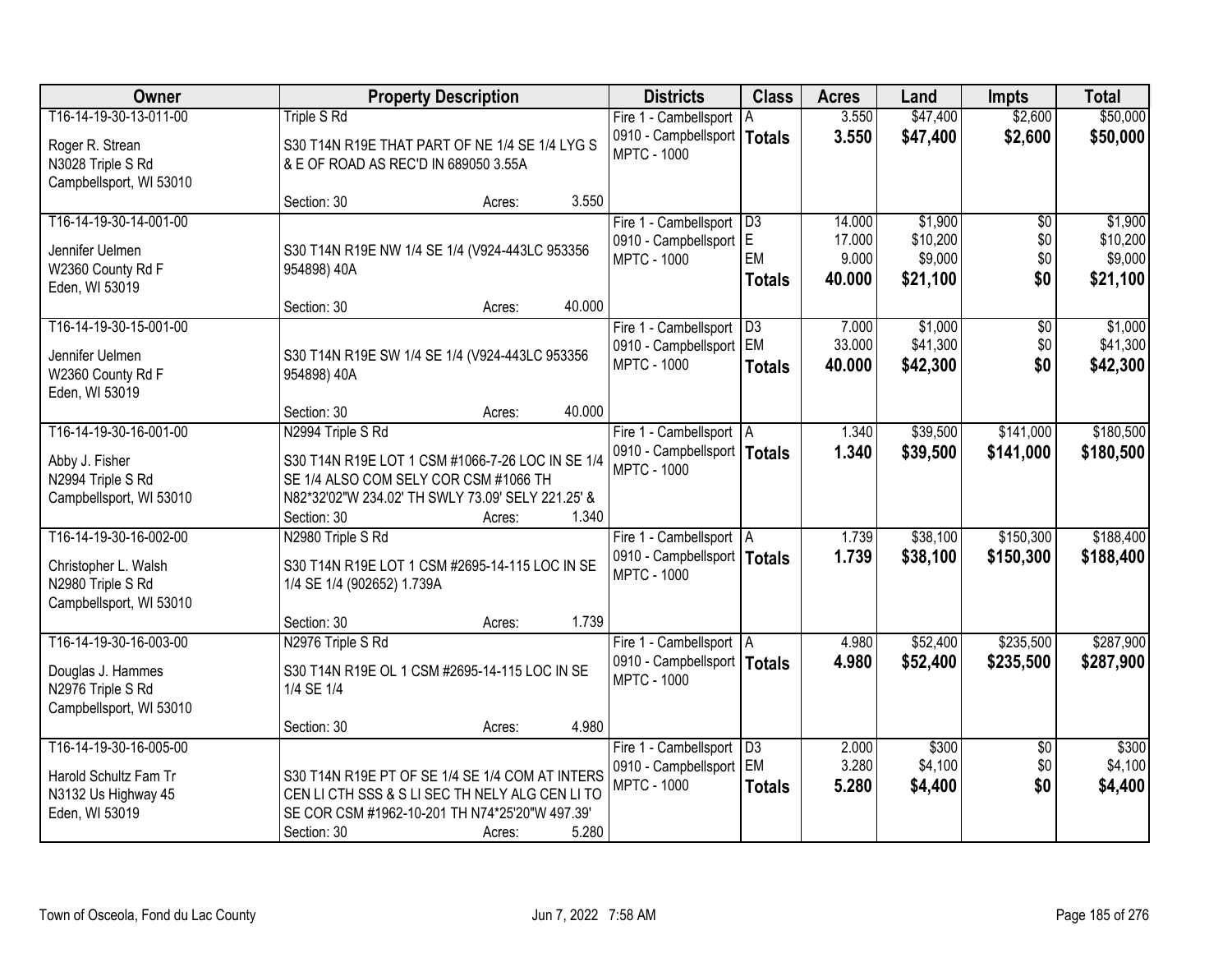| Owner                                                                                      | <b>Property Description</b>                                                                                                                                                      | <b>Districts</b>                                                                  | <b>Class</b>       | <b>Acres</b>             | Land                           | <b>Impts</b>              | <b>Total</b>                    |
|--------------------------------------------------------------------------------------------|----------------------------------------------------------------------------------------------------------------------------------------------------------------------------------|-----------------------------------------------------------------------------------|--------------------|--------------------------|--------------------------------|---------------------------|---------------------------------|
| T16-14-19-30-16-006-00                                                                     | N2999 Triple S Rd                                                                                                                                                                | Fire 1 - Cambellsport   A                                                         |                    | 1.730                    | \$38,000                       | \$157,100                 | \$195,100                       |
| Travis B. Del Ponte<br>N2999 Triple S Rd<br>Campbellsport, WI 53010                        | S30 T14N R19E LOT 1 CSM #1886-10-125 LOC IN SE<br>1/4 SE 1/4                                                                                                                     | 0910 - Campbellsport   Totals<br><b>MPTC - 1000</b>                               |                    | 1.730                    | \$38,000                       | \$157,100                 | \$195,100                       |
|                                                                                            | 1.730<br>Section: 30<br>Acres:                                                                                                                                                   |                                                                                   |                    |                          |                                |                           |                                 |
| T16-14-19-30-16-007-00                                                                     | <b>Triple S Rd</b>                                                                                                                                                               | Fire 1 - Cambellsport   D3                                                        |                    | 16.000                   | \$2,200                        | \$0                       | \$2,200                         |
| Harold Schultz Fam Tr<br>N3132 Us Highway 45                                               | S30 T14N R19E THAT PT SE 1/4 SE 1/4 LYG E OF<br>CTH SSS & S OF CSM #1886-10-125*                                                                                                 | 0910 - Campbellsport E<br><b>MPTC - 1000</b>                                      | G<br><b>Totals</b> | 4.830<br>1.000<br>21.830 | \$3,900<br>\$5,000<br>\$11,100 | \$0<br>\$8,200<br>\$8,200 | \$3,900<br>\$13,200<br>\$19,300 |
| Eden, WI 53019                                                                             |                                                                                                                                                                                  |                                                                                   |                    |                          |                                |                           |                                 |
| T16-14-19-30-16-008-00                                                                     | 21.830<br>Section: 30<br>Acres:<br>N2942 Triple S Rd                                                                                                                             |                                                                                   |                    | 1.000                    | \$27,000                       | \$125,300                 | \$152,300                       |
| Zachary S. Amerling<br>N2942 Triple S Rd                                                   | S30 T14N R19E LOT 1 CSM #6998-50-5 LOC IN SE 1/4<br><b>SE 1/4</b>                                                                                                                | Fire 1 - Cambellsport   A<br>0910 - Campbellsport   Totals<br><b>MPTC - 1000</b>  |                    | 1.000                    | \$27,000                       | \$125,300                 | \$152,300                       |
| Campbellsport, WI 53010                                                                    | 1.000<br>Section: 30                                                                                                                                                             |                                                                                   |                    |                          |                                |                           |                                 |
| T16-14-19-30-16-009-00                                                                     | Acres:<br>N2964 Triple S Rd                                                                                                                                                      | Fire 1 - Cambellsport   A                                                         |                    | 1.000                    | \$27,000                       | \$139,100                 | \$166,100                       |
| Jennifer L. Arnold<br>N2964 Triple S Rd<br>Campbellsport, WI 53010                         | S30 T14N R19E LOT 1 CSM #7300-53-4 LOC IN SE 1/4<br><b>SE 1/4</b>                                                                                                                | 0910 - Campbellsport   Totals<br><b>MPTC - 1000</b>                               |                    | 1.000                    | \$27,000                       | \$139,100                 | \$166,100                       |
|                                                                                            | 1.000<br>Section: 30<br>Acres:                                                                                                                                                   |                                                                                   |                    |                          |                                |                           |                                 |
| T16-14-19-30-16-010-00<br>Daniel D. Strean<br>N3874 Mitchell Rd<br>Campbellsport, WI 53010 | N2958 Triple S Rd<br>S30 T14N R19E LOT 2 CSM #7300-53-4 LOC IN SE 1/4<br><b>SE 1/4</b>                                                                                           | Fire 1 - Cambellsport   A<br>0910 - Campbellsport   Totals<br><b>MPTC - 1000</b>  |                    | 0.660<br>0.660           | \$22,900<br>\$22,900           | \$91,000<br>\$91,000      | \$113,900<br>\$113,900          |
|                                                                                            | 0.660<br>Section: 30<br>Acres:                                                                                                                                                   |                                                                                   |                    |                          |                                |                           |                                 |
| T16-14-19-31-01-002-00<br>Harold Schultz Fam Tr<br>N3132 Us Highway 45<br>Eden, WI 53019   | S31 T14N R19E THAT PT OF NE 1/4 NE 1/4 COM NE<br>COR TH S 349.21' TH N84*53'30"W 907.17' TH<br>N84*08'30"W 167.67' TO C/L CTH SSS TH NELY TO N<br>7.150<br>Section: 31<br>Acres: | Fire 1 - Cambellsport   D3<br>0910 - Campbellsport   Totals<br><b>MPTC - 1000</b> |                    | 7.150<br>7.150           | \$1,000<br>\$1,000             | $\sqrt{6}$<br>\$0         | \$1,000<br>\$1,000              |
| T16-14-19-31-01-003-00                                                                     | N2867 Triple S Rd                                                                                                                                                                | Fire 1 - Cambellsport   A                                                         |                    | 1.320                    | \$39,100                       | \$156,900                 | \$196,000                       |
| <b>Bruce Soyk</b><br>N2867 Triple S Rd<br>Campbellsport, WI 53010                          | S31 T14N R19E LOT OF CSM #1023-6-183 LOC IN NE<br>1/4 NE 1/4*                                                                                                                    | 0910 - Campbellsport   Totals<br><b>MPTC - 1000</b>                               |                    | 1.320                    | \$39,100                       | \$156,900                 | \$196,000                       |
|                                                                                            | 1.320<br>Section: 31<br>Acres:                                                                                                                                                   |                                                                                   |                    |                          |                                |                           |                                 |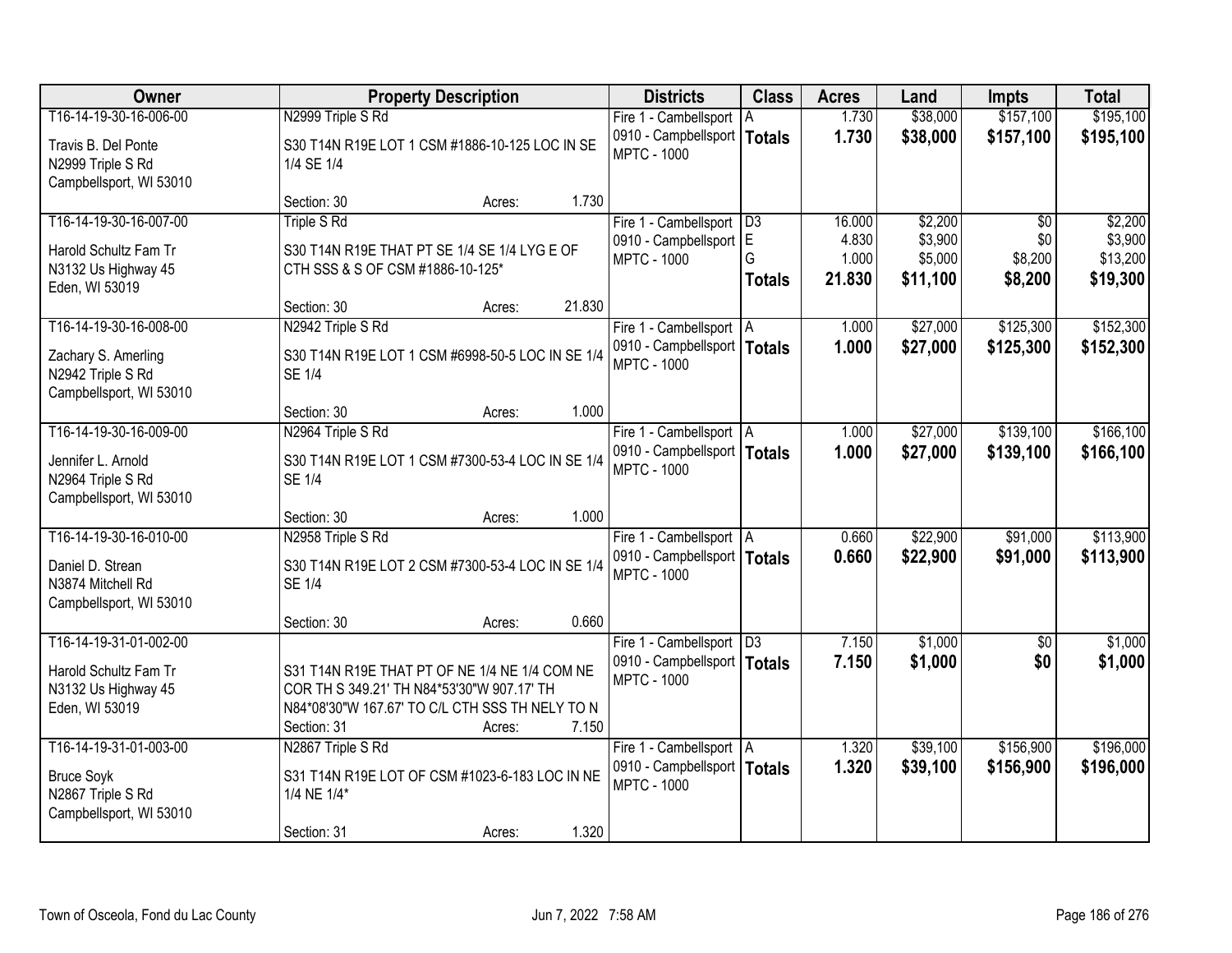| Owner                   | <b>Property Description</b>                       |       | <b>Districts</b>              | <b>Class</b> | <b>Acres</b> | Land     | <b>Impts</b>    | <b>Total</b> |
|-------------------------|---------------------------------------------------|-------|-------------------------------|--------------|--------------|----------|-----------------|--------------|
| T16-14-19-31-01-004-00  | W2159 Hickory Hills Ct                            |       | Fire 1 - Cambellsport   A     |              | 2.833        | \$57,200 | \$110,000       | \$167,200    |
| Carl P. Heimermann      | S31 T14N R19E LOT 2 CSM #3051-16-137 & OUTLOT     |       | 0910 - Campbellsport   Totals |              | 2.833        | \$57,200 | \$110,000       | \$167,200    |
| W2159 Hickory Hills Ct  | 1 CSM #3328-18-51 LOC IN NE 1/4 NE 1/4 (V1390-98) |       | <b>MPTC - 1000</b>            |              |              |          |                 |              |
| Campbellsport, WI 53010 | 2.833A                                            |       |                               |              |              |          |                 |              |
|                         | Section: 31<br>Acres:                             | 2.833 |                               |              |              |          |                 |              |
| T16-14-19-31-01-005-00  | N2856 Triple S Rd                                 |       | Fire 1 - Cambellsport   A     |              | 1.110        | \$34,800 | \$161,500       | \$196,300    |
| Richard I. Johnson      | S31 T14N R19E PARCEL 1 CSM #1261-7-221 LOC IN     |       | 0910 - Campbellsport   Totals |              | 1.110        | \$34,800 | \$161,500       | \$196,300    |
| N2856 Triple S Rd       | N 1/2 NE 1/4 (V1133-909) 1.11A                    |       | <b>MPTC - 1000</b>            |              |              |          |                 |              |
| Campbellsport, WI 53010 |                                                   |       |                               |              |              |          |                 |              |
|                         | Section: 31<br>Acres:                             | 1.110 |                               |              |              |          |                 |              |
| T16-14-19-31-01-007-00  | W2170 Hickory Hills Ct                            |       | Fire 1 - Cambellsport   A     |              | 1.490        | \$42,500 | \$159,700       | \$202,200    |
| David C. Wege           | S31 T14N R19E LOT 1 CSM #3177-17-63 LOC IN NE     |       | 0910 - Campbellsport   Totals |              | 1.490        | \$42,500 | \$159,700       | \$202,200    |
| W2170 Hickory Hills Ct  | 1/4 NE 1/4 ALSO PARC ADJ ON S SI AS REC IN        |       | <b>MPTC - 1000</b>            |              |              |          |                 |              |
| Campbellsport, WI 53010 | V902-569*                                         |       |                               |              |              |          |                 |              |
|                         | Section: 31<br>Acres:                             | 1.490 |                               |              |              |          |                 |              |
| T16-14-19-31-01-009-00  | W2164 Hickory Hills Ct                            |       | Fire 1 - Cambellsport   A     |              | 1.170        | \$42,000 | \$179,700       | \$221,700    |
| Brian G. Hall           | S31 T14N R19E LOT 2 CSM #3232-17-118 LOC IN NE    |       | 0910 - Campbellsport   Totals |              | 1.170        | \$42,000 | \$179,700       | \$221,700    |
| W2164 Hickory Hills Ct  | 1/4 NE 1/4 (872857) 1.17A                         |       | <b>MPTC - 1000</b>            |              |              |          |                 |              |
| Campbellsport, WI 53010 |                                                   |       |                               |              |              |          |                 |              |
|                         | Section: 31<br>Acres:                             | 1.170 |                               |              |              |          |                 |              |
| T16-14-19-31-01-011-00  | W2153 Hickory Hills Ct                            |       | Fire 1 - Cambellsport   A     |              | 3.020        | \$65,100 | \$218,800       | \$283,900    |
| Christine M. Blanchard  | S31 T14N R19E LOT 3 CSM #3328-18-51 LOC IN NE     |       | 0910 - Campbellsport   Totals |              | 3.020        | \$65,100 | \$218,800       | \$283,900    |
| W2153 Hickory Hills Ct  | 1/4 NE 1/4                                        |       | <b>MPTC - 1000</b>            |              |              |          |                 |              |
| Campbellsport, WI 53010 |                                                   |       |                               |              |              |          |                 |              |
|                         | Section: 31<br>Acres:                             | 3.020 |                               |              |              |          |                 |              |
| T16-14-19-31-01-015-00  | <b>Hickory Hills Ct</b>                           |       | Fire 1 - Cambellsport   A     |              | 0.924        | \$7,500  | $\overline{60}$ | \$7,500      |
| Ernest Haegler          | S31 T14N R19E OUTLOT 1 CSM #4834-29-4 LOC IN      |       | 0910 - Campbellsport   Totals |              | 0.924        | \$7,500  | \$0             | \$7,500      |
| c/o Alan E. Haegler     | NE 1/4 NE 1/4 (V844-268 V900-980 859624) .924A    |       | <b>MPTC - 1000</b>            |              |              |          |                 |              |
| W8605 County Rd Tc      |                                                   |       |                               |              |              |          |                 |              |
| Oakfield, WI 53065      | Section: 31<br>Acres:                             | 0.924 |                               |              |              |          |                 |              |
| T16-14-19-31-01-017-00  | N2815 Triple S Rd                                 |       | Fire 1 - Cambellsport   A     |              | 1.234        | \$37,300 | \$144,400       | \$181,700    |
| Gilbert G. Glodoski     | S31 T14N R19E LOT 4B CSM #4834-29-4 LOC IN NE     |       | 0910 - Campbellsport   Totals |              | 1.234        | \$37,300 | \$144,400       | \$181,700    |
| N2815 Triple S Rd       | 1/4 NE 1/4 (V1386-412) 1.234A                     |       | <b>MPTC - 1000</b>            |              |              |          |                 |              |
| Campbellsport, WI 53010 |                                                   |       |                               |              |              |          |                 |              |
|                         | Section: 31<br>Acres:                             | 1.234 |                               |              |              |          |                 |              |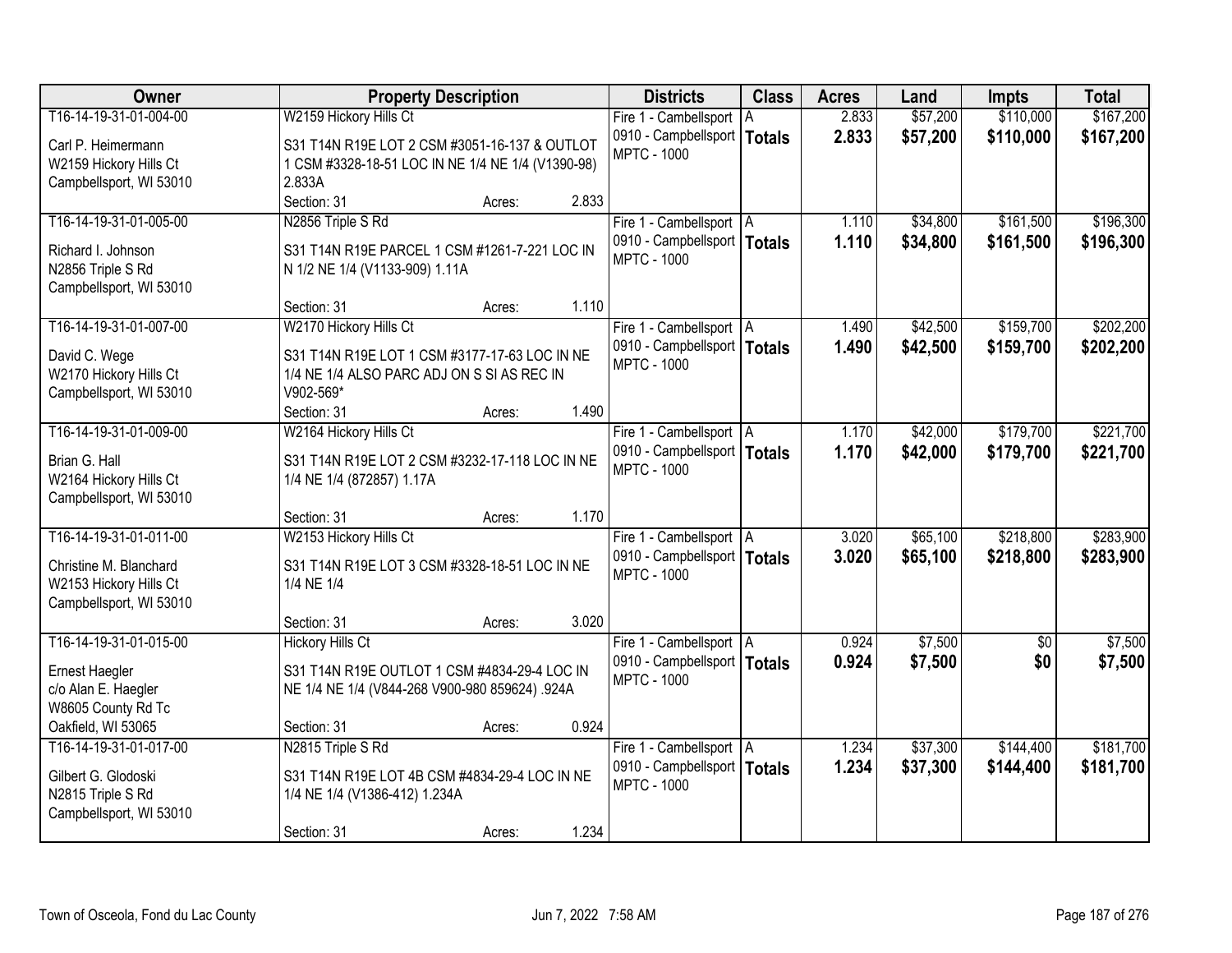| Owner                      | <b>Property Description</b>                      | <b>Districts</b>              | <b>Class</b>    | <b>Acres</b> | Land     | <b>Impts</b>    | <b>Total</b> |
|----------------------------|--------------------------------------------------|-------------------------------|-----------------|--------------|----------|-----------------|--------------|
| T16-14-19-31-01-019-00     | W2147 Hickory Hills Ct                           | Fire 1 - Cambellsport         | I A             | 6.740        | \$81,400 | \$239,500       | \$320,900    |
| Daniel G. Patzer           | S31 T14N R19E LOT 2 CSM #7455-54-60 LOC IN NE    | 0910 - Campbellsport          | <b>Totals</b>   | 6.740        | \$81,400 | \$239,500       | \$320,900    |
| W2147 Hickory Hills Ct     | 1/4 NE 1/4 (860384) 6.740A                       | <b>MPTC - 1000</b>            |                 |              |          |                 |              |
| Campbellsport, WI 53010    |                                                  |                               |                 |              |          |                 |              |
|                            | 6.740<br>Section: 31<br>Acres:                   |                               |                 |              |          |                 |              |
| T16-14-19-31-01-020-00     | W2149 Hickory Hills Ct                           | Fire 1 - Cambellsport   A     |                 | 1.501        | \$48,800 | \$252,100       | \$300,900    |
| Brian D. Walters           | S31 T14N R19E LOT 3 CSM #7455-54-60 LOC IN NE    | 0910 - Campbellsport   Totals |                 | 1.501        | \$48,800 | \$252,100       | \$300,900    |
| W2149 Hickory Hills Ct     | 1/4 NE 1/4                                       | <b>MPTC - 1000</b>            |                 |              |          |                 |              |
| Campbellsport, WI 53010    |                                                  |                               |                 |              |          |                 |              |
|                            | 1.501<br>Section: 31<br>Acres:                   |                               |                 |              |          |                 |              |
| T16-14-19-31-01-022-00     | W2152 Hickory Hills Ct                           | 0910 - Campbellsport   A      |                 | 1.150        | \$41,600 | \$145,900       | \$187,500    |
| <b>Brandon Epling</b>      | S13 T14N R19E LOT 1A CSM #4119-23 & PART OF      | <b>MPTC - 1000</b>            | <b>Totals</b>   | 1.150        | \$41,600 | \$145,900       | \$187,500    |
| W2152 Hickory Hills Ct     | LOT 1 CSM #7455-54-60 AS DESC IN 997152 BOTH     |                               |                 |              |          |                 |              |
| Campbellsport, WI 53010    | LOC IN NE 1/4 NE 1/4                             |                               |                 |              |          |                 |              |
|                            | 1.150<br>Section: 31<br>Acres:                   |                               |                 |              |          |                 |              |
| T16-14-19-31-01-025-00     | W2148 Hickory Hills Ct                           | Fire 1 - Cambellsport   A     |                 | 2.761        | \$63,600 | \$0             | \$63,600     |
| Jerod J. Heberer           | S31 T14N R19E LOT 4 & LOT 1 CSM #7455-54-60 LOC  | 0910 - Campbellsport   Totals |                 | 2.761        | \$63,600 | \$0             | \$63,600     |
| Leah C. Heberer            | IN NE 1/4 NE 1/4 EXC PARCEL DESC IN 959384       | <b>MPTC - 1000</b>            |                 |              |          |                 |              |
| W1279 Baron Cir            |                                                  |                               |                 |              |          |                 |              |
| Campbellsport, WI 53010    | 2.761<br>Section: 31<br>Acres:                   |                               |                 |              |          |                 |              |
| T16-14-19-31-02-001-00     |                                                  | Fire 1 - Cambellsport   D3    |                 | 24.000       | \$3,300  | $\overline{50}$ | \$3,300      |
| Harold Schultz Fam Tr      | S31 T14N R19E THAT PART OF N 1/2 NE 1/4 LYG W    | 0910 - Campbellsport E        |                 | 15.100       | \$6,000  | \$0             | \$6,000      |
| N3132 Us Highway 45        | OF CTH SSS EXC CSM #1261-7-221*                  | <b>MPTC - 1000</b>            | EM              | 6.000        | \$7,500  | \$0             | \$7,500      |
| Eden, WI 53019             |                                                  |                               | <b>Totals</b>   | 45.100       | \$16,800 | \$0             | \$16,800     |
|                            | 45.100<br>Section: 31<br>Acres:                  |                               |                 |              |          |                 |              |
| T16-14-19-31-03-003-00     | N2816 Triple S Rd                                | 0910 - Campbellsport A        |                 | 2.087        | \$42,300 | \$101,700       | \$144,000    |
| Russell J. Theisen         | S31 T14N R19E LOT 1 CSM #5373-33-94 LOC IN S 1/2 | <b>MPTC - 1000</b>            | <b>Totals</b>   | 2.087        | \$42,300 | \$101,700       | \$144,000    |
| N2816 Triple S Rd          | NE 1/4 ALSO PARC ADJ ON W DESC AS COM AT NW      |                               |                 |              |          |                 |              |
| Campbellsport, WI 53010    | COR SD LOT 1, TH S89*29'10"W 40', TH S00*30'50"E |                               |                 |              |          |                 |              |
|                            | 2.087<br>Section: 31<br>Acres:                   |                               |                 |              |          |                 |              |
| T16-14-19-31-03-004-00     | N2816 Triple S Rd                                | 0910 - Campbellsport          | $\overline{D3}$ | 12.777       | \$1,800  | $\overline{50}$ | \$1,800      |
| James A Theisen Rev Liv Tr | S31 T14N R19E SW 1/4 NE 1/4 EXC CSM #5373-33-94  | <b>MPTC - 1000</b>            | EM              | 25.330       | \$19,000 | \$0             | \$19,000     |
| N2404 Triple S Rd          | EXC COM AT NW COR LOT 1 CSM #5373, TH            |                               | <b>Totals</b>   | 38.107       | \$20,800 | \$0             | \$20,800     |
| Campbellsport, WI 53010    | S89*29'10"W 40', TH S00*30'50"E 276.89', TH      |                               |                 |              |          |                 |              |
|                            | 38.107<br>Section: 31<br>Acres:                  |                               |                 |              |          |                 |              |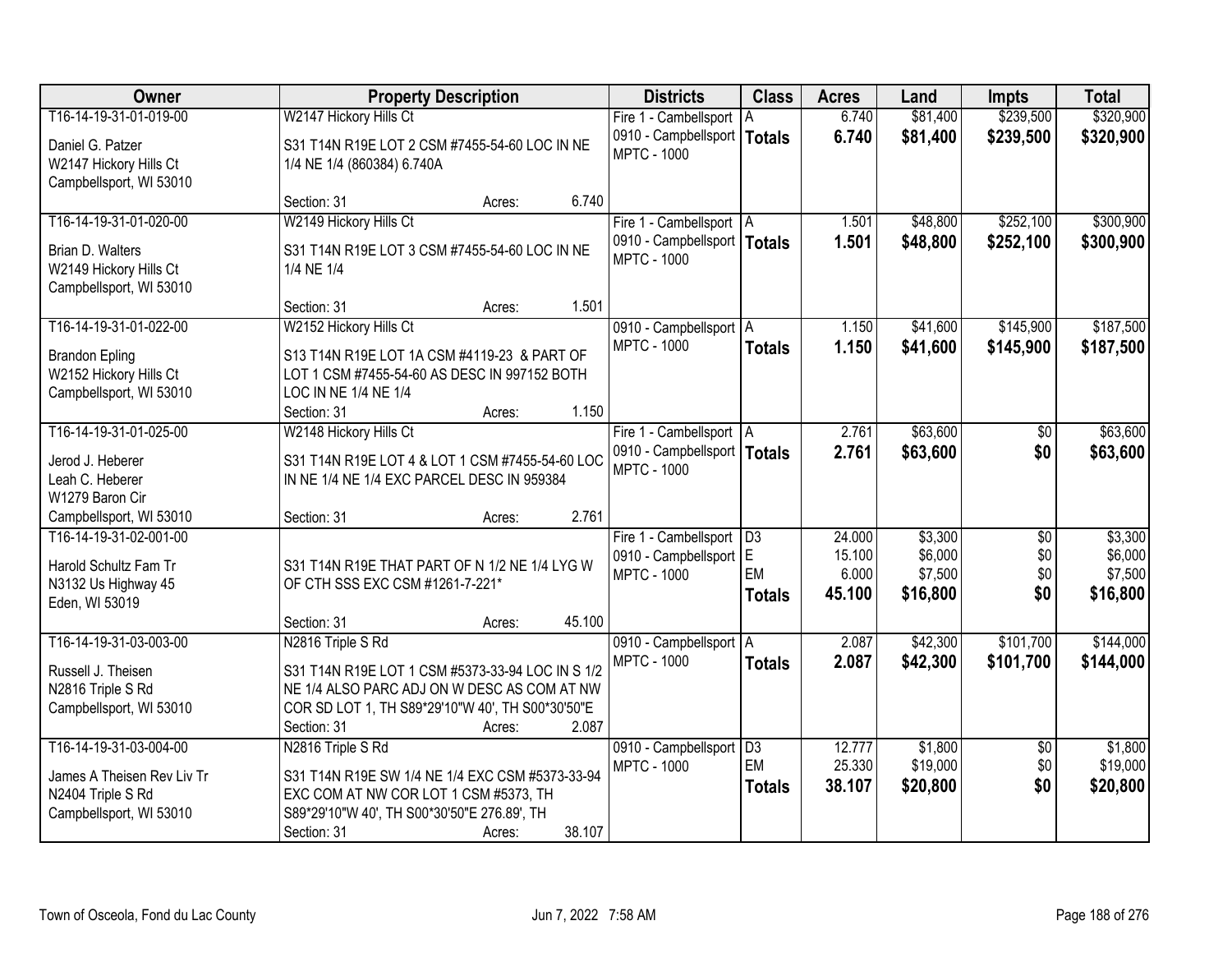| Owner                                                                                                |                                                                                                                               | <b>Property Description</b> |        | <b>Districts</b>                                                                 | <b>Class</b>                     | <b>Acres</b>                       | Land                                    | <b>Impts</b>                                   | <b>Total</b>                             |
|------------------------------------------------------------------------------------------------------|-------------------------------------------------------------------------------------------------------------------------------|-----------------------------|--------|----------------------------------------------------------------------------------|----------------------------------|------------------------------------|-----------------------------------------|------------------------------------------------|------------------------------------------|
| T16-14-19-31-04-001-00<br>James A Theisen Rev Liv Tr<br>N2404 Triple S Rd<br>Campbellsport, WI 53010 | S31 T14N R19E THAT PT SE 1/4 NE 1/4 LYG W OF<br>HWY EXC CSM #5373-33-94 (972744) 26.26A                                       |                             |        | Fire 1 - Cambellsport<br>0910 - Campbellsport E<br><b>MPTC - 1000</b>            | $\overline{D3}$<br><b>Totals</b> | 25.260<br>1.000<br>26.260          | \$3,500<br>\$100<br>\$3,600             | $\overline{50}$<br>\$0<br>\$0                  | \$3,500<br>\$100<br>\$3,600              |
|                                                                                                      | Section: 31                                                                                                                   | Acres:                      | 26.260 |                                                                                  |                                  |                                    |                                         |                                                |                                          |
| T16-14-19-31-04-002-00<br>Joseph E. Birschbach<br>N2759 Triple S Rd<br>Campbellsport, WI 53010       | N2759 Triple S Rd<br>S31 T14N R19E THAT PART OF SE 1/4 NE 1/4 LYG E<br>OF HWY 13.50A                                          |                             |        | Fire 1 - Cambellsport   A<br>0910 - Campbellsport   Totals<br><b>MPTC - 1000</b> |                                  | 13.500<br>13.500                   | \$93,500<br>\$93,500                    | \$127,200<br>\$127,200                         | \$220,700<br>\$220,700                   |
|                                                                                                      | Section: 31                                                                                                                   | Acres:                      | 13.500 |                                                                                  |                                  |                                    |                                         |                                                |                                          |
| T16-14-19-31-05-001-00<br>Paul W Waldschmidt Tr<br>N3091 County Rd W<br>Campbellsport, WI 53010      | County Rd W<br>S31 T14N R19E NE 1/4 NW 1/4 FRAC 1/4*                                                                          |                             |        | Fire 1 - Cambellsport   D2<br>0910 - Campbellsport   E<br><b>MPTC - 1000</b>     | <b>Totals</b>                    | 22.000<br>18.000<br>40.000         | \$4,100<br>\$18,000<br>\$22,100         | $\sqrt[6]{}$<br>\$0<br>\$0                     | \$4,100<br>\$18,000<br>\$22,100          |
|                                                                                                      | Section: 31                                                                                                                   | Acres:                      | 40.000 |                                                                                  |                                  |                                    |                                         |                                                |                                          |
| T16-14-19-31-06-001-00<br>Paul W Waldschmidt Tr<br>N3091 County Rd W<br>Campbellsport, WI 53010      | S31 T14N R19E NW 1/4 NW 1/4 FRAC 1/4*                                                                                         |                             |        | Fire 1 - Cambellsport<br>0910 - Campbellsport   E<br><b>MPTC - 1000</b>          | D <sub>2</sub><br><b>Totals</b>  | 15.000<br>24.900<br>39.900         | \$2,800<br>\$11,000<br>\$13,800         | \$0<br>\$0<br>\$0                              | \$2,800<br>\$11,000<br>\$13,800          |
|                                                                                                      | Section: 31                                                                                                                   | Acres:                      | 39.900 |                                                                                  |                                  |                                    |                                         |                                                |                                          |
| T16-14-19-31-07-001-00<br>Eugene G Waldschmidt Tr<br>N3152 County Rd W<br>Campbellsport, WI 53010    | County Rd W<br>S31 T14N R19E SW 1/4 NW 1/4 EXC PARC OF LAND<br>IN NW PT AS REC V434-463 & EXC S 175' OF W 751'<br>Section: 31 | Acres:                      | 36.520 | Fire 1 - Cambellsport<br>0910 - Campbellsport E<br><b>MPTC - 1000</b>            | D2<br>G<br><b>Totals</b>         | 33.520<br>2.000<br>1.000<br>36.520 | \$6,200<br>\$500<br>\$5,000<br>\$11,700 | $\overline{50}$<br>\$0<br>\$10,000<br>\$10,000 | \$6,200<br>\$500<br>\$15,000<br>\$21,700 |
| T16-14-19-31-07-002-00<br>Jeanne L. Landrath<br>N2793 County Rd W<br>Campbellsport, WI 53010         | N2793 County Rd W<br>S31 T14N R19E PT OF THE SW 1/4 NW 1/4 160' N & S<br>BY 220' E & W IN NW PT AS REC 1102966<br>Section: 31 | Acres:                      | 0.810  | Fire 1 - Cambellsport   A<br>0910 - Campbellsport   Totals<br><b>MPTC - 1000</b> |                                  | 0.810<br>0.810                     | \$25,000<br>\$25,000                    | \$40,500<br>\$40,500                           | \$65,500<br>\$65,500                     |
| T16-14-19-31-07-003-00<br>Donald A. Blatz<br>303 Elizabeth St<br>Eden, WI 53019                      | S31 T14N R19E S 175' OF W 751' OF SW 1/4 NW 1/4<br>(V985-638) 3.02A<br>Section: 31                                            | Acres:                      | 3.020  | Fire 1 - Cambellsport E<br>0910 - Campbellsport   Totals<br><b>MPTC - 1000</b>   |                                  | 3.020<br>3.020                     | \$1,200<br>\$1,200                      | $\overline{30}$<br>\$0                         | \$1,200<br>\$1,200                       |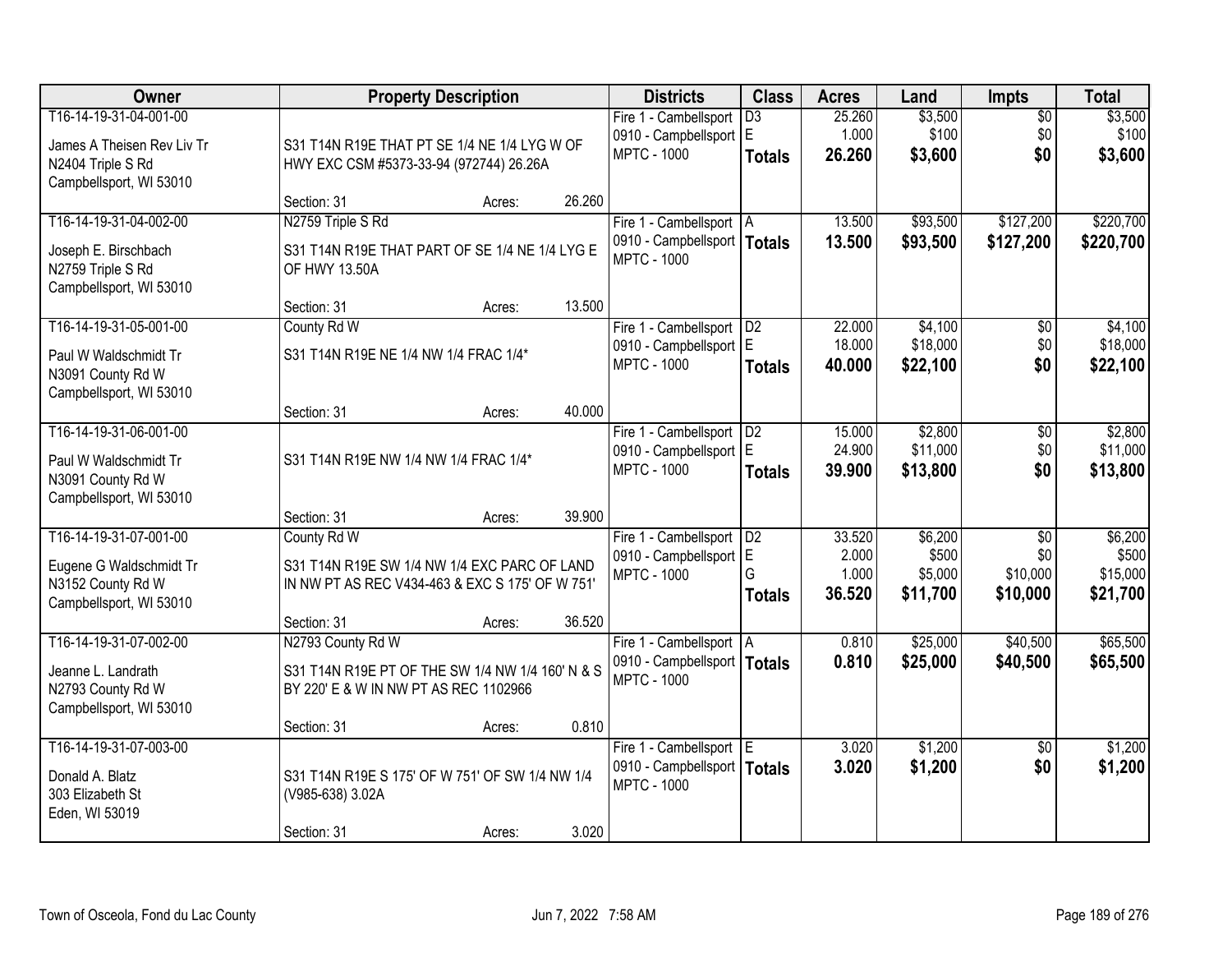| Owner                   |                                                  | <b>Property Description</b> |        | <b>Districts</b>              | <b>Class</b>    | <b>Acres</b> | Land       | <b>Impts</b>    | <b>Total</b> |
|-------------------------|--------------------------------------------------|-----------------------------|--------|-------------------------------|-----------------|--------------|------------|-----------------|--------------|
| T16-14-19-31-08-001-00  |                                                  |                             |        | Fire 1 - Cambellsport         | $\overline{D2}$ | 19.000       | \$3,500    | $\overline{50}$ | \$3,500      |
| Eugene G Waldschmidt Tr | S31 T14N R19E SE 1/4 NW 1/4 FRAC 1/4             |                             |        | 0910 - Campbellsport E        |                 | 11.000       | \$11,000   | \$0             | \$11,000     |
| N3152 County Rd W       |                                                  |                             |        | <b>MPTC - 1000</b>            | EM              | 10.000       | \$12,500   | \$0             | \$12,500     |
| Campbellsport, WI 53010 |                                                  |                             |        |                               | <b>Totals</b>   | 40.000       | \$27,000   | \$0             | \$27,000     |
|                         | Section: 31                                      | Acres:                      | 40.000 |                               |                 |              |            |                 |              |
| T16-14-19-31-09-001-00  |                                                  |                             |        | Fire 1 - Cambellsport   F     |                 | 8.000        | \$21,600   | \$0             | \$21,600     |
| Donald A. Blatz         | S31 T14N R19E NE 1/4 SW 1/4 FRAC 1/4 (V952-615)  |                             |        | 0910 - Campbellsport   P6     |                 | 32.000       | (\$86,400) | \$0             | \$0          |
| 303 Elizabeth St        | 40A                                              |                             |        | <b>MPTC - 1000</b>            | <b>Totals</b>   | 40.000       | \$21,600   | \$0             | \$21,600     |
| Eden, WI 53019          |                                                  |                             |        |                               |                 |              |            |                 |              |
|                         | Section: 31                                      | Acres:                      | 40.000 |                               |                 |              |            |                 |              |
| T16-14-19-31-10-001-00  |                                                  |                             |        | Fire 1 - Cambellsport E       |                 | 17.790       | \$9,500    | $\sqrt[6]{30}$  | \$9,500      |
| Donald A. Blatz         | S31 T14N R19E NW 1/4 SW 1/4 FRAC 1/4 (V952-615)  |                             |        | 0910 - Campbellsport   P6     |                 | 23.000       | (\$48,800) | \$0             | \$0          |
| 303 Elizabeth St        | 40.79A                                           |                             |        | <b>MPTC - 1000</b>            | <b>Totals</b>   | 40.790       | \$9,500    | \$0             | \$9,500      |
| Eden, WI 53019          |                                                  |                             |        |                               |                 |              |            |                 |              |
|                         | Section: 31                                      | Acres:                      | 40.790 |                               |                 |              |            |                 |              |
| T16-14-19-31-11-001-00  |                                                  |                             |        | Fire 1 - Cambellsport E       |                 | 20.620       | \$9,800    | \$0             | \$9,800      |
| Donald A. Blatz         | S31 T14N R19E N 1/2 SW 1/4 SW 1/4 FRAC 1/4       |                             |        | 0910 - Campbellsport   Totals |                 | 20.620       | \$9,800    | \$0             | \$9,800      |
| 303 Elizabeth St        | (V952-615) 20.62A                                |                             |        | <b>MPTC - 1000</b>            |                 |              |            |                 |              |
| Eden, WI 53019          |                                                  |                             |        |                               |                 |              |            |                 |              |
|                         | Section: 31                                      | Acres:                      | 20.620 |                               |                 |              |            |                 |              |
| T16-14-19-31-11-002-00  |                                                  |                             |        | Fire 1 - Cambellsport E       |                 | 20.620       | \$8,200    | \$0             | \$8,200      |
| Marsh Haven, LLC        | S31 T14N R19E S 1/2 SW 1/4 SW 1/4 FRAC 1/4       |                             |        | 0910 - Campbellsport   Totals |                 | 20.620       | \$8,200    | \$0             | \$8,200      |
| W175 N13040 Lancelot Dr |                                                  |                             |        | <b>MPTC - 1000</b>            |                 |              |            |                 |              |
| Germantown, WI 53022    |                                                  |                             |        |                               |                 |              |            |                 |              |
|                         | Section: 31                                      | Acres:                      | 20.620 |                               |                 |              |            |                 |              |
| T16-14-19-31-12-001-00  |                                                  |                             |        | Fire 1 - Cambellsport E       |                 | 34.000       | \$15,600   | $\overline{60}$ | \$15,600     |
| Donald A. Blatz         | S31 T14N R19E SE 1/4 SW 1/4 FRAC 1/4 (V952-615)  |                             |        | 0910 - Campbellsport   F      |                 | 6.000        | \$16,200   | \$0             | \$16,200     |
| 303 Elizabeth St        | 40A                                              |                             |        | <b>MPTC - 1000</b>            | <b>Totals</b>   | 40.000       | \$31,800   | \$0             | \$31,800     |
| Eden, WI 53019          |                                                  |                             |        |                               |                 |              |            |                 |              |
|                         | Section: 31                                      | Acres:                      | 40.000 |                               |                 |              |            |                 |              |
| T16-14-19-31-13-001-00  | Meadowbrook Ln                                   |                             |        | Fire 1 - Cambellsport   D2    |                 | 17.230       | \$3,200    | $\overline{30}$ | \$3,200      |
| Konstantin Y. Mikhailov | S31 T14N R19E NE 1/4 SE 1/4 EXC CSM #3026-16-112 |                             |        | 0910 - Campbellsport   Totals |                 | 17.230       | \$3,200    | \$0             | \$3,200      |
| 19240 Clayton Ct        | #6713-47-10 & EXC V1233-352                      |                             |        | <b>MPTC - 1000</b>            |                 |              |            |                 |              |
| Brookfield, WI 53045    |                                                  |                             |        |                               |                 |              |            |                 |              |
|                         | Section: 31                                      | Acres:                      | 17.230 |                               |                 |              |            |                 |              |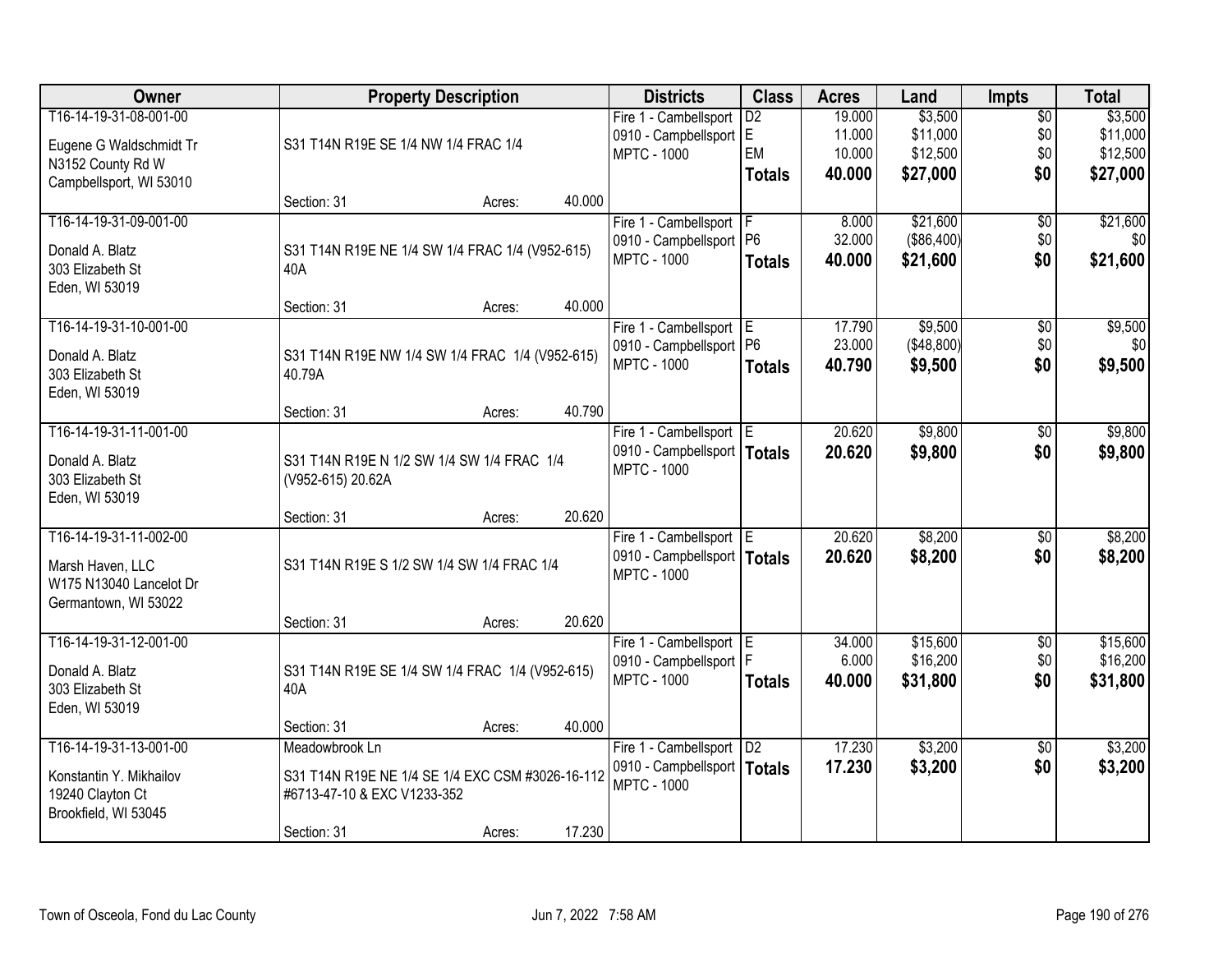| Owner                                           | <b>Property Description</b>                      |        |        | <b>Districts</b>                               | <b>Class</b>    | <b>Acres</b>     | Land                | <b>Impts</b>           | <b>Total</b>         |
|-------------------------------------------------|--------------------------------------------------|--------|--------|------------------------------------------------|-----------------|------------------|---------------------|------------------------|----------------------|
| T16-14-19-31-13-002-00                          | N2680 Triple S Rd                                |        |        | Fire 1 - Cambellsport                          | ΙA              | 2.000            | \$53,000            | \$133,400              | \$186,400            |
| Jeffrey W. Kleine Sr                            | S31 T14N R19E LOT 1 CSM #3026-16-112 LOC IN NE   |        |        | 0910 - Campbellsport   D2                      |                 | 3.320            | \$600               | \$0                    | \$600                |
| N2680 Triple S Rd                               | 1/4 SE 1/4 (V877-220) 5.32A                      |        |        | <b>MPTC - 1000</b>                             | <b>Totals</b>   | 5.320            | \$53,600            | \$133,400              | \$187,000            |
| Campbellsport, WI 53010                         |                                                  |        |        |                                                |                 |                  |                     |                        |                      |
|                                                 | Section: 31                                      | Acres: | 5.320  |                                                |                 |                  |                     |                        |                      |
| T16-14-19-31-13-003-00                          | N2716 Triple S Rd                                |        |        | Fire 1 - Cambellsport   A                      | D <sub>2</sub>  | 2.000<br>13.350  | \$42,000<br>\$2,500 | \$236,300<br>\$0       | \$278,300<br>\$2,500 |
| Scott L. Benike                                 | S31 T14N R19E NE 1/4 SE 1/4 EXC CSM #3026-16-112 |        |        | 0910 - Campbellsport<br><b>MPTC - 1000</b>     | <b>Totals</b>   | 15.350           | \$44,500            | \$236,300              | \$280,800            |
| N2716 Triple S Rd                               | & EXC V1233-346 (V1233-352) 15.35                |        |        |                                                |                 |                  |                     |                        |                      |
| Campbellsport, WI 53010                         |                                                  |        | 15.350 |                                                |                 |                  |                     |                        |                      |
| T16-14-19-31-13-004-00                          | Section: 31<br>N2626 Meadowbrook Ln              | Acres: |        | Fire 1 - Cambellsport   A                      |                 | 2.010            | \$42,000            | \$278,000              | \$320,000            |
|                                                 |                                                  |        |        | 0910 - Campbellsport   Totals                  |                 | 2.010            | \$42,000            | \$278,000              | \$320,000            |
| Terry L. Jordan Jr                              | S31 T14N R19E LOT 1 CSM #6713-47-10 LOC IN NE    |        |        | <b>MPTC - 1000</b>                             |                 |                  |                     |                        |                      |
| N2626 Meadowbrook Ln<br>Campbellsport, WI 53010 | 1/4 SE 1/4 (942238) 2.01A                        |        |        |                                                |                 |                  |                     |                        |                      |
|                                                 | Section: 31                                      | Acres: | 2.010  |                                                |                 |                  |                     |                        |                      |
| T16-14-19-31-14-001-00                          |                                                  |        |        | Fire 1 - Cambellsport                          | D2              | 3.110            | \$600               | \$0                    | \$600                |
| Konstantin Y. Mikhailov                         | S31 T14N R19E NW 1/4 SE 1/4 EXC V1233-352        |        |        | 0910 - Campbellsport E                         |                 | 6.110            | \$2,400             | \$0                    | \$2,400              |
| 19240 Clayton Ct                                |                                                  |        |        | <b>MPTC - 1000</b>                             | EM              | 9.000            | \$11,300            | \$0                    | \$11,300             |
| Brookfield, WI 53045                            |                                                  |        |        |                                                | <b>Totals</b>   | 18.220           | \$14,300            | \$0                    | \$14,300             |
|                                                 | Section: 31                                      | Acres: | 18.220 |                                                |                 |                  |                     |                        |                      |
| T16-14-19-31-14-002-00                          |                                                  |        |        | Fire 1 - Cambellsport                          | D2              | 8.000            | \$1,500             | $\overline{50}$        | \$1,500              |
| Scott L. Benike                                 | S31 T14N R19E NW 1/4 SE 1/4 EXC V1233-346        |        |        | 0910 - Campbellsport E                         |                 | 12.090           | \$4,800             | \$0                    | \$4,800              |
| N2716 Triple S                                  | (V1233-352) 22.09A                               |        |        | <b>MPTC - 1000</b>                             | EM              | 2.000<br>22.090  | \$2,500             | \$0<br>\$0             | \$2,500<br>\$8,800   |
| Campbellsport, WI 53010                         |                                                  |        |        |                                                | <b>Totals</b>   |                  | \$8,800             |                        |                      |
|                                                 | Section: 31                                      | Acres: | 22.090 |                                                |                 |                  |                     |                        |                      |
| T16-14-19-31-15-001-00                          |                                                  |        |        | Fire 1 - Cambellsport E                        |                 | 20.000<br>20.000 | \$8,000<br>\$40,000 | $\overline{50}$<br>\$0 | \$8,000<br>\$40,000  |
| James B. Benike                                 | S31 T14N R19E SW 1/4 SE 1/4 (V1290-895) 40A      |        |        | 0910 - Campbellsport   F<br><b>MPTC - 1000</b> | <b>Totals</b>   | 40.000           | \$48,000            | \$0                    | \$48,000             |
| N3367 Turkey View Ct                            |                                                  |        |        |                                                |                 |                  |                     |                        |                      |
| Eden, WI 53019                                  |                                                  |        |        |                                                |                 |                  |                     |                        |                      |
| T16-14-19-31-16-001-00                          | Section: 31                                      | Acres: | 40.000 | Fire 1 - Cambellsport                          | $\overline{D2}$ | 22.000           | \$4,100             | $\overline{50}$        | \$4,100              |
|                                                 |                                                  |        |        | 0910 - Campbellsport                           | E               | 1.000            | \$100               | \$0                    | \$100                |
| Jerome R Hau Fam Tr                             | S31 T14N R19E SE 1/4 SE 1/4*                     |        |        | <b>MPTC - 1000</b>                             | EM              | 17.000           | \$21,300            | \$0                    | \$21,300             |
| N2564 Triple S Rd<br>Campbellsport, WI 53010    |                                                  |        |        |                                                | <b>Totals</b>   | 40.000           | \$25,500            | \$0                    | \$25,500             |
|                                                 | Section: 31                                      | Acres: | 40.000 |                                                |                 |                  |                     |                        |                      |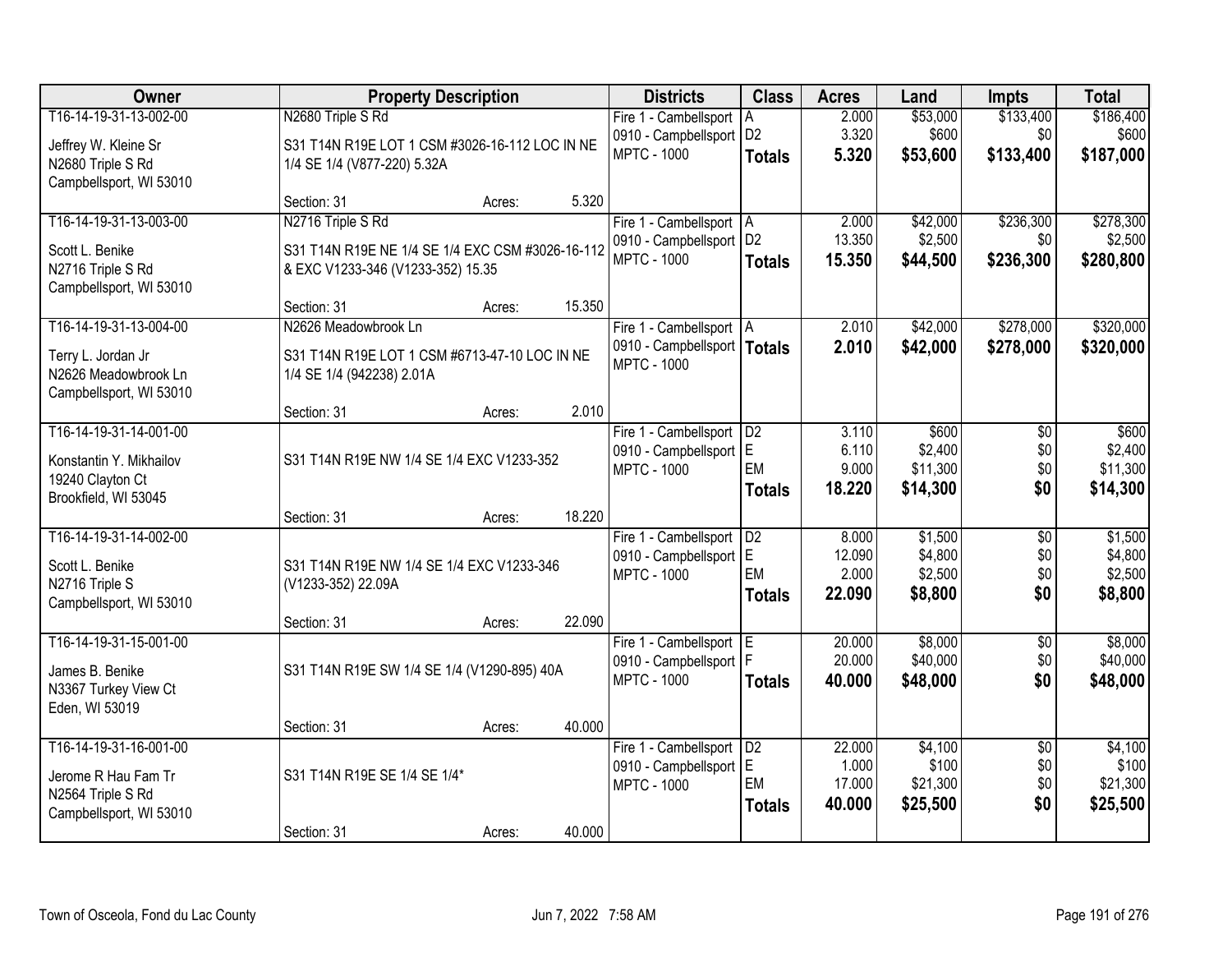| Owner                                                                                        | <b>Property Description</b>                                                                                                                                                                                  | <b>Districts</b>                                                                 | <b>Class</b>                     | <b>Acres</b>                        | Land                                       | <b>Impts</b>                         | <b>Total</b>                               |
|----------------------------------------------------------------------------------------------|--------------------------------------------------------------------------------------------------------------------------------------------------------------------------------------------------------------|----------------------------------------------------------------------------------|----------------------------------|-------------------------------------|--------------------------------------------|--------------------------------------|--------------------------------------------|
| T16-14-19-32-01-002-00<br>David A. Thompson<br>W1676 Woodland Dr<br>Campbellsport, WI 53010  | S32 T14N R19E S 497.83' OF E 700' OF NE 1/4 NE 1/4<br>(V970-316 703610) 8A                                                                                                                                   | Fire 1 - Cambellsport<br>0910 - Campbellsport<br><b>MPTC - 1000</b>              | $\overline{D3}$<br><b>Totals</b> | 8.000<br>8.000                      | \$1,100<br>\$1,100                         | $\overline{50}$<br>\$0               | \$1,100<br>\$1,100                         |
|                                                                                              | 8.000<br>Section: 32<br>Acres:                                                                                                                                                                               |                                                                                  |                                  |                                     |                                            |                                      |                                            |
| T16-14-19-32-01-003-00<br>Kevin J. Witt<br>W1730 Woodland Dr<br>Campbellsport, WI 53010      | W1730 Woodland Dr<br>S32 T14N R19E LOT 1 CSM #6155-41-44 LOC IN NE<br>1/4 NE 1/4                                                                                                                             | Fire 1 - Cambellsport   A<br>0910 - Campbellsport   F<br><b>MPTC - 1000</b>      | <b>Totals</b>                    | 2.000<br>3.219<br>5.219             | \$53,000<br>\$8,700<br>\$61,700            | \$153,400<br>\$0<br>\$153,400        | \$206,400<br>\$8,700<br>\$215,100          |
|                                                                                              | 5.219<br>Section: 32<br>Acres:                                                                                                                                                                               |                                                                                  |                                  |                                     |                                            |                                      |                                            |
| T16-14-19-32-01-004-00<br>Thomas R. Thompson<br>W1623 Woodland Dr<br>Campbellsport, WI 53010 | S32 T14N R19E OUTLOT 1 CSM #6155-41-44 LOC IN<br>NE 1/4 NE 1/4 (721459) 26.131A                                                                                                                              | Fire 1 - Cambellsport   D3<br>0910 - Campbellsport E<br><b>MPTC - 1000</b>       | EM<br><b>Totals</b>              | 12.000<br>3.000<br>11.131<br>26.131 | \$1,700<br>\$2,600<br>\$13,900<br>\$18,200 | $\overline{50}$<br>\$0<br>\$0<br>\$0 | \$1,700<br>\$2,600<br>\$13,900<br>\$18,200 |
|                                                                                              | 26.131<br>Section: 32<br>Acres:                                                                                                                                                                              |                                                                                  |                                  |                                     |                                            |                                      |                                            |
| T16-14-19-32-02-001-00<br>Lawrence E. Kutz<br>W1340 County Rd F<br>Campbellsport, WI 53010   | W1828 Woodland Dr<br>S32 T14N R19E PT OF NW 1/4 NE 1/4 COM SE COR<br>TH N 1322.79' TH W 719.61' TH S4*58'40"W 339.31' TH<br>S72*30'37"E 348.75' TH S 879.45' TH E 419.43'<br>15.590<br>Section: 32<br>Acres: | Fire 1 - Cambellsport<br>0910 - Campbellsport E<br><b>MPTC - 1000</b>            | D3<br>G<br><b>Totals</b>         | 11.000<br>2.590<br>2.000<br>15.590  | \$1,500<br>\$900<br>\$35,000<br>\$37,400   | \$0<br>\$0<br>\$102,300<br>\$102,300 | \$1,500<br>\$900<br>\$137,300<br>\$139,700 |
| T16-14-19-32-02-002-00<br>Sarah Beth Winkler<br>W1874 Woodland Dr<br>Campbellsport, WI 53010 | W1874 Woodland Dr<br>S32 T14N R19E LOT 1 CSM #1920-10-159 LOC IN NW<br>1/4 NE 1/4<br>3.680<br>Section: 32<br>Acres:                                                                                          | Fire 1 - Cambellsport   A<br>0910 - Campbellsport   Totals<br><b>MPTC - 1000</b> |                                  | 3.680<br>3.680                      | \$47,900<br>\$47,900                       | \$110,700<br>\$110,700               | \$158,600<br>\$158,600                     |
| T16-14-19-32-02-004-00<br>Leslie A. Koepsel<br>PO Box 435<br>Campbellsport, WI 53010-0435    | N2809 US Highway 45<br>S32 T14N R19E LOT 2 CSM #2812-15-71 LOC IN NW<br>1/4 NE 1/4 ALSO .77A ADJ ON SWLY SI AS REC<br>V864-223 EXC CSM #4756-28-46 8.45A<br>8.446<br>Section: 32<br>Acres:                   | Fire 1 - Cambellsport   A<br>0910 - Campbellsport   Totals<br><b>MPTC - 1000</b> |                                  | 8.446<br>8.446                      | \$85,600<br>\$85,600                       | \$131,600<br>\$131,600               | \$217,200<br>\$217,200                     |
| T16-14-19-32-02-005-00<br>Joseph W. Berres<br>N2798 Us Highway 45<br>Campbellsport, WI 53010 | S32 T14N R19E PT OF NW 1/4 NE 1/4 COM 1142.55' S<br>OF NW COR TH S 181.15' E 173.3' NWLY ALG HWY TO<br>P/O/B AS REC V1213-551 694549 .36A<br>0.360<br>Section: 32<br>Acres:                                  | Fire 1 - Cambellsport   F<br>0910 - Campbellsport   Totals<br><b>MPTC - 1000</b> |                                  | 0.360<br>0.360                      | \$1,000<br>\$1,000                         | $\overline{50}$<br>\$0               | \$1,000<br>\$1,000                         |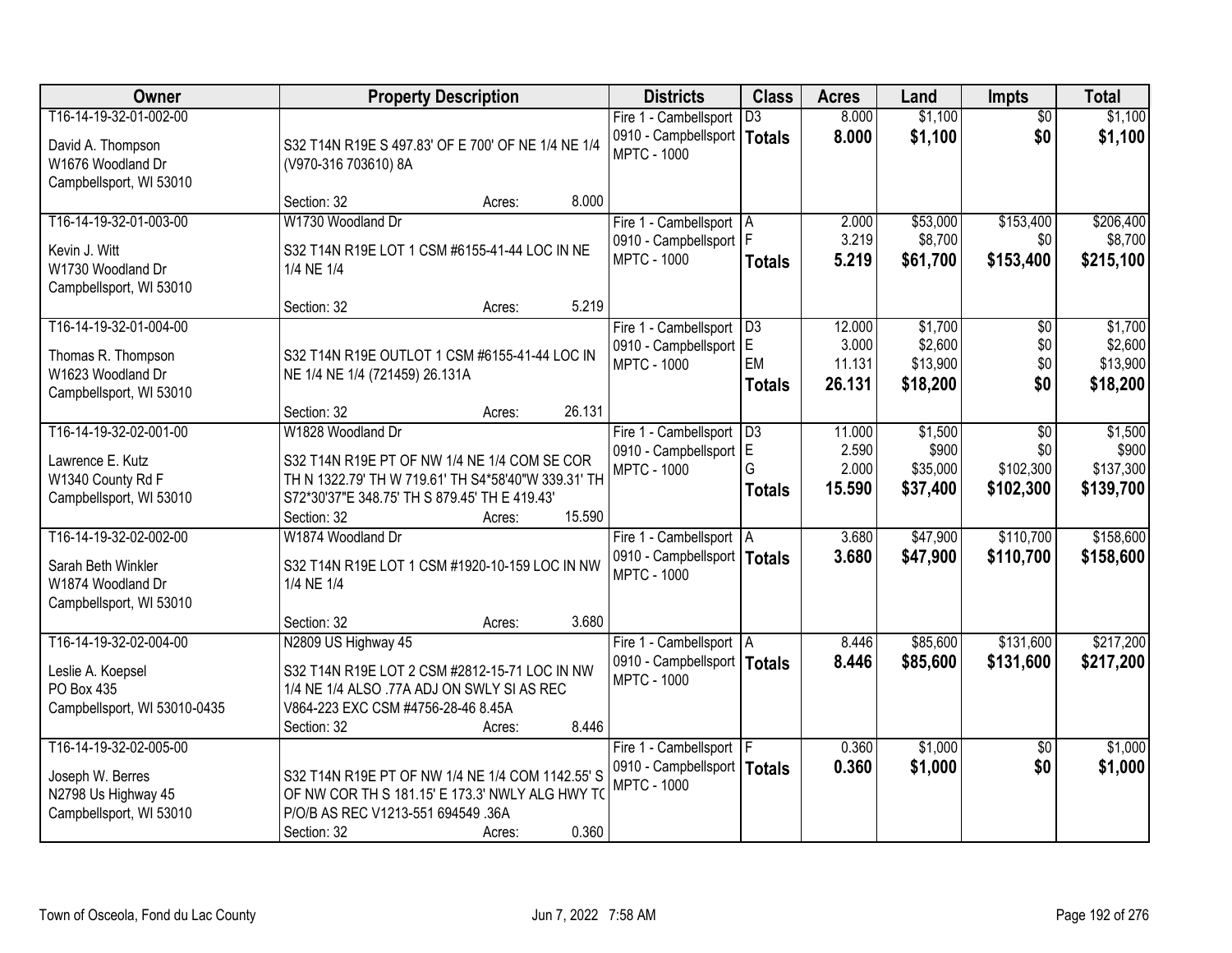| Owner                    | <b>Property Description</b>                      | <b>Districts</b>                                    | <b>Class</b>  | <b>Acres</b> | Land     | <b>Impts</b> | <b>Total</b> |
|--------------------------|--------------------------------------------------|-----------------------------------------------------|---------------|--------------|----------|--------------|--------------|
| T16-14-19-32-02-006-00   | N2817 US Highway 45                              | Fire 1 - Cambellsport   A                           |               | 3.312        | \$46,600 | \$190,800    | \$237,400    |
| Randy W. Seefeldt        | S32 T14N R19E LOT 4 CSM #4756-28-46 LOC IN NW    | 0910 - Campbellsport  <br><b>MPTC - 1000</b>        | <b>Totals</b> | 3.312        | \$46,600 | \$190,800    | \$237,400    |
| N2817 Us Highway 45      | 1/4 NE 1/4 (V1209-256) 3.312A                    |                                                     |               |              |          |              |              |
| Campbellsport, WI 53010  |                                                  |                                                     |               |              |          |              |              |
|                          | 3.312<br>Section: 32<br>Acres:                   |                                                     |               |              |          |              |              |
| T16-14-19-32-02-007-00   | N2837 US Highway 45                              | Fire 1 - Cambellsport   A                           |               | 6.424        | \$72,300 | \$199,400    | \$271,700    |
| Eric Dolney              | S32 T14N R19E LOT 5 CSM #4756-28-46 LOC IN NW    | 0910 - Campbellsport   Totals<br><b>MPTC - 1000</b> |               | 6.424        | \$72,300 | \$199,400    | \$271,700    |
| N2837 Us Highway 45      | 1/4 NE 1/4                                       |                                                     |               |              |          |              |              |
| Campbellsport, WI 53010  |                                                  |                                                     |               |              |          |              |              |
|                          | 6.424<br>Section: 32<br>Acres:                   |                                                     |               |              |          |              |              |
| T16-14-19-32-03-001-00   |                                                  | Fire 1 - Cambellsport   D3                          |               | 5.990        | \$800    | \$0          | \$800        |
| Joseph W. Berres         | S32 T14N R19E PT OF SW 1/4 NE 1/4 COM            | 0910 - Campbellsport   Totals<br><b>MPTC - 1000</b> |               | 5.990        | \$800    | \$0          | \$800        |
| N2798 Us Highway 45      | N0*25'21"W 123.92' OF SW COR SD 1/4 1/4 TH       |                                                     |               |              |          |              |              |
| Campbellsport, WI 53010  | N0*25'21"W 683.02' TO SW COR CSM #1925-10-164    |                                                     |               |              |          |              |              |
|                          | Section: 32<br>5.990<br>Acres:                   |                                                     |               |              |          |              |              |
| T16-14-19-32-03-002-00   |                                                  | Fire 1 - Cambellsport   A                           |               | 1.003        | \$13,500 | \$7,600      | \$21,100     |
| Joseph W. Berres         | S32 T14N R19E LOT 1 CSM #2931-16-17 LOC IN SW    | 0910 - Campbellsport   Totals                       |               | 1.003        | \$13,500 | \$7,600      | \$21,100     |
| N2798 Us Highway 45      | 1/4 NE 1/4 (V866-653 694549) 1.003A              | <b>MPTC - 1000</b>                                  |               |              |          |              |              |
| Campbellsport, WI 53010  |                                                  |                                                     |               |              |          |              |              |
|                          | 1.003<br>Section: 32<br>Acres:                   |                                                     |               |              |          |              |              |
| T16-14-19-32-03-003-00   | N2798 US Highway 45                              | Fire 1 - Cambellsport   A                           |               | 3.540        | \$60,700 | \$213,200    | \$273,900    |
| Joseph W. Berres         | S32 T14N R19E PARCEL 1 CSM #1925-10-164 LOC IN   | 0910 - Campbellsport   Totals                       |               | 3.540        | \$60,700 | \$213,200    | \$273,900    |
| N2798 Us Highway 45      | SW 1/4 NE 1/4 (V866-653 694549) 3.54A            | <b>MPTC - 1000</b>                                  |               |              |          |              |              |
| Campbellsport, WI 53010  |                                                  |                                                     |               |              |          |              |              |
|                          | 3.540<br>Section: 32<br>Acres:                   |                                                     |               |              |          |              |              |
| T16-14-19-32-03-004-00   | N2771 US Highway 45                              | Fire 1 - Cambellsport A                             |               | 3.010        | \$58,100 | \$150,800    | \$208,900    |
| Steven S. May            | S32 T14N R19E LOT 1 OF CSM #2263-12-21 LOC IN    | 0910 - Campbellsport   Totals                       |               | 3.010        | \$58,100 | \$150,800    | \$208,900    |
| N2771 Us Highway 45      | SW 1/4 NE 1/4 ALSO PARC COM 1006.3' S & 466'     | <b>MPTC - 1000</b>                                  |               |              |          |              |              |
| Campbellsport, WI 53010  | S47*44'E OF N 1/4 POST TH S47*44'E 538' N42*16'E |                                                     |               |              |          |              |              |
|                          | 3.010<br>Section: 32<br>Acres:                   |                                                     |               |              |          |              |              |
| T16-14-19-32-03-005-00   | N2765 US Highway 45                              | Fire 1 - Cambellsport   A                           |               | 8.130        | \$84,800 | \$263,900    | \$348,700    |
| Robert F Holzmann Liv Tr | S32 T14N R19E PT OF S 1/2 NE 1/4 COM NE COR TH   | 0910 - Campbellsport   Totals                       |               | 8.130        | \$84,800 | \$263,900    | \$348,700    |
| N2765 Us Highway 45      | S 138.12' TH S89*10'16"W 938.73' TH N82*22'48"W  | <b>MPTC - 1000</b>                                  |               |              |          |              |              |
| Campbellsport, WI 53010  | 289.43' TH S36*29'16"W 590.05' TH N48*01'37"W    |                                                     |               |              |          |              |              |
|                          | 8.130<br>Section: 32<br>Acres:                   |                                                     |               |              |          |              |              |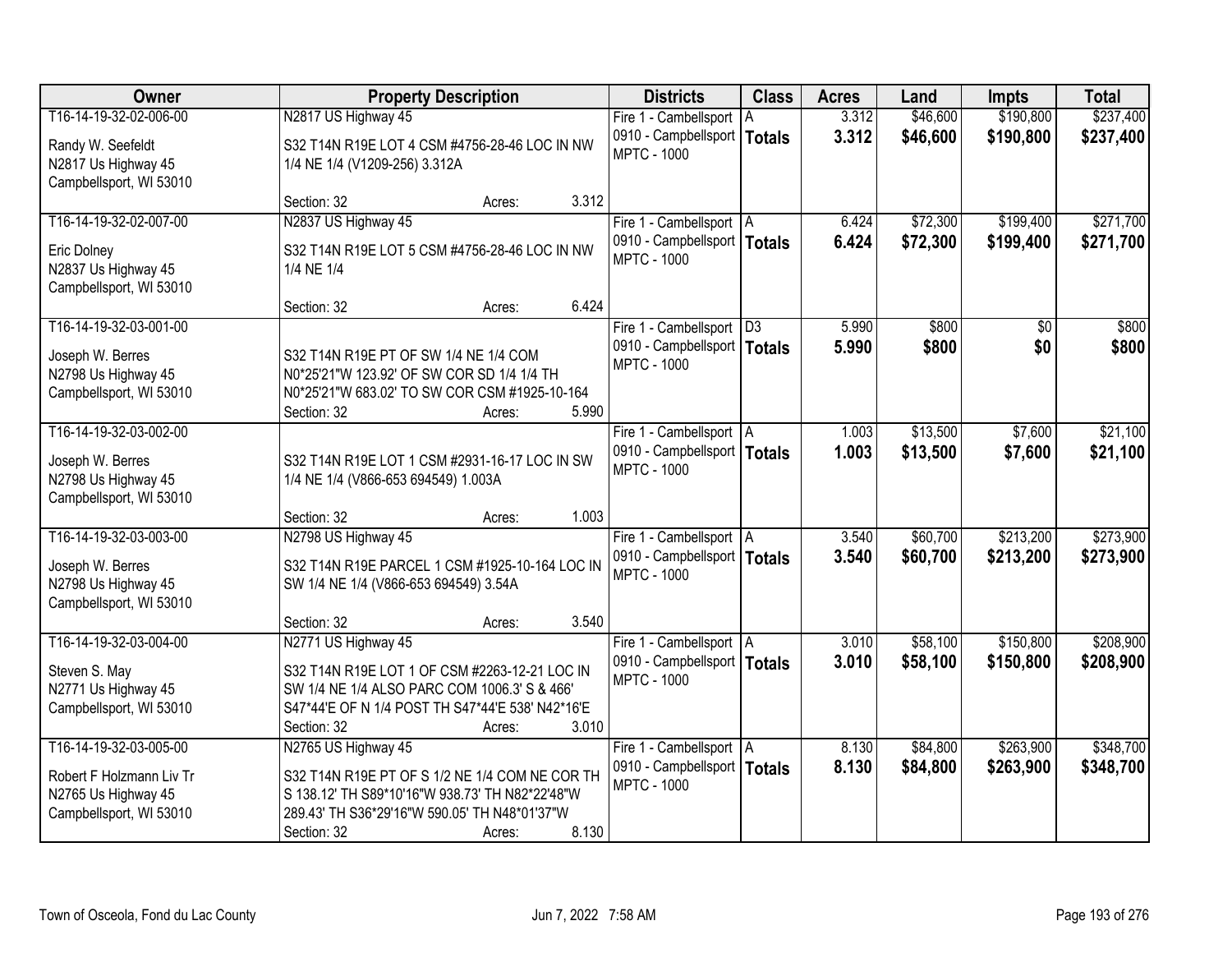| Owner                                                                                              | <b>Property Description</b>                                                                                                                                                                                     | <b>Districts</b>                                                                 | <b>Class</b>                     | <b>Acres</b>   | Land                 | <b>Impts</b>           | <b>Total</b>           |
|----------------------------------------------------------------------------------------------------|-----------------------------------------------------------------------------------------------------------------------------------------------------------------------------------------------------------------|----------------------------------------------------------------------------------|----------------------------------|----------------|----------------------|------------------------|------------------------|
| T16-14-19-32-03-006-00<br>Michael Floyd<br>N2778 Us Highway 45<br>Campbellsport, WI 53010          | S32 T14N R19E LOT 1 CSM #5314-33-35 LOC IN S 1/2<br>NE 1/4 (772477) 1A                                                                                                                                          | Fire 1 - Cambellsport<br>0910 - Campbellsport   Totals<br><b>MPTC - 1000</b>     | ΙA                               | 1.000<br>1.000 | \$9,500<br>\$9,500   | $\overline{30}$<br>\$0 | \$9,500<br>\$9,500     |
|                                                                                                    | 1.000<br>Section: 32<br>Acres:                                                                                                                                                                                  |                                                                                  |                                  |                |                      |                        |                        |
| T16-14-19-32-03-007-00<br>Catharine A. Krueger<br>N2740 Us Highway 45<br>Campbellsport, WI 53010   | N2740 US Highway 45<br>S32 T14N R19E LOT 2 CSM #5314-33-35 LOC IN S 1/2<br>NE 1/4 (V1328-204 726512) 5A                                                                                                         | Fire 1 - Cambellsport   A<br>0910 - Campbellsport   Totals<br><b>MPTC - 1000</b> |                                  | 5.000<br>5.000 | \$52,500<br>\$52,500 | \$193,500<br>\$193,500 | \$246,000<br>\$246,000 |
|                                                                                                    | 5.000<br>Section: 32<br>Acres:                                                                                                                                                                                  |                                                                                  |                                  |                |                      |                        |                        |
| T16-14-19-32-03-008-00<br>Dean R. Krueger<br>N2768 Us Highway 45<br>Campbellsport, WI 53010        | N2768 US Highway 45<br>S32 T14N R19E LOT 3 CSM #5314-33-35 LOC IN S 1/2<br>NE 1/4 (693529) 5.46A                                                                                                                | Fire 1 - Cambellsport   A<br>0910 - Campbellsport   Totals<br><b>MPTC - 1000</b> |                                  | 5.460<br>5.460 | \$53,400<br>\$53,400 | \$243,100<br>\$243,100 | \$296,500<br>\$296,500 |
|                                                                                                    | 5.460<br>Section: 32<br>Acres:                                                                                                                                                                                  |                                                                                  |                                  |                |                      |                        |                        |
| T16-14-19-32-03-009-00<br>Thomas A. Krueger<br>N2770 Us Highway 45<br>Campbellsport, WI 53010      | N2770 US Highway 45<br>S32 T14N R19E LOT 4 CSM #5314-33-35 LOC IN S 1/2<br>NE 1/4 (V1446-427) 5.46A                                                                                                             | Fire 1 - Cambellsport   A<br>0910 - Campbellsport   Totals<br><b>MPTC - 1000</b> |                                  | 5.460<br>5.460 | \$53,400<br>\$53,400 | \$217,000<br>\$217,000 | \$270,400<br>\$270,400 |
|                                                                                                    | 5.460<br>Section: 32<br>Acres:                                                                                                                                                                                  |                                                                                  |                                  |                |                      |                        |                        |
| T16-14-19-32-03-010-01<br>P&Q East of Winnebago, LLC<br><b>PO Box 128</b><br>Brownsville, WI 53006 | S32 T14N R19E COM AT NW COR OF SE, TH<br>N89*02'08"E 1228.80', TH N89*39'00"E 464.86', TH<br>S48*29'45"E 1.87', TH S41*30"15"W 25', TH<br>0.335<br>Section: 32<br>Acres:                                        | 0910 - Campbellsport<br><b>MPTC - 1000</b>                                       | $\overline{D2}$<br><b>Totals</b> | 0.335<br>0.335 | \$100<br>\$100       | $\overline{50}$<br>\$0 | \$100<br>\$100         |
| T16-14-19-32-04-001-00<br>Ann E. Griggs<br>N2747 Us Highway 45<br>Campbellsport, WI 53010          | N2747 US Highway 45<br>S32 T14N R19E PT OF S 1/2 NE 1/4 COM 645.89' W OF<br>SE COR TH N68*31'38"W 230.36' TH N48*01'37"W<br>736.15' TO POB TH N48*01'37"W 237' TH N36*29'16"E<br>5.050<br>Section: 32<br>Acres: | Fire 1 - Cambellsport   A<br>0910 - Campbellsport   Totals<br><b>MPTC - 1000</b> |                                  | 5.050<br>5.050 | \$68,200<br>\$68,200 | \$254,800<br>\$254,800 | \$323,000<br>\$323,000 |
| T16-14-19-32-04-002-01<br>Angela K. Tennies<br>N2743 Us Highway 45<br>Campbellsport, WI 53010      | N2743 US Highway 45<br>S32 T14N R19E LOT 1 CSM #3256-17-142 LOC IN S<br>1/2 NE 1/4<br>2.488<br>Section: 32<br>Acres:                                                                                            | Fire 1 - Cambellsport   A<br>0910 - Campbellsport   Totals<br><b>MPTC - 1000</b> |                                  | 2.488<br>2.488 | \$55,400<br>\$55,400 | \$212,000<br>\$212,000 | \$267,400<br>\$267,400 |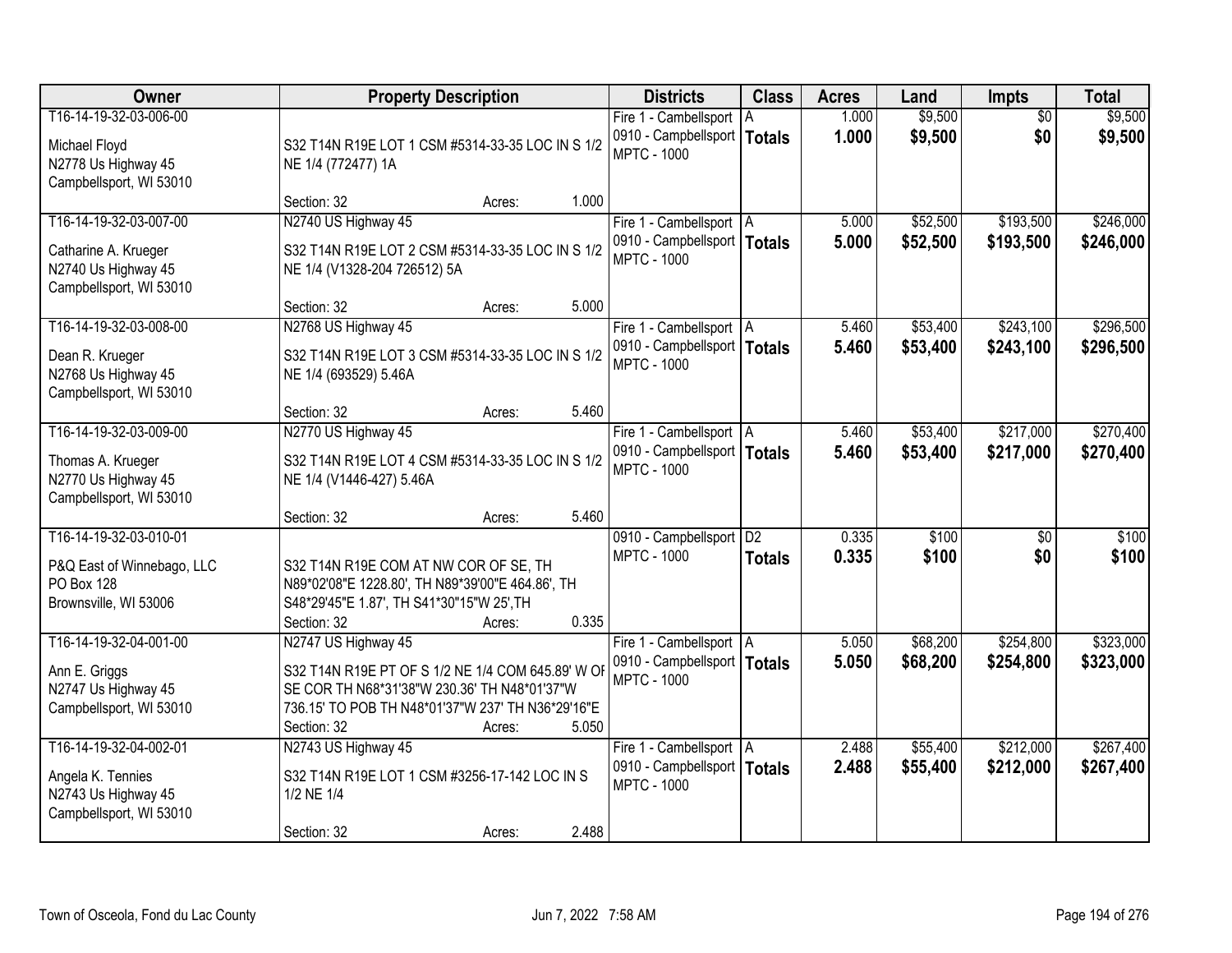| Owner                                                                                             | <b>Property Description</b>                                                                                                                                                  | <b>Districts</b>                                                                 | <b>Class</b> | <b>Acres</b>   | Land                 | <b>Impts</b>           | <b>Total</b>           |
|---------------------------------------------------------------------------------------------------|------------------------------------------------------------------------------------------------------------------------------------------------------------------------------|----------------------------------------------------------------------------------|--------------|----------------|----------------------|------------------------|------------------------|
| T16-14-19-32-04-002-02<br>Ann E. Griggs<br>N2747 Us Highway 45<br>Campbellsport, WI 53010         | S32 T14N R19E LOT 2 CSM #3256-17-142 LOC IN S<br>1/2 NE 1/4 EXC 830621                                                                                                       | Fire 1 - Cambellsport<br>0910 - Campbellsport   Totals<br><b>MPTC - 1000</b>     | l A          | 8.828<br>8.828 | \$26,500<br>\$26,500 | $\overline{50}$<br>\$0 | \$26,500<br>\$26,500   |
|                                                                                                   | 8.828<br>Section: 32<br>Acres:                                                                                                                                               |                                                                                  |              |                |                      |                        |                        |
| T16-14-19-32-04-003-00<br>Thomas D. Cooper<br>N2719 Us Highway 45<br>Campbellsport, WI 53010      | N2719 US Highway 45<br>S32 T14N R19E LOT 2 CSM #2194-11-183 LOC IN SE<br>1/4 NE 1/4 (751627) 2.322A                                                                          | Fire 1 - Cambellsport   A<br>0910 - Campbellsport   Totals<br><b>MPTC - 1000</b> |              | 2.322<br>2.322 | \$54,600<br>\$54,600 | \$131,800<br>\$131,800 | \$186,400<br>\$186,400 |
|                                                                                                   | 2.322<br>Section: 32<br>Acres:                                                                                                                                               |                                                                                  |              |                |                      |                        |                        |
| T16-14-19-32-04-004-00<br>Kenneth J. Hrabe<br>W1755 Happy Hollow Rd<br>Campbellsport, WI 53010    | W1755 Happy Hollow Rd<br>S32 T14N R19E PARCEL 4 CSM #1857-10-96 LOC IN<br>SE 1/4 NE 1/4 (V778-109 & V1075-457) 3.04A                                                         | Fire 1 - Cambellsport   A<br>0910 - Campbellsport   Totals<br><b>MPTC - 1000</b> |              | 3.040<br>3.040 | \$58,200<br>\$58,200 | \$214,600<br>\$214,600 | \$272,800<br>\$272,800 |
|                                                                                                   | 3.040<br>Section: 32<br>Acres:                                                                                                                                               |                                                                                  |              |                |                      |                        |                        |
| T16-14-19-32-04-005-00<br>Herbert A. Galligan<br>W1731 Happy Hollow Rd<br>Campbellsport, WI 53010 | W1731 Happy Hollow Rd<br>S32 T14N R19E TRACT 1 OF CSM #1575-9-75 LOC IN<br>SE 1/4 NE 1/4                                                                                     | Fire 1 - Cambellsport   A<br>0910 - Campbellsport   Totals<br><b>MPTC - 1000</b> |              | 2.000<br>2.000 | \$53,000<br>\$53,000 | \$173,400<br>\$173,400 | \$226,400<br>\$226,400 |
|                                                                                                   | 2.000<br>Section: 32<br>Acres:                                                                                                                                               |                                                                                  |              |                |                      |                        |                        |
| T16-14-19-32-04-006-00<br>Jason J. Sarauer<br>W1705 Happy Hollow Rd<br>Campbellsport, WI 53010    | W1705 Happy Hollow Rd<br>S32 T14N R19E TRACT 2 OF CSM #1575-9-75 LOC IN<br>SE 1/4 NE 1/4                                                                                     | Fire 1 - Cambellsport   A<br>0910 - Campbellsport   Totals<br><b>MPTC - 1000</b> |              | 2.000<br>2.000 | \$53,000<br>\$53,000 | \$84,000<br>\$84,000   | \$137,000<br>\$137,000 |
|                                                                                                   | 2.000<br>Section: 32<br>Acres:                                                                                                                                               |                                                                                  |              |                |                      |                        |                        |
| T16-14-19-32-04-007-00<br>David M. Krist<br>1896 Terrace Dr<br>Port Washington, WI 53074          | S32 T14N R19E LOT 1 CSM #2167-11-156 LOC IN<br>SE1/4 NE 1/4 (712570) 7.66A                                                                                                   | Fire 1 - Cambellsport   F<br>0910 - Campbellsport   Totals<br><b>MPTC - 1000</b> |              | 7.660<br>7.660 | \$20,700<br>\$20,700 | $\sqrt{$0}$<br>\$0     | \$20,700<br>\$20,700   |
|                                                                                                   | 7.660<br>Section: 32<br>Acres:                                                                                                                                               |                                                                                  |              |                |                      |                        |                        |
| T16-14-19-32-04-008-00<br>Michael J. Floyd<br>N2728 Us Highway 45<br>Campbellsport, WI 53010      | N2728 US Highway 45<br>S32 T14N R19E PARC 1 CSM #2150-11-139 LOC IN S<br>1/2 NE 1/4 ALSO .50A PARC ADJ ON W SI AS REC IN<br>V1210-32 1.50A<br>1.500<br>Section: 32<br>Acres: | Fire 1 - Cambellsport   A<br>0910 - Campbellsport   Totals<br><b>MPTC - 1000</b> |              | 1.500<br>1.500 | \$34,500<br>\$34,500 | \$157,700<br>\$157,700 | \$192,200<br>\$192,200 |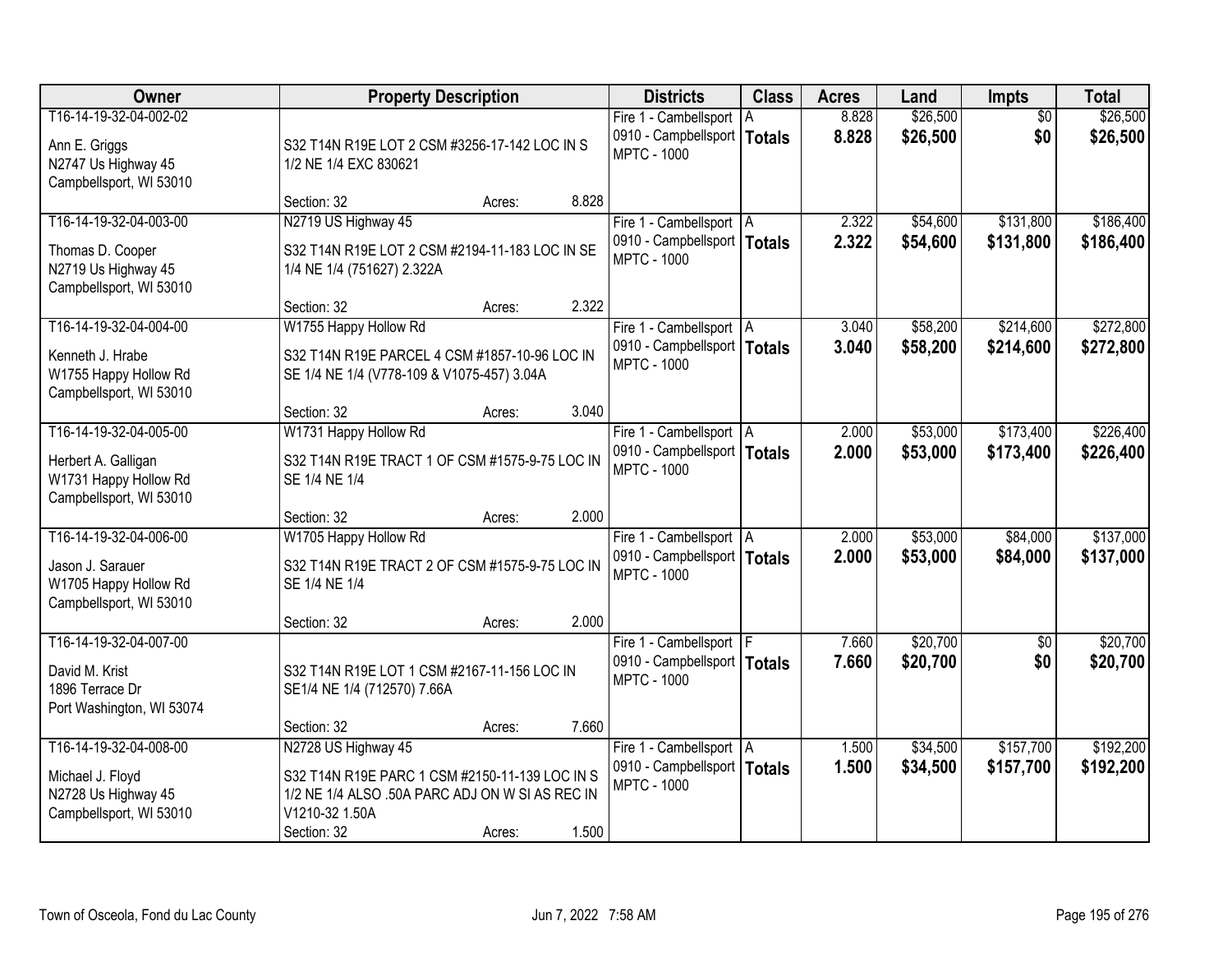| Owner                   | <b>Property Description</b>                          | <b>Districts</b>              | <b>Class</b>    | <b>Acres</b> | Land     | <b>Impts</b>    | <b>Total</b> |
|-------------------------|------------------------------------------------------|-------------------------------|-----------------|--------------|----------|-----------------|--------------|
| T16-14-19-32-05-001-00  | <b>Woodland Dr</b>                                   | Fire 1 - Cambellsport         | $\overline{D3}$ | 5.100        | \$700    | $\overline{50}$ | \$700        |
| Peter M. Jones          | S32 T14N R19E THAT PT NE 1/4 NW 1/4 LYG N & E        | 0910 - Campbellsport E        |                 | 1.000        | \$100    | \$0             | \$100        |
| N2854 Us Highway 45     | OF HWY AS REC 863819                                 | <b>MPTC - 1000</b>            | EM              | 1.000        | \$1,400  | \$0             | \$1,400      |
| Campbellsport, WI 53010 |                                                      |                               | <b>Totals</b>   | 7.100        | \$2,200  | \$0             | \$2,200      |
|                         | Section: 32<br>7.100<br>Acres:                       |                               |                 |              |          |                 |              |
| T16-14-19-32-05-002-00  | N2854 US Highway 45                                  | Fire 1 - Cambellsport   A     |                 | 3.450        | \$60,300 | \$160,500       | \$220,800    |
| Peter M. Jones          | S32 T14N R19E LOT 1 CSM #3204-17-90 LOC IN NE        | 0910 - Campbellsport          | <b>Totals</b>   | 3.450        | \$60,300 | \$160,500       | \$220,800    |
| N2854 Us Highway 45     | 1/4 NW 1/4 (V905-937) 3.45A                          | <b>MPTC - 1000</b>            |                 |              |          |                 |              |
| Campbellsport, WI 53010 |                                                      |                               |                 |              |          |                 |              |
|                         | 3.450<br>Section: 32<br>Acres:                       |                               |                 |              |          |                 |              |
| T16-14-19-32-05-003-00  | N2856 US Highway 45                                  | Fire 1 - Cambellsport   A     |                 | 3.710        | \$61,600 | \$174,900       | \$236,500    |
| Rodney S. Wiedmeyer     | S32 T14N R19E LOT 2 CSM #3204-17-90 LOC IN NE        | 0910 - Campbellsport   Totals |                 | 3.710        | \$61,600 | \$174,900       | \$236,500    |
| N2856 Us Highway 45     | 1/4 NW 1/4 (887358) 3.71A                            | <b>MPTC - 1000</b>            |                 |              |          |                 |              |
| Campbellsport, WI 53010 |                                                      |                               |                 |              |          |                 |              |
|                         | 3.710<br>Section: 32<br>Acres:                       |                               |                 |              |          |                 |              |
| T16-14-19-32-05-004-00  | N2858 US Highway 45                                  | Fire 1 - Cambellsport   A     |                 | 4.150        | \$71,900 | \$197,700       | \$269,600    |
| Christine M. Steiner    | S32 T14N R19E LOT 3 CSM #3204-17-90 LOC IN NE        | 0910 - Campbellsport   Totals |                 | 4.150        | \$71,900 | \$197,700       | \$269,600    |
| N2858 Us Highway 45     | 1/4 NW 1/4 (V905-934 V1379-509) 4.15A                | <b>MPTC - 1000</b>            |                 |              |          |                 |              |
| Campbellsport, WI 53010 |                                                      |                               |                 |              |          |                 |              |
|                         | 4.150<br>Section: 32<br>Acres:                       |                               |                 |              |          |                 |              |
| T16-14-19-32-06-001-00  | N2880 US Highway 45                                  | Fire 1 - Cambellsport         | $\overline{D3}$ | 17.570       | \$2,400  | \$0             | \$2,400      |
| Peter M. Jones          | S32 T14N R19E PT OF N 1/2 NW 1/4 COM NW COR          | 0910 - Campbellsport EM       |                 | 10.000       | \$12,500 | \$0             | \$12,500     |
| N2854 Us Highway 45     | NW 1/4 TH S 621.74' E 1484.80' N29*42'W 17.21' N70*E | <b>MPTC - 1000</b>            | G               | 1.000        | \$5,000  | \$70,700        | \$75,700     |
| Campbellsport, WI 53010 | 120.45' S81*32'E 665.20' N75*30'E 18.77' N35*12'W    |                               | <b>Totals</b>   | 28.570       | \$19,900 | \$70,700        | \$90,600     |
|                         | 28.570<br>Section: 32<br>Acres:                      |                               |                 |              |          |                 |              |
| T16-14-19-32-06-002-00  |                                                      | Fire 1 - Cambellsport   D3    |                 | 18.280       | \$2,500  | $\overline{50}$ | \$2,500      |
| Peter M. Jones          | S32 T14N R19E PT OF N 1/2 NW 1/4 COM 621.74' S       | 0910 - Campbellsport          | D <sub>4</sub>  | 5.000        | \$300    | \$0             | \$300        |
| N2854 Us Highway 45     | OF NW COR NW 1/4 TH S 708.44' E 2134.37' N12*49'E    | <b>MPTC - 1000</b>            | EM              | 5.000        | \$6,300  | \$0             | \$6,300      |
| Campbellsport, WI 53010 | 151.38' N66*04'W 553.35' N29*42'W 379.79' TH W       |                               | G               | 1.000        | \$5,000  | \$24,000        | \$29,000     |
|                         | 29.280<br>Section: 32<br>Acres:                      |                               | <b>Totals</b>   | 29.280       | \$14,100 | \$24,000        | \$38,100     |
| T16-14-19-32-07-001-00  | N2721 Triple S Rd                                    | Fire 1 - Cambellsport         | $\overline{D3}$ | 31.000       | \$4,300  | $\overline{50}$ | \$4,300      |
| Harold Schultz Fam Tr   | S32 T14N R19E SW 1/4 NW 1/4                          | 0910 - Campbellsport          | E               | 7.000        | \$7,000  | \$0             | \$7,000      |
| N3132 Us Highway 45     |                                                      | <b>MPTC - 1000</b>            | G               | 2.000        | \$35,000 | \$110,400       | \$145,400    |
| Eden, WI 53019          |                                                      |                               | <b>Totals</b>   | 40.000       | \$46,300 | \$110,400       | \$156,700    |
|                         | 40.000<br>Section: 32<br>Acres:                      |                               |                 |              |          |                 |              |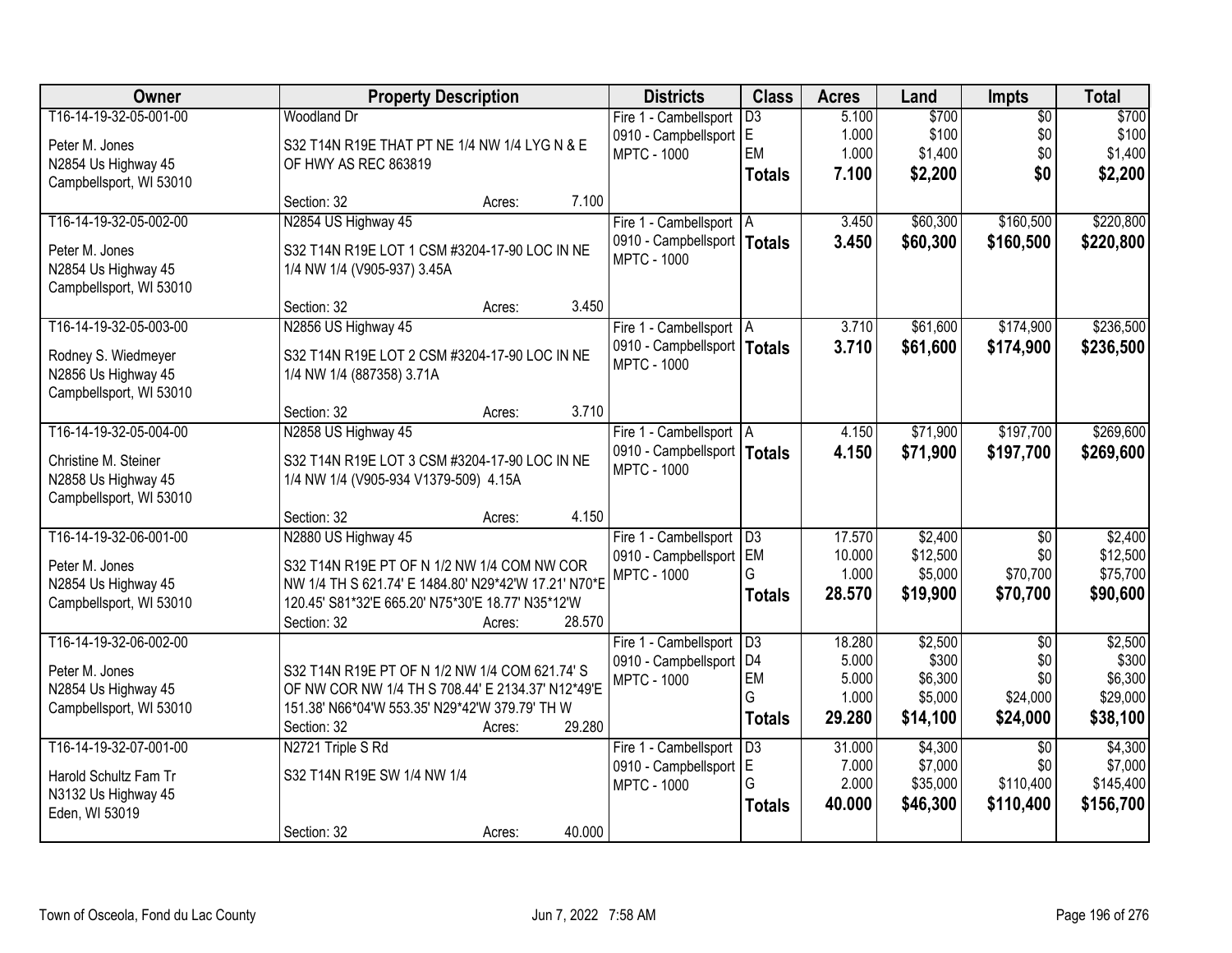| Owner                                                                                         | <b>Property Description</b>                                                                          | <b>Districts</b>                                                                 | <b>Class</b>                          | <b>Acres</b>                       | Land                                      | <b>Impts</b>                         | <b>Total</b>                                |
|-----------------------------------------------------------------------------------------------|------------------------------------------------------------------------------------------------------|----------------------------------------------------------------------------------|---------------------------------------|------------------------------------|-------------------------------------------|--------------------------------------|---------------------------------------------|
| T16-14-19-32-08-001-00<br>Joseph W. Berres<br>N2798 Us Highway 45<br>Campbellsport, WI 53010  | S32 T14N R19E SE 1/4 NW 1/4 (V1213-551 694549)<br>40A                                                | Fire 1 - Cambellsport<br>0910 - Campbellsport<br><b>MPTC - 1000</b>              | <b>Totals</b>                         | 40.000<br>40.000                   | \$108,000<br>\$108,000                    | $\overline{50}$<br>\$0               | \$108,000<br>\$108,000                      |
|                                                                                               | 40.000<br>Section: 32<br>Acres:                                                                      |                                                                                  |                                       |                                    |                                           |                                      |                                             |
| T16-14-19-32-09-001-00<br>Raymond A. Schrauth<br>N2610 Wildlife Ln<br>Campbellsport, WI 53010 | S32 T14N R19E NE 1/4 SW 1/4 EXC CSM #1062-7-22 8<br>#3786-21-25 (687958) 23.67A                      | Fire 1 - Cambellsport   F<br>0910 - Campbellsport   Totals<br><b>MPTC - 1000</b> |                                       | 23.670<br>23.670                   | \$63,900<br>\$63,900                      | \$0<br>\$0                           | \$63,900<br>\$63,900                        |
| T16-14-19-32-09-002-00                                                                        | 23.670<br>Section: 32<br>Acres:<br>N2610 Wildlife Ln                                                 |                                                                                  |                                       |                                    | \$65,600                                  | \$214,900                            |                                             |
| Raymond A. Schrauth<br>N2610 Wildlife Ln<br>Campbellsport, WI 53010                           | S32 T14N R19E LOT OF CSM #1021-6-181 LOC IN NE<br>1/4 SW 1/4 (A/K/A CSM #1062-7-22) (687958) 4.51A   | Fire 1 - Cambellsport   A<br>0910 - Campbellsport   Totals<br><b>MPTC - 1000</b> |                                       | 4.510<br>4.510                     | \$65,600                                  | \$214,900                            | \$280,500<br>\$280,500                      |
|                                                                                               | 4.510<br>Section: 32<br>Acres:                                                                       |                                                                                  |                                       |                                    |                                           |                                      |                                             |
| T16-14-19-32-09-003-00<br>Andrew P. Mccarty<br>N2602 Wildlife Ln<br>Campbellsport, WI 53010   | N2602 Wildlife Ln<br>S32 T14N R19E LOT 1 CSM #3786-21-25 LOC IN NE<br>1/4 SW 1/4                     | Fire 1 - Cambellsport   A<br>0910 - Campbellsport   Totals<br><b>MPTC - 1000</b> |                                       | 11.680<br>11.680                   | \$88,000<br>\$88,000                      | \$190,100<br>\$190,100               | \$278,100<br>\$278,100                      |
|                                                                                               | 11.680<br>Section: 32<br>Acres:                                                                      |                                                                                  |                                       |                                    |                                           |                                      |                                             |
| T16-14-19-32-10-002-00<br>Gregg A. Classey<br>N2679 Triple S Rd<br>Campbellsport, WI 53010    | N2679 Triple S Rd<br>S32 T14N R19E LOT OF CSM #2992-16-78 LOC IN NW<br>1/4 SW 1/4 (V1168-368) 15.01A | Fire 1 - Cambellsport   A<br>0910 - Campbellsport<br><b>MPTC - 1000</b>          | D <sub>3</sub><br>E<br><b>Totals</b>  | 2.000<br>12.010<br>1.000<br>15.010 | \$42,000<br>\$1,700<br>\$100<br>\$43,800  | \$147,500<br>\$0<br>\$0<br>\$147,500 | \$189,500<br>\$1,700<br>\$100<br>\$191,300  |
|                                                                                               | 15.010<br>Section: 32<br>Acres:                                                                      |                                                                                  |                                       |                                    |                                           |                                      |                                             |
| T16-14-19-32-10-003-00<br>John R. Walsh<br>N2615 Meadowbrook Ln<br>Campbellsport, WI 53010    | N2615 Meadowbrook Ln<br>S32 T14N R19E LOT 1 CSM #6047-40-28 LOC IN NW<br>1/4 SW 1/4 (707485) 4.08A   | Fire 1 - Cambellsport A<br>0910 - Campbellsport   D3<br><b>MPTC - 1000</b>       | <b>Totals</b>                         | 2.000<br>2.080<br>4.080            | \$42,000<br>\$300<br>\$42,300             | \$189,200<br>\$0<br>\$189,200        | \$231,200<br>\$300<br>\$231,500             |
|                                                                                               | 4.080<br>Section: 32<br>Acres:                                                                       |                                                                                  |                                       |                                    |                                           |                                      |                                             |
| T16-14-19-32-10-004-00<br>Wildlife Lane Irrev Tr<br>1304 Goldcrest Ct<br>West Bend, WI 53095  | N2604 Wildlife Ln<br>S32 T14N R19E LOT 2 CSM #6047-40-28 LOC IN NW<br>1/4 SW 1/4                     | Fire 1 - Cambellsport   A<br>0910 - Campbellsport<br><b>MPTC - 1000</b>          | D <sub>3</sub><br>EM<br><b>Totals</b> | 2.000<br>6.180<br>9.570<br>17.750  | \$53,000<br>\$900<br>\$12,000<br>\$65,900 | \$185,900<br>\$0<br>\$0<br>\$185,900 | \$238,900<br>\$900<br>\$12,000<br>\$251,800 |
|                                                                                               | 17.750<br>Section: 32<br>Acres:                                                                      |                                                                                  |                                       |                                    |                                           |                                      |                                             |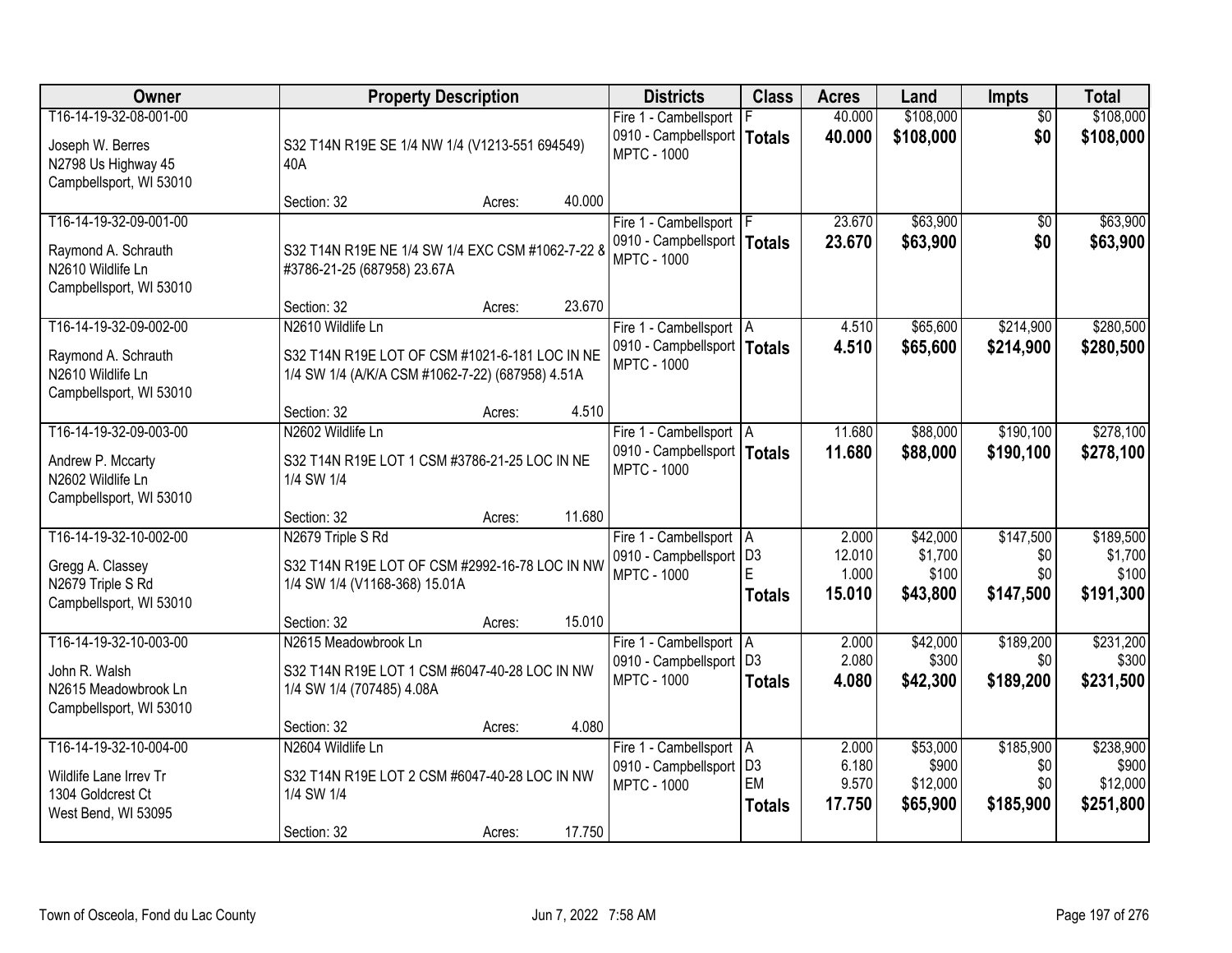| Owner                        |                                                                                                         | <b>Property Description</b> |        | <b>Districts</b>              | <b>Class</b>    | <b>Acres</b> | Land     | Impts           | <b>Total</b> |
|------------------------------|---------------------------------------------------------------------------------------------------------|-----------------------------|--------|-------------------------------|-----------------|--------------|----------|-----------------|--------------|
| T16-14-19-32-11-001-00       | N2564 Triple S Rd                                                                                       |                             |        | Fire 1 - Cambellsport   A     |                 | 2.000        | \$53,000 | \$155,500       | \$208,500    |
| Jerome R Hau Fam Tr          | S32 T14N R19E SW 1/4 SW 1/4 EXC CSM #1530-9-30                                                          |                             |        | 0910 - Campbellsport   D3     |                 | 16.020       | \$2,200  | \$0             | \$2,200      |
| N2564 Triple S Rd            | #2018-11-7 #4293-24-66 #4295-24-68*                                                                     |                             |        | <b>MPTC - 1000</b>            | E               | 0.500        | \$100    | \$0             | \$100        |
| Campbellsport, WI 53010      |                                                                                                         |                             |        |                               | EM              | 6.000        | \$7,500  | \$0             | \$7,500      |
|                              | Section: 32                                                                                             | Acres:                      | 24.520 |                               | <b>Totals</b>   | 24.520       | \$62,800 | \$155,500       | \$218,300    |
| T16-14-19-32-11-002-00       | N2582 Triple S Rd                                                                                       |                             |        | Fire 1 - Cambellsport   A     |                 | 1.250        | \$37,600 | \$137,700       | \$175,300    |
| Michael F. Blechl            | S32 T14N R19E LOT 1 CSM #2018-11-7 LOC IN SW                                                            |                             |        | 0910 - Campbellsport          | <b>Totals</b>   | 1.250        | \$37,600 | \$137,700       | \$175,300    |
| N2582 Triple S Rd            | 1/4 SW 1/4*                                                                                             |                             |        | <b>MPTC - 1000</b>            |                 |              |          |                 |              |
| Campbellsport, WI 53010      |                                                                                                         |                             |        |                               |                 |              |          |                 |              |
|                              | Section: 32                                                                                             | Acres:                      | 1.250  |                               |                 |              |          |                 |              |
| T16-14-19-32-11-003-00       | N2586 Wildlife Ln                                                                                       |                             |        | Fire 1 - Cambellsport   A     |                 | 1.060        | \$33,700 | \$127,400       | \$161,100    |
| Joseph Stinemates Fam Tr     | S32 T14N R19E LOT OF CSM #1530-9-30 LOC IN SW                                                           |                             |        | 0910 - Campbellsport   Totals |                 | 1.060        | \$33,700 | \$127,400       | \$161,100    |
| N2586 Wildlife Ln            | 1/4 SW 1/4*                                                                                             |                             |        | <b>MPTC - 1000</b>            |                 |              |          |                 |              |
| Campebellsport, WI 53010     |                                                                                                         |                             |        |                               |                 |              |          |                 |              |
|                              | Section: 32                                                                                             | Acres:                      | 1.060  |                               |                 |              |          |                 |              |
| T16-14-19-32-11-004-00       | N2555 Meadowbrook Ln                                                                                    |                             |        | Fire 1 - Cambellsport   A     |                 | 11.800       | \$66,100 | \$111,800       | \$177,900    |
| Matthew H. Schrank           | S32 T14N R19E LOT 1 CSM #4293-24-66 & OUTLOT 1                                                          |                             |        | 0910 - Campbellsport   Totals |                 | 11.800       | \$66,100 | \$111,800       | \$177,900    |
| N2555 Meadowbrook Ln         | CSM #4295-24-68 LOC IN SW 1/4 SW 1/4                                                                    |                             |        | <b>MPTC - 1000</b>            |                 |              |          |                 |              |
| Campbellsport, WI 53010-1928 | (V1101-813&882) 11.80A                                                                                  |                             |        |                               |                 |              |          |                 |              |
|                              | Section: 32                                                                                             | Acres:                      | 11.800 |                               |                 |              |          |                 |              |
| T16-14-19-32-12-001-00       |                                                                                                         |                             |        | Fire 1 - Cambellsport         | $\overline{D3}$ | 24.210       | \$3,300  | $\overline{50}$ | \$3,300      |
| Harold Schultz Fam Tr        | S32 T14N R19E SE 1/4 SW 1/4 EXC 1 ACRE AS REC                                                           |                             |        | 0910 - Campbellsport          | EM              | 12.000       | \$16,200 | \$0             | \$16,200     |
| N3132 Us Highway 45          | IN V320-192 & EXC THE W 66' N OF HWY & EXC CSM                                                          |                             |        | <b>MPTC - 1000</b>            | <b>Totals</b>   | 36.210       | \$19,500 | \$0             | \$19,500     |
| Eden, WI 53019               | #2280-12-38*                                                                                            |                             |        |                               |                 |              |          |                 |              |
|                              | Section: 32                                                                                             | Acres:                      | 36.210 |                               |                 |              |          |                 |              |
| T16-14-19-32-12-002-00       | N2515 Triple S Rd                                                                                       |                             |        | Fire 1 - Cambellsport   A     |                 | 1.812        | \$49,100 | \$24,500        | \$73,600     |
| Sandra J. Rivera             | S32 T14N R19E LOT 1 OF CSM #2280-12-38 LOC IN                                                           |                             |        | 0910 - Campbellsport   Totals |                 | 1.812        | \$49,100 | \$24,500        | \$73,600     |
| N2515 Triple S Rd            | SE 1/4 SW 1/4 (V797-780 & V1026-376) 1.812A                                                             |                             |        | <b>MPTC - 1000</b>            |                 |              |          |                 |              |
| Campbellsport, WI 53010      |                                                                                                         |                             |        |                               |                 |              |          |                 |              |
|                              | Section: 32                                                                                             | Acres:                      | 1.812  |                               |                 |              |          |                 |              |
| T16-14-19-32-12-003-00       | N2509 Triple S Rd                                                                                       |                             |        | Fire 1 - Cambellsport   A     |                 | 1.000        | \$32,500 | \$219,100       | \$251,600    |
| <b>Thomas Stoffel</b>        |                                                                                                         |                             |        | 0910 - Campbellsport   Totals |                 | 1.000        | \$32,500 | \$219,100       | \$251,600    |
| N2509 Triple S Rd            | S32 T14N R19E PT OF SE 1/4 SW 1/4 COM 168.70' E<br>OF SW COR SD 1/4 1/4 TH N20*52'E 202.30'E 194.60' \$ |                             |        | <b>MPTC - 1000</b>            |                 |              |          |                 |              |
| Campbellsport, WI 53010      | 189' TO S LI SW 1/4 TH W 266.60' TO BEG                                                                 |                             |        |                               |                 |              |          |                 |              |
|                              | Section: 32                                                                                             | Acres:                      | 1.000  |                               |                 |              |          |                 |              |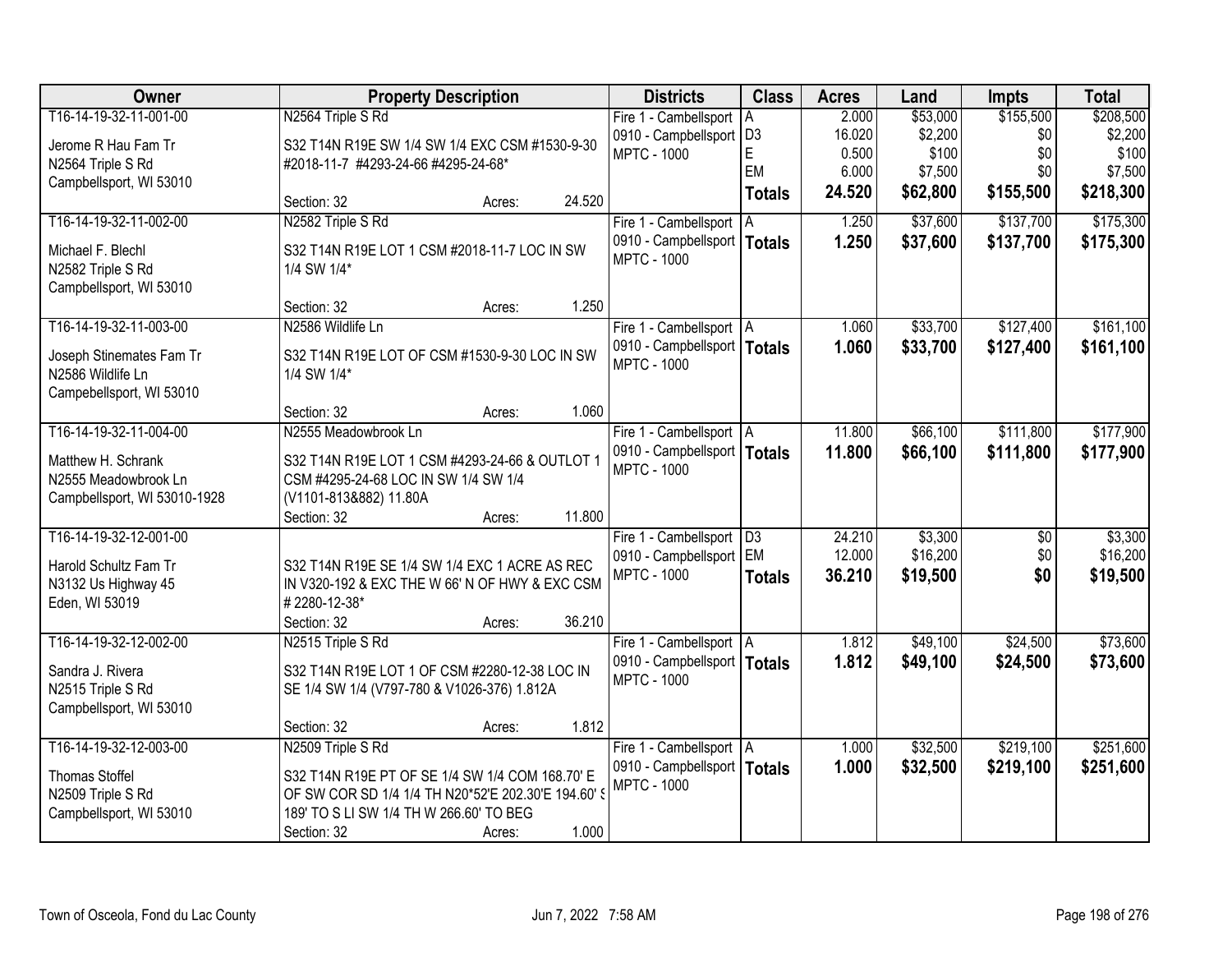| Owner                                                                 | <b>Property Description</b>                                                      | <b>Districts</b>                                    | <b>Class</b>          | <b>Acres</b>   | Land               | <b>Impts</b>           | <b>Total</b>       |
|-----------------------------------------------------------------------|----------------------------------------------------------------------------------|-----------------------------------------------------|-----------------------|----------------|--------------------|------------------------|--------------------|
| T16-14-19-32-13-001-00                                                |                                                                                  | Fire 1 - Cambellsport<br>0910 - Campbellsport       | $\overline{D3}$<br>EM | 7.000<br>3.000 | \$1,000<br>\$3,000 | $\overline{50}$<br>\$0 | \$1,000<br>\$3,000 |
| P&Q East of Winnebago, LLC<br><b>PO Box 128</b>                       | S32 T14N R19E W 10 A OF NE 1/4 SE 1/4                                            | <b>MPTC - 1000</b>                                  | <b>Totals</b>         | 10,000         | \$4,000            | \$0                    | \$4,000            |
| Brownsville, WI 53006                                                 | 10.000<br>Section: 32<br>Acres:                                                  |                                                     |                       |                |                    |                        |                    |
| T16-14-19-32-13-003-00                                                | N2698 US Highway 45                                                              | Fire 1 - Cambellsport   A                           |                       | 1.390          | \$40,500           | \$182,300              | \$222,800          |
| Patrice A. Seefeldt<br>N2698 Us Highway 45<br>Campbellsport, WI 53010 | S32 T14N R19E CSM #1177-7-137 LOC IN NE 1/4 SE<br>1/4 (762753) 1.39A             | 0910 - Campbellsport   Totals<br><b>MPTC - 1000</b> |                       | 1.390          | \$40,500           | \$182,300              | \$222,800          |
|                                                                       | Section: 32<br>1.390<br>Acres:                                                   |                                                     |                       |                |                    |                        |                    |
| T16-14-19-32-13-004-00                                                | W1740 Happy Hollow Rd                                                            | Fire 1 - Cambellsport   A                           |                       | 0.800          | \$30,100           | \$121,600              | \$151,700          |
| Douglas E. Scannell<br>W1740 Happy Hollow Rd                          | S32 T14N R19E LOT 1 CSM #737-5-157 LOC IN NE 1/4<br>SE 1/4 AS REC V1475-568 .80A | 0910 - Campbellsport   Totals<br><b>MPTC - 1000</b> |                       | 0.800          | \$30,100           | \$121,600              | \$151,700          |
| Campbellsport, WI 53010                                               | 0.800<br>Section: 32<br>Acres:                                                   |                                                     |                       |                |                    |                        |                    |
| T16-14-19-32-13-005-00                                                | W1720 Happy Hollow Rd                                                            | Fire 1 - Cambellsport   A                           |                       | 1.000          | \$26,500           | \$142,900              | \$169,400          |
|                                                                       |                                                                                  | 0910 - Campbellsport   Totals                       |                       | 1.000          | \$26,500           | \$142,900              | \$169,400          |
| Michael J. Schanen<br>N1856 County Rd Ggg<br>Campbellsport, WI 53010  | S32 T14N R19E LOT 1 CSM #1152-7-112 LOC IN NE<br>1/4 SE 1/4 (755680) 1A          | <b>MPTC - 1000</b>                                  |                       |                |                    |                        |                    |
|                                                                       | 1.000<br>Section: 32<br>Acres:                                                   |                                                     |                       |                |                    |                        |                    |
| T16-14-19-32-13-006-00                                                | W1706 Happy Hollow Rd                                                            | Fire 1 - Cambellsport   A                           |                       | 0.600          | \$21,800           | \$104,600              | \$126,400          |
| James T. Klahn                                                        | S32 T14N R19E PARCEL 1 OF CSM #1552-9-52 LOC                                     | 0910 - Campbellsport   Totals                       |                       | 0.600          | \$21,800           | \$104,600              | \$126,400          |
| W1706 Happy Hollow Rd<br>Campbellsport, WI 53010                      | IN NE 1/4 SE 1/4 .60A                                                            | <b>MPTC - 1000</b>                                  |                       |                |                    |                        |                    |
|                                                                       | 0.600<br>Section: 32<br>Acres:                                                   |                                                     |                       |                |                    |                        |                    |
| T16-14-19-32-13-007-00                                                | N2653 County Rd SS                                                               | Fire 1 - Cambellsport   A                           |                       | 2.750          | \$44,600           | \$140,100              | \$184,700          |
| Daniel M. Thull                                                       | S32 T14N R19E THAT PART NE 1/4 SE 1/4 LYG ELY                                    | 0910 - Campbellsport   Totals                       |                       | 2.750          | \$44,600           | \$140,100              | \$184,700          |
| N2653 County Rd Ss                                                    | OF HWY 45 & NLY OF HWY SS EXC CSM #737-5-157                                     | <b>MPTC - 1000</b>                                  |                       |                |                    |                        |                    |
| Campbellsport, WI 53010                                               | #1152-7-112 #1552-9-52 (894894) APPROX. 2.75A                                    |                                                     |                       |                |                    |                        |                    |
|                                                                       | 2.750<br>Section: 32<br>Acres:                                                   |                                                     |                       |                |                    |                        |                    |
| T16-14-19-32-13-009-00                                                | N2605 US Highway 45                                                              | Fire 1 - Cambellsport   A                           |                       | 0.790          | \$24,800           | \$122,500              | \$147,300          |
| Thomas W. Eck<br>N2605 Us Highway 45                                  | S32 T14N R19E LOT 2 CSM #2734-14-154 LOC IN E<br>1/2 SE 1/4                      | 0910 - Campbellsport   Totals<br><b>MPTC - 1000</b> |                       | 0.790          | \$24,800           | \$122,500              | \$147,300          |
| Campbellsport, WI 53010                                               |                                                                                  |                                                     |                       |                |                    |                        |                    |
|                                                                       | 0.790<br>Section: 32<br>Acres:                                                   |                                                     |                       |                |                    |                        |                    |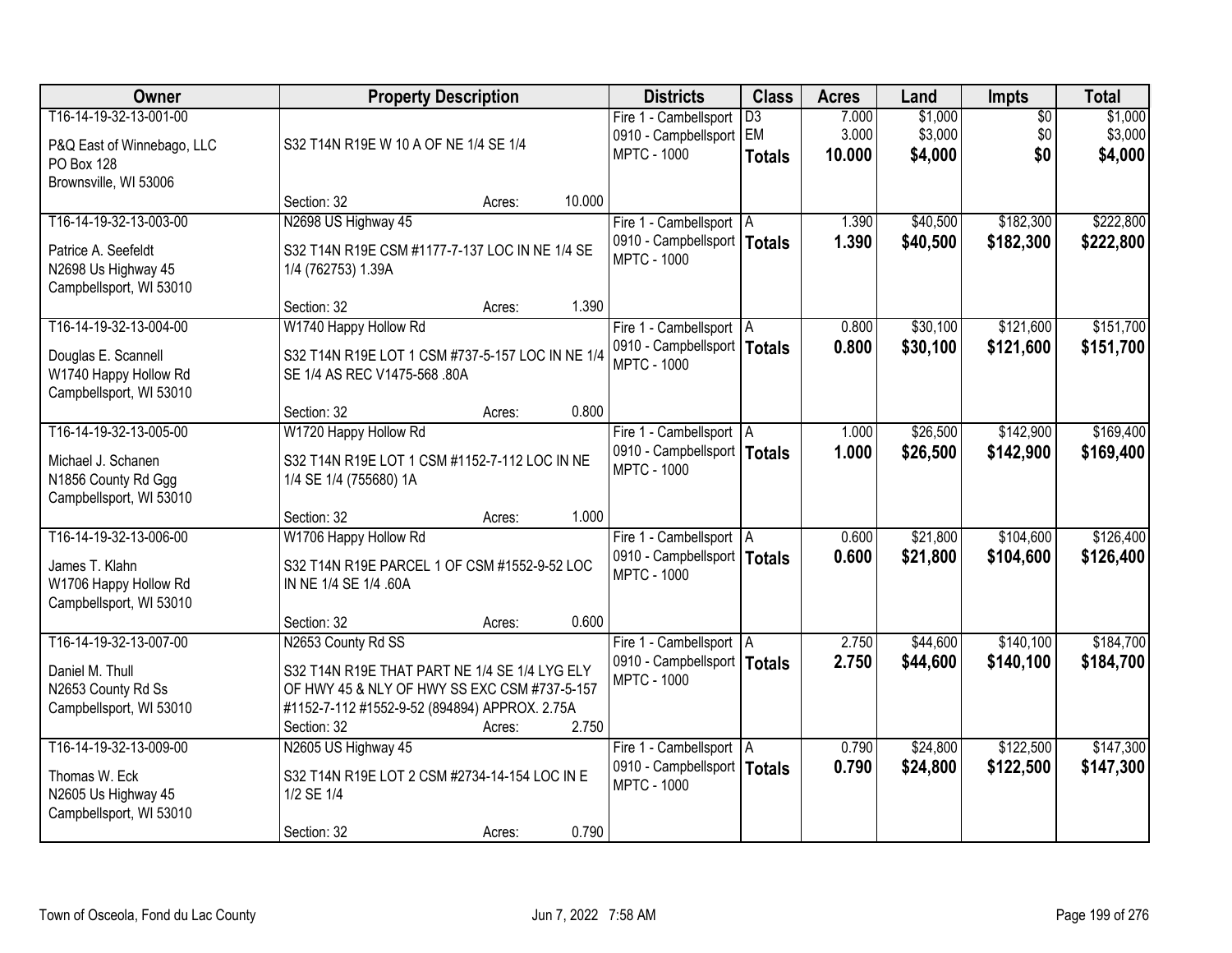| Owner                      | <b>Property Description</b>                    |        |        | <b>Districts</b>                                | <b>Class</b>    | <b>Acres</b>     | Land                 | <b>Impts</b>    | <b>Total</b>         |
|----------------------------|------------------------------------------------|--------|--------|-------------------------------------------------|-----------------|------------------|----------------------|-----------------|----------------------|
| T16-14-19-32-13-010-00     | N2583 US Highway 45                            |        |        | Fire 1 - Cambellsport   A                       |                 | 0.790            | \$24,800             | \$107,600       | \$132,400            |
| James P. Kaniess           | S32 T14N R19E LOT 3 CSM #2734-14-154 LOC IN E  |        |        | 0910 - Campbellsport                            | <b>Totals</b>   | 0.790            | \$24,800             | \$107,600       | \$132,400            |
| N2583 Us Highway 45        | 1/2 SE 1/4 (V886-594) .79A                     |        |        | <b>MPTC - 1000</b>                              |                 |                  |                      |                 |                      |
| Campbellsport, WI 53010    |                                                |        |        |                                                 |                 |                  |                      |                 |                      |
|                            | Section: 32                                    | Acres: | 0.790  |                                                 |                 |                  |                      |                 |                      |
| T16-14-19-32-13-011-00     |                                                |        |        | 0910 - Campbellsport   D3                       |                 | 13.995           | \$1,900              | \$0             | \$1,900              |
| Alvin A Berres Rev Tr      | S32 T14N R19E THAT PART OF E 30A NE 1/4 SE 1/4 |        |        | <b>MPTC - 1000</b>                              | F.              | 1.000            | \$100                | \$0             | \$100                |
| N2538 Us Highway 45        | LYG W OF HWY EXC CSM #1177-7-137 (V810-877) &  |        |        |                                                 | <b>Totals</b>   | 14.995           | \$2,000              | \$0             | \$2,000              |
| Campbellsport, WI 53010    | EXC TH PT OF LAND DESC IN DOC 1003948 LYING    |        |        |                                                 |                 |                  |                      |                 |                      |
|                            | Section: 32                                    | Acres: | 14.995 |                                                 |                 |                  |                      |                 |                      |
| T16-14-19-32-13-012-00     | N2640 County Rd SS                             |        |        | Fire 1 - Cambellsport   A                       |                 | 0.730            | \$24,100             | \$110,900       | \$135,000            |
| Ronald L. Straub           | S32 T14N R19E LOT 1 CSM #2734-14-154 LOC IN E  |        |        | 0910 - Campbellsport   Totals                   |                 | 0.730            | \$24,100             | \$110,900       | \$135,000            |
| N2640 County Rd Ss         | 1/2 SE 1/4 EXC PARCEL 1 OF COUNTY RD PROJ      |        |        | <b>MPTC - 1000</b>                              |                 |                  |                      |                 |                      |
| Campbellsport, WI 53010    | 16442 (COUNTY RD SS) AS REC IN DOC 1159855     |        |        |                                                 |                 |                  |                      |                 |                      |
|                            | Section: 32                                    | Acres: | 0.730  |                                                 |                 |                  |                      |                 |                      |
| T16-14-19-32-13-080-00     |                                                |        |        | Fire 1 - Cambellsport E3                        |                 | 0.060            | \$0                  | \$0             | \$0                  |
| Fond Du Lac County         | S32 T14N R19E PARCEL 1 OF COUNTY RD PROJ       |        |        | 0910 - Campbellsport   Totals                   |                 | 0.060            | \$0                  | \$0             | \$0                  |
| 160 S Macy St              | 16442 (COUNTY RD SS) AS REC IN DOC 1159855     |        |        | <b>MPTC - 1000</b>                              |                 |                  |                      |                 |                      |
| Fond Du Lac, WI 54935      |                                                |        |        |                                                 |                 |                  |                      |                 |                      |
|                            | Section: 32                                    | Acres: | 0.060  |                                                 |                 |                  |                      |                 |                      |
| T16-14-19-32-14-001-00     |                                                |        |        | Fire 1 - Cambellsport                           | $\overline{D3}$ | 14.000           | \$1,900              | $\overline{50}$ | \$1,900              |
| P&Q East of Winnebago, LLC | S32 T14N R19E NW 1/4 SE 1/4                    |        |        | 0910 - Campbellsport E                          | EM              | 14.000<br>12.000 | \$14,000<br>\$15,000 | \$0<br>\$0      | \$14,000<br>\$15,000 |
| <b>PO Box 128</b>          |                                                |        |        | <b>MPTC - 1000</b>                              | <b>Totals</b>   | 40.000           | \$30,900             | \$0             | \$30,900             |
| Brownsville, WI 53006      |                                                |        |        |                                                 |                 |                  |                      |                 |                      |
|                            | Section: 32                                    | Acres: | 40.000 |                                                 |                 |                  |                      |                 |                      |
| T16-14-19-32-15-001-00     |                                                |        |        | Fire 1 - Cambellsport   D3                      |                 | 13.000           | \$1,800              | $\overline{50}$ | \$1,800              |
| Alvin A Berres Rev Tr      | S32 T14N R19E SW 1/4 SE 1/4*                   |        |        | 0910 - Campbellsport EM<br><b>MPTC - 1000</b>   |                 | 27.000           | \$27,000             | \$0             | \$27,000             |
| N2538 Us Highway 45        |                                                |        |        |                                                 | <b>Totals</b>   | 40.000           | \$28,800             | \$0             | \$28,800             |
| Campbellsport, WI 53010    |                                                |        |        |                                                 |                 |                  |                      |                 |                      |
|                            | Section: 32                                    | Acres: | 40.000 |                                                 |                 |                  |                      |                 |                      |
| T16-14-19-32-16-001-00     | N2538 US Highway 45                            |        |        | Fire 1 - Cambellsport   A                       |                 | 2.000            | \$42,000             | \$203,600       | \$245,600            |
| Alvin A Berres Rev Tr      | S32 T14N R19E THAT PART OF SE 1/4 SE 1/4 LYG W |        |        | 0910 - Campbellsport   D3<br><b>MPTC - 1000</b> | E               | 21.000<br>3.000  | \$2,900<br>\$1,800   | \$0<br>\$0      | \$2,900<br>\$1,800   |
| N2538 Us Highway 45        | OF HWY*                                        |        |        |                                                 | EM              | 4.000            | \$4,000              | \$0             | \$4,000              |
| Campbellsport, WI 53010    |                                                |        |        |                                                 | <b>Totals</b>   | 30.000           | \$50,700             | \$203,600       | \$254,300            |
|                            | Section: 32                                    | Acres: | 30.000 |                                                 |                 |                  |                      |                 |                      |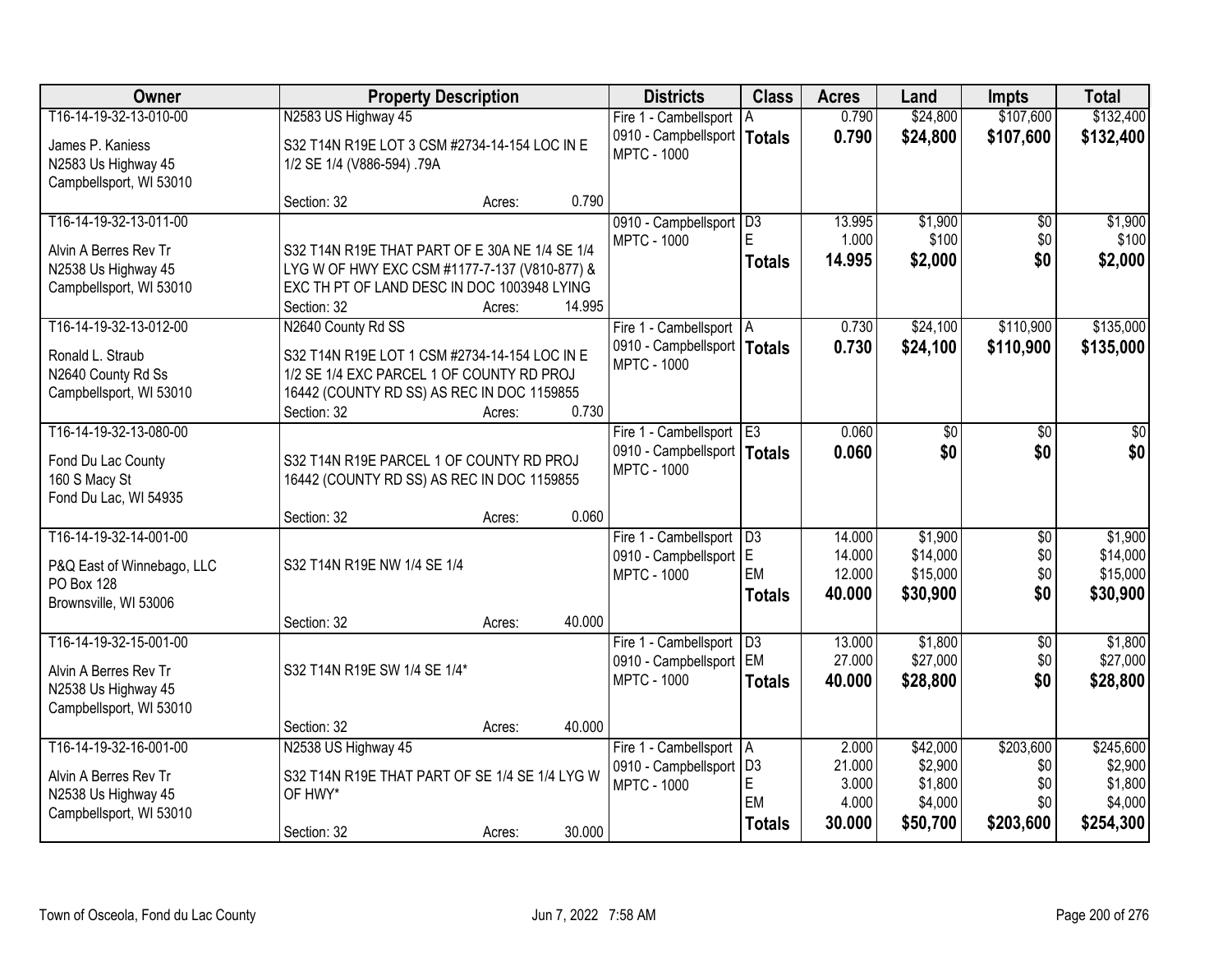| Owner                                                                                    |                                                                                | <b>Property Description</b> |        | <b>Districts</b>                                                           | <b>Class</b>        | <b>Acres</b>                        | Land                                     | <b>Impts</b>                  | <b>Total</b>                             |
|------------------------------------------------------------------------------------------|--------------------------------------------------------------------------------|-----------------------------|--------|----------------------------------------------------------------------------|---------------------|-------------------------------------|------------------------------------------|-------------------------------|------------------------------------------|
| T16-14-19-32-16-002-00                                                                   | N2561 US Highway 45                                                            |                             |        | Fire 1 - Cambellsport   A                                                  |                     | 1.060                               | \$27,900                                 | \$151,300                     | \$179,200                                |
| Matthew Butzke<br>N2561 Us Highway 45<br>Campbellsport, WI 53010                         | S32 T14N R19E PARCEL 3 CSM #2114-11-103 LOC IN<br>E 1/2 SE 1/4                 |                             |        | 0910 - Campbellsport   Totals<br><b>MPTC - 1000</b>                        |                     | 1.060                               | \$27,900                                 | \$151,300                     | \$179,200                                |
|                                                                                          | Section: 32                                                                    | Acres:                      | 1.060  |                                                                            |                     |                                     |                                          |                               |                                          |
| T16-14-19-32-16-003-00                                                                   | N2539 US Highway 45                                                            |                             |        | Fire 1 - Cambellsport   A                                                  |                     | 1.060                               | \$27,900                                 | \$129,000                     | \$156,900                                |
| Sandra D. Schultz<br>N2539 Us Highway 45<br>Campbellsport, WI 53010                      | S32 T14N R19E PARCEL 4 CSM #2114-11-103 LOC IN<br>E 1/2 SE 1/4                 |                             |        | 0910 - Campbellsport   Totals<br><b>MPTC - 1000</b>                        |                     | 1.060                               | \$27,900                                 | \$129,000                     | \$156,900                                |
|                                                                                          | Section: 32                                                                    | Acres:                      | 1.060  |                                                                            |                     |                                     |                                          |                               |                                          |
| T16-14-19-32-16-004-00                                                                   | N2511 US Highway 45                                                            |                             |        | Fire 1 - Cambellsport   A                                                  |                     | 2.000                               | \$42,000                                 | \$29,900                      | \$71,900                                 |
| Allan J. Bartkowiak<br>N2511 Us Highway 45<br>Campbellsport, WI 53010                    | S32 T14N R19E PARCEL 1 CSM #1926-10-165 LOC IN<br>SE 1/4 SE 1/4 (V1316-329) 2A |                             |        | 0910 - Campbellsport   Totals<br><b>MPTC - 1000</b>                        |                     | 2.000                               | \$42,000                                 | \$29,900                      | \$71,900                                 |
|                                                                                          | Section: 32                                                                    | Acres:                      | 2.000  |                                                                            |                     |                                     |                                          |                               |                                          |
| T16-14-19-32-16-005-00                                                                   | N2501 US Highway 45                                                            |                             |        | Fire 1 - Cambellsport   A                                                  |                     | 2.000                               | \$42,000                                 | \$143,400                     | \$185,400                                |
| Craig A. Neis<br>N2501 Us Highway 45<br>Campbellsport, WI 53010                          | S32 T14N R19E PARCEL 1 CSM #1627-9-127 LOC IN<br>SE 1/4 SE 1/4                 |                             |        | 0910 - Campbellsport   Totals<br><b>MPTC - 1000</b>                        |                     | 2.000                               | \$42,000                                 | \$143,400                     | \$185,400                                |
|                                                                                          | Section: 32                                                                    | Acres:                      | 2.000  |                                                                            |                     |                                     |                                          |                               |                                          |
| T16-14-19-33-01-001-00<br>Melvin R. Kutz<br>W1592 Woodland Dr<br>Campbellsport, WI 53010 | S33 T14N R19E NE 1/4 NE 1/4 40A                                                |                             |        | Fire 1 - Cambellsport   D3<br>0910 - Campbellsport E<br><b>MPTC - 1000</b> | EM<br><b>Totals</b> | 2.000<br>10.000<br>28.000<br>40.000 | \$300<br>\$4,000<br>\$35,000<br>\$39,300 | \$0<br>\$0<br>\$0<br>\$0      | \$300<br>\$4,000<br>\$35,000<br>\$39,300 |
|                                                                                          | Section: 33                                                                    | Acres:                      | 40.000 |                                                                            |                     |                                     |                                          |                               |                                          |
| T16-14-19-33-02-001-00<br>Melvin R. Kutz<br>W1592 Woodland Dr<br>Campbellsport, WI 53010 | S33 T14N R19E NW 1/4 NE 1/4 40A                                                |                             |        | Fire 1 - Cambellsport   D3<br>0910 - Campbellsport E<br><b>MPTC - 1000</b> | <b>Totals</b>       | 21.000<br>19.000<br>40.000          | \$2,900<br>\$9,600<br>\$12,500           | $\overline{50}$<br>\$0<br>\$0 | \$2,900<br>\$9,600<br>\$12,500           |
|                                                                                          | Section: 33                                                                    | Acres:                      | 40.000 |                                                                            |                     |                                     |                                          |                               |                                          |
| T16-14-19-33-03-001-00                                                                   | <b>Happy Hollow Rd</b>                                                         |                             |        | Fire 1 - Cambellsport E                                                    |                     | 32.000                              | \$23,500                                 | $\overline{50}$               | \$23,500                                 |
| Dean R. Krueger<br>N2768 Us Highway 45<br>Campbellsport, WI 53010                        | S33 T14N R19E SW 1/4 NE 1/4                                                    |                             |        | 0910 - Campbellsport<br><b>MPTC - 1000</b>                                 | F<br><b>Totals</b>  | 8.000<br>40.000                     | \$21,600<br>\$45,100                     | \$0<br>\$0                    | \$21,600<br>\$45,100                     |
|                                                                                          | Section: 33                                                                    | Acres:                      | 40.000 |                                                                            |                     |                                     |                                          |                               |                                          |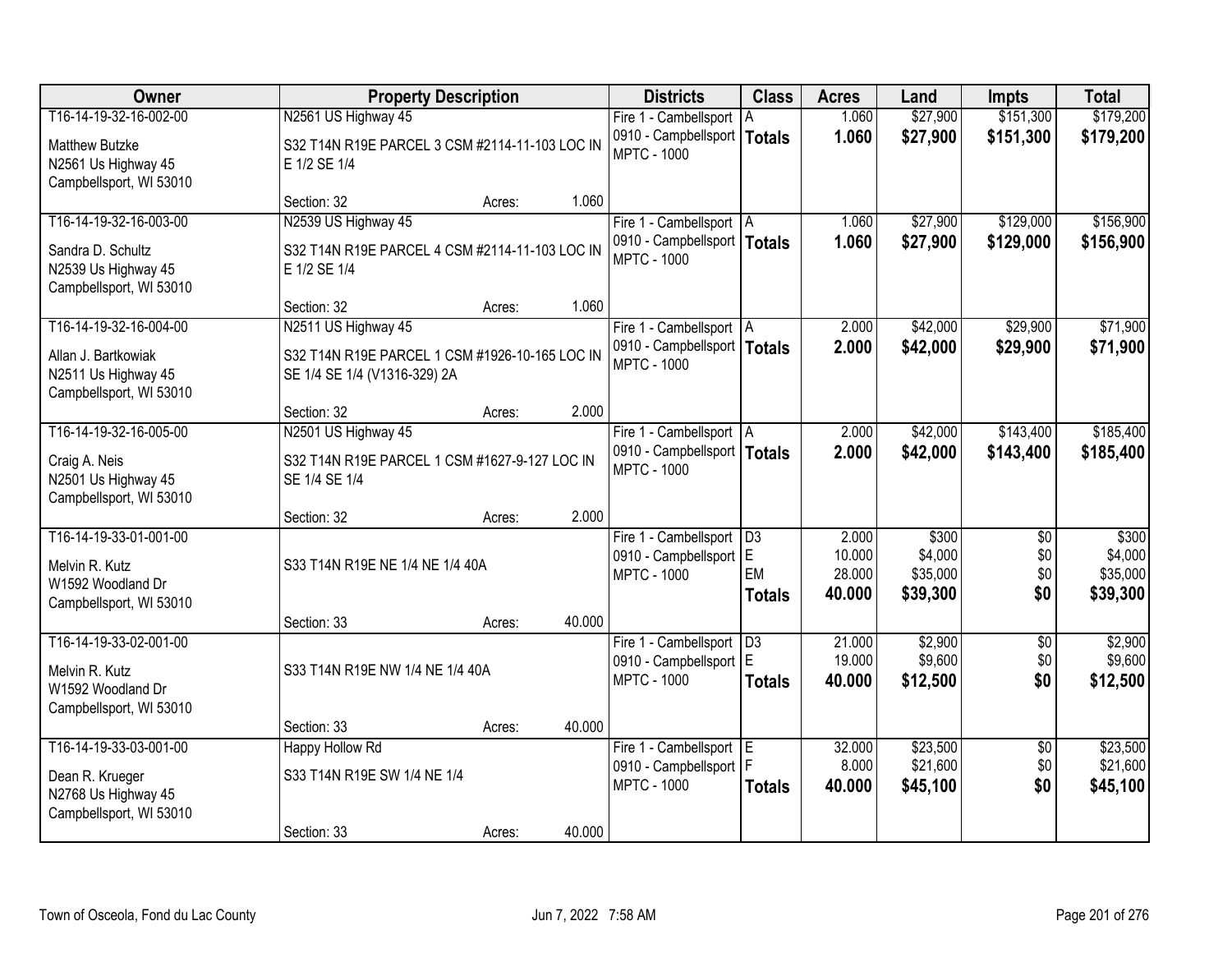| Owner                   | <b>Property Description</b>                     | <b>Districts</b>                                    | <b>Class</b>    | <b>Acres</b>    | Land                 | <b>Impts</b>    | <b>Total</b>         |
|-------------------------|-------------------------------------------------|-----------------------------------------------------|-----------------|-----------------|----------------------|-----------------|----------------------|
| T16-14-19-33-04-001-00  | W1343 Happy Hollow Rd                           | Fire 1 - Cambellsport                               | E               | 33.000          | \$27,300             | $\overline{50}$ | \$27,300             |
| Donald H. Straub        | S33 T14N R19E SE 1/4 NE 1/4                     | 0910 - Campbellsport   F                            |                 | 7.000           | \$14,000             | \$0             | \$14,000             |
| 425 Forest St           |                                                 | <b>MPTC - 1000</b>                                  | <b>Totals</b>   | 40.000          | \$41,300             | \$0             | \$41,300             |
| Campbellsport, WI 53010 |                                                 |                                                     |                 |                 |                      |                 |                      |
|                         | 40.000<br>Section: 33<br>Acres:                 |                                                     |                 |                 |                      |                 |                      |
| T16-14-19-33-05-001-00  | W1588 Woodland Dr                               | Fire 1 - Cambellsport                               | $\overline{D3}$ | 5.000           | \$700                | $\overline{50}$ | \$700                |
| Melvin R. Kutz          | S33 T14N R19E NE 1/4 NW 1/4 EXC CSM #2087-11-76 | 0910 - Campbellsport E                              | G               | 32.000<br>2.000 | \$22,400<br>\$35,000 | \$0<br>\$58,400 | \$22,400<br>\$93,400 |
| W1592 Woodland Dr       | 39A                                             | <b>MPTC - 1000</b>                                  |                 | 39.000          |                      |                 |                      |
| Campbellsport, WI 53010 |                                                 |                                                     | <b>Totals</b>   |                 | \$58,100             | \$58,400        | \$116,500            |
|                         | 39.000<br>Section: 33<br>Acres:                 |                                                     |                 |                 |                      |                 |                      |
| T16-14-19-33-05-002-00  | W1592 Woodland Dr                               | Fire 1 - Cambellsport   A                           |                 | 0.880           | \$25,500             | \$162,100       | \$187,600            |
| David C. Kutz           | S33 T14N R19E LOT 1 CSM #2087-11-76 LOC IN NE   | 0910 - Campbellsport   Totals<br><b>MPTC - 1000</b> |                 | 0.880           | \$25,500             | \$162,100       | \$187,600            |
| W1592 Woodland Dr       | 1/4 NW 1/4 (V782-243 806042) .88A               |                                                     |                 |                 |                      |                 |                      |
| Campbellsport, WI 53010 |                                                 |                                                     |                 |                 |                      |                 |                      |
|                         | 0.880<br>Section: 33<br>Acres:                  |                                                     |                 |                 |                      |                 |                      |
| T16-14-19-33-06-001-00  | W1676 Woodland Dr                               | Fire 1 - Cambellsport                               | $\overline{D3}$ | 13.000          | \$1,800              | $\sqrt{6}$      | \$1,800              |
| David A. Thompson       | S33 T14N R19E NW 1/4 NW 1/4 EXC CSM #3613-20-12 | 0910 - Campbellsport E<br><b>MPTC - 1000</b>        | EM              | 11.000<br>9.000 | \$7,100<br>\$11,300  | \$0<br>\$0      | \$7,100<br>\$11,300  |
| W1676 Woodland Dr       | (V1431-451) 35A                                 |                                                     | G               | 2.000           | \$35,000             | \$218,200       | \$253,200            |
| Campbellsport, WI 53010 |                                                 |                                                     | <b>Totals</b>   | 35.000          | \$55,200             | \$218,200       | \$273,400            |
|                         | 35.000<br>Section: 33<br>Acres:                 |                                                     |                 |                 |                      |                 |                      |
| T16-14-19-33-06-002-00  | W1602 Woodland Dr                               | Fire 1 - Cambellsport                               | ΙA              | 2.420           | \$43,500             | \$65,800        | \$109,300            |
| James Frombach          | S33 T14N R19E LOT 1 CSM #4227-23-146 LOC IN NW  | 0910 - Campbellsport   Totals<br><b>MPTC - 1000</b> |                 | 2.420           | \$43,500             | \$65,800        | \$109,300            |
| W1602 Woodland Dr       | 1/4 NW 1/4 (V1088-646 915668) 2.42A             |                                                     |                 |                 |                      |                 |                      |
| Campbellsport, WI 53010 |                                                 |                                                     |                 |                 |                      |                 |                      |
|                         | 2.420<br>Section: 33<br>Acres:                  |                                                     |                 |                 |                      |                 |                      |
| T16-14-19-33-06-003-00  |                                                 | Fire 1 - Cambellsport E                             |                 | 2.420           | \$1,000              | $\sqrt{6}$      | \$1,000              |
| David A. Thompson       | S33 T14N R19E OUTLOT 1 CSM #4227-23-146 LOC IN  | 0910 - Campbellsport   Totals<br><b>MPTC - 1000</b> |                 | 2.420           | \$1,000              | \$0             | \$1,000              |
| W1676 Woodland Dr       | NW 1/4 NW 1/4 (V994-577) 2.42A                  |                                                     |                 |                 |                      |                 |                      |
| Campbellsport, WI 53010 |                                                 |                                                     |                 |                 |                      |                 |                      |
|                         | 2.420<br>Section: 33<br>Acres:                  |                                                     |                 |                 |                      |                 |                      |
| T16-14-19-33-07-001-00  | W1699 Happy Hollow Rd                           | Fire 1 - Cambellsport   A                           |                 | 0.940           | \$26,000             | \$105,600       | \$131,600            |
| Misty M. Kutz           | S33 T14N R19E LOT 1 CSM #917-6-77 LOC IN SW 1/4 | 0910 - Campbellsport   Totals<br><b>MPTC - 1000</b> |                 | 0.940           | \$26,000             | \$105,600       | \$131,600            |
| W1699 Happy Hollow Rd   | <b>NW 1/4</b>                                   |                                                     |                 |                 |                      |                 |                      |
| Campbellsport, WI 53010 |                                                 |                                                     |                 |                 |                      |                 |                      |
|                         | 0.940<br>Section: 33<br>Acres:                  |                                                     |                 |                 |                      |                 |                      |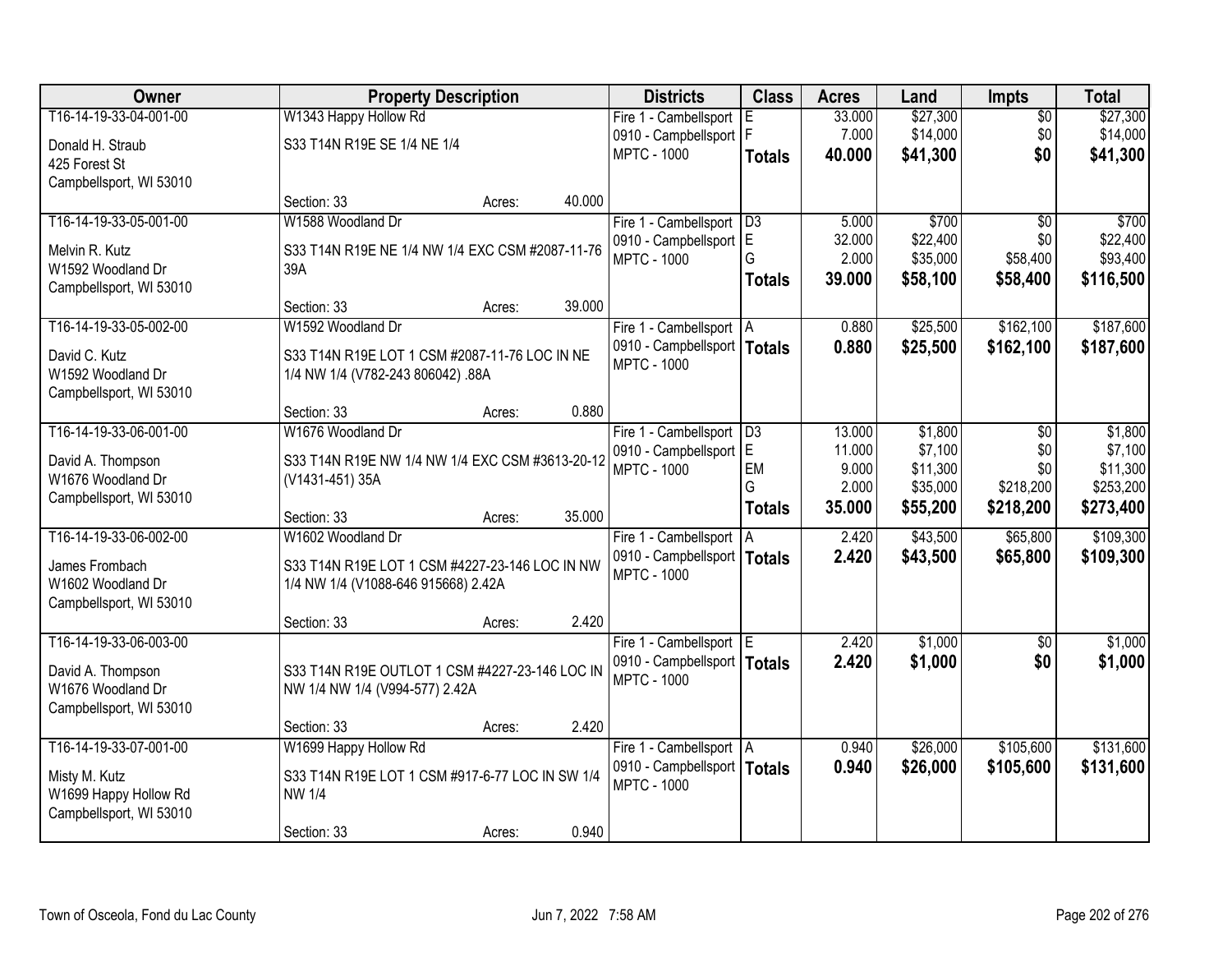| Owner                   | <b>Property Description</b>                      | <b>Districts</b>              | <b>Class</b>  | <b>Acres</b> | Land     | <b>Impts</b>    | <b>Total</b> |
|-------------------------|--------------------------------------------------|-------------------------------|---------------|--------------|----------|-----------------|--------------|
| T16-14-19-33-07-002-00  | W1689 Happy Hollow Rd                            | Fire 1 - Cambellsport   A     |               | 12.700       | \$96,300 | \$109,800       | \$206,100    |
| Gerald G. Lange         | S33 T14N R19E LOT 1A CSM #3770-21-9 LOC IN SW    | 0910 - Campbellsport          | <b>Totals</b> | 12.700       | \$96,300 | \$109,800       | \$206,100    |
| W1689 Happy Hollow Rd   | 1/4 NW 1/4 (895406) 12.70A                       | <b>MPTC - 1000</b>            |               |              |          |                 |              |
| Campbellsport, WI 53010 |                                                  |                               |               |              |          |                 |              |
|                         | 12.700<br>Section: 33<br>Acres:                  |                               |               |              |          |                 |              |
| T16-14-19-33-07-002-01  | W1671 Happy Hollow Rd                            | Fire 1 - Cambellsport   A     |               | 0.900        | \$25,700 | \$38,200        | \$63,900     |
| Thomas N. Krueger       | S33 T14N R19E LOT 1B CSM #3770-21-9 LOC IN SW    | 0910 - Campbellsport   Totals |               | 0.900        | \$25,700 | \$38,200        | \$63,900     |
| W1671 Happy Hollow Rd   | 1/4 NW 1/4 (V1243-827) .90A                      | <b>MPTC - 1000</b>            |               |              |          |                 |              |
| Campbellsport, WI 53010 |                                                  |                               |               |              |          |                 |              |
|                         | 0.900<br>Section: 33<br>Acres:                   |                               |               |              |          |                 |              |
| T16-14-19-33-07-003-00  | W1647 Happy Hollow Rd                            | Fire 1 - Cambellsport   A     |               | 1.820        | \$39,300 | \$115,500       | \$154,800    |
| Jacalyn R. Kutz         | S33 T14N R19E LOT 1 CSM #2614-14-34 LOC IN SW    | 0910 - Campbellsport   Totals |               | 1.820        | \$39,300 | \$115,500       | \$154,800    |
| W1647 Happy Hollow Rd   | 1/4 NW 1/4 (V825-236 830939) 1.82A               | <b>MPTC - 1000</b>            |               |              |          |                 |              |
| Campbellsport, WI 53010 |                                                  |                               |               |              |          |                 |              |
|                         | 1.820<br>Section: 33<br>Acres:                   |                               |               |              |          |                 |              |
| T16-14-19-33-07-004-00  | W1651 Happy Hollow Rd                            | Fire 1 - Cambellsport   A     |               | 9.570        | \$81,700 | \$223,800       | \$305,500    |
| Richard A. Scharnott    | S33 T14N R19E LOT 2 CSM #3108-16-194 LOC IN SW   | 0910 - Campbellsport   Totals |               | 9.570        | \$81,700 | \$223,800       | \$305,500    |
| W1651 Happy Hollow Rd   | 1/4 NW 1/4                                       | <b>MPTC - 1000</b>            |               |              |          |                 |              |
| Campbellsport, WI 53010 |                                                  |                               |               |              |          |                 |              |
|                         | 9.570<br>Section: 33<br>Acres:                   |                               |               |              |          |                 |              |
| T16-14-19-33-07-005-00  | W1643 Happy Hollow Rd                            | Fire 1 - Cambellsport   A     |               | 2.750        | \$56,800 | \$99,800        | \$156,600    |
| Edmund W. Stoll         | S33 T14N R19E LOT 3 CSM #3108-16-194 LOC IN SW   | 0910 - Campbellsport   Totals |               | 2.750        | \$56,800 | \$99,800        | \$156,600    |
| W1643 Happy Hollow Rd   | 1/4 NW 1/4*                                      | <b>MPTC - 1000</b>            |               |              |          |                 |              |
| Campbellsport, WI 53010 |                                                  |                               |               |              |          |                 |              |
|                         | 2.750<br>Section: 33<br>Acres:                   |                               |               |              |          |                 |              |
| T16-14-19-33-07-006-00  | W1631 Happy Hollow Rd                            | Fire 1 - Cambellsport A       |               | 10.550       | \$84,700 | \$120,600       | \$205,300    |
| Barbara E. Cribb        | S33 T14N R19E LOT 4 CSM #3108-16-194 LOC IN SW   | 0910 - Campbellsport   Totals |               | 10.550       | \$84,700 | \$120,600       | \$205,300    |
| W1631 Happy Hollow Rd   | 1/4 NW 1/4 (V889-753 768013 768014 768015 768895 | <b>MPTC - 1000</b>            |               |              |          |                 |              |
| Campbellsport, WI 53010 | 768896 768897) 10.55A                            |                               |               |              |          |                 |              |
|                         | 10.550<br>Section: 33<br>Acres:                  |                               |               |              |          |                 |              |
| T16-14-19-33-08-001-00  |                                                  | Fire 1 - Cambellsport E       |               | 12.950       | \$5,200  | $\overline{30}$ | \$5,200      |
| Richard P. Goldapske    | S33 T14N R19E LOT 1 CSM #6298-42-95 LOC IN SE    | 0910 - Campbellsport   F      |               | 10.000       | \$27,000 | \$0             | \$27,000     |
| N4160 Burton Rd S       | 1/4 NW 1/4                                       | <b>MPTC - 1000</b>            | <b>Totals</b> | 22.950       | \$32,200 | \$0             | \$32,200     |
| Oakfield, WI 53065      |                                                  |                               |               |              |          |                 |              |
|                         | 22.950<br>Section: 33<br>Acres:                  |                               |               |              |          |                 |              |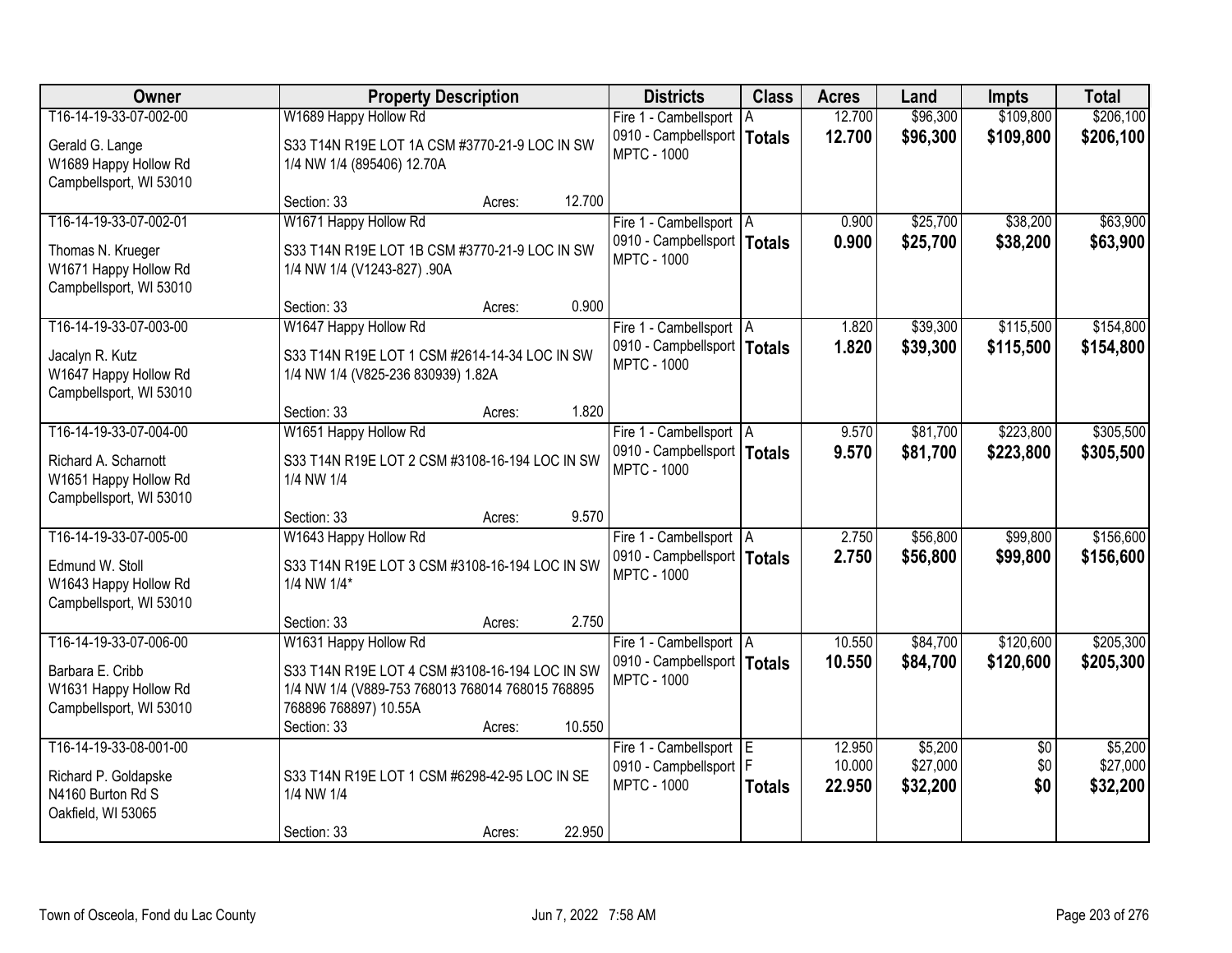| Owner                                                                 |                                                                           | <b>Property Description</b> |        | <b>Districts</b>                                           | <b>Class</b>    | <b>Acres</b>   | Land                 | <b>Impts</b>           | <b>Total</b>           |
|-----------------------------------------------------------------------|---------------------------------------------------------------------------|-----------------------------|--------|------------------------------------------------------------|-----------------|----------------|----------------------|------------------------|------------------------|
| T16-14-19-33-08-002-00                                                | W1591 Happy Hollow Rd                                                     |                             |        | Fire 1 - Cambellsport   A                                  |                 | 0.918          | \$31,500             | \$71,900               | \$103,400              |
| Kevin M. Carey Sr<br>W1591 Happy Hollow Rd<br>Campbellsport, WI 53010 | S33 T14N R19E LOT 1 CSM #2585-14-5 LOC IN SE 1/4<br>NW 1/4 (943326) .918A |                             |        | 0910 - Campbellsport  <br><b>MPTC - 1000</b>               | <b>Totals</b>   | 0.918          | \$31,500             | \$71,900               | \$103,400              |
|                                                                       | Section: 33                                                               | Acres:                      | 0.918  |                                                            |                 |                |                      |                        |                        |
| T16-14-19-33-08-003-00<br>Eric J. Sabish                              | W1511 Happy Hollow Rd<br>S33 T14N R19E PT OF SE 1/4 NW 1/4 COM AT SE      |                             |        | Fire 1 - Cambellsport   A<br>0910 - Campbellsport   Totals |                 | 0.990<br>0.990 | \$26,400<br>\$26,400 | \$105,600<br>\$105,600 | \$132,000<br>\$132,000 |
| W1511 Happy Hollow Rd<br>Campbellsport, WI 53010                      | COR TH W 208' N 208' E 208' S 208' TO POB                                 |                             |        | <b>MPTC - 1000</b>                                         |                 |                |                      |                        |                        |
|                                                                       | Section: 33                                                               | Acres:                      | 0.990  |                                                            |                 |                |                      |                        |                        |
| T16-14-19-33-08-004-00                                                |                                                                           |                             |        | Fire 1 - Cambellsport   D3<br>0910 - Campbellsport E       |                 | 8.020<br>6.740 | \$1,100<br>\$2,700   | \$0<br>\$0             | \$1,100<br>\$2,700     |
| <b>Tracy Retzlaff</b><br>N1441 County Rd V                            | S33 T14N R19E LOT 2 CSM #6298-42-95 LOC IN SE<br>1/4 NW 1/4*              |                             |        | <b>MPTC - 1000</b>                                         | <b>Totals</b>   | 14.760         | \$3,800              | \$0                    | \$3,800                |
| Campbellsport, WI 53010                                               | Section: 33                                                               | Acres:                      | 14.760 |                                                            |                 |                |                      |                        |                        |
| T16-14-19-33-09-001-00                                                |                                                                           |                             |        | Fire 1 - Cambellsport                                      | $\overline{D3}$ | 16.000         | \$2,200              | \$0                    | \$2,200                |
|                                                                       |                                                                           |                             |        | 0910 - Campbellsport E                                     |                 | 19.000         | \$7,600              | \$0                    | \$7,600                |
| Frank G. Adashun<br>N5255 Club Deneveu Dr                             | S33 T14N R19E NE 1/4 SW 1/4                                               |                             |        | <b>MPTC - 1000</b>                                         | EM              | 5.000          | \$6,800              | \$0                    | \$6,800                |
| Fond Du Lac, WI 54935                                                 |                                                                           |                             |        |                                                            | <b>Totals</b>   | 40.000         | \$16,600             | \$0                    | \$16,600               |
|                                                                       | Section: 33                                                               | Acres:                      | 40.000 |                                                            |                 |                |                      |                        |                        |
| T16-14-19-33-10-001-00                                                |                                                                           |                             |        | Fire 1 - Cambellsport                                      | $\overline{D3}$ | 21.534         | \$3,000              | $\overline{50}$        | \$3,000                |
| Fms Farms LLC                                                         | S33 T14N R19E NW 1/4 SW 1/4 EXC CSM                                       |                             |        | 0910 - Campbellsport E                                     |                 | 4.000          | \$1,300              | \$0                    | \$1,300                |
| c/o Mark A. Adashun                                                   | #1906-10-145 & EXC CSM #2080-11-69 & EXC CSM                              |                             |        | <b>MPTC - 1000</b>                                         | EM              | 4.000          | \$5,000              | \$0                    | \$5,000                |
| 11200 W Appleton Ave                                                  | #2554-13-126 & #2952-14-12 ALSO OUTLOT A CSM                              |                             |        |                                                            | <b>Totals</b>   | 29.534         | \$9,300              | \$0                    | \$9,300                |
| Milwaukee, WI 53225                                                   | Section: 33                                                               | Acres:                      | 29.534 |                                                            |                 |                |                      |                        |                        |
| T16-14-19-33-10-002-00                                                | W1694 Happy Hollow Rd                                                     |                             |        | Fire 1 - Cambellsport A                                    |                 | 0.673          | \$27,800             | \$132,600              | \$160,400              |
| Jerald T. Wick<br>W1694 Happy Hollow Rd                               | S33 T14N R19E LOT 1 CSM #2554-13-126 LOC IN NW<br>1/4 SW 1/4              |                             |        | 0910 - Campbellsport   Totals<br><b>MPTC - 1000</b>        |                 | 0.673          | \$27,800             | \$132,600              | \$160,400              |
| Campbellsport, WI 53010                                               |                                                                           |                             |        |                                                            |                 |                |                      |                        |                        |
| T16-14-19-33-10-003-00                                                | Section: 33                                                               | Acres:                      | 0.673  |                                                            |                 | 0.902          | \$15,700             | \$8,400                | \$24,100               |
|                                                                       | <b>Happy Hollow Rd</b>                                                    |                             |        | Fire 1 - Cambellsport   A<br>0910 - Campbellsport   Totals |                 | 0.902          | \$15,700             |                        |                        |
| Jerald T. Wick                                                        | S33 T14N R19E LOT 2 CSM #2592-14-12 LOC IN NW                             |                             |        | <b>MPTC - 1000</b>                                         |                 |                |                      | \$8,400                | \$24,100               |
| W1694 Happy Hollow Rd                                                 | 1/4 SW 1/4                                                                |                             |        |                                                            |                 |                |                      |                        |                        |
| Campbellsport, WI 53010                                               | Section: 33                                                               |                             | 0.902  |                                                            |                 |                |                      |                        |                        |
|                                                                       |                                                                           | Acres:                      |        |                                                            |                 |                |                      |                        |                        |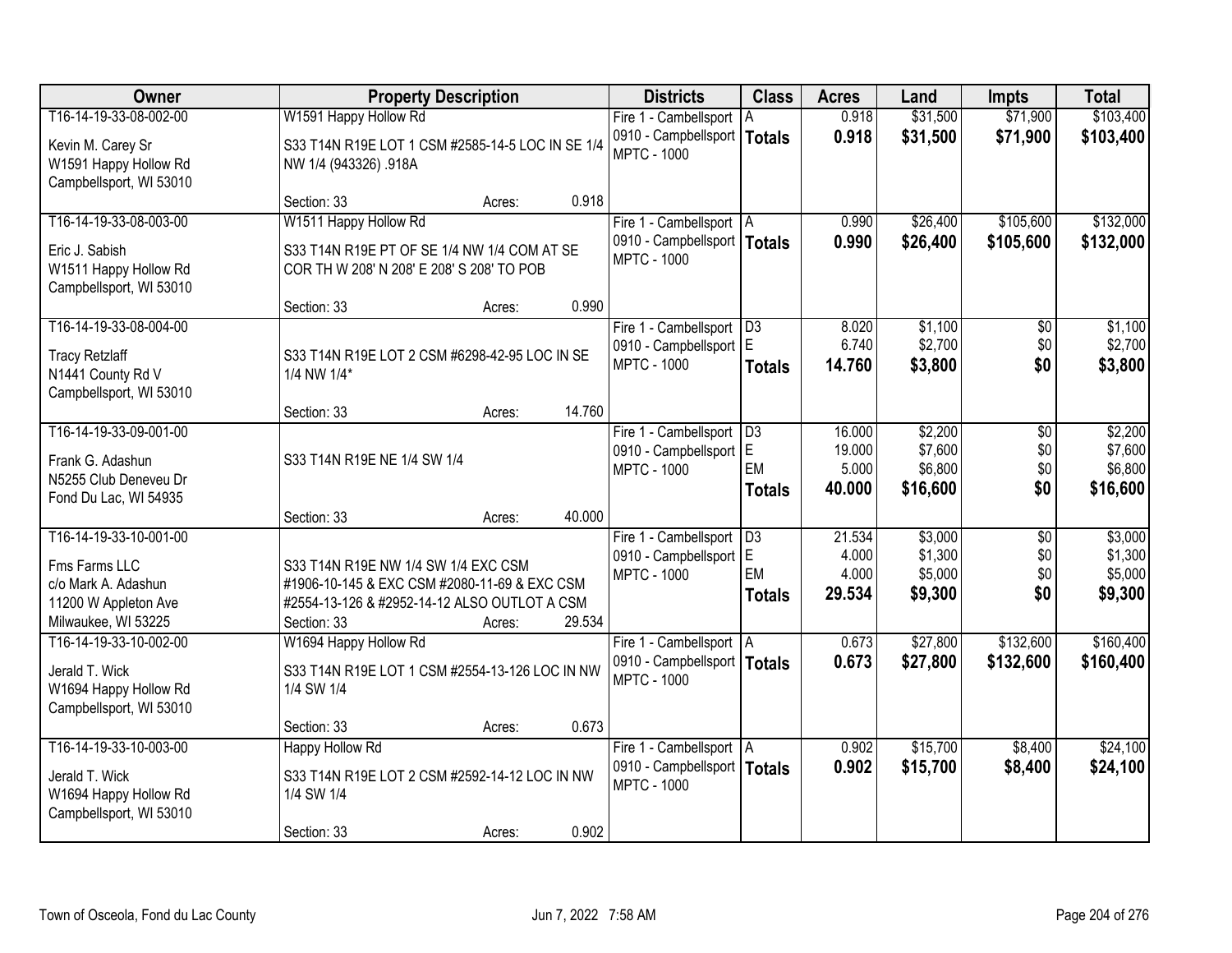| T16-14-19-33-10-004-00<br>\$25,100<br><b>Happy Hollow Rd</b><br>1.860<br>\$1,000<br>Fire 1 - Cambellsport<br>I A<br>0910 - Campbellsport   Totals<br>1.860<br>\$25,100<br>\$1,000<br>\$26,100<br>S33 T14N R19E LOT 3 CSM #2592-14-12 LOC IN NW<br>Jerald T. Wick<br><b>MPTC - 1000</b><br>W1694 Happy Hollow Rd<br>1/4 SW 1/4<br>Campbellsport, WI 53010<br>1.860<br>Section: 33<br>Acres:<br>N2631 County Rd SS<br>\$181,300<br>\$238,700<br>T16-14-19-33-10-005-00<br>2.870<br>\$57,400<br>Fire 1 - Cambellsport   A<br>0910 - Campbellsport   Totals<br>2.870<br>\$57,400<br>\$181,300<br>\$238,700<br>Lori L Grahl Rev Tr<br>S33 T14N R19E PT OF LOT 1 CSM #1906-10-145 LOC<br><b>MPTC - 1000</b><br>N2631 County Rd Ss<br>IN NW 1/4 SW 1/4 COM AT NW COR LOT 1 TH<br>N78*25'7"E 226.60' TH E 139.02' TH SWLY 224.60' ETC<br>Campbellsport, WI 53010<br>2.870<br>Section: 33<br>Acres:<br>\$267,700<br>T16-14-19-33-10-006-00<br>\$58,100<br>\$209,600<br>N2611 County Rd SS<br>3.023<br>Fire 1 - Cambellsport   A<br>0910 - Campbellsport   Totals<br>3.023<br>\$58,100<br>\$209,600<br>\$267,700<br>Patrick J Flood Fam Liv Tr<br>S33 T14N R19E LOTS 1 & 2 CSM #1906-10-145 LOC<br><b>MPTC - 1000</b><br>IN NW 1/4 SW 1/4 EXC PT OF LOT 1 AS REC V939-679<br>N2611 County Rd Ss<br>Campbellsport, WI 53010<br>3.023<br>Section: 33<br>Acres:<br>T16-14-19-33-11-001-00<br>N2577 County Rd SS<br>27.190<br>\$3,800<br>\$3,800<br>Fire 1 - Cambellsport<br>D3<br>\$0<br>lE.<br>\$7,000<br>7.000<br>\$7,000<br>\$0<br>0910 - Campbellsport<br>S33 T14N R19E SW 1/4 SW 1/4 EXC CSM #2080-11-69<br>Fms Farms LLC<br>EM<br>4.000<br>\$4,000<br>\$0<br>\$4,000<br><b>MPTC - 1000</b><br>c/o Mark A. Adashun<br>38.190<br>\$14,800<br>\$0<br>\$14,800<br><b>Totals</b><br>11200 W Appleton Ave<br>38.190<br>Milwaukee, WI 53225<br>Section: 33<br>Acres:<br>T16-14-19-33-11-002-00<br>N2604 County Rd SS<br>\$36,900<br>\$95,100<br>\$132,000<br>1.660<br>Fire 1 - Cambellsport   A<br>1.660<br>\$36,900<br>\$95,100<br>\$132,000<br>0910 - Campbellsport   Totals<br>David P Wellskopf Jt Self-Decl of Tr<br>S33 T14N R19E LOT 1 CSM #2080-11-69 LOC IN W 1/2<br><b>MPTC - 1000</b><br>SW 1/4<br>N2604 County Rd Ss<br>Campbellsport, WI 53010<br>1.660<br>Section: 33<br>Acres: | Owner                  | <b>Property Description</b> | <b>Districts</b> | <b>Class</b>    | <b>Acres</b> | Land    | Impts | <b>Total</b> |
|---------------------------------------------------------------------------------------------------------------------------------------------------------------------------------------------------------------------------------------------------------------------------------------------------------------------------------------------------------------------------------------------------------------------------------------------------------------------------------------------------------------------------------------------------------------------------------------------------------------------------------------------------------------------------------------------------------------------------------------------------------------------------------------------------------------------------------------------------------------------------------------------------------------------------------------------------------------------------------------------------------------------------------------------------------------------------------------------------------------------------------------------------------------------------------------------------------------------------------------------------------------------------------------------------------------------------------------------------------------------------------------------------------------------------------------------------------------------------------------------------------------------------------------------------------------------------------------------------------------------------------------------------------------------------------------------------------------------------------------------------------------------------------------------------------------------------------------------------------------------------------------------------------------------------------------------------------------------------------------------------------------------------------------------------------------------------------------------------------------------------------------------------------------------------------------------------------------------------------------------------------------------------------|------------------------|-----------------------------|------------------|-----------------|--------------|---------|-------|--------------|
|                                                                                                                                                                                                                                                                                                                                                                                                                                                                                                                                                                                                                                                                                                                                                                                                                                                                                                                                                                                                                                                                                                                                                                                                                                                                                                                                                                                                                                                                                                                                                                                                                                                                                                                                                                                                                                                                                                                                                                                                                                                                                                                                                                                                                                                                                 |                        |                             |                  |                 |              |         |       | \$26,100     |
|                                                                                                                                                                                                                                                                                                                                                                                                                                                                                                                                                                                                                                                                                                                                                                                                                                                                                                                                                                                                                                                                                                                                                                                                                                                                                                                                                                                                                                                                                                                                                                                                                                                                                                                                                                                                                                                                                                                                                                                                                                                                                                                                                                                                                                                                                 |                        |                             |                  |                 |              |         |       |              |
|                                                                                                                                                                                                                                                                                                                                                                                                                                                                                                                                                                                                                                                                                                                                                                                                                                                                                                                                                                                                                                                                                                                                                                                                                                                                                                                                                                                                                                                                                                                                                                                                                                                                                                                                                                                                                                                                                                                                                                                                                                                                                                                                                                                                                                                                                 |                        |                             |                  |                 |              |         |       |              |
|                                                                                                                                                                                                                                                                                                                                                                                                                                                                                                                                                                                                                                                                                                                                                                                                                                                                                                                                                                                                                                                                                                                                                                                                                                                                                                                                                                                                                                                                                                                                                                                                                                                                                                                                                                                                                                                                                                                                                                                                                                                                                                                                                                                                                                                                                 |                        |                             |                  |                 |              |         |       |              |
|                                                                                                                                                                                                                                                                                                                                                                                                                                                                                                                                                                                                                                                                                                                                                                                                                                                                                                                                                                                                                                                                                                                                                                                                                                                                                                                                                                                                                                                                                                                                                                                                                                                                                                                                                                                                                                                                                                                                                                                                                                                                                                                                                                                                                                                                                 |                        |                             |                  |                 |              |         |       |              |
|                                                                                                                                                                                                                                                                                                                                                                                                                                                                                                                                                                                                                                                                                                                                                                                                                                                                                                                                                                                                                                                                                                                                                                                                                                                                                                                                                                                                                                                                                                                                                                                                                                                                                                                                                                                                                                                                                                                                                                                                                                                                                                                                                                                                                                                                                 |                        |                             |                  |                 |              |         |       |              |
|                                                                                                                                                                                                                                                                                                                                                                                                                                                                                                                                                                                                                                                                                                                                                                                                                                                                                                                                                                                                                                                                                                                                                                                                                                                                                                                                                                                                                                                                                                                                                                                                                                                                                                                                                                                                                                                                                                                                                                                                                                                                                                                                                                                                                                                                                 |                        |                             |                  |                 |              |         |       |              |
|                                                                                                                                                                                                                                                                                                                                                                                                                                                                                                                                                                                                                                                                                                                                                                                                                                                                                                                                                                                                                                                                                                                                                                                                                                                                                                                                                                                                                                                                                                                                                                                                                                                                                                                                                                                                                                                                                                                                                                                                                                                                                                                                                                                                                                                                                 |                        |                             |                  |                 |              |         |       |              |
|                                                                                                                                                                                                                                                                                                                                                                                                                                                                                                                                                                                                                                                                                                                                                                                                                                                                                                                                                                                                                                                                                                                                                                                                                                                                                                                                                                                                                                                                                                                                                                                                                                                                                                                                                                                                                                                                                                                                                                                                                                                                                                                                                                                                                                                                                 |                        |                             |                  |                 |              |         |       |              |
|                                                                                                                                                                                                                                                                                                                                                                                                                                                                                                                                                                                                                                                                                                                                                                                                                                                                                                                                                                                                                                                                                                                                                                                                                                                                                                                                                                                                                                                                                                                                                                                                                                                                                                                                                                                                                                                                                                                                                                                                                                                                                                                                                                                                                                                                                 |                        |                             |                  |                 |              |         |       |              |
|                                                                                                                                                                                                                                                                                                                                                                                                                                                                                                                                                                                                                                                                                                                                                                                                                                                                                                                                                                                                                                                                                                                                                                                                                                                                                                                                                                                                                                                                                                                                                                                                                                                                                                                                                                                                                                                                                                                                                                                                                                                                                                                                                                                                                                                                                 |                        |                             |                  |                 |              |         |       |              |
|                                                                                                                                                                                                                                                                                                                                                                                                                                                                                                                                                                                                                                                                                                                                                                                                                                                                                                                                                                                                                                                                                                                                                                                                                                                                                                                                                                                                                                                                                                                                                                                                                                                                                                                                                                                                                                                                                                                                                                                                                                                                                                                                                                                                                                                                                 |                        |                             |                  |                 |              |         |       |              |
|                                                                                                                                                                                                                                                                                                                                                                                                                                                                                                                                                                                                                                                                                                                                                                                                                                                                                                                                                                                                                                                                                                                                                                                                                                                                                                                                                                                                                                                                                                                                                                                                                                                                                                                                                                                                                                                                                                                                                                                                                                                                                                                                                                                                                                                                                 |                        |                             |                  |                 |              |         |       |              |
|                                                                                                                                                                                                                                                                                                                                                                                                                                                                                                                                                                                                                                                                                                                                                                                                                                                                                                                                                                                                                                                                                                                                                                                                                                                                                                                                                                                                                                                                                                                                                                                                                                                                                                                                                                                                                                                                                                                                                                                                                                                                                                                                                                                                                                                                                 |                        |                             |                  |                 |              |         |       |              |
|                                                                                                                                                                                                                                                                                                                                                                                                                                                                                                                                                                                                                                                                                                                                                                                                                                                                                                                                                                                                                                                                                                                                                                                                                                                                                                                                                                                                                                                                                                                                                                                                                                                                                                                                                                                                                                                                                                                                                                                                                                                                                                                                                                                                                                                                                 |                        |                             |                  |                 |              |         |       |              |
|                                                                                                                                                                                                                                                                                                                                                                                                                                                                                                                                                                                                                                                                                                                                                                                                                                                                                                                                                                                                                                                                                                                                                                                                                                                                                                                                                                                                                                                                                                                                                                                                                                                                                                                                                                                                                                                                                                                                                                                                                                                                                                                                                                                                                                                                                 |                        |                             |                  |                 |              |         |       |              |
|                                                                                                                                                                                                                                                                                                                                                                                                                                                                                                                                                                                                                                                                                                                                                                                                                                                                                                                                                                                                                                                                                                                                                                                                                                                                                                                                                                                                                                                                                                                                                                                                                                                                                                                                                                                                                                                                                                                                                                                                                                                                                                                                                                                                                                                                                 |                        |                             |                  |                 |              |         |       |              |
|                                                                                                                                                                                                                                                                                                                                                                                                                                                                                                                                                                                                                                                                                                                                                                                                                                                                                                                                                                                                                                                                                                                                                                                                                                                                                                                                                                                                                                                                                                                                                                                                                                                                                                                                                                                                                                                                                                                                                                                                                                                                                                                                                                                                                                                                                 |                        |                             |                  |                 |              |         |       |              |
|                                                                                                                                                                                                                                                                                                                                                                                                                                                                                                                                                                                                                                                                                                                                                                                                                                                                                                                                                                                                                                                                                                                                                                                                                                                                                                                                                                                                                                                                                                                                                                                                                                                                                                                                                                                                                                                                                                                                                                                                                                                                                                                                                                                                                                                                                 |                        |                             |                  |                 |              |         |       |              |
|                                                                                                                                                                                                                                                                                                                                                                                                                                                                                                                                                                                                                                                                                                                                                                                                                                                                                                                                                                                                                                                                                                                                                                                                                                                                                                                                                                                                                                                                                                                                                                                                                                                                                                                                                                                                                                                                                                                                                                                                                                                                                                                                                                                                                                                                                 |                        |                             |                  |                 |              |         |       |              |
|                                                                                                                                                                                                                                                                                                                                                                                                                                                                                                                                                                                                                                                                                                                                                                                                                                                                                                                                                                                                                                                                                                                                                                                                                                                                                                                                                                                                                                                                                                                                                                                                                                                                                                                                                                                                                                                                                                                                                                                                                                                                                                                                                                                                                                                                                 |                        |                             |                  |                 |              |         |       |              |
|                                                                                                                                                                                                                                                                                                                                                                                                                                                                                                                                                                                                                                                                                                                                                                                                                                                                                                                                                                                                                                                                                                                                                                                                                                                                                                                                                                                                                                                                                                                                                                                                                                                                                                                                                                                                                                                                                                                                                                                                                                                                                                                                                                                                                                                                                 |                        |                             |                  |                 |              |         |       |              |
|                                                                                                                                                                                                                                                                                                                                                                                                                                                                                                                                                                                                                                                                                                                                                                                                                                                                                                                                                                                                                                                                                                                                                                                                                                                                                                                                                                                                                                                                                                                                                                                                                                                                                                                                                                                                                                                                                                                                                                                                                                                                                                                                                                                                                                                                                 |                        |                             |                  |                 |              |         |       |              |
|                                                                                                                                                                                                                                                                                                                                                                                                                                                                                                                                                                                                                                                                                                                                                                                                                                                                                                                                                                                                                                                                                                                                                                                                                                                                                                                                                                                                                                                                                                                                                                                                                                                                                                                                                                                                                                                                                                                                                                                                                                                                                                                                                                                                                                                                                 |                        |                             |                  |                 |              |         |       |              |
|                                                                                                                                                                                                                                                                                                                                                                                                                                                                                                                                                                                                                                                                                                                                                                                                                                                                                                                                                                                                                                                                                                                                                                                                                                                                                                                                                                                                                                                                                                                                                                                                                                                                                                                                                                                                                                                                                                                                                                                                                                                                                                                                                                                                                                                                                 | T16-14-19-33-12-001-00 |                             |                  | $\overline{D3}$ | 24.000       | \$3,300 |       | \$3,300      |
| N2551 County Rd SS<br>Fire 1 - Cambellsport<br>$\overline{30}$<br>0910 - Campbellsport E<br>14.000<br>\$8,900<br>\$0                                                                                                                                                                                                                                                                                                                                                                                                                                                                                                                                                                                                                                                                                                                                                                                                                                                                                                                                                                                                                                                                                                                                                                                                                                                                                                                                                                                                                                                                                                                                                                                                                                                                                                                                                                                                                                                                                                                                                                                                                                                                                                                                                            |                        |                             |                  |                 |              |         |       | \$8,900      |
| S33 T14N R19E SE 1/4 SW 1/4<br>Mark A. Adashun<br>G<br>2.000<br>\$35,000<br>\$47,400<br><b>MPTC - 1000</b>                                                                                                                                                                                                                                                                                                                                                                                                                                                                                                                                                                                                                                                                                                                                                                                                                                                                                                                                                                                                                                                                                                                                                                                                                                                                                                                                                                                                                                                                                                                                                                                                                                                                                                                                                                                                                                                                                                                                                                                                                                                                                                                                                                      |                        |                             |                  |                 |              |         |       | \$82,400     |
| 11200 W Appleton Ave<br>40.000<br>\$47,200<br>\$47,400<br><b>Totals</b>                                                                                                                                                                                                                                                                                                                                                                                                                                                                                                                                                                                                                                                                                                                                                                                                                                                                                                                                                                                                                                                                                                                                                                                                                                                                                                                                                                                                                                                                                                                                                                                                                                                                                                                                                                                                                                                                                                                                                                                                                                                                                                                                                                                                         |                        |                             |                  |                 |              |         |       | \$94,600     |
| Milwaukee, WI 53225<br>40.000                                                                                                                                                                                                                                                                                                                                                                                                                                                                                                                                                                                                                                                                                                                                                                                                                                                                                                                                                                                                                                                                                                                                                                                                                                                                                                                                                                                                                                                                                                                                                                                                                                                                                                                                                                                                                                                                                                                                                                                                                                                                                                                                                                                                                                                   |                        |                             |                  |                 |              |         |       |              |
| Section: 33<br>Acres:<br>W1376 Happy Hollow Rd<br>\$142,100<br>T16-14-19-33-13-002-00<br>\$51,400<br>4.697<br>Fire 1 - Cambellsport   A                                                                                                                                                                                                                                                                                                                                                                                                                                                                                                                                                                                                                                                                                                                                                                                                                                                                                                                                                                                                                                                                                                                                                                                                                                                                                                                                                                                                                                                                                                                                                                                                                                                                                                                                                                                                                                                                                                                                                                                                                                                                                                                                         |                        |                             |                  |                 |              |         |       | \$193,500    |
| 0910 - Campbellsport   Totals<br>4.697<br>\$51,400<br>\$142,100                                                                                                                                                                                                                                                                                                                                                                                                                                                                                                                                                                                                                                                                                                                                                                                                                                                                                                                                                                                                                                                                                                                                                                                                                                                                                                                                                                                                                                                                                                                                                                                                                                                                                                                                                                                                                                                                                                                                                                                                                                                                                                                                                                                                                 |                        |                             |                  |                 |              |         |       | \$193,500    |
| S33 T14N R19E LOT 1 CSM #3077-16-163 LOC IN NE<br>Merlin A. Schultz Jr<br><b>MPTC - 1000</b>                                                                                                                                                                                                                                                                                                                                                                                                                                                                                                                                                                                                                                                                                                                                                                                                                                                                                                                                                                                                                                                                                                                                                                                                                                                                                                                                                                                                                                                                                                                                                                                                                                                                                                                                                                                                                                                                                                                                                                                                                                                                                                                                                                                    |                        |                             |                  |                 |              |         |       |              |
| W1376 Happy Hollow Rd<br>1/4 SE 1/4 (V1389-419) 4.697A                                                                                                                                                                                                                                                                                                                                                                                                                                                                                                                                                                                                                                                                                                                                                                                                                                                                                                                                                                                                                                                                                                                                                                                                                                                                                                                                                                                                                                                                                                                                                                                                                                                                                                                                                                                                                                                                                                                                                                                                                                                                                                                                                                                                                          |                        |                             |                  |                 |              |         |       |              |
| Campbellsport, WI 53010<br>4.697<br>Section: 33<br>Acres:                                                                                                                                                                                                                                                                                                                                                                                                                                                                                                                                                                                                                                                                                                                                                                                                                                                                                                                                                                                                                                                                                                                                                                                                                                                                                                                                                                                                                                                                                                                                                                                                                                                                                                                                                                                                                                                                                                                                                                                                                                                                                                                                                                                                                       |                        |                             |                  |                 |              |         |       |              |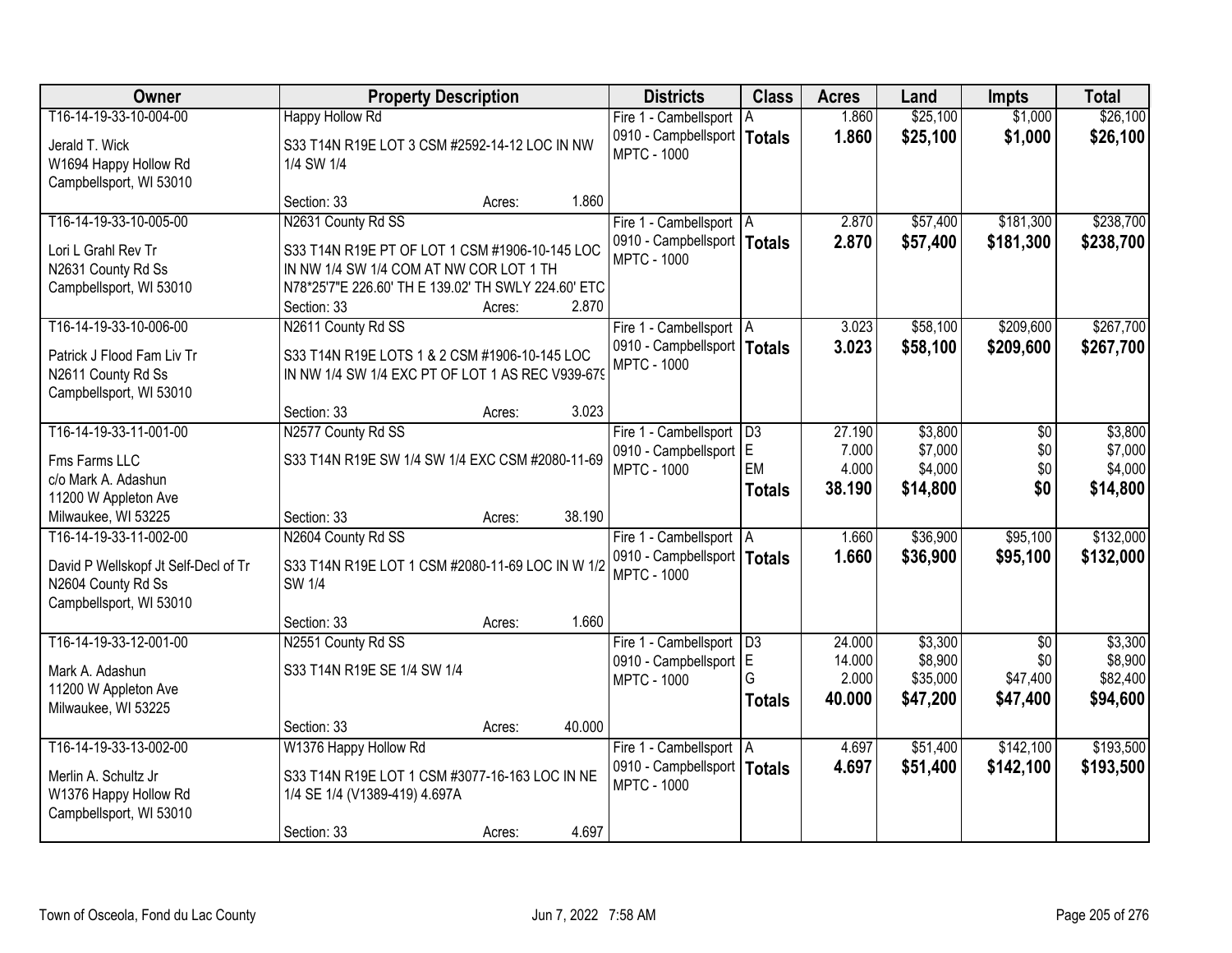| <b>Owner</b>                                     | <b>Property Description</b>                                           |                  | <b>Districts</b>                                     | <b>Class</b>  | <b>Acres</b>    | Land               | <b>Impts</b>           | <b>Total</b>       |
|--------------------------------------------------|-----------------------------------------------------------------------|------------------|------------------------------------------------------|---------------|-----------------|--------------------|------------------------|--------------------|
| T16-14-19-33-13-003-00                           | W1394 Happy Hollow Rd                                                 |                  | Fire 1 - Cambellsport                                | ΙA            | 9.933           | \$62,400           | \$248,300              | \$310,700          |
| Matthew Mrochinski                               | S33 T14N R19E LOT 1 CSM #4250-24-23 LOC IN NE                         |                  | 0910 - Campbellsport  <br><b>MPTC - 1000</b>         | <b>Totals</b> | 9.933           | \$62,400           | \$248,300              | \$310,700          |
| W1394 Happy Hollow Rd<br>Campbellsport, WI 53010 | 1/4 SE 1/4 9.933A                                                     |                  |                                                      |               |                 |                    |                        |                    |
|                                                  | Section: 33                                                           | 9.933<br>Acres:  |                                                      |               |                 |                    |                        |                    |
| T16-14-19-33-13-004-00                           | W1340 Happy Hollow Rd                                                 |                  | Fire 1 - Cambellsport   A                            |               | 9.933           | \$62,400           | \$174,100              | \$236,500          |
| Patrick R. Brantner                              | S33 T14N R19E LOT 2 CSM #4250-24-23 LOC IN NE                         |                  | 0910 - Campbellsport   Totals<br><b>MPTC - 1000</b>  |               | 9.933           | \$62,400           | \$174,100              | \$236,500          |
| W1340 Happy Hollow Rd                            | 1/4 SE 1/4 (V1091-526) 9.933A                                         |                  |                                                      |               |                 |                    |                        |                    |
| Campbellsport, WI 53010                          |                                                                       |                  |                                                      |               |                 |                    |                        |                    |
| T16-14-19-33-13-005-00                           | Section: 33<br>W1330 Happy Hollow Rd                                  | 9.933<br>Acres:  | Fire 1 - Cambellsport   A                            |               | 14.724          | \$71,900           | \$226,600              | \$298,500          |
|                                                  |                                                                       |                  | 0910 - Campbellsport   Totals                        |               | 14.724          | \$71,900           | \$226,600              | \$298,500          |
| Stephen K Lentz Rev Liv Tr                       | S33 T14N R19E LOT 3 CSM #4250-24-23 LOC IN NE                         |                  | <b>MPTC - 1000</b>                                   |               |                 |                    |                        |                    |
| W1330 Happy Hollow Rd<br>Campbellsport, WI 53010 | 1/4 SE 1/4*                                                           |                  |                                                      |               |                 |                    |                        |                    |
|                                                  | Section: 33                                                           | 14.724<br>Acres: |                                                      |               |                 |                    |                        |                    |
| T16-14-19-33-14-001-00                           |                                                                       |                  | Fire 1 - Cambellsport                                | D3            | 34.000          | \$4,700            | \$0                    | \$4,700            |
| Sue M. Maurer                                    | S33 T14N R19E NW 1/4 SE 1/4                                           |                  | 0910 - Campbellsport   E                             |               | 6.000           | \$4,500            | \$0                    | \$4,500            |
| 7692 Schiller Ct                                 |                                                                       |                  | <b>MPTC - 1000</b>                                   | <b>Totals</b> | 40.000          | \$9,200            | \$0                    | \$9,200            |
| Verona, WI 53593                                 |                                                                       |                  |                                                      |               |                 |                    |                        |                    |
|                                                  | Section: 33                                                           | 40.000<br>Acres: |                                                      |               |                 |                    |                        |                    |
| T16-14-19-33-15-003-00                           |                                                                       |                  | Fire 1 - Cambellsport   D3<br>0910 - Campbellsport E |               | 8.000<br>14.830 | \$1,100<br>\$8,800 | $\overline{50}$<br>\$0 | \$1,100<br>\$8,800 |
| Rademann Stone & Landscape Co, Inc               | S33 T14N R19E SW 1/4 SE 1/4 EXC V1006-357 EXC                         |                  | <b>MPTC - 1000</b>                                   | <b>Totals</b> | 22.830          | \$9,900            | \$0                    | \$9,900            |
| W5551 County Rd B<br>Fond Du Lac, WI 54937       | PARCEL 10 OF PROJECT ID 16442 (COUNTY RD SS)<br>AS REC IN DOC 1161974 |                  |                                                      |               |                 |                    |                        |                    |
|                                                  | Section: 33                                                           | 22.830<br>Acres: |                                                      |               |                 |                    |                        |                    |
| T16-14-19-33-15-004-00                           |                                                                       |                  | Fire 1 - Cambellsport E                              |               | 16.420          | \$16,400           | $\overline{50}$        | \$16,400           |
| Rademann Stone & Landscape Co, Inc               | S33 T14N R19E PT OF SW 1/4 SE 1/4 COM 303.16' N                       |                  | 0910 - Campbellsport   Totals                        |               | 16.420          | \$16,400           | \$0                    | \$16,400           |
| W5551 County Rd B                                | OF SW COR SE 1/4 TH N 752.68' N87*16'E 1037.61' S                     |                  | <b>MPTC - 1000</b>                                   |               |                 |                    |                        |                    |
| Fond Du Lac, WI 54937                            | 356.07' S8*52'W 258.09' S76*07'W 982.24' N32*29'W                     |                  |                                                      |               |                 |                    |                        |                    |
|                                                  | Section: 33                                                           | 16.420<br>Acres: |                                                      |               |                 |                    |                        |                    |
| T16-14-19-33-15-080-00                           |                                                                       |                  | Fire 1 - Cambellsport E3                             |               | 0.750           | \$0                | $\overline{50}$        | $\overline{50}$    |
| Fond Du Lac County                               | S33 T14N R19E PARCEL 10 OF PROJECT ID 16442                           |                  | 0910 - Campbellsport   Totals<br><b>MPTC - 1000</b>  |               | 0.750           | \$0                | \$0                    | \$0                |
| 160 S Macy St                                    | (COUNTY RD SS) AS REC IN DOC 1161974                                  |                  |                                                      |               |                 |                    |                        |                    |
| Fond Du Lac, WI 54935                            | Section: 33                                                           | 0.750            |                                                      |               |                 |                    |                        |                    |
|                                                  |                                                                       | Acres:           |                                                      |               |                 |                    |                        |                    |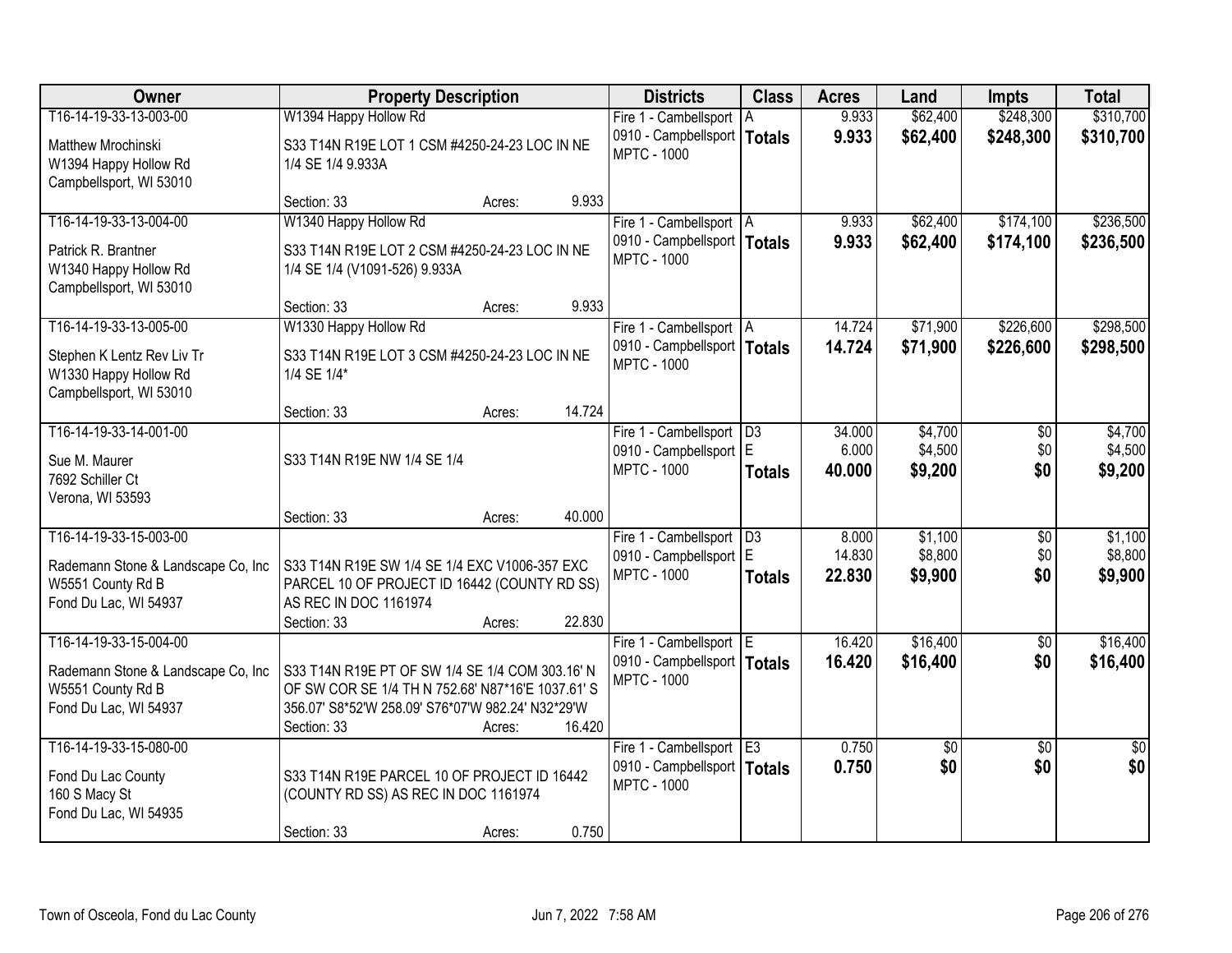| <b>Owner</b>                                | <b>Property Description</b>                |        |        | <b>Districts</b>                              | <b>Class</b>    | <b>Acres</b> | Land            | <b>Impts</b>           | <b>Total</b>     |
|---------------------------------------------|--------------------------------------------|--------|--------|-----------------------------------------------|-----------------|--------------|-----------------|------------------------|------------------|
| T16-14-19-33-16-001-00                      |                                            |        |        | Fire 1 - Cambellsport                         | $\overline{D3}$ | 17.000       | \$2,400         | $\overline{30}$        | \$2,400          |
| Rademann Stone & Landscape Co, Inc          | S33 T14N R19E SE 1/4 SE 1/4 (836277) 40A   |        |        | 0910 - Campbellsport                          | lE.             | 16.000       | \$16,000        | \$0                    | \$16,000         |
| W5551 County Rd B                           |                                            |        |        | <b>MPTC - 1000</b>                            | <b>EM</b>       | 7.000        | \$9,500         | \$0                    | \$9,500          |
| Fond Du Lac, WI 54937                       |                                            |        |        |                                               | <b>Totals</b>   | 40.000       | \$27,900        | \$0                    | \$27,900         |
|                                             | Section: 33                                | Acres: | 40.000 |                                               |                 |              |                 |                        |                  |
| T16-14-19-34-01-001-00                      |                                            |        |        | Fire 1 - Cambellsport                         | E <sub>2</sub>  | 40.000       | $\overline{50}$ | $\overline{30}$        | $\overline{50}$  |
| State of Wis Dept Natural Resources         | S34 T14N R19E NE 1/4 NE 1/4 (V366-136) 40A |        |        | 0910 - Campbellsport   Totals                 |                 | 40.000       | \$0             | \$0                    | \$0              |
| Lf/6                                        |                                            |        |        | <b>MPTC - 1000</b>                            |                 |              |                 |                        |                  |
| PO Box 7921                                 |                                            |        |        |                                               |                 |              |                 |                        |                  |
| Madison, WI 53707-7921                      | Section: 34                                | Acres: | 40.000 |                                               |                 |              |                 |                        |                  |
| T16-14-19-34-02-001-00                      |                                            |        |        | Fire 1 - Cambellsport E2                      |                 | 40.000       | \$0             | \$0                    | $\overline{\$0}$ |
|                                             |                                            |        |        | 0910 - Campbellsport   Totals                 |                 | 40.000       | \$0             | \$0                    | \$0              |
| State of Wis Dept Natural Resources<br>Lf/6 | S34 T14N R19E NW 1/4 NE 1/4 (V366-136) 40A |        |        | <b>MPTC - 1000</b>                            |                 |              |                 |                        |                  |
| PO Box 7921                                 |                                            |        |        |                                               |                 |              |                 |                        |                  |
| Madison, WI 53707-7921                      | Section: 34                                | Acres: | 40.000 |                                               |                 |              |                 |                        |                  |
| T16-14-19-34-03-001-00                      |                                            |        |        | Fire 1 - Cambellsport                         | E <sub>2</sub>  | 40.000       | \$0             | \$0                    | \$0              |
|                                             |                                            |        |        | 0910 - Campbellsport   Totals                 |                 | 40.000       | \$0             | \$0                    | \$0              |
| State of Wis Dept Natural Resources<br>Lf/6 | S34 T14N R19E SW 1/4 NE 1/4 (V366-136) 40A |        |        | <b>MPTC - 1000</b>                            |                 |              |                 |                        |                  |
| PO Box 7921                                 |                                            |        |        |                                               |                 |              |                 |                        |                  |
| Madison, WI 53707-7921                      | Section: 34                                | Acres: | 40.000 |                                               |                 |              |                 |                        |                  |
| T16-14-19-34-04-001-00                      |                                            |        |        | Fire 1 - Cambellsport                         | E <sub>2</sub>  | 40.000       | $\overline{30}$ | $\overline{30}$        | $\overline{30}$  |
|                                             |                                            |        |        | 0910 - Campbellsport   Totals                 |                 | 40.000       | \$0             | \$0                    | \$0              |
| State of Wis Dept Natural Resources         | S34 T14N R19E SE 1/4 NE 1/4 (V366-136) 40A |        |        | <b>MPTC - 1000</b>                            |                 |              |                 |                        |                  |
| Lf/6<br>PO Box 7921                         |                                            |        |        |                                               |                 |              |                 |                        |                  |
| Madison, WI 53707-7921                      | Section: 34                                | Acres: | 40.000 |                                               |                 |              |                 |                        |                  |
| T16-14-19-34-05-001-00                      |                                            |        |        | Fire 1 - Cambellsport                         | D3              | 14.000       | \$1,900         | $\overline{60}$        | \$1,900          |
|                                             |                                            |        |        | 0910 - Campbellsport E                        |                 | 8.000        | \$8,000         | \$0                    | \$8,000          |
| Happy Hollow Ranch, LLC                     | S34 T14N R19E NE 1/4 NW 1/4                |        |        | <b>MPTC - 1000</b>                            | EM              | 18.000       | \$24,300        | \$0                    | \$24,300         |
| PO Box 176                                  |                                            |        |        |                                               | Totals          | 40.000       | \$34,200        | \$0                    | \$34,200         |
| Newburg, WI 53060                           | Section: 34                                |        | 40.000 |                                               |                 |              |                 |                        |                  |
| T16-14-19-34-06-001-00                      | W1237 Happy Hollow Rd                      | Acres: |        |                                               | D3              | 20.060       | \$2,800         |                        | \$2,800          |
|                                             |                                            |        |        | Fire 1 - Cambellsport<br>0910 - Campbellsport | <b>EM</b>       | 16.000       | \$20,000        | $\overline{30}$<br>\$0 | \$20,000         |
| Happy Hollow Ranch, LLC                     | S34 T14N R19E E 1/2 W 1/2 NW 1/4 EXC CSM   |        |        | <b>MPTC - 1000</b>                            | G               | 1.000        | \$5,000         | \$0                    | \$5,000          |
| PO Box 176                                  | #1966-10-205                               |        |        |                                               | <b>Totals</b>   | 37.060       | \$27,800        | \$0                    | \$27,800         |
| Newburg, WI 53060                           |                                            |        |        |                                               |                 |              |                 |                        |                  |
|                                             | Section: 34                                | Acres: | 37.060 |                                               |                 |              |                 |                        |                  |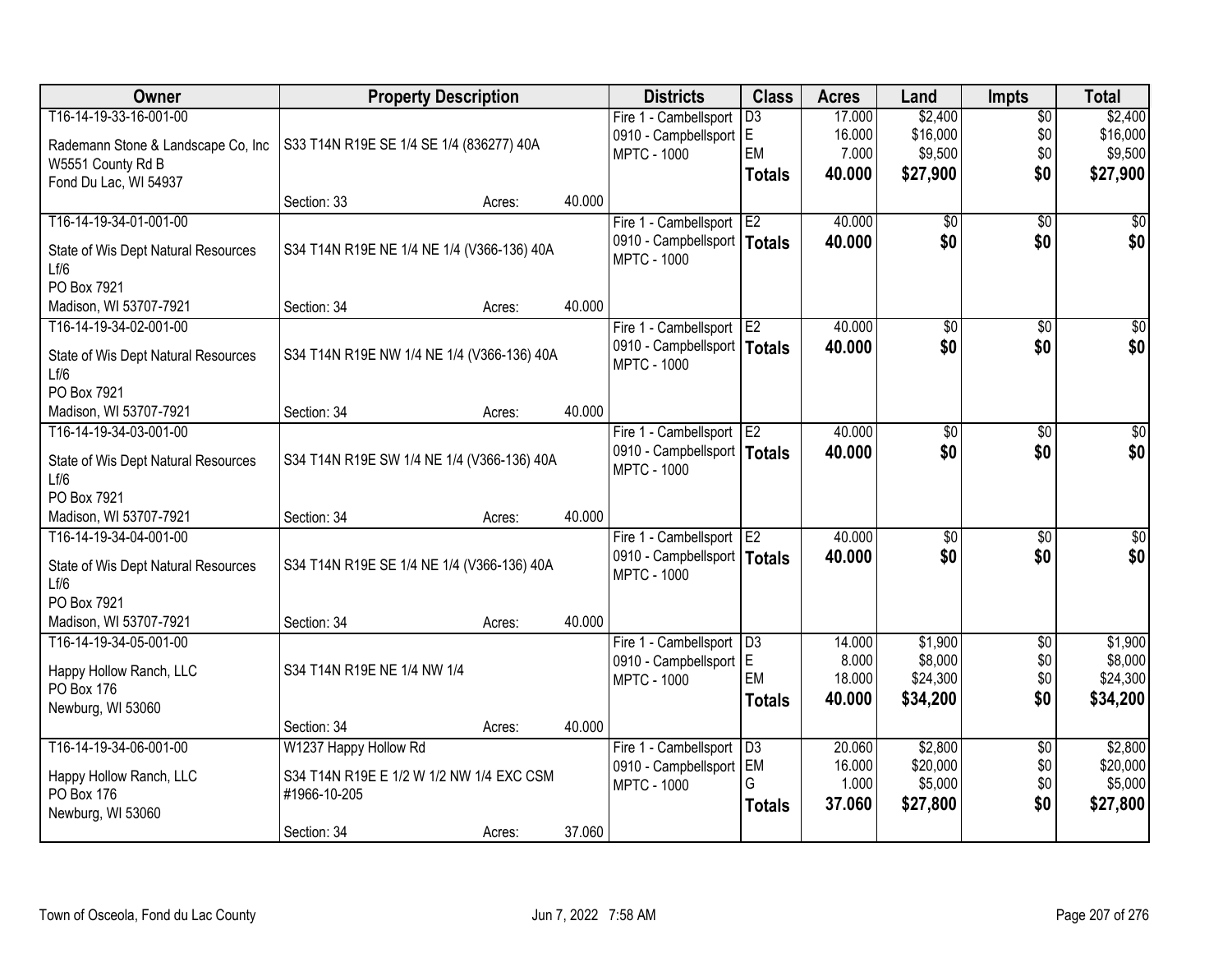| Owner                                                                                          | <b>Property Description</b>                                                                               |        |        | <b>Districts</b>                                                          | <b>Class</b>                           | <b>Acres</b>                       | Land                                        | <b>Impts</b>                         | <b>Total</b>                                |
|------------------------------------------------------------------------------------------------|-----------------------------------------------------------------------------------------------------------|--------|--------|---------------------------------------------------------------------------|----------------------------------------|------------------------------------|---------------------------------------------|--------------------------------------|---------------------------------------------|
| T16-14-19-34-06-003-00                                                                         | W1297 Happy Hollow Rd                                                                                     |        |        | Fire 1 - Cambellsport   A                                                 |                                        | 3.000                              | \$45,500                                    | \$130,500                            | \$176,000                                   |
| Bennet T. Krueger<br>N2770 Us Highway 45<br>Campbellsport, WI 53010                            | S34 T14N R19E Lot 1, CSM 8417-64-32 REC AS DOC<br>1112857 LOC IN SW 1/4 NW 1/4                            |        |        | 0910 - Campbellsport   Totals<br><b>MPTC - 1000</b>                       |                                        | 3.000                              | \$45,500                                    | \$130,500                            | \$176,000                                   |
|                                                                                                | Section: 34                                                                                               | Acres: | 3.000  |                                                                           |                                        |                                    |                                             |                                      |                                             |
| T16-14-19-34-06-004-00<br>Scott J. Stuart<br>W1064 Airport Rd<br>Campbellsport, WI 53010       | W1253 Happy Hollow Rd<br>S34 T14N R19E Lot 2, CSM 8417-64-32 REC AS DOC<br>1112857 LOC IN SW 1/4 NW 1/4   |        |        | Fire 1 - Cambellsport   A<br>0910 - Campbellsport  <br><b>MPTC - 1000</b> | <b>Totals</b>                          | 3.000<br>3.000                     | \$45,500<br>\$45,500                        | \$17,200<br>\$17,200                 | \$62,700<br>\$62,700                        |
|                                                                                                | Section: 34                                                                                               | Acres: | 3.000  |                                                                           |                                        |                                    |                                             |                                      |                                             |
| T16-14-19-34-06-005-00<br>Bennet T. Krueger<br>N2770 Us Highway 45<br>Campbellsport, WI 53010  | S34 T14N R19E Outlot 1, CSM 8417-64-32 REC AS<br>DOC 1112857 LOC IN W 1/2 NW 1/4                          |        |        | Fire 1 - Cambellsport E<br>0910 - Campbellsport   F<br><b>MPTC - 1000</b> | <b>Totals</b>                          | 9.000<br>25.000<br>34.000          | \$9,000<br>\$67,500<br>\$76,500             | \$0<br>\$0<br>\$0                    | \$9,000<br>\$67,500<br>\$76,500             |
|                                                                                                | Section: 34                                                                                               | Acres: | 34.085 |                                                                           |                                        |                                    |                                             |                                      |                                             |
| T16-14-19-34-07-001-00                                                                         | W1231 Happy Hollow Rd                                                                                     |        |        | Fire 1 - Cambellsport   A                                                 |                                        | 2.940                              | \$45,300                                    | \$148,400                            | \$193,700                                   |
| Ricky R. Maske<br>W1231 Happy Hollow Rd<br>Campbellsport, WI 53010                             | S34 T14N R19E LOT OF CSM #1966-10-205 LOC IN<br>SE 1/4 NW 1/4 (V1001-384) 2.94A                           |        |        | 0910 - Campbellsport   Totals<br><b>MPTC - 1000</b>                       |                                        | 2.940                              | \$45,300                                    | \$148,400                            | \$193,700                                   |
|                                                                                                | Section: 34                                                                                               | Acres: | 2.940  |                                                                           |                                        |                                    |                                             |                                      |                                             |
| T16-14-19-34-08-001-00<br>Happy Hollow Ranch, LLC<br>PO Box 176<br>Newburg, WI 53060           | S34 T14N R19E SE 1/4 NW 1/4                                                                               |        |        | Fire 1 - Cambellsport<br>0910 - Campbellsport E<br><b>MPTC - 1000</b>     | D <sub>2</sub><br><b>Totals</b>        | 8.000<br>24.000<br>8.000<br>40.000 | \$1,500<br>\$12,300<br>\$21,600<br>\$35,400 | $\overline{50}$<br>\$0<br>\$0<br>\$0 | \$1,500<br>\$12,300<br>\$21,600<br>\$35,400 |
|                                                                                                | Section: 34                                                                                               | Acres: | 40.000 |                                                                           |                                        |                                    |                                             |                                      |                                             |
| T16-14-19-34-09-002-00<br>Thomas J. Casper<br>W1122 Happy Hollow Rd<br>Campbellsport, WI 53010 | W1122 Happy Hollow Rd<br>S34 T14N R19E Lot 1, CSM 7544-55-50 LOC IN NE 1/4<br>SW 1/4*                     |        |        | 0910 - Campbellsport A<br><b>MPTC - 1000</b>                              | <b>Totals</b>                          | 5.935<br>5.935                     | \$54,400<br>\$54,400                        | \$226,400<br>\$226,400               | \$280,800<br>\$280,800                      |
|                                                                                                | Section: 34                                                                                               | Acres: | 5.935  |                                                                           |                                        |                                    |                                             |                                      |                                             |
| T16-14-19-34-09-004-00<br>Brian K. Ebert<br>N2479 State Rd 67<br>Campbellsport, WI 53010       | S34 T14N R19E NE 1/4 SW 1/4 EXC V12-557 & EXC<br>CSM #7544-55-50 & CSM 7746-57-54 #1007955<br>Section: 34 | Acres: | 23.891 | 0910 - Campbellsport<br><b>MPTC - 1000</b>                                | $\overline{D3}$<br>F.<br><b>Totals</b> | 8.000<br>15.891<br>23.891          | \$1,100<br>\$22,800<br>\$23,900             | $\overline{30}$<br>\$0<br>\$0        | \$1,100<br>\$22,800<br>\$23,900             |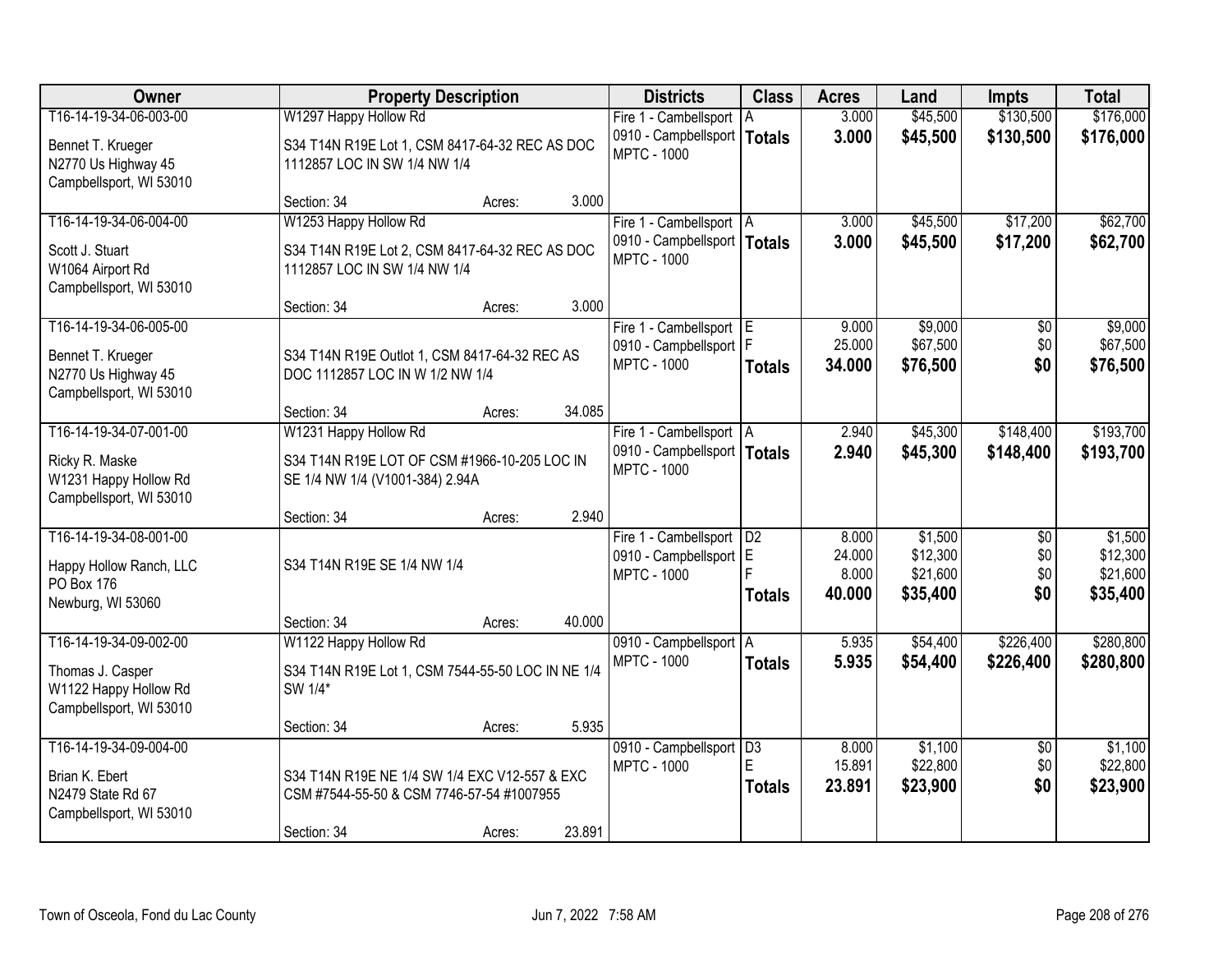| Owner                               | <b>Property Description</b>                                                | <b>Districts</b>                                    | <b>Class</b>        | <b>Acres</b>   | Land               | <b>Impts</b>      | <b>Total</b>       |
|-------------------------------------|----------------------------------------------------------------------------|-----------------------------------------------------|---------------------|----------------|--------------------|-------------------|--------------------|
| T16-14-19-34-09-005-00              | W1148 Happy Hollow Rd                                                      | 0910 - Campbellsport                                | ΙA                  | 9.344          | \$61,200           | \$278,800         | \$340,000          |
| Michael J. Ciriacks                 | S34 T14N R19E LOT 1, CSM 7746-57-54 #1007955                               | <b>MPTC - 1000</b>                                  | <b>Totals</b>       | 9.344          | \$61,200           | \$278,800         | \$340,000          |
| W1148 Happy Hollow Rd               | LOC IN NE 1/4 SW 1/4                                                       |                                                     |                     |                |                    |                   |                    |
| Campbellsport, WI 53010             |                                                                            |                                                     |                     |                |                    |                   |                    |
|                                     | 9.344<br>Section: 34<br>Acres:                                             |                                                     |                     |                |                    |                   |                    |
| T16-14-19-34-10-001-00              | W1254 Happy Hollow Rd                                                      | Fire 1 - Cambellsport   A                           |                     | 1.000          | \$32,500           | \$170,500         | \$203,000          |
| Peter M. Neckuty                    | S34 T14N R19E NW 1/4 SW 1/4 (827337) 40A                                   | 0910 - Campbellsport<br><b>MPTC - 1000</b>          | D <sub>3</sub><br>E | 9.500<br>4.000 | \$1,300<br>\$1,300 | \$0<br>\$0        | \$1,300<br>\$1,300 |
| W1254 Happy Hollow Rd               |                                                                            |                                                     | EM                  | 25.500         | \$31,900           | \$0               | \$31,900           |
| Campbellsport, WI 53010             |                                                                            |                                                     | <b>Totals</b>       | 40.000         | \$67,000           | \$170,500         | \$237,500          |
| T16-14-19-34-11-001-00              | 40.000<br>Section: 34<br>Acres:                                            |                                                     | D3                  | 28.300         | \$3,900            |                   | \$3,900            |
|                                     |                                                                            | Fire 1 - Cambellsport<br>0910 - Campbellsport E     |                     | 3.700          | \$3,100            | $\sqrt{6}$<br>\$0 | \$3,100            |
| Peter M. Neckuty                    | S34 T14N R19E SW 1/4 SW 1/4 EXC COM 194' W OF                              | <b>MPTC - 1000</b>                                  | EM                  | 6.580          | \$8,900            | \$0               | \$8,900            |
| W1254 Happy Hollow Rd               | SE COR SW 1/4 SW 1/4 AS REC IN V136-8 (827338)                             |                                                     | <b>Totals</b>       | 38,580         | \$15,900           | \$0               | \$15,900           |
| Campbellsport, WI 53010             | 38.58A<br>38.580<br>Section: 34<br>Acres:                                  |                                                     |                     |                |                    |                   |                    |
| T16-14-19-34-11-002-00              |                                                                            | Fire 1 - Cambellsport                               | D3                  | 0.700          | \$100              | \$0               | \$100              |
|                                     |                                                                            | 0910 - Campbellsport   E                            |                     | 0.720          | \$700              | \$0               | \$700              |
| Brian K. Ebert<br>N2479 State Rd 67 | S34 T14N R19E THAT PART SW 1/4 SW 1/4 AS REC'D<br>IN 687142 & 687683 1.42A | <b>MPTC - 1000</b>                                  | <b>Totals</b>       | 1.420          | \$800              | \$0               | \$800              |
| Campbellsport, WI 53010             |                                                                            |                                                     |                     |                |                    |                   |                    |
|                                     | 1.420<br>Section: 34<br>Acres:                                             |                                                     |                     |                |                    |                   |                    |
| T16-14-19-34-12-001-00              | N2520 State Highway 67                                                     | Fire 1 - Cambellsport                               | D3                  | 27.609         | \$3,800            | \$0               | \$3,800            |
| Brian K. Ebert                      | S34 T14N R19E SE 1/4 SW 1/4 EXC V12-557 & EXC                              | 0910 - Campbellsport E                              |                     | 1.750          | \$500              | \$0               | \$500              |
| N2479 State Rd 67                   | CSM #4751-28-41 #7108-51-13 (687142 & 687683)                              | <b>MPTC - 1000</b>                                  | G                   | 1.000          | \$5,000            | \$17,200          | \$22,200           |
| Campbellsport, WI 53010             | 30.359A                                                                    |                                                     | <b>Totals</b>       | 30.359         | \$9,300            | \$17,200          | \$26,500           |
|                                     | Section: 34<br>30.359<br>Acres:                                            |                                                     |                     |                |                    |                   |                    |
| T16-14-19-34-12-002-00              |                                                                            | Fire 1 - Cambellsport                               | E <sub>2</sub>      | 3.170          | $\overline{50}$    | \$0               | \$0                |
| State of Wis Dept Natural Resources | S34 T14N R19E THAT PART SE 1/4 SW 1/4 AS REC'D                             | 0910 - Campbellsport   Totals                       |                     | 3.170          | \$0                | \$0               | \$0                |
| Lf/6                                | IN V290-446 DEEDS 3.17A                                                    | <b>MPTC - 1000</b>                                  |                     |                |                    |                   |                    |
| PO Box 7921                         |                                                                            |                                                     |                     |                |                    |                   |                    |
| Madison, WI 53707-7921              | 3.170<br>Section: 34<br>Acres:                                             |                                                     |                     |                |                    |                   |                    |
| T16-14-19-34-12-003-00              | N2571 State Rd 67                                                          | Fire 1 - Cambellsport   A                           |                     | 1.470          | \$34,100           | \$152,300         | \$186,400          |
| Daniel A. Brown                     | S34 T14N R19E LOT 1 CSM #4751-28-41 LOC IN SE                              | 0910 - Campbellsport   Totals<br><b>MPTC - 1000</b> |                     | 1.470          | \$34,100           | \$152,300         | \$186,400          |
| N2571 State Rd 67                   | 1/4 SW 1/4*                                                                |                                                     |                     |                |                    |                   |                    |
| Campbellsport, WI 53010             |                                                                            |                                                     |                     |                |                    |                   |                    |
|                                     | 1.470<br>Section: 34<br>Acres:                                             |                                                     |                     |                |                    |                   |                    |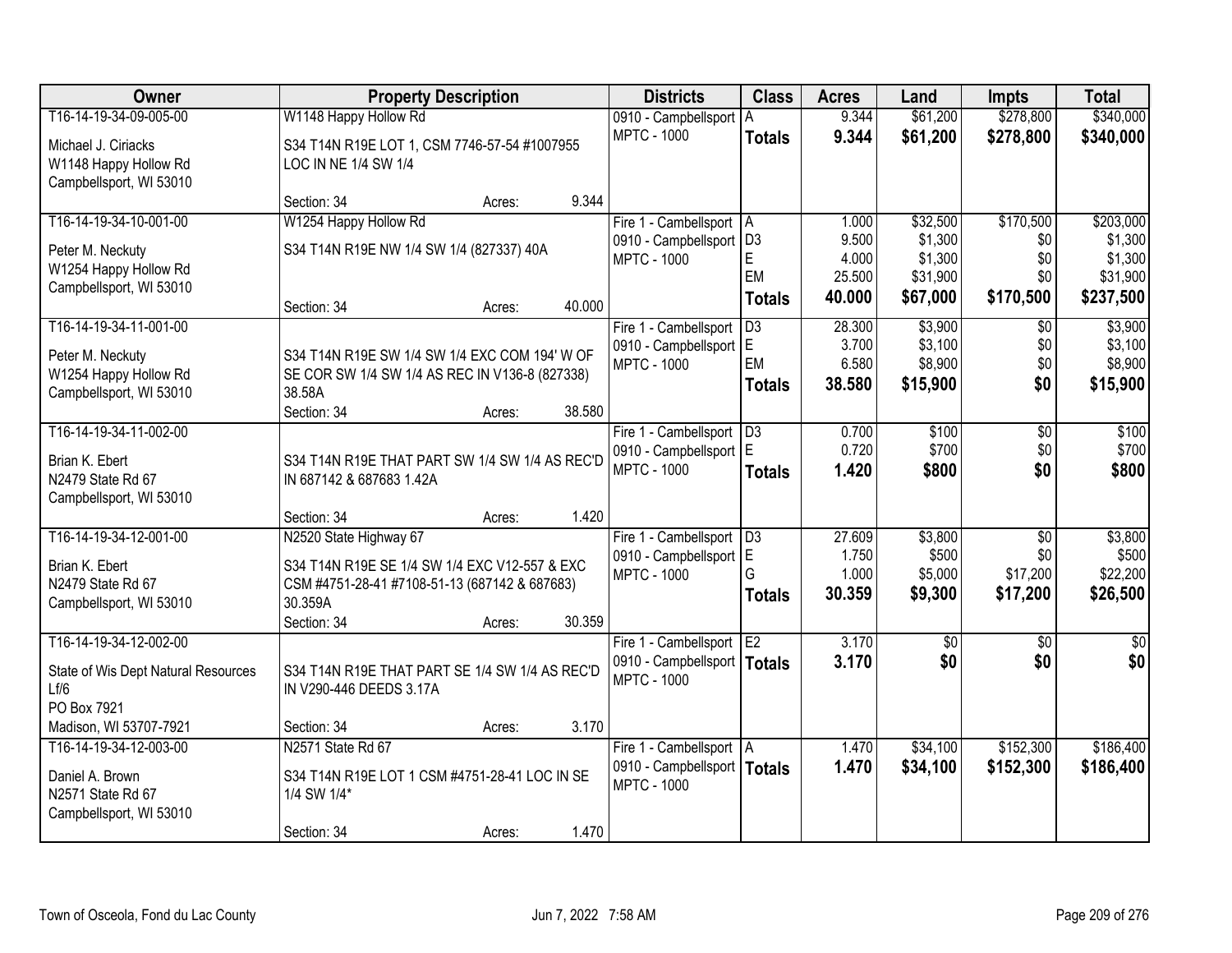| Owner                               | <b>Property Description</b>                        | <b>Districts</b>              | <b>Class</b>    | <b>Acres</b> | Land     | <b>Impts</b>    | <b>Total</b>    |
|-------------------------------------|----------------------------------------------------|-------------------------------|-----------------|--------------|----------|-----------------|-----------------|
| T16-14-19-34-12-004-00              | N2520 State Rd 67                                  | Fire 1 - Cambellsport   A     |                 | 4.060        | \$49,200 | \$124,100       | \$173,300       |
| Robert Stern                        | S34 T14N R19E LOT 1 CSM #7108-51-13 LOC IN SE      | 0910 - Campbellsport          | <b>Totals</b>   | 4.060        | \$49,200 | \$124,100       | \$173,300       |
| N2520 State Rd 67                   | 1/4 SW 1/4 (882960)4.06A                           | <b>MPTC - 1000</b>            |                 |              |          |                 |                 |
| Campbellsport, WI 53010             |                                                    |                               |                 |              |          |                 |                 |
|                                     | 4.060<br>Section: 34<br>Acres:                     |                               |                 |              |          |                 |                 |
| T16-14-19-34-13-001-00              |                                                    | Fire 1 - Cambellsport E2      |                 | 40.000       | \$0      | \$0             | \$0             |
| State of Wis Dept Natural Resources | S34 T14N R19E NE 1/4 SE 1/4 (V287-401) 40A         | 0910 - Campbellsport   Totals |                 | 40.000       | \$0      | \$0             | \$0             |
| Lf/6                                |                                                    | <b>MPTC - 1000</b>            |                 |              |          |                 |                 |
| PO Box 7921                         |                                                    |                               |                 |              |          |                 |                 |
| Madison, WI 53707-7921              | 40.000<br>Section: 34<br>Acres:                    |                               |                 |              |          |                 |                 |
| T16-14-19-34-14-002-00              | N2630 State Rd 67                                  | Fire 1 - Cambellsport   A     |                 | 1.310        | \$38,900 | \$112,200       | \$151,100       |
| Ryan R. Gutleber                    | S34 T14N R19E PT OF NW 1/4 SE 1/4 COM AT SW        | 0910 - Campbellsport   Totals |                 | 1.310        | \$38,900 | \$112,200       | \$151,100       |
| N2630 State Rd 67                   | COR SE 1/4 TH N 1372.4' TH N61*16'E 602.06' TO POB | <b>MPTC - 1000</b>            |                 |              |          |                 |                 |
| Campbellsport, WI 53010             | TH N28*44'W 285.65' TH N61*16'E 200' TH S28*44'E   |                               |                 |              |          |                 |                 |
|                                     | Section: 34<br>1.310<br>Acres:                     |                               |                 |              |          |                 |                 |
| T16-14-19-34-14-003-00              | N2677 State Rd 67                                  | Fire 1 - Cambellsport   A     |                 | 1.550        | \$49,800 | \$139,300       | \$189,100       |
| Joseph M. Piszczek                  | S34 T14N R19E LOT 1 CSM #1217-7-177 LOC IN NW      | 0910 - Campbellsport   Totals |                 | 1.550        | \$49,800 | \$139,300       | \$189,100       |
| N2677 State Rd 67                   | 1/4 SE 1/4                                         | <b>MPTC - 1000</b>            |                 |              |          |                 |                 |
| Campbellsport, WI 53010             |                                                    |                               |                 |              |          |                 |                 |
|                                     | 1.550<br>Section: 34<br>Acres:                     |                               |                 |              |          |                 |                 |
| T16-14-19-34-14-005-00              | State Highway 67                                   | Fire 1 - Cambellsport         | $\overline{D3}$ | 6.820        | \$900    | $\overline{50}$ | \$900           |
| Brian K. Ebert                      | S34 T14N R19E NW 1/4 SE 1/4 EXC .98A REC V493-56   | 0910 - Campbellsport EM       |                 | 15.690       | \$19,600 | \$0             | \$19,600        |
| N2479 State Rd 67                   | & EXC CSM #1217-7-177 & EXC V734-66 & EXC          | <b>MPTC - 1000</b>            | <b>Totals</b>   | 22.510       | \$20,500 | \$0             | \$20,500        |
| Campbellsport, WI 53010             | V855-931 EXC PARCEL 22 OF TPP 4530-06-21-4.04      |                               |                 |              |          |                 |                 |
|                                     | 22.510<br>Section: 34<br>Acres:                    |                               |                 |              |          |                 |                 |
| T16-14-19-34-14-006-00              | N2601 State Rd 67                                  | Fire 1 - Cambellsport   A     |                 | 13.711       | \$69,900 | \$155,300       | \$225,200       |
| James V. Walter                     | S34 T14N R19E THAT PART OF NW 1/4 SE 1/4 LYG S     | 0910 - Campbellsport   Totals |                 | 13.711       | \$69,900 | \$155,300       | \$225,200       |
| N2601 State Rd 67                   | & E OF STH 67 EXC CSM #1217-7-177 & EXC PARCEL     | <b>MPTC - 1000</b>            |                 |              |          |                 |                 |
| Campbellsport, WI 53010             | 21 OF TPP 4530-06-21-4.04 AMMEND 1 REC AS DOC      |                               |                 |              |          |                 |                 |
|                                     | 13.711<br>Section: 34<br>Acres:                    |                               |                 |              |          |                 |                 |
| T16-14-19-34-14-090-00              |                                                    | Fire 1 - Cambellsport E4      |                 | 0.180        | \$0      | $\overline{30}$ | $\overline{50}$ |
| Wisconsin Dept of Transportation    | S34 T14N R19E PARCEL 22 OF TPP 4530-06-21-4.04     | 0910 - Campbellsport   Totals |                 | 0.180        | \$0      | \$0             | \$0             |
| 944 Vanderperren Way                | REC AS DOC 1093546                                 | <b>MPTC - 1000</b>            |                 |              |          |                 |                 |
| Green Bay, WI 54304                 |                                                    |                               |                 |              |          |                 |                 |
|                                     | 0.180<br>Section: 34<br>Acres:                     |                               |                 |              |          |                 |                 |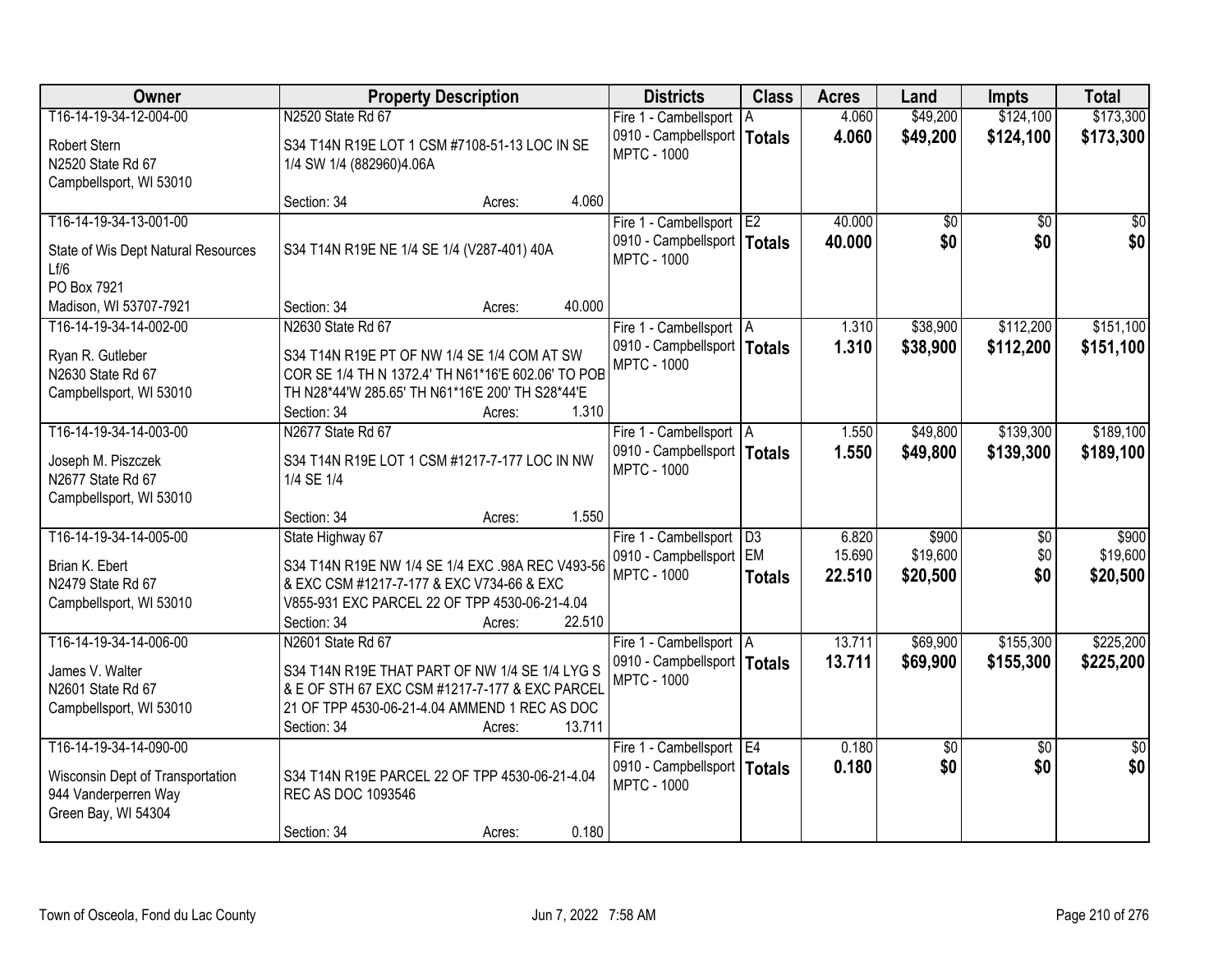| Owner                                                                           |                                                                               | <b>Property Description</b> |        | <b>Districts</b>                                    | <b>Class</b>    | <b>Acres</b> | Land            | <b>Impts</b>    | <b>Total</b>    |
|---------------------------------------------------------------------------------|-------------------------------------------------------------------------------|-----------------------------|--------|-----------------------------------------------------|-----------------|--------------|-----------------|-----------------|-----------------|
| T16-14-19-34-14-090-01                                                          |                                                                               |                             |        | Fire 1 - Cambellsport                               | E4              | 0.289        | $\overline{50}$ | $\overline{50}$ | \$0             |
| Wisconsin Dept of Transportation<br>944 Vanderperren Way<br>Green Bay, WI 54304 | S34 T14N R19E PARCEL 21 OF TPP 4530-06-21-4.04<br>AMMEND 1 REC AS DOC 1104584 |                             |        | 0910 - Campbellsport   Totals<br><b>MPTC - 1000</b> |                 | 0.289        | \$0             | \$0             | \$0             |
|                                                                                 | Section: 34                                                                   | Acres:                      | 0.289  |                                                     |                 |              |                 |                 |                 |
| T16-14-19-34-15-001-00                                                          |                                                                               |                             |        | Fire 1 - Cambellsport                               | E <sub>2</sub>  | 40.000       | \$0             | $\overline{50}$ | \$0             |
| State of Wis Dept Natural Resources<br>Lf/6                                     | S34 T14N R19E SW 1/4 SE 1/4 (V290-446) 40A                                    |                             |        | 0910 - Campbellsport   Totals<br><b>MPTC - 1000</b> |                 | 40.000       | \$0             | \$0             | \$0             |
| PO Box 7921                                                                     |                                                                               |                             |        |                                                     |                 |              |                 |                 |                 |
| Madison, WI 53707-7921                                                          | Section: 34                                                                   | Acres:                      | 40.000 |                                                     |                 |              |                 |                 |                 |
| T16-14-19-34-16-001-00                                                          |                                                                               |                             |        | Fire 1 - Cambellsport E2                            |                 | 40.000       | $\overline{50}$ | \$0             | $\overline{50}$ |
| State of Wis Dept Natural Resources<br>Lf/6                                     | S34 T14N R19E SE 1/4 SE 1/4 (V287-401) 40A                                    |                             |        | 0910 - Campbellsport   Totals<br><b>MPTC - 1000</b> |                 | 40.000       | \$0             | \$0             | \$0             |
| PO Box 7921                                                                     |                                                                               |                             |        |                                                     |                 |              |                 |                 |                 |
| Madison, WI 53707-7921                                                          | Section: 34                                                                   | Acres:                      | 40.000 |                                                     |                 |              |                 |                 |                 |
| T16-14-19-35-01-001-00                                                          |                                                                               |                             |        | Fire 1 - Cambellsport                               | E <sub>2</sub>  | 40.000       | \$0             | \$0             | \$0             |
| State of Wis Dept Natural Resources<br>Lf/6                                     | S35 T14N R19E NE 1/4 NE 1/4 (V604-104) 40A                                    |                             |        | 0910 - Campbellsport   Totals<br><b>MPTC - 1000</b> |                 | 40.000       | \$0             | \$0             | \$0             |
| PO Box 7921                                                                     |                                                                               |                             |        |                                                     |                 |              |                 |                 |                 |
| Madison, WI 53707-7921                                                          | Section: 35                                                                   | Acres:                      | 40.000 |                                                     |                 |              |                 |                 |                 |
| T16-14-19-35-02-001-00                                                          |                                                                               |                             |        | Fire 1 - Cambellsport                               | TE <sub>2</sub> | 16.000       | $\overline{50}$ | $\overline{50}$ | $\overline{50}$ |
| State of Wis Dept Natural Resources<br>Lf/6                                     | S35 T14N R19E ALL LAND E OF ROAD IN NW 1/4 NE<br>1/4 (V556-286) 16A           |                             |        | 0910 - Campbellsport   Totals<br><b>MPTC - 1000</b> |                 | 16,000       | \$0             | \$0             | \$0             |
| PO Box 7921                                                                     |                                                                               |                             |        |                                                     |                 |              |                 |                 |                 |
| Madison, WI 53707-7921                                                          | Section: 35                                                                   | Acres:                      | 16.000 |                                                     |                 |              |                 |                 |                 |
| T16-14-19-35-02-002-00                                                          | N2875 State Rd 67                                                             |                             |        | Fire 1 - Cambellsport E2                            |                 | 24.000       | $\overline{50}$ | $\overline{30}$ | $\overline{50}$ |
| State of Wis Dept Natural Resources<br>c/o Real Estate<br>PO Box 7291           | S35 T14N R19E ALL LAND N & W OF ROAD IN NW 1/4<br><b>NE 1/4</b>               |                             |        | 0910 - Campbellsport   Totals<br><b>MPTC - 1000</b> |                 | 24.000       | \$0             | \$0             | \$0             |
| Madison, WI 53707                                                               | Section: 35                                                                   | Acres:                      | 24.000 |                                                     |                 |              |                 |                 |                 |
| T16-14-19-35-03-001-00                                                          |                                                                               |                             |        | Fire 1 - Cambellsport E2                            |                 | 40.000       | $\overline{50}$ | \$0             | $\overline{50}$ |
| State of Wis Dept Natural Resources<br>Lf/6                                     | S35 T14N R19E SW 1/4 NE 1/4 (V327-543) 40A                                    |                             |        | 0910 - Campbellsport   Totals<br><b>MPTC - 1000</b> |                 | 40.000       | \$0             | \$0             | \$0             |
| PO Box 7921                                                                     |                                                                               |                             |        |                                                     |                 |              |                 |                 |                 |
| Madison, WI 53707-7921                                                          | Section: 35                                                                   | Acres:                      | 40.000 |                                                     |                 |              |                 |                 |                 |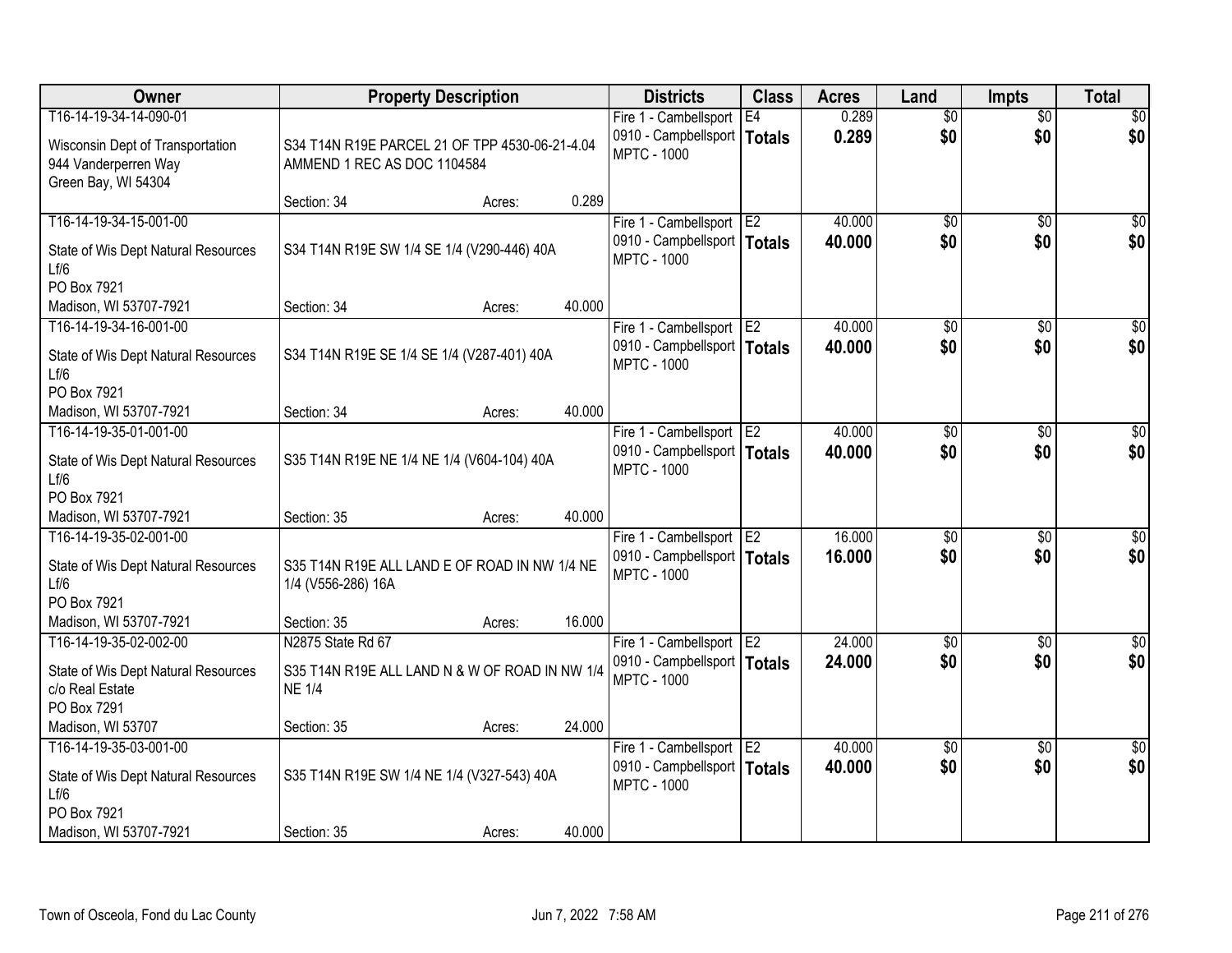| Owner                                            |                                                                               | <b>Property Description</b> |        | <b>Districts</b>                                            | <b>Class</b>   | <b>Acres</b> | Land            | <b>Impts</b>           | <b>Total</b>    |
|--------------------------------------------------|-------------------------------------------------------------------------------|-----------------------------|--------|-------------------------------------------------------------|----------------|--------------|-----------------|------------------------|-----------------|
| T16-14-19-35-04-001-00                           |                                                                               |                             |        | Fire 1 - Cambellsport                                       | E2             | 40.000       | $\overline{50}$ | $\overline{50}$        | \$0             |
| State of Wis Dept Natural Resources<br>Lf/6      | S35 T14N R19E SE 1/4 NE 1/4 (V604-104) 40A                                    |                             |        | 0910 - Campbellsport<br><b>MPTC - 1000</b>                  | Totals         | 40.000       | \$0             | \$0                    | \$0             |
| PO Box 7921                                      |                                                                               |                             |        |                                                             |                |              |                 |                        |                 |
| Madison, WI 53707-7921                           | Section: 35                                                                   | Acres:                      | 40.000 |                                                             |                |              |                 |                        |                 |
| T16-14-19-35-05-001-00                           |                                                                               |                             |        | Fire 1 - Cambellsport                                       | E2             | 36.000       | $\overline{50}$ | $\overline{50}$        | \$0             |
| State of Wis Dept Natural Resources<br>Lf/6      | S35 T14N R19E NE 1/4 NW 1/4 EXC S 32 RDS OF W 2<br>RDS THEREOF (V280-199) 36A |                             |        | 0910 - Campbellsport   Totals<br><b>MPTC - 1000</b>         |                | 36,000       | \$0             | \$0                    | \$0             |
| PO Box 7921                                      |                                                                               |                             |        |                                                             |                |              |                 |                        |                 |
| Madison, WI 53707-7921                           | Section: 35                                                                   | Acres:                      | 36.000 |                                                             |                |              |                 |                        |                 |
| T16-14-19-35-05-002-00                           |                                                                               |                             |        | Fire 1 - Cambellsport E2                                    |                | 4.000        | $\overline{50}$ | \$0                    | $\overline{50}$ |
| State of Wis Dept Natural Resources<br>Lf/6      | S35 T14N R19E S 32 RDS OF W 20 RDS NE 1/4 NW<br>1/4 (V303-555) 4A             |                             |        | 0910 - Campbellsport   Totals<br><b>MPTC - 1000</b>         |                | 4.000        | \$0             | \$0                    | \$0             |
| PO Box 7921                                      |                                                                               |                             |        |                                                             |                |              |                 |                        |                 |
| Madison, WI 53707-7921                           | Section: 35                                                                   | Acres:                      | 4.000  |                                                             |                |              |                 |                        |                 |
| T16-14-19-35-06-002-00                           | N2855 Birchwood Dr                                                            |                             |        | Fire 1 - Cambellsport   A                                   |                | 1.000        | \$38,500        | \$223,200              | \$261,700       |
| Kevin Boon                                       | S35 T14N R19E LOT 1 CSM 8704 REC AS DOC                                       |                             |        | 0910 - Campbellsport E                                      |                | 19.413       | \$11,600        | \$0                    | \$11,600        |
| Jessica Boon                                     | 1159885 LOC IN NW 1/4 NW 1/4                                                  |                             |        | <b>MPTC - 1000</b>                                          | <b>Totals</b>  | 20.413       | \$50,100        | \$223,200              | \$273,300       |
| N2855 Birchwood Dr                               |                                                                               |                             |        |                                                             |                |              |                 |                        |                 |
| Campbellsport, WI 53010                          | Section: 35                                                                   | Acres:                      | 20.413 |                                                             |                |              |                 |                        |                 |
| T16-14-19-35-07-001-00                           |                                                                               |                             |        | Fire 1 - Cambellsport                                       | E <sub>2</sub> | 20.000       | $\overline{50}$ | \$0                    | $\overline{50}$ |
|                                                  |                                                                               |                             |        | 0910 - Campbellsport   Totals                               |                | 20,000       | \$0             | \$0                    | \$0             |
| State of Wis Dept Natural Resources<br>Lf/6      | S35 T14N R19E E 1/2 SW 1/4 NW 1/4 (V303-555) 20A                              |                             |        | <b>MPTC - 1000</b>                                          |                |              |                 |                        |                 |
| PO Box 7921                                      |                                                                               |                             |        |                                                             |                |              |                 |                        |                 |
| Madison, WI 53707-7921                           | Section: 35                                                                   | Acres:                      | 20.000 |                                                             |                |              |                 |                        |                 |
| T16-14-19-35-07-002-00                           |                                                                               |                             |        | Fire 1 - Cambellsport E2                                    |                | 20.000       | $\sqrt{6}$      | $\overline{50}$        | \$0             |
|                                                  |                                                                               |                             |        | 0910 - Campbellsport   Totals                               |                | 20.000       | \$0             | \$0                    | \$0             |
| State of Wis Dept Natural Resources              | S35 T14N R19E W 1/2 SW 1/4 NW 1/4 (V366-136) 20A                              |                             |        | <b>MPTC - 1000</b>                                          |                |              |                 |                        |                 |
| Lf/6                                             |                                                                               |                             |        |                                                             |                |              |                 |                        |                 |
| PO Box 7921                                      |                                                                               |                             | 20.000 |                                                             |                |              |                 |                        |                 |
| Madison, WI 53707-7921<br>T16-14-19-35-08-001-00 | Section: 35                                                                   | Acres:                      |        |                                                             |                | 40.000       | $\overline{50}$ |                        | $\overline{50}$ |
|                                                  |                                                                               |                             |        | Fire 1 - Cambellsport   E2<br>0910 - Campbellsport   Totals |                |              | \$0             | $\overline{30}$<br>\$0 | \$0             |
| State of Wis Dept Natural Resources              | S35 T14N R19E SE 1/4 NW 1/4 (V327-543) 40A                                    |                             |        | <b>MPTC - 1000</b>                                          |                | 40.000       |                 |                        |                 |
| Lf/6                                             |                                                                               |                             |        |                                                             |                |              |                 |                        |                 |
| PO Box 7921                                      |                                                                               |                             |        |                                                             |                |              |                 |                        |                 |
| Madison, WI 53707-7921                           | Section: 35                                                                   | Acres:                      | 40.000 |                                                             |                |              |                 |                        |                 |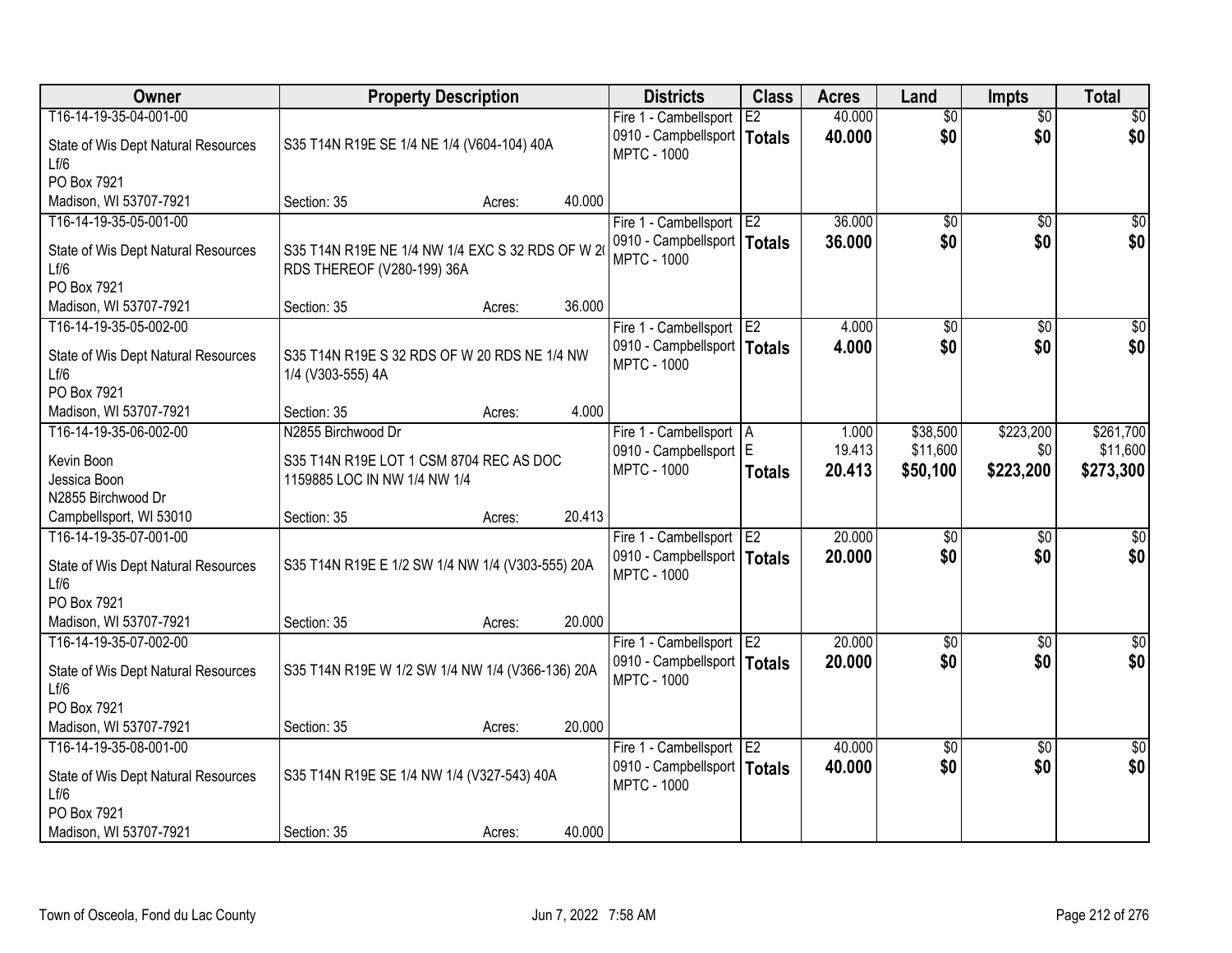| Owner                                       | <b>Property Description</b>                                   | <b>Districts</b>                                    | <b>Class</b>    | <b>Acres</b> | Land            | <b>Impts</b>    | <b>Total</b>    |
|---------------------------------------------|---------------------------------------------------------------|-----------------------------------------------------|-----------------|--------------|-----------------|-----------------|-----------------|
| T16-14-19-35-09-001-00                      |                                                               | Fire 1 - Cambellsport                               | E2              | 40.000       | $\overline{50}$ | $\overline{50}$ | \$0             |
| State of Wis Dept Natural Resources<br>Lf/6 | S35 T14N R19E NE 1/4 SW 1/4 (V318-208) 40A                    | 0910 - Campbellsport<br><b>MPTC - 1000</b>          | Totals          | 40.000       | \$0             | \$0             | \$0             |
| PO Box 7921                                 |                                                               |                                                     |                 |              |                 |                 |                 |
| Madison, WI 53707-7921                      | Section: 35<br>Acres:                                         | 40.000                                              |                 |              |                 |                 |                 |
| T16-14-19-35-10-001-00                      |                                                               | Fire 1 - Cambellsport                               | IE <sub>2</sub> | 20.000       | $\overline{50}$ | $\overline{50}$ | $\sqrt{50}$     |
| State of Wis Dept Natural Resources<br>Lf/6 | S35 T14N R19E E 1/2 NW 1/4 SW 1/4 (V303-555) 20A              | 0910 - Campbellsport   Totals<br><b>MPTC - 1000</b> |                 | 20,000       | \$0             | \$0             | \$0             |
| PO Box 7921                                 |                                                               |                                                     |                 |              |                 |                 |                 |
| Madison, WI 53707-7921                      | Section: 35<br>Acres:                                         | 20.000                                              |                 |              |                 |                 |                 |
| T16-14-19-35-10-002-00                      |                                                               | Fire 1 - Cambellsport E2                            |                 | 20.000       | $\overline{50}$ | \$0             | $\overline{50}$ |
| State of Wis Dept Natural Resources<br>Lf/6 | S35 T14N R19E W 1/2 NW 1/4 SW 1/4 (V366-136) 20A              | 0910 - Campbellsport   Totals<br><b>MPTC - 1000</b> |                 | 20.000       | \$0             | \$0             | \$0             |
| PO Box 7921                                 |                                                               |                                                     |                 |              |                 |                 |                 |
| Madison, WI 53707-7921                      | Section: 35<br>Acres:                                         | 20.000                                              |                 |              |                 |                 |                 |
| T16-14-19-35-11-001-00                      |                                                               | Fire 1 - Cambellsport                               | E <sub>2</sub>  | 40.000       | $\overline{50}$ | \$0             | $\overline{30}$ |
| State of Wis Dept Natural Resources<br>Lf/6 | S35 T14N R19E SW 1/4 SW 1/4 (V303-555) 40A                    | 0910 - Campbellsport   Totals<br><b>MPTC - 1000</b> |                 | 40.000       | \$0             | \$0             | \$0             |
| PO Box 7921                                 |                                                               |                                                     |                 |              |                 |                 |                 |
| Madison, WI 53707-7921                      | Section: 35<br>Acres:                                         | 40.000                                              |                 |              |                 |                 |                 |
| T16-14-19-35-12-001-00                      |                                                               | Fire 1 - Cambellsport                               | E <sub>2</sub>  | 10.000       | $\overline{50}$ | $\overline{50}$ | $\overline{50}$ |
| State of Wis Dept Natural Resources<br>Lf/6 | S35 T14N R19E N 10 A SE 1/4 SW 1/4 (V318-208) 10A             | 0910 - Campbellsport   Totals<br><b>MPTC - 1000</b> |                 | 10,000       | \$0             | \$0             | \$0             |
| PO Box 7921                                 |                                                               |                                                     |                 |              |                 |                 |                 |
| Madison, WI 53707-7921                      | Section: 35<br>Acres:                                         | 10.000                                              |                 |              |                 |                 |                 |
| T16-14-19-35-12-002-00                      |                                                               | Fire 1 - Cambellsport E2                            |                 | 30.000       | $\overline{50}$ | $\overline{50}$ | $\sqrt{50}$     |
| State of Wis Dept Natural Resources<br>Lf/6 | S35 T14N R19E S 30 A SE 1/4 SW 1/4 (V683-342<br>V954-930) 30A | 0910 - Campbellsport   Totals<br><b>MPTC - 1000</b> |                 | 30.000       | \$0             | \$0             | \$0             |
| PO Box 7921                                 |                                                               |                                                     |                 |              |                 |                 |                 |
| Madison, WI 53707-7921                      | Section: 35<br>Acres:                                         | 30.000                                              |                 |              |                 |                 |                 |
| T16-14-19-35-13-001-00                      |                                                               | Fire 1 - Cambellsport                               | E <sub>2</sub>  | 40.000       | \$0             | \$0             | $\sqrt{50}$     |
| State of Wis Dept Natural Resources<br>Lf/6 | S35 T14N R19E NE 1/4 SE 1/4 (V327-543 & V339-217)<br>40A      | 0910 - Campbellsport   Totals<br><b>MPTC - 1000</b> |                 | 40.000       | \$0             | \$0             | \$0             |
| PO Box 7921                                 |                                                               |                                                     |                 |              |                 |                 |                 |
| Madison, WI 53707-7921                      | Section: 35<br>Acres:                                         | 40.000                                              |                 |              |                 |                 |                 |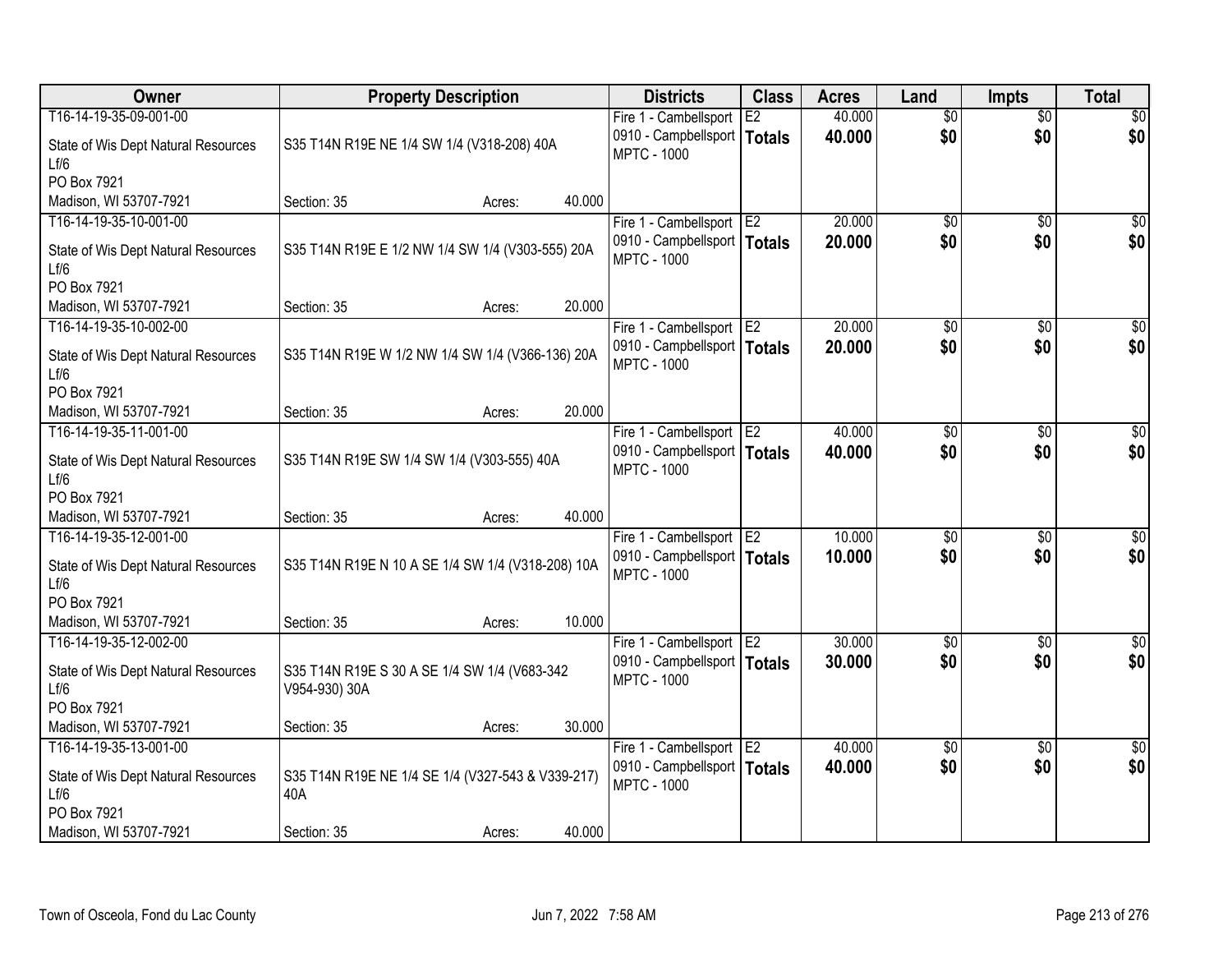| Owner                                       | <b>Property Description</b>                                    |        |        | <b>Districts</b>                                    | <b>Class</b>    | <b>Acres</b> | Land            | <b>Impts</b>    | <b>Total</b>    |
|---------------------------------------------|----------------------------------------------------------------|--------|--------|-----------------------------------------------------|-----------------|--------------|-----------------|-----------------|-----------------|
| T16-14-19-35-14-001-00                      |                                                                |        |        | Fire 1 - Cambellsport                               | E2              | 40.000       | $\overline{50}$ | $\overline{50}$ | \$0             |
| State of Wis Dept Natural Resources<br>Lf/6 | S35 T14N R19E NW 1/4 SE 1/4 (V318-208) 40A                     |        |        | 0910 - Campbellsport<br><b>MPTC - 1000</b>          | Totals          | 40.000       | \$0             | \$0             | \$0             |
| PO Box 7921                                 |                                                                |        |        |                                                     |                 |              |                 |                 |                 |
| Madison, WI 53707-7921                      | Section: 35                                                    | Acres: | 40.000 |                                                     |                 |              |                 |                 |                 |
| T16-14-19-35-15-001-00                      |                                                                |        |        | Fire 1 - Cambellsport E2                            |                 | 10.000       | $\overline{50}$ | $\overline{50}$ | \$0             |
| State of Wis Dept Natural Resources<br>Lf/6 | S35 T14N R19E N 10 A SW 1/4 SE 1/4 (V318-208) 10A              |        |        | 0910 - Campbellsport   Totals<br><b>MPTC - 1000</b> |                 | 10,000       | \$0             | \$0             | \$0             |
| PO Box 7921                                 |                                                                |        |        |                                                     |                 |              |                 |                 |                 |
| Madison, WI 53707-7921                      | Section: 35                                                    | Acres: | 10.000 |                                                     |                 |              |                 |                 |                 |
| T16-14-19-35-15-002-00                      |                                                                |        |        | Fire 1 - Cambellsport E2                            |                 | 30.000       | \$0             | \$0             | $\overline{50}$ |
| State of Wis Dept Natural Resources<br>Lf/6 | S35 T14N R19E S 30 A SW 1/4 SE 1/4 (V683-342<br>V954-930) 30A  |        |        | 0910 - Campbellsport   Totals<br><b>MPTC - 1000</b> |                 | 30.000       | \$0             | \$0             | \$0             |
| PO Box 7921                                 |                                                                |        |        |                                                     |                 |              |                 |                 |                 |
| Madison, WI 53707-7921                      | Section: 35                                                    | Acres: | 30.000 |                                                     |                 |              |                 |                 |                 |
| T16-14-19-35-16-001-00                      |                                                                |        |        | Fire 1 - Cambellsport E2                            |                 | 20.000       | \$0             | $\sqrt{6}$      | \$0             |
| State of Wis Dept Natural Resources<br>Lf/6 | S35 T14N R19E N 1/2 SE 1/4 SE 1/4 (V339-217) 20A               |        |        | 0910 - Campbellsport   Totals<br><b>MPTC - 1000</b> |                 | 20,000       | \$0             | \$0             | \$0             |
| PO Box 7921                                 |                                                                |        |        |                                                     |                 |              |                 |                 |                 |
| Madison, WI 53707-7921                      | Section: 35                                                    | Acres: | 20.000 |                                                     |                 |              |                 |                 |                 |
| T16-14-19-35-16-002-00                      |                                                                |        |        | Fire 1 - Cambellsport                               | TE <sub>2</sub> | 20.000       | $\overline{50}$ | $\overline{50}$ | $\overline{50}$ |
| State of Wis Dept Natural Resources<br>Lf/6 | S35 T14N R19E S 1/2 SE 1/4 SE 1/4 (V566-297 &<br>V686-286) 20A |        |        | 0910 - Campbellsport   Totals<br><b>MPTC - 1000</b> |                 | 20,000       | \$0             | \$0             | \$0             |
| PO Box 7921                                 |                                                                |        |        |                                                     |                 |              |                 |                 |                 |
| Madison, WI 53707-7921                      | Section: 35                                                    | Acres: | 20.000 |                                                     |                 |              |                 |                 |                 |
| T16-14-19-36-01-001-00                      |                                                                |        |        | Fire 1 - Cambellsport E2                            |                 | 30.000       | $\overline{50}$ | $\overline{30}$ | $\overline{50}$ |
| State of Wis Dept Natural Resources<br>Lf/6 | S36 T14N R19E NE 1/4 NE 1/4 EXC N PT AS REC IN<br>V327-542 30A |        |        | 0910 - Campbellsport   Totals<br><b>MPTC - 1000</b> |                 | 30.000       | \$0             | \$0             | \$0             |
| PO Box 7921                                 |                                                                |        |        |                                                     |                 |              |                 |                 |                 |
| Madison, WI 53707-7921                      | Section: 36                                                    | Acres: | 30.000 |                                                     |                 |              |                 |                 |                 |
| T16-14-19-36-01-002-00                      | N2890 Division Rd                                              |        |        | Fire 1 - Cambellsport   A                           |                 | 10.000       | \$74,700        | \$84,800        | \$159,500       |
| James J. Beck                               | S36 T14N R19E THAT PART NE 1/4 NE 1/4 COM AT                   |        |        | 0910 - Campbellsport   Totals                       |                 | 10.000       | \$74,700        | \$84,800        | \$159,500       |
| PO Box 705                                  | NE COR TH W 1320' S 340' E 990' N 40' E 330' N 300'            |        |        | <b>MPTC - 1000</b>                                  |                 |              |                 |                 |                 |
| N2890 Division Rd                           | TO BEG (946099) 10A                                            |        |        |                                                     |                 |              |                 |                 |                 |
| Campbellsport, WI 53010                     | Section: 36                                                    | Acres: | 10.000 |                                                     |                 |              |                 |                 |                 |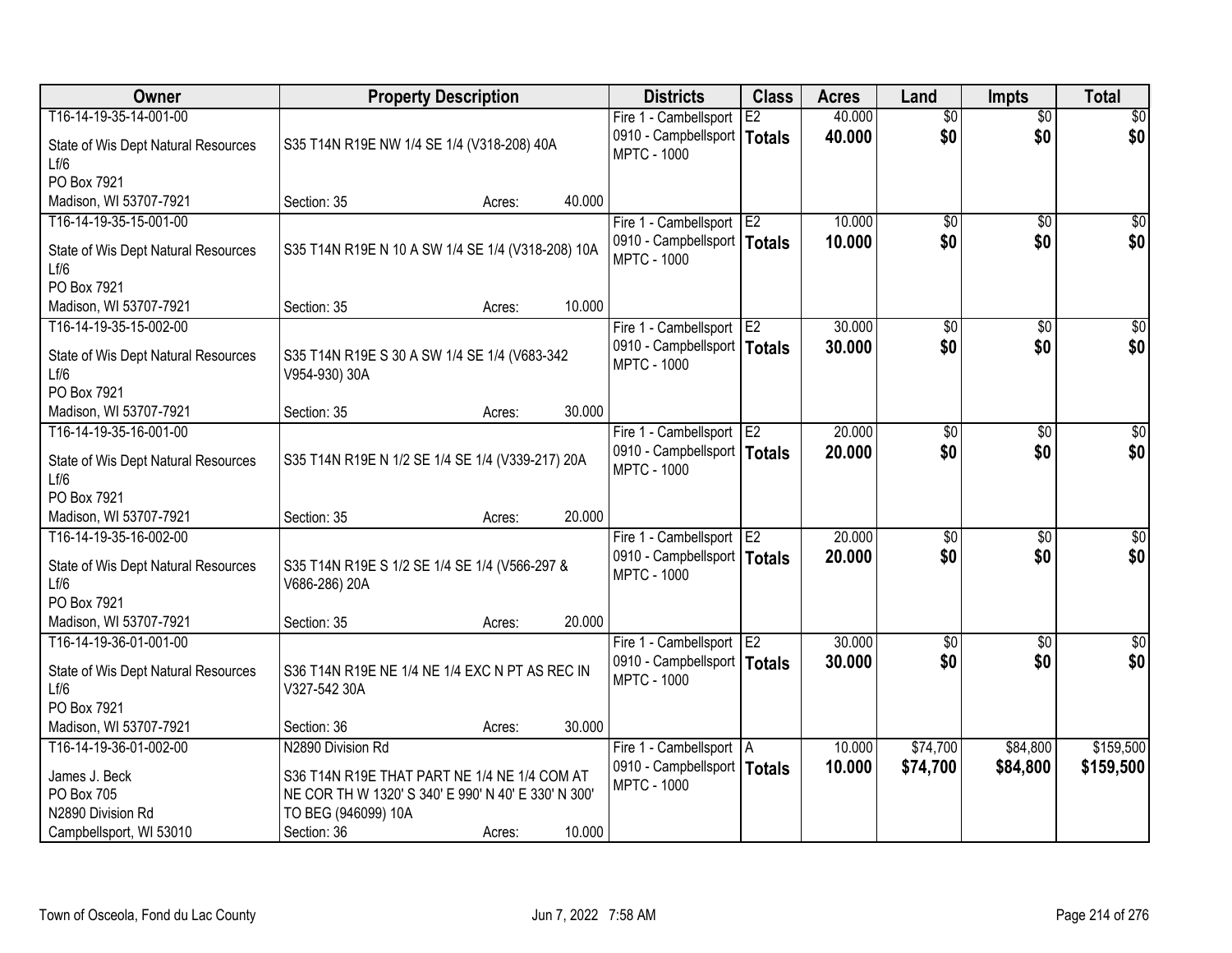| Owner                                       |                                                         | <b>Property Description</b> |        | <b>Districts</b>                                    | <b>Class</b>    | <b>Acres</b> | Land            | <b>Impts</b>    | <b>Total</b>    |
|---------------------------------------------|---------------------------------------------------------|-----------------------------|--------|-----------------------------------------------------|-----------------|--------------|-----------------|-----------------|-----------------|
| T16-14-19-36-02-001-00                      |                                                         |                             |        | Fire 1 - Cambellsport                               | E2              | 40.000       | $\overline{50}$ | $\overline{50}$ | \$0             |
| State of Wis Dept Natural Resources<br>Lf/6 | S36 T14N R19E NW 1/4 NE 1/4 (V327-542) 40A              |                             |        | 0910 - Campbellsport   Totals<br><b>MPTC - 1000</b> |                 | 40.000       | \$0             | \$0             | \$0             |
| PO Box 7921                                 |                                                         |                             |        |                                                     |                 |              |                 |                 |                 |
| Madison, WI 53707-7921                      | Section: 36                                             | Acres:                      | 40.000 |                                                     |                 |              |                 |                 |                 |
| T16-14-19-36-03-001-00                      |                                                         |                             |        | Fire 1 - Cambellsport                               | E <sub>2</sub>  | 40.000       | \$0             | \$0             | \$0             |
| State of Wis Dept Natural Resources<br>Lf/6 | S36 T14N R19E SW 1/4 NE 1/4 (V327-542) 40A              |                             |        | 0910 - Campbellsport   Totals<br><b>MPTC - 1000</b> |                 | 40.000       | \$0             | \$0             | \$0             |
| PO Box 7921                                 |                                                         |                             |        |                                                     |                 |              |                 |                 |                 |
| Madison, WI 53707-7921                      | Section: 36                                             | Acres:                      | 40.000 |                                                     |                 |              |                 |                 |                 |
| T16-14-19-36-04-001-00                      |                                                         |                             |        | Fire 1 - Cambellsport E2                            |                 | 40.000       | $\overline{50}$ | \$0             | $\overline{50}$ |
| State of Wis Dept Natural Resources<br>Lf/6 | S36 T14N R19E SE 1/4 NE 1/4 (V327-542) 40A              |                             |        | 0910 - Campbellsport   Totals<br><b>MPTC - 1000</b> |                 | 40.000       | \$0             | \$0             | \$0             |
| PO Box 7921                                 |                                                         |                             |        |                                                     |                 |              |                 |                 |                 |
| Madison, WI 53707-7921                      | Section: 36                                             | Acres:                      | 40.000 |                                                     |                 |              |                 |                 |                 |
| T16-14-19-36-05-001-00                      |                                                         |                             |        | Fire 1 - Cambellsport                               | E <sub>2</sub>  | 40.000       | \$0             | $\sqrt[6]{3}$   | \$0             |
| State of Wis Dept Natural Resources<br>Lf/6 | S36 T14N R19E NE 1/4 NW 1/4 (V305-159) 40A              |                             |        | 0910 - Campbellsport   Totals<br><b>MPTC - 1000</b> |                 | 40.000       | \$0             | \$0             | \$0             |
| PO Box 7921                                 |                                                         |                             |        |                                                     |                 |              |                 |                 |                 |
| Madison, WI 53707-7921                      | Section: 36                                             | Acres:                      | 40.000 |                                                     |                 |              |                 |                 |                 |
| T16-14-19-36-06-001-00                      |                                                         |                             |        | Fire 1 - Cambellsport                               | TE <sub>2</sub> | 15.000       | $\overline{50}$ | $\overline{50}$ | $\overline{50}$ |
| State of Wis Dept Natural Resources         | S36 T14N R19E E 15 A OF NW 1/4 NW 1/4 (V305-159)        |                             |        | 0910 - Campbellsport   Totals                       |                 | 15,000       | \$0             | \$0             | \$0             |
| Lf/6                                        | 15A                                                     |                             |        | <b>MPTC - 1000</b>                                  |                 |              |                 |                 |                 |
| PO Box 7921                                 |                                                         |                             |        |                                                     |                 |              |                 |                 |                 |
| Madison, WI 53707-7921                      | Section: 36                                             | Acres:                      | 15.000 |                                                     |                 |              |                 |                 |                 |
| T16-14-19-36-06-002-00                      |                                                         |                             |        | Fire 1 - Cambellsport E2                            |                 | 25.000       | $\overline{60}$ | $\overline{30}$ | $\overline{50}$ |
| State of Wis Dept Natural Resources<br>Lf/6 | S36 T14N R19E W 25 A OF NW 1/4 NW 1/4 (V556-286)<br>25A |                             |        | 0910 - Campbellsport   Totals<br><b>MPTC - 1000</b> |                 | 25.000       | \$0             | \$0             | \$0             |
| PO Box 7921                                 |                                                         |                             |        |                                                     |                 |              |                 |                 |                 |
| Madison, WI 53707-7921                      | Section: 36                                             | Acres:                      | 25.000 |                                                     |                 |              |                 |                 |                 |
| T16-14-19-36-07-001-00                      |                                                         |                             |        | Fire 1 - Cambellsport E2                            |                 | 15.000       | $\overline{50}$ | \$0             | $\overline{50}$ |
| State of Wis Dept Natural Resources         | S36 T14N R19E E 15 A OF SW 1/4 NW 1/4 (V305-159)        |                             |        | 0910 - Campbellsport   Totals                       |                 | 15.000       | \$0             | \$0             | \$0             |
| Lf/6                                        | <b>15A</b>                                              |                             |        | <b>MPTC - 1000</b>                                  |                 |              |                 |                 |                 |
| PO Box 7921                                 |                                                         |                             |        |                                                     |                 |              |                 |                 |                 |
| Madison, WI 53707-7921                      | Section: 36                                             | Acres:                      | 15.000 |                                                     |                 |              |                 |                 |                 |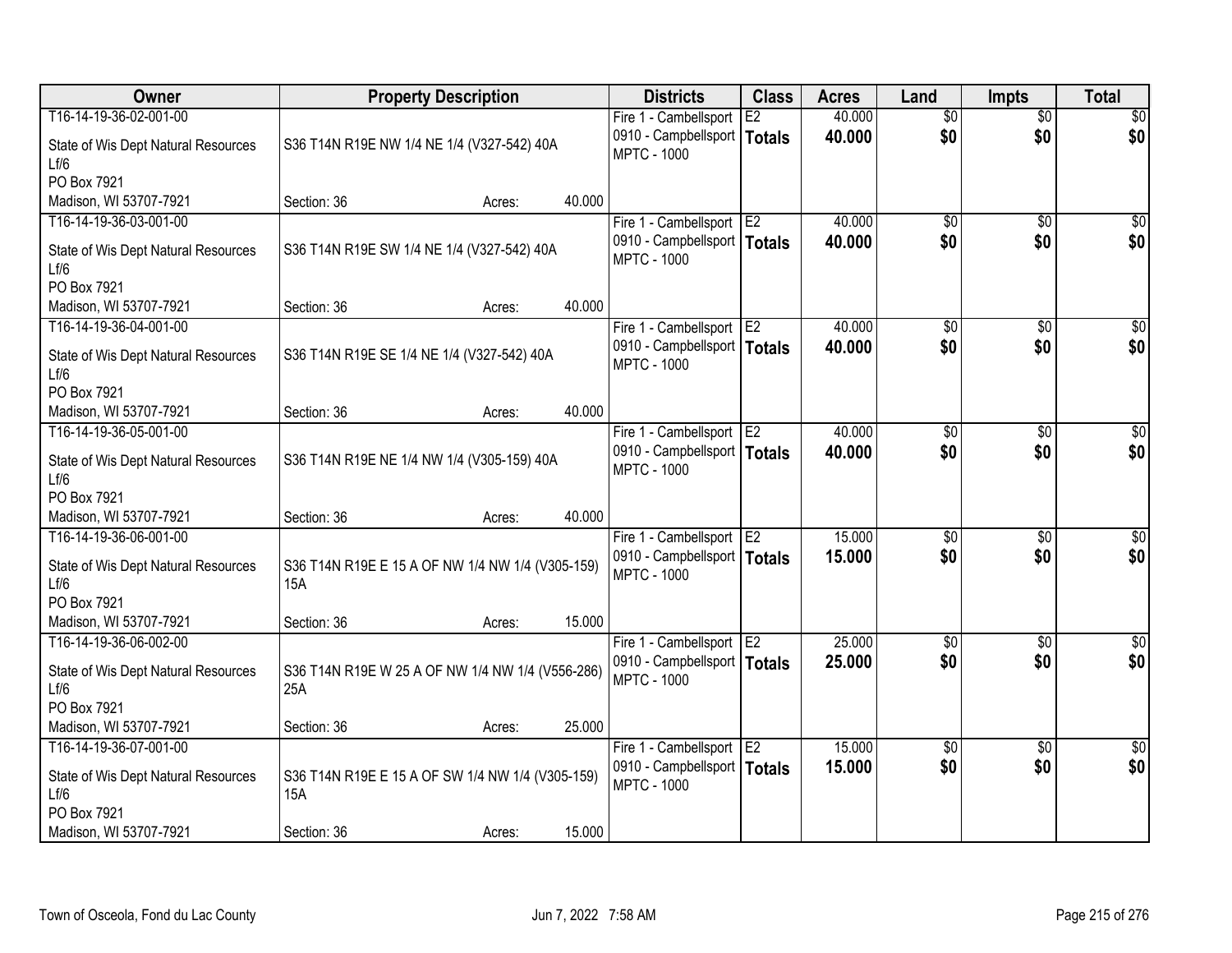| Owner                                       | <b>Property Description</b>                                    |        |        | <b>Districts</b>                                    | <b>Class</b>    | <b>Acres</b> | Land            | <b>Impts</b>    | <b>Total</b>    |
|---------------------------------------------|----------------------------------------------------------------|--------|--------|-----------------------------------------------------|-----------------|--------------|-----------------|-----------------|-----------------|
| T16-14-19-36-07-002-00                      |                                                                |        |        | Fire 1 - Cambellsport                               | E2              | 25.000       | $\overline{50}$ | $\overline{50}$ | \$0             |
| State of Wis Dept Natural Resources<br>Lf/6 | S36 T14N R19E W 25A OF SW 1/4 NW 1/4 (V556-286)<br>25A         |        |        | 0910 - Campbellsport<br><b>MPTC - 1000</b>          | Totals          | 25.000       | \$0             | \$0             | \$0             |
| PO Box 7921                                 |                                                                |        |        |                                                     |                 |              |                 |                 |                 |
| Madison, WI 53707-7921                      | Section: 36                                                    | Acres: | 25.000 |                                                     |                 |              |                 |                 |                 |
| T16-14-19-36-08-001-00                      |                                                                |        |        | Fire 1 - Cambellsport                               | E <sub>2</sub>  | 40.000       | $\overline{50}$ | $\overline{50}$ | \$0             |
| State of Wis Dept Natural Resources<br>Lf/6 | S36 T14N R19E SE 1/4 NW 1/4 (V305-159) 40A                     |        |        | 0910 - Campbellsport   Totals<br><b>MPTC - 1000</b> |                 | 40.000       | \$0             | \$0             | \$0             |
| PO Box 7921                                 |                                                                |        |        |                                                     |                 |              |                 |                 |                 |
| Madison, WI 53707-7921                      | Section: 36                                                    | Acres: | 40.000 |                                                     |                 |              |                 |                 |                 |
| T16-14-19-36-09-001-00                      |                                                                |        |        | Fire 1 - Cambellsport E2                            |                 | 40.000       | $\overline{50}$ | \$0             | $\overline{50}$ |
| State of Wis Dept Natural Resources<br>Lf/6 | S36 T14N R19E NE 1/4 SW 1/4 (V276-211) 40A                     |        |        | 0910 - Campbellsport   Totals<br><b>MPTC - 1000</b> |                 | 40.000       | \$0             | \$0             | \$0             |
| PO Box 7921                                 |                                                                |        |        |                                                     |                 |              |                 |                 |                 |
| Madison, WI 53707-7921                      | Section: 36                                                    | Acres: | 40.000 |                                                     |                 |              |                 |                 |                 |
| T16-14-19-36-10-001-00                      |                                                                |        |        | Fire 1 - Cambellsport                               | E <sub>2</sub>  | 40.000       | \$0             | $\sqrt{6}$      | $\sqrt{50}$     |
| State of Wis Dept Natural Resources<br>Lf/6 | S36 T14N R19E NW 1/4 SW 1/4 (V263-16) 40A                      |        |        | 0910 - Campbellsport   Totals<br><b>MPTC - 1000</b> |                 | 40.000       | \$0             | \$0             | \$0             |
| PO Box 7921                                 |                                                                |        |        |                                                     |                 |              |                 |                 |                 |
| Madison, WI 53707-7921                      | Section: 36                                                    | Acres: | 40.000 |                                                     |                 |              |                 |                 |                 |
| T16-14-19-36-11-001-00                      |                                                                |        |        | Fire 1 - Cambellsport                               | TE <sub>2</sub> | 20.000       | $\overline{50}$ | \$0             | $\sqrt{50}$     |
| State of Wis Dept Natural Resources<br>Lf/6 | S36 T14N R19E N 1/2 SW 1/4 SW 1/4 (V339-217) 20A               |        |        | 0910 - Campbellsport   Totals<br><b>MPTC - 1000</b> |                 | 20,000       | \$0             | \$0             | \$0             |
| PO Box 7921                                 |                                                                |        |        |                                                     |                 |              |                 |                 |                 |
| Madison, WI 53707-7921                      | Section: 36                                                    | Acres: | 20.000 |                                                     |                 |              |                 |                 |                 |
| T16-14-19-36-11-002-00                      |                                                                |        |        | Fire 1 - Cambellsport E2                            |                 | 20.000       | $\sqrt{50}$     | $\overline{50}$ | \$0             |
| State of Wis Dept Natural Resources<br>Lf/6 | S36 T14N R19E S 1/2 SW 1/4 SW 1/4 (V566-297 &<br>V686-286) 20A |        |        | 0910 - Campbellsport   Totals<br><b>MPTC - 1000</b> |                 | 20.000       | \$0             | \$0             | \$0             |
| PO Box 7921                                 |                                                                |        |        |                                                     |                 |              |                 |                 |                 |
| Madison, WI 53707-7921                      | Section: 36                                                    | Acres: | 20.000 |                                                     |                 |              |                 |                 |                 |
| T16-14-19-36-12-001-00                      |                                                                |        |        | Fire 1 - Cambellsport E2                            |                 | 40.000       | $\sqrt{6}$      | $\overline{30}$ | \$0             |
| State of Wis Dept Natural Resources<br>Lf/6 | S36 T14N R19E SE 1/4 SW 1/4 (V276-211) 40A                     |        |        | 0910 - Campbellsport   Totals<br><b>MPTC - 1000</b> |                 | 40.000       | \$0             | \$0             | \$0             |
| PO Box 7921                                 |                                                                |        |        |                                                     |                 |              |                 |                 |                 |
| Madison, WI 53707-7921                      | Section: 36                                                    | Acres: | 40.000 |                                                     |                 |              |                 |                 |                 |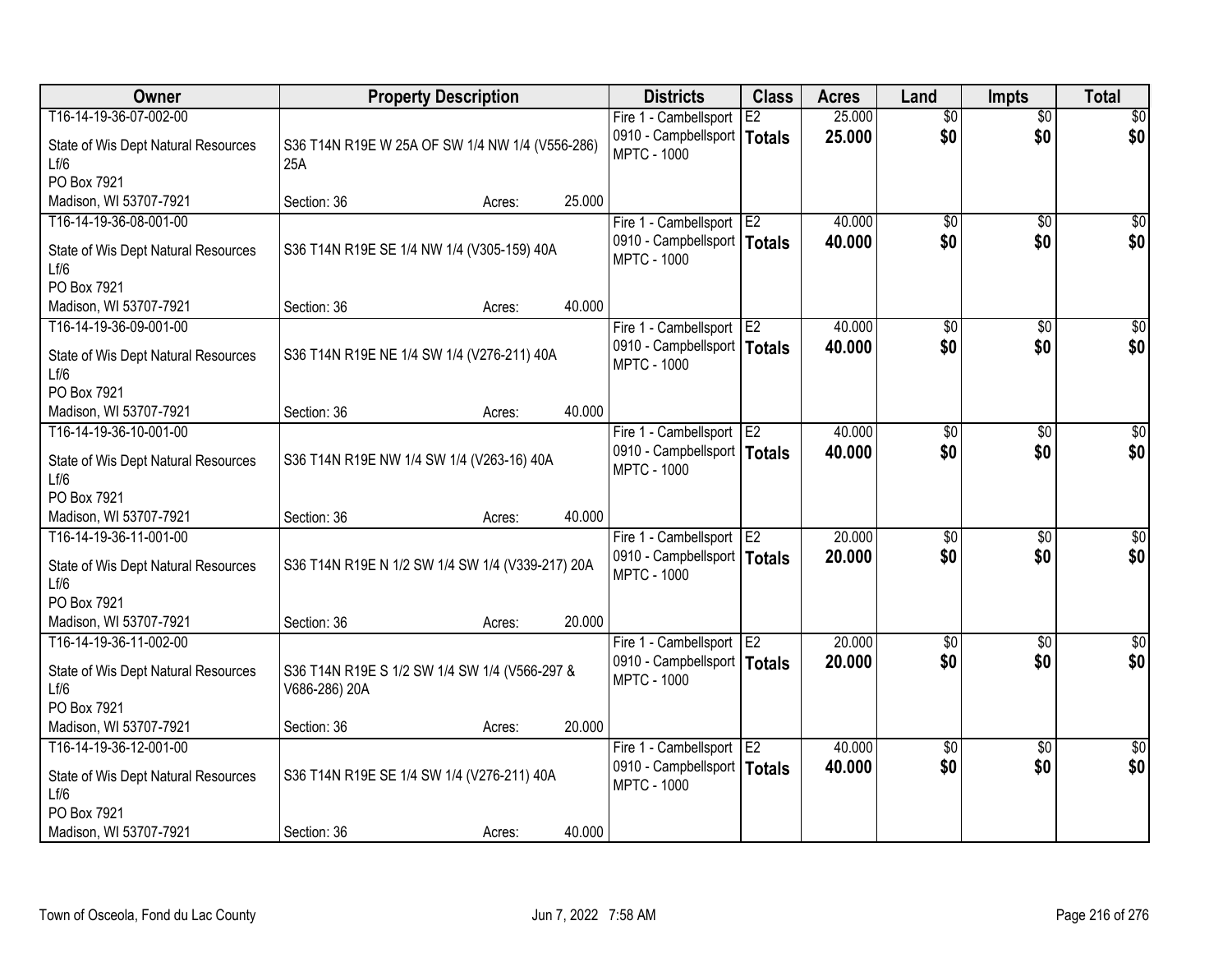| Owner                                       | <b>Property Description</b>                    |        |        | <b>Districts</b>                                    | <b>Class</b>   | <b>Acres</b> | Land            | <b>Impts</b>    | <b>Total</b>    |
|---------------------------------------------|------------------------------------------------|--------|--------|-----------------------------------------------------|----------------|--------------|-----------------|-----------------|-----------------|
| T16-14-19-36-13-001-00                      |                                                |        |        | Fire 1 - Cambellsport                               | E2             | 40.000       | $\overline{50}$ | $\overline{50}$ | \$0             |
| State of Wis Dept Natural Resources<br>Lf/6 | S36 T14N R19E NE 1/4 SE 1/4 (V498-4&5) 40A     |        |        | 0910 - Campbellsport   Totals<br><b>MPTC - 1000</b> |                | 40.000       | \$0             | \$0             | \$0             |
| PO Box 7921                                 |                                                |        |        |                                                     |                |              |                 |                 |                 |
| Madison, WI 53707-7921                      | Section: 36                                    | Acres: | 40.000 |                                                     |                |              |                 |                 |                 |
| T16-14-19-36-14-001-00                      |                                                |        |        | Fire 1 - Cambellsport                               | E <sub>2</sub> | 40.000       | \$0             | \$0             | \$0             |
| State of Wis Dept Natural Resources<br>Lf/6 | S36 T14N R19E NW 1/4 SE 1/4 (V257-321) 40A     |        |        | 0910 - Campbellsport   Totals<br><b>MPTC - 1000</b> |                | 40.000       | \$0             | \$0             | \$0             |
| PO Box 7921                                 |                                                |        |        |                                                     |                |              |                 |                 |                 |
| Madison, WI 53707-7921                      | Section: 36                                    | Acres: | 40.000 |                                                     |                |              |                 |                 |                 |
| T16-14-19-36-15-001-00                      |                                                |        |        | Fire 1 - Cambellsport E2                            |                | 40.000       | \$0             | \$0             | $\overline{30}$ |
| State of Wis Dept Natural Resources<br>Lf/6 | S36 T14N R19E SW 1/4 SE 1/4 (V454-402&403) 40A |        |        | 0910 - Campbellsport   Totals<br><b>MPTC - 1000</b> |                | 40.000       | \$0             | \$0             | \$0             |
| PO Box 7921                                 |                                                |        |        |                                                     |                |              |                 |                 |                 |
| Madison, WI 53707-7921                      | Section: 36                                    | Acres: | 40.000 |                                                     |                |              |                 |                 |                 |
| T16-14-19-36-16-001-00                      |                                                |        |        | Fire 1 - Cambellsport                               | E <sub>2</sub> | 40.000       | \$0             | $\sqrt[6]{3}$   | $\overline{30}$ |
| State of Wis Dept Natural Resources<br>Lf/6 | S36 T14N R19E SE 1/4 SE 1/4 (V498-4&5) 40A     |        |        | 0910 - Campbellsport   Totals<br><b>MPTC - 1000</b> |                | 40.000       | \$0             | \$0             | \$0             |
| PO Box 7921                                 |                                                |        |        |                                                     |                |              |                 |                 |                 |
| Madison, WI 53707-7921                      | Section: 36                                    | Acres: | 40.000 |                                                     |                |              |                 |                 |                 |
| T16-14-19-99-AP-005-00                      | N3280 State Rd 67                              |        |        | Fire 1 - Cambellsport   A                           |                | 0.244        | \$44,800        | \$59,100        | \$103,900       |
| Valyce A. Dullas Franke                     | S25 T14N R19E PLAT OF ARIMOND'S PICNIC         |        |        | 0910 - Campbellsport   Totals                       |                | 0.244        | \$44,800        | \$59,100        | \$103,900       |
| N3280 State Rd 67                           | GROUNDS THAT PART OF LOTS 1,2,& 3 LYG W OF     |        |        | <b>MPTC - 1000</b>                                  |                |              |                 |                 |                 |
| Campbellsport, WI 53010                     | STH 67. ALSO PARCEL 65'X 100' ADJ ON W AS REC  |        |        |                                                     |                |              |                 |                 |                 |
|                                             | Section:                                       | Acres: | 0.244  |                                                     |                |              |                 |                 |                 |
| T16-14-19-99-AP-010-00                      | N3279 State Rd 67                              |        |        | Fire 1 - Cambellsport   A                           |                | 0.000        | \$148,100       | \$73,300        | \$221,400       |
| Geraldine Burckardt                         | S25 T14N R19E PLAT ARIMOND'S PICNIC GROUNDS    |        |        | 0910 - Campbellsport   Totals                       |                | 0.000        | \$148,100       | \$73,300        | \$221,400       |
| N3279 State Rd 67                           | THAT PART OF LOTS 1 & 2 LYG E OF HWY*          |        |        | <b>MPTC - 1000</b>                                  |                |              |                 |                 |                 |
| Campbellsport, WI 53010                     |                                                |        |        |                                                     |                |              |                 |                 |                 |
|                                             | Section:                                       | Acres: | 0.000  |                                                     |                |              |                 |                 |                 |
| T16-14-19-99-AP-015-00                      | N3275 State Rd 67                              |        |        | Fire 1 - Cambellsport A                             |                | 0.000        | \$83,400        | \$97,200        | \$180,600       |
| Francis B. Sheridan                         | S25 T14N R19E PLAT ARIMOND'S PICNIC GROUNDS    |        |        | 0910 - Campbellsport   Totals                       |                | 0.000        | \$83,400        | \$97,200        | \$180,600       |
| N3275 State Rd 67                           | LOT 3 E OF HWY (719388)                        |        |        | <b>MPTC - 1000</b>                                  |                |              |                 |                 |                 |
| Campbellsport, WI 53010                     |                                                |        |        |                                                     |                |              |                 |                 |                 |
|                                             | Section:                                       | Acres: | 0.000  |                                                     |                |              |                 |                 |                 |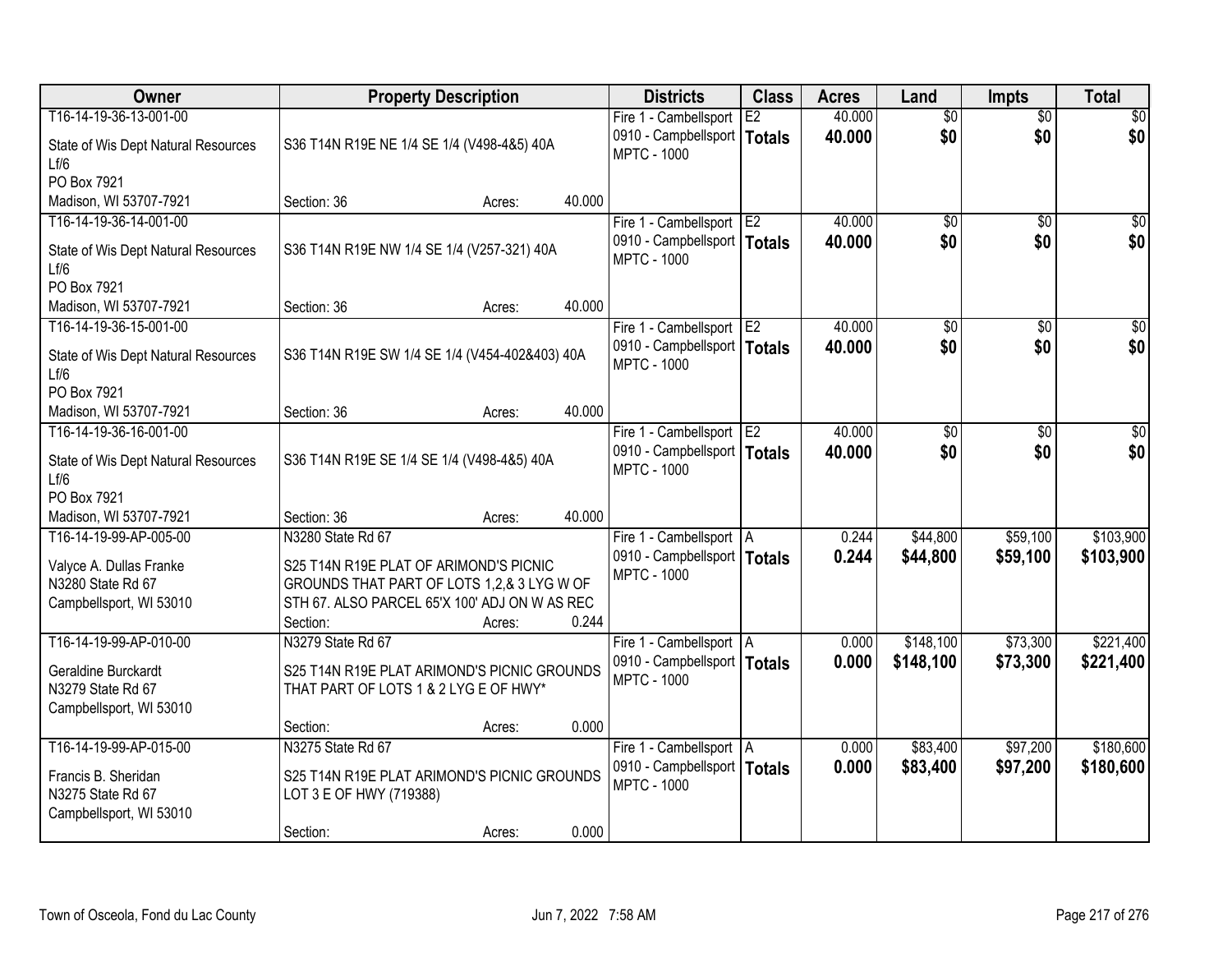| Owner                    |                                             | <b>Property Description</b> |       | <b>Districts</b>              | <b>Class</b> | <b>Acres</b> | Land      | <b>Impts</b> | <b>Total</b> |
|--------------------------|---------------------------------------------|-----------------------------|-------|-------------------------------|--------------|--------------|-----------|--------------|--------------|
| T16-14-19-99-AP-020-00   | N3272 State Rd 67                           |                             |       | Fire 1 - Cambellsport   A     |              | 0.253        | \$49,600  | \$93,900     | \$143,500    |
| Courtney E. Pattee       | S25 T14N R19E PLAT ARIMONDS PICNIC GROUNDS  |                             |       | 0910 - Campbellsport   Totals |              | 0.253        | \$49,600  | \$93,900     | \$143,500    |
| N3272 State Rd 67        | LOTS 4 & 5 W OF HWY 67                      |                             |       | <b>MPTC - 1000</b>            |              |              |           |              |              |
| Campbellsport, WI 53010  |                                             |                             |       |                               |              |              |           |              |              |
|                          | Section: 25                                 | Acres:                      | 0.253 |                               |              |              |           |              |              |
| T16-14-19-99-AP-025-00   | N3271 State Rd 67                           |                             |       | Fire 1 - Cambellsport   A     |              | 0.000        | \$138,300 | \$137,100    | \$275,400    |
| David H. Wanke Le        | DAVID H WANKE LE & VIRGINIA F WANKE LE:S25  |                             |       | 0910 - Campbellsport   Totals |              | 0.000        | \$138,300 | \$137,100    | \$275,400    |
| N3271 State Rd 67        | T14N R19E PLAT ARIMOND'S PICNIC GROUNDS ALL |                             |       | <b>MPTC - 1000</b>            |              |              |           |              |              |
| Campbellsport, WI 53010  | OF LOTS 4 & 5 E OF ROAD (V1337-810 958179)  |                             |       |                               |              |              |           |              |              |
|                          | Section:                                    | Acres:                      | 0.000 |                               |              |              |           |              |              |
| T16-14-19-99-AP-030-00   | State Highway 67                            |                             |       | Fire 1 - Cambellsport   A     |              | 0.189        | \$4,800   | \$0          | \$4,800      |
| Courtney E. Pattee       | S25 T14N R19E PLAT OF ARIMONDS PICNIC       |                             |       | 0910 - Campbellsport   Totals |              | 0.189        | \$4,800   | \$0          | \$4,800      |
| N3272 State Rd 67        | GROUNDS LOT 6 W OF ROAD AS REC IN 777567    |                             |       | <b>MPTC - 1000</b>            |              |              |           |              |              |
| Campbellsport, WI 53010  |                                             |                             |       |                               |              |              |           |              |              |
|                          | Section:                                    | Acres:                      | 0.189 |                               |              |              |           |              |              |
| T16-14-19-99-AP-035-00   | N3259 State Rd 67                           |                             |       | Fire 1 - Cambellsport   A     |              | 0.000        | \$138,300 | \$50,200     | \$188,500    |
| Suzanne G. Hinderman     | S25 T14N R19E PLAT ARIMOND'S PICNIC GROUNDS |                             |       | 0910 - Campbellsport   Totals |              | 0.000        | \$138,300 | \$50,200     | \$188,500    |
| 611 S Lincoln            | THAT PART OF LOTS 6 & 7 LYG E OF HWY        |                             |       | <b>MPTC - 1000</b>            |              |              |           |              |              |
| Cuba City, WI 53807      |                                             |                             |       |                               |              |              |           |              |              |
|                          | Section: 25                                 | Acres:                      | 0.000 |                               |              |              |           |              |              |
| T16-14-19-99-AP-040-00   | N3260 State Rd 67                           |                             |       | Fire 1 - Cambellsport   A     |              | 0.505        | \$50,500  | \$100,000    | \$150,500    |
| William B. Vandecasteele | S25 T14N R19E PLAT ARIMOND'S PICNIC GROUNDS |                             |       | 0910 - Campbellsport   Totals |              | 0.505        | \$50,500  | \$100,000    | \$150,500    |
| N3260 State Rd 67        | THAT PT LOTS 7 & 8 LYG W OF HWY (V928-812)  |                             |       | <b>MPTC - 1000</b>            |              |              |           |              |              |
| Campbellsport, WI 53010  |                                             |                             |       |                               |              |              |           |              |              |
|                          | Section:                                    | Acres:                      | 0.505 |                               |              |              |           |              |              |
| T16-14-19-99-AP-045-00   | N3255 State Rd 67                           |                             |       | Fire 1 - Cambellsport   A     |              | 0.000        | \$124,400 | \$128,500    | \$252,900    |
| Kevin Thull              | S25 T14N R19E PLAT ARIMOND'S PICNIC GROUNDS |                             |       | 0910 - Campbellsport   Totals |              | 0.000        | \$124,400 | \$128,500    | \$252,900    |
| N3255 State Rd 67        | THAT PT OF LOTS 8 & 9 LYG E OF HWY          |                             |       | <b>MPTC - 1000</b>            |              |              |           |              |              |
| Campbellsport, WI 53010  |                                             |                             |       |                               |              |              |           |              |              |
|                          | Section:                                    | Acres:                      | 0.000 |                               |              |              |           |              |              |
| T16-14-19-99-AP-050-00   | N3254 State Rd 67                           |                             |       | Fire 1 - Cambellsport   A     |              | 0.597        | \$51,900  | \$71,700     | \$123,600    |
| Linda J Noeske Rev Tr    | S25 T14N R19E PLAT ARIMOND'S PICNIC GROUNDS |                             |       | 0910 - Campbellsport   Totals |              | 0.597        | \$51,900  | \$71,700     | \$123,600    |
| 913 Laguna Ave           | THAT PART OF LOTS 9 & 10 LYG W OF ROAD*     |                             |       | <b>MPTC - 1000</b>            |              |              |           |              |              |
| Burlingame, CA 94010     |                                             |                             |       |                               |              |              |           |              |              |
|                          | Section:                                    | Acres:                      | 0.597 |                               |              |              |           |              |              |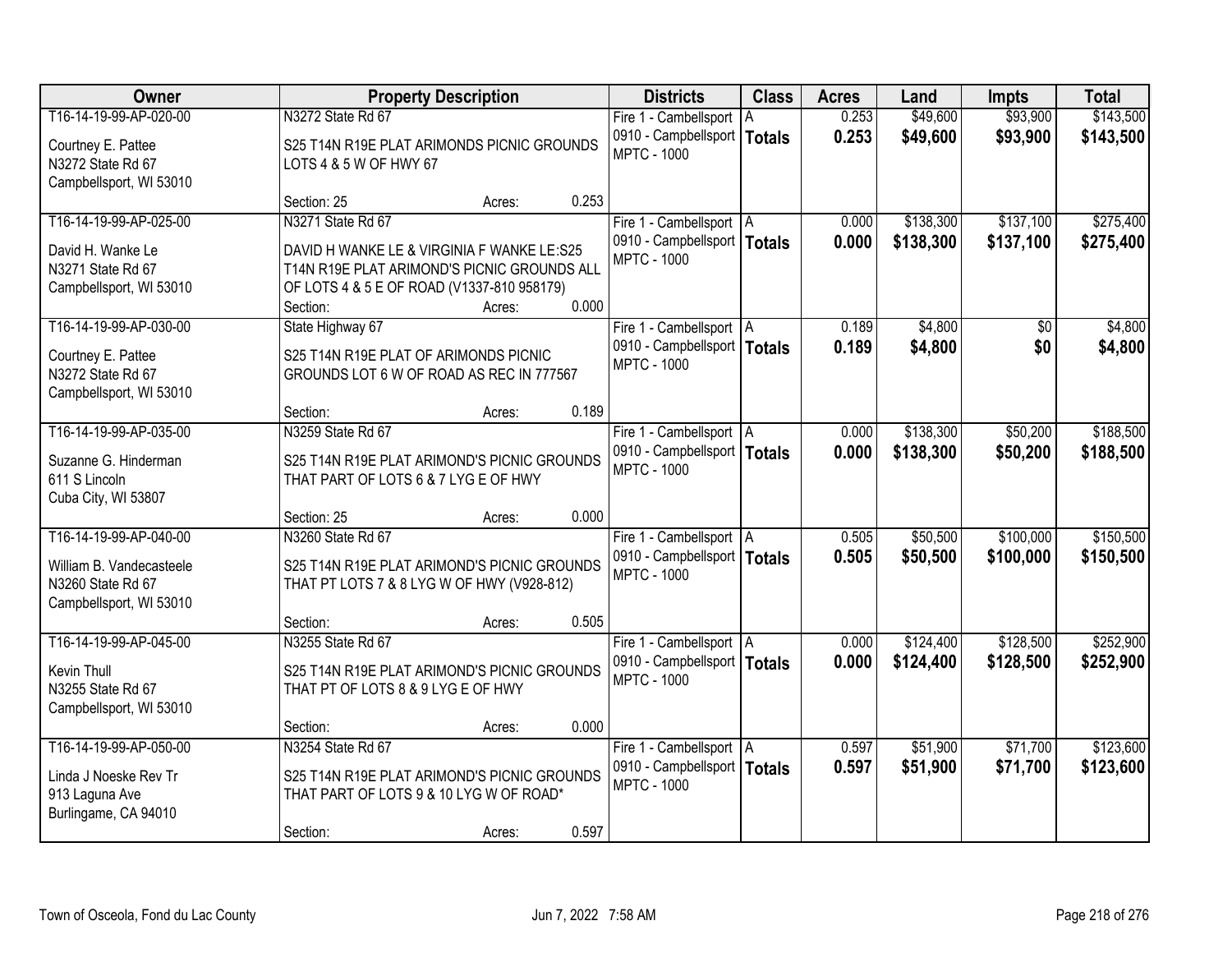| Owner                              | <b>Property Description</b>                             |                 | <b>Districts</b>              | <b>Class</b> | <b>Acres</b> | Land      | <b>Impts</b> | <b>Total</b> |
|------------------------------------|---------------------------------------------------------|-----------------|-------------------------------|--------------|--------------|-----------|--------------|--------------|
| T16-14-19-99-AP-055-00             | N3249 State Rd 67                                       |                 | Fire 1 - Cambellsport   A     |              | 0.000        | \$124,400 | \$45,100     | \$169,500    |
| Norbert Weis                       | S25 T14N R19E PLAT OF ARIMOND'S PICNIC                  |                 | 0910 - Campbellsport   Totals |              | 0.000        | \$124,400 | \$45,100     | \$169,500    |
| W2946 Main St                      | GROUNDS THAT PART OF LOT 10 & 11 LYG E OF               |                 | <b>MPTC - 1000</b>            |              |              |           |              |              |
| Campbellsport, WI 53010            | ROAD (672-305)                                          |                 |                               |              |              |           |              |              |
|                                    | Section:                                                | 0.000<br>Acres: |                               |              |              |           |              |              |
| T16-14-19-99-AP-060-00             | N3244 State Rd 67                                       |                 | Fire 1 - Cambellsport   A     |              | 1.129        | \$58,900  | \$133,600    | \$192,500    |
|                                    | S25 T14N R19E PLAT ARIMOND'S PICNIC GROUNDS             |                 | 0910 - Campbellsport   Totals |              | 1.129        | \$58,900  | \$133,600    | \$192,500    |
| Daniel Halbur<br>N3244 State Rd 67 | THAT PART OF LOTS 11, 12,13 & 14 LYG W OF ROAD          |                 | <b>MPTC - 1000</b>            |              |              |           |              |              |
| Campbellsport, WI 53010            |                                                         |                 |                               |              |              |           |              |              |
|                                    | Section: 25                                             | 1.129<br>Acres: |                               |              |              |           |              |              |
| T16-14-19-99-AP-065-00             | N3245 State Rd 67                                       |                 | Fire 1 - Cambellsport   A     |              | 0.000        | \$66,800  | \$59,900     | \$126,700    |
|                                    |                                                         |                 | 0910 - Campbellsport   Totals |              | 0.000        | \$66,800  | \$59,900     | \$126,700    |
| William H. Huebner Le              | WILLIAM H HUEBNER LE: S25 T14N R19E PLAT                |                 | <b>MPTC - 1000</b>            |              |              |           |              |              |
| 4136 W Forest Hill Ave             | ARIMOND'S PICNIC GROUNDS THAT PT LOT 12 LYG<br>E OF HWY |                 |                               |              |              |           |              |              |
| Franklin, WI 53132                 | Section:                                                | 0.000<br>Acres: |                               |              |              |           |              |              |
| T16-14-19-99-AP-070-00             | N3243 State Rd 67                                       |                 | Fire 1 - Cambellsport   A     |              | 0.000        | \$112,600 | \$143,900    | \$256,500    |
|                                    |                                                         |                 | 0910 - Campbellsport   Totals |              | 0.000        | \$112,600 | \$143,900    | \$256,500    |
| Chad M. Bobb                       | S25 T14N R19E PLAT ARIMOND'S PICNIC GROUNDS             |                 | <b>MPTC - 1000</b>            |              |              |           |              |              |
| N3243 State Rd 67                  | THAT PT OF LOTS 13 & 14 LYG E OF HWY                    |                 |                               |              |              |           |              |              |
| Campbellsport, WI 53010            |                                                         |                 |                               |              |              |           |              |              |
|                                    | Section:                                                | 0.000<br>Acres: |                               |              |              |           |              |              |
| T16-14-19-99-BI-010-00             | N2905 Birchwood Dr                                      |                 | Fire 1 - Cambellsport   A     |              | 0.000        | \$145,400 | \$168,500    | \$313,900    |
| Carl J. Malischke                  | S27 T14N R19E ASSESSOR'S PLAT OF BIRCHWOOD              |                 | 0910 - Campbellsport   Totals |              | 0.000        | \$145,400 | \$168,500    | \$313,900    |
| 2770 N 74th St                     | LAKE LOT 1 PLUS INTEREST IN OL 3                        |                 | <b>MPTC - 1000</b>            |              |              |           |              |              |
| Milwaukee, WI 53210                |                                                         |                 |                               |              |              |           |              |              |
|                                    | Section: 27                                             | 0.000<br>Acres: |                               |              |              |           |              |              |
| T16-14-19-99-BI-020-00             | N2911 Birchwood Dr                                      |                 | Fire 1 - Cambellsport   A     |              | 0.000        | \$183,700 | \$108,200    | \$291,900    |
| James K. Hodge Jr                  | S27 T14N R19E ASSESSOR'S PLAT OF BIRCHWOOD              |                 | 0910 - Campbellsport   Totals |              | 0.000        | \$183,700 | \$108,200    | \$291,900    |
| N2911 Birchwood Dr                 | LAKE LOT 2 PLUS INTEREST IN OL 3*                       |                 | <b>MPTC - 1000</b>            |              |              |           |              |              |
| Campbellsport, WI 53010            |                                                         |                 |                               |              |              |           |              |              |
|                                    | Section:                                                | 1.124<br>Acres: |                               |              |              |           |              |              |
| T16-14-19-99-BI-030-00             | N2935 Birchwood Dr                                      |                 | Fire 1 - Cambellsport   A     |              | 3.914        | \$83,200  | \$149,900    | \$233,100    |
| Donald L. Whitney                  | S27 T14N R19E ASSESSOR'S PLAT OF BIRCHWOOD              |                 | 0910 - Campbellsport   Totals |              | 3.914        | \$83,200  | \$149,900    | \$233,100    |
| N2935 Birchwood Dr                 | LAKE LOT 3 PLUS INTEREST IN OL 3 (V771-842)             |                 | <b>MPTC - 1000</b>            |              |              |           |              |              |
| Campbellsport, WI 53010            |                                                         |                 |                               |              |              |           |              |              |
|                                    | Section:                                                | 3.914<br>Acres: |                               |              |              |           |              |              |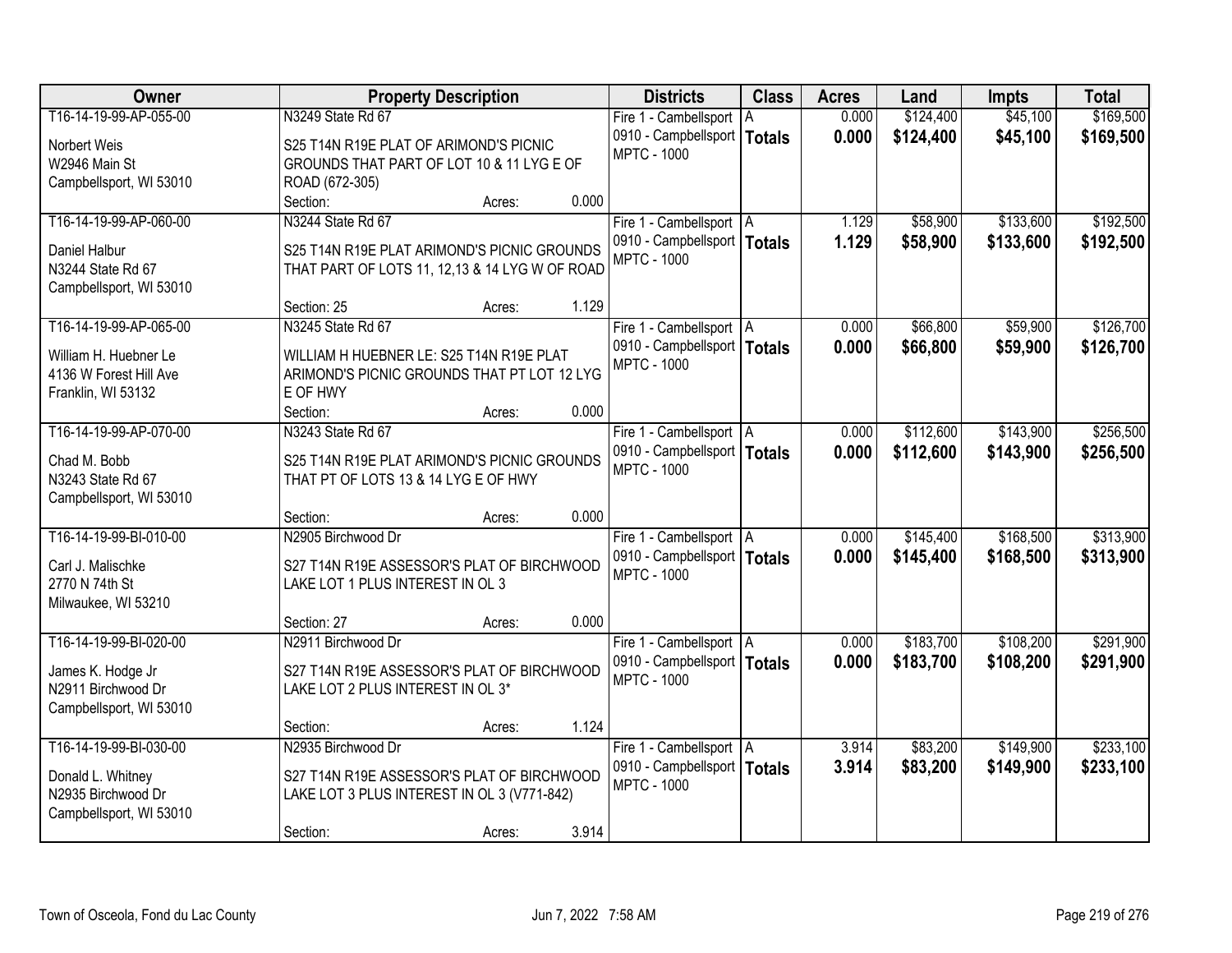| Owner                           |                                             | <b>Property Description</b> |       | <b>Districts</b>                                           | <b>Class</b> | <b>Acres</b>   | Land                 | <b>Impts</b>         | <b>Total</b>           |
|---------------------------------|---------------------------------------------|-----------------------------|-------|------------------------------------------------------------|--------------|----------------|----------------------|----------------------|------------------------|
| T16-14-19-99-BI-040-00          | N2955 Birchwood Dr                          |                             |       | Fire 1 - Cambellsport   A                                  |              | 2.521          | \$64,500             | \$133,200            | \$197,700              |
| Michael D. Baker                | S27 T14N R19E ASSESSOR'S PLAT OF BIRCHWOOD  |                             |       | 0910 - Campbellsport   Totals                              |              | 2.521          | \$64,500             | \$133,200            | \$197,700              |
| N2955 Birchwood Dr              | LAKE LOT 4 PLUS INTEREST IN OL 3 (V779-901) |                             |       | <b>MPTC - 1000</b>                                         |              |                |                      |                      |                        |
| Campbellsport, WI 53010         |                                             |                             |       |                                                            |              |                |                      |                      |                        |
|                                 | Section:                                    | Acres:                      | 2.521 |                                                            |              |                |                      |                      |                        |
| T16-14-19-99-BI-050-00          | W996 Birchwood Dr                           |                             |       | Fire 1 - Cambellsport   A                                  |              | 3.638          | \$89,800             | \$111,100            | \$200,900              |
| William K. Volkert              | S27 T14N R19E ASSESSOR'S PLAT OF BIRCHWOOD  |                             |       | 0910 - Campbellsport   Totals<br><b>MPTC - 1000</b>        |              | 3.638          | \$89,800             | \$111,100            | \$200,900              |
| W996 Birchwood Dr               | LAKE LOT 5 PLUS INTEREST IN OL 3*           |                             |       |                                                            |              |                |                      |                      |                        |
| Campbellsport, WI 53010         |                                             |                             |       |                                                            |              |                |                      |                      |                        |
|                                 | Section:                                    | Acres:                      | 3.638 |                                                            |              |                |                      |                      |                        |
| T16-14-19-99-BI-060-00          | W972 Birchwood Dr                           |                             |       | Fire 1 - Cambellsport   A                                  |              | 0.000          | \$117,500            | \$125,500            | \$243,000              |
| Dennis R. Wilson                | S27 T14N R19E ASSESSOR'S PLAT OF BIRCHWOOD  |                             |       | 0910 - Campbellsport   Totals<br><b>MPTC - 1000</b>        |              | 0.000          | \$117,500            | \$125,500            | \$243,000              |
| W972 Birchwood Dr               | LAKE LOT 6 ALSO PT OL 2 COM AT NE COR LOT 6 |                             |       |                                                            |              |                |                      |                      |                        |
| Campbellsport, WI 53010         | TH E 65' TO WATERS EDGE TH SWLY ALG WATERS  |                             |       |                                                            |              |                |                      |                      |                        |
|                                 | Section:                                    | Acres:                      | 0.000 |                                                            |              |                |                      |                      |                        |
| T16-14-19-99-BI-070-00          | <b>Birchwood Dr</b>                         |                             |       | Fire 1 - Cambellsport   A                                  |              | 0.115          | \$200                | \$0                  | \$200                  |
| Dennis R. Wilson                | S27 T14N R19E ASSESSOR'S PLAT OF BIRCHWOOD  |                             |       | 0910 - Campbellsport   Totals<br><b>MPTC - 1000</b>        |              | 0.115          | \$200                | \$0                  | \$200                  |
| W972 Birchwood Dr               | LAKE OUTLOT 1 PLUS INTEREST IN OL 3*        |                             |       |                                                            |              |                |                      |                      |                        |
| Campbellsport, WI 53010         |                                             |                             |       |                                                            |              |                |                      |                      |                        |
|                                 | Section:                                    | Acres:                      | 0.115 |                                                            |              |                |                      |                      |                        |
| T16-14-19-99-BI-080-00          | <b>Birchwood Dr</b>                         |                             |       | Fire 1 - Cambellsport   A                                  |              | 0.589          | \$1,000              | $\overline{50}$      | \$1,000                |
| <b>Birchwood Recreation Asc</b> | S27 T14N R19E ASSESSOR'S PLAT OF BIRCHWOOD  |                             |       | 0910 - Campbellsport   Totals<br><b>MPTC - 1000</b>        |              | 0.589          | \$1,000              | \$0                  | \$1,000                |
| c/o Philip A. Ware              | LAKE OUTLOT 2 EXC V918-146 PLUS INTEREST IN |                             |       |                                                            |              |                |                      |                      |                        |
| W836 Birchwood Dr               | OL 3 (V930-645)                             |                             |       |                                                            |              |                |                      |                      |                        |
| Campbellsport, WI 53010         | Section:                                    | Acres:                      | 0.589 |                                                            |              |                |                      |                      |                        |
| T16-14-19-99-BI-100-00          | W932 Birchwood Dr                           |                             |       | Fire 1 - Cambellsport   A                                  |              | 0.000          | \$123,800            | \$55,000             | \$178,800              |
| Robert W. Frye                  | S27 T14N R19E ASSESSOR'S PLAT OF BIRCHWOOD  |                             |       | 0910 - Campbellsport   Totals<br><b>MPTC - 1000</b>        |              | 0.000          | \$123,800            | \$55,000             | \$178,800              |
| W932 Birchwood Dr               | LAKE LOT 7 PLUS INTEREST IN OL 3 (V951-61)  |                             |       |                                                            |              |                |                      |                      |                        |
| Campbellsport, WI 53010         |                                             |                             |       |                                                            |              |                |                      |                      |                        |
|                                 | Section:                                    | Acres:                      | 0.000 |                                                            |              |                |                      |                      |                        |
| T16-14-19-99-BI-110-00          | W928 Birchwood Dr                           |                             |       | Fire 1 - Cambellsport   A<br>0910 - Campbellsport   Totals |              | 0.000<br>0.000 | \$66,900<br>\$66,900 | \$41,200<br>\$41,200 | \$108,100<br>\$108,100 |
| John A. Wertz                   | S27 T14N R19E ASSESSOR'S PLAT OF BIRCHWOOD  |                             |       | <b>MPTC - 1000</b>                                         |              |                |                      |                      |                        |
| W928 Birchwood Dr               | LAKE LOT 8 PLUS INTEREST IN OL 3            |                             |       |                                                            |              |                |                      |                      |                        |
| Campbellsport, WI 53010         |                                             |                             |       |                                                            |              |                |                      |                      |                        |
|                                 | Section:                                    | Acres:                      | 0.000 |                                                            |              |                |                      |                      |                        |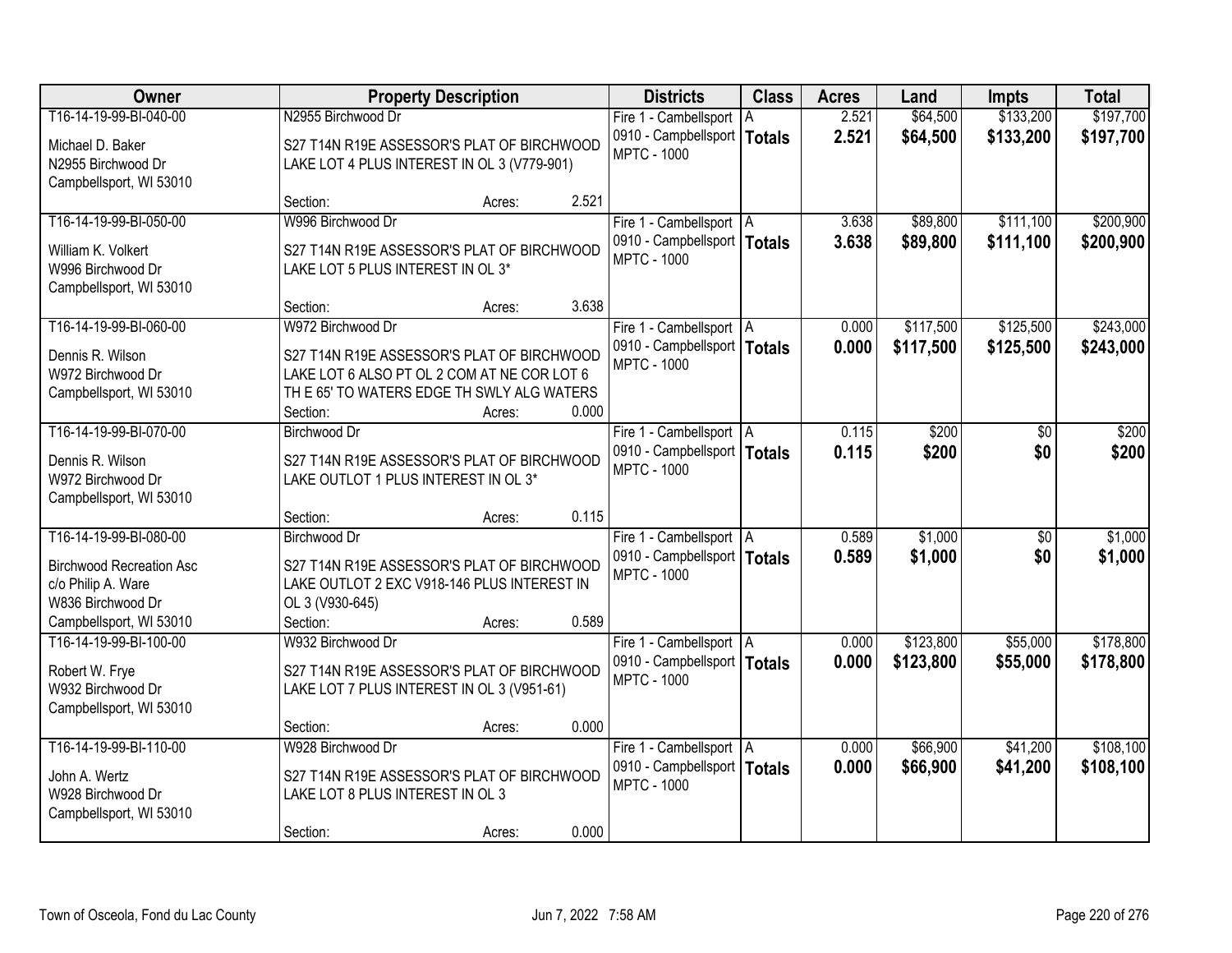| Owner                        |                                               | <b>Property Description</b> |       | <b>Districts</b>                                           | <b>Class</b>  | <b>Acres</b>   | Land      | <b>Impts</b>         | <b>Total</b> |
|------------------------------|-----------------------------------------------|-----------------------------|-------|------------------------------------------------------------|---------------|----------------|-----------|----------------------|--------------|
| T16-14-19-99-BI-120-00       | W924 Birchwood Dr                             |                             |       | Fire 1 - Cambellsport   A                                  |               | 0.000          | \$66,900  | \$41,100             | \$108,000    |
| John R. Zalewski             | S27 T14N R19E ASSESSOR'S PLAT OF BIRCHWOOD    |                             |       | 0910 - Campbellsport                                       | <b>Totals</b> | 0.000          | \$66,900  | \$41,100             | \$108,000    |
| 231 N Mill St                | LAKE LOT 9 PLUS INTEREST IN OL 3 (827412)     |                             |       | <b>MPTC - 1000</b>                                         |               |                |           |                      |              |
| Saukville, WI 53080          |                                               |                             |       |                                                            |               |                |           |                      |              |
|                              | Section:                                      | Acres:                      | 0.000 |                                                            |               |                |           |                      |              |
| T16-14-19-99-BI-130-00       | W918 Birchwood Dr                             |                             |       | Fire 1 - Cambellsport   A                                  |               | 0.000          | \$66,000  | \$53,300             | \$119,300    |
| Jeffrey Kruswicki            | S27 T14N R19E ASSESSOR'S PLAT OF BIRCHWOOD    |                             |       | 0910 - Campbellsport   Totals                              |               | 0.000          | \$66,000  | \$53,300             | \$119,300    |
| W918 Birchwood Dr            | LAKE LOT 10 PLUS INTEREST IN OL 3 (V1058-45)  |                             |       | <b>MPTC - 1000</b>                                         |               |                |           |                      |              |
| Campbellsport, WI 53010      |                                               |                             |       |                                                            |               |                |           |                      |              |
|                              | Section:                                      | Acres:                      | 0.000 |                                                            |               |                |           |                      |              |
| T16-14-19-99-BI-140-00       | W914 Birchwood Dr                             |                             |       | Fire 1 - Cambellsport   A                                  |               | 0.000          | \$68,600  | \$63,500             | \$132,100    |
| Peter Busch Kelly            | S27 T14N R19E ASSESSOR'S PLAT OF BIRCHWOOD    |                             |       | 0910 - Campbellsport   Totals<br><b>MPTC - 1000</b>        |               | 0.000          | \$68,600  | \$63,500             | \$132,100    |
| W914 Birchwood Dr            | LAKE LOT 11 PLUS INTEREST IN OL 3             |                             |       |                                                            |               |                |           |                      |              |
| Campbellsport, WI 53010      |                                               |                             |       |                                                            |               |                |           |                      |              |
|                              | Section:                                      | Acres:                      | 0.000 |                                                            |               |                |           |                      |              |
| T16-14-19-99-BI-150-00       | W910 Birchwood Dr                             |                             |       | Fire 1 - Cambellsport   A                                  |               | 0.126          | \$66,900  | \$132,400            | \$199,300    |
| Sandra Faye Velasco          | S27 T14N R19E ASSESSOR'S PLAT OF BIRCHWOOD    |                             |       | 0910 - Campbellsport   Totals<br><b>MPTC - 1000</b>        |               | 0.126          | \$66,900  | \$132,400            | \$199,300    |
| W910 Birchwood Dr            | LAKE LOT 12 PLUS INTEREST IN OL 3             |                             |       |                                                            |               |                |           |                      |              |
| Campbellsport, WI 53010      |                                               |                             |       |                                                            |               |                |           |                      |              |
|                              | Section: 27                                   | Acres:                      | 0.126 |                                                            |               |                |           |                      |              |
| T16-14-19-99-BI-160-00       | W904 Birchwood Dr                             |                             |       | Fire 1 - Cambellsport   A                                  |               | 0.000          | \$146,600 | \$117,900            | \$264,500    |
| Lewis Rev Tr                 | S27 T14N R19E ASSESSOR'S PLAT OF BIRCHWOOD    |                             |       | 0910 - Campbellsport   Totals<br><b>MPTC - 1000</b>        |               | 0.000          | \$146,600 | \$117,900            | \$264,500    |
| W904 Birchwood Dr            | LAKE LOT 13 PLUS INTEREST IN OL 3 (V1395-401) |                             |       |                                                            |               |                |           |                      |              |
| Campbellsport, WI 53010      |                                               |                             |       |                                                            |               |                |           |                      |              |
|                              | Section:                                      | Acres:                      | 0.000 |                                                            |               |                |           |                      |              |
| T16-14-19-99-BI-170-00       | W894 Birchwood Dr                             |                             |       | Fire 1 - Cambellsport   A                                  |               | 0.000          | \$264,400 | \$222,600            | \$487,000    |
| Mary A. Drees                | S26 T14N R19E ASSESSOR'S PLAT OF BIRCHWOOD    |                             |       | 0910 - Campbellsport   Totals<br><b>MPTC - 1000</b>        |               | 0.000          | \$264,400 | \$222,600            | \$487,000    |
| c/o Mary Alice Schueler      | LAKE LOT 14 PLUS INTEREST IN OL 3*            |                             |       |                                                            |               |                |           |                      |              |
| N109 W17075 Ava Cir Unit 137 |                                               |                             |       |                                                            |               |                |           |                      |              |
| Germantown, WI 53022         | Section:                                      | Acres:                      | 0.000 |                                                            |               |                |           |                      |              |
| T16-14-19-99-BI-180-00       | W886 Birchwood Dr                             |                             |       | Fire 1 - Cambellsport   A<br>0910 - Campbellsport   Totals |               | 0.000<br>0.000 | \$103,400 | \$83,300<br>\$83,300 | \$186,700    |
| Dale Robert Nothem           | S26 T14N R19E ASSESSOR'S PLAT OF BIRCHWOOD    |                             |       | <b>MPTC - 1000</b>                                         |               |                | \$103,400 |                      | \$186,700    |
| W886 Birchwood Dr            | LAKE LOT 15 PLUS INTEREST IN OL 3             |                             |       |                                                            |               |                |           |                      |              |
| Campbellsport, WI 53010      |                                               |                             |       |                                                            |               |                |           |                      |              |
|                              | Section:                                      | Acres:                      | 0.000 |                                                            |               |                |           |                      |              |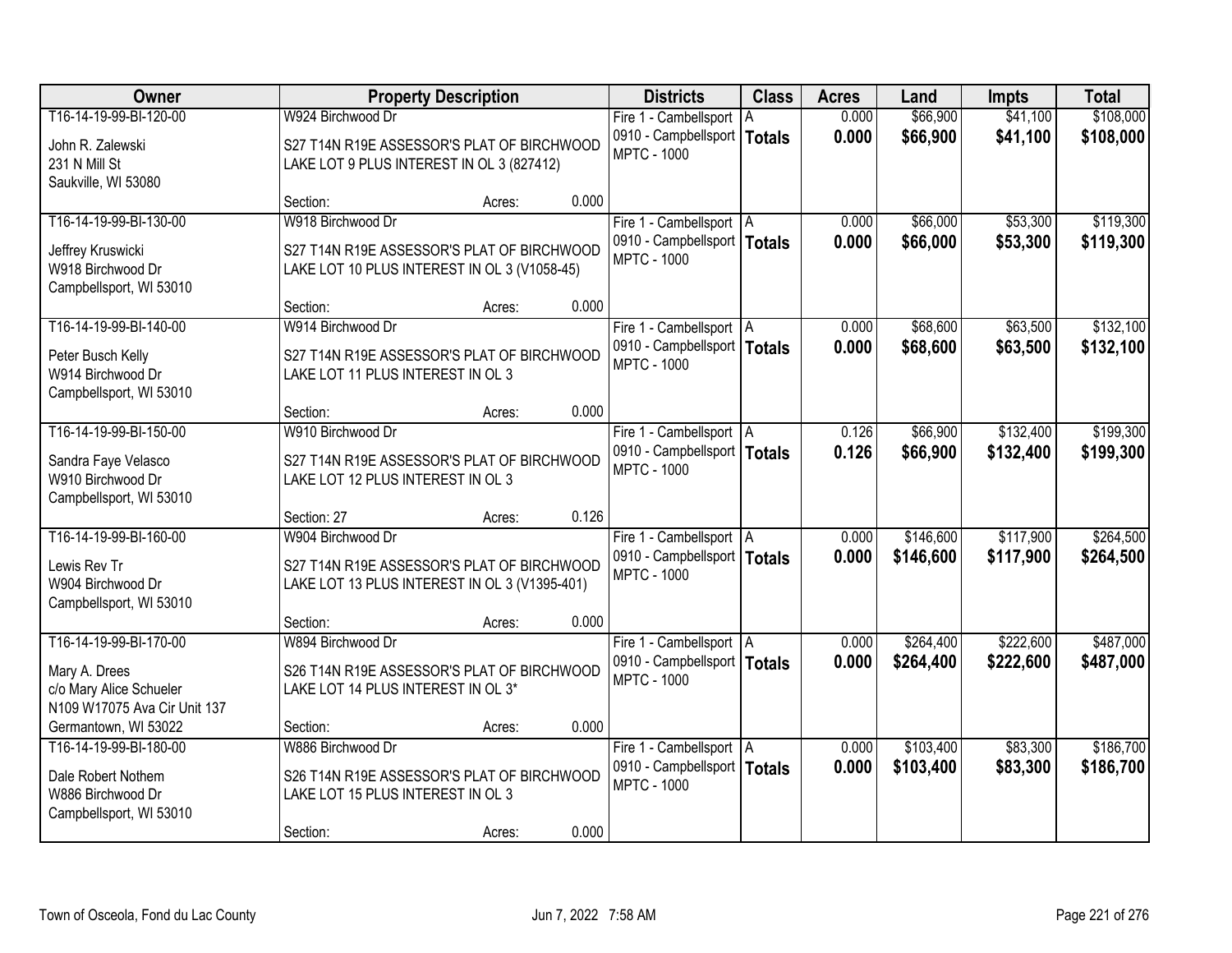| Owner                   | <b>Property Description</b>                         |                 | <b>Districts</b>              | <b>Class</b>  | <b>Acres</b> | Land      | <b>Impts</b>    | <b>Total</b> |
|-------------------------|-----------------------------------------------------|-----------------|-------------------------------|---------------|--------------|-----------|-----------------|--------------|
| T16-14-19-99-BI-190-00  | W882 Birchwood Dr                                   |                 | Fire 1 - Cambellsport   A     |               | 0.000        | \$69,500  | \$96,900        | \$166,400    |
| Michael Hannes          | S26 T14N R19E ASSESSOR'S PLAT OF BIRCHWOOD          |                 | 0910 - Campbellsport          | <b>Totals</b> | 0.000        | \$69,500  | \$96,900        | \$166,400    |
| W882 Birchwood Dr       | LAKE LOT 16 PLUS INTEREST IN OL 3                   |                 | <b>MPTC - 1000</b>            |               |              |           |                 |              |
| Campbellsport, WI 53010 |                                                     |                 |                               |               |              |           |                 |              |
|                         | Section:                                            | 0.000<br>Acres: |                               |               |              |           |                 |              |
| T16-14-19-99-BI-200-00  | W878 Birchwood Dr                                   |                 | Fire 1 - Cambellsport   A     |               | 0.000        | \$67,800  | \$70,900        | \$138,700    |
| Dennis J. Wettstein     | S26 T14N R19E ASSESSOR'S PLAT OF BIRCHWOOD          |                 | 0910 - Campbellsport   Totals |               | 0.000        | \$67,800  | \$70,900        | \$138,700    |
| W878 Birchwood Dr       | LAKE LOT 17 PLUS INTEREST IN OL 3                   |                 | <b>MPTC - 1000</b>            |               |              |           |                 |              |
| Campbellsport, WI 53010 |                                                     |                 |                               |               |              |           |                 |              |
|                         | Section:                                            | 0.000<br>Acres: |                               |               |              |           |                 |              |
| T16-14-19-99-BI-210-00  | W870 Birchwood Dr                                   |                 | Fire 1 - Cambellsport   A     |               | 0.000        | \$114,800 | \$213,600       | \$328,400    |
| Leslie J. Commo         | S26 T14N R19E ASSESSOR'S PLAT OF BIRCHWOOD          |                 | 0910 - Campbellsport   Totals |               | 0.000        | \$114,800 | \$213,600       | \$328,400    |
| W870 Birchwood Dr       | LAKE LOT 18 PLUS INTEREST IN OL 3 (820249)          |                 | <b>MPTC - 1000</b>            |               |              |           |                 |              |
| Campbellsport, WI 53010 |                                                     |                 |                               |               |              |           |                 |              |
|                         | Section:                                            | 0.000<br>Acres: |                               |               |              |           |                 |              |
| T16-14-19-99-BI-220-00  | <b>Birchwood Dr</b>                                 |                 | Fire 1 - Cambellsport   A     |               | 0.488        | \$107,000 | \$0             | \$107,000    |
| Philip A. Ware          | S26 T14N R19E ASSESSOR'S PLAT OF BIRCHWOOD          |                 | 0910 - Campbellsport   Totals |               | 0.488        | \$107,000 | \$0             | \$107,000    |
| W836 Birchwood Dr       | LAKE LOT 19 PLUS INTEREST IN OL 3                   |                 | <b>MPTC - 1000</b>            |               |              |           |                 |              |
| Campbellsport, WI 53010 |                                                     |                 |                               |               |              |           |                 |              |
|                         | Section:                                            | 0.000<br>Acres: |                               |               |              |           |                 |              |
| T16-14-19-99-BI-230-00  | W836 Birchwood Dr                                   |                 | Fire 1 - Cambellsport   A     |               | 0.000        | \$110,000 | \$175,600       | \$285,600    |
| Philip Andrew Ware      | S26 T14N R19E ASSESSOR'S PLAT OF BIRCHWOOD          |                 | 0910 - Campbellsport   Totals |               | 0.000        | \$110,000 | \$175,600       | \$285,600    |
| W836 Birchwood Dr       | LAKE LOT 20 PLUS INTEREST IN OL 3 (V1000-298)       |                 | <b>MPTC - 1000</b>            |               |              |           |                 |              |
| Campbellsport, WI 53010 |                                                     |                 |                               |               |              |           |                 |              |
|                         | Section:                                            | 0.000<br>Acres: |                               |               |              |           |                 |              |
| T16-14-19-99-BI-240-00  | W832 Birchwood Dr                                   |                 | Fire 1 - Cambellsport   A     |               | 0.000        | \$134,200 | \$104,400       | \$238,600    |
| James F. Macejkovic     | S26 T14N R19E ASSESSOR'S PLAT OF BIRCHWOOD          |                 | 0910 - Campbellsport   Totals |               | 0.000        | \$134,200 | \$104,400       | \$238,600    |
| 7986 S Patricia Ct      | LAKE LOT 21 EXC COM AT SE COR TH SW ALG S LI        |                 | <b>MPTC - 1000</b>            |               |              |           |                 |              |
| Franklin, WI 53132      | 119.24' TH N65*36'29"E 121.24' TH SELY 13.50' TO    |                 |                               |               |              |           |                 |              |
|                         | Section:                                            | 0.000<br>Acres: |                               |               |              |           |                 |              |
| T16-14-19-99-BI-241-00  |                                                     |                 | Fire 1 - Cambellsport   A     |               | 0.000        | \$700     | $\overline{50}$ | \$700        |
| Milton John Schultz     | S26 T14N R19E ASSESSOR'S PLAT OF BIRCHWOOD          |                 | 0910 - Campbellsport   Totals |               | 0.000        | \$700     | \$0             | \$700        |
| 828 Birchwood Dr        | LAKE PT OF LOT 21 COM AT SE COR TH SWLY ALG \$      |                 | <b>MPTC - 1000</b>            |               |              |           |                 |              |
| Campbellsport, WI 53010 | LI 119.54' TH N65*36'29"E 121.24' TH SELY 13.50' TO |                 |                               |               |              |           |                 |              |
|                         | Section:                                            | 0.000<br>Acres: |                               |               |              |           |                 |              |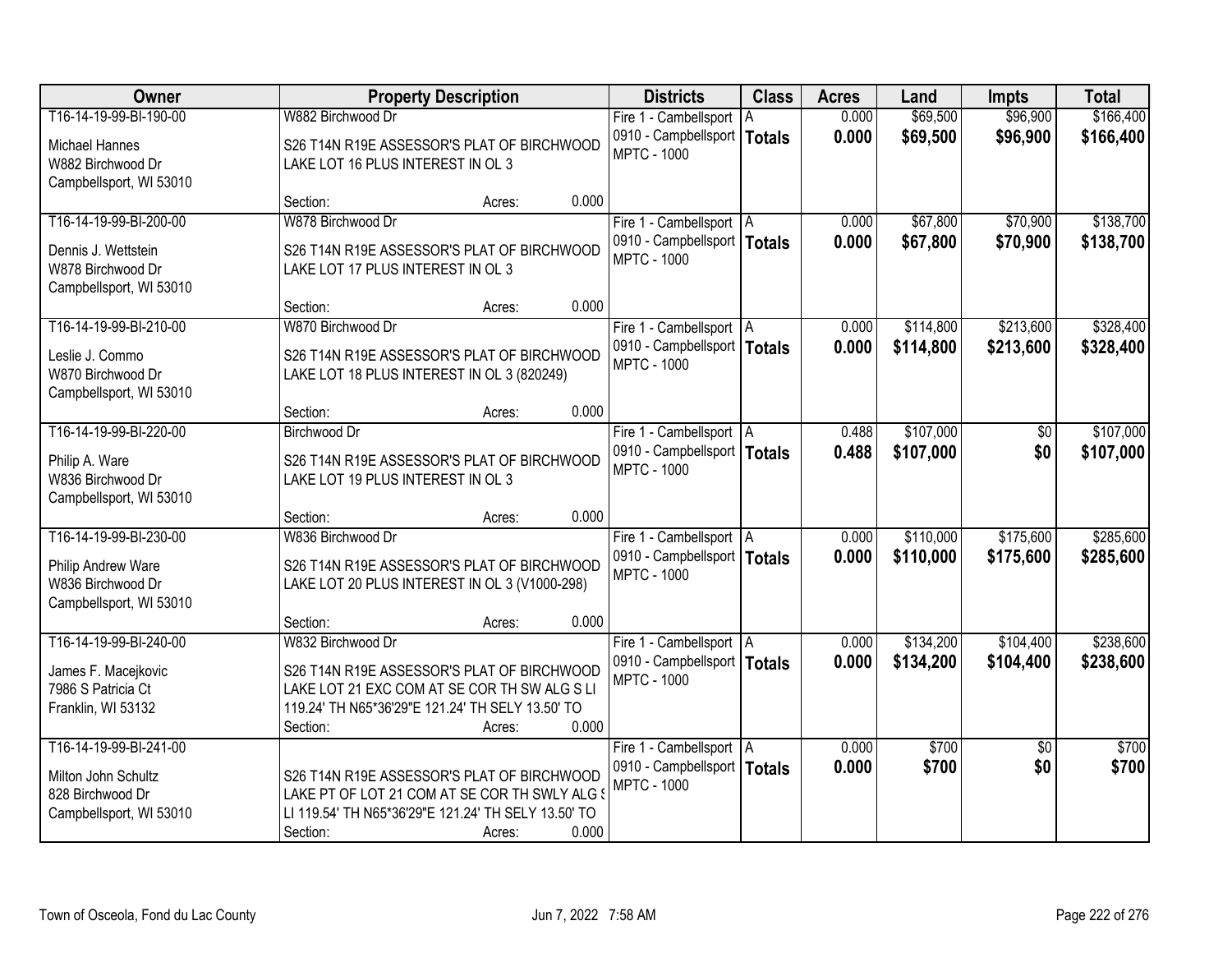| Owner                            |                                              | <b>Property Description</b> |       | <b>Districts</b>                                           | <b>Class</b> | <b>Acres</b>   | Land     | <b>Impts</b>           | <b>Total</b> |
|----------------------------------|----------------------------------------------|-----------------------------|-------|------------------------------------------------------------|--------------|----------------|----------|------------------------|--------------|
| T16-14-19-99-BI-250-00           | W828 Birchwood Dr                            |                             |       | Fire 1 - Cambellsport   A                                  |              | 0.000          | \$67,800 | \$132,300              | \$200,100    |
| Milton J. Schultz                | S26 T14N R19E ASSESSOR'S PLAT OF BIRCHWOOD   |                             |       | 0910 - Campbellsport   Totals                              |              | 0.000          | \$67,800 | \$132,300              | \$200,100    |
| W828 Birchwood Dr                | LAKE LOT 22 PLUS INTEREST IN OL 3 (V825-819) |                             |       | <b>MPTC - 1000</b>                                         |              |                |          |                        |              |
| Campbellsport, WI 53010          |                                              |                             |       |                                                            |              |                |          |                        |              |
|                                  | Section:                                     | Acres:                      | 0.000 |                                                            |              |                |          |                        |              |
| T16-14-19-99-BI-260-00           | W822 Birchwood Dr                            |                             |       | Fire 1 - Cambellsport   A                                  |              | 0.000          | \$67,800 | \$77,900               | \$145,700    |
| Robert C. Gurrath                | S26 T14N R19E ASSESSOR'S PLAT OF BIRCHWOOD   |                             |       | 0910 - Campbellsport   Totals<br><b>MPTC - 1000</b>        |              | 0.000          | \$67,800 | \$77,900               | \$145,700    |
| W822 Birchwood Dr                | LAKE LOT 23 PLUS INTEREST IN OL 3 (V854-31)  |                             |       |                                                            |              |                |          |                        |              |
| Campbellsport, WI 53010          |                                              |                             |       |                                                            |              |                |          |                        |              |
|                                  | Section:                                     | Acres:                      | 0.000 |                                                            |              |                |          |                        |              |
| T16-14-19-99-BI-270-00           | W818 Birchwood Dr                            |                             |       | Fire 1 - Cambellsport   A                                  |              | 0.000          | \$66,000 | \$100,800              | \$166,800    |
| Ralph H. Fleege                  | S26 T14N R19E ASSESSOR'S PLAT OF BIRCHWOOD   |                             |       | 0910 - Campbellsport   Totals<br><b>MPTC - 1000</b>        |              | 0.000          | \$66,000 | \$100,800              | \$166,800    |
| 3336 W Coldspring Rd             | LAKE LOT 24 PLUS INTEREST IN OL 3 (744664)   |                             |       |                                                            |              |                |          |                        |              |
| Greenfield, WI 53221             |                                              |                             |       |                                                            |              |                |          |                        |              |
|                                  | Section:                                     | Acres:                      | 0.000 |                                                            |              |                |          |                        |              |
| T16-14-19-99-BI-280-00           | W814 Birchwood Dr                            |                             |       | Fire 1 - Cambellsport   A                                  |              | 0.000          | \$67,800 | \$52,500               | \$120,300    |
| Sharon A Ladwig Rev Tr           | S26 T14N R19E ASSESSOR'S PLAT OF BIRCHWOOD   |                             |       | 0910 - Campbellsport   Totals<br><b>MPTC - 1000</b>        |              | 0.000          | \$67,800 | \$52,500               | \$120,300    |
| W231 S5937 Molla Dr              | LAKE LOT 25 PLUS INTEREST IN OL 3            |                             |       |                                                            |              |                |          |                        |              |
| Waukesha, WI 53189               |                                              |                             |       |                                                            |              |                |          |                        |              |
|                                  | Section: 26                                  | Acres:                      | 0.000 |                                                            |              |                |          |                        |              |
| T16-14-19-99-BI-290-00           | Birchwood Dr                                 |                             |       | Fire 1 - Cambellsport   A<br>0910 - Campbellsport   Totals |              | 0.160<br>0.160 | \$2,000  | $\overline{50}$<br>\$0 | \$2,000      |
| Randal B Adelmeyer Jt Rev Liv Tr | S26 T14N R19E ASSESSOR'S PLAT OF BIRCHWOOD   |                             |       | <b>MPTC - 1000</b>                                         |              |                | \$2,000  |                        | \$2,000      |
| W837 Birchwood Dr                | LAKE OUTLOT 4 EXC AS REC V935-931 PLUS       |                             |       |                                                            |              |                |          |                        |              |
| Campbellsport, WI 53010          | INTEREST IN OL 3 (V1208-145 954464)          |                             |       |                                                            |              |                |          |                        |              |
| T16-14-19-99-BI-300-00           | Section:<br>W810 Birchwood Dr                | Acres:                      | 0.160 |                                                            |              | 0.000          | \$64,900 | \$67,700               | \$132,600    |
|                                  |                                              |                             |       | Fire 1 - Cambellsport   A<br>0910 - Campbellsport   Totals |              | 0.000          | \$64,900 | \$67,700               | \$132,600    |
| Herbert Bingham                  | S26 T14N R19E ASSESSOR'S PLAT OF BIRCHWOOD   |                             |       | <b>MPTC - 1000</b>                                         |              |                |          |                        |              |
| W810 Birchwood Dr                | LAKE LOT 26 ALSO SW PT OL 4 AS REC V803-773. |                             |       |                                                            |              |                |          |                        |              |
| Campbellsport, WI 53010          | V899-513 & V935-931 PLUS INTEREST IN OL 3    |                             | 0.000 |                                                            |              |                |          |                        |              |
| T16-14-19-99-BI-310-00           | Section:<br>W806 Birchwood Dr                | Acres:                      |       |                                                            |              | 0.000          | \$64,900 | \$75,200               | \$140,100    |
|                                  |                                              |                             |       | Fire 1 - Cambellsport   A<br>0910 - Campbellsport   Totals |              | 0.000          | \$64,900 | \$75,200               | \$140,100    |
| Cathy L. Lake Gallun             | S26 T14N R19E ASSESSOR'S PLAT OF BIRCHWOOD   |                             |       | <b>MPTC - 1000</b>                                         |              |                |          |                        |              |
| 1965 Rusco Dr                    | LAKE LOT 27 PLUS INTEREST IN OL 3            |                             |       |                                                            |              |                |          |                        |              |
| West Bend, WI 53095              | Section: 26                                  |                             | 0.000 |                                                            |              |                |          |                        |              |
|                                  |                                              | Acres:                      |       |                                                            |              |                |          |                        |              |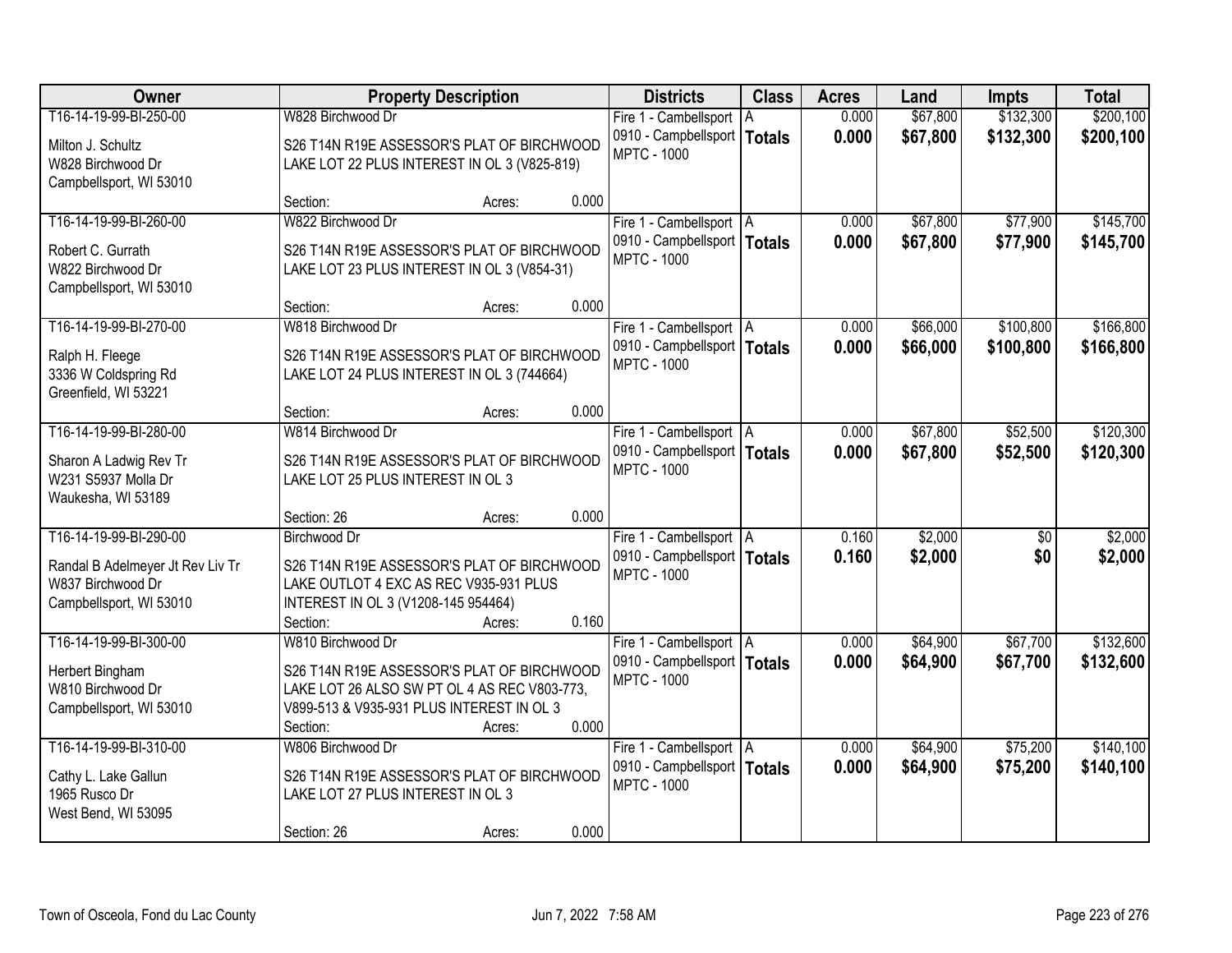| Owner                     |                                               | <b>Property Description</b> |       | <b>Districts</b>              | <b>Class</b> | <b>Acres</b> | Land      | <b>Impts</b> | <b>Total</b> |
|---------------------------|-----------------------------------------------|-----------------------------|-------|-------------------------------|--------------|--------------|-----------|--------------|--------------|
| T16-14-19-99-BI-320-00    | W802 Birchwood Dr                             |                             |       | Fire 1 - Cambellsport   A     |              | 0.000        | \$66,000  | \$64,700     | \$130,700    |
| George Allmann Rev Liv Tr | S26 T14N R19E ASSESSOR'S PLAT OF BIRCHWOOD    |                             |       | 0910 - Campbellsport   Totals |              | 0.000        | \$66,000  | \$64,700     | \$130,700    |
| 706 Santa Fe St           | LAKE LOT 28 PLUS INTEREST IN OL 3 (898469)    |                             |       | <b>MPTC - 1000</b>            |              |              |           |              |              |
| The Villages, FL 32162    |                                               |                             |       |                               |              |              |           |              |              |
|                           | Section:                                      | Acres:                      | 0.000 |                               |              |              |           |              |              |
| T16-14-19-99-BI-330-00    | W796 Birchwood Dr                             |                             |       | Fire 1 - Cambellsport   A     |              | 0.000        | \$109,400 | \$63,200     | \$172,600    |
| Christine M. Weiss        | MARGOT WEISS LE:S26 T14N R19E ASSESSOR'S      |                             |       | 0910 - Campbellsport   Totals |              | 0.000        | \$109,400 | \$63,200     | \$172,600    |
| W796 Birchwood Dr         | PLAT OF BIRCHWOOD LAKE LOT 29 PLUS INTEREST   |                             |       | <b>MPTC - 1000</b>            |              |              |           |              |              |
| Campbellsport, WI 53010   | IN OL 3*                                      |                             |       |                               |              |              |           |              |              |
|                           | Section:                                      | Acres:                      | 0.000 |                               |              |              |           |              |              |
| T16-14-19-99-BI-340-00    | W786 Birchwood Dr                             |                             |       | Fire 1 - Cambellsport   A     |              | 0.000        | \$70,400  | \$46,400     | \$116,800    |
| Allen R. Hohl             | S26 T14N R19E ASSESSOR'S PLAT OF BIRCHWOOD    |                             |       | 0910 - Campbellsport   Totals |              | 0.000        | \$70,400  | \$46,400     | \$116,800    |
| 8288 Kettle View Dr       | LAKE LOT 30 PLUS INTEREST IN OL 3             |                             |       | <b>MPTC - 1000</b>            |              |              |           |              |              |
| Kewaskum, WI 53040        |                                               |                             |       |                               |              |              |           |              |              |
|                           | Section: 26                                   | Acres:                      | 0.000 |                               |              |              |           |              |              |
| T16-14-19-99-BI-350-00    | <b>Birchwood Dr</b>                           |                             |       | Fire 1 - Cambellsport   A     |              | 0.000        | \$17,200  | \$0          | \$17,200     |
| Darlene J Price Liv Tr    | S26 T14N R19E ASSESSOR'S PLAT OF BIRCHWOOD    |                             |       | 0910 - Campbellsport   Totals |              | 0.000        | \$17,200  | \$0          | \$17,200     |
| W765 Birchwood Dr         | LAKE LOT 31 PLUS INTEREST IN OL 3*            |                             |       | <b>MPTC - 1000</b>            |              |              |           |              |              |
| Campbellsport, WI 53010   |                                               |                             |       |                               |              |              |           |              |              |
|                           | Section:                                      | Acres:                      | 0.000 |                               |              |              |           |              |              |
| T16-14-19-99-BI-360-00    | W778 Birchwood Dr                             |                             |       | Fire 1 - Cambellsport   A     |              | 0.000        | \$70,400  | \$122,600    | \$193,000    |
| Thomas S. Jakubczyk       | S26 T14N R19E ASSESSOR'S PLAT OF BIRCHWOOD    |                             |       | 0910 - Campbellsport   Totals |              | 0.000        | \$70,400  | \$122,600    | \$193,000    |
| W778 Birchwood Dr         | LAKE LOT 32 PLUS INTEREST IN OL 3             |                             |       | <b>MPTC - 1000</b>            |              |              |           |              |              |
| Campbellsport, WI 53010   |                                               |                             |       |                               |              |              |           |              |              |
|                           | Section:                                      | Acres:                      | 0.000 |                               |              |              |           |              |              |
| T16-14-19-99-BI-370-00    | W770 Birchwood Dr                             |                             |       | Fire 1 - Cambellsport   A     |              | 0.000        | \$114,200 | \$93,400     | \$207,600    |
| Brian E. Lundeen          | S26 T14N R19E ASSESSOR'S PLAT OF BIRCHWOOD    |                             |       | 0910 - Campbellsport   Totals |              | 0.000        | \$114,200 | \$93,400     | \$207,600    |
| 13505 Highwood Dr         | LAKE LOT 33 PLUS INTEREST IN OL 3 (V1378-677) |                             |       | <b>MPTC - 1000</b>            |              |              |           |              |              |
| Elm Grove, WI 53122       |                                               |                             |       |                               |              |              |           |              |              |
|                           | Section:                                      | Acres:                      | 0.000 |                               |              |              |           |              |              |
| T16-14-19-99-BI-380-00    | W764 Birchwood Dr                             |                             |       | Fire 1 - Cambellsport   A     |              | 0.000        | \$109,400 | \$75,900     | \$185,300    |
| Donald A. Sartler Jr      | S35 T14N R19E ASSESSOR'S PLAT OF BIRCHWOOD    |                             |       | 0910 - Campbellsport   Totals |              | 0.000        | \$109,400 | \$75,900     | \$185,300    |
| W764 Birchwood Dr         | LAKE LOT 34 PLUS INTEREST IN OL 3 (V996-159)  |                             |       | <b>MPTC - 1000</b>            |              |              |           |              |              |
| Campbellsport, WI 53010   |                                               |                             |       |                               |              |              |           |              |              |
|                           | Section:                                      | Acres:                      | 0.000 |                               |              |              |           |              |              |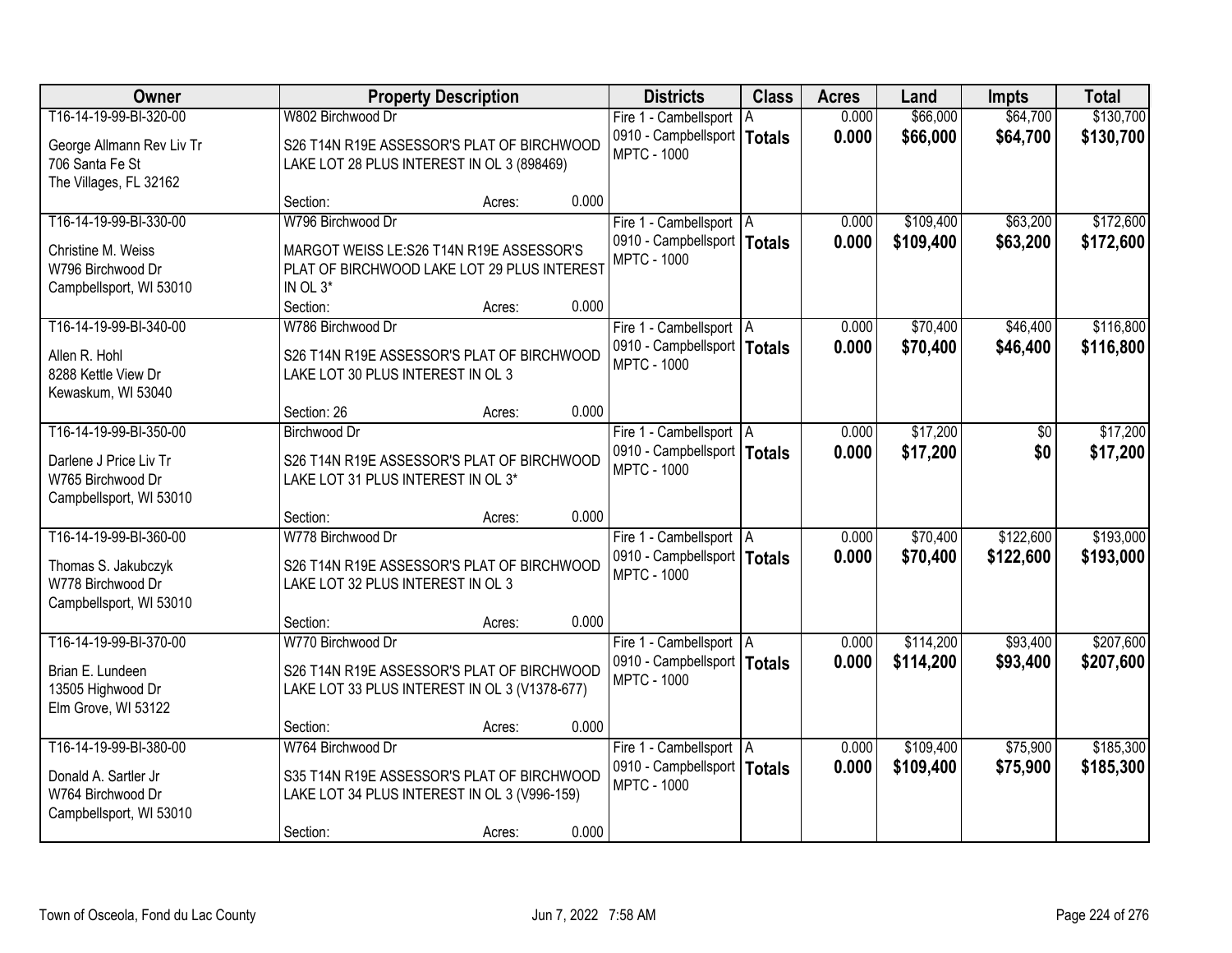| Owner                                                                                        | <b>Property Description</b>                                                                                                                                                       | <b>Districts</b>                                                                 | <b>Class</b> | <b>Acres</b>   | Land                   | <b>Impts</b>           | <b>Total</b>           |
|----------------------------------------------------------------------------------------------|-----------------------------------------------------------------------------------------------------------------------------------------------------------------------------------|----------------------------------------------------------------------------------|--------------|----------------|------------------------|------------------------|------------------------|
| T16-14-19-99-BI-390-00                                                                       | W756 Birchwood Dr                                                                                                                                                                 | Fire 1 - Cambellsport                                                            | l A          | 0.000          | \$66,900               | \$97,000               | \$163,900              |
| Thomas J. Struckmeyer<br>3304 County Rd Cc<br>Slinger, WI 53086                              | S35 T14N R19E ASSESSOR'S PLAT OF BIRCHWOOD<br>LAKE LOT 35 PLUS INTEREST IN OL 3                                                                                                   | 0910 - Campbellsport   Totals<br><b>MPTC - 1000</b>                              |              | 0.000          | \$66,900               | \$97,000               | \$163,900              |
|                                                                                              | 0.000<br>Section: 35<br>Acres:                                                                                                                                                    |                                                                                  |              |                |                        |                        |                        |
| T16-14-19-99-BI-400-00                                                                       | W734 Birchwood Dr                                                                                                                                                                 | Fire 1 - Cambellsport   A                                                        |              | 0.000          | \$113,000              | \$75,500               | \$188,500              |
| Donna M Cmeyla Fam Liv Tr<br>W734 Birchwood Dr<br>Campbellsport, WI 53010                    | S35 T14N R19E ASSESSOR'S PLAT OF BIRCHWOOD<br>LAKE LOT 36 PLUS INTEREST IN OL 3*                                                                                                  | 0910 - Campbellsport   Totals<br><b>MPTC - 1000</b>                              |              | 0.000          | \$113,000              | \$75,500               | \$188,500              |
|                                                                                              | 0.000<br>Section: 35<br>Acres:                                                                                                                                                    |                                                                                  |              |                |                        |                        |                        |
| T16-14-19-99-BI-410-00                                                                       | <b>Birchwood Dr</b>                                                                                                                                                               | Fire 1 - Cambellsport   A                                                        |              | 0.000          | \$3,100                | $\sqrt[6]{}$           | \$3,100                |
| Michael R. Mickelsen<br>W753 Birchwood Dr<br>Campbellsport, WI 53010                         | S35 T14N R19E ASSESSOR'S PLAT OF BIRCHWOOD<br>LAKE OUTLOT 5 PLUS INTEREST IN OL 3<br>$(V1188-433)$                                                                                | 0910 - Campbellsport   Totals<br><b>MPTC - 1000</b>                              |              | 0.000          | \$3,100                | \$0                    | \$3,100                |
|                                                                                              | 0.000<br>Section:<br>Acres:                                                                                                                                                       |                                                                                  |              |                |                        |                        |                        |
| T16-14-19-99-BI-420-00                                                                       | Birchwood Dr                                                                                                                                                                      | Fire 1 - Cambellsport   A                                                        |              | 0.037          | \$1,800                | \$0                    | \$1,800                |
| <b>Birchwood Recreation Association Inc</b><br>c/o Philip A. Ware                            | S35 T14N R19E ASSESSOR'S PLAT OF BIRCHWOOD<br>LAKE OUTLOT 6 ALSO LAND LYG UNDER                                                                                                   | 0910 - Campbellsport   Totals<br><b>MPTC - 1000</b>                              |              | 0.037          | \$1,800                | \$0                    | \$1,800                |
| W836 Birchwood Dr                                                                            | BIRCHWOOD LAKES WATER AS REC V930-645 PLUS                                                                                                                                        |                                                                                  |              |                |                        |                        |                        |
| Campbellsport, WI 53010<br>T16-14-19-99-BI-430-00                                            | 0.037<br>Section:<br>Acres:<br>Birchwood Dr                                                                                                                                       |                                                                                  |              | 0.000          | \$3,500                | $\overline{50}$        | \$3,500                |
| Michael R. Mickelsen<br>W753 Birchwood Dr<br>Campbellsport, WI 53010                         | S35 T14N R19E ASSESSOR'S PLAT OF BIRCHWOOD<br>LAKE OUTLOT 7 EXC W 29.79' M/L REC V933-563<br>PLUS INTEREST IN OL 3 (V1188-433)                                                    | Fire 1 - Cambellsport   A<br>0910 - Campbellsport   Totals<br><b>MPTC - 1000</b> |              | 0.000          | \$3,500                | \$0                    | \$3,500                |
|                                                                                              | 0.000<br>Section:<br>Acres:                                                                                                                                                       |                                                                                  |              |                |                        |                        |                        |
| T16-14-19-99-BI-440-00<br>Jeffrey R. Mccarey<br>W726 Birchwood Dr<br>Campbellsport, WI 53010 | W726 Birchwood Dr<br>S35 T14N R19E ASSESSOR'S PLAT OF BIRCHWOOD<br>LAKE LOT 37 ALSO W 29.79' M/L OF OL 7 AS REC<br>V1054-828 PLUS INTEREST IN OL 3<br>0.000<br>Section:<br>Acres: | Fire 1 - Cambellsport   A<br>0910 - Campbellsport   Totals<br><b>MPTC - 1000</b> |              | 0.000<br>0.000 | \$134,600<br>\$134,600 | \$138,300<br>\$138,300 | \$272,900<br>\$272,900 |
| T16-14-19-99-BI-450-00                                                                       | W716 Birchwood Dr                                                                                                                                                                 | Fire 1 - Cambellsport   A                                                        |              | 0.000          | \$66,000               | \$89,500               | \$155,500              |
| Diane M. Dayton<br>W716 Birchwood Dr<br>Campbellsport, WI 53010                              | S35 T14N R19E ASSESSOR'S PLAT OF BIRCHWOOD<br>LAKE LOT 38 PLUS INTEREST IN OL 3                                                                                                   | 0910 - Campbellsport   Totals<br><b>MPTC - 1000</b>                              |              | 0.000          | \$66,000               | \$89,500               | \$155,500              |
|                                                                                              | 0.000<br>Section:<br>Acres:                                                                                                                                                       |                                                                                  |              |                |                        |                        |                        |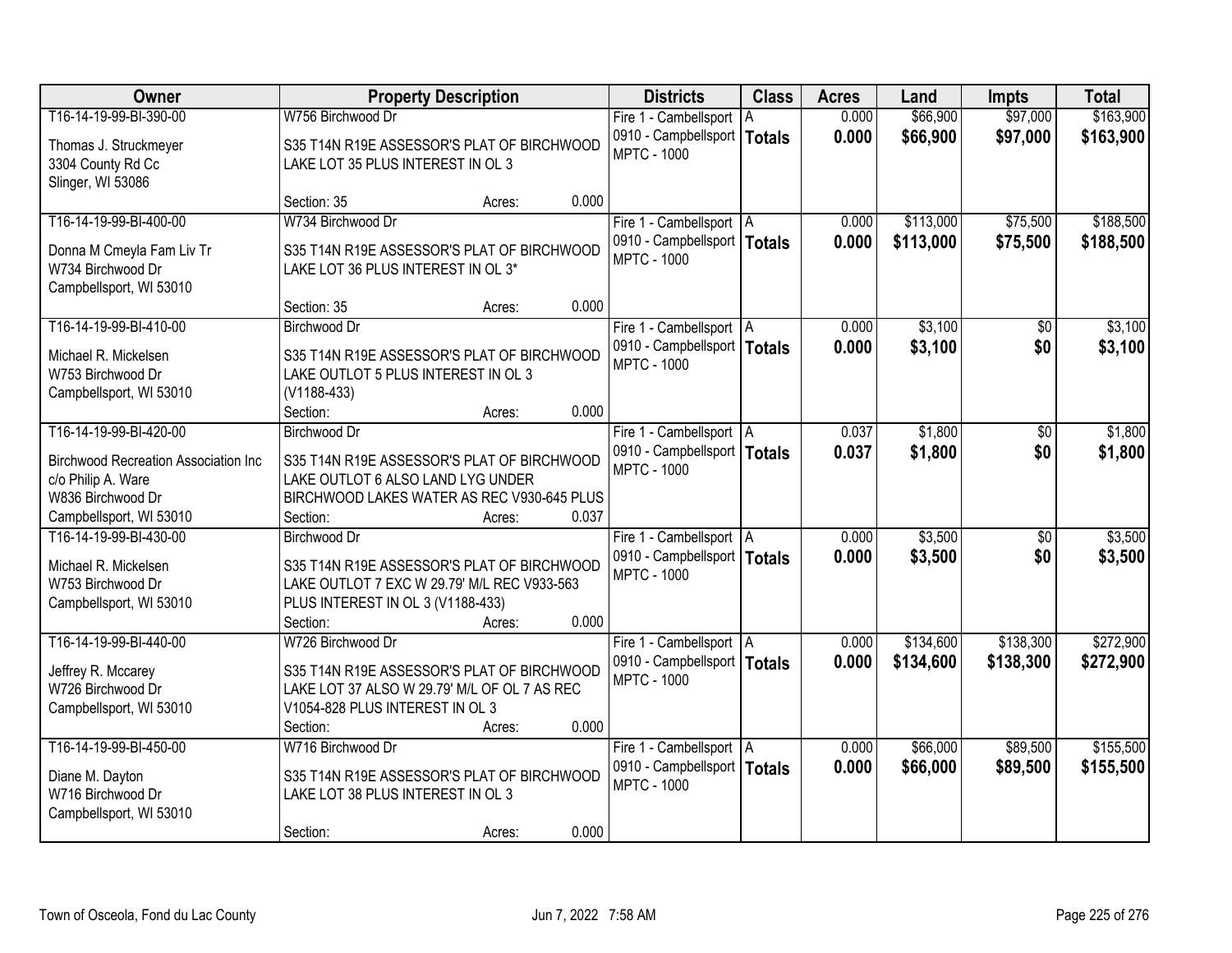| Owner                   |                                                | <b>Property Description</b> |       | <b>Districts</b>              | <b>Class</b> | <b>Acres</b> | Land      | <b>Impts</b> | <b>Total</b> |
|-------------------------|------------------------------------------------|-----------------------------|-------|-------------------------------|--------------|--------------|-----------|--------------|--------------|
| T16-14-19-99-BI-460-00  | W714 Birchwood Dr                              |                             |       | Fire 1 - Cambellsport   A     |              | 0.000        | \$113,000 | \$85,300     | \$198,300    |
| Tom Bonlender           | S26 T14N R19E ASSESSOR'S PLAT OF BIRCHWOOD     |                             |       | 0910 - Campbellsport   Totals |              | 0.000        | \$113,000 | \$85,300     | \$198,300    |
| W714 Birchwood Dr       | LAKE LOT 39 PLUS INTEREST IN OL 3              |                             |       | <b>MPTC - 1000</b>            |              |              |           |              |              |
| Campbellsport, WI 53010 |                                                |                             |       |                               |              |              |           |              |              |
|                         | Section:                                       | Acres:                      | 0.000 |                               |              |              |           |              |              |
| T16-14-19-99-BI-470-00  | W712 Birchwood Dr                              |                             |       | Fire 1 - Cambellsport   A     |              | 0.000        | \$66,000  | \$50,500     | \$116,500    |
| Thomas J. Mueller       | S26 T14N R19E ASSESSOR'S PLAT OF BIRCHWOOD     |                             |       | 0910 - Campbellsport   Totals |              | 0.000        | \$66,000  | \$50,500     | \$116,500    |
| W712 Birchwood Dr       | LAKE LOT 40 PLUS INTEREST IN OL 3 (V1047-56)   |                             |       | <b>MPTC - 1000</b>            |              |              |           |              |              |
| PO Box 508              |                                                |                             |       |                               |              |              |           |              |              |
| Kewaskum, WI 53040      | Section:                                       | Acres:                      | 0.000 |                               |              |              |           |              |              |
| T16-14-19-99-BI-480-00  | W710 Birchwood Dr                              |                             |       | Fire 1 - Cambellsport   A     |              | 0.000        | \$93,100  | \$84,700     | \$177,800    |
| Kevin J. Lesage         | S26 T14N R19E ASSESSOR'S PLAT OF BIRCHWOOD     |                             |       | 0910 - Campbellsport   Totals |              | 0.000        | \$93,100  | \$84,700     | \$177,800    |
| 411 Hickory Dr          | LAKE LOT 41 PLUS INTEREST IN OL 3              |                             |       | <b>MPTC - 1000</b>            |              |              |           |              |              |
| Fredonia, WI 53021      |                                                |                             |       |                               |              |              |           |              |              |
|                         | Section:                                       | Acres:                      | 0.000 |                               |              |              |           |              |              |
| T16-14-19-99-BI-490-00  | W706 Birchwood Dr                              |                             |       | Fire 1 - Cambellsport   A     |              | 0.000        | \$94,000  | \$90,900     | \$184,900    |
| Owen J. Priepke         | S26 T14N R19E ASSESSOR'S PLAT OF BIRCHWOOD     |                             |       | 0910 - Campbellsport   Totals |              | 0.000        | \$94,000  | \$90,900     | \$184,900    |
| W706 Birchwood Dr       | LAKE LOT 42 PLUS INTEREST IN OL 3 (783682)     |                             |       | <b>MPTC - 1000</b>            |              |              |           |              |              |
| Campbellsport, WI 53010 |                                                |                             |       |                               |              |              |           |              |              |
|                         | Section:                                       | Acres:                      | 0.000 |                               |              |              |           |              |              |
| T16-14-19-99-BI-500-00  | W702 Birchwood Dr                              |                             |       | Fire 1 - Cambellsport   A     |              | 0.000        | \$114,400 | \$87,300     | \$201,700    |
| <b>Walter Merget</b>    | S26 T14N R19E ASSESSOR'S PLAT OF BIRCHWOOD     |                             |       | 0910 - Campbellsport   Totals |              | 0.000        | \$114,400 | \$87,300     | \$201,700    |
| W702 Birchwood Dr       | LAKE LOT 43 PLUS INTEREST IN OL 3 (762018      |                             |       | <b>MPTC - 1000</b>            |              |              |           |              |              |
| Campbellsport, WI 53010 | 921364)                                        |                             |       |                               |              |              |           |              |              |
|                         | Section:                                       | Acres:                      | 0.000 |                               |              |              |           |              |              |
| T16-14-19-99-BI-510-00  | <b>Birchwood Dr</b>                            |                             |       | Fire 1 - Cambellsport   A     |              | 0.398        | \$6,300   | \$400        | \$6,700      |
| Owen J. Priepke         | S26 T14N R19E ASSESSOR'S PLAT OF BIRCHWOOD     |                             |       | 0910 - Campbellsport   Totals |              | 0.398        | \$6,300   | \$400        | \$6,700      |
| W706 Birchwood Dr       | LAKE OUTLOT 8 PLUS INTEREST IN OL 3*           |                             |       | <b>MPTC - 1000</b>            |              |              |           |              |              |
| Campbellsport, WI 53010 |                                                |                             |       |                               |              |              |           |              |              |
|                         | Section: 26                                    | Acres:                      | 0.398 |                               |              |              |           |              |              |
| T16-14-19-99-BI-525-01  | W753 Birchwood Dr                              |                             |       | Fire 1 - Cambellsport   A     |              | 6.872        | \$65,300  | \$212,200    | \$277,500    |
| Michael R. Mickelsen    | S35 T14N R19E TH PT LOT 2 CSM 8704 REC AS DOC  |                             |       | 0910 - Campbellsport   Totals |              | 6.872        | \$65,300  | \$212,200    | \$277,500    |
| W753 Birchwood Dr       | 1159885 LOC IN ASSESSOR'S PLAT OF BIRCHWOOD    |                             |       | <b>MPTC - 1000</b>            |              |              |           |              |              |
| Campbellsport, WI 53010 | LAKE (SEE T16-14-19-99-BI-525-02 FOR REMAINING |                             |       |                               |              |              |           |              |              |
|                         | Section: 35                                    | Acres:                      | 6.872 |                               |              |              |           |              |              |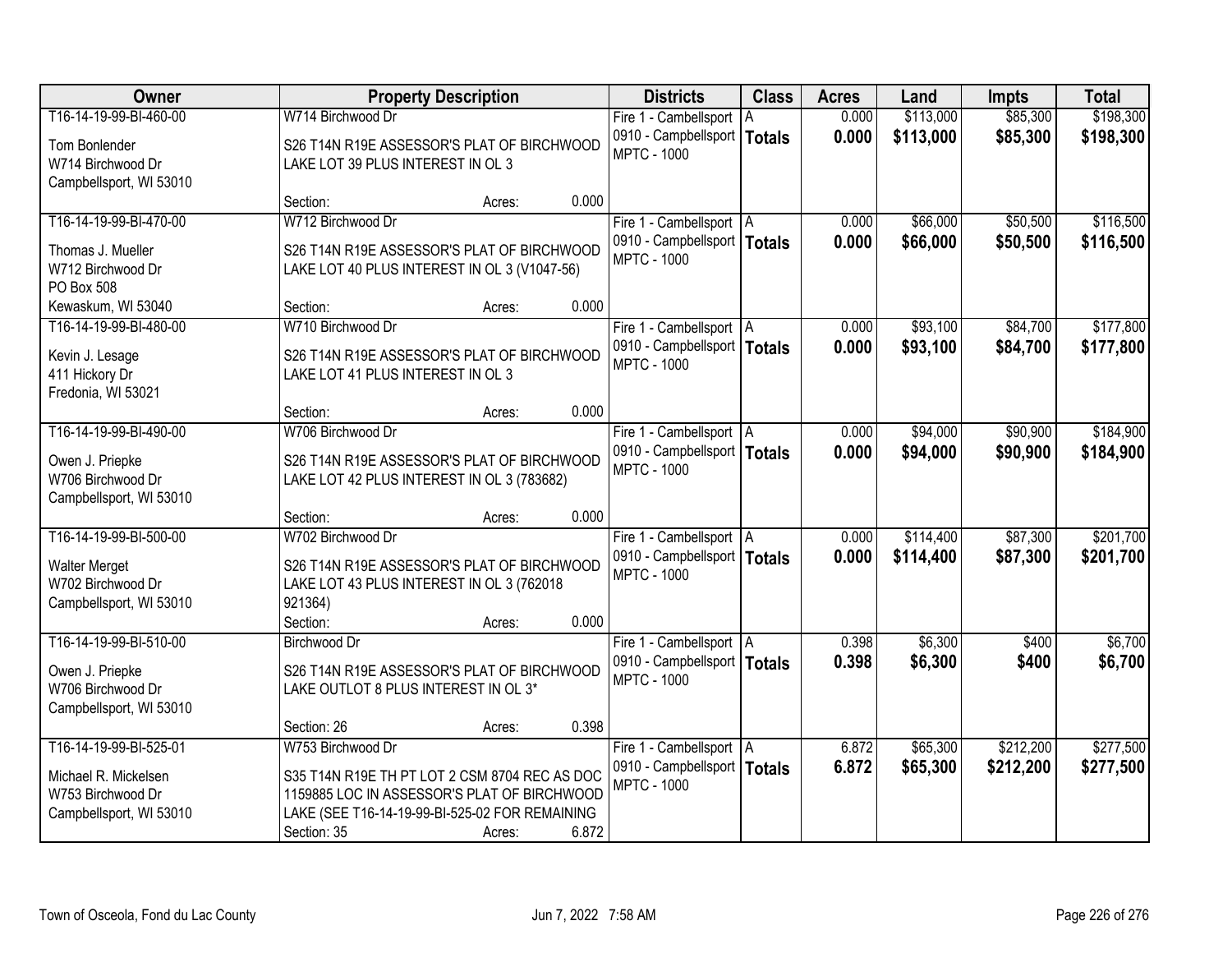| Owner                                                 | <b>Property Description</b>                                                      |        |       | <b>Districts</b>                                    | <b>Class</b> | <b>Acres</b> | Land     | <b>Impts</b>    | <b>Total</b> |
|-------------------------------------------------------|----------------------------------------------------------------------------------|--------|-------|-----------------------------------------------------|--------------|--------------|----------|-----------------|--------------|
| T16-14-19-99-BI-525-02                                | <b>Birchwood Dr</b>                                                              |        |       | Fire 1 - Cambellsport                               |              | 6.000        | \$12,000 | $\overline{30}$ | \$12,000     |
| Lynn A. Mickelsen                                     | S35 T14N R19E TH PT LOT 2 CSM 8704 REC AS DOC                                    |        |       | 0910 - Campbellsport   Totals                       |              | 6.000        | \$12,000 | \$0             | \$12,000     |
| W753 Birchwood Dr                                     | 1159885 LOC SOUTH OF ASSESSOR'S PLAT OF                                          |        |       | <b>MPTC - 1000</b>                                  |              |              |          |                 |              |
| Campbellsport, WI 53010                               | BIRCHWOOD LAKE (SEE T16-14-19-99-BI-525-01 FOR                                   |        |       |                                                     |              |              |          |                 |              |
|                                                       | Section: 35                                                                      | Acres: | 6.000 |                                                     |              |              |          |                 |              |
| T16-14-19-99-BI-540-00                                | W765 Birchwood Dr                                                                |        |       | Fire 1 - Cambellsport   A                           |              | 5.029        | \$38,500 | \$237,800       | \$276,300    |
| Darlene J Price Liv Tr                                |                                                                                  |        |       | 0910 - Campbellsport   Totals                       |              | 5.029        | \$38,500 | \$237,800       | \$276,300    |
| W765 Birchwood Dr                                     | S26 T14N R19E ASSESSOR'S PLAT OF BIRCHWOOD<br>LAKE LOT 46 PLUS INTEREST IN OL 3* |        |       | <b>MPTC - 1000</b>                                  |              |              |          |                 |              |
| Campbellsport, WI 53010                               |                                                                                  |        |       |                                                     |              |              |          |                 |              |
|                                                       | Section:                                                                         | Acres: | 5.029 |                                                     |              |              |          |                 |              |
| T16-14-19-99-BI-550-00                                | <b>Birchwood Dr</b>                                                              |        |       | Fire 1 - Cambellsport   A                           |              | 0.138        | \$2,500  | \$0             | \$2,500      |
|                                                       |                                                                                  |        |       | 0910 - Campbellsport   Totals                       |              | 0.138        | \$2,500  | \$0             | \$2,500      |
| Allen R. Hohl                                         | S26 T14N R19E ASSESSOR'S PLAT OF BIRCHWOOD                                       |        |       | <b>MPTC - 1000</b>                                  |              |              |          |                 |              |
| 8288 Kettle View Dr                                   | LAKE LOT 47 PLUS INTEREST IN OL 3                                                |        |       |                                                     |              |              |          |                 |              |
| Kewaskum, WI 53040                                    | Section: 26                                                                      |        | 0.138 |                                                     |              |              |          |                 |              |
| T16-14-19-99-BI-560-00                                | <b>Birchwood Dr</b>                                                              | Acres: |       |                                                     |              |              |          |                 |              |
|                                                       |                                                                                  |        |       | Fire 1 - Cambellsport   A                           |              | 0.275        | \$4,800  | $\sqrt[6]{}$    | \$4,800      |
| Christine M. Weiss                                    | MARGOT WEISS LE:S26 T14N R19E ASSESSOR'S                                         |        |       | 0910 - Campbellsport   Totals<br><b>MPTC - 1000</b> |              | 0.275        | \$4,800  | \$0             | \$4,800      |
| W796 Birchwood Dr                                     | PLAT OF BIRCHWOOD LAKE LOT 48 PLUS INTEREST                                      |        |       |                                                     |              |              |          |                 |              |
| Campbellsport, WI 53010                               | IN OL 3                                                                          |        |       |                                                     |              |              |          |                 |              |
|                                                       | Section:                                                                         | Acres: | 0.275 |                                                     |              |              |          |                 |              |
| T16-14-19-99-BI-570-00                                | <b>Birchwood Dr</b>                                                              |        |       | Fire 1 - Cambellsport   A                           |              | 5.020        | \$12,600 | \$0             | \$12,600     |
| Randal B Adelmeyer Jt Rev Liv Tr                      | S26 T14N R19E ASSESSOR'S PLAT OF BIRCHWOOD                                       |        |       | 0910 - Campbellsport   Totals                       |              | 5.020        | \$12,600 | \$0             | \$12,600     |
| W837 Birchwood Dr                                     | LAKE LOT 49 PLUS INTEREST IN OL 3 (V1208-145                                     |        |       | <b>MPTC - 1000</b>                                  |              |              |          |                 |              |
| Campbellsport, WI 53010                               | 954864)                                                                          |        |       |                                                     |              |              |          |                 |              |
|                                                       | Section:                                                                         | Acres: | 5.020 |                                                     |              |              |          |                 |              |
| T16-14-19-99-BI-580-00                                | W837 Birchwood Dr                                                                |        |       | Fire 1 - Cambellsport   A                           |              | 5.000        | \$61,600 | \$144,500       | \$206,100    |
|                                                       | S26 T14N R19E ASSESSOR'S PLAT OF BIRCHWOOD                                       |        |       | 0910 - Campbellsport   Totals                       |              | 5.000        | \$61,600 | \$144,500       | \$206,100    |
| Randal B Adelmeyer Jt Rev Liv Tr<br>W837 Birchwood Dr | LAKE LOT 50 PLUS INTEREST IN OL 3 (V1208-145                                     |        |       | <b>MPTC - 1000</b>                                  |              |              |          |                 |              |
| Campbellsport, WI 53010                               | 954864)                                                                          |        |       |                                                     |              |              |          |                 |              |
|                                                       | Section:                                                                         | Acres: | 5.000 |                                                     |              |              |          |                 |              |
| T16-14-19-99-GA-010-00                                | W2480 Big Ben Rd                                                                 |        |       | Fire 1 - Cambellsport   A                           |              | 0.907        | \$31,400 | \$260,400       | \$291,800    |
|                                                       |                                                                                  |        |       | 0910 - Campbellsport   Totals                       |              | 0.907        | \$31,400 | \$260,400       | \$291,800    |
| Perry L. Nichols                                      | S30 T14N R19E GARDEN OF EDEN COUNTRY                                             |        |       | <b>MPTC - 1000</b>                                  |              |              |          |                 |              |
| W2480 Big Ben Rd                                      | <b>ESTATES LOT 1 (686175)</b>                                                    |        |       |                                                     |              |              |          |                 |              |
| Eden, WI 53019                                        |                                                                                  |        |       |                                                     |              |              |          |                 |              |
|                                                       | Section:                                                                         | Acres: | 0.907 |                                                     |              |              |          |                 |              |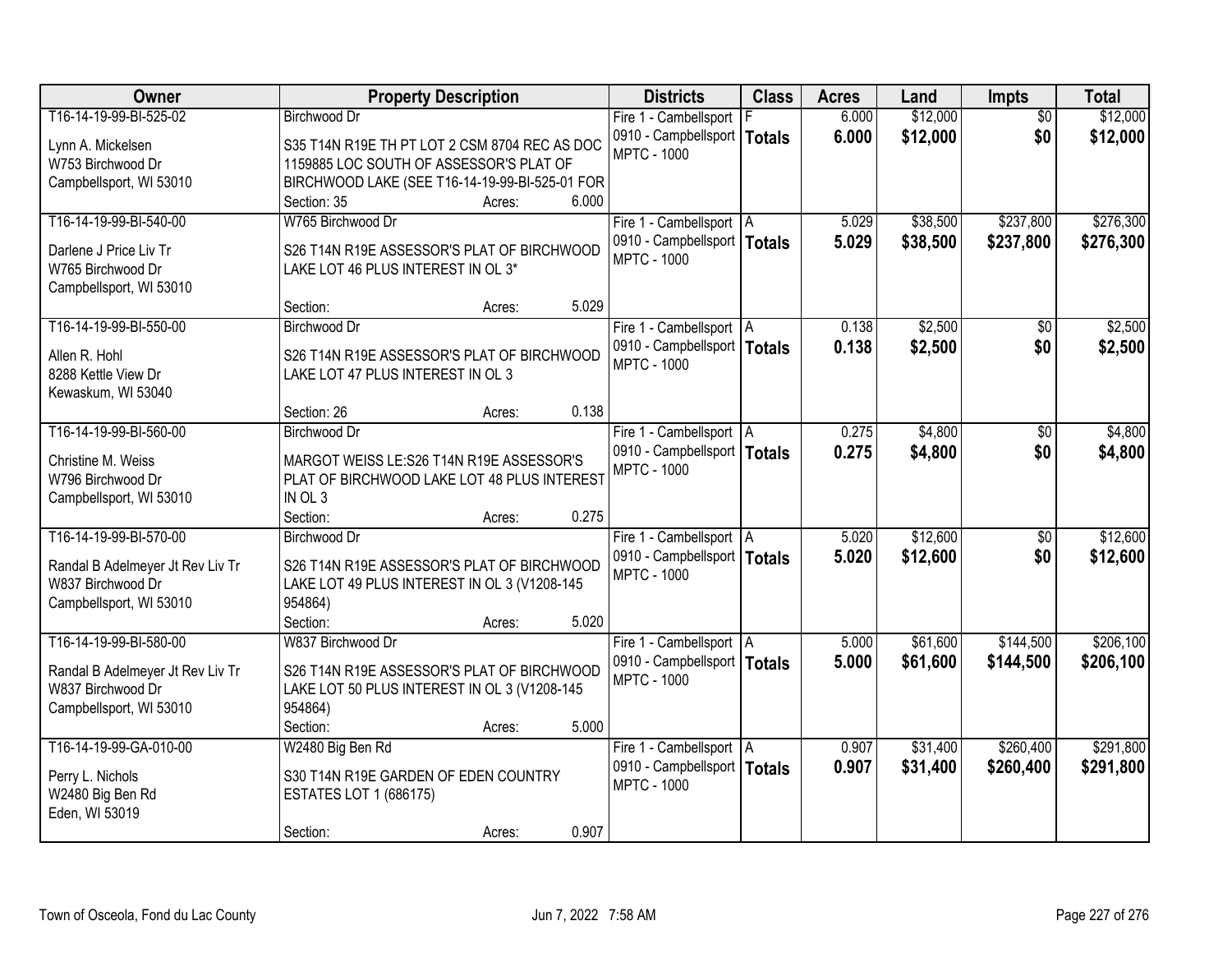| Owner                                                                                   | <b>Property Description</b>                                                                           |                 | <b>Districts</b>                                                                 | <b>Class</b> | <b>Acres</b>   | Land                 | <b>Impts</b>           | <b>Total</b>           |
|-----------------------------------------------------------------------------------------|-------------------------------------------------------------------------------------------------------|-----------------|----------------------------------------------------------------------------------|--------------|----------------|----------------------|------------------------|------------------------|
| T16-14-19-99-GA-020-00                                                                  | W2468 Big Ben Rd                                                                                      |                 | Fire 1 - Cambellsport   A                                                        |              | 1.102          | \$34,600             | \$205,300              | \$239,900              |
| Ricky A. Krejcarek<br>W2468 Big Ben Rd<br>Eden, WI 53019                                | S30 T14N R19E GARDEN OF EDEN COUNTRY<br><b>ESTATES LOT 2 (897280)</b>                                 |                 | 0910 - Campbellsport   Totals<br><b>MPTC - 1000</b>                              |              | 1.102          | \$34,600             | \$205,300              | \$239,900              |
|                                                                                         | Section:                                                                                              | 1.102<br>Acres: |                                                                                  |              |                |                      |                        |                        |
| T16-14-19-99-GA-030-00<br>Richard B. Simpson<br>W2456 Big Ben Rd<br>Eden, WI 53019-1362 | W2456 Big Ben Rd<br>S30 T14N R19E GARDEN OF EDEN COUNTRY<br>ESTATES LOT 3 (V1336-19)                  |                 | Fire 1 - Cambellsport   A<br>0910 - Campbellsport   Totals<br><b>MPTC - 1000</b> |              | 1.102<br>1.102 | \$34,600<br>\$34,600 | \$250,900<br>\$250,900 | \$285,500<br>\$285,500 |
|                                                                                         | Section:                                                                                              | 1.102<br>Acres: |                                                                                  |              |                |                      |                        |                        |
| T16-14-19-99-GA-040-00                                                                  | W2442 Big Ben Rd                                                                                      |                 | Fire 1 - Cambellsport   A                                                        |              | 1.074          | \$34,000             | \$181,200              | \$215,200              |
| David L. Ruplinger<br>W2442 Big Ben Rd<br>Eden, WI 53019                                | S30 T14N R19E GARDEN OF EDEN COUNTRY<br><b>ESTATES LOT 4 (875038)</b>                                 |                 | 0910 - Campbellsport   Totals<br><b>MPTC - 1000</b>                              |              | 1.074          | \$34,000             | \$181,200              | \$215,200              |
|                                                                                         | Section:                                                                                              | 1.074<br>Acres: |                                                                                  |              |                |                      |                        |                        |
| T16-14-19-99-GA-050-00                                                                  | W2432 Big Ben Rd                                                                                      |                 | Fire 1 - Cambellsport   A                                                        |              | 0.918          | \$31,500             | \$177,100              | \$208,600              |
| Barbara J. Gryzwinski<br>W2432 Big Ben Rd<br>Eden, WI 53019                             | S30 T14N R19E GARDEN OF EDEN COUNTRY<br><b>ESTATES LOT 5</b>                                          |                 | 0910 - Campbellsport   Totals<br><b>MPTC - 1000</b>                              |              | 0.918          | \$31,500             | \$177,100              | \$208,600              |
|                                                                                         | Section:                                                                                              | 0.918<br>Acres: |                                                                                  |              |                |                      |                        |                        |
| T16-14-19-99-GA-060-00<br>Keith D. Bentz<br>W2428 Big Ben Rd<br>Eden, WI 53019          | W2428 Big Ben Rd<br>S30 T14N R19E GARDEN OF EDEN COUNTRY<br><b>ESTATES LOT 6 (904328)</b>             |                 | Fire 1 - Cambellsport   A<br>0910 - Campbellsport   Totals<br><b>MPTC - 1000</b> |              | 1.009<br>1.009 | \$32,700<br>\$32,700 | \$204,800<br>\$204,800 | \$237,500<br>\$237,500 |
|                                                                                         | Section:                                                                                              | 1.009<br>Acres: |                                                                                  |              |                |                      |                        |                        |
| T16-14-19-99-GA-070-00<br>Scott G. Heath<br>W2424 Big Ben Rd<br>Eden, WI 53019          | W2424 Big Ben Rd<br>S30 T14N R19E GARDEN OF EDEN COUNTRY<br><b>ESTATES LOT 7*</b>                     |                 | Fire 1 - Cambellsport   A<br>0910 - Campbellsport   Totals<br><b>MPTC - 1000</b> |              | 1.181<br>1.181 | \$36,200<br>\$36,200 | \$196,500<br>\$196,500 | \$232,700<br>\$232,700 |
|                                                                                         | Section: 30                                                                                           | 1.181<br>Acres: |                                                                                  |              |                |                      |                        |                        |
| T16-14-19-99-GA-080-00<br>Richard A. Mayer<br>W2447 Big Ben Rd<br>Eden, WI 53019        | W2447 Big Ben Rd<br>S30 T14N R19E GARDEN OF EDEN COUNTRY<br><b>ESTATES LOT 8 (701837)</b><br>Section: | 0.964<br>Acres: | Fire 1 - Cambellsport   A<br>0910 - Campbellsport   Totals<br><b>MPTC - 1000</b> |              | 0.964<br>0.964 | \$32,000<br>\$32,000 | \$170,100<br>\$170,100 | \$202,100<br>\$202,100 |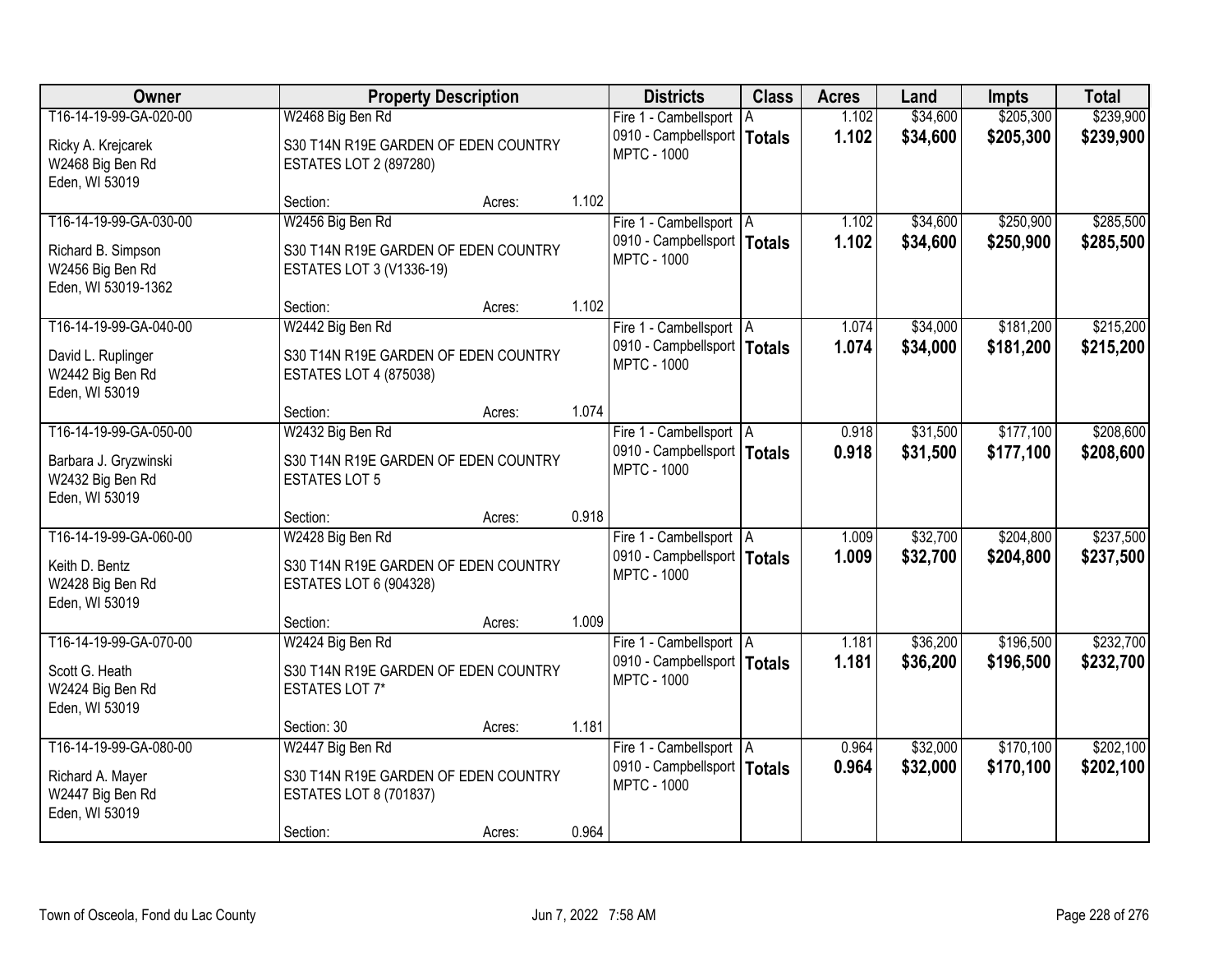| Owner                   |                                               | <b>Property Description</b> |       | <b>Districts</b>                                    | <b>Class</b> | <b>Acres</b> | Land     | <b>Impts</b> | <b>Total</b> |
|-------------------------|-----------------------------------------------|-----------------------------|-------|-----------------------------------------------------|--------------|--------------|----------|--------------|--------------|
| T16-14-19-99-GA-090-00  | W2451 Big Ben Rd                              |                             |       | Fire 1 - Cambellsport                               | l A          | 0.964        | \$32,000 | \$249,400    | \$281,400    |
| Dean A. Heltemes        | S30 T14N R19E GARDEN OF EDEN COUNTRY          |                             |       | 0910 - Campbellsport   Totals                       |              | 0.964        | \$32,000 | \$249,400    | \$281,400    |
| W2451 Big Ben Rd        | <b>ESTATES LOT 9 (724314)</b>                 |                             |       | <b>MPTC - 1000</b>                                  |              |              |          |              |              |
| Eden, WI 53019          |                                               |                             |       |                                                     |              |              |          |              |              |
|                         | Section:                                      | Acres:                      | 0.964 |                                                     |              |              |          |              |              |
| T16-14-19-99-GA-100-00  | W2479 Big Ben Rd                              |                             |       | Fire 1 - Cambellsport   A                           |              | 0.918        | \$31,500 | \$237,700    | \$269,200    |
| David A. Krahn          | S30 T14N R19E GARDEN OF EDEN COUNTRY          |                             |       | 0910 - Campbellsport   Totals<br><b>MPTC - 1000</b> |              | 0.918        | \$31,500 | \$237,700    | \$269,200    |
| W2479 Big Ben Rd        | ESTATES LOT 10 (784633)                       |                             |       |                                                     |              |              |          |              |              |
| Eden, WI 53019          |                                               |                             |       |                                                     |              |              |          |              |              |
|                         | Section:                                      | Acres:                      | 0.918 |                                                     |              |              |          |              |              |
| T16-14-19-99-GA-110-00  | <b>Big Bend Rd</b>                            |                             |       | Fire 1 - Cambellsport   A                           |              | 0.918        | \$31,500 | $\sqrt[6]{}$ | \$31,500     |
| David A. Krahn          | S30 T14N R19E GARDEN OF EDEN COUNTRY          |                             |       | 0910 - Campbellsport   Totals<br><b>MPTC - 1000</b> |              | 0.918        | \$31,500 | \$0          | \$31,500     |
| W2479 Big Ben Rd        | <b>ESTATES LOT 11</b>                         |                             |       |                                                     |              |              |          |              |              |
| Eden, WI 53019          |                                               |                             |       |                                                     |              |              |          |              |              |
|                         | Section: 30                                   | Acres:                      | 0.918 |                                                     |              |              |          |              |              |
| T16-14-19-99-GA-120-00  | County Rd F                                   |                             |       | Fire 1 - Cambellsport   A                           |              | 0.640        | \$10,800 | \$0          | \$10,800     |
| Randall O. Glass        | S30 T14N R19E GARDEN OF EDEN COUNTRY          |                             |       | 0910 - Campbellsport   Totals<br><b>MPTC - 1000</b> |              | 0.640        | \$10,800 | \$0          | \$10,800     |
| W2443 County Rd F       | <b>ESTATES OUTLOT 1*</b>                      |                             |       |                                                     |              |              |          |              |              |
| Eden, WI 53019          |                                               |                             |       |                                                     |              |              |          |              |              |
|                         | Section:                                      | Acres:                      | 0.640 |                                                     |              |              |          |              |              |
| T16-14-19-99-KE-010-00  | W1052 Kettle Moraine Ln                       |                             |       | Fire 1 - Cambellsport   A                           |              | 0.575        | \$30,000 | \$69,000     | \$99,000     |
| James G. Antonioni      | S27 T14N R19E KETTLE MORAINE HEIGHTS          |                             |       | 0910 - Campbellsport   Totals<br><b>MPTC - 1000</b> |              | 0.575        | \$30,000 | \$69,000     | \$99,000     |
| W1050 Kettle Moraine Dr | CONDOMINIUMS UNIT 1 (DECL V1465-116)          |                             |       |                                                     |              |              |          |              |              |
| Campbellsport, WI 53010 |                                               |                             |       |                                                     |              |              |          |              |              |
|                         | Section:                                      | Acres:                      | 0.575 |                                                     |              |              |          |              |              |
| T16-14-19-99-KE-020-00  | W1050 Kettle Moraine Dr                       |                             |       | Fire 1 - Cambellsport   A                           |              | 0.575        | \$30,000 | \$69,000     | \$99,000     |
| James G. Antonioni      | S27 T14N R19E KETTLE MORAINE HEIGHTS          |                             |       | 0910 - Campbellsport   Totals<br><b>MPTC - 1000</b> |              | 0.575        | \$30,000 | \$69,000     | \$99,000     |
| W1050 Kettle Moraine Dr | CONDOMINIUMS UNIT 2 (DECL V1465-116)          |                             |       |                                                     |              |              |          |              |              |
| Campbellsport, WI 53010 |                                               |                             |       |                                                     |              |              |          |              |              |
| T16-14-19-99-KM-010-00  | Section:<br>W921 Kettle Moraine Ln Unit 1     | Acres:                      | 0.575 | Fire 2 - Eden                                       | A            | 0.000        | \$20,900 | \$106,200    | \$127,100    |
|                         |                                               |                             |       | 0910 - Campbellsport   Totals                       |              | 0.000        | \$20,900 | \$106,200    | \$127,100    |
| Sim Fam Tr              | S27 T14N R19E KML CONDOMINIUM UNIT 1          |                             |       | <b>MPTC - 1000</b>                                  |              |              |          |              |              |
| 333 W Paradise Dr       | (RESIDENTIAL UNIT); ALSO WITH UNDIVIDED 8.06% |                             |       |                                                     |              |              |          |              |              |
| West Bend, WI 53095     | INT IN COMMON ELEMENTS (DECL1083632 AMEND     |                             |       |                                                     |              |              |          |              |              |
|                         | Section: 27                                   | Acres:                      | 0.000 |                                                     |              |              |          |              |              |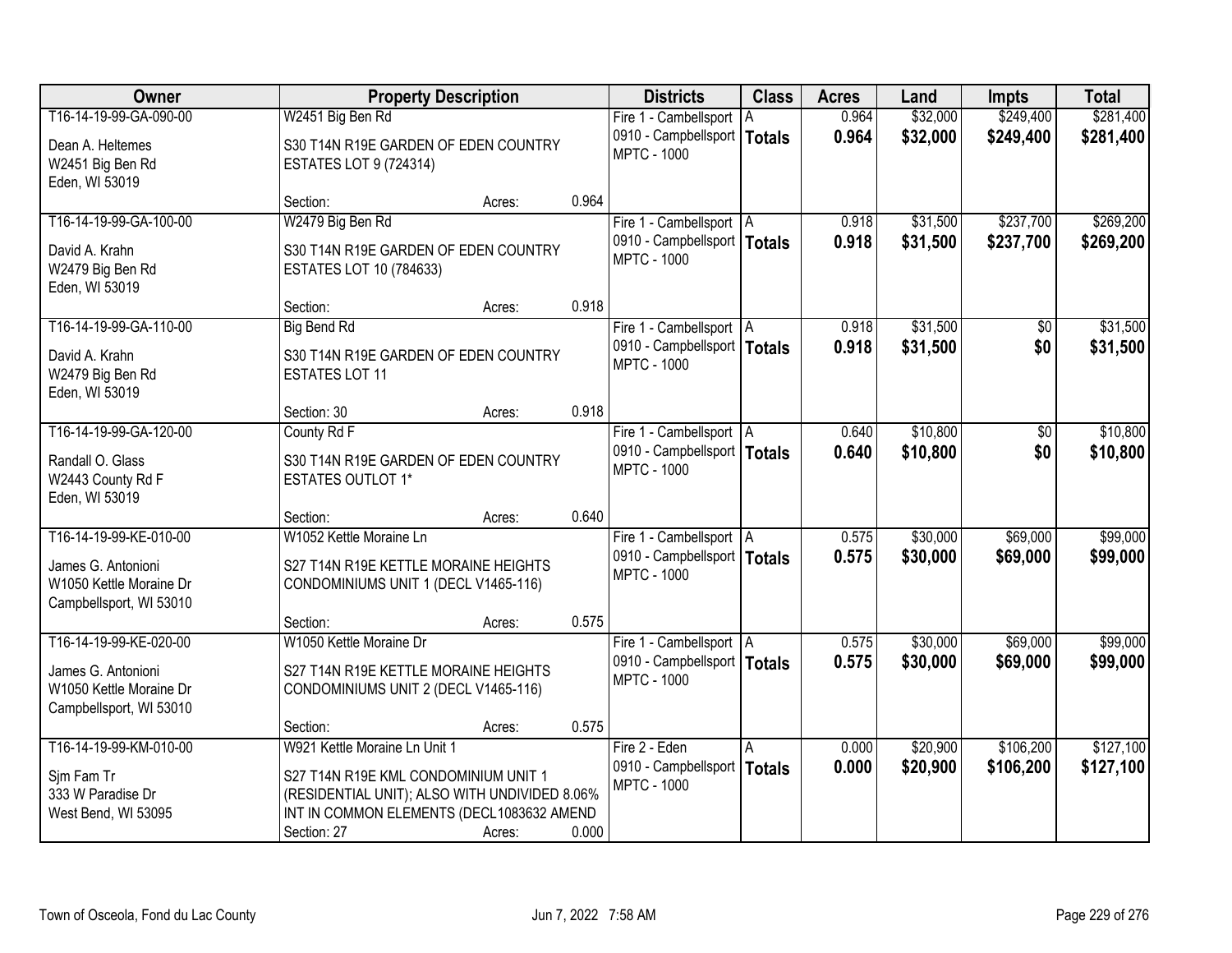| Owner                         | <b>Property Description</b>                   | <b>Districts</b>              | <b>Class</b>  | <b>Acres</b> | Land     | <b>Impts</b> | <b>Total</b> |
|-------------------------------|-----------------------------------------------|-------------------------------|---------------|--------------|----------|--------------|--------------|
| T16-14-19-99-KM-020-00        | W921 Kettle Moraine Ln Unit 2                 | Fire 2 - Eden                 |               | 0.000        | \$20,900 | \$106,200    | \$127,100    |
| Nicole Ann Blackburn          | S27 T14N R19E KML CONDOMINIUM UNIT 2          | 0910 - Campbellsport          | <b>Totals</b> | 0.000        | \$20,900 | \$106,200    | \$127,100    |
| W921 Kettle Moraine Ln Unit 2 | (RESIDENTIAL UNIT); ALSO WITH UNDIVIDED 8.06% | <b>MPTC - 1000</b>            |               |              |          |              |              |
| Campbellsport, WI 53010       | INT IN COMMON ELEMENTS (DECL 1083632 AMEND    |                               |               |              |          |              |              |
|                               | 0.000<br>Section: 27<br>Acres:                |                               |               |              |          |              |              |
| T16-14-19-99-KM-030-00        | W921 Kettle Moraine Ln Unit 3                 | Fire 2 - Eden                 | A             | 0.250        | \$20,900 | \$69,100     | \$90,000     |
|                               |                                               | 0910 - Campbellsport          | <b>Totals</b> | 0.250        | \$20,900 | \$69,100     | \$90,000     |
| Jeffrey Pelkofer              | S27 T14N R19E KML CONDOMINIUM UNIT 3          | <b>MPTC - 1000</b>            |               |              |          |              |              |
| 11140 W Forest Home Ave       | (RESIDENTIAL UNIT); ALSO WITH UNDIVIDED 8.06% |                               |               |              |          |              |              |
| Franklin, WI 53132            | INT IN COMMON ELEMENTS (DECL 1083632 AMEND    |                               |               |              |          |              |              |
|                               | 0.000<br>Section: 27<br>Acres:                |                               |               |              |          |              |              |
| T16-14-19-99-KM-040-00        | W921 Kettle Moraine Ln Unit 4                 | Fire 2 - Eden                 |               | 0.000        | \$20,900 | \$69,100     | \$90,000     |
| Jacob Faust                   | S27 T14N R19E KML CONDOMINIUM UNIT 4          | 0910 - Campbellsport          | <b>Totals</b> | 0.000        | \$20,900 | \$69,100     | \$90,000     |
| W921 Kettle Moraine Ln        | (RESIDENTIAL UNIT); ALSO WITH UNDIVIDED 8.06% | <b>MPTC - 1000</b>            |               |              |          |              |              |
| Campbellsport, WI 53010       | INT IN COMMON ELEMENTS (DECL 1083632 AMEND    |                               |               |              |          |              |              |
|                               | 0.000<br>Section: 27<br>Acres:                |                               |               |              |          |              |              |
| T16-14-19-99-KM-050-00        | W921 Kettle Moraine Ln Unit 5                 | Fire 2 - Eden                 | A             | 0.000        | \$20,900 | \$149,900    | \$170,800    |
|                               |                                               | 0910 - Campbellsport          | <b>Totals</b> | 0.000        | \$20,900 | \$149,900    | \$170,800    |
| Peter Pavalko                 | S27 T14N R19E KML CONDOMINIUM UNIT 5          | <b>MPTC - 1000</b>            |               |              |          |              |              |
| 7147 Cedar Sauk Rd            | (RESIDENTIAL UNIT); ALSO WITH UNDIVIDED 8.06% |                               |               |              |          |              |              |
| Saukville, WI 53080           | INT IN COMMON ELEMENTS (DECL 1083632 AMEND    |                               |               |              |          |              |              |
|                               | 0.000<br>Section: 27<br>Acres:                |                               |               |              |          |              |              |
| T16-14-19-99-KM-060-00        | W921 Kettle Moraine Ln Unit 6                 | Fire 2 - Eden                 | A             | 0.000        | \$24,400 | \$88,800     | \$113,200    |
| Kong Blia Yang                | S27 T14N R19E KML CONDOMINIUM UNIT 6          | 0910 - Campbellsport          | <b>Totals</b> | 0.000        | \$24,400 | \$88,800     | \$113,200    |
| 6820 Kinsman St               | (RESIDENTIAL UNIT); ALSO WITH UNDIVIDED 9.41% | <b>MPTC - 1000</b>            |               |              |          |              |              |
| Wauwatosa, WI 53213           | INT IN COMMON ELEMENTS (DECL 1083632 AMEND    |                               |               |              |          |              |              |
|                               | Section: 27<br>0.000<br>Acres:                |                               |               |              |          |              |              |
| T16-14-19-99-KM-070-00        | W921 Kettle Moraine Ln Unit 7                 | Fire 2 - Eden                 | A             | 0.250        | \$24,400 | \$135,100    | \$159,500    |
|                               |                                               | 0910 - Campbellsport   Totals |               | 0.250        | \$24,400 | \$135,100    | \$159,500    |
| Solomon Malka                 | S27 T14N R19E KML CONDOMINIUM UNIT 7          | <b>MPTC - 1000</b>            |               |              |          |              |              |
| 23 Hilltop Crest St           | (RESIDENTIAL UNIT); ALSO WITH UNDIVIDED 9.41% |                               |               |              |          |              |              |
| Henderson, NV 89011           | INT IN COMMON ELEMENTS (DECL 1083632 AMEND    |                               |               |              |          |              |              |
|                               | 0.000<br>Section: 27<br>Acres:                |                               |               |              |          |              |              |
| T16-14-19-99-KM-080-00        | W921 Kettle Moraine Ln Unit 8                 | Fire 2 - Eden                 | A             | 0.250        | \$20,900 | \$64,400     | \$85,300     |
| Karen Chojnacki               | S27 T14N R19E KML CONDOMINIUM UNIT 8          | 0910 - Campbellsport          | <b>Totals</b> | 0.250        | \$20,900 | \$64,400     | \$85,300     |
| 10331 S Hummingbird Ln        | (RESIDENTIAL UNIT); ALSO WITH UNDIVIDED 8.06% | <b>MPTC - 1000</b>            |               |              |          |              |              |
| Oak Creek, WI 53154           | INT IN COMMON ELEMENTS (DECL 1083632 AMEND    |                               |               |              |          |              |              |
|                               | 0.000<br>Section: 27<br>Acres:                |                               |               |              |          |              |              |
|                               |                                               |                               |               |              |          |              |              |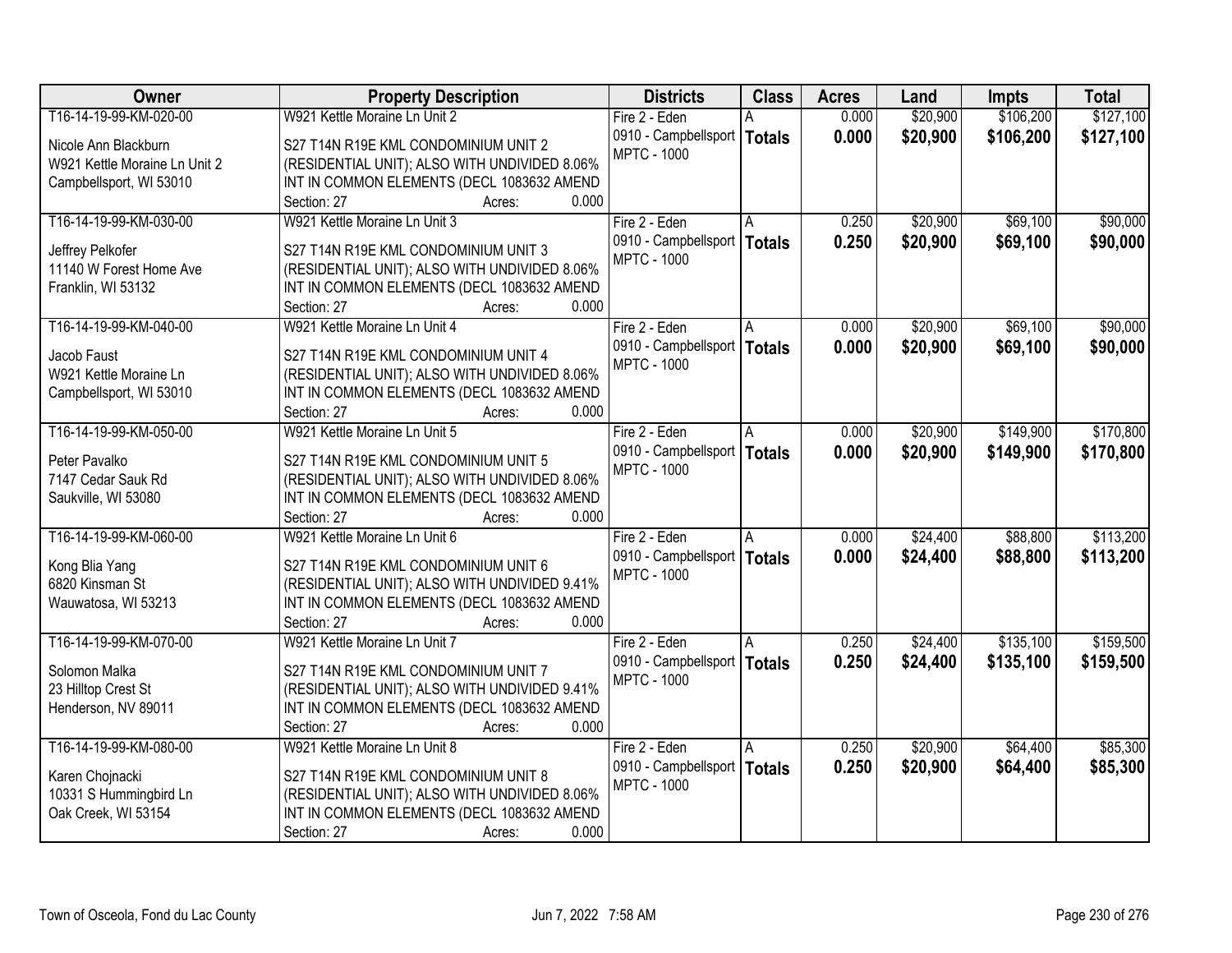| Owner                         | <b>Property Description</b>                   | <b>Districts</b>              | <b>Class</b>  | <b>Acres</b> | Land     | <b>Impts</b> | <b>Total</b> |
|-------------------------------|-----------------------------------------------|-------------------------------|---------------|--------------|----------|--------------|--------------|
| T16-14-19-99-KM-090-00        | W921 Kettle Moraine Ln Unit 9                 | Fire 2 - Eden                 |               | 0.250        | \$7,000  | \$142,200    | \$149,200    |
| Bernard Wrezinski             | S27 T14N R19E KML CONDOMINIUM UNIT 9          | 0910 - Campbellsport          | <b>Totals</b> | 0.250        | \$7,000  | \$142,200    | \$149,200    |
| 16092 E 450 North Rd          | (RESIDENTIAL UNIT); ALSO WITH UNDIVIDED 2.69% | <b>MPTC - 1000</b>            |               |              |          |              |              |
| Heyworth, IL 61745            | INT IN COMMON ELEMENTS (DECL 1083632 AMEND    |                               |               |              |          |              |              |
|                               | 0.000<br>Section: 27<br>Acres:                |                               |               |              |          |              |              |
| T16-14-19-99-KM-100-00        | W921 Kettle Moraine Ln Unit 10                | Fire 2 - Eden                 | R.            | 0.250        | \$27,900 | \$275,000    | \$302,900    |
|                               |                                               | 0910 - Campbellsport          | <b>Totals</b> | 0.250        | \$27,900 | \$275,000    | \$302,900    |
| South Pier, LLC               | S27 T14N R19E KML CONDOMINIUM UNIT 10         | <b>MPTC - 1000</b>            |               |              |          |              |              |
| 2808 Kohler Memorial Dr Ste 1 | (COMMERCIAL UNIT); ALSO WITH UNDIVIDED        |                               |               |              |          |              |              |
| Sheboygan, WI 53081           | 10.75% INT IN COMMON ELEMENTS (DECL 1083632   |                               |               |              |          |              |              |
|                               | 0.000<br>Section: 27<br>Acres:                |                               |               |              |          |              |              |
| T16-14-19-99-KM-110-00        | W921 Kettle Moraine Ln Unit 11                | Fire 2 - Eden                 | B             | 0.250        | \$27,900 | \$35,000     | \$62,900     |
| South Pier, LLC               | S27 T14N R19E KML CONDOMINIUM UNIT 11         | 0910 - Campbellsport          | <b>Totals</b> | 0.250        | \$27,900 | \$35,000     | \$62,900     |
| 2808 Kohler Memorial Dr Ste 1 | (COMMERCIAL UNIT); ALSO WITH UNDIVIDED        | <b>MPTC - 1000</b>            |               |              |          |              |              |
| Sheboygan, WI 53081           | 10.75% INT IN COMMON ELEMENTS (DECL 1083632   |                               |               |              |          |              |              |
|                               | 0.000<br>Section: 27<br>Acres:                |                               |               |              |          |              |              |
| T16-14-19-99-KM-120-00        | W921 Kettle Moraine Ln Unit 12                | Fire 2 - Eden                 | B             | 0.250        | \$7,000  | \$50,000     | \$57,000     |
|                               |                                               | 0910 - Campbellsport          | <b>Totals</b> | 0.250        | \$7,000  | \$50,000     | \$57,000     |
| South Pier, LLC               | S27 T14N R19E KML CONDOMINIUM UNIT 12         | <b>MPTC - 1000</b>            |               |              |          |              |              |
| 2808 Kohler Memorial Dr Ste 1 | (COMMERCIAL UNIT); ALSO WITH UNDIVIDED 2.69%  |                               |               |              |          |              |              |
| Sheboygan, WI 53081           | INT IN COMMON ELEMENTS (DECL 1083632 AMEND    |                               |               |              |          |              |              |
|                               | 0.000<br>Section: 27<br>Acres:                |                               |               |              |          |              |              |
| T16-14-19-99-KM-130-00        | W921 Kettle Moraine Ln Unit 13                | Fire 2 - Eden                 | A             | 0.042        | \$1,400  | \$11,600     | \$13,000     |
| South Pier, LLC               | S27 T14N R19E KML CONDOMINIUM UNIT 13         | 0910 - Campbellsport          | <b>Totals</b> | 0.042        | \$1,400  | \$11,600     | \$13,000     |
| 2808 Kohler Memorial Dr Ste 1 | (GARAGE UNIT); ALSO WITH UNDIVIDED 0.54% INT  | <b>MPTC - 1000</b>            |               |              |          |              |              |
| Sheboygan, WI 53081           | IN COMMON ELEMENTS (DECL 1083632 AMEND        |                               |               |              |          |              |              |
|                               | 0.000<br>Section: 27<br>Acres:                |                               |               |              |          |              |              |
| T16-14-19-99-KM-140-00        | W921 Kettle Moraine Ln Unit 14                | Fire 2 - Eden                 | A             | 3.042        | \$1,400  | \$11,500     | \$12,900     |
| South Pier, LLC               | S27 T14N R19E KML CONDOMINIUM UNIT 14         | 0910 - Campbellsport   Totals |               | 3.042        | \$1,400  | \$11,500     | \$12,900     |
| 2808 Kohler Memorial Dr Ste 1 | (GARAGE UNIT); ALSO WITH UNDIVIDED 0.54% INT  | <b>MPTC - 1000</b>            |               |              |          |              |              |
| Sheboygan, WI 53081           | IN COMMON ELEMENTS (DECL 1083632 AMEND        |                               |               |              |          |              |              |
|                               | 0.000<br>Section: 27<br>Acres:                |                               |               |              |          |              |              |
| T16-14-19-99-KM-150-00        | W921 Kettle Moraine Ln Unit 15                | Fire 2 - Eden                 | A             | 3.042        | \$1,400  | \$11,100     | \$12,500     |
|                               |                                               | 0910 - Campbellsport          | <b>Totals</b> | 3.042        | \$1,400  | \$11,100     | \$12,500     |
| <b>Bernard Wrezinski</b>      | S27 T14N R19E KML CONDOMINIUM UNIT 15         | <b>MPTC - 1000</b>            |               |              |          |              |              |
| 16092 E 450 North Rd          | (GARAGE UNIT); ALSO WITH UNDIVIDED 0.54% INT  |                               |               |              |          |              |              |
| Heyworth, IL 61745            | IN COMMON ELEMENTS (DECL 1083632 AMEND        |                               |               |              |          |              |              |
|                               | 0.000<br>Section: 27<br>Acres:                |                               |               |              |          |              |              |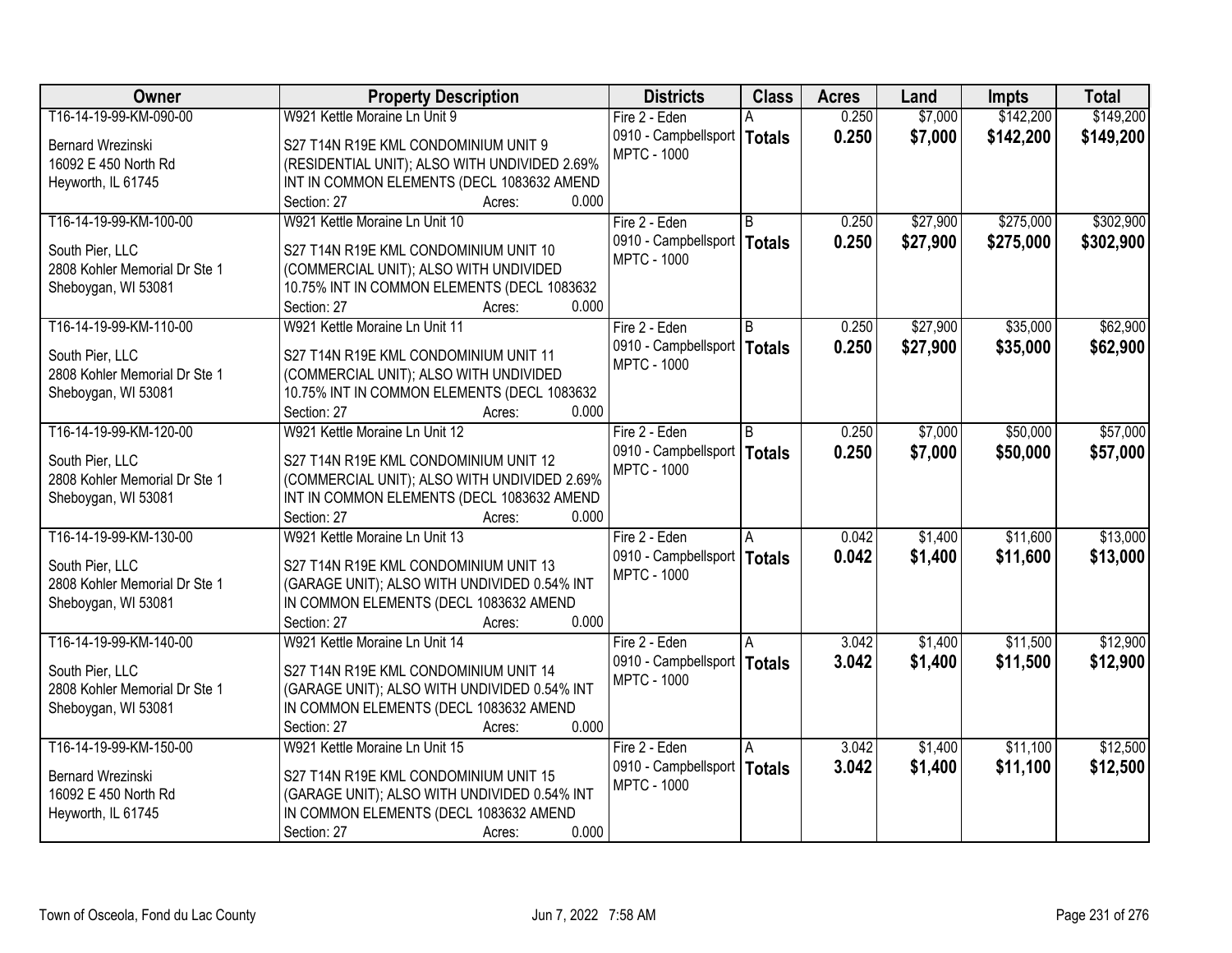| Owner                         | <b>Property Description</b>                  | <b>Districts</b>              | <b>Class</b>  | <b>Acres</b> | Land    | <b>Impts</b> | <b>Total</b> |
|-------------------------------|----------------------------------------------|-------------------------------|---------------|--------------|---------|--------------|--------------|
| T16-14-19-99-KM-160-00        | W921 Kettle Moraine Ln Unit 16               | Fire 2 - Eden                 |               | 3.042        | \$1,400 | \$11,100     | \$12,500     |
| Bernard Wrezinski             | S27 T14N R19E KML CONDOMINIUM UNIT 16        | 0910 - Campbellsport          | <b>Totals</b> | 3.042        | \$1,400 | \$11,100     | \$12,500     |
| 16092 E 450 North Rd          | (GARAGE UNIT); ALSO WITH UNDIVIDED 0.54% INT | <b>MPTC - 1000</b>            |               |              |         |              |              |
| Heyworth, IL 61745            | IN COMMON ELEMENTS (DECL 1083632 AMEND       |                               |               |              |         |              |              |
|                               | 0.000<br>Section: 27<br>Acres:               |                               |               |              |         |              |              |
| T16-14-19-99-KM-170-00        | W921 Kettle Moraine Ln Unit 17               | Fire 2 - Eden                 |               | 3.042        | \$1,400 | \$8,900      | \$10,300     |
|                               |                                              | 0910 - Campbellsport          | <b>Totals</b> | 3.042        | \$1,400 | \$8,900      | \$10,300     |
| Jacob Faust                   | S27 T14N R19E KML CONDOMINIUM UNIT 17        | <b>MPTC - 1000</b>            |               |              |         |              |              |
| W921 Kettle Moraine Ln        | (GARAGE UNIT); ALSO WITH UNDIVIDED 0.54% INT |                               |               |              |         |              |              |
| Campbellsport, WI 53010       | IN COMMON ELEMENTS (DECL 1083632 AMEND       |                               |               |              |         |              |              |
|                               | 0.000<br>Section: 27<br>Acres:               |                               |               |              |         |              |              |
| T16-14-19-99-KM-180-00        | W921 Kettle Moraine Ln Unit 18               | Fire 2 - Eden                 |               | 3.042        | \$1,400 | \$8,400      | \$9,800      |
| Jeffrey Pelkofer              | S27 T14N R19E KML CONDOMINIUM UNIT 18        | 0910 - Campbellsport          | <b>Totals</b> | 3.042        | \$1,400 | \$8,400      | \$9,800      |
| 11140 W Forest Home Ave       | (GARAGE UNIT); ALSO WITH UNDIVIDED 0.54% INT | <b>MPTC - 1000</b>            |               |              |         |              |              |
| Franklin, WI 53132            | IN COMMON ELEMENTS (DECL 1083632 AMEND       |                               |               |              |         |              |              |
|                               | 0.000<br>Section: 27<br>Acres:               |                               |               |              |         |              |              |
| T16-14-19-99-KM-190-00        | W921 Kettle Moraine Ln Unit 19               | Fire 2 - Eden                 | A             | 3.042        | \$1,400 | \$7,800      | \$9,200      |
|                               |                                              | 0910 - Campbellsport          | <b>Totals</b> | 3.042        | \$1,400 | \$7,800      | \$9,200      |
| Sjm Fam Tr                    | S27 T14N R19E KML CONDOMINIUM UNIT 19        | <b>MPTC - 1000</b>            |               |              |         |              |              |
| 333 W Paradise Dr             | (GARAGE UNIT); ALSO WITH UNDIVIDED 0.54% INT |                               |               |              |         |              |              |
| West Bend, WI 53095           | IN COMMON ELEMENTS (DECL 1083632 AMEND       |                               |               |              |         |              |              |
|                               | Section: 27<br>0.000<br>Acres:               |                               |               |              |         |              |              |
| T16-14-19-99-KM-200-00        | W921 Kettle Moraine Ln Unit 20               | Fire 2 - Eden                 | A             | 3.042        | \$1,400 | \$9,100      | \$10,500     |
| Nicole Ann Blackburn          | S27 T14N R19E KML CONDOMINIUM UNIT 20        | 0910 - Campbellsport          | <b>Totals</b> | 3.042        | \$1,400 | \$9,100      | \$10,500     |
| W921 Kettle Moraine Ln Unit 2 | (GARAGE UNIT); ALSO WITH UNDIVIDED 0.54% INT | <b>MPTC - 1000</b>            |               |              |         |              |              |
| Campbellsport, WI 53010       | IN COMMON ELEMENTS (DECL 1083632 AMEND       |                               |               |              |         |              |              |
|                               | Section: 27<br>0.000<br>Acres:               |                               |               |              |         |              |              |
| T16-14-19-99-KM-210-00        | W921 Kettle Moraine Ln Unit 21               | Fire 2 - Eden                 | A             | 3.042        | \$1,400 | \$9,000      | \$10,400     |
|                               |                                              | 0910 - Campbellsport   Totals |               | 3.042        | \$1,400 | \$9,000      | \$10,400     |
| Solomon Malka                 | S27 T14N R19E KML CONDOMINIUM UNIT 21        | <b>MPTC - 1000</b>            |               |              |         |              |              |
| 23 Hilltop Crest St           | (GARAGE UNIT); ALSO WITH UNDIVIDED 0.54% INT |                               |               |              |         |              |              |
| Henderson, NV 89011           | IN COMMON ELEMENTS (DECL 1083632 AMEND       |                               |               |              |         |              |              |
|                               | 0.000<br>Section: 27<br>Acres:               |                               |               |              |         |              |              |
| T16-14-19-99-KM-220-00        | W921 Kettle Moraine Ln Unit 22               | Fire 2 - Eden                 | A             | 3.042        | \$1,400 | \$8,900      | \$10,300     |
| Peter Pavalko                 | S27 T14N R19E KML CONDOMINIUM UNIT 22        | 0910 - Campbellsport          | <b>Totals</b> | 3.042        | \$1,400 | \$8,900      | \$10,300     |
| 7147 Cedar Sauk Rd            | (GARAGE UNIT); ALSO WITH UNDIVIDED 0.54% INT | <b>MPTC - 1000</b>            |               |              |         |              |              |
| Saukville, WI 53080           | IN COMMON ELEMENTS (DECL 1083632 AMEND       |                               |               |              |         |              |              |
|                               | 0.000<br>Section: 27<br>Acres:               |                               |               |              |         |              |              |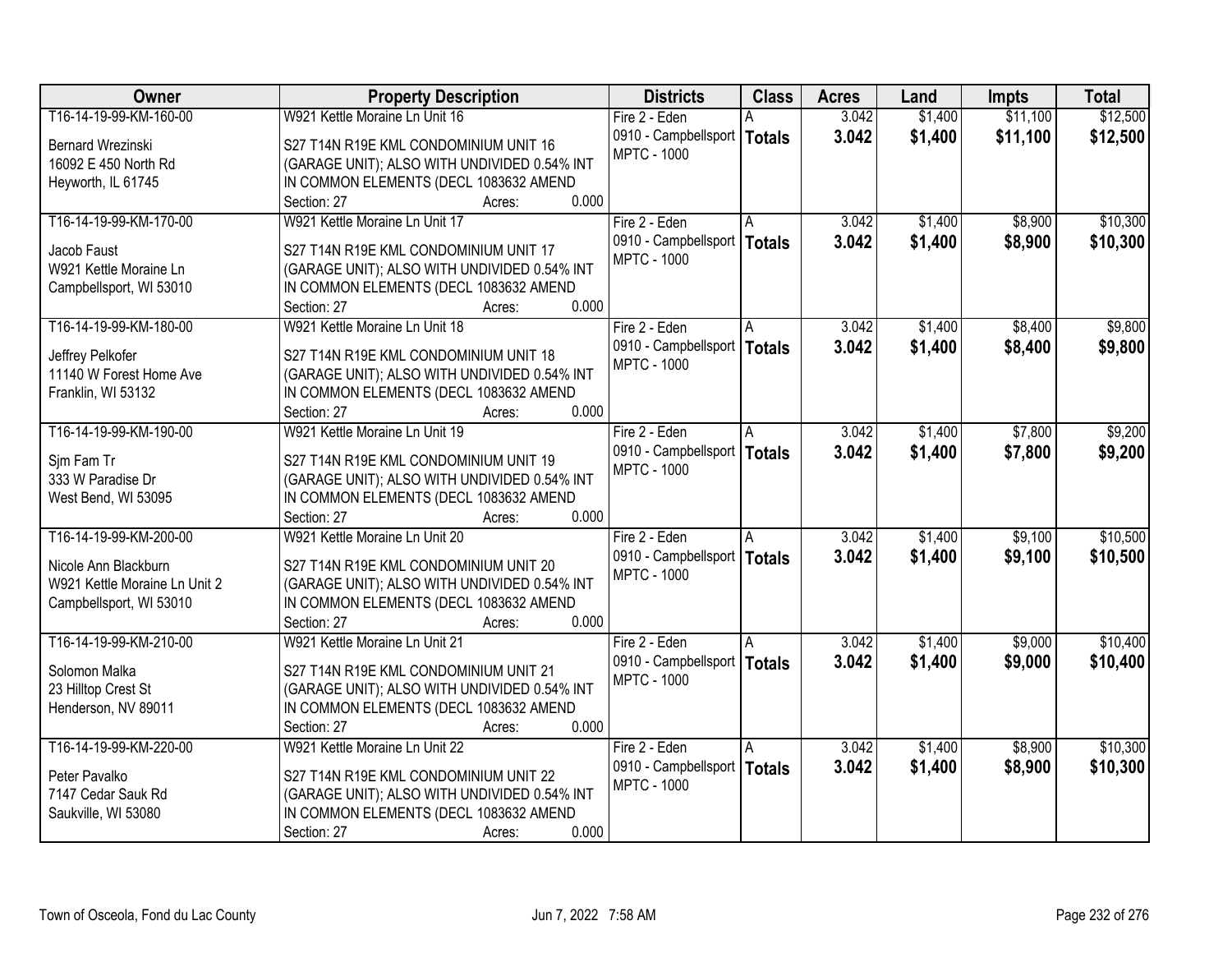| Owner                                   | <b>Property Description</b>                         | <b>Districts</b>                                    | <b>Class</b>  | <b>Acres</b> | Land      | <b>Impts</b> | <b>Total</b> |
|-----------------------------------------|-----------------------------------------------------|-----------------------------------------------------|---------------|--------------|-----------|--------------|--------------|
| T16-14-19-99-KM-230-00                  | W921 Kettle Moraine Ln Unit 23                      | Fire 2 - Eden                                       |               | 3.042        | \$1,400   | \$9,600      | \$11,000     |
| Karen Chojnacki                         | S27 T14N R19E KML CONDOMINIUM UNIT 23               | 0910 - Campbellsport                                | <b>Totals</b> | 3.042        | \$1,400   | \$9,600      | \$11,000     |
| 10331 S Hummingbird Ln                  | (GARAGE UNIT); ALSO WITH UNDIVIDED 0.54% INT        | <b>MPTC - 1000</b>                                  |               |              |           |              |              |
| Oak Creek, WI 53154                     | IN COMMON ELEMENTS (DECL 1083632 AMEND              |                                                     |               |              |           |              |              |
|                                         | 0.000<br>Section: 27<br>Acres:                      |                                                     |               |              |           |              |              |
| T16-14-19-99-KR-005-00                  | W1266 County Rd F                                   | Fire 1 - Cambellsport   A                           |               | 0.000        | \$85,800  | \$171,900    | \$257,700    |
|                                         | S27 T14N R19E KRUEGERS ROUND LAKE HAVEN S           | 0910 - Campbellsport   Totals                       |               | 0.000        | \$85,800  | \$171,900    | \$257,700    |
| Jeffrey J. Swift<br>W1266 County Rd F   | 1/2 OF LOT 1 & ALL OF LOT 2 (692908)                | <b>MPTC - 1000</b>                                  |               |              |           |              |              |
| Campbellsport, WI 53010                 |                                                     |                                                     |               |              |           |              |              |
|                                         | 0.000<br>Section:<br>Acres:                         |                                                     |               |              |           |              |              |
| T16-14-19-99-KR-010-00                  |                                                     | Fire 1 - Cambellsport   A                           |               | 0.000        | \$7,800   | \$0          | \$7,800      |
|                                         |                                                     | 0910 - Campbellsport   Totals                       |               | 0.000        | \$7,800   | \$0          | \$7,800      |
| Michael Oconnor<br>W1268 Floral Park Ln | S27 T14N R19E KRUEGERS ROUND LAKE HAVEN N           | <b>MPTC - 1000</b>                                  |               |              |           |              |              |
| Campbellsport, WI 53010                 | 1/2 LOT 1 (V1009-291)                               |                                                     |               |              |           |              |              |
|                                         | 0.000<br>Section:<br>Acres:                         |                                                     |               |              |           |              |              |
| T16-14-19-99-KR-015-00                  |                                                     | Fire 1 - Cambellsport   A                           |               | 0.000        | \$14,500  | \$0          | \$14,500     |
|                                         |                                                     | 0910 - Campbellsport   Totals                       |               | 0.000        | \$14,500  | \$0          | \$14,500     |
| Jeffrey J. Swift                        | S27 T14N R19E KRUEGERS ROUND LAKE HAVEN             | <b>MPTC - 1000</b>                                  |               |              |           |              |              |
| W1266 County Rd F                       | LOTS 3, 4 & 5 (692908)                              |                                                     |               |              |           |              |              |
| Campbellsport, WI 53010                 | 0.000                                               |                                                     |               |              |           |              |              |
| T16-14-19-99-KR-020-00                  | Section:<br>Acres:<br>W1292 County Rd F             |                                                     |               | 0.000        | \$89,400  | \$203,100    | \$292,500    |
|                                         |                                                     | Fire 1 - Cambellsport   A                           |               |              |           |              |              |
| Michael D. Groth                        | S27 T14N R19E KRUEGERS ROUND LAKE HAVEN             | 0910 - Campbellsport   Totals<br><b>MPTC - 1000</b> |               | 0.000        | \$89,400  | \$203,100    | \$292,500    |
| W1292 County Rd F                       | LOTS 6, 7 & 8                                       |                                                     |               |              |           |              |              |
| Campbellsport, WI 53010                 |                                                     |                                                     |               |              |           |              |              |
|                                         | 0.000<br>Section: 27<br>Acres:                      |                                                     |               |              |           |              |              |
| T16-14-19-99-KR-025-00                  | W1269 Floral Park Ln                                | Fire 1 - Cambellsport A                             |               | 0.000        | \$72,100  | \$62,000     | \$134,100    |
| Kevin D. Egelseer                       | S27 T14N R19E KRUEGERS ROUND LAKE HAVEN             | 0910 - Campbellsport   Totals                       |               | 0.000        | \$72,100  | \$62,000     | \$134,100    |
| N991 Us Highway 45                      | LOTS 9 & 10 (741138)                                | <b>MPTC - 1000</b>                                  |               |              |           |              |              |
| Campbellsport, WI 53010                 |                                                     |                                                     |               |              |           |              |              |
|                                         | 0.000<br>Section:<br>Acres:                         |                                                     |               |              |           |              |              |
| T16-14-19-99-KR-030-00                  | W1255 Floral Park Ln                                | Fire 1 - Cambellsport   A                           |               | 0.000        | \$120,800 | \$88,100     | \$208,900    |
| Duane Schmid Fam Tr                     | S27 T14N R19E KRUEGERS ROUND LAKE HAVEN             | 0910 - Campbellsport   Totals                       |               | 0.000        | \$120,800 | \$88,100     | \$208,900    |
| W1255 Floral Park Ln                    | LOTS 11, 12, 13, 14, 15, 36 & 37 EXC THAT PT LOT 37 | <b>MPTC - 1000</b>                                  |               |              |           |              |              |
| Campbellsport, WI 53010                 | COM AT SW COR LOT 15 S 225' SELY 300' N 30' E 25'   |                                                     |               |              |           |              |              |
|                                         | 0.000<br>Section:<br>Acres:                         |                                                     |               |              |           |              |              |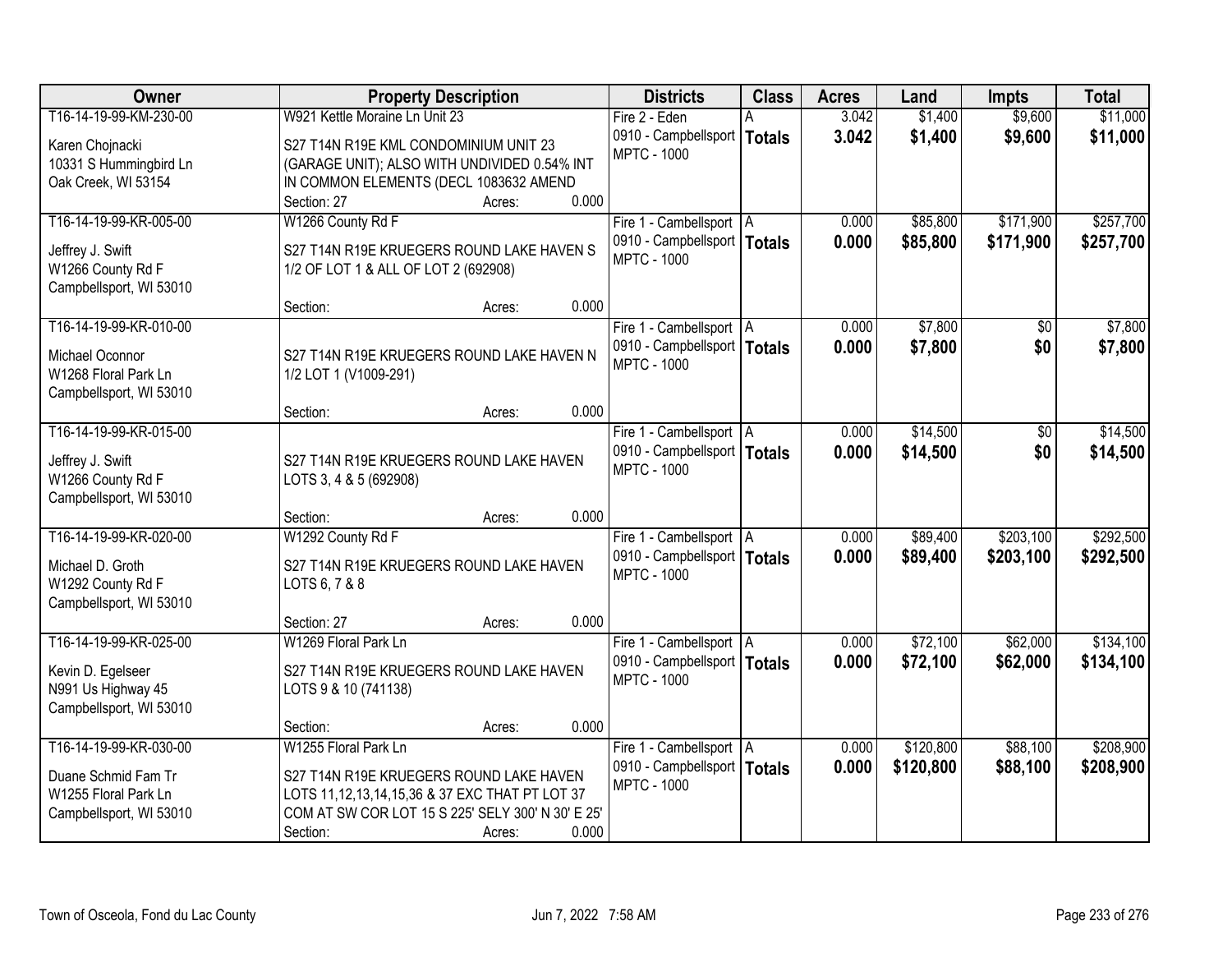| Owner                                                                                           | <b>Property Description</b>                                                                                                                                                  | <b>Districts</b>                                                                 | <b>Class</b>  | <b>Acres</b>   | Land                   | <b>Impts</b>           | <b>Total</b>           |
|-------------------------------------------------------------------------------------------------|------------------------------------------------------------------------------------------------------------------------------------------------------------------------------|----------------------------------------------------------------------------------|---------------|----------------|------------------------|------------------------|------------------------|
| T16-14-19-99-KR-040-00<br>Randal C. Stageman<br>W1237 Floral Park Ln<br>Campbellsport, WI 53010 | S27 T14N R19E KRUEGERS ROUND LAKE HAVEN<br>LOT 16 (V975-158)                                                                                                                 | Fire 1 - Cambellsport   A<br>0910 - Campbellsport  <br><b>MPTC - 1000</b>        | <b>Totals</b> | 0.000<br>0.000 | \$54,400<br>\$54,400   | \$6,300<br>\$6,300     | \$60,700<br>\$60,700   |
|                                                                                                 | 0.000<br>Section:<br>Acres:                                                                                                                                                  |                                                                                  |               |                |                        |                        |                        |
| T16-14-19-99-KR-045-00<br>Randal C. Stageman<br>W1237 Floral Park Ln<br>Campbellsport, WI 53010 | W1237 Floral Park Ln<br>S27 T14N R19E KRUEGERS ROUND LAKE HAVEN<br>LOT 17 (V975-158)                                                                                         | Fire 1 - Cambellsport   A<br>0910 - Campbellsport   Totals<br><b>MPTC - 1000</b> |               | 0.000<br>0.000 | \$68,000<br>\$68,000   | \$113,900<br>\$113,900 | \$181,900<br>\$181,900 |
| T16-14-19-99-KR-050-00                                                                          | 0.000<br>Section:<br>Acres:<br>W1225 Floral Park Ln                                                                                                                          |                                                                                  |               | 0.000          | \$123,600              | \$162,200              | \$285,800              |
| Steven J. Hurd<br>W1225 Floral Park Ln<br>Campbellsport, WI 53010                               | S27 T14N R19E KRUEGERS ROUND LAKE HAVEN<br>LOTS 18, 19, 20, EXC PT LOT 20 AS REC V819-629<br>(835619)<br>0.000                                                               | Fire 1 - Cambellsport   A<br>0910 - Campbellsport   Totals<br><b>MPTC - 1000</b> |               | 0.000          | \$123,600              | \$162,200              | \$285,800              |
| T16-14-19-99-KR-055-00                                                                          | Section:<br>Acres:<br>W1217 Floral Park Ln                                                                                                                                   | Fire 1 - Cambellsport   A                                                        |               | 0.000          | \$123,600              | \$106,500              | \$230,100              |
| Carey Schumacher<br>W1217 Floral Park Ln<br>Campbellsport, WI 53010                             | S27 T14N R19E KRUEGER'S ROUND LAKE HAVEN<br>LOT 21 & PT LOT 20 COM AT SE COR LOT 20 TH<br>NWLY ALG S LI 20.04' TH N17*21'E 116' TH N72*45'W<br>0.000<br>Section:<br>Acres:   | 0910 - Campbellsport   Totals<br><b>MPTC - 1000</b>                              |               | 0.000          | \$123,600              | \$106,500              | \$230,100              |
| T16-14-19-99-KR-060-00<br>Carey V. Schumacher<br>N3193 State Rd 67<br>Campbellsport, WI 53010   | S27 T14N R19E KRUEGERS ROUND LAKE HAVEN<br>LOT 22 & THAT PT LOT 37 COM SW COR LOT 21 TH<br>S 41.29' TO POB TH S19*57'W 52' TH S61*54'E 20.87'<br>0.000<br>Section:<br>Acres: | Fire 1 - Cambellsport   A<br>0910 - Campbellsport   Totals<br><b>MPTC - 1000</b> |               | 0.000<br>0.000 | \$118,300<br>\$118,300 | \$4,200<br>\$4,200     | \$122,500<br>\$122,500 |
| T16-14-19-99-KR-065-00<br>Carey V. Schumacher<br>N3193 State Rd 67<br>Campbellsport, WI 53010   | W1211 Floral Park Ln<br>S27 T14N R19E KRUEGERS ROUND LAKE HAVEN<br>LOT 23 (V1189-548)<br>0.000<br>Section:<br>Acres:                                                         | Fire 1 - Cambellsport   A<br>0910 - Campbellsport   Totals<br><b>MPTC - 1000</b> |               | 0.000<br>0.000 | \$113,000<br>\$113,000 | \$56,500<br>\$56,500   | \$169,500<br>\$169,500 |
| T16-14-19-99-KR-070-00<br>Ertl-Fisk Tr<br>W1193 Floral Park Ln<br>Campbellsport, WI 53010       | W1193 Floral Park Ln<br>S27 T14N R19E KRUEGERS ROUND LAKE HAVEN<br>LOT 24 ALSO PARC 30' X 60' IN LOT 37 AS REC<br>976835<br>0.000<br>Section:<br>Acres:                      | Fire 1 - Cambellsport   A<br>0910 - Campbellsport   Totals<br><b>MPTC - 1000</b> |               | 0.000<br>0.000 | \$99,200<br>\$99,200   | \$100,400<br>\$100,400 | \$199,600<br>\$199,600 |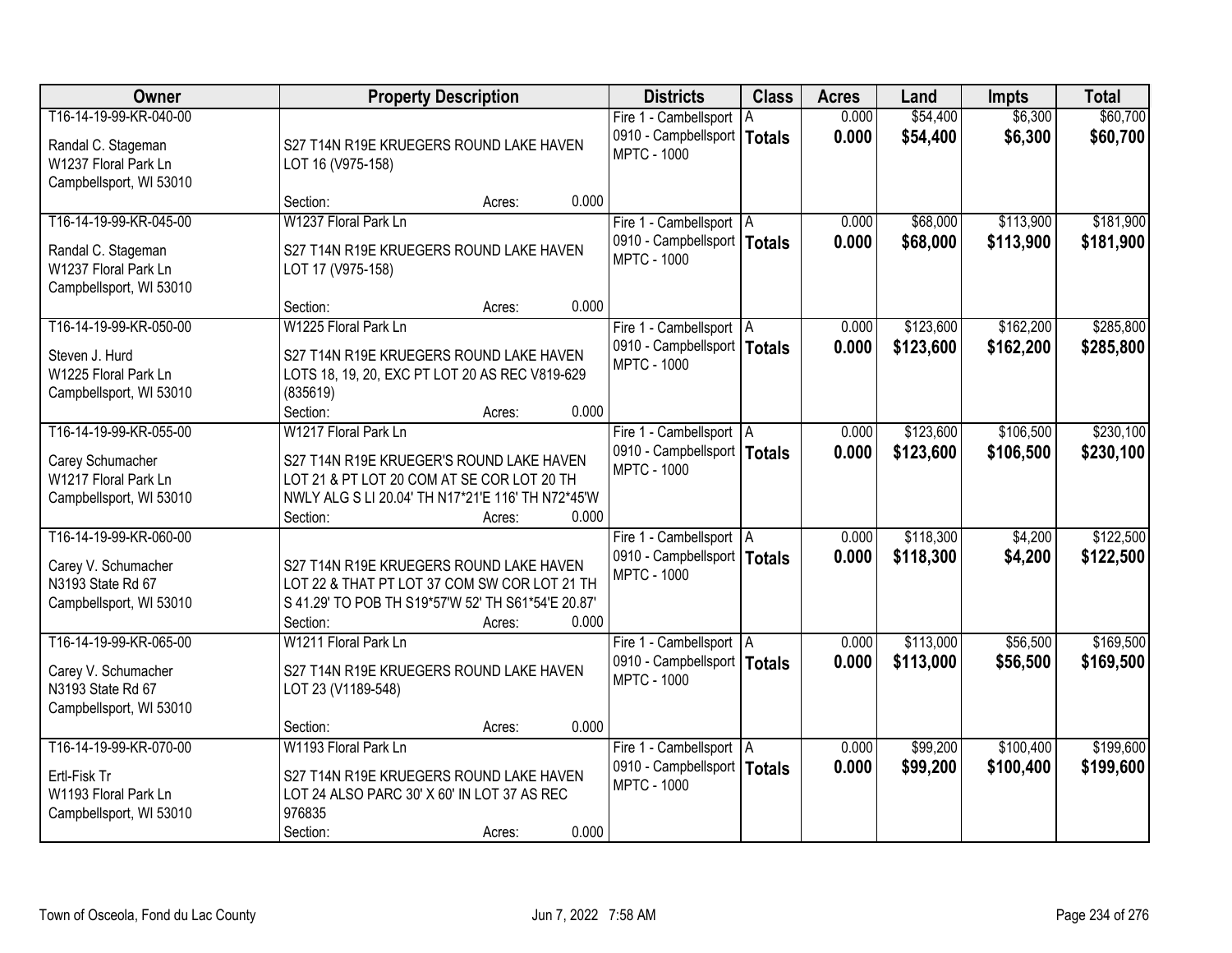| Owner                                                                                                            | <b>Property Description</b>                                                                       |        |       | <b>Districts</b>                                                                 | <b>Class</b> | <b>Acres</b>   | Land                   | <b>Impts</b>           | <b>Total</b>           |
|------------------------------------------------------------------------------------------------------------------|---------------------------------------------------------------------------------------------------|--------|-------|----------------------------------------------------------------------------------|--------------|----------------|------------------------|------------------------|------------------------|
| T16-14-19-99-KR-075-00<br>Town of Osceola<br>c/o Kay M. Wege<br>W2170 Hickory Hills Ct                           | S27 T14N R19E LOT BETWEEN LOT 24 & 25 KNOWN<br>AS "PUBLIC BATHING BEACH"                          |        |       | Fire 1 - Cambellsport<br>0910 - Campbellsport   Totals<br><b>MPTC - 1000</b>     | E5           | 1.000<br>1.000 | $\overline{60}$<br>\$0 | $\overline{50}$<br>\$0 | \$0<br>\$0             |
| Campbellsport, WI 53010                                                                                          | Section:                                                                                          | Acres: | 1.000 |                                                                                  |              |                |                        |                        |                        |
| T16-14-19-99-KR-080-00<br>Allen E. Thompson<br>W1189 Floral Park Ln<br>Campbellsport, WI 53010                   | W1189 Floral Park Ln<br>S27 T14N R19E KRUEGERS ROUND LAKE HAVEN<br>LOT 25 (V1287-713)<br>Section: |        | 0.000 | Fire 1 - Cambellsport   A<br>0910 - Campbellsport   Totals<br><b>MPTC - 1000</b> |              | 0.000<br>0.000 | \$128,800<br>\$128,800 | \$81,200<br>\$81,200   | \$210,000<br>\$210,000 |
| T16-14-19-99-KR-085-00                                                                                           | W1181 Floral Park Ln                                                                              | Acres: |       | Fire 1 - Cambellsport   A                                                        |              | 0.000          | \$112,400              | \$60,500               | \$172,900              |
| Nancy A. Sell<br>W8201 County Rd Q<br>Watertown, WI 53098                                                        | S27 T14N R19E KRUEGERS ROUND LAKE HAVEN<br>LOT 26*                                                |        |       | 0910 - Campbellsport   Totals<br><b>MPTC - 1000</b>                              |              | 0.000          | \$112,400              | \$60,500               | \$172,900              |
|                                                                                                                  | Section:                                                                                          | Acres: | 0.000 |                                                                                  |              |                |                        |                        |                        |
| T16-14-19-99-KR-090-00<br>Shana L. Loomis-Bulgar<br>5418 W Notre Dame Ct<br>Milwaukee, WI 53208                  | W1177 Floral Park Ln<br>S27 T14N R19E KRUEGERS ROUND LAKE HAVEN<br><b>LOT 27</b>                  |        |       | Fire 1 - Cambellsport   A<br>0910 - Campbellsport   Totals<br><b>MPTC - 1000</b> |              | 0.000<br>0.000 | \$122,900<br>\$122,900 | \$67,800<br>\$67,800   | \$190,700<br>\$190,700 |
|                                                                                                                  | Section:                                                                                          | Acres: | 0.000 |                                                                                  |              |                |                        |                        |                        |
| T16-14-19-99-KR-095-00<br>Thomas J. Beyer<br>4002 Dory Ct<br>Franklin, WI 53132                                  | W1173 Floral Park Ln<br>S27 T14N R19E KRUEGERS ROUND LAKE HAVEN<br>LOT 28 (886710)                |        |       | Fire 1 - Cambellsport   A<br>0910 - Campbellsport   Totals<br><b>MPTC - 1000</b> |              | 0.000<br>0.000 | \$115,000<br>\$115,000 | \$80,900<br>\$80,900   | \$195,900<br>\$195,900 |
|                                                                                                                  | Section:                                                                                          | Acres: | 0.000 |                                                                                  |              |                |                        |                        |                        |
| T16-14-19-99-KR-100-00<br><b>Bauer Family Recreation Tr</b><br>N84 W18430 Seneca Dr<br>Menomonee Falls, WI 53051 | W1169 Floral Park Ln<br>S27 T14N R19E KRUEGERS ROUND LAKE HAVEN<br>LOT 29 (V1270-544 V1369-641)   |        |       | Fire 1 - Cambellsport   A<br>0910 - Campbellsport   Totals<br><b>MPTC - 1000</b> |              | 0.000<br>0.000 | \$115,000<br>\$115,000 | \$96,700<br>\$96,700   | \$211,700<br>\$211,700 |
|                                                                                                                  | Section:                                                                                          | Acres: | 0.000 |                                                                                  |              |                |                        |                        |                        |
| T16-14-19-99-KR-105-00<br>Carol Nehrbass<br>244 Church St<br>Fall River, WI 53932                                | W1165 Floral Park Ln<br>S27 T14N R19E KRUEGERS ROUND LAKE HAVEN<br>LOT 30*                        |        | 0.000 | Fire 1 - Cambellsport   A<br>0910 - Campbellsport   Totals<br><b>MPTC - 1000</b> |              | 0.000<br>0.000 | \$91,300<br>\$91,300   | \$43,700<br>\$43,700   | \$135,000<br>\$135,000 |
|                                                                                                                  | Section:                                                                                          | Acres: |       |                                                                                  |              |                |                        |                        |                        |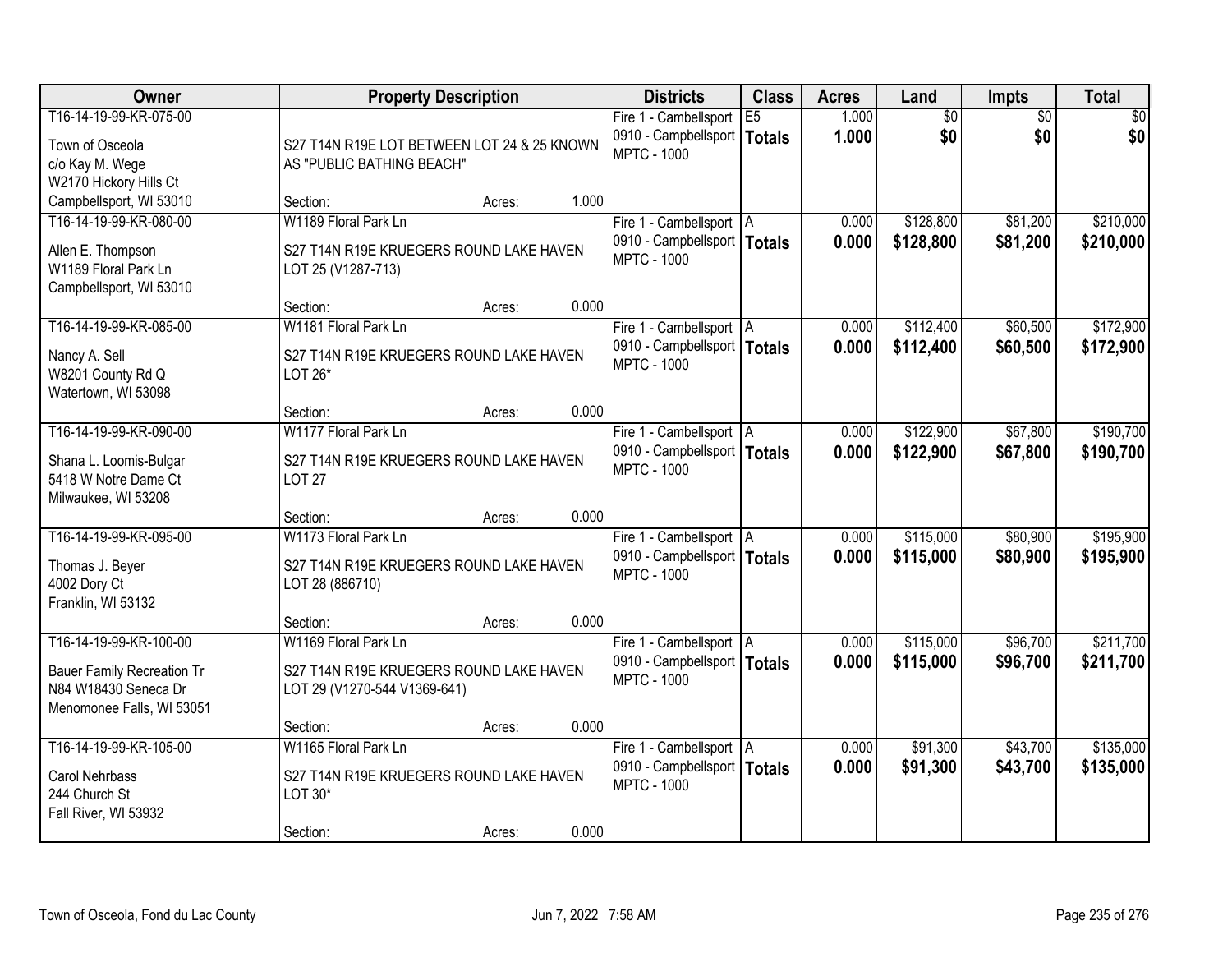| Owner                                                                                           | <b>Property Description</b>                                                                                                                                                             |        |       | <b>Districts</b>                                                                 | <b>Class</b> | <b>Acres</b>   | Land                   | <b>Impts</b>         | <b>Total</b>           |
|-------------------------------------------------------------------------------------------------|-----------------------------------------------------------------------------------------------------------------------------------------------------------------------------------------|--------|-------|----------------------------------------------------------------------------------|--------------|----------------|------------------------|----------------------|------------------------|
| T16-14-19-99-KR-110-00<br>Kyle Rate<br>W1160 Floral Park Ln<br>Campbellsport, WI 53010          | W1160 Floral Park Ln<br>S27 T14N R19E KRUEGERS ROUND LAKE HAVEN<br>LOTS 31 & 32                                                                                                         |        |       | Fire 1 - Cambellsport   A<br>0910 - Campbellsport   Totals<br><b>MPTC - 1000</b> |              | 0.000<br>0.000 | \$156,200<br>\$156,200 | \$94,400<br>\$94,400 | \$250,600<br>\$250,600 |
|                                                                                                 | Section:                                                                                                                                                                                | Acres: | 0.000 |                                                                                  |              |                |                        |                      |                        |
| T16-14-19-99-KR-115-00<br>Carole J. Backhaus<br>W1164 Floral Park Ln<br>Campbellsport, WI 53010 | W1164 Floral Park Ln<br>S27 T14N R19E KRUEGERS ROUND LAKE HAVEN<br>LOT 33 (V1000-370)<br>Section:                                                                                       | Acres: | 0.000 | Fire 1 - Cambellsport   A<br>0910 - Campbellsport   Totals<br><b>MPTC - 1000</b> |              | 0.000<br>0.000 | \$125,300<br>\$125,300 | \$98,000<br>\$98,000 | \$223,300<br>\$223,300 |
| T16-14-19-99-KR-120-00                                                                          | W1168 Floral Park Ln                                                                                                                                                                    |        |       | Fire 1 - Cambellsport   A                                                        |              | 0.000          | \$102,400              | \$86,100             | \$188,500              |
| Lake Haven, LLC<br>N6750 Cardinal Dr<br>Sheboygan, WI 53083                                     | S27 T14N R19E KRUEGERS ROUND LAKE HAVEN<br>LOT 34 (888075)                                                                                                                              |        |       | 0910 - Campbellsport   Totals<br><b>MPTC - 1000</b>                              |              | 0.000          | \$102,400              | \$86,100             | \$188,500              |
|                                                                                                 | Section:                                                                                                                                                                                | Acres: | 0.000 |                                                                                  |              |                |                        |                      |                        |
| T16-14-19-99-KR-125-00                                                                          | W1172 Floral Park Ln                                                                                                                                                                    |        |       | Fire 1 - Cambellsport   A                                                        |              | 0.000          | \$102,400              | \$103,300            | \$205,700              |
| Colton Gerlach<br>W1172 Floral Park Ln<br>Campbellsport, WI 53010                               | S27 T14N R19E KRUEGERS ROUND LAKE HAVEN<br><b>LOT 35</b>                                                                                                                                |        |       | 0910 - Campbellsport   Totals<br><b>MPTC - 1000</b>                              |              | 0.000          | \$102,400              | \$103,300            | \$205,700              |
|                                                                                                 | Section:                                                                                                                                                                                | Acres: | 0.000 |                                                                                  |              |                |                        |                      |                        |
| T16-14-19-99-KR-130-00<br>Carey V. Schumacher<br>N3193 State Rd 67<br>Campbellsport, WI 53010   | W1226 Floral Park Ln<br>S27 T14N R19E KRUEGERS ROUND LAKE HAVEN PT<br>OF LOT 37 COM AT SW COR LOT 15 TH S 225' SELY<br>300' N 30' S76*19'E 25' N 75' N76*19'W 25' N 120' TO<br>Section: | Acres: | 1.030 | Fire 1 - Cambellsport   A<br>0910 - Campbellsport   Totals<br><b>MPTC - 1000</b> |              | 1.030<br>1.030 | \$57,500<br>\$57,500   | \$97,900<br>\$97,900 | \$155,400<br>\$155,400 |
| T16-14-19-99-LL-010-00<br>James Perry<br>14970 Irene Ct<br>Elm Grove, WI 53122                  | N3902A Pleasant Vw Ave<br>S13 T14N R19E LONG LAKE DUPLEX CONDOMINIUM<br>UNIT A (DECL V1238-592 AMEND DECL 1133209)                                                                      |        |       | Fire 1 - Cambellsport   A<br>0910 - Campbellsport   Totals<br><b>MPTC - 1000</b> |              | 0.120<br>0.120 | \$20,000<br>\$20,000   | \$54,000<br>\$54,000 | \$74,000<br>\$74,000   |
| T16-14-19-99-LL-020-00                                                                          | Section:<br>N3902B Pleasant Vw Ave                                                                                                                                                      | Acres: | 0.120 | Fire 1 - Cambellsport   A                                                        |              | 0.120          | \$20,000               | \$54,000             | \$74,000               |
| Brian L. Hilley<br>N3902B Pleasant View Ave<br>Cascade, WI 53011                                | S13 T14N R19E LONG LAKE DUPLEX CONDOMINIUM<br>UNIT B (DECL V1238-592 AMEND DECL 1133209)<br>Section: 13                                                                                 | Acres: | 0.120 | 0910 - Campbellsport   Totals<br><b>MPTC - 1000</b>                              |              | 0.120          | \$20,000               | \$54,000             | \$74,000               |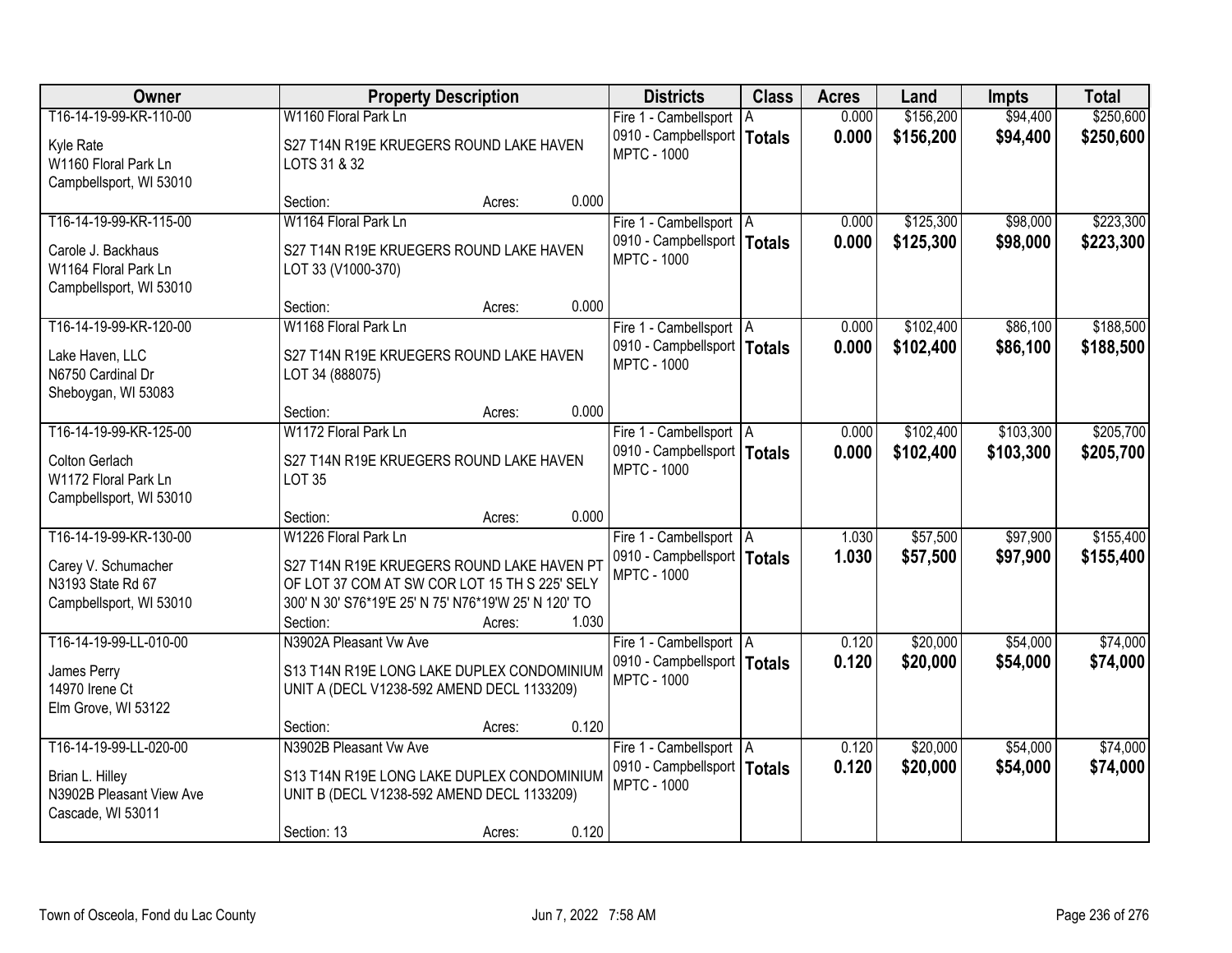| Owner                                  | <b>Property Description</b>                               | <b>Districts</b>              | <b>Class</b>  | <b>Acres</b> | Land      | <b>Impts</b>    | <b>Total</b> |
|----------------------------------------|-----------------------------------------------------------|-------------------------------|---------------|--------------|-----------|-----------------|--------------|
| T16-14-19-99-LO-015-00                 | N3604 State Rd 67                                         | 0910 - Campbellsport   A      |               | 0.000        | \$157,200 | \$134,100       | \$291,300    |
| Donn A. Chong                          | S24 T14N R19E LONG LAKE RESORT LOT 1 & 2 EXC              | <b>MPTC - 1000</b>            | <b>Totals</b> | 0.000        | \$157,200 | \$134,100       | \$291,300    |
| 1101 Williamsburg Dr                   | N 10' OF LOT 1 ALSO PT OF GOVT LOT 7 COM AT SW            |                               |               |              |           |                 |              |
| Naperville, IL 60540                   | COR LOT 2 LONG LAKE RESORT TH N11*30' 00"E                |                               |               |              |           |                 |              |
|                                        | 0.000<br>Section: 24<br>Acres:                            |                               |               |              |           |                 |              |
| T16-14-19-99-LO-030-00                 | N3598 State Rd 67                                         | Fire 1 - Cambellsport   A     |               | 0.000        | \$115,000 | \$69,000        | \$184,000    |
| Cori M. Balasch                        | S24 T14N R19E LONG LAKE RESORT LOT 3*                     | 0910 - Campbellsport   Totals |               | 0.000        | \$115,000 | \$69,000        | \$184,000    |
| N3598 State Rd 67                      |                                                           | <b>MPTC - 1000</b>            |               |              |           |                 |              |
| Campbellsport, WI 53010                |                                                           |                               |               |              |           |                 |              |
|                                        | 0.000<br>Section:<br>Acres:                               |                               |               |              |           |                 |              |
| T16-14-19-99-LO-040-00                 | N3594 State Rd 67                                         | Fire 1 - Cambellsport   A     |               | 0.000        | \$115,000 | \$76,000        | \$191,000    |
| Troy T. Kruzick                        | S24 T14N R19E N 1/2 OF LOT 4 LONG LAKE RESORT             | 0910 - Campbellsport   Totals |               | 0.000        | \$115,000 | \$76,000        | \$191,000    |
| N3594 State Rd F                       |                                                           | <b>MPTC - 1000</b>            |               |              |           |                 |              |
| Campbellsport, WI 53010                |                                                           |                               |               |              |           |                 |              |
|                                        | 0.000<br>Section:<br>Acres:                               |                               |               |              |           |                 |              |
| T16-14-19-99-LO-050-00                 | N3592 State Rd 67                                         | Fire 1 - Cambellsport   A     |               | 0.000        | \$86,300  | \$26,700        | \$113,000    |
|                                        |                                                           | 0910 - Campbellsport   Totals |               | 0.000        | \$86,300  | \$26,700        | \$113,000    |
| Joann Theune<br>5613 Driftwood Ln      | S24 T14N R19E LONG LAKE RESORT S 1/2 LOT 4<br>(V1384-240) | <b>MPTC - 1000</b>            |               |              |           |                 |              |
| Sheboygan, WI 53081                    |                                                           |                               |               |              |           |                 |              |
|                                        | 0.000<br>Section:<br>Acres:                               |                               |               |              |           |                 |              |
| T16-14-19-99-LO-060-00                 | N3590 State Rd 67                                         | Fire 1 - Cambellsport   A     |               | 0.000        | \$97,800  | \$103,400       | \$201,200    |
|                                        |                                                           | 0910 - Campbellsport   Totals |               | 0.000        | \$97,800  | \$103,400       | \$201,200    |
| Mariel L. Denboer<br>N3590 State Rd 67 | S24 T14N R19E LONG LAKE RESORT LOT 5 (812797)<br>.19A     | <b>MPTC - 1000</b>            |               |              |           |                 |              |
| Campbellsport, WI 53010                |                                                           |                               |               |              |           |                 |              |
|                                        | 0.000<br>Section:<br>Acres:                               |                               |               |              |           |                 |              |
| T16-14-19-99-LO-080-00                 | N3588 State Rd 67                                         | Fire 1 - Cambellsport   A     |               | 0.000        | \$13,800  | $\overline{50}$ | \$13,800     |
|                                        | S24 T14N R19E LONG LAKE RESORT LOT 6                      | 0910 - Campbellsport   Totals |               | 0.000        | \$13,800  | \$0             | \$13,800     |
| Karen Kruszka-Patchett<br>PO Box 134   |                                                           | <b>MPTC - 1000</b>            |               |              |           |                 |              |
| Kewaskum, WI 53040                     |                                                           |                               |               |              |           |                 |              |
|                                        | 0.000<br>Section:<br>Acres:                               |                               |               |              |           |                 |              |
| T16-14-19-99-LO-090-00                 | N3554 State Rd 67                                         | Fire 1 - Cambellsport   A     |               | 0.000        | \$96,600  | \$96,600        | \$193,200    |
| Karen Kruszka-Patchett                 | S24 T14N R19E LONG LAKE RESORT LOT 7 EXC                  | 0910 - Campbellsport   Totals |               | 0.000        | \$96,600  | \$96,600        | \$193,200    |
| PO Box 134                             | CSM #2788-15-47 & EXC 836570                              | <b>MPTC - 1000</b>            |               |              |           |                 |              |
| Kewaskum, WI 53040                     |                                                           |                               |               |              |           |                 |              |
|                                        | 0.000<br>Section:<br>Acres:                               |                               |               |              |           |                 |              |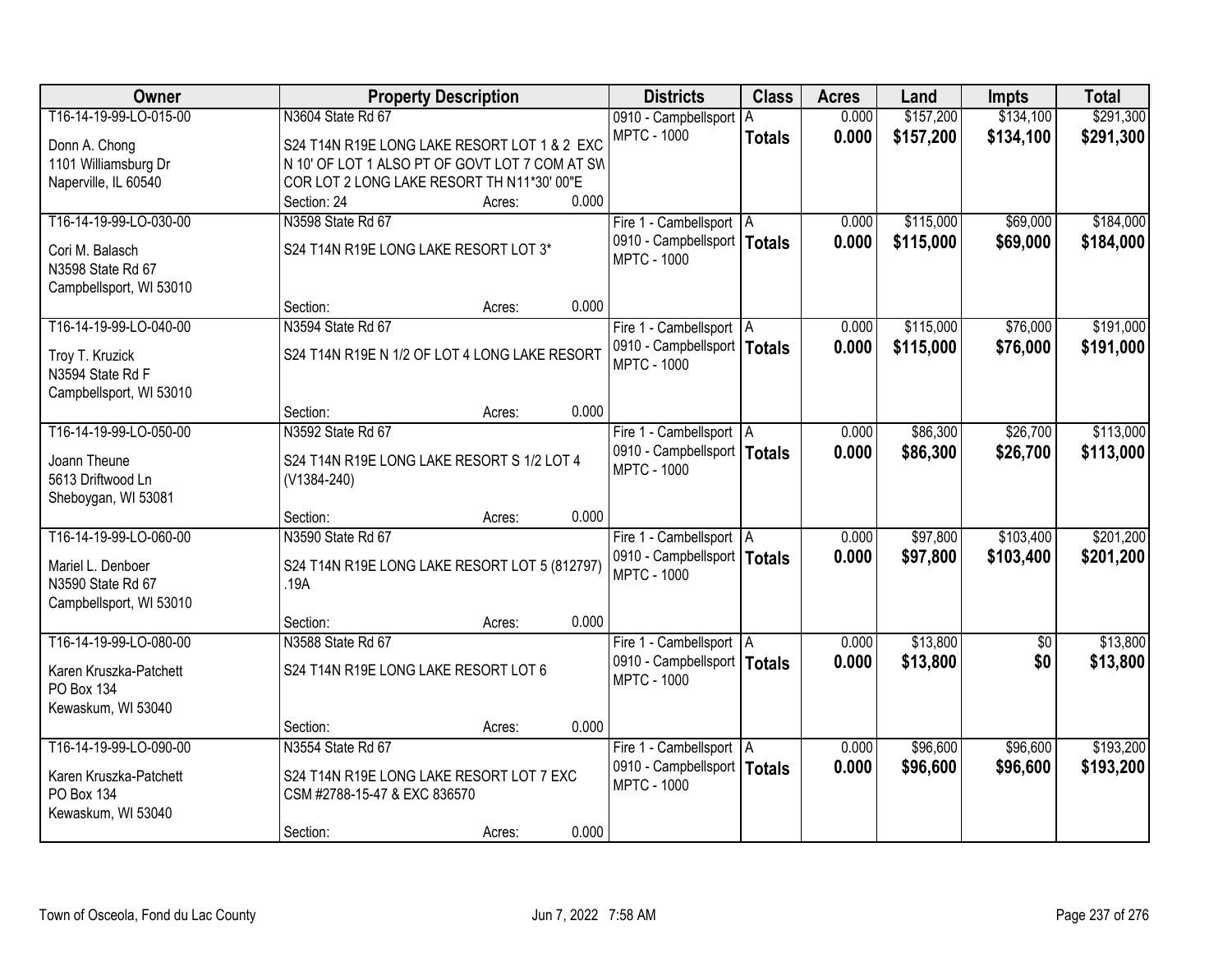| Owner                                | <b>Property Description</b>                                                       | <b>Districts</b>              | <b>Class</b>  | <b>Acres</b> | Land      | <b>Impts</b>    | <b>Total</b> |
|--------------------------------------|-----------------------------------------------------------------------------------|-------------------------------|---------------|--------------|-----------|-----------------|--------------|
| T16-14-19-99-LO-095-00               | N3554 State Highway 67                                                            | Fire 1 - Cambellsport   A     |               | 4.360        | \$118,900 | $\overline{50}$ | \$118,900    |
| Donald R. Patchett                   | S24 T14N R19E LONG LAKE RESORT LOT 1 CSM                                          | 0910 - Campbellsport          | <b>Totals</b> | 4.360        | \$118,900 | \$0             | \$118,900    |
| PO Box 134                           | #6996-50-3 LOC IN LOTS 7 8 & 9 & IN GOVT LOT 6                                    | <b>MPTC - 1000</b>            |               |              |           |                 |              |
| Kewaskum, WI 53040                   | (836570 836571) 4.36A                                                             |                               |               |              |           |                 |              |
|                                      | 4.360<br>Section:<br>Acres:                                                       |                               |               |              |           |                 |              |
| T16-14-19-99-LO-100-00               | N3552 State Rd 67                                                                 | Fire 1 - Cambellsport B       |               | 0.517        | \$90,100  | \$162,600       | \$252,700    |
|                                      |                                                                                   | 0910 - Campbellsport   Totals |               | 0.517        | \$90,100  | \$162,600       | \$252,700    |
| Karen Kruszka-Patchett<br>PO Box 134 | S24 T14N R19E LONG LAKE RESORT TRACT 1 &<br>OUTLOT 1 CSM #2788-15-47 LOC IN LOT 7 | <b>MPTC - 1000</b>            |               |              |           |                 |              |
| Kewaskum, WI 53040                   |                                                                                   |                               |               |              |           |                 |              |
|                                      | 0.517<br>Section:<br>Acres:                                                       |                               |               |              |           |                 |              |
| T16-14-19-99-LO-130-00               | N3548 State Rd 67                                                                 | Fire 1 - Cambellsport   A     |               | 0.000        | \$135,900 | \$54,200        | \$190,100    |
|                                      |                                                                                   | 0910 - Campbellsport   Totals |               | 0.000        | \$135,900 | \$54,200        | \$190,100    |
| Terry J. Hering<br>N3548 State Rd 67 | S24 T14N R19E LONG LAKE RESORT N 80' OF LOT                                       | <b>MPTC - 1000</b>            |               |              |           |                 |              |
|                                      | 10 AS REC IN V1401-262 (955041 964905)                                            |                               |               |              |           |                 |              |
| Campbellsport, WI 53010              | 0.000<br>Section:<br>Acres:                                                       |                               |               |              |           |                 |              |
| T16-14-19-99-LO-140-00               | N3544 State Rd 67                                                                 | Fire 1 - Cambellsport   A     |               | 0.000        | \$99,900  | \$100,100       | \$200,000    |
|                                      |                                                                                   | 0910 - Campbellsport   Totals |               | 0.000        | \$99,900  | \$100,100       | \$200,000    |
| Christopher G. Knepler               | S24 T14N R19E LONG LAKE RESORT LOT 10 EXC N                                       | <b>MPTC - 1000</b>            |               |              |           |                 |              |
| 3534 N Lake Shore Dr Apt 1c          | 80' THEREOF & EXC THAT PT IN E OF HWY REC                                         |                               |               |              |           |                 |              |
| Chicago, IL 60657                    | V864-243                                                                          |                               |               |              |           |                 |              |
|                                      | 0.000<br>Section:<br>Acres:                                                       |                               |               |              |           |                 |              |
| T16-14-19-99-LO-150-00               | N3547 State Rd 67                                                                 | Fire 1 - Cambellsport   A     |               | 0.000        | \$144,700 | \$37,000        | \$181,700    |
| Glenn L. Kalvoda                     | S24 T14N R19E LONG LAKE RESORT PT OF LOT 10                                       | 0910 - Campbellsport   Totals |               | 0.000        | \$144,700 | \$37,000        | \$181,700    |
| 4428 S Taylor                        | COM AT INTERS S LI SD LOT & CEN HWY 67 TH                                         | <b>MPTC - 1000</b>            |               |              |           |                 |              |
| Milwaukee, WI 53207                  | N28*2'E 80.88' TH S80*42'E 55.5' TO WATERS EDGE                                   |                               |               |              |           |                 |              |
|                                      | 0.000<br>Section:<br>Acres:                                                       |                               |               |              |           |                 |              |
| T16-14-19-99-OA-010-00               | N3646 State Rd 67                                                                 | Fire 1 - Cambellsport A       |               | 0.737        | \$54,100  | \$100,500       | \$154,600    |
| Nancy Manning                        | S24 T14N R19E OAK RIDGE ESTATES LOT 1*                                            | 0910 - Campbellsport   Totals |               | 0.737        | \$54,100  | \$100,500       | \$154,600    |
| N3646 State Rd 67                    |                                                                                   | <b>MPTC - 1000</b>            |               |              |           |                 |              |
| Campbellsport, WI 53010              |                                                                                   |                               |               |              |           |                 |              |
|                                      | 0.737<br>Section: 24<br>Acres:                                                    |                               |               |              |           |                 |              |
| T16-14-19-99-OA-020-00               | Helen Ln                                                                          | Fire 1 - Cambellsport   A     |               | 1.437        | \$63,600  | $\overline{50}$ | \$63,600     |
|                                      |                                                                                   | 0910 - Campbellsport   Totals |               | 1.437        | \$63,600  | \$0             | \$63,600     |
| Kenneth R. Luedke                    | S24 T14N R19E OAK RIDGE ESTATES LOT 2 (826210)                                    | <b>MPTC - 1000</b>            |               |              |           |                 |              |
| W473 County Road F Apt 3             | 1.44A                                                                             |                               |               |              |           |                 |              |
| Campbellsport, WI 53010              | 1.437                                                                             |                               |               |              |           |                 |              |
|                                      | Section:<br>Acres:                                                                |                               |               |              |           |                 |              |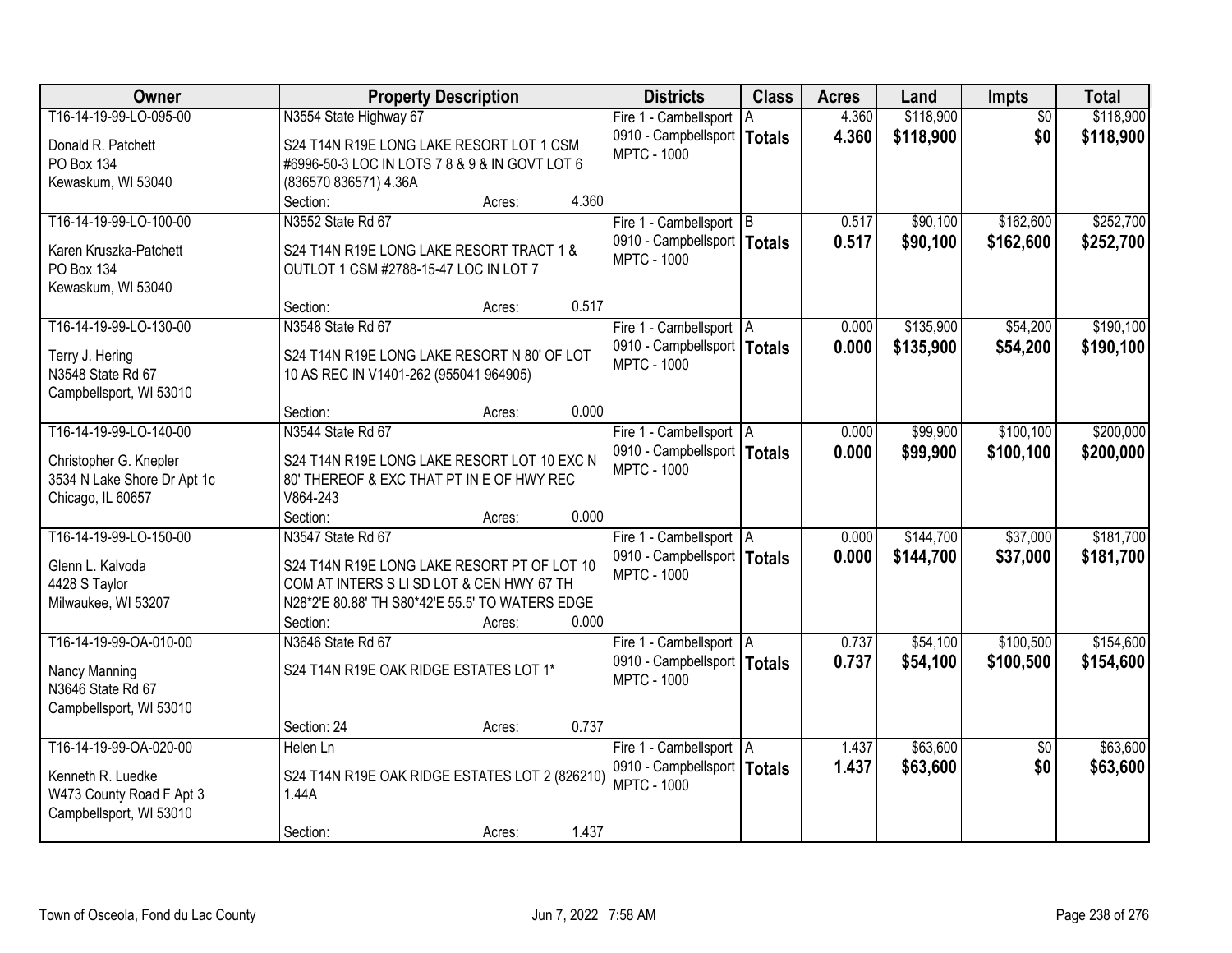| <b>Owner</b>                                                  |                                                           | <b>Property Description</b> |       | <b>Districts</b>                                           | <b>Class</b> | <b>Acres</b>   | Land                 | <b>Impts</b> | <b>Total</b> |
|---------------------------------------------------------------|-----------------------------------------------------------|-----------------------------|-------|------------------------------------------------------------|--------------|----------------|----------------------|--------------|--------------|
| T16-14-19-99-OA-030-00                                        | W416 Helen Ln                                             |                             |       | Fire 1 - Cambellsport   A                                  |              | 1.526          | \$64,900             | \$216,400    | \$281,300    |
| Nicholas A. Whitty<br>W416 Helen Ln                           | S24 T14N R19E OAK RIDGE ESTATES LOT 3                     |                             |       | 0910 - Campbellsport   Totals<br><b>MPTC - 1000</b>        |              | 1.526          | \$64,900             | \$216,400    | \$281,300    |
| Campbellsport, WI 53010                                       |                                                           |                             |       |                                                            |              |                |                      |              |              |
|                                                               | Section: 24                                               | Acres:                      | 1.526 |                                                            |              |                |                      |              |              |
| T16-14-19-99-OA-040-00                                        | Helen Ln                                                  |                             |       | Fire 1 - Cambellsport   A                                  |              | 1.651          | \$16,700             | \$0          | \$16,700     |
| Narges Properties, LLC<br>W407 Helen Ln                       | S24 T14N R19E OAK RIDGE ESTATES LOT 4 (953680)<br>1.65A   |                             |       | 0910 - Campbellsport   Totals<br><b>MPTC - 1000</b>        |              | 1.651          | \$16,700             | \$0          | \$16,700     |
| Campbellsport, WI 53010                                       | Section:                                                  | Acres:                      | 1.651 |                                                            |              |                |                      |              |              |
| T16-14-19-99-OA-050-00                                        | N3727 Red Oak Dr                                          |                             |       | Fire 1 - Cambellsport   A                                  |              | 1.180          | \$42,200             | \$230,400    | \$272,600    |
| Richard C. J Spannagel<br>PO Box 2333                         | S24 T14N R19E OAK RIDGE ESTATES LOT 5 (754862)<br>1.18A   |                             |       | 0910 - Campbellsport   Totals<br><b>MPTC - 1000</b>        |              | 1.180          | \$42,200             | \$230,400    | \$272,600    |
| Fond Du Lac, WI 54936-2333                                    |                                                           |                             |       |                                                            |              |                |                      |              |              |
|                                                               | Section:                                                  | Acres:                      | 1.180 |                                                            |              |                |                      |              |              |
| T16-14-19-99-OA-060-00                                        | W448 Helen Ln                                             |                             |       | Fire 1 - Cambellsport   A<br>0910 - Campbellsport   Totals |              | 1.038<br>1.038 | \$43,200<br>\$43,200 | \$194,700    | \$237,900    |
| Kevin M. Kester<br>W448 Helen Ln                              | S24 T14N R19E OAK RIDGE ESTATES LOT 6                     |                             |       | <b>MPTC - 1000</b>                                         |              |                |                      | \$194,700    | \$237,900    |
| Campbellsport, WI 53010                                       |                                                           |                             |       |                                                            |              |                |                      |              |              |
|                                                               | Section:                                                  | Acres:                      | 1.038 |                                                            |              |                |                      |              |              |
| T16-14-19-99-OA-070-00                                        | W477 Helen Ln                                             |                             |       | Fire 1 - Cambellsport   A                                  |              | 1.008          | \$38,700             | \$263,500    | \$302,200    |
| Jesse James Salmon<br>W477 Helen Ln                           | S24 T14N R19E OAK RIDGE ESTATES LOT 7                     |                             |       | 0910 - Campbellsport   Totals<br><b>MPTC - 1000</b>        |              | 1.008          | \$38,700             | \$263,500    | \$302,200    |
| Campbellsport, WI 53010                                       |                                                           |                             |       |                                                            |              |                |                      |              |              |
|                                                               | Section: 24                                               | Acres:                      | 1.008 |                                                            |              |                |                      |              |              |
| T16-14-19-99-OA-080-00                                        | W491 Helen Ln                                             |                             |       | Fire 1 - Cambellsport   A                                  |              | 1.003          | \$38,600             | \$252,600    | \$291,200    |
| Roy C. Schaumberg<br>W491 Helen Ln<br>Campbellsport, WI 53010 | S24 T14N R19E OAK RIDGE ESTATES LOT 8<br>(V1408-72) 1.00A |                             |       | 0910 - Campbellsport   Totals<br><b>MPTC - 1000</b>        |              | 1.003          | \$38,600             | \$252,600    | \$291,200    |
|                                                               | Section:                                                  | Acres:                      | 1.003 |                                                            |              |                |                      |              |              |
| T16-14-19-99-OA-090-00                                        | W503 Helen Ln                                             |                             |       | Fire 1 - Cambellsport   A                                  |              | 1.162          | \$46,000             | \$230,200    | \$276,200    |
| David M. Kelln<br>W503 Helen Ln                               | S24 T14N R19E OAK RIDGE ESTATES LOT 9 (684459)<br>1.16A   |                             |       | 0910 - Campbellsport   Totals<br><b>MPTC - 1000</b>        |              | 1.162          | \$46,000             | \$230,200    | \$276,200    |
| Campbellsport, WI 53010                                       | Section:                                                  | Acres:                      | 1.162 |                                                            |              |                |                      |              |              |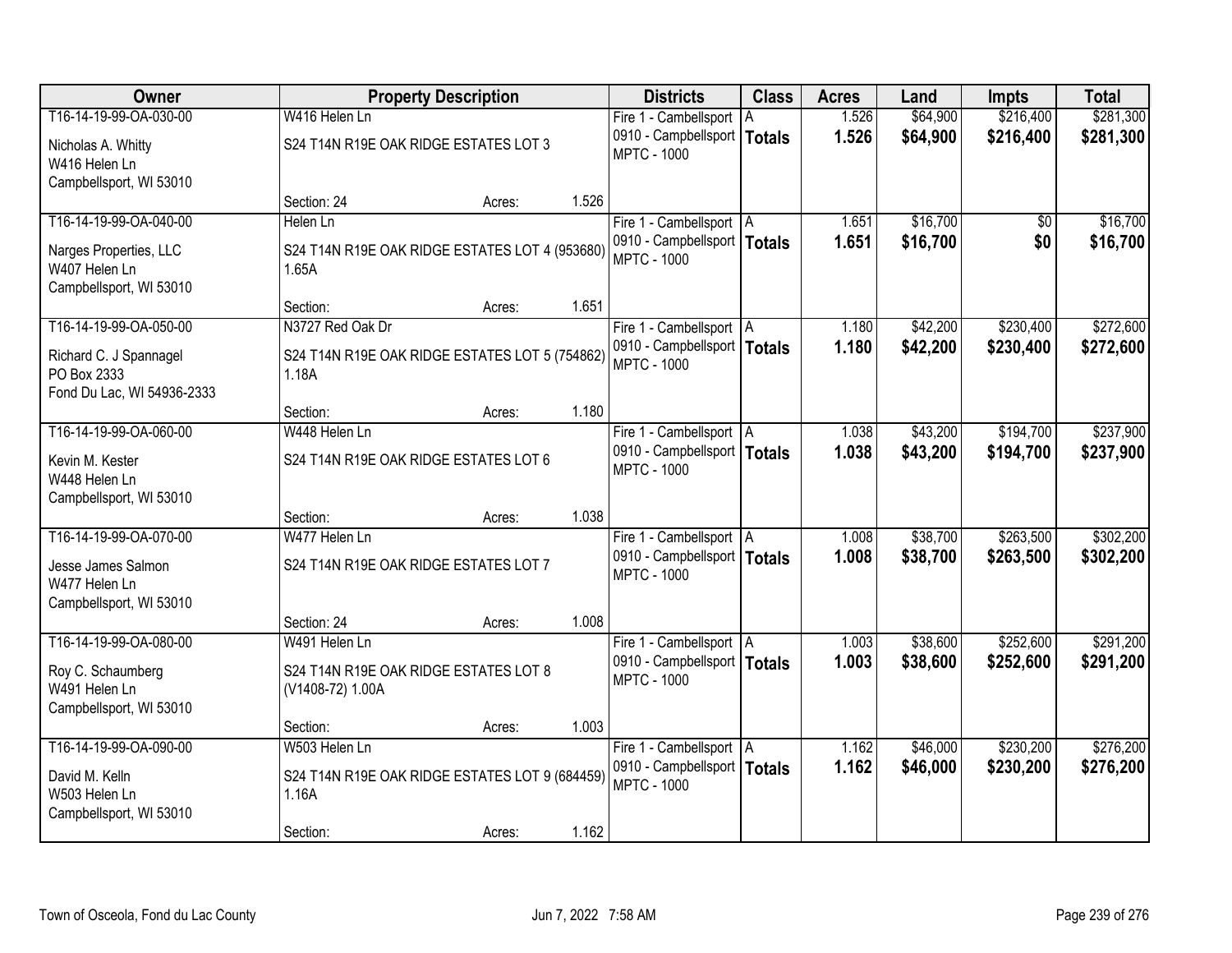| Owner                                                              |                  | <b>Property Description</b>              |       | <b>Districts</b>                                    | <b>Class</b> | <b>Acres</b> | Land     | Impts           | <b>Total</b> |
|--------------------------------------------------------------------|------------------|------------------------------------------|-------|-----------------------------------------------------|--------------|--------------|----------|-----------------|--------------|
| T16-14-19-99-OA-100-00                                             | N3734 Red Oak Dr |                                          |       | Fire 1 - Cambellsport                               | A            | 1.000        | \$38,500 | \$25,100        | \$63,600     |
| Joshua Prostek<br>N3734 Red Oak Dr                                 |                  | S24 T14N R19E OAK RIDGE ESTATES LOT 10   |       | 0910 - Campbellsport   Totals<br><b>MPTC - 1000</b> |              | 1.000        | \$38,500 | \$25,100        | \$63,600     |
| Campbellsport, WI 53010                                            |                  |                                          |       |                                                     |              |              |          |                 |              |
|                                                                    | Section:         | Acres:                                   | 1.000 |                                                     |              |              |          |                 |              |
| T16-14-19-99-OA-110-00                                             | Helen Ln         |                                          |       | Fire 1 - Cambellsport   D2                          |              | 1.000        | \$200    | $\overline{50}$ | \$200        |
| Joshua Prostek<br>N3734 Red Oak Dr<br>Campbellsport, WI 53010      |                  | S24 T14N R19E OAK RIDGE ESTATES LOT 11   |       | 0910 - Campbellsport   Totals<br><b>MPTC - 1000</b> |              | 1.000        | \$200    | \$0             | \$200        |
|                                                                    | Section:         | Acres:                                   | 1.000 |                                                     |              |              |          |                 |              |
| T16-14-19-99-OA-120-00                                             | Red Oak Dr       |                                          |       | Fire 1 - Cambellsport   A                           |              | 1.140        | \$41,400 | $\sqrt[6]{30}$  | \$41,400     |
| Mark G. Wick<br>W2251 County Rd Y<br>Lomira, WI 53048              |                  | S24 T14N R19E OAK RIDGE ESTATES LOT 12   |       | 0910 - Campbellsport   Totals<br><b>MPTC - 1000</b> |              | 1.140        | \$41,400 | \$0             | \$41,400     |
|                                                                    | Section: 24      | Acres:                                   | 1.140 |                                                     |              |              |          |                 |              |
| T16-14-19-99-OA-130-00                                             | N3690 Red Oak Dr |                                          |       | Fire 1 - Cambellsport   A                           |              | 1.260        | \$43,800 | \$255,000       | \$298,800    |
| Ed Haydin Rev Liv Tr<br>N3690 Red Oak Dr                           |                  | S24 T14N R19E OAK RIDGE ESTATES LOT 13*  |       | 0910 - Campbellsport   Totals<br><b>MPTC - 1000</b> |              | 1.260        | \$43,800 | \$255,000       | \$298,800    |
| Campbellsport, WI 53010                                            | Section:         | Acres:                                   | 1.260 |                                                     |              |              |          |                 |              |
| T16-14-19-99-OA-140-00                                             | Helen Ln         |                                          |       | Fire 1 - Cambellsport   A                           |              | 1.000        | \$32,500 | \$0             | \$32,500     |
|                                                                    |                  | S24 T14N R19E OAK RIDGE ESTATES LOT 14   |       | 0910 - Campbellsport   Totals                       |              | 1.000        | \$32,500 | \$0             | \$32,500     |
| Eric P Mies Liv Tr<br>PO Box 457                                   |                  |                                          |       | <b>MPTC - 1000</b>                                  |              |              |          |                 |              |
| West Bend, WI 53095                                                |                  |                                          |       |                                                     |              |              |          |                 |              |
|                                                                    | Section: 24      | Acres:                                   | 1.000 |                                                     |              |              |          |                 |              |
| T16-14-19-99-OA-160-00                                             | Red Oak Dr       |                                          |       | Fire 1 - Cambellsport   A                           |              | 0.140        | \$400    | $\overline{50}$ | \$400        |
| Narges Properties, LLC<br>W407 Helen Ln<br>Campbellsport, WI 53010 | (953680).14A     | S24 T14N R19E OAK RIDGE ESTATES OUTLOT 1 |       | 0910 - Campbellsport   Totals<br><b>MPTC - 1000</b> |              | 0.140        | \$400    | \$0             | \$400        |
|                                                                    | Section:         | Acres:                                   | 0.140 |                                                     |              |              |          |                 |              |
| T16-14-19-99-OA-170-00                                             | W465 Helen Ln    |                                          |       | Fire 1 - Cambellsport   A                           |              | 1.550        | \$49,800 | \$239,500       | \$289,300    |
| John L. Heintz<br>W465 Helen Ln                                    | (959117) 1.55A   | S24 T14N R19E OAK RIDGE ESTATES OUTLOT 2 |       | 0910 - Campbellsport   Totals<br><b>MPTC - 1000</b> |              | 1.550        | \$49,800 | \$239,500       | \$289,300    |
| Campbellsport, WI 53010                                            | Section:         | Acres:                                   | 1.550 |                                                     |              |              |          |                 |              |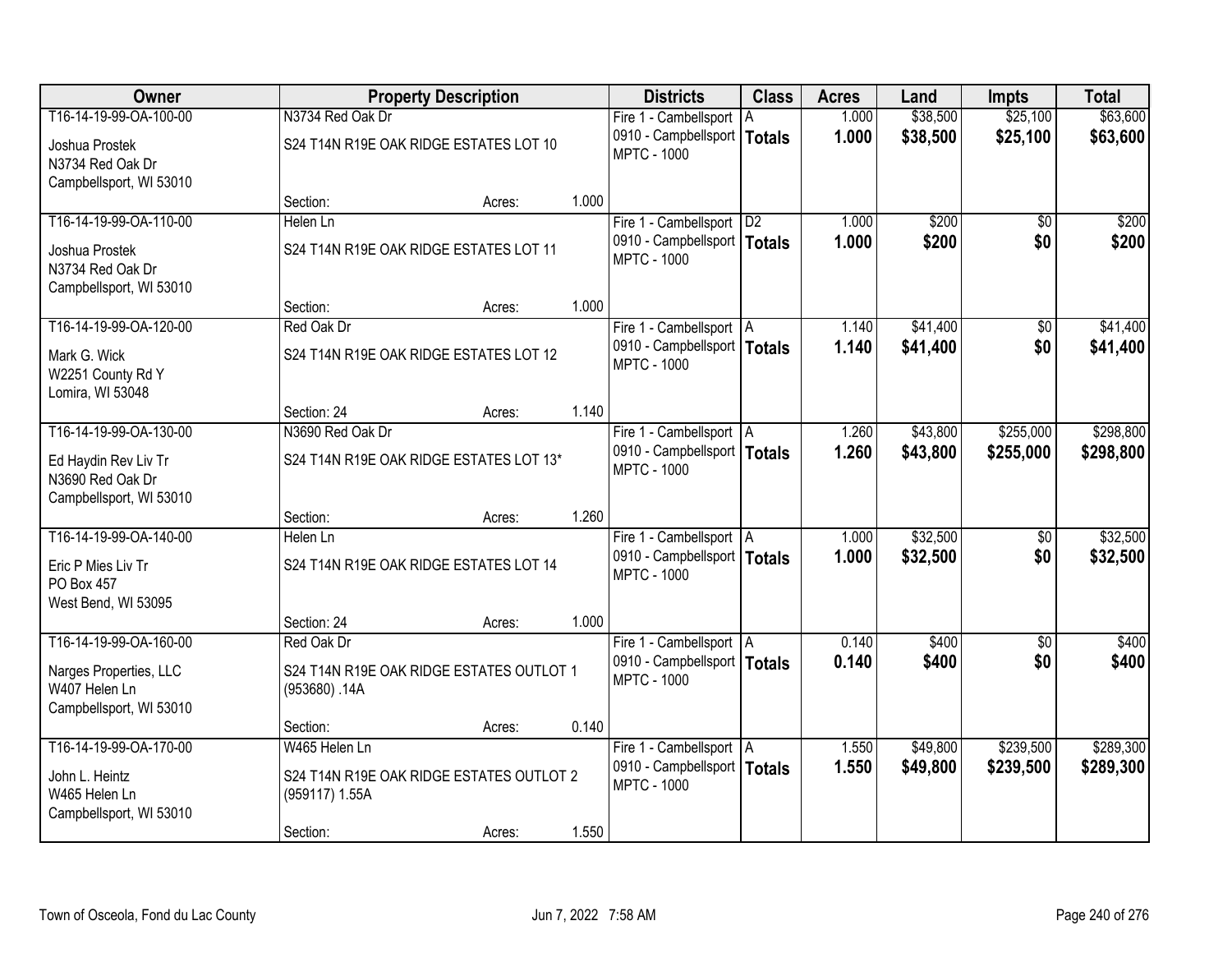| Owner                                                                                   | <b>Property Description</b>                                                     |       | <b>Districts</b>                                                                 | <b>Class</b> | <b>Acres</b>   | Land                 | <b>Impts</b>           | <b>Total</b>           |
|-----------------------------------------------------------------------------------------|---------------------------------------------------------------------------------|-------|----------------------------------------------------------------------------------|--------------|----------------|----------------------|------------------------|------------------------|
| T16-14-19-99-OB-010-00                                                                  | N3647 Red Oak Dr                                                                |       | Fire 1 - Cambellsport   A                                                        |              | 1.522          | \$34,800             | \$328,200              | \$363,000              |
| Jeffrey M. Obrien<br>N3647 Red Oak Dr<br>Campbellsport, WI 53010                        | S23 T14N R19E 1ST ADD TO OAK RIDGE ESTATES<br><b>LOT 16</b>                     |       | 0910 - Campbellsport   Totals<br><b>MPTC - 1000</b>                              |              | 1.522          | \$34,800             | \$328,200              | \$363,000              |
|                                                                                         | Section:<br>Acres:                                                              | 1.522 |                                                                                  |              |                |                      |                        |                        |
| T16-14-19-99-OB-020-00                                                                  | Red Oak Dr                                                                      |       | Fire 1 - Cambellsport   A                                                        |              | 1.000          | \$32,500             | \$0                    | \$32,500               |
| Jeffrey M. Obrien<br>N3647 Red Oak Dr<br>Campbellsport, WI 53010                        | S23 T14N R19E 1ST ADD TO OAK RIDGE ESTATES<br><b>LOT 17</b>                     |       | 0910 - Campbellsport   Totals<br><b>MPTC - 1000</b>                              |              | 1.000          | \$32,500             | \$0                    | \$32,500               |
|                                                                                         | Section:<br>Acres:                                                              | 1.000 |                                                                                  |              |                |                      |                        |                        |
| T16-14-19-99-OB-030-00                                                                  | N3599 Red Oak Dr                                                                |       | Fire 1 - Cambellsport   A                                                        |              | 1.000          | \$38,500             | \$262,200              | \$300,700              |
| Michael E. Wyrobeck<br>N3599 Red Oak Dr<br>Campbellsport, WI 53010                      | S23 T14N R19E 1ST ADD TO OAK RIDGE ESTATES<br><b>LOT 18</b>                     |       | 0910 - Campbellsport   Totals<br><b>MPTC - 1000</b>                              |              | 1.000          | \$38,500             | \$262,200              | \$300,700              |
|                                                                                         | Section:<br>Acres:                                                              | 1.000 |                                                                                  |              |                |                      |                        |                        |
| T16-14-19-99-OB-040-00                                                                  | N3595 Red Oak Dr                                                                |       | Fire 1 - Cambellsport   A                                                        |              | 1.000          | \$38,500             | \$231,400              | \$269,900              |
| Michael J. Bezak<br>N3595 Red Oak Dr<br>Campbellsport, WI 53010                         | S23 T14N R19E 1ST ADD TO OAK RIDGE ESTATES<br>LOT 19 (852875 903474) 1.000A     |       | 0910 - Campbellsport   Totals<br><b>MPTC - 1000</b>                              |              | 1.000          | \$38,500             | \$231,400              | \$269,900              |
|                                                                                         | Section:<br>Acres:                                                              | 1.000 |                                                                                  |              |                |                      |                        |                        |
| T16-14-19-99-OB-050-00<br>Amy Vaughn<br>325 Ledgewood Dr<br>Fond Du Lac, WI 54937       | N3579 Red Oak Dr<br>S23 T14N R19E 1ST ADD TO OAK RIDGE ESTATES<br><b>LOT 20</b> |       | Fire 1 - Cambellsport   A<br>0910 - Campbellsport   Totals<br><b>MPTC - 1000</b> |              | 1.252<br>1.252 | \$43,700<br>\$43,700 | \$29,200<br>\$29,200   | \$72,900<br>\$72,900   |
|                                                                                         | Section:<br>Acres:                                                              | 1.252 |                                                                                  |              |                |                      |                        |                        |
| T16-14-19-99-OB-060-00<br>Tania Rae Mumm<br>N3672 Red Oak Dr<br>Campbellsport, WI 53010 | N3672 Red Oak Dr<br>S23 T14N R19E 1ST ADD TO OAK RIDGE ESTATES<br><b>LOT 21</b> |       | Fire 1 - Cambellsport   A<br>0910 - Campbellsport   Totals<br><b>MPTC - 1000</b> |              | 2.313<br>2.313 | \$63,900<br>\$63,900 | \$193,300<br>\$193,300 | \$257,200<br>\$257,200 |
|                                                                                         | Section:<br>Acres:                                                              | 2.313 |                                                                                  |              |                |                      |                        |                        |
| T16-14-19-99-OB-070-00<br>Narges Properties, LLC                                        | Red Oak Dr<br>S23 T14N R19E 1ST ADD TO OAK RIDGE ESTATES                        |       | Fire 1 - Cambellsport   A<br>0910 - Campbellsport   Totals<br><b>MPTC - 1000</b> |              | 1.114<br>1.114 | \$40,800<br>\$40,800 | $\overline{50}$<br>\$0 | \$40,800<br>\$40,800   |
| W407 Helen Ln<br>Campbellsport, WI 53010                                                | LOT 22 (953680) 1.114A<br>Section:<br>Acres:                                    | 1.114 |                                                                                  |              |                |                      |                        |                        |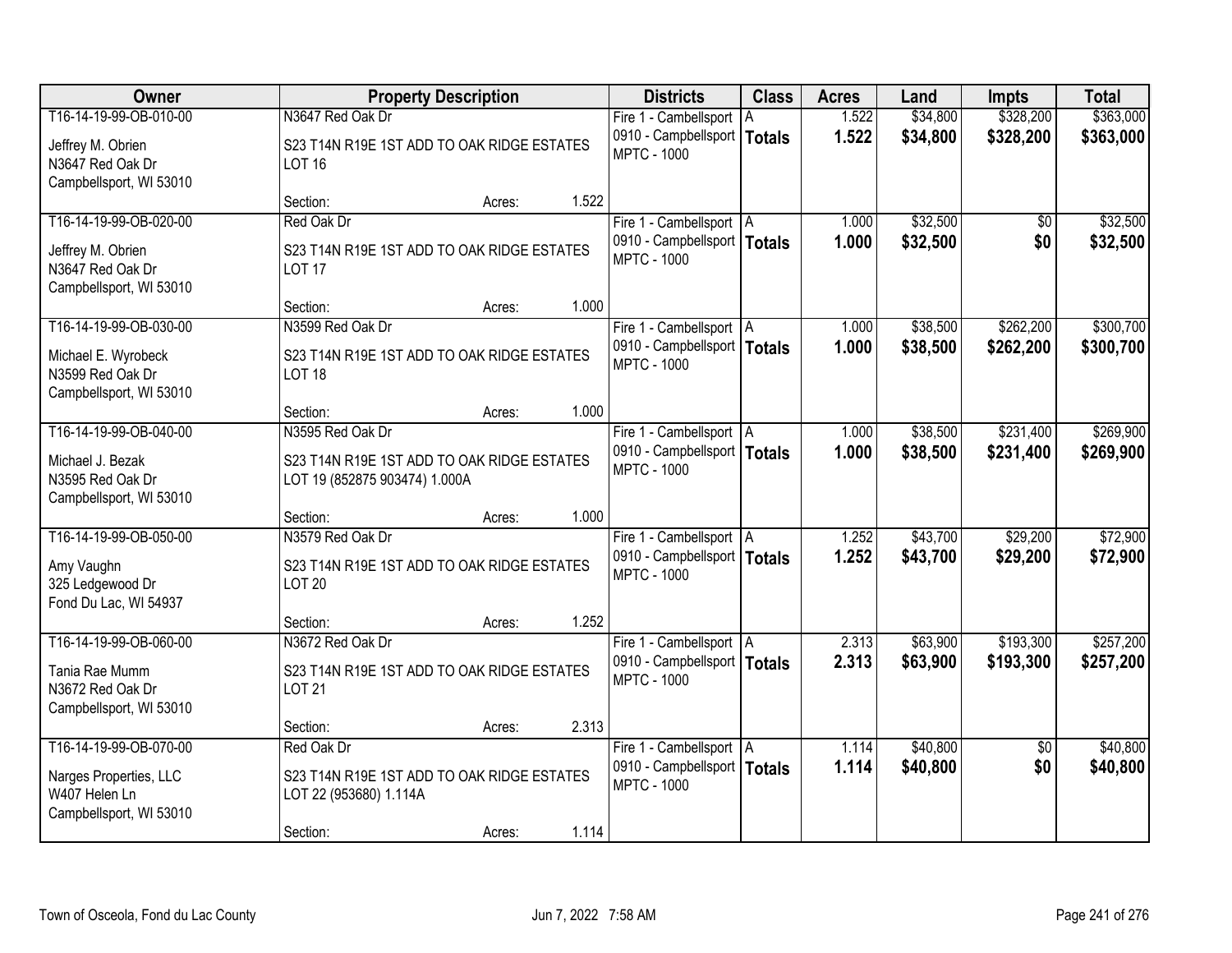| Owner                                                                                         | <b>Property Description</b>                                                                                                      |        |       | <b>Districts</b>                                                                 | <b>Class</b>               | <b>Acres</b>   | Land                 | <b>Impts</b>           | <b>Total</b>           |
|-----------------------------------------------------------------------------------------------|----------------------------------------------------------------------------------------------------------------------------------|--------|-------|----------------------------------------------------------------------------------|----------------------------|----------------|----------------------|------------------------|------------------------|
| T16-14-19-99-OB-080-00                                                                        | Red Oak Dr                                                                                                                       |        |       | Fire 1 - Cambellsport                                                            | l A                        | 1.090          | \$40,300             | $\overline{50}$        | \$40,300               |
| Narges Properties, LLC<br>W407 Helen Ln<br>Campbellsport, WI 53010                            | S23 T14N R19E 1ST ADD TO OAK RIDGE ESTATES<br>LOT 23 (953680) 1.090A                                                             |        |       | 0910 - Campbellsport   Totals<br><b>MPTC - 1000</b>                              |                            | 1.090          | \$40,300             | \$0                    | \$40,300               |
|                                                                                               | Section:                                                                                                                         | Acres: | 1.090 |                                                                                  |                            |                |                      |                        |                        |
| T16-14-19-99-OB-090-00                                                                        | Red Oak Dr                                                                                                                       |        |       | Fire 1 - Cambellsport                                                            | D3                         | 0.600          | \$100                | \$0                    | \$100                  |
| Narges Properties, LLC<br>W407 Helen Ln<br>Campbellsport, WI 53010                            | S23 T14N R19E 1ST ADD TO OAK RIDGE ESTATES<br>LOT 24 (953680) 1.048A                                                             |        |       | 0910 - Campbellsport<br><b>MPTC - 1000</b>                                       | <b>EM</b><br><b>Totals</b> | 0.448<br>1.048 | \$600<br>\$700       | \$0<br>\$0             | \$600<br>\$700         |
|                                                                                               | Section:                                                                                                                         | Acres: | 1.048 |                                                                                  |                            |                |                      |                        |                        |
| T16-14-19-99-OB-100-00                                                                        | N3596 Red Oak Dr                                                                                                                 |        |       | Fire 1 - Cambellsport   A                                                        |                            | 1.377          | \$48,500             | \$247,100              | \$295,600              |
| Derek L. Dorn<br>N3596 Red Oak Dr<br>Campbellsport, WI 53010                                  | S23 T14N R19E 1ST ADD TO OAK RIDGE ESTATES<br>LOT 25 (840606) 1.377A                                                             |        |       | 0910 - Campbellsport   Totals<br><b>MPTC - 1000</b>                              |                            | 1.377          | \$48,500             | \$247,100              | \$295,600              |
|                                                                                               | Section:                                                                                                                         | Acres: | 1.377 |                                                                                  |                            |                |                      |                        |                        |
| T16-14-19-99-OB-110-00                                                                        | N3588 Red Oak Dr                                                                                                                 |        |       | Fire 1 - Cambellsport   A                                                        |                            | 1.377          | \$30,000             | \$22,700               | \$52,700               |
| Steven S. Scudder<br>1745 Maple Rd<br>Grafton, WI 53024                                       | S23 T14N R19E 1ST ADD TO OAK RIDGE ESTATES<br><b>LOT 26</b>                                                                      |        |       | 0910 - Campbellsport   Totals<br><b>MPTC - 1000</b>                              |                            | 1.377          | \$30,000             | \$22,700               | \$52,700               |
|                                                                                               | Section: 23                                                                                                                      | Acres: | 1.377 |                                                                                  |                            |                |                      |                        |                        |
| T16-14-19-99-OB-120-00<br>Robert J. Fehrmann Jr<br>4561 Maple Ridge Dr<br>West Bend, WI 53095 | Red Oak Dr<br>S23 T14N R19E 1ST ADD TO OAK RIDGE ESTATES<br>LOT 27 (953680) 1.087A                                               |        |       | Fire 1 - Cambellsport   A<br>0910 - Campbellsport   Totals<br><b>MPTC - 1000</b> |                            | 1.087<br>1.087 | \$38,300<br>\$38,300 | \$0<br>\$0             | \$38,300<br>\$38,300   |
|                                                                                               | Section: 23                                                                                                                      | Acres: | 1.087 |                                                                                  |                            |                |                      |                        |                        |
| T16-14-19-99-OB-130-00<br>Gary W. Gellings<br>N3558 Red Oak Dr<br>Campbellsport, WI 53010     | N3558 Red Oak Dr<br>S23 T14N R19E 1ST ADD TO OAK RIDGE ESTATES<br><b>LOT 28</b>                                                  |        |       | Fire 1 - Cambellsport   A<br>0910 - Campbellsport   Totals<br><b>MPTC - 1000</b> |                            | 1.002<br>1.002 | \$38,500<br>\$38,500 | \$208,800<br>\$208,800 | \$247,300<br>\$247,300 |
|                                                                                               | Section: 23                                                                                                                      | Acres: | 1.002 |                                                                                  |                            |                |                      |                        |                        |
| T16-14-19-99-OB-141-00<br>Gary W. Gellings<br>N3558 Red Oak Dr<br>Campbellsport, WI 53010     | S23 T14N R19E Lot 1, CSM 8319 REC AS DOC<br>1099222 LOC IN 1ST ADD TO OAK RIDGE ESTATES<br>LOT 29 & SE 1/4 NE 1/4<br>Section: 23 | Acres: | 2.101 | Fire 1 - Cambellsport A<br>0910 - Campbellsport   Totals<br><b>MPTC - 1000</b>   |                            | 2.101<br>2.101 | \$53,500<br>\$53,500 | $\overline{30}$<br>\$0 | \$53,500<br>\$53,500   |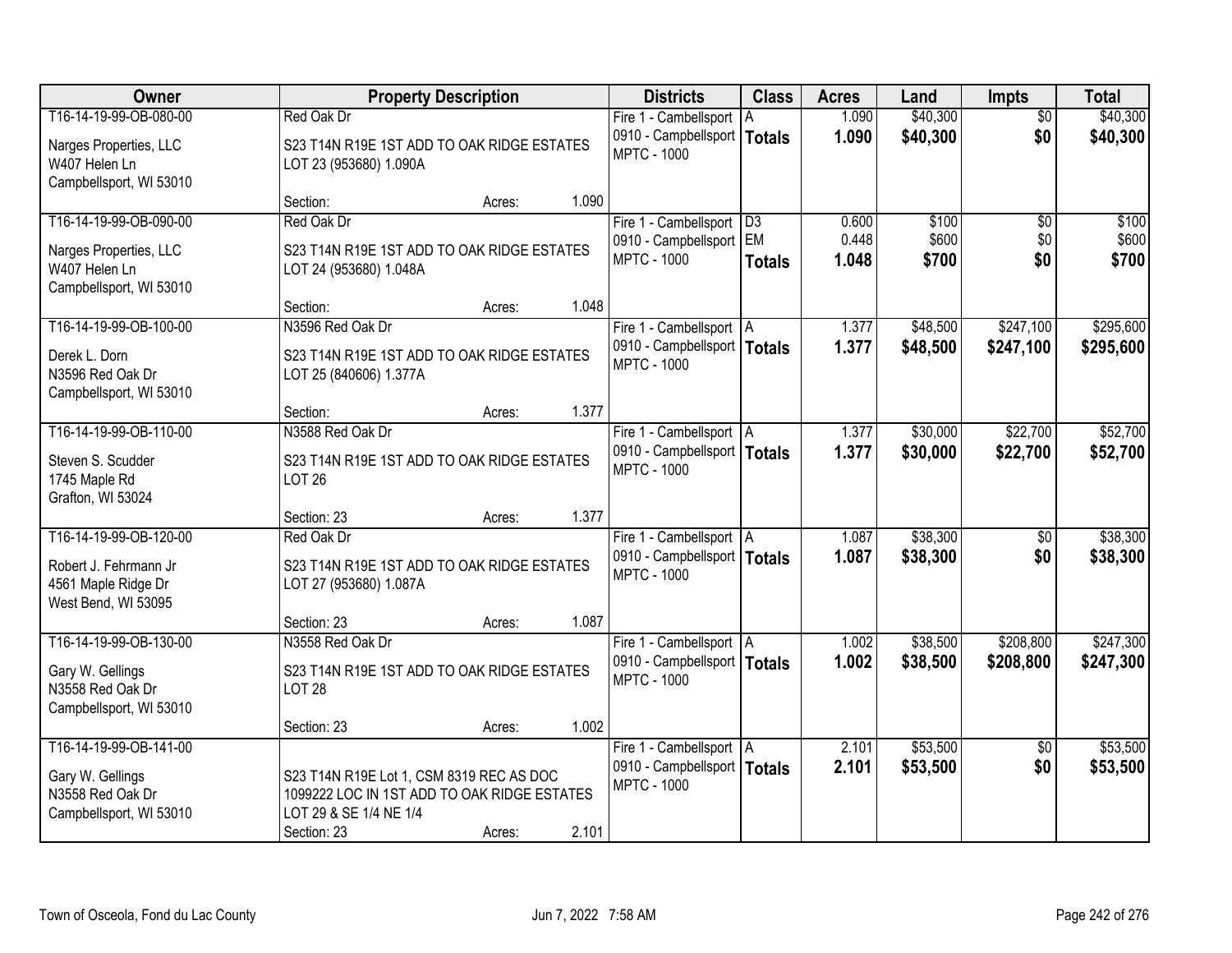| <b>Owner</b>                                                                                 | <b>Property Description</b>                                                            |        |       | <b>Districts</b>                                                                 | <b>Class</b> | <b>Acres</b>   | Land                   | <b>Impts</b>           | <b>Total</b>           |
|----------------------------------------------------------------------------------------------|----------------------------------------------------------------------------------------|--------|-------|----------------------------------------------------------------------------------|--------------|----------------|------------------------|------------------------|------------------------|
| T16-14-19-99-OB-150-00                                                                       | N3520 Red Oak Dr                                                                       |        |       | Fire 1 - Cambellsport   A                                                        |              | 1.703          | \$46,900               | \$239,100              | \$286,000              |
| Daniel H. Corbeil<br>N3520 Red Oak Dr<br>Campbellsport, WI 53010                             | S23 T14N R19E 1ST ADD TO OAK RIDGE ESTATES<br>LOT 30 (895897) 1.703A                   |        |       | 0910 - Campbellsport   Totals<br><b>MPTC - 1000</b>                              |              | 1.703          | \$46,900               | \$239,100              | \$286,000              |
|                                                                                              | Section:                                                                               | Acres: | 1.703 |                                                                                  |              |                |                        |                        |                        |
| T16-14-19-99-OB-160-00                                                                       | Red Oak Dr                                                                             |        |       | Fire 1 - Cambellsport   A                                                        |              | 1.372          | \$40,100               | \$0                    | \$40,100               |
| Narges Properties, LLC<br>W407 Helen Ln<br>Campbellsport, WI 53010                           | S23 T14N R19E 1ST ADD TO OAK RIDGE ESTATES<br>LOT 31 (953680) 1.372A                   |        |       | 0910 - Campbellsport   Totals<br><b>MPTC - 1000</b>                              |              | 1.372          | \$40,100               | \$0                    | \$40,100               |
|                                                                                              | Section:                                                                               | Acres: | 1.372 |                                                                                  |              |                |                        |                        |                        |
| T16-14-19-99-PO-010-00                                                                       | W1097 Kettle Moraine Ln                                                                |        |       | Fire 1 - Cambellsport   A                                                        |              | 0.000          | \$166,400              | \$45,200               | \$211,600              |
| Wayne W. Werner Le<br>2280 Hwy 33 E<br>West Bend, WI 53095                                   | WAYNE W WERNER & DORIS A WERNER LE:S27<br>T14N R19E POLZEAN PLAT LOT 1 (871094 907432) |        |       | 0910 - Campbellsport   Totals<br><b>MPTC - 1000</b>                              |              | 0.000          | \$166,400              | \$45,200               | \$211,600              |
|                                                                                              | Section:                                                                               | Acres: | 0.000 |                                                                                  |              |                |                        |                        |                        |
| T16-14-19-99-PO-020-00                                                                       | W1093 Kettle Moraine Ln                                                                |        |       | Fire 1 - Cambellsport   A                                                        |              | 0.000          | \$154,300              | \$40,400               | \$194,700              |
| Gregg F. Luethy<br>6494 S Us Highway 45<br>Oshkosh, WI 54902                                 | S27 T14N R19E POLZEAN PLAT LOT 2*                                                      |        |       | 0910 - Campbellsport   Totals<br><b>MPTC - 1000</b>                              |              | 0.000          | \$154,300              | \$40,400               | \$194,700              |
|                                                                                              | Section:                                                                               | Acres: | 0.000 |                                                                                  |              |                |                        |                        |                        |
| T16-14-19-99-PO-030-00<br>David J. Nogalski<br>21220 W Cleveland Ave<br>New Berlin, WI 53146 | W1089 Kettle Moraine Ln<br>S27 T14N R19E POLZEAN PLAT LOT 3*                           |        |       | Fire 1 - Cambellsport   A<br>0910 - Campbellsport   Totals<br><b>MPTC - 1000</b> |              | 0.000<br>0.000 | \$154,300<br>\$154,300 | \$148,900<br>\$148,900 | \$303,200<br>\$303,200 |
|                                                                                              | Section: 27                                                                            | Acres: | 0.000 |                                                                                  |              |                |                        |                        |                        |
| T16-14-19-99-PO-040-00                                                                       | W1085 Kettle Moraine Ln                                                                |        |       | Fire 1 - Cambellsport   A                                                        |              | 0.000          | \$154,300              | \$5,200                | \$159,500              |
| James T. Bertram<br>PO Box 741<br>Campbellsport, WI 53010                                    | S27 T14N R19E POLZEAN PLAT LOT 4 AS REC<br>719133                                      |        |       | 0910 - Campbellsport   Totals<br><b>MPTC - 1000</b>                              |              | 0.000          | \$154,300              | \$5,200                | \$159,500              |
|                                                                                              | Section:                                                                               | Acres: | 0.000 |                                                                                  |              |                |                        |                        |                        |
| T16-14-19-99-PO-050-00                                                                       | W1061 Kettle Moraine Ln                                                                |        |       | Fire 1 - Cambellsport   A                                                        |              | 0.000          | \$127,700              | \$134,300              | \$262,000              |
| Donald H Rettenmeier Rev Tr<br>N65 W23961 Vista Ln<br>Sussex, WI 53089                       | S27 T14N R19E POLZEAN PLAT LOT 6 & ROADWAY<br>AS REC IN V408-503                       |        |       | 0910 - Campbellsport   Totals<br><b>MPTC - 1000</b>                              |              | 0.000          | \$127,700              | \$134,300              | \$262,000              |
|                                                                                              | Section: 27                                                                            | Acres: | 0.000 |                                                                                  |              |                |                        |                        |                        |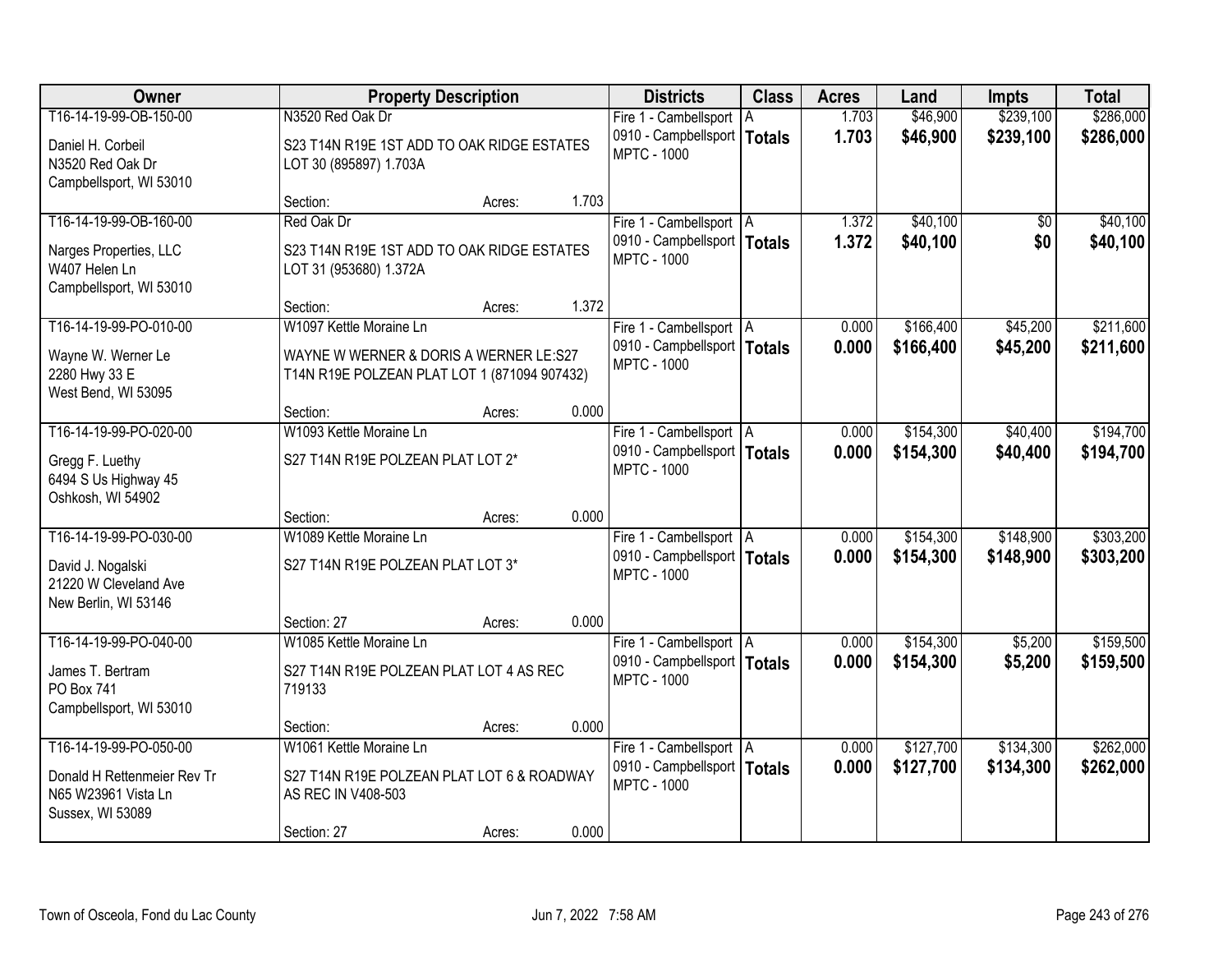| T16-14-19-99-PO-060-00<br>W1051 Kettle Moraine Ln<br>\$237,000<br>0.000<br>\$84,500<br>Fire 1 - Cambellsport   A<br>0.000<br>0910 - Campbellsport   Totals<br>\$237,000<br>\$84,500<br>S27 T14N R19E POLZEAN PLAT LOT 7 ALSO PT OF W<br>Azdw, LLC<br><b>MPTC - 1000</b><br>1411 N 122nd St<br>1/2 SE 1/4 LYG N & E OF LOT 7 AS REC V1051-880 &<br>V1061-360 EXC V1061-361<br>Wauwatosa, WI 53226<br>0.000<br>Section:<br>Acres: | \$321,500<br>\$321,500<br>\$3,700<br>\$3,700 |
|---------------------------------------------------------------------------------------------------------------------------------------------------------------------------------------------------------------------------------------------------------------------------------------------------------------------------------------------------------------------------------------------------------------------------------|----------------------------------------------|
|                                                                                                                                                                                                                                                                                                                                                                                                                                 |                                              |
|                                                                                                                                                                                                                                                                                                                                                                                                                                 |                                              |
|                                                                                                                                                                                                                                                                                                                                                                                                                                 |                                              |
|                                                                                                                                                                                                                                                                                                                                                                                                                                 |                                              |
|                                                                                                                                                                                                                                                                                                                                                                                                                                 |                                              |
| T16-14-19-99-RA-005-00<br>\$3,700<br>Ramthun Rd<br>Fire 1 - Cambellsport   A<br>0.106<br>$\overline{30}$                                                                                                                                                                                                                                                                                                                        |                                              |
| \$3,700<br>0910 - Campbellsport   Totals<br>0.106<br>\$0<br>S27 T14N R19E RAMTHUN'S PLAT LOT 1 BLK 1*<br>Mark T. Kuchta                                                                                                                                                                                                                                                                                                         |                                              |
| <b>MPTC - 1000</b><br>5860 N 114th St                                                                                                                                                                                                                                                                                                                                                                                           |                                              |
| Milwaukee, WI 53225                                                                                                                                                                                                                                                                                                                                                                                                             |                                              |
| 0.106<br>Section: 27<br>Acres:                                                                                                                                                                                                                                                                                                                                                                                                  |                                              |
| \$3,700<br>T16-14-19-99-RA-010-00<br>Ramthun Rd<br>0.106<br>\$0<br>Fire 1 - Cambellsport   A                                                                                                                                                                                                                                                                                                                                    | \$3,700                                      |
| 0910 - Campbellsport   Totals<br>0.106<br>\$3,700<br>\$0<br>S27 T14N R19E RAMTHUN'S PLAT LOT 2 BLK 1<br>Daniel T. Rick                                                                                                                                                                                                                                                                                                          | \$3,700                                      |
| <b>MPTC - 1000</b><br>823 Clear View Dr                                                                                                                                                                                                                                                                                                                                                                                         |                                              |
| West Bend, WI 53090                                                                                                                                                                                                                                                                                                                                                                                                             |                                              |
| 0.106<br>Section: 27<br>Acres:                                                                                                                                                                                                                                                                                                                                                                                                  |                                              |
| T16-14-19-99-RA-015-00<br>\$3,700<br>Ramthun Rd<br>Fire 1 - Cambellsport   A<br>0.106<br>\$0                                                                                                                                                                                                                                                                                                                                    | \$3,700                                      |
| 0910 - Campbellsport   Totals<br>0.106<br>\$3,700<br>\$0<br>S27 T14N R19E RAMTHUN'S PLAT LOT 3 BLK 1*<br>Barbara A. Vallner                                                                                                                                                                                                                                                                                                     | \$3,700                                      |
| <b>MPTC - 1000</b><br>515 Green Valley Dr                                                                                                                                                                                                                                                                                                                                                                                       |                                              |
| Racine, WI 53406                                                                                                                                                                                                                                                                                                                                                                                                                |                                              |
| 0.106<br>Section:<br>Acres:                                                                                                                                                                                                                                                                                                                                                                                                     |                                              |
| T16-14-19-99-RA-020-00<br>Ramthun Rd<br>0.215<br>\$4,400<br>\$0<br>Fire 1 - Cambellsport   A                                                                                                                                                                                                                                                                                                                                    | \$4,400                                      |
| 0910 - Campbellsport   Totals<br>0.215<br>\$4,400<br>\$0                                                                                                                                                                                                                                                                                                                                                                        | \$4,400                                      |
| S27 T14N R19E RAMTHUN'S PLAT LOTS 4 & 5 BLK 1<br>Jeffrey D Despears Rev Tr<br><b>MPTC - 1000</b>                                                                                                                                                                                                                                                                                                                                |                                              |
| N61 W15892 Edgemont Dr<br>Menomonee Falls, WI 53051                                                                                                                                                                                                                                                                                                                                                                             |                                              |
| 0.215<br>Section:<br>Acres:                                                                                                                                                                                                                                                                                                                                                                                                     |                                              |
| T16-14-19-99-RA-025-00<br>W1062 Ramthun Rd<br>\$100,200<br>\$57,500<br>Fire 1 - Cambellsport   A<br>0.000                                                                                                                                                                                                                                                                                                                       | \$157,700                                    |
| 0910 - Campbellsport   Totals<br>0.000<br>\$100,200<br>\$57,500                                                                                                                                                                                                                                                                                                                                                                 | \$157,700                                    |
| S27 T14N R19E RAMTHUN'S PLAT LOT 1 BLK 2*<br>Mark T. Kuchta<br><b>MPTC - 1000</b><br>5860 N 114th St                                                                                                                                                                                                                                                                                                                            |                                              |
| Milwaukee, WI 53225                                                                                                                                                                                                                                                                                                                                                                                                             |                                              |
| 0.000<br>Section: 27<br>Acres:                                                                                                                                                                                                                                                                                                                                                                                                  |                                              |
| T16-14-19-99-RA-030-00<br>\$103,200<br>W1060 Ramthun Rd<br>0.000<br>\$47,500<br>Fire 1 - Cambellsport   A                                                                                                                                                                                                                                                                                                                       | \$150,700                                    |
| 0910 - Campbellsport   Totals<br>0.000<br>\$103,200<br>\$47,500                                                                                                                                                                                                                                                                                                                                                                 | \$150,700                                    |
| S27 T14N R19E RAMTHUMS PLAT LOT 2 BLK 2<br>Daniel T. Rick<br><b>MPTC - 1000</b><br>823 Clear View Dr                                                                                                                                                                                                                                                                                                                            |                                              |
| West Bend, WI 53090                                                                                                                                                                                                                                                                                                                                                                                                             |                                              |
| 0.000<br>Section: 27<br>Acres:                                                                                                                                                                                                                                                                                                                                                                                                  |                                              |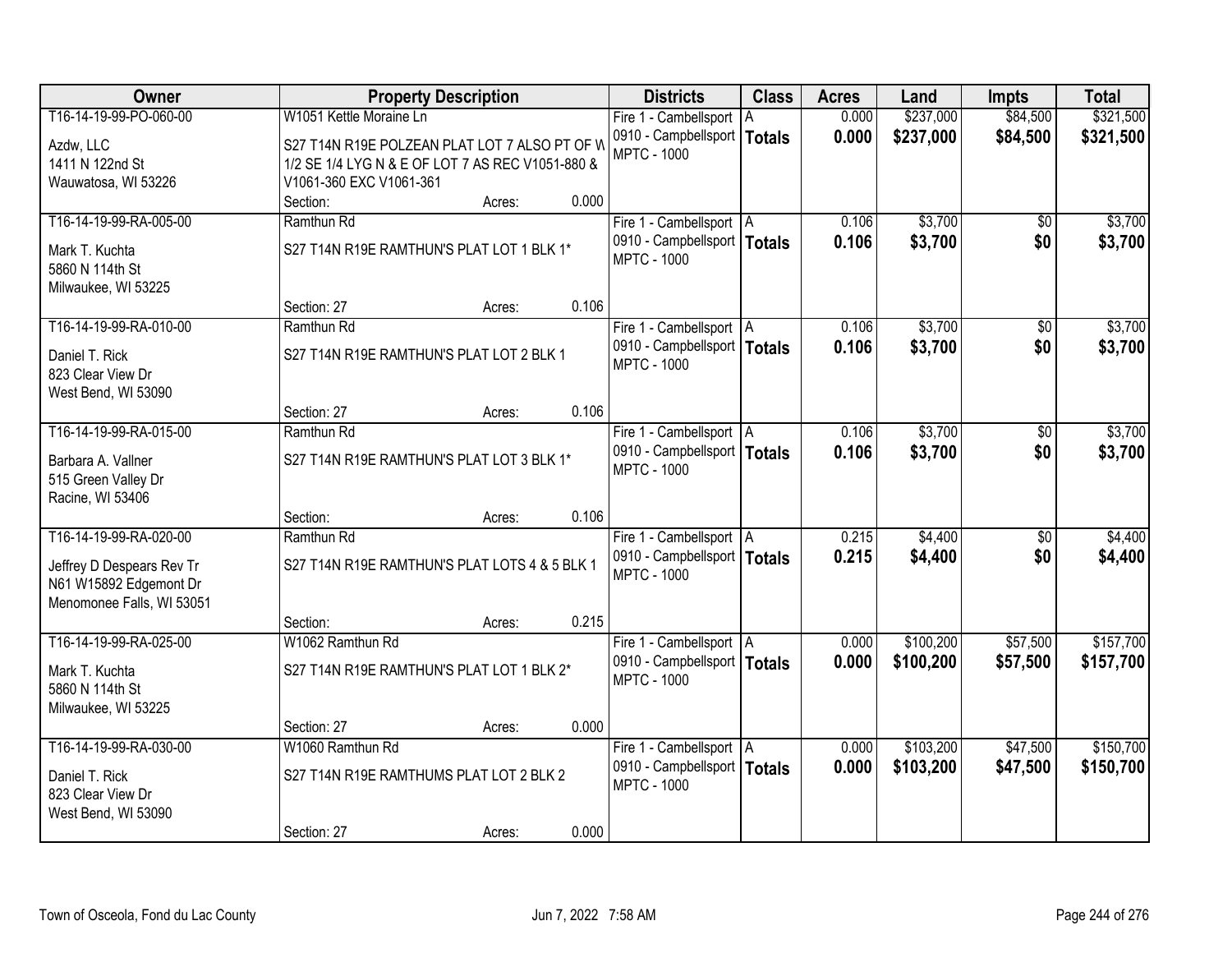| Owner                     |                                               | <b>Property Description</b> |       | <b>Districts</b>                                    | <b>Class</b> | <b>Acres</b> | Land      | <b>Impts</b> | <b>Total</b> |
|---------------------------|-----------------------------------------------|-----------------------------|-------|-----------------------------------------------------|--------------|--------------|-----------|--------------|--------------|
| T16-14-19-99-RA-035-00    | W1056 Ramthun Rd                              |                             |       | Fire 1 - Cambellsport   A                           |              | 0.000        | \$103,200 | \$44,000     | \$147,200    |
| Barbara A. Vallner        | S27 T14N R19E RAMTHUN'S PLAT LOT 3 BLK 2*     |                             |       | 0910 - Campbellsport   Totals                       |              | 0.000        | \$103,200 | \$44,000     | \$147,200    |
| 515 Green Valley Dr       |                                               |                             |       | <b>MPTC - 1000</b>                                  |              |              |           |              |              |
| Racine, WI 53406          |                                               |                             |       |                                                     |              |              |           |              |              |
|                           | Section:                                      | Acres:                      | 0.000 |                                                     |              |              |           |              |              |
| T16-14-19-99-RA-040-00    | W1050 Ramthun Rd                              |                             |       | Fire 1 - Cambellsport   A                           |              | 0.000        | \$147,800 | \$53,500     | \$201,300    |
| Jeffrey D Despears Rev Tr | S27 T14N R19E RAMTHUN'S PLAT LOTS 4 & 5 BLK 2 |                             |       | 0910 - Campbellsport   Totals                       |              | 0.000        | \$147,800 | \$53,500     | \$201,300    |
| N61 W15892 Edgemont Dr    |                                               |                             |       | <b>MPTC - 1000</b>                                  |              |              |           |              |              |
| Menomonee Falls, WI 53051 |                                               |                             |       |                                                     |              |              |           |              |              |
|                           | Section:                                      | Acres:                      | 0.000 |                                                     |              |              |           |              |              |
| T16-14-19-99-RA-045-00    | W1081 Ramthun Rd                              |                             |       | Fire 1 - Cambellsport   A                           |              | 0.000        | \$122,300 | \$42,500     | \$164,800    |
| Koffman Fam Tr            | S27 T14N R19E RAMTHUN'S PLAT PART OF LOTS 1,  |                             |       | 0910 - Campbellsport   Totals                       |              | 0.000        | \$122,300 | \$42,500     | \$164,800    |
| W3126 County Rd F         | 2 & 3 BLK 3 AS REC IN V1459-200               |                             |       | <b>MPTC - 1000</b>                                  |              |              |           |              |              |
| Eden, WI 53019            |                                               |                             |       |                                                     |              |              |           |              |              |
|                           | Section: 27                                   | Acres:                      | 0.000 |                                                     |              |              |           |              |              |
| T16-14-19-99-RA-050-00    | W1083 Ramthun Rd                              |                             |       | Fire 1 - Cambellsport   A                           |              | 0.000        | \$160,700 | \$49,200     | \$209,900    |
| Larry Laux                | S27 T14N R19E RAMTHUN'S PLAT PART OF LOTS 2   |                             |       | 0910 - Campbellsport   Totals                       |              | 0.000        | \$160,700 | \$49,200     | \$209,900    |
| W7757 S County Rd A       | & 3 BLK 3 AS IN V833-577                      |                             |       | <b>MPTC - 1000</b>                                  |              |              |           |              |              |
| Adell, WI 53001-1310      |                                               |                             |       |                                                     |              |              |           |              |              |
|                           | Section:                                      | Acres:                      | 0.000 |                                                     |              |              |           |              |              |
| T16-14-19-99-RA-055-00    | W1085 Ramthun Rd                              |                             |       | Fire 1 - Cambellsport   A                           |              | 0.000        | \$117,900 | \$48,600     | \$166,500    |
| Anthony J. Scarlato       | S27 T14N R19E RAMTHUN'S PLAT ALL OF LOT 4 &   |                             |       | 0910 - Campbellsport   Totals                       |              | 0.000        | \$117,900 | \$48,600     | \$166,500    |
| 1587 38th Ave             | PART OF LOTS 1 & 3 BLK 3 AS REC 722680        |                             |       | <b>MPTC - 1000</b>                                  |              |              |           |              |              |
| Kenosha, WI 53144         |                                               |                             |       |                                                     |              |              |           |              |              |
|                           | Section:                                      | Acres:                      | 0.000 |                                                     |              |              |           |              |              |
| T16-14-19-99-RA-060-00    | W1063 Ramthun Rd                              |                             |       | Fire 1 - Cambellsport   A                           |              | 0.000        | \$132,300 | \$38,800     | \$171,100    |
| Alan Hagemann             | S27 T14N R19E RAMTHUN'S PLAT LOT 1 BLK 4      |                             |       | 0910 - Campbellsport   Totals<br><b>MPTC - 1000</b> |              | 0.000        | \$132,300 | \$38,800     | \$171,100    |
| N100 W17543 Whitetail run |                                               |                             |       |                                                     |              |              |           |              |              |
| Germantown, WI 53022      |                                               |                             |       |                                                     |              |              |           |              |              |
|                           | Section:                                      | Acres:                      | 0.000 |                                                     |              |              |           |              |              |
| T16-14-19-99-RA-065-00    | W1067 Ramthun Rd                              |                             |       | Fire 1 - Cambellsport   A                           |              | 0.000        | \$110,000 | \$107,500    | \$217,500    |
| Patrick J. Dyer           | S27 T14N R19E RAMTHUN'S PLAT LOT 2 BLK 4*     |                             |       | 0910 - Campbellsport   Totals<br><b>MPTC - 1000</b> |              | 0.000        | \$110,000 | \$107,500    | \$217,500    |
| W4928 Mariearl Ln         |                                               |                             |       |                                                     |              |              |           |              |              |
| Fond Du Lac, WI 54935     |                                               |                             |       |                                                     |              |              |           |              |              |
|                           | Section:                                      | Acres:                      | 0.000 |                                                     |              |              |           |              |              |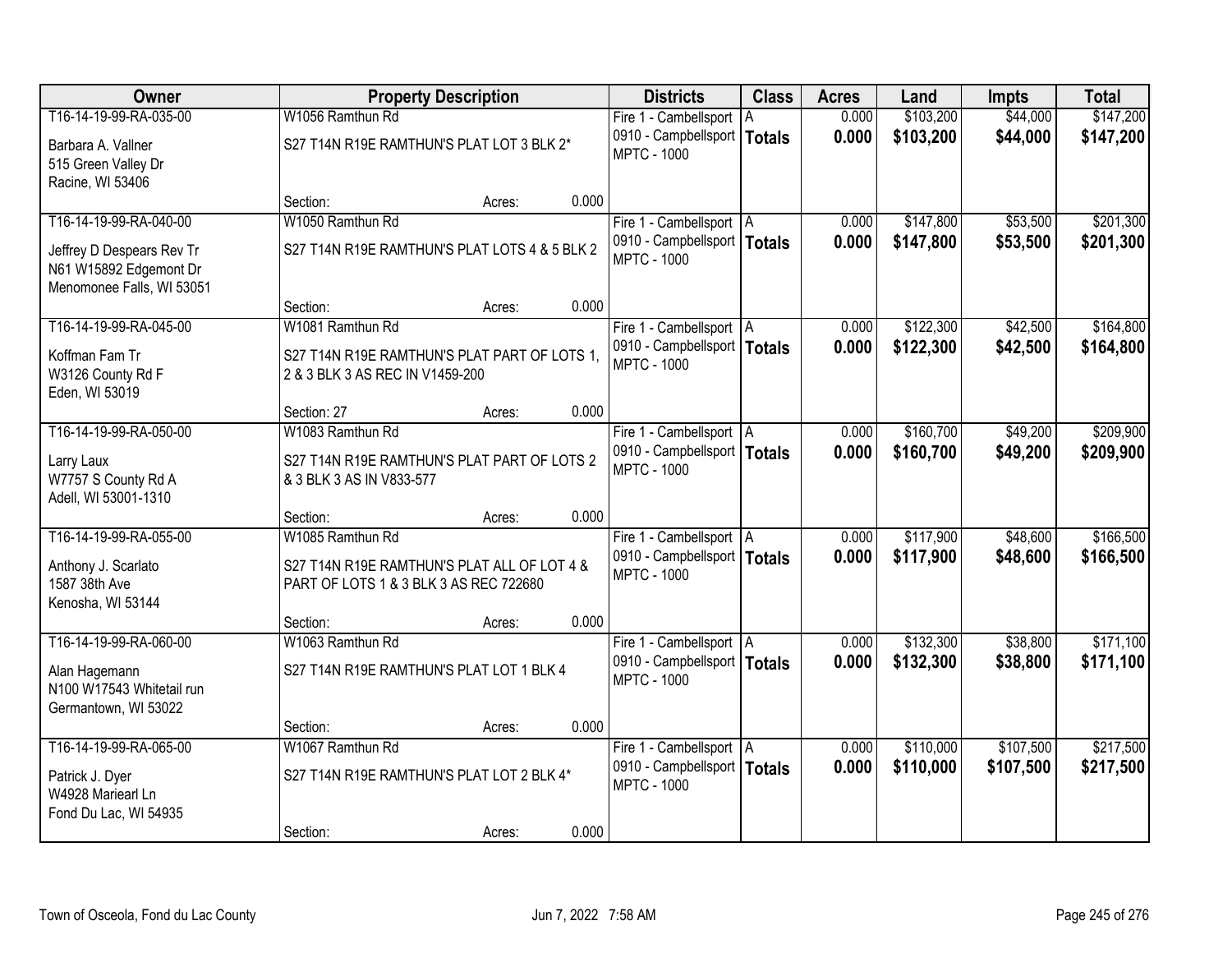| Owner                   |                                             | <b>Property Description</b> |       | <b>Districts</b>              | <b>Class</b> | <b>Acres</b> | Land      | <b>Impts</b> | <b>Total</b> |
|-------------------------|---------------------------------------------|-----------------------------|-------|-------------------------------|--------------|--------------|-----------|--------------|--------------|
| T16-14-19-99-RA-070-00  | W1071 Ramthun Rd                            |                             |       | Fire 1 - Cambellsport   A     |              | 0.000        | \$123,700 | \$40,500     | \$164,200    |
| Karen Duffy             | S27 T14N R19E RAMTHUN'S PLAT LOT 3 BLK 4    |                             |       | 0910 - Campbellsport   Totals |              | 0.000        | \$123,700 | \$40,500     | \$164,200    |
| 1603 E Irving Pl        |                                             |                             |       | <b>MPTC - 1000</b>            |              |              |           |              |              |
| Milwaukee, WI 53202     |                                             |                             |       |                               |              |              |           |              |              |
|                         | Section: 27                                 | Acres:                      | 0.000 |                               |              |              |           |              |              |
| T16-14-19-99-RA-075-00  | W1073 Ramthun Rd                            |                             |       | Fire 1 - Cambellsport   A     |              | 0.000        | \$121,500 | \$41,500     | \$163,000    |
| Charles J. Hargan Le    | CHARLES J HARGAN LE:S27 T14N R19E RAMTHUN'S |                             |       | 0910 - Campbellsport   Totals |              | 0.000        | \$121,500 | \$41,500     | \$163,000    |
| W169 N11504 Biscayne Dr | PLAT LOT 4 BLK 4 (895812 904547)            |                             |       | <b>MPTC - 1000</b>            |              |              |           |              |              |
| Germantown, WI 53022    |                                             |                             |       |                               |              |              |           |              |              |
|                         | Section:                                    | Acres:                      | 0.000 |                               |              |              |           |              |              |
| T16-14-19-99-RA-080-00  | W1077 Ramthun Rd                            |                             |       | Fire 1 - Cambellsport   A     |              | 0.000        | \$119,700 | \$41,400     | \$161,100    |
| Lori A. Meyer           | S27 T14N R19E RAMTHUN'S PLAT LOT 5 BLK 4*   |                             |       | 0910 - Campbellsport   Totals |              | 0.000        | \$119,700 | \$41,400     | \$161,100    |
| 84 Bryn Mawr Cir        |                                             |                             |       | <b>MPTC - 1000</b>            |              |              |           |              |              |
| Fond Du Lac, WI 54935   |                                             |                             |       |                               |              |              |           |              |              |
|                         | Section: 27                                 | Acres:                      | 0.000 |                               |              |              |           |              |              |
| T16-14-19-99-RL-005-00  | N4018 Sunny Slope Ave                       |                             |       | Fire 1 - Cambellsport   A     |              | 0.000        | \$56,100  | \$48,600     | \$104,700    |
| Long Lake Willows, LLC  | S13 T14N R19E RIPPLES LONG LAKE HAVEN LOT 1 |                             |       | 0910 - Campbellsport   Totals |              | 0.000        | \$56,100  | \$48,600     | \$104,700    |
| N4012 Sunny Slope Ave   | BLK <sub>1</sub>                            |                             |       | <b>MPTC - 1000</b>            |              |              |           |              |              |
| Cascade, WI 53011       |                                             |                             |       |                               |              |              |           |              |              |
|                         | Section: 13                                 | Acres:                      | 0.000 |                               |              |              |           |              |              |
| T16-14-19-99-RL-010-00  | N4012 Sunny Slope Ave                       |                             |       | Fire 1 - Cambellsport   A     |              | 0.000        | \$56,100  | \$65,200     | \$121,300    |
| Janis Schroeder         | S13 T14N R19E RIPPLES LONG LAKE HAVEN LOT 2 |                             |       | 0910 - Campbellsport   Totals |              | 0.000        | \$56,100  | \$65,200     | \$121,300    |
| N4012 Sunny Slope Ave   | BLK 1*                                      |                             |       | <b>MPTC - 1000</b>            |              |              |           |              |              |
| Cascade, WI 53011       |                                             |                             |       |                               |              |              |           |              |              |
|                         | Section: 13                                 | Acres:                      | 0.000 |                               |              |              |           |              |              |
| T16-14-19-99-RL-015-00  | N4010 Sunny Slope Ave                       |                             |       | Fire 1 - Cambellsport   A     |              | 0.000        | \$56,100  | \$82,900     | \$139,000    |
| Richard H. Clements Le  | RICHARD H CLEMENTS LE & CAROL CLEMENTS LE:  |                             |       | 0910 - Campbellsport   Totals |              | 0.000        | \$56,100  | \$82,900     | \$139,000    |
| N4010 Sunny Slope Ave   | S13 T14N R19E RIPPLES LONG LAKE HAVEN LOT 3 |                             |       | <b>MPTC - 1000</b>            |              |              |           |              |              |
| Cascade, WI 53011       | BLK 1*                                      |                             |       |                               |              |              |           |              |              |
|                         | Section: 13                                 | Acres:                      | 0.000 |                               |              |              |           |              |              |
| T16-14-19-99-RL-020-00  | N4004 Sunny Slope Ave                       |                             |       | Fire 1 - Cambellsport   A     |              | 0.000        | \$56,100  | \$75,400     | \$131,500    |
| Scott W. Olson          | S13 T14N R19E RIPPLES LONG LAKE HAVEN LOT 4 |                             |       | 0910 - Campbellsport   Totals |              | 0.000        | \$56,100  | \$75,400     | \$131,500    |
| 1319 Wisconsin Ave      | BLK 1*                                      |                             |       | <b>MPTC - 1000</b>            |              |              |           |              |              |
| New Holstein, WI 53061  |                                             |                             |       |                               |              |              |           |              |              |
|                         | Section:                                    | Acres:                      | 0.000 |                               |              |              |           |              |              |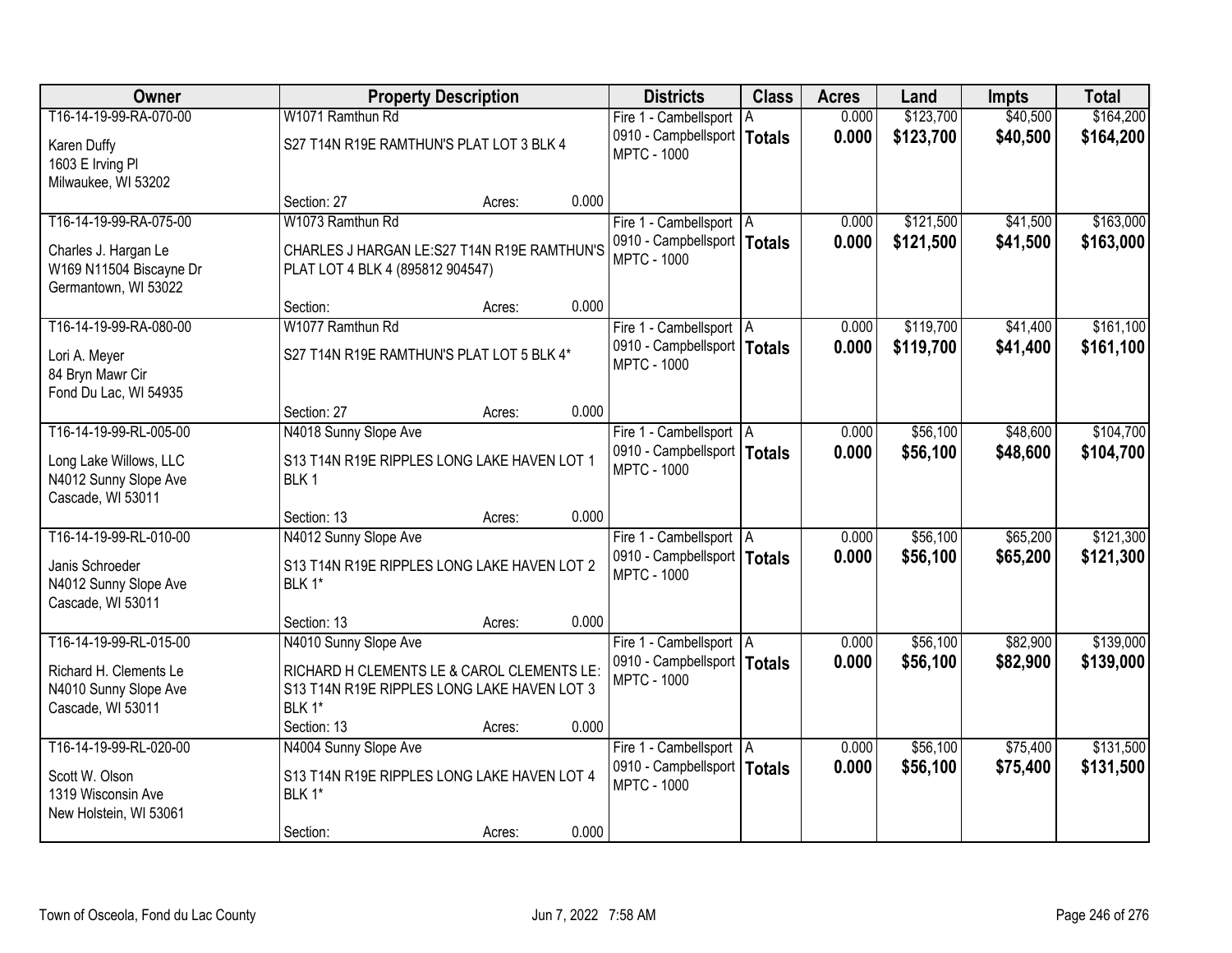| <b>Owner</b>                                                                        | <b>Property Description</b>                                                                                                        | <b>Districts</b>                                                                 | <b>Class</b> | <b>Acres</b>   | Land                 | <b>Impts</b>           | <b>Total</b>           |
|-------------------------------------------------------------------------------------|------------------------------------------------------------------------------------------------------------------------------------|----------------------------------------------------------------------------------|--------------|----------------|----------------------|------------------------|------------------------|
| T16-14-19-99-RL-025-00                                                              | N4000 Sunny Slope Ave                                                                                                              | Fire 1 - Cambellsport                                                            | A            | 0.000          | \$56,100             | \$71,900               | \$128,000              |
| Norman E Becker Jt Rev Liv Tr<br>N4000 Sunny Slope<br>Cascade, WI 53011             | S13 T14N R19E RIPPLES LONG LAKE HAVEN LOT 5<br>BLK 1 (956494)                                                                      | 0910 - Campbellsport   Totals<br><b>MPTC - 1000</b>                              |              | 0.000          | \$56,100             | \$71,900               | \$128,000              |
|                                                                                     | 0.000<br>Section:<br>Acres:                                                                                                        |                                                                                  |              |                |                      |                        |                        |
| T16-14-19-99-RL-030-00                                                              | N3996 Sunny Slope Ave                                                                                                              | Fire 1 - Cambellsport   A                                                        |              | 0.000          | \$56,100             | \$63,200               | \$119,300              |
| Randall S Gebauer Rev Tr<br>S81 W13097 Hi View Dr<br>Muskego, WI 53150              | S13 T14N R19E RIPPLES LONG LAKE HAVEN LOT 6<br>BLK <sub>1</sub>                                                                    | 0910 - Campbellsport   Totals<br><b>MPTC - 1000</b>                              |              | 0.000          | \$56,100             | \$63,200               | \$119,300              |
|                                                                                     | 0.000<br>Section:<br>Acres:                                                                                                        |                                                                                  |              |                |                      |                        |                        |
| T16-14-19-99-RL-035-00                                                              | N3994 Sunny Slope Ave                                                                                                              | Fire 1 - Cambellsport   A                                                        |              | 0.000          | \$56,100             | \$52,900               | \$109,000              |
| Keith R. Moran<br>N3994 Sunny Slope<br>Cascade, WI 53011                            | S13 T14N R19E RIPPLES LONG LAKE HAVEN LOT 7<br>BLK 1 (V1019-975 V1177-379 V1195-231)                                               | 0910 - Campbellsport   Totals<br><b>MPTC - 1000</b>                              |              | 0.000          | \$56,100             | \$52,900               | \$109,000              |
|                                                                                     | 0.000<br>Section:<br>Acres:                                                                                                        |                                                                                  |              |                |                      |                        |                        |
| T16-14-19-99-RL-040-00                                                              | N3990 Sunny Slope Ave                                                                                                              | Fire 1 - Cambellsport   A                                                        |              | 0.000          | \$56,100             | \$57,200               | \$113,300              |
| Lori Heisler<br>W6601 Highway 144<br>Random Lake, WI 53075                          | S13 T14N R19E RIPPLES LONG LAKE HAVEN LOT 8<br>BLK <sub>1</sub>                                                                    | 0910 - Campbellsport   Totals<br><b>MPTC - 1000</b>                              |              | 0.000          | \$56,100             | \$57,200               | \$113,300              |
|                                                                                     | 0.000<br>Section:<br>Acres:                                                                                                        |                                                                                  |              |                |                      |                        |                        |
| T16-14-19-99-RL-045-00<br>Leeanne Hines<br><b>PO Box 457</b><br>West Bend, WI 53095 | W144 North St<br>S13 T14N R19E RIPPLES LONG LAKE HAVEN LOTS 1<br>2 & 3 BLK 2                                                       | Fire 1 - Cambellsport   A<br>0910 - Campbellsport   Totals<br><b>MPTC - 1000</b> |              | 0.568<br>0.568 | \$51,500<br>\$51,500 | \$106,500<br>\$106,500 | \$158,000<br>\$158,000 |
|                                                                                     | 0.568<br>Section:<br>Acres:                                                                                                        |                                                                                  |              |                |                      |                        |                        |
| T16-14-19-99-RL-060-00                                                              | Sunny Slope Ave                                                                                                                    | Fire 1 - Cambellsport   A                                                        |              | 0.189          | \$8,600              | $\overline{50}$        | \$8,600                |
| Richard H. Clements Le<br>4010 Sunny Slope Ave<br>Cascade, WI 53011                 | RICHARD H CLEMENTS LE & CAROL CLEMENTS LE:<br>S13 T14N R19E RIPPLES LONG LAKE HAVEN LOT 4<br>BLK 2*<br>0.189<br>Section:<br>Acres: | 0910 - Campbellsport   Totals<br><b>MPTC - 1000</b>                              |              | 0.189          | \$8,600              | \$0                    | \$8,600                |
| T16-14-19-99-RL-065-00                                                              | Sunny Slope Ave                                                                                                                    | Fire 1 - Cambellsport   A                                                        |              | 0.189          | \$8,600              | $\overline{50}$        | \$8,600                |
| Scott W. Olson<br>1319 Wisconsin Ave<br>New Holstein, WI 53061                      | S13 T14N R19E RIPPLES LONG LAKE HAVEN LOT 5<br>BLK <sub>2</sub>                                                                    | 0910 - Campbellsport   Totals<br><b>MPTC - 1000</b>                              |              | 0.189          | \$8,600              | \$0                    | \$8,600                |
|                                                                                     | 0.189<br>Section:<br>Acres:                                                                                                        |                                                                                  |              |                |                      |                        |                        |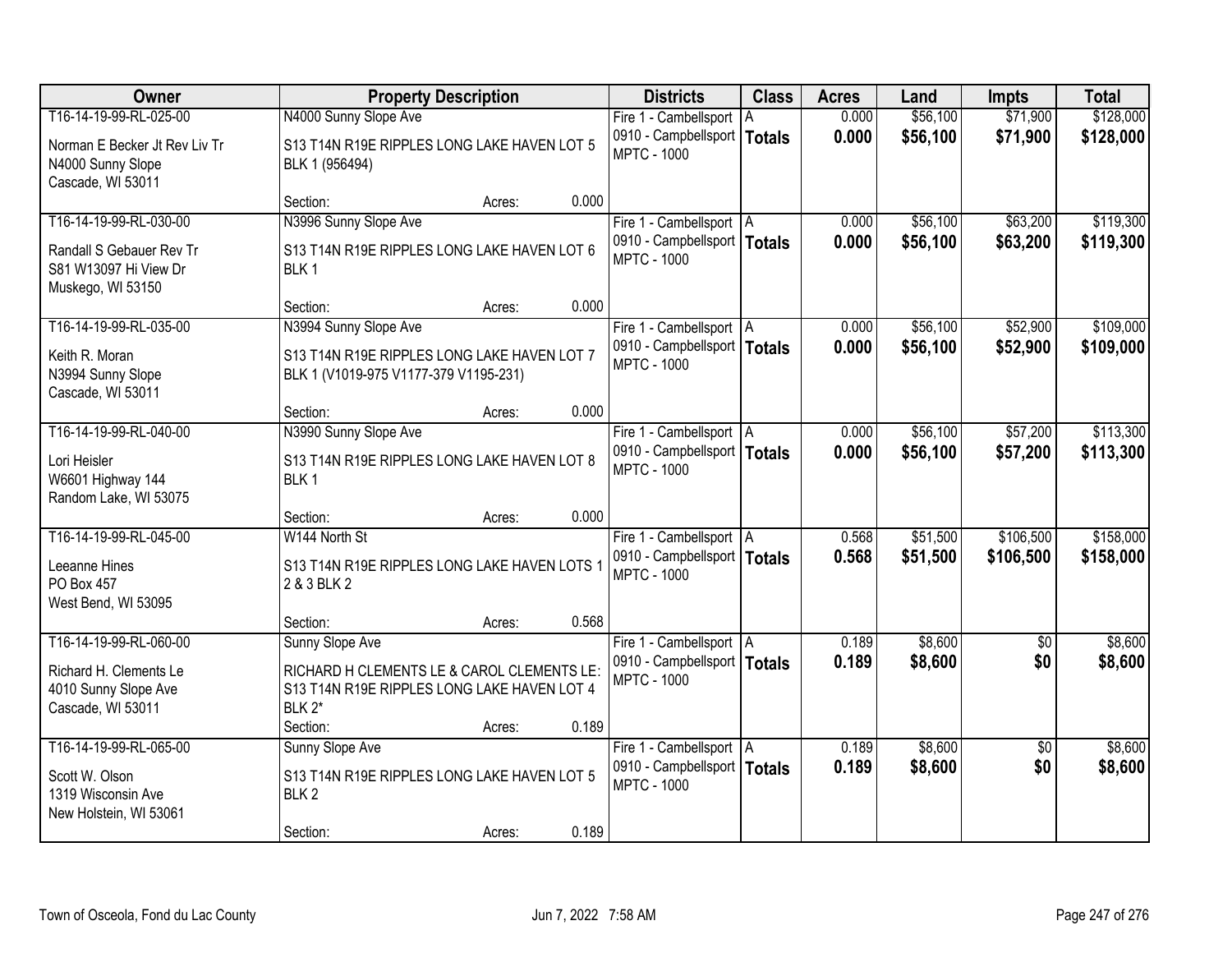| Owner                                                               | <b>Property Description</b>                                            | <b>Districts</b>                                    | <b>Class</b> | <b>Acres</b> | Land     | <b>Impts</b>    | <b>Total</b> |
|---------------------------------------------------------------------|------------------------------------------------------------------------|-----------------------------------------------------|--------------|--------------|----------|-----------------|--------------|
| T16-14-19-99-RL-070-00                                              | N3995 Sunny Slope Ave                                                  | Fire 1 - Cambellsport   A                           |              | 0.189        | \$42,800 | \$105,300       | \$148,100    |
| Janet L. Kovacich<br>N3995 Sunny Slope Ave<br>Cascade, WI 53011     | S13 T14N R19E RIPPLES LONG LAKE HAVEN LOT 6<br>BLK <sub>2</sub>        | 0910 - Campbellsport   Totals<br><b>MPTC - 1000</b> |              | 0.189        | \$42,800 | \$105,300       | \$148,100    |
|                                                                     | 0.189<br>Section:<br>Acres:                                            |                                                     |              |              |          |                 |              |
| T16-14-19-99-RL-075-00                                              | W147 Hillview St                                                       | Fire 1 - Cambellsport   A                           |              | 0.379        | \$47,800 | \$91,700        | \$139,500    |
| Brian T. Slotke<br>1928 N 12th St<br>Sheboygan, WI 53081            | S13 T14N R19E RIPPLES LONG LAKE HAVEN LOTS 7<br>& 8 BLK 2*             | 0910 - Campbellsport   Totals<br><b>MPTC - 1000</b> |              | 0.379        | \$47,800 | \$91,700        | \$139,500    |
|                                                                     | 0.379<br>Section: 13<br>Acres:                                         |                                                     |              |              |          |                 |              |
| T16-14-19-99-RL-085-00                                              | W131 Hillview St                                                       | Fire 1 - Cambellsport   A                           |              | 0.189        | \$42,800 | \$41,900        | \$84,700     |
| Karen Ann Kunicki<br>7860 E Benson Hwy Unit 128<br>Tucson, AZ 85756 | S13 T14N R19E RIPPLES LONG LAKE HAVEN LOT 9<br>BLK 2 (V952-707 906637) | 0910 - Campbellsport   Totals<br><b>MPTC - 1000</b> |              | 0.189        | \$42,800 | \$41,900        | \$84,700     |
|                                                                     | 0.189<br>Section:<br>Acres:                                            |                                                     |              |              |          |                 |              |
| T16-14-19-99-RL-090-00                                              | <b>Pleasant View Ave</b>                                               | Fire 1 - Cambellsport   A                           |              | 0.189        | \$8,600  | \$0             | \$8,600      |
| Michael A. Haley<br>7652 S Lorel Ave<br>Burbank, IL 60459           | S13 T14N R19E RIPPLES LONG LAKE HAVEN LOT 10<br>BLK <sub>2</sub>       | 0910 - Campbellsport   Totals<br><b>MPTC - 1000</b> |              | 0.189        | \$8,600  | \$0             | \$8,600      |
|                                                                     | 0.189<br>Section:<br>Acres:                                            |                                                     |              |              |          |                 |              |
| T16-14-19-99-RL-095-00                                              | <b>Pleasant View Ave</b>                                               | Fire 1 - Cambellsport   A                           |              | 0.189        | \$11,400 | $\overline{50}$ | \$11,400     |
| Kristina Katerski<br>1319 Wisconsin Ave<br>New Holstein, WI 53061   | S13 T14N R19E RIPPLES LONG LAKE HAVEN LOT 11<br>BLK <sub>2</sub>       | 0910 - Campbellsport   Totals<br><b>MPTC - 1000</b> |              | 0.189        | \$11,400 | \$0             | \$11,400     |
|                                                                     | 0.189<br>Section:<br>Acres:                                            |                                                     |              |              |          |                 |              |
| T16-14-19-99-RL-100-00                                              | <b>Pleasant View Ave</b>                                               | Fire 1 - Cambellsport   A                           |              | 0.189        | \$11,400 | $\sqrt{6}$      | \$11,400     |
| Scott W. Olson<br>W6914 Westwood Dr<br>Fond Du Lac, WI 54937        | S13 T14N R19E RIPPLES LONG LAKE HAVEN LOT 12<br>BLK <sub>2</sub>       | 0910 - Campbellsport   Totals<br><b>MPTC - 1000</b> |              | 0.189        | \$11,400 | \$0             | \$11,400     |
|                                                                     | 0.189<br>Section:<br>Acres:                                            |                                                     |              |              |          |                 |              |
| T16-14-19-99-RL-105-00                                              | N4008 Pleasant Vw Ave                                                  | Fire 1 - Cambellsport   A                           |              | 0.189        | \$42,800 | \$38,600        | \$81,400     |
| William A. Romps II<br>739 Raven Ct<br>Plymouth, WI 53073           | S13 T14N R19E RIPPLES LONG LAKE HAVEN LOT 13<br>BLK <sub>2</sub>       | 0910 - Campbellsport   Totals<br><b>MPTC - 1000</b> |              | 0.189        | \$42,800 | \$38,600        | \$81,400     |
|                                                                     | 0.189<br>Section: 13<br>Acres:                                         |                                                     |              |              |          |                 |              |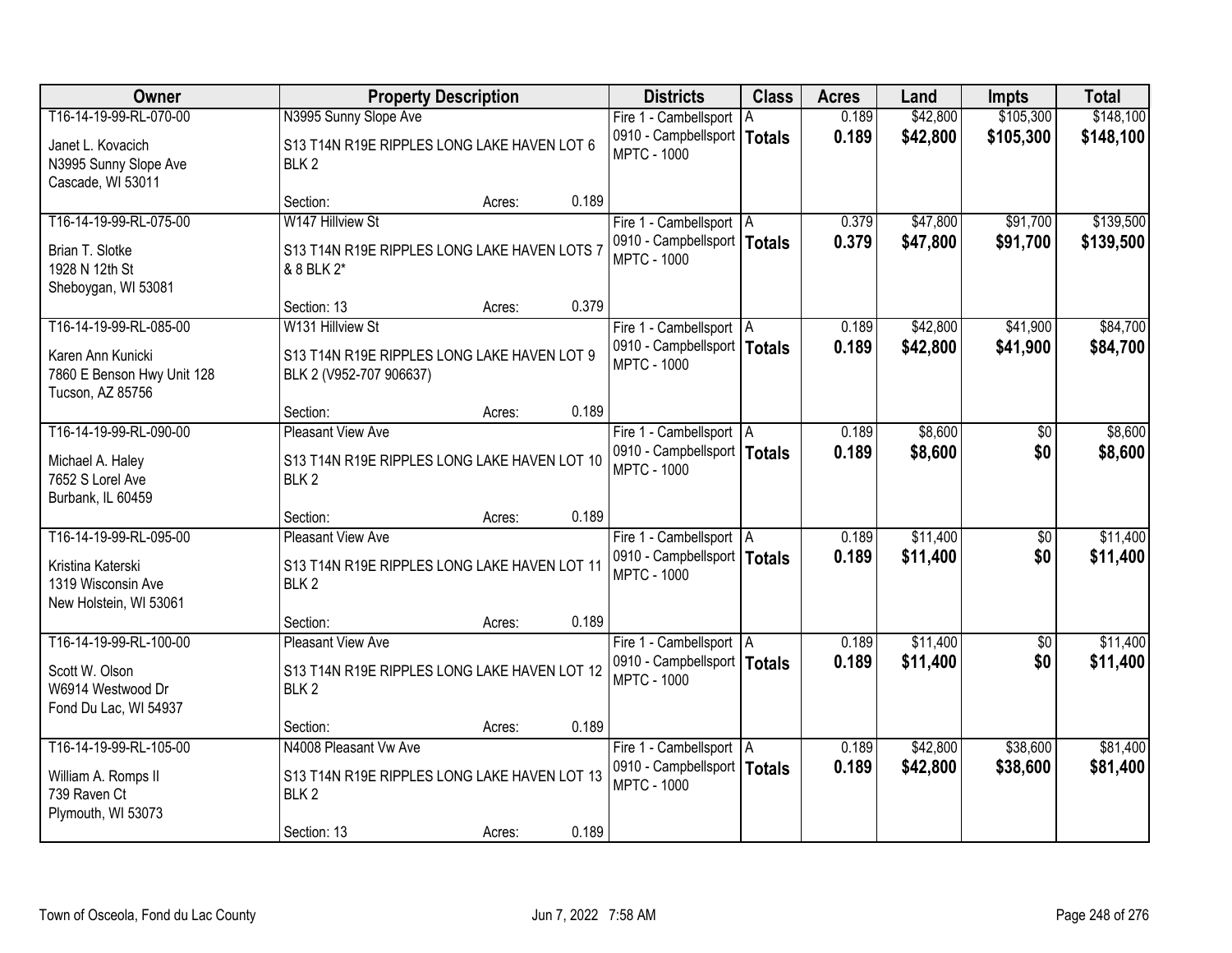| <b>Owner</b>                                      |                                               | <b>Property Description</b> |       | <b>Districts</b>                                    | <b>Class</b> | <b>Acres</b> | Land     | <b>Impts</b> | <b>Total</b> |
|---------------------------------------------------|-----------------------------------------------|-----------------------------|-------|-----------------------------------------------------|--------------|--------------|----------|--------------|--------------|
| T16-14-19-99-RL-110-00                            | W130 North St                                 |                             |       | Fire 1 - Cambellsport   A                           |              | 0.284        | \$45,700 | \$116,100    | \$161,800    |
| Allen J. Bath                                     | S13 T14N R19E RIPPLES LONG LAKE HAVEN E 82    |                             |       | 0910 - Campbellsport   Totals<br><b>MPTC - 1000</b> |              | 0.284        | \$45,700 | \$116,100    | \$161,800    |
| W130 North St                                     | 1/2' OF LOTS 14, 15 & 16 BLK 2*               |                             |       |                                                     |              |              |          |              |              |
| Cascade, WI 53011                                 | Section:                                      | Acres:                      | 0.284 |                                                     |              |              |          |              |              |
| T16-14-19-99-RL-115-00                            | W138 North St                                 |                             |       | Fire 1 - Cambellsport   A                           |              | 0.284        | \$45,700 | \$59,700     | \$105,400    |
| Leeanne Hines                                     | S13 T14N R19E RIPPLES LONG LAKE HAVEN W 82    |                             |       | 0910 - Campbellsport   Totals                       |              | 0.284        | \$45,700 | \$59,700     | \$105,400    |
| PO Box 457                                        | 1/2' OF LOTS 14, 15 & 16 BLK 2                |                             |       | <b>MPTC - 1000</b>                                  |              |              |          |              |              |
| West Bend, WI 53095                               |                                               |                             |       |                                                     |              |              |          |              |              |
|                                                   | Section:                                      | Acres:                      | 0.284 |                                                     |              |              |          |              |              |
| T16-14-19-99-RL-120-00                            | W115 Pleasant Vw Ave                          |                             |       | Fire 1 - Cambellsport   A                           |              | 2.402        | \$37,600 | \$0          | \$37,600     |
| Osceola Mobile Home Co-Operative                  | S13 T14N R19E RIPPLES LONG LAKE HAVEN LOTS 1  |                             |       | 0910 - Campbellsport   Totals<br><b>MPTC - 1000</b> |              | 2.402        | \$37,600 | \$0          | \$37,600     |
| c/o Stefanie Lord                                 | TO 13 INCLUSIVE BLK 3 (V905-278)              |                             |       |                                                     |              |              |          |              |              |
| N99 W16912 Chick A Dee Ct<br>Germantown, WI 53022 | Section:                                      | Acres:                      | 2.402 |                                                     |              |              |          |              |              |
| T16-14-19-99-RL-130-00                            | <b>Pleasant View Ave</b>                      |                             |       | Fire 1 - Cambellsport   A                           |              | 0.185        | \$10,600 | \$0          | \$10,600     |
| Robert M Dunn Rev Tr                              | S13 T14N R19E RIPPLES LONG LAKE HAVEN LOT 14  |                             |       | 0910 - Campbellsport   Totals                       |              | 0.185        | \$10,600 | \$0          | \$10,600     |
| 1630 E Norwich Ave                                | BLK 3*                                        |                             |       | <b>MPTC - 1000</b>                                  |              |              |          |              |              |
| St Francis, WI 53235                              |                                               |                             |       |                                                     |              |              |          |              |              |
|                                                   | Section:                                      | Acres:                      | 0.185 |                                                     |              |              |          |              |              |
| T16-14-19-99-RL-135-00                            | <b>Pleasant View Ave</b>                      |                             |       | Fire 1 - Cambellsport   A                           |              | 0.185        | \$10,600 | \$0          | \$10,600     |
| Robert M Dunn Rev Tr                              | S13 T14N R19E RIPPLES LONG LAKE HAVEN LOT 15  |                             |       | 0910 - Campbellsport   Totals<br><b>MPTC - 1000</b> |              | 0.185        | \$10,600 | \$0          | \$10,600     |
| 1630 E Norwich Ave                                | BLK 3*                                        |                             |       |                                                     |              |              |          |              |              |
| St Francis, WI 53235                              | Section:                                      | Acres:                      | 0.185 |                                                     |              |              |          |              |              |
| T16-14-19-99-RL-150-00                            | N4036 Division Rd                             |                             |       | Fire 1 - Cambellsport   A                           |              | 0.554        | \$51,300 | \$49,100     | \$100,400    |
| Sandra L Mallas 2016 Rev Tr                       | S13 T14N R19E RIPPLES LONG LAKE HAVEN LOT 1   |                             |       | 0910 - Campbellsport   Totals                       |              | 0.554        | \$51,300 | \$49,100     | \$100,400    |
| 2830 E Vogal Ave                                  | CSM #5320-33-41 LOC IN LOTS 16 17 & 18 BLK 3* |                             |       | <b>MPTC - 1000</b>                                  |              |              |          |              |              |
| Cudahy, WI 53110                                  |                                               |                             |       |                                                     |              |              |          |              |              |
|                                                   | Section: 13                                   | Acres:                      | 0.554 |                                                     |              |              |          |              |              |
| T16-14-19-99-RL-155-00                            | N4030 Division Rd                             |                             |       | Fire 1 - Cambellsport   A                           |              | 0.370        | \$47,600 | \$77,600     | \$125,200    |
| Matthew D. Rose                                   | S13 T14N R19E RIPPLES LONG LAKE HAVEN LOTS    |                             |       | 0910 - Campbellsport   Totals<br><b>MPTC - 1000</b> |              | 0.370        | \$47,600 | \$77,600     | \$125,200    |
| N4030 Division Rd<br>Cascade, WI 53011            | 19 & 22 BLK 3                                 |                             |       |                                                     |              |              |          |              |              |
|                                                   | Section:                                      | Acres:                      | 0.370 |                                                     |              |              |          |              |              |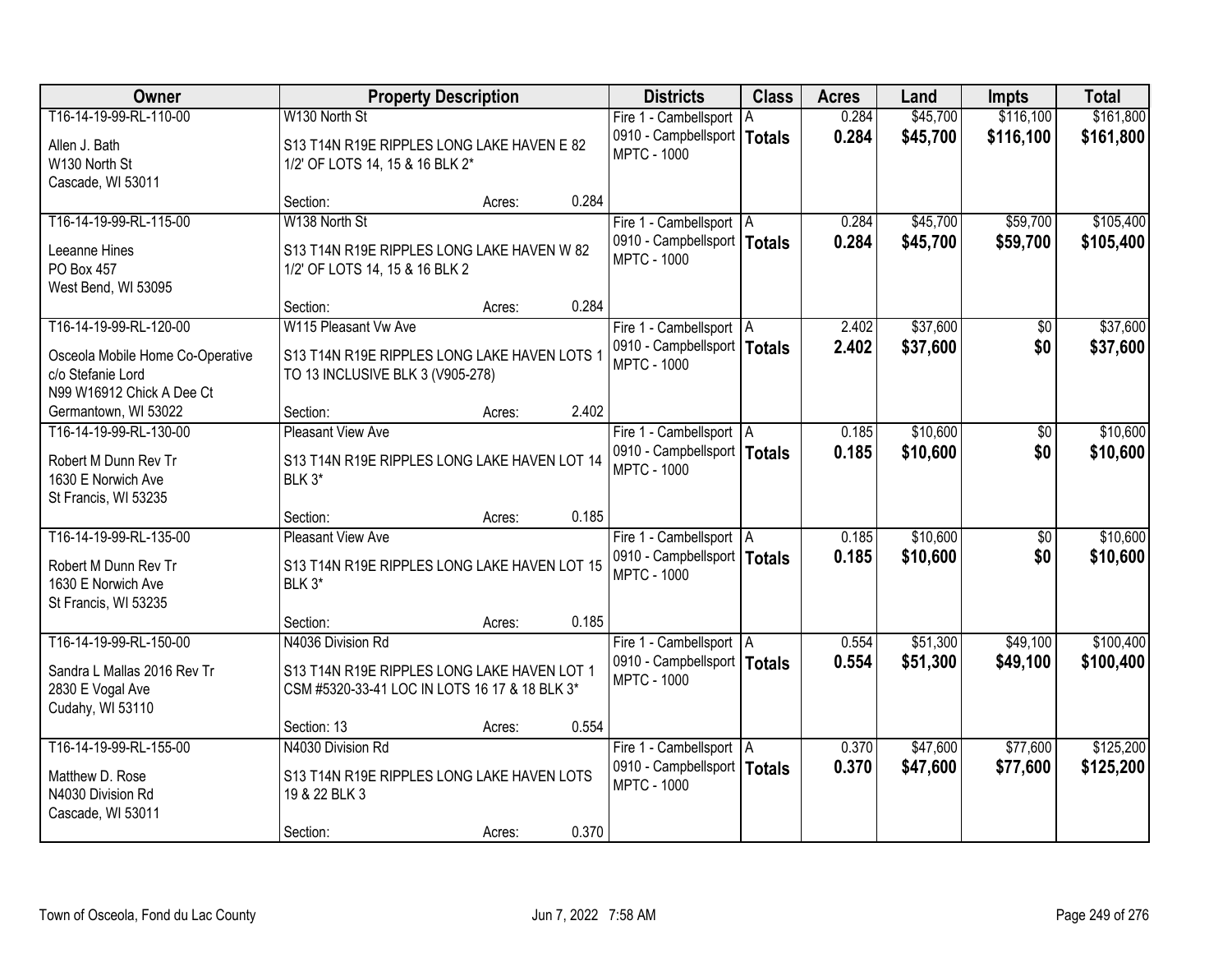| <b>Owner</b>                     | <b>Property Description</b>                   |                 | <b>Districts</b>              | <b>Class</b> | <b>Acres</b> | Land     | <b>Impts</b>    | <b>Total</b> |
|----------------------------------|-----------------------------------------------|-----------------|-------------------------------|--------------|--------------|----------|-----------------|--------------|
| T16-14-19-99-RL-165-00           | W109 North St                                 |                 | Fire 1 - Cambellsport   A     |              | 0.370        | \$47,600 | \$126,000       | \$173,600    |
| Eric P Mies Liv Tr               | S13 T14N R19E RIPPLES LONG LAKE HAVEN LOTS    |                 | 0910 - Campbellsport   Totals |              | 0.370        | \$47,600 | \$126,000       | \$173,600    |
| PO Box 457                       | 20 & 21 BLK 3*                                |                 | <b>MPTC - 1000</b>            |              |              |          |                 |              |
| West Bend, WI 53095              |                                               |                 |                               |              |              |          |                 |              |
|                                  | Section:                                      | 0.370<br>Acres: |                               |              |              |          |                 |              |
| T16-14-19-99-RL-175-00           | N4036 Division Rd                             |                 | Fire 1 - Cambellsport   A     |              | 0.554        | \$12,800 | \$0             | \$12,800     |
| Sandra L Mallas 2016 Rev Tr      | S13 T14N R19E RIPPLES LONG LAKE HAVEN LOT 2   |                 | 0910 - Campbellsport   Totals |              | 0.554        | \$12,800 | \$0             | \$12,800     |
| 2830 E Vogal Ave                 | CSM #5320-33-41 LOC IN LOTS 23 24 & 25 BLK 3* |                 | <b>MPTC - 1000</b>            |              |              |          |                 |              |
| Cudahy, WI 53110                 |                                               |                 |                               |              |              |          |                 |              |
|                                  | Section: 13                                   | 0.554<br>Acres: |                               |              |              |          |                 |              |
| T16-14-19-99-RL-190-00           | N4048 Division Rd                             |                 | Fire 1 - Cambellsport   A     |              | 0.185        | \$38,300 | \$117,900       | \$156,200    |
| Robert M Dunn Rev Tr             | S13 T14N R19E RIPPLES LONG LAKE HAVEN LOT 26  |                 | 0910 - Campbellsport   Totals |              | 0.185        | \$38,300 | \$117,900       | \$156,200    |
| 1630 E Norwich Ave               | BLK 3*                                        |                 | <b>MPTC - 1000</b>            |              |              |          |                 |              |
| St Francis, WI 53235             |                                               |                 |                               |              |              |          |                 |              |
|                                  | Section:                                      | 0.185<br>Acres: |                               |              |              |          |                 |              |
| T16-14-19-99-RL-195-00           | <b>Division Rd</b>                            |                 | Fire 1 - Cambellsport   A     |              | 0.185        | \$10,600 | \$0             | \$10,600     |
| Robert M Dunn Rev Tr             | S13 T14N R19E RIPPLES LONG LAKE HAVEN LOT 27  |                 | 0910 - Campbellsport   Totals |              | 0.185        | \$10,600 | \$0             | \$10,600     |
| 1630 E Norwich Ave               | BLK <sub>3</sub>                              |                 | <b>MPTC - 1000</b>            |              |              |          |                 |              |
| St Francis, WI 53235             |                                               |                 |                               |              |              |          |                 |              |
|                                  | Section:                                      | 0.185<br>Acres: |                               |              |              |          |                 |              |
| T16-14-19-99-RL-200-00           | W112 Pleasant Vw Ave                          |                 | Fire 1 - Cambellsport   A     |              | 2.402        | \$45,100 | $\overline{50}$ | \$45,100     |
| Osceola Mobile Home Co-Operative | S13 T14N R19E RIPPLES LONG LAKE HAVEN LOTS    |                 | 0910 - Campbellsport   Totals |              | 2.402        | \$45,100 | \$0             | \$45,100     |
| c/o Stefanie Lord                | 28 TO 40 INCLUSIVE BLK 3 (V905-278)           |                 | <b>MPTC - 1000</b>            |              |              |          |                 |              |
| N99 W16912 Chick A Dee Ct        |                                               |                 |                               |              |              |          |                 |              |
| Germantown, WI 53022             | Section:                                      | 2.402<br>Acres: |                               |              |              |          |                 |              |
| T16-14-19-99-RL-220-00           | W116 North St                                 |                 | Fire 1 - Cambellsport   A     |              | 0.370        | \$47,600 | \$125,200       | \$172,800    |
| Michael D. Griffin               | S13 T14N R19E RIPPLES LONG LAKE HAVEN LOTS 1  |                 | 0910 - Campbellsport   Totals |              | 0.370        | \$47,600 | \$125,200       | \$172,800    |
| 13630 W Forest Knoll Dr          | & 2 BLK 4                                     |                 | <b>MPTC - 1000</b>            |              |              |          |                 |              |
| New Berlin, WI 53151             |                                               |                 |                               |              |              |          |                 |              |
|                                  | Section: 13                                   | 0.370<br>Acres: |                               |              |              |          |                 |              |
| T16-14-19-99-RL-230-00           | N4007 Pleasant Vw Ave                         |                 | Fire 1 - Cambellsport   A     |              | 0.370        | \$47,600 | \$11,800        | \$59,400     |
| Allen A. Holmes                  | S13 T14N R19E RIPPLES LONG LAKE HAVEN LOTS 3  |                 | 0910 - Campbellsport   Totals |              | 0.370        | \$47,600 | \$11,800        | \$59,400     |
| N4007 Pleasant View Ave          | & 4 BLK 4 (V1159-109)                         |                 | <b>MPTC - 1000</b>            |              |              |          |                 |              |
| Cascade, WI 53011                |                                               |                 |                               |              |              |          |                 |              |
|                                  | Section: 13                                   | 0.370<br>Acres: |                               |              |              |          |                 |              |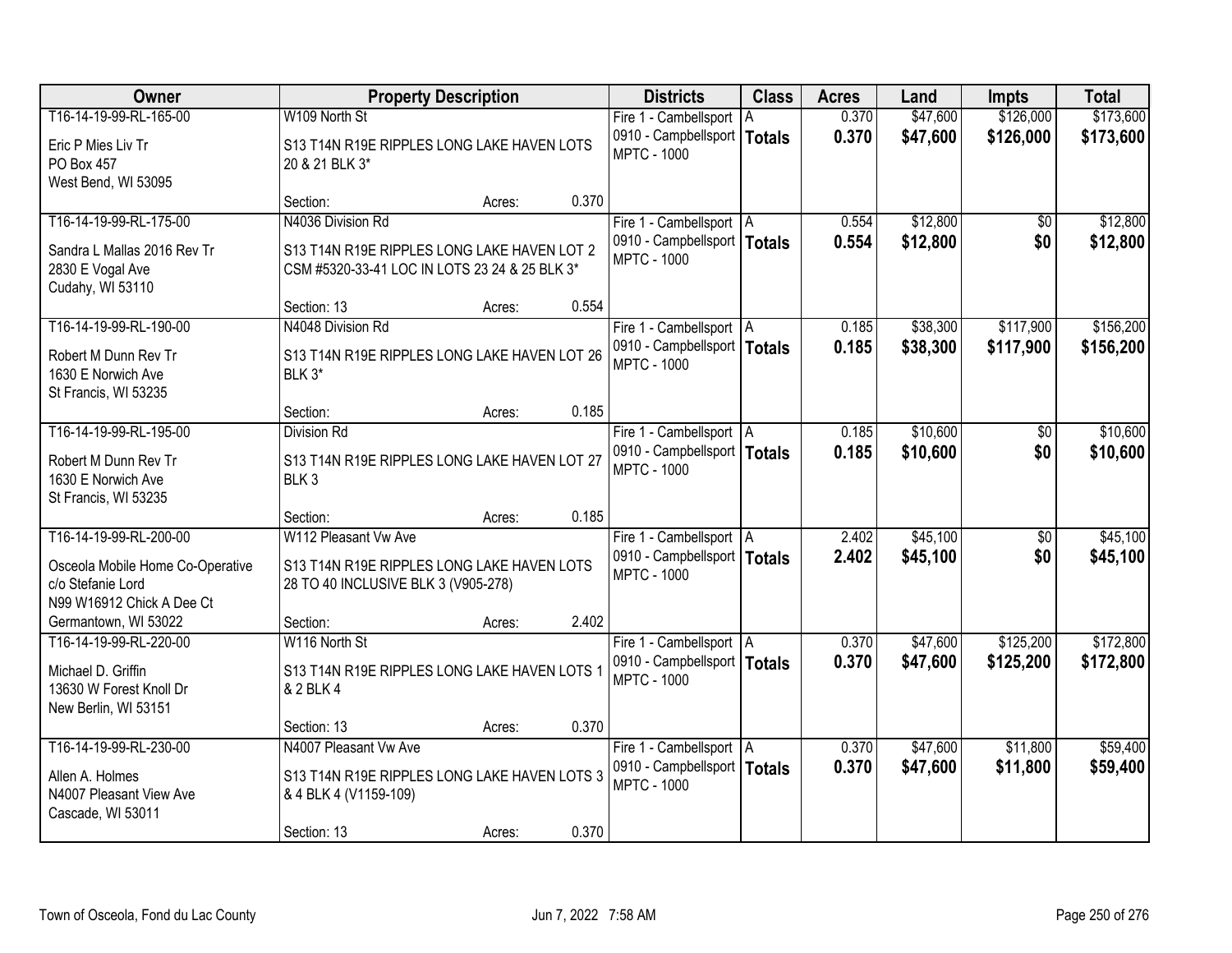| Owner                                                                                           | <b>Property Description</b>                                                                             |        |       | <b>Districts</b>                                                                 | <b>Class</b> | <b>Acres</b>   | Land                 | <b>Impts</b>           | <b>Total</b>           |
|-------------------------------------------------------------------------------------------------|---------------------------------------------------------------------------------------------------------|--------|-------|----------------------------------------------------------------------------------|--------------|----------------|----------------------|------------------------|------------------------|
| T16-14-19-99-RL-240-00                                                                          | N4000 Division Rd                                                                                       |        |       | Fire 1 - Cambellsport   A                                                        |              | 0.739          | \$54,100             | \$87,200               | \$141,300              |
| Scott A. Peterson<br>N3906 Beach Ave<br>Cascade, WI 53011                                       | S13 T14N R19E RIPPLES LONG LAKE HAVEN LOTS 5<br>6 11 & 12 BLK 4                                         |        |       | 0910 - Campbellsport   Totals<br><b>MPTC - 1000</b>                              |              | 0.739          | \$54,100             | \$87,200               | \$141,300              |
|                                                                                                 | Section:                                                                                                | Acres: | 0.739 |                                                                                  |              |                |                      |                        |                        |
| T16-14-19-99-RL-250-00<br>Paul J. Hruz<br>2467 N 61st St<br>Wauwatosa, WI 53213                 | W115 Hillview St<br>S13 T14N R19E RIPPLES LONG LAKE HAVEN LOTS 7<br>& 8 BLK 4                           |        |       | Fire 1 - Cambellsport   A<br>0910 - Campbellsport   Totals<br><b>MPTC - 1000</b> |              | 0.370<br>0.370 | \$47,600<br>\$47,600 | \$96,800<br>\$96,800   | \$144,400<br>\$144,400 |
|                                                                                                 | Section: 13                                                                                             | Acres: | 0.370 |                                                                                  |              |                |                      |                        |                        |
| T16-14-19-99-RL-260-00<br>Paul J. Hruz<br>2467 N 61st St<br>Wauwatosa, WI 53213                 | W115 Hillview St<br>S13 T14N R19E RIPPLES LONG LAKE HAVEN LOTS 9<br>& 10 BLK 4                          |        |       | Fire 1 - Cambellsport   A<br>0910 - Campbellsport   Totals<br><b>MPTC - 1000</b> |              | 0.370<br>0.370 | \$11,900<br>\$11,900 | \$0<br>\$0             | \$11,900<br>\$11,900   |
|                                                                                                 | Section: 13                                                                                             | Acres: | 0.370 |                                                                                  |              |                |                      |                        |                        |
| T16-14-19-99-RL-280-00<br>Allen A. Holmes<br>N4007 Pleasant View Ave<br>Cascade, WI 53011       | N4000 Pleasant Vw Ave<br>S13 T14N R19E RIPPLES LONG LAKE HAVEN LOTS<br>13 & 14 BLK 4 (V1159-109)        |        |       | Fire 1 - Cambellsport   A<br>0910 - Campbellsport   Totals<br><b>MPTC - 1000</b> |              | 0.370<br>0.370 | \$11,900<br>\$11,900 | \$0<br>\$0             | \$11,900<br>\$11,900   |
|                                                                                                 | Section:                                                                                                | Acres: | 0.370 |                                                                                  |              |                |                      |                        |                        |
| T16-14-19-99-RL-290-00<br>Michael D. Griffin<br>13630 W Forest Knoll Dr<br>New Berlin, WI 53151 | <b>Division Rd</b><br>S13 T14N R19E RIPPLES LONG LAKE HAVEN LOTS<br>15 & 16 BLK 4                       |        |       | Fire 1 - Cambellsport   A<br>0910 - Campbellsport   Totals<br><b>MPTC - 1000</b> |              | 0.370<br>0.370 | \$11,900<br>\$11,900 | $\overline{50}$<br>\$0 | \$11,900<br>\$11,900   |
|                                                                                                 | Section: 13                                                                                             | Acres: | 0.370 |                                                                                  |              |                |                      |                        |                        |
| T16-14-19-99-RL-300-00<br>Robert M. Speciale<br>17200 W Bell Rd Lot 2343<br>Surprise, AZ 85374  | N3986 Sunny Slope Ave<br>S13 T14N R19E RIPPLES LONG LAKE HAVEN LOT 1<br>BLK 5*                          |        |       | Fire 1 - Cambellsport A<br>0910 - Campbellsport   Totals<br><b>MPTC - 1000</b>   |              | 0.450<br>0.450 | \$59,200<br>\$59,200 | \$97,900<br>\$97,900   | \$157,100<br>\$157,100 |
|                                                                                                 | Section: 13                                                                                             | Acres: | 0.450 |                                                                                  |              |                |                      |                        |                        |
| T16-14-19-99-RL-305-00<br>Deborah E Simpson Fam Tr<br>1906 E Jarvis St<br>Shorewood, WI 53211   | N3984 Sunny Slope Ave<br>S13 T14N R19E RIPPLES LONG LAKE HAVEN LOT 2<br>BLK <sub>5</sub><br>Section: 13 | Acres: | 0.241 | Fire 1 - Cambellsport   A<br>0910 - Campbellsport   Totals<br><b>MPTC - 1000</b> |              | 0.241<br>0.241 | \$53,600<br>\$53,600 | \$80,200<br>\$80,200   | \$133,800<br>\$133,800 |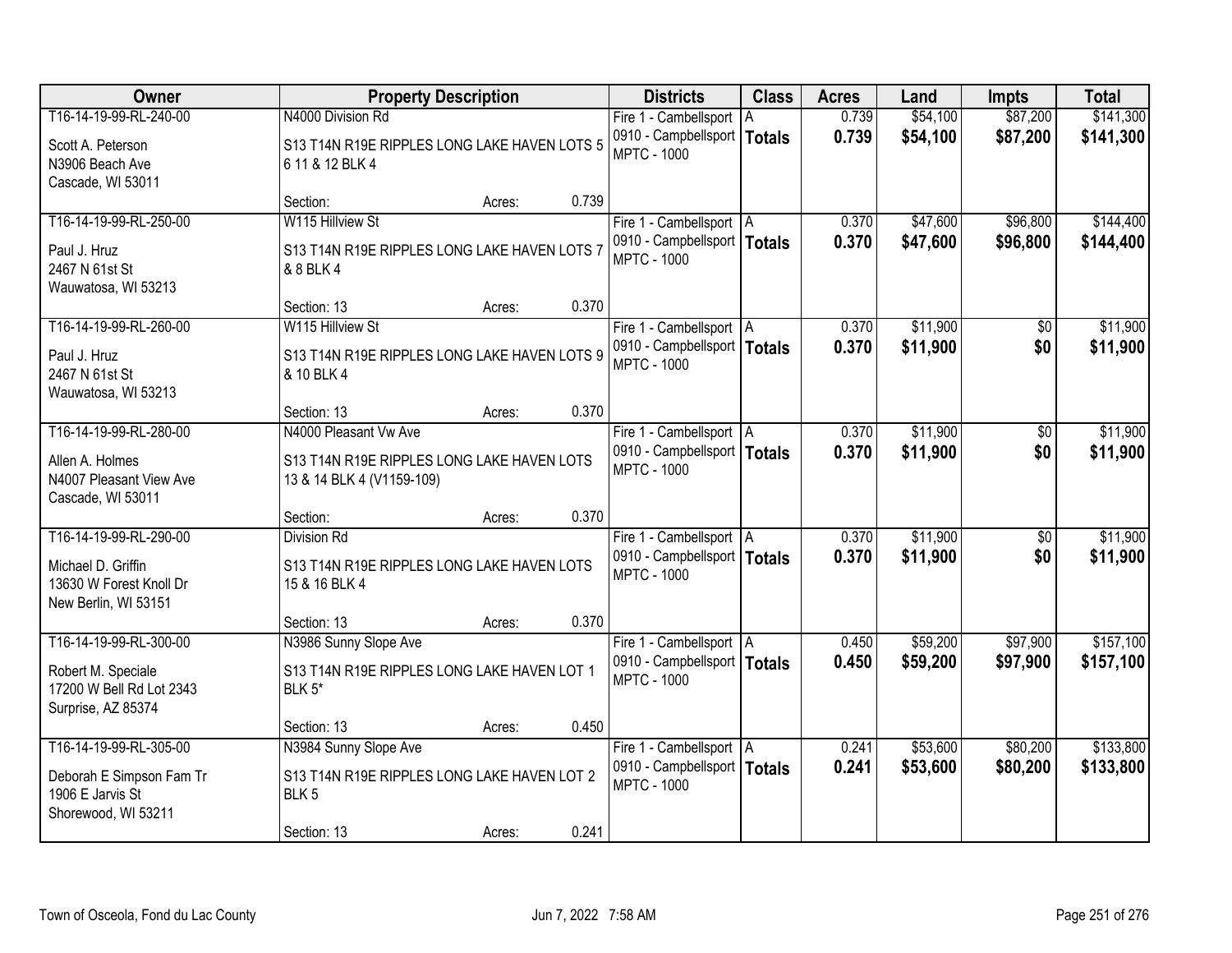| <b>Owner</b>                                                                          | <b>Property Description</b>                                                                          | <b>Districts</b>                                                                 | <b>Class</b>        | <b>Acres</b>   | Land                 | <b>Impts</b>           | <b>Total</b>           |
|---------------------------------------------------------------------------------------|------------------------------------------------------------------------------------------------------|----------------------------------------------------------------------------------|---------------------|----------------|----------------------|------------------------|------------------------|
| T16-14-19-99-RL-310-00<br>Keith R. Fisher<br>N3978 Sunny Slope                        | N3978 Sunny Slope Ave<br>S13 T14N R19E RIPPLES LONG LAKE HAVEN LOT 3<br>BLK 5 (V1161-933)            | Fire 1 - Cambellsport<br>0910 - Campbellsport  <br><b>MPTC - 1000</b>            | ΙA<br><b>Totals</b> | 0.156<br>0.156 | \$49,800<br>\$49,800 | \$900<br>\$900         | \$50,700<br>\$50,700   |
| Cascade, WI 53011                                                                     | 0.156<br>Section:<br>Acres:                                                                          |                                                                                  |                     |                |                      |                        |                        |
| T16-14-19-99-RL-315-00<br>Keith R. Fisher<br>N3978 Sunny Slope<br>Cascade, WI 53011   | N3978 Sunny Slope Ave<br>S13 T14N R19E RIPPLES LONG LAKE HAVEN LOT 4<br>BLK 5 (V1161-933)            | Fire 1 - Cambellsport   A<br>0910 - Campbellsport   Totals<br><b>MPTC - 1000</b> |                     | 0.148<br>0.148 | \$41,200<br>\$41,200 | \$168,600<br>\$168,600 | \$209,800<br>\$209,800 |
| T16-14-19-99-RL-320-00<br>Andrew Barber                                               | 0.148<br>Section:<br>Acres:<br>N3974 Sunny Slope Ave<br>S13 T14N R19E RIPPLES LONG LAKE HAVEN LOTS 5 | Fire 1 - Cambellsport   A<br>0910 - Campbellsport   Totals<br><b>MPTC - 1000</b> |                     | 0.365<br>0.365 | \$47,500<br>\$47,500 | \$76,800<br>\$76,800   | \$124,300<br>\$124,300 |
| 423 Beech Dr<br>Plymouth, WI 53073<br>T16-14-19-99-RL-330-00                          | & 6 BLK 5<br>0.365<br>Section: 13<br>Acres:<br>N3966 Sunny Slope Ave                                 | Fire 1 - Cambellsport   A                                                        |                     | 0.414          | \$48,600             | \$125,600              | \$174,200              |
| Randall Pribnow<br>N3966 Sunny Slope Ave<br>Cascade, WI 54011                         | S13 T14N R19E RIPPLES LONG LAKE HAVEN LOTS 7<br>& 8 BLK 5                                            | 0910 - Campbellsport   Totals<br><b>MPTC - 1000</b>                              |                     | 0.414          | \$48,600             | \$125,600              | \$174,200              |
|                                                                                       | 0.414<br>Section:<br>Acres:                                                                          |                                                                                  |                     |                |                      |                        |                        |
| T16-14-19-99-RL-335-00<br>Alan J. Zanski<br>3716 W Holmes Ave<br>Greenfield, WI 53221 | N3958 Sunny Slope Ave<br>S13 T14N R19E RIPPLES LONG LAKE HAVEN LOTS 9<br>& 16 BLK 5 (V1222-418)      | Fire 1 - Cambellsport   A<br>0910 - Campbellsport   Totals<br><b>MPTC - 1000</b> |                     | 0.372<br>0.372 | \$57,200<br>\$57,200 | \$78,700<br>\$78,700   | \$135,900<br>\$135,900 |
|                                                                                       | 0.372<br>Section:<br>Acres:                                                                          |                                                                                  |                     |                |                      |                        |                        |
| T16-14-19-99-RL-345-00<br>Mark J. Fuller<br>N3954 Sunny Slope<br>Cascade, WI 53011    | N3954 Sunny Slope Ave<br>S13 T14N R19E RIPPLES LONG LAKE HAVEN LOTS<br>10, 11 & 15 BLK 5 (871348)    | Fire 1 - Cambellsport   A<br>0910 - Campbellsport   Totals<br><b>MPTC - 1000</b> |                     | 0.556<br>0.556 | \$51,300<br>\$51,300 | \$88,300<br>\$88,300   | \$139,600<br>\$139,600 |
|                                                                                       | 0.556<br>Section:<br>Acres:                                                                          |                                                                                  |                     |                |                      |                        |                        |
| T16-14-19-99-RL-350-00<br>Mark J. Fuller<br>N3954 Sunny Slope<br>Cascade, WI 53011    | <b>Division Rd</b><br>S13 T14N R19E RIPPLES LONG LAKE HAVEN LOT 12<br>BLK 5 (871348)                 | Fire 1 - Cambellsport   A<br>0910 - Campbellsport   Totals<br><b>MPTC - 1000</b> |                     | 0.187<br>0.187 | \$10,700<br>\$10,700 | $\overline{50}$<br>\$0 | \$10,700<br>\$10,700   |
|                                                                                       | 0.187<br>Section:<br>Acres:                                                                          |                                                                                  |                     |                |                      |                        |                        |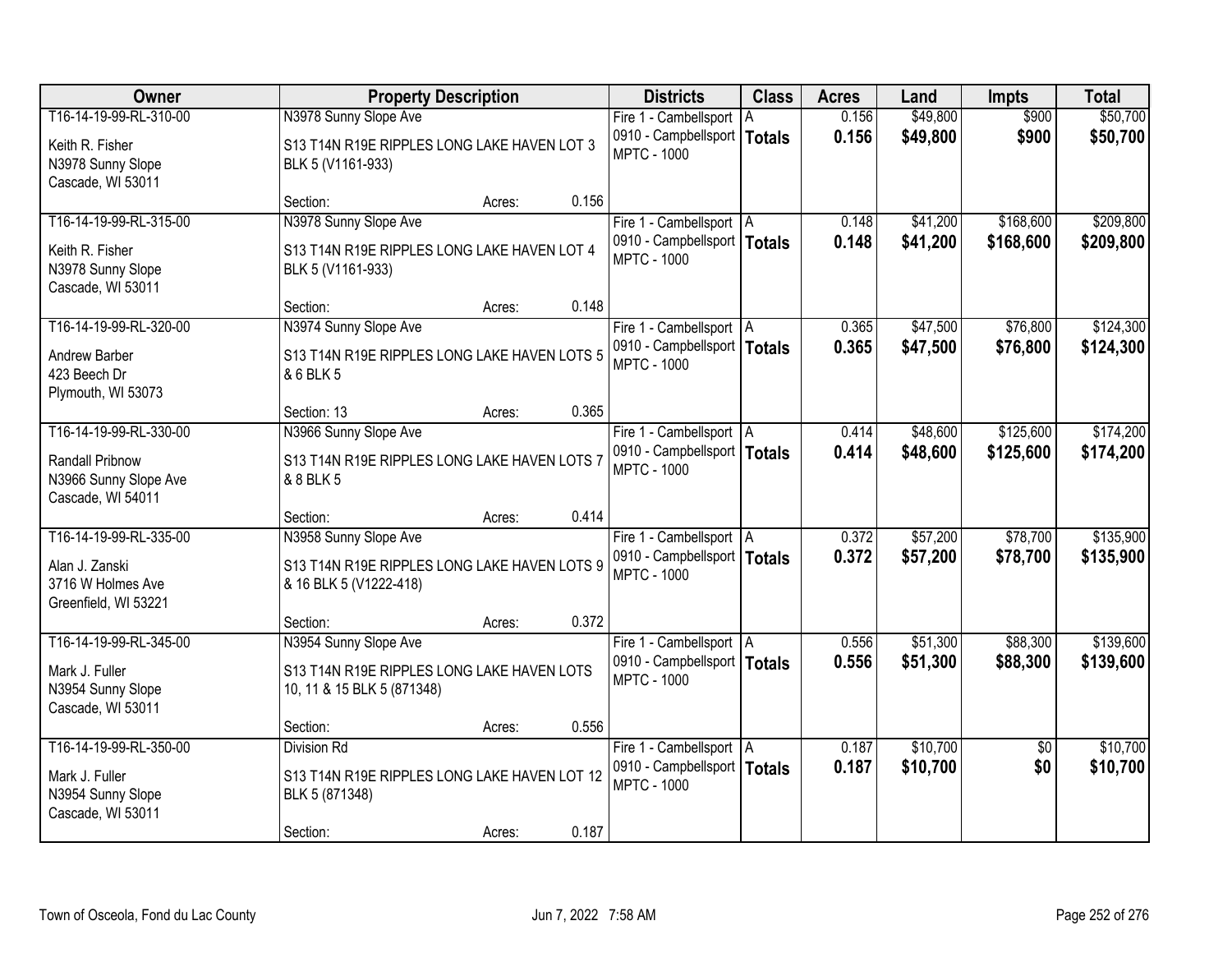| <b>Owner</b>                                                                                                  | <b>Property Description</b>                                                               | <b>Districts</b>                                                                 | <b>Class</b> | <b>Acres</b>   | Land                 | <b>Impts</b>           | <b>Total</b>           |
|---------------------------------------------------------------------------------------------------------------|-------------------------------------------------------------------------------------------|----------------------------------------------------------------------------------|--------------|----------------|----------------------|------------------------|------------------------|
| T16-14-19-99-RL-355-00<br>Long Lake Haven Community Park, Inc<br>N3960 Pleasant View Ave<br>Cascade, WI 53011 | <b>Highland Ave</b><br>S13 T14N R19E RIPPLES LONG LAKE HAVEN LOTS<br>13 & 14 BLK 5        | Fire 1 - Cambellsport<br>0910 - Campbellsport   Totals<br><b>MPTC - 1000</b>     | l A          | 0.358<br>0.358 | \$21,000<br>\$21,000 | $\overline{50}$<br>\$0 | \$21,000<br>\$21,000   |
|                                                                                                               | 0.358<br>Section:<br>Acres:                                                               |                                                                                  |              |                |                      |                        |                        |
| T16-14-19-99-RL-365-00<br>Randall Pribnow<br>N3966 Sunny Slope Ave<br>Cascade, WI 54011                       | <b>Beach Ave</b><br>S13 T14N R19E RIPPLES LONG LAKE HAVEN LOTS<br>17 & 18 BLK 5           | Fire 1 - Cambellsport   A<br>0910 - Campbellsport   Totals<br><b>MPTC - 1000</b> |              | 0.331<br>0.331 | \$46,800<br>\$46,800 | \$400<br>\$400         | \$47,200<br>\$47,200   |
|                                                                                                               | 0.331<br>Section:<br>Acres:                                                               |                                                                                  |              |                |                      |                        |                        |
| T16-14-19-99-RL-375-00<br>Andrew Barber<br>423 Beech Dr<br>Plymouth, WI 53073                                 | <b>Beach Ave</b><br>S13 T14N R19E RIPPLES LONG LAKE HAVEN LOTS<br>19 & 20 BLK 5           | Fire 1 - Cambellsport   A<br>0910 - Campbellsport   Totals<br><b>MPTC - 1000</b> |              | 0.318<br>0.318 | \$46,500<br>\$46,500 | \$300<br>\$300         | \$46,800<br>\$46,800   |
|                                                                                                               | 0.318<br>Section: 13<br>Acres:                                                            |                                                                                  |              |                |                      |                        |                        |
| T16-14-19-99-RL-380-00<br>Frank J. Corona<br>N3985 Sunny Slope Ave<br>Cascade, WI 53011                       | <b>Sunny Slope Ave</b><br>S13 T14N R19E RIPPLES LONG LAKE HAVEN LOT 1<br>BLK6             | Fire 1 - Cambellsport   A<br>0910 - Campbellsport   Totals<br><b>MPTC - 1000</b> |              | 0.195<br>0.195 | \$7,300<br>\$7,300   | \$0<br>\$0             | \$7,300<br>\$7,300     |
|                                                                                                               | 0.195<br>Section:<br>Acres:                                                               |                                                                                  |              |                |                      |                        |                        |
| T16-14-19-99-RL-385-00<br>Frank J. Corona<br>N3985 Sunny Slope Ave<br>Cascade, WI 53011                       | N3985 Sunny Slope Ave<br>S13 T14N R19E RIPPLES LONG LAKE HAVEN LOT 2<br>BLK <sub>6</sub>  | Fire 1 - Cambellsport   A<br>0910 - Campbellsport   Totals<br><b>MPTC - 1000</b> |              | 0.184<br>0.184 | \$42,600<br>\$42,600 | \$116,500<br>\$116,500 | \$159,100<br>\$159,100 |
|                                                                                                               | 0.184<br>Section:<br>Acres:                                                               |                                                                                  |              |                |                      |                        |                        |
| T16-14-19-99-RL-390-00<br>Barbara James Tr<br>6113 N Ozark Ave<br>Chicago, IL 60631                           | N3979 Sunny Slope Ave<br>S13 T14N R19E RIPPLES LONG LAKE HAVEN LOT 3<br>BLK 6 (V1080-759) | Fire 1 - Cambellsport A<br>0910 - Campbellsport   Totals<br><b>MPTC - 1000</b>   |              | 0.174<br>0.174 | \$42,200<br>\$42,200 | \$46,000<br>\$46,000   | \$88,200<br>\$88,200   |
|                                                                                                               | 0.174<br>Section:<br>Acres:                                                               |                                                                                  |              |                |                      |                        |                        |
| T16-14-19-99-RL-395-00<br>James E Zalewski Rev Tr<br>11943 W Burdick Ave<br>West Allis, WI 53227              | N3984 Pleasant Vw Ave<br>S13 T14N R19E RIPPLES LONG LAKE HAVEN LOTS 4<br>& 5 BLK 6        | Fire 1 - Cambellsport A<br>0910 - Campbellsport   Totals<br><b>MPTC - 1000</b>   |              | 0.402<br>0.402 | \$48,300<br>\$48,300 | \$75,700<br>\$75,700   | \$124,000<br>\$124,000 |
|                                                                                                               | 0.402<br>Section: 13<br>Acres:                                                            |                                                                                  |              |                |                      |                        |                        |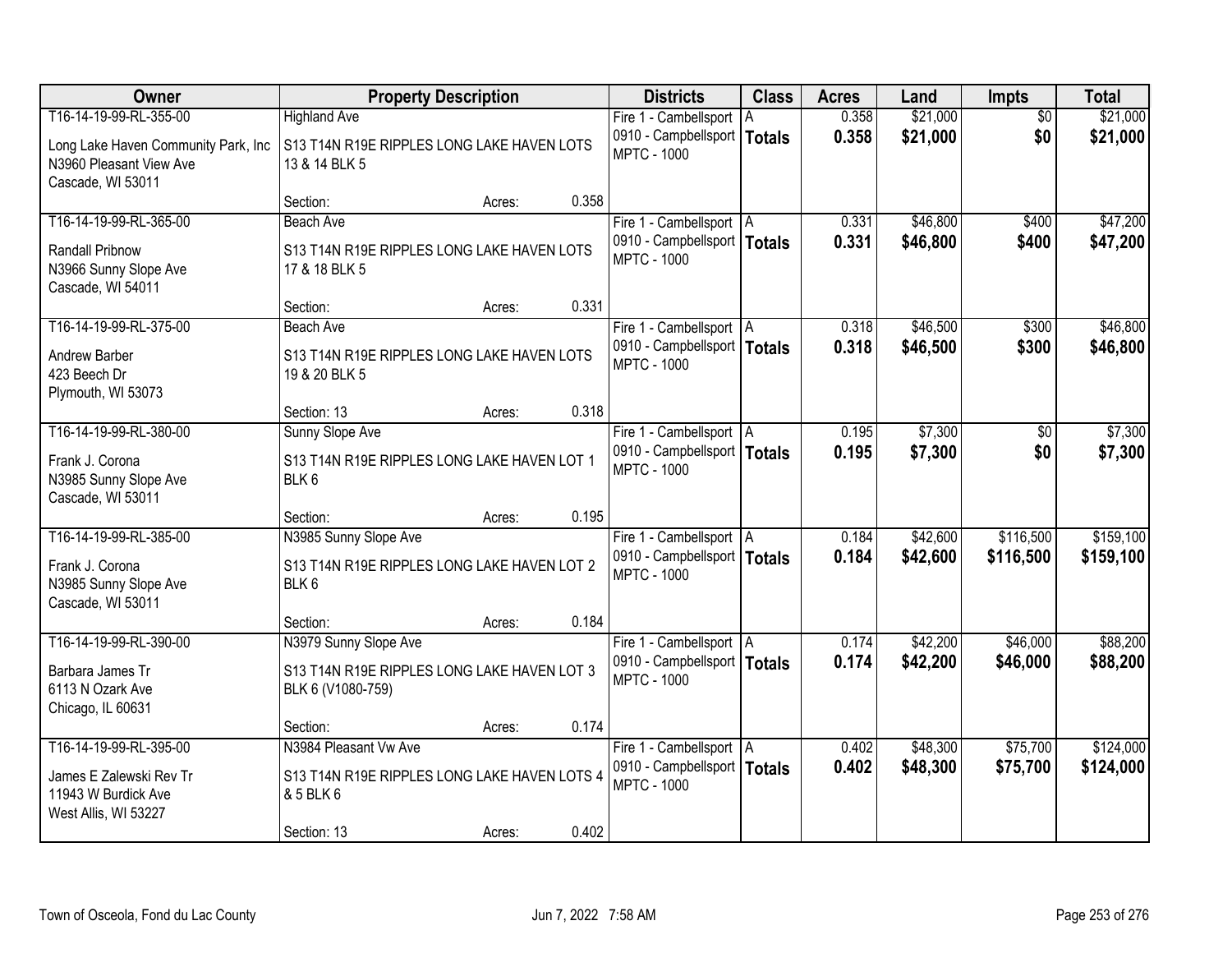| <b>Owner</b>                                                                               | <b>Property Description</b>                                                                           | <b>Districts</b>                                                                 | <b>Class</b> | <b>Acres</b>   | Land                 | <b>Impts</b>           | <b>Total</b>           |
|--------------------------------------------------------------------------------------------|-------------------------------------------------------------------------------------------------------|----------------------------------------------------------------------------------|--------------|----------------|----------------------|------------------------|------------------------|
| T16-14-19-99-RL-405-00                                                                     | Pleasant vw                                                                                           | Fire 1 - Cambellsport                                                            | A            | 0.200          | \$6,500              | \$8,000                | \$14,500               |
| James E Zalewski Rev Tr<br>11943 W Burdick Ave<br>West Allis, WI 53227                     | S13 T14N R19E RIPPLES LONG LAKE HAVEN LOT 6<br>BLK <sub>6</sub>                                       | 0910 - Campbellsport   Totals<br><b>MPTC - 1000</b>                              |              | 0.200          | \$6,500              | \$8,000                | \$14,500               |
|                                                                                            | 0.200<br>Section:<br>Acres:                                                                           |                                                                                  |              |                |                      |                        |                        |
| T16-14-19-99-RL-410-00                                                                     | N3970 Pleasant Vw Ave                                                                                 | Fire 1 - Cambellsport   A                                                        |              | 0.588          | \$51,800             | \$119,600              | \$171,400              |
| Robert L. Durn<br>N3970 Pleasant View Ave<br>Cascade, WI 53011                             | S13 T14N R19E RIPPLES LONG LAKE HAVEN LOTS<br>7-8-9 BLK 6 (V1320-432)                                 | 0910 - Campbellsport   Totals<br><b>MPTC - 1000</b>                              |              | 0.588          | \$51,800             | \$119,600              | \$171,400              |
|                                                                                            | Section:<br>0.588<br>Acres:                                                                           |                                                                                  |              |                |                      |                        |                        |
| T16-14-19-99-RL-425-00                                                                     | N3960 Pleasant Vw Ave                                                                                 | Fire 1 - Cambellsport   A                                                        |              | 0.584          | \$51,700             | \$173,300              | \$225,000              |
| Albert B. Cissa III<br>N3960 Pleasant View Ave<br>Cascade, WI 53011                        | S13 T14N R19E RIPPLES LONG LAKE HAVEN LOTS<br>10, 11 & 12 BLK 6 (752555)                              | 0910 - Campbellsport   Totals<br><b>MPTC - 1000</b>                              |              | 0.584          | \$51,700             | \$173,300              | \$225,000              |
|                                                                                            | 0.584<br>Section:<br>Acres:                                                                           |                                                                                  |              |                |                      |                        |                        |
| T16-14-19-99-RL-440-00                                                                     | N3952 Pleasant Vw Ave                                                                                 | Fire 1 - Cambellsport   A                                                        |              | 0.389          | \$48,000             | \$74,600               | \$122,600              |
| Jane R. Wagner<br>N3952 Pleasantview Ave<br>Cascade, WI 53011                              | S13 T14N R19E RIPPLES LONG LAKE HAVEN LOTS<br>13 & 14 BLK 6*                                          | 0910 - Campbellsport   Totals<br><b>MPTC - 1000</b>                              |              | 0.389          | \$48,000             | \$74,600               | \$122,600              |
|                                                                                            | 0.389<br>Section: 13<br>Acres:                                                                        |                                                                                  |              |                |                      |                        |                        |
| T16-14-19-99-RL-450-00<br>Jeffrey A. Tuchowski<br>N3951 Sunny Slope<br>Cascade, WI 53011   | N3951 Sunny Slope Ave<br>S13 T14N R19E RIPPLES LONG LAKE HAVEN LOTS<br>15 & 16 BLK 6 (876429)         | Fire 1 - Cambellsport   A<br>0910 - Campbellsport   Totals<br><b>MPTC - 1000</b> |              | 0.389<br>0.389 | \$48,000<br>\$48,000 | \$134,600<br>\$134,600 | \$182,600<br>\$182,600 |
|                                                                                            | 0.389<br>Section:<br>Acres:                                                                           |                                                                                  |              |                |                      |                        |                        |
| T16-14-19-99-RL-455-00<br>Cheryl Matenaer<br>1204 Park Ave<br>West Bend, WI 53090          | N3955 Sunny Slope Ave<br>S13 T14N R19E RIPPLES LONG LAKE HAVEN LOT 17<br>EXC N 9' BLK 6 (874129) .15A | Fire 1 - Cambellsport   A<br>0910 - Campbellsport   Totals<br><b>MPTC - 1000</b> |              | 0.150<br>0.150 | \$41,300<br>\$41,300 | \$7,900<br>\$7,900     | \$49,200<br>\$49,200   |
|                                                                                            | 0.150<br>Section:<br>Acres:                                                                           |                                                                                  |              |                |                      |                        |                        |
| T16-14-19-99-RL-460-00<br>Jason T. Landowski<br>N3959 Sunny Slope Ave<br>Cascade, WI 53011 | N3959 Sunny Slope Ave<br>S13 T14N R19E RIPPLES LONG LAKE HAVEN N 9' OF<br>LOT 17 & ALL LOT 18 BLK 6   | Fire 1 - Cambellsport   A<br>0910 - Campbellsport   Totals<br><b>MPTC - 1000</b> |              | 0.220<br>0.220 | \$43,900<br>\$43,900 | \$92,100<br>\$92,100   | \$136,000<br>\$136,000 |
|                                                                                            | 0.220<br>Section:<br>Acres:                                                                           |                                                                                  |              |                |                      |                        |                        |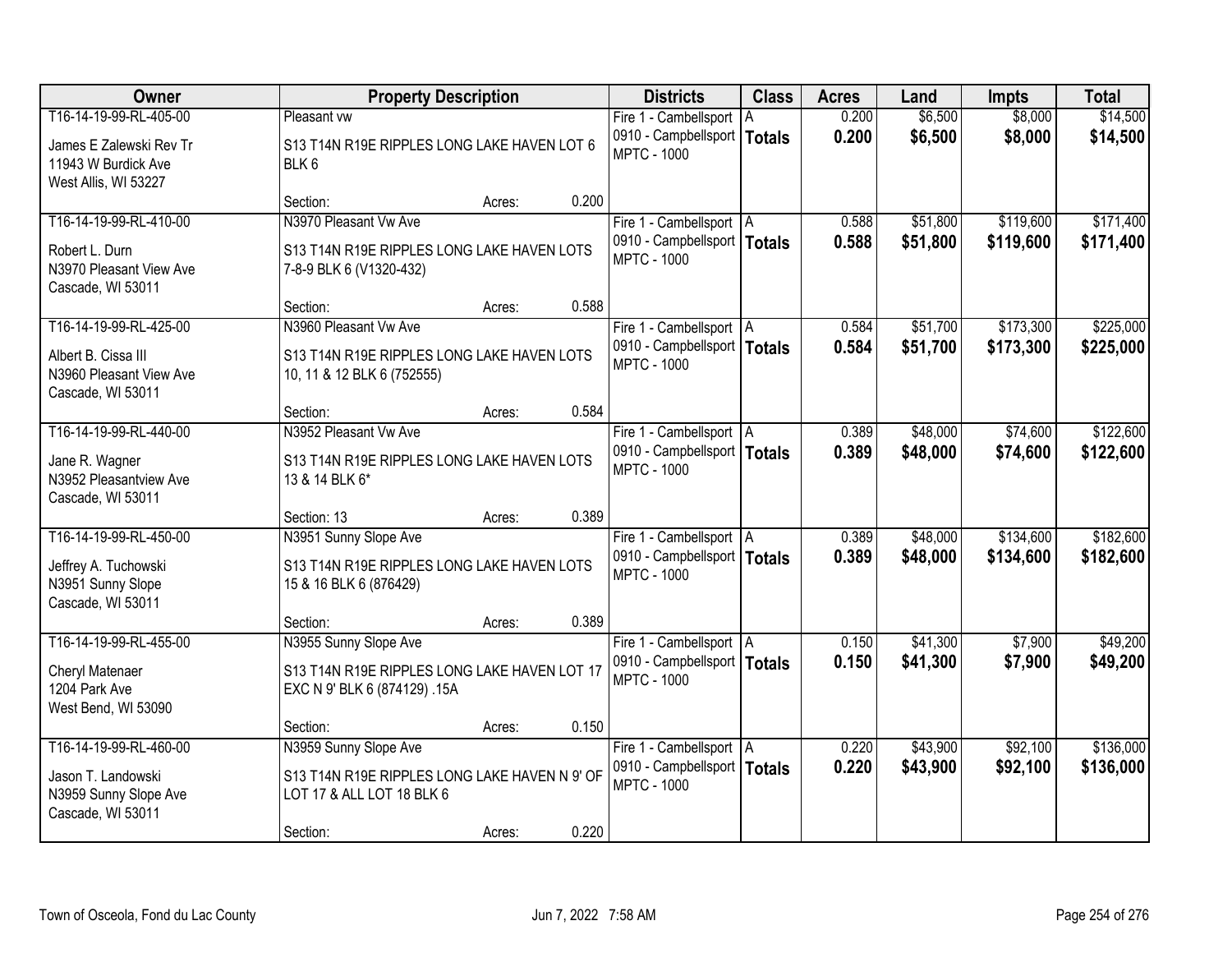| Owner                                                                                             | <b>Property Description</b>                                                                    |        | <b>Districts</b>                                                                          | <b>Class</b> | <b>Acres</b>   | Land                 | <b>Impts</b>           | <b>Total</b>         |
|---------------------------------------------------------------------------------------------------|------------------------------------------------------------------------------------------------|--------|-------------------------------------------------------------------------------------------|--------------|----------------|----------------------|------------------------|----------------------|
| T16-14-19-99-RL-465-00                                                                            | N3963 Sunny Slope Ave                                                                          |        | Fire 1 - Cambellsport   A                                                                 |              | 0.195          | \$43,000             | \$73,600               | \$116,600            |
| Victor A. Morris<br>N3963 Sunny Slope<br>Cascade, WI 53011                                        | S13 T14N R19E RIPPLES LONG LAKE HAVEN LOT 19<br>BLK 6 (V1153-515)                              |        | 0910 - Campbellsport   Totals<br><b>MPTC - 1000</b>                                       |              | 0.195          | \$43,000             | \$73,600               | \$116,600            |
|                                                                                                   | Section:                                                                                       | Acres: | 0.195                                                                                     |              |                |                      |                        |                      |
| T16-14-19-99-RL-470-00<br>Joseph Langenecker<br>N3971 Sunny Slope Ave<br>Cascade, WI 53011        | <b>Sunny Slope</b><br>S13 T14N R19E RIPPLES LONG LAKE HAVEN LOT 20<br>BLK6                     |        | Fire 1 - Cambellsport   A<br>0910 - Campbellsport   Totals<br><b>MPTC - 1000</b>          |              | 0.179<br>0.179 | \$10,600<br>\$10,600 | $\overline{30}$<br>\$0 | \$10,600<br>\$10,600 |
|                                                                                                   | Section:                                                                                       | Acres: | 0.179                                                                                     |              |                |                      |                        |                      |
| T16-14-19-99-RL-475-00                                                                            | N3971 Sunny Slope Ave                                                                          |        | Fire 1 - Cambellsport   A                                                                 |              | 0.161          | \$41,700             | \$140,300              | \$182,000            |
| Joseph Langenecker<br>N3971 Sunny Slope Ave<br>Cascade, WI 53011                                  | S13 T14N R19E RIPPLES LONG LAKE HAVEN LOT 21<br>BLK <sub>6</sub>                               |        | 0910 - Campbellsport   Totals<br><b>MPTC - 1000</b>                                       |              | 0.161          | \$41,700             | \$140,300              | \$182,000            |
|                                                                                                   | Section:                                                                                       | Acres: | 0.161                                                                                     |              |                |                      |                        |                      |
| T16-14-19-99-RL-480-00                                                                            | N3975 Sunny Slope Ave                                                                          |        | Fire 1 - Cambellsport   A                                                                 |              | 0.164          | \$41,800             | \$14,200               | \$56,000             |
| Nancie L. Walker<br>4106 N 31st St<br>Sheboygan, WI 53083                                         | S13 T14N R19E RIPPLES LONG LAKE HAVEN LOT 22<br>BLK <sub>6</sub>                               |        | 0910 - Campbellsport   Totals<br><b>MPTC - 1000</b>                                       |              | 0.164          | \$41,800             | \$14,200               | \$56,000             |
|                                                                                                   | Section:                                                                                       | Acres: | 0.164                                                                                     |              |                |                      |                        |                      |
| T16-14-19-99-RL-485-00<br>Brandon R. Bournelis<br>N3917 Pleasant View Ave<br>Cascade, WI 53011    | N3983 Pleasant Vw Ave<br>S13 T14N R19E RIPPLES LONG LAKE HAVEN LOTS 1<br>2, 3 & 22 BLK 7       |        | Fire 1 - Cambellsport   A<br>0910 - Campbellsport   Totals<br><b>MPTC - 1000</b>          |              | 0.716<br>0.716 | \$53,700<br>\$53,700 | \$41,900<br>\$41,900   | \$95,600<br>\$95,600 |
|                                                                                                   | Section: 13                                                                                    | Acres: | 0.716                                                                                     |              |                |                      |                        |                      |
| T16-14-19-99-RL-505-00<br>Gloria Langfeldt Symicek<br>1425 Manitowoc Ave<br>S Milwaukee, WI 53172 | N3986 Division Rd<br>S13 T14N R19E RIPPLES LONG LAKE HAVEN LOTS 4<br>& 5 BLK 7 (V777-486)      |        | Fire 1 - Cambellsport   A<br>0910 - Campbellsport   Totals<br><b>MPTC - 1000</b>          |              | 0.364<br>0.364 | \$47,500<br>\$47,500 | \$5,000<br>\$5,000     | \$52,500<br>\$52,500 |
|                                                                                                   | Section: 13                                                                                    | Acres: | 0.364                                                                                     |              |                |                      |                        |                      |
| T16-14-19-99-RL-515-00<br>Moiz S. Bhanpuri<br>2715 Wyngate Way<br>Waukesha, WI 53189-6820         | N3980 Division Rd<br>S13 T14N R19E RIPPLES LONG LAKE HAVEN LOT 6<br>BLK 7 (966868)<br>Section: |        | Fire 1 - Cambellsport   A<br>0910 - Campbellsport   Totals<br><b>MPTC - 1000</b><br>0.180 |              | 0.180<br>0.180 | \$42,400<br>\$42,400 | \$40,500<br>\$40,500   | \$82,900<br>\$82,900 |
|                                                                                                   |                                                                                                | Acres: |                                                                                           |              |                |                      |                        |                      |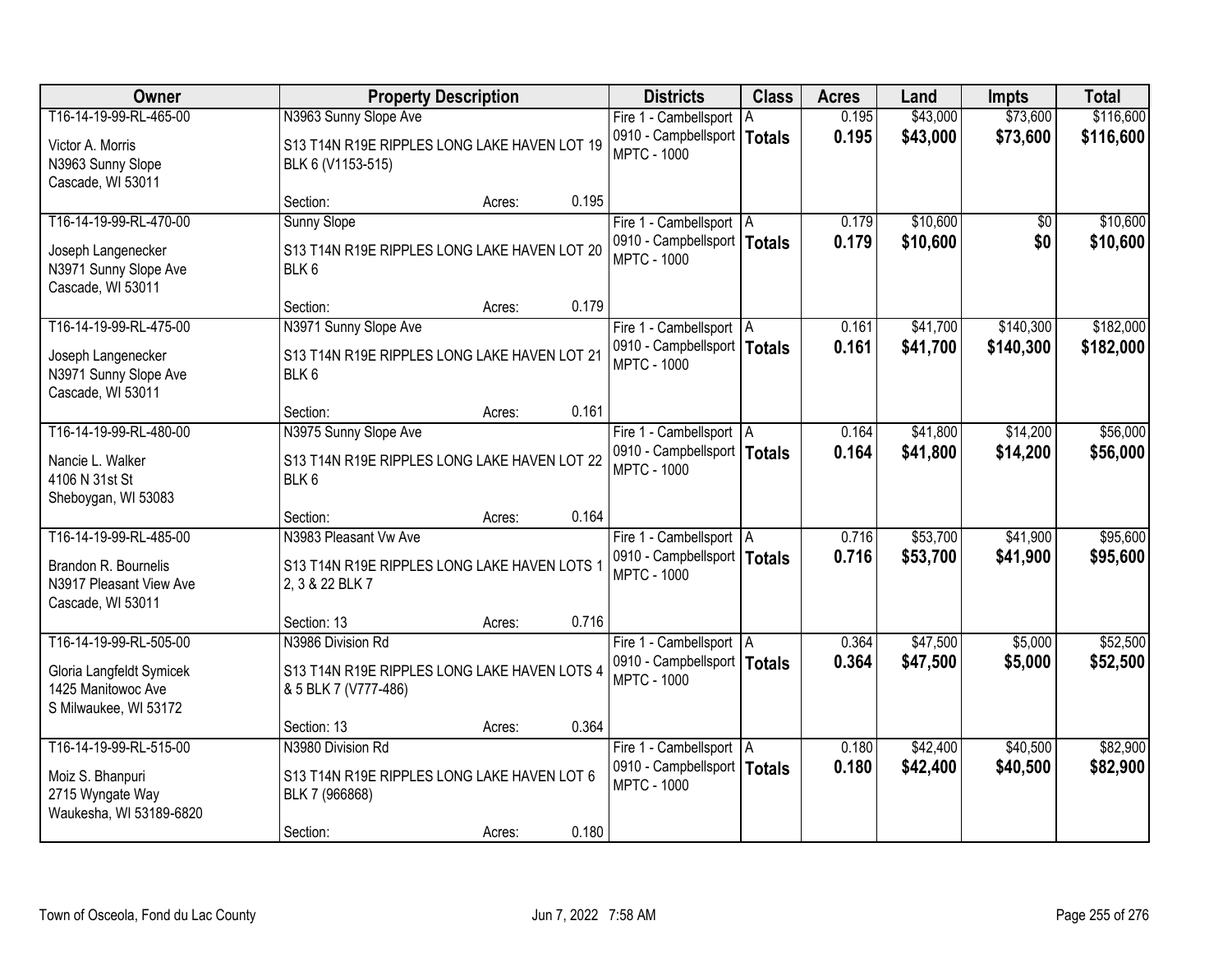| <b>Owner</b>                                    | <b>Property Description</b>                                                                  |        |       | <b>Districts</b>              | <b>Class</b>  | <b>Acres</b> | Land      | <b>Impts</b> | <b>Total</b> |
|-------------------------------------------------|----------------------------------------------------------------------------------------------|--------|-------|-------------------------------|---------------|--------------|-----------|--------------|--------------|
| T16-14-19-99-RL-520-00                          | N3972 Division Rd                                                                            |        |       | Fire 1 - Cambellsport         | ΙA            | 0.296        | \$46,000  | \$101,600    | \$147,600    |
| Jug's Place, LLC                                | S13 T14N R19E RIPPLES LONG LAKE HAVEN LOT 7                                                  |        |       | 0910 - Campbellsport          | <b>Totals</b> | 0.296        | \$46,000  | \$101,600    | \$147,600    |
| 21431 W Orchard Dr                              | BLK 7 N 35' LOT 8 BLK 7 (924549)                                                             |        |       | <b>MPTC - 1000</b>            |               |              |           |              |              |
| New Berlin, WI 53146                            |                                                                                              |        |       |                               |               |              |           |              |              |
|                                                 | Section:                                                                                     | Acres: | 0.296 |                               |               |              |           |              |              |
| T16-14-19-99-RL-525-00                          | N3966 Division Rd                                                                            |        |       | Fire 1 - Cambellsport   A     |               | 0.462        | \$49,600  | \$80,400     | \$130,000    |
| John A. Averbeck                                | S13 T14N R19E RIPPLES LONG LAKE HAVEN S 15'                                                  |        |       | 0910 - Campbellsport   Totals |               | 0.462        | \$49,600  | \$80,400     | \$130,000    |
| 16535 Leon Ter                                  | LOT 8 ALL OF LOTS 9 & 10 ALL PTS OF LOTS 19 & 20                                             |        |       | <b>MPTC - 1000</b>            |               |              |           |              |              |
| Brookfield, WI 53005                            | LYG LESS THAN 175' W OF E LI BLK 7 & S 15' LOT 21                                            |        |       |                               |               |              |           |              |              |
|                                                 | Section:                                                                                     | Acres: | 0.462 |                               |               |              |           |              |              |
| T16-14-19-99-RL-535-00                          | N3962 Division Rd                                                                            |        |       | Fire 1 - Cambellsport   A     |               | 0.374        | \$47,700  | \$104,400    | \$152,100    |
| Troy D. Niemuth                                 | S13 T14N R19E RIPPLES LONG LAKE HAVEN LOTS                                                   |        |       | 0910 - Campbellsport   Totals |               | 0.374        | \$47,700  | \$104,400    | \$152,100    |
| N3962 Division Rd                               | 11 & 12 BLK 7 (826921)                                                                       |        |       | <b>MPTC - 1000</b>            |               |              |           |              |              |
| Cascade, WI 53011                               |                                                                                              |        |       |                               |               |              |           |              |              |
|                                                 | Section:                                                                                     | Acres: | 0.374 |                               |               |              |           |              |              |
| T16-14-19-99-RL-545-00                          | N3950 Division Rd                                                                            |        |       | Fire 1 - Cambellsport   A     |               | 0.414        | \$36,400  | \$56,100     | \$92,500     |
| John K. Wolf                                    | S13 T14N R19E RIPPLES LONG LAKE HAVEN LOTS                                                   |        |       | 0910 - Campbellsport   Totals |               | 0.414        | \$36,400  | \$56,100     | \$92,500     |
| N3950 Division Rd                               | 13 & 14 BLK 7 AS REC V627-572                                                                |        |       | <b>MPTC - 1000</b>            |               |              |           |              |              |
| Cascade, WI 53011                               |                                                                                              |        |       |                               |               |              |           |              |              |
|                                                 | Section:                                                                                     | Acres: | 0.414 |                               |               |              |           |              |              |
| T16-14-19-99-RL-555-00                          | W123 Highland Ave                                                                            |        |       | Fire 1 - Cambellsport   A     |               | 0.776        | \$54,500  | \$34,500     | \$89,000     |
|                                                 |                                                                                              |        |       | 0910 - Campbellsport   Totals |               | 0.776        | \$54,500  | \$34,500     | \$89,000     |
| Sandra L Mallas 2016 Rev Tr<br>2830 E Vogal Ave | S13 T14N R19E RIPPLES LONG LAKE HAVEN LOTS<br>15, 16, 17 & 18 BLK 7*                         |        |       | <b>MPTC - 1000</b>            |               |              |           |              |              |
| Cudahy, WI 53110                                |                                                                                              |        |       |                               |               |              |           |              |              |
|                                                 | Section:                                                                                     | Acres: | 0.776 |                               |               |              |           |              |              |
| T16-14-19-99-RL-565-00                          | N3975 Pleasant Vw Ave                                                                        |        |       | Fire 1 - Cambellsport   A     |               | 0.493        | \$25,100  | \$8,500      | \$33,600     |
|                                                 |                                                                                              |        |       | 0910 - Campbellsport   Totals |               | 0.493        | \$25,100  | \$8,500      | \$33,600     |
| Robert L. Durn<br>N3970 Pleasant View Ave       | S13 T14N R19E RIPPLES LONG LAKE HAVEN THAT<br>PART OF LOTS 19, 20 & 21 BLK 7 AS DESC IN      |        |       | <b>MPTC - 1000</b>            |               |              |           |              |              |
| Cascade, WI 53011                               | V1320-432                                                                                    |        |       |                               |               |              |           |              |              |
|                                                 | Section:                                                                                     | Acres: | 0.493 |                               |               |              |           |              |              |
| T16-14-19-99-RL-575-00                          | N3940 Beach Ave                                                                              |        |       | Fire 1 - Cambellsport   A     |               | 0.000        | \$112,500 | \$123,900    | \$236,400    |
|                                                 |                                                                                              |        |       | 0910 - Campbellsport   Totals |               | 0.000        | \$112,500 | \$123,900    | \$236,400    |
| Meyer Jt Rev Tr<br>1217 Cherberry Ct            | S13 T14N R19E RIPPLES LONG LAKE HAVEN LOT 1<br>BLK 8 ALSO PARC ADJ ON N SI AS REC V1412-848* |        |       | <b>MPTC - 1000</b>            |               |              |           |              |              |
| Libertyville, IL 60048                          |                                                                                              |        |       |                               |               |              |           |              |              |
|                                                 | Section:                                                                                     | Acres: | 0.000 |                               |               |              |           |              |              |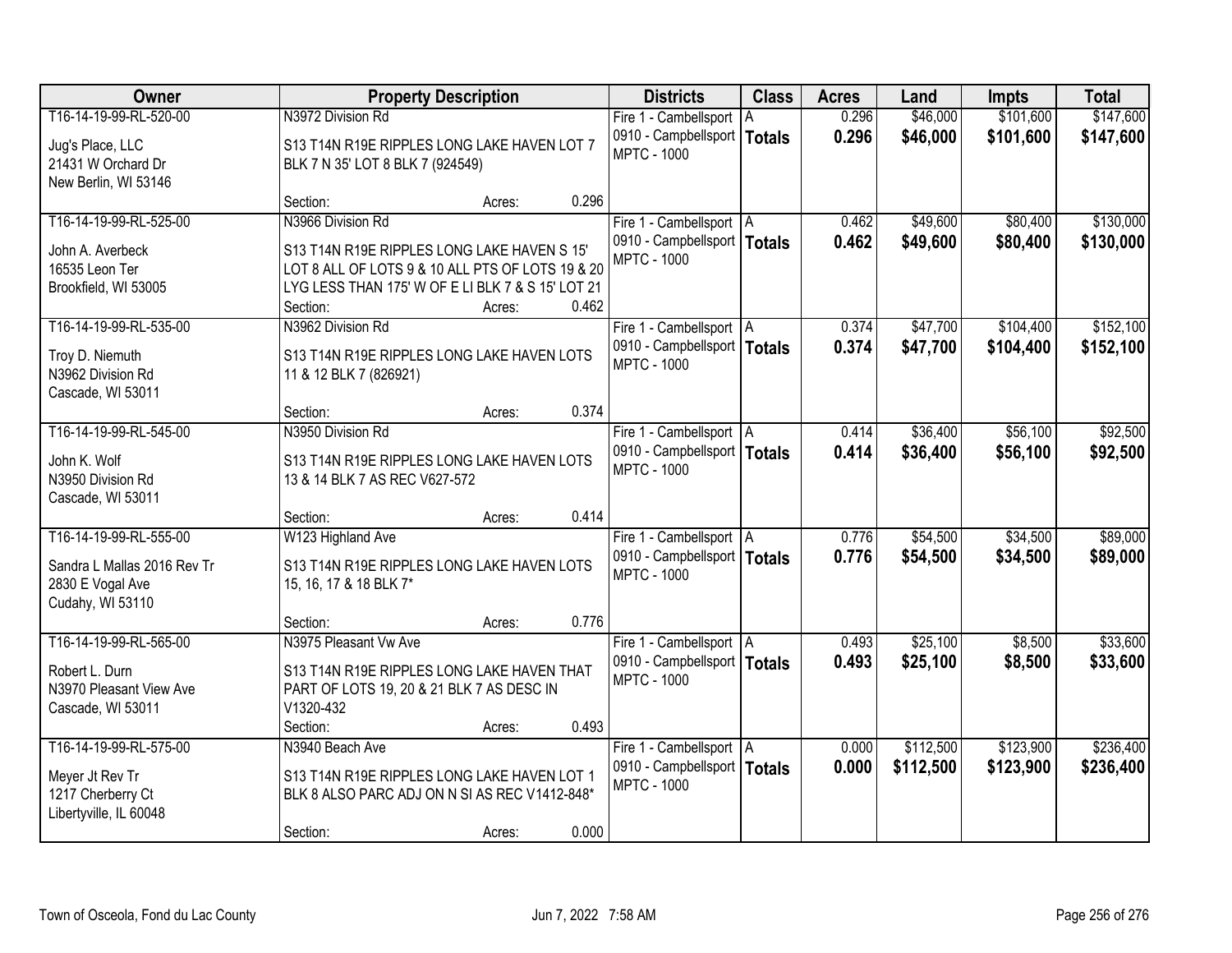| Owner                                                                               | <b>Property Description</b>                                              |        |       | <b>Districts</b>                                                                 | <b>Class</b> | <b>Acres</b>   | Land                 | <b>Impts</b>         | <b>Total</b>           |
|-------------------------------------------------------------------------------------|--------------------------------------------------------------------------|--------|-------|----------------------------------------------------------------------------------|--------------|----------------|----------------------|----------------------|------------------------|
| T16-14-19-99-RL-585-00                                                              | N3936 Beach Ave                                                          |        |       | Fire 1 - Cambellsport   A                                                        |              | 0.000          | \$107,600            | \$56,100             | \$163,700              |
| Wallace G Nienow Jt Irrev Tr Agrmnt<br>325 W Nicolet Ct<br>Glendale, WI 53217       | S13 T14N R19E RIPPLES LONG LAKE HAVEN LOT 2<br>AND LOT 3 BLK 8           |        |       | 0910 - Campbellsport   Totals<br><b>MPTC - 1000</b>                              |              | 0.000          | \$107,600            | \$56,100             | \$163,700              |
|                                                                                     | Section:                                                                 | Acres: | 0.000 |                                                                                  |              |                |                      |                      |                        |
| T16-14-19-99-RL-595-00                                                              | N3928 Beach Ave                                                          |        |       | Fire 1 - Cambellsport   A                                                        |              | 0.000          | \$61,600             | \$134,000            | \$195,600              |
| Kenneth E. Grosser<br>N3928 Beach Ave<br>Cascade, WI 53011                          | S13 T14N R19E RIPPLES LONG LAKE HAVEN LOT 4<br>BLK 8*                    |        |       | 0910 - Campbellsport   Totals<br><b>MPTC - 1000</b>                              |              | 0.000          | \$61,600             | \$134,000            | \$195,600              |
|                                                                                     | Section: 13                                                              | Acres: | 0.000 |                                                                                  |              |                |                      |                      |                        |
| T16-14-19-99-RL-600-00                                                              | Beach Ave                                                                |        |       | Fire 1 - Cambellsport   A                                                        |              | 0.000          | \$38,600             | \$0                  | \$38,600               |
| Kenneth E. Grosser<br>N3928 Beach Ave<br>Cascade, WI 53011                          | S13 T14N R19E RIPPLES LONG LAKE HAVEN LOT 5<br>BLK 8*                    |        |       | 0910 - Campbellsport   Totals<br><b>MPTC - 1000</b>                              |              | 0.000          | \$38,600             | \$0                  | \$38,600               |
|                                                                                     | Section:                                                                 | Acres: | 0.000 |                                                                                  |              |                |                      |                      |                        |
| T16-14-19-99-RL-605-00                                                              | N3922 Beach Ave                                                          |        |       | Fire 1 - Cambellsport   A                                                        |              | 0.000          | \$59,400             | \$183,700            | \$243,100              |
| Alan M Erickson Rev Tr<br>N3922 Beach Ave<br>Cascade, WI 53011                      | S13 T14N R19E RIPPLES LONG LAKE HAVEN LOT 6<br>BLK 8 (719544)            |        |       | 0910 - Campbellsport   Totals<br><b>MPTC - 1000</b>                              |              | 0.000          | \$59,400             | \$183,700            | \$243,100              |
|                                                                                     | Section:                                                                 | Acres: | 0.000 |                                                                                  |              |                |                      |                      |                        |
| T16-14-19-99-RL-610-00<br>Jolyn M. Keskinen<br>N3918 Beach Ave<br>Cascade, WI 53011 | N3918 Beach Ave<br>S13 T14N R19E RIPPLES LONG LAKE HAVEN LOT 7<br>BLK 8* |        |       | Fire 1 - Cambellsport   A<br>0910 - Campbellsport   Totals<br><b>MPTC - 1000</b> |              | 0.000<br>0.000 | \$59,400<br>\$59,400 | \$97,800<br>\$97,800 | \$157,200<br>\$157,200 |
|                                                                                     | Section:                                                                 | Acres: | 0.000 |                                                                                  |              |                |                      |                      |                        |
| T16-14-19-99-RL-615-00                                                              | N3914 Beach Ave                                                          |        |       | Fire 1 - Cambellsport A                                                          |              | 0.000          | \$59,400             | \$112,000            | \$171,400              |
| Duane Thoms<br>W237 S8040 Highland Dr<br>Big Bend, WI 53103                         | S13 T14N R19E RIPPLES LONG LAKE HAVEN LOT 8<br>BLK8                      |        |       | 0910 - Campbellsport   Totals<br><b>MPTC - 1000</b>                              |              | 0.000          | \$59,400             | \$112,000            | \$171,400              |
|                                                                                     | Section:                                                                 | Acres: | 0.000 |                                                                                  |              |                |                      |                      |                        |
| T16-14-19-99-RL-620-00                                                              | N3910 Beach Ave                                                          |        |       | Fire 1 - Cambellsport   A                                                        |              | 0.000          | \$29,700             | $\overline{50}$      | \$29,700               |
| Bertrams Landing, LLC<br>W9129 Deer Rd<br>Cascade, WI 53011                         | S13 T14N R19E RIPPLES LONG LAKE HAVEN LOT 9<br>BLK 8 (932513)            |        |       | 0910 - Campbellsport   Totals<br><b>MPTC - 1000</b>                              |              | 0.000          | \$29,700             | \$0                  | \$29,700               |
|                                                                                     | Section:                                                                 | Acres: | 0.000 |                                                                                  |              |                |                      |                      |                        |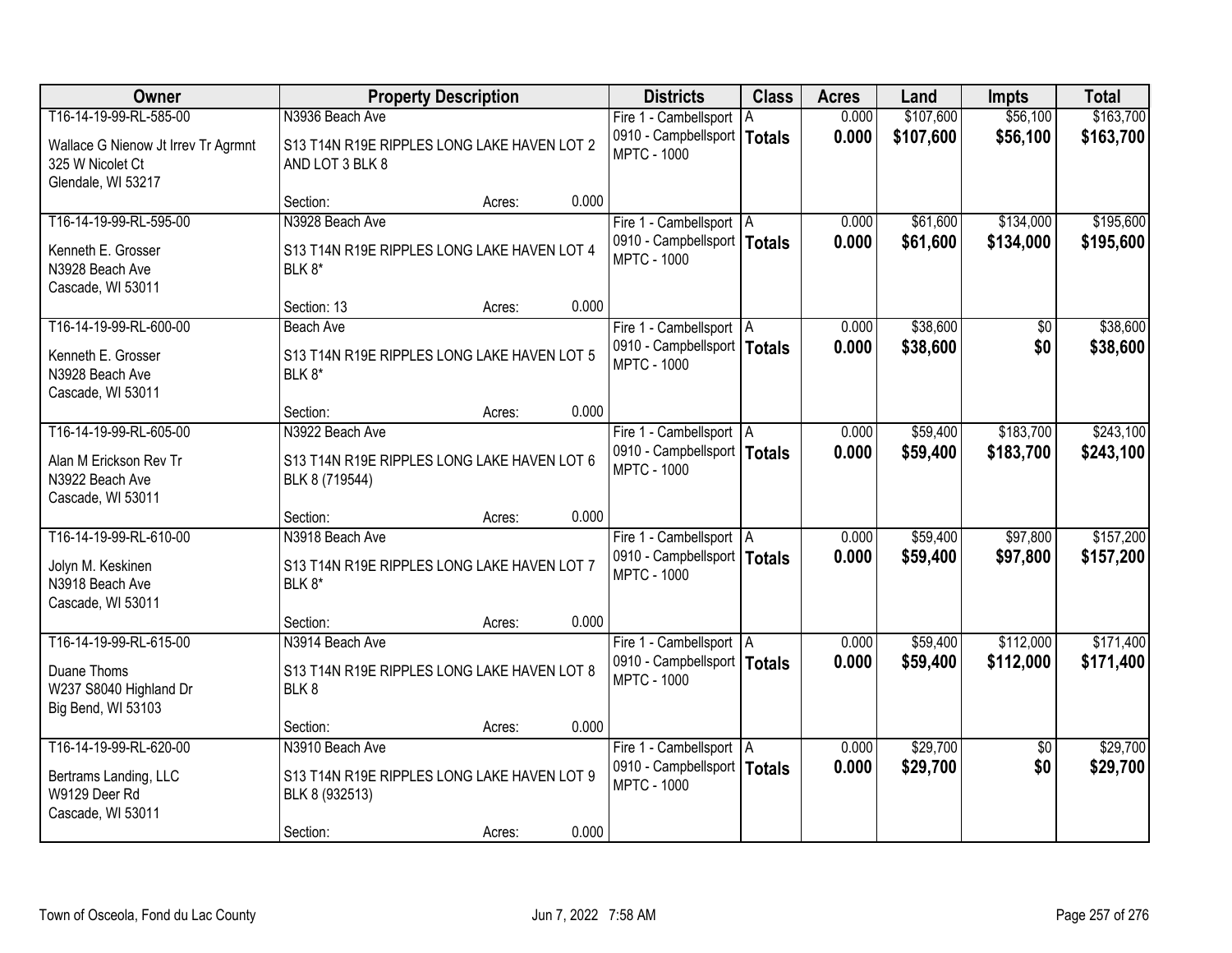| Owner                                                                                    | <b>Property Description</b>                                                              | <b>Districts</b>                                                                 | <b>Class</b> | <b>Acres</b>   | Land                 | <b>Impts</b>         | <b>Total</b>           |
|------------------------------------------------------------------------------------------|------------------------------------------------------------------------------------------|----------------------------------------------------------------------------------|--------------|----------------|----------------------|----------------------|------------------------|
| T16-14-19-99-RL-626-00                                                                   | N3906 Beach Ave                                                                          | Fire 1 - Cambellsport   A                                                        |              | 0.000          | \$104,400            | \$188,800            | \$293,200              |
| Scott A. Peterson<br>N3906 Beach Ave<br>Cascade, WI 53011                                | S13 T14N R19E RIPPLES LONG LAKE HAVEN LOTS<br>10 & 11 BLK 8                              | 0910 - Campbellsport   Totals<br><b>MPTC - 1000</b>                              |              | 0.000          | \$104,400            | \$188,800            | \$293,200              |
|                                                                                          | 0.000<br>Section: 13<br>Acres:                                                           |                                                                                  |              |                |                      |                      |                        |
| T16-14-19-99-RL-635-00<br>Richard O. Schwinn                                             | N3902 Beach Ave<br>S13 T14N R19E RIPPLES LONG LAKE HAVEN LOT 12                          | Fire 1 - Cambellsport   A<br>0910 - Campbellsport   Totals<br><b>MPTC - 1000</b> |              | 0.000<br>0.000 | \$59,400<br>\$59,400 | \$67,700<br>\$67,700 | \$127,100<br>\$127,100 |
| 2441 Normandy Ln<br>Wauwatosa, WI 53226                                                  | BLK 8*<br>0.000<br>Section: 16<br>Acres:                                                 |                                                                                  |              |                |                      |                      |                        |
| T16-14-19-99-RL-640-00                                                                   | W176 Highland Ave                                                                        | Fire 1 - Cambellsport   A                                                        |              | 0.183          | \$42,500             | \$64,900             | \$107,400              |
| Michael L. Wright<br>W176 Highland Ave<br>Cascade, WI 53011                              | S13 T14N R19E RIPPLES LONG LAKE HAVEN LOT 1<br>BLK 9 (V1416-652)                         | 0910 - Campbellsport   Totals<br><b>MPTC - 1000</b>                              |              | 0.183          | \$42,500             | \$64,900             | \$107,400              |
|                                                                                          | 0.183<br>Section:<br>Acres:                                                              |                                                                                  |              |                |                      |                      |                        |
| T16-14-19-99-RL-645-00                                                                   | <b>Beach Ave</b>                                                                         | Fire 1 - Cambellsport   A                                                        |              | 0.183          | \$42,500             | \$1,000              | \$43,500               |
| Michael L. Wright<br>W176 Highland Ave<br>Cascade, WI 53011                              | S13 T14N R19E RIPPLES LONG LAKE HAVEN LOT 2<br>BLK 9 (V1416-652)                         | 0910 - Campbellsport   Totals<br><b>MPTC - 1000</b>                              |              | 0.183          | \$42,500             | \$1,000              | \$43,500               |
|                                                                                          | 0.183<br>Section: 13<br>Acres:                                                           |                                                                                  |              |                |                      |                      |                        |
| T16-14-19-99-RL-650-00<br>Kirk J. Killips<br>N6124 Hilltop Ln<br>Johnson Creek, WI 53058 | N3931 Beach Ave<br>S13 T14N R19E RIPPLES LONG LAKE HAVEN LOTS 3<br>& 4 BLK 9 (V1314-920) | Fire 1 - Cambellsport   A<br>0910 - Campbellsport   Totals<br><b>MPTC - 1000</b> |              | 0.365<br>0.365 | \$47,500<br>\$47,500 | \$39,800<br>\$39,800 | \$87,300<br>\$87,300   |
|                                                                                          | 0.365<br>Section:<br>Acres:                                                              |                                                                                  |              |                |                      |                      |                        |
| T16-14-19-99-RL-660-00<br>Darlene M. Morgan<br>17505 Bonnie Ln<br>Brookfield, WI 53045   | <b>Beach Ave</b><br>S13 T14N R19E RIPPLES LONG LAKE HAVEN LOT 5<br>BLK9                  | Fire 1 - Cambellsport   A<br>0910 - Campbellsport   Totals<br><b>MPTC - 1000</b> |              | 0.183<br>0.183 | \$10,600<br>\$10,600 | \$6,800<br>\$6,800   | \$17,400<br>\$17,400   |
|                                                                                          | 0.183<br>Section:<br>Acres:                                                              |                                                                                  |              |                |                      |                      |                        |
| T16-14-19-99-RL-665-00<br>Darlene M. Morgan<br>17505 Bonnie Ln                           | N3921 Beach Ave<br>S13 T14N R19E RIPPLES LONG LAKE HAVEN N 50'<br>LOT 6 BLK 9            | Fire 1 - Cambellsport   A<br>0910 - Campbellsport   Totals<br><b>MPTC - 1000</b> |              | 0.172<br>0.172 | \$42,100<br>\$42,100 | \$49,400<br>\$49,400 | \$91,500<br>\$91,500   |
| Brookfield, WI 53045                                                                     | 0.172<br>Section:<br>Acres:                                                              |                                                                                  |              |                |                      |                      |                        |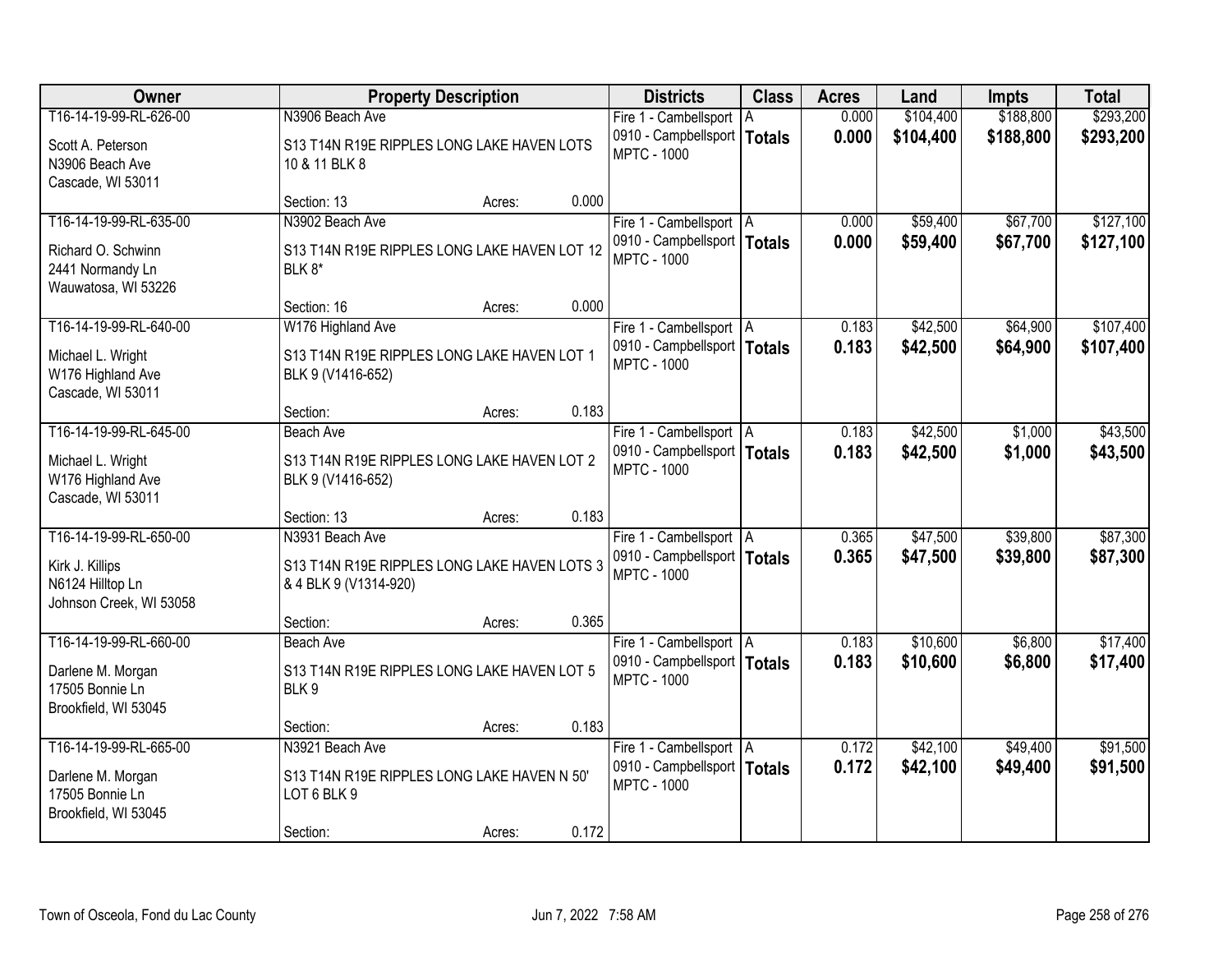| Owner                                                                                  | <b>Property Description</b>                                                              |                 | <b>Districts</b>                                                                 | <b>Class</b> | <b>Acres</b>   | Land                 | <b>Impts</b>           | <b>Total</b>           |
|----------------------------------------------------------------------------------------|------------------------------------------------------------------------------------------|-----------------|----------------------------------------------------------------------------------|--------------|----------------|----------------------|------------------------|------------------------|
| T16-14-19-99-RL-670-00                                                                 | N3917 Beach Ave                                                                          |                 | Fire 1 - Cambellsport   A                                                        |              | 0.193          | \$42,900             | \$81,600               | \$124,500              |
| Michael P. Weston<br>918 Tower Ln<br>West Bend, WI 53090                               | S13 T14N R19E RIPPLES LONG LAKE HAVEN LOT 7 8<br>S 3.16' OF LOT 6 BLK 9 (879280)         |                 | 0910 - Campbellsport   Totals<br><b>MPTC - 1000</b>                              |              | 0.193          | \$42,900             | \$81,600               | \$124,500              |
|                                                                                        | Section:                                                                                 | 0.193<br>Acres: |                                                                                  |              |                |                      |                        |                        |
| T16-14-19-99-RL-675-00<br>Mark E. Sensel<br>5128 N 63rd St                             | N3913 Beach Ave<br>S13 T14N R19E RIPPLES LONG LAKE HAVEN LOTS 8<br>& 9 BLK 9             |                 | Fire 1 - Cambellsport   A<br>0910 - Campbellsport   Totals<br><b>MPTC - 1000</b> |              | 0.365<br>0.365 | \$47,500<br>\$47,500 | \$29,600<br>\$29,600   | \$77,100<br>\$77,100   |
| Milwaukee, WI 53218                                                                    | Section:                                                                                 | 0.365<br>Acres: |                                                                                  |              |                |                      |                        |                        |
| T16-14-19-99-RL-685-00                                                                 | N3905 Beach Ave                                                                          |                 | Fire 1 - Cambellsport   A                                                        |              | 0.365          | \$47,500             | \$67,100               | \$114,600              |
| Gerald J Stutz Tr<br>W57 N783 Hawthorne Ave<br>Cedarburg, WI 53012                     | S13 T14N R19E RIPPLES LONG LAKE HAVEN LOT 10<br>AND LOT 11 BLK 9                         |                 | 0910 - Campbellsport   Totals<br><b>MPTC - 1000</b>                              |              | 0.365          | \$47,500             | \$67,100               | \$114,600              |
|                                                                                        | Section:                                                                                 | 0.365<br>Acres: |                                                                                  |              |                |                      |                        |                        |
| T16-14-19-99-RL-695-00                                                                 | N3901 Beach Ave                                                                          |                 | Fire 1 - Cambellsport   A                                                        |              | 0.183          | \$42,500             | \$200                  | \$42,700               |
| Richard O. Schwinn<br>2441 Normandy Ln<br>Wauwatosa, WI 53226                          | S13 T14N R19E RIPPLES LONG LAKE HAVEN LOT 12<br>BLK 9*                                   |                 | 0910 - Campbellsport   Totals<br><b>MPTC - 1000</b>                              |              | 0.183          | \$42,500             | \$200                  | \$42,700               |
|                                                                                        | Section: 13                                                                              | 0.183<br>Acres: |                                                                                  |              |                |                      |                        |                        |
| T16-14-19-99-RL-700-00<br>James A. Immel<br>N3904 Sunny Slope Ave<br>Cascade, WI 53011 | N3904 Sunny Slope Ave<br>S13 T14N R19E RIPPLES LONG LAKE HAVEN LOTS<br>13 14 & 15 BLK 9* |                 | Fire 1 - Cambellsport   A<br>0910 - Campbellsport   Totals<br><b>MPTC - 1000</b> |              | 0.542<br>0.542 | \$51,100<br>\$51,100 | \$216,700<br>\$216,700 | \$267,800<br>\$267,800 |
|                                                                                        | Section: 13                                                                              | 0.542<br>Acres: |                                                                                  |              |                |                      |                        |                        |
| T16-14-19-99-RL-715-00<br>Mark E. Sensel<br>5128 N 63rd St<br>Milwaukee, WI 53218      | N3914 Sunny Slope Ave<br>S13 T14N R19E RIPPLES LONG LAKE HAVEN LOT 16<br>BLK9            |                 | Fire 1 - Cambellsport A<br>0910 - Campbellsport   Totals<br><b>MPTC - 1000</b>   |              | 0.183<br>0.183 | \$10,600<br>\$10,600 | \$2,400<br>\$2,400     | \$13,000<br>\$13,000   |
|                                                                                        | Section: 13                                                                              | 0.183<br>Acres: |                                                                                  |              |                |                      |                        |                        |
| T16-14-19-99-RL-720-00<br>Mark E. Sensel<br>5128 N 63rd St<br>Milwaukee, WI 53218      | <b>Sunny Slope</b><br>S13 T14N R19E RIPPLES LONG LAKE HAVEN LOT 17<br>BLK9               | 0.183           | Fire 1 - Cambellsport   A<br>0910 - Campbellsport   Totals<br><b>MPTC - 1000</b> |              | 0.183<br>0.183 | \$10,600<br>\$10,600 | $\overline{50}$<br>\$0 | \$10,600<br>\$10,600   |
|                                                                                        | Section: 13                                                                              | Acres:          |                                                                                  |              |                |                      |                        |                        |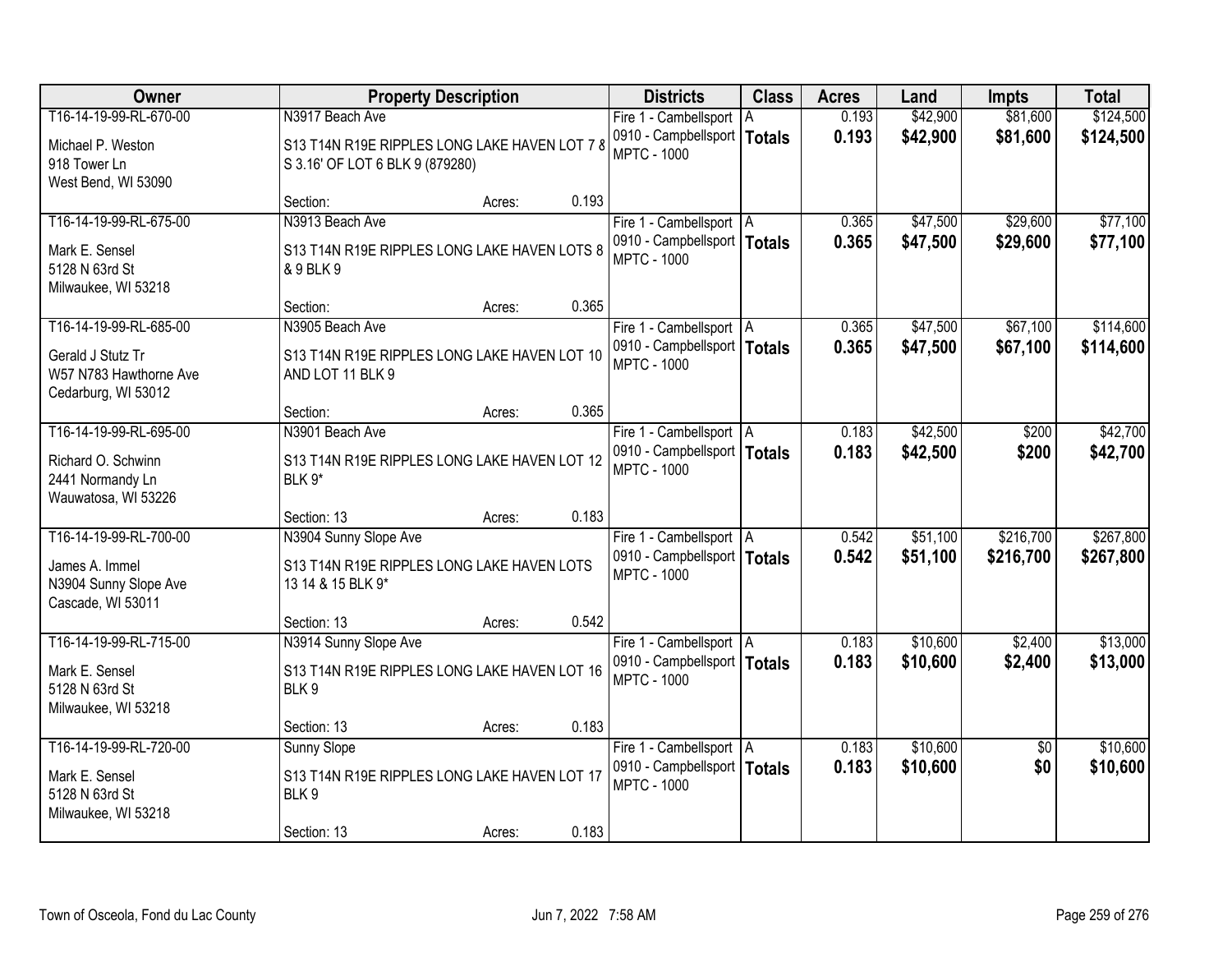| Owner                                                                               | <b>Property Description</b>                                                                                    | <b>Districts</b>                                                                 | <b>Class</b> | <b>Acres</b>   | Land                 | <b>Impts</b>         | <b>Total</b>           |
|-------------------------------------------------------------------------------------|----------------------------------------------------------------------------------------------------------------|----------------------------------------------------------------------------------|--------------|----------------|----------------------|----------------------|------------------------|
| T16-14-19-99-RL-725-00                                                              | N3920 Sunny Slope Ave                                                                                          | Fire 1 - Cambellsport   A                                                        |              | 0.183          | \$42,500             | \$48,000             | \$90,500               |
| Mark G. Wickert<br>3113 Sherman Ct<br>South Milwaukee, WI 53172                     | S13 T14N R19E RIPPLES LONG LAKE HAVEN LOT 18<br>BLK 9 (V1435-652)                                              | 0910 - Campbellsport   Totals<br><b>MPTC - 1000</b>                              |              | 0.183          | \$42,500             | \$48,000             | \$90,500               |
|                                                                                     | 0.183<br>Section:<br>Acres:                                                                                    |                                                                                  |              |                |                      |                      |                        |
| T16-14-19-99-RL-730-00                                                              | N3924 Sunny Slope Ave                                                                                          | Fire 1 - Cambellsport   A                                                        |              | 0.183          | \$42,500             | \$42,100             | \$84,600               |
| Thomas J. Schirmer<br>N3928 Sunny Slope Ave<br>Cascade, WI 53011                    | S13 T14N R19E RIPPLES LONG LAKE HAVEN LOT 19<br>BLK9                                                           | 0910 - Campbellsport   Totals<br><b>MPTC - 1000</b>                              |              | 0.183          | \$42,500             | \$42,100             | \$84,600               |
|                                                                                     | Section: 13<br>0.183<br>Acres:                                                                                 |                                                                                  |              |                |                      |                      |                        |
| T16-14-19-99-RL-735-00                                                              | N3928 Sunny Slope Ave                                                                                          | Fire 1 - Cambellsport   A                                                        |              | 0.183          | \$42,500             | \$71,700             | \$114,200              |
| Thomas J. Schirmer<br>N8820 County Rd J<br>Elkhart Lake, WI 53020                   | S13 T14N R19E RIPPLES LONG LAKE HAVEN LOT 20<br>BLK <sub>9</sub>                                               | 0910 - Campbellsport   Totals<br><b>MPTC - 1000</b>                              |              | 0.183          | \$42,500             | \$71,700             | \$114,200              |
|                                                                                     | 0.183<br>Section:<br>Acres:                                                                                    |                                                                                  |              |                |                      |                      |                        |
| T16-14-19-99-RL-740-00                                                              | N3932 Sunny Slope Ave                                                                                          | Fire 1 - Cambellsport   A                                                        |              | 0.183          | \$42,500             | \$126,700            | \$169,200              |
| Kenneth L. Albrecht<br>3932 Sunny Slope Ave<br>Cascade, WI 53011                    | S13 T14N R19E RIPPLES LONG LAKE HAVEN LOT 21<br>BLK 9                                                          | 0910 - Campbellsport   Totals<br><b>MPTC - 1000</b>                              |              | 0.183          | \$42,500             | \$126,700            | \$169,200              |
|                                                                                     | 0.183<br>Section:<br>Acres:                                                                                    |                                                                                  |              |                |                      |                      |                        |
| T16-14-19-99-RL-745-00                                                              | <b>Sunny Slope</b>                                                                                             | Fire 1 - Cambellsport   A                                                        |              | 0.183          | \$10,600             | \$0                  | \$10,600               |
| Kenneth L. Albrecht<br>3932 Sunny Slope Ave<br>Cascade, WI 53011                    | S13 T14N R19E RIPPLES LONG LAKE HAVEN LOT 22<br>BLK9                                                           | 0910 - Campbellsport   Totals<br><b>MPTC - 1000</b>                              |              | 0.183          | \$10,600             | \$0                  | \$10,600               |
|                                                                                     | 0.183<br>Section:<br>Acres:                                                                                    |                                                                                  |              |                |                      |                      |                        |
| T16-14-19-99-RL-750-00                                                              | W166 Highland Ave                                                                                              | Fire 1 - Cambellsport   A                                                        |              | 0.365          | \$47,500             | \$15,400             | \$62,900               |
| Robert E. Zemlicka Le<br>1104 Sixth Ave<br>Grafton, WI 53024                        | ROBERT E ZEMLICA LE:S13 T14N R19E RIPPLES<br>LONG LAKE HAVEN LOTS 23 AND 24 BLK 9 (V453-91<br>V474-641 830163) | 0910 - Campbellsport   Totals<br><b>MPTC - 1000</b>                              |              | 0.365          | \$47,500             | \$15,400             | \$62,900               |
|                                                                                     | 0.365<br>Section:<br>Acres:                                                                                    |                                                                                  |              |                |                      |                      |                        |
| T16-14-19-99-RL-755-00<br>Rick J. Ernisse<br>W154 Highland Ave<br>Cascade, WI 53011 | W154 Highland Ave<br>S13 T14N R19E RIPPLES LONG LAKE HAVEN LOTS 1<br>& 2 BLK 10 (946002)                       | Fire 1 - Cambellsport   A<br>0910 - Campbellsport   Totals<br><b>MPTC - 1000</b> |              | 0.389<br>0.389 | \$48,000<br>\$48,000 | \$84,600<br>\$84,600 | \$132,600<br>\$132,600 |
|                                                                                     | 0.389<br>Section:<br>Acres:                                                                                    |                                                                                  |              |                |                      |                      |                        |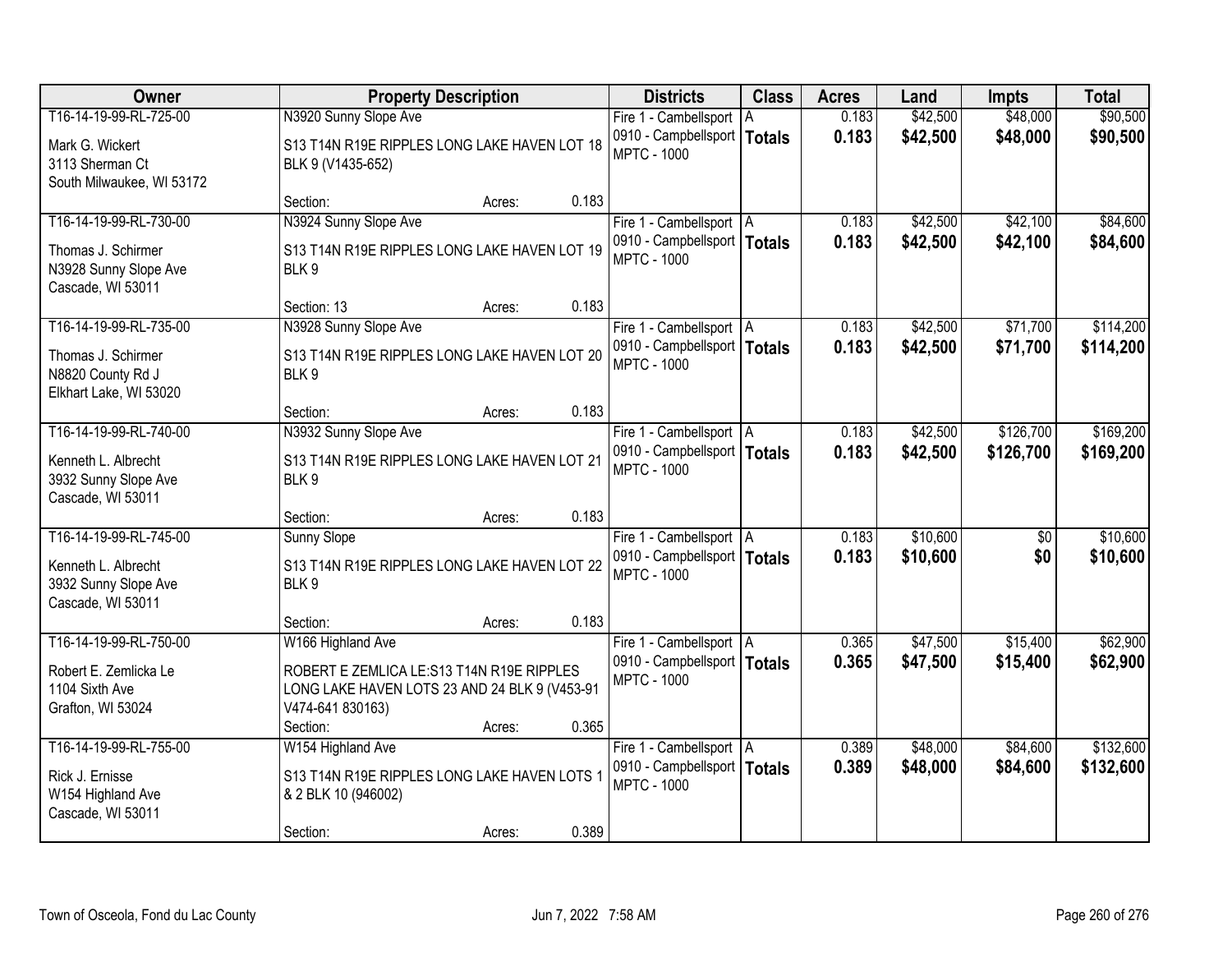| Owner                                                                                    | <b>Property Description</b>                                                                                 | <b>Districts</b>                                                                 | <b>Class</b> | <b>Acres</b>   | Land                 | <b>Impts</b>           | <b>Total</b>           |
|------------------------------------------------------------------------------------------|-------------------------------------------------------------------------------------------------------------|----------------------------------------------------------------------------------|--------------|----------------|----------------------|------------------------|------------------------|
| T16-14-19-99-RL-765-00                                                                   | <b>Sunny Slope</b>                                                                                          | Fire 1 - Cambellsport   A                                                        |              | 0.195          | \$10,700             | $\overline{50}$        | \$10,700               |
| Andrew Barber Rev Tr<br>423 Beech Dr<br>Plymouth, WI 53073                               | S13 T14N R19E RIPPLES LONG LAKE HAVEN LOT 3<br><b>BLK 10</b>                                                | 0910 - Campbellsport   Totals<br><b>MPTC - 1000</b>                              |              | 0.195          | \$10,700             | \$0                    | \$10,700               |
|                                                                                          | 0.195<br>Section:<br>Acres:                                                                                 |                                                                                  |              |                |                      |                        |                        |
| T16-14-19-99-RL-770-00                                                                   | N3937 Sunny Slope Ave                                                                                       | Fire 1 - Cambellsport   A                                                        |              | 0.195          | \$43,000             | \$105,100              | \$148,100              |
| Andrew Barber Rev Tr<br>423 Beech Dr<br>Plymouth, WI 53073                               | S13 T14N R19E RIPPLES LONG LAKE HAVEN LOT 4<br><b>BLK 10</b>                                                | 0910 - Campbellsport   Totals<br><b>MPTC - 1000</b>                              |              | 0.195          | \$43,000             | \$105,100              | \$148,100              |
|                                                                                          | Section:<br>0.195<br>Acres:                                                                                 |                                                                                  |              |                |                      |                        |                        |
| T16-14-19-99-RL-775-00                                                                   | N3931 Sunny Slope Ave                                                                                       | Fire 1 - Cambellsport   A                                                        |              | 0.195          | \$43,000             | \$21,600               | \$64,600               |
| Christopher Keay<br>3115 W College Ave<br>Milwaukee, WI 53221                            | S13 T14N R19E RIPPLES LONG LAKE HAVEN LOT 5<br>BLK 10 (837179)                                              | 0910 - Campbellsport   Totals<br><b>MPTC - 1000</b>                              |              | 0.195          | \$43,000             | \$21,600               | \$64,600               |
|                                                                                          | 0.195<br>Section:<br>Acres:                                                                                 |                                                                                  |              |                |                      |                        |                        |
| T16-14-19-99-RL-780-00                                                                   | <b>Sunny Slope</b>                                                                                          | Fire 1 - Cambellsport   A                                                        |              | 0.195          | \$10,700             | $\sqrt[6]{}$           | \$10,700               |
| Christopher Keay<br>3115 W College Ave<br>Milwaukee, WI 53221                            | S13 T14N R19E RIPPLES LONG LAKE HAVEN LOT 6<br>BLK 10 (837179)                                              | 0910 - Campbellsport   Totals<br><b>MPTC - 1000</b>                              |              | 0.195          | \$10,700             | \$0                    | \$10,700               |
|                                                                                          | 0.195<br>Section:<br>Acres:                                                                                 |                                                                                  |              |                |                      |                        |                        |
| T16-14-19-99-RL-785-00<br>Aubry B. Baldwyn<br>N3923 Sunny Slope Ave<br>Cascade, WI 53011 | N3923 Sunny Slope Ave<br>S13 T14N R19E RIPPLES LONG LAKE HAVEN LOT 7<br><b>BLK 10</b>                       | Fire 1 - Cambellsport   A<br>0910 - Campbellsport   Totals<br><b>MPTC - 1000</b> |              | 0.195<br>0.195 | \$43,000<br>\$43,000 | \$126,700<br>\$126,700 | \$169,700<br>\$169,700 |
|                                                                                          | 0.195<br>Section: 13<br>Acres:                                                                              |                                                                                  |              |                |                      |                        |                        |
| T16-14-19-99-RL-791-00<br>Terry W. Ward<br>N3915 Sunny Slope Ave<br>Cascade, WI 53011    | N3915 Sunny Slope Ave<br>S13 T14N R19E RIPPLES LONG LAKE HAVEN LOTS 8<br>& 9 BLK 10                         | Fire 1 - Cambellsport   A<br>0910 - Campbellsport   Totals<br><b>MPTC - 1000</b> |              | 0.445<br>0.445 | \$49,300<br>\$49,300 | \$165,700<br>\$165,700 | \$215,000<br>\$215,000 |
|                                                                                          | 0.445<br>Section: 13<br>Acres:                                                                              |                                                                                  |              |                |                      |                        |                        |
| T16-14-19-99-RL-800-00<br>James A. Immel<br>N3904 Sunny Slope Ave<br>Cascade, WI 53011   | <b>Sunny Slope</b><br>S13 T14N R19E RIPPLES LONG LAKE HAVEN LOT 10<br><b>BLK 10</b><br>0.250<br>Section: 13 | Fire 1 - Cambellsport   A<br>0910 - Campbellsport   Totals<br><b>MPTC - 1000</b> |              | 0.250<br>0.250 | \$27,000<br>\$27,000 | $\overline{50}$<br>\$0 | \$27,000<br>\$27,000   |
|                                                                                          | Acres:                                                                                                      |                                                                                  |              |                |                      |                        |                        |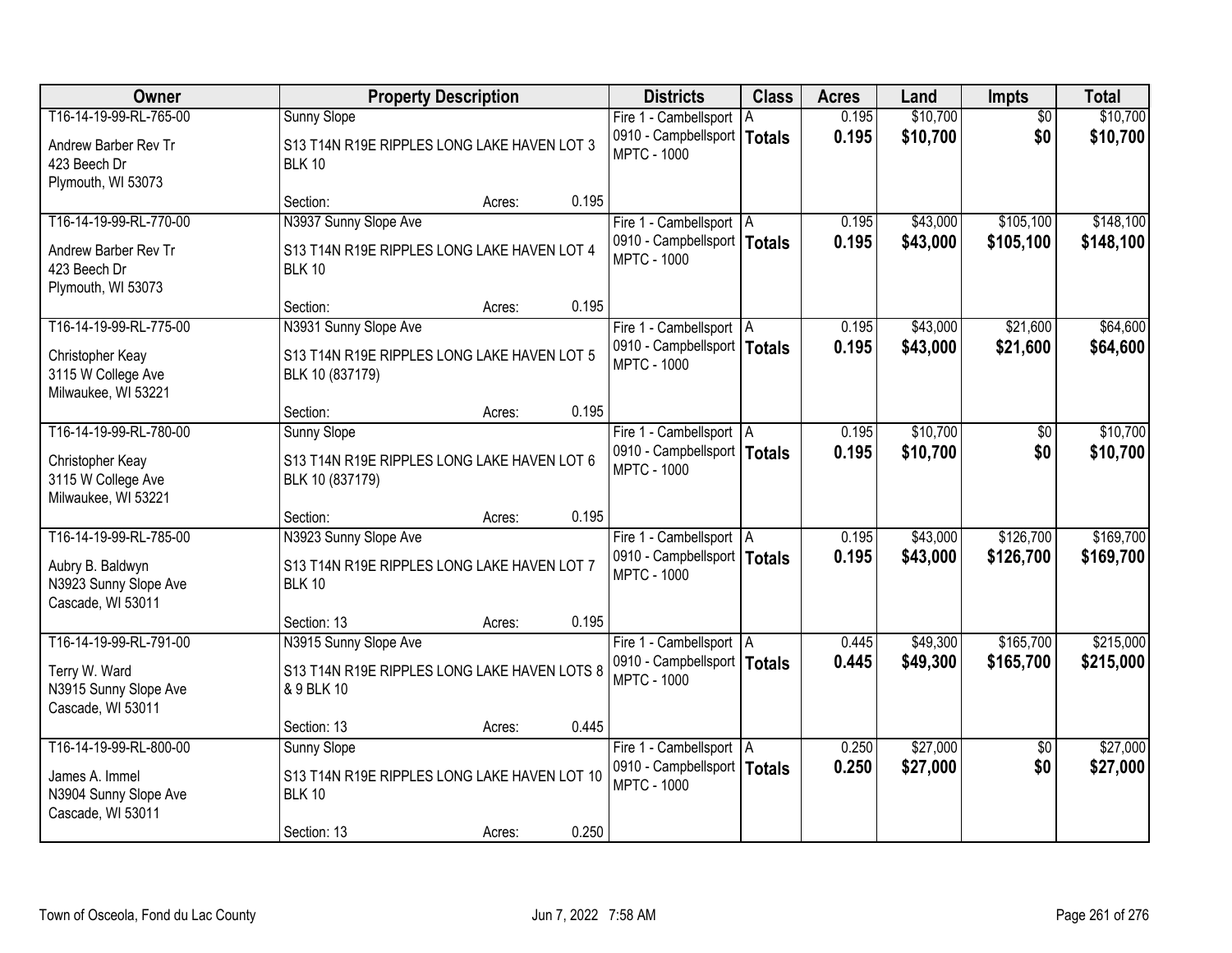| <b>Owner</b>                                                                                 | <b>Property Description</b>                                                                                         | <b>Districts</b>                                                                 | <b>Class</b> | <b>Acres</b>   | Land                 | <b>Impts</b>           | <b>Total</b>           |
|----------------------------------------------------------------------------------------------|---------------------------------------------------------------------------------------------------------------------|----------------------------------------------------------------------------------|--------------|----------------|----------------------|------------------------|------------------------|
| T16-14-19-99-RL-805-00<br>Natalie A. Krah<br>N3904 Sunny Slope Ave<br>Cascade, WI 53011      | Sunny Slope<br>S13 T14N R19E RIPPLES LONG LAKE HAVEN LOT 11<br><b>BLK 10*</b>                                       | Fire 1 - Cambellsport   A<br>0910 - Campbellsport   Totals<br><b>MPTC - 1000</b> |              | 0.272<br>0.272 | \$27,300<br>\$27,300 | $\overline{50}$<br>\$0 | \$27,300<br>\$27,300   |
|                                                                                              | 0.272<br>Section: 13<br>Acres:                                                                                      |                                                                                  |              |                |                      |                        |                        |
| T16-14-19-99-RL-815-00<br>Earl C. Meyer Sr<br>N3906 Pleasant View Ave<br>Cascade, WI 53011   | N3906 Pleasant Vw Ave<br>S13 T14N R19E RIPPLES LONG LAKE HAVEN LOT 13<br><b>BLK 10*</b>                             | Fire 1 - Cambellsport   A<br>0910 - Campbellsport   Totals<br><b>MPTC - 1000</b> |              | 0.250<br>0.250 | \$45,000<br>\$45,000 | \$72,500<br>\$72,500   | \$117,500<br>\$117,500 |
| T16-14-19-99-RL-820-00                                                                       | 0.250<br>Section:<br>Acres:<br>N3910 Pleasant Vw Ave                                                                |                                                                                  |              |                |                      |                        |                        |
| Roy C. Meyer<br>13113 Gasparilla Rd Unit 402<br>Placida, FL 33946                            | S13 T14N R19E RIPPLES LONG LAKE HAVEN LOT 14<br><b>BLK 10</b>                                                       | Fire 1 - Cambellsport   A<br>0910 - Campbellsport   Totals<br><b>MPTC - 1000</b> |              | 0.250<br>0.250 | \$45,000<br>\$45,000 | \$59,000<br>\$59,000   | \$104,000<br>\$104,000 |
|                                                                                              | 0.250<br>Section: 13<br>Acres:                                                                                      |                                                                                  |              |                |                      |                        |                        |
| T16-14-19-99-RL-825-00<br>Roy C. Meyer<br>13113 Gasparilla Rd Unit 402<br>Placida, FL 33946  | Pleasant vw<br>S13 T14N R19E RIPPLES LONG LAKE HAVEN LOT 15<br><b>BLK 10</b>                                        | Fire 1 - Cambellsport   A<br>0910 - Campbellsport   Totals<br><b>MPTC - 1000</b> |              | 0.195<br>0.195 | \$10,700<br>\$10,700 | $\sqrt[6]{}$<br>\$0    | \$10,700<br>\$10,700   |
|                                                                                              | 0.195<br>Section: 13<br>Acres:                                                                                      |                                                                                  |              |                |                      |                        |                        |
| T16-14-19-99-RL-830-00<br>Zinda Jt Rev Tr<br>N95 W24862 Norwauk Rd<br>Colgate, WI 53017      | N3914 Pleasant Vw Ave<br>S13 T14N R19E RIPPLES LONG LAKE HAVEN LOTS<br>16 & 17 BLK 10*                              | Fire 1 - Cambellsport   A<br>0910 - Campbellsport   Totals<br><b>MPTC - 1000</b> |              | 0.370<br>0.370 | \$47,600<br>\$47,600 | \$120,400<br>\$120,400 | \$168,000<br>\$168,000 |
|                                                                                              | 0.370<br>Section:<br>Acres:                                                                                         |                                                                                  |              |                |                      |                        |                        |
| T16-14-19-99-RL-840-00<br>Philip D. Malchow<br>W206 N16532 Marshland Dr<br>Jackson, WI 53037 | N3926 Pleasant Vw Ave<br>S13 T14N R19E RIPPLES LONG LAKE HAVEN LOT 18<br><b>BLK 10</b>                              | Fire 1 - Cambellsport   A<br>0910 - Campbellsport   Totals<br><b>MPTC - 1000</b> |              | 0.195<br>0.195 | \$43,000<br>\$43,000 | \$39,600<br>\$39,600   | \$82,600<br>\$82,600   |
|                                                                                              | 0.195<br>Section: 13<br>Acres:                                                                                      |                                                                                  |              |                |                      |                        |                        |
| T16-14-19-99-RL-845-00<br>Scott J. Cathcart<br>N3930 Pleasant View Ave<br>Cascade, WI 53011  | N3930 Pleasant Vw Ave<br>S13 T14N R19E RIPPLES LONG LAKE HAVEN LOT 2<br>CSM #3230-17-116 LOC IN LOTS 19 & 20 BLK 10 | Fire 1 - Cambellsport   A<br>0910 - Campbellsport   Totals<br><b>MPTC - 1000</b> |              | 0.324<br>0.324 | \$46,600<br>\$46,600 | \$175,000<br>\$175,000 | \$221,600<br>\$221,600 |
|                                                                                              | 0.324<br>Section:<br>Acres:                                                                                         |                                                                                  |              |                |                      |                        |                        |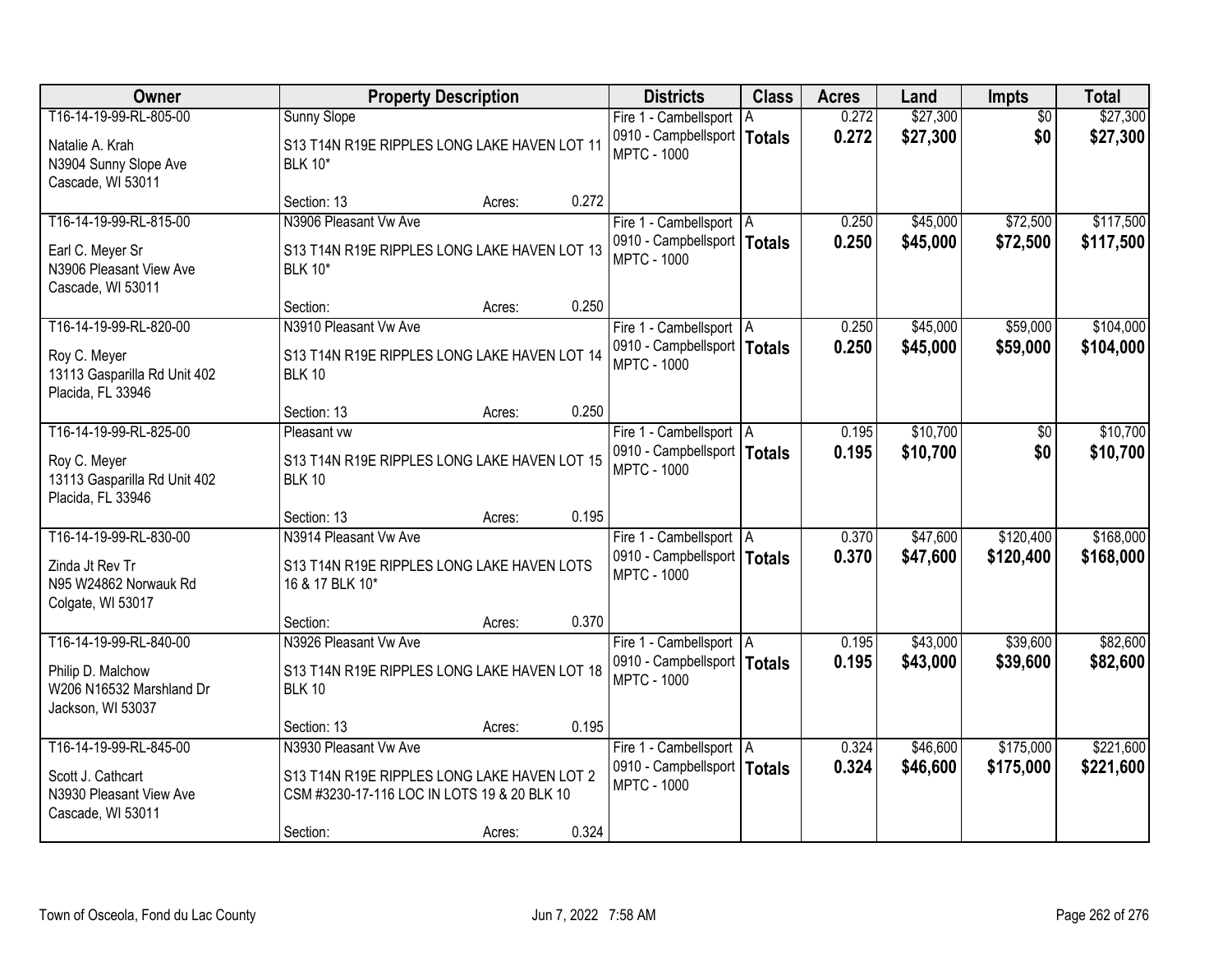| Owner                                           | <b>Property Description</b>                                                                     |                 | <b>Districts</b>              | <b>Class</b>  | <b>Acres</b> | Land     | <b>Impts</b> | <b>Total</b> |
|-------------------------------------------------|-------------------------------------------------------------------------------------------------|-----------------|-------------------------------|---------------|--------------|----------|--------------|--------------|
| T16-14-19-99-RL-850-00                          | N3936 Pleasant Vw Ave                                                                           |                 | Fire 1 - Cambellsport   A     |               | 0.403        | \$48,300 | \$117,900    | \$166,200    |
| David J Murphy Fam Liv Tr                       | S13 T14N R19E RIPPLES LONG LAKE HAVEN LOT 1                                                     |                 | 0910 - Campbellsport          | <b>Totals</b> | 0.403        | \$48,300 | \$117,900    | \$166,200    |
| N3936 Pleasant View Ave                         | CSM #3230-17-116 LOC IN LOTS 20, 21 & 22 BLK 10                                                 |                 | <b>MPTC - 1000</b>            |               |              |          |              |              |
| Cascade, WI 53011                               |                                                                                                 |                 |                               |               |              |          |              |              |
|                                                 | Section:                                                                                        | 0.403<br>Acres: |                               |               |              |          |              |              |
| T16-14-19-99-RL-865-00                          | Pleasant vw                                                                                     |                 | Fire 1 - Cambellsport   A     |               | 0.613        | \$13,000 | \$0          | \$13,000     |
| Geidel Space, LLC                               | S13 T14N R19E RIPPLES LONG LAKE HAVEN LOT 1                                                     |                 | 0910 - Campbellsport   Totals |               | 0.613        | \$13,000 | \$0          | \$13,000     |
| N339 Forest View Rd                             | CSM #7111-51-16 LOC IN LOTS 1 THRU 10 & IN N                                                    |                 | <b>MPTC - 1000</b>            |               |              |          |              |              |
| Kewaskum, WI 53040                              | 110' OF PUBLIC WELL LOT & N 1/2 VAC ST ADJ LOT 5                                                |                 |                               |               |              |          |              |              |
|                                                 | Section:                                                                                        | 0.613<br>Acres: |                               |               |              |          |              |              |
| T16-14-19-99-RL-875-00                          | <b>Division Rd</b>                                                                              |                 | Fire 1 - Cambellsport   A     |               | 0.617        | \$13,100 | \$0          | \$13,100     |
| Geidel Space, LLC                               | S13 T14N R19E RIPPLES LONG LAKE HAVEN LOT 2                                                     |                 | 0910 - Campbellsport   Totals |               | 0.617        | \$13,100 | \$0          | \$13,100     |
| N339 Forest View Rd                             | CSM #7111-51-16 LOC IN LOTS 1 THRU 10 & IN N                                                    |                 | <b>MPTC - 1000</b>            |               |              |          |              |              |
| Kewaskum, WI 53040                              | 110' OF PUBLIC WELL LOT & N 1/2 VAC ST ADJ LOT 5                                                |                 |                               |               |              |          |              |              |
|                                                 | Section:                                                                                        | 0.617<br>Acres: |                               |               |              |          |              |              |
| T16-14-19-99-RL-881-00                          | <b>Highland Ave</b>                                                                             |                 | Fire 1 - Cambellsport   A     |               | 0.654        | \$29,800 | \$3,000      | \$32,800     |
| David J Murphy Fam Liv Tr                       | S13 T14N R19E RIPPLES LONG LAKE HAVEN Lot 1,                                                    |                 | 0910 - Campbellsport   Totals |               | 0.654        | \$29,800 | \$3,000      | \$32,800     |
| N3936 Pleasant View Ave                         | CSM 8157-61-69 LOC IN LOTS 1 THRU 6 & IN N 110'                                                 |                 | <b>MPTC - 1000</b>            |               |              |          |              |              |
| Cascade, WI 53011                               | OF PUBLIC WELL LOT & N 1/2 VAC ST ADJ LOT 5 ALL                                                 |                 |                               |               |              |          |              |              |
|                                                 | Section: 13                                                                                     | 0.654<br>Acres: |                               |               |              |          |              |              |
| T16-14-19-99-RL-882-00                          | W124 Highland Ave                                                                               |                 | Fire 1 - Cambellsport B       |               | 0.908        | \$41,400 | \$69,000     | \$110,400    |
|                                                 |                                                                                                 |                 | 0910 - Campbellsport   Totals |               | 0.908        | \$41,400 | \$69,000     | \$110,400    |
| Geidel Space, LLC<br>N339 Forest View Rd        | S13 T14N R19E RIPPLES LONG LAKE HAVEN Lot 2,<br>CSM 8157-61-69 LOC IN LOTS 1 THRU 6 & IN N 110' |                 | <b>MPTC - 1000</b>            |               |              |          |              |              |
| Kewaskum, WI 53040                              | OF PUBLIC WELL LOT & N 1/2 VAC ST ADJ LOT 5 ALL                                                 |                 |                               |               |              |          |              |              |
|                                                 | Section: 13                                                                                     | 0.908<br>Acres: |                               |               |              |          |              |              |
| T16-14-19-99-RL-885-00                          | N3917 Pleasant Vw Ave                                                                           |                 | Fire 1 - Cambellsport   A     |               | 0.225        | \$35,300 | \$29,000     | \$64,300     |
|                                                 |                                                                                                 |                 | 0910 - Campbellsport   Totals |               | 0.225        | \$35,300 | \$29,000     | \$64,300     |
| Brandon R. Bournelis<br>N3917 Pleasant View Ave | S13 T14N R19E RIPPLES LONG LAKE HAVEN LOT 1<br>BLK 12 ALSO S 1/2 VAC RD ADJ ON N (958899)       |                 | <b>MPTC - 1000</b>            |               |              |          |              |              |
| Cascade, WI 53011                               |                                                                                                 |                 |                               |               |              |          |              |              |
|                                                 | Section: 13                                                                                     | 0.225<br>Acres: |                               |               |              |          |              |              |
| T16-14-19-99-RL-890-00                          | N3913 Pleasant Vw Ave                                                                           |                 | Fire 1 - Cambellsport   A     |               | 0.225        | \$44,100 | \$73,000     | \$117,100    |
|                                                 |                                                                                                 |                 | 0910 - Campbellsport   Totals |               | 0.225        | \$44,100 | \$73,000     | \$117,100    |
| Noelle Heffner                                  | S13 T14N R19E RIPPLES LONG LAKE HAVEN LOT 2                                                     |                 | <b>MPTC - 1000</b>            |               |              |          |              |              |
| N3913 Pleasant View Ave<br>Cascade, WI 53011    | <b>BLK 12</b>                                                                                   |                 |                               |               |              |          |              |              |
|                                                 | Section:                                                                                        | 0.225<br>Acres: |                               |               |              |          |              |              |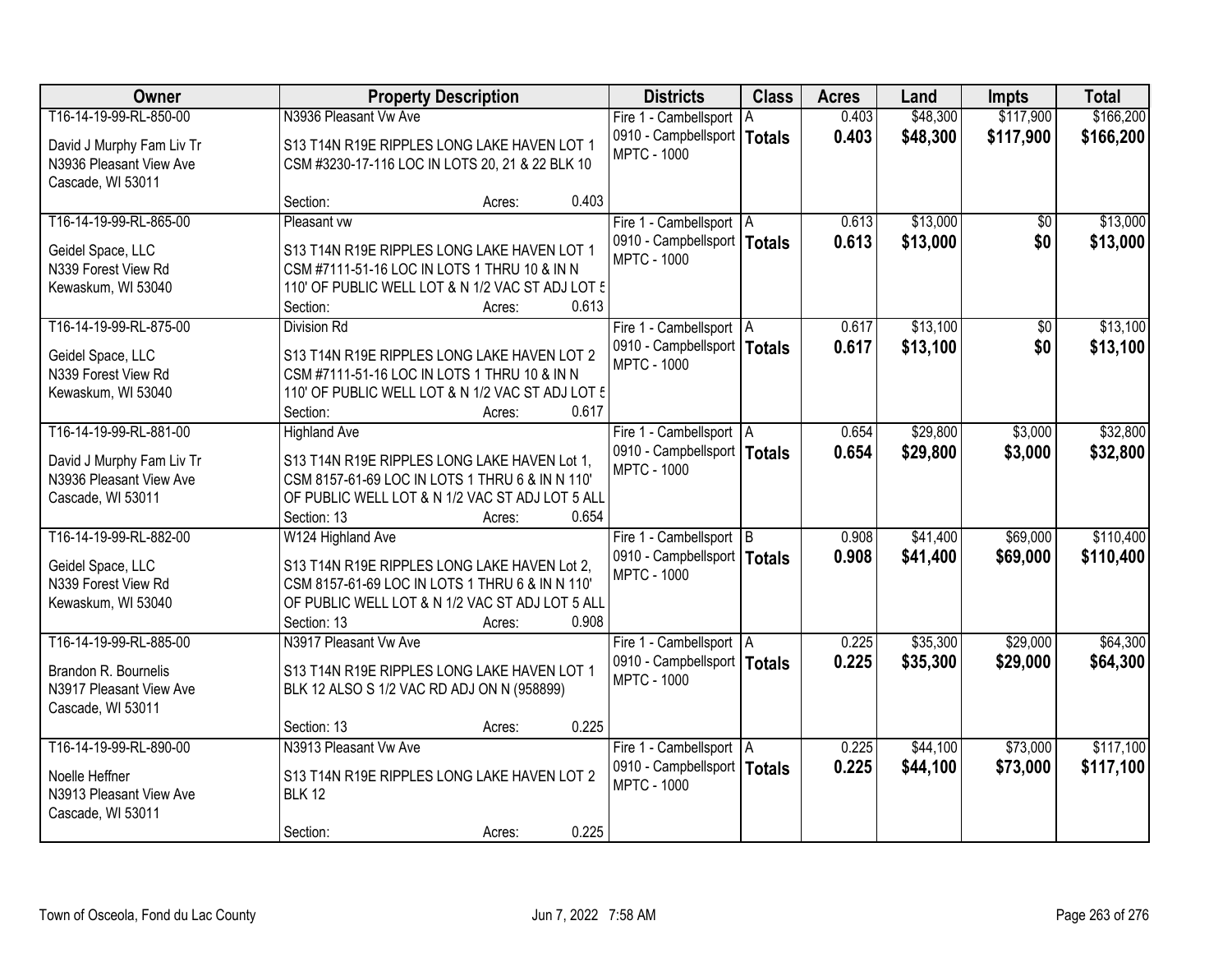| Owner                                                                                | <b>Property Description</b>                                                                                                                                                  | <b>Districts</b>                                                                 | <b>Class</b> | <b>Acres</b>   | Land                 | <b>Impts</b>         | <b>Total</b>           |
|--------------------------------------------------------------------------------------|------------------------------------------------------------------------------------------------------------------------------------------------------------------------------|----------------------------------------------------------------------------------|--------------|----------------|----------------------|----------------------|------------------------|
| T16-14-19-99-RL-895-00                                                               | N3911 Pleasant Vw Ave                                                                                                                                                        | Fire 1 - Cambellsport   A                                                        |              | 0.225          | \$44,100             | \$23,300             | \$67,400               |
| Raymond B. Letak<br>1 Fairhaven Ct<br>Lake in the Hills, IL 60156                    | S13 T14N R19E RIPPLES LONG LAKE HAVEN LOT 3<br><b>BLK 12</b>                                                                                                                 | 0910 - Campbellsport   Totals<br><b>MPTC - 1000</b>                              |              | 0.225          | \$44,100             | \$23,300             | \$67,400               |
|                                                                                      | 0.225<br>Section:<br>Acres:                                                                                                                                                  |                                                                                  |              |                |                      |                      |                        |
| T16-14-19-99-RL-900-00                                                               | N3905 Pleasant Vw Ave                                                                                                                                                        | Fire 1 - Cambellsport   A                                                        |              | 0.450          | \$49,400             | \$138,800            | \$188,200              |
| Aloma J. Weaver<br>N3905 Pleasant View Ave<br>Cascade, WI 53011                      | S13 T14N R19E RIPPLES LONG LAKE HAVEN LOTS 4<br>& 5 BLK 12 (908262)                                                                                                          | 0910 - Campbellsport   Totals<br><b>MPTC - 1000</b>                              |              | 0.450          | \$49,400             | \$138,800            | \$188,200              |
|                                                                                      | 0.450<br>Section:<br>Acres:                                                                                                                                                  |                                                                                  |              |                |                      |                      |                        |
| T16-14-19-99-RL-910-00                                                               |                                                                                                                                                                              | Fire 1 - Cambellsport   A                                                        |              | 0.234          | \$11,100             | \$0                  | \$11,100               |
| Aloma J. Weaver<br>N3905 Pleasant View Ave<br>Cascade, WI 53011                      | S13 T14N R19E RIPPLES LONG LAKE HAVEN LOT 6<br>BLK 12 (908262)                                                                                                               | 0910 - Campbellsport   Totals<br><b>MPTC - 1000</b>                              |              | 0.234          | \$11,100             | \$0                  | \$11,100               |
|                                                                                      | 0.234<br>Section:<br>Acres:                                                                                                                                                  |                                                                                  |              |                |                      |                      |                        |
| T16-14-19-99-RL-915-00                                                               | N3908 Division Rd                                                                                                                                                            | Fire 1 - Cambellsport   A                                                        |              | 1.368          | \$62,500             | \$123,000            | \$185,500              |
| Thomas A. Cardimona<br>N3908 Division Rd<br>Cascade, WI 53011                        | S13 T14N R19E RIPPLES LONG LAKE HAVEN LOT 1<br>CSM #4297-24-70 LOC IN LOT 11 BLK 11 & LOT 7 BLK<br>12                                                                        | 0910 - Campbellsport   Totals<br><b>MPTC - 1000</b>                              |              | 1.368          | \$62,500             | \$123,000            | \$185,500              |
|                                                                                      | 1.368<br>Section:<br>Acres:                                                                                                                                                  |                                                                                  |              |                |                      |                      |                        |
| T16-14-19-99-RL-916-00<br>Victor A. Morris<br>N3963 Sunny Slope<br>Cascade, WI 53011 | N3922 Division Rd<br>S13 T14N R19E RIPPLES LONG LAKE HAVEN LOT 2<br>CSM #4297-24-70 LOC IN LOT 11 BLK 11 & LOT 7 BLK<br>12 (V1210-207) 1.408A<br>1.408<br>Section:<br>Acres: | Fire 1 - Cambellsport   A<br>0910 - Campbellsport   Totals<br><b>MPTC - 1000</b> |              | 1.408<br>1.408 | \$63,100<br>\$63,100 | \$40,100<br>\$40,100 | \$103,200<br>\$103,200 |
| T16-14-19-99-RL-920-00                                                               |                                                                                                                                                                              | Fire 1 - Cambellsport E4                                                         |              | 1.600          | \$0                  | $\overline{50}$      | $\overline{\$0}$       |
| Long Lake Development Co<br>N3960 Pleasant View Ave<br>Cascade, WI 53011             | S13 T14N R19E RIPPLES LONG LAKE HAVEN THAT<br>PART LYG S OF BLK 1 & W OF BLK 5 & N OF BLK 8 &<br>FRONTING ON LONG LAKE KNOWN AS "COMMUNITY<br>1.600<br>Section:<br>Acres:    | 0910 - Campbellsport   Totals<br><b>MPTC - 1000</b>                              |              | 1.600          | \$0                  | \$0                  | \$0                    |
| T16-14-19-99-SE-005-00                                                               | W951 Kettle Moraine Ln                                                                                                                                                       | Fire 1 - Cambellsport   A                                                        |              | 0.000          | \$165,300            | \$41,100             | \$206,400              |
| Kathleen Ann Brown<br>2121 La Follette Ave<br>Manitowoc, WI 54220                    | S27 T14N R19E SEIFERTS PLAT LOT 1 BLK 1 ALSO<br>VAC THIRD ST ADJ ON E*                                                                                                       | 0910 - Campbellsport   Totals<br><b>MPTC - 1000</b>                              |              | 0.000          | \$165,300            | \$41,100             | \$206,400              |
|                                                                                      | 0.000<br>Section: 27<br>Acres:                                                                                                                                               |                                                                                  |              |                |                      |                      |                        |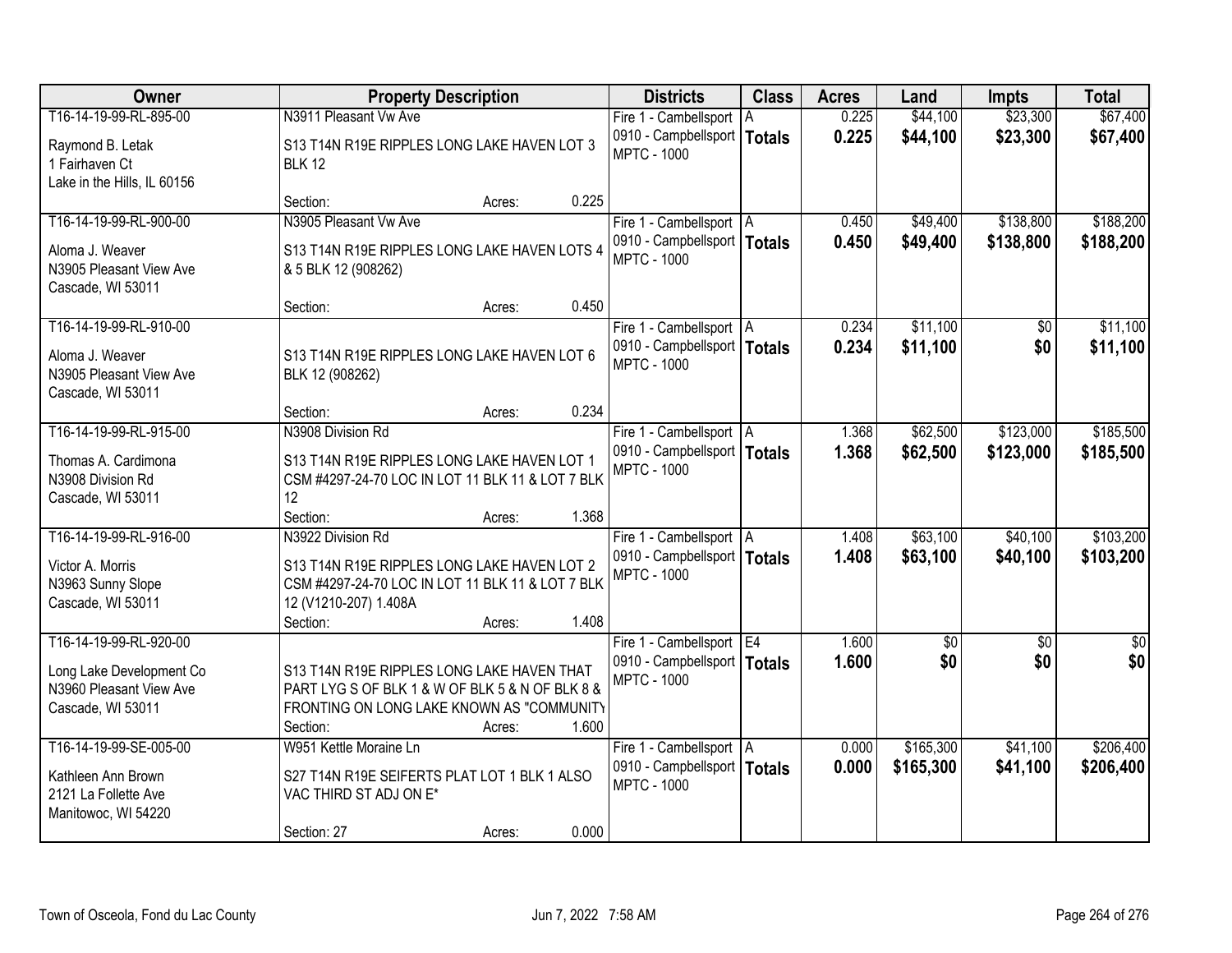| Owner                                                                                    | <b>Property Description</b>                                                                            |        |       | <b>Districts</b>                                                                 | <b>Class</b> | <b>Acres</b>   | Land                   | <b>Impts</b>         | <b>Total</b>           |
|------------------------------------------------------------------------------------------|--------------------------------------------------------------------------------------------------------|--------|-------|----------------------------------------------------------------------------------|--------------|----------------|------------------------|----------------------|------------------------|
| T16-14-19-99-SE-010-00                                                                   | W953 Kettle Moraine Ln                                                                                 |        |       | Fire 1 - Cambellsport   A                                                        |              | 0.000          | \$163,100              | \$44,000             | \$207,100              |
| John Peskie<br>N24 W24040 Brandon Oaks Dr Uni<br>Pewaukee, WI 53072                      | S27 T14N R19E SEIFERTS PLAT LOT 2 BLK 1 ALSO<br>VAC THIRD ST ADJ ON E*                                 |        |       | 0910 - Campbellsport   Totals<br><b>MPTC - 1000</b>                              |              | 0.000          | \$163,100              | \$44,000             | \$207,100              |
|                                                                                          | Section:                                                                                               | Acres: | 0.000 |                                                                                  |              |                |                        |                      |                        |
| T16-14-19-99-SE-015-00                                                                   | W955 Kettle Moraine Ln                                                                                 |        |       | Fire 1 - Cambellsport   A                                                        |              | 0.000          | \$143,500              | \$88,800             | \$232,300              |
| Kevin J. Mccarty<br>W955 Kettle Moraine Ln<br>Campbellsport, WI 53010                    | S27 T14N R19E SEIFERTS PLAT LOT 3 BLK 1 ALSO<br>VAC THIRD ST ADJ ON E (V1270-907 715040)               |        |       | 0910 - Campbellsport   Totals<br><b>MPTC - 1000</b>                              |              | 0.000          | \$143,500              | \$88,800             | \$232,300              |
|                                                                                          | Section:                                                                                               | Acres: | 0.000 |                                                                                  |              |                |                        |                      |                        |
| T16-14-19-99-SE-020-00                                                                   | W957 Kettle Moraine Ln                                                                                 |        |       | Fire 1 - Cambellsport   A                                                        |              | 0.000          | \$86,500               | \$132,000            | \$218,500              |
| Arnold A. Jahn<br>W957 Kettle Moraine Ln<br>Campbellsport, WI 53010-1854                 | S27 T14N R19E SEIFERTS PLAT LOT 4 BLK 1 ALSO<br>VAC THIRD ST ADJ ON E (831359)                         |        |       | 0910 - Campbellsport   Totals<br><b>MPTC - 1000</b>                              |              | 0.000          | \$86,500               | \$132,000            | \$218,500              |
|                                                                                          | Section:                                                                                               | Acres: | 0.000 |                                                                                  |              |                |                        |                      |                        |
| T16-14-19-99-SE-025-00                                                                   | W959 Kettle Moraine Ln                                                                                 |        |       | Fire 1 - Cambellsport   A                                                        |              | 0.000          | \$157,600              | \$80,400             | \$238,000              |
| Dorothy Zens Liv Tr<br>6543 N Hyacinth Ln<br>Glendale, WI 53217                          | S27 T14N R19E SEIFERTS PLAT LOTS 5 & 6 BLK 1                                                           |        |       | 0910 - Campbellsport   Totals<br><b>MPTC - 1000</b>                              |              | 0.000          | \$157,600              | \$80,400             | \$238,000              |
|                                                                                          | Section: 27                                                                                            | Acres: | 0.000 |                                                                                  |              |                |                        |                      |                        |
| T16-14-19-99-SE-030-00<br>Gerald S. Mross Le<br>3422 S Hanson Ave<br>Milwaukee, WI 53207 | W963 Kettle Moraine Ln<br>GERALD S MROSS & CAROL J MROSS LE:S27 T14N<br>R19E SEIFERTS PLAT LOT 7 BLK 1 |        |       | Fire 1 - Cambellsport   A<br>0910 - Campbellsport   Totals<br><b>MPTC - 1000</b> |              | 0.000<br>0.000 | \$102,700<br>\$102,700 | \$51,200<br>\$51,200 | \$153,900<br>\$153,900 |
|                                                                                          | Section: 27                                                                                            | Acres: | 0.000 |                                                                                  |              |                |                        |                      |                        |
| T16-14-19-99-SE-035-00                                                                   | W965 Kettle Moraine Ln                                                                                 |        |       | Fire 1 - Cambellsport   A                                                        |              | 0.000          | \$108,100              | \$38,500             | \$146,600              |
| Julie Egan<br>5499 State Rd 167<br>Hubertus, WI 53033                                    | S27 T14N R19E SEIFERTS PLAT LOT 8 BLK 1                                                                |        |       | 0910 - Campbellsport   Totals<br><b>MPTC - 1000</b>                              |              | 0.000          | \$108,100              | \$38,500             | \$146,600              |
|                                                                                          | Section: 27                                                                                            | Acres: | 0.000 |                                                                                  |              |                |                        |                      |                        |
| T16-14-19-99-SE-040-00                                                                   | W969 Kettle Moraine Ln                                                                                 |        |       | Fire 1 - Cambellsport   A                                                        |              | 0.000          | \$168,600              | \$84,800             | \$253,400              |
| Kim S. Gloede<br>W969 Kettle Moraine Ln<br>Campbellsport, WI 53010                       | S27 T14N R19E SEIFERTS PLAT LOT 9 & 10 BLK 1*                                                          |        |       | 0910 - Campbellsport   Totals<br><b>MPTC - 1000</b>                              |              | 0.000          | \$168,600              | \$84,800             | \$253,400              |
|                                                                                          | Section: 27                                                                                            | Acres: | 0.000 |                                                                                  |              |                |                        |                      |                        |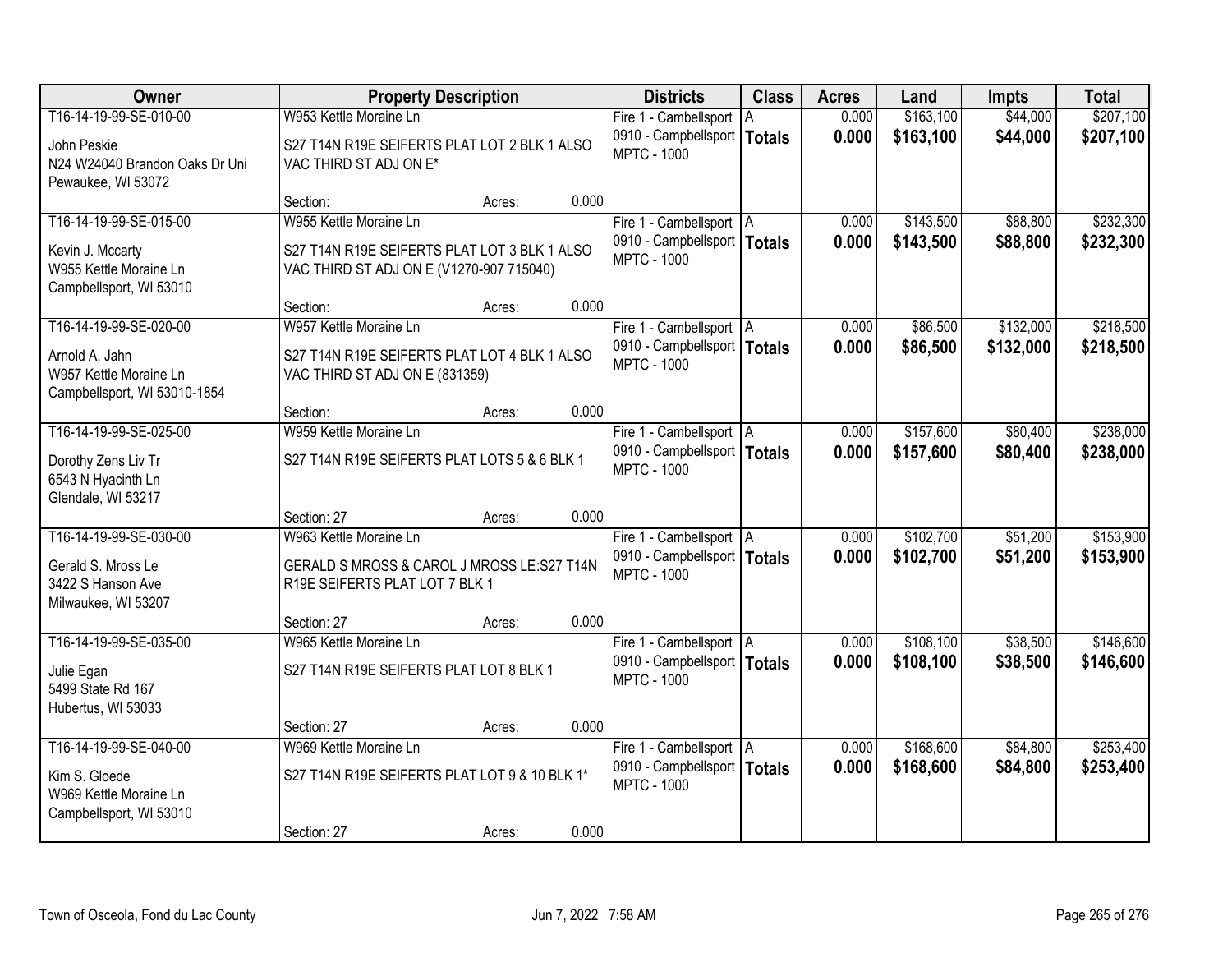| Owner                      | <b>Property Description</b>                      |       | <b>Districts</b>              | <b>Class</b>  | <b>Acres</b> | Land      | <b>Impts</b>    | <b>Total</b> |
|----------------------------|--------------------------------------------------|-------|-------------------------------|---------------|--------------|-----------|-----------------|--------------|
| T16-14-19-99-SE-050-00     | W975 Kettle Moraine Ln                           |       | Fire 1 - Cambellsport   A     |               | 0.000        | \$191,500 | \$64,200        | \$255,700    |
| Robert M. Grohall          | S27 T14N R19E SEIFERTS PLAT LOTS 1 & 2 BLOCK     |       | 0910 - Campbellsport          | <b>Totals</b> | 0.000        | \$191,500 | \$64,200        | \$255,700    |
| W1016 Kettle Moraine Ln    | $2^*$                                            |       | <b>MPTC - 1000</b>            |               |              |           |                 |              |
| Campbellsport, WI 53010    |                                                  |       |                               |               |              |           |                 |              |
|                            | Section: 27<br>Acres:                            | 0.000 |                               |               |              |           |                 |              |
| T16-14-19-99-SE-055-00     | W981 Kettle Moraine Ln                           |       | Fire 1 - Cambellsport   A     |               | 0.000        | \$237,900 | \$167,000       | \$404,900    |
| Donald N. Wright           | S27 T14N R19E SEIFERTS PLAT LOTS 3 4 & 5 BLOCK   |       | 0910 - Campbellsport   Totals |               | 0.000        | \$237,900 | \$167,000       | \$404,900    |
| W981 Kettle Moraine Ln     | 2 (840577)                                       |       | <b>MPTC - 1000</b>            |               |              |           |                 |              |
| Campbellsport, WI 53010    |                                                  |       |                               |               |              |           |                 |              |
|                            | Section:<br>Acres:                               | 0.000 |                               |               |              |           |                 |              |
| T16-14-19-99-SE-066-00     | Kettle Moraine Ln                                |       | Fire 1 - Cambellsport   A     |               | 0.830        | \$46,900  | \$19,300        | \$66,200     |
| Donald N. Wright           | S27 T14N R19E SEIFERTS PLAT LOTS 1 THRU 6 BLK    |       | 0910 - Campbellsport   Totals |               | 0.830        | \$46,900  | \$19,300        | \$66,200     |
| W981 Kettle Moraine Ln     | 3 (840577) .83A                                  |       | <b>MPTC - 1000</b>            |               |              |           |                 |              |
| Campbellsport, WI 53010    |                                                  |       |                               |               |              |           |                 |              |
|                            | Section:<br>Acres:                               | 0.830 |                               |               |              |           |                 |              |
| T16-14-19-99-SE-075-00     | W985 Kettle Moraine Ln                           |       | Fire 1 - Cambellsport   A     |               | 0.000        | \$231,500 | \$183,500       | \$415,000    |
| Robert A. Lemke            | S27 T14N R19E SEIFERTS PLAT LOTS 1 2 3 4 5 BLK 4 |       | 0910 - Campbellsport   Totals |               | 0.000        | \$231,500 | \$183,500       | \$415,000    |
| W985 Kettle Moraine Ln     |                                                  |       | <b>MPTC - 1000</b>            |               |              |           |                 |              |
| Campbellsport, WI 53010    |                                                  |       |                               |               |              |           |                 |              |
|                            | Section: 27<br>Acres:                            | 0.000 |                               |               |              |           |                 |              |
| T16-14-19-99-SH-010-00     | Sheehan View Ct                                  |       | Fire 2 - Eden                 | A             | 1.520        | \$42,000  | $\overline{50}$ | \$42,000     |
| Ottery Rev Tr              | S2 T14N R19E SHEEHAN VIEW LOT 1                  |       | 0910 - Campbellsport          | <b>Totals</b> | 1.520        | \$42,000  | \$0             | \$42,000     |
| N4764 Church Rd            |                                                  |       | <b>MPTC - 1000</b>            |               |              |           |                 |              |
| St Cloud, WI 54079         |                                                  |       |                               |               |              |           |                 |              |
|                            | Section:<br>Acres:                               | 1.520 |                               |               |              |           |                 |              |
| T16-14-19-99-SH-020-00     | Sheehan View Ct                                  |       | Fire 2 - Eden                 | l A           | 1.500        | \$21,400  | $\overline{60}$ | \$21,400     |
| Sheehan View Estates, Inc. | S2 T14N R19E SHEEHAN VIEW LOT 2 (860723) 1.50A   |       | 0910 - Campbellsport   Totals |               | 1.500        | \$21,400  | \$0             | \$21,400     |
| W1427 Mulletview Rd        |                                                  |       | <b>MPTC - 1000</b>            |               |              |           |                 |              |
| Eden, WI 53019             |                                                  |       |                               |               |              |           |                 |              |
|                            | Section:<br>Acres:                               | 1.500 |                               |               |              |           |                 |              |
| T16-14-19-99-SH-025-00     |                                                  |       | Fire 2 - Eden                 | E             | 0.220        | \$100     | $\overline{50}$ | \$100        |
| Sheehan View Estates, Inc. | S2 T14N R19E SHEEHAN VIEW OUTLOT 1 (860723)      |       | 0910 - Campbellsport          | <b>Totals</b> | 0.220        | \$100     | \$0             | \$100        |
| W1427 Mulletview Rd        | .22A                                             |       | <b>MPTC - 1000</b>            |               |              |           |                 |              |
| Eden, WI 53019             |                                                  |       |                               |               |              |           |                 |              |
|                            | Section:<br>Acres:                               | 0.220 |                               |               |              |           |                 |              |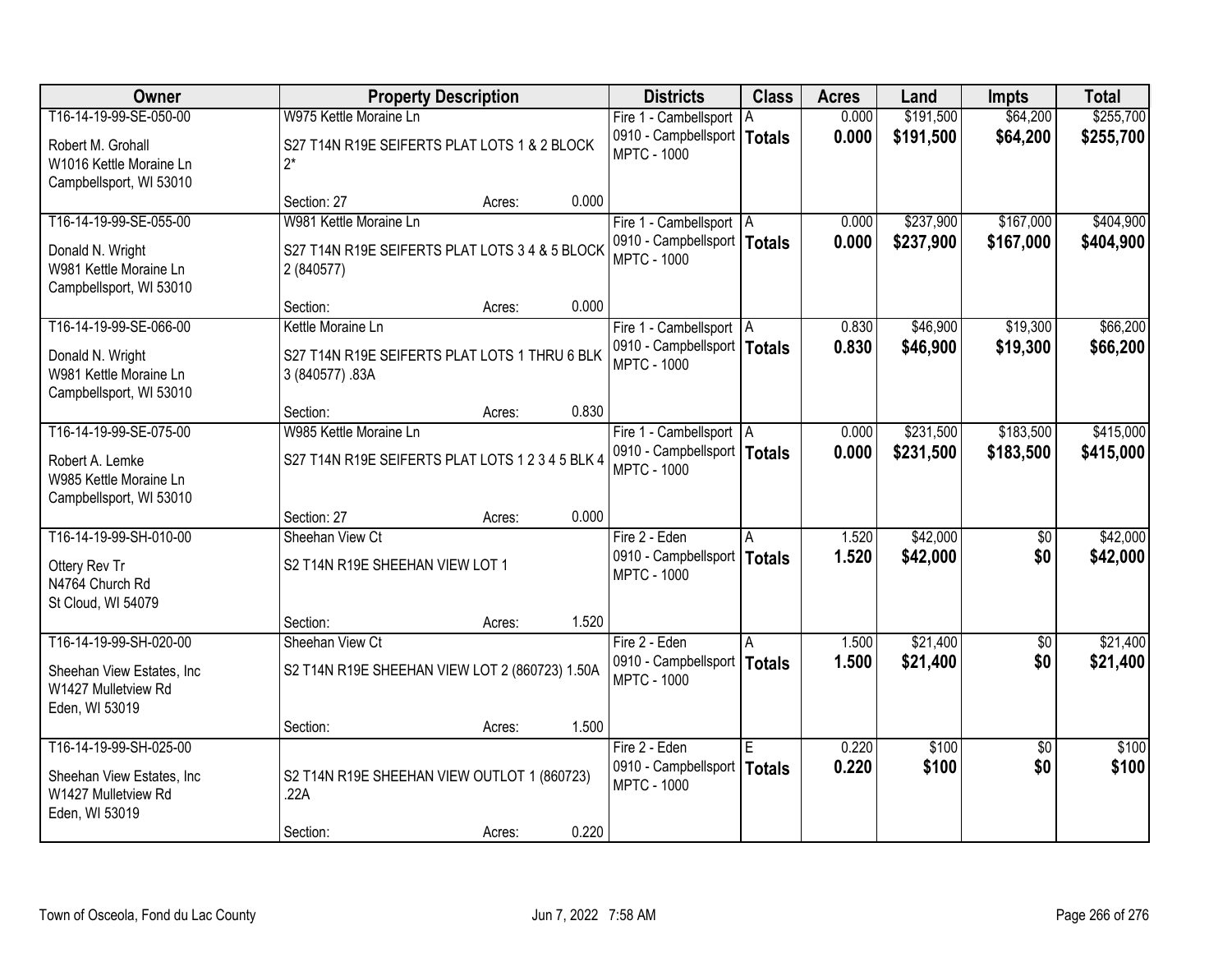| <b>Owner</b>                                                        |                                                                   | <b>Property Description</b>                    |       |                                                                      | <b>Class</b> | <b>Acres</b>   | Land                 | <b>Impts</b>    | <b>Total</b>         |
|---------------------------------------------------------------------|-------------------------------------------------------------------|------------------------------------------------|-------|----------------------------------------------------------------------|--------------|----------------|----------------------|-----------------|----------------------|
| T16-14-19-99-SH-030-00                                              | Sheehan View Ct                                                   |                                                |       | Fire 2 - Eden                                                        |              | 1.520          | \$21,600             | $\overline{50}$ | \$21,600             |
| Sheehan View Estates, Inc.<br>W1427 Mulletview Rd<br>Eden, WI 53019 |                                                                   | S2 T14N R19E SHEEHAN VIEW LOT 3 (860723) 1.52A |       | 0910 - Campbellsport   Totals<br><b>MPTC - 1000</b>                  |              | 1.520          | \$21,600             | \$0             | \$21,600             |
|                                                                     | Section:                                                          | Acres:                                         | 1.520 |                                                                      |              |                |                      |                 |                      |
| T16-14-19-99-SH-035-00<br>Sheehan View Estates, Inc.                | S2 T14N R19E SHEEHAN VIEW OUTLOT 2 (860723)                       |                                                |       | Fire 2 - Eden<br>0910 - Campbellsport   Totals<br><b>MPTC - 1000</b> | E            | 2.900<br>2.900 | \$1,700<br>\$1,700   | \$0<br>\$0      | \$1,700<br>\$1,700   |
| W1427 Mulletview Rd<br>Eden, WI 53019                               | 2.90A<br>Section:                                                 | Acres:                                         | 2.900 |                                                                      |              |                |                      |                 |                      |
| T16-14-19-99-SH-040-00                                              | W855 Sheehan Vw Ct                                                |                                                |       | Fire 2 - Eden                                                        | IA.          | 1.510          | \$45,100             | \$234,100       | \$279,200            |
| Patricia L. King<br>W855 Sheehan View Ct<br>St Cloud, WI 53079      | S2 T14N R19E SHEEHAN VIEW LOT 4*                                  |                                                |       | 0910 - Campbellsport   Totals<br><b>MPTC - 1000</b>                  |              | 1.510          | \$45,100             | \$234,100       | \$279,200            |
|                                                                     | Section: 2                                                        | Acres:                                         | 1.510 |                                                                      |              |                |                      |                 |                      |
| T16-14-19-99-SH-050-00                                              | Sheehan View Ct                                                   |                                                |       | Fire 2 - Eden                                                        | A            | 1.600          | \$22,400             | $\overline{50}$ | \$22,400             |
| Sheehan View Estates, Inc.<br>W1427 Mulletview Rd<br>Eden, WI 53019 | S2 T14N R19E SHEEHAN VIEW LOT 5 (860723) 1.60A                    |                                                |       | 0910 - Campbellsport   Totals<br><b>MPTC - 1000</b>                  |              | 1.600          | \$22,400             | \$0             | \$22,400             |
|                                                                     | Section:                                                          | Acres:                                         | 1.600 |                                                                      |              |                |                      |                 |                      |
| T16-14-19-99-SH-060-00<br>Sheehan View Estates, Inc.                | Sheehan View Ct<br>S2 T14N R19E SHEEHAN VIEW LOT 6 (860723) 1.57A |                                                |       | Fire 2 - Eden<br>0910 - Campbellsport   Totals                       | l A          | 1.570<br>1.570 | \$22,100<br>\$22,100 | \$0<br>\$0      | \$22,100<br>\$22,100 |
| W1427 Mulletview Rd<br>Eden, WI 53019                               |                                                                   |                                                |       | <b>MPTC - 1000</b>                                                   |              |                |                      |                 |                      |
|                                                                     | Section:                                                          | Acres:                                         | 1.570 |                                                                      |              |                |                      |                 |                      |
| T16-14-19-99-SH-070-00                                              | Sheehan View Ct                                                   |                                                |       | Fire 2 - Eden                                                        |              | 1.600          | \$22,400             | $\sqrt{6}$      | \$22,400             |
| Sheehan View Estates, Inc.<br>W1427 Mulletview Rd<br>Eden, WI 53019 | S2 T14N R19E SHEEHAN VIEW LOT 7 (860723) 1.60A                    |                                                |       | 0910 - Campbellsport   Totals<br><b>MPTC - 1000</b>                  |              | 1.600          | \$22,400             | \$0             | \$22,400             |
|                                                                     | Section:                                                          | Acres:                                         | 1.600 |                                                                      |              |                |                      |                 |                      |
| T16-14-19-99-SW-010-00                                              | W1298 Floral Park Ln                                              |                                                |       | Fire 1 - Cambellsport   A                                            |              | 1.123          | \$41,200             | \$5,000         | \$46,200             |
| John P. Borden<br>522 Badger Ave                                    | S27 T14N R19E SWANS SUBDIVISION LOTS 1, 2 & 3                     |                                                |       | 0910 - Campbellsport   Totals<br><b>MPTC - 1000</b>                  |              | 1.123          | \$41,200             | \$5,000         | \$46,200             |
| S Milwaukee, WI 53172                                               | Section: 27                                                       | Acres:                                         | 1.123 |                                                                      |              |                |                      |                 |                      |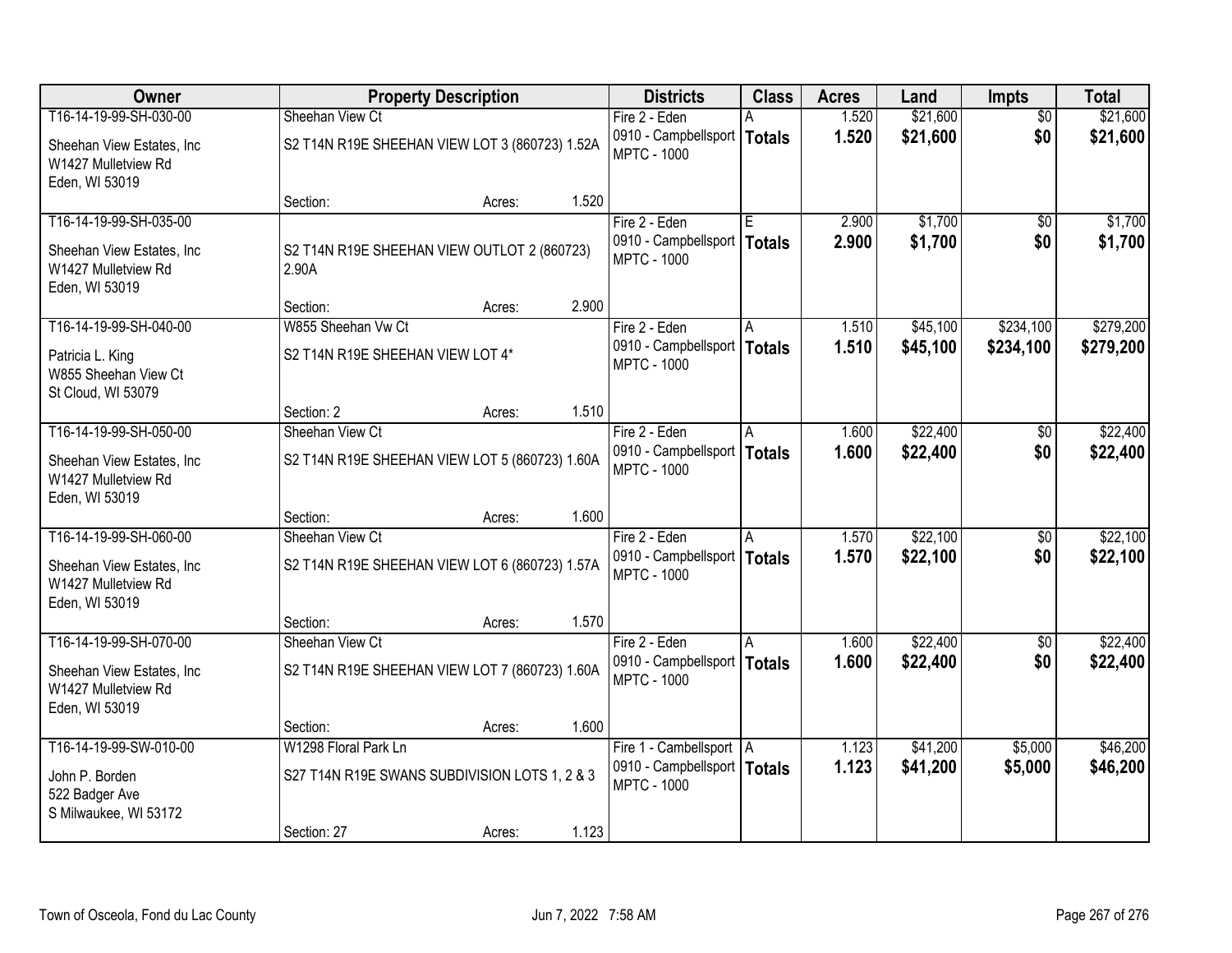| Owner                                                                | <b>Property Description</b>                                                                                                                       | <b>Districts</b>                                                                 | <b>Class</b>  | <b>Acres</b>   | Land                 | <b>Impts</b>         | <b>Total</b>          |
|----------------------------------------------------------------------|---------------------------------------------------------------------------------------------------------------------------------------------------|----------------------------------------------------------------------------------|---------------|----------------|----------------------|----------------------|-----------------------|
| T16-14-19-99-SW-020-00                                               | W1286 Floral Park Ln                                                                                                                              | Fire 1 - Cambellsport   A                                                        |               | 0.716          | \$37,600             | \$108,300            | \$145,900             |
| Kendell Rottman<br>W1286 Floral Park Ln<br>Campbellsport, WI 53010   | S27 T14N R19E SWANS SUBDIVISION LOTS 4,5, & 6                                                                                                     | 0910 - Campbellsport   Totals<br><b>MPTC - 1000</b>                              |               | 0.716          | \$37,600             | \$108,300            | \$145,900             |
|                                                                      | 0.716<br>Section: 27<br>Acres:                                                                                                                    |                                                                                  |               |                |                      |                      |                       |
| T16-14-19-99-SW-030-00                                               | W1286 Floral Park Ln                                                                                                                              | Fire 1 - Cambellsport   A                                                        |               | 0.369          | \$13,300             | \$0                  | \$13,300              |
| Kendell Rottman<br>W1286 Floral Park Ln<br>Campbellsport, WI 53010   | S27 T14N R19E SWANS SUBDIVISION LOTS 7 & 8<br>EXC E 18' OF LOT 8                                                                                  | 0910 - Campbellsport   Totals<br><b>MPTC - 1000</b>                              |               | 0.369          | \$13,300             | \$0                  | \$13,300              |
|                                                                      | 0.369<br>Section: 27<br>Acres:                                                                                                                    |                                                                                  |               |                |                      |                      |                       |
| T16-14-19-99-SW-040-00                                               | W1276 Floral Park Ln                                                                                                                              | Fire 1 - Cambellsport   A                                                        |               | 0.623          | \$36,600             | \$80,800             | \$117,400             |
| Michael Konieczka<br>W1276 Floral Park Ln<br>Campbellsport, WI 53010 | S27 T14N R19E SWANS SUBDIVISION E 18' OF LOT 8<br>& ALL OF LOTS 9 & 10                                                                            | 0910 - Campbellsport   Totals<br><b>MPTC - 1000</b>                              |               | 0.623          | \$36,600             | \$80,800             | \$117,400             |
|                                                                      | 0.623<br>Section: 27<br>Acres:                                                                                                                    |                                                                                  |               |                |                      |                      |                       |
| T16-14-19-99-SW-050-00                                               | W1268 Floral Park Ln                                                                                                                              | Fire 1 - Cambellsport   A                                                        |               | 0.248          | \$44,900             | \$49,500             | \$94,400              |
| Michael Oconnor<br>W1268 Floral Park Ln<br>Campbellsport, WI 53010   | S27 T14N R19E SWANS SUBDIVISION LOT 11<br>(V1009-291)                                                                                             | 0910 - Campbellsport   Totals<br><b>MPTC - 1000</b>                              |               | 0.248          | \$44,900             | \$49,500             | \$94,400              |
|                                                                      | 0.248<br>Section:<br>Acres:                                                                                                                       |                                                                                  |               |                |                      |                      |                       |
| T16-14-19-99-SW-060-00<br>Ronald G. Egelseer                         | W1260 Floral Park Ln<br>S27 T14N R19E SWANS SUBDIVISION LOTS 12 & 13                                                                              | Fire 1 - Cambellsport   A<br>0910 - Campbellsport   Totals<br><b>MPTC - 1000</b> |               | 0.449<br>0.449 | \$49,300<br>\$49,300 | \$34,300<br>\$34,300 | \$83,600<br>\$83,600  |
| W733 Harding Rd<br>Rubican, WI 53078                                 | $(V1007-36)$                                                                                                                                      |                                                                                  |               |                |                      |                      |                       |
|                                                                      | 0.449<br>Section:<br>Acres:                                                                                                                       |                                                                                  |               |                |                      |                      |                       |
| T16-14-19-99-VD-005-00                                               | N3019 State Rd 67                                                                                                                                 | Fire 1 - Cambellsport B                                                          |               | 3.721          | \$11,200             | \$17,900             | \$29,100              |
| Dundee Sportsmens Club<br>c/o Tammy A. Kutz<br>W850 Airport Rd       | S25 T14N R19E VILLAGE OF DUNDEE LOT 1-A EXC E<br>10' OF N 144' CSM #2697-14-117 LOC IN LOTS 1,2,3,4<br>BLK 1 & IN SW 1/4 SW 1/4 (V937-599) 3.721A | 0910 - Campbellsport   Totals<br><b>MPTC - 1000</b>                              |               | 3.721          | \$11,200             | \$17,900             | \$29,100              |
| Campbellsport, WI 53010                                              | 3.721<br>Section:<br>Acres:                                                                                                                       |                                                                                  |               |                |                      |                      |                       |
| T16-14-19-99-VD-010-00                                               | N3039 State Rd 67                                                                                                                                 | Fire 1 - Cambellsport   A<br>0910 - Campbellsport B                              |               | 0.380<br>0.380 | \$17,600<br>\$17,600 | \$84,900<br>\$71,300 | \$102,500<br>\$88,900 |
| Michael J Lavey Fam Tr<br>PO Box 268                                 | S25 T14N R19E VILLAGE OF DUNDEE PARC 1 CSM<br>#2668-14-88 ALSO E 10' OF N 144' OF LOT 1-A CSM                                                     | <b>MPTC - 1000</b>                                                               | <b>Totals</b> | 0.760          | \$35,200             | \$156,200            | \$191,400             |
| Manitowish Waters, WI 54545                                          | #2697-14-117 LOC IN LOTS 4,5,6,7,8 BLK 1*                                                                                                         |                                                                                  |               |                |                      |                      |                       |
|                                                                      | 0.760<br>Section:<br>Acres:                                                                                                                       |                                                                                  |               |                |                      |                      |                       |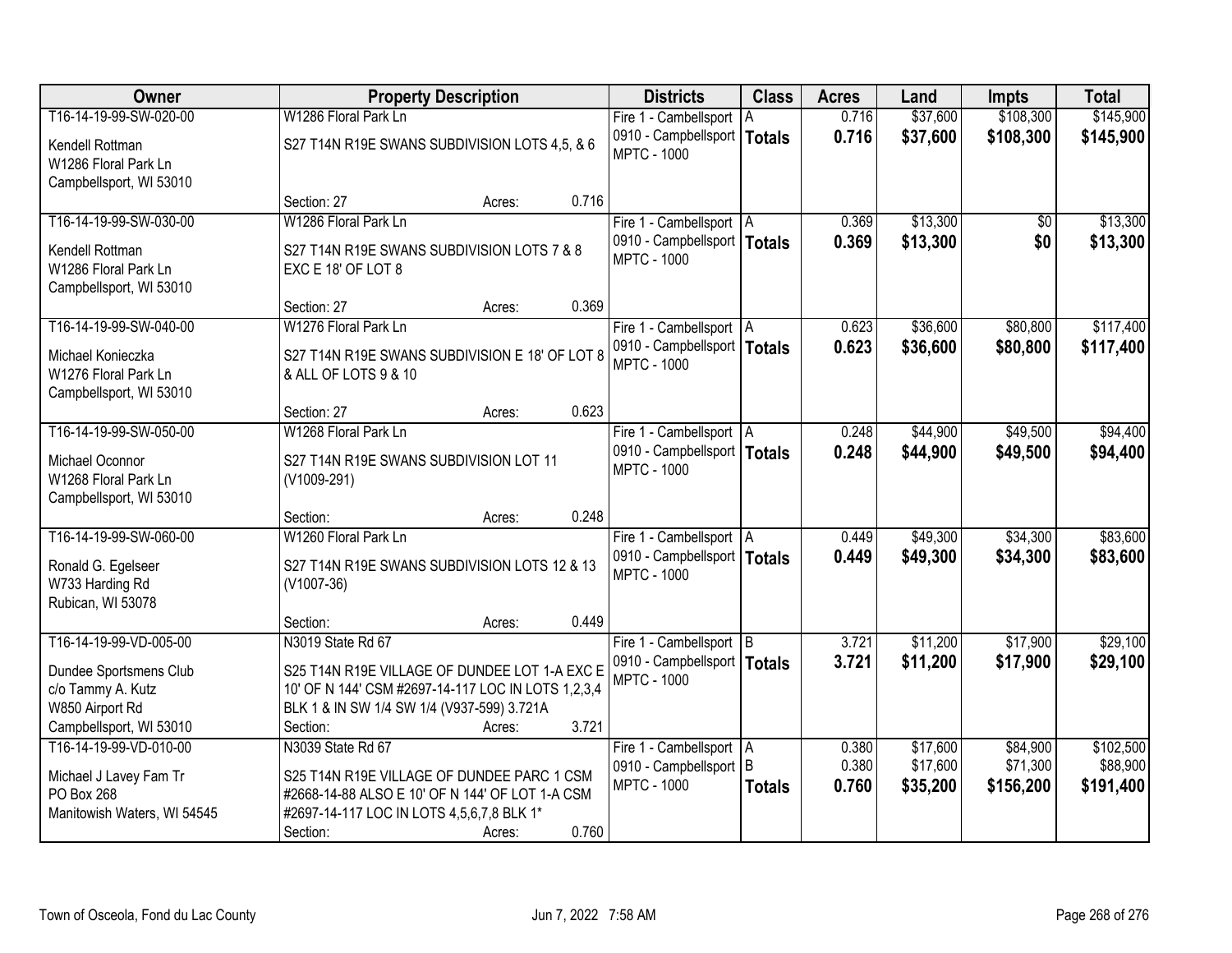| <b>Owner</b>                            | <b>Property Description</b>                   |                 | <b>Districts</b>              | <b>Class</b> | <b>Acres</b> | Land            | <b>Impts</b>    | <b>Total</b>    |
|-----------------------------------------|-----------------------------------------------|-----------------|-------------------------------|--------------|--------------|-----------------|-----------------|-----------------|
| T16-14-19-99-VD-015-00                  | State Highway 67                              |                 | Fire 1 - Cambellsport B       |              | 0.463        | \$19,200        | $\overline{50}$ | \$19,200        |
| Firestarter, LLC                        | S25 T14N R19E VILLAGE OF DUNDEE E 20' LOT 8   |                 | 0910 - Campbellsport   Totals |              | 0.463        | \$19,200        | \$0             | \$19,200        |
| 607 Eastern Ave                         | ALSO LOTS 9 & 10 BLK 1                        |                 | <b>MPTC - 1000</b>            |              |              |                 |                 |                 |
| Plymouth, WI 53073                      |                                               |                 |                               |              |              |                 |                 |                 |
|                                         | Section:                                      | 0.463<br>Acres: |                               |              |              |                 |                 |                 |
| T16-14-19-99-VD-020-00                  | W472 County Rd F                              |                 | Fire 1 - Cambellsport   A     |              | 0.595        | \$21,500        | \$140,300       | \$161,800       |
| Eugene H. Anderson                      | S25 T14N R19E VILLAGE OF DUNDEE LOTS 11, 12 & |                 | 0910 - Campbellsport   Totals |              | 0.595        | \$21,500        | \$140,300       | \$161,800       |
| W472 County Rd F                        | 13 BLK 1 (V850-966 & V913-109)                |                 | <b>MPTC - 1000</b>            |              |              |                 |                 |                 |
| Campbellsport, WI 53010                 |                                               |                 |                               |              |              |                 |                 |                 |
|                                         | Section:                                      | 0.595<br>Acres: |                               |              |              |                 |                 |                 |
| T16-14-19-99-VD-025-00                  | N3068 State Rd 67                             |                 | Fire 1 - Cambellsport   A     |              | 0.620        | \$21,900        | \$120,700       | \$142,600       |
| Debora Flitter                          | S25 T14N R19E VILLAGE OF DUNDEE LOTS 1, 2 & 3 |                 | 0910 - Campbellsport   Totals |              | 0.620        | \$21,900        | \$120,700       | \$142,600       |
| W413 County Rd F                        | BLK 2*                                        |                 | <b>MPTC - 1000</b>            |              |              |                 |                 |                 |
| Cambellsport, WI 53010                  |                                               |                 |                               |              |              |                 |                 |                 |
|                                         | Section:                                      | 0.620<br>Acres: |                               |              |              |                 |                 |                 |
| T16-14-19-99-VD-030-00                  | W484 Elm St                                   |                 | Fire 1 - Cambellsport   A     |              | 0.413        | \$18,200        | \$94,600        | \$112,800       |
| David L. Hartman                        | S25 T14N R19E VILLAGE OF DUNDEE LOTS 4 & 5    |                 | 0910 - Campbellsport   Totals |              | 0.413        | \$18,200        | \$94,600        | \$112,800       |
| W484 Elm St                             | BLK. 2 (852159)                               |                 | <b>MPTC - 1000</b>            |              |              |                 |                 |                 |
| Campbellsport, WI 53010                 |                                               |                 |                               |              |              |                 |                 |                 |
|                                         | Section:                                      | 0.413<br>Acres: |                               |              |              |                 |                 |                 |
| T16-14-19-99-VD-035-00                  | W494 S Elm St                                 |                 | Fire 1 - Cambellsport E4      |              | 0.138        | $\overline{50}$ | $\overline{50}$ | $\overline{50}$ |
| Trinity Lutheran Church and School, Inc | S25 T14N R19E VILLAGE OF DUNDEE LOTS 6 & 7    |                 | 0910 - Campbellsport   Totals |              | 0.138        | \$0             | \$0             | \$0             |
| W2011 County Rd F                       | BLK 2 ALSO S 1/2 LOT 8 BLK 3                  |                 | <b>MPTC - 1000</b>            |              |              |                 |                 |                 |
| Campbellsport, WI 53010                 |                                               |                 |                               |              |              |                 |                 |                 |
|                                         | Section:                                      | 0.138<br>Acres: |                               |              |              |                 |                 |                 |
| T16-14-19-99-VD-040-00                  | N3027 First St                                |                 | Fire 1 - Cambellsport   A     |              | 0.413        | \$18,200        | \$85,400        | \$103,600       |
| Michael J Lavey Fam Tr                  | S25 T14N R19E VILLAGE OF DUNDEE LOTS 8 & 9    |                 | 0910 - Campbellsport   Totals |              | 0.413        | \$18,200        | \$85,400        | \$103,600       |
| PO Box 268                              | BLK 2*                                        |                 | <b>MPTC - 1000</b>            |              |              |                 |                 |                 |
| Manitowish Waters, WI 54545             |                                               |                 |                               |              |              |                 |                 |                 |
|                                         | Section:                                      | 0.413<br>Acres: |                               |              |              |                 |                 |                 |
| T16-14-19-99-VD-045-00                  | N3036 State Rd 67                             |                 | Fire 1 - Cambellsport   A     |              | 0.207        | \$14,000        | \$92,900        | \$106,900       |
| Debora Flitter                          | S25 T14N R19E VILLAGE OF DUNDEE LOT 10 BLK 2* |                 | 0910 - Campbellsport   Totals |              | 0.207        | \$14,000        | \$92,900        | \$106,900       |
| W413 County Rd F                        |                                               |                 | <b>MPTC - 1000</b>            |              |              |                 |                 |                 |
| Cambellsport, WI 53010                  |                                               |                 |                               |              |              |                 |                 |                 |
|                                         | Section:                                      | 0.207<br>Acres: |                               |              |              |                 |                 |                 |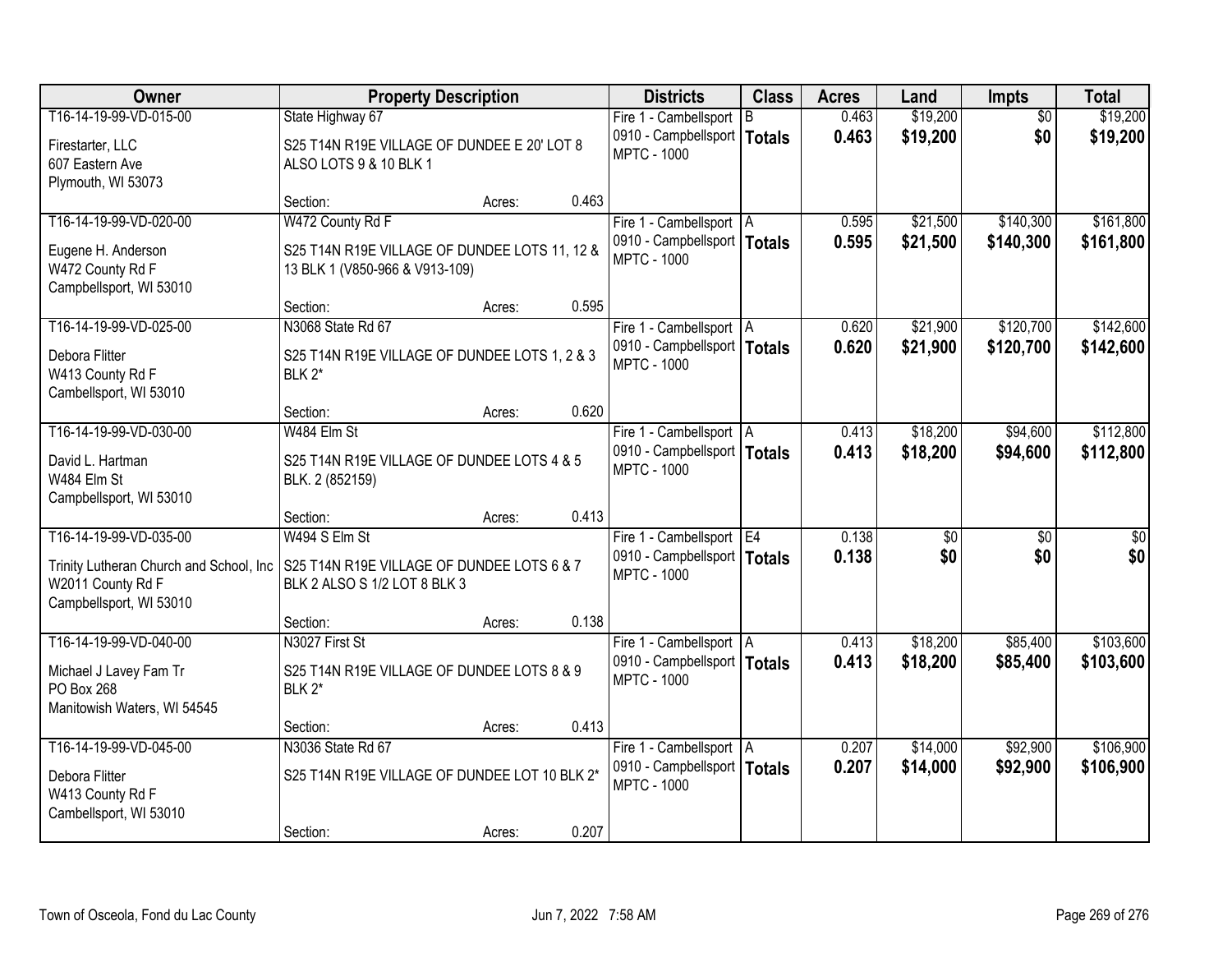| Owner                   | <b>Property Description</b>                     | <b>Districts</b>                                    | <b>Class</b> | <b>Acres</b> | Land     | <b>Impts</b> | <b>Total</b> |
|-------------------------|-------------------------------------------------|-----------------------------------------------------|--------------|--------------|----------|--------------|--------------|
| T16-14-19-99-VD-050-00  | N3040 State Highway 67                          | Fire 1 - Cambellsport                               | B            | 0.413        | \$18,200 | \$114,100    | \$132,300    |
| 3 Sweets Bakery, LLC    | S25 T14N R19E VILLAGE OF DUNDEE LOTS 11 & 12    | 0910 - Campbellsport   Totals                       |              | 0.413        | \$18,200 | \$114,100    | \$132,300    |
| W794 County Rd F        | BLK <sub>2</sub>                                | <b>MPTC - 1000</b>                                  |              |              |          |              |              |
| Campbellsport, WI 53010 |                                                 |                                                     |              |              |          |              |              |
|                         | 0.413<br>Section: 25<br>Acres:                  |                                                     |              |              |          |              |              |
| T16-14-19-99-VD-055-00  | N3046 State Rd 67                               | Fire 1 - Cambellsport   A                           |              | 0.179        | \$13,400 | \$93,500     | \$106,900    |
| Clint P. Kieler         | S25 T14N R19E VILLAGE OF DUNDEE LOT 13 BLK 2    | 0910 - Campbellsport   Totals                       |              | 0.179        | \$13,400 | \$93,500     | \$106,900    |
| W794 County Rd F        | EXC THE E 2 1/2' OF THE N 40' THEREOF AS REC IN | <b>MPTC - 1000</b>                                  |              |              |          |              |              |
| Campbellsport, WI 53010 | V1472-515                                       |                                                     |              |              |          |              |              |
|                         | 0.179<br>Section: 25<br>Acres:                  |                                                     |              |              |          |              |              |
| T16-14-19-99-VD-060-00  | N3054 State Rd 67                               | Fire 1 - Cambellsport B                             |              | 0.152        | \$13,400 | \$145,300    | \$158,700    |
| Firestarter, LLC        | S25 T14N R19E VILLAGE OF DUNDEE LOT 14 BLK 2    | 0910 - Campbellsport   Totals                       |              | 0.152        | \$13,400 | \$145,300    | \$158,700    |
| 607 Eastern Ave         | EXC THE N 40' THEREOF                           | <b>MPTC - 1000</b>                                  |              |              |          |              |              |
| Plymouth, WI 53073      |                                                 |                                                     |              |              |          |              |              |
|                         | 0.152<br>Section:<br>Acres:                     |                                                     |              |              |          |              |              |
| T16-14-19-99-VD-065-00  | N3060 State Rd 67                               | Fire 1 - Cambellsport B                             |              | 0.083        | \$8,500  | \$103,800    | \$112,300    |
| Matthew Braam           | S25 T14N R19E VILLAGE OF DUNDEE N 40' OF LOT    | 0910 - Campbellsport   Totals                       |              | 0.083        | \$8,500  | \$103,800    | \$112,300    |
| N3060 State Rd 67       | 14 & THE E 2 1/2' OF N 40' OF LOT 13 BLK 2*     | <b>MPTC - 1000</b>                                  |              |              |          |              |              |
| Campbellsport, WI 53010 |                                                 |                                                     |              |              |          |              |              |
|                         | 0.083<br>Section: 25<br>Acres:                  |                                                     |              |              |          |              |              |
| T16-14-19-99-VD-070-00  | N3086 State Rd 67                               | Fire 1 - Cambellsport B                             |              | 0.264        | \$16,800 | \$193,200    | \$210,000    |
| Kennys Smokehouse, LLC  | S25 T14N R19E VILLAGE OF DUNDEE N 96' LOTS 1 &  | 0910 - Campbellsport   Totals<br><b>MPTC - 1000</b> |              | 0.264        | \$16,800 | \$193,200    | \$210,000    |
| N3086 State Rd 67       | 2 BLK 3                                         |                                                     |              |              |          |              |              |
| Campbellsport, WI 53010 |                                                 |                                                     |              |              |          |              |              |
|                         | 0.264<br>Section: 25<br>Acres:                  |                                                     |              |              |          |              |              |
| T16-14-19-99-VD-075-00  | W480 County Rd F                                | Fire 1 - Cambellsport   A                           |              | 0.465        | \$19,300 | \$87,500     | \$106,800    |
| Thomas P. Bowen         | S25 T14N R19E VILLAGE OF DUNDEE LOTS 3 & 4 & E  | 0910 - Campbellsport   Totals<br><b>MPTC - 1000</b> |              | 0.465        | \$19,300 | \$87,500     | \$106,800    |
| W496 County Rd F        | 15' OF LOT 5 BLK 3*                             |                                                     |              |              |          |              |              |
| Campbellsport, WI 53010 |                                                 |                                                     |              |              |          |              |              |
|                         | 0.465<br>Section:<br>Acres:                     |                                                     |              |              |          |              |              |
| T16-14-19-99-VD-080-00  | W496 County Rd F                                | Fire 1 - Cambellsport A                             |              | 0.568        | \$21,100 | \$122,400    | \$143,500    |
| Thomas P. Bowen         | S25 T14N R19E VILLAGE OF DUNDEE LOT 5 EXC E     | 0910 - Campbellsport   Totals<br><b>MPTC - 1000</b> |              | 0.568        | \$21,100 | \$122,400    | \$143,500    |
| W496 County Rd F        | 15' & ALL OF LOTS 6 & 7 BLK 3*                  |                                                     |              |              |          |              |              |
| Campbellsport, WI 53010 |                                                 |                                                     |              |              |          |              |              |
|                         | 0.568<br>Section:<br>Acres:                     |                                                     |              |              |          |              |              |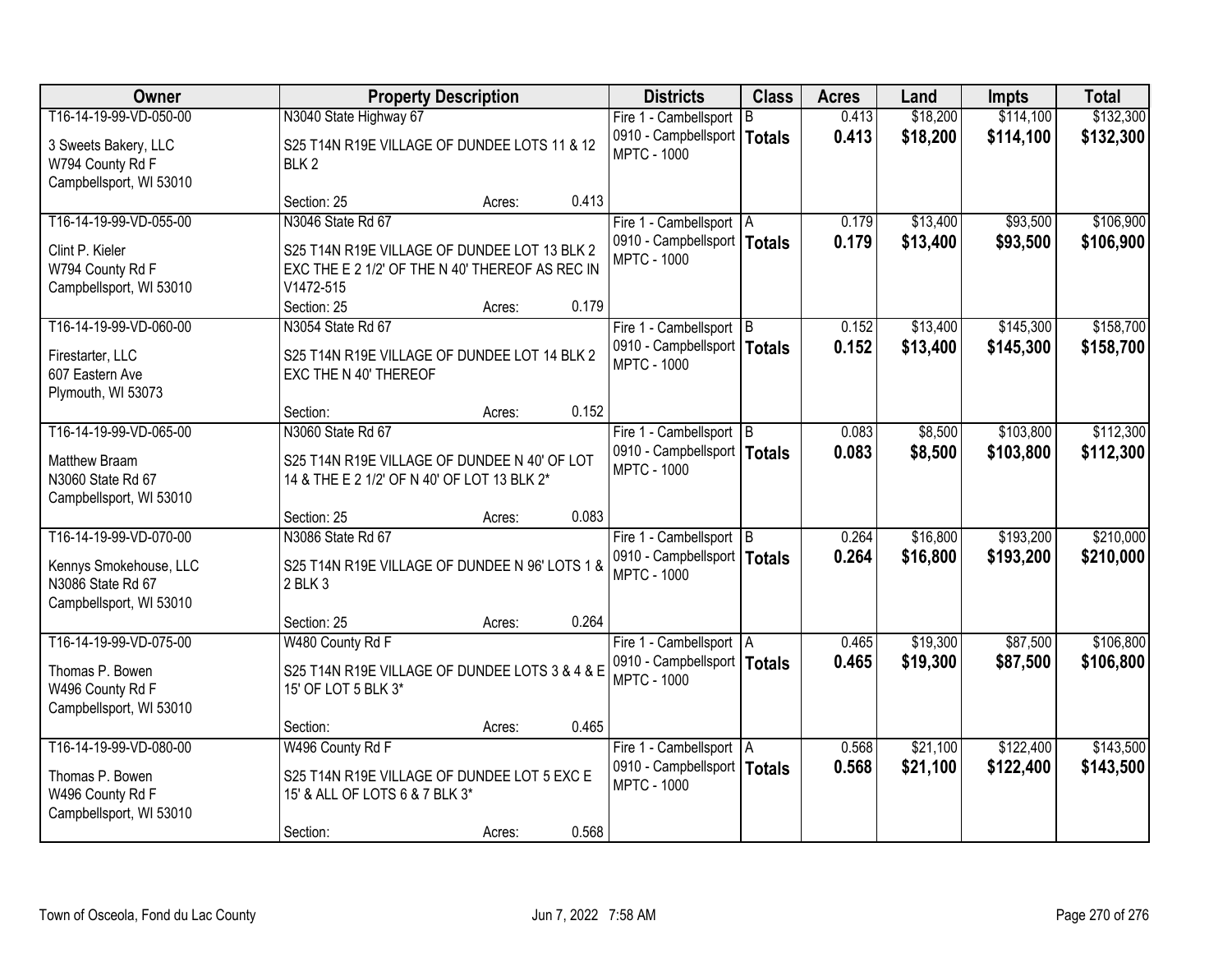| Owner                       | <b>Property Description</b>                        | <b>Districts</b>              | <b>Class</b>  | <b>Acres</b> | Land     | <b>Impts</b> | <b>Total</b> |
|-----------------------------|----------------------------------------------------|-------------------------------|---------------|--------------|----------|--------------|--------------|
| T16-14-19-99-VD-085-00      | W489 Elm St                                        | Fire 1 - Cambellsport   A     |               | 0.517        | \$20,200 | \$73,800     | \$94,000     |
| Dawn M. Thompson            | S25 T14N R19E VILLAGE OF DUNDEE N 1/2 OF LOT 8     | 0910 - Campbellsport          | <b>Totals</b> | 0.517        | \$20,200 | \$73,800     | \$94,000     |
| W1854 Lovers Rd             | & ALL OF LOTS 9 & 10 BLK 3                         | <b>MPTC - 1000</b>            |               |              |          |              |              |
| Campbellsport, WI 53010     |                                                    |                               |               |              |          |              |              |
|                             | 0.517<br>Section:<br>Acres:                        |                               |               |              |          |              |              |
| T16-14-19-99-VD-090-00      | W481 Elm St                                        | Fire 1 - Cambellsport   A     |               | 0.413        | \$18,200 | \$89,800     | \$108,000    |
| Edward E. Ebert             | S25 T14N R19E VILLAGE OF DUNDEE LOT 11 & 12        | 0910 - Campbellsport   Totals |               | 0.413        | \$18,200 | \$89,800     | \$108,000    |
| W481 Elm St                 | BLK 3 (V797-380)                                   | <b>MPTC - 1000</b>            |               |              |          |              |              |
| Campbellsport, WI 53010     |                                                    |                               |               |              |          |              |              |
|                             | 0.413<br>Section:<br>Acres:                        |                               |               |              |          |              |              |
| T16-14-19-99-VD-095-00      | N3076 State Rd 67                                  | Fire 1 - Cambellsport   A     |               | 0.562        | \$21,000 | \$95,200     | \$116,200    |
| L Susan Majesky             | S25 T14N R19E VILLAGE OF DUNDEE LOTS 13 & 14 8     | 0910 - Campbellsport   Totals |               | 0.562        | \$21,000 | \$95,200     | \$116,200    |
| 6195 9th Ave Cir NE         | S 54' OF LOTS 1 & 2 BLK 3*                         | <b>MPTC - 1000</b>            |               |              |          |              |              |
| Bradenton, FL 34212         |                                                    |                               |               |              |          |              |              |
|                             | 0.562<br>Section:<br>Acres:                        |                               |               |              |          |              |              |
| T16-14-19-99-VD-100-00      |                                                    | Fire 1 - Cambellsport   A     |               | 1.190        | \$17,300 | \$0          | \$17,300     |
| <b>Curtis Klimpke</b>       | S25 T14N R19E VILLAGE OF DUNDEE PT OF LOTS         | 0910 - Campbellsport   Totals |               | 1.190        | \$17,300 | \$0          | \$17,300     |
| 4600 Fisher St              | 1-6 INCL BLK 4 & PT OF LOTS 2 & 3 CSM #584-5-4 &   | <b>MPTC - 1000</b>            |               |              |          |              |              |
| Kansas City, MO 66103       | PT OF NW 1/4 SW 1/4 COM AT NW COR LOT 1 BLK 4      |                               |               |              |          |              |              |
|                             | 1.190<br>Section: 25<br>Acres:                     |                               |               |              |          |              |              |
| T16-14-19-99-VD-105-00      | N3083 State Rd 67                                  | Fire 1 - Cambellsport   A     |               | 0.730        | \$23,700 | \$74,900     | \$98,600     |
| Mindy M. Koenings           | S25 T14N R19E VILLAGE OF DUNDEE ALL OF LOTS 1      | 0910 - Campbellsport   Totals |               | 0.730        | \$23,700 | \$74,900     | \$98,600     |
| N3083 State Rd 67           | 23 & PT OF LOT 4 BLK 4 COM AT NW COR LOT 4 TH      | <b>MPTC - 1000</b>            |               |              |          |              |              |
| Campbellsport, WI 53010     | S 33.17' E TO E LI LOT 4 N TO NE COR W ALG N LI TC |                               |               |              |          |              |              |
|                             | 0.730<br>Section:<br>Acres:                        |                               |               |              |          |              |              |
| T16-14-19-99-VD-110-00      | N3071 State Rd 67                                  | Fire 1 - Cambellsport A       |               | 0.720        | \$24,700 | \$322,800    | \$347,500    |
| Christine E. Koepke         | S25 T14N R19E VILLAGE OF DUNDEE PT OF LOTS 4.      | 0910 - Campbellsport   Totals |               | 0.720        | \$24,700 | \$322,800    | \$347,500    |
| N3071 State Rd 67           | 5 & 6 BLK 4 & PT OF LOT 3 CSM #584-5-4 COM         | <b>MPTC - 1000</b>            |               |              |          |              |              |
| Campbellsport, WI 53010     | 213.17' S OF NW COR LOT 1 BLK 4 TH E 290.35'       |                               |               |              |          |              |              |
|                             | 0.720<br>Section:<br>Acres:                        |                               |               |              |          |              |              |
| T16-14-19-99-VD-115-00      | N3067 State Rd 67                                  | Fire 1 - Cambellsport   A     |               | 0.591        | \$21,400 | \$73,500     | \$94,900     |
| Michael J Lavey Fam Tr      | S25 T14N R19E VILLAGE OF DUNDEE PT OF LOTS 6       | 0910 - Campbellsport   Totals |               | 0.591        | \$21,400 | \$73,500     | \$94,900     |
| PO Box 268                  | & 7 BLK 4 & PT OF NW 1/4 SW 1/4 & PT OF LOT 3 CSM  | <b>MPTC - 1000</b>            |               |              |          |              |              |
| Manitowish Waters, WI 54545 | #584-5-4 COM 335' S OF NW COR LOT 1 BLK 4 TH E     |                               |               |              |          |              |              |
|                             | 0.591<br>Section:<br>Acres:                        |                               |               |              |          |              |              |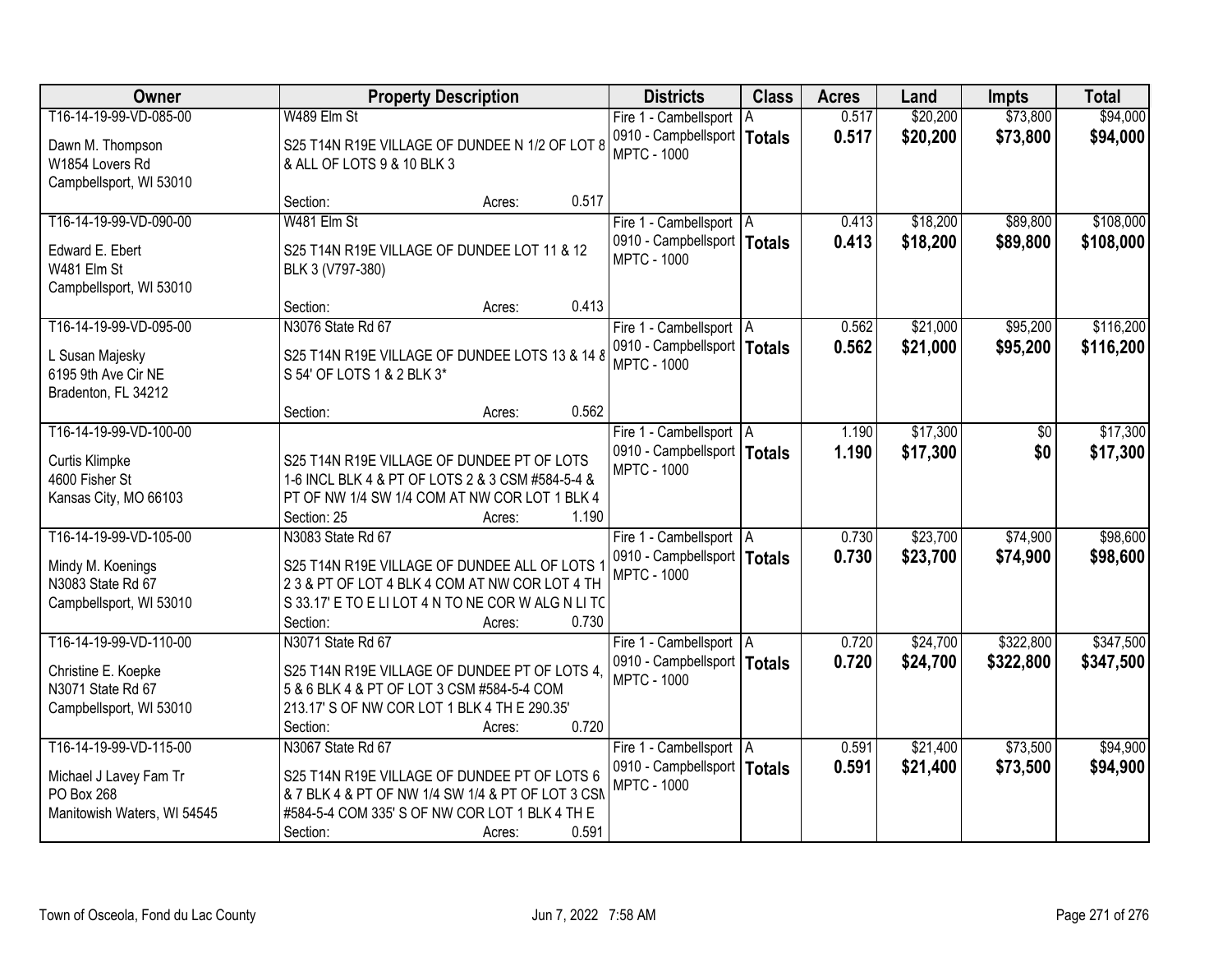| Owner                                                               |                                                                 | <b>Property Description</b> |       | <b>Districts</b>                                    | <b>Class</b> | <b>Acres</b> | Land     | <b>Impts</b> | <b>Total</b> |
|---------------------------------------------------------------------|-----------------------------------------------------------------|-----------------------------|-------|-----------------------------------------------------|--------------|--------------|----------|--------------|--------------|
| T16-14-19-99-WO-010-00                                              | W2302 Big Ben Rd                                                |                             |       | Fire 2 - Eden                                       |              | 1.880        | \$50,500 | \$249,800    | \$300,300    |
| Michael Woelfel<br>W2302 Big Ben Rd                                 | S19 T14N R19E WOODLAND RIDGE LOT 1                              |                             |       | 0910 - Campbellsport   Totals<br><b>MPTC - 1000</b> |              | 1.880        | \$50,500 | \$249,800    | \$300,300    |
| Eden, WI 53019                                                      | Section:                                                        |                             | 1.880 |                                                     |              |              |          |              |              |
| T16-14-19-99-WO-020-00                                              | W2308 Big Ben Rd                                                | Acres:                      |       | Fire 2 - Eden                                       |              | 1.020        | \$38,900 | \$256,700    | \$295,600    |
|                                                                     |                                                                 |                             |       | 0910 - Campbellsport   Totals                       |              | 1.020        | \$38,900 |              |              |
| Brad J. Stockenhausen<br>W2308 Big Ben Rd<br>Eden, WI 53019         | S19 T14N R19E WOODLAND RIDGE LOT 2                              |                             |       | <b>MPTC - 1000</b>                                  |              |              |          | \$256,700    | \$295,600    |
|                                                                     | Section:                                                        | Acres:                      | 1.020 |                                                     |              |              |          |              |              |
| T16-14-19-99-WO-030-00                                              | W2314 Big Ben Rd                                                |                             |       | Fire 2 - Eden                                       | IA.          | 1.000        | \$30,800 | \$267,000    | \$297,800    |
| James Ninnemann<br>2713 Eagles Ct                                   | S19 T14N R19E WOODLAND RIDGE LOT 3                              |                             |       | 0910 - Campbellsport   Totals<br><b>MPTC - 1000</b> |              | 1.000        | \$30,800 | \$267,000    | \$297,800    |
| West Bend, WI 53095                                                 |                                                                 |                             |       |                                                     |              |              |          |              |              |
| T16-14-19-99-WO-040-00                                              | Section: 19                                                     | Acres:                      | 1.000 |                                                     |              |              |          |              |              |
|                                                                     | N3364 Turkey Vw Ct                                              |                             |       | Fire 2 - Eden                                       | ΙA           | 1.640        | \$51,600 | \$208,000    | \$259,600    |
| <b>Neal Everett Jurss</b><br>N3364 Turkey View Ct<br>Eden, WI 53019 | S19 T14N R19E WOODLAND RIDGE LOT 4                              |                             |       | 0910 - Campbellsport   Totals<br><b>MPTC - 1000</b> |              | 1.640        | \$51,600 | \$208,000    | \$259,600    |
|                                                                     | Section: 19                                                     | Acres:                      | 1.640 |                                                     |              |              |          |              |              |
| T16-14-19-99-WO-050-00                                              | N3372 Turkey Vw Ct                                              |                             |       | Fire 2 - Eden                                       | A            | 1.260        | \$43,800 | \$230,600    | \$274,400    |
| Zachary Thomas Osborn<br>N3372 Turkey View Ct<br>Eden, WI 53019     | S19 T14N R19E WOODLAND RIDGE LOT 5                              |                             |       | 0910 - Campbellsport   Totals<br><b>MPTC - 1000</b> |              | 1.260        | \$43,800 | \$230,600    | \$274,400    |
|                                                                     | Section: 19                                                     | Acres:                      | 1.260 |                                                     |              |              |          |              |              |
| T16-14-19-99-WO-060-00                                              | N3376 Turkey Vw Ct                                              |                             |       | Fire 2 - Eden                                       | A            | 1.540        | \$49,600 | \$247,800    | \$297,400    |
| Laura J. Fleischman<br>N3376 Turkey View Ct<br>Eden, WI 53019       | S19 T14N R19E WOODLAND RIDGE LOT 6 (851267)<br>1.54A            |                             |       | 0910 - Campbellsport   Totals<br><b>MPTC - 1000</b> |              | 1.540        | \$49,600 | \$247,800    | \$297,400    |
|                                                                     | Section:                                                        | Acres:                      | 1.540 |                                                     |              |              |          |              |              |
| T16-14-19-99-WO-070-00                                              | N3382 Turkey Vw Ct                                              |                             |       | Fire 2 - Eden                                       | A            | 1.130        | \$41,200 | \$231,600    | \$272,800    |
| Joshua A. Fleischman<br>N3382 Turkey View Ct<br>Eden, WI 53019      | S19 T14N R19E WOODLAND RIDGE LOT 7 EXC<br>774837 (900361) 1.13A |                             |       | 0910 - Campbellsport   Totals<br><b>MPTC - 1000</b> |              | 1.130        | \$41,200 | \$231,600    | \$272,800    |
|                                                                     | Section:                                                        | Acres:                      | 1.130 |                                                     |              |              |          |              |              |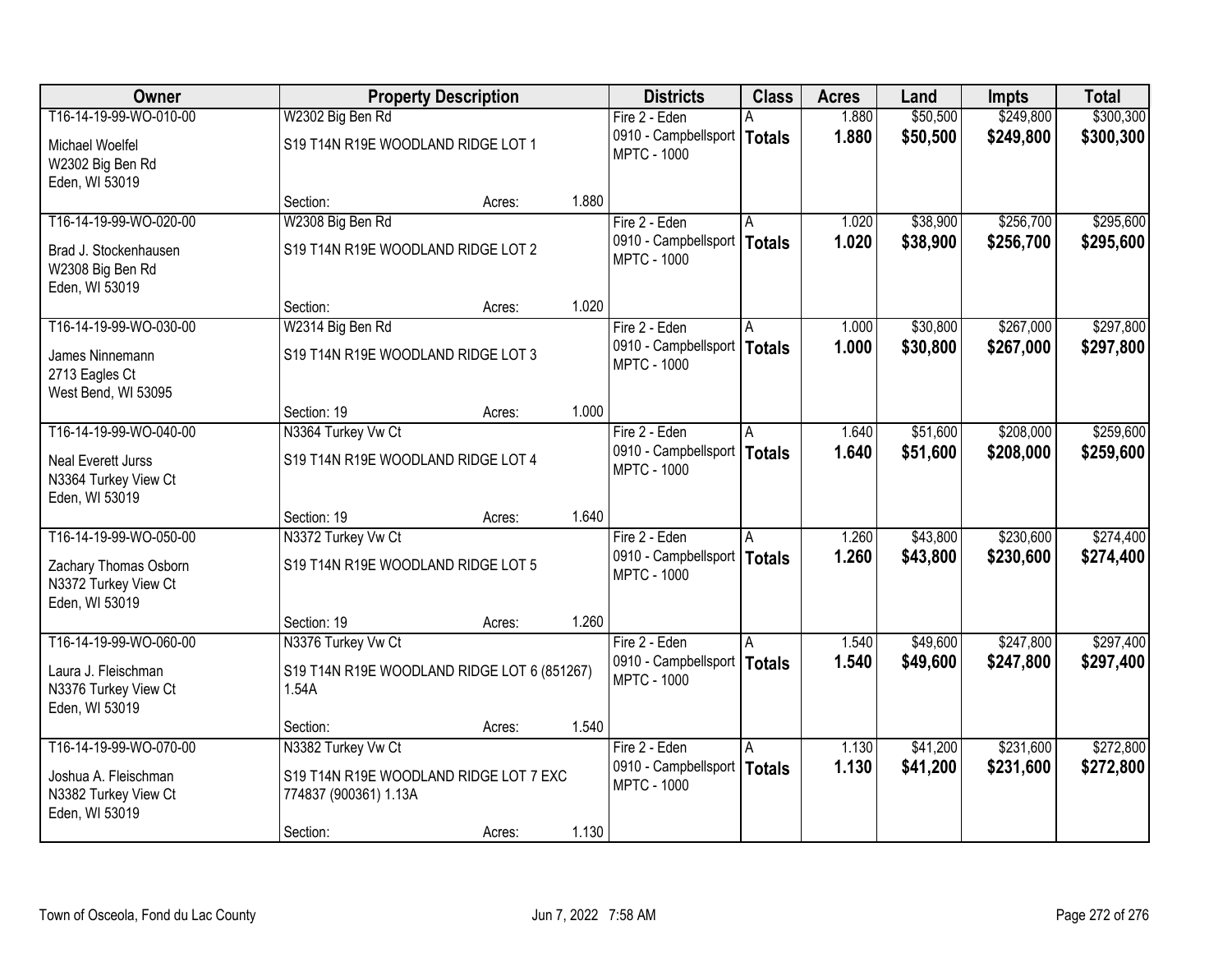| Owner                                                        |                                                                  | <b>Property Description</b> |       |                                                     | <b>Class</b> | <b>Acres</b>   | Land                 | <b>Impts</b>           | <b>Total</b>           |
|--------------------------------------------------------------|------------------------------------------------------------------|-----------------------------|-------|-----------------------------------------------------|--------------|----------------|----------------------|------------------------|------------------------|
| T16-14-19-99-WO-080-00                                       | <b>Turkey View Ct</b>                                            |                             |       | Fire 2 - Eden                                       |              | 1.870          | \$56,300             | $\overline{50}$        | \$56,300               |
| Benjamin F. Wellens<br>520 Ellis St<br>Fond Du Lac, WI 54935 | S19 T14N R19E WOODLAND RIDGE LOT 8 EXC<br>774837                 |                             |       | 0910 - Campbellsport   Totals<br><b>MPTC - 1000</b> |              | 1.870          | \$56,300             | \$0                    | \$56,300               |
|                                                              | Section: 19                                                      | Acres:                      | 1.870 |                                                     |              |                |                      |                        |                        |
| T16-14-19-99-WO-090-00                                       | N3367 Turkey Vw Ct                                               |                             |       | Fire 2 - Eden<br>0910 - Campbellsport   Totals      |              | 1.380<br>1.380 | \$46,300<br>\$46,300 | \$262,500<br>\$262,500 | \$308,800<br>\$308,800 |
| James B. Benike<br>N3367 Turkey View Ct<br>Eden, WI 53019    | S19 T14N R19E WOODLAND RIDGE LOT 9 (841914)<br>1.38A             |                             |       | <b>MPTC - 1000</b>                                  |              |                |                      |                        |                        |
|                                                              | Section:                                                         | Acres:                      | 1.380 |                                                     |              |                |                      |                        |                        |
| T16-14-19-99-WO-100-00                                       |                                                                  |                             |       | Fire 2 - Eden                                       | ΙA           | 1.000          | \$19,300             | \$0                    | \$19,300               |
| Michael J. Hauptli<br>W2342 Big Bend Rd<br>Eden, WI 53010    | S19 T14N R19E WOODLAND RIDGE LOT 10                              |                             |       | 0910 - Campbellsport   Totals<br><b>MPTC - 1000</b> |              | 1.000          | \$19,300             | \$0                    | \$19,300               |
|                                                              | Section: 19                                                      | Acres:                      | 1.000 |                                                     |              |                |                      |                        |                        |
| T16-14-19-99-WO-110-00                                       | W2342 Big Ben Rd                                                 |                             |       | Fire 2 - Eden                                       | I A          | 1.000          | \$16,300             | \$232,500              | \$248,800              |
| Michael J. Hauptli<br>W2342 Big Ben Rd<br>Eden, WI 53019     | S19 T14N R19E WOODLAND RIDGE LOT 11                              |                             |       | 0910 - Campbellsport   Totals<br><b>MPTC - 1000</b> |              | 1.000          | \$16,300             | \$232,500              | \$248,800              |
|                                                              | Section:                                                         | Acres:                      | 1.000 |                                                     |              |                |                      |                        |                        |
| T16-14-19-99-WO-120-00                                       | W2352 Big Ben Rd                                                 |                             |       | Fire 2 - Eden                                       | A            | 1.990          | \$26,400             | \$269,500              | \$295,900              |
| Timothy K. Bacon<br>W2352 Big Ben Rd<br>Eden, WI 53019       | S19 T14N R19E WOODLAND RIDGE LOT 12 EXC<br>774837                |                             |       | 0910 - Campbellsport   Totals<br><b>MPTC - 1000</b> |              | 1.990          | \$26,400             | \$269,500              | \$295,900              |
|                                                              | Section:                                                         | Acres:                      | 1.990 |                                                     |              |                |                      |                        |                        |
| T16-14-19-99-WO-130-00                                       | W2358 Big Ben Rd                                                 |                             |       | Fire 2 - Eden                                       | A            | 1.220          | \$37,000             | \$210,400              | \$247,400              |
| <b>Thomas Slater</b><br>W2358 Big Ben Rd<br>Eden, WI 53019   | S19 T14N R19E WOODLAND RIDGE LOT 13 EXC<br>774837 (875828) 1.22A |                             |       | 0910 - Campbellsport   Totals<br><b>MPTC - 1000</b> |              | 1.220          | \$37,000             | \$210,400              | \$247,400              |
|                                                              | Section:                                                         | Acres:                      | 1.220 |                                                     |              |                |                      |                        |                        |
| T16-14-19-99-WO-140-00                                       | W2366 Big Ben Rd                                                 |                             |       | Fire 2 - Eden                                       | A            | 1.320          | \$39,100             | \$230,900              | \$270,000              |
| Timothy D. Schlais<br>W2366 Big Ben Rd<br>Eden, WI 53019     | S19 T14N R19E WOODLAND RIDGE LOT 14 EXC<br>774837                |                             |       | 0910 - Campbellsport   Totals<br><b>MPTC - 1000</b> |              | 1.320          | \$39,100             | \$230,900              | \$270,000              |
|                                                              | Section:                                                         | Acres:                      | 1.320 |                                                     |              |                |                      |                        |                        |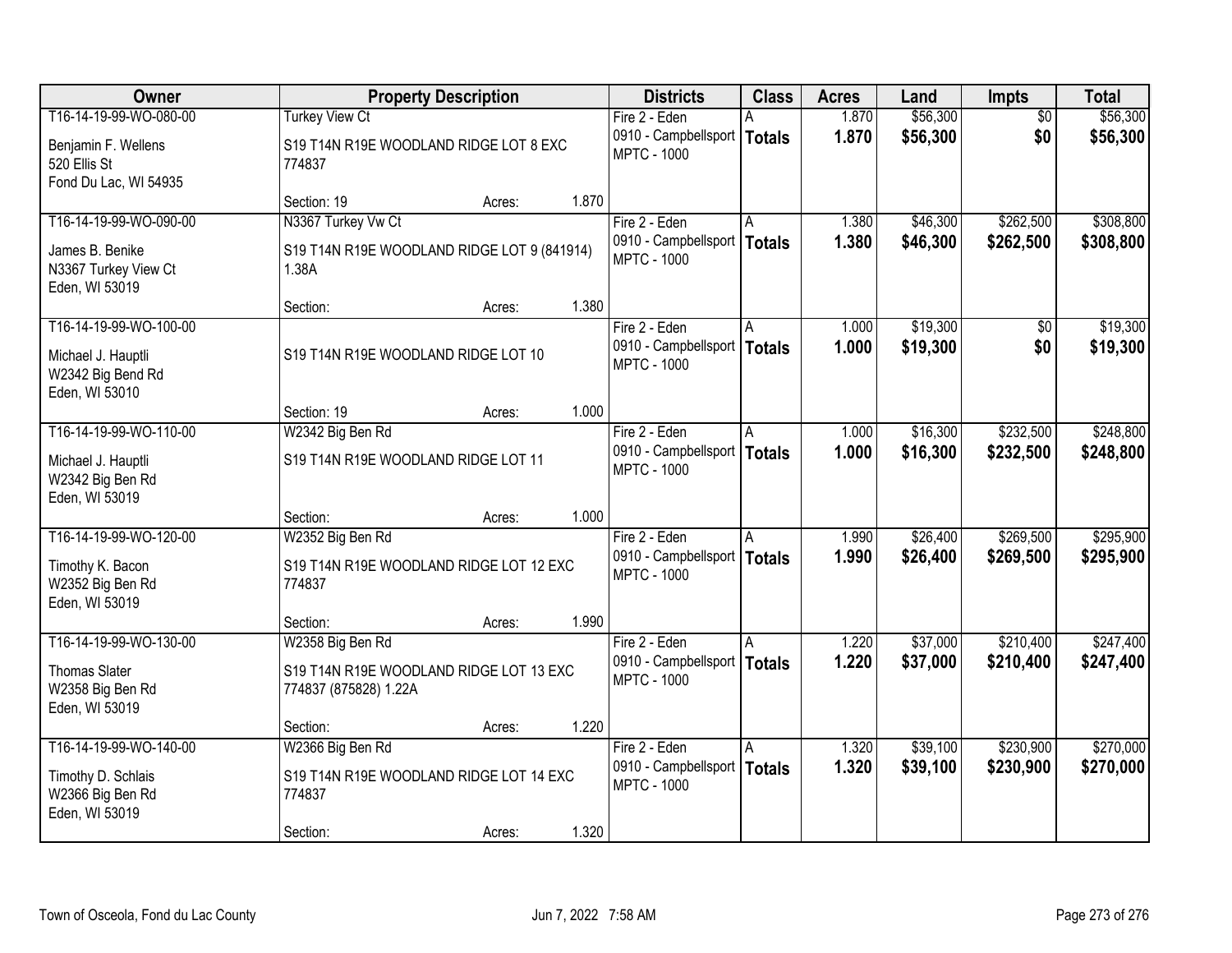| Owner                                                          |                                                              | <b>Property Description</b> |       |                                                     | <b>Class</b> | <b>Acres</b> | Land     | <b>Impts</b> | <b>Total</b> |
|----------------------------------------------------------------|--------------------------------------------------------------|-----------------------------|-------|-----------------------------------------------------|--------------|--------------|----------|--------------|--------------|
| T16-14-19-99-WO-150-00                                         | W2376 Big Ben Rd                                             |                             |       | Fire 1 - Cambellsport                               | l A          | 1.000        | \$32,500 | \$225,000    | \$257,500    |
| Anthony D. Luell<br>W2376 Big Ben Rd                           | S30 T14N R19E WOODLAND RIDGE LOT 15                          |                             |       | 0910 - Campbellsport   Totals<br><b>MPTC - 1000</b> |              | 1.000        | \$32,500 | \$225,000    | \$257,500    |
| Eden, WI 53019                                                 |                                                              |                             |       |                                                     |              |              |          |              |              |
|                                                                | Section:                                                     | Acres:                      | 1.000 |                                                     |              |              |          |              |              |
| T16-14-19-99-WO-160-00                                         | W2384 Big Ben Rd                                             |                             |       | Fire 1 - Cambellsport   A                           |              | 1.002        | \$32,500 | \$254,300    | \$286,800    |
| Virginia Buchholz<br>W2384 Big Ben Rd<br>Eden, WI 53019        | S30 T14N R19E WOODLAND RIDGE LOT 16                          |                             |       | 0910 - Campbellsport   Totals<br><b>MPTC - 1000</b> |              | 1.002        | \$32,500 | \$254,300    | \$286,800    |
|                                                                | Section:                                                     | Acres:                      | 1.002 |                                                     |              |              |          |              |              |
| T16-14-19-99-WO-170-00                                         | Big Ben Rd                                                   |                             |       | Fire 1 - Cambellsport   A                           |              | 1.000        | \$16,300 | $\sqrt{6}$   | \$16,300     |
| CR Project, LLC<br>W2116 Boulder Ct<br>Campbellsport, WI 53010 | S30 T14N R19E WOODLAND RIDGE LOT 17 (771461<br>774836) 1.00A |                             |       | 0910 - Campbellsport   Totals<br><b>MPTC - 1000</b> |              | 1.000        | \$16,300 | \$0          | \$16,300     |
|                                                                | Section:                                                     | Acres:                      | 1.000 |                                                     |              |              |          |              |              |
| T16-14-19-99-WO-180-00                                         | <b>Hickory Nut Cir</b>                                       |                             |       | Fire 1 - Cambellsport   A                           |              | 1.050        | \$16,800 | $\sqrt[6]{}$ | \$16,800     |
| CR Project, LLC<br>W2116 Boulder Ct<br>Campbellsport, WI 53010 | S30 T14N R19E WOODLAND RIDGE LOT 18 (771461)<br>1.05A        |                             |       | 0910 - Campbellsport   Totals<br><b>MPTC - 1000</b> |              | 1.050        | \$16,800 | \$0          | \$16,800     |
|                                                                | Section:                                                     | Acres:                      | 1.050 |                                                     |              |              |          |              |              |
| T16-14-19-99-WO-190-00                                         | N3274 Hickory Nut Cir                                        |                             |       | Fire 1 - Cambellsport   A                           |              | 1.120        | \$41,000 | \$226,000    | \$267,000    |
| David K. Hunkel<br>N3274 Hickory Nut Cir<br>Eden, WI 53019     | S30 T14N R19E WOODLAND RIDGE LOT 19 (846277)<br>1.12A        |                             |       | 0910 - Campbellsport   Totals<br><b>MPTC - 1000</b> |              | 1.120        | \$41,000 | \$226,000    | \$267,000    |
|                                                                | Section:                                                     | Acres:                      | 1.120 |                                                     |              |              |          |              |              |
| T16-14-19-99-WO-200-00                                         | N3277 Hickory Nut Cir                                        |                             |       | Fire 1 - Cambellsport   A                           |              | 1.170        | \$42,000 | \$231,400    | \$273,400    |
| Richard L. Reehl<br>N3277 Hickory Nut Cir<br>Eden, WI 53019    | S30 T14N R19E WOODLAND RIDGE LOT 20                          |                             |       | 0910 - Campbellsport   Totals<br><b>MPTC - 1000</b> |              | 1.170        | \$42,000 | \$231,400    | \$273,400    |
|                                                                | Section: 30                                                  | Acres:                      | 1.170 |                                                     |              |              |          |              |              |
| T16-14-19-99-WO-210-00                                         | N3265 Hickory Nut Cir                                        |                             |       | Fire 1 - Cambellsport   A                           |              | 1.080        | \$34,100 | \$202,800    | \$236,900    |
| Nathan L. Krewald<br>N3265 Hickory Nut Cir<br>Eden, WI 53019   | S30 T14N R19E WOODLAND RIDGE LOT 21 (824316<br>969581) 1.08A |                             |       | 0910 - Campbellsport   Totals<br><b>MPTC - 1000</b> |              | 1.080        | \$34,100 | \$202,800    | \$236,900    |
|                                                                | Section:                                                     | Acres:                      | 1.080 |                                                     |              |              |          |              |              |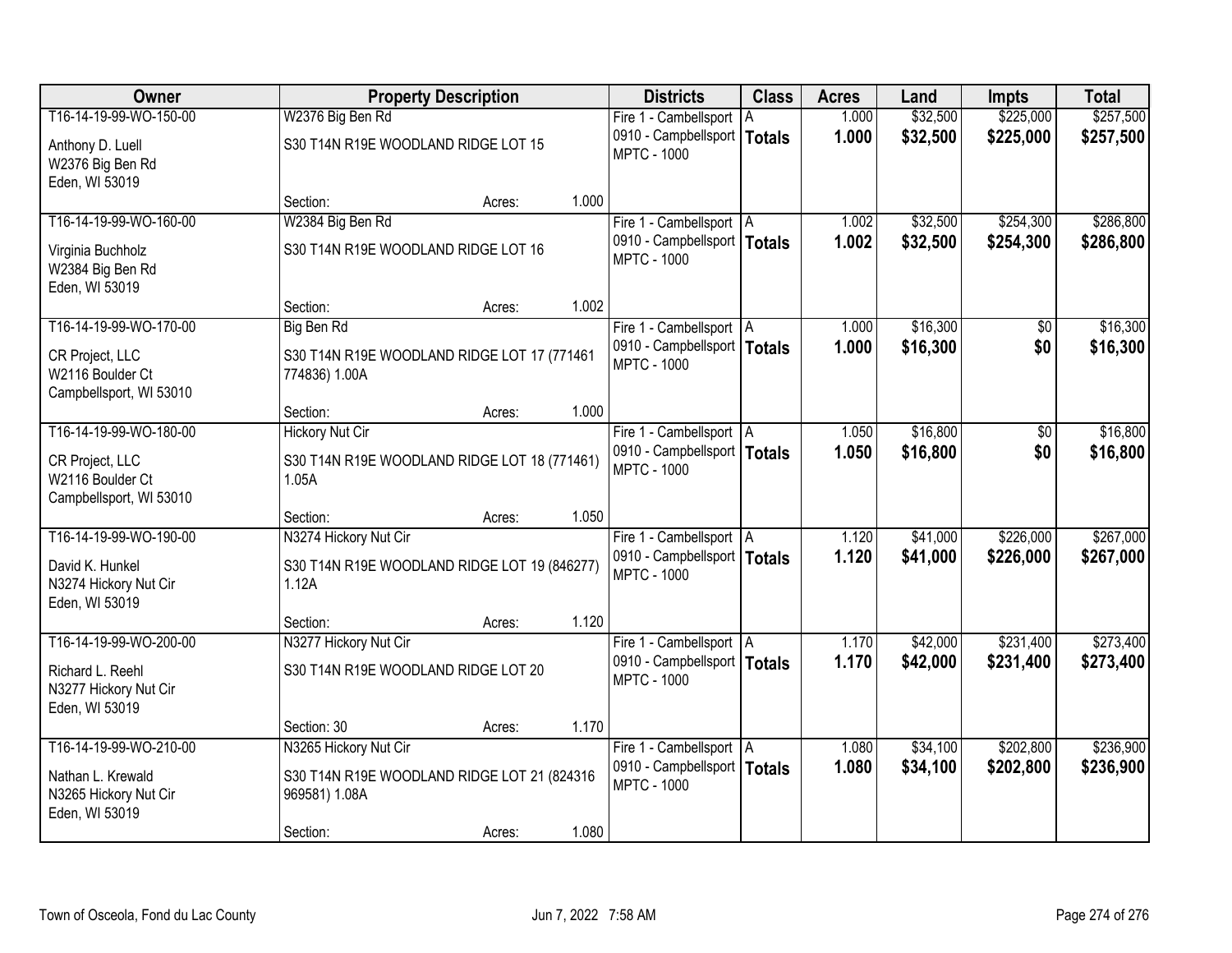| Owner                                                                 | <b>Property Description</b>                           | <b>Districts</b> | <b>Class</b>                                        | <b>Acres</b> | Land  | <b>Impts</b> | <b>Total</b>    |           |
|-----------------------------------------------------------------------|-------------------------------------------------------|------------------|-----------------------------------------------------|--------------|-------|--------------|-----------------|-----------|
| T16-14-19-99-WO-220-00                                                | Big Ben Rd                                            |                  | Fire 1 - Cambellsport                               | A            | 1.000 | \$16,300     | $\overline{30}$ | \$16,300  |
| CR Project, LLC<br>W2116 Boulder Ct<br>Campbellsport, WI 53010        | S30 T14N R19E WOODLAND RIDGE LOT 22 (771461)<br>1.00A |                  | 0910 - Campbellsport   Totals<br><b>MPTC - 1000</b> |              | 1.000 | \$16,300     | \$0             | \$16,300  |
|                                                                       | Section:                                              | Acres:           | 1.000                                               |              |       |              |                 |           |
| T16-14-19-99-WO-230-00                                                | <b>Big Ben Rd</b>                                     |                  | Fire 1 - Cambellsport   A                           |              | 1.000 | \$16,300     | $\overline{50}$ | \$16,300  |
| CR Project, LLC<br>W2116 Boulder Ct<br>Campbellsport, WI 53010        | S30 T14N R19E WOODLAND RIDGE LOT 23 (771461)<br>1.00A |                  | 0910 - Campbellsport   Totals<br><b>MPTC - 1000</b> |              | 1.000 | \$16,300     | \$0             | \$16,300  |
|                                                                       | Section:                                              | Acres:           | 1.000                                               |              |       |              |                 |           |
| T16-14-19-99-WO-240-00                                                | W2371 Big Ben Rd                                      |                  | Fire 2 - Eden                                       | A            | 1.260 | \$43,800     | \$252,700       | \$296,500 |
| Michael Lawrence Ribbing Rev Tr<br>W2371 Big Ben Rd<br>Eden, WI 53019 | S19 T14N R19E WOODLAND RIDGE LOT 24                   |                  | 0910 - Campbellsport   Totals<br><b>MPTC - 1000</b> |              | 1.260 | \$43,800     | \$252,700       | \$296,500 |
|                                                                       | Section:                                              | Acres:           | 1.260                                               |              |       |              |                 |           |
| T16-14-19-99-WO-250-00                                                | W2353 Big Ben Rd                                      |                  | Fire 2 - Eden                                       | A            | 1.470 | \$42,100     | \$246,100       | \$288,200 |
| James Murray<br>443 Park Pl<br>Kewaskum, WI 53040                     | S19 T14N R19E WOODLAND RIDGE LOT 25                   |                  | 0910 - Campbellsport   Totals<br><b>MPTC - 1000</b> |              | 1.470 | \$42,100     | \$246,100       | \$288,200 |
|                                                                       | Section: 19                                           | Acres:           | 1.470                                               |              |       |              |                 |           |
| T16-14-19-99-WO-260-00                                                | W2345 Big Ben Rd                                      |                  | Fire 2 - Eden                                       | A            | 1.170 | \$42,000     | $\overline{50}$ | \$42,000  |
| Brian M. Nowak<br>423 Elkhorn Rd<br>Eagle, WI 53119                   | S19 T14N R19E WOODLAND RIDGE LOT 26 (847964)<br>1.17A |                  | 0910 - Campbellsport   Totals<br><b>MPTC - 1000</b> |              | 1.170 | \$42,000     | \$0             | \$42,000  |
|                                                                       | Section:                                              | Acres:           | 1.170                                               |              |       |              |                 |           |
| T16-14-19-99-WO-270-00                                                | W2339 Big Ben Rd                                      |                  | Fire 2 - Eden                                       | ΙA           | 1.170 | \$42,000     | \$239,100       | \$281,100 |
| Ryan Fochs<br>W2339 Big Ben Rd<br>Eden, WI 53019                      | S19 T14N R19E WOODLAND RIDGE LOT 27                   |                  | 0910 - Campbellsport   Totals<br><b>MPTC - 1000</b> |              | 1.170 | \$42,000     | \$239,100       | \$281,100 |
|                                                                       | Section: 18                                           | Acres:           | 1.170                                               |              |       |              |                 |           |
| T16-14-19-99-WO-280-00                                                | Big Ben Rd                                            |                  | Fire 2 - Eden                                       | A            | 1.170 | \$21,000     | $\overline{30}$ | \$21,000  |
| CR Project, LLC<br>W2116 Boulder Ct<br>Campbellsport, WI 53010        | S19 T14N R19E WOODLAND RIDGE LOT 28 (771461)<br>1.17A |                  | 0910 - Campbellsport   Totals<br><b>MPTC - 1000</b> |              | 1.170 | \$21,000     | \$0             | \$21,000  |
|                                                                       | Section:                                              | Acres:           | 1.170                                               |              |       |              |                 |           |